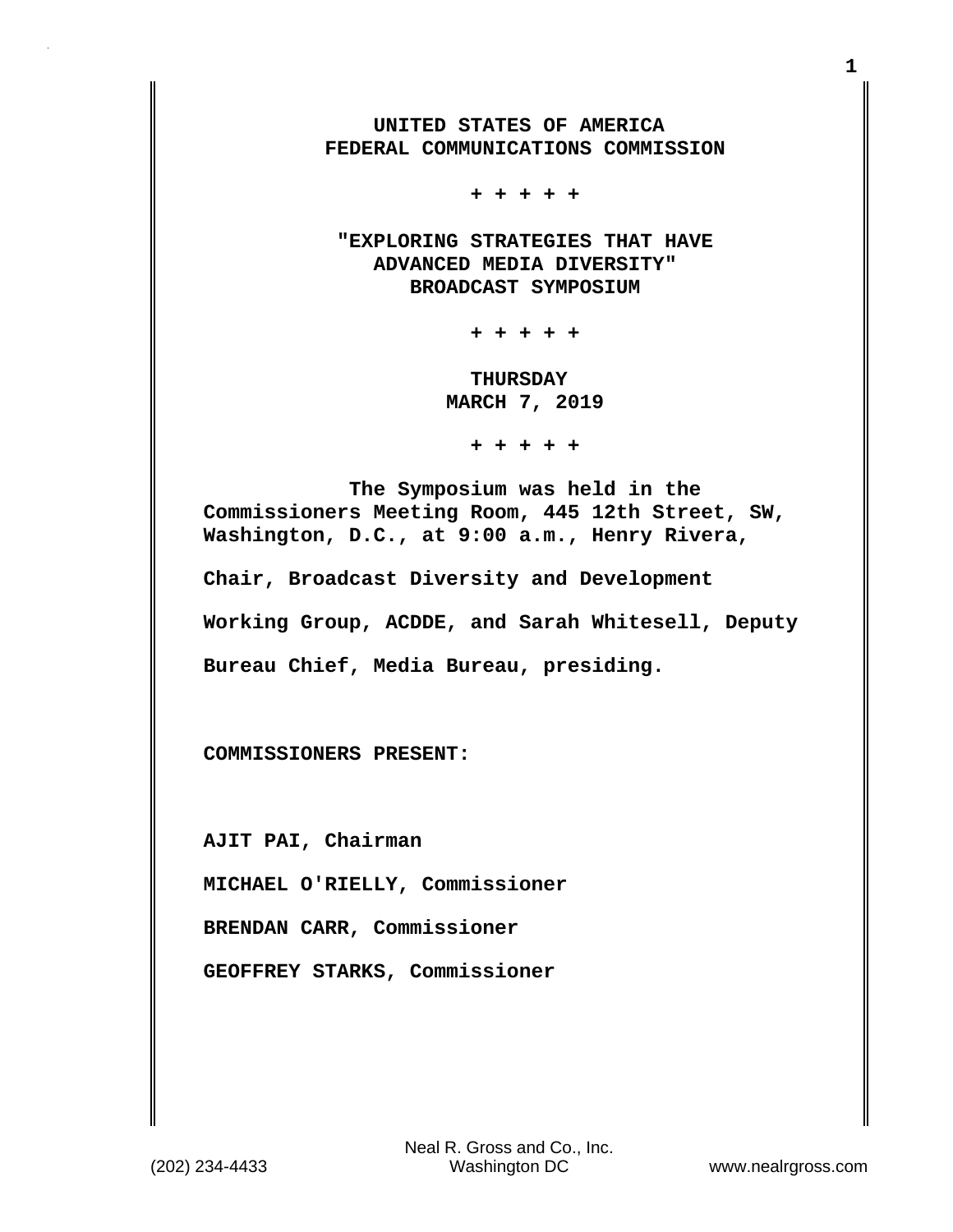**PANELISTS: MAXWELL AGHA, Panelist, ICN-FV RAUL ALARCON, Panelist, Spanish Broadcasting System MARCELLUS ALEXANDER, Moderator, NAB Education Foundation CAROLINE BEASLEY, Panelist, Beasley Media Group, LLC MARIA BRENNAN, Panelist, Women in Cable Telecommunications SHEILA BROOKS, Panelist, SRB Communications, LLC RONALD BUSBY, Moderator, U.S. Black Chambers, Inc. VICTOR CERDA, Panelist, V-Me Media JEFF CHANG, Panelist, Chang Media Group MAURITA COLEY FLIPPIN, Panelist, MMTC DANIEL J. DAMON, Panelist, U.S. Bank JANNETTE DATES, Moderator, Howard University School of Communications MICHELLE DUKE, Moderator, NAB Education Foundation SUZANNE GOUGHERTY, Moderator, MMTC Broadcasting, LLC KIM GUTHRIE, Panelist, Cox Media Group RASHAAN HARRIS, Panelist, Emma Bowen Foundation for Minority Interests in Media DAVID HONIG, Panelist, MMTC DON JACKSON, Panelist, Central City Productions RONALD JOHNSON, Moderator, Wireless Infrastructure Association SHERMAN KIZART, Moderator, Kizart Media Partners GARRET KOMJATHY, Panelist, U.S. Bank BRIAN LAWLOR, Panelist, E.W. Scripps TV Stations Group MARK LIPP, Panelist, Fletcher, Heald & Hildreth SARA LOMAX-REESE, Moderator, WURD Radio CHESLEY MADDOW-DORSEY, Panelist, American Urban Radio Networks PAULA MADISON, Panelist, Madison Media Management JANE MAGO, Panelist, NAB DUJUAN MCCOY, Panelist, Bayou City Broadcasting BRIAN MCNEILL, Panelist, Alta Communications DEANA MYERS, Panelist, TMT Kagan**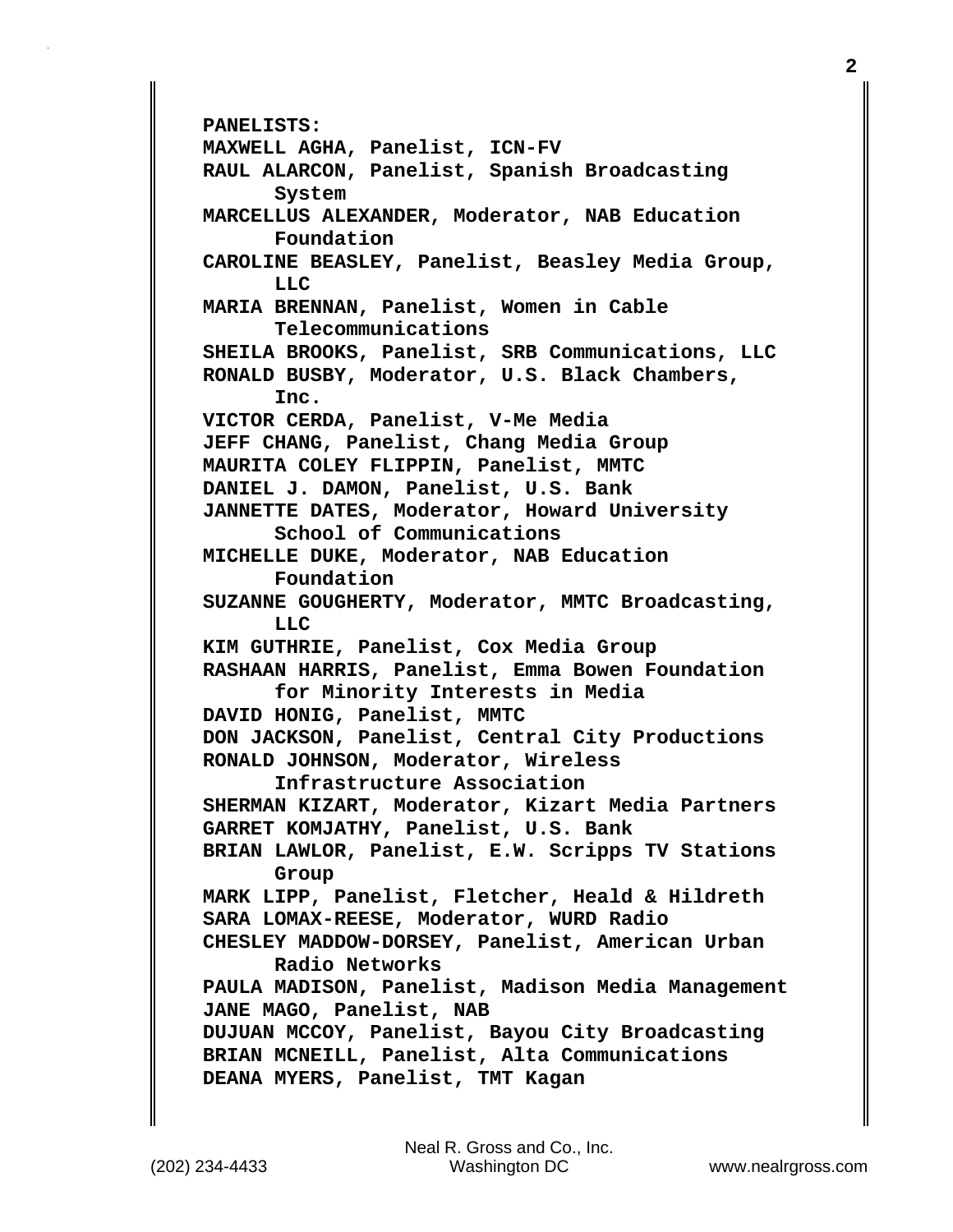**JOHN OXENDINE, Moderator, Blackstar, LLC RUSSELL M. PERRY, Panelist, Perry Publishing and Broadcasting STEVEN C. ROBERTS, Panelist, Roberts Radio Broadcasting ALFREDO RODRIGUEZ, Moderator, DISHLatino ORLANDO ROSALES, Moderator, Media Vista Group JOHNNY SHAW, Panelist, Shaw Broadcasting, LLC NIMISHA SHUKLA, Panelist, South Asian Broadcasting JEFFREY SMULYAN, Panelist, Emmis Communications MELODY SPANN COOPER, Panelist, Midway Broadcasting Group, WVON Chicago DIANE SUTTER, Panelist, ShootingStar Broadcasting NICOL TURNER-LEE, Moderator, Brookings Institution AUGUSTO VALDEZ, Panelist, Condista FRANK WASHINGTON, Panelist, Broadcast Investor BRENT WILKES, Moderator, Wilkes Strategies JAMES WINSTON, Moderator, NABOB PEDRO ZAMORA, Panelist, Zamora Entertainment ALSO PRESENT: HENRY RIVERA, Chair, Broadcast Diversity and Development Working Group, ACDDE SARAH WHITESELL, Deputy Bureau Chief, Media Bureau JAMILA BESS JOHNSON, DFO, ACDDE KRISTEN WELKER, NBC News White House**

 **Correspondent**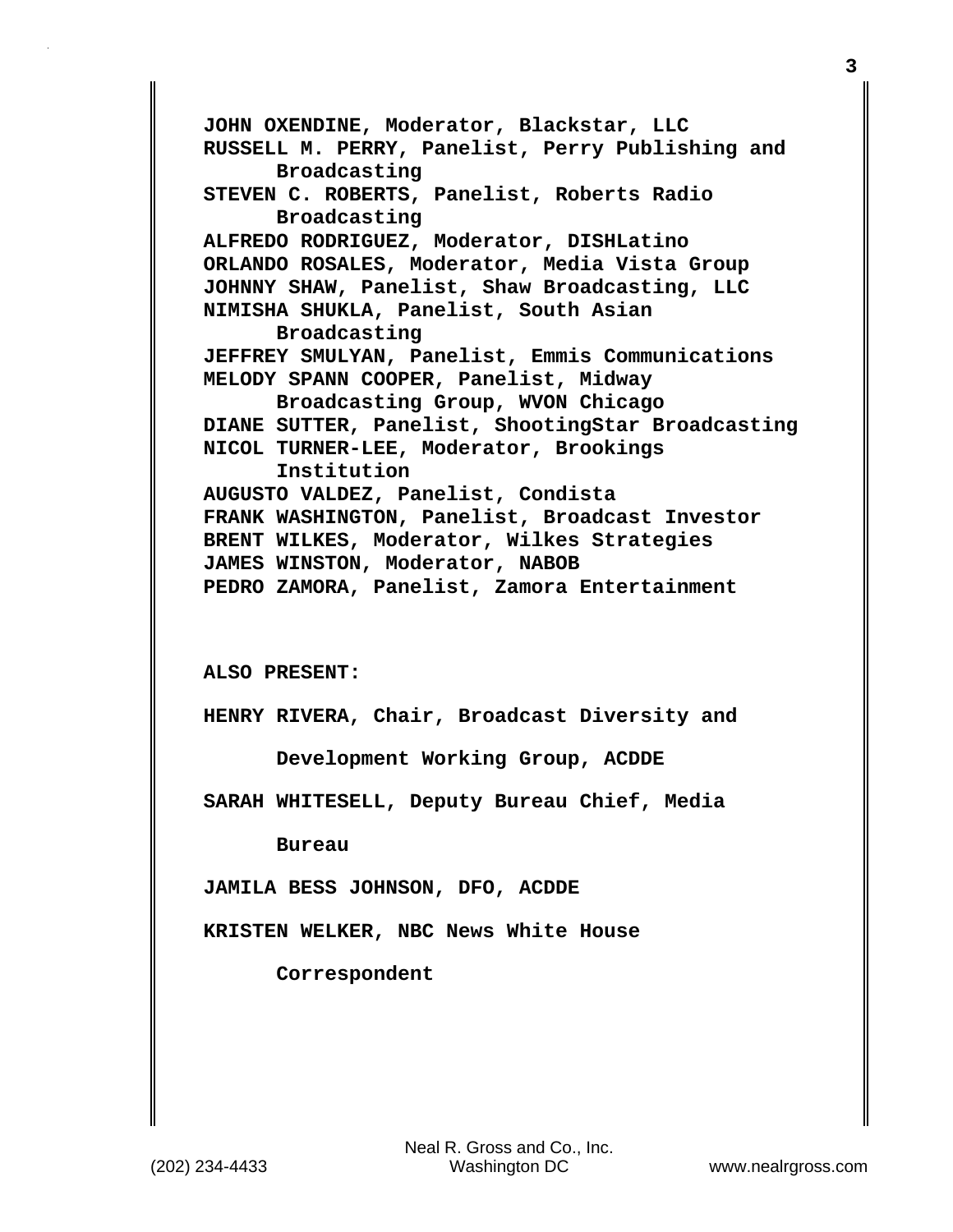## **CONTENTS**

|          | Welcome and Introduction:                                                                                                                 |
|----------|-------------------------------------------------------------------------------------------------------------------------------------------|
|          | Sarah Whitesell, Deputy Bureau Chief,                                                                                                     |
|          | Media Bureau<br>. 6<br>$\sim$ $\sim$ $\sim$                                                                                               |
|          | FCC Chairman Ajit Pai. 6                                                                                                                  |
|          |                                                                                                                                           |
|          | Remarks: Kristen Welker, NBC News White House<br>Correspondent.<br>. 16                                                                   |
|          |                                                                                                                                           |
|          | Welcome Remarks:                                                                                                                          |
|          | FCC Commissioner Michael O'Rielly. 26                                                                                                     |
|          | FCC Commissioner Geoffrey Starks 28                                                                                                       |
|          | Diane Sutter, Chair, ACDDE 31                                                                                                             |
|          | Henry Rivera, Chair, Broadcast Diversity                                                                                                  |
|          | and Development Working Group, ACDDE 33                                                                                                   |
|          |                                                                                                                                           |
| Panel 1: |                                                                                                                                           |
|          | Success Stories from Pioneers. 37                                                                                                         |
|          |                                                                                                                                           |
| Panel 2: |                                                                                                                                           |
|          | Success Stories from Today's Radio                                                                                                        |
|          | . 81<br>Entrepreneurs.<br>$\begin{array}{cccccccccccccc} \bullet & \bullet & \bullet & \bullet & \bullet & \bullet & \bullet \end{array}$ |
|          |                                                                                                                                           |
| Panel 3: |                                                                                                                                           |
|          | Success Stories from Today's                                                                                                              |
|          | Television Entrepreneurs<br>$\cdots$ $\cdots$ 127                                                                                         |
|          |                                                                                                                                           |
| Remarks: |                                                                                                                                           |
|          | FCC Commissioner Brendan Carr. 176                                                                                                        |
|          |                                                                                                                                           |
| Panel 4: |                                                                                                                                           |
|          |                                                                                                                                           |
|          | Success Stories from Today's                                                                                                              |
|          | Broadband and OTT Entrepreneurs and                                                                                                       |
|          | Content Providers.<br>. 181                                                                                                               |
|          |                                                                                                                                           |
| Panel 5: |                                                                                                                                           |
|          |                                                                                                                                           |
|          | How Diverse Entrepreneurs Can Use                                                                                                         |
|          |                                                                                                                                           |
|          | Mergers and Acquisitions as an                                                                                                            |
|          | Opportunity for Entry and Growth $\ldots$ 221                                                                                             |
|          |                                                                                                                                           |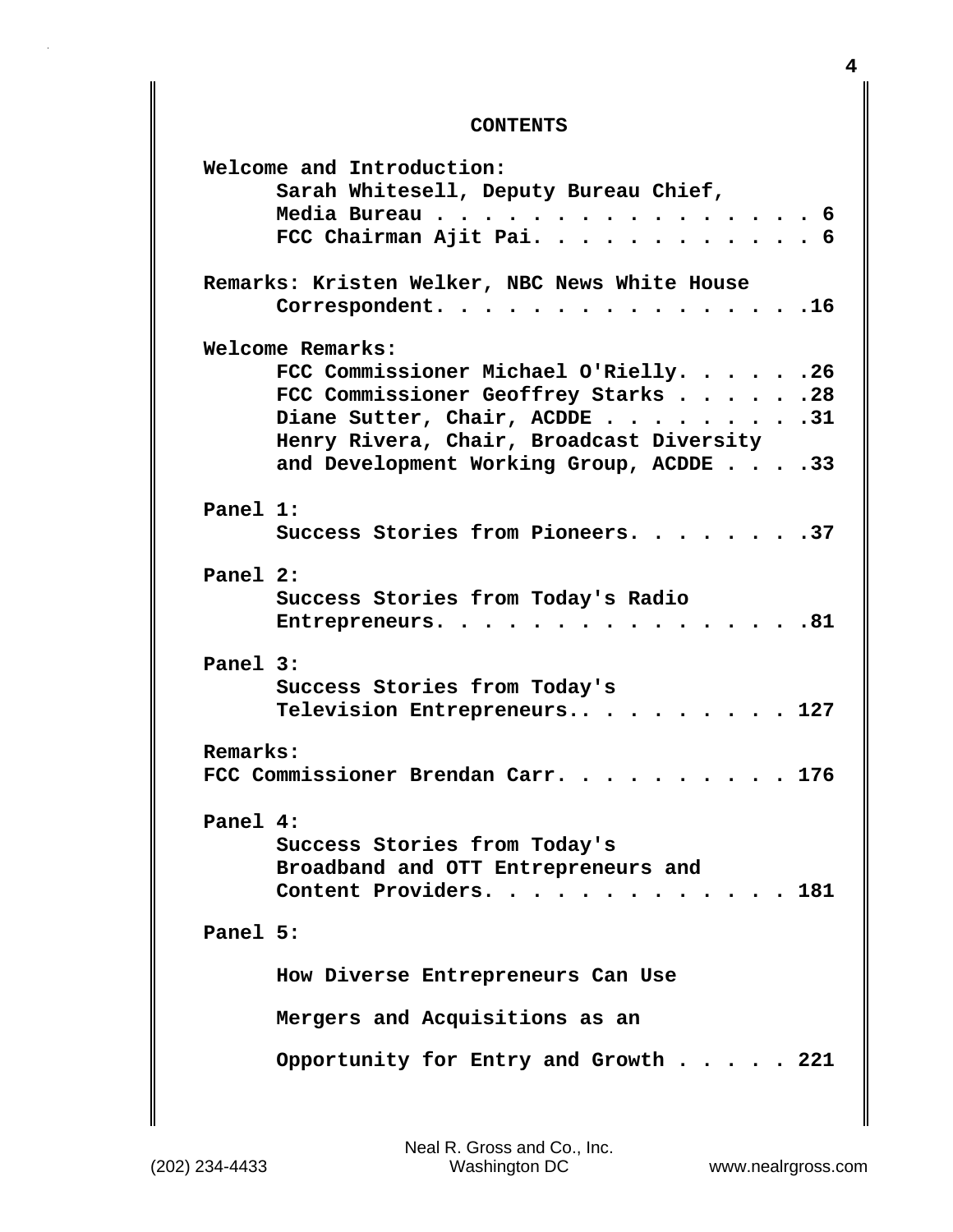## **CONTENTS**

| Panel 6:                                    |
|---------------------------------------------|
| The Important Rule of Lenders               |
| and Investors in Creating Success           |
| Stories. 267                                |
|                                             |
| Panel 7:                                    |
| The Important Role of Incubators            |
| and Mentors in Creating Success             |
| Stories. 316                                |
|                                             |
| Panel 8: Success Stories from Organizations |
| Whose Mission It is to Foster Minority      |
| and Women Entrepreneurs. 364                |
|                                             |
| Closing Remarks                             |
| Diane Sutter<br>403                         |
| Jamila Bess Johnson. 405                    |
|                                             |
| 408<br>Adjourn                              |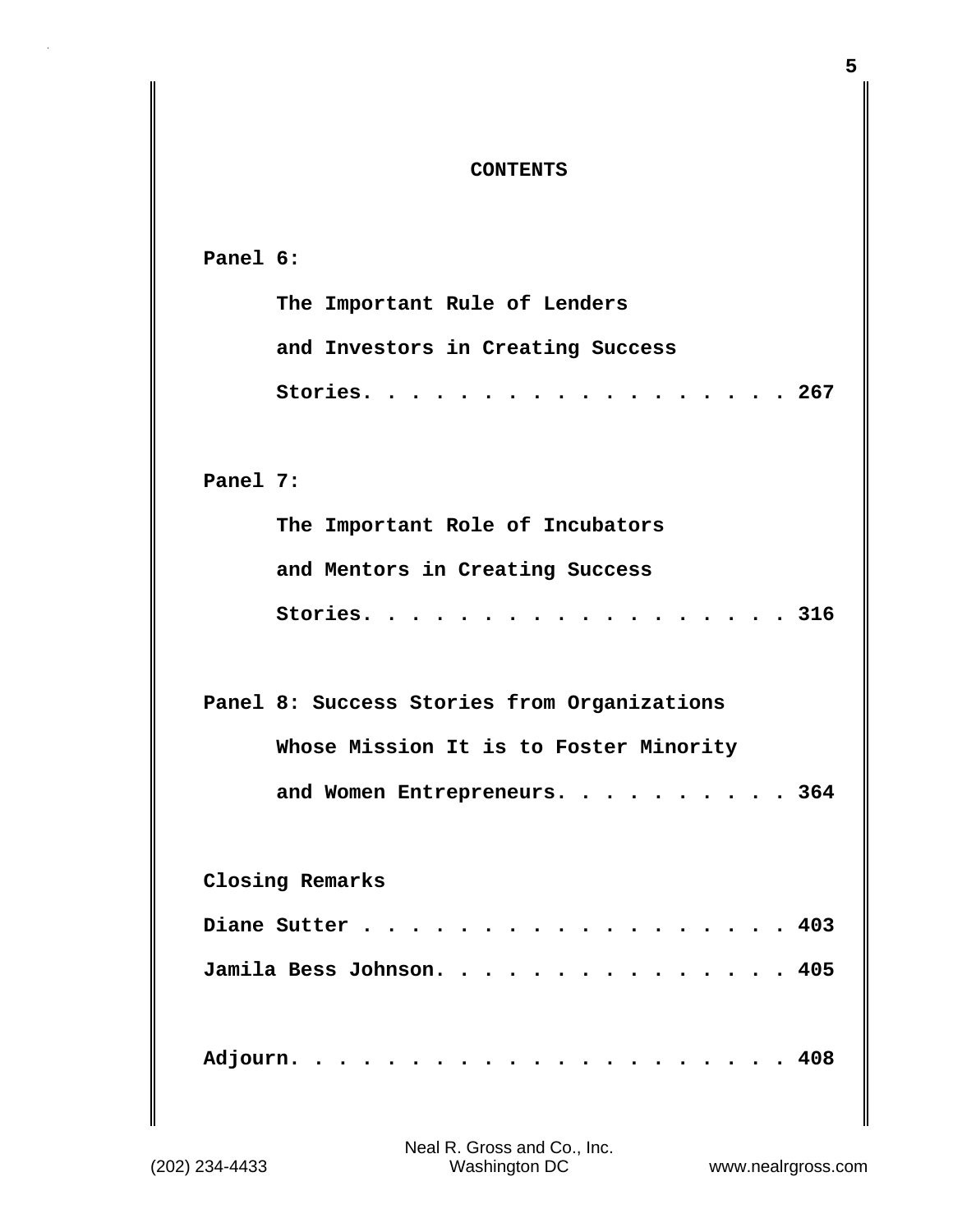| 1            | $P-R-O-C-E-E-D-I-N-G-S$                           |
|--------------|---------------------------------------------------|
| $\mathbf{2}$ | (9:02 a.m.)                                       |
| 3            | MS. WHITESELL: Good morning. I'm                  |
| 4            | Sarah Whitesell, Deputy Chief of the Media        |
| 5            | Bureau. On behalf of the Bureau and our very      |
| 6            | hard-working partners on the Advisory Committee   |
| 7            | on Diversity and Digital Empowerment, I'm         |
| 8            | thrilled to welcome you to today's symposium.     |
| 9            | This is a special day. It marks the               |
| 10           | first time we've gathered luminaries from across  |
| 11           | the broadcast industry to share their wit and     |
| 12           | wisdom with us on what we can do to promote       |
| 13           | broadcast diversity.                              |
| 14           | We're excited to have so many members             |
| 15           | of the Advisory Committee here today and we look  |
| 16           | forward to hearing from a very diverse group of   |
| 17           | But given that today's agenda packs<br>speakers.  |
| 18           | about as many speakers and panels into one day as |
| 19           | is humanly possible, I'm going to waste no time   |
| 20           | in turning things over to Chairman Pai, who will  |
| 21           | kick off the day.                                 |
| 22           | (Applause.)                                       |
|              |                                                   |

**6**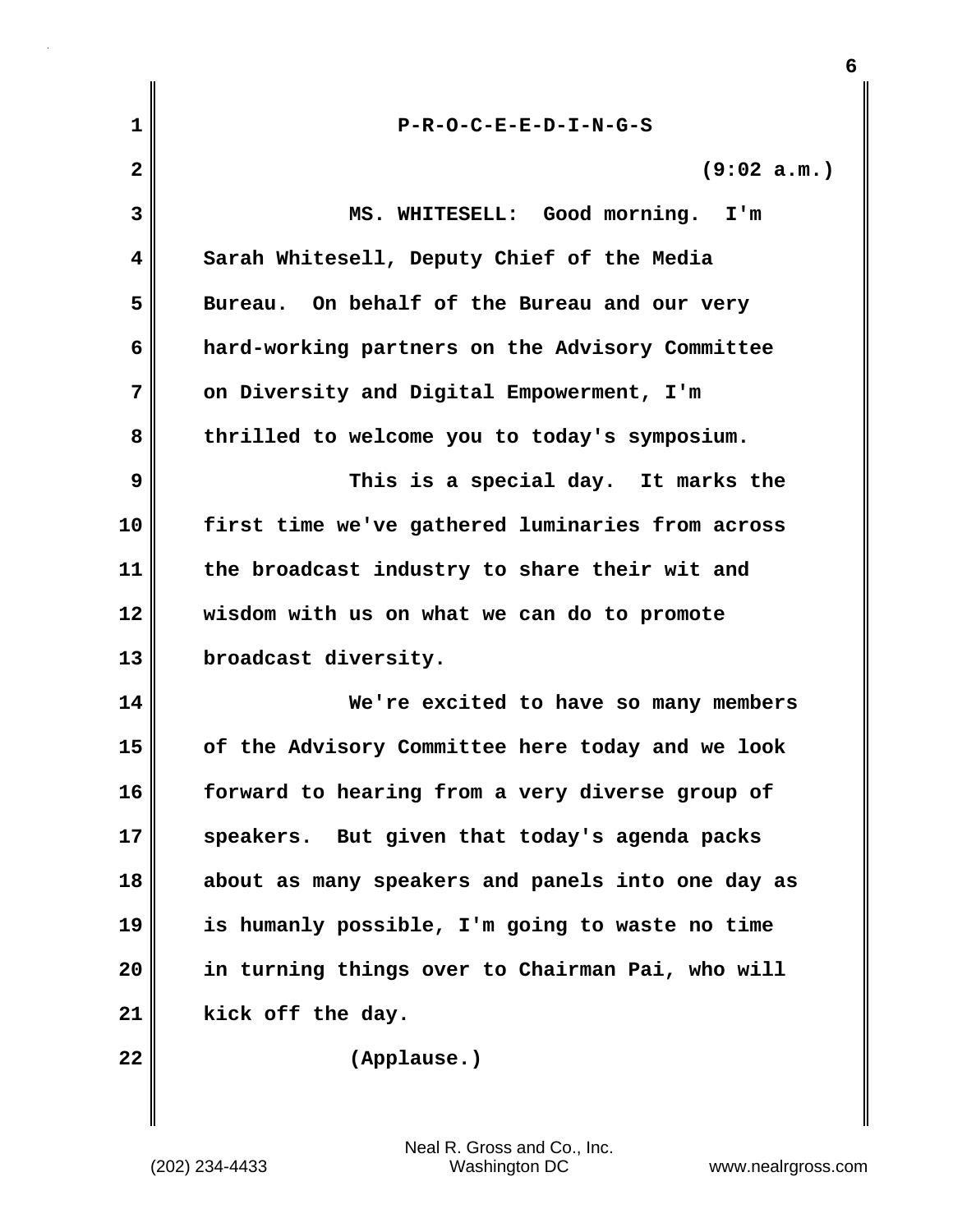| 1            | CHAIRMAN PAI: Well thank you so much,             |
|--------------|---------------------------------------------------|
| $\mathbf{2}$ | Sarah. And good morning. Welcome to the FCC's     |
| 3            | symposium on media diversity. Thanks to everyone  |
| 4            | for coming. We have got a great day lined up for  |
| 5            | you. But before I get to the program, a little    |
| 6            | bit of history.                                   |
| 7            | On my first full day as Chairman, a               |
| 8            | little over two years ago, I spoke to the         |
| 9            | Commission's terrific staff here in this very     |
| 10           | room. And I said that my highest priority would   |
| 11           | be bringing the benefits of the digital age to    |
| 12           | all Americans regardless of race, or gender, or   |
| 13           | religion, or sexual orientation, or anything      |
| 14           | else.                                             |
| 15           | And consistent with this pledge, I                |
| 16           | moved quickly to recharter the agency's Advisory  |
| 17           | Committee on Diversity and Digital Empowerment, a |
| 18           | committee that had gone dormant. And when it was  |
| 19           | chartered in July of 2017, I charged this         |
| 20           | important committee and its leaders with          |
| 21           | developing real world solutions to spur diversity |
| 22           | and digital empowerment, especially in under-     |

 $\mathbf{I}$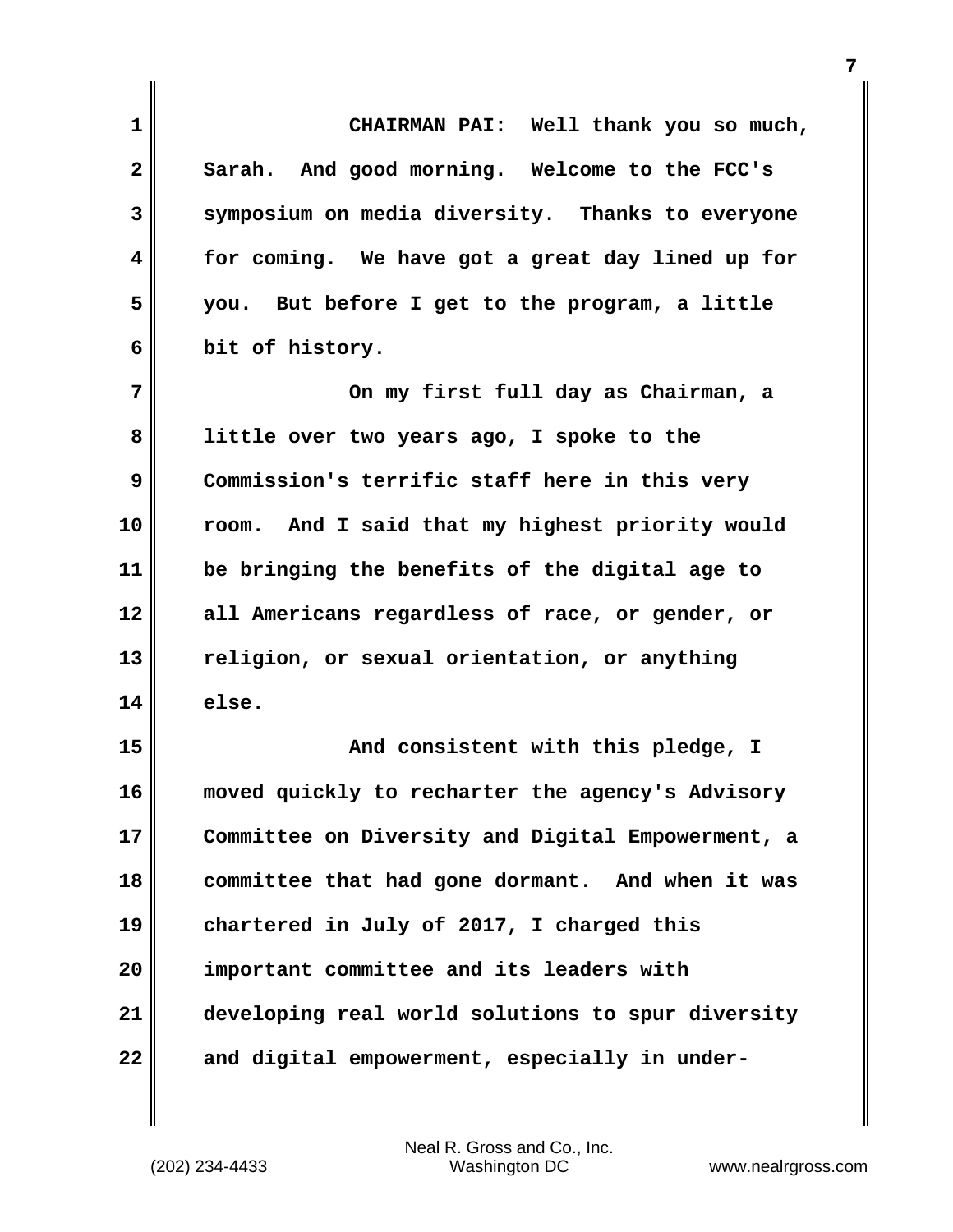**1 served communities across this country.**

**2 I asked them to bring recommendations 3 that could be quickly implemented in order to get 4 solutions to the public rapidly. And one of the 5 deliverables to come out of this Advisory 6 Committee is today's workshop. And boy, have 7 they ever delivered.**

**8 To start we've got a special guest, 9 NBC News White House Correspondent, Kristen 10 Welker, who will be giving the featured remarks 11 of this opening session. We've had politicians, 12 and journalists, and many other luminaries come 13 to this room. This is the first time we've ever 14 had a movie star, the star of Transformers 3, 15 here at the FCC. So thank you, Ms. Welker, for 16 being with us.**

**17 In addition to that we also have eight 18 all-star panels on tap. You're going to hear 19 from experts in broadcast radio, in television, 20 over the top content providers, finance, media 21 mergers and acquisitions, and groups that 22 specialize in training those who are interested**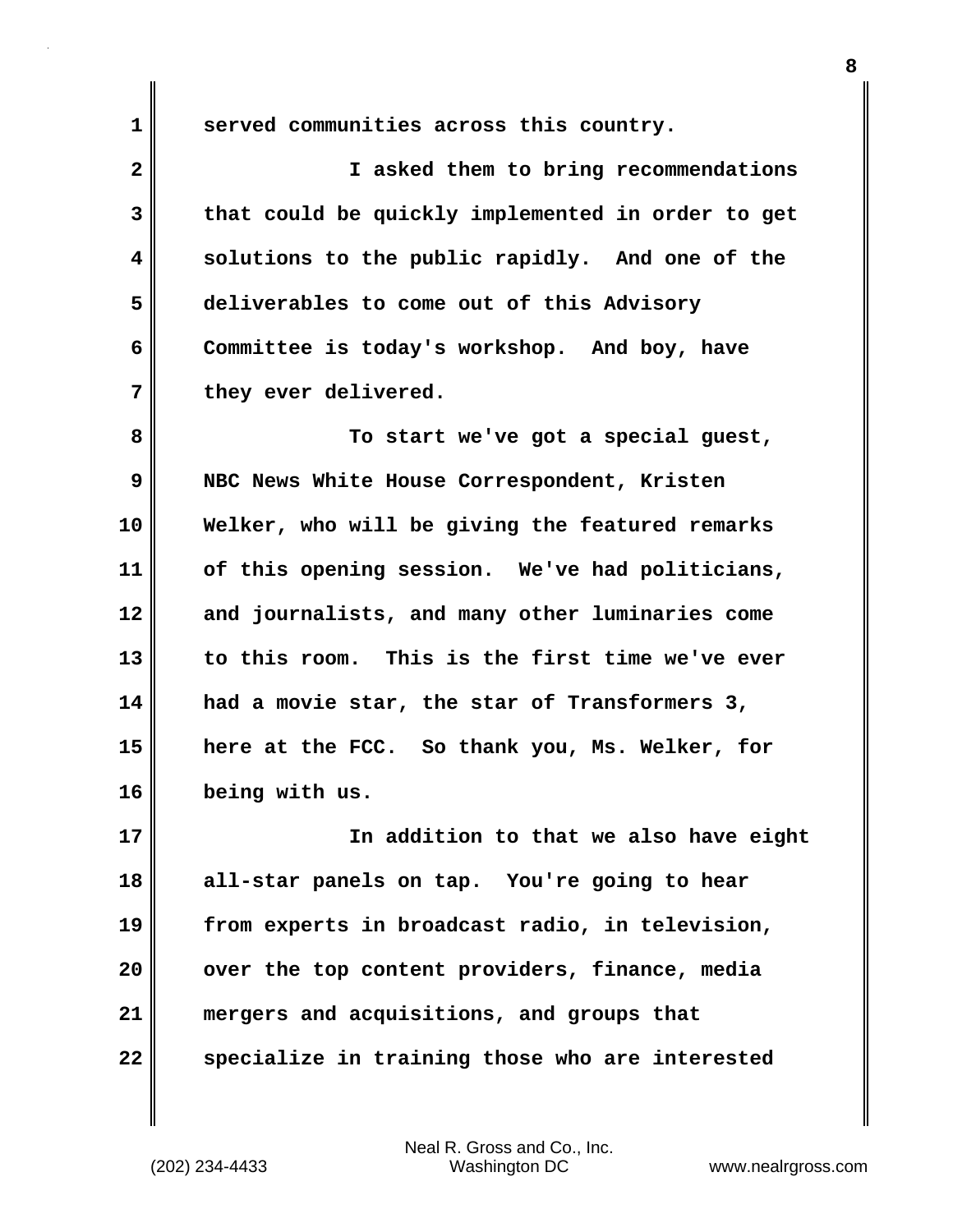| 1            | in media employment and ownership.                |
|--------------|---------------------------------------------------|
| $\mathbf{2}$ | Now building out eight panels takes a             |
| 3            | lot of work. And that means that I have a lot of  |
| 4            | people to thank. First I want to thank the        |
| 5            | Advisory Committee's entire Broadcast Diversity   |
| 6            | and Development Working Group for its great       |
| 7            | planning efforts, and especially the chair of the |
| 8            | working group, the indefatigable former FCC       |
| 9            | Commissioner, Henry Rivera.                       |
| 10           | (Applause.)                                       |
| 11           | CHAIRMAN PAI: Henry and the working               |
| 12           | group have done a fantastic job of putting        |
| 13           | together a wonderful program in such a short      |
| 14           | period of time, including several weeks when the  |
| 15           | FCC staff was furloughed. So Henry and your       |
| 16           | team, thank you for herding the cats so ably and  |
| 17           | quickly.                                          |
|              |                                                   |

**18 Thanks also to Diane Sutter and Anna 19 Gomez, the Chair and the Vice Chair of the 20 Advisory Committee, for their outstanding 21 leadership. Thank you to all of the experts who 22 are going to be participating in today's panels,**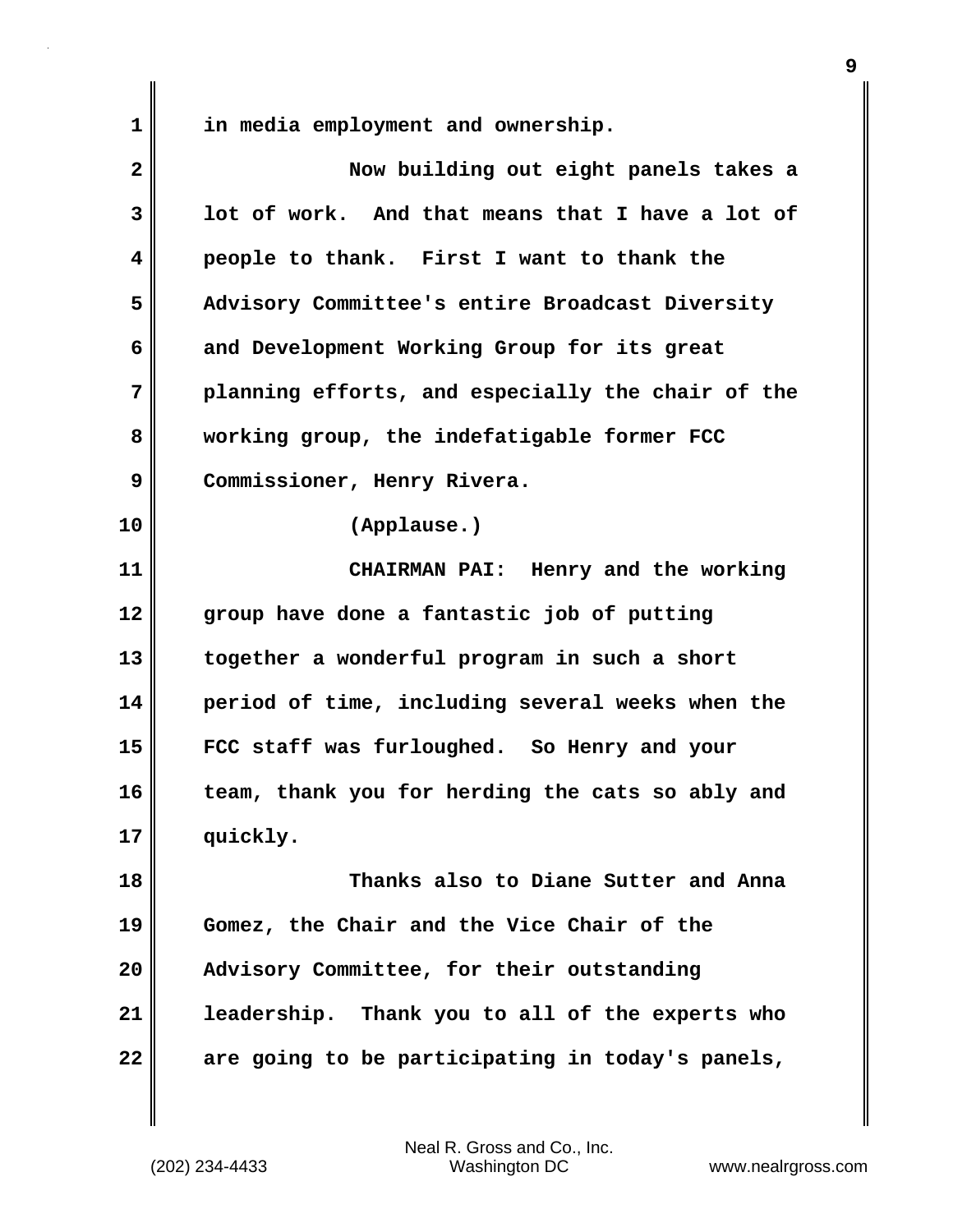**1 including the moderators for all of the advanced 2 preparation for today's event.**

**3 And thank you also to our team here at 4 the FCC, including the Media Bureau led by Chief 5 Michelle Carey, along with Deputy Chief Sarah 6 Whitesell, who you just heard from earlier; and 7 Industry and Analysis Chief Brendan Holland; the 8 designated Federal Officer, Jamila Bess Johnson, 9 and Deputy DFO, Brenda Villanueva; the Office of 10 Communications Business Opportunities led by 11 Sanford Williams, who's the Chief; and the many 12 other staff members who have worked extremely 13 hard to make this symposium a success. And 14 particularly those who enabled us to use this 15 commission meeting room today.**

**16 Finally, thanks to three of my 17 colleagues, Commissioners O'Rielly, and Carr, and 18 Starks, who are also here this morning, if not in 19 the room yet. Make no mistake, promoting 20 opportunities for women and minorities in 21 broadcasting is a bipartisan issue at the 22 Commission as evidenced by the presence of four**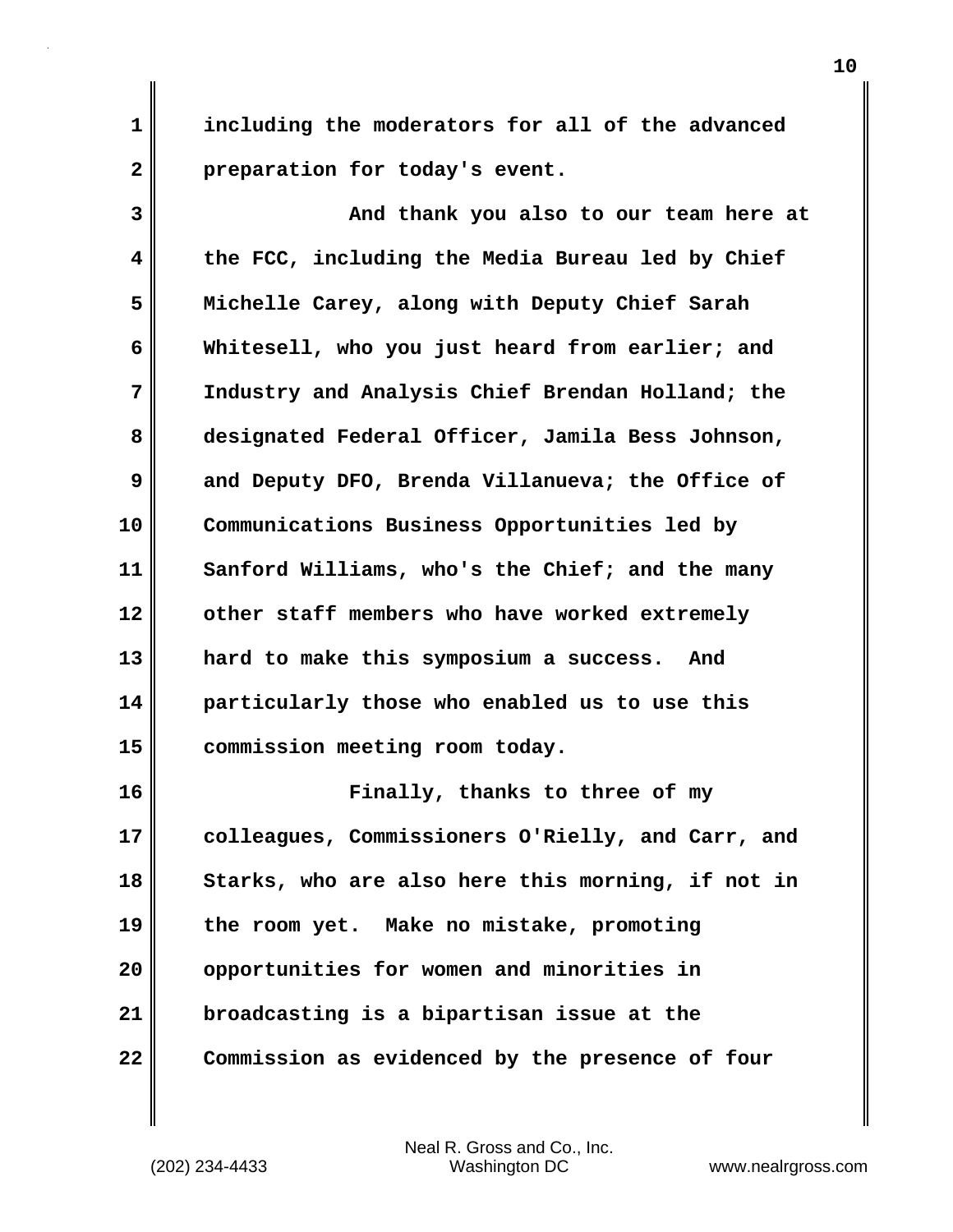**1 of our members.**

| $\overline{\mathbf{2}}$ | This work can have a very important              |
|-------------------------|--------------------------------------------------|
| 3                       | and lasting impact. What happens in these walls  |
| $\overline{\mathbf{4}}$ | today is not limited to just today. On Monday, I |
| 5                       | had the privilege of speaking at the Women in    |
| 6                       | Cable Telecommunications 40th Anniversary        |
| 7                       | Celebration led by Maria Brennan, who is here    |
| 8                       | today.                                           |
| 9                       | And I pointed out that empowering                |
| 10                      | women to turn their potential into power in the  |
| 11                      | communications sector isn't just good for women  |
| 12                      | and their communities. It's also good for        |
| 13                      | business and it's good for America's future.     |
| 14                      | The best evidence of that last point             |
| 15                      | was hearing an African-American female executive |
| 16                      | describe how she had an interest in learning     |
| 17                      | about engineering when she was a child, and how  |
| 18                      | she pursued that interest in school.             |
| 19                      | And then how she was leading now in a            |
| 20                      | prominent media distribution company. And        |
| 21                      | critically, how she was determined to pay it     |
| 22                      | forward by sharing her story with young women,   |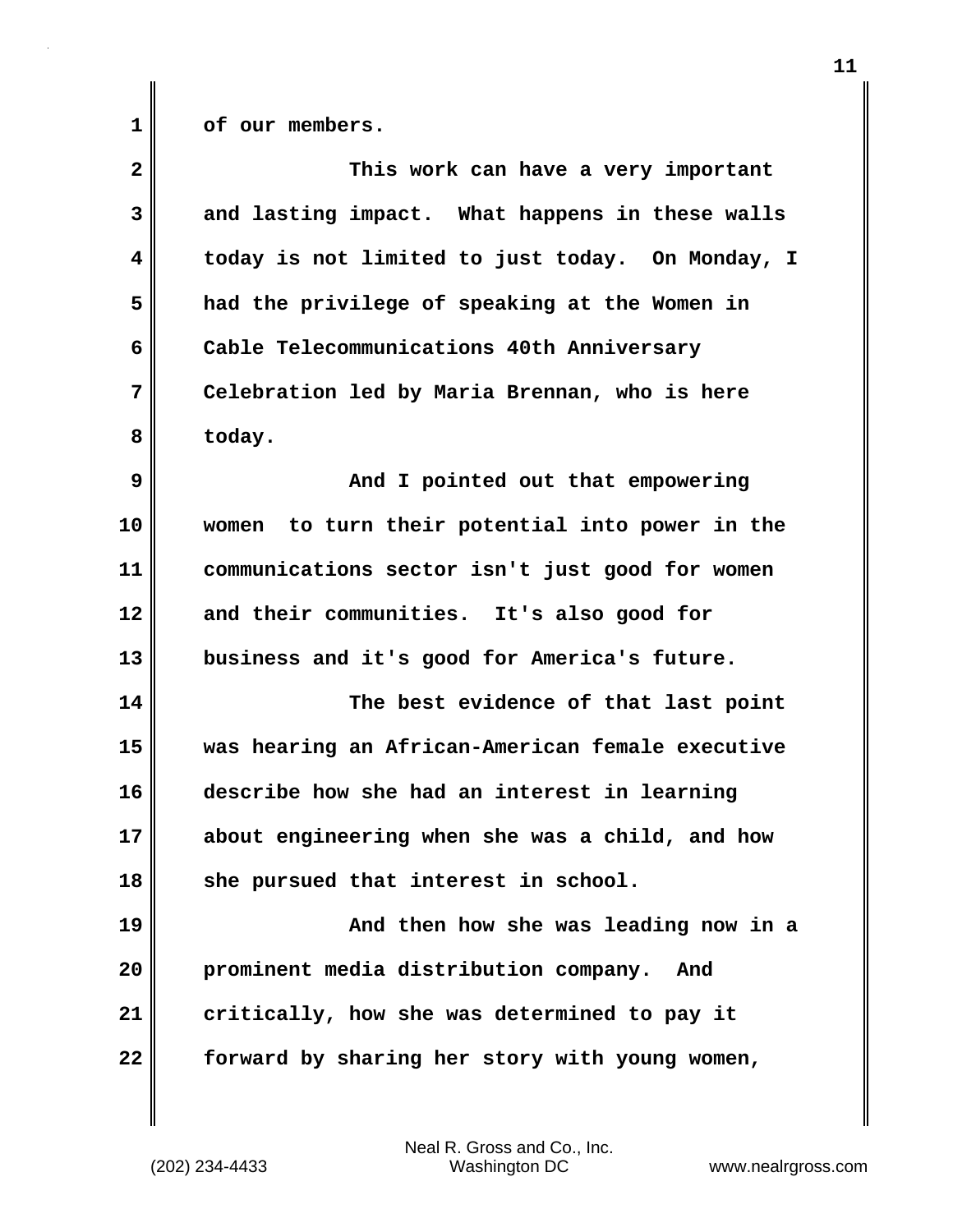**1 including her own daughter, who I'd had the 2 chance to meet, in order to enable them to dream 3 big and to set their ceilings as high as that 4 ceiling could possibly be.**

**5 It was inspiring for me to hear and it 6 was a useful reminder that the communications 7 sector holds special promise for all Americans to 8 be able to achieve their dreams. And I would 9 hope that this sector will be the leading edge 10 when it comes to reflecting the richness and 11 diversity of our great country.**

**12 Now aside from today's workshop, the 13 Advisory Committee has been busy keeping up on 14 other initiatives. The Broadcast Diversity and 15 Development Working Group coordinated 16 comprehensive comments on our proposed broadcast 17 incubator program. Those comments were a big 18 help as we developed and eventually adopted the 19 program last summer. This is something that had 20 been talked about for over a generation. We 21 finally got it done last year.**

**22 We anticipate being able to begin**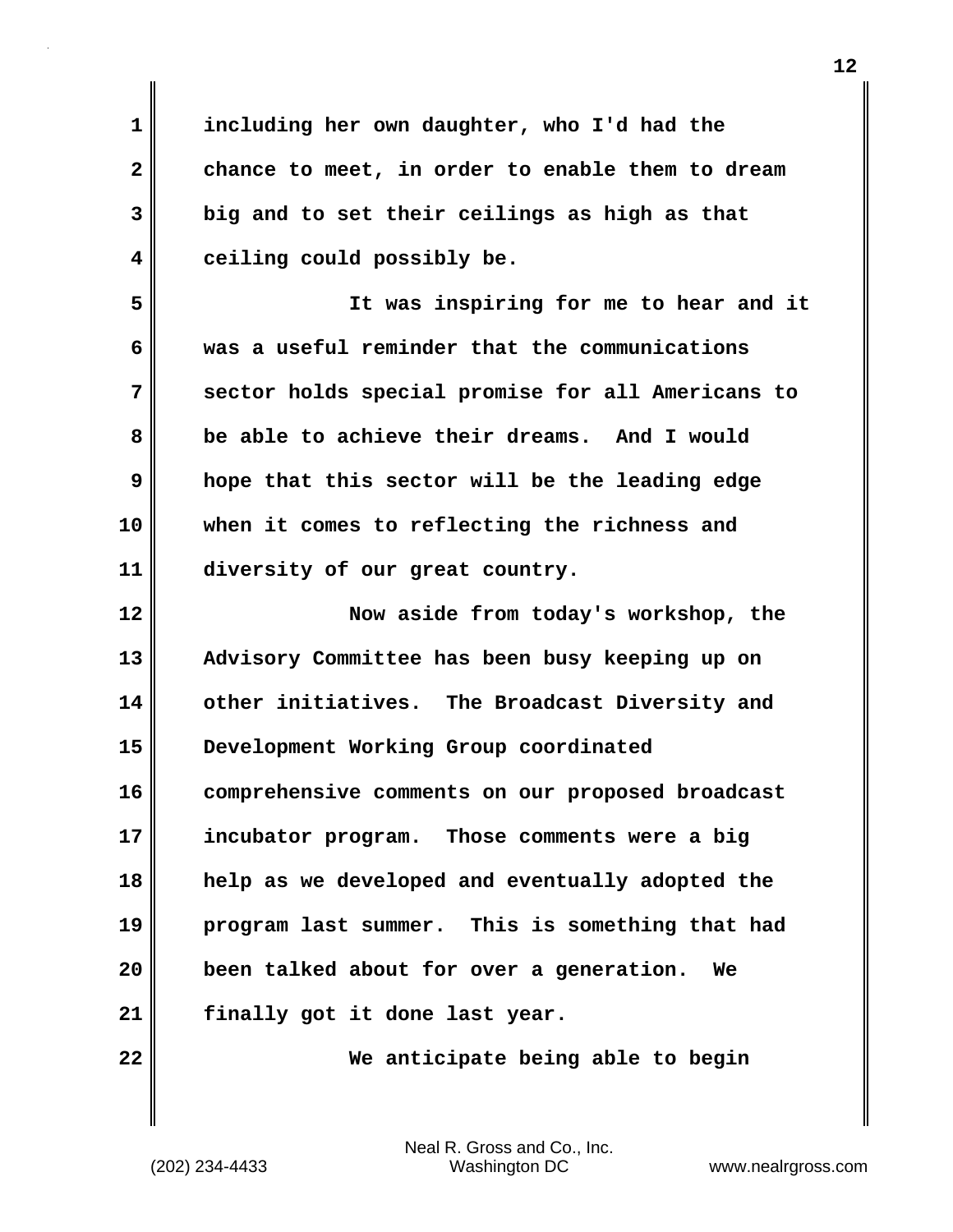**1 accepting applications to participate in this 2 broadcast incubator program later this spring. 3 This will be a big step forward towards 4 increasing diverse participation in broadcasting. 5 And by that time we hope to have all of the forms 6 and processes in place to launch the program. 7 If anyone wants more information now 8 to prepare for that application process, we have 9 some materials available today in the back. And 10 we hope that you'll visit the FCC's web page on 11 the incubator program. 12 We've already done one webinar on the 13 nuts and bolts of how the program works, which 14 you can see also on that website. And we'll 15 continue to do more outreach. 16 I hope that today might also be an 17 opportunity for existing broadcasters who are in 18 a position to help to connect with small 19 broadcasters who are in attendance, and to start 20 thinking about partnerships. 21 Many of the moderators and panelists 22 today are experts in finance and broadcasting. I**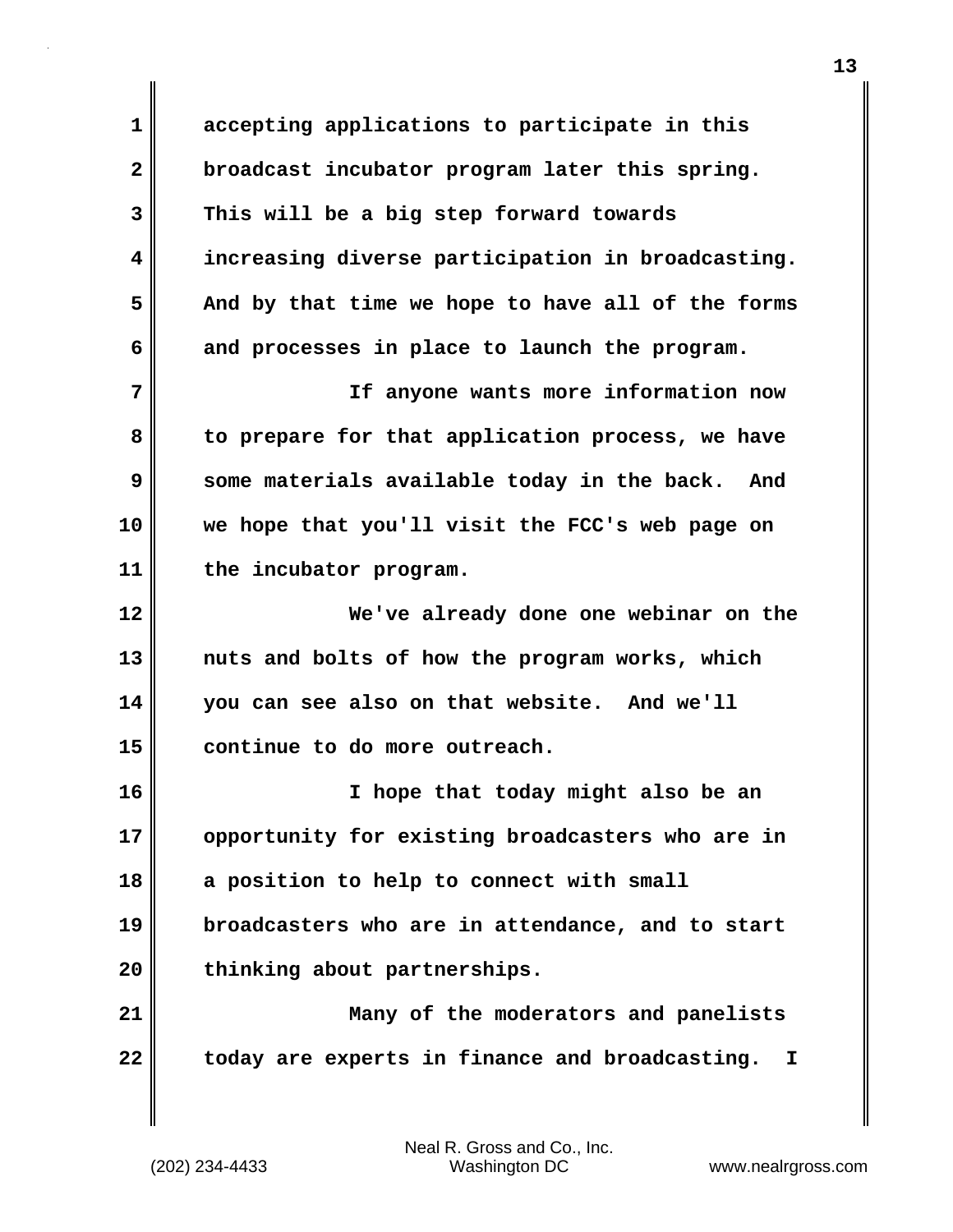**1 think they're wonderful resources for those who 2 might be interested in applying to participate in 3 the FCC's incubator program.**

**4 So anyway, after all of this 5 blathering on my part, here's the bottom line. I 6 hope that this workshop makes a difference for 7 you, for you personally and professionally. If 8 you'll take time to introduce yourself to each 9 other, to network, to make connections, this day 10 is for you. And oh, one last piece of business, 11 before I hand things over.**

**12 As I** mentioned earlier, we initially **13 chartered the Advisory Committee in July of 2017 14 for a two-year period. And I'm pleased to 15 announce today that I will start the process of 16 rechartering the Advisory Committee next month.**

**17 I can promise you this, the Advisory 18 Committee on Diversity and Digital Empowerment is 19 a real asset to this Commission and to the 20 country. And it will not wither away on my 21 watch.**

**22 Oh behalf -- oh, thank you.**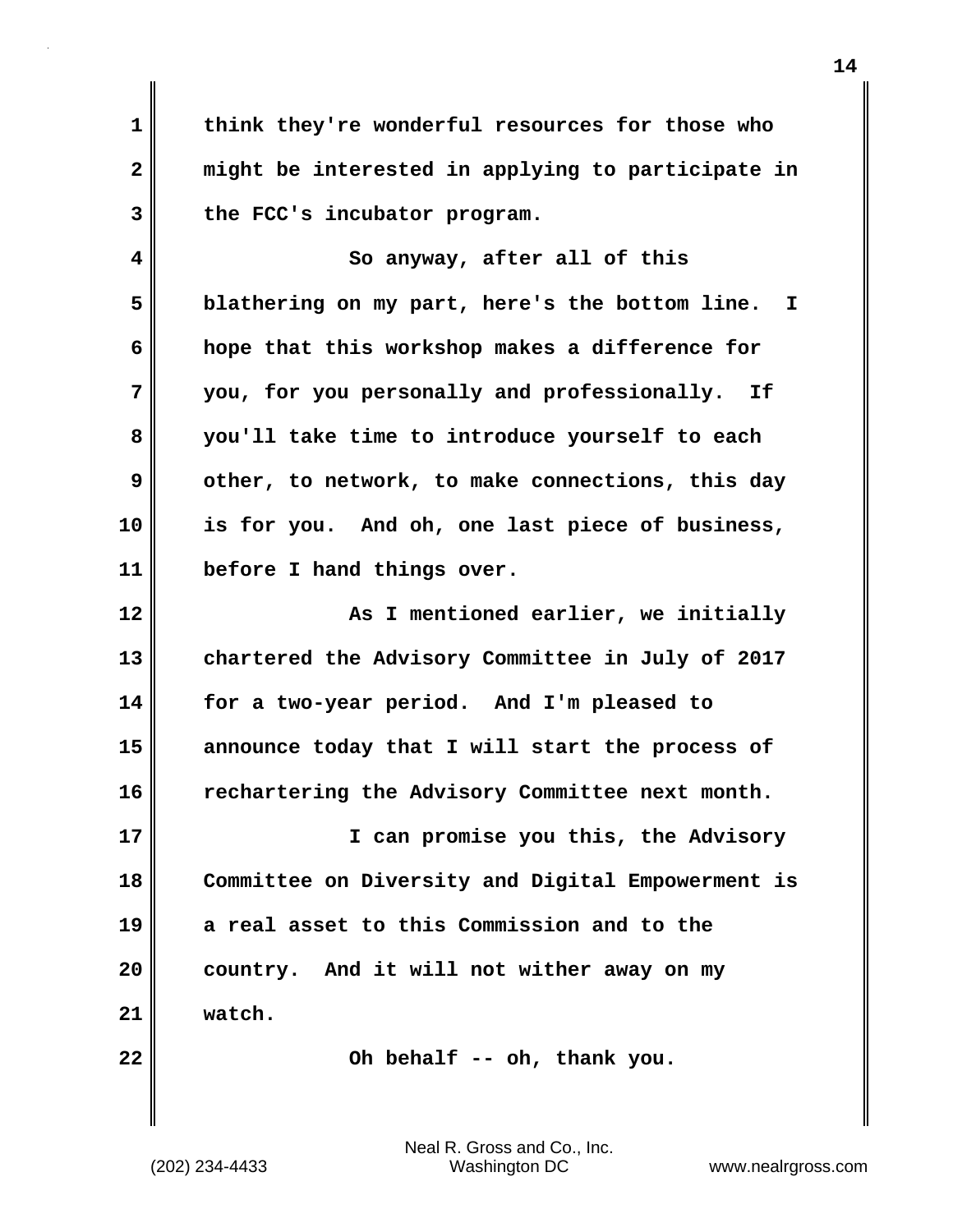| 1            | (Applause.)                                       |
|--------------|---------------------------------------------------|
| $\mathbf{2}$ | CHAIRMAN PAI: On behalf of the agency             |
| 3            | we are so grateful to all the members of the      |
| 4            | current committee and working groups for          |
| 5            | sacrificing their time, for devoting their        |
| 6            | efforts to these important issues.                |
| 7            | And now it is my pleasure to turn the             |
| 8            | stage over to our featured speaker, Kristen       |
| 9            | Welker. Ms. Welker is more accustomed to the      |
| 10           | rarified air of 1600 Pennsylvania Avenue.<br>So   |
| 11           | we're very grateful that she could find her way   |
| 12           | to our humble abode here in Southwest Washington. |
| 13           | I had the pleasure of meeting Kristen             |
| 14           | earlier this morning. And I think you will find   |
| 15           | very quickly that she is one of the most talented |
| 16           | journalists we have. She's a real believer in     |
| 17           | the cause to which we are devoting our efforts    |
| 18           | today.                                            |
| 19           | And she's been -- she's seen it all in            |
| 20           | her incredible career in broadcasting, from local |
| 21           | news on both coasts, to covering the White House  |
| 22           | today, and as I pointed out, a few IMDb entries   |
|              |                                                   |

**15**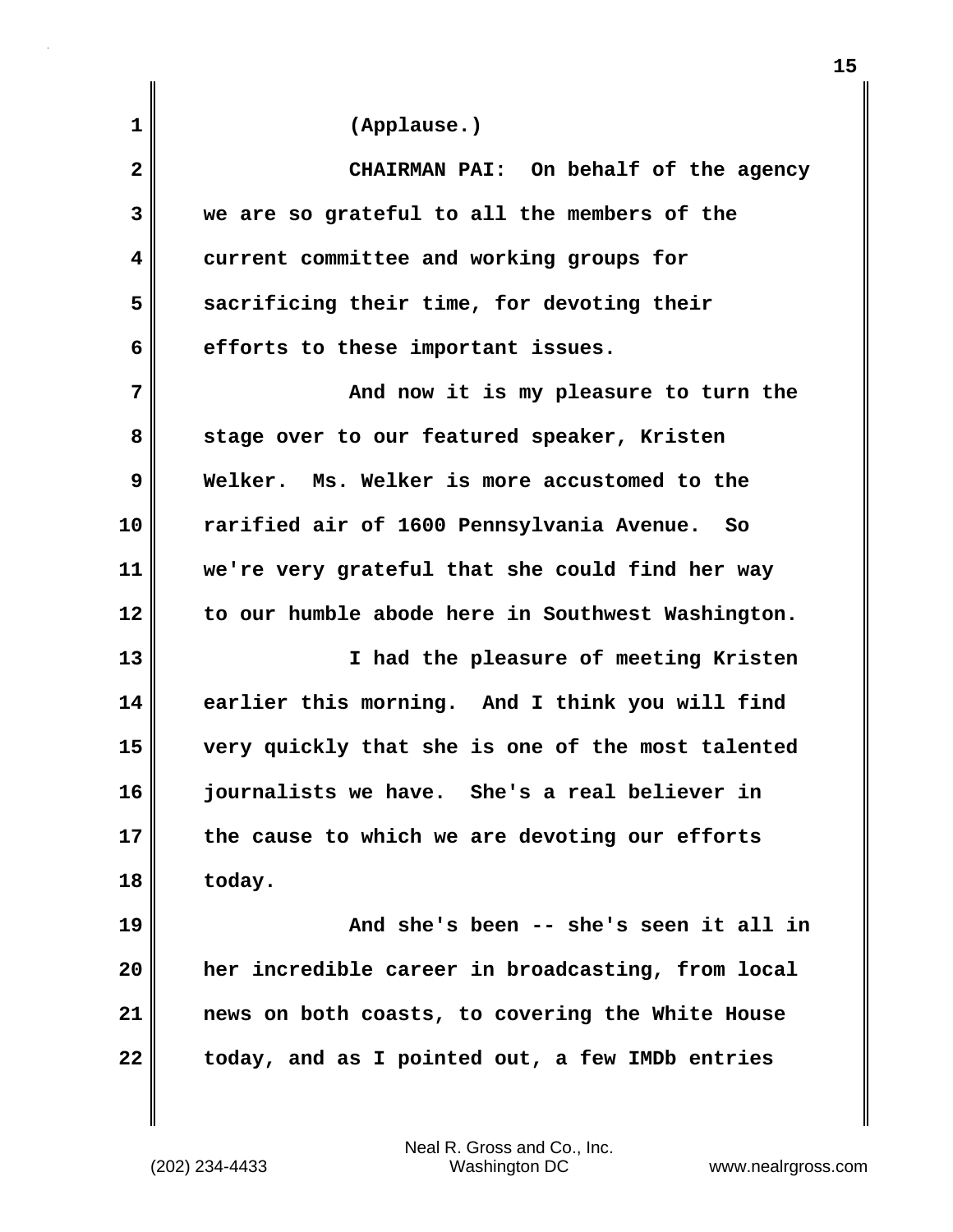1 along with that.

| $\mathbf{2}$ | In doing what she does, in showing up             |
|--------------|---------------------------------------------------|
| 3            | every day and working hard, and calling the balls |
| 4            | and strikes, she has been a terrific advocate and |
| 5            | role model on broadcast diversity issues. And     |
| 6            | I'm really excited that she took time out of her  |
| 7            | exceptionally busy schedule to be here with us    |
| 8            | today. Please join me in welcoming Kristen        |
| 9            | Welker.                                           |
| 10           | (Applause.)                                       |
| 11           | MS. WELKER: Good morning everyone.                |
| 12           | Thank you so much for having me. And thank you    |
| 13           | Commission Pai for having me, for that really     |
| 14           | warm introduction. And it was so great to spend   |
| 15           | some time with you this morning.                  |
| 16           | It is really such an honor to be here             |
| 17           | because diversity is a goal and a value that I    |
| 18           | hold very dear. So I want to thank all of you     |
| 19           | for having me and for showing up today. I think   |
| 20           | it really speaks to the fact that this is clearly |
| 21           | something that's important to all of you. So      |
| 22           | thank you for having me here.                     |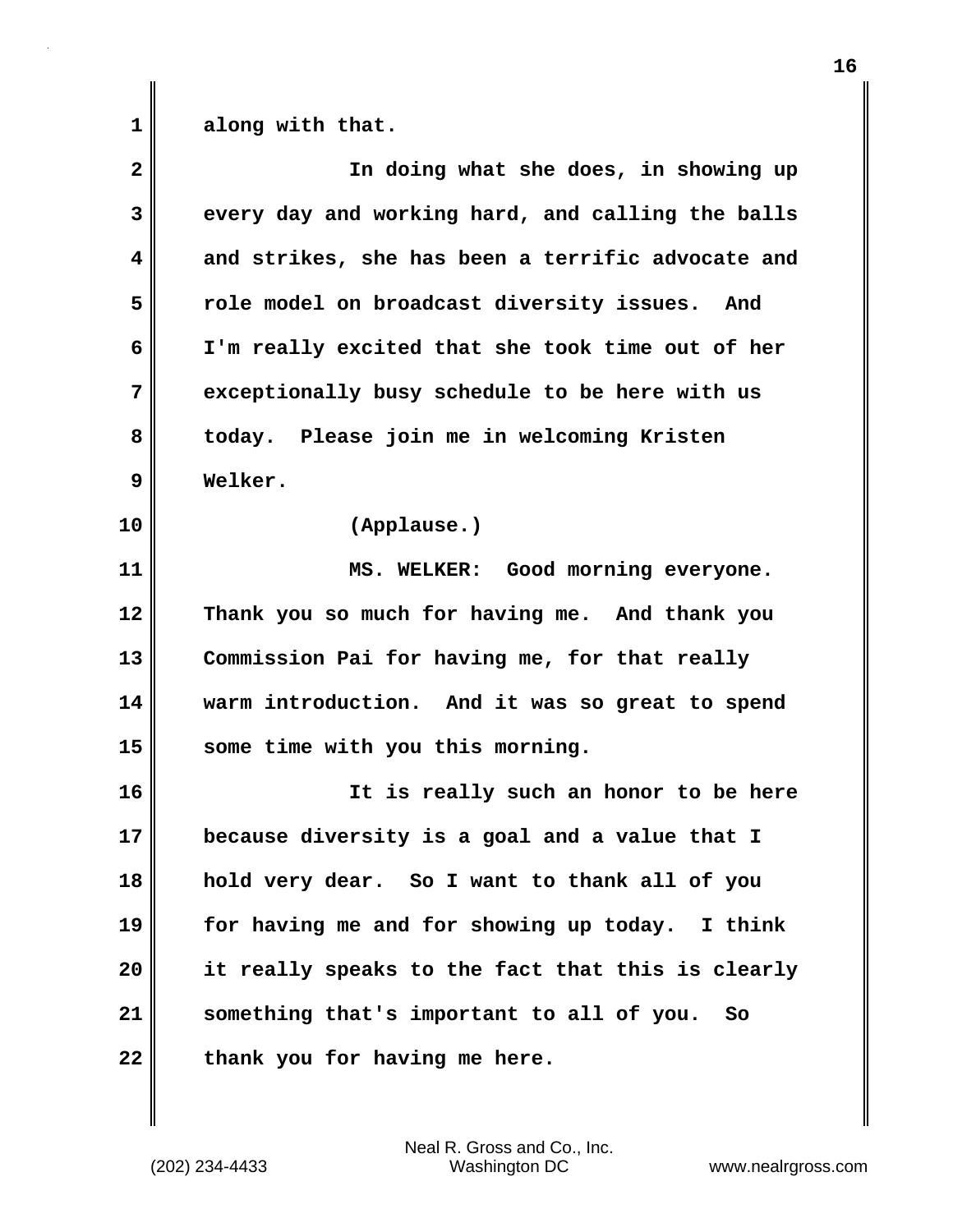| 1  | I am excited to be a part of the                  |
|----|---------------------------------------------------|
| 2  | Commission's first comprehensive symposium on     |
| 3  | media, diversity, and broadcasting. I think it's  |
| 4  | fantastic that you are doing this. It shows your  |
| 5  | commitment to diversity at all levels.            |
| 6  | A little bit of a background about                |
| 7  | myself, I've actually covered the White House     |
| 8  | since 2011. So that has spanned two               |
| 9  | presidencies, hundreds of news-making events,     |
| 10 | thousands of miles in foreign travel including a  |
| 11 | number of different legs on Air Force One. And I  |
| 12 | have to say it has truly been the honor of a      |
| 13 | lifetime to participate in and to cover our       |
| 14 | democracy at the very highest levels. And of      |
| 15 | course it is a great challenge every single day.  |
| 16 | As you all know, this is a unique                 |
| 17 | moment in our country, in our nation's history.   |
| 18 | The news cycle is moving faster than ever before, |
| 19 | something that Chairman Pai and I got to talk     |
| 20 | about earlier today. And the press is frankly     |
| 21 | coming under more scrutiny than ever before,      |
| 22 | which creates new hurdles every day for the       |

(202) 234-4433 Washington DC www.nealrgross.com Neal R. Gross and Co., Inc.

 $\mathbf{I}$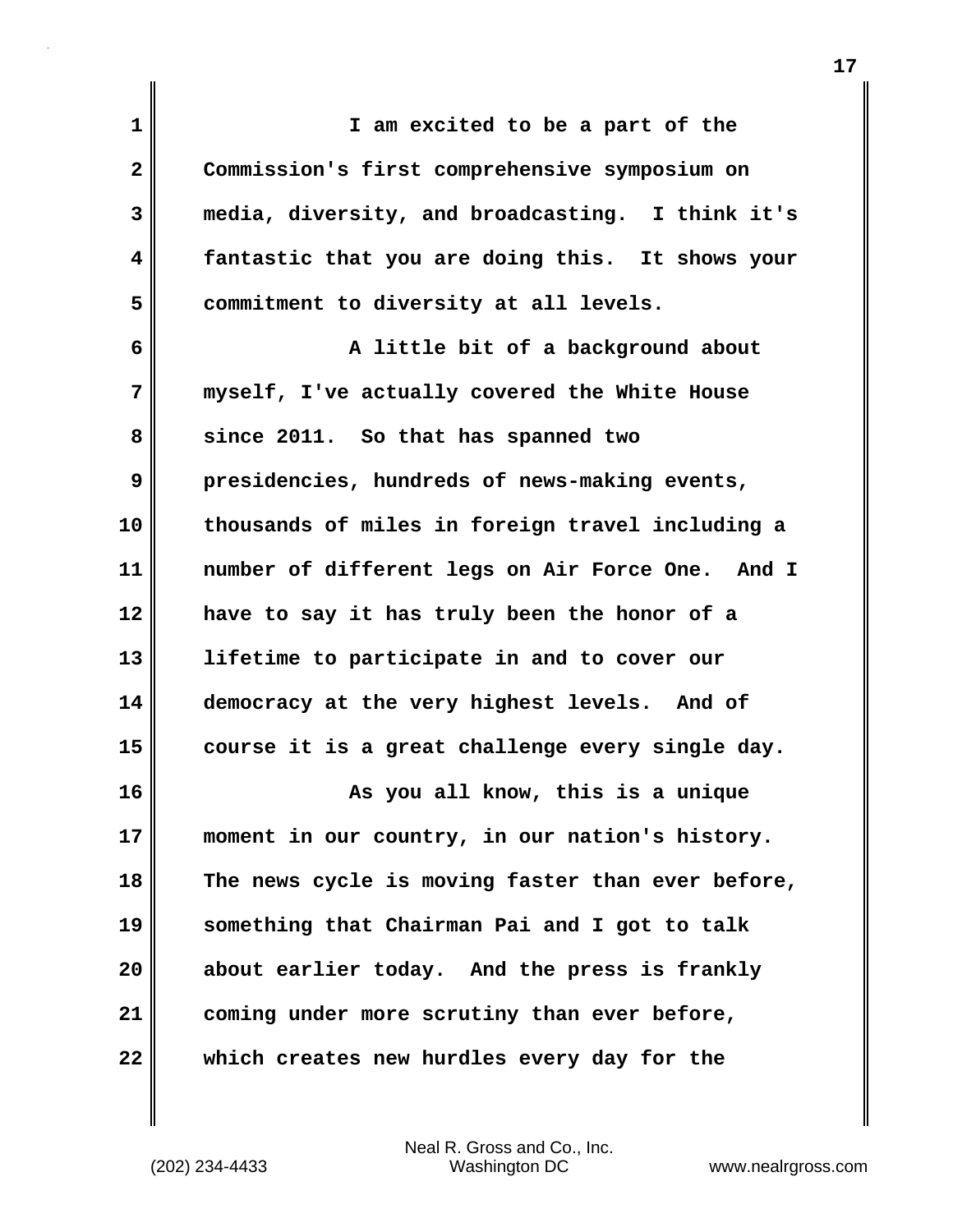| $\overline{\mathbf{2}}$ | But one of the bright lights I think             |
|-------------------------|--------------------------------------------------|
| 3                       | about this remarkable moment in which we find    |
| 4                       | ourselves is diversity. And you are seeing an    |
| 5                       | increasing commitment to diversity everywhere.   |
| 6                       | That includes the White House press corps. And   |
| 7                       | frankly the White House press corps has never    |
| 8                       | perhaps had more gender equity or diversity.     |
| 9                       | If you just look at our NBC news White           |
| 10                      | House team, which I am so proud to be a part of, |
| 11                      | you might not know this, but three of our five   |
| 12                      | correspondents are women. Two of us are African  |
| 13                      | American. The leader of our entire unit, a woman |
| 14                      | named Stacey Klein-Schmerling, is a woman. She's |
| 15                      | a young woman and she has risen up through the   |
| 16                      | ranks with incredible grace and success and      |
| 17                      | strength.                                        |
| 18                      | Our Bureau Chief, some of you may know           |
| 19                      | him, Ken Strickland. He is African American,     |
| 20                      | someone who served time on Capitol Hill and the  |
| 21                      | White House. He's an incredible leader. And a    |
| 22                      | number of our producers within our White House   |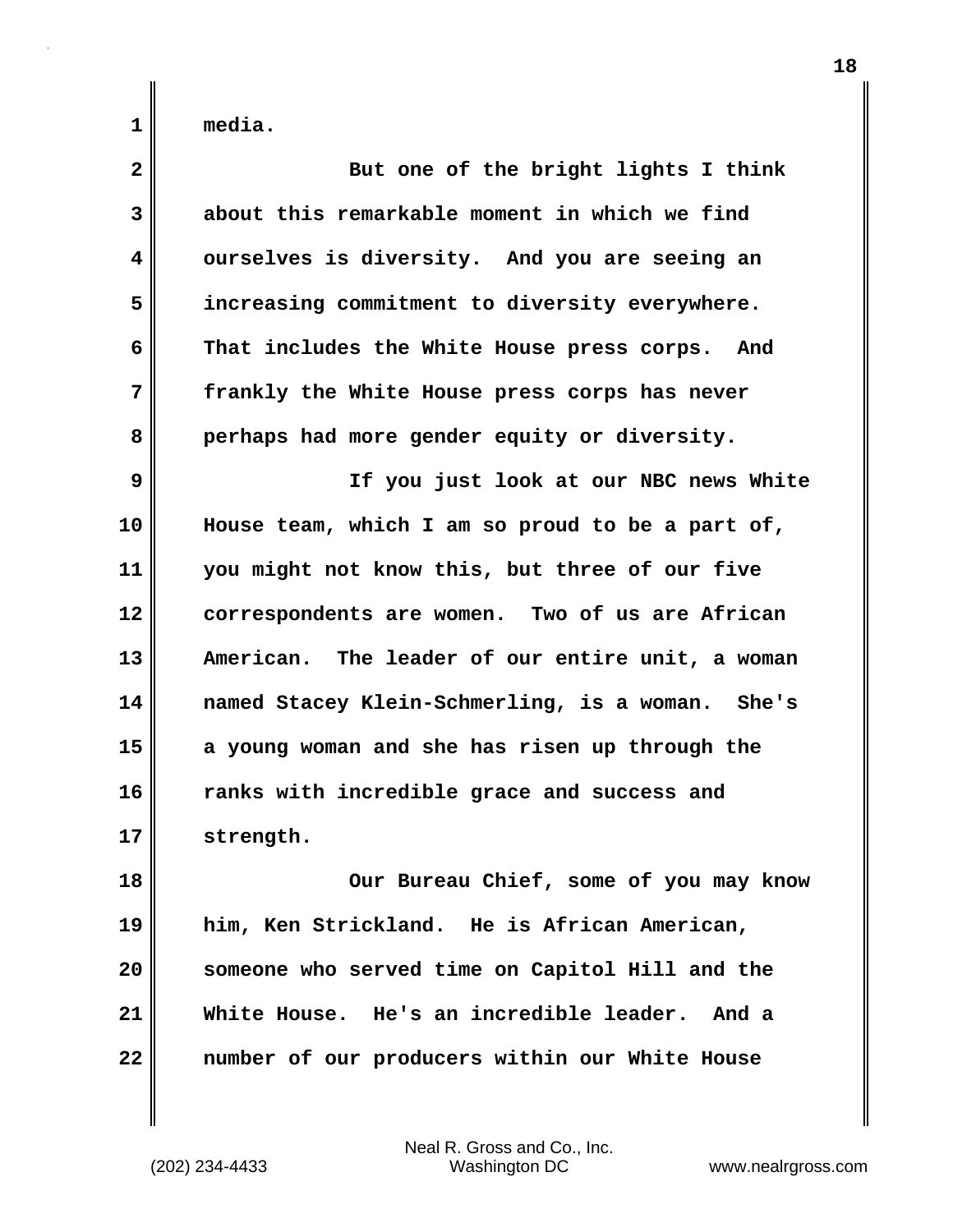| $\mathbf 1$  | unit are women. And frankly they are simply the  |
|--------------|--------------------------------------------------|
| $\mathbf{2}$ | best in the business. They are incredible and we |
| 3            | have an incredible team. And I'm just so proud   |
| 4            | every day that I come into work with them.       |
| 5            | And I've actually noticed over my                |
| 6            | eight years of being at the White House that the |
| 7            | entire press corps has actually become more      |
| 8            | diverse.                                         |
| 9            | When I first arrived in Washington, I            |
| 10           | would often sit in the front row of that press   |
| 11           | briefing room and look around and realize that I |
| 12           | would be, a lot of times, the only woman, the    |
| 13           | only woman of color sitting in that front row    |
| 14           | asking questions of then Press Secretary Jay     |
| 15           | Carney, Josh Earnest, who of course served under |
| 16           | former President Obama. And it was remarkable to |
| 17           | kind of look around and have that realization.   |
| 18           | And in eight short years I can tell              |
| 19           | you that the number of women sitting in that     |
| 20           | front row, the number of people of color, of     |
| 21           | women of color, have actually increased. That    |
| 22           | means more access to asking questions, pressing  |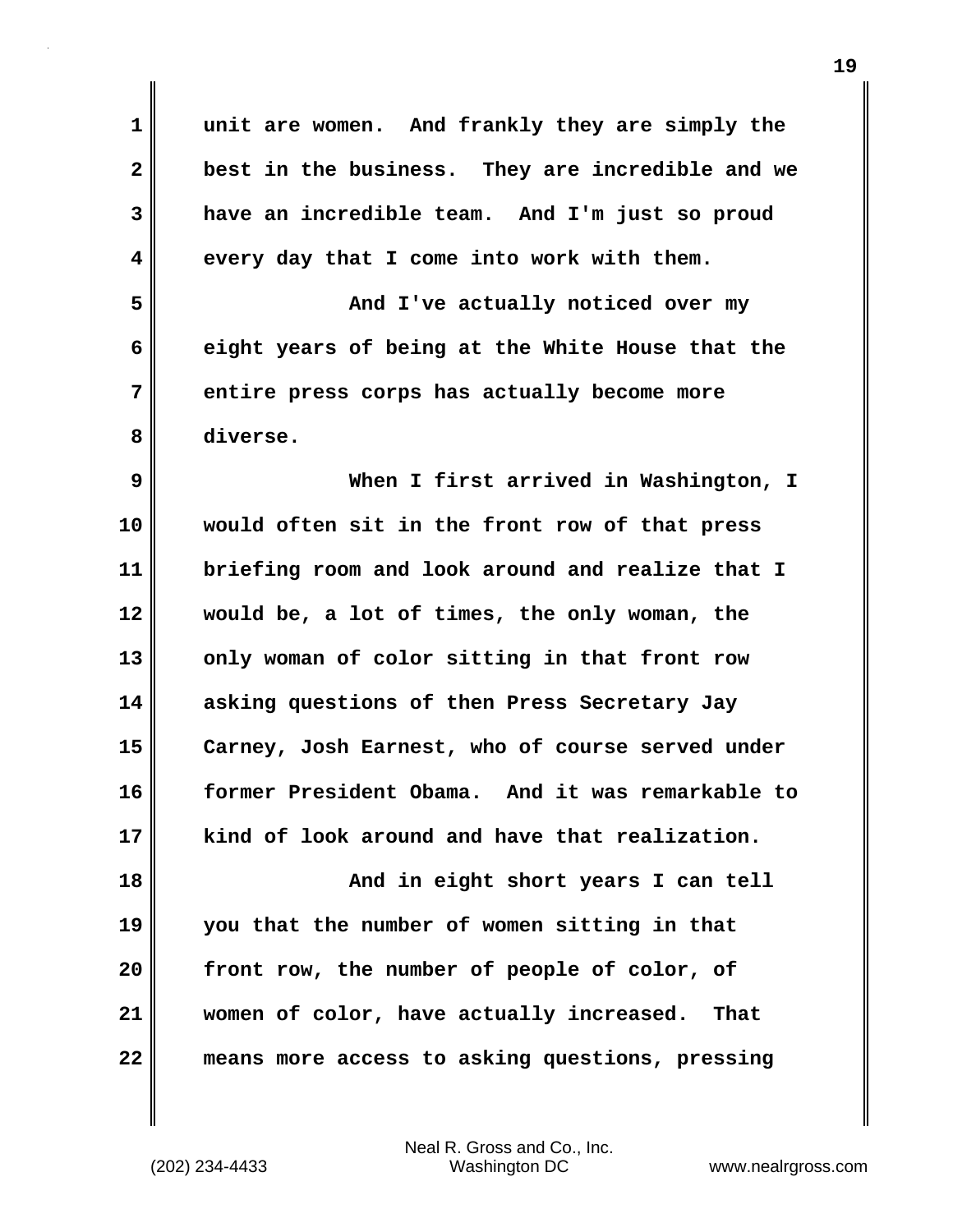**1 the administration at the highest of levels. And 2 that has been really remarkable to witness and to 3 watch.**

**4 And why is it important? It's 5 important to have a diversity of voices when it 6 comes to our media and broadcasting coverage 7 because it informs the type of stories that we 8 cover, how we cover them, the questions that are 9 being asked, making sure that we are asking 10 questions on behalf of Americans in every 11 different race, socioeconomic category.**

**12 Having said that, and I don't have to 13 tell you this, it's why we're here today, there's 14 still a lot more work that we need to do, that we 15 need to do collectively to make sure that women 16 and people of color are getting opportunities at 17 all levels. Not only to be correspondents, and 18 managers, but bureau chiefs, presidents of news 19 networks. So this still is clearly a work in 20 progress. And it's still frankly an uphill 21 battle.**

**22 And I first realized that there were**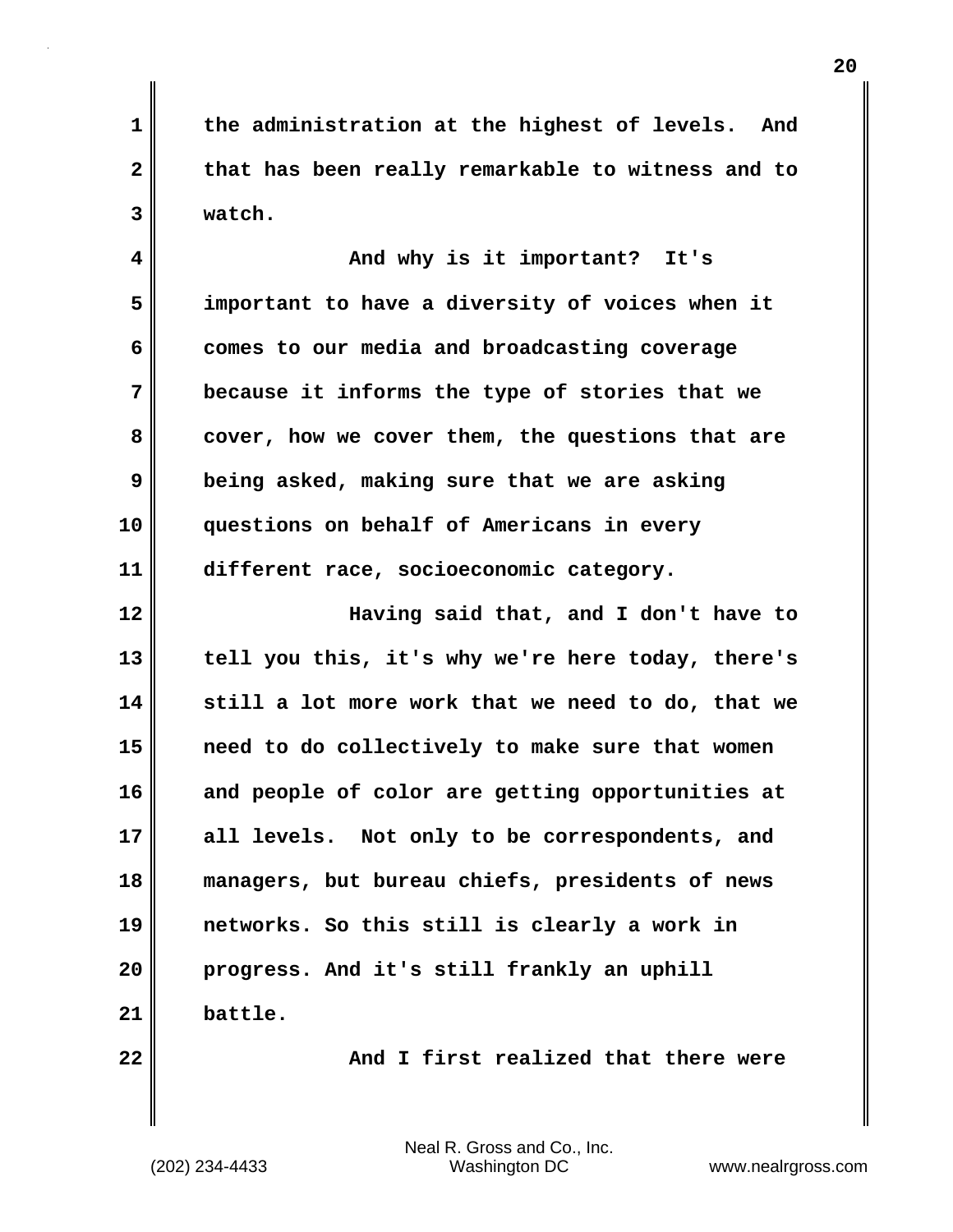**1 still great challenges to be faced very early on 2 in my career. My first on-air job was in 3 Redding, California. It's Market 133, I called 4 it do-it-yourself news. I did all my own camera 5 work. I wrote all my own scripts, which I still 6 do. 7 And basically -- operated my own 8 teleprompter when I anchored the weekend 9 newscast. I even did the weather. And I learned 10 so much from working there. One of the things 11 that I learned and one of the things that I 12 realized early on was that I was the only woman 13 of color on air in all of Redding, California. 14 Now it is a relatively small market, 15 but still that was a remarkable feeling to have, 16 to be the only woman of color on air. It made me 17 realize that I was under immense scrutiny every 18 day. And frankly on a daily basis it made me 19 feel like I had to be perfect. I'm sure some of 20 you have had that feeling at various points in 21 your career. 22 I had that experience again when I**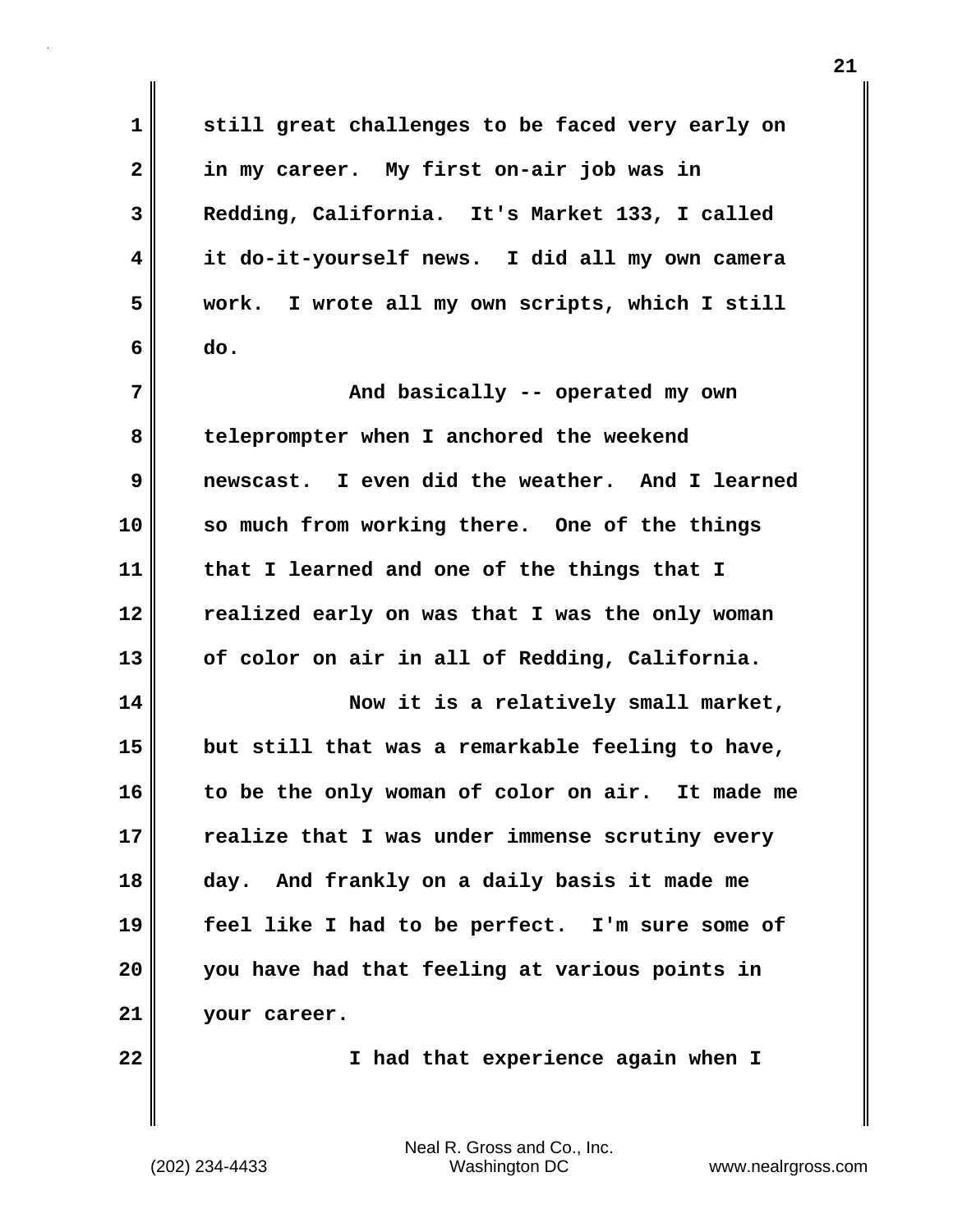| $\mathbf 1$  | arrived at a mid-sized market. And I recall one   |
|--------------|---------------------------------------------------|
| $\mathbf{2}$ | of my colleagues saying to me, you must feel      |
| 3            | pretty lucky that you're here. And I said, oh I   |
| 4            | do, I feel very lucky. And this colleague said,   |
| 5            | well, you know you got the black slot.            |
| 6            | And this wasn't that long ago. And it             |
| 7            | sort of stopped me cold. It stopped me in my      |
| 8            | tracks. And it made me realize that at various    |
| 9            | media markets throughout the country, journalists |
| 10           | of color are still in short supply. And I think   |
| 11           | it underscores just how uphill of a battle we     |
| 12           | still have when it comes to making sure that      |
| 13           | there is true diversity at media markets all      |
| 14           | across the country.                               |
| 15           | And even more recently, and again I               |
| 16           | don't have to tell you guys this, but when I      |
| 17           | arrived at the White House, I was keenly aware    |
| 18           | that the majority of those who held power in      |
| 19           | elected offices here in Washington, were and are  |
| 20           | And it underscored again for me the long<br>men.  |
| 21           | road ahead. And it only added fuel to my fire to  |
| 22           | be a good journalist. Not only a female           |

(202) 234-4433 Washington DC www.nealrgross.com Neal R. Gross and Co., Inc.

 $\mathbf{I}$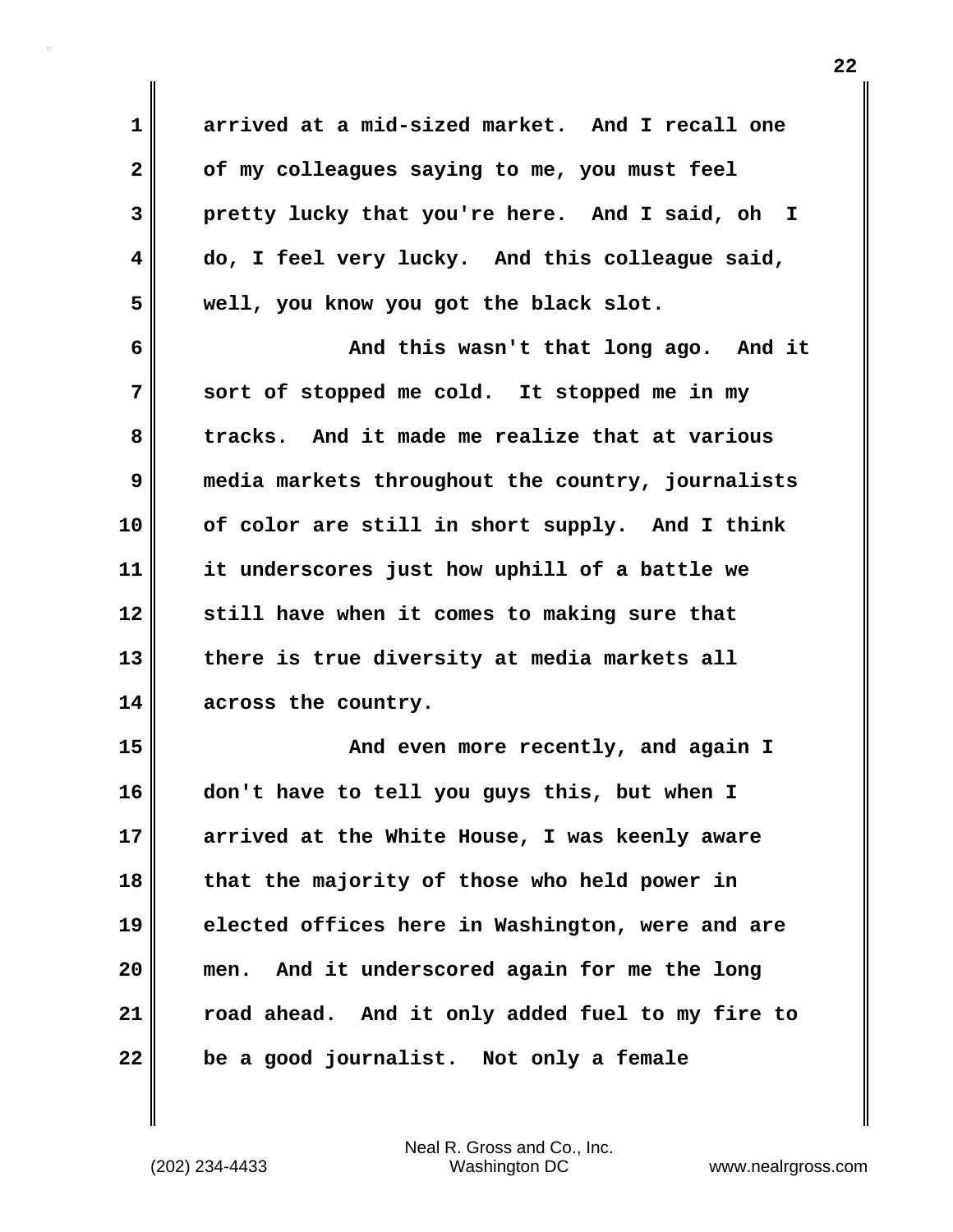**1 journalist, a journalist of color, but just a 2 good journalist.**

**3 And I really got through I think some 4 of those challenges -- and to be honest when I 5 arrived in Washington, I felt pretty intimidated, 6 for all of the reasons that you feel intimidated 7 coming to Washington. But I got through it by 8 making sure that I prepared hard, by working even 9 harder.**

**10 And to strive to always do my best 11 every single day and to let those little voices 12 of self-doubt in the back of your head, to sort 13 of push that aside and to keep reminding myself 14 that I deserve to be here. And it's important 15 that I'm here as well.**

**16 I also think a critical part of making 17 sure that there is diversity at all levels is 18 making sure that we are mentoring the next 19 generation of broadcasters, of folks who want to 20 be journalists. That's something that I take 21 very seriously.**

**22 I try to, to the extent that I can,**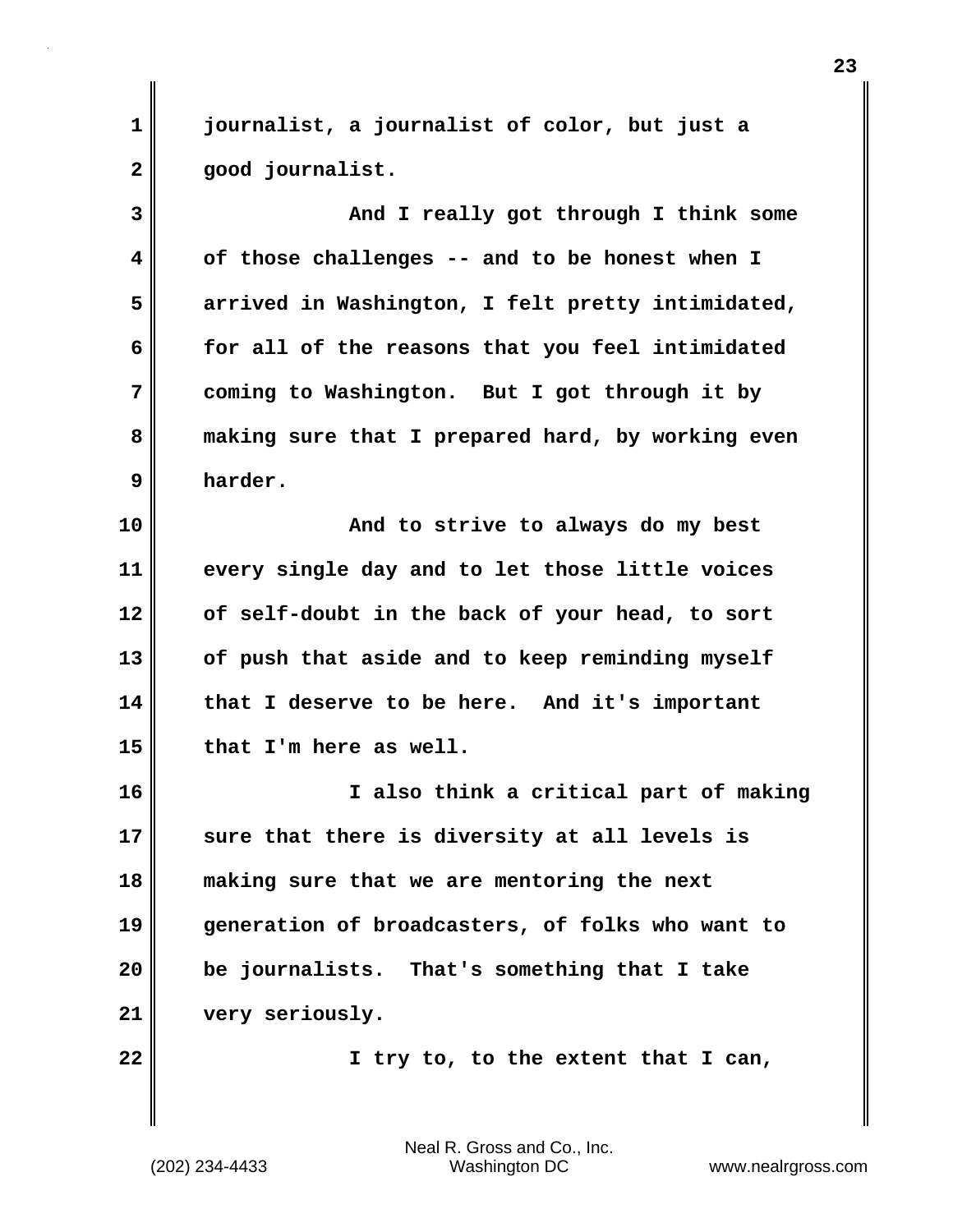**1 have coffee with some of the younger journalists, 2 make sure I'm having phone calls with them, 3 answering their questions, trying to help them 4 sort through what are the next steps in their 5 career.**

**6 I think it's important to do for young 7 women journalists, young journalists of color, 8 but frankly young journalists in general so that 9 we are instilling these values, this set of 10 values in the next generation of journalists.**

**11 And I deeply believe that diversity 12 relates not only to gender and race, but also to 13 socioeconomic status. And I think in order to 14 recruit a diverse talent base it's important to 15 look beyond all of those obvious places. To 16 recruit from areas where people have important, 17 but also under-represented life experiences.**

**18 Because of course, what is the key to 19 being a good journalist? The key to being a good 20 journalist is being able to understand a broad 21 range of experiences. And in order to have a 22 broad range of experiences, you have to have**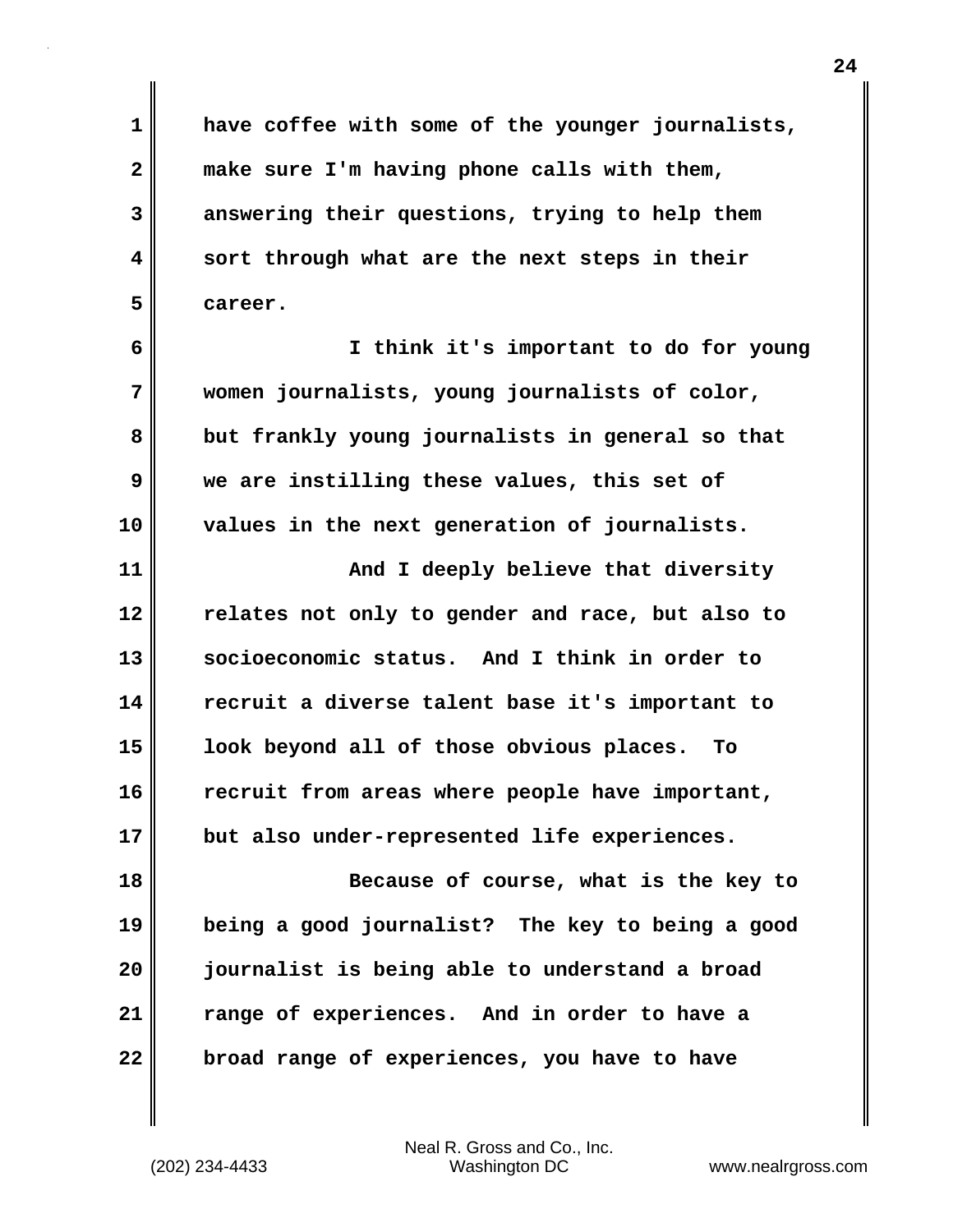**1 actually had a different perspective and to bring** 2 that to the table.

**3 And I think that makes journalism 4 better. I think it makes our media markets 5 better. Frankly I think it makes our democracy 6 better, the more diverse we are. 7** So I just want to thank Chairman Pai **8 for having me here today. It's a real honor. I 9 want to thank the FCC's Media Bureau, and the 10 Advisory Committee on Diversity and Digital 11 Empowerment for all of your efforts to highlight 12 this important topic. 13 I also want to thank Commissioner**

**14 O'Rielly, Starks, and Carr for your hospitality 15 and participation. I know that the work that you 16 all are about to embark on today is really 17 important.**

**18 Again, this is the first time that you 19 are all coming together in this type of a 20 setting, but I think it underscores everyone's 21 commitment here in this room to making sure that 22 we have more diversity at all levels. And I'm so**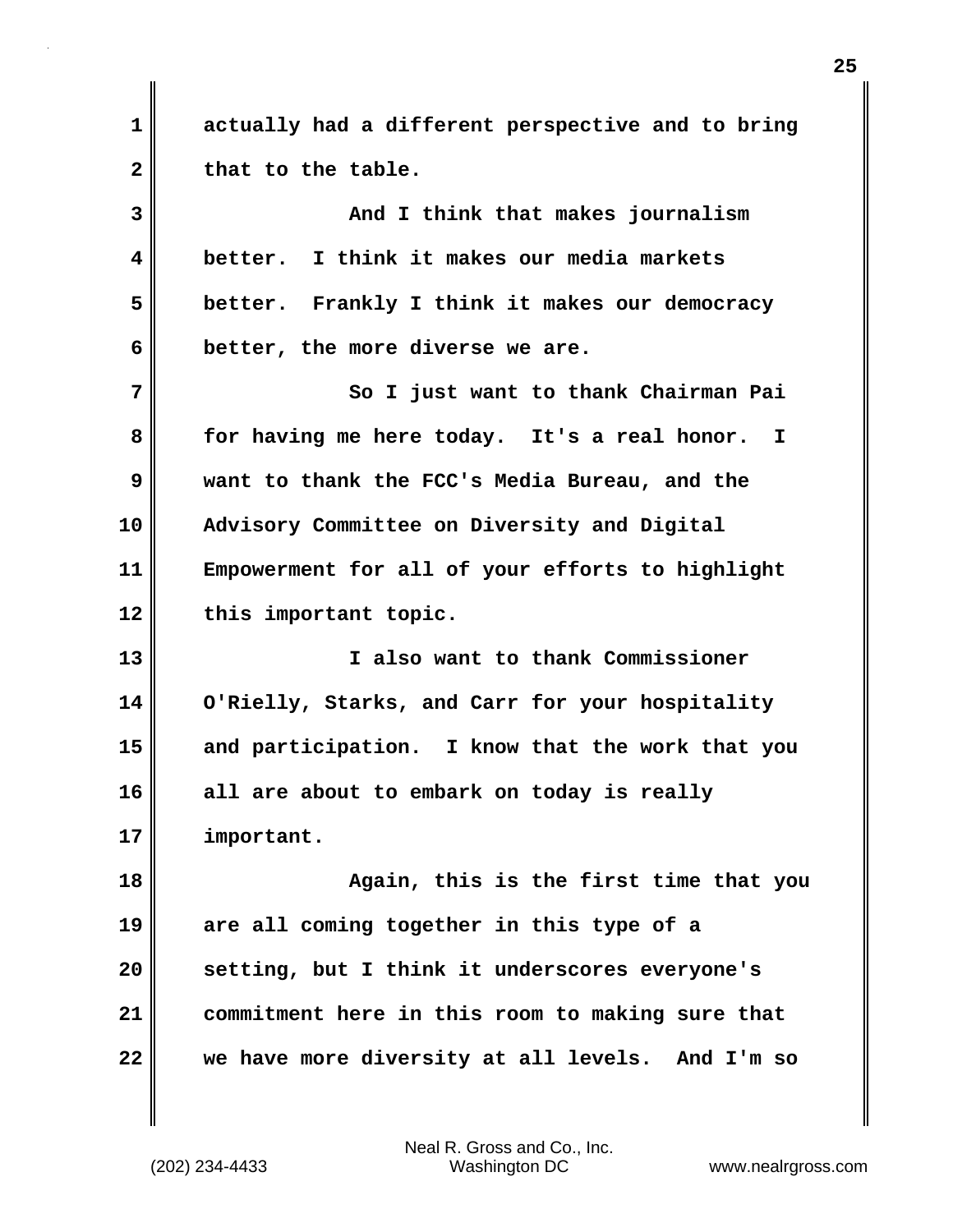**1 honored to be a part of it, so thank you so much. 2 (Applause.) 3 MS. WHITESELL: Thanks so much for 4 taking the time to share those remarks with us 5 this morning. Next Commissioner O'Rielly is up. 6 (Applause.) 7 COMMISSIONER O'RIELLY: Thank you all, 8 thank you so much. I appreciate it. I will be 9 brief, especially since I've been told to be. 10 (Laughter.) 11 COMMISSIONER O'RIELLY: Welcome to the 12 Commission. I see many people here are more 13 familiar with the Commission than I am, so 14 welcome back. I'm probably not the perfect 15 prototype for this event, as a shorter, fatter, 16 Irishman. But you should know that I have great 17 interest in this topic, and being here is 18 important to me. We have a lot of work to go. I 19 want to make a couple points and then I'll get** 20 **out of your hair. 21 Number one, while there are remarkable 22 success stories to date in the diversity of**

(202) 234-4433 Washington DC www.nealrgross.com Neal R. Gross and Co., Inc.

**26**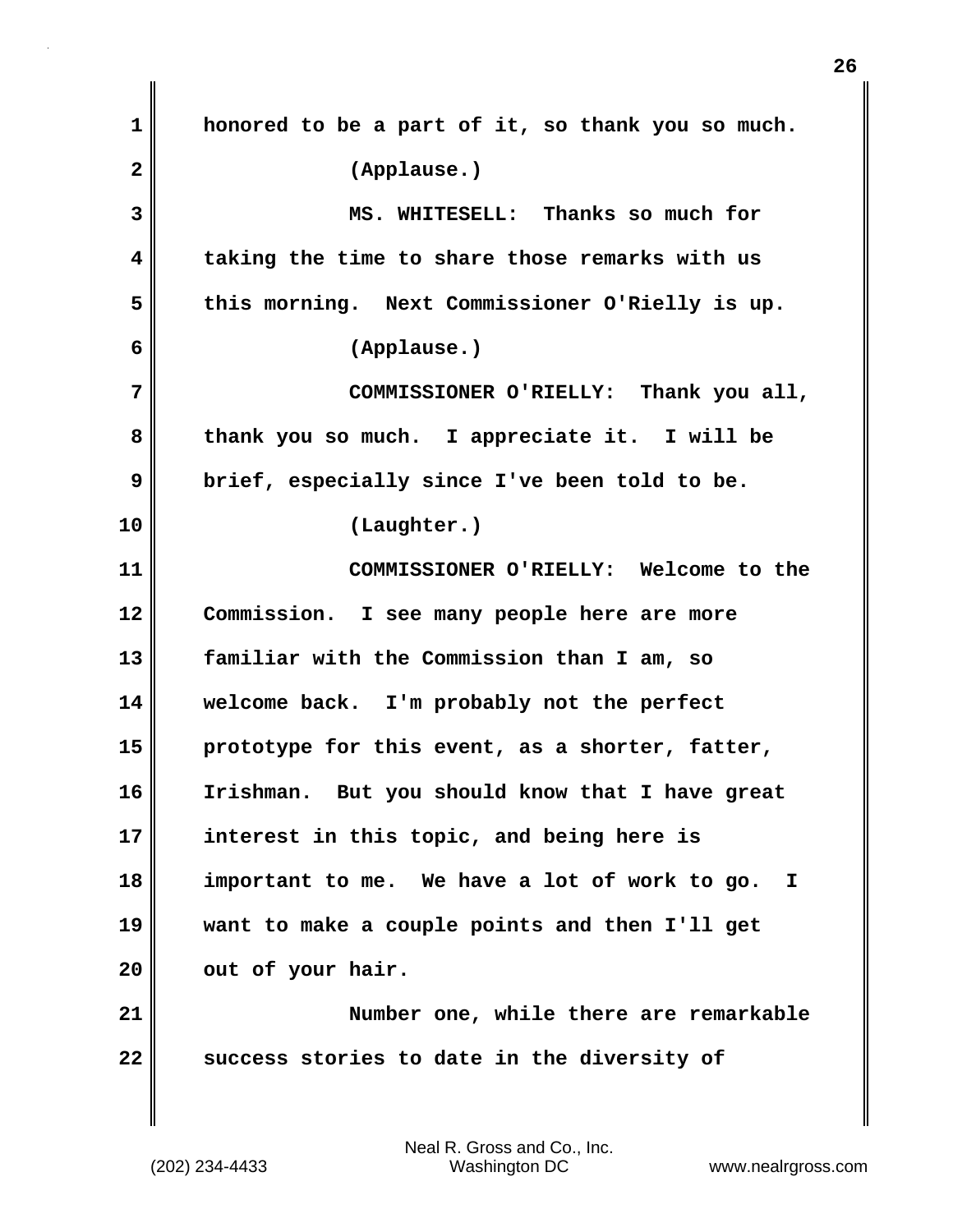**1 voices area, so much more work to do, and so much 2 more can be done.**

**3 Number two, we must be willing to 4 challenge the status quo. Our old rules and 5 practices haven't worked. Have to be willing to 6 try new directions.**

**7 Number three, new rules and the 8 incubator program will provide new and exciting 9 opportunities for new entrants. Please take 10 advantage of this whether you're on the 11 operator/owner side, or on the prospective 12 interested side. We would love your engagement 13 and help to make this a successful program that 14 the Chairman has built.**

**15 Number four, we need your help in 16 designing and implementing an incubator program 17 on the television side. Our incubator program is 18 designed for the radio side. We need just the 19 same on the television side, and we need your 20 help. And I've gone to a number of different 21 groups and said, please help us design and people 22 are going to provide some ideas, and we could use**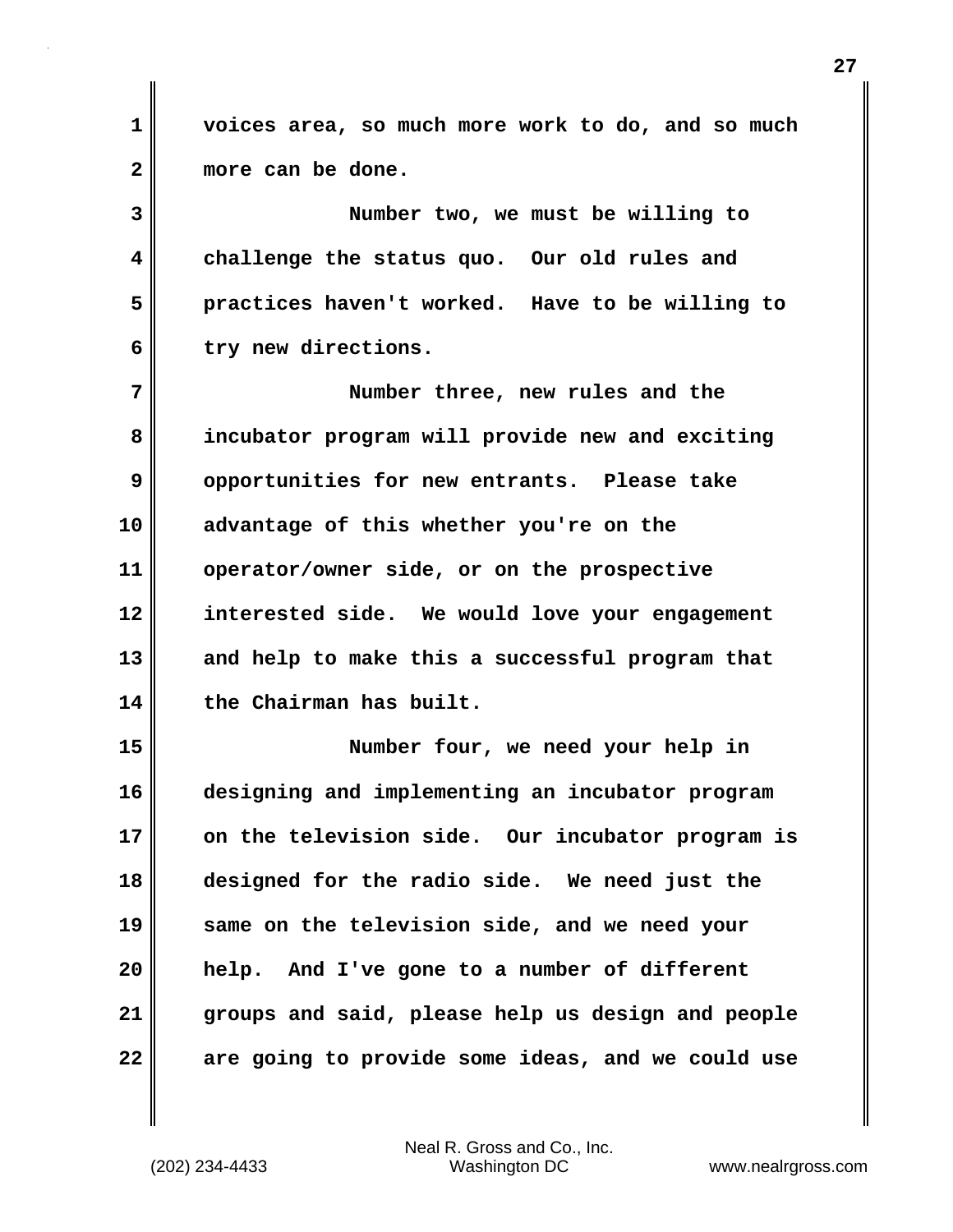**1 your help as well.**

| $\overline{\mathbf{2}}$ | So I want to thank you. I'm suffering                       |
|-------------------------|-------------------------------------------------------------|
| 3                       | from a cold as my entire household is, so I'll              |
| 4                       | try to keep, you know, not touching things up               |
| 5                       | here. I wish you well for the rest of your                  |
| 6                       | conference and the rest of your day. And know my            |
| 7                       | door is always open on this very important topic.           |
| 8                       | Thank you so very much.                                     |
| 9                       | (Applause.)                                                 |
| 10                      | MS. WHITESELL: Thank you so much. And                       |
| 11                      | now we'll hear from Commissioner Starks.                    |
| 12                      | (Applause.)                                                 |
| 13                      | COMMISSIONER STARKS: Hello, good                            |
| 14                      | morning. I know you guys have a long day ahead              |
| 15                      | of you. And so I'm excited, I'm glad I'm                    |
| 16                      | catching you here in the morning versus later               |
| 17                      | once things really get going. I'm sure it's a               |
| 18                      | jam-packed day that is going to be fulfilling.              |
| 19                      | So welcome to the FCC. I know the                           |
| 20                      | Chairman and obviously Commissioner O'Rielly                |
| 21                      | already welcomed you, but here's my welcome.<br>$\mathbf I$ |
| 22                      | was sworn in just a little bit over a month ago.            |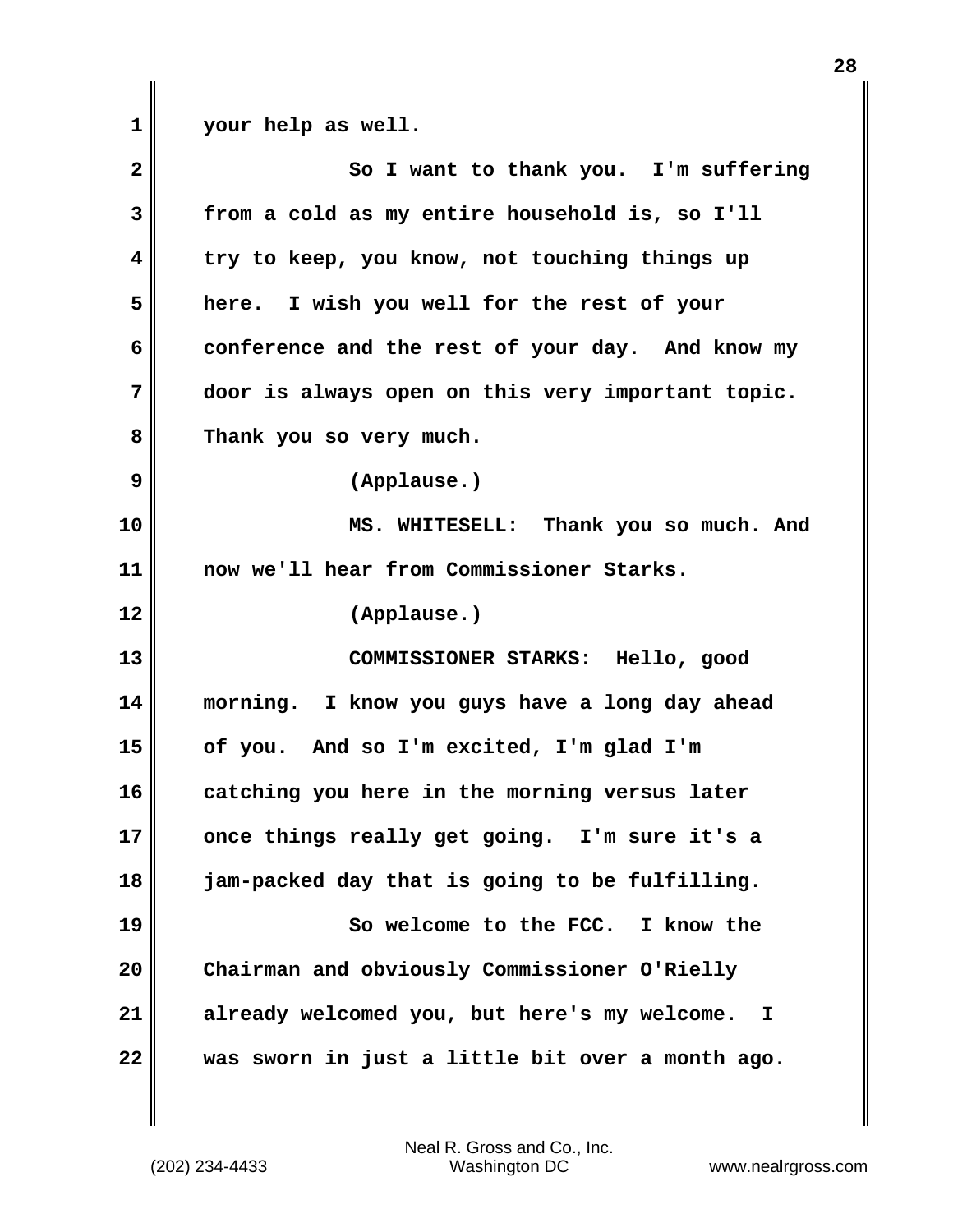**1 I'm Geoffrey Starks, the newest Commissioner here 2 at the FCC, and wanted to come down a little bit 3 this morning.**

**4 Thank you in advance for the very 5 important work that you're going to do here 6 today. Advancing media diversity is a goal that 7 is deeply important and of course personal to me. 8 I think I speak for a lot of folks in 9 the room when I say that it is critically 10 important to celebrate the success stories and 11 the entrepreneurs and the pioneers that we have 12 in this room. But I think we all long for a 13 future where diversity in the media space isn't 14 just a success story, but it is the story. 15 And a story so commonplace that it is 16 all together unremarkable. A future where it's 17 no longer a surprise for our kids that when they 18 turn on the TV or the radio, that they see folks 19 that look like them, that look like America. 20 That is something that I'm working for here every 21 day.**

**22** MI And I'm eager to hear your work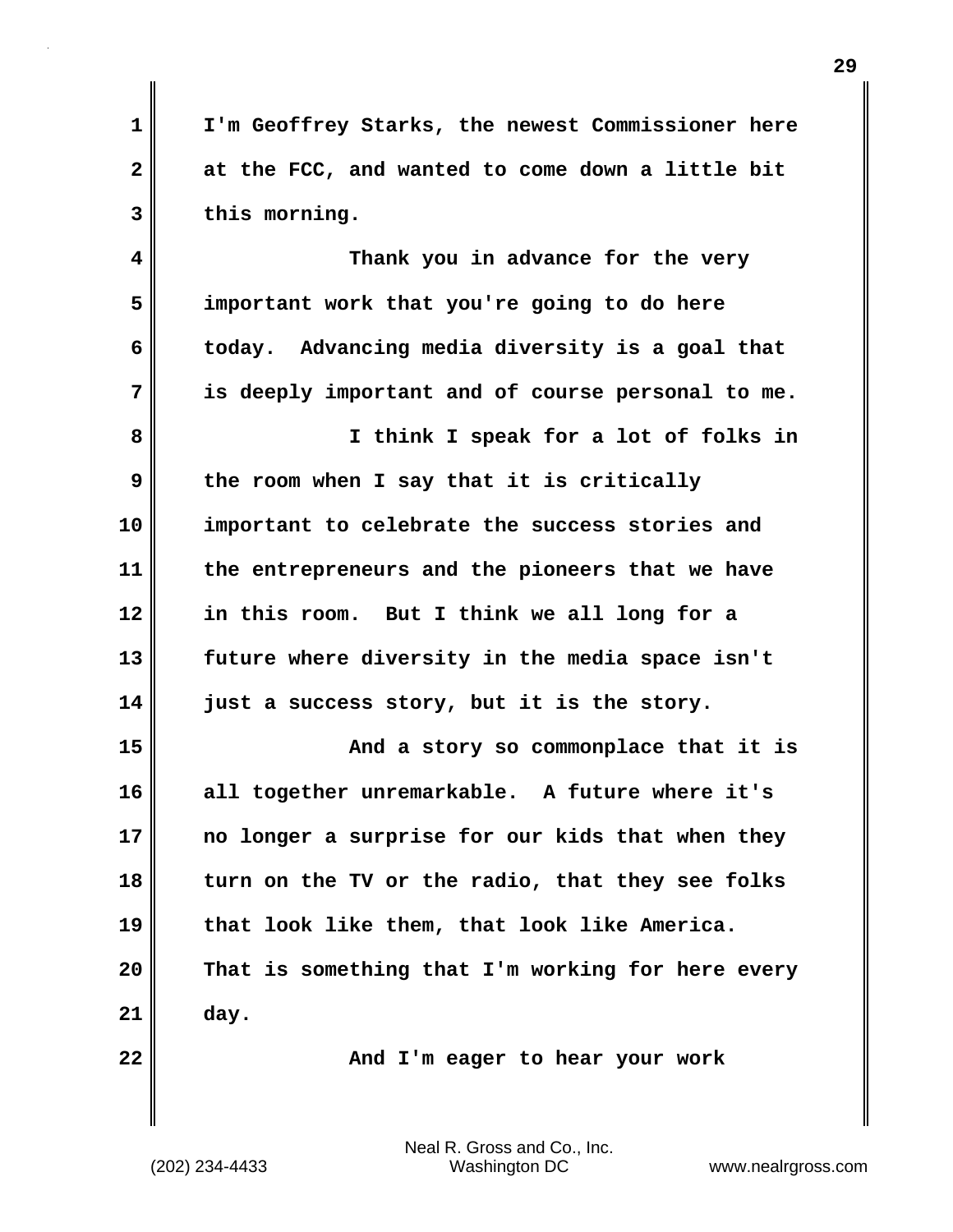**1 throughout the day. And I know we of course have 2 a ways to go, we all know that. And I hope that 3 this event really does move us forward. It's 4 work that has to be done. And so I encourage all 5 of you to tell your stories.**

**6 And tell them truthfully, tell them 7 hard. Don't leave out the barriers that you've 8 faced, the hardships that you've overcome. And 9 lean into them. And help us here at the 10 Commission better understand how things really 11 are, the lived experience, the boots on the 12 ground experience. What we can do from a policy 13 perspective. And how we can help leave the 14 ladder down for the next generation of folks that 15 are coming on to this space.**

**16 And so to everyone in the room I 17 really do hope, obviously within the contours of 18 what has been outlined, that we really do 19 memorialize what you all talk about here today. 20 You know, share your transcripts, your reports, 21 your white papers, blogs, social media. 22** This work is too important, like all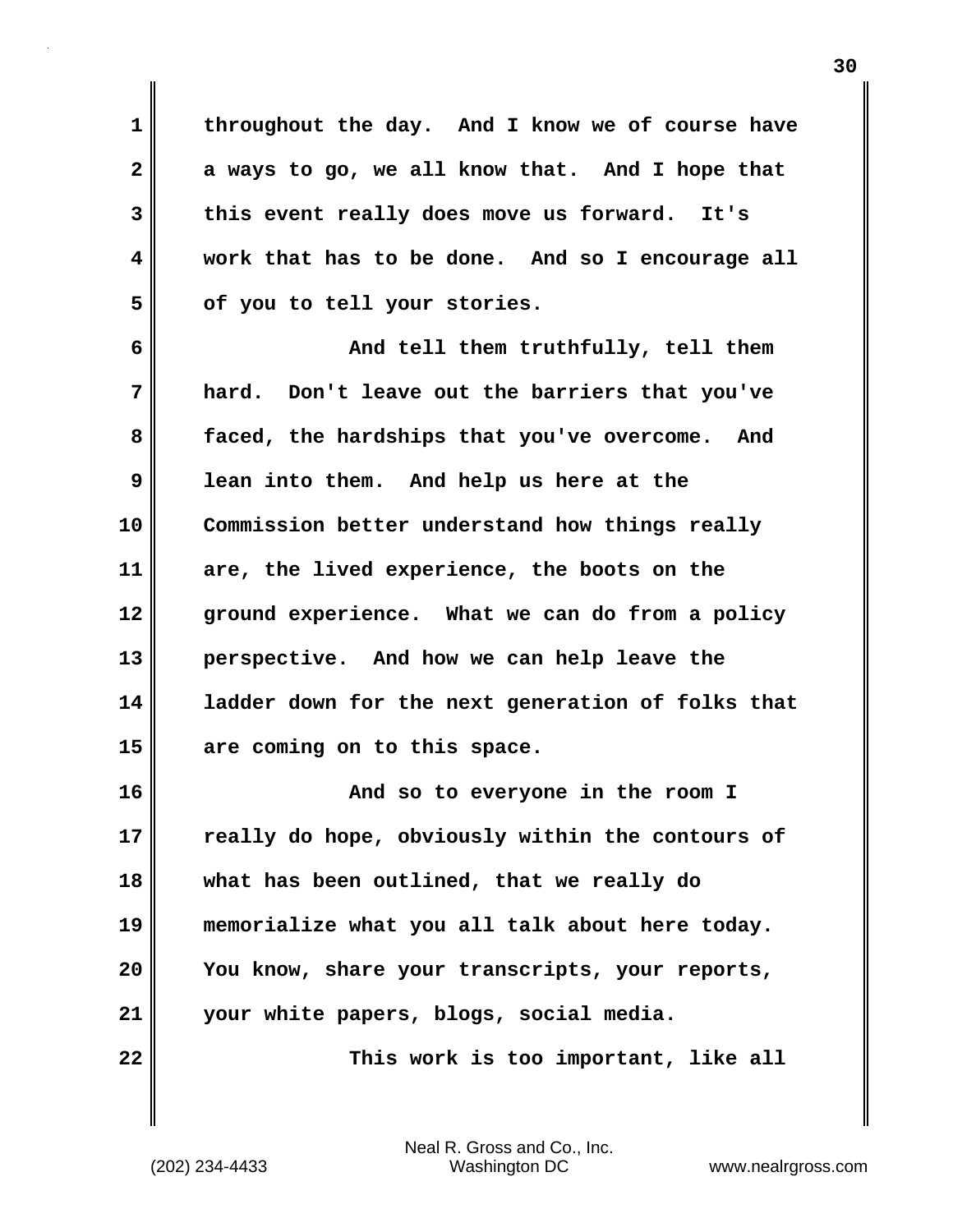**1 of us being busy folks, where it's just one of 2 those things that washes away. And so this 3 discourse can't be lost to the history here, the 4 history of the FCC, and where we need to go. 5 Please do know that my door is always 6 open. I'm just on the eighth floor here. And so 7 I'll look forward to talking with folks that have 8 identified a problem, and more importantly, its 9** solutions. We can all identify problems. But we **10 need to be in the solutions business here as 11 well. 12** So thank you all for having me this **13 morning. Again, I'm Geoffrey Starks, please 14 follow me on Twitter, because EEO is something 15 that I'm really focused on. I want to be able to 16 share your stories and the successes that we have 17 from the day. And I'll look forward to seeing 18 you guys all later. Thank you. 19 (Applause.) 20 MS. SUTTER: Well another very hardy 21 good morning to all of you. Thank you for being 22 here. I'm Diane Sutter, president and CEO of**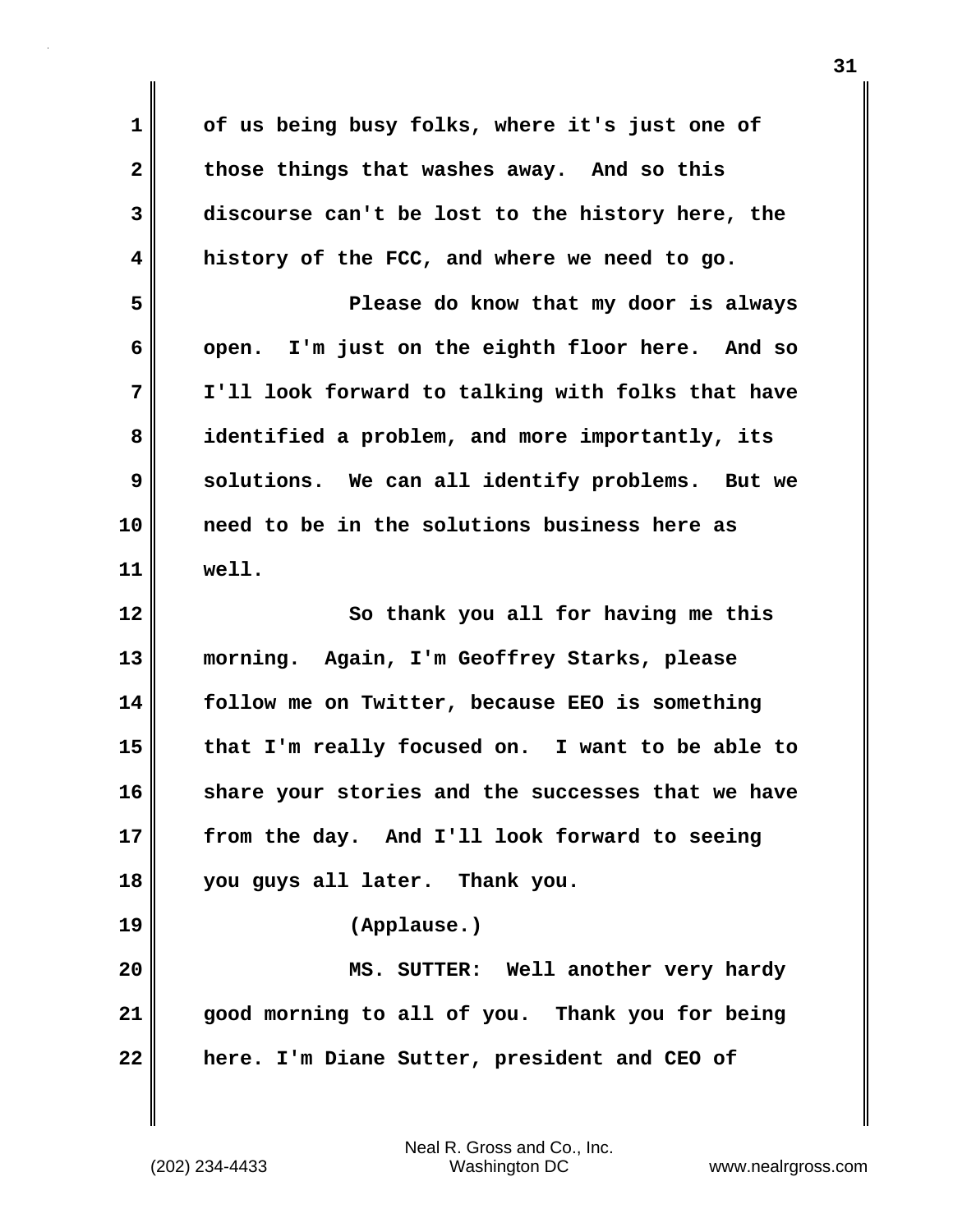**1 ShootingStar Broadcasting. And I am privileged 2 to serve as the Chair of this current FCC 3 Diversity Committee. And it is a labor of love 4 for all of us who serve, and many of them are 5 here today. 6 But especially I want to thank Henry 7 Rivera, and the Broadcast Diversity Working 8 Group. They put this entire program together. 9 The Chairman was very interested in 10 this, as you know. Wanted to have a day that 11 would share success stories and how to make it 12 work, and so you can leave from here with 13 practical information, contacts and resources 14 that you can use to help move you forward in your 15 career. 16 And so the Chairman requested that we 17 got together to work on it. The Commission had a 18 slight hiatus for the better part of five weeks, 19 and poof, a symposium came together. So we thank 20 you all for being here. 21 The goal for each of us I think is to 22 make it so that we are no longer having women and**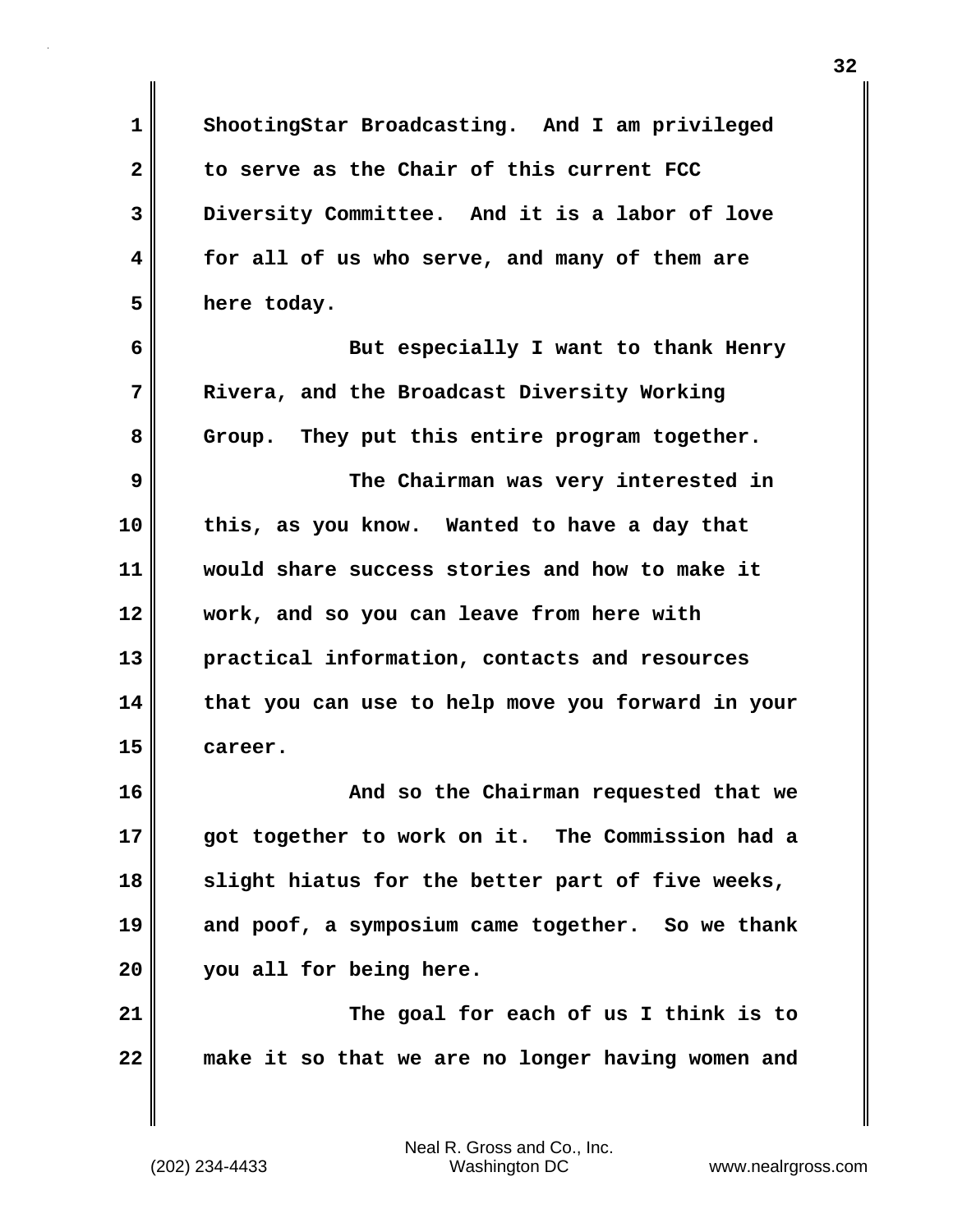| $\mathbf 1$  | people of color be the first or the only          |
|--------------|---------------------------------------------------|
| $\mathbf{2}$ | anywhere, and making sure that our broadcast      |
| 3            | industry reflects that of those we serve.         |
| 4            | And today is the day that we're moving            |
| 5            | forward on that. We thank you for being here.     |
| 6            | And now I'd like you to meet the man that put     |
| 7            | this all together, Henry Rivera.                  |
| 8            | (Applause.)                                       |
| 9            | MR. RIVERA: Well good morning                     |
| 10           | everyone. We're glad you're here. On behalf of    |
| 11           | the Working Group of the Advisory Committee we're |
| 12           | -- we worked very hard to put this together,      |
| 13           | frankly. And you're in for a -- great deal of     |
| 14           | information's going to be coming your way.        |
| 15           | You'll be drinking from the fire hose. But I      |
| 16           | think it'll all be worthwhile at the end.         |
| 17           | So thank you very much working group,             |
| 18           | and panelists for being here and agreeing to make |
| 19           | the trip to Washington. I have to thank Jamila    |
| 20           | Bess Johnson. I don't know where she went -- oh   |
| 21           | there she is                                      |
| 22           | (Applause.)                                       |

 $\mathbf{I}$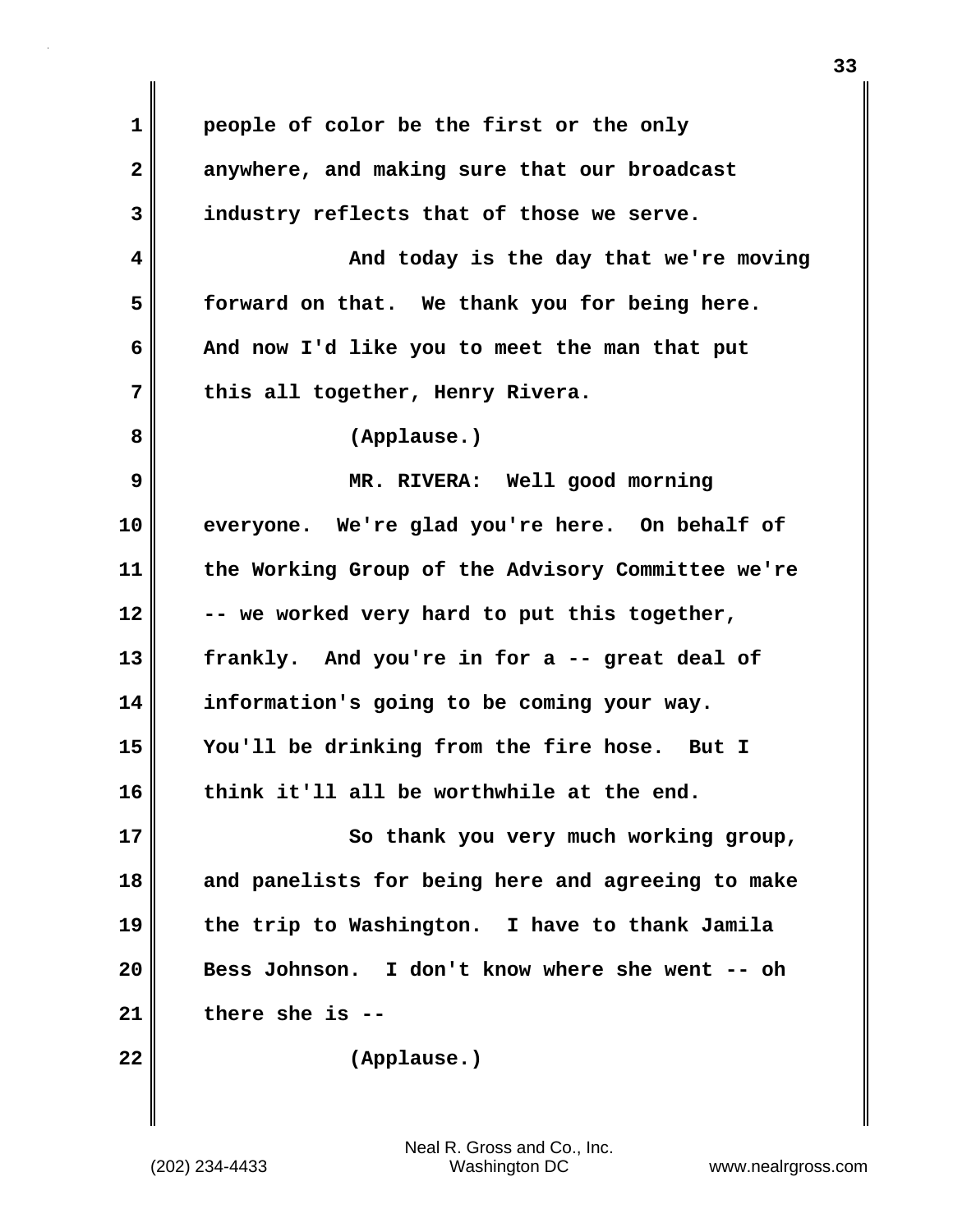**1 MR. RIVERA: And really her entire** 2 team here at the FCC, they worked very hard to **3 put this together. And as Diane mentioned due to 4 the furlough, they had an even shorter time to 5 put this together than we did, the working group. 6 We've got a jam-packed agenda as you 7 know from looking at your package. And I want to 8 get right to it, but before I do that there's 9 just a couple of housekeeping things I want to go 10 over. 11 Everyone will have an opportunity to 12 ask questions of all of the panelists. And if 13 you want to ask a question, there's a microphone 14 here in the center of the room. Please use that 15 to ask your question. The moderators will 16 reserve about ten minutes of each panel for 17 questions from the audience. 18 And those of you who are viewing this 19 online, you too will have an opportunity to ask 20 questions. You need to send your questions to 21 livequestions, that's livequestions, plural @ 22 FCC.gov (livequestions@fcc.gov) and we'll get**

(202) 234-4433 Washington DC www.nealrgross.com Neal R. Gross and Co., Inc.

**34**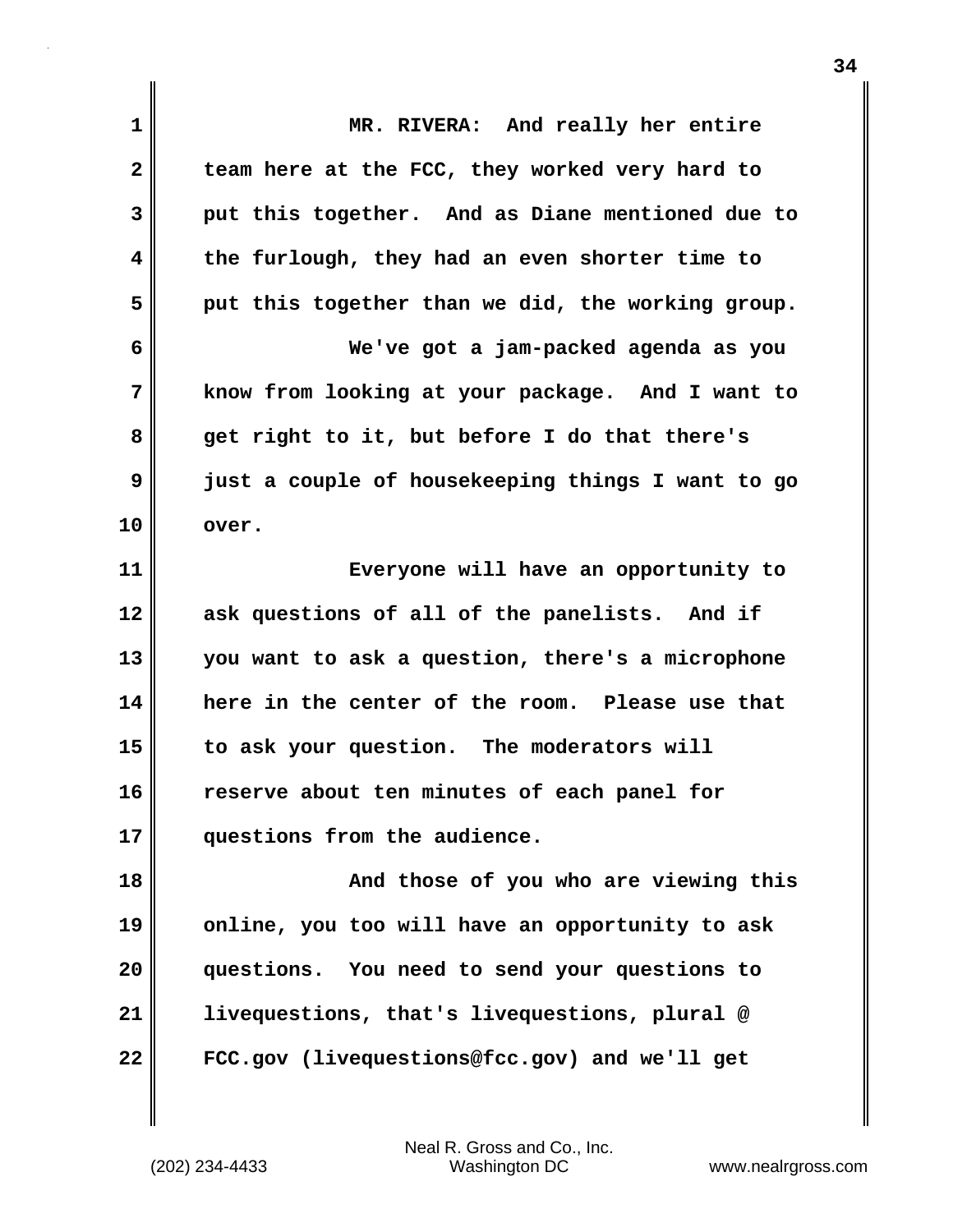**1 your questions asked.**

| $\mathbf{2}$ | Second thing I want ask the audience             |
|--------------|--------------------------------------------------|
| 3            | is that -- not to come up to the speaker's area  |
| 4            | here after the panel. You may want to have a     |
| 5            | private conversation with one of the panelists.  |
| 6            | And that's fine, we encourage that, but let them |
| 7            | all get off of the dais here. Because the next   |
| 8            | panel will be coming in right behind them.       |
| 9            | And we'd like you to take your                   |
| 10           | conversation out into the hall if you would      |
| 11           | please, so as not to disrupt the proceedings     |
| 12           | here. And that goes for side conversations that  |
| 13           | you may want to have with a colleague or         |
| 14           | something. If it's going to be extended or you   |
| 15           | need to take a phone call, please move out into  |
| 16           | the hall.                                        |
| 17           | Now, the 1:15 panel will take place              |
| 18           | immediately after lunch. And because again,      |
| 19           | we've got such a packed schedule, we're going to |
| 20           | start that right on time. That's going to be the |
| 21           | watch word for the moderators today, to keep the |
| 22           | trains running on time.                          |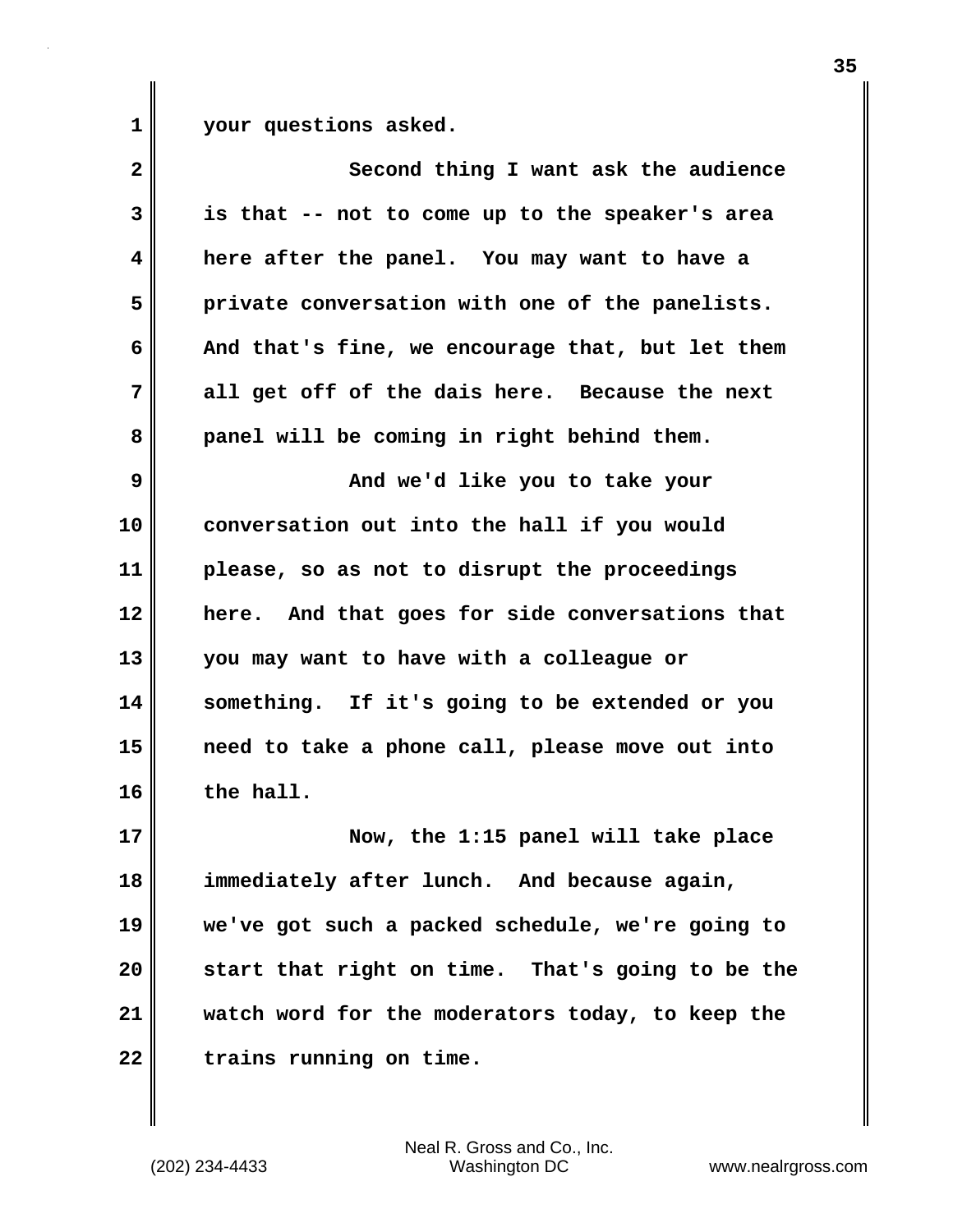| 1            | So, if you leave the Commission for              |
|--------------|--------------------------------------------------|
| $\mathbf{2}$ | lunch, you have to leave yourself enough time to |
| 3            | get back through security and get here at 1:15.  |
| 4            | There are places that are listed nearby the      |
| 5            | Commission for lunch in your material. There's   |
| 6            | also a facility within the FCC that you can      |
| 7            | utilize for lunch, but you will have to be       |
| 8            | escorted there by an FCC person, and -- a staff  |
| 9            | person, and then escorted back.                  |
| 10           | So is the -- will the person who is              |
| 11           | going to do the escorting, will you identify     |
| 12           | yourself?                                        |
| 13           | Okay, so if you've got -- see Jamila             |
| 14           | if you want to go down to the FCC facility for   |
| 15           | lunch. And she will find someone to take you and |
| 16           | bring you back.                                  |
| 17           | Moderators, we've got a timer here.              |
| 18           | Please respect that time. About 13 minutes left  |
| 19           | in your panel, you should start winding up and   |
| 20           | getting to a point where you can open the floor  |
| 21           | for questions.                                   |
| 22           | There will be a yellow light about               |
|              |                                                  |

 $\mathbf{I}$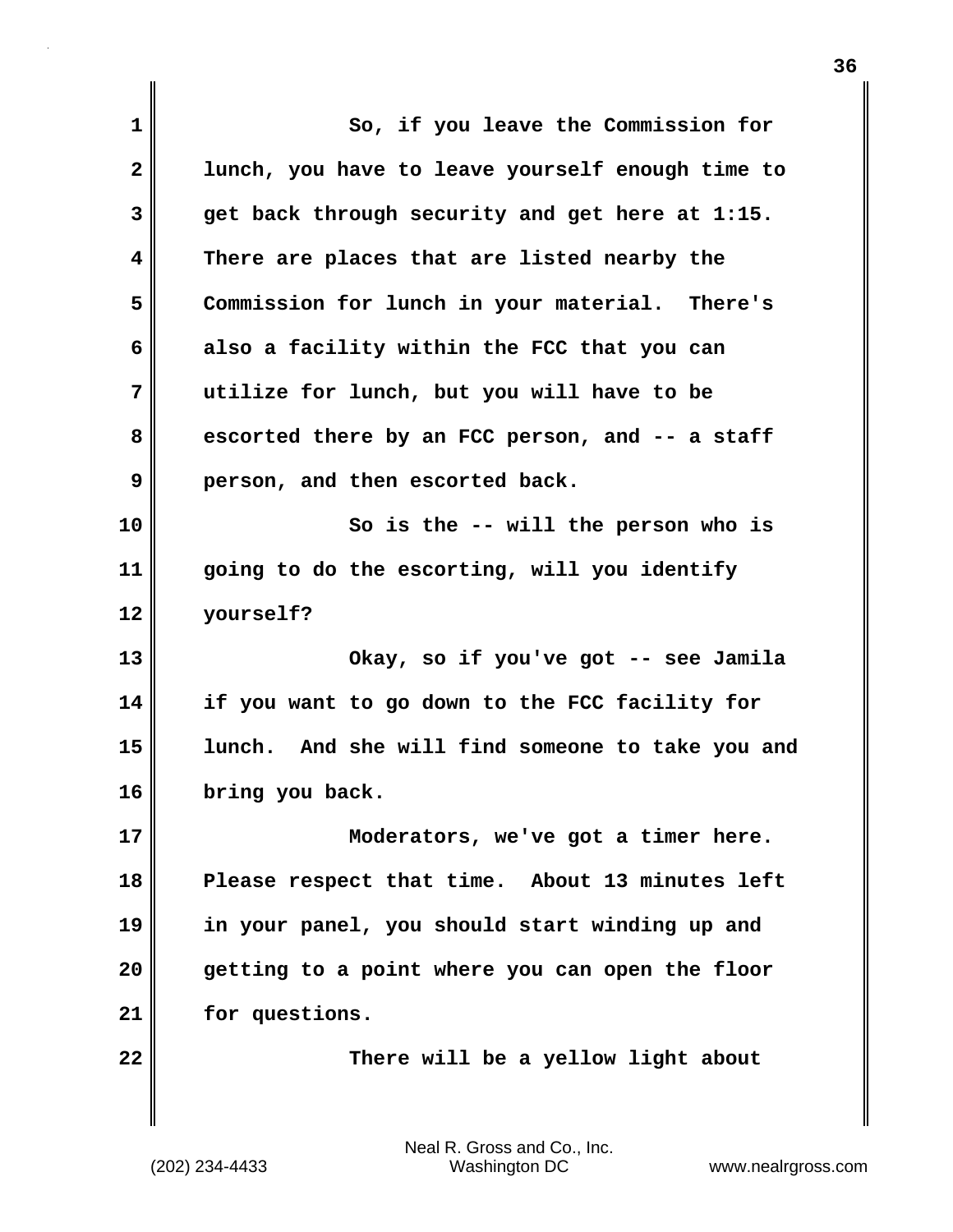**1 five minutes. And then there will be a red light 2 when your time is up. When your panel has got to 3 stop. So when you see that red light, please 4 stop your panel. Move your panel off the dais so 5 that the next panel can come in. 6 All right? Well, with that let's get 7 started. Sherman, I think you're up. Your panel 8 is up, let's get them up. Thank you very much. 9 (Applause.) 10 MR. KIZART: Oh, there we are. Good 11 morning everyone. My name is Sherman Kizart. I'm 12 the managing Director of Kizart Media Partners of 13 Chicago. And also a member of the FCC Diversity 14 Committee. So I want to welcome everyone, and 15 again say thank you for coming out this morning 16 and being a part of this historic day at the FCC. 17 As has been mentioned, we have a 18 power-packed day. And we're going to really jump 19 into what's going to be a very important 20 discussion. And but before we do that, I wanted 21 to introduce my co-moderator, Ms. Suzanne** 22 **Cougherty of MMTC.**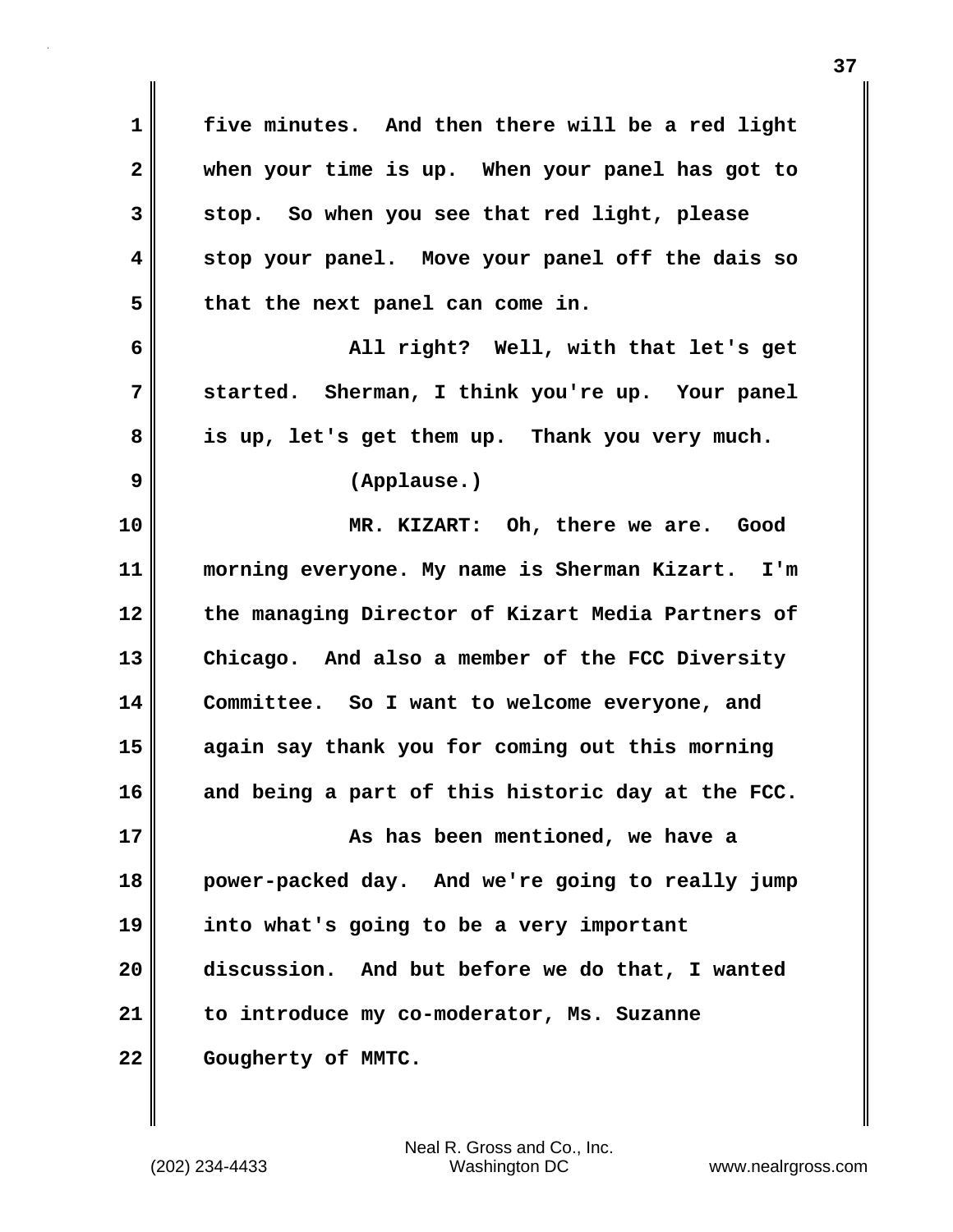| $\mathbf 1$ | MS. GOUGHERTY: Hi everybody. It's                 |
|-------------|---------------------------------------------------|
| 2           | nice to be here today. It's an honor to be with   |
| 3           | these pioneers in our industry. So thank you for  |
| 4           | attending.                                        |
| 5           | MR. KIZART: Chairman, Commissioner                |
| 6           | Rivera, I just have to take a point of privilege, |
| 7           | because I saw someone who walked into -- who      |
| 8           | joined us today. And I have flashbacks of him at  |
| 9           | the University of Oklahoma running touchdowns,    |
| 10          | and that's J.C., Congressman J.C. Watts, who is   |
| 11          | with us today. Congressman, it's a privilege to   |
| 12          | see you.                                          |
| 13          | (Applause.)                                       |
| 14          | MR. KIZART: Pioneers, pioneers are                |
| 15          | described as the first to settle. Either settle   |
| 16          | the land or be the first to settle in terms of    |
| 17          | whether it's business and a myriad of different   |
| 18          | other categories.                                 |
| 19          | And I thought it was just so                      |
| 20          | appropriate that today, that we kick off this     |
| 21          | symposium with the leading pioneers in the        |
| 22          | broadcast industry, both across African-American  |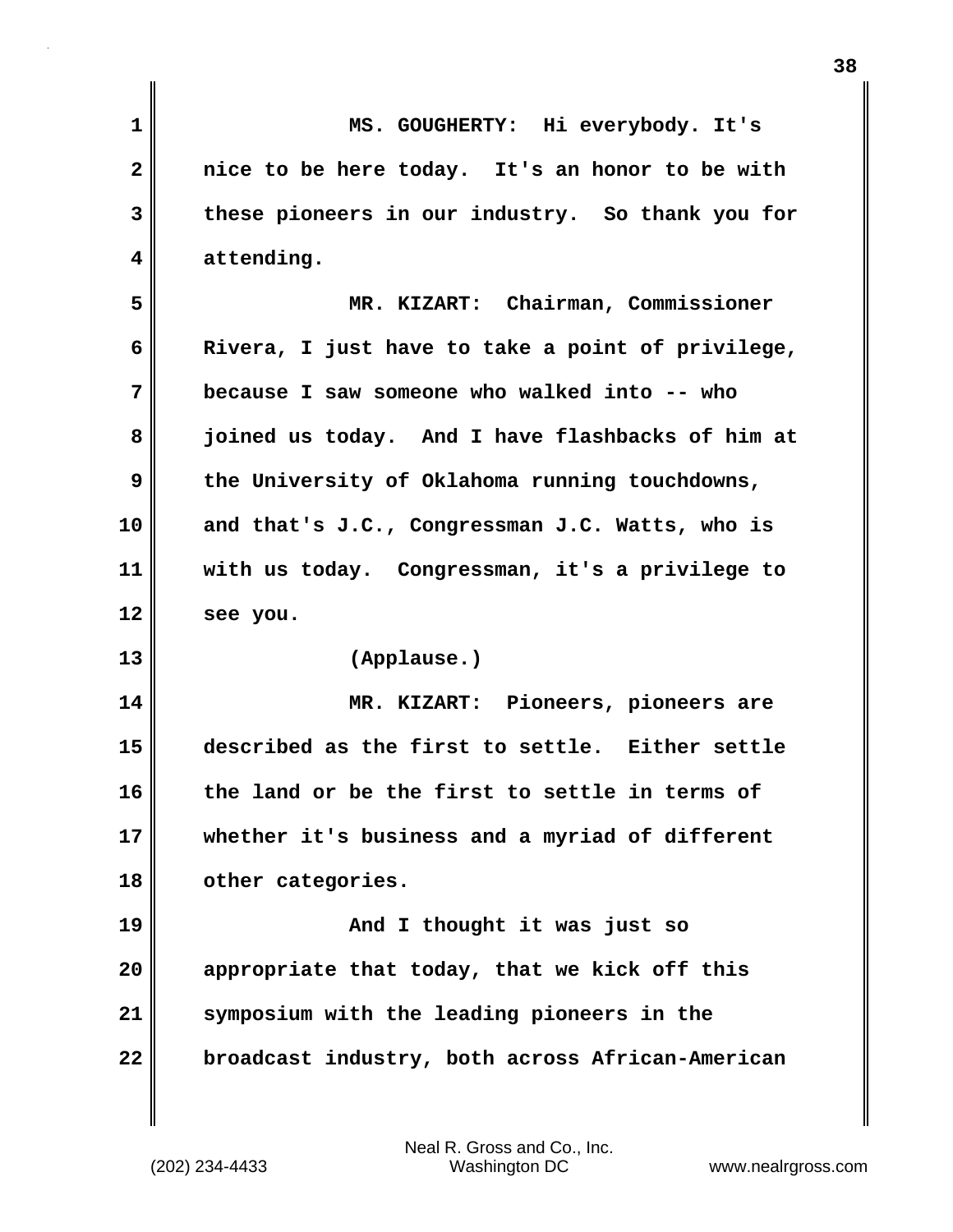**1 broadcasting and Hispanic broadcasting. And we 2 have some real pioneers.**

**3 And again in the interest of time, 4 I'll jump right into letting them have the 5 opportunity to tell you a little bit about them 6 as we move forward into questions.**

**7 But Raul Alarcon, who is the Chairman 8 and CEO of Spanish Broadcasting Systems. SBS is 9 the largest Hispanic-owned broadcaster in the 10 country with radio and TV stations all across the 11 country, in major markets along with other 12 related businesses in our industry.**

**13 Mr. Alarcon is one of the strongest 14 advocates that you'll find around creating more 15 minority-owned industry. And we're so privileged 16 to have him with us here today. And we want to 17 give -- Mr. Alarcon, would you tell a little bit 18 more about you and your story, please? 19 MR. ALARCON: Thank you, Sherman, for**

**20 the introduction. I just want to take a moment 21 to thank everyone at the FCC, the Chairman of 22 course for this, having the initiative to**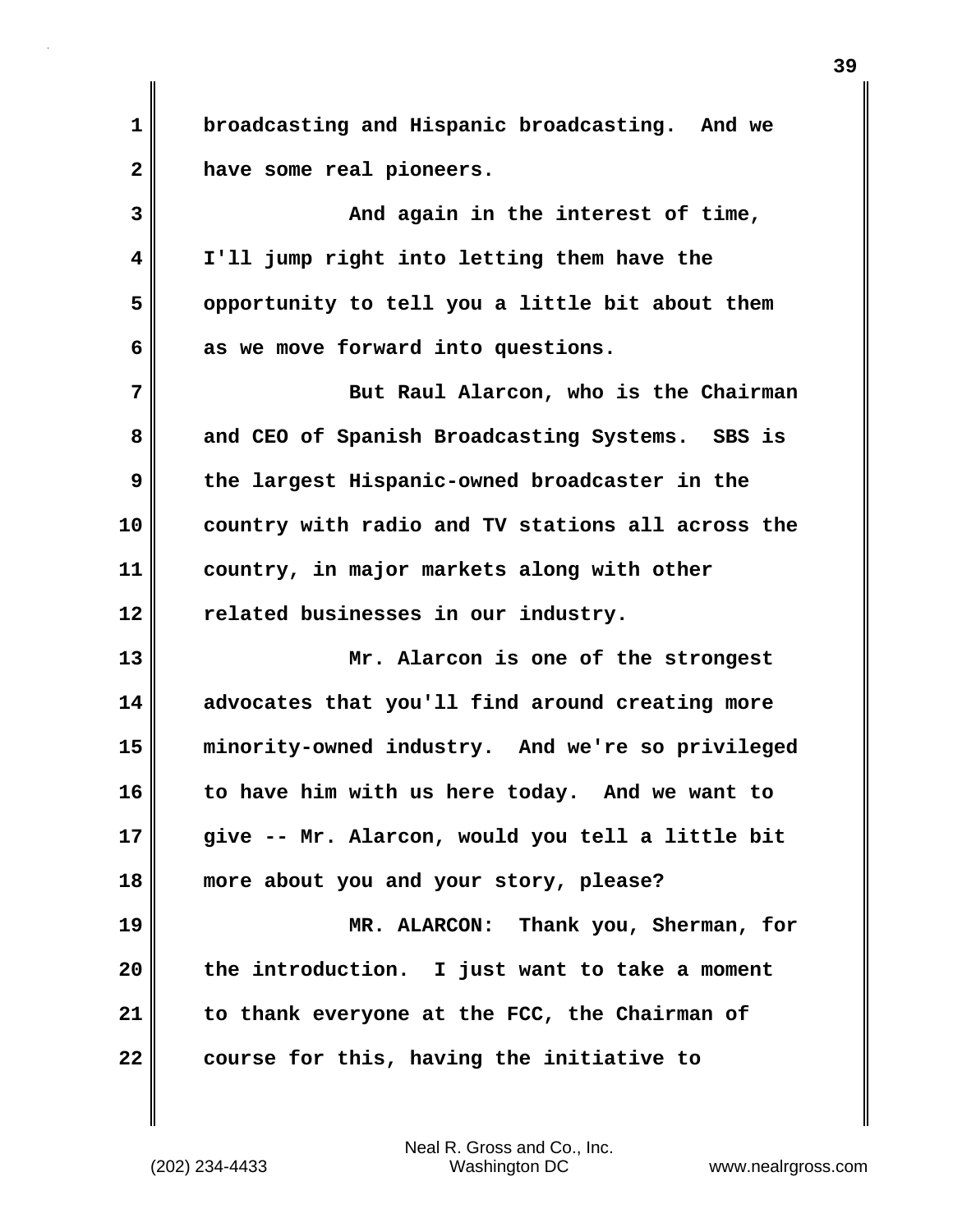**1 undertake this symposium, and Henry also, Henry -** 2 - Enrique, gracias. And thank you, Sherman for **3 the introduction.**

**4 I've always said, and I will state 5 here today now that I've been given an 6 opportunity, that minority ownership and 7 diversity in ownership of media is a very 8 important stance that has been taken for a number 9 of years here at the FCC. And I'm so encouraged 10 that this is now going forward. Everyone is 11 taking a look at this, a serious look at this. 12 And taking the time to really study this. 13** Spanish Broadcasting System was born

**14 in 1983 precisely because of policies -- and I 15 was speaking about this with Commissioner Rivera 16 yesterday, very briefly -- policies that were 17 implemented at the FCC in the late 70s and early 18 80s.**

**19 I would not be here today and all of 20 the things that the company has been able to 21 achieve in its acquisitions of radio stations in 22 the major markets and then television in the**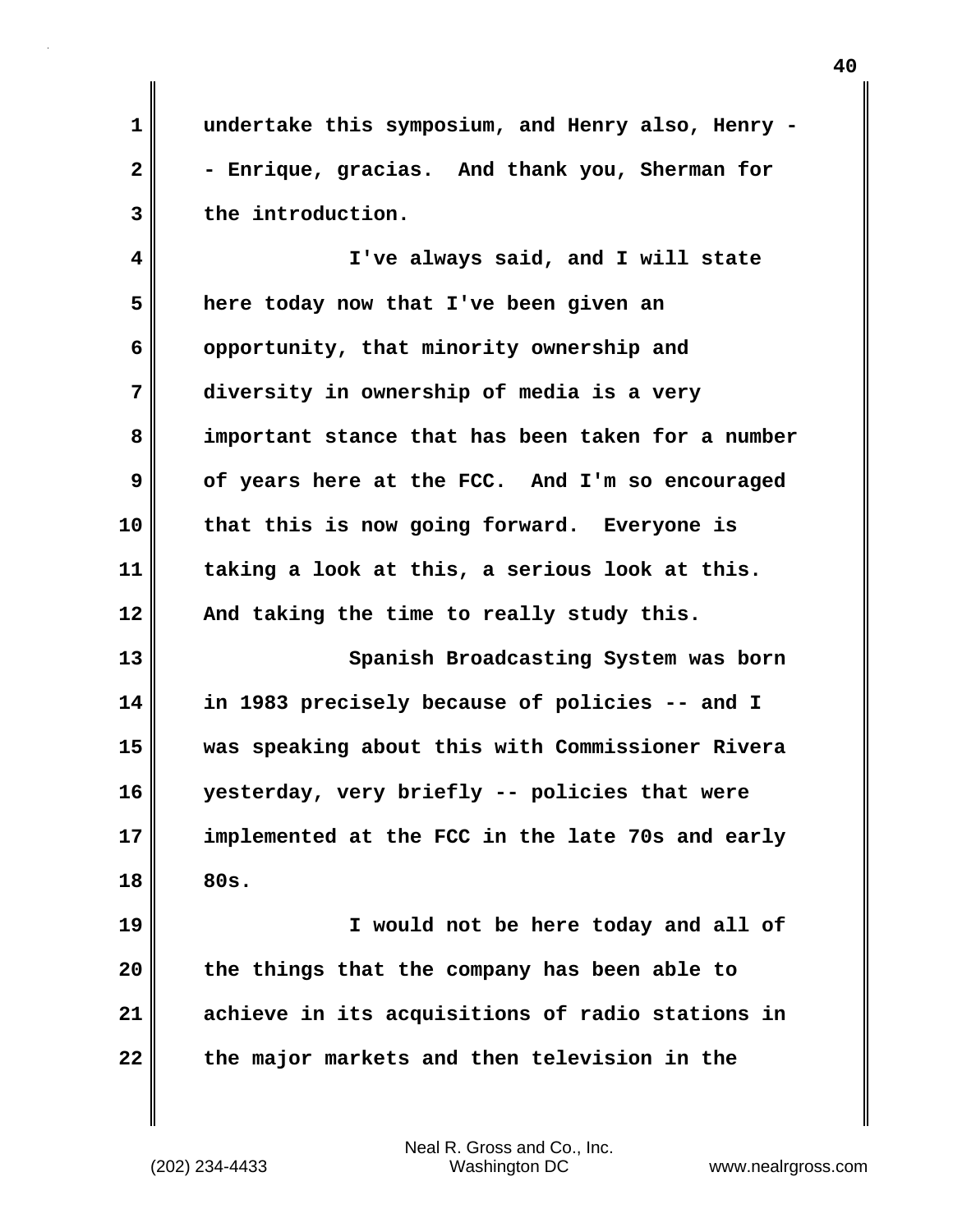**1 major markets, certainly in Hispanic areas in the 2 U.S., I would not be here today. None of that 3 would have been possible, and none of all the 4 millions of lives that we've touched would have 5 been possible had it not been for an incentive in 6 terms of creating and promulgating ownership of 7 the media as was the case back when the program 8 was started.**

**9 I'm referring to the Minority Tax 10 Certificate Program which was a very successful 11 program, and which really got us started in terms 12 of the first acquisition of our first AM station 13 in New York. And we were very lucky, very 14 fortunate, and we were also very aggressive in 15 taking advantage of that incentive to what is 16 resulting today as Spanish Broadcasting System.**

**17 A company of which I am very proud to 18 be the Chairman of, operating radio and 19 television and digital, and concerts and events 20 around the country. But it all started with an 21 emphasis on ownership of the media, which I think 22 is a very important initiative that the**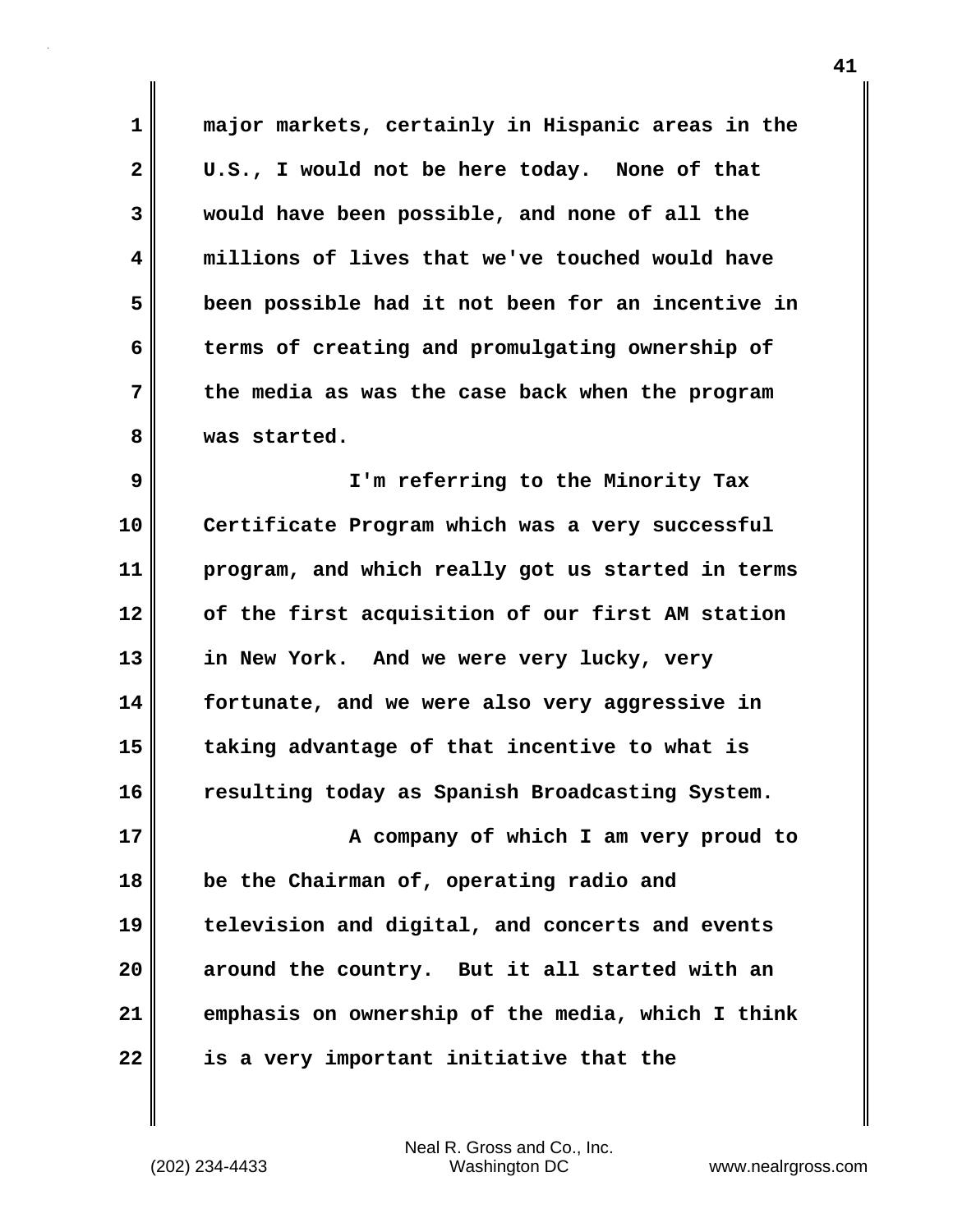**1 Commission back then and now is looking at very 2 carefully.**

**3 MR. KIZART: Thank you, we're again 4 excited Mr. Alarcon, about having you with us and 5 again when I think about pioneers in the 6 industry, certainly yes with you, and what you're 7 doing at SBS is important. 8 Equally important, when I think about 9 pioneers in this industry, it's hard not to think 10 about the role that Mr. Russell Perry has played 11 in, as he is the largest African American-owned 12 broadcaster in the company. I'll make that 13 distinction, privately owned. 14 Mr. Perry has broadcast properties in 15 over four states, Oklahoma, Georgia, Arkansas, 16 and South Carolina. And he has built one of the 17 more successful, privately-owned minority 18 broadcast companies in the country. 19 But he's also more -- he's also had 20 the opportunity to serve as the Commerce**

**21 Secretary for the State of Oklahoma as part of 22 his career. He owns a publication company as**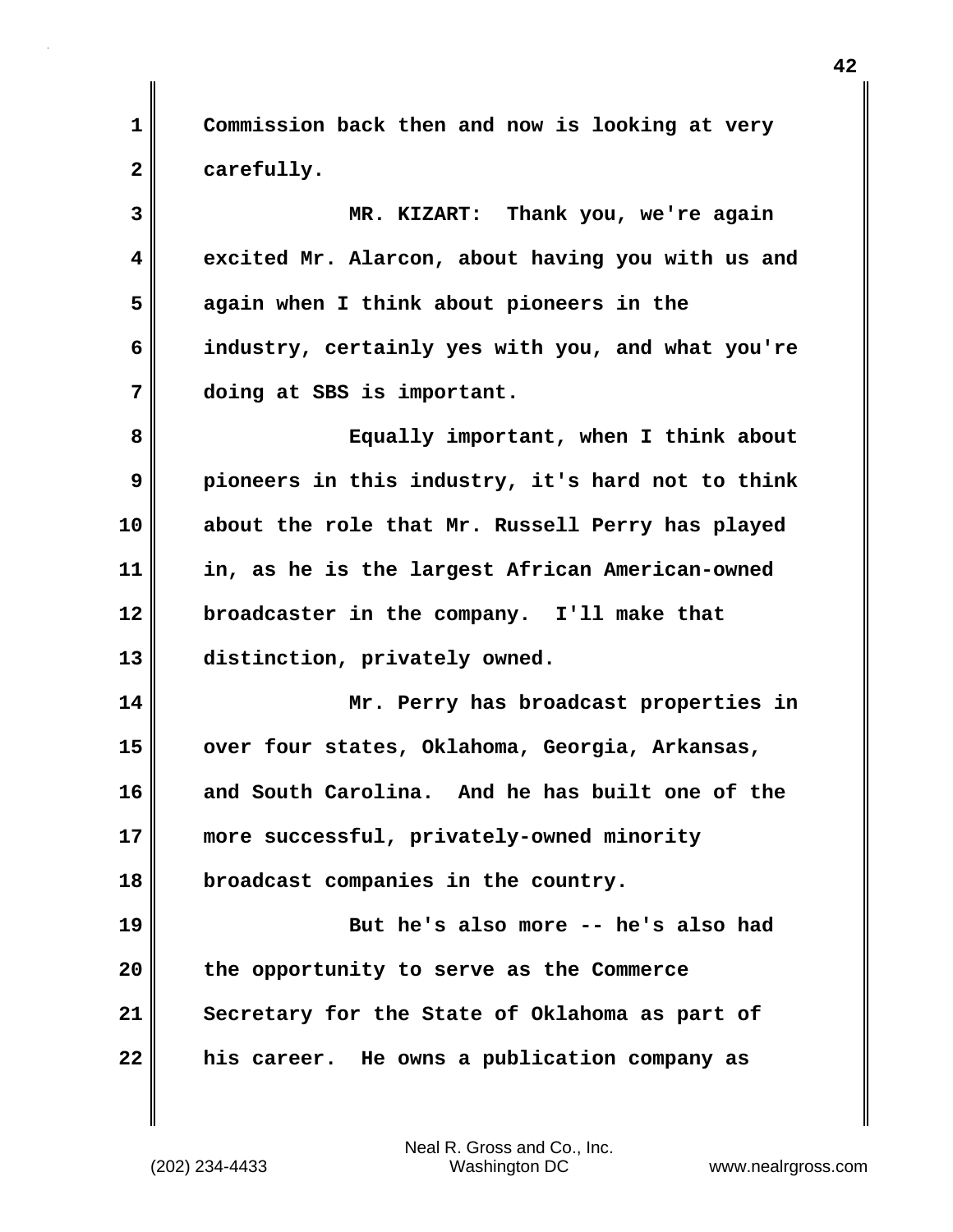**1 well, but -- along with a financial institution.**  2 So there isn't anyone who's more respected than **3 Mr. Russell Perry. 4 So Mr. Perry, thank you for being with 5 us. And if you could, take a minute to talk a 6 little bit more about what you want to share with 7 us about your company. 8 MR. PERRY: Well thank you very much 9 for that great introduction. I don't hear that 10 that often. But to the Commission and to my 11 personal friend, I'm honored to have my 12 Congressman, my former Congressman here as an 13 Oklahoman visiting us today. It's a pleasure 14 J.C. to see you. 15 My venture has been quite interesting. 16 I'm a newspaper publisher, started my newspaper 17 industry in 1979. And I never looked at 18 broadcasting as a friend. I looked at it as a 19 competitor. And the interesting thing, the most 20 rewarding thing in my venture has been that I 21 hired young people. And they encouraged me 22 during that period of time, we had no**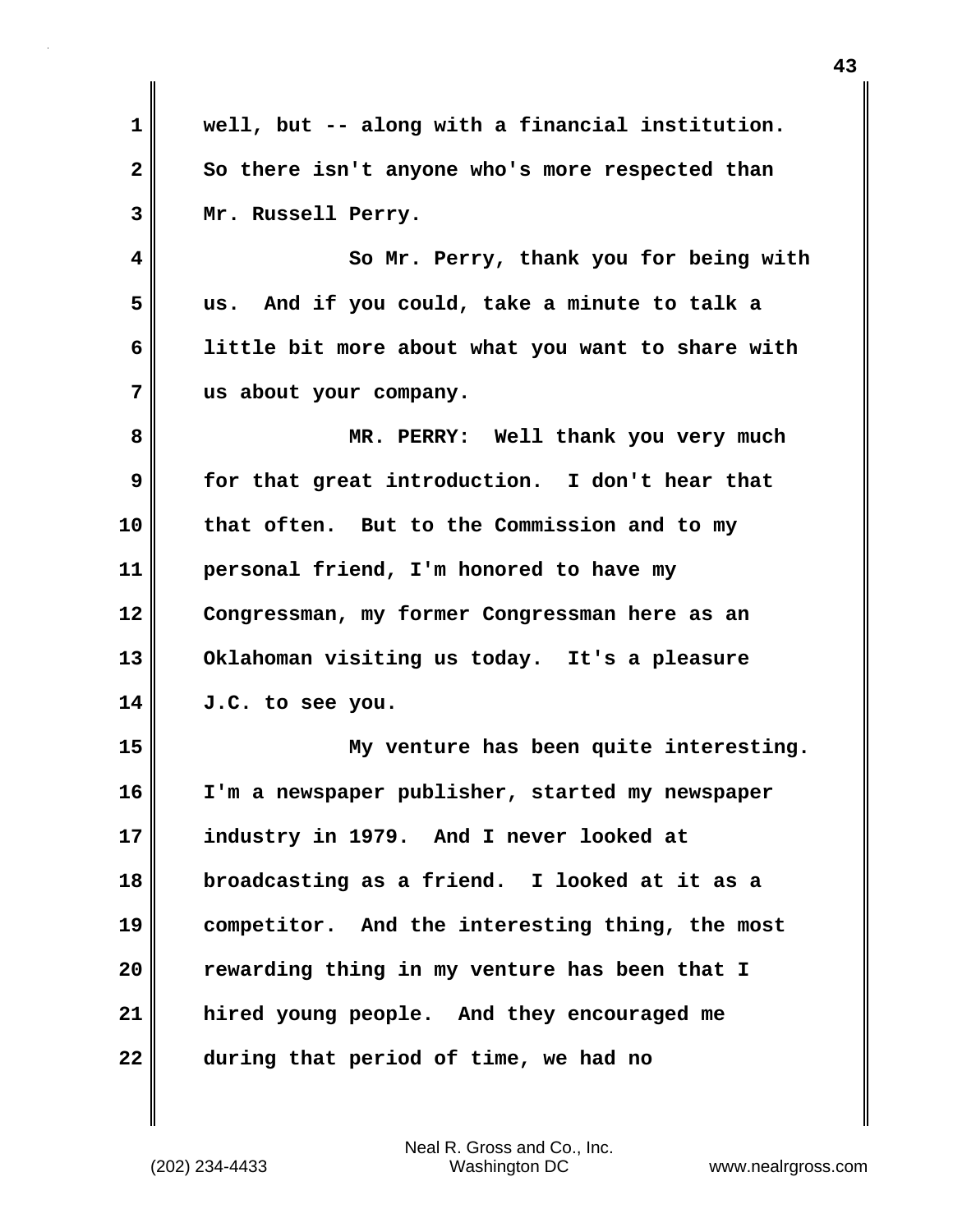**1 broadcasting entities representing African 2 Americans in the state of Oklahoma. Not at all. 3** So they convinced me to eventually, it **4 was a hard job, but they convinced me to look 5 into the possibilities of acquiring a radio 6 station. And in doing so, I discovered that it 7 was AM daytimer North, owned by Devon Energy, one 8 of the largest oil companies in our country 9 today. 10 And I pursued it in that manner, and 11 was successful. But one of the things that I 12 discovered early on in moving in this venture, 13 was access to capital. That's our problem. Ten 14 times our problem as African Americans. And the 15 second thing that I discovered in this venture 16 was that broadcasters, you don't own the license. 17 So going into a commercial financial 18 institution, and asking them to finance your 19 project, and asking for -- can you imagine 20 walking into, an African-American young man 21 walking into a commercial bank, asking them for 22 \$1 million? It's unbelievable.**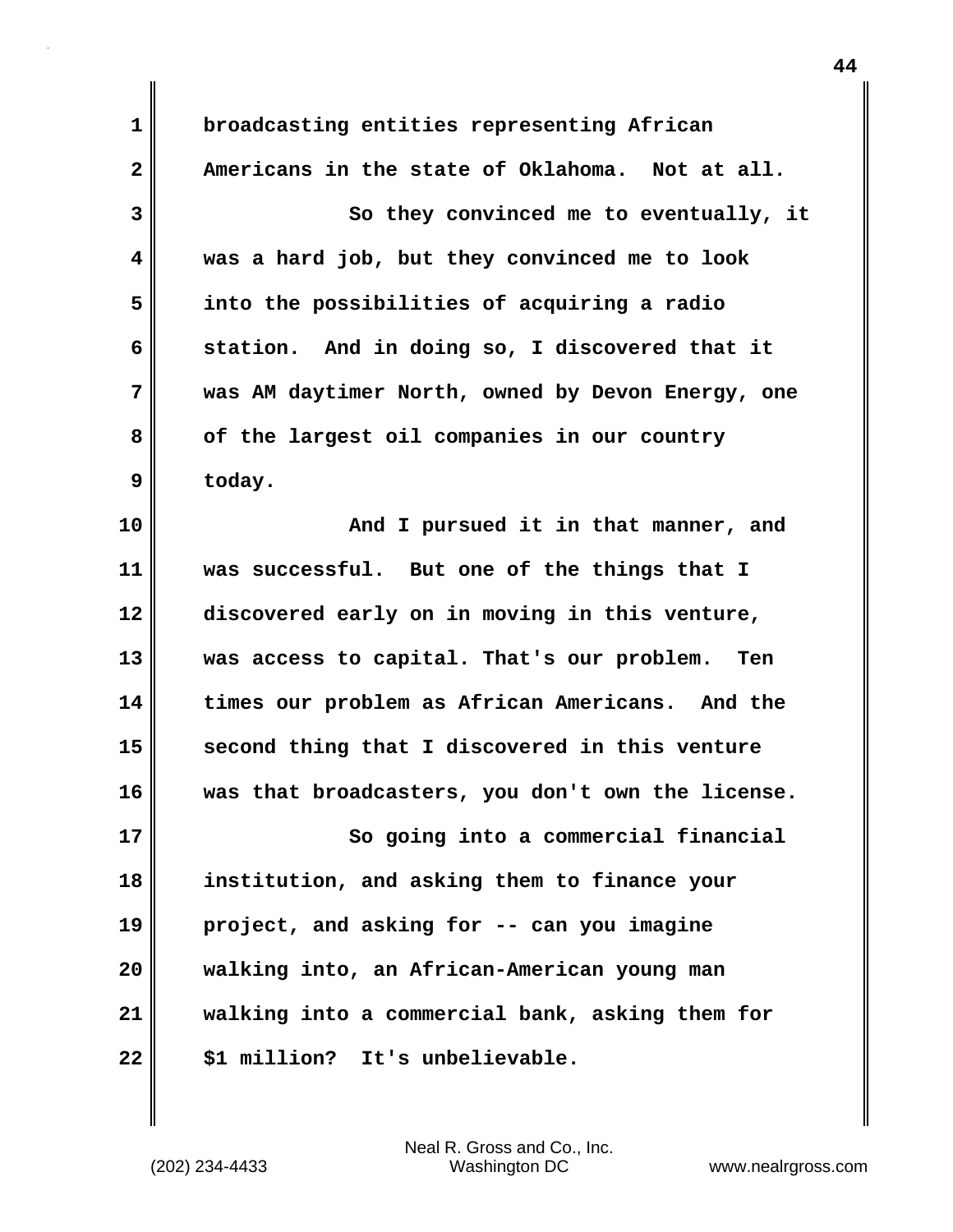| $\mathbf 1$  | So in doing so, we were $-$ - I backed up        |
|--------------|--------------------------------------------------|
| $\mathbf{2}$ | and I realized in my career that I wanted to     |
| 3            | pursue three things. I wanted to be successful   |
| 4            | in publishing because it had brought me where I  |
| 5            | was today. And secondly, I wanted to learn how   |
| 6            | to acquire capital. And then the third thing, I  |
| 7            | wanted to seek broadcasting entities. And that   |
| 8            | was one of my greatest challenges.               |
| 9            | But we've been successful in the eye             |
| 10           | sights of some people, and we are learning as we |
| 11           | go. I have many, many stories I could share with |
| 12           | you that would be most interesting I think. In   |
| 13           | fact, as I look here and Congressman Watts is    |
| 14           | here, I think he and I discussed something on a  |
| 15           | national level at one time. It was very          |
| 16           | challenging, access to capital.                  |
| 17           | So we have plenty of time, and I'm               |
| 18           | open for questions. And Kizart, I think that's   |
| 19           | all I want to say right now.                     |
| 20           | MR. KIZART: Thank you, Mr. Perry,                |
| 21           | again, it's a privilege and an honor to have you |
| 22           | here with us. And again when we think about this |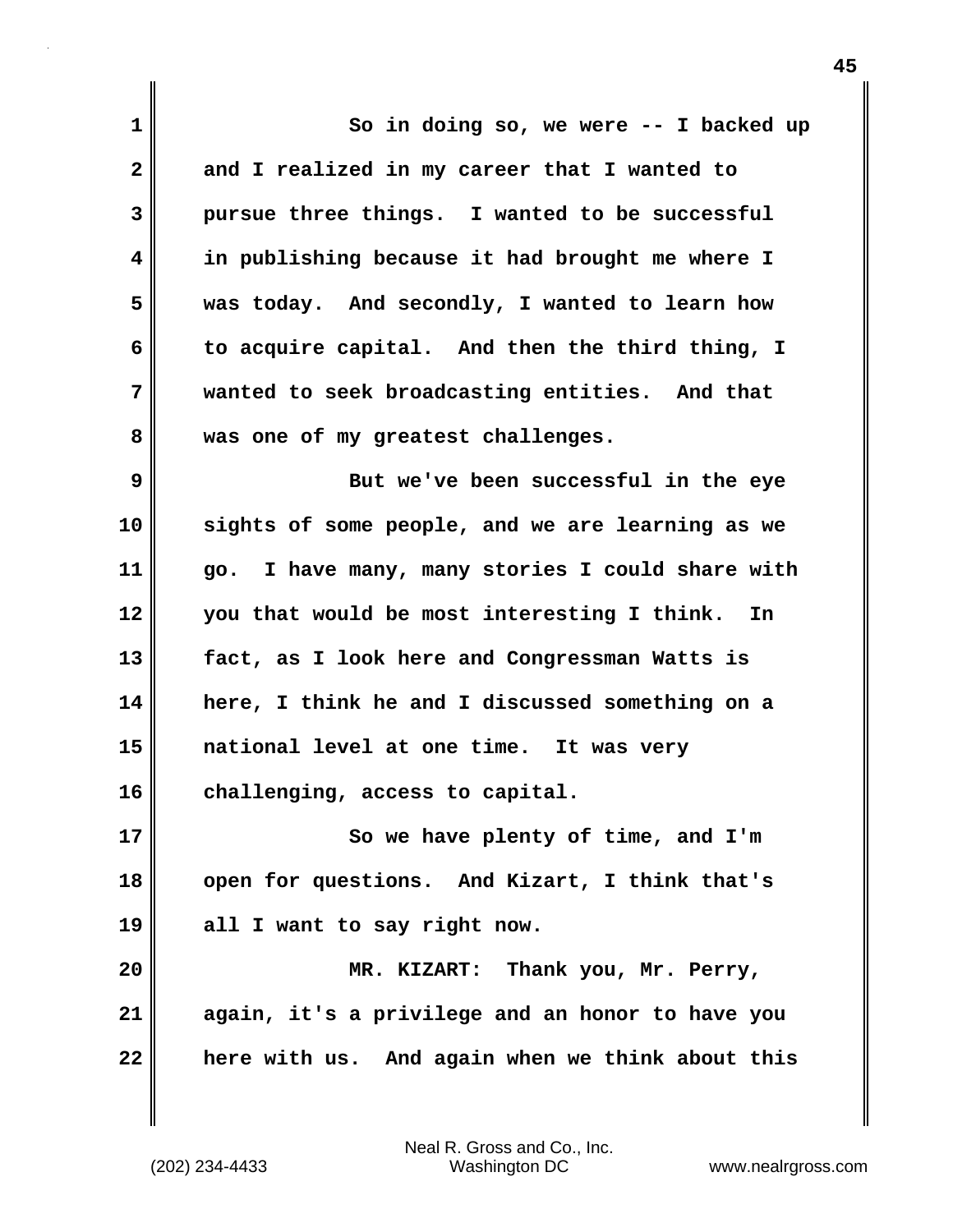**1 topic of pioneers, I couldn't see us having this 2 discussion without you. So thank you for joining 3 us.**

**4 Again along on that line of pioneers, 5 when you talk about Roberts Broadcasting, hey, 6 these pioneers in terms of African-American 7 television ownership. No one did it better than** 8 Steve and his brother, Mike Roberts.

**9 And the footprint that Roberts 10 Broadcasting had as an African-American owner of 11 television stations and markets across, again 12 four states, South Carolina, Indiana, Missouri, 13 and Mississippi, my home state. And Steve 14 Roberts and Mike Roberts again trail blazed in 15 that whole area.**

**16 So to have Steve Roberts here with us 17 today is certainly a privilege, who also is a 18 member of the Diversity Committee, particularly 19 the working group.**

**20 So Steve, if you'll just take a minute 21 or two just to tell all of us a little bit more 22 about what I may have missed that you want to**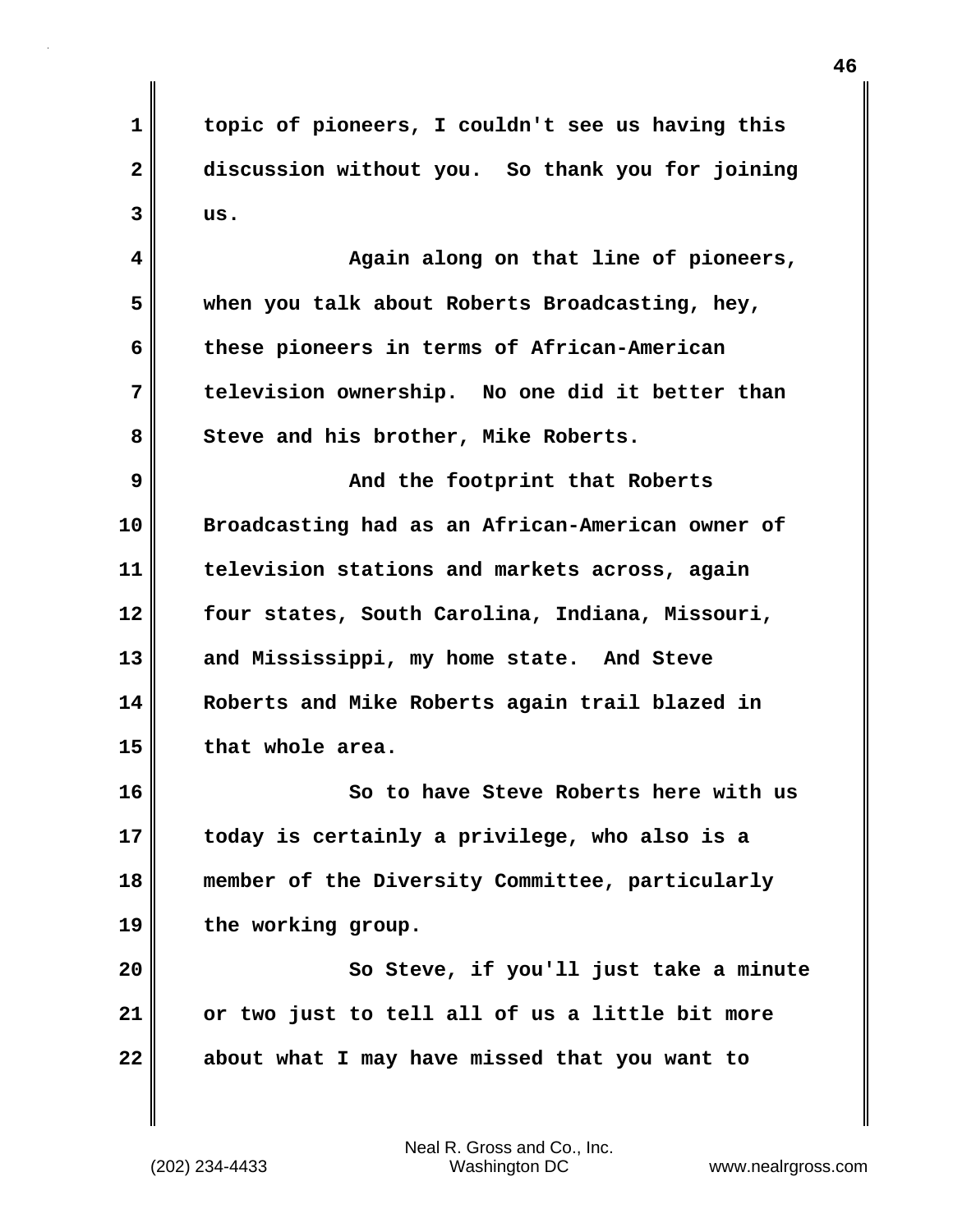1 Share about Roberts Broadcasting.

| $\overline{\mathbf{2}}$ | MR. ROBERTS: Thank you very much,                 |
|-------------------------|---------------------------------------------------|
| 3                       | Sherman. I appreciate it. It's an honor to be     |
| 4                       | here. As I said to Chairman Pai, yesterday at     |
| 5                       | the MMTC conference, as one who has been around   |
| 6                       | the FCC for many years, it was an honor to be     |
| 7                       | able to serve again on the Diversity Committee    |
| 8                       | because it's very, very important for us to have  |
| 9                       | that established.                                 |
| 10                      | Not only for here at the Commission,              |
| 11                      | but for, you know, our friends on the Hill so     |
| 12                      | they understand that we're, we who are out here   |
| 13                      | in the fields in the area of telecommunications   |
| 14                      | are still very concerned about what the status of |
| 15                      | minority ownership and programming is.            |
| 16                      | Let me tell -- I'm a storyteller, so              |
| 17                      | let me tell you a quick story. And I always see   |
| 18                      | Sherman, because he's a good friend and           |
| 19                      | fraternity brother of mine. He never gets it all  |
| 20                      | right. So let me get it right.                    |
| 21                      | If you look at the Roberts companies,             |
| 22                      | in particular our different divisions, Roberts    |
|                         |                                                   |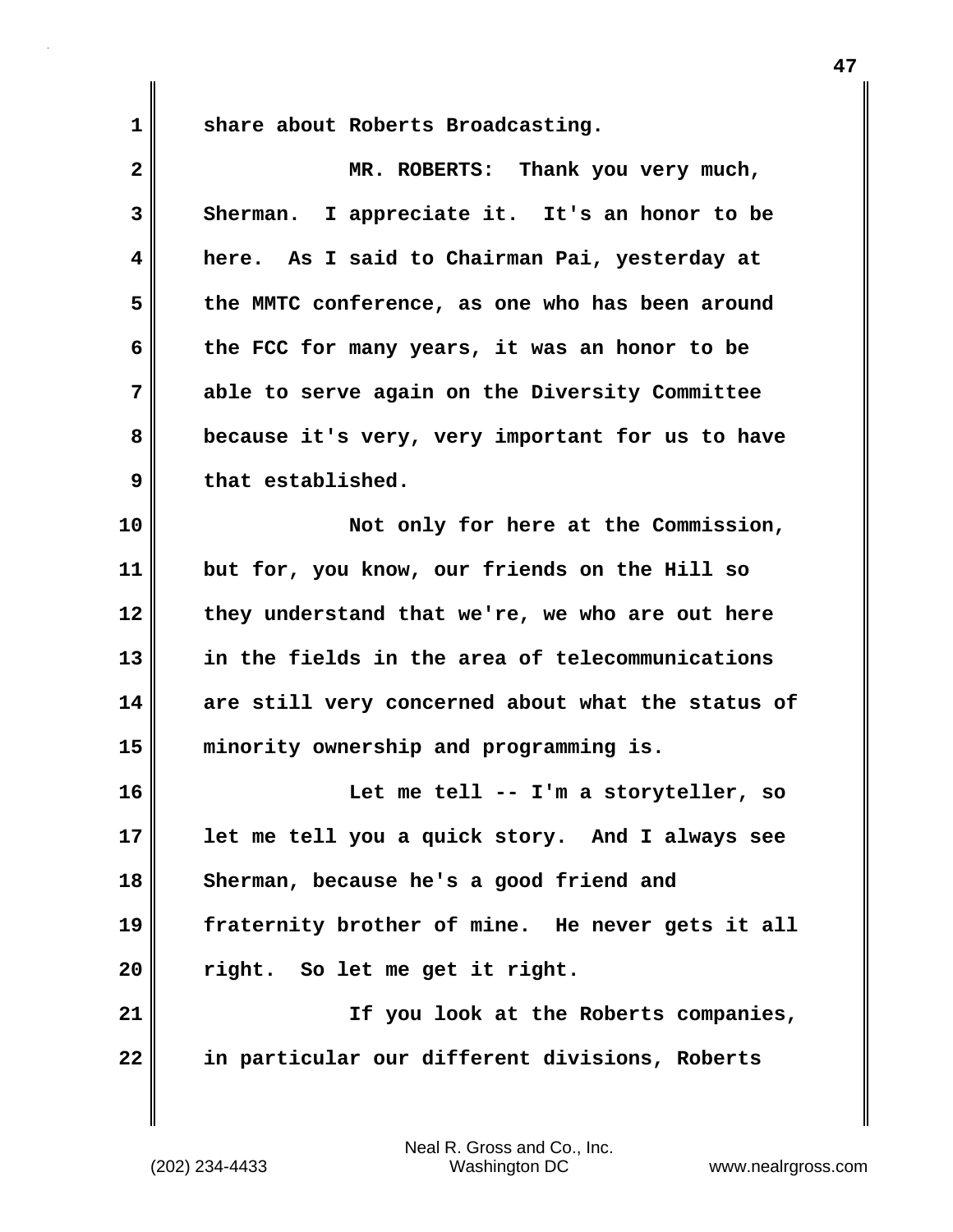**1 Wireless, Roberts Broadcasting, Roberts Tower, 2 we're the only entity in the United States that's 3 ever -- has been probably in front of the FCC as 4 a privately held company more than anyone the 5 last 30 years. 6 Over that timeframe we have owned 15 7 full-powered TV stations, three low-power, three** 8 radio stations. We created the only minority-**9** owned telephone company in the United States. We **10 were in an auction in the mid-90s where we bid 11 along with rural telcos, small businesses, and 12 minority-owned businesses, women-owned businesses 13 for TV -- for telephone licenses, cellular 14 licenses for the auction of C, D, E, and F. 15 And after a year of bidding we became 16 the only minority-owned telephone company in the 17 United States. We covered six states, and we 18 were affiliated with Sprint.** 19 But let me go back further than that. **20 As Raul had said in his opening comments, had it 21 not been for the incentives that the FCC had, the 22 Roberts brothers and all of our great associates**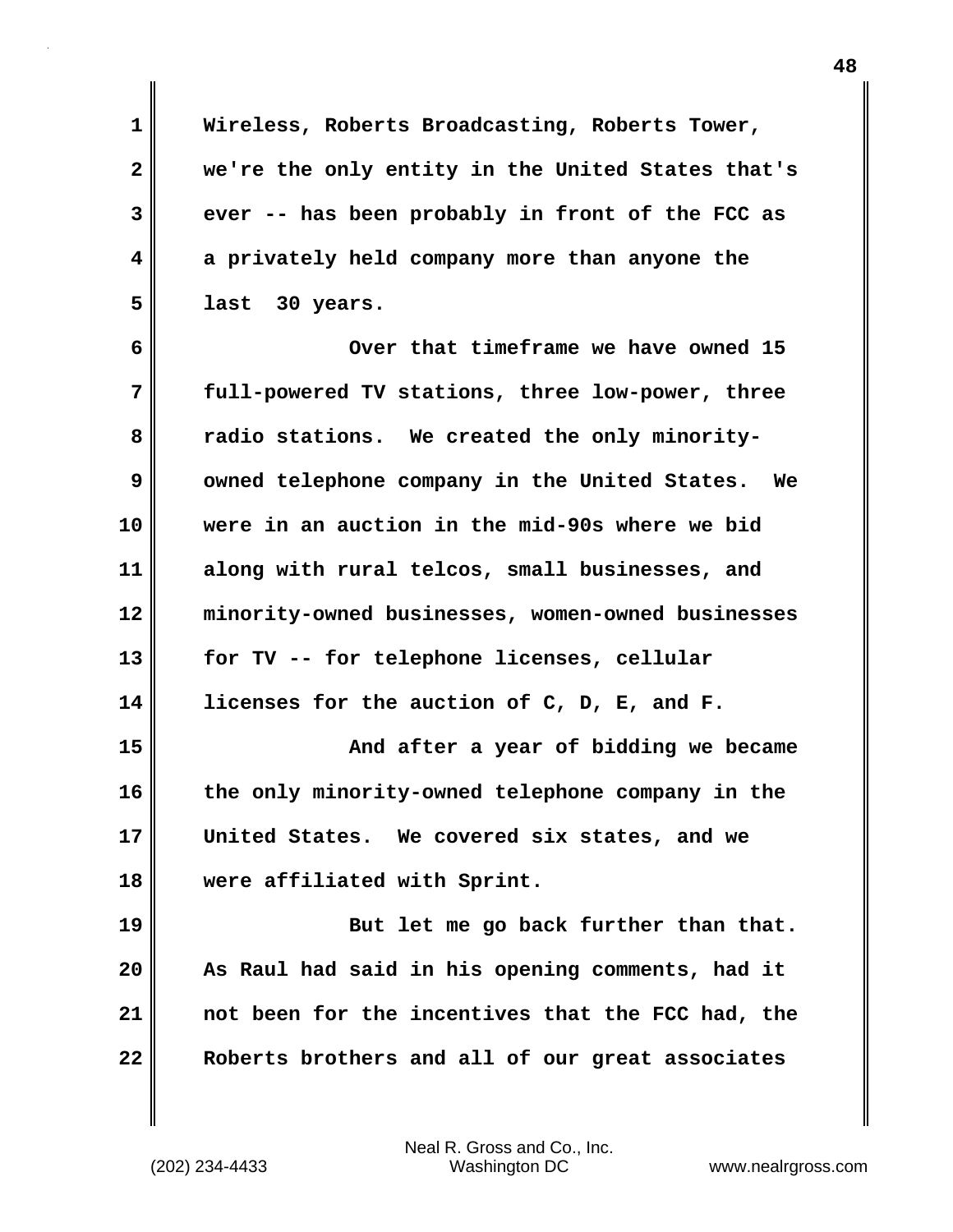| $\mathbf 1$             | over the last 30 years would have never been in   |
|-------------------------|---------------------------------------------------|
| $\mathbf{2}$            | the broadcasting business. It's real simple.      |
| 3                       | We applied for our first license in               |
| $\overline{\mathbf{4}}$ | 1981. We were both freshly out of law school,     |
| 5                       | elected officials, and we knew very little about  |
| 6                       | the broadcasting business except that we were     |
| 7                       | both involved with radio in college.              |
| 8                       | So, kind of on a whim, we applied to              |
| 9                       | the FCC for a license that was a TV, full-powered |
| 10                      | TV station license that was available in East St. |
| 11                      | Louis, Illinois, which is a St. Louis market.     |
|                         |                                                   |
| 12                      | After six years of very competitive               |
| 13                      | hearings, we were awarded the license. But had    |
| 14                      | it not been for the incentives that the FCC had   |
| 15                      | for women and minority-owned businesses, we would |
| 16                      | not have received our first license.              |
| 17                      | So as you can imagine, once you've                |
| 18                      | been through a very painful, expensive six-year   |
| 19                      | process, that you really understood the system.   |
| 20                      | I mean I was up here at the FCC so often, some of |
| 21                      | the people started calling me by first name and   |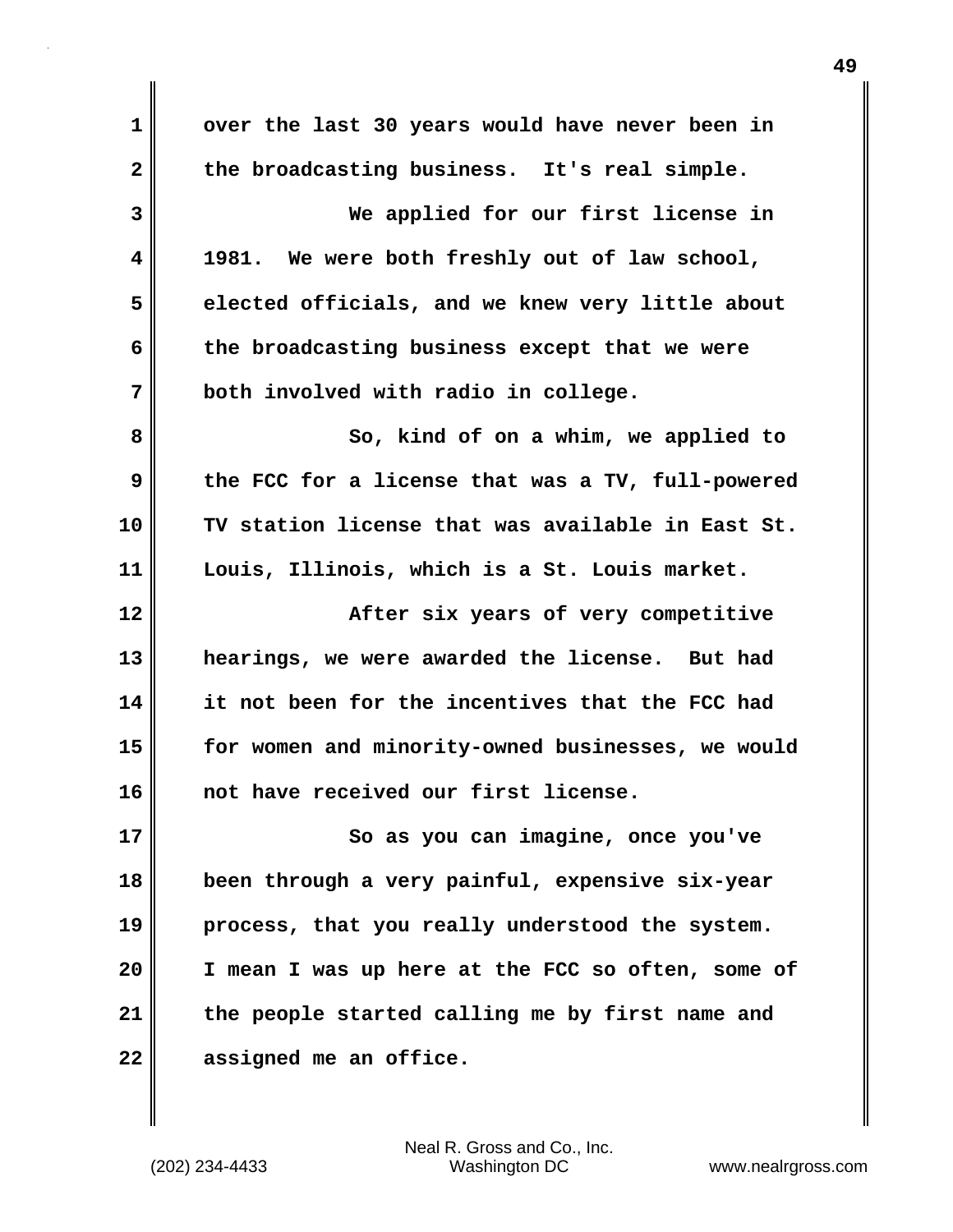| 1            | (Laughter.)                                       |
|--------------|---------------------------------------------------|
| $\mathbf{2}$ | MR. ROBERTS: But the good news is                 |
| 3            | that once you understood the process, when we did |
| 4            | the next four or five licenses, it was a lot      |
| 5            | easier. We understood the process.                |
| 6            | I know we will talk a little bit about            |
| 7            | access to capital. And I will share some stories  |
| 8            | about how tough it was. Even though we had had a  |
| 9            | very strong record in terms of productivity with  |
| 10           | our stations, the important thing is that there   |
| 11           | is still opportunity here.                        |
| 12           | And the FCC and Congress still has a              |
| 13           | very important role in assuring that all of us,   |
| 14           | if we're minorities, if we're women, if we're     |
| 15           | small businesses, if we're rural companies, that  |
| 16           | we all still have an opportunity to be at the     |
| 17           | table. But we do need a little incentive and a    |
| 18           | little help. So I know we'll talk about that a    |
| 19           | little bit more in a minute. Thank you.           |
| 20           | MR. KIZART: Thank you, Steve. I                   |
| 21           | appreciate -- only you as my fraternity brother   |
| 22           | can beat up on me a little bit. But we're         |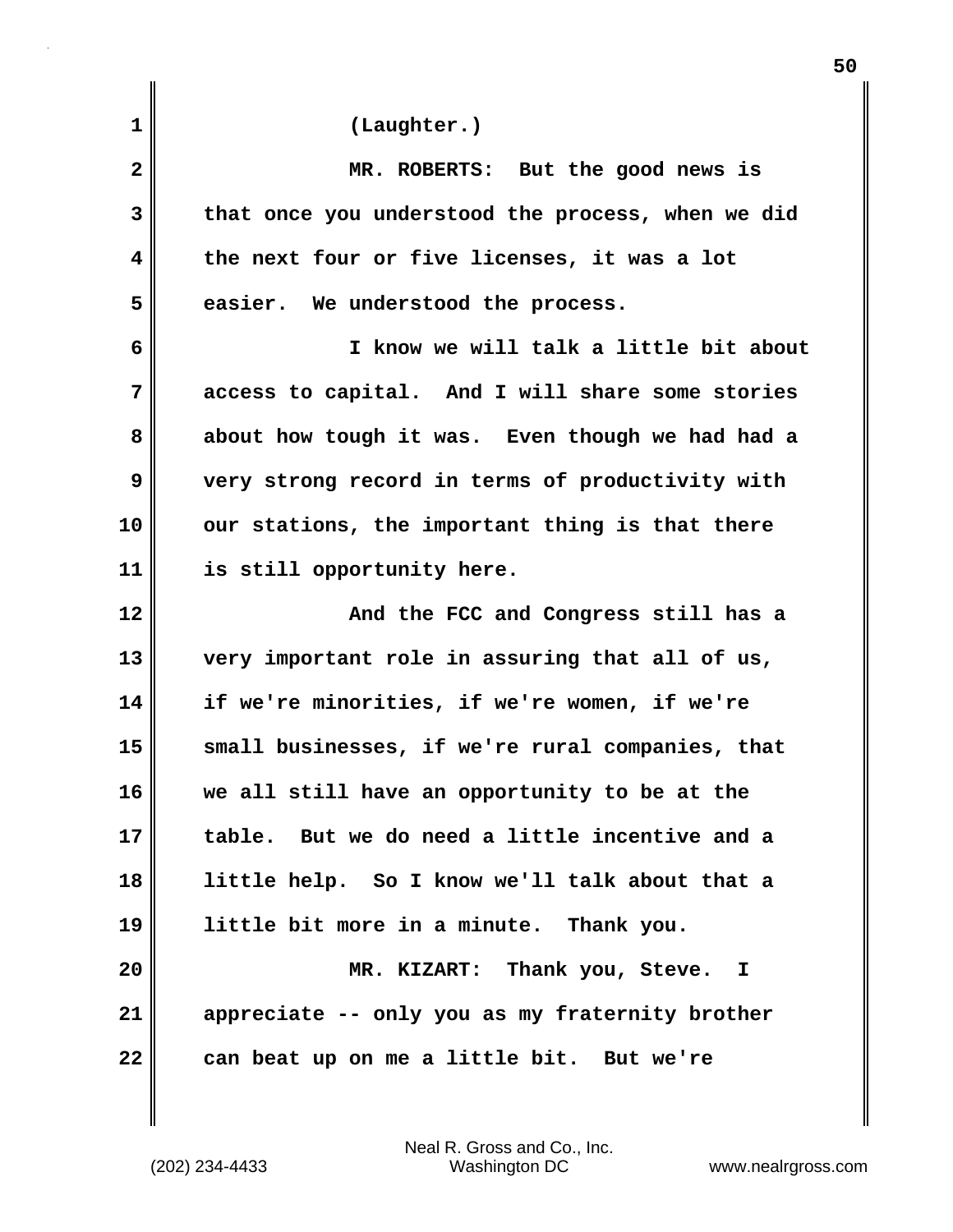**1 excited about the insight that you'll bring to 2 today's discussion, this morning's discussion. 3 What's unique about this panel with 4 the pioneers that we have here today, is that 5 they're across major markets, mid-sized markets, 6 and small markets. The next pioneer is someone 7 who's been blazing trails in a pioneer state of 8 Tennessee, and that's Johnny Shaw who is the 9 Chairman and Founder of Shaw Broadcasting, LLC in 10 Jackson, Tennessee. 11 Mr. Shaw takes, in addition to being 12 a broadcast owner, he takes the whole importance 13 of public service to a whole different level. 14 He's been a member of the Tennessee legislature 15 for better than two decades. And he is someone 16 who is just entrenched in super-serving the 17 people of West Tennessee. 18 And so it's certainly a privilege of 19 having him here today, joining us. So Mr. Shaw, 20 here's your opportunity to make an opening 21 statement around your story and what you're**

**22 doing.**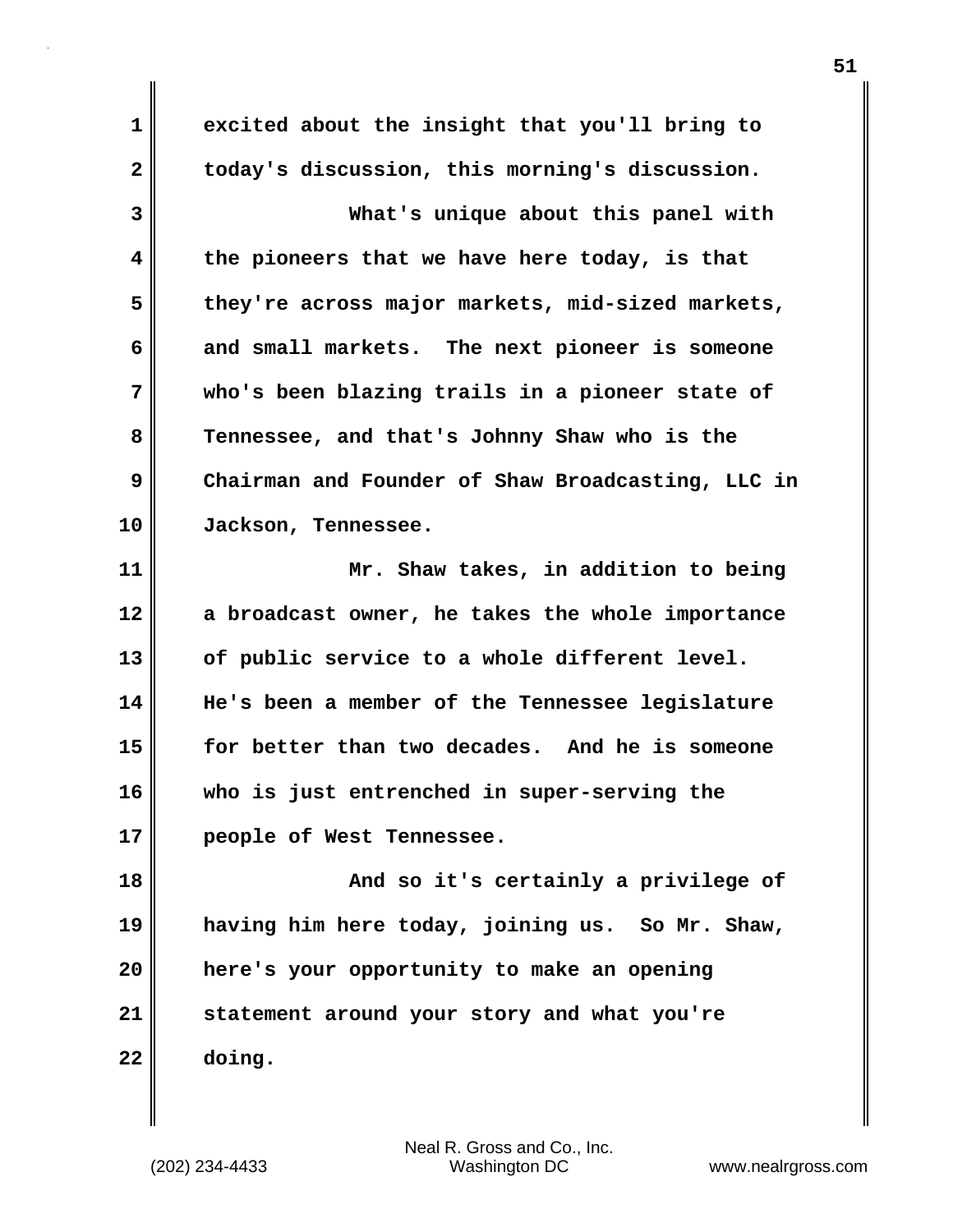| 1            | MR. SHAW: Thank you, Sherman. Thank                 |
|--------------|-----------------------------------------------------|
| $\mathbf{2}$ | you very much to Commissioner Pai, all of the       |
| 3            | Commissioners, and our Chairman, Mr. Rivera.<br>And |
| 4            | all of you ladies and gentlemen, I'm going to try   |
| 5            | to make this in maybe a 60 second commercial        |
| 6            | here. My beginning of broadcasting started when     |
| 7            | I was in high school. I got hired as a part-time    |
| 8            | announcer.                                          |
| 9            | But my motivation started when I heard              |
| 10           | the statement, we cannot put the commercial on      |
| 11           | the air because it's a black voice. And I made      |
| 12           | the statement to the manager of the station, I'll   |
| 13           | just own my own station one day, and put my voice   |
| 14           | on whatever I want to put it on.                    |
| 15           | (Laughter.)                                         |
| 16           | That's where it all began.<br>MR. SHAW:             |
| 17           | We are a family-owned business. We are owned        |
| 18           | solely by my wife and myself. And I would say       |
| 19           | the kids because they'll get it when we're gone.    |
| 20           | We started this business back in 1987 when we       |
| 21           | bought a daytime AM, and we did very well there.    |
| 22           | It wasn't long before when --                       |
|              |                                                     |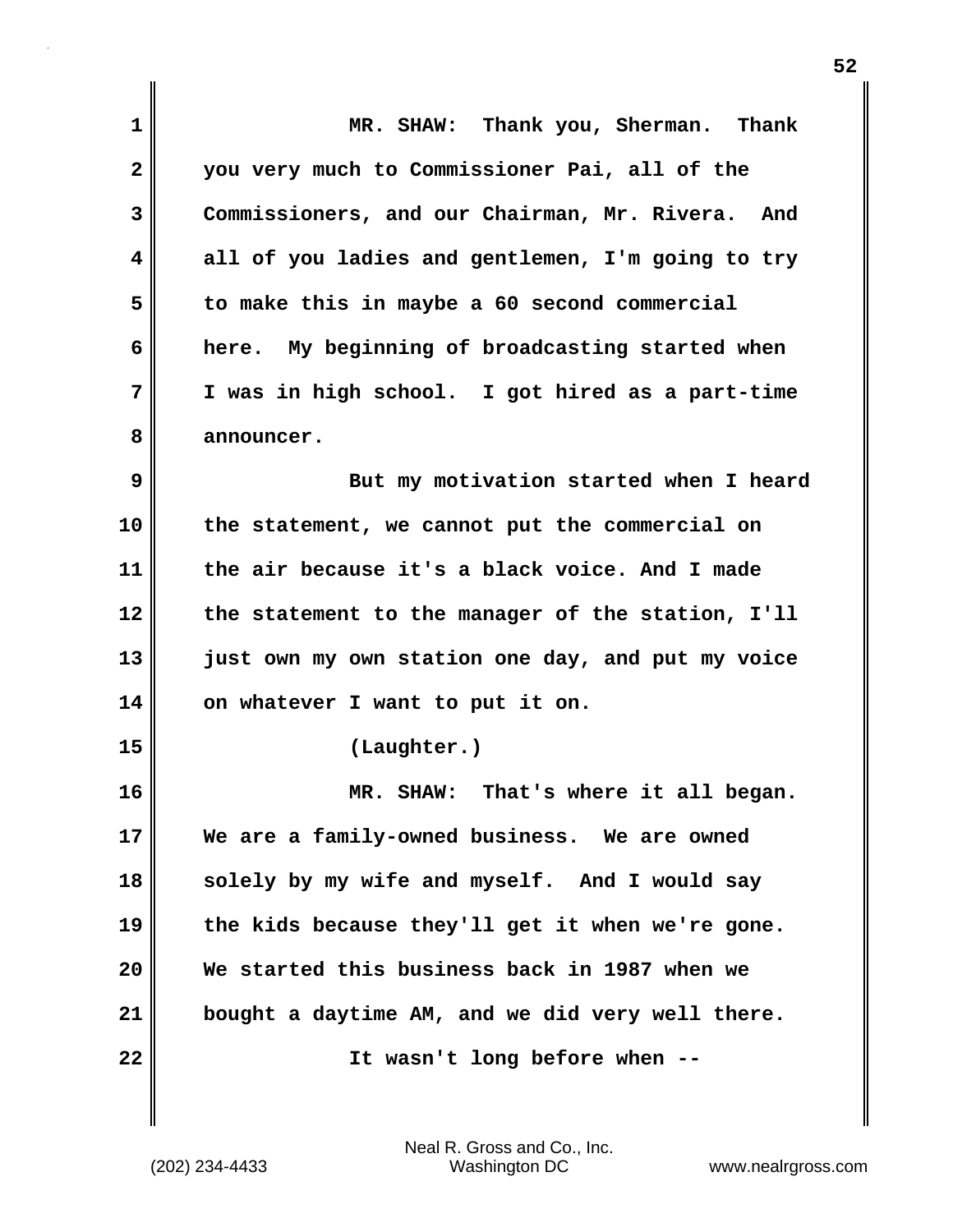**1 nightfall, we couldn't stay on the air, we had to 2 look at some other options. And of course in 3 research we found out that there was an FM 4 frequency in our area. My wife applied for it 5 then, an African-American female. We got it, and 6 we went on the air in 1997.**

**7 Both stations together, we've been in 8 business for a total of 32 years. I've made 9 myself a whole lot of loans that I've never paid 10 back, but I paid everybody else, except for 11 myself. There are several challenges that we'll 12 talk about later, I'm sure along the way in this 13 business.**

**14 But I will tell you that it's been one 15 of the greatest rewards that I have ever -- 16 adventures I should say, that I've ever taken in 17 my life. And that is to be the voice of my 18 community. And to serve the people of West 19 Tennessee in the area that we serve them. 20 I'm also a Baptist preacher of 38 21 years at one church. I've served 18 years in the**

**22 state legislature in the State of Tennessee, and**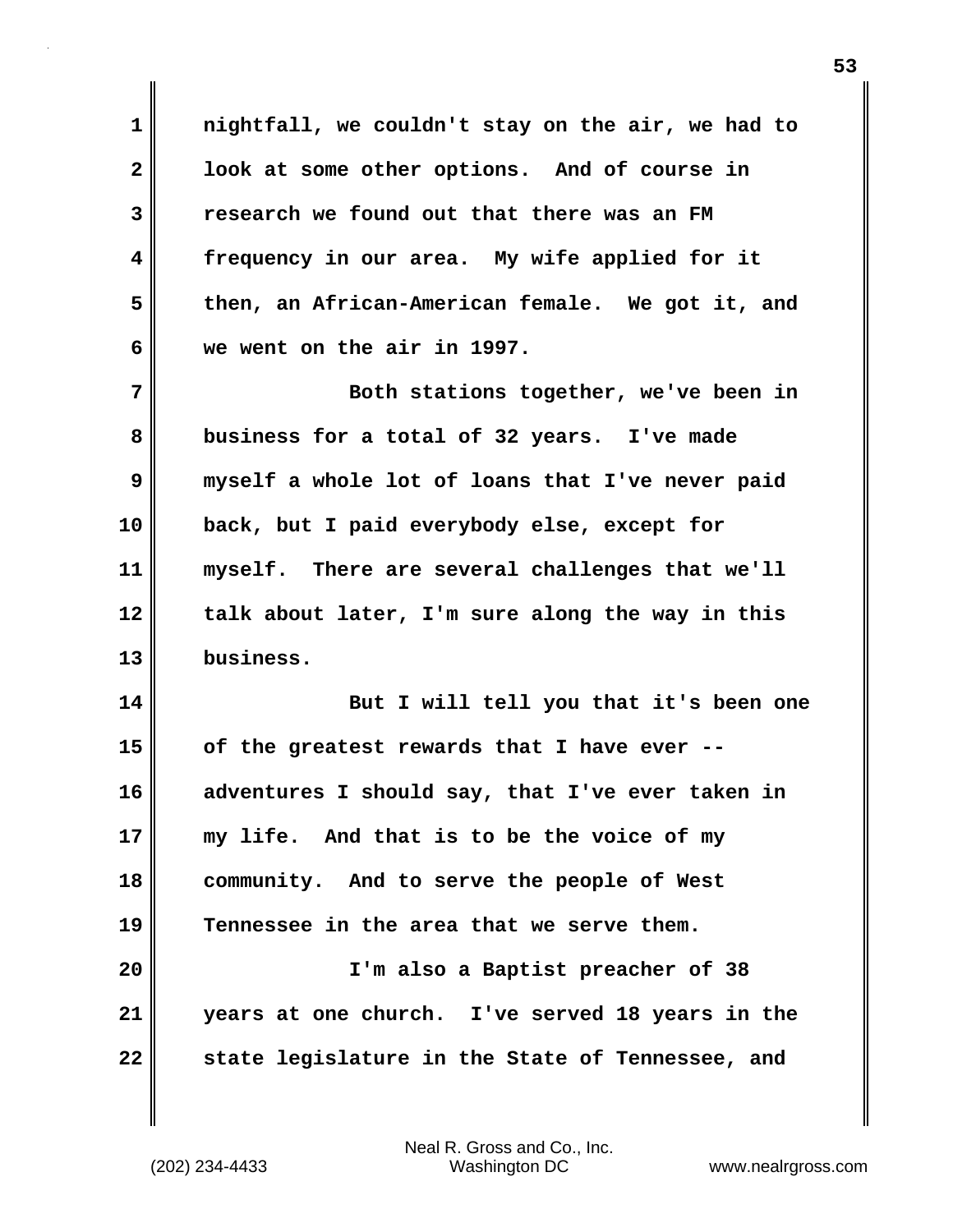| 1  | I'm ready to move forward on any questions that   |
|----|---------------------------------------------------|
| 2  | anyone may have. Thank you very much.             |
| 3  | MS. GOUGHERTY: Fabulous.                          |
| 4  | (Applause.)                                       |
| 5  | MS. GOUGHERTY: So two of our                      |
| 6  | panelists have talked about access to capital,    |
| 7  | Mr. Roberts and Mr. Perry. So our question is,    |
| 8  | how hard was it? Could you tell us your           |
| 9  | individual stories and what you went through, and |
| 10 | how -- did they make it easy for you? How hard    |
| 11 | was it? We know they didn't make it easy, so      |
| 12 | like, let's talk about that.                      |
| 13 | MR. PERRY: Steve, I'll take it, or --             |
| 14 | MR. ROBERTS: Yes, you can, sure.                  |
| 15 | MR. PERRY: So first of all, I                     |
| 16 | discovered early on that most commercial bankers  |
| 17 | were not aware or understood broadcasting. They   |
| 18 | just, and when I started in this -- let me back   |
| 19 | up.                                               |
| 20 | In commercial banking when I started,             |
| 21 | it's all about assets. What are you going to      |
| 22 | pledge for your assets?                           |
|    |                                                   |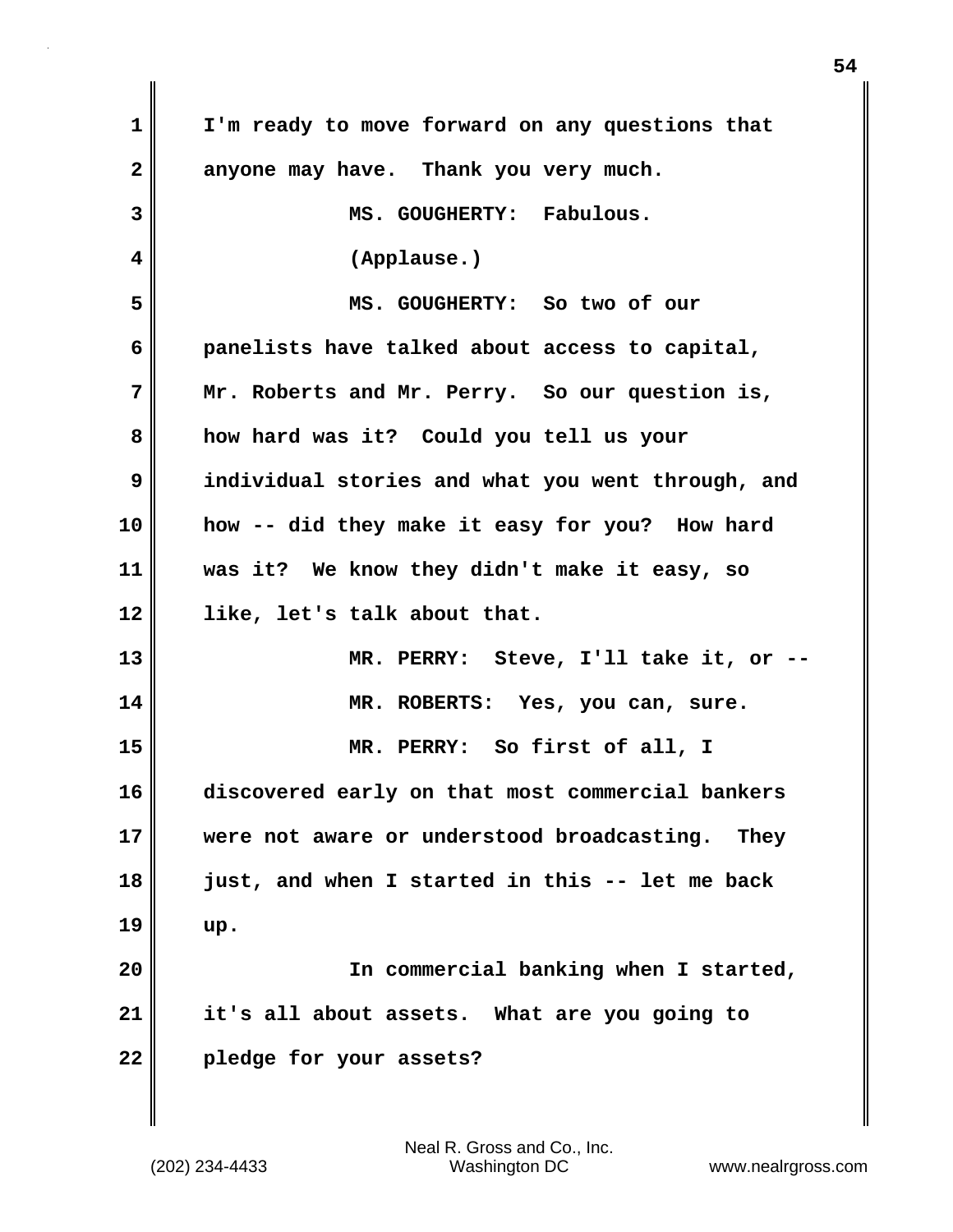| $\mathbf 1$  | MS. GOUGHERTY: For the assets.                    |
|--------------|---------------------------------------------------|
| $\mathbf{2}$ | MR. PERRY: And then when you walked,              |
| 3            | when I walked into the commercial lender and he   |
| 4            | asked me for assets, and I said well I want to    |
| 5            | buy a radio station. He says, what assets do you  |
| 6            |                                                   |
|              | I said well, I have -- and I was very<br>have?    |
| 7            | ignorant to the point, and I said, well I'll have |
| 8            | the radio station if you loan it to me, and I     |
| 9            | have a little cash.                               |
| 10           | He said -- this is the question he                |
| 11           | came up with, he says, well, can you pledge the   |
| 12           | license? I said I'm quite sure I can do that.     |
| 13           | Quite sure I can. And when I went to the          |
| 14           | attorneys they said, no. You don't own the        |
| 15           | license.                                          |
| 16           | And then right away I think I have                |
| 17           | been somewhat of a visionary person, and I        |
| 18           | reversed it, and then I approached to see what    |
| 19           | kind of assets that came along with the radio     |
| 20           | station, the land, the tower, the equipment. And  |
| 21           | I was able to convince them, and they had their   |
| 22           | lack of knowledge as well, that I could make this |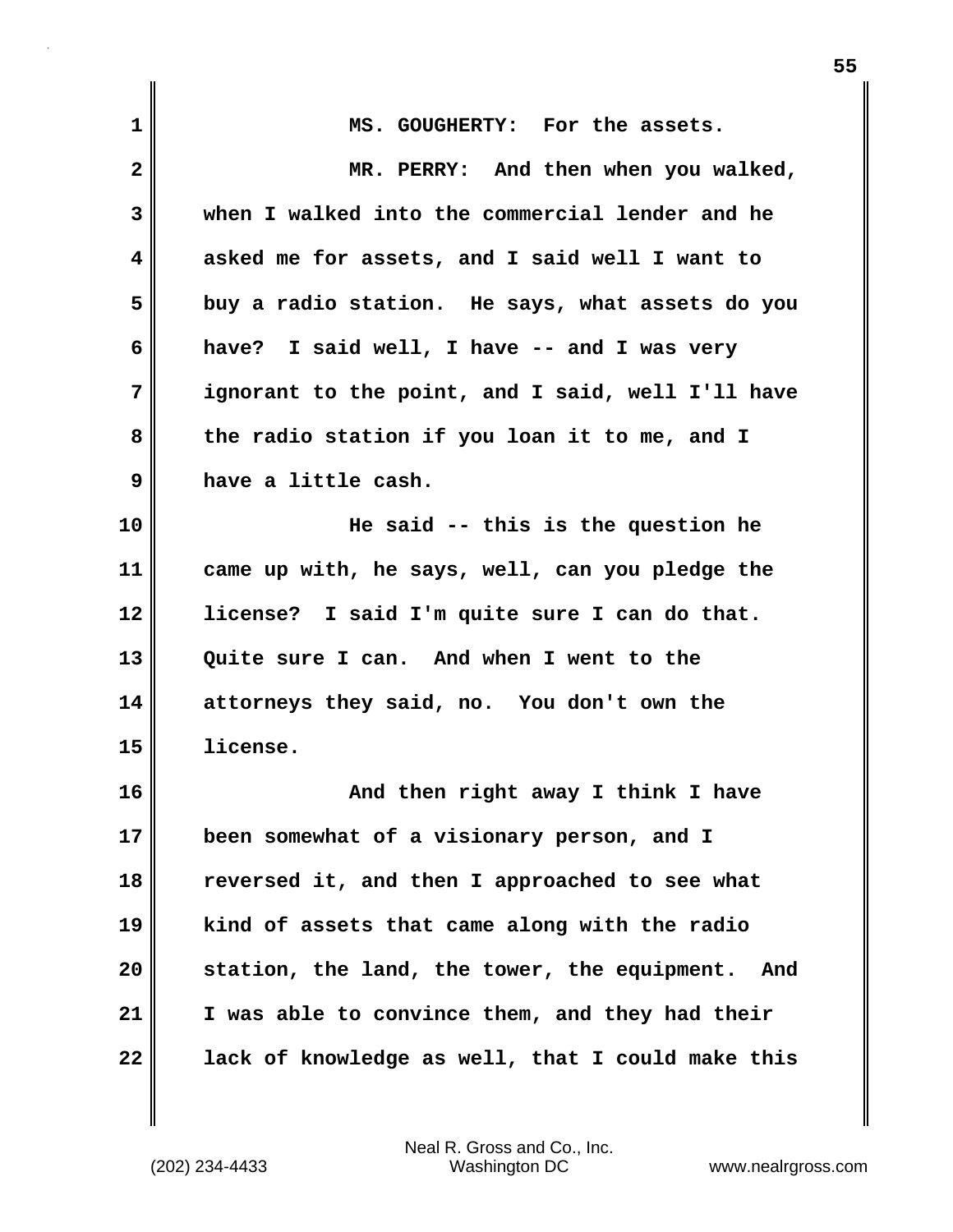| $\overline{\mathbf{2}}$ | So I had somewhat of a relationship                 |
|-------------------------|-----------------------------------------------------|
| 3                       | with the bank. And I owned my other assets that     |
| 4                       | I pledged, was my publishing company that I was,    |
| 5                       | it was debt free. And I pledged that.               |
| 6                       | And let me go back. To even get to                  |
| 7                       | the publishing company, I mean even get to the      |
| 8                       | publishing company, I was working for a             |
| 9                       | publishing company at the beginning. And I had      |
| 10                      | two doctors who were owners of the publication.     |
| 11                      | And as a conservative republican -- and don't run   |
| 12                      | me out of this room now.                            |
| 13                      | (Laughter.)                                         |
| 14                      | MR. PERRY: We just differed                         |
| 15                      | editorially. And so I thought it was time for me    |
| 16                      | to move on. And I had \$12,500 saved and went to    |
| 17                      | my wife and told her I thought I would go out on    |
| 18                      | my own, and I pledged everything that I owned. I    |
| 19                      | pledged my home, my furniture, for \$125,000.<br>In |
| 20                      | 18 months I had repaid that loan.                   |
| 21                      | MR. KIZART:<br>Wow.                                 |
| 22                      | MR. PERRY: So that said to me the                   |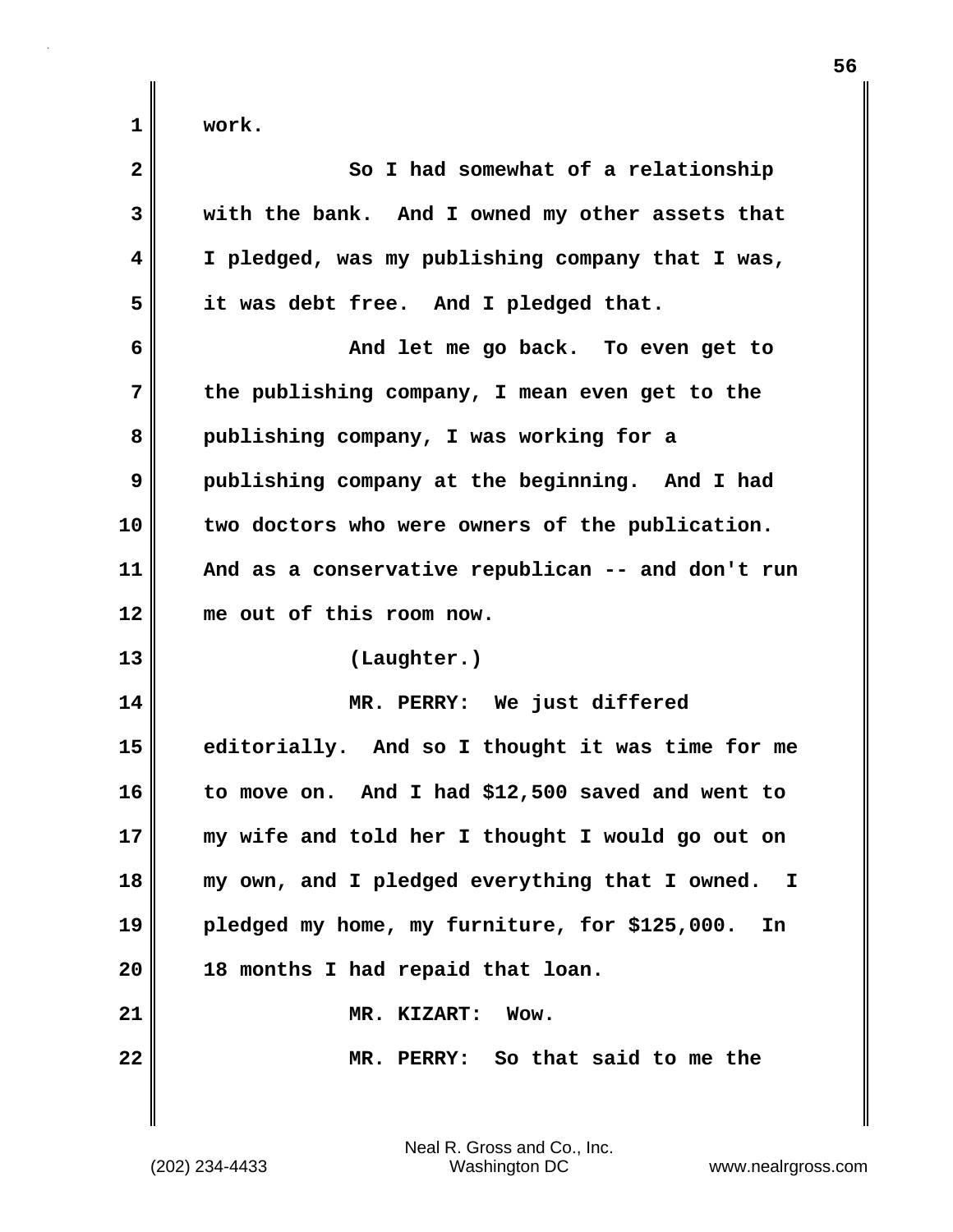**1 need that existed in the type of publication that 2 I had in mind of publishing. 3** And then an account came along. We **4 didn't have a radio station in the black 5 community at all. And so these youngsters that 6 were working for me came to me and said, Mr. 7 Perry, we need a radio station. 8 And my attitude was that I was against 9 radio broadcasting and but they finally convinced 10 me to seek that and that was my next phase. I 11 pledged my publishing company and all of this and 12 then we came up, now we came -- your broadcasters 13 will understand this, we came up with, from a 14 zero, and our first book we came up with a four 15 three share -- 16 MR. KIZART: Wow. That's good. 17 That's great. 18 MR. PERRY: -- with AM daytime, but 19 now here's where the challenge came. We came out 20 with a four three share that first book. That 21 next book, three major corporations, radio 22 corporations, were playing African-American**

(202) 234-4433 Washington DC www.nealrgross.com Neal R. Gross and Co., Inc.

**57**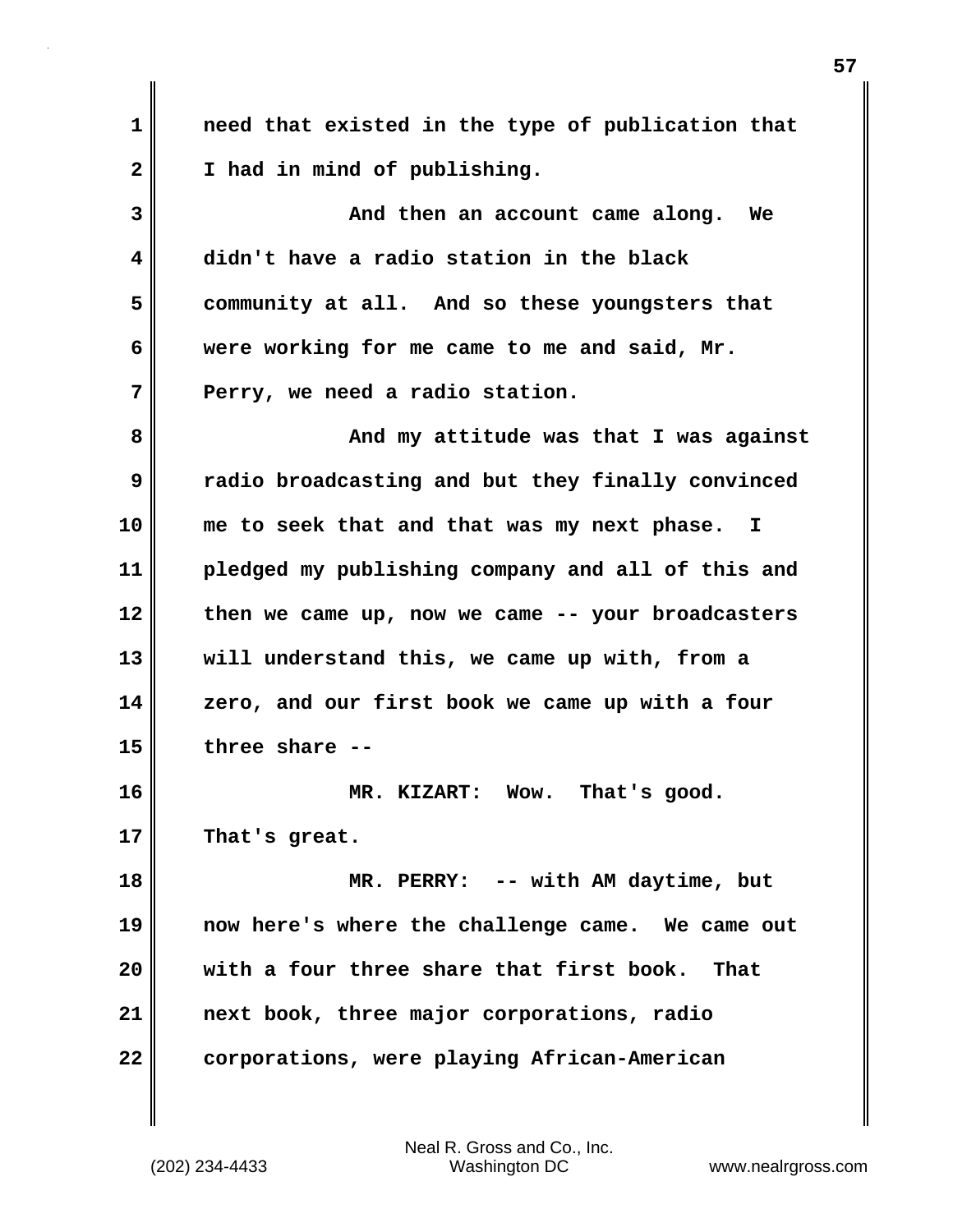| $\mathbf{1}$ | music, hip-hop music.                             |
|--------------|---------------------------------------------------|
| $\mathbf{2}$ | MR. KIZART: Yes.                                  |
| 3            | MR. PERRY: So it made me think that,              |
| 4            | now here's the thing. I said access to capital.   |
| 5            | It made me think, well, what in the world am I    |
| 6            | going to do?                                      |
| 7            | So I looked and there was a frequency             |
| 8            | available in Oklahoma City, top 50 market, and it |
| 9            | was selling for \$18 million. And there was no    |
| 10           | way that I could approach purchasing a radio      |
| 11           | station for \$18 million.                         |
| 12           | So then I got on my wheels and I said,            |
| 13           | well, I can't afford it in Tulsa, I mean, in      |
| 14           | Oklahoma City and so I went to Tulsa, the second  |
| 15           | largest market and I located an individual who    |
| 16           | had a construction permit. And he was not able,   |
| 17           | he had not been able to put it in place, put it   |
| 18           | on the air and I bought that construction permit  |
| 19           | for 1.5 million and I didn't know whether, how it |
| 20           | would work.                                       |
| 21           | I took a \$1.5 million guess and we               |
| 22           | finally got it on the air and it fell a little    |

 $\mathsf I$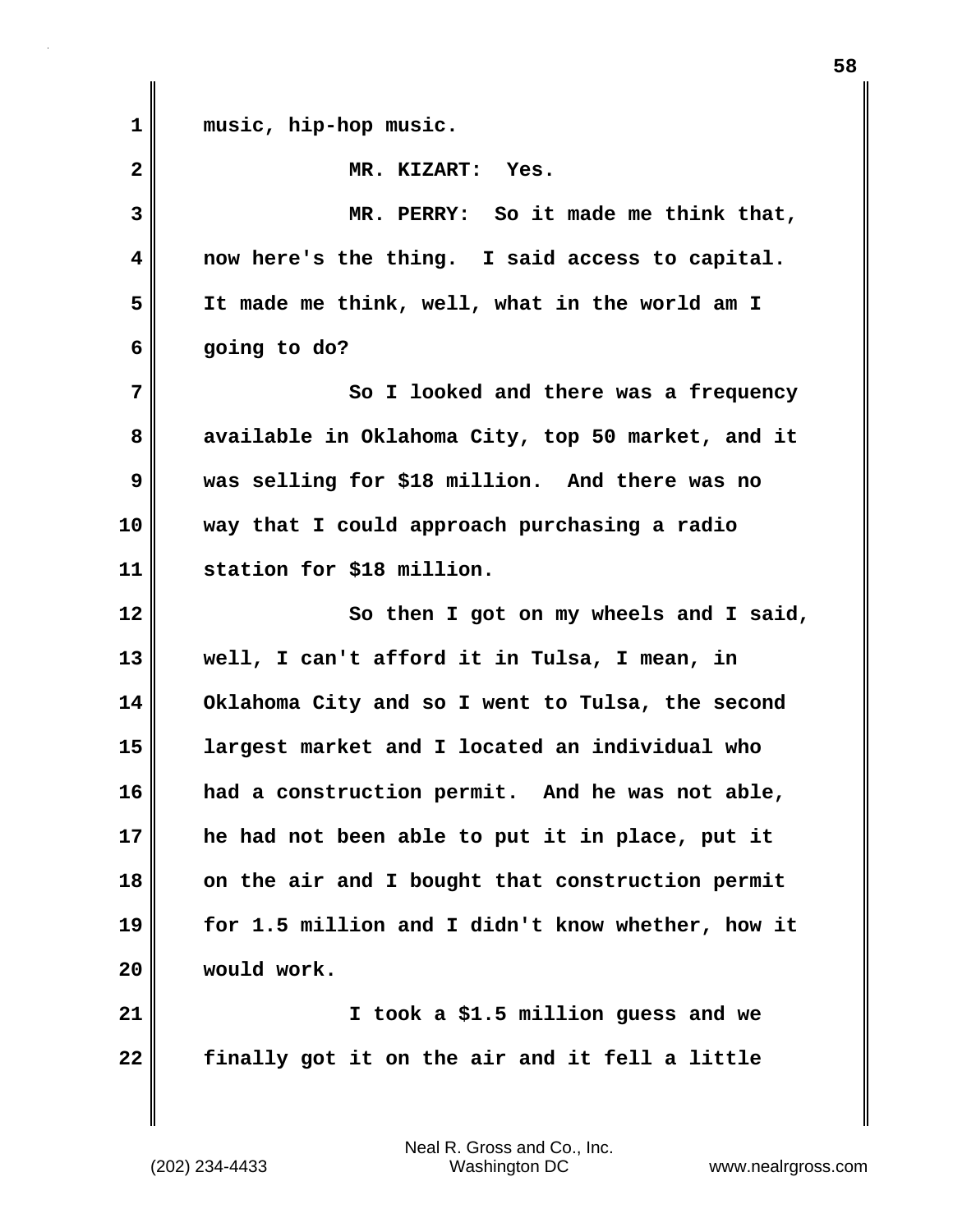**1 short for the areas that we wanted and it was 2 going to take me another \$50,000 to increase the 3 signal.**

**4 And I made another business decision. 5 I thought it was worth it. So I had roughly, 6 maybe after legal fees -- and that's another 7 thing you have to, really as a family-owned small 8 company, you're talking about a lot of money with 9 these just going through the process of acquiring 10 it from the legal standpoint.**

**11 And so it was a training point for me 12 and to make a long story short and others have to 13 talk, I took it step by step, leveraged, I'm a 14 leverager. Leveraged every move that I made and 15 that's one of the processes.**

**16 And then when I looked up one day, I 17 had about ten or twelve towers. That's right. 18 That's right. So I formed a tower company, broke 19 it off, that was another revenue stream. 20 And then I went to work on buying 21 other stations throughout and what I discovered 22 there was that, don't pay too much for these**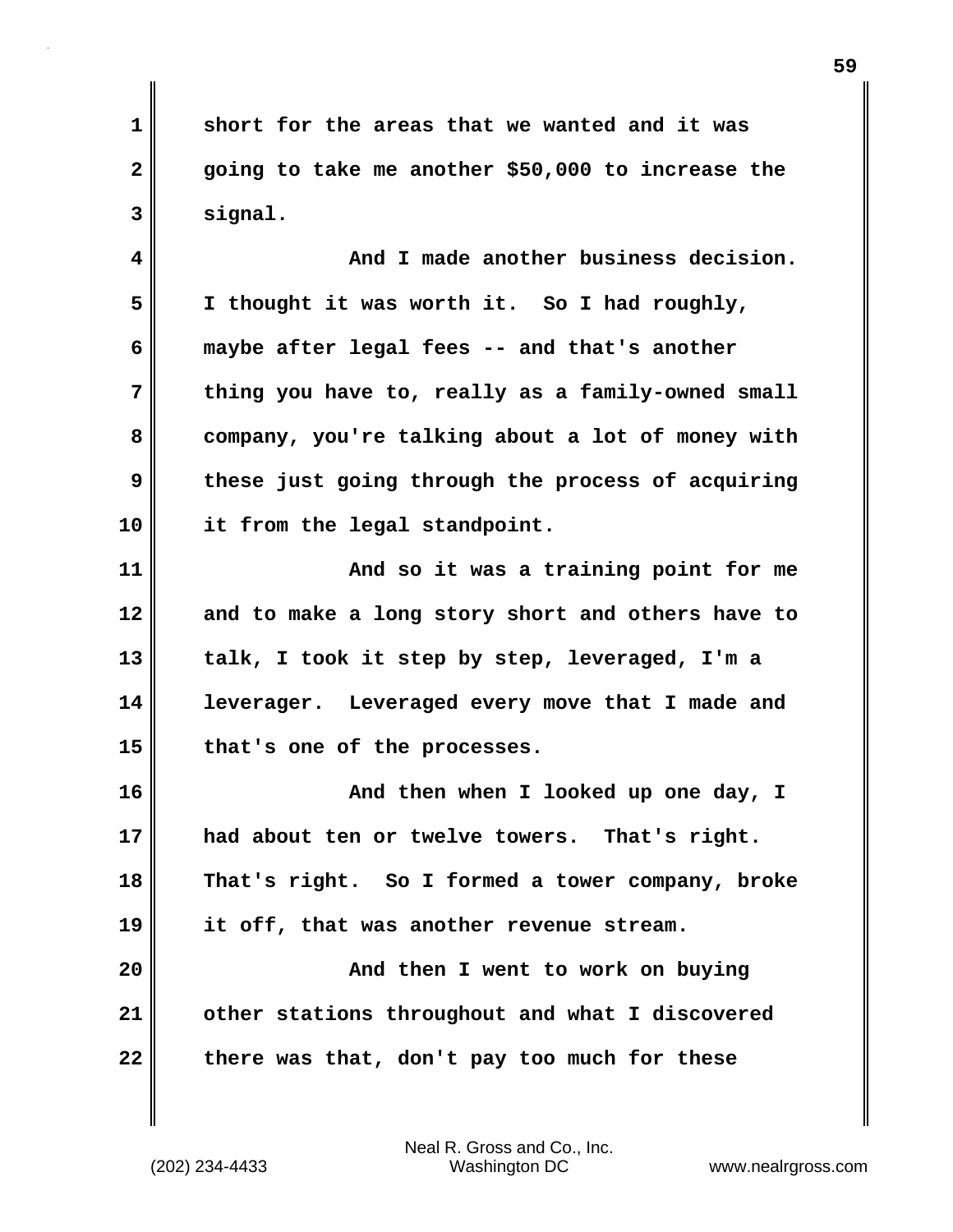**1 broadcasting stations.**

| $\mathbf{2}$ | I think if you go back and look at                |
|--------------|---------------------------------------------------|
| 3            | where we are as African Americans acquiring       |
| 4            | broadcasting companies over the years, we paid    |
| 5            | too much for them. Debt service can be mean.      |
| 6            | This is a tough business and I'll tell            |
| 7            | you something else I've noticed. Take this as a   |
| 8            | business, not as an entertainment vehicle. You    |
| 9            | can have them both, but primarily this is a major |
| 10           | business and it's a serious business.             |
| 11           | MS. GOUGHERTY: Can we move to the                 |
| 12           | other panelists too because we're --              |
| 13           | MR. PERRY: Oh, very good. I'm sorry.              |
| 14           | MS. GOUGHERTY: -- our time is running             |
| 15           | short.                                            |
| 16           | MR. PERRY: Sure.                                  |
| 17           | MS. GOUGHERTY: No, no problem.                    |
| 18           | MR. PERRY: Oh, yes. That's right.                 |
| 19           | MR. ROBERTS: Well, I'll jump in and               |
| 20           | I'll keep it real short too.                      |
| 21           | MS. GOUGHERTY: Okay.                              |
| 22           | MR. ROBERTS: Reverend Shaw, I thought             |
|              |                                                   |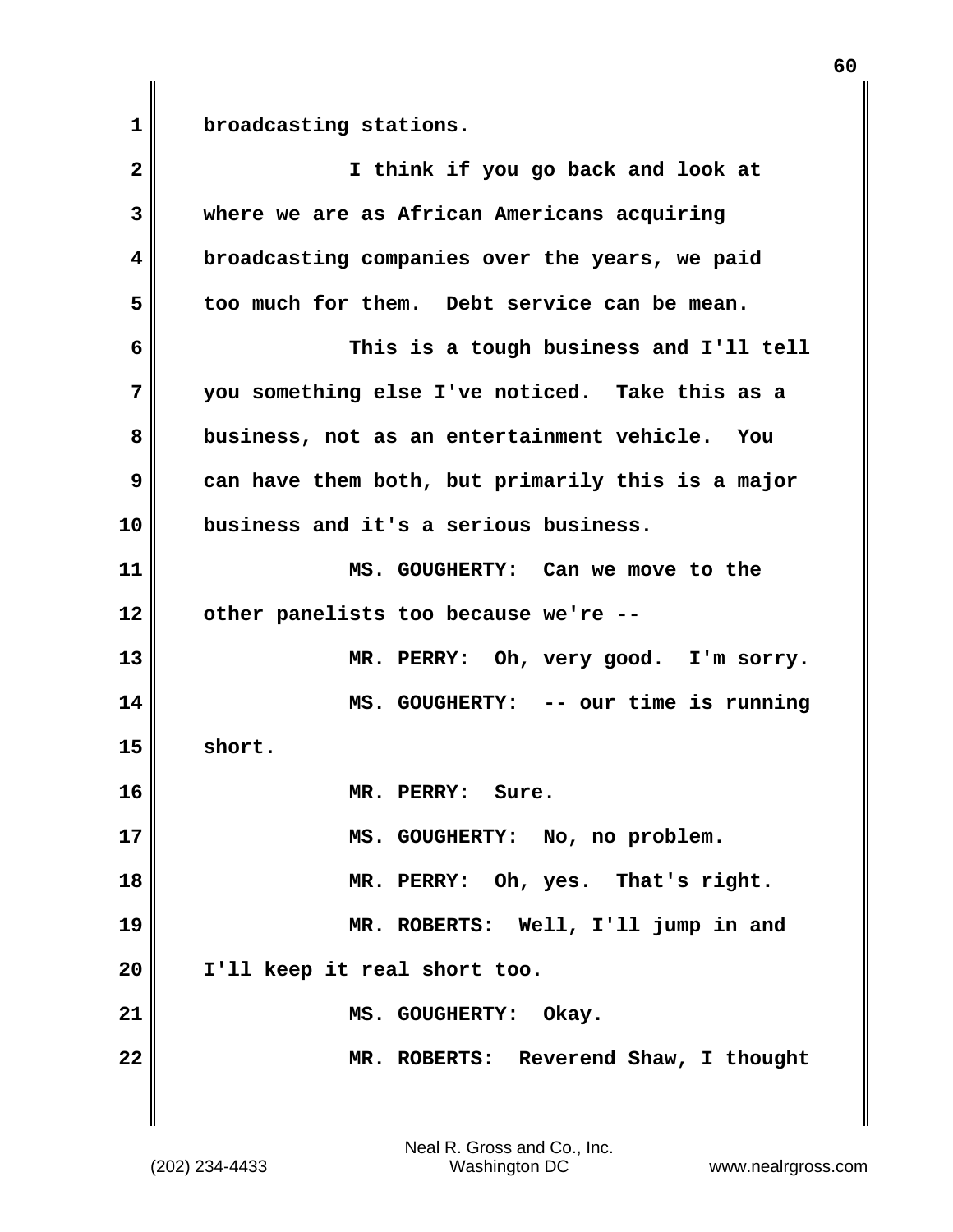| 1  | Reverend Perry was going to keep going with a    |
|----|--------------------------------------------------|
| 2  | sermon for a while.                              |
| 3  | (Laughter.)                                      |
| 4  | MR. ROBERTS: It's those Oklahomans I             |
| 5  | think, you know, being from Missouri.            |
| 6  | Mr. Perry is absolutely correct. When            |
| 7  | you're a startup, it's not like you have lenders |
| 8  | who are standing out there. Because their bottom |
| 9  | line, I've been on six different bank boards,    |
| 10 | their bottom line is what are your assets, how   |
| 11 | are you going to pay back your debt? So as a     |
| 12 | startup it's very, very difficult.               |
| 13 | So that for any budding entrepreneurs            |
| 14 | out here who are interested in coming into       |
| 15 | telecommunications, I hope that you'll look at   |
| 16 | family, friends, other resources you have to go  |
| 17 | in the business. That's what we had to do.       |
| 18 | As Mr. Perry said, Mike and I, before            |
| 19 | a year or so we were able to save some money in  |
| 20 | our filings but still we had to have FCC Counsel |
| 21 | here in Washington. So that's why we were here   |
| 22 | often during our application process.            |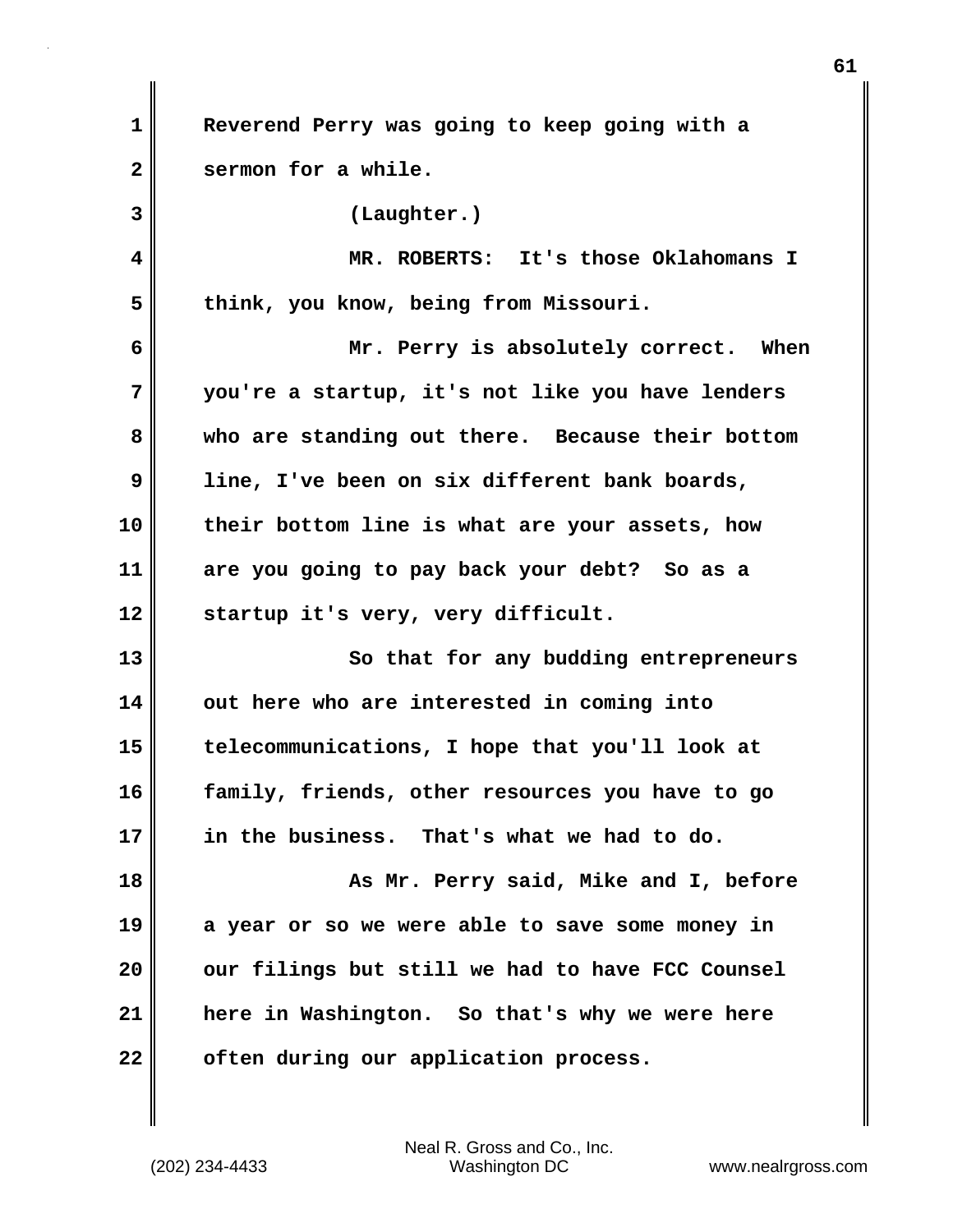| 1            | I know Raul is going to talk about tax            |
|--------------|---------------------------------------------------|
| $\mathbf{2}$ | certificates. Now for us, because we were         |
| 3            | startups, it was very difficult to use tax        |
| 4            | certificates because we had to buy, and we did    |
| 5            | later, existing properties where those incentives |
| 6            | were there.                                       |
| 7            | But the bottom line is that I think               |
| 8            | the lending environment is better today because I |
| 9            | think lenders, versus 25 years or 30 years ago,   |
| 10           | understands the nature of broadcasting.           |
| 11           | I think that they see that there is               |
| 12           | real revenue possibilities because every week you |
| 13           | hear of new folks with new ideas. And next thing  |
| 14           | you know they're millionaires or billionaires     |
| 15           | from them and stuff.                              |
| 16           | So I hope that not only can our                   |
| 17           | Diversity Committee but the FCC can, you know,    |
| 18           | empower others to start talking more about the    |
| 19           | incentives that we need from Congress, but more   |
| 20           | importantly, how we can incentivize the private   |
| 21           | sector to invest in minority women-owned small    |
| 22           | businesses again. Thank you.                      |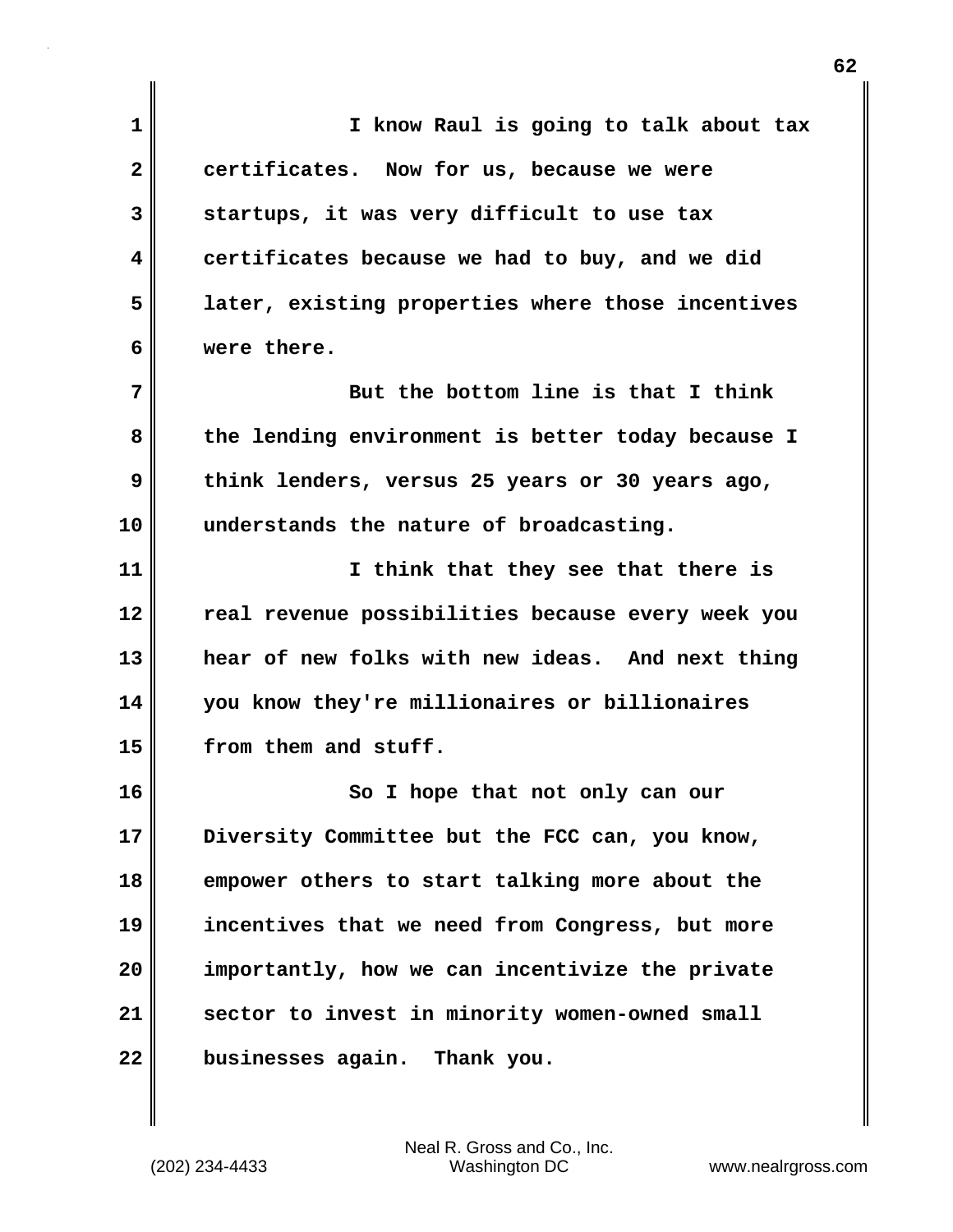| $\mathbf 1$  | MR. PERRY: Very good. Very good.                   |
|--------------|----------------------------------------------------|
| $\mathbf{2}$ | MR. KIZART: Right. Mr. Alarcon?                    |
| 3            | MR. ALARCON: Yes, I would share, and               |
| 4            | I think we probably would all agree, that it's a   |
| 5            | very difficult process to get started. I think     |
| 6            | it's critical to understand that that first        |
| 7            | station is so important. That first station is     |
| 8            | everything.                                        |
| 9            | And I remember going to the closing of             |
| 10           | that first station and it was \$3 million back in  |
| 11           | I had never heard of that amount of money<br>1983. |
| 12           | in my life.                                        |
| 13           | And I remember I went to the closing               |
| 14           | and the seller of the station, a lovely man, Herb  |
| 15           | Salzman, came over to me. He was incensed at the   |
| 16           | closing and I was ecstatic at the closing.         |
| 17           | And he said, Raul, I don't understand.             |
| 18           | You've signed personally, your father signed       |
| 19           | personally, your wife has signed personally, your  |
| 20           | mother signed personally. I saw your little dog    |
| 21           | outside in the hallway.                            |
| 22           | (Laughter.)                                        |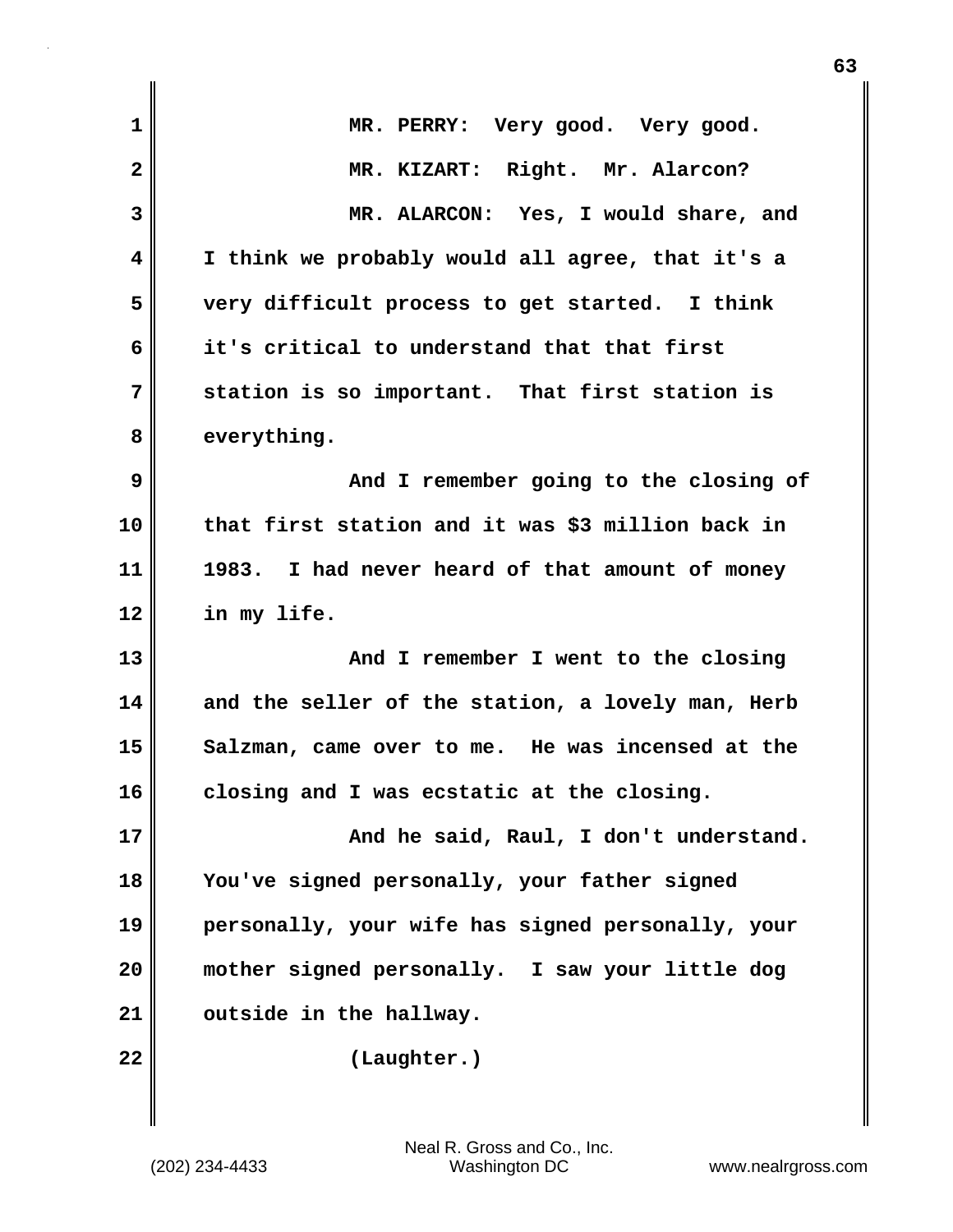| 1            | MR. ALARCON: They have basically                  |
|--------------|---------------------------------------------------|
| $\mathbf{2}$ | taken collateral of everything. But you know      |
| 3            | what, Sherman, and ladies and gentlemen? I sit    |
| 4            | here today and it's 35 years later and as angry   |
| 5            | as he was that day, I was overjoyed because I was |
| 6            | getting my first shot at this business.           |
| 7            | And I am grateful to Mr. Salzman.<br>I.           |
| 8            | am grateful to the original banker who I spent to |
| 9            | six months trying to convince to give me the      |
| 10           | loan.                                             |
| 11           | And we did sign everything. We signed             |
| 12           | everything away and then we found that we went on |
| 13           | the air, we were in Spanish and so we had the     |
| 14           | difficulty of convincing advertisers that a       |
| 15           | Spanish station would do well in some of these    |
| 16           | large markets.                                    |
| 17           | But you know what? I have no regrets              |
| 18           | and again I will state again, and I think         |
| 19           | everyone here will agree with me, that ownership  |
| 20           | is absolutely key.                                |
| 21           | And you've got to, you have to be                 |
| 22           | willing to sacrifice particularly for that first  |
|              |                                                   |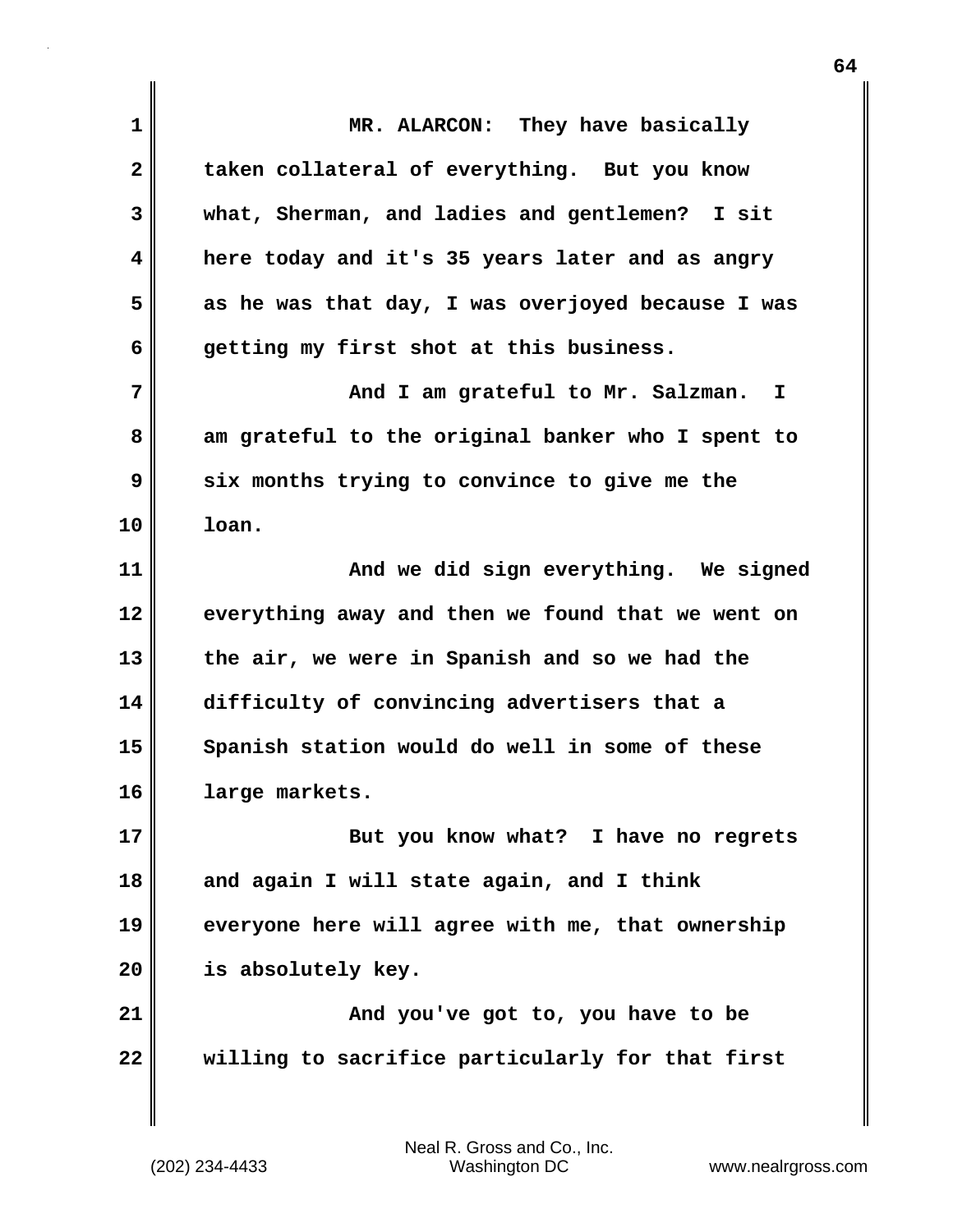**1 station, because then it's going to be 2 performance and then it's on you. It's on you, 3 you know? But that first station is critical and 4 for me, it was a tremendous challenge but here I 5 am and I am as enthusiastic today as I was that 6 first day despite his anger. 7** NS. GOUGHERTY: Thank you. **8 Mr. Shaw? 9 MR. SHAW: Thank you and I will try, 10 I'll say amen to everything that's been said. 11 I'll try to take a different approach. 12 One of the things I discovered early 13 on, and I'm going to skip part of this to just 14 get right to the point, is that when you are 15 purchasing a radio station, the first person you 16 got to sell is yourself. That's the first 17 person. 18** So when I went to my finance officer **19 at the bank to get a half million dollars was my 20 first loan, he said to me after the discussion 21 about the license and collateral and all those 22 things they talked about, he said to me, my bank**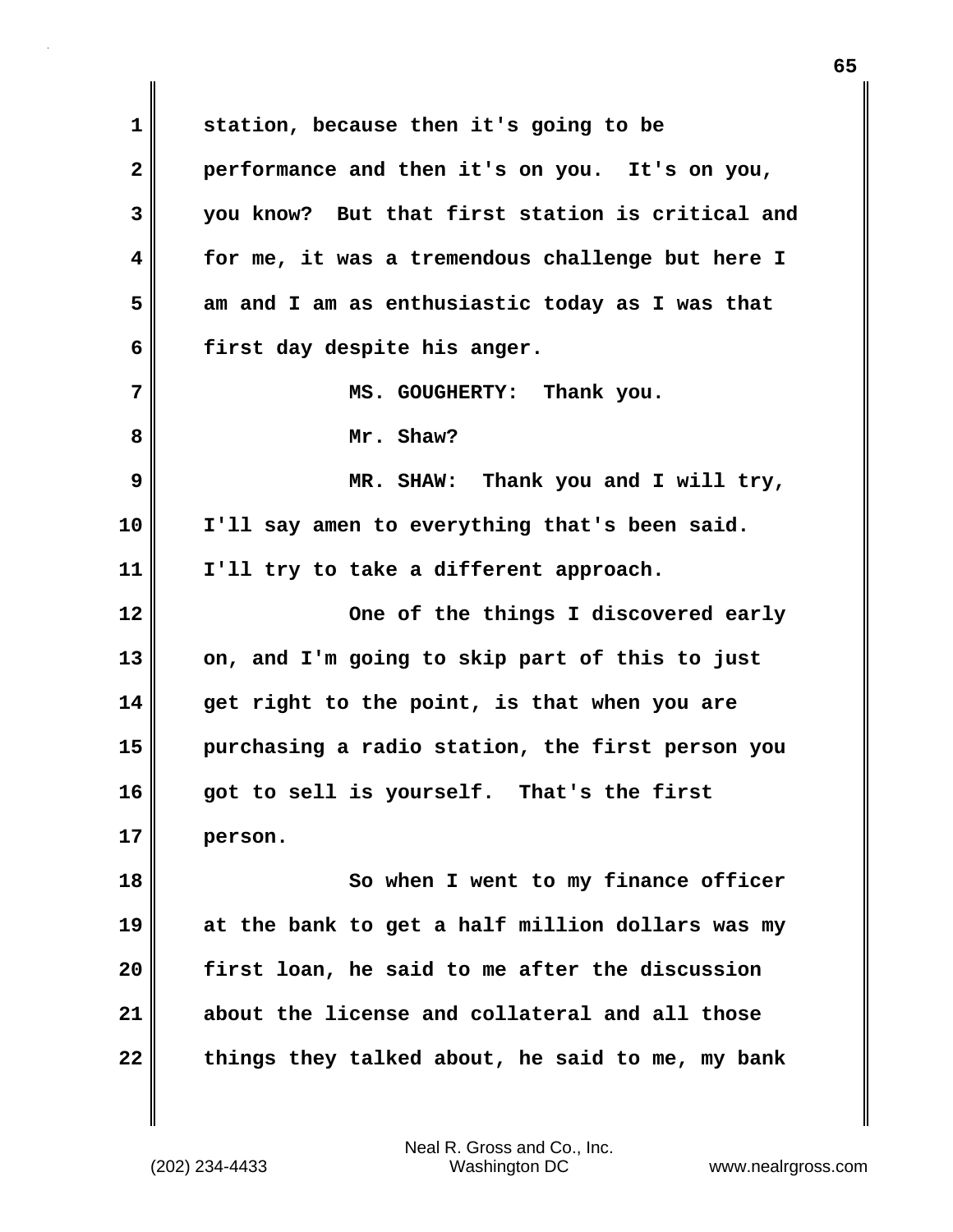**1 board won't go for that. You don't have any** 2 collateral. They won't go for that. **3 And I replied and I said to him, I 4 know your board won't go -- you won't go for it, 5 but I want to talk to your board because I can** 6 convince your board and they'll go for it. **7 He said, what do you mean? I said, 8 just give me an appointment with your bank board. 9 And when I walked into the bank board that 10 morning after greeting all the members of the 11 bank board, the first thing I said to them, I 12 come to offer you gentlemen an opportunity to go 13 in business with me today. 14 And they all looked around at me like 15 I was about half crazy. And I said, well, I want 16 to start up a radio station and it's going to be 17 a Christian station. I'm going to connect with 18 the faith-based community. 19 First of all, the faith-based 20 community has more money land in your bank this 21 morning than anybody else in town, because all of 22 these churches take up their money on Sunday and**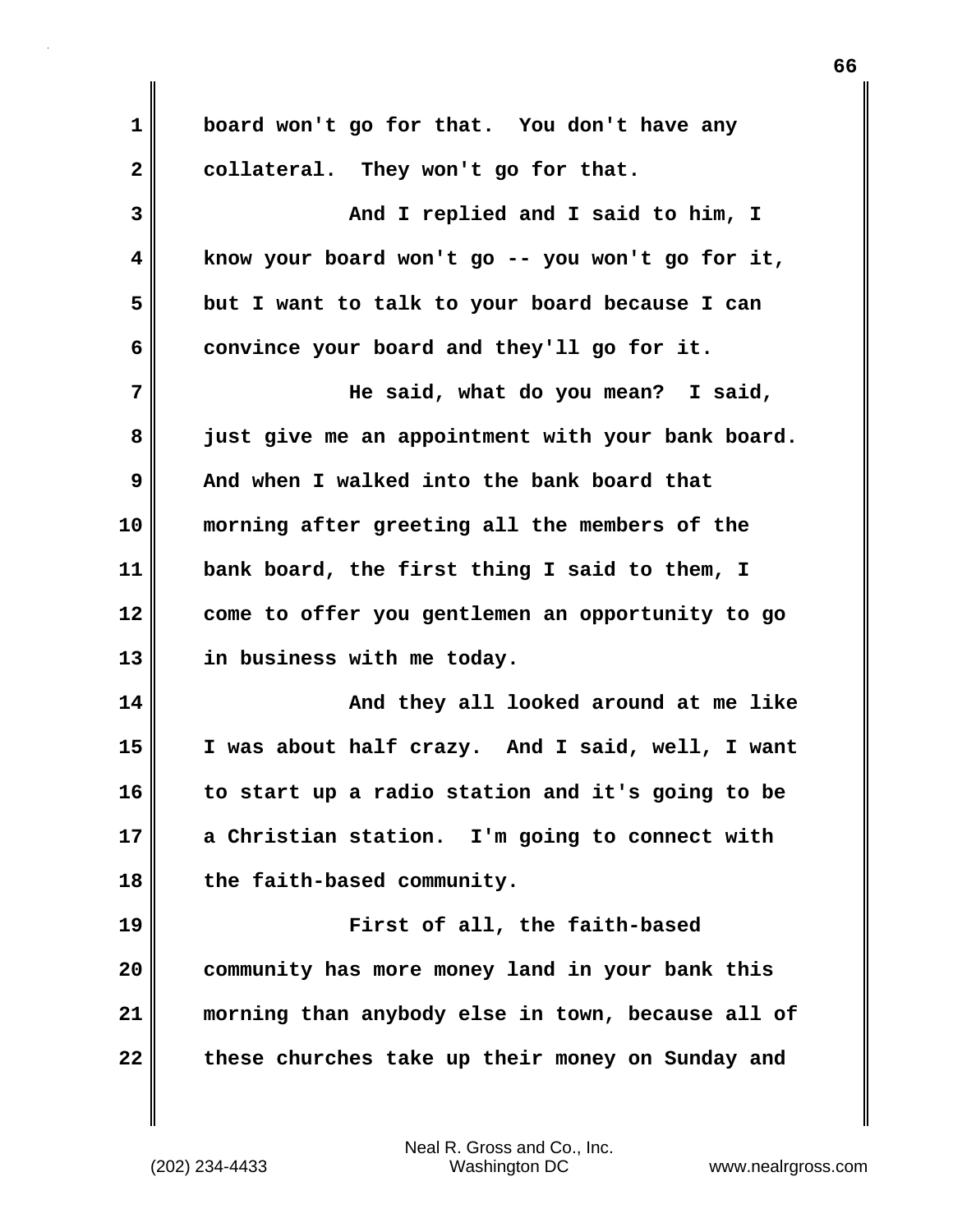**1 bring it to you on Monday and just deposit it. 2 I said, that's the community that I 3 want to serve and these are the people who buy 4 all of the products and services that everybody 5 else buys. But more than that, these are the 6 people who are reliable and who will pay for the 7 products and services that they buy. 8 MR. PERRY: If I may, may I make one 9 statement here? 10 MS. GOUGHERTY: Sure. 11 MR. PERRY: It made me think of this. 12 This may be surprising to everybody in this room. 13 When you talk to a loan officer today, he or she, 14 they are basically sales people. 15 The key instruments in banking today, 16 large or small, is your credit division. They 17 make the final decision in most cases. Once you 18 leave them, that credit company picks it up. 19 They will make that decision. 20 MR. KIZART: Thank you there, Mr. 21 Perry. Out time is getting short but before we 22 go to questions, one of the things I think is**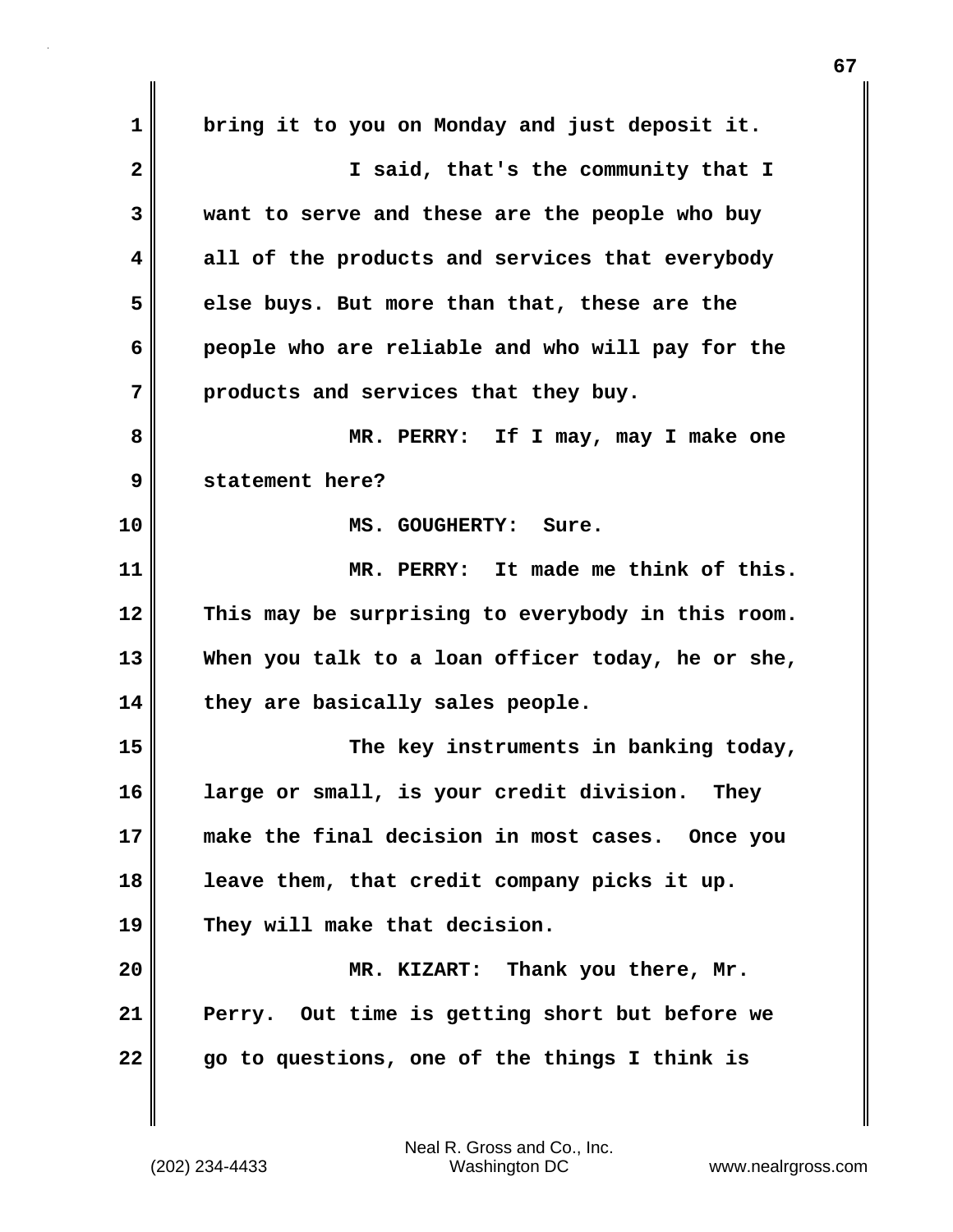**1 important to talk about are that we talk, and I 2 ask you to be brief in terms of your responses, 3 is our barriers. 4 Exactly a year ago, Ms. Alarcon and I 5 were in the room and Chairman Pai came to make 6 the announcement about the FCC's support of the 7 Fair Play Charter Doctrine. 8 What this simply was, was the ad 9 industry coming to the broadcast community saying 10 that we realize there are problems with multi-11 billion dollar media buying agencies doing 12 business with African-American and Hispanic 13 broadcasters. 14 MR. ALARCON: Yes. 15 MR. KIZART: And we are launching this 16 Fair Play Charter to help level the playing 17 field. So I'd like, and unfortunately we have to 18 have a certain amount of time to do your 19 responses but I want to say, talk about the, you 20 know, air revenue is the lifeblood of broadcast 21 businesses. 22 And where marketers and their agencies**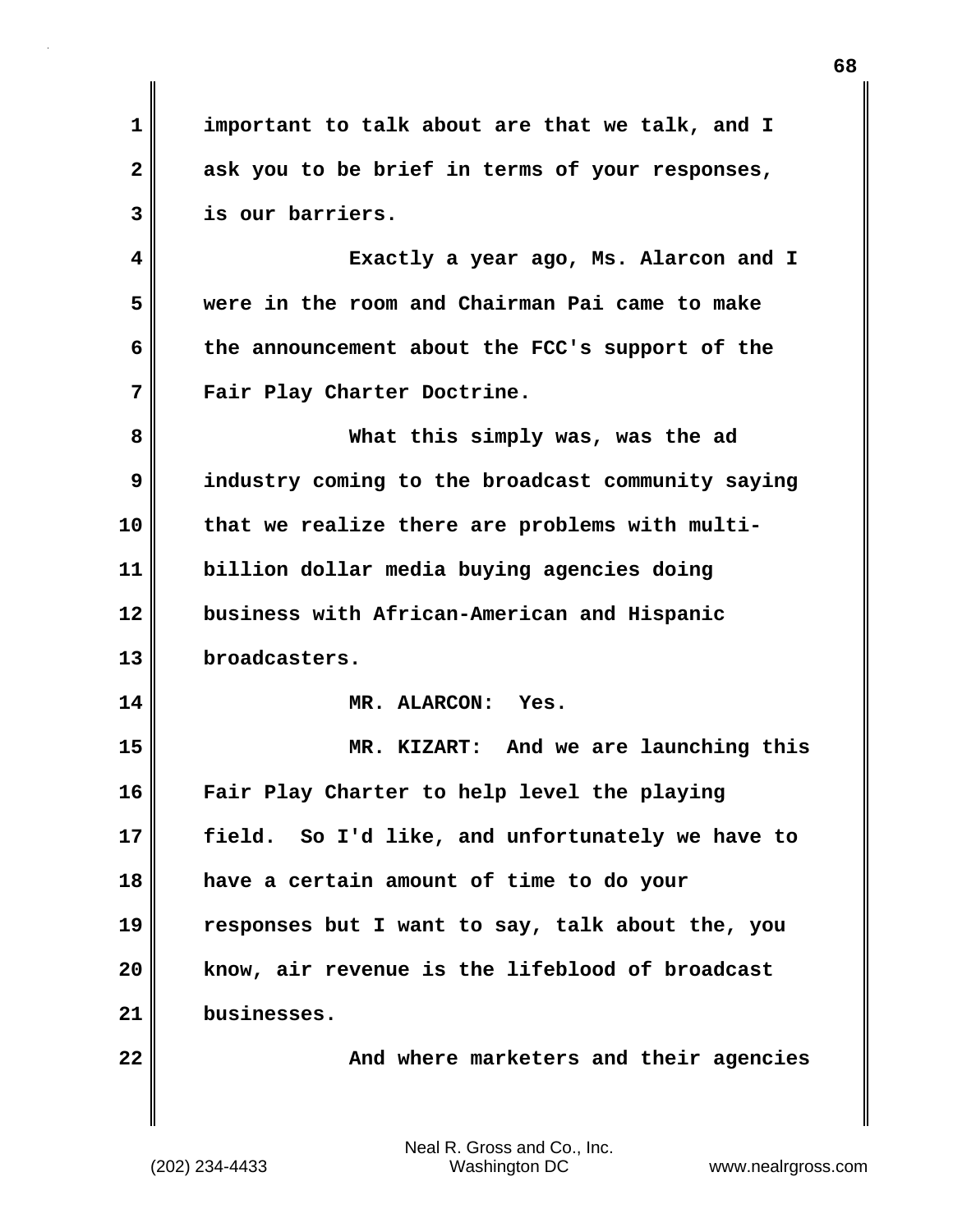| $\mathbf 1$  | are making decisions not to include African-      |
|--------------|---------------------------------------------------|
| $\mathbf{2}$ | American and Hispanic broadcasting in their buys, |
| 3            | is something that, it's an area where the FCC saw |
| 4            | that it could have a role in getting the broad -- |
| 5            | getting the ad industry to do the right thing.    |
| 6            | So I want each of you, we'll start                |
| 7            | with you Mr. Alarcon, to talk about that but if I |
| 8            | would, given our time, limit your responses.      |
| 9            | MR. ALARCON: Yes. I'll be quick.                  |
| 10           | It's particularly galling, Sherman, when you have |
| 11           | the ratings as we were fortunate enough to have   |
| 12           | in New York City. I won't mention the department  |
| 13           | store.                                            |
| 14           | But we had a number -- top five radio             |
| 15           | station in New York City and there was a          |
| 16           | department store in New York City that wouldn't   |
| 17           | advertise with minority media because they felt   |
| 18           | that if they advertised with minority media their |
| 19           | shoplifting would go up.                          |
| 20           | And that was told to me and that was              |
| 21           | galling, you know. And I think a lot of progress  |
| 22           | has been made but as you know, Sherman, there's   |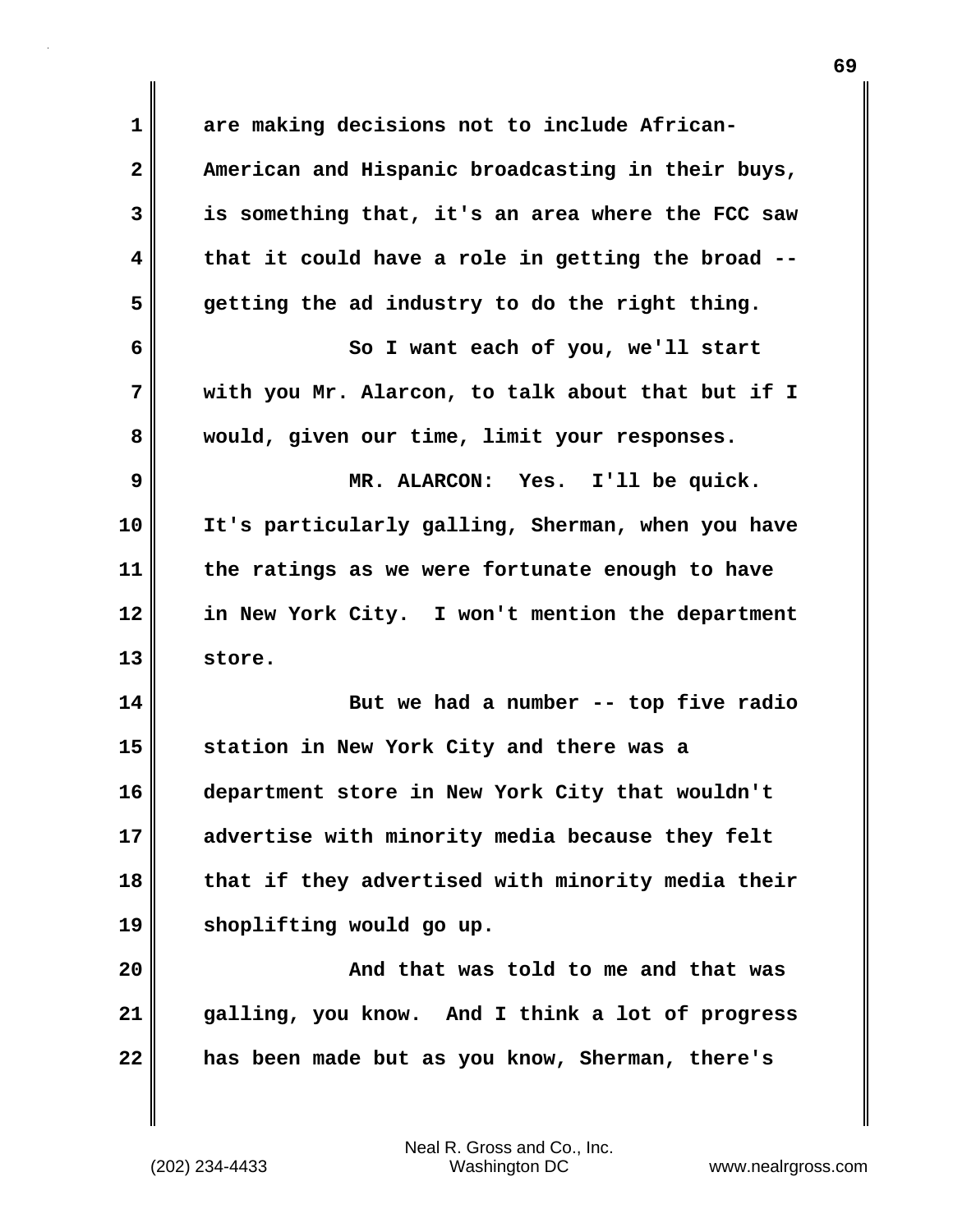**1 still some of that going on, despite your having 2 the ratings and your having the purchasing power 3 and you can prove it. 4 You can prove it in graphs, you can 5 prove it in analysis and in documentation, and 6 you still today, 2019, you still come across that 7 problem. 8 MR. ROBERTS: Urban dictate. 9 MR. ALARCON: Yes. 10 MR. ROBERTS: And let me, because 11 we've talked about this before, Sherman. You 12 know, one of our properties, Jackson, 13 Mississippi's a perfect example now. 14 We're ranked number three, you know, 15 by ratings in the market, but we hire locally. 16 We do more community events than any of the other 17 stations in the market. Everyone loves us. The 18 people come by the stations all the time. 19 And the challenge is trying to get, 20 you know, like you said on the Fair Play, to get 21 the advertisers to understand that we're local 22 partners.**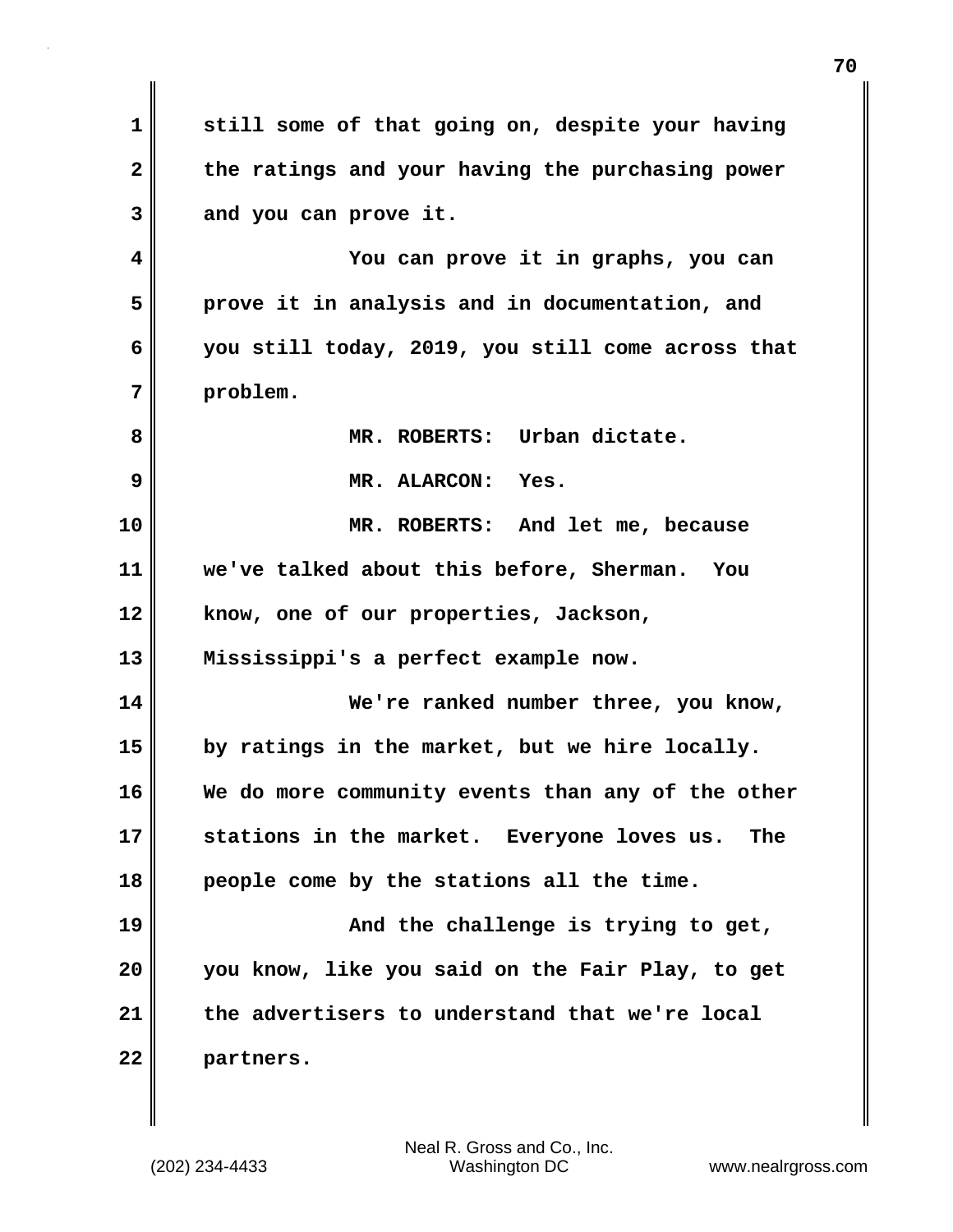| 1            | We hire locally, we do business                   |
|--------------|---------------------------------------------------|
| $\mathbf{2}$ | locally, we're out in the community locally. We   |
| 3            | listen to the diverse voices of our community and |
| 4            | make sure that it gets out, and that because of   |
| 5            | that, we should be rewarded not penalized. And    |
| 6            | in this case we're being penalized.               |
| 7            | MR. KIZART: Mr. Perry, I think you                |
| 8            | wanted to weigh in on that?                       |
| 9            | MR. PERRY: I agree with that but I'd              |
| 10           | like to go a little further. I agree with         |
| 11           | everything everybody's said.                      |
| 12           | But here's another issue. No one in               |
| 13           | this industry in my opinion, and I've been in it  |
| 14           | over 20 years, will address it. When you go out   |
| 15           | and purchase a mortgage do they give you 60 days, |
| 16           | 90 days, 120 days?                                |
| 17           | Well, this is what small broadcasters             |
| 18           | are faced with today. Agencies will go up to a    |
| 19           |                                                   |
|              | 150 days before they're paid. And then after      |
| 20           | they're paid, before they pay you, it's 15 plus   |
| 21           | two percent that they take from you. So but       |

(202) 234-4433 Washington DC www.nealrgross.com Neal R. Gross and Co., Inc.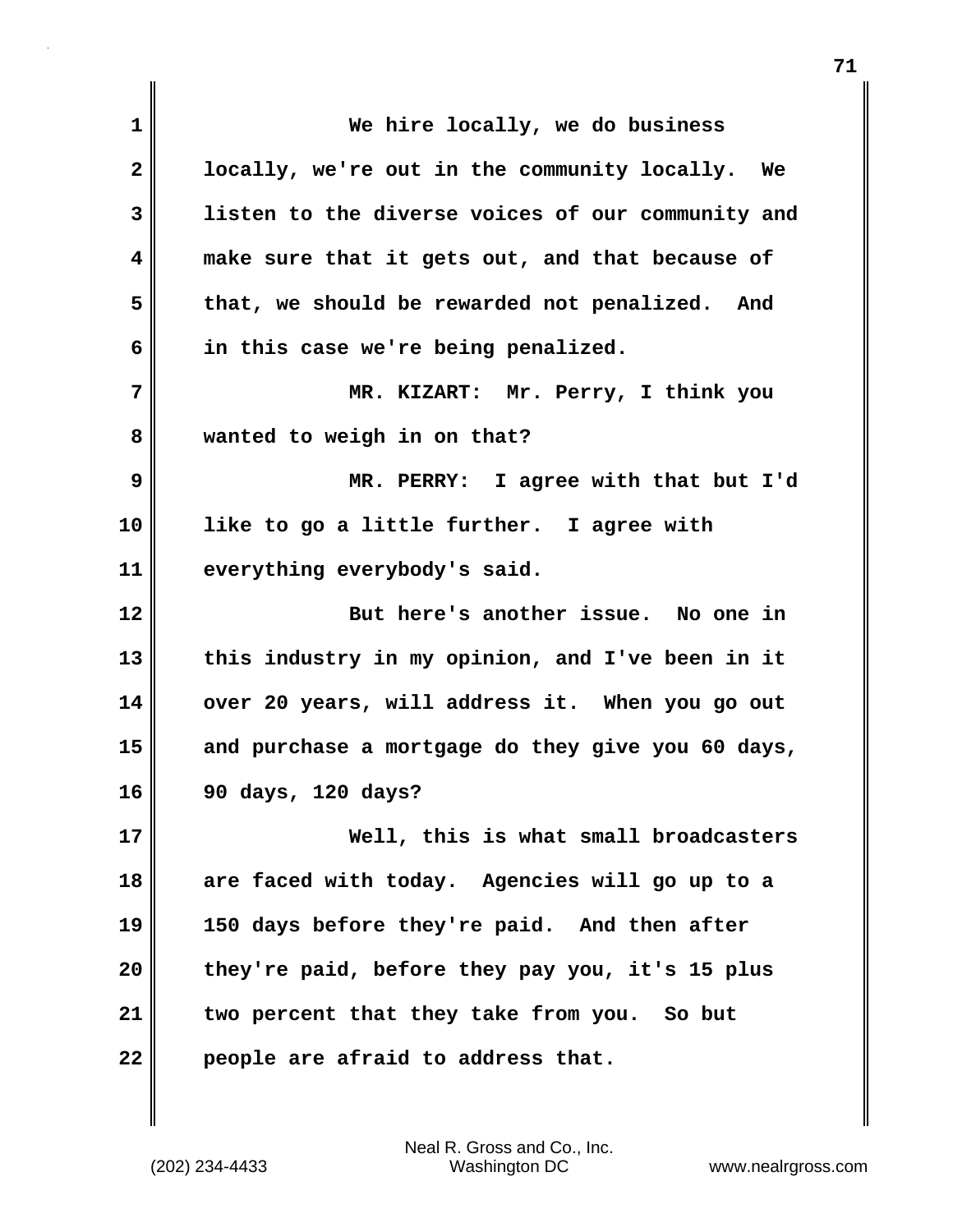| $\mathbf 1$  | MR. KIZART: Yes, sir.                            |
|--------------|--------------------------------------------------|
| $\mathbf{2}$ | MR. PERRY: And I have put this before            |
| 3            | a lot of people but they will not address it.    |
| 4            | MR. KIZART: Well, I'm glad you raise             |
| 5            | that issue as one of those barriers, Mr. Perry,  |
| 6            | because you're right. That is a major issue      |
| 7            | with, because we're a small, particularly small  |
| 8            | to mid-size businesses. You can't afford to wait |
| 9            | 150 days to get your money. I think we --        |
| 10           | MS. GOUGHERTY: We need to go to the              |
| 11           | floor. We need to take some questions from the   |
| 12           | floor.                                           |
| 13           | MR. KIZART: Sure.                                |
| 14           | MS. GOUGHERTY: We've got a bunch of              |
| 15           | more questions here but we need to give the      |
| 16           | people a chance to ask their questions.          |
| 17           | So is there anybody? Please. Good                |
| 18           | morning.                                         |
| 19           | MR. NINO: Jose Nino. The problem you             |
| 20           | had 30 years ago, maybe 40 years ago, access to  |
| 21           | capital.                                         |
| 22           | MR. PERRY: Yes, sir.                             |
|              |                                                  |

**72**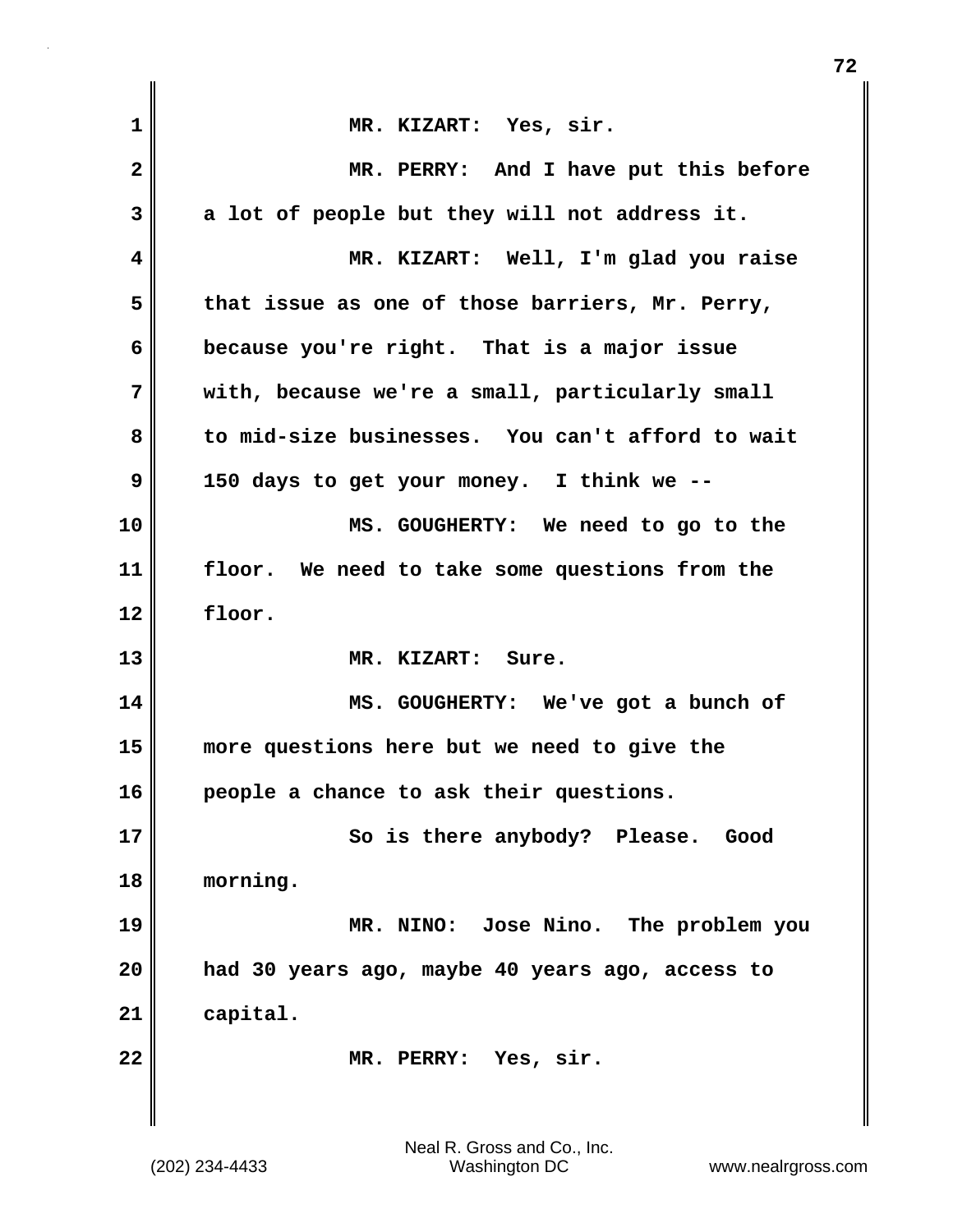| $\mathbf{1}$   | MR. NINO: My experience with what we               |
|----------------|----------------------------------------------------|
| $\overline{2}$ | do in media, what we do in towers, biggest         |
| 3              | problem today we have as minorities is access to   |
| 4              | capital.                                           |
| 5              | PARTICIPANT: Absolutely.                           |
| 6              | MR. NINO: Okay. I mean that hasn't                 |
| 7              | changed at all. What do you recommend to those     |
| 8              | small businesses today, mostly diverse, of course  |
| 9              | that's us, that's why we're here, the extra        |
| 10             | avenues that are out there because even when we    |
| 11             | go to Goldman Sachs or we go to your bank, we      |
| 12             | find with that, still got that problem, what are   |
| 13             | your assets?                                       |
| 14             | PARTICIPANT: Yes.                                  |
| 15             | MR. NINO: You know, and if I'm                     |
| 16             | building a tower, my tower's costing me \$400,000, |
| 17             | I already put up a \$150,000 for that tower, you   |
| 18             | If I have an agreement with a radio<br>know.       |
| 19             | station --                                         |
| 20             | MR. KIZART: Sir, in the interest of                |
| 21             | time the question, please?                         |
| 22             | MR. NINO: Yes, well, that's the                    |
|                |                                                    |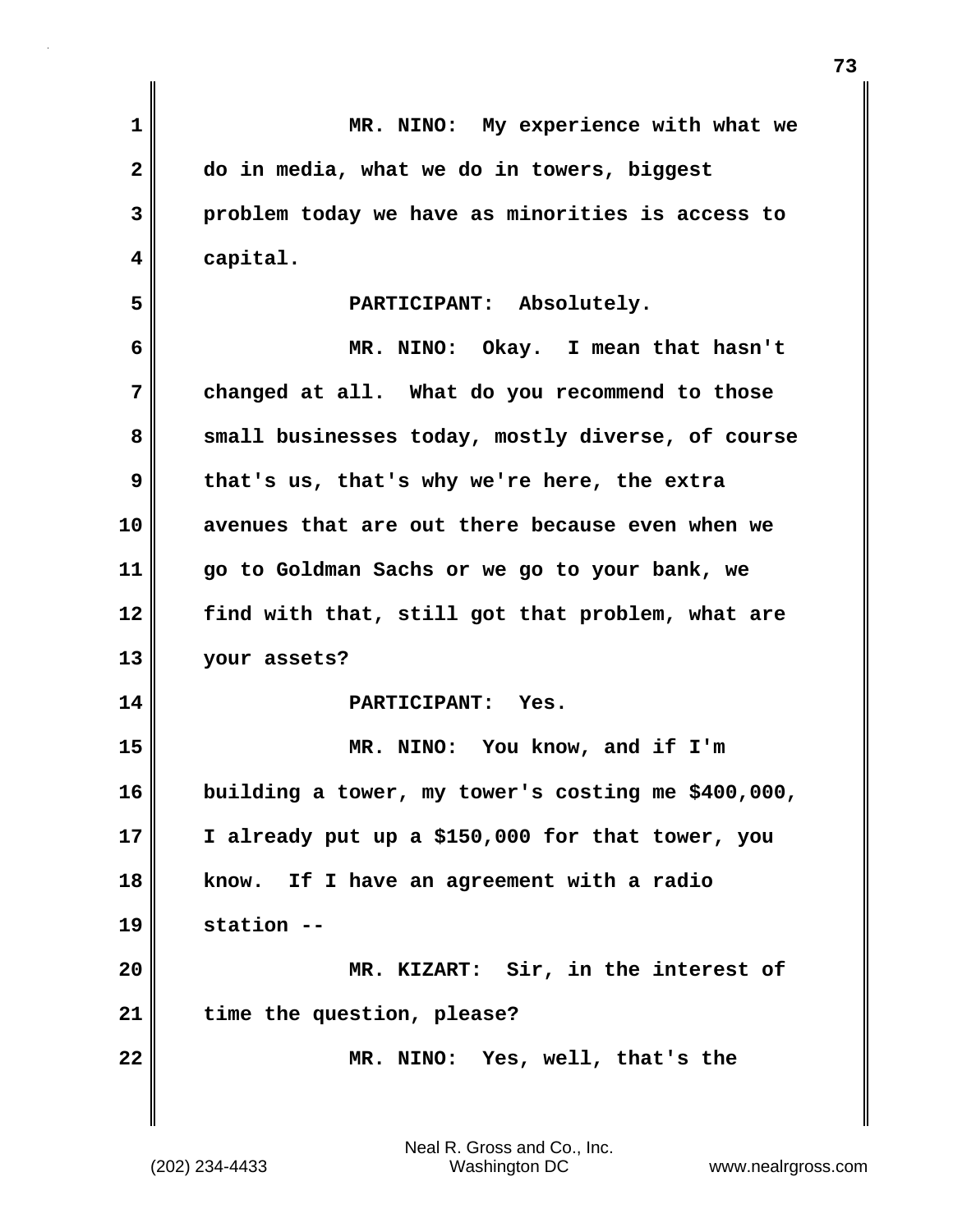| $\mathbf 1$  | question. What are you doing and how do we do     |
|--------------|---------------------------------------------------|
| $\mathbf{2}$ | that? What's your recommendations?                |
| 3            | MR. KIZART: I'll go, Steve. Okay.                 |
| 4            | Real simple because we're in other businesses     |
| 5            | too. We find that even with our great success,    |
| 6            | we've taken a couple of companies public, we      |
| 7            | still have to explain the nature of the tower     |
| 8            | business, the broadcasting business, what are the |
| 9            | revenue streams they're coming from today.        |
| 10           | It's tough. So I always call it                   |
| 11           | almost bootstrapping, where you go to friends,    |
| 12           | family members, and the community, to get that    |
| 13           | signal turned on or get that tower built because  |
| 14           | then the flood gates open in terms of everybody   |
| 15           | wants to give you money at that point.            |
| 16           | And there are groups today, and we've             |
| 17           | had Panel discussions here at the FCC and MMTC    |
| 18           | and NABOB and other places, where there are funds |
| 19           | that are being created that are investing in      |
| 20           | folks interested in telecommunications.           |
| 21           | So I would suggest that you look at               |
| 22           | any of those websites and go after some of the    |
|              |                                                   |

 $\mathbf{l}$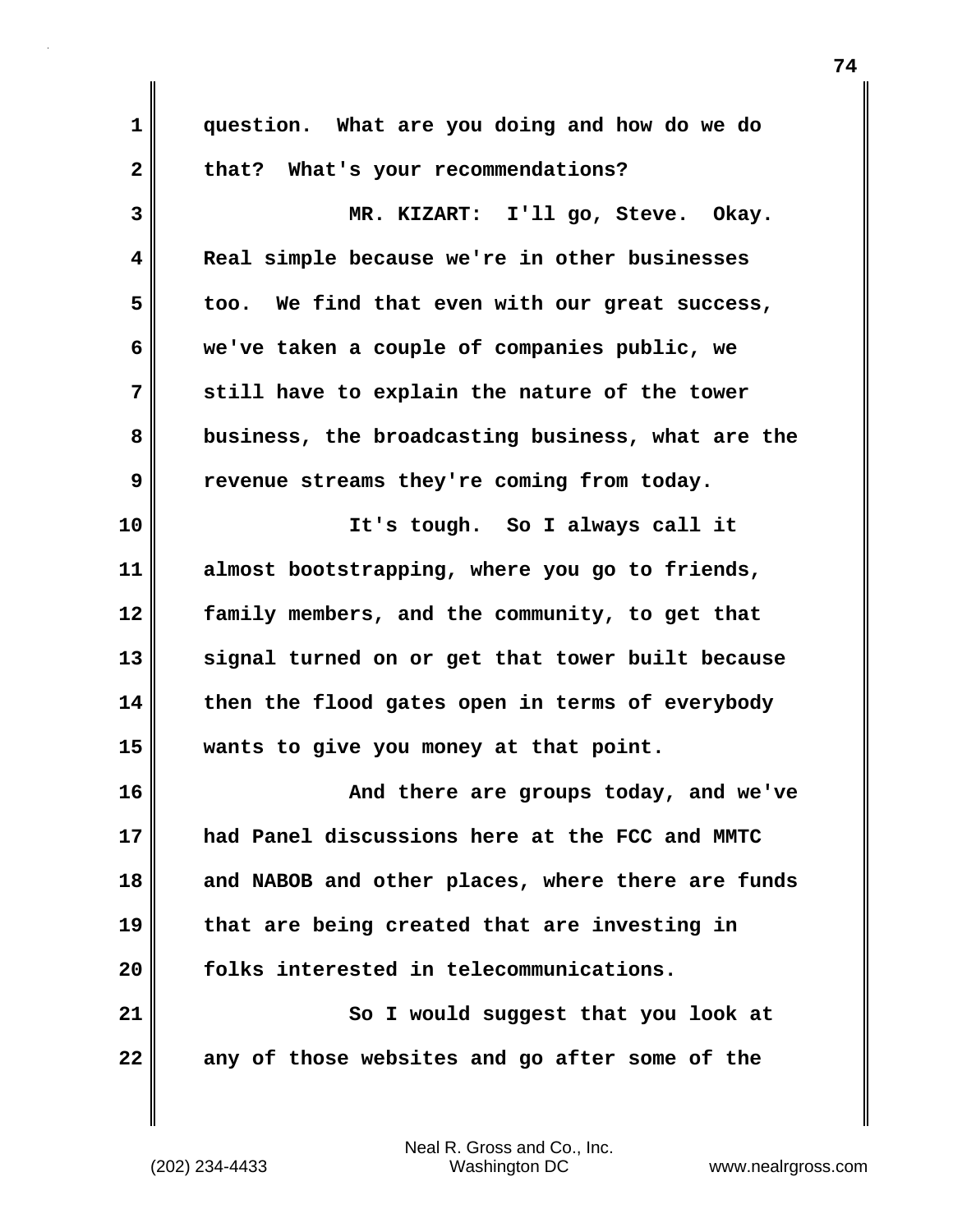**1 folks who now are saying that they're, that this 2 is a good business to be invested in as an 3 investoral partner.**

**4 MR. WASHINGTON: I'm on another panel 5 but I couldn't wait to ask this question in terms 6 of, Mr. Perry, what you said about the time that 7 it takes for these advertisers to pay us. 8 MR. PERRY: Yes, sir. 9 MR. WASHINGTON: I'm in the business 10 of television and we have that same problem which 11 I don't think the FCC can really answer. 12 MR. PERRY: No, they can't. 13 MR. WASHINGTON: That's up to us and 14 I would just like to see how we can connect all 15 of us in minority media to address the 16 advertising agency industry, get meetings from 17 them on that question of how long they are taking 18 to pay us. We can't operate on that premise -- 19 MR. PERRY: No way, no way. It's 20 impossible. 21 MR. WASHINGTON: -- of how they may 22 pay other networks. So the question I would have**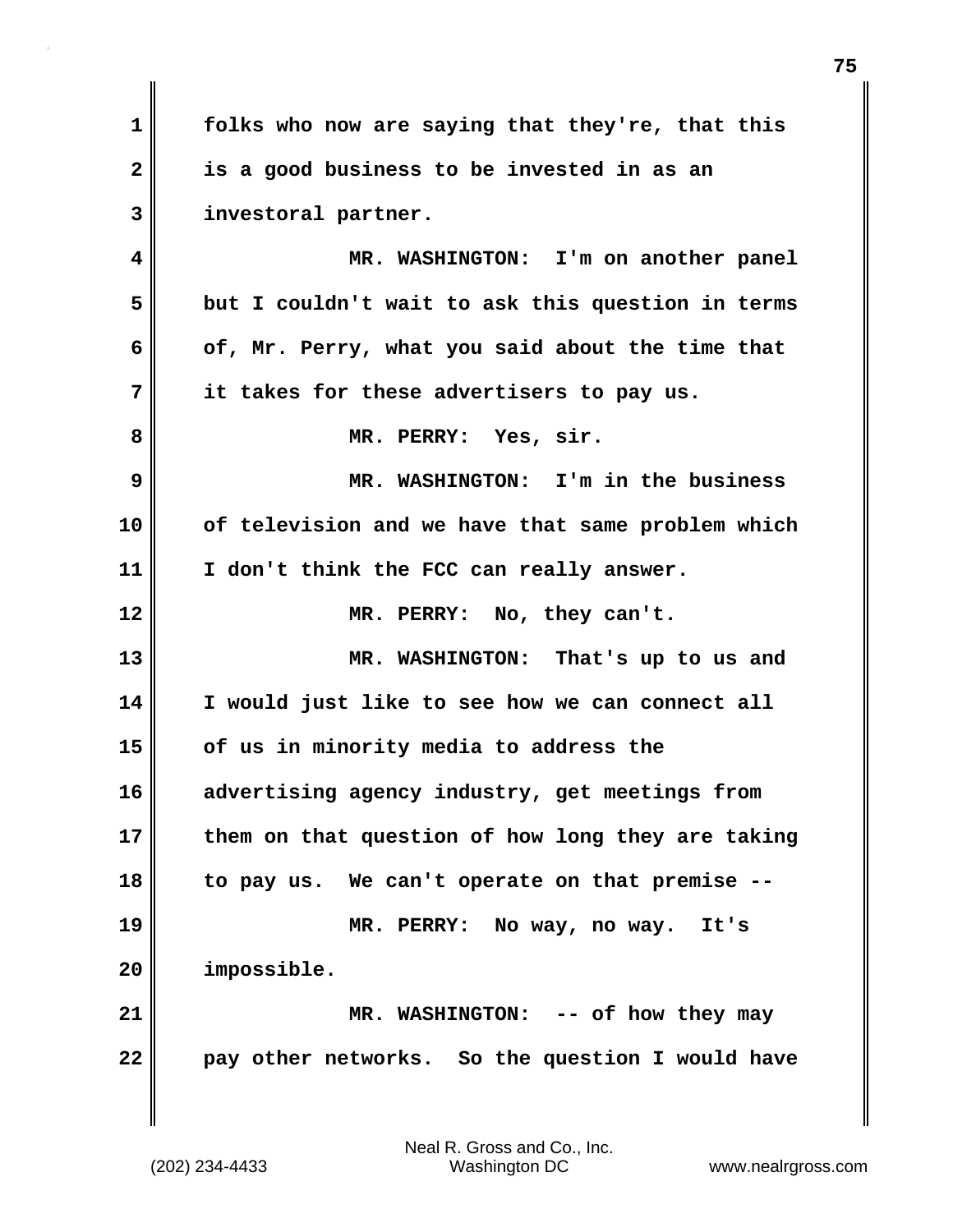**1 is how can we collect, come together instead of 2 not anybody addressing it, because the 3 advertising is what makes, is the engine that 4 drives all of our media. 5 MR. PERRY: That's right. That's 6 correct. 7 MR. WASHINGTON: Right? So how can we 8 come together and address that issue because 9 that's where the engine is that drives us all. 10 MR. ALARCON: But that's really a 11 question for Sherman and Sherman isn't -- 12 (Simultaneous speaking.) 13 MR. ALARCON: -- Sherman's the man 14 carrying that flag. 15 MR. SHAW: And then too Sherman, I 16 just briefly want to say where these gentlemen do 17 get the Agency business, I got to first get some 18 from to pay me. And so -- 19 MR. KIZART: And I'll address it in 20 this way because this is, and it's interesting 21 for me. It's been interesting me how important 22 this issue is becoming for the survival of a**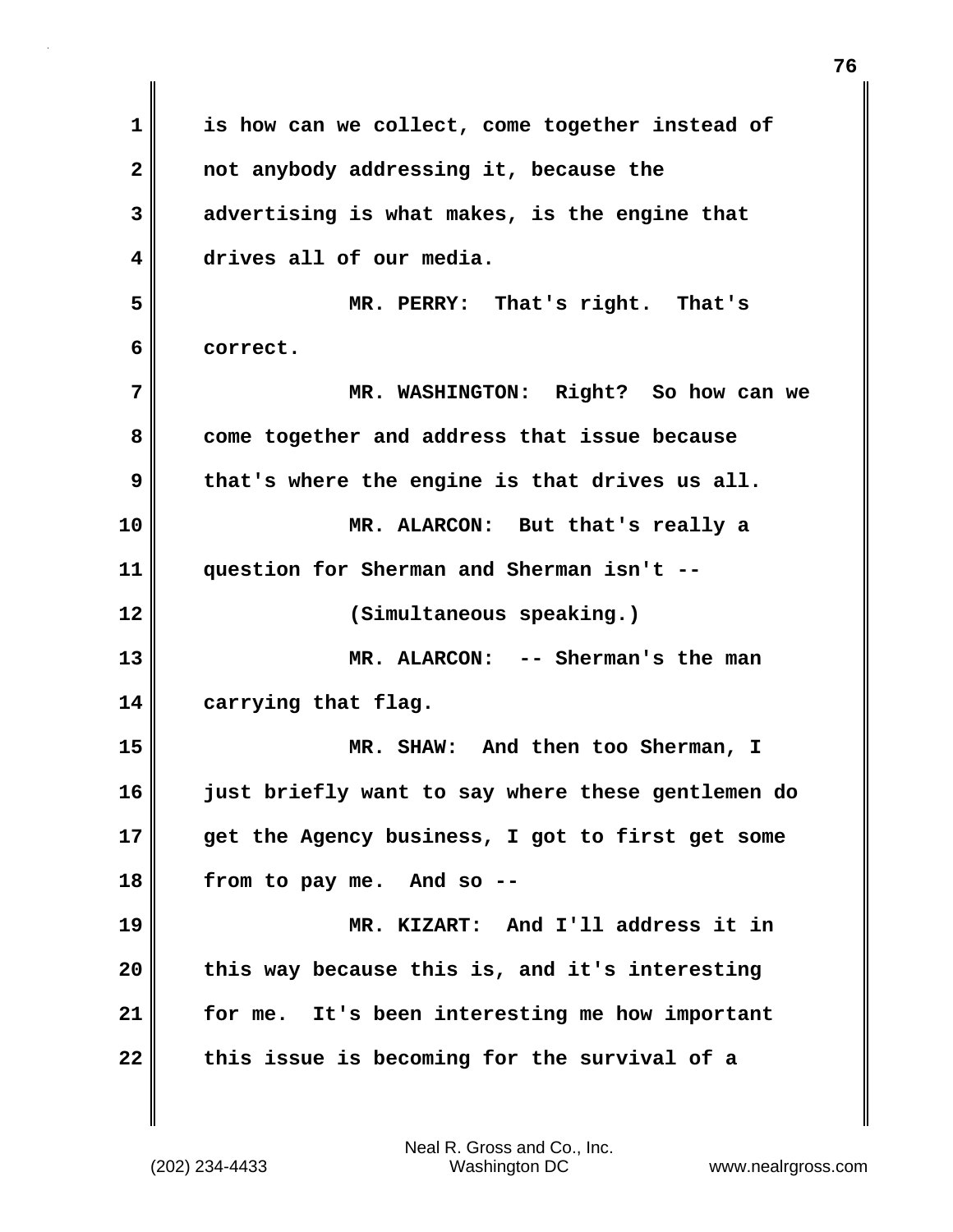1 **minority** media.

| $\overline{\mathbf{2}}$ | And two days ago, two of the largest              |
|-------------------------|---------------------------------------------------|
| $\mathbf{3}$            | global media industries -- global media entities  |
| 4                       | merged. Spark Foundry and what used to be Blue    |
| 5                       | 449. It's probably about a \$60 billion merger.   |
| 6                       | The CEO have said -- but and part of the issue    |
| 7                       | with that particular media buying industry is     |
| 8                       | what we're talking about right now.               |
| 9                       | MR. KIZART: Where's it's been made.               |
| 10                      | And so yes, we'll come together to address that   |
| 11                      | now here and of course we'll be talking about,    |
| 12                      | we'll look to get some of those people to come    |
| 13                      | join us later on in the year at NABOB at the fall |
| 14                      | conference.                                       |
| 15                      | MR. PERRY: I think he brought a very              |
| 16                      | good point, the gentlemen in television. Again,   |
| 17                      | it hasn't been discussed and why not? There is    |
| 18                      | something behind that.                            |
| 19                      | MR. KIZART: Yes, sir.                             |
| 20                      | MR. PERRY: You can see the foreboding             |
| 21                      | fear. If you approach them, you lose the          |
| 22                      | business. There's something behind that and no    |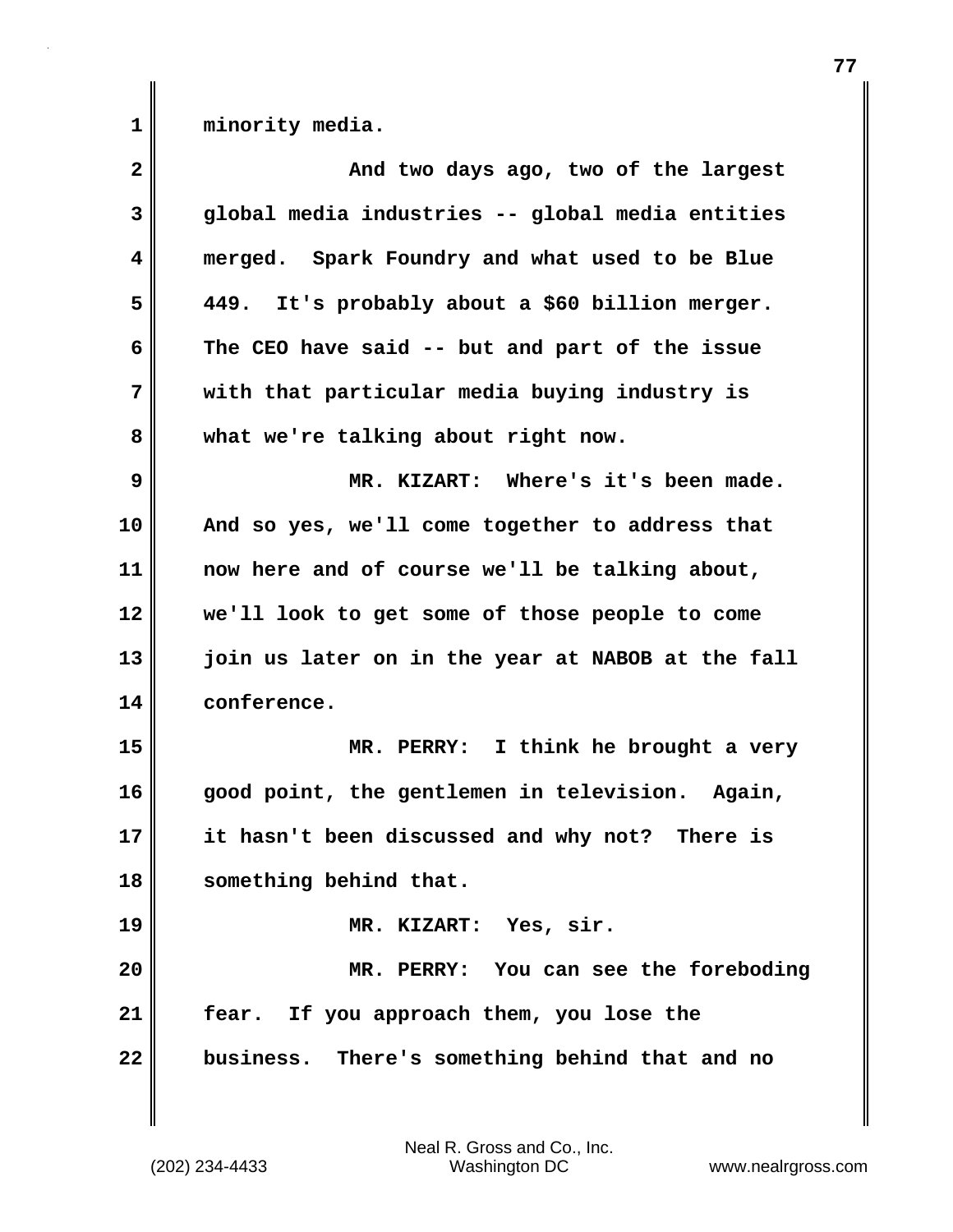1 **dea**'s willing to discuss that. **2 MR. KIZART: Well, the conversation, 3 and I'll, just let me take the last question. 4 The conversation has to take place, Mr. Perry and 5 others, in the C-Suite. 6 PARTICIPANT: That's right. 7 MR. KIZART: It's with the CEO and** 8 CFOs. I had a conversation with Chesley Maddox-**9** Dorsey a couple days ago and she said, Sherman, I **10 know the game that they're playing. Those CFOs 11 are pushing those payments much further down 12 because there's a financial benefit in them 13 paying us later. 14 So, sir, our time is up and I want to 15 make sure you get an opportunity to ask your 16 question. 17 MS. GOUGHERTY: Yes, please. 18 MR. KIZART: You only go less than a 19 minute. 20 MR. MAPP: You got it. So I'm 21 DeForest Mapp with Side Street Media. Should the 22 conversation shift from commercial lending to**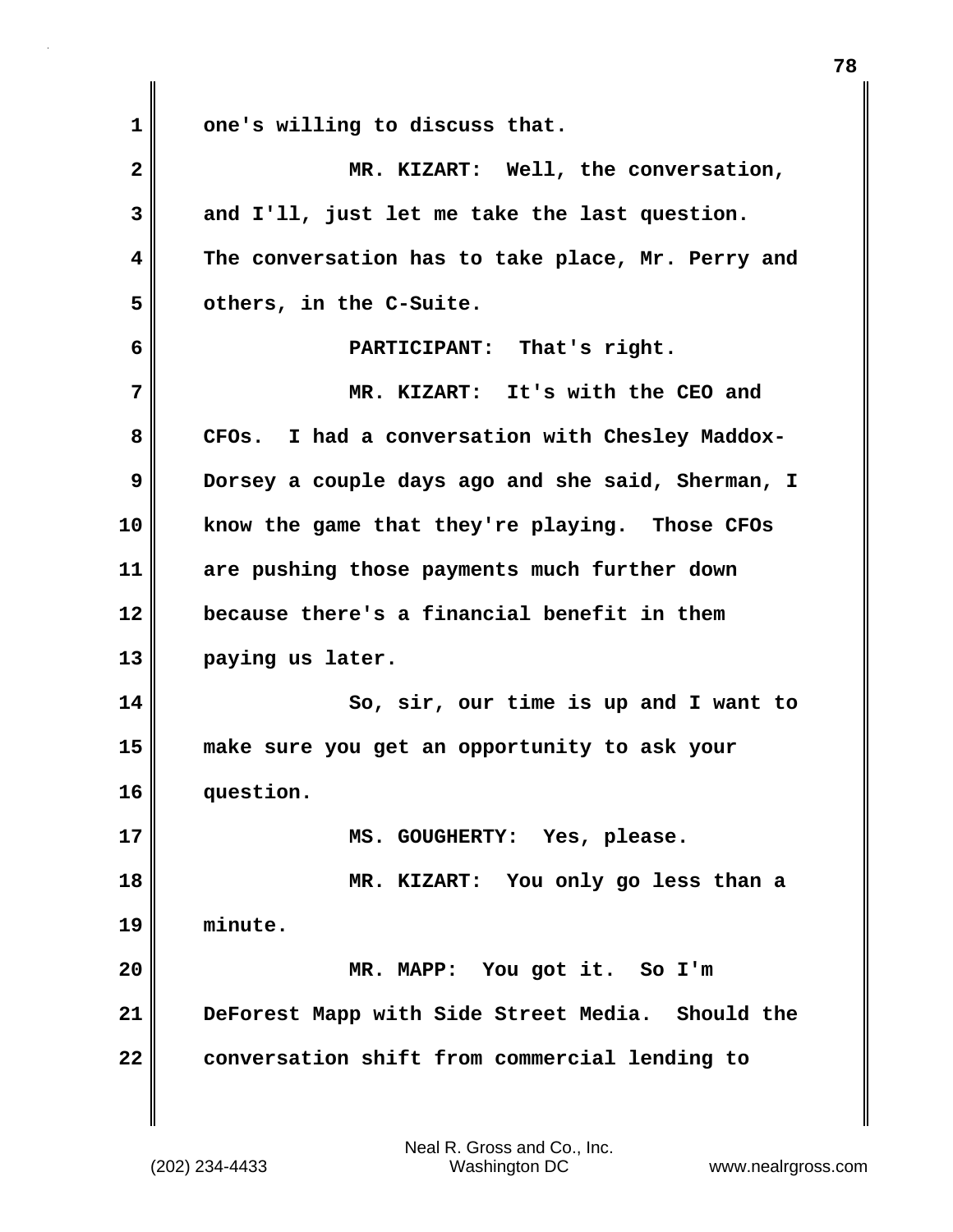**1 venture capital? 2** And I think some of the, you know, I'm **3 sure you all can speak to the, when you walk in, 4 you know, the game is about mitigating risk. 5 PARTICIPANT: Absolutely, that's 6 right. 7 MR. MAPP: So should the conversation 8** Shift to venture capital? And I'd love to hear **9 your time. 10 MR. ROBERTS: Yes, real fast. That 11 was the point I was making earlier today. These 12 three or four different entities are looking and 13 have had workshops, like NABOB will have one this 14 fall, that will bring venture capitalists. There 15 are funds being created. It's not enough of 16 them, but there are funds being created. 17 MR. KIZART: Steven, we have to stop 18 there, I apologize. 19 MR. ROBERTS: Yes, okay. 20 MR. PERRY: I have to say this just 21 for a second. Because we need to address this. 22 I was trying to grow my company, and I'll make it**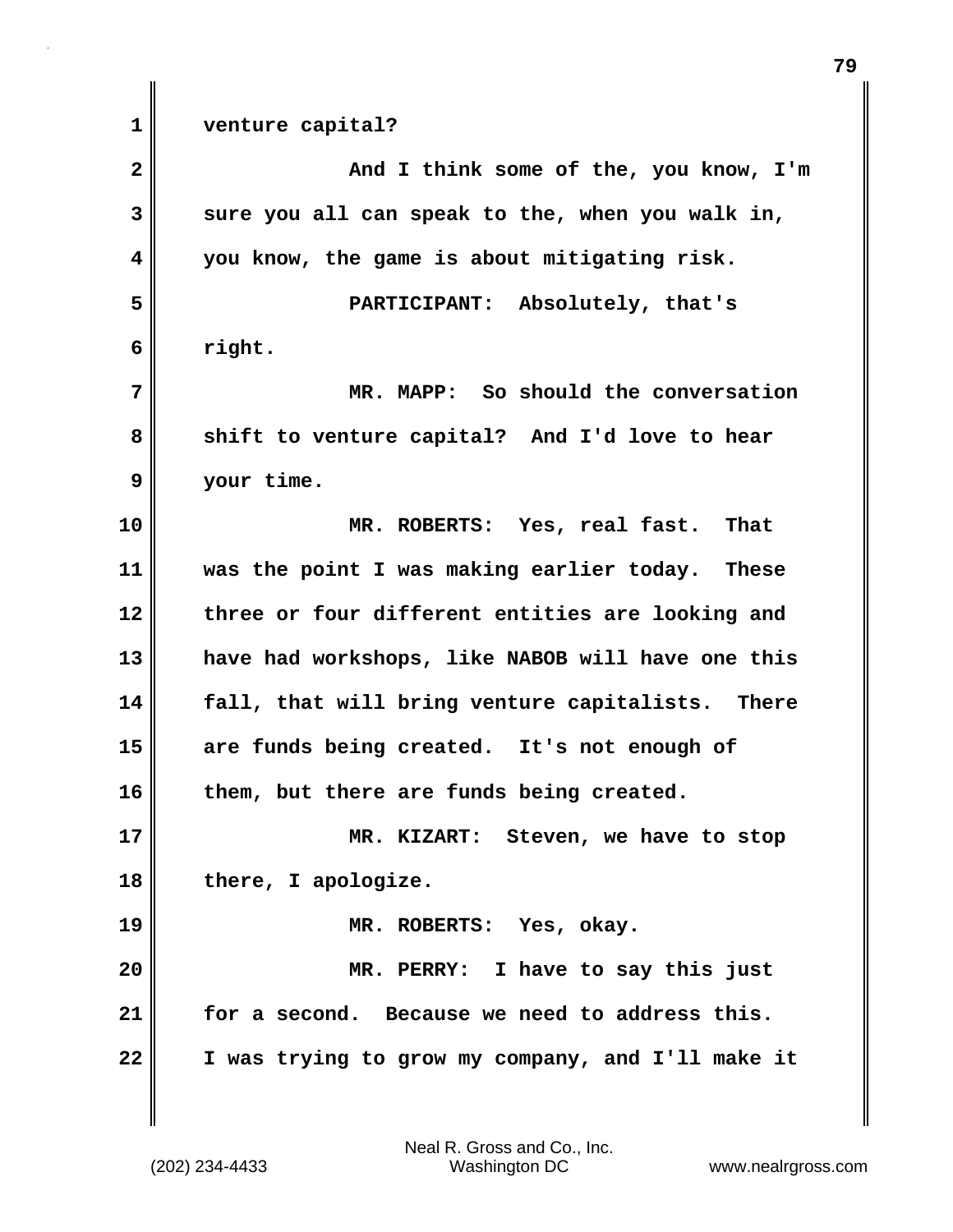| $\mathbf{2}$ | MR. KIZART: Yes, sir.                            |
|--------------|--------------------------------------------------|
| 3            | MR. PERRY: And I won't call the                  |
| 4            | company's name but they sent in a team of three  |
| 5            | to visit me for two days. They left, took all my |
| 6            | numbers and they left and went back to San       |
| 7            | Francisco and they said they'd give me a call to |
| 8            | find the results.                                |
| 9            | And they called me back in about a               |
| 10           | week and they said we've got good news, we have  |
| 11           | bad news. I think I wanted 25 million at the     |
| 12           | time.                                            |
| 13           | And I said, well look, give me the               |
| 14           | good news first. He said, well, we've approved   |
| 15           | you. I said, well, what's the bad news? He says  |
| 16           |                                                  |
| 17           | PARTICIPANT: We own the company.                 |
| 18           | (Laughter.)                                      |
| 19           | MR. PERRY: Wait, I haven't even got              |
| 20           | the bad news, he says, no, you need 50. We'll    |
| 21           | loan you 50 million. I said, no, you want my     |
| 22           | company. Three to five years you're gone.        |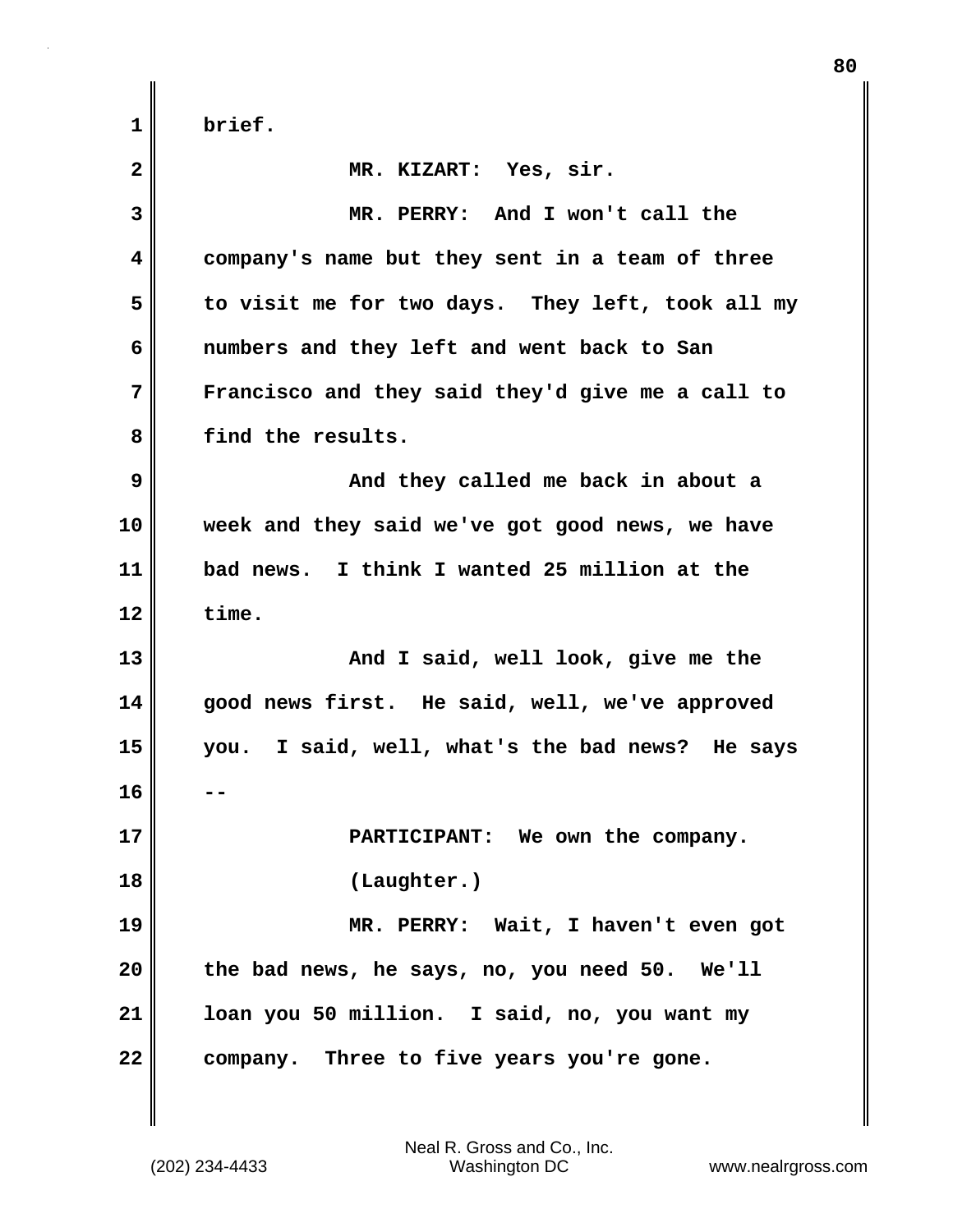**1 PARTICIPANT: That's the problem, 2 right. That's the danger. 3 MS. GOUGHERTY: Thank you so much. 4 MR. KIZART: Ladies and Gentlemen, 5 join me in thanking this robust Panel. 6 MS. GOUGHERTY: Yes, thank you. 7 (Applause.) 8 (Pause.) 9 MR. RIVERA: The second panel, 10 panelists would you please come up? Can you take 11 these conversations out into the hall, please, so 12 we can get started? 13 Hey, Mark? Mark? Thank you. 14 Please take these conversations into 15 the hall so we can get started with the second 16 panel. 17 Is Melody here, do you know? 18 MS. LOMAX-REESE: Yes. 19 MR. RIVERA: Oh, okay. Melody? 20 Yes. Yes. Here comes Melody. Okay. All right. 21 Okay, Michelle? Sara? 22 MS. LOMAX-REESE: Yes?**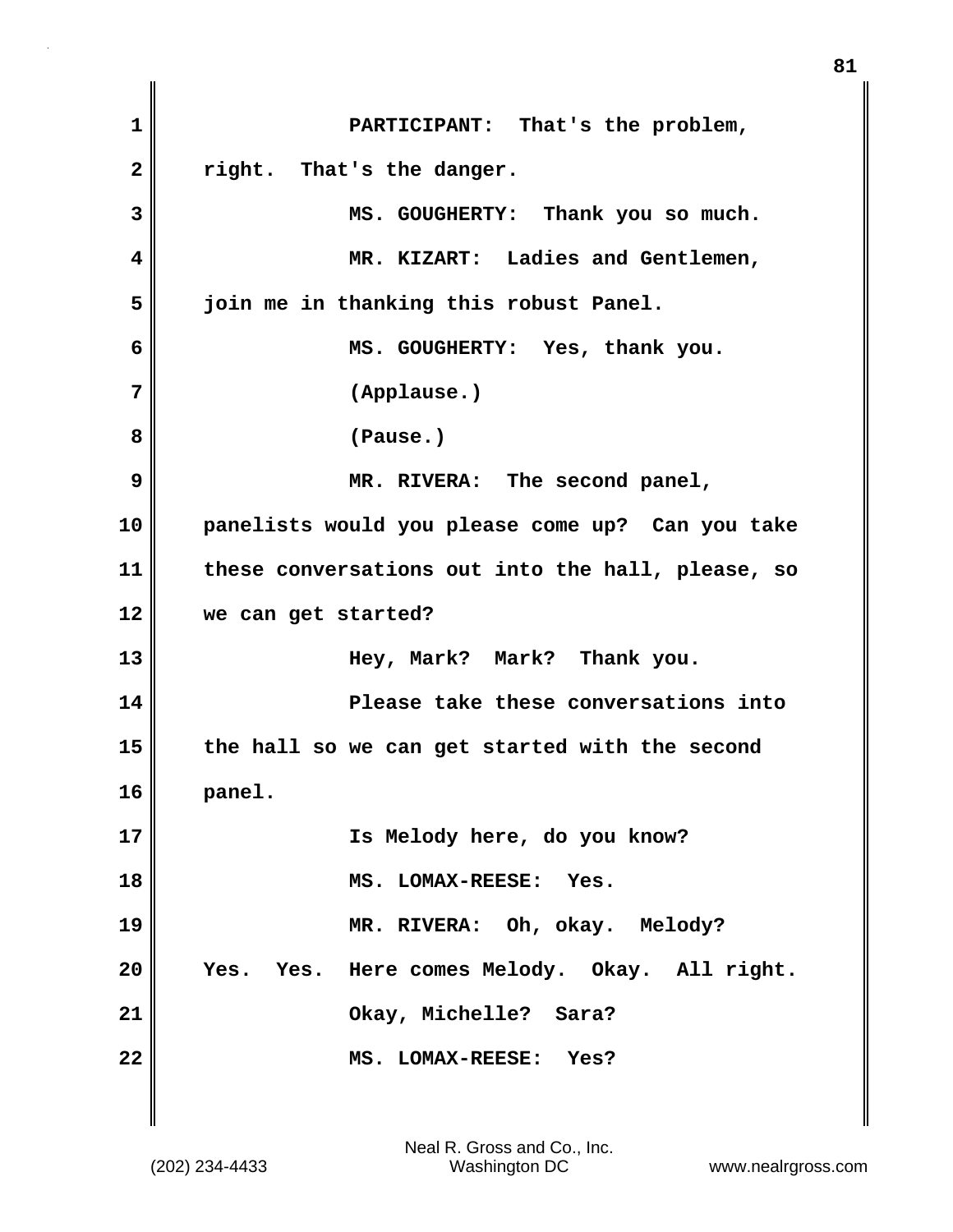| $\mathbf{1}$   | MR. RIVERA: Go for it.                           |
|----------------|--------------------------------------------------|
| $\overline{2}$ | MS. LOMAX-REESE: Good morning,                   |
| 3              | everyone. Good morning. I'm Sara Lomax-Reese     |
| 4              | and I'm the President and CEO and owner of WURD  |
| 5              | Radio in Philadelphia, the only black talk radio |
| 6              | station in Pennsylvania and in Philadelphia.     |
| 7              | We are about to embark on the                    |
| 8              | conversation, success stories from today's radio |
| 9              | entrepreneurs. And we have an amazing panel      |
| 10             | assembled.                                       |
| 11             | My co-moderator is Michelle Duke and             |
|                |                                                  |
| 12             | Michelle is the Vice President of the NAB        |
| 13             | Education Foundation. In addition to managing    |
| 14             | the day-to-day operations at NAB's Education     |
| 15             | Foundation, she manages NABEF's Broadcast        |
| 16             | Leadership Training Program.                     |
|                | So I'm going to introduce our amazing            |
| 17<br>18       | panel of five experts. Right in the middle is    |
| 19             | Melody Spann Cooper and she is Chairwoman of     |
| 20             | Midway Broadcasting Corporation, an African-     |
| 21             | American owned media boutique whose properties   |

 $\mathbf{I}$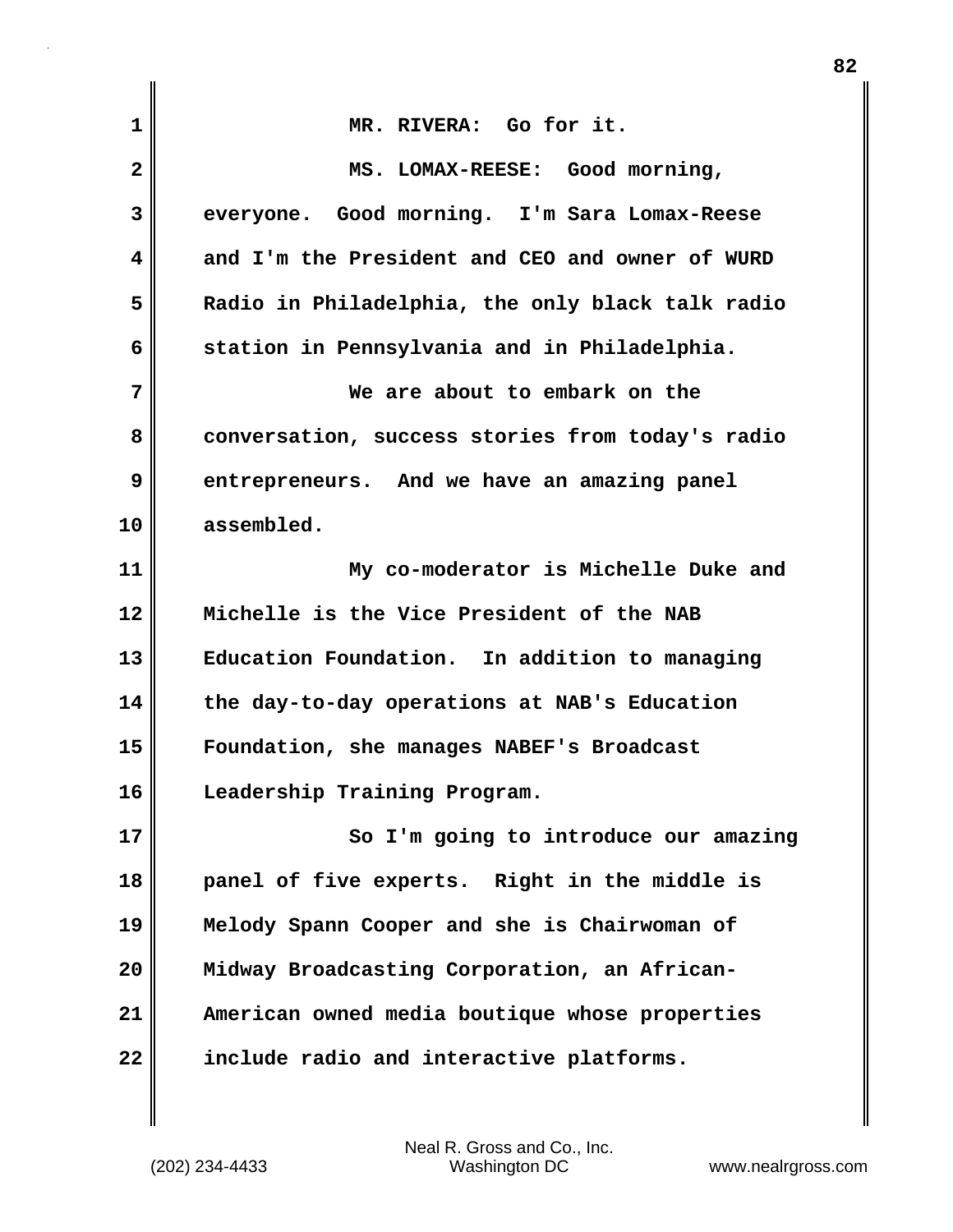| 1  | The two properties combine to provide             |
|----|---------------------------------------------------|
| 2  | niche programming to Chicago's thriving Black and |
| 3  | Hispanic populations. Welcome, Melody.            |
| 4  | And to Melody's right, my left or your            |
| 5  | left, is Chesley Maddox-Dorsey. She is currently  |
| 6  | the CEO of A Wonder Media Company and the         |
| 7  | American Urban Radio Networks.                    |
| 8  | Previously, she served as Chief                   |
| 9  | Executive Officer, President, and COO of Access.1 |
| 10 | Communications which has 21 radio stations in New |
| 11 | York, Texas, and Louisiana, as well as an NBC     |
| 12 | affiliated TV station in New Jersey. Welcome,     |
| 13 | Chesley.                                          |
| 14 | MS. MADDOX-DORSEY: Thank you.                     |
| 15 | MS. LOMAX-REESE: And next to Chesley              |
| 16 | is Dr. Nimisha Shukla and she is the CEO of WWRL  |
| 17 | AM in New York City. WWRL AM programs for the     |
| 18 | large South-Asian community located throughout    |
| 19 | the Tri-State area. And Dr. Shukla is a           |
| 20 | pediatric physician who also owns 7 Days          |
| 21 | Pediatrics located in Edison, New Jersey.<br>So   |
| 22 | welcome.                                          |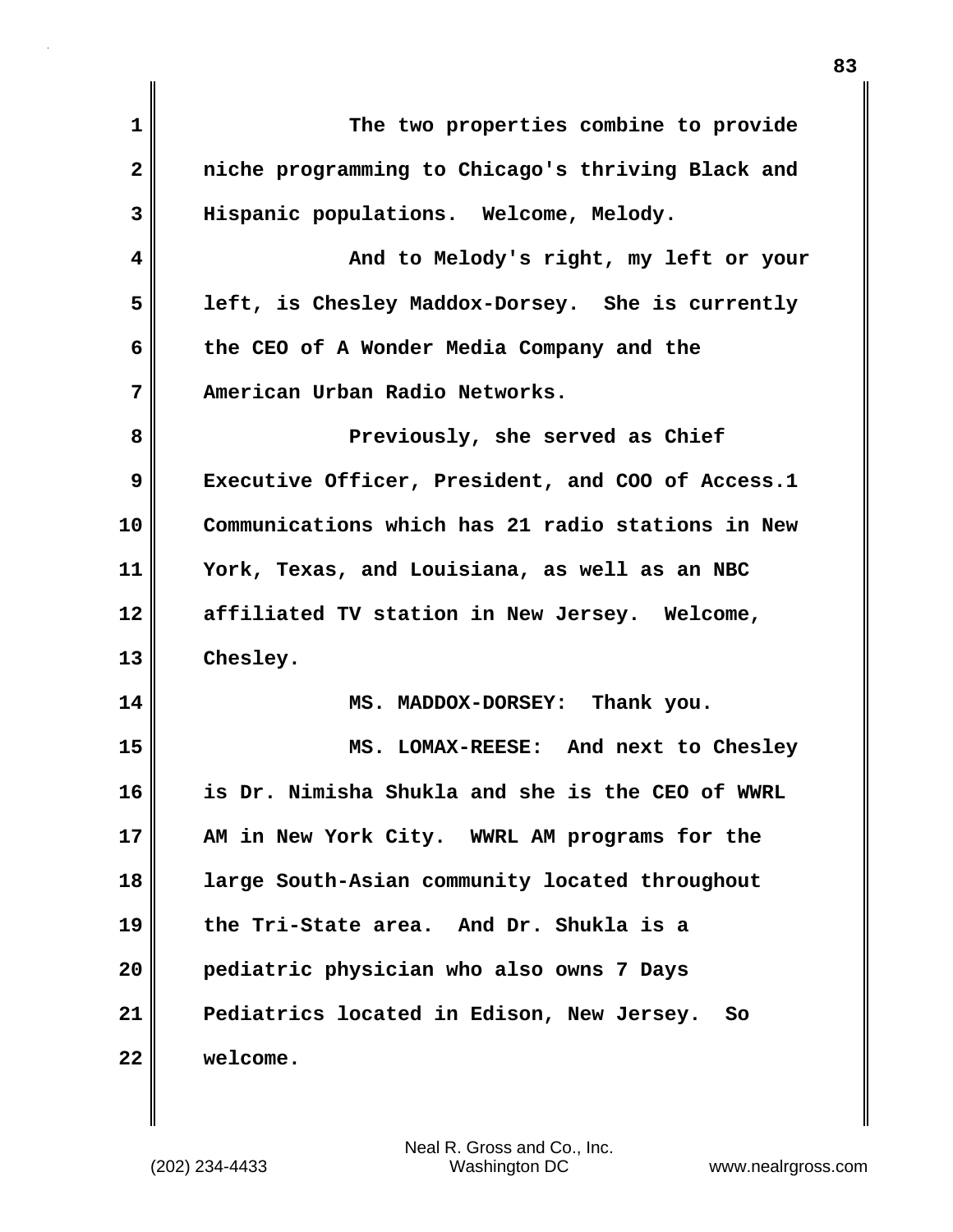| 1  | And next to Melody is Pedro Zamora.               |
|----|---------------------------------------------------|
| 2  | And Mr. Zamora is the President of Zamora         |
| 3  | Broadcasting Systems, Inc. He currently owns      |
| 4  | radio stations in Des Moines, Iowa, Birmingham,   |
| 5  | Alabama, and his latest acquisition was purchased |
| 6  | in his hometown of Detroit, Michigan, with the    |
| 7  | support of MMTC.                                  |
| 8  | And all the way on the end is Mark                |
| 9  | Lipp. He is a partner with the firm Fletcher,     |
| 10 | Heald, and Hildreth.                              |
| 11 | He has had an extensive career in the             |
| 12 | communications field and previously worked at the |
| 13 | FCC as an attorney and branch chief in the        |
| 14 | broadcast bureau.                                 |
| 15 | So I'm going to turn it over to my co-            |
| 16 | moderator, Michelle Duke, to ask the first        |
| 17 | question.                                         |
| 18 | MS. DUKE: Thank you, Sara. And                    |
| 19 | thanks to all the panelists for joining us here   |
| 20 | today.                                            |
| 21 | We'd like to start the panel off by               |
| 22 | asking if you could give us just a brief          |
|    |                                                   |

 $\mathbf{I}$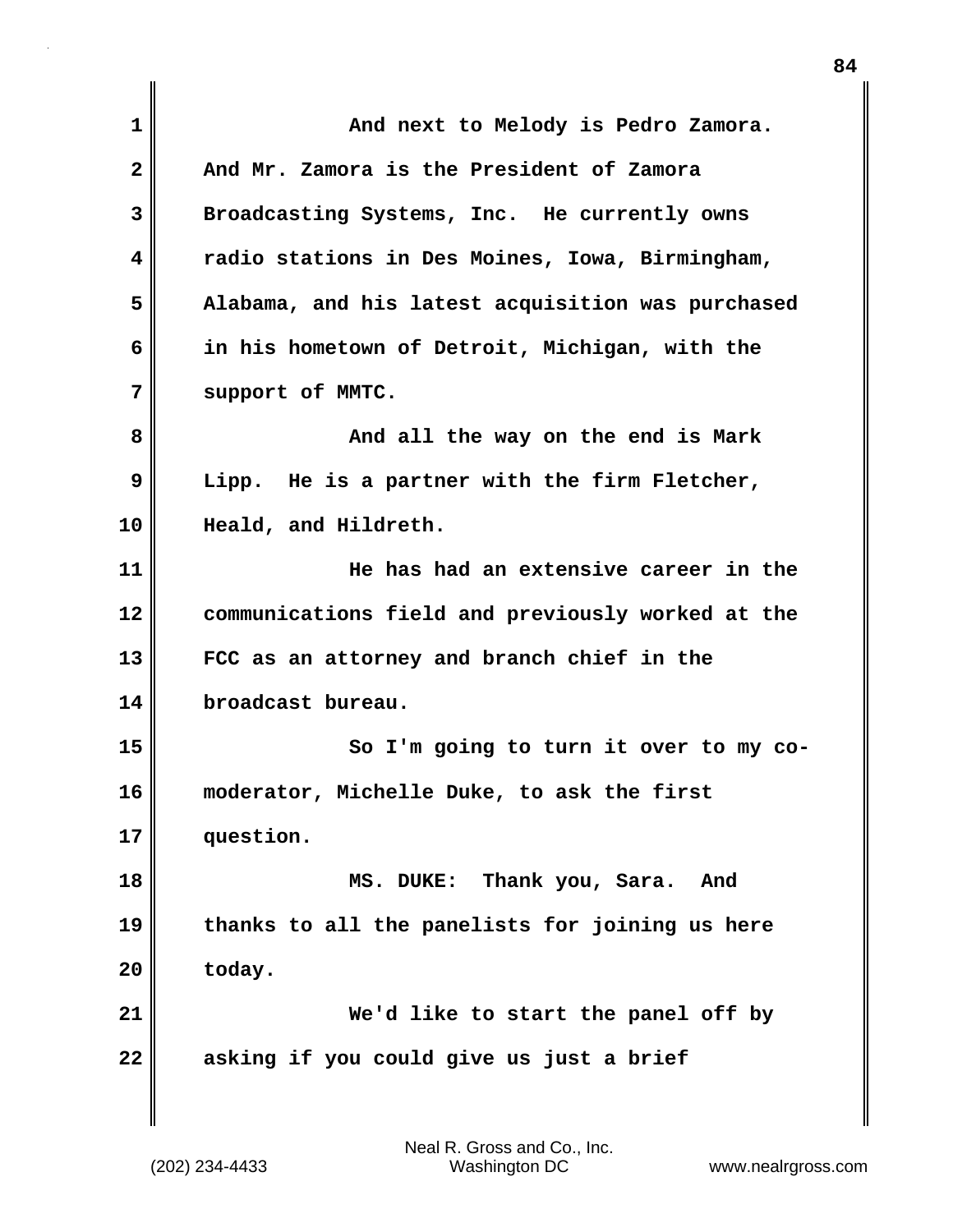| 1                       | description of your company or what you do in the |
|-------------------------|---------------------------------------------------|
| $\overline{\mathbf{2}}$ | industry outside of what Sara's already shared.   |
| 3                       | MS. LOMAX-REESE: Why don't we start               |
| 4                       | with Dr. Shukla?                                  |
| 5                       | DR. SHUKLA: Well, my journey is very              |
| 6                       | different because I'm a practicing pediatrician.  |
| 7                       | And many people have asked me what am I doing in  |
| 8                       | this industry.                                    |
| 9                       | So I acquired WWRL three years ago.               |
| 10                      | And because I'm in this country now for almost 27 |
| 11                      | years and I do not see that there was, there was  |
| 12                      | no voice for our community. The community didn't  |
| 13                      | have any voice and we are about three percent in  |
| 14                      | New York Metropolitan area. In the country,       |
| 15                      | Asians are about 5.8 percent.                     |
| 16                      | But still very few even here in this              |
| 17                      | room we can see that there are hardly any people  |
| 18                      | of Asian descent. So I didn't find any voice for  |
| 19                      | my community and that's how I decided that I      |
| 20                      | would try and create this voice and that's how I  |
| 21                      | am in this radio business.                        |
| 22                      | MS. LOMAX-REESE: Excellent.                       |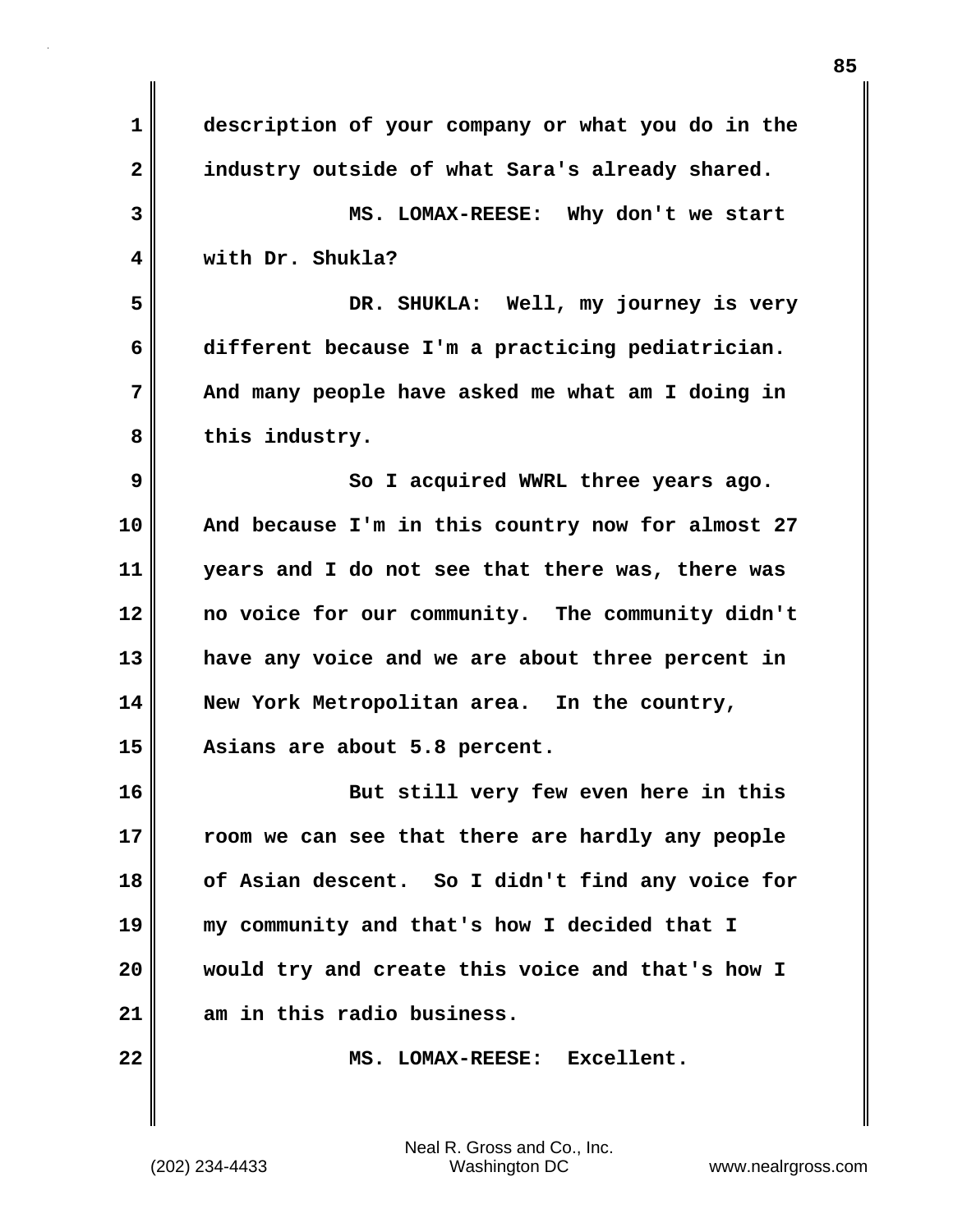| $\mathbf{1}$ | Chesley Dorsey, Maddox-Dorsey?                    |
|--------------|---------------------------------------------------|
| $\mathbf{2}$ | MS. MADDOX-DORSEY: Okay. Thank you.               |
| 3            | So happy to be here. So I'm the CEO of A Wonder   |
| 4            | Media Company which actually has two companies,   |
| 5            | AURN, American Urban Radio Networks, and the      |
| 6            | related company, Superadio.                       |
| 7            | We just did this formation of A Wonder            |
| 8            | Media Company in 2018 so I'm actually a newly     |
| 9            | formed company, black and female owned and an     |
| 10           | entrepreneur once again.                          |
| 11           | The role's not new to me. We have,                |
| 12           | I'm managing two companies that we had previously |
| 13           | under our control in Access.1. So let me just     |
| 14           | tell you a little bit about the companies.        |
| 15           | American Urban Radio Networks is the              |
| 16           | number one Nielsen rated national audio network.  |
| 17           | We reach about 25 million listeners each week.    |
| 18           | We offer the advertising community                |
| 19           | four programming networks as well as marketing    |
| 20           | and digital branding opportunities. And again,    |
| 21           | it's a national platform. Thank you.              |
| 22           | Thank you.<br>MS. DUKE:                           |
|              |                                                   |

(202) 234-4433 Washington DC www.nealrgross.com Neal R. Gross and Co., Inc.

 $\mathsf I$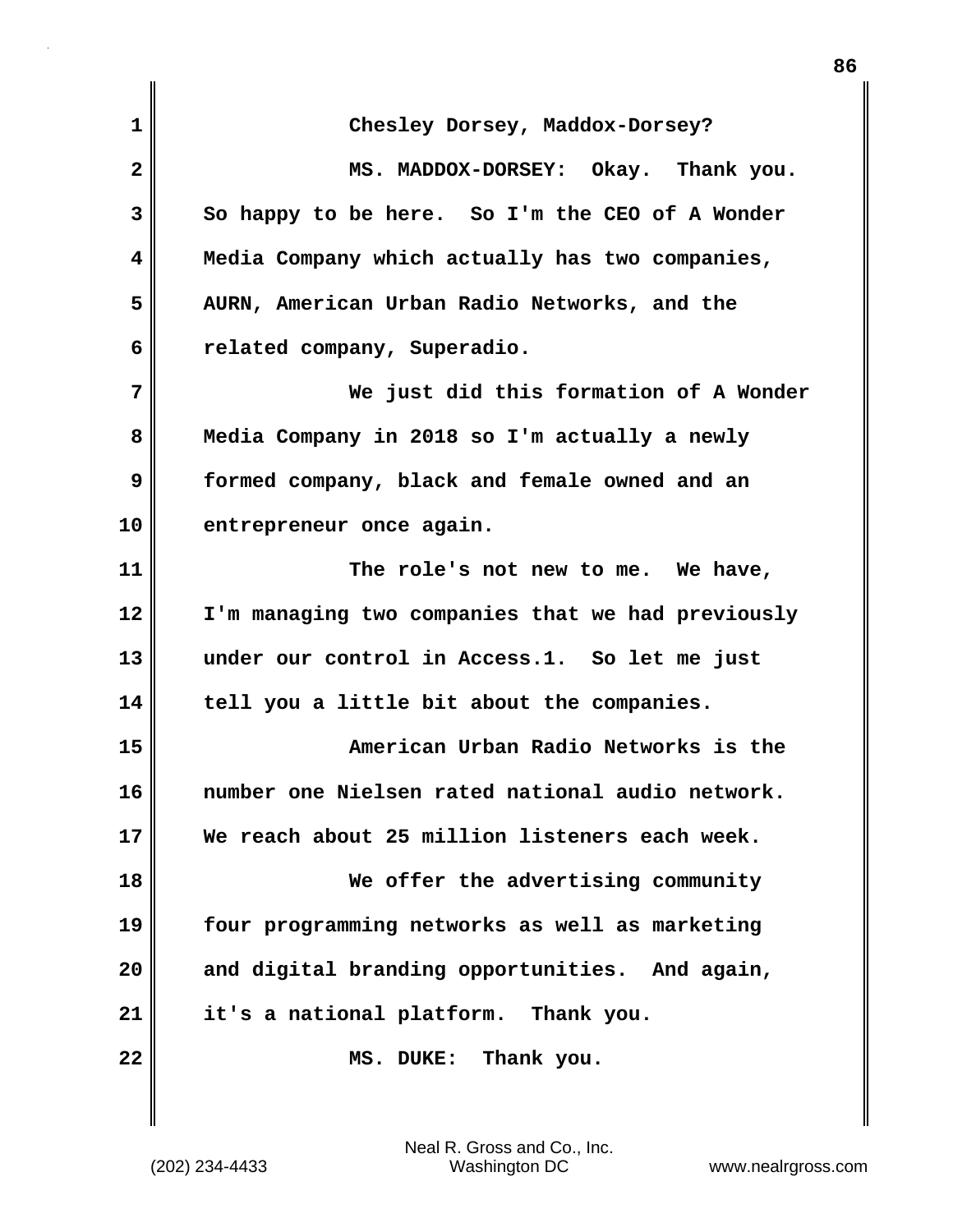| $\mathbf 1$    | MS. LOMAX-REESE: Excellent.                       |
|----------------|---------------------------------------------------|
| $\overline{2}$ | MS. DUKE: Melody, please?                         |
| 3              | MS. SPANN COOPER: Well, thank you for             |
| 4              | allowing me this forum today. My name is Melody   |
| 5              | Spann Cooper. I am a second generation owner of   |
| 6              | Chicago's only African-American owned and         |
| 7              | operated radio stations.                          |
| 8              | Our flagship station, WVON, is an                 |
| 9              | urban heritage station that our company acquired. |
| 10             | My dad actually, back when WVON went on the air   |
| 11             | in 1963, he was the second disc jockey hired and  |
| 12             | he went on to own the company that he worked for. |
| 13             | VON went on the air in 1963 and it's              |
| 14             | call letters stood for The Voice of the Negro and |
| 15             | for the past 55 years that's just what we've      |
| 16             | built in Chicago.                                 |
| 17             | We have been the voice of a very                  |
| 18             | vibrant community that supports us and has gone   |
| 19             | the long haul with us through generations.        |
| 20             | LOMAX-REESE: Excellent.<br>MS.                    |
| 21             | MS. SPANN COOPER: Thank you.                      |
| 22             | MR. ZAMORA: Hi, my name is Pedro                  |
|                |                                                   |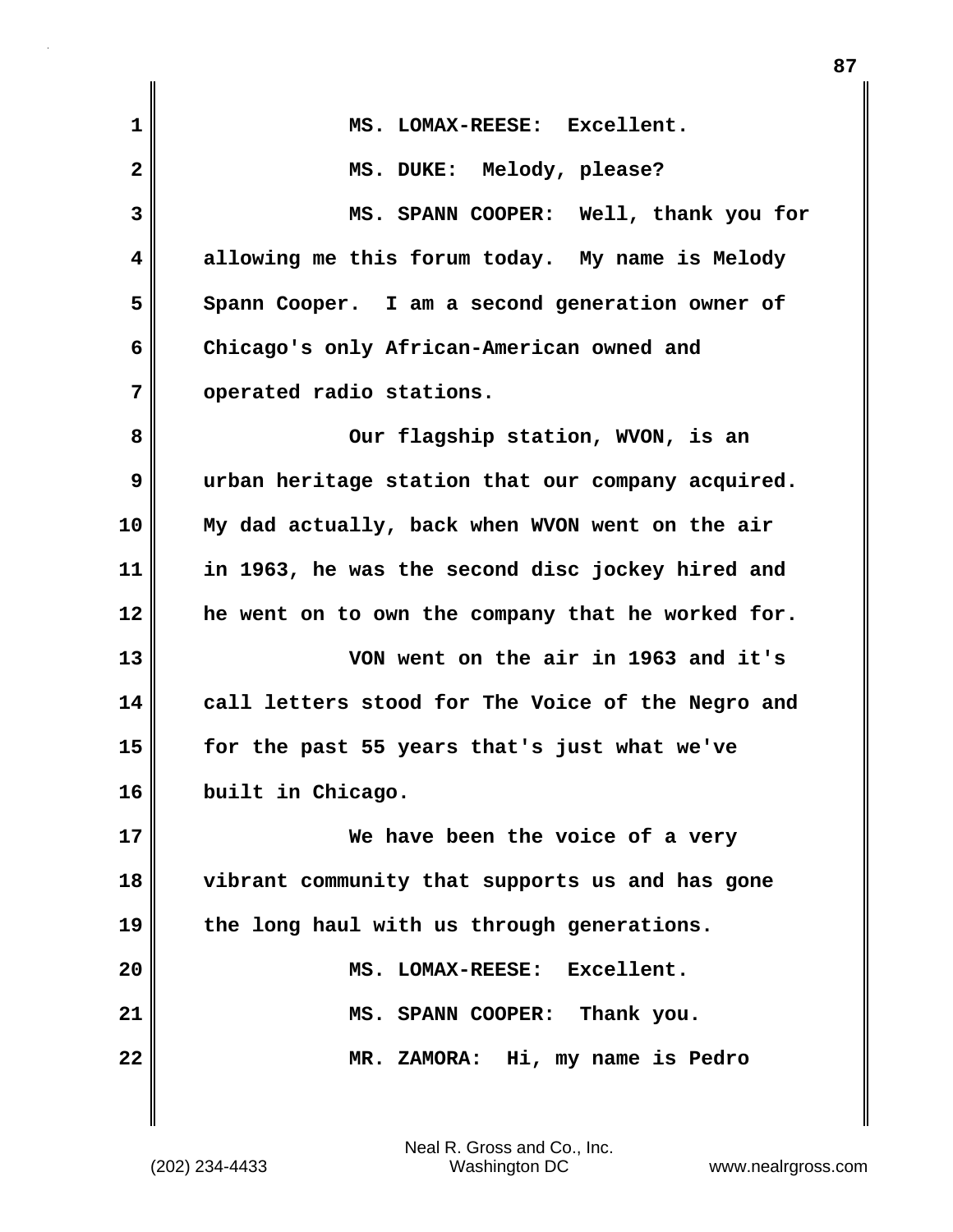**1 Zamora. Thanks for inviting me. And I for many 2 years was on the other side negotiating with 3 radio because I've now been a concert promoter 4 for almost 30 years. And but what I found in the 5 smaller markets, that it was lack of, you know, 6 radio broadcasting presence and that's when I 7 started acquiring in the small markets. 8 That was one of the reasons in the, 9 because we didn't have, you know, that much 10 presence in radio. And in my community I 11 concentrated on the regional concerts, regional 12 Mexican concerts but, you know, later in the last 13 ten years we concentrated on all Latin concerts. 14 And, you know, I deal with the, in the 15 bigger cities, you know, there's no reason for me 16 to get into the radio business. It's too 17 competitive, first of all, and the prices, you 18 know, to operate are, or the cost to operate a 19 radio station is insane. 20 But I prefer to deal with my good 21 friend, Chesley, for some years in the past. But 22 basically, I got into the radio business just to**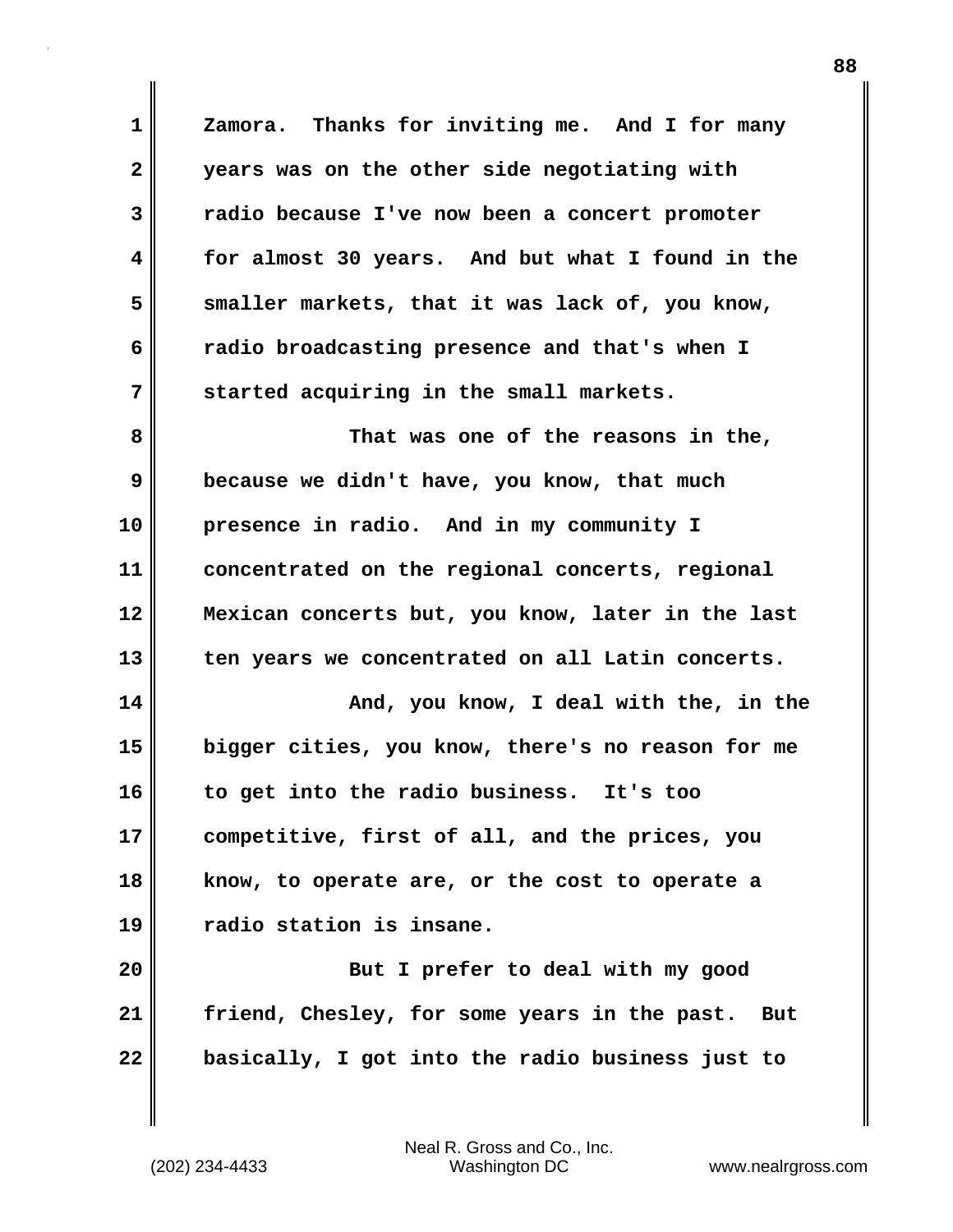**1 have a radio in some of these markets. And 2 that's the reason I was, I got into the radio 3 business and I'm very, very proud of, you know, 4 these three radio stations that we have. 5 MS. LOMAX-REESE: Thank you so much. 6 Mr. Lipp? 7 MR. LIPP: Yes, I'm happy to be here** 8 as well. I'm an attorney representing broadcast **9 stations. I started out at the FCC back in 1974, 10 45 years ago. 11 It was a time when AM stations were 12 dominant and there weren't that many FM stations. 13 And my role at the FCC was to distribute, 14 allocate and distribute those FM stations and we 15 created thousands of them during the 70s and 80s. 16 And when I left the FCC in the late 17 80s, joined some firms, my specialty became 18 helping radio stations improve better class, 19 change of city license, just try to work with 20 engineers and find creative ways to help them 21 improve their facilities. 22 MS. DUKE: Thank you.**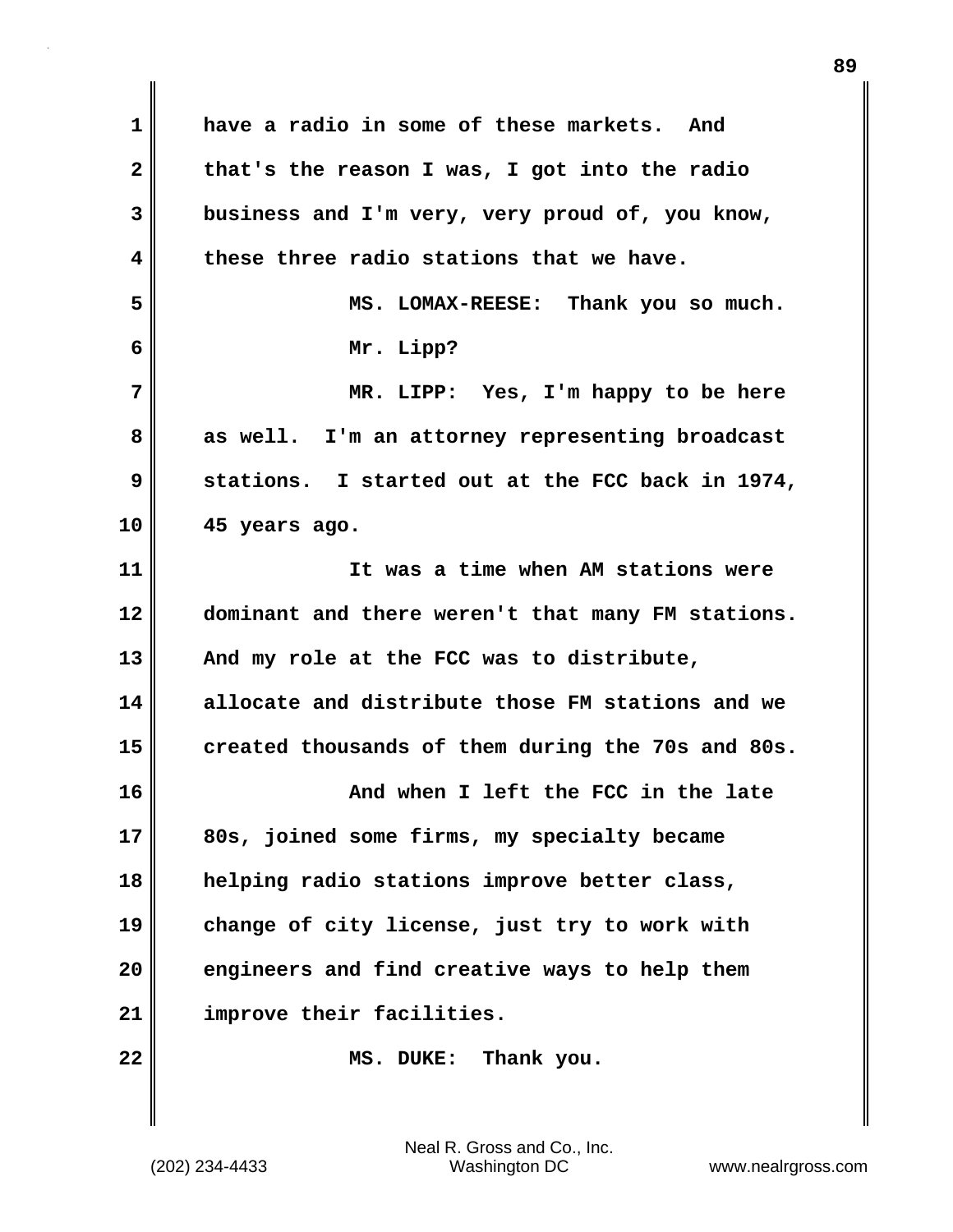| 1            | MS. LOMAX-REESE: Excellent. Thank                          |
|--------------|------------------------------------------------------------|
| $\mathbf{2}$ | you all for giving us some background on your              |
| 3            | work.                                                      |
| 4            | So we have about five questions so                         |
| 5            | we're going to target the questions to specific            |
| 6            | panelists. But if you want to add in, if you               |
| 7            | want to jump in and contribute to the                      |
| 8            | conversation, please feel free.                            |
| 9            | So the first question is, or my first                      |
| 10           | question is for Pedro Zamora and Dr. Shukla.<br><b>But</b> |
| 11           | so in general we know that the radio industry is           |
| 12           | confronting a lot of disruption with digital               |
| 13           | technology and social media and just all media's           |
| 14           | really going through a lot of transformation and           |
| 15           | disruption.                                                |
| 16           | And so I want to know what you all are                     |
| 17           | doing to remain vibrant and to confront these              |
| 18           | different challenges that are facing the radio             |
| 19           | world, and particularly when we look at the                |
| 20           | immigrant population.                                      |
| 21           | Apparently radio is considered the                         |
| 22           | number one medium of choice for first and second           |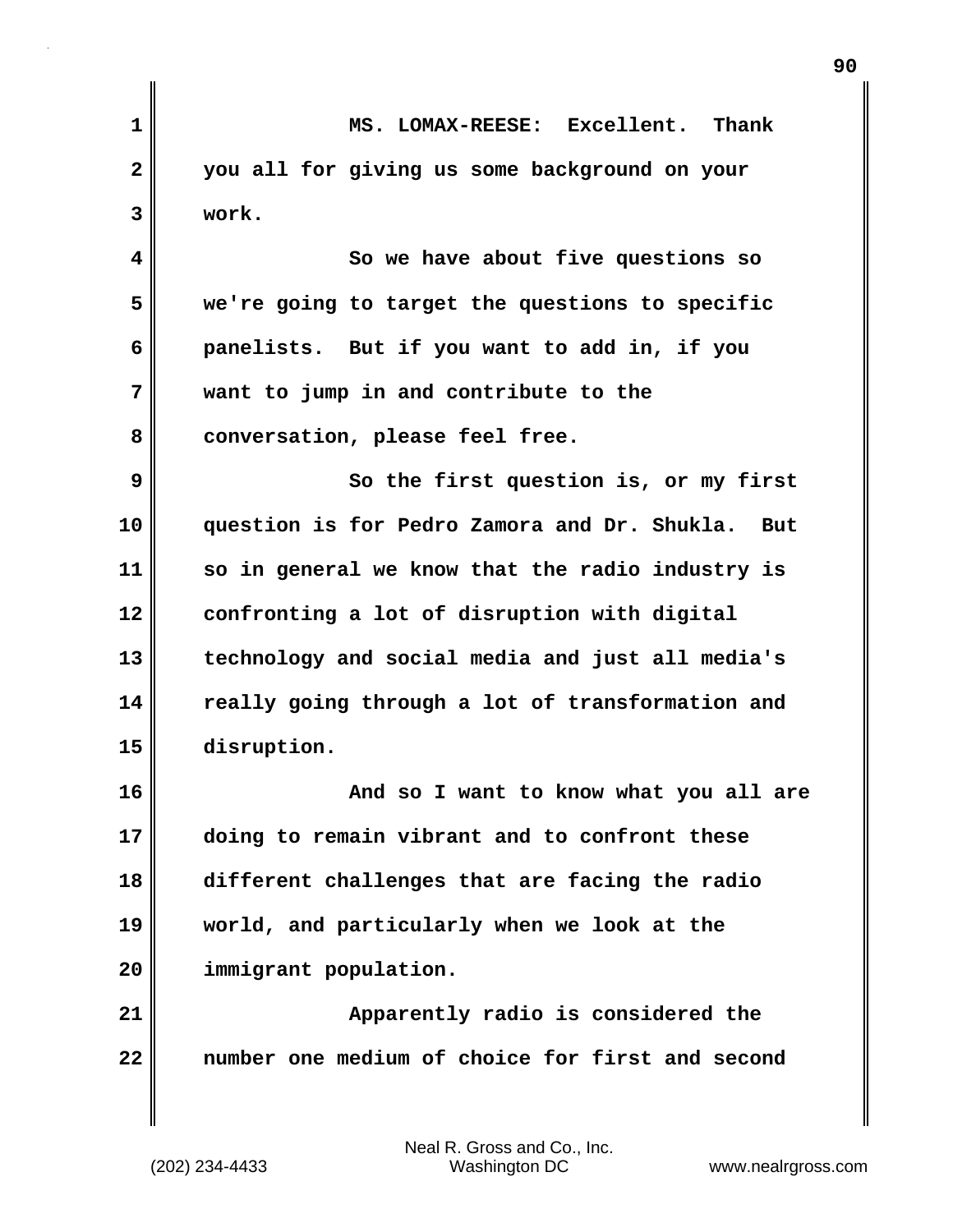**1 generation immigrants for whom English is not** 2 their first language. **3 So if this is correct, like what are 4 you guys doing in particular to really capitalize** 5 on this and to stay relevant? **6 So I'll start with you, Dr. Shukla. 7 DR. SHUKLA: What you said is very 8 true. That for first generation immigrants, 9 radio is very important for them. 10 I see it because of two reasons. One 11 is music because music is, when you come from 12 your country you are used to one type of music 13 and music is soothing, music has healing power, 14 and radio provides you music. That's number one 15 reason why first generation immigrants like 16 music. 17 And second is they want to stay in 18 touch with all news back home. It's not that 19 they have cut their umbilical cord. So radio 20 really is very vibrant. It's the only medium 21 which is local and live so it becomes like, the 22 DJs on radio become like their friends whom they**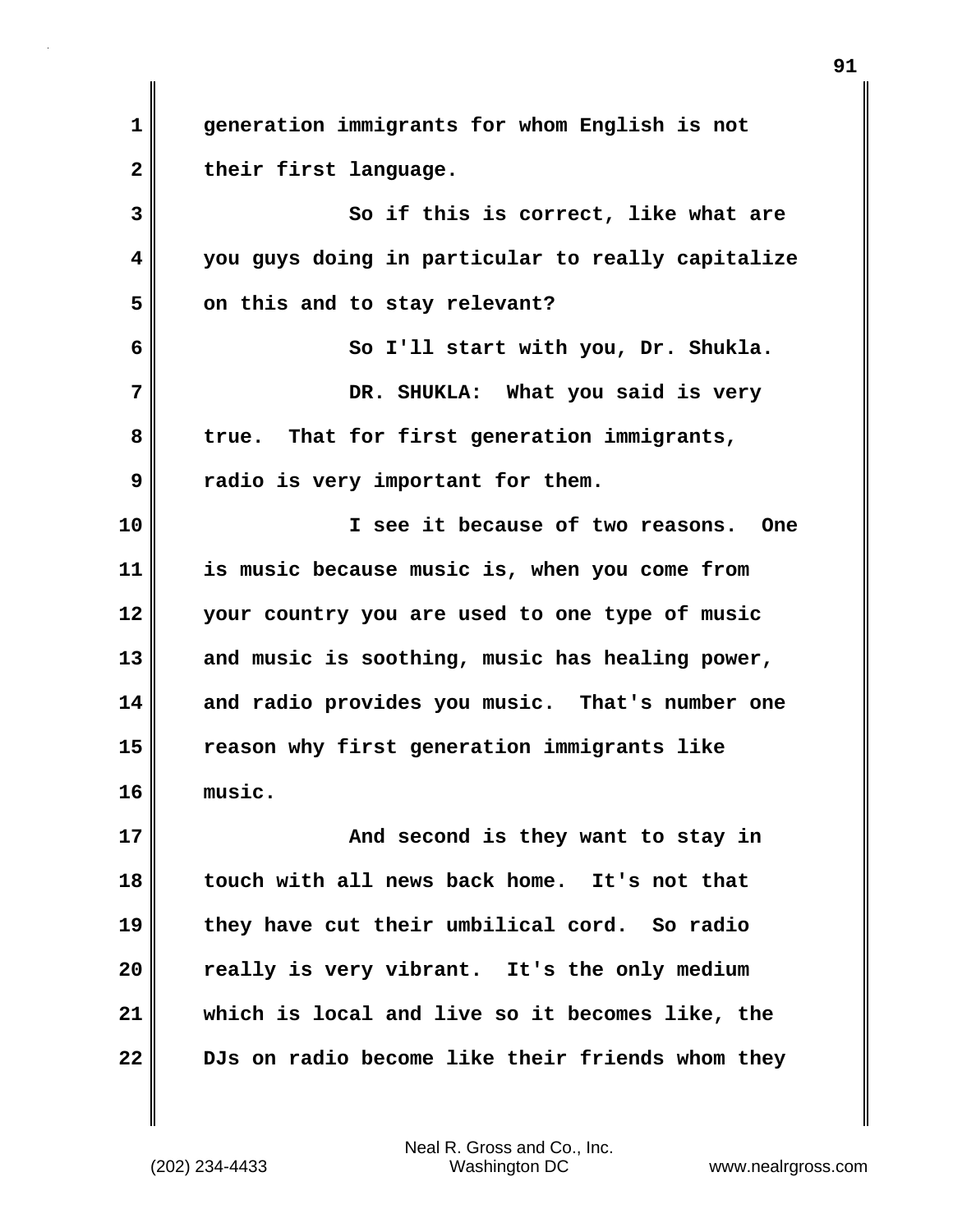**1 have been missing.**

| $\overline{\mathbf{2}}$ | MS. LOMAX-REESE: Excellent.                       |
|-------------------------|---------------------------------------------------|
| 3                       | DR. SHUKLA: Yes.                                  |
| 4                       | MS. LOMAX-REESE: Pedro Zamora?                    |
| 5                       | MR. ZAMORA: Thank you. Radio in the,              |
| 6                       | especially in the market that I am in, the        |
| 7                       | regional Mexican, the audience is very loyal and  |
| 8                       | we realize that the Hispanic people in general    |
| 9                       | are the ones that listen to radio the most in all |
| 10                      | the markets because it brings their culture into, |
| 11                      | you know, through the music and through the news  |
| 12                      | and through, you know, all kinds of things that   |
| 13                      | you can put on the radio that, you know, that     |
| 14                      | become very attached to the radio broadcasting,   |
| 15                      | you know, in Spanish.                             |
| 16                      | So and then you give them incentives              |
| 17                      | like, you know, I'm in the business of            |
| 18                      | entertainment so we give away tickets, we raffle  |
| 19                      | tickets on the air and all those things so that   |
| 20                      | you keep the audience captive and they become     |
| 21                      | very loyal to your broadcasting.                  |
| 22                      | MS. LOMAX-REESE: I don't know if --               |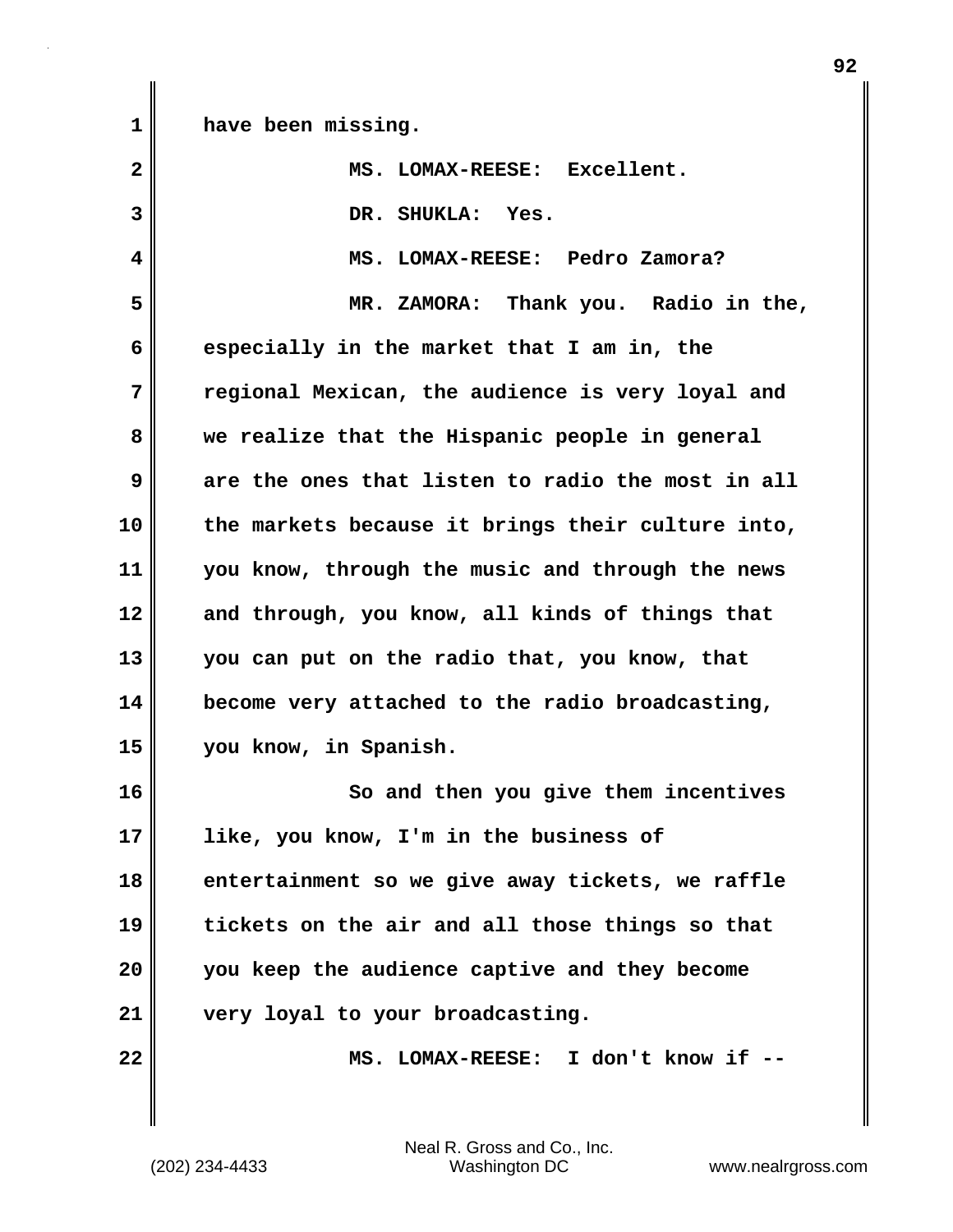| 1            | oh, I'm sorry, Dr. Shukla?                       |
|--------------|--------------------------------------------------|
| $\mathbf{2}$ | DR. SHUKLA: I just wanted to add one             |
| 3            | more point.                                      |
| 4            | MS. LOMAX-REESE: Sure.                           |
| 5            | DR. SHUKLA: That for first generation            |
| 6            | immigrants through radio actually, what my       |
| 7            | version is that they actually get Americanized.  |
| 8            | They understand this culture and they            |
| 9            | assimilate into culture, because sometimes you   |
| 10           | come from one country and you are here and you   |
| 11           | probably know everything about back home but you |
| 12           | may not know what's happening around you.        |
| 13           | And radio actually it is not just for            |
| 14           | connection to their country of origin but it is  |
| 15           | very important for them to assimilate into this  |
| 16           | country and radio does a very good job for first |
| 17           | generation immigrants.                           |
| 18           | And second generation, we can give               |
| 19           | them and hope to give them some heritage of      |
| 20           | wherever they have come.                         |
| 21           | MS. LOMAX-REESE: Excellent.                      |
| 22           | I don't know, Chesley, or Melody, if             |
|              |                                                  |
|              |                                                  |

(202) 234-4433 Washington DC www.nealrgross.com Neal R. Gross and Co., Inc.

 $\mathbf{I}$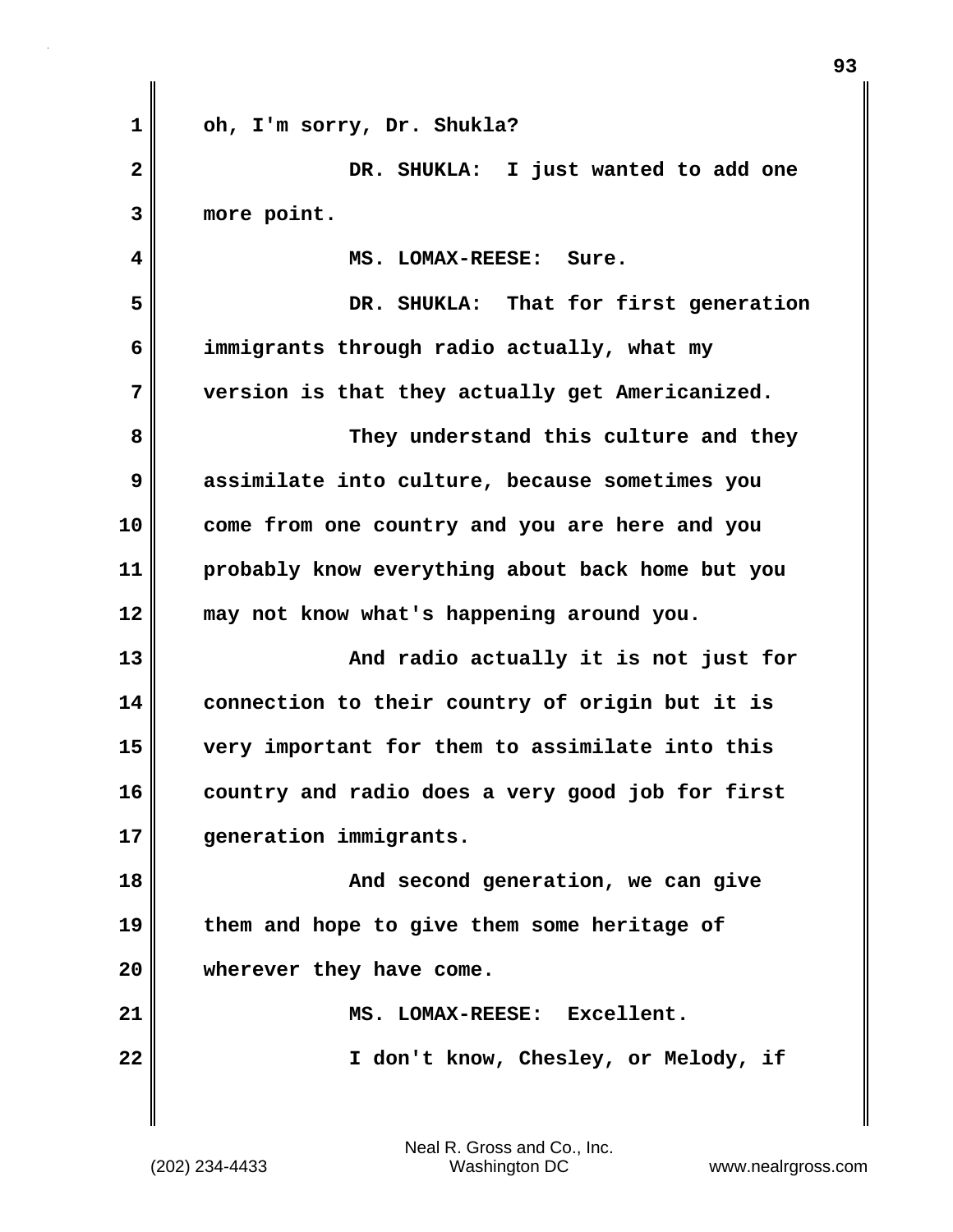| $\mathbf 1$  | you want to add anything about how you stay      |
|--------------|--------------------------------------------------|
| $\mathbf{2}$ | relevant and vibrant in this new market?         |
| 3            | MS. MADDOX-DORSEY: Yes. I just want              |
| 4            | to make a real quick comment. So the way we stay |
| 5            | relevant on our syndicated product is we use     |
| 6            | immigrants to produce shows.                     |
| 7            | So we just started a show with a U.S.            |
| 8            | born, but Egyptian heritage person who was the   |
| 9            | number one afternoon show host in New York,      |
| 10           | Nessa, and she brings that whole cultural        |
| 11           | experience which makes her really, really        |
| 12           | relevant.                                        |
| 13           | In addition, we have a show that we do           |
| 14           | from -- with Chubb Rock who is Jamaican. And,    |
| 15           |                                                  |
|              | you know, we can't do radio, we can't do current |
| 16           | radio without the experience of immigrants.      |
| 17           | I had the experience of working with             |
| 18           | Pedro on regional Mexican and it was just an     |
| 19           | amazing experience. When it got to South Asian,  |
| 20           | I couldn't do anything so we sold the station to |
| 21           | Dr. Shukla. She's carrying it from this tower.   |

 $\mathbf{I}$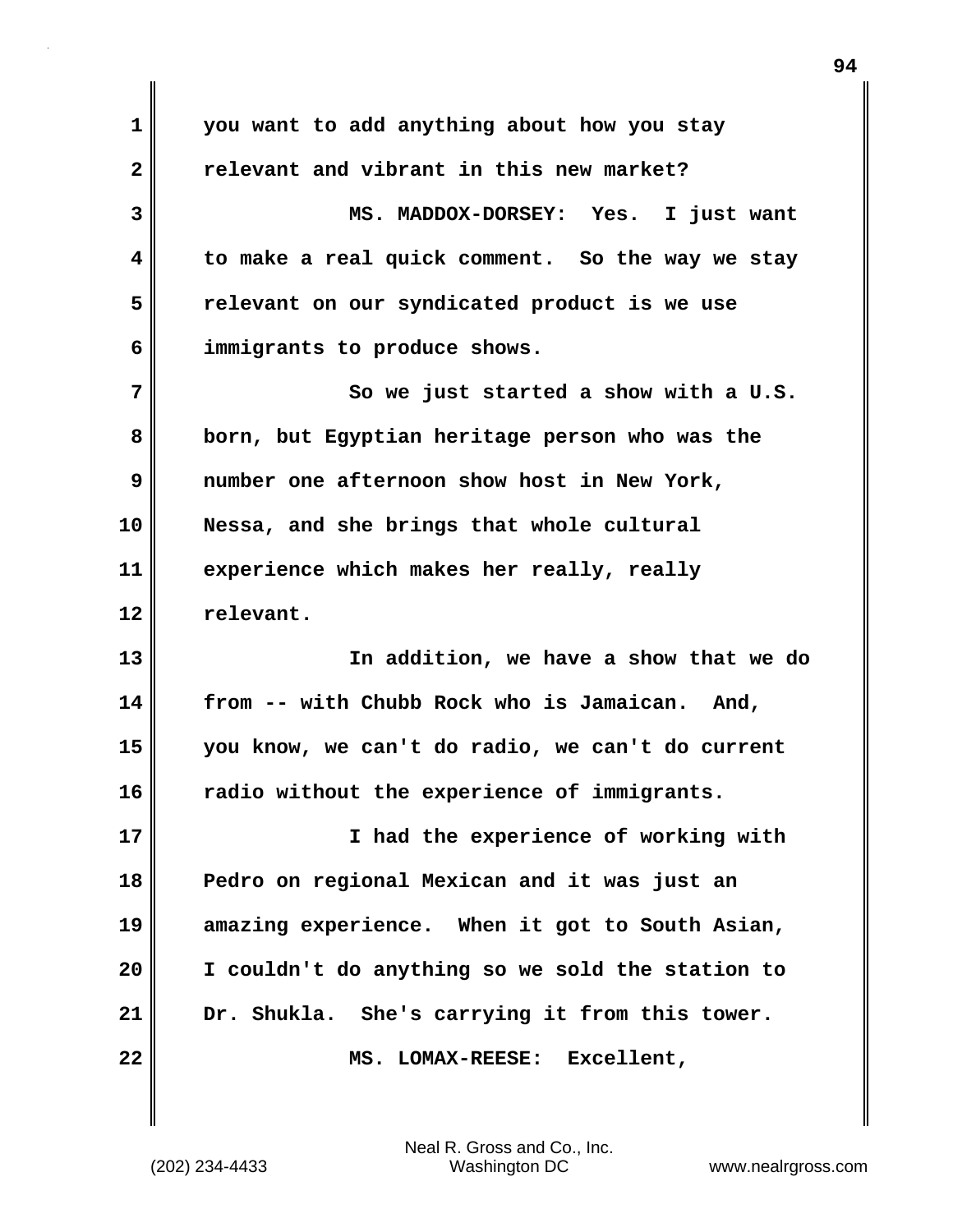**1 excellent. Go ahead, Melody. 2 MS. SPANN COOPER: I wanted to just 3 add how important this conversation is and how 4 it's really reflective of who we are in America. 5 We're talking about immigrants and I'm 6 a little, I think we need to remove that and just 7 look at it in this big vibrant country we're in. 8 You know, we do urban talk in Chicago as you do 9 in Philadelphia. 10 We serve our community just like Pedro 11 is serving his community, just like doc is 12 serving her community. The important is, is that 13 these voices are reflective of communities and we 14 tell our own unique stories. 15 We are hyperlocal in these areas that 16 we are and we're reaching an audience that often 17 times agencies don't see, and don't count, and 18 don't find as relevant, and what they call non-19 efficient. And we are so relevant to our 20 communities. 21 But what we're doing, I'll give you a 22 perfect example. There's a mayoral race in**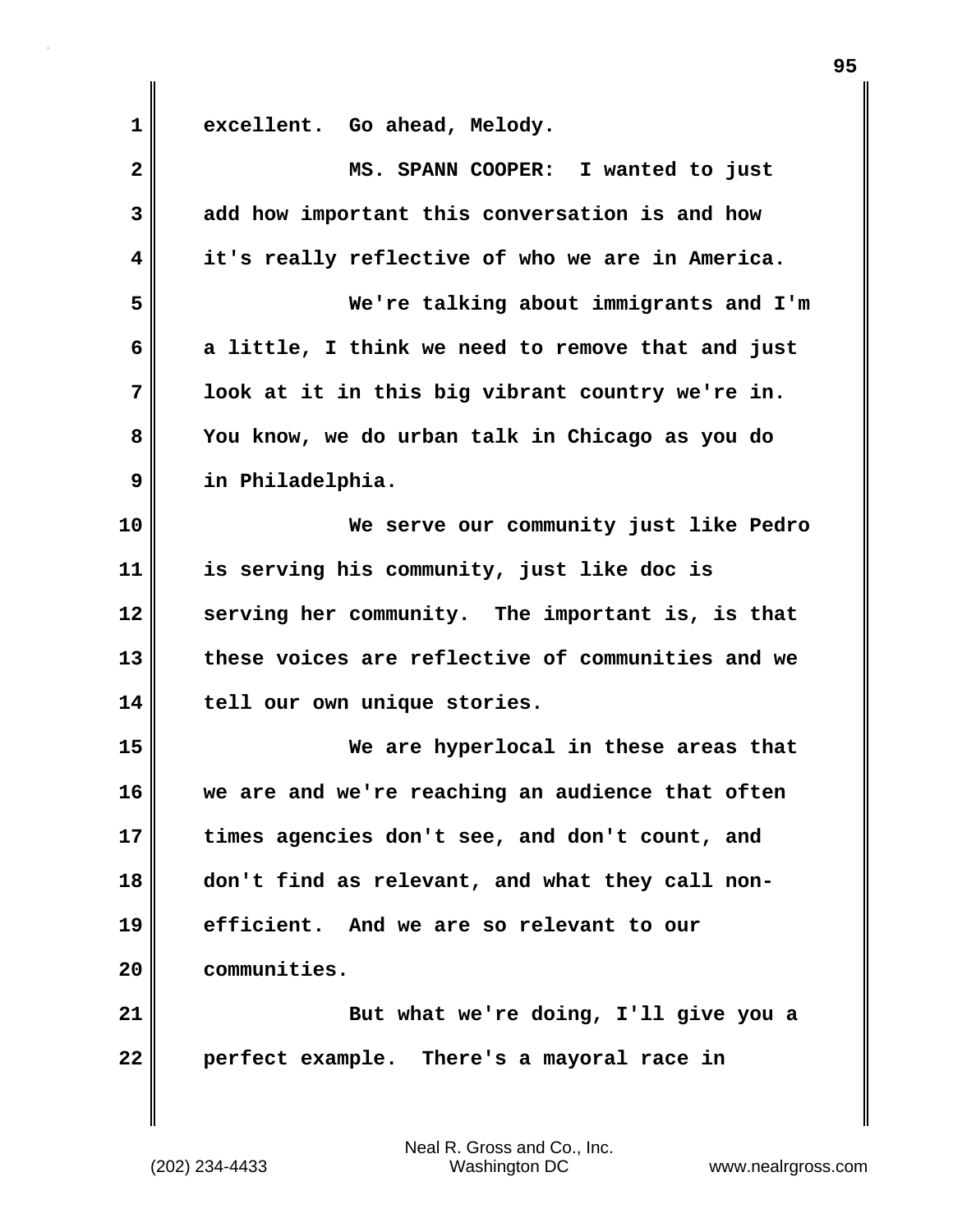**1 Chicago but there's two black women running for 2 mayor. This has never happened.**

**3 On VON that's been the topic of our 4 conversation and we saw it coming, right? So 5 that's what makes us important. It doesn't take 6 away from the general market mediums, but we are 7 the voice of our communities that we serve and 8 that is so important in the American landscape, 9 that we are heard and recognized. 10 MS. LOMAX-REESE: Absolutely. 11 Mark, you've been able to work with a 12 number of broadcasters. Do you have any examples 13 that you want to share on this? 14 MR. LIPP: Yes. Yes, thank you. I 15 wanted to share one of my clients' success 16 stories. 17 This is a gentleman that came over 18 from China and Taiwan in the 60s. He had a 19 background in radio actually being a DJ in Taiwan 20 playing American music. Couldn't do that in 21 China of course but he went to Taiwan to do it. 22 He settled in New York in the 70s and**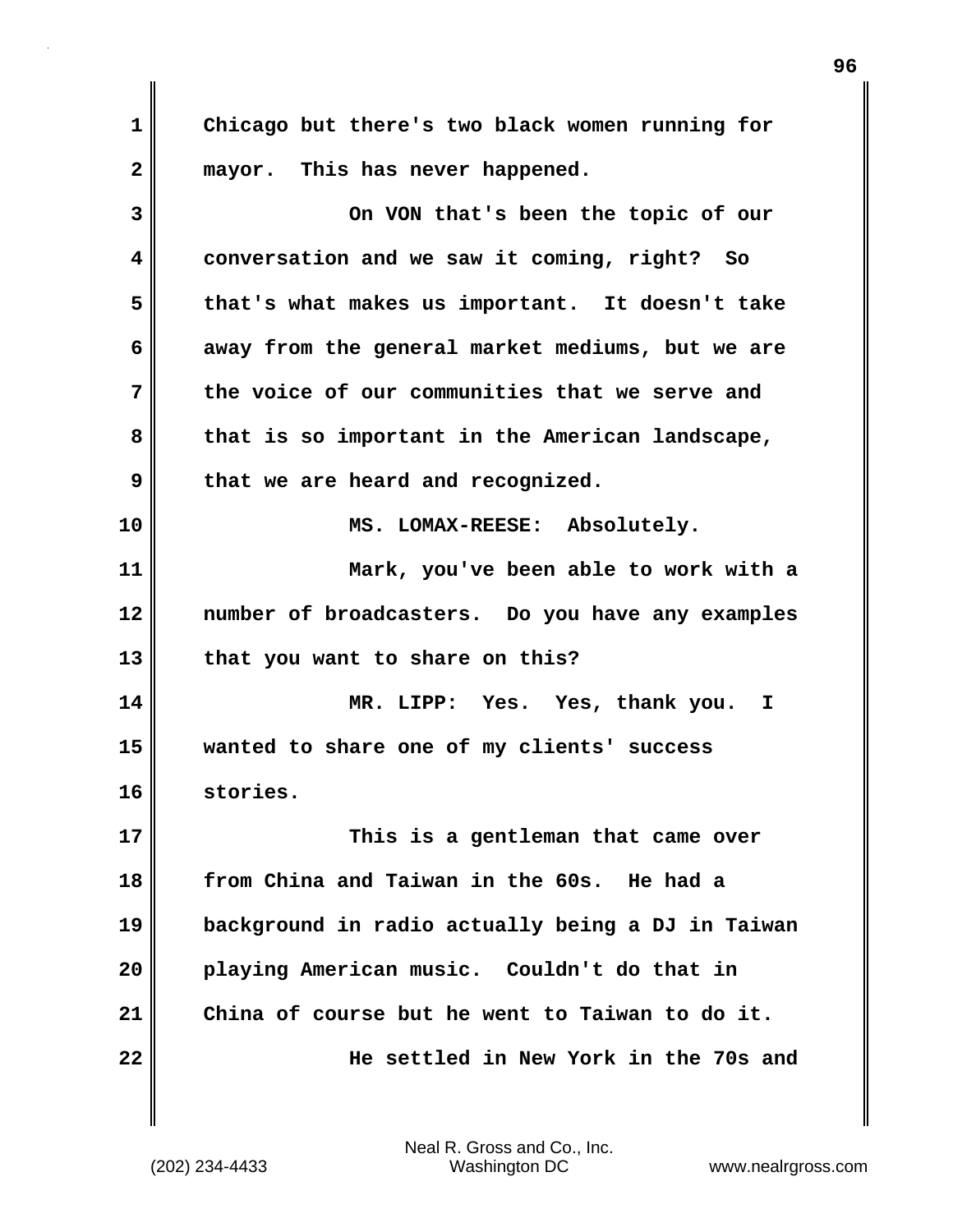**1 had no money at all. But his idea was, you know, 2 in New York City you can't buy a radio station. 3 They're very expensive. But he convinced one of 4 the larger FM stations there to lease its 5 subcarrier channel.**

**6 That was back then, something people 7 did. Muzak was a subcarrier channel. And he 8 borrowed money to obtain receivers specifically 9 tuned to the one frequency that his subcarrier 10 was on and distributed over a quarter of million 11 receivers to the Chinese community in New York. 12 Became well known in the Chinese 13 community that way and actually, back then was 14 the only Chinese language station that they had. 15 They had no other Chinese language station to 16 listen to. 17 In 1982, actually an FM station became**

**18 available in New York City when someone lost it, 19 lost their license.**

**20 He applied along with 20 other people 21 and it took ten years before he was able to 22 actually win the hearing but he actually got it**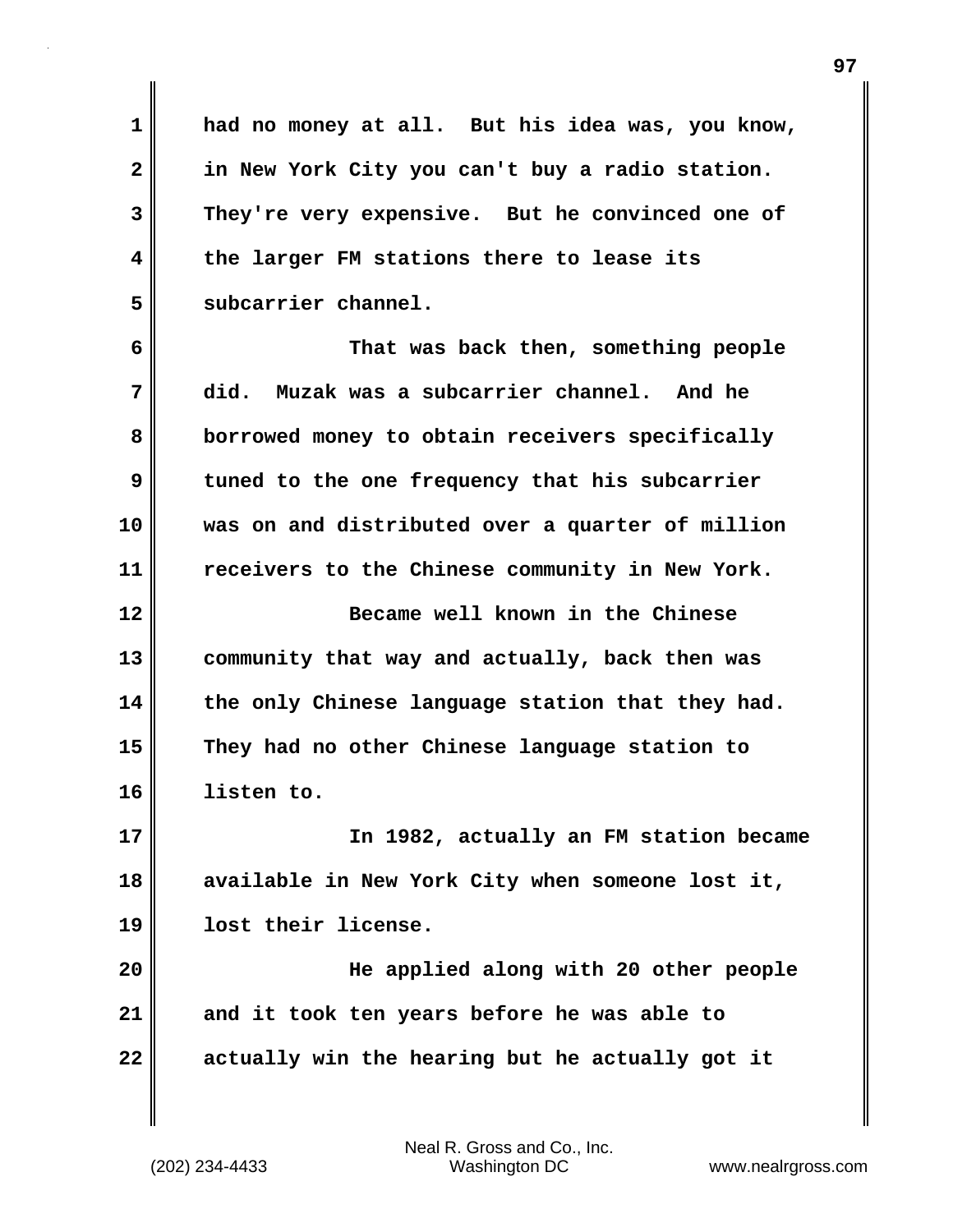**1 and operated it for several years and found out 2 it was valuable. This was a time when stations 3 in large markets were very valuable. 4 After a few years of operating it, he** 5 sold it for over a \$100 million. **6 MS. LOMAX-REESE: Wow. 7 MR. LIPP: And with the proceeds of -- 8 MS. LOMAX-REESE: That's a success 9 story. 10 MR. LIPP: With the proceeds of that 11 sale, what he did was he acquired over 50 AM 12 stations in all the large markets across the 13 country so he could provide minority programming 14 to different groups. Vietnamese, Korean, Chinese, 15 and a lot of Spanish stations as well and he's 16 been doing that ever since. 17 MS. LOMAX-REESE: Well, I want to jump 18 to the AM question, since you brought it up. So 19 we know what AM radio is a platform that really 20 is home to about two thirds of minority 21 broadcasters and it's threatened with extinction. 22 I know I have an AM. So this question**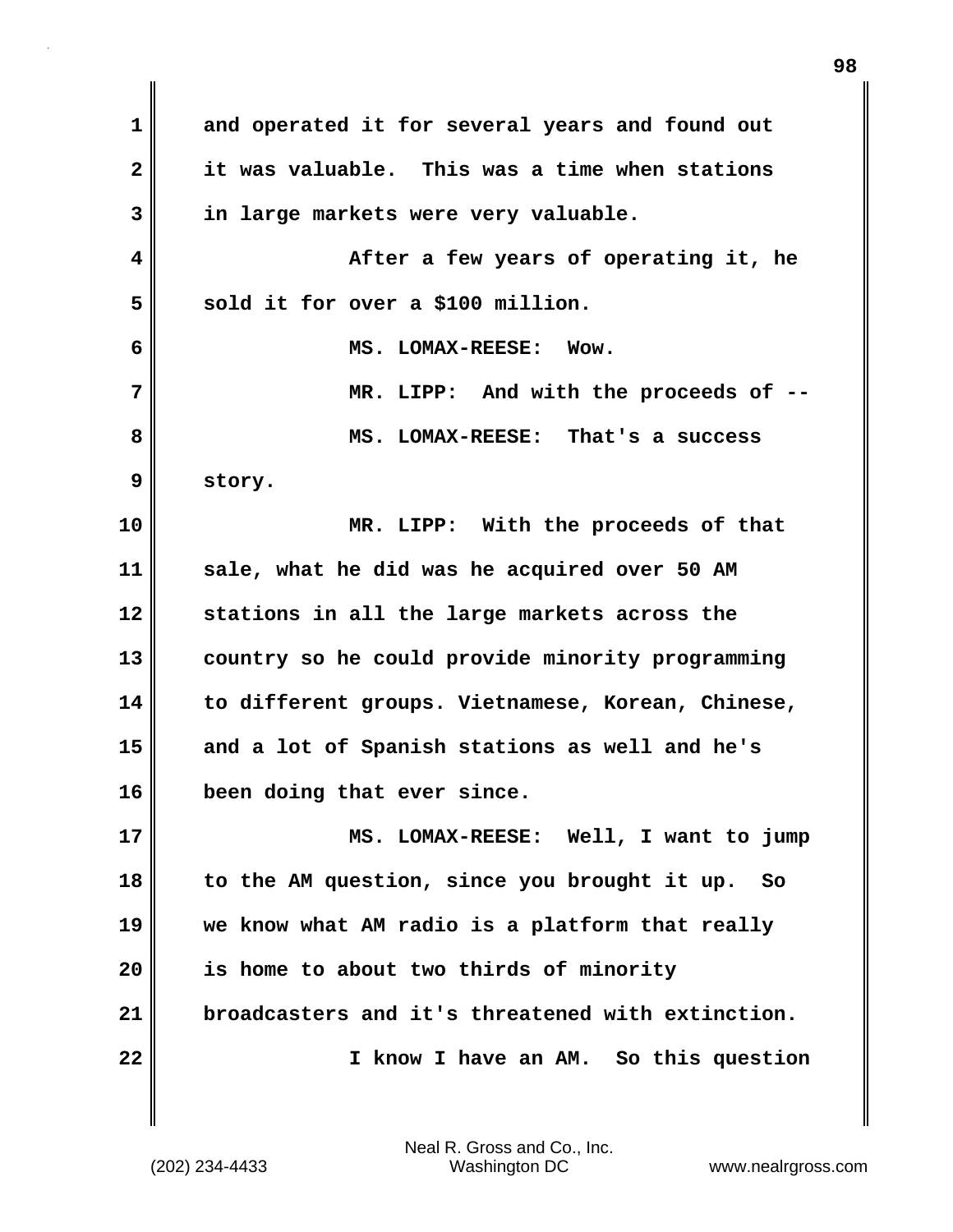**1 is very relevant. So we know that AM radio 2 listening is steadily declining. We know that 3 cars like newer cars are even questioning whether 4 they're going to include AM in cars and that's 5 really where people listen to radio more and 6 more, at least terrestrial radio. 7** So what do you see as the steps AM **8 radio can take to compete within the framework of 9 this new media context? And maybe I'll start 10 with -- who wants to take that on? I'm going to 11 look at Melody. 12 MS. SPANN COOPER: Okay. 13 MS. LOMAX-REESE: I'm going to ask you 14 and then we'll go to Mark. 15 MS. SPANN COOPER: Right. So I think 16 that is something that we would love to take up 17 with the FCC to explore different ways for us to 18 be able to do something new with AM and I know 19 that they're working on that. And I think 20 hearing from some of us who are in the weeds on 21 this would be so helpful. 22 But I also think that this is a time**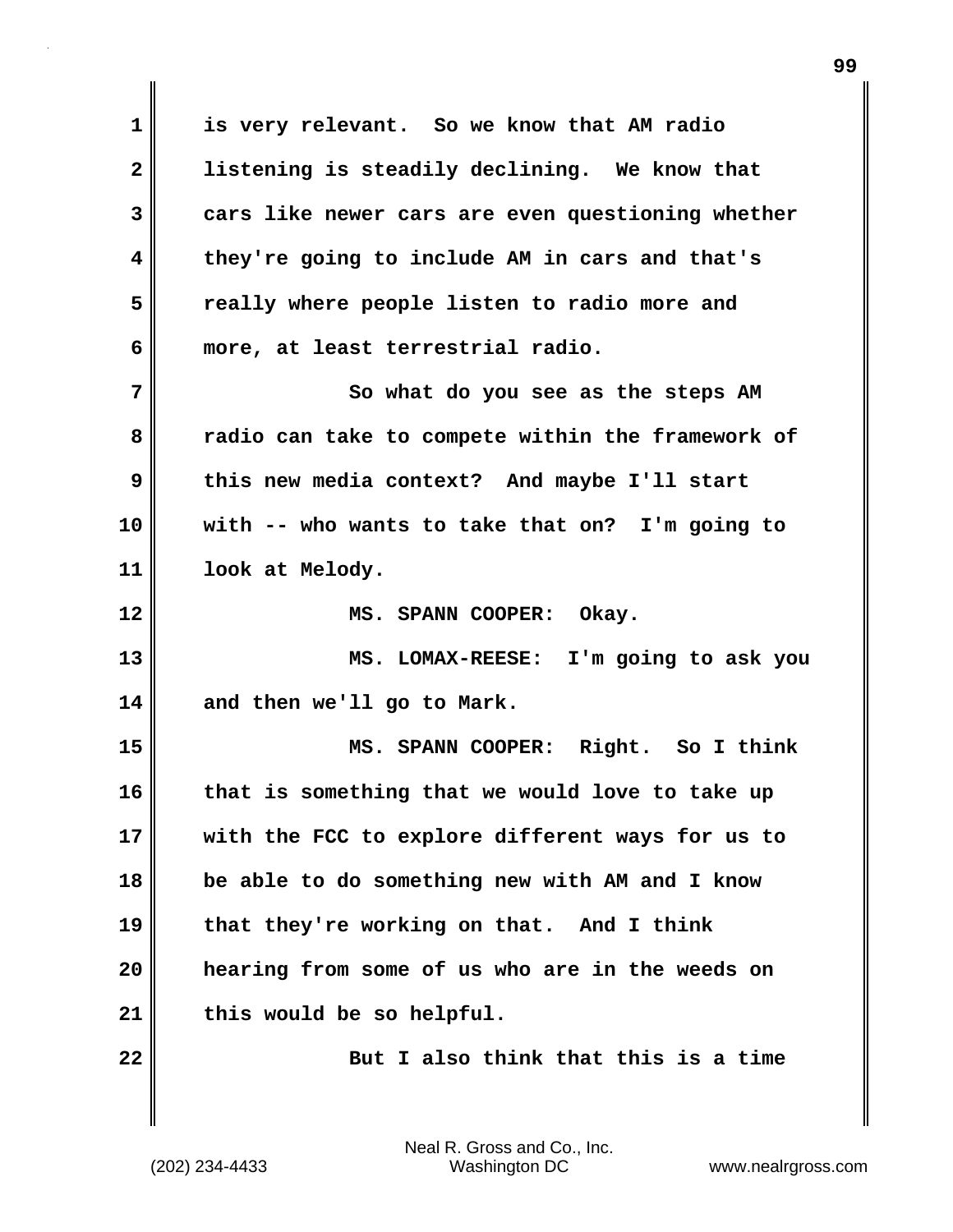**1 when we talk about extinction. That is something** 2 that entrepreneurs cannot accept, is extinction, **3 right? 4 So I think it's an opportunity for us 5 to get innovative. I think about the platforms.** 

**7 to VON not on the radio. It is through iHeart 8 digital.**

**6 You can hear VON and a lot of my listeners listen**

**9 I was sitting in, I got three Echos 10 for Christmas, Alexa. I said, Alexa, you know, 11 can I hear WVON in Chicago? There it was. So 12 we're at your fingertips sounding much better 13 than we sound on terrestrial radio.**

**14 And so between that and the fact that 15 we have got to stop looking at radio as if it's 16 listenership and look at it as it is audience and 17 you look at the entire audience of it.**

**18 When you talk about radio, it's the 19 original social media. So we can be just as much 20 engaged, if not more, with digital, with social 21 media, with every other platform that everyone 22 else is using. It's available to us.**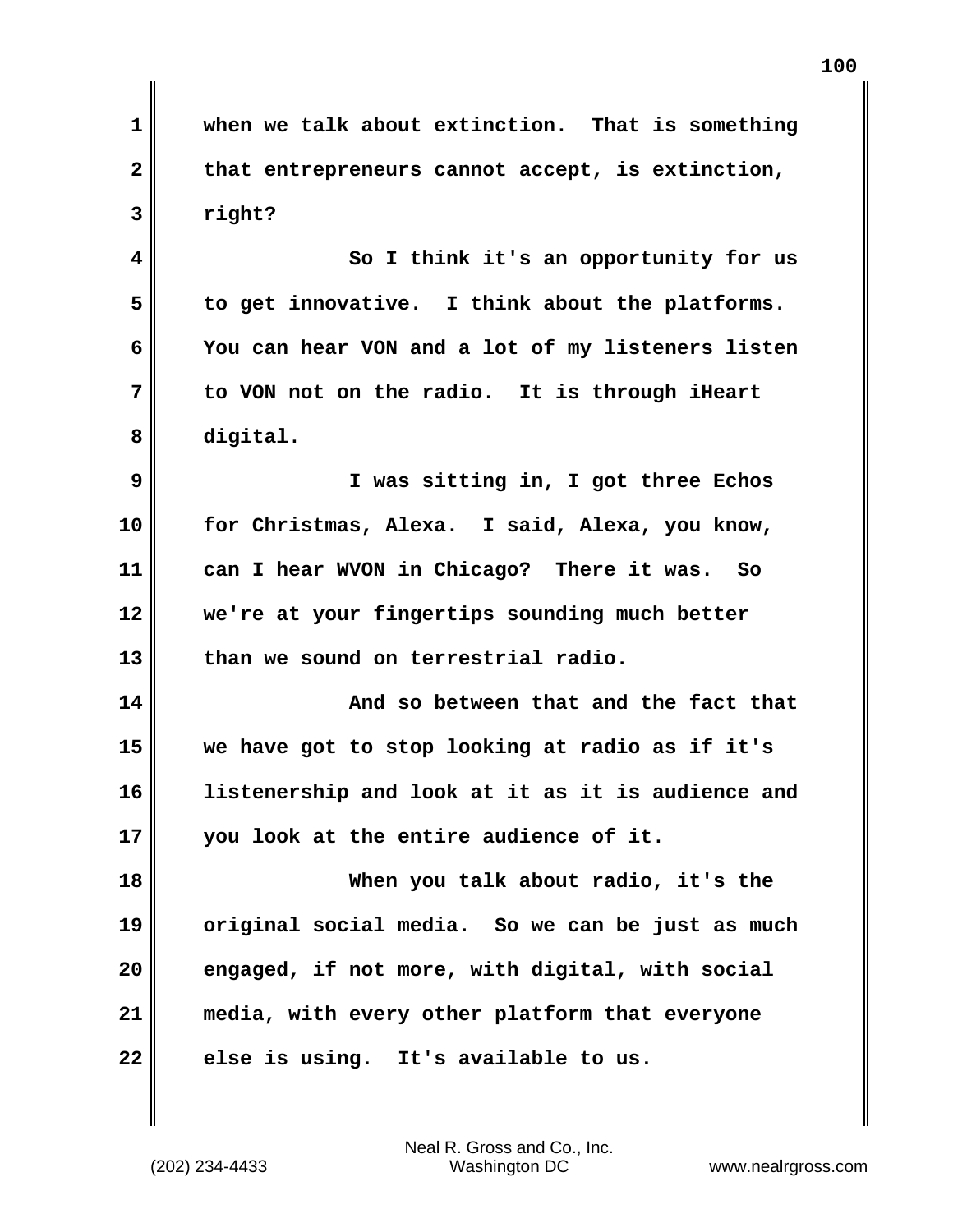| $\mathbf{1}$ | And as long as they continue to encode            |
|--------------|---------------------------------------------------|
| $\mathbf{2}$ | so that listenership is recognized as well, I     |
| 3            | don't think that it's, you know, I don't worry    |
| 4            | about AM ever totally going away.                 |
| 5            | And then what I always do also, Sara,             |
| 6            | is I look at the big owners. The big owners       |
| 7            | aren't trying to get rid of their AM stations.    |
| 8            | Of course they pay more for their FM stations.    |
| 9            | But if they're holding onto them, it's something  |
| 10           | there.                                            |
| 11           | You don't see this broad sale of AM,              |
| 12           | somebody just trying to give their signal away.   |
| 13           | No one wants to give away anything that has the   |
| 14           | power to influence the public. There's value      |
| 15           | there.                                            |
| 16           | And so I don't worry about it from                |
| 17           | that standpoint but I would like to continue, the |
| 18           | FCC to continue to explore the options that will  |
| 19           | make us more competitive in the marketplace.      |
| 20           | Does anybody else<br>MS. LOMAX-REESE:             |
| 21           | want to jump in?<br>Mark?                         |
| 22           | MR. LIPP: Yes.<br>Sara, as you                    |
|              |                                                   |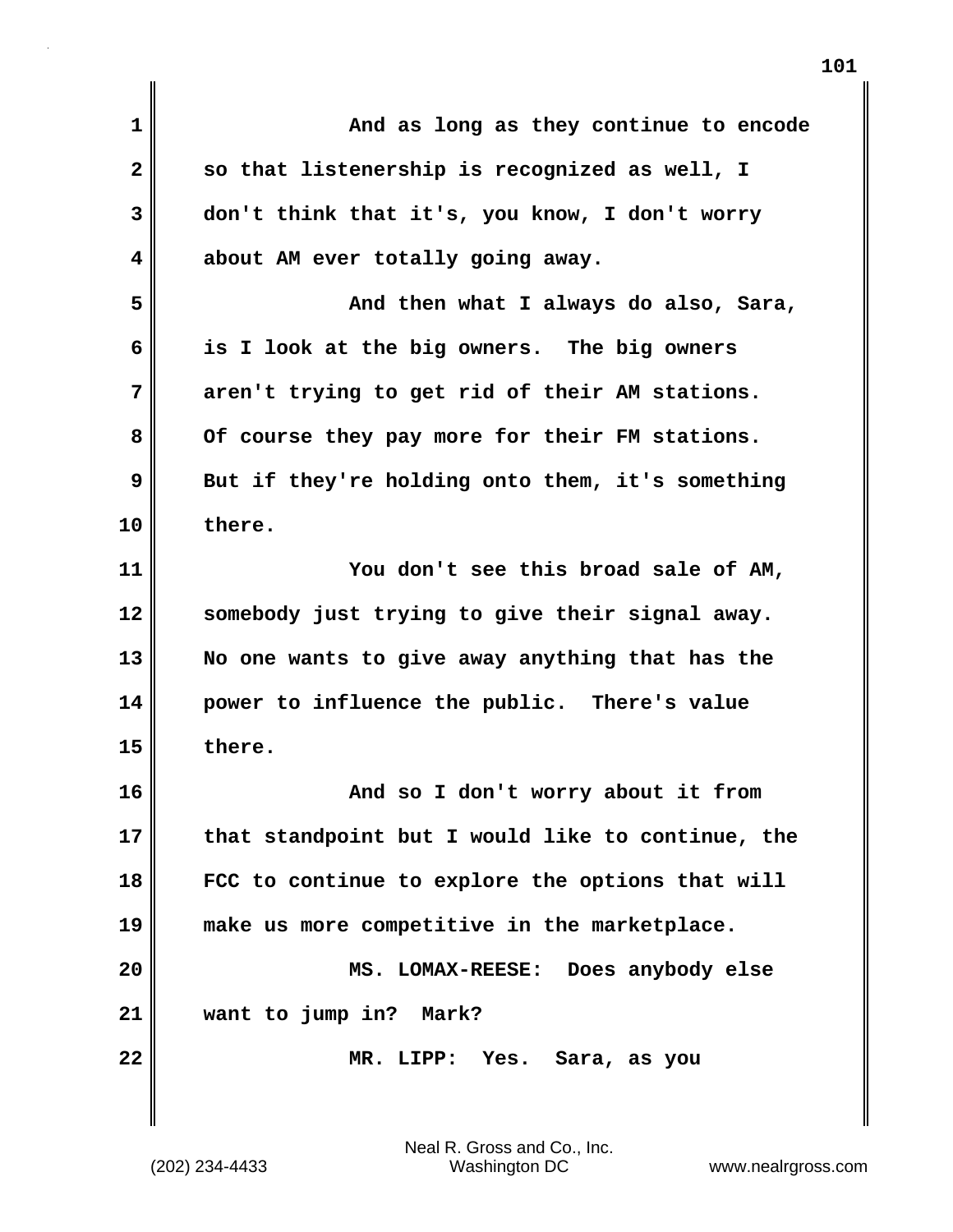**1 mentioned, most minority broadcasters are in AM 2 stations. And there are some things the FCC can 3 do. I know the Chairman's been very active in 4 assisting AM and he has allowed AM stations to 5 acquire FM translators which there's several 6 thousand out there now with AM.**

**7** But in the larger markets where your **8 target audience often is, where the immigrant 9 communities are, where the minority groups are, 10 it's very difficult to acquire a station there 11 to, there's certainly no opportunities for new 12 stations there.**

**13** So the challenge is for minority **14 broadcasters wanting to reach their target 15 audience, how do they do it? And FM translators 16 are sort of in very short supply in the major 17 markets in the central cities.**

18 So suggestions I have are much more **19 extensive than what the FCC has done so far. For 20 example, right now if you're outside of an urban 21 area and your target audience is in the urban 22 area, the FCC actually has roadblocks that are**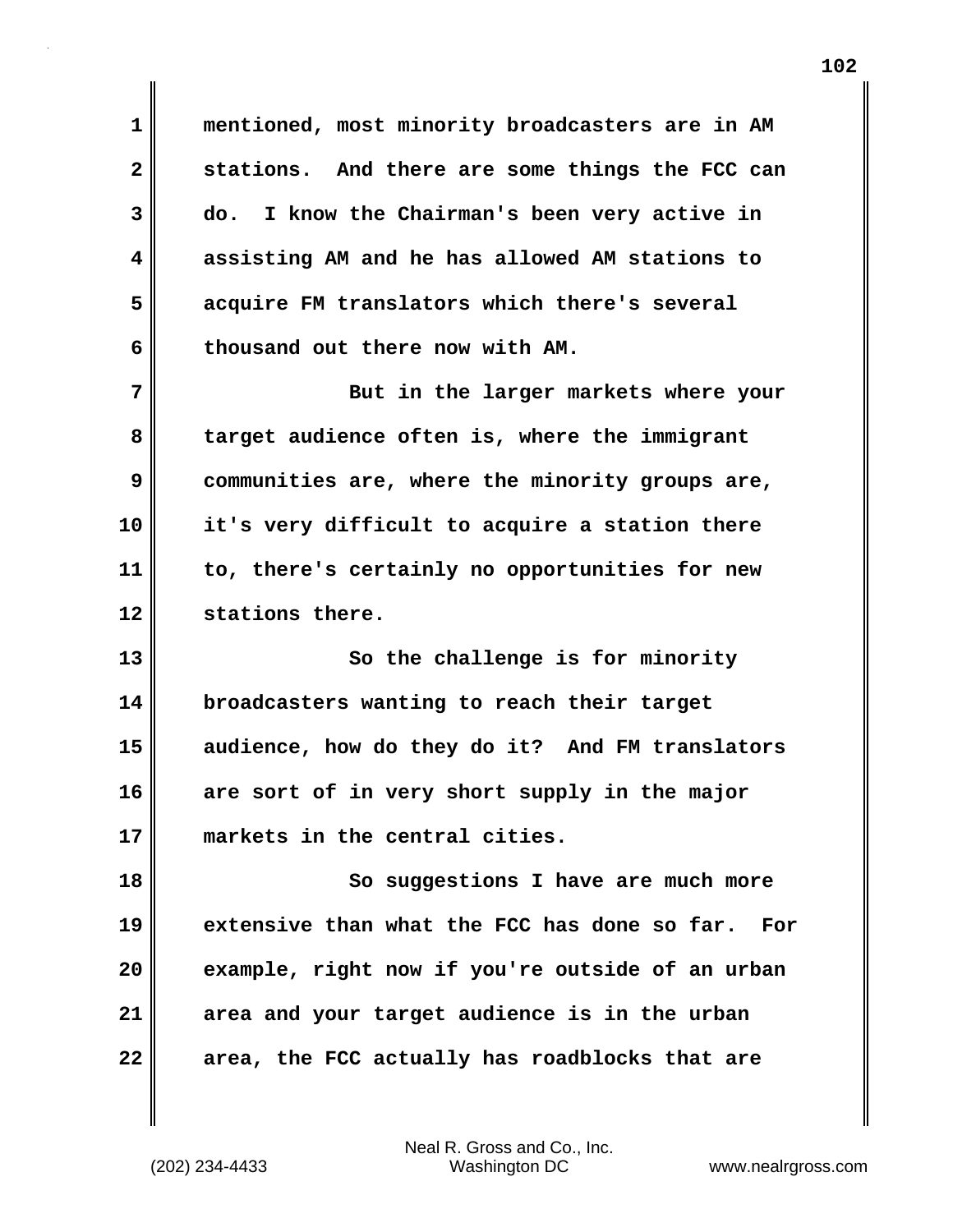**1 created. You can't move into an urban area. 2 It's called the Rural Radio Policy. That should 3 be lifted for AM. 4 There's a proposal now before the FCC 5 to decrease the protection for the large high 6 powered Class A stations, Class A AM. 7 And if they adopt that proposal and 8 the lower powered and daytime-only AM stations 9 are able to take advantage of it, again, it may 10 involve some available spectrum in a larger 11 market where their target audience is but this 12 Rural Radio Policy prohibits them from moving in. 13 That's an area that the FCC could certainly help**  $14$   $\blacksquare$   $\blacksquare$   $\blacksquare$ **15 Then something I've been working on 16 with a lot of groups since 2007 following many 17 pleadings, is all the vacant space in VHF band, 18 in particular Channel 5 and Channel 6. 19 I counted very recently that there's 20 only 26 full-service stations on Channel 6 and 50 21 full time stations on Channel 5 nationwide. 22 There's some low powered TVs but less than a**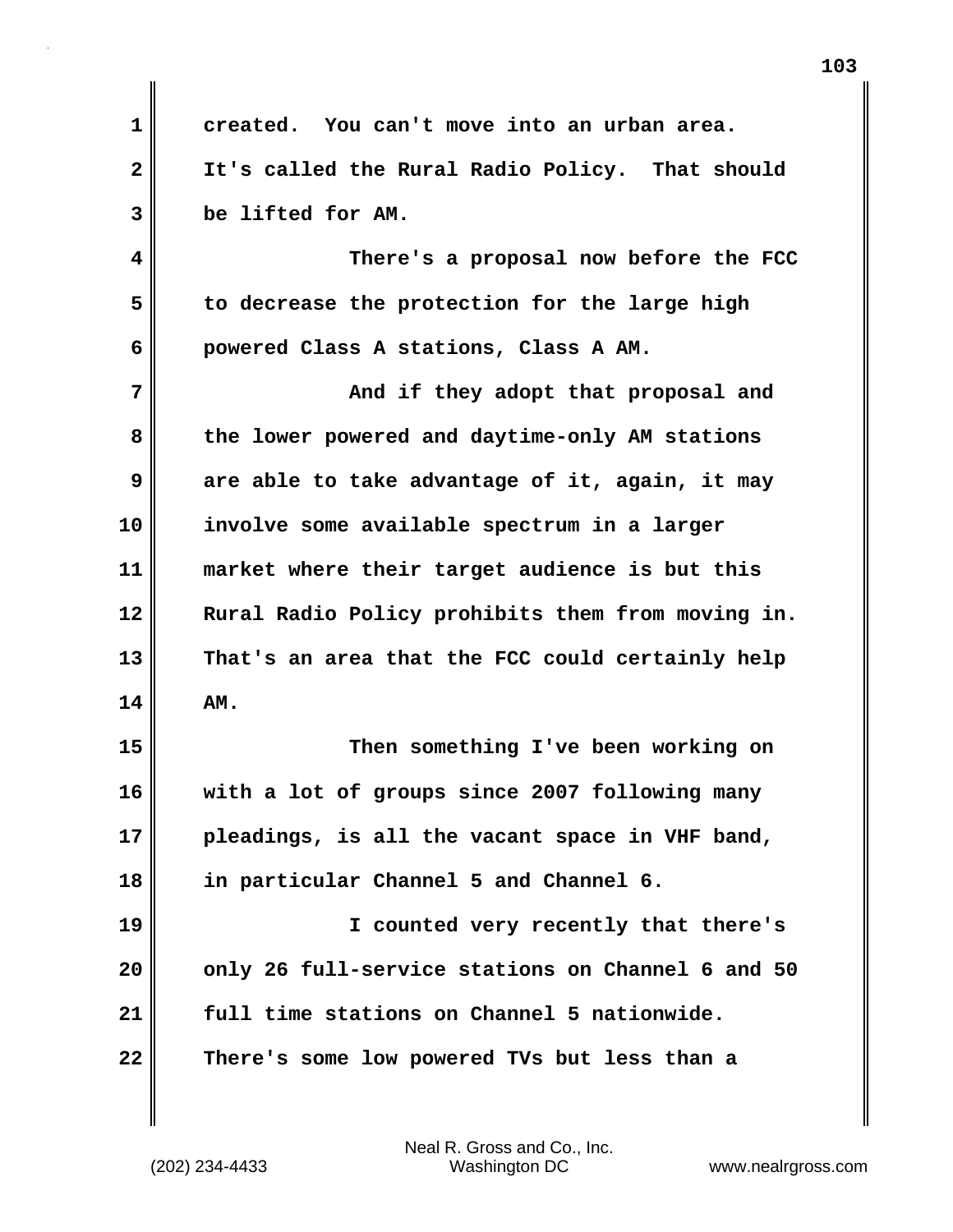**1 hundred on either of those channels. 2 That's a lot of space available for AM 3 to move there if they want to. This is what a 4 lot of other countries have done. European 5 countries, Canada, Mexico, Brazil, Argentina, 6 they've all switched their AMs to FM. 7 And of course there could be a 8 transition period where you remain on your AM 9 while you're moving into the VHF band as an FM 10 station. 11 There's also room for translators 12 where there's interference existing or for new 13 translators. I know Dr. Shukla has a FM 14 translator interference problem that she's dealt 15 with before. 16 MS. LOMAX-REESE: So Mark, I'm going 17 to have to like put a pin in it a second. 18 MR. LIPP: Okay. 19 MS. LOMAX-REESE: Just because we're 20 running out of time. And you could do a seminar 21 on this for like a day -- 22 MR. LIPP: I could.**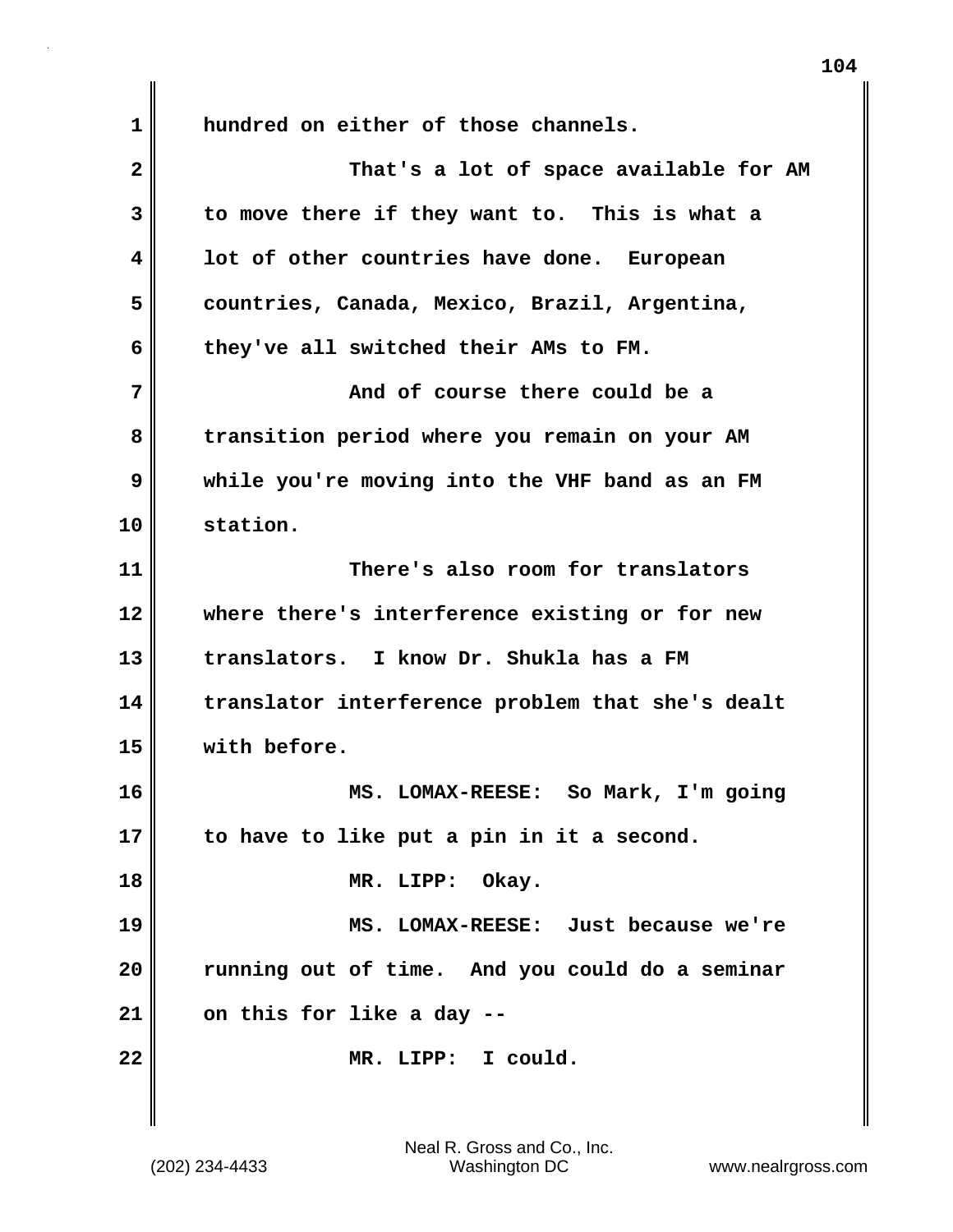| $\mathbf{1}$ | MS. LOMAX-REESE: So your expertise is             |
|--------------|---------------------------------------------------|
| $\mathbf{2}$ | really, really valued.                            |
| 3            | MR. LIPP: Thank you.                              |
| 4            | MS. LOMAX-REESE: But go ahead,                    |
| 5            | Michelle.                                         |
| 6            | MS. DUKE: I'll go ahead and shift                 |
| 7            | gears a little bit for the panel and focus on the |
| 8            | three women and ask if you can give us some       |
| 9            | insights on your journey as a woman in radio      |
| 10           | broadcasting.                                     |
| 11           | Let's start with you, Dr. Shukla.                 |
| 12           | DR. SHUKLA: My journey is very short,             |
| 13           | actually. It's only three years. But as woman     |
| 14           | in any business, I have come to believe that      |
| 15           | it's, woman have already, you know, this century  |
| 16           | the educational empowerment is already done,      |
| 17           | right, because right now there are more women     |
| 18           | coming out with the degrees than men for almost   |
| 19           | now, last seven years.                            |
| 20           | So what happens in business is we have            |
| 21           | to conquer an area called emotional empowerment.  |
| 22           | Unless you have that emotional empowerment which  |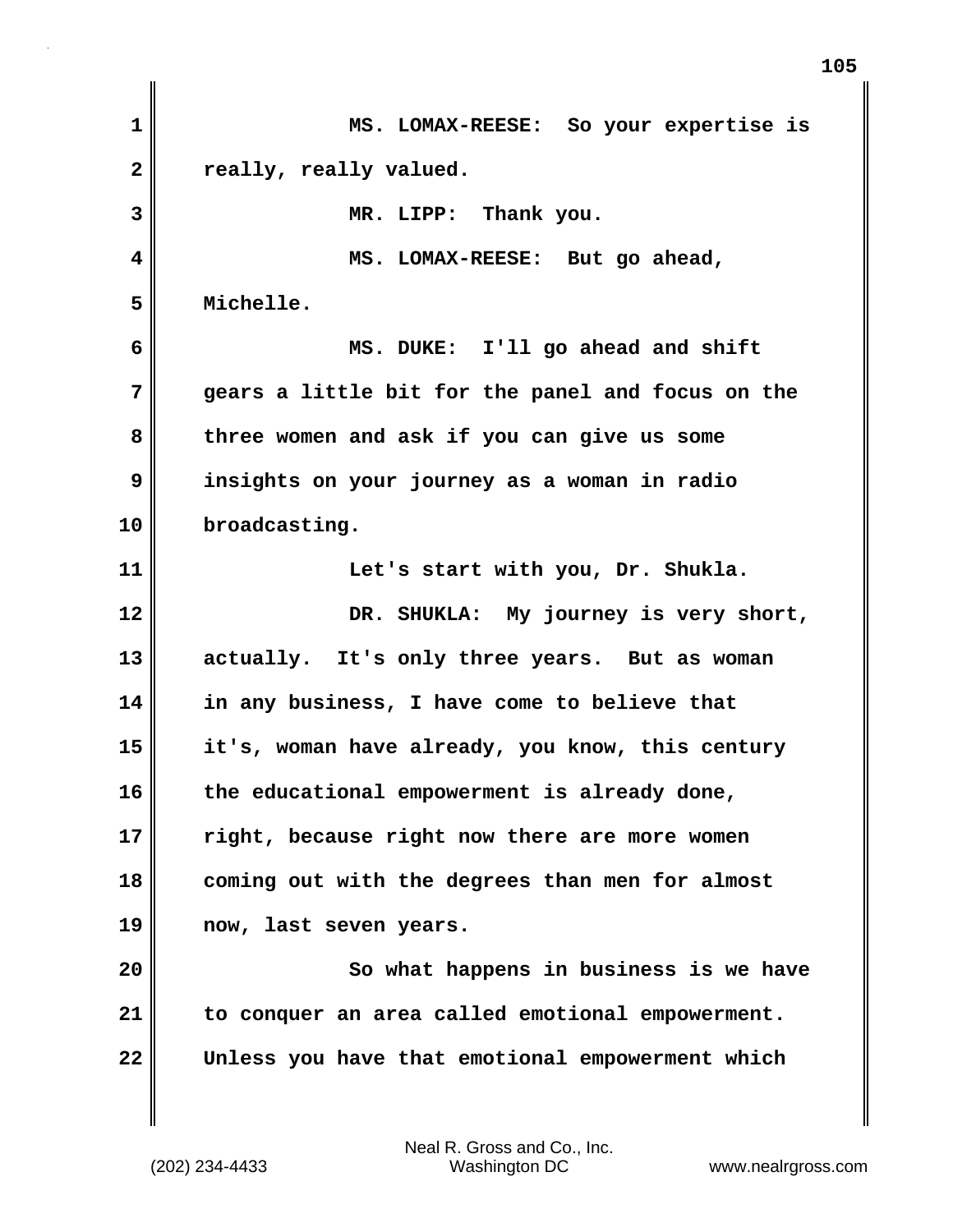**1 really no men, no country, no religion, no 2 community can give you, it is only women 3 themselves have to develop from within and that 4 is the only way you can be successful in any 5 business. 6 Because that's what is there at every 7 step. If you are not empowered, if you have not 8 done that for yourself you can't really, you 9 know, break that ceiling. 10 MS. DUKE: Thank you. 11 Chesley? 12 MS. MADDOX-DORSEY: So I agree with 13 everything Dr. Shukla says, as always. But in 14 addition to that I think we really need good 15 mentors and I've been, I was really fortunate in 16 my career to have good mentors. 17 I was a banker working in 18 broadcasting, lending to the broadcasting 19 industry. And I had John Oxendine come along and 20 say you really need to be an entrepreneur, give 21 me some money and let's do it. 22 And that, I couldn't say no. He's**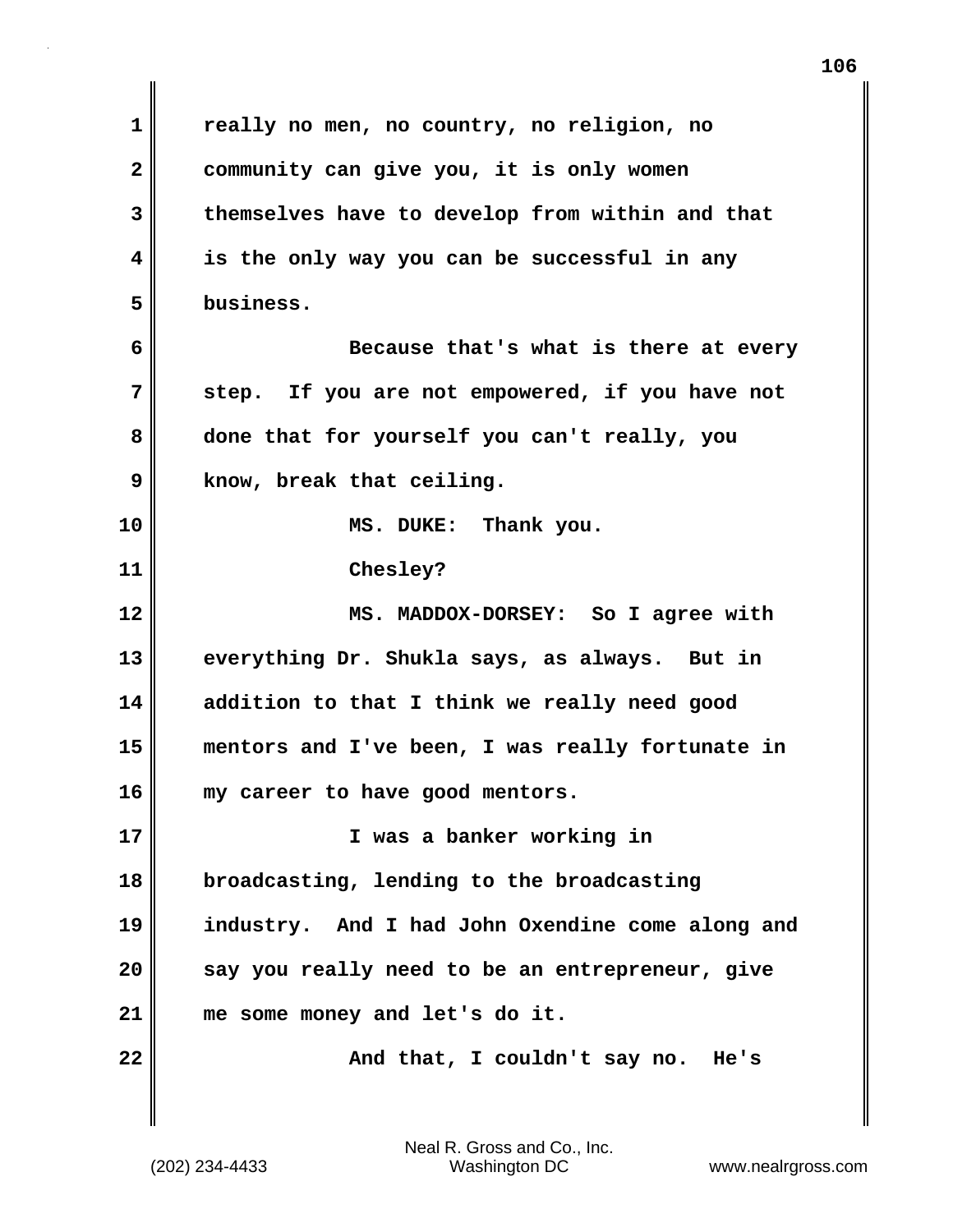**1 very convincing so I couldn't say no to him. Hi 2 John. But it was an excellent mentor. 3 I had Norman Wang, Robert Weiss, Fred 4 Joseph, all men, all mentors because I came out 5 of the finance side of things, and then of course 6 the unforgettable Sidney Small who mentored me 7 into the start of the company that we're in right 8 now. 9** So I think you have to have that **10 emotional courage. You have to have a little 11 vulnerability, but you have to have people who 12 are willing to reach back and show you the way 13 and that's critical from my standpoint. 14 MS. DUKE: Well said. Thank you. 15 MS. SPANN COOPER: So I got in the 16 business as I said earlier, I'm a second 17 generation owner. I started when I was 15 years 18 old as a punishment because I was hanging out 19 with a crowd that my parents didn't want me to so 20 my father started making me go to work every day. 21 Child labor laws at 15, the W2, something's wrong 22 with that.**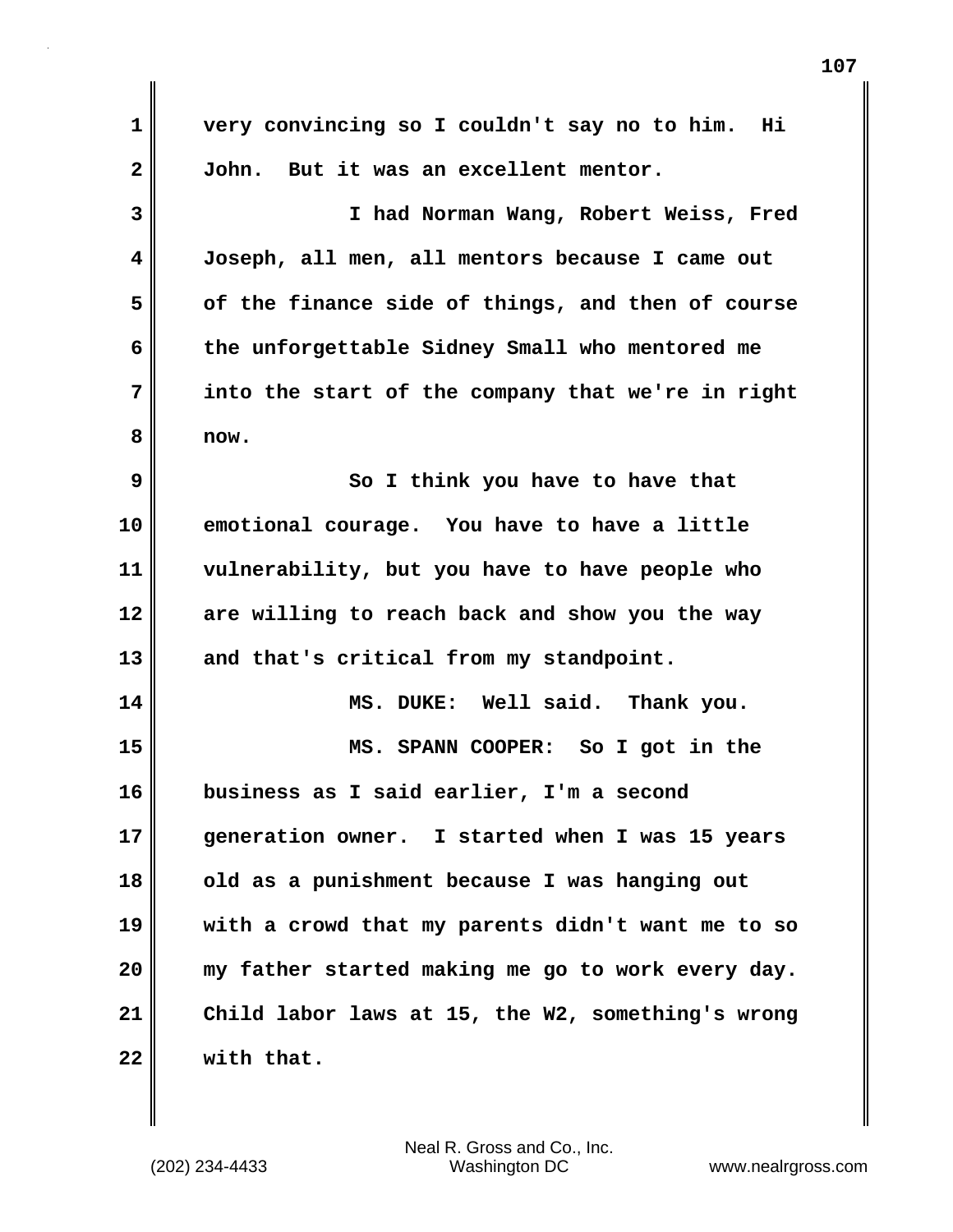| $\mathbf 1$  | Anyway, I became president of my                  |
|--------------|---------------------------------------------------|
| $\mathbf{2}$ | parent's, my dad's company when I was 30. he      |
| 3            | actually owned it with another broadcaster and    |
| 4            | they stayed in court. They didn't like each       |
| 5            | other very well. So at 30 I was president of the  |
| 6            | company.                                          |
| 7            | Went to court 1999 as part of the                 |
| 8            | settlement. The judge, the female judge said,     |
| 9            | you know, sell the controlling interest to        |
| 10           | Melody.                                           |
| 11           | And did some creative financing that              |
| 12           | they talked about earlier with my home and put,   |
| 13           | you know, some of my personal stuff involved and  |
| 14           | I bought the controlling interest and with my     |
| 15           | dad's 36 percent and my 14, we are the majority   |
| 16           | owners of the company.                            |
| 17           | My journey in terms of being at the               |
| 18           | table and as being in female radio remains, media |
| 19           | remains a very male dominant industry, but I've   |
| 20           | been in it long enough that when I'm at the table |
| 21           | I don't see that.                                 |
| 22           | I see a sharing of ideas, I see input             |
|              |                                                   |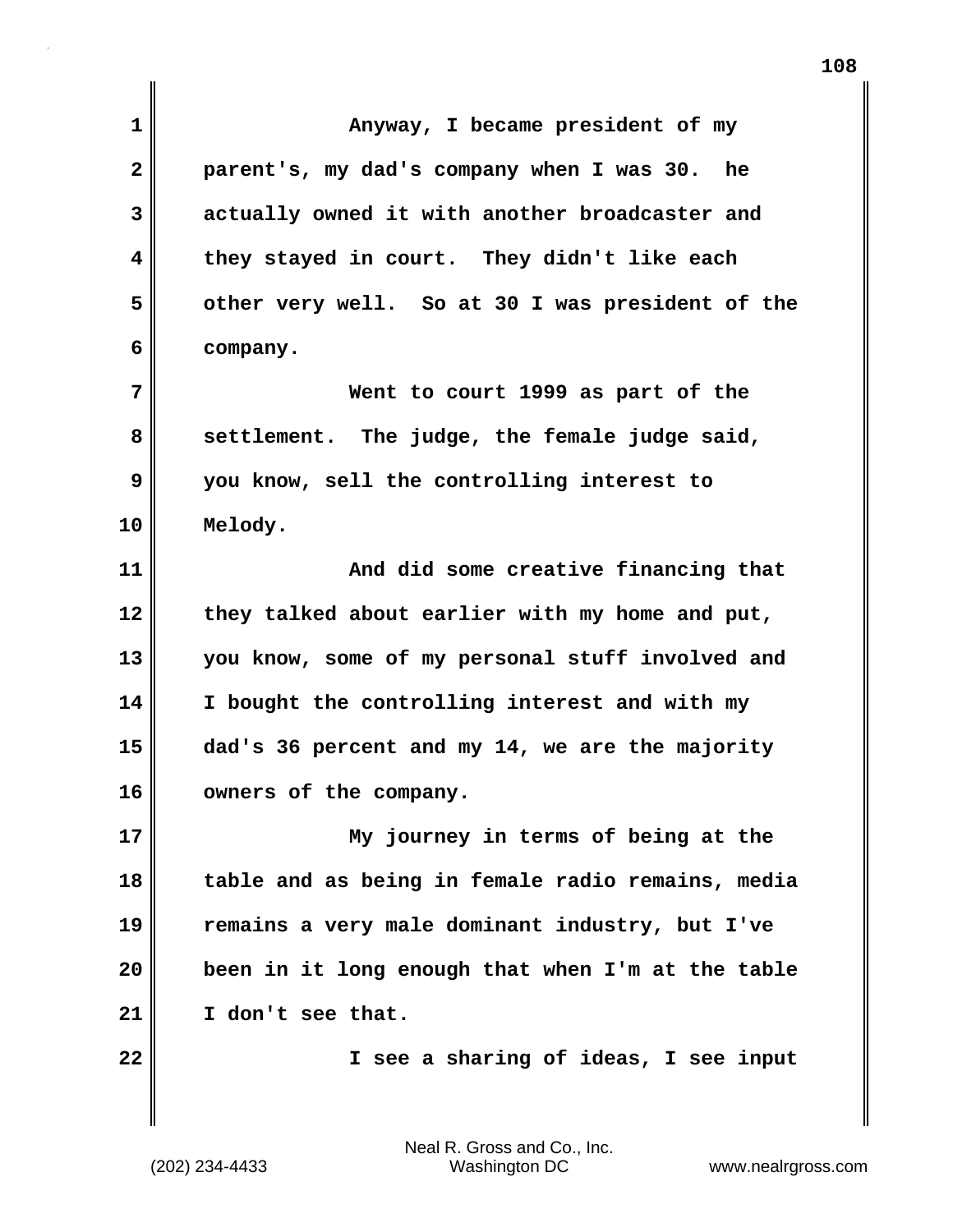**1 and value in everybody around. But I will say 2 when I sit back and watch panels and I do look 3 for, are there women present? You know, to know 4 how far we've come. 5 I've had many mentors in this 6 business, both on air and off. Cathy Hughes has 7 been a tremendous mentor to me on my journey. 8 She started at an AM station similar to the one 9 that we had in Chicago. And I think that there's 10 just great camaraderie. 11 I mean, I can be mentored by Steve 12 Roberts and by Mr. Perry who was here just as 13 much as I can by Chesley and Sara. We've all got 14 stories to tell and they're all helpful because 15 we just, you know, all here to kind of survive. 16 So that's kind of been my journey. 17 MS. DUKE: Thanks for that. I know 18 that each of you is paying it forward based on 19 what I've read about all of you. 20 MS. LOMAX-REESE: And I just want to 21 add that Melody and me and -- 22 MS. SPANN COOPER: Karen.**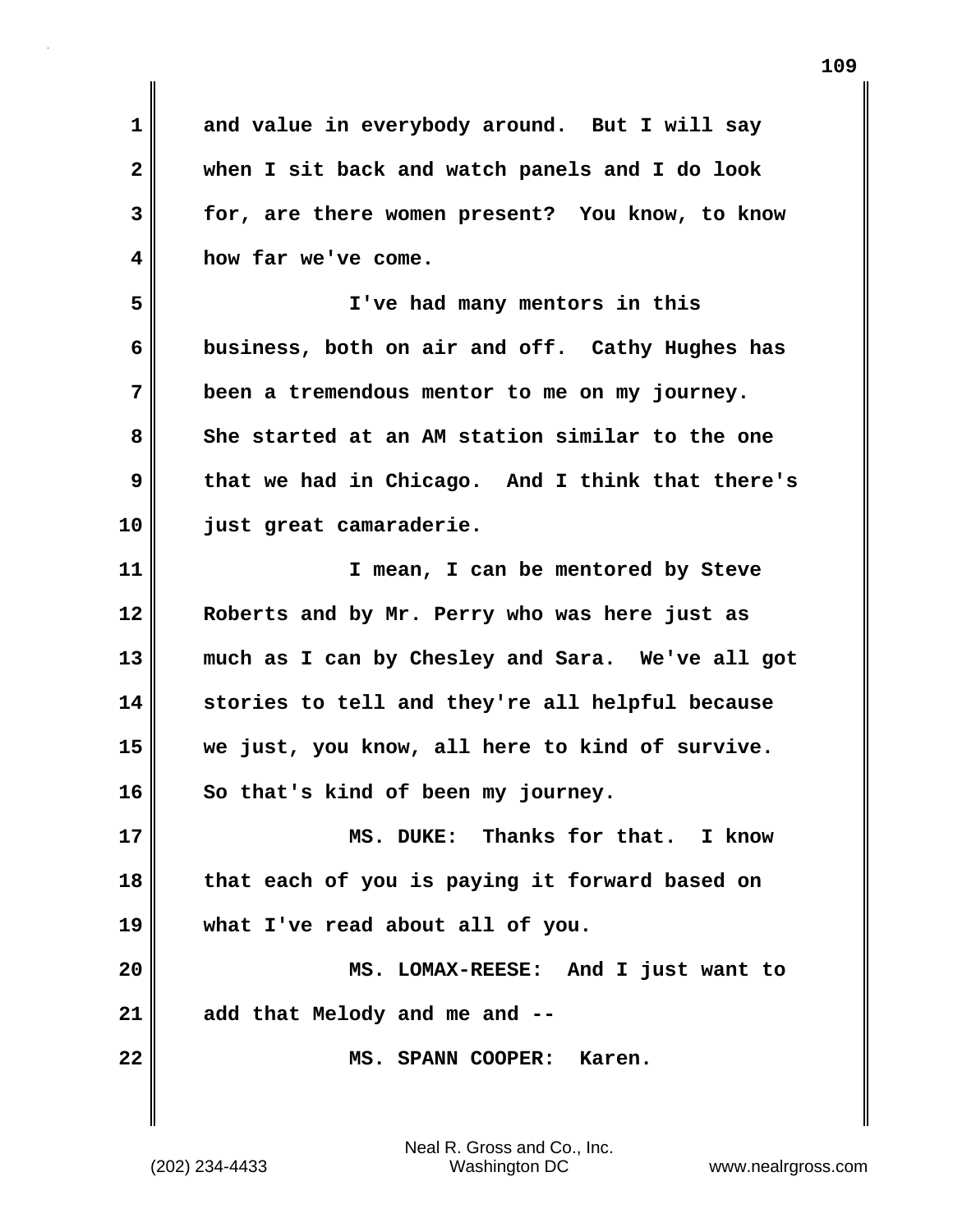| $\mathbf 1$  | MS. LOMAX-REESE: -- Karen Slade in LA             |
|--------------|---------------------------------------------------|
| $\mathbf{2}$ | are working as three black women owner-operators  |
| 3            | of radio stations to collaborate and share        |
| 4            | content and different kinds of things. So that's  |
| 5            | an example of woman power.                        |
| 6            | So I want to go back to this question             |
| 7            | of access to capital because that is clearly a    |
| 8            | theme. We heard it in the first panel which I     |
| 9            | thought it was really powerful to hear the        |
| 10           | stories of some of these pioneers. And access to  |
| 11           | capital is an ongoing obstacle and challenge I    |
| 12           | think for all radio owner operators.              |
| 13           | And so I want to see if we could talk             |
| 14           | a little bit about that and I want to start with  |
| 15           | Pedro Zamora because in having radio stations     |
| 16           | that are geared towards the Mexican population,   |
| 17           | the immigrant population, did you find or do you  |
| 18           | find there are additional challenges associated   |
| 19           | with accessing capital based on your target       |
| 20           | market?                                           |
| 21           | MR. ZAMORA: The access to capital is              |
| 22           | very hard especially with people like myself that |

 $\mathbf{I}$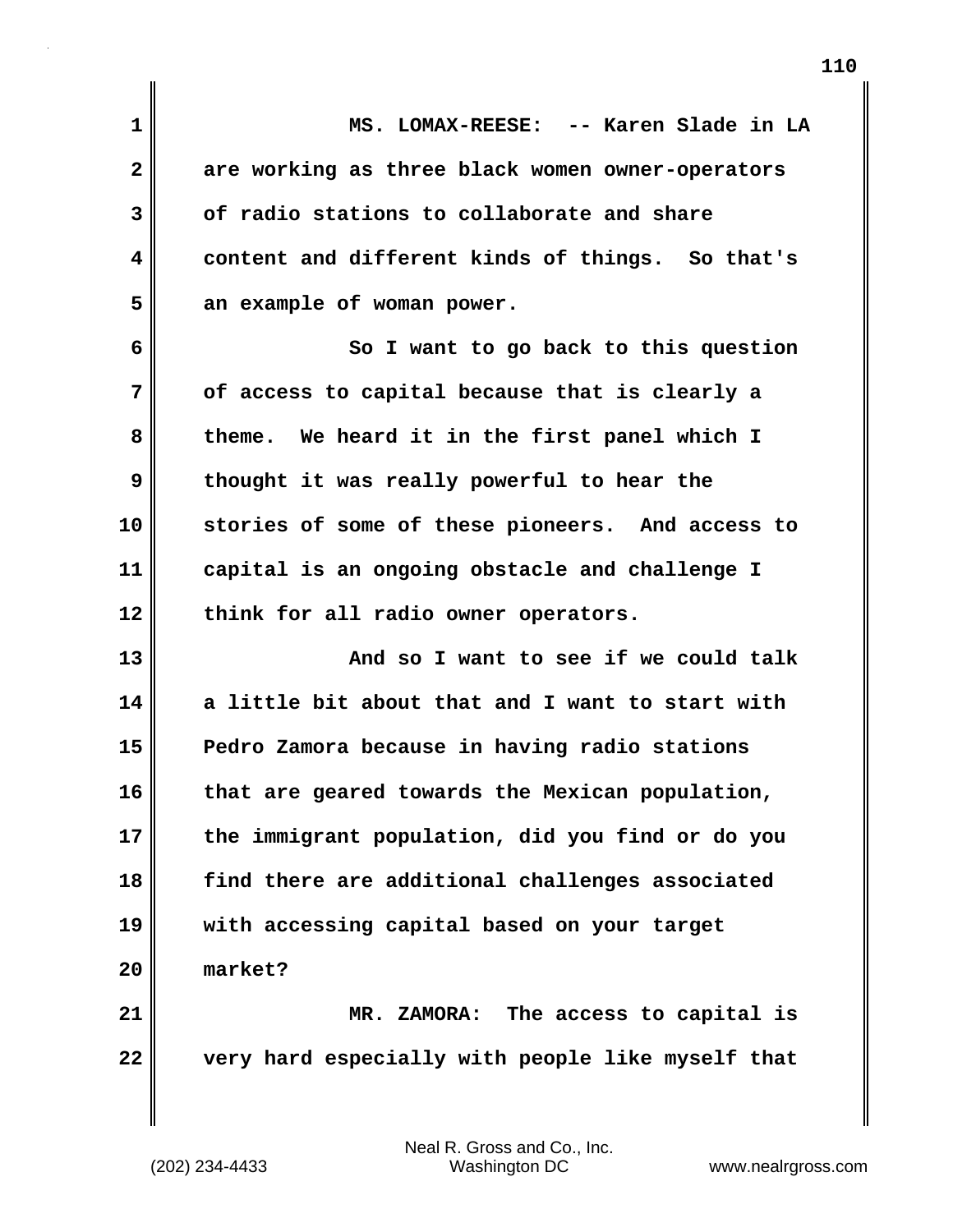**1 work in small markets. When -- six years ago 2 when I was doing some tower construction, we 3 tried to get the, you know, financing for that 4 and it was very, very hard. I mean, it was going 5 to take, you know, easily over a year to see if I** 6 could get financing. **7** So it's been a challenge for myself

**8 and especially for the small markets. And I 9 don't, at that point I didn't own radio stations 10 that were -- I only, you know, I had one radio 11 station already but it was in a small market and 12 I was leasing it out to somebody else and there 13 was no income coming in.**

**14 So it was very hard and I decided to, 15 you know, get a loan in another way to do that, 16 to do the construction but through my other 17 businesses.**

**18** But it's been very challenging and **19 from what I hear from people that I know, it has 20 been very challenging, you know, everywhere. So 21 I don't know. I hope that one day there'll be 22 better ways to get financing and they don't make**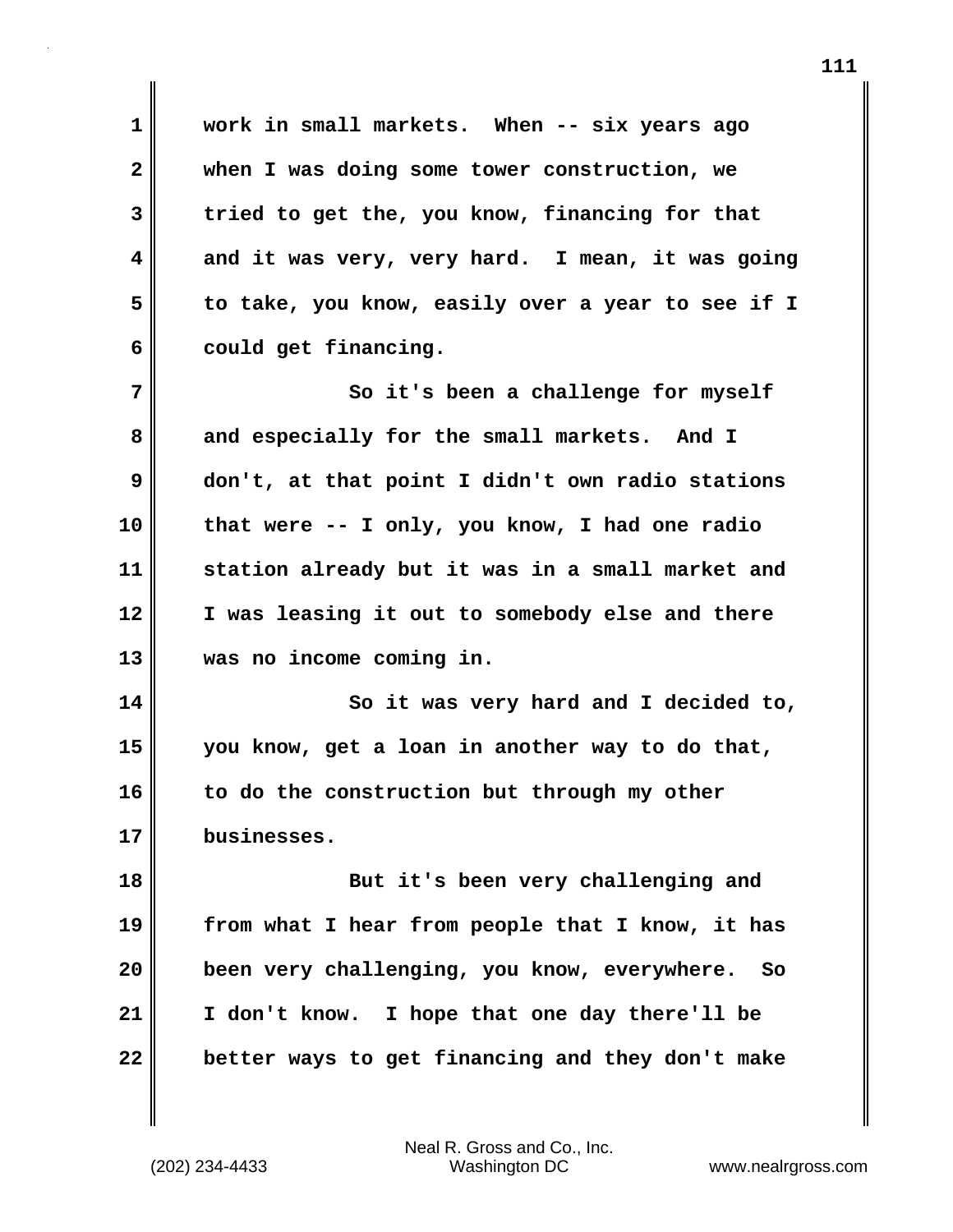**1 it as hard as it is today.**

| $\overline{\mathbf{2}}$ | And I know that you have to, you know             |
|-------------------------|---------------------------------------------------|
| 3                       | secure, banks have to secure their money but they |
| 4                       | make it too hard and especially for minorities    |
| 5                       | that we own a few radio stations or that they     |
| 6                       | want to buy their first radio station and they    |
| 7                       | don't have history.                               |
| 8                       | And they tell you, oh, it's a piece of            |
| 9                       | paper which you own, but behind that piece of     |
| 10                      | paper, it's a lot of work and agreement that      |
| 11                      | costs a lot of money. The towers and all that.    |
| 12                      | I was very fortunate to buy two radio             |
| 13                      | stations and were able to buy them at a cheaper   |
| 14                      | price and then build towers, the one in Des       |
| 15                      | Moines and the one in Detroit. And that's how I   |
| 16                      | got to build them cheaper and find the financing, |
| 17                      | the money, you know, through my other businesses. |
| 18                      | But I don't know if I didn't have that            |
| 19                      | time in the business for the entertainment and    |
| 20                      | the venues that I would be able to own radio      |
| 21                      | stations. And I am a firm believer that radio     |
| 22                      | stations especially in this market that I am,     |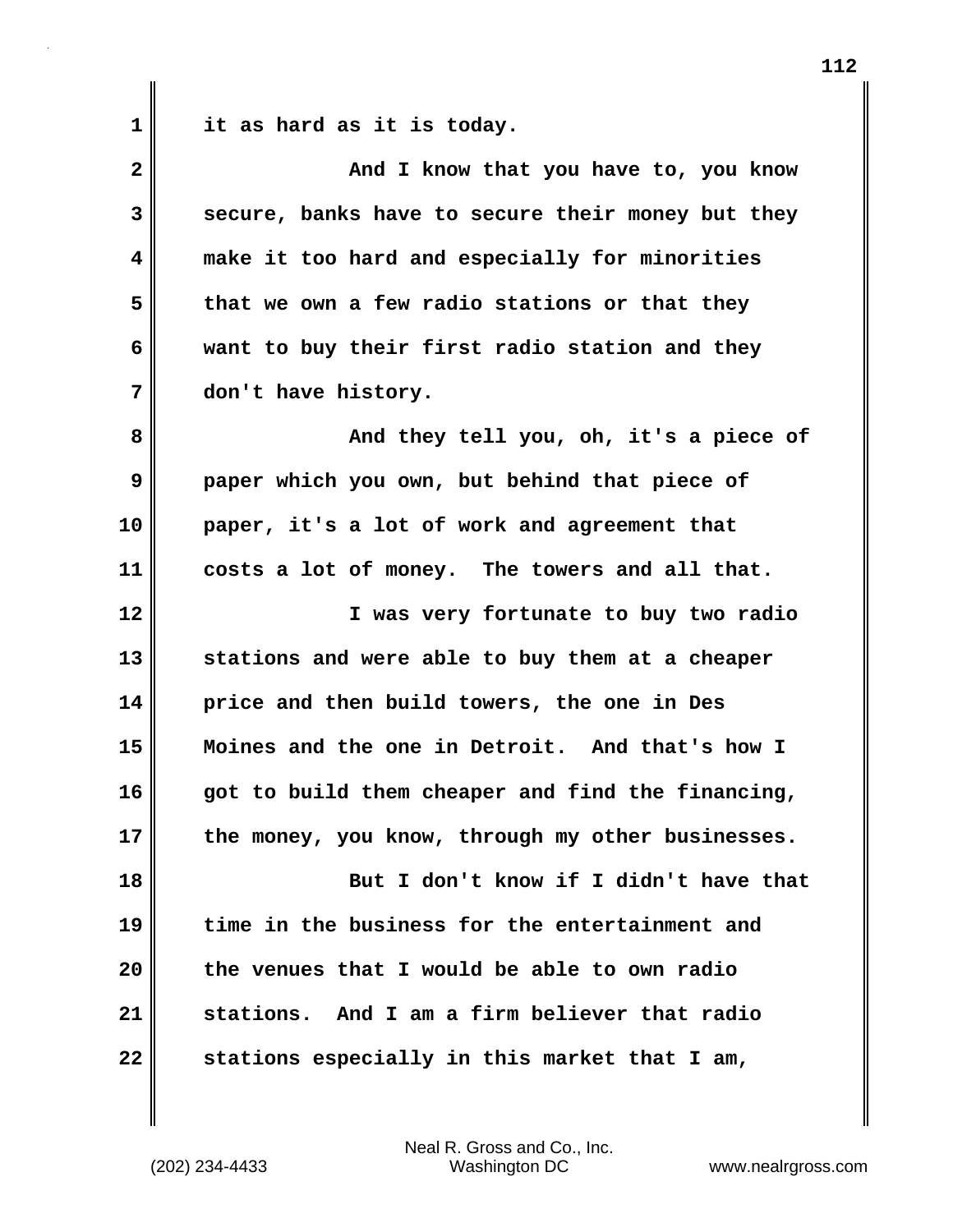**1 that are very important for our community. 2** But I just hope like, you know, the **3 situation with the AMs, because I own one AM, 4 that improves, you know, how, you know, or the 5 FCC finds a way to give us more support or -- and 6 the way, you know, people are perceiving the AM 7 stations. 8 But in the Latin industry it's just, 9 radio stations are a very important part of their 10 culture. 11 MS. LOMAX-REESE: So I think we have 12 time if one more person wants to address that 13 question around access to capital and then we're 14 going to go to questions. 15** So if anybody in the audience has a **16 question you might want to queue it up now. But 17 does anybody else want to speak to this issue of 18 access to capital? No? What? 19 MS. SPANN COOPER: I'll speak to it 20 because we keep speaking of it. 21 MS. LOMAX-REESE: Yes. 22 MS. SPANN COOPER: And there's still**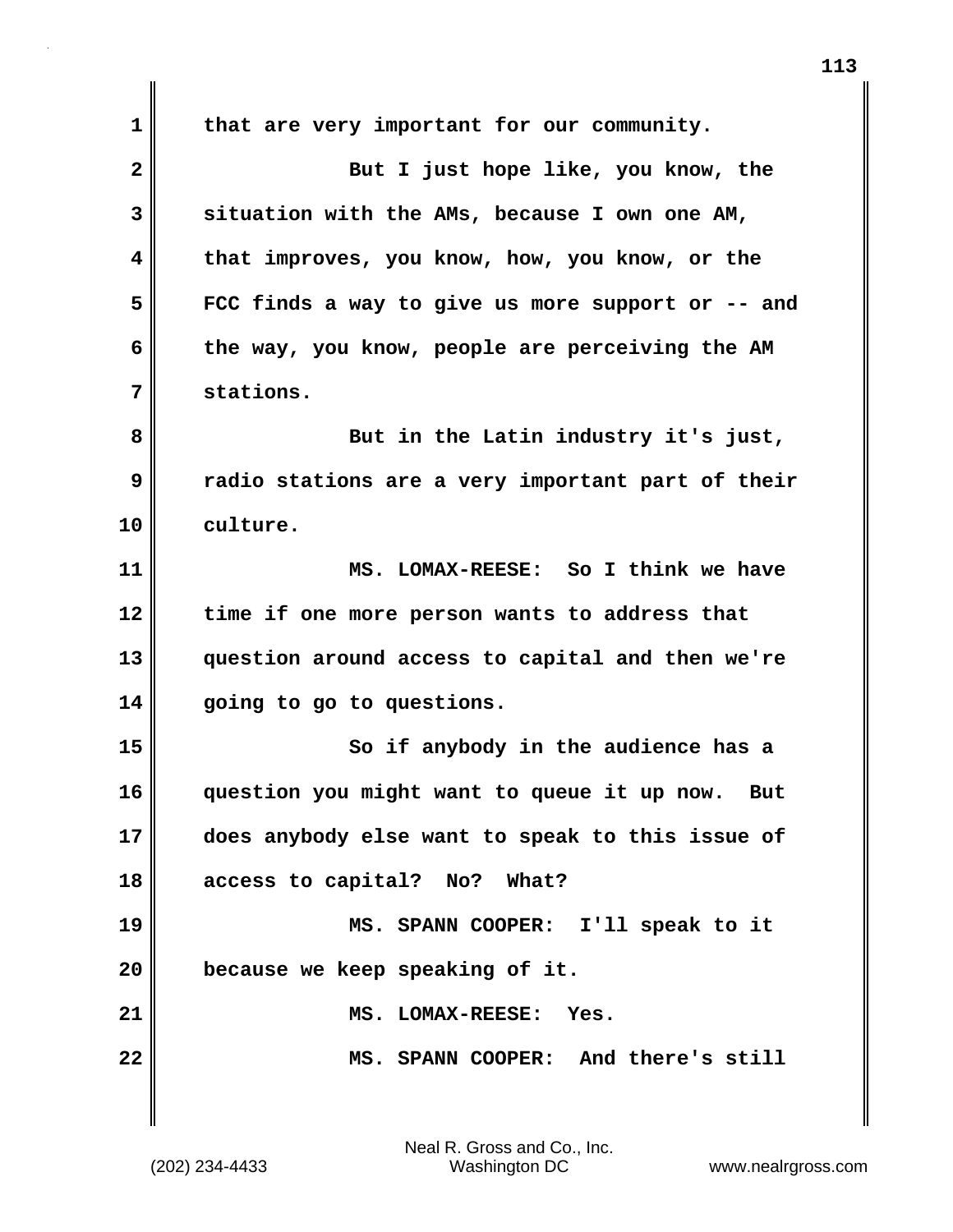**1 none of it. 2 MS. LOMAX-REESE: Yes. And it's 3 across all industries. 4 MS. SPANN COOPER: Yes, and -- 5 MS. LOMAX-REESE: It's not just -- 6 MS. SPANN COOPER: Yes. 7 MS. LOMAX-REESE: It's not just radio 8 or media. 9 MS. SPANN COOPER: Right. And we need 10 to, we've got to move this dialogue somewhere 11 further. Because everybody, and Mr. Shaw said 12 it. You end up loaning your own personal selves 13 to keep your business afloat. 14 Sarah, we talked about this last 15 night. I'm in the middle of a move that I 16 bootstrapped \$250,000 dollars. I can't go to a 17 bank and say, you know what, I want to move. Can 18 I have a line of credit, you know? So, we do what 19 we have to do to move these businesses forward. 20 But our conversation isn't any 21 different at this point than the guys at Cumulus 22 or iHeart. There is no access to capital in**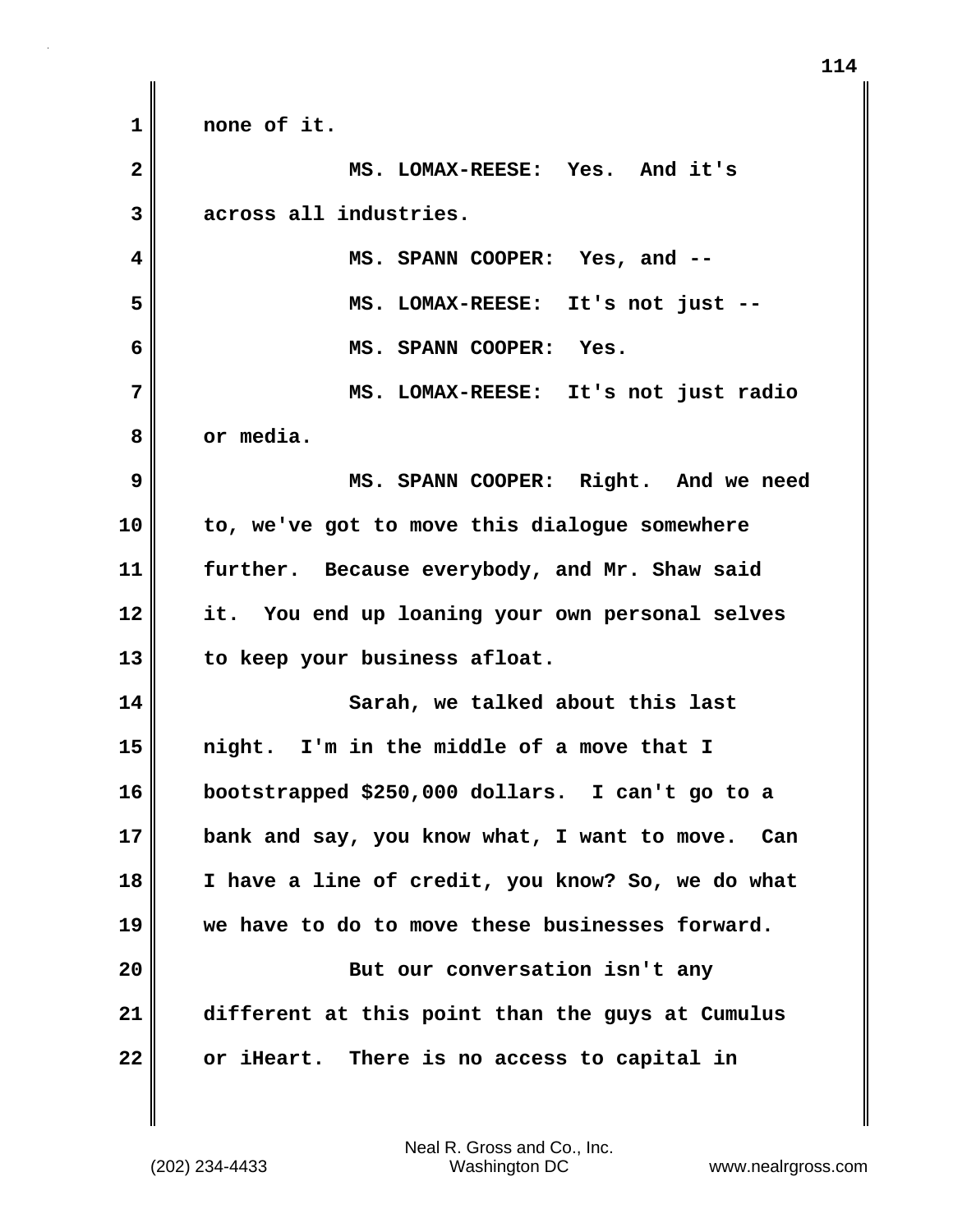**1 industry anymore.**

**2 We might be doing better as hyperlocal 3 businesses and smaller broadcasters than some of 4 the big guys. So, when we figure this one out 5 we'll get the \$64 million dollar question 6 answered. 7 MS. LOMAX-REESE: Well, I thought that 8 what Mr. Perry said in terms of like 9 overleveraging, and that is what will lead you 10 down the path of losing your business altogether, 11 was so powerful. 12 MS. SPANN COOPER: Yes. 13 MS. LOMAX-REESE: And a cautionary, 14 and a really important note to take out of his -- 15 MS. SPANN COOPER: And to add to that, 16 I'm a member of NABOB. We have lost members 17 because they were overleveraged when they wanted 18 to expand to grow through venture capital. We've 19 actually lost members because of this. So, this 20 access to capital is -- 21 MS. LOMAX-REESE: Yes. And I'm fairly 22 certain our radio station, my father purchased**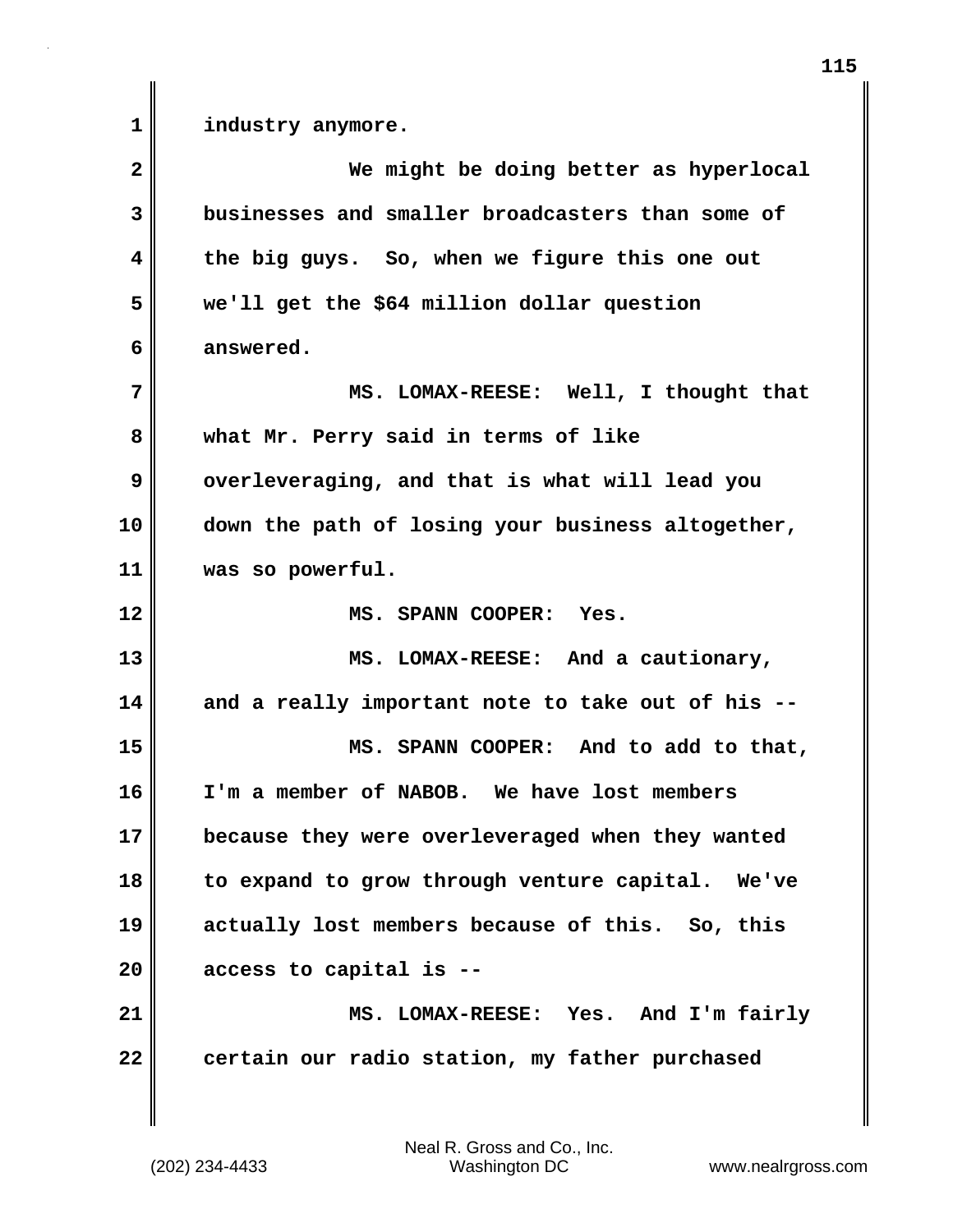| 1            | WURD in 2003. And I'm almost certain that the    |
|--------------|--------------------------------------------------|
| $\mathbf{2}$ | reason we're still in the game 15 years later is |
| 3            | because we have no debt. He was able, which is   |
| 4            | really remarkable, was able to purchase it       |
| 5            | outright. If we had debt service --              |
| 6            | MS. SPANN COOPER: Right.                         |
| 7            | MS. LOMAX-REESE: -- we'd be done.                |
| 8            | MS. SPANN COOPER: Yes.                           |
| 9            | MS. LOMAX-REESE: We'd be done. So                |
| 10           | anyway, questions from the audience? We have     |
| 11           | more on our end. So, anybody have a question?    |
| 12           | MS. SPANN COOPER: I think we have                |
| 13           | someone right here.                              |
| 14           | MS. LOMAX-REESE: Yes.                            |
| 15           | MR. HUNTINGTON: Yes. Good morning.               |
| 16           | My name is Patrick Huntington. I don't think the |
| 17           | mic is on. But I can talk loud anyway.           |
| 18           | MS. LOMAX-REESE: It is.                          |
| 19           | MR. HUNTINGTON: I run a grass roots              |
| 20           | marketing agency out of New York. And I deal     |
| 21           | with a lot of the radio stations there,          |
| 22           | particularly the ones that are serving immigrant |

 $\mathbf{I}$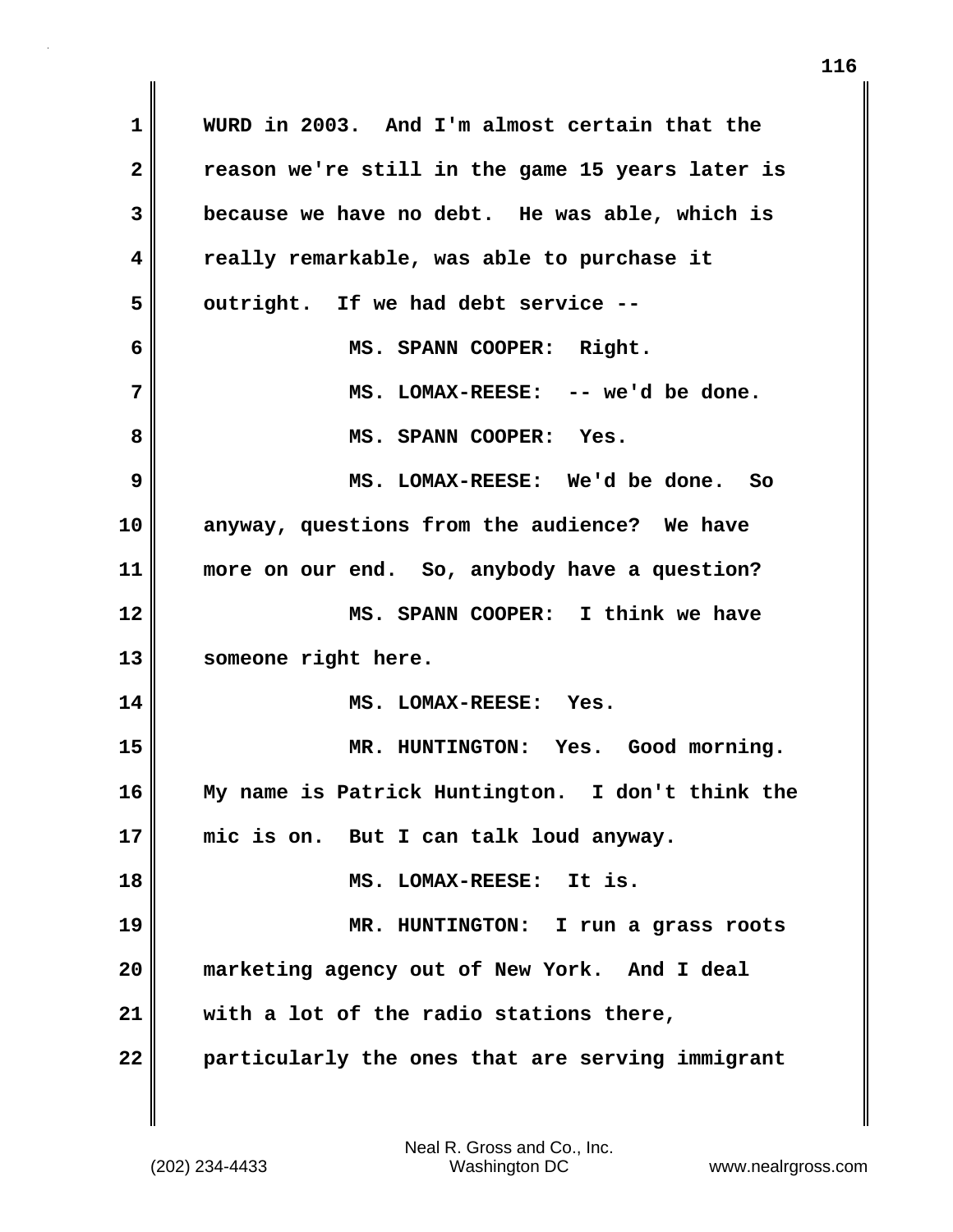**1 communities.**

| $\mathbf{2}$ | So, my question is, in light of the               |
|--------------|---------------------------------------------------|
| 3            | importance of this community, as well as          |
| 4            | African-American communities, and the connection  |
| 5            | with AM stations, what are some of the challenges |
| 6            | or opportunities in getting funding or            |
| 7            | advertising dollars from the government?          |
| 8            | MS. DUKE: Who wants to take that one?             |
| 9            | MS. SPANN COOPER: Who wants to take               |
| 10           | that? I'm going to throw it to Chesley.           |
| 11           | MS. MADDOX-DORSEY: And I'll catch it.             |
| 12           | So the -- I think it was in January of 2019 there |
| 13           | was a report that the U.S. government was the     |
| 14           | number one advertiser in radio. And that is       |
| 15           | very, very interesting.                           |
| 16           | Because you wonder who, what agencies             |
| 17           | are those. And we deal with a couple of them.     |
| 18           | But the question is for local advertising can     |
| 19           | that filter down to that level? So, for example,  |
| 20           | Center for Disease Control, all of their          |
| 21           | initiatives on health, on diabetes, and that sort |
| 22           | of thing, which are really critical to the        |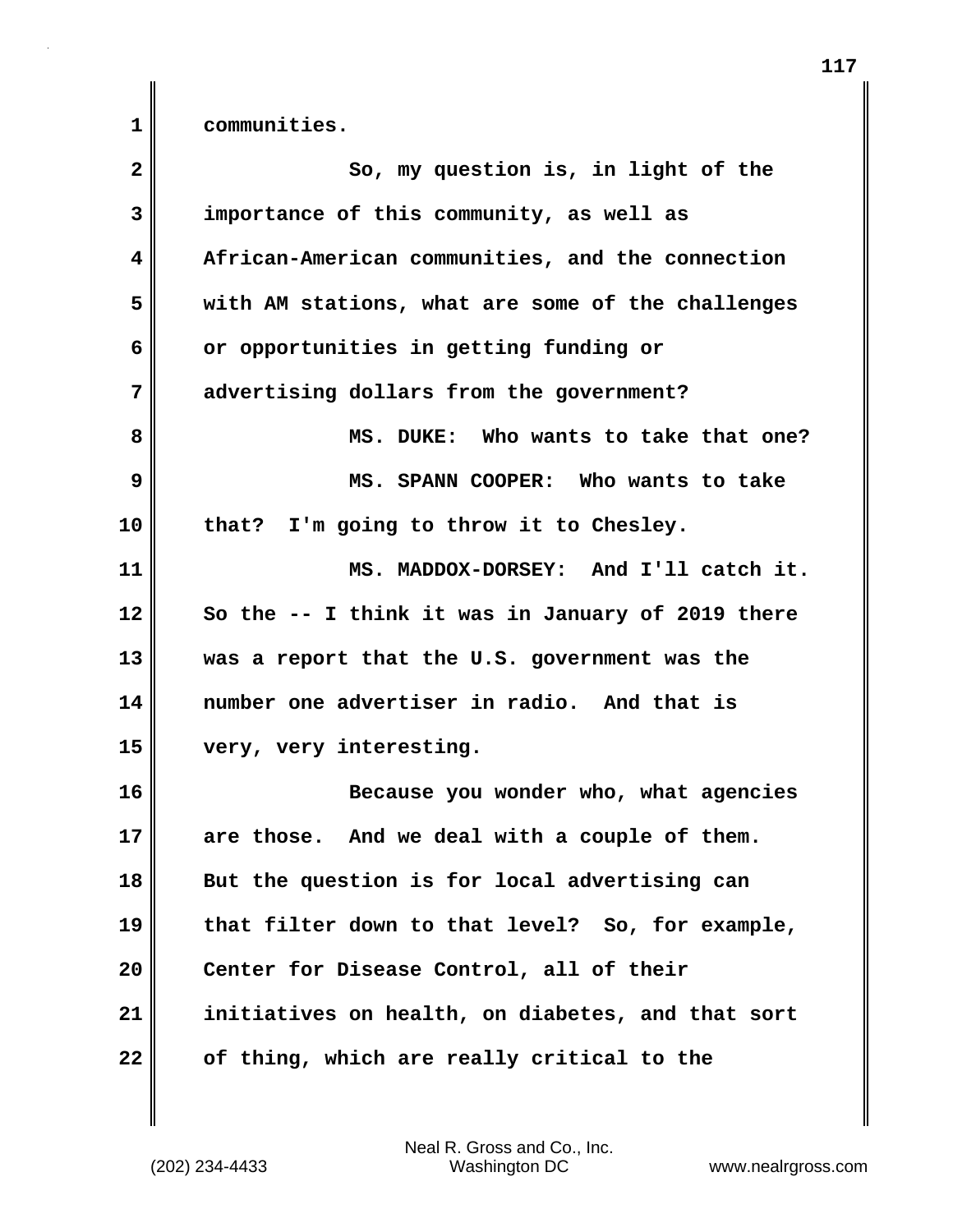**1 communities that we serve.**

| $\mathbf{2}$            | We get some of those dollars, not                 |
|-------------------------|---------------------------------------------------|
| 3                       | enough. But we get some of those dollars. But     |
| $\overline{\mathbf{4}}$ | can those dollars be pushed out through the local |
| 5                       | stations? And that's really an important thing.   |
| 6                       | I think it's going to take an                     |
| 7                       | initiative, a group initiative. In fact, this is  |
| 8                       | one of the things that Jim Winston, under NABOB,  |
| 9                       | has been able to be helpful in doing.             |
| 10                      | I think there needs to be a focused               |
| 11                      | approach. And so, those dollars that are coming   |
| 12                      | from our taxpayers' dollars, that are being       |
| 13                      | redistributed through radio stations around the   |
| 14                      | country, there needs to be a concerted effort to  |
| 15                      | go and source those.                              |
| 16                      | And then, you know, get advertising               |
| 17                      | for local radio stations, stations that serve the |
| 18                      | community, from Dr. Shukla's station, all the way |
| 19                      | through.                                          |
| 20                      | Like there's more, every, all the                 |
| 21                      | minority stations really need to be benefitting   |
| 22                      | from that. And they do not. The larger            |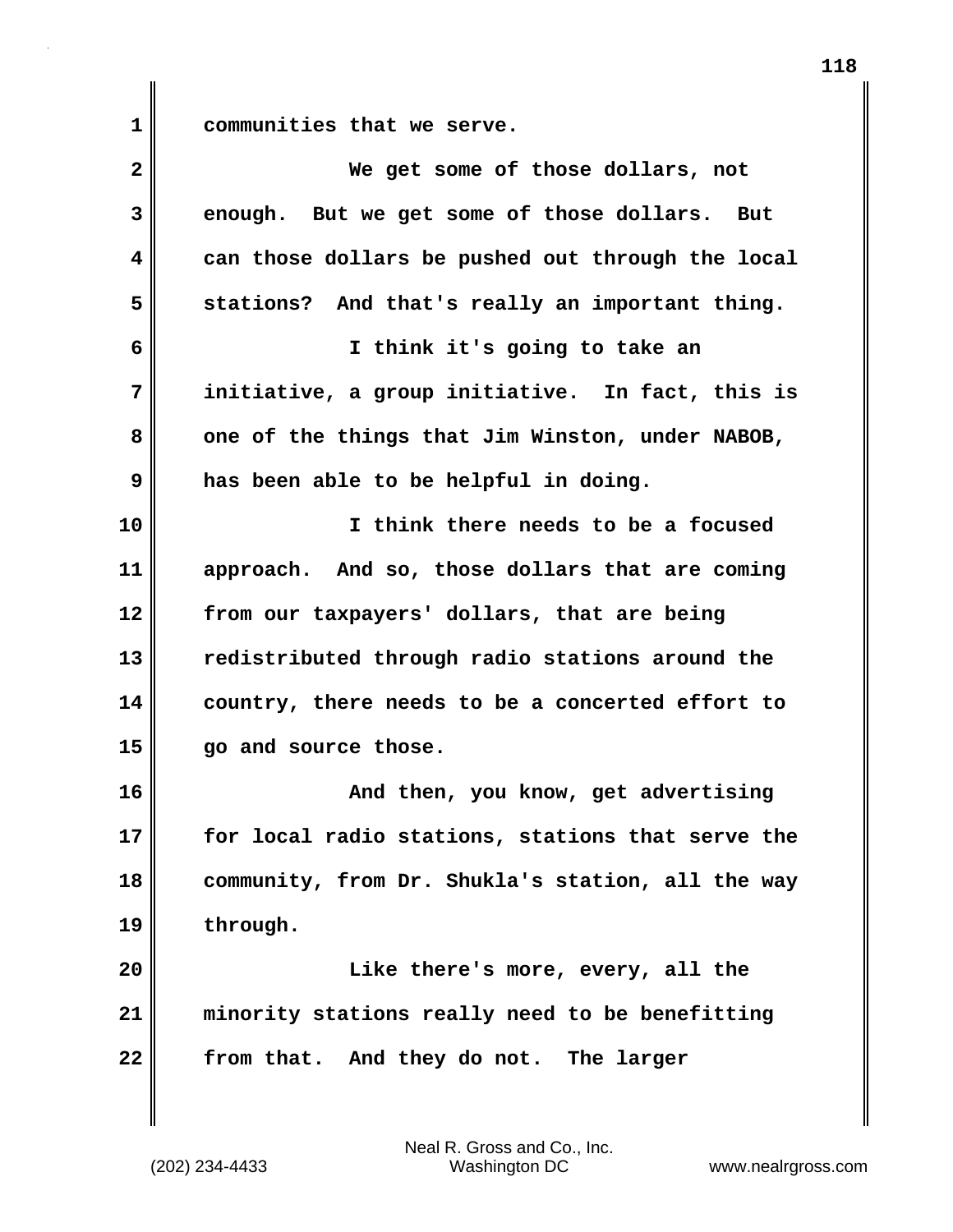| 1            | companies have people who do that. That's part    |
|--------------|---------------------------------------------------|
| $\mathbf{2}$ | of their, you know, the lobbyist efforts.         |
| 3            | MS. LOMAX-REESE: Sure.                            |
| 4            | MS. MADDOX-DORSEY: And we don't have              |
| 5            | that.                                             |
| 6            | MS. LOMAX-REESE: Does anyone else on              |
| 7            | the panel want to address that question?<br>No?   |
| 8            | Well, I would add to what Chesley said. I know    |
| 9            | for us, the government spends enormous amounts of |
| 10           | money on education outreach --                    |
| 11           | MS. MADDOX-DORSEY: That's right.                  |
| 12           | MS. LOMAX-REESE: -- and mobilization.             |
| 13           | And I know at the state level we've been able to  |
| 14           | unlock some access to state government dollars    |
| 15           | that are trying to reach the African-American     |
| 16           | community in Pennsylvania. So, I think that       |
| 17           | point of Government advertising is huge.<br>You   |
| 18           | have another question?                            |
| 19           | MR. RIVERA: Hi. Good morning. Thank               |
| 20           | you for the conference today. I have a question.  |
| 21           | How do you keep yourself abreast regarding the    |
| 22           | new media on the internet, like Spotify, iHeart   |

 $\mathbf{I}$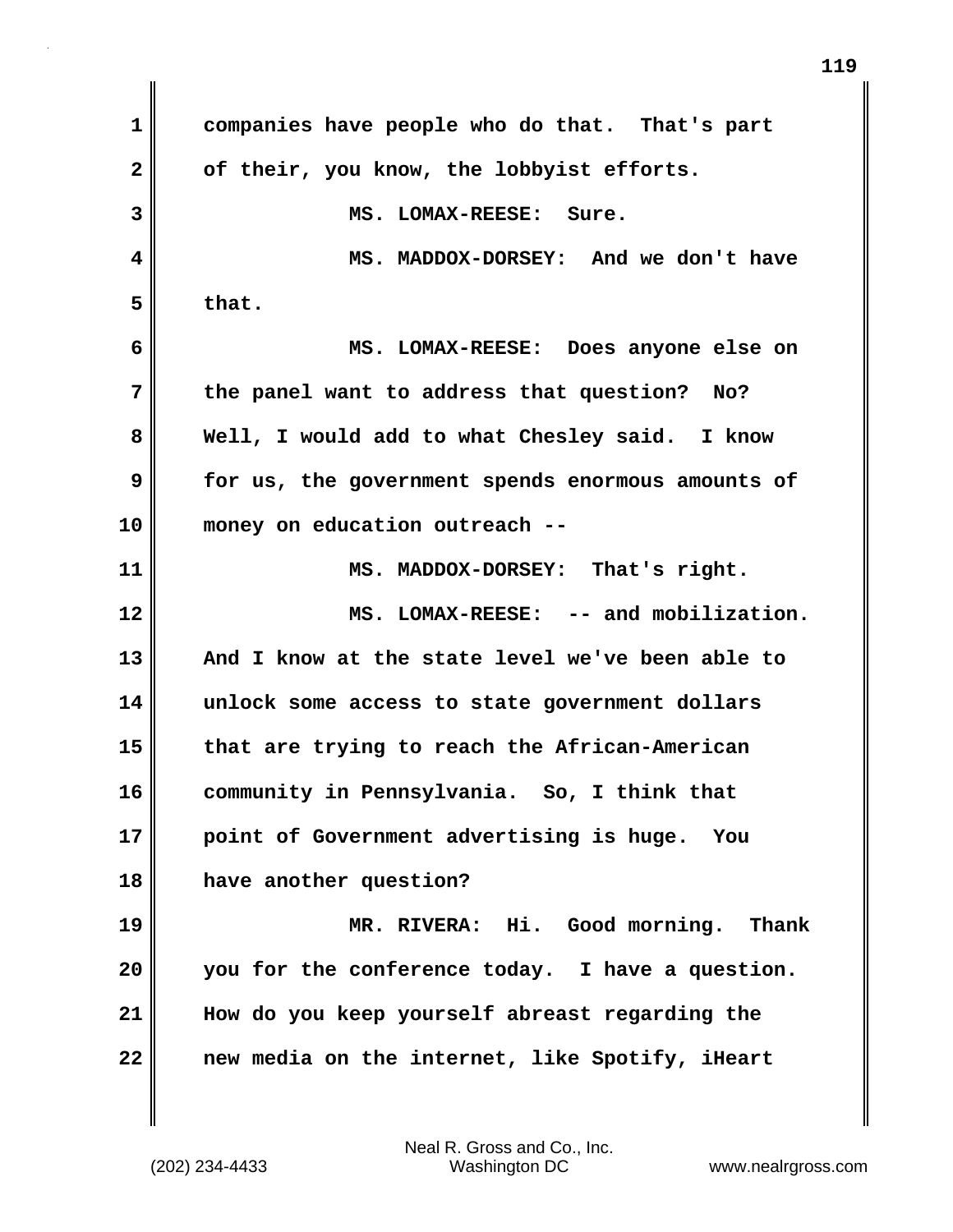**1 Radio, and the podcasting system?**

| $\overline{\mathbf{2}}$ | Because I've seen that the numbers are            |
|-------------------------|---------------------------------------------------|
| 3                       | increasing on those new way of streaming music    |
| 4                       | and news. And I see the numbers decreasing on     |
| 5                       | the radio. So, how do you manage to keep your     |
| 6                       | audience captivated?                              |
| 7                       | MR. ZAMORA: I think if you broadcast              |
| 8                       | a unique format. I'm very fortunate to have       |
| 9                       | that, a very unique, you know, format of          |
| 10                      | broadcasting with the, especially to the original |
| 11                      | Mexican music.                                    |
| 12                      | If you give them a good combination of            |
| 13                      | music and news and, you know, a good environment  |
| 14                      | on the air, and you connect your DJs with the     |
| 15                      | audience, I think, you know, we're able to, you   |
| 16                      | know, keep the audience captive, and to keep      |
| 17                      | afloat of, you know, of everything.               |
| 18                      | People have, you know, obviously the              |
| 19                      | option of, you know, listening to everything on   |
| 20                      | the phone. But if you give them something         |
| 21                      | special for them, they going to keep there.       |
| 22                      | I mean, at least that's our case in               |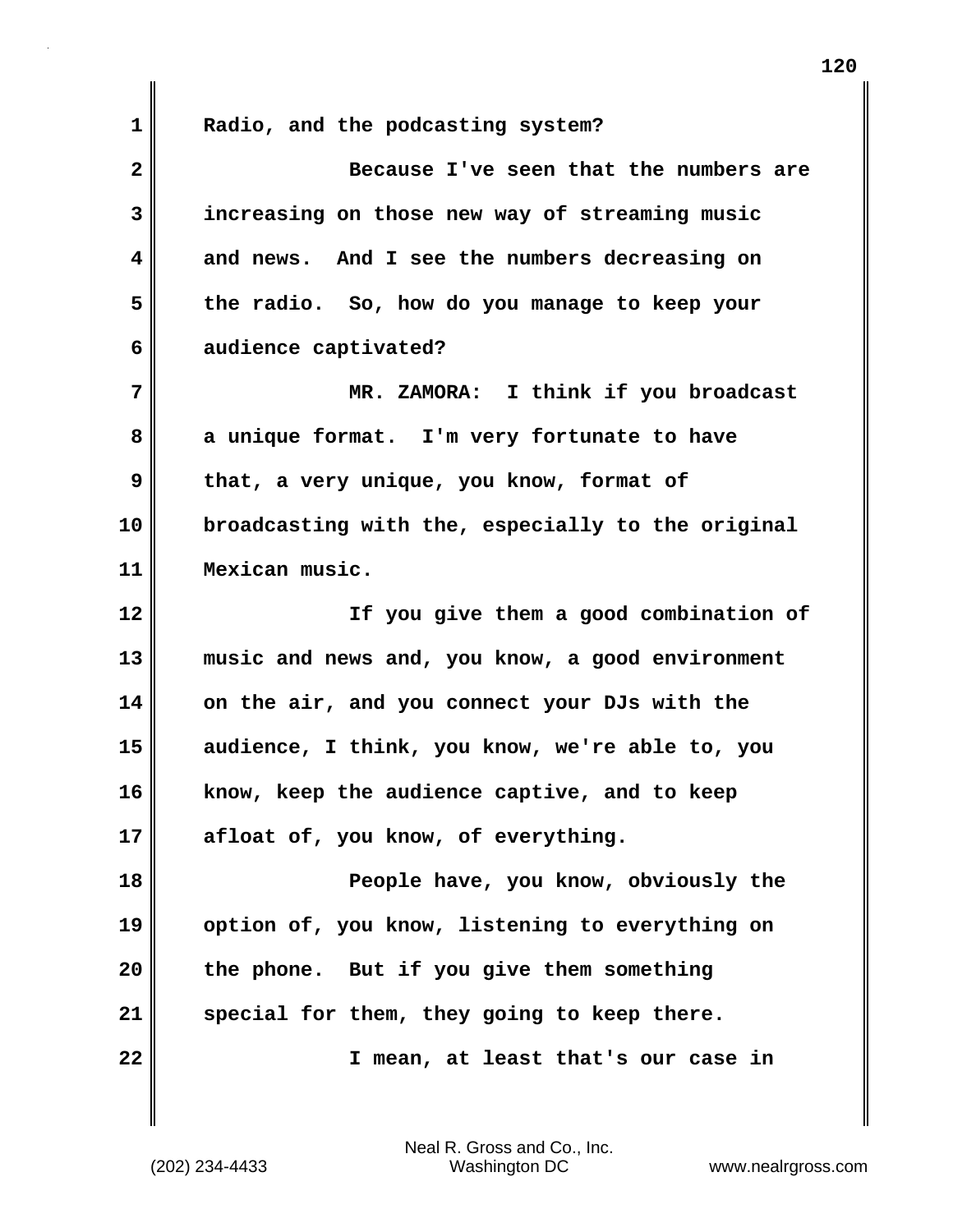**1 the, in our market. That, you know, you have to 2 always keep on top of that with the DJs, and the 3 music, and news, and everything. 4 MS. LOMAX-REESE: So, I can -- I'm 5 sorry. Go ahead, Don. Dr. Shukla. 6 DR. SHUKLA: Actually, you know, you 7 were saying about this disruption. So, in fact, 8 I invite that. And I say, more disruption, 9 please. Because this is actually an excellent 10 opportunity for radio. Because this has expanded 11 our distribution. And not only we are just local 12 now. But we can be heard all over the earth. 13** So, in fact, some of the programming **14 that we air in New York, I know back home in 15 India they listen to it. Because they are 16 curious to see what Indian-Americans are doing in 17 New York. 18 So, in fact, I say that that is an 19 advantage. Facebook is an advantage, because now 20 we can do live streaming. So, it is like 21 competing with television. 22** So, if there is an internet stream, I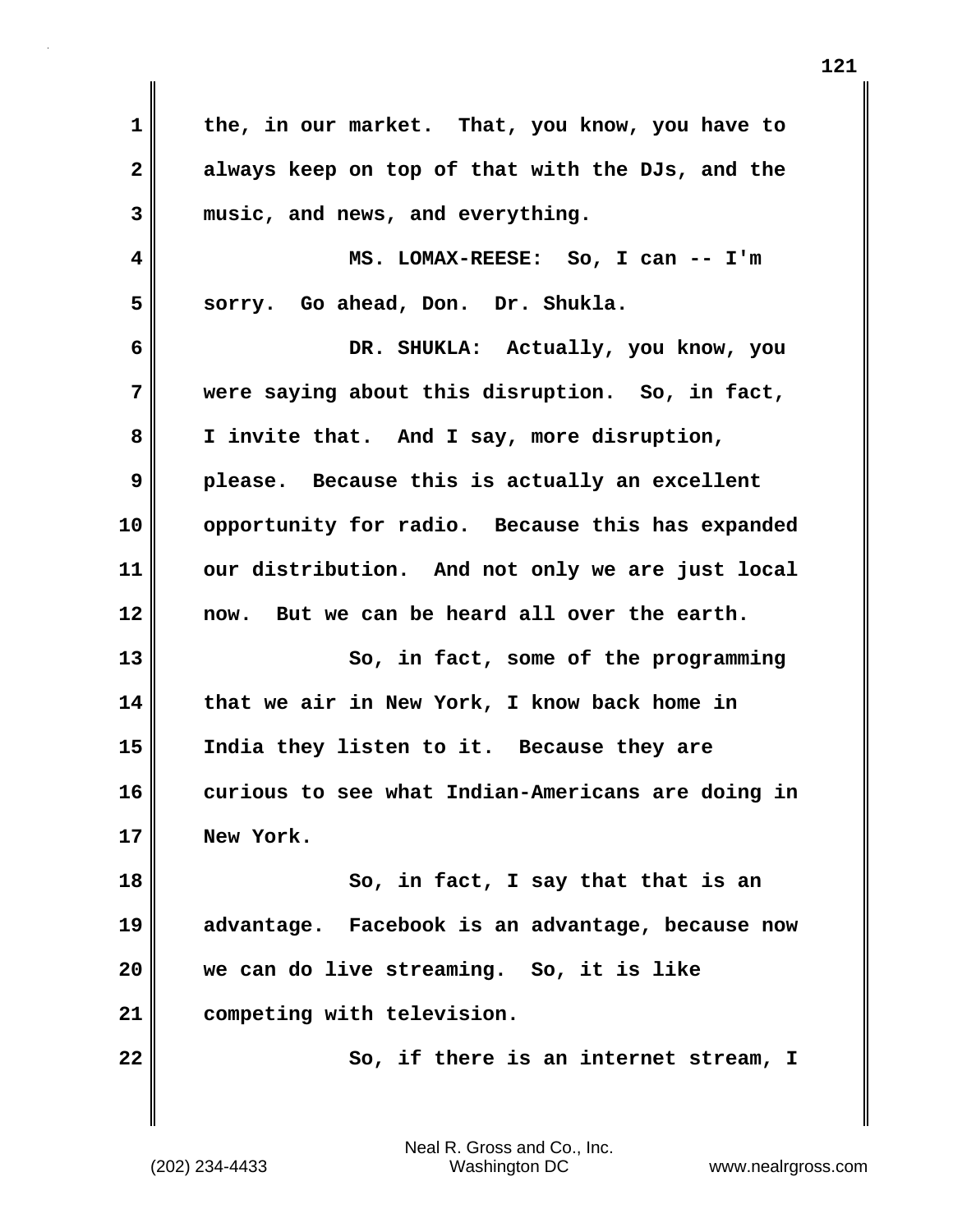**1 know a lot of Indian-Americans are from 2 information technology. And we have that stream 3 on the website. So, when they're calling, they 4 are listening to it. So, in fact, I say that 5 let's have more disruption. 6 MS. LOMAX-REESE: Excellent. 7 MS. SPANN COOPER: I just wanted to 8 add something that we just started. We partnered 9 with a station that is a conservative station. 10 This just started yesterday, WIND and WVON. 11 They're conservative. We're African-American**  $12$  **talk. 13 We took my morning host and their 14 afternoon host, and they started this segment 15 called Uncomfortable Conversations. And they are 16 dealing with issues of race -- 17 MS. LOMAX-REESE: Oh, I'm going to 18 steal that. 19 MS. SPANN COOPER: Yes. But where did 20 we put it, Sarah? We started it on the radio. 21 But to hear the conversation you've got to go to 22 the podcast. That's why my push is that. We get**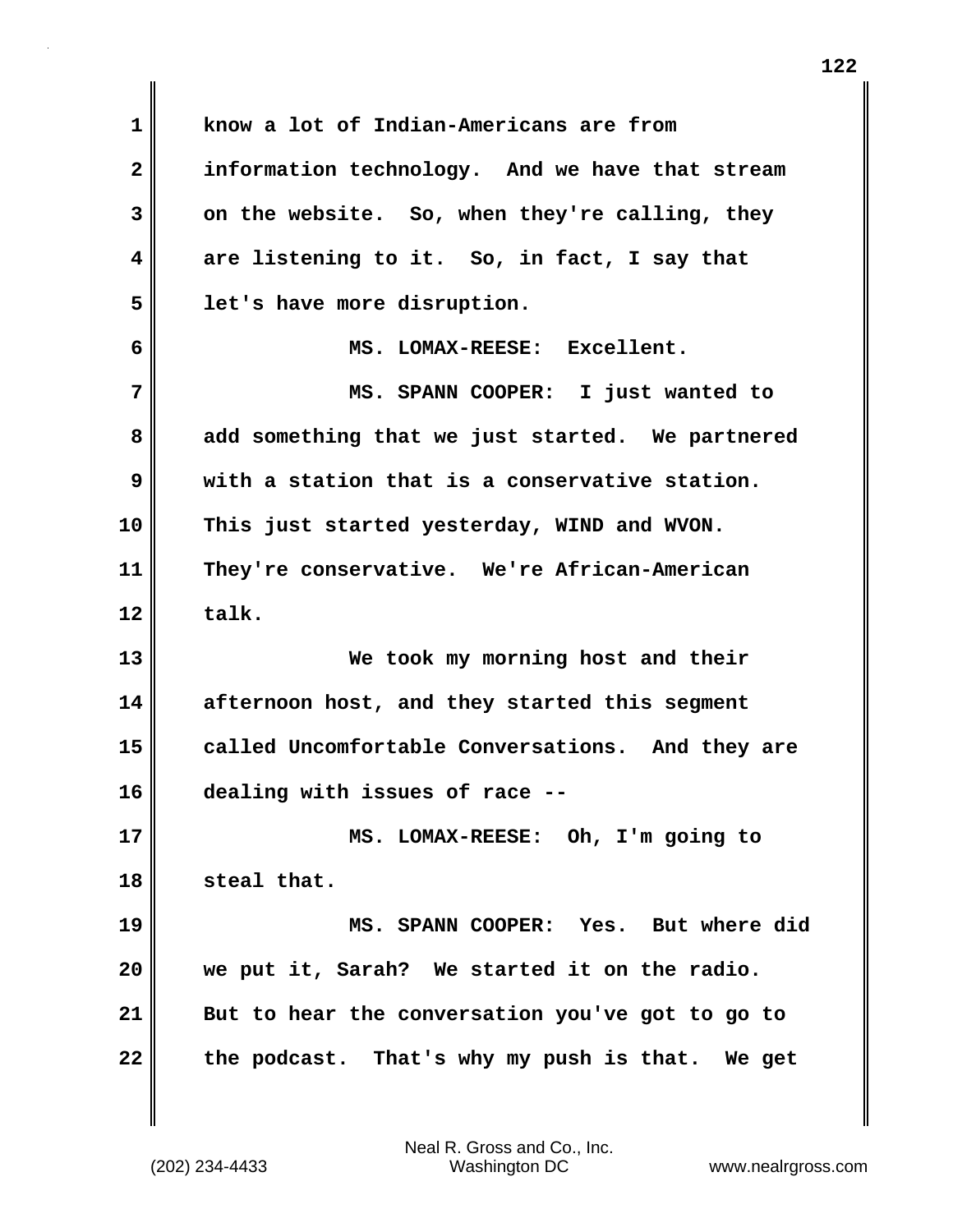**1 out here, and we sell listenership. But look at 2 your audience share. 3 Because you can activate, matter of 4 fact, you can do it probably better than most in 5 terms of interfacing with podcasting, and 6 digital, and all these different platforms. 7 This is a real opportunity for us in 8 radio. And I just was looking at my phone, and 9 the guys said, it went through the roof. And so, 10 that is -- 11 MS. LOMAX-REESE: That's fantastic. 12 MS. SPANN COOPER: Yes. A way to be 13 creative. 14 MS. LOMAX-REESE: So, we're just about 15 out of -- oh -- 16 (Simultaneous speaking.) 17 MS. MADDOX-DORSEY: Everyone, I think 18 that's exactly right. The podcasting, the 19 streaming is all really helpful, you know. For 20 example, we used to say that content was king. 21 MS. SPANN COOPER: Right. 22 MS. MADDOX-DORSEY: And now it**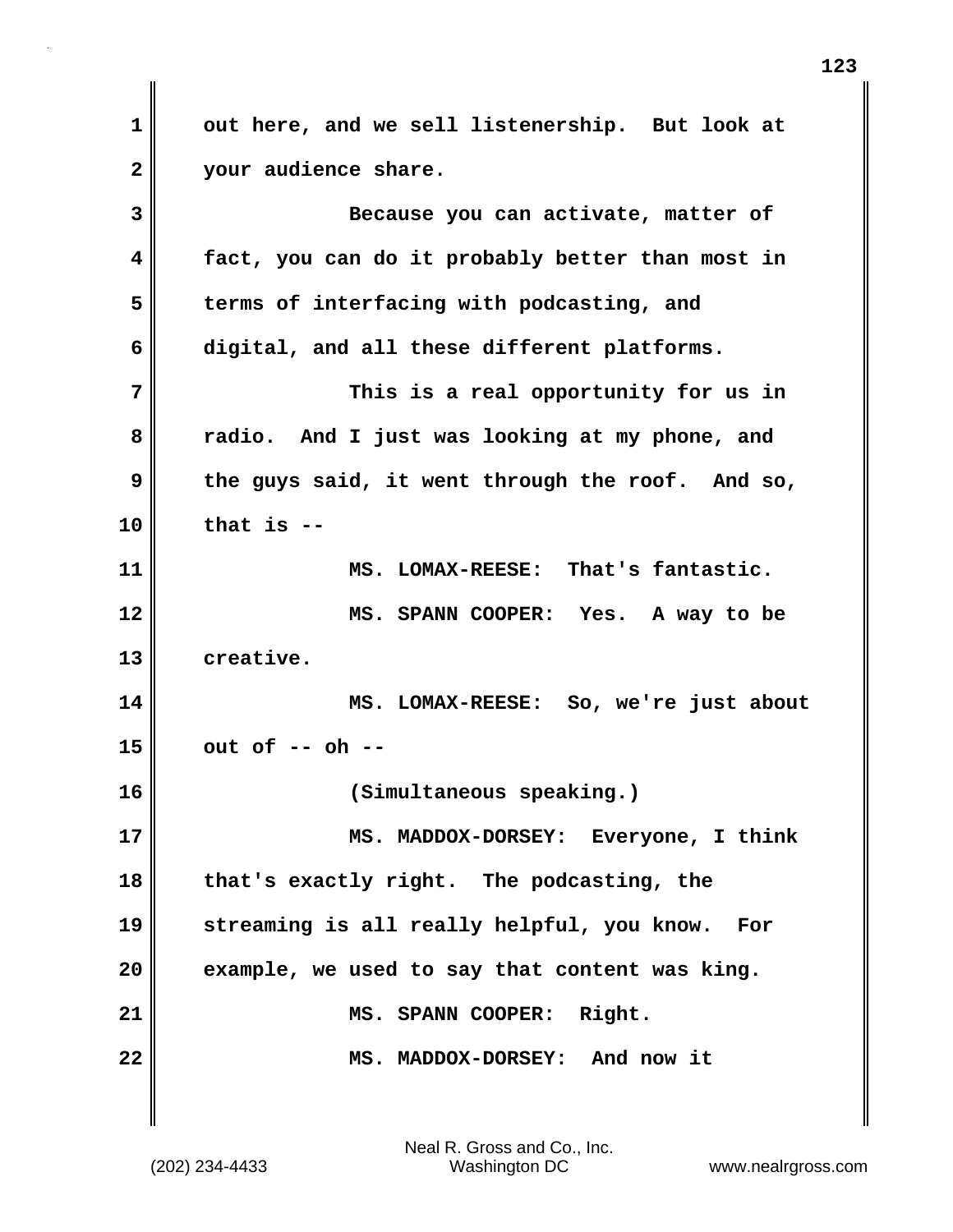**1 actually isn't content that's king, it's the 2 consumer. The consumer wants to digest content 3 when they want it, and where they want it. 4 And all these disruptions have given 5 us the ability to fulfil that, as opposed to you 6 could only listen to April Ryan for one minute a 7 day. You can now listen to April Ryan, our White 8 House correspondent, on a podcast. And so, it 9 really has given consumers many more choices. 10 MS. LOMAX-REESE: The only thing I 11 would push back on just a little bit, you know, 12 is it also makes it much more complicated and 13 challenging to manage all of these different 14 platforms. 15 MS. SPANN COOPER: Oh, yes. 16 MS. LOMAX-REESE: Because, you know, 17 you're not just dealing with radio. You're now 18 having to deal with social media, Twitter, 19 Facebook, Instagram, YouTube, you know. 20 And to be relevant, and to, it is like 21 24/7, minute by minute. I mean, the expectations 22 are just, you need to move. So, it's great on,**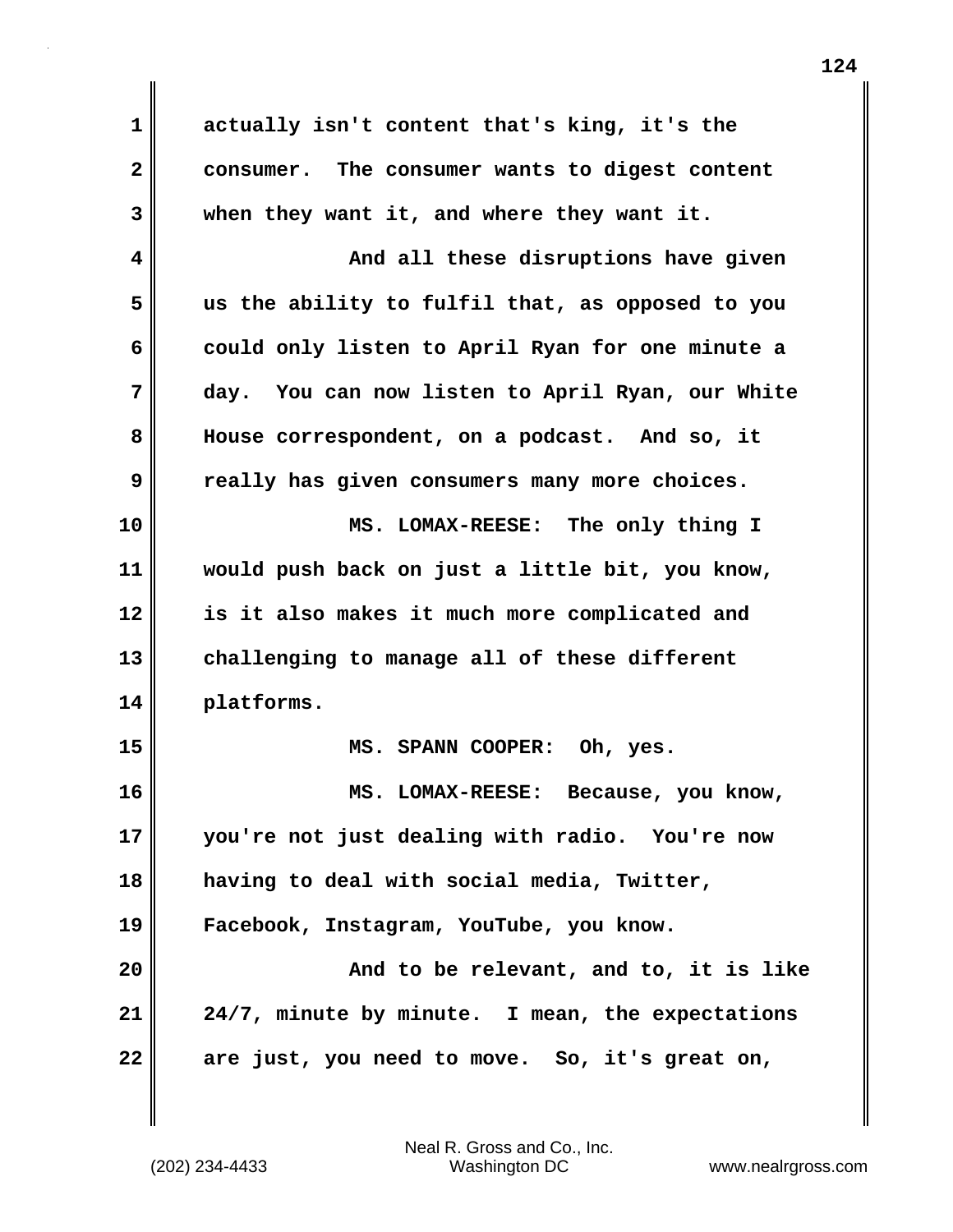| $\mathbf 1$             | because of all of the things you guys said.       |
|-------------------------|---------------------------------------------------|
| $\overline{\mathbf{2}}$ | MS. SPANN COOPER: Yes.                            |
| 3                       | MS. LOMAX-REESE: But from an operator             |
| 4                       | standpoint, it's a lot.                           |
| 5                       | MS. SPANN COOPER: Yes.                            |
| 6                       | MS. LOMAX-REESE: It's hard. So,                   |
| 7                       | coming back to the access to capital. You need    |
| 8                       | more resources to really build what you're doing, |
| 9                       | and do it a really great level.                   |
| 10                      | MS. DUKE: I think in the interest of              |
| 11                      | time we will close out with one brief remark from |
| 12                      | each of you for future broadcasters in the room   |
| 13                      | who would like some of your advice. Why don't we  |
| 14                      | start with you, Pedro, please.                    |
| 15                      | MR. ZAMORA: Well, I just want to say              |
| 16                      | that, you know, don't be afraid to get into radio |
| 17                      | business the way it is right now. But it's        |
| 18                      | something unique. And that it always be there.    |
| 19                      | And if you provide good content, and connect with |
| 20                      | your community, it always be there.               |
| 21                      | MS. DUKE: Thank you. Melody.                      |
| 22                      | MS. SPANN COOPER: He's 110 percent                |
|                         |                                                   |

 $\mathsf I$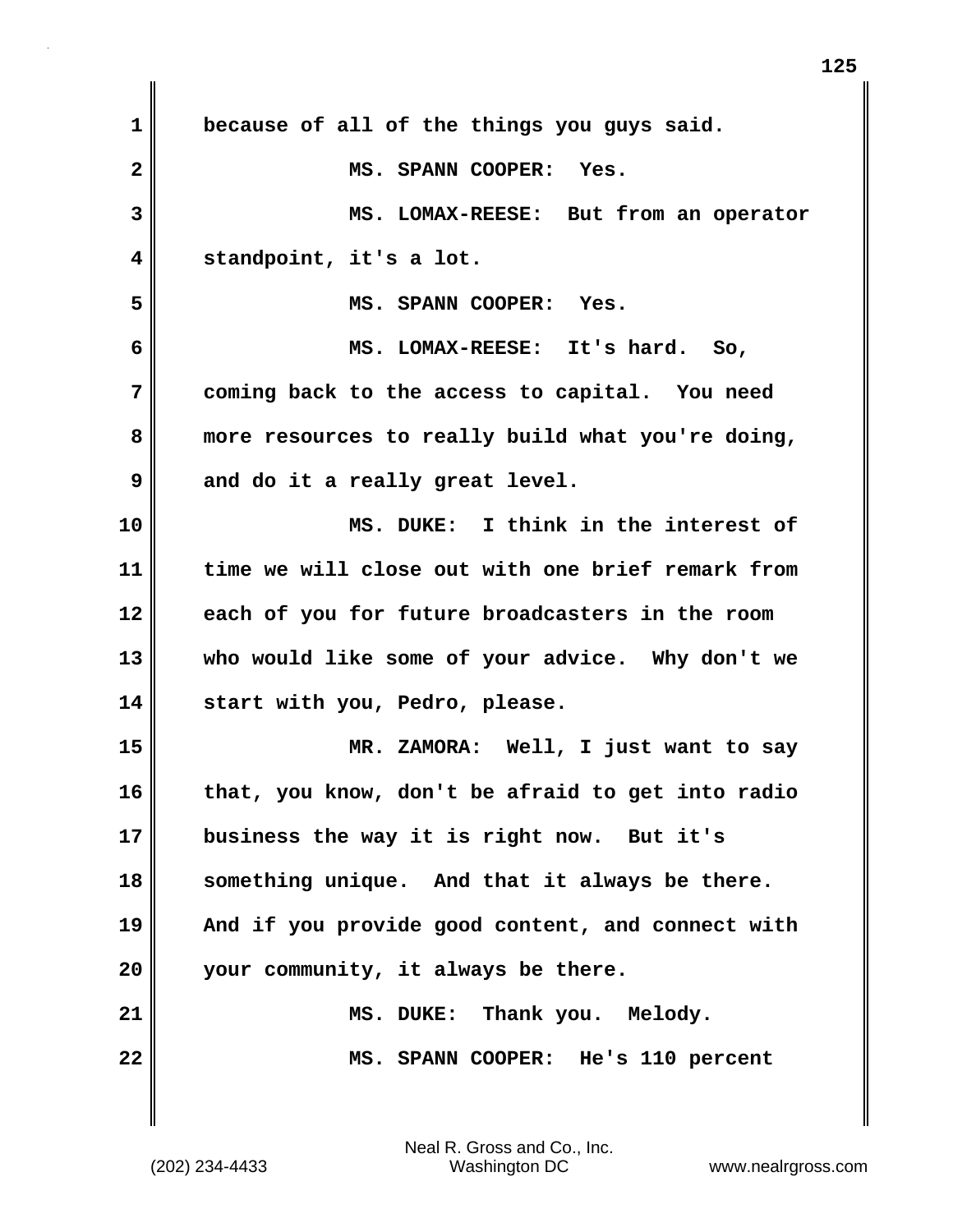**1 correct. And just remember, you're not just 2 dealing with listeners, you're dealing with 3 audience share. And you get them however you 4 can, through every medium that you can, 5 understanding that radio is your original social 6 media. 7 MS. DUKE: Thank you. Chesley. 8 MS. MADDOX-DORSEY: I think it's all 9 about connections. We essentially buy, you know, 10 provide connections, consumers with empowering 11 information, entertainment, brands to influential 12 consumers, and influencers with audiences. And 13 it doesn't get better than that as a business. 14 MS. DUKE: Thank you. Dr. Shukla. 15 DR. SHUKLA: I actually want to say 16 that, more to FCC, that they should provide 17 access on SiriusXM for minority and diversity. 18 And second is to ask Nielsen to do rating for 19 different ethnic radio stations. Because without 20 that we cannot get any advertising. 21 MS. DUKE: And, Mark, we'll end with 22 you.**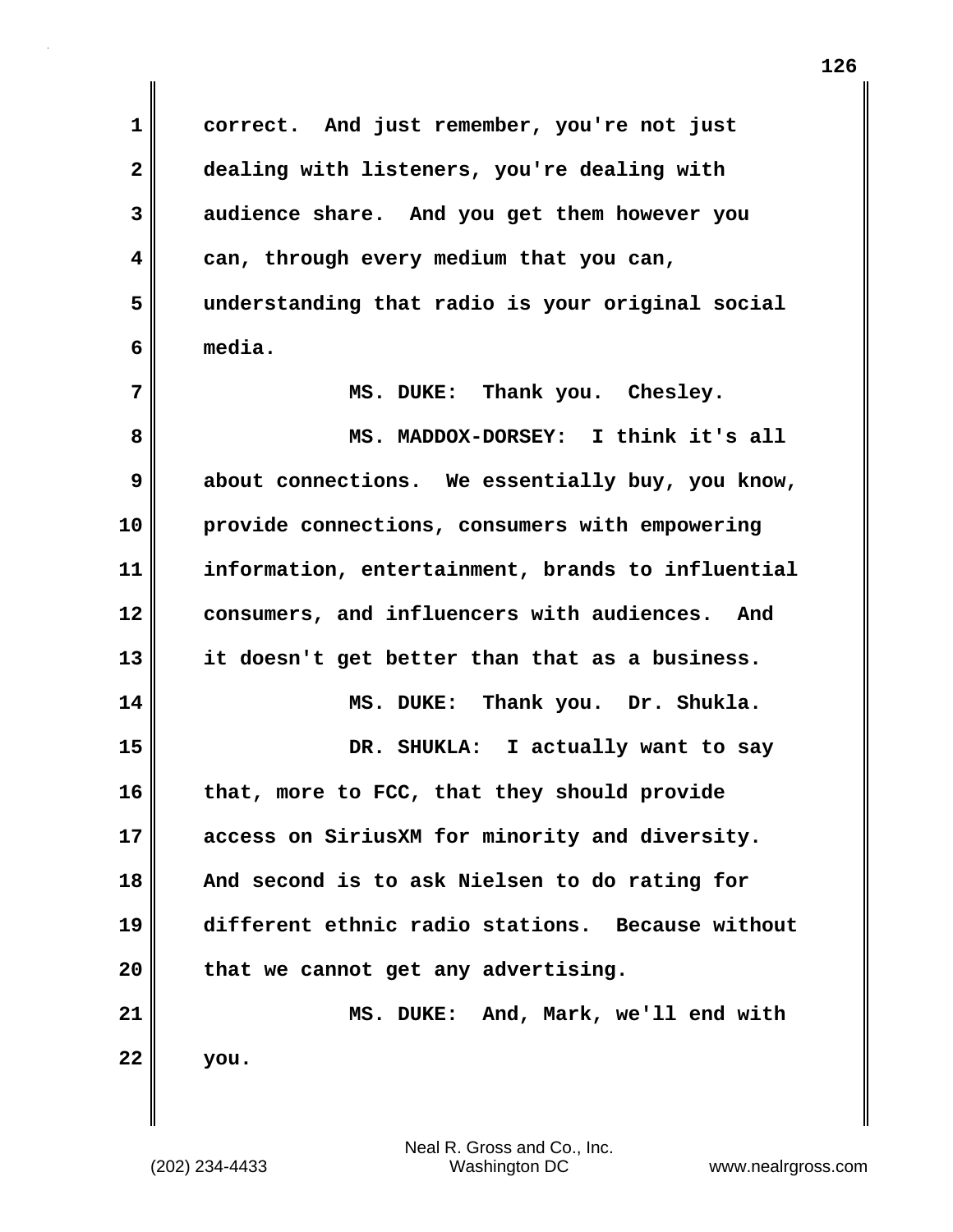| 1  | MS. LOMAX-REESE: Mark?                            |
|----|---------------------------------------------------|
| 2  | MR. LIPP: Yes. Thank you. I would                 |
| 3  | encourage people who want to get into the         |
| 4  | business, or existing people who have stations,   |
| 5  | to look at creative ways with their engineers, or |
| 6  | their assistants who reach out to them. There's   |
| 7  | improvements that can be made, and make their     |
| 8  | stations much more viable.                        |
| 9  | MS. LOMAX-REESE: Excellent. Thank                 |
| 10 | you all, Dr. Shukla, Chesley Maddox Dorsey,       |
| 11 | Melody Spann Cooper, Pedro Zamora, and Mark Lipp. |
| 12 | Thank you so much --                              |
| 13 | MS. DUKE: Thank you.                              |
| 14 | MS. LOMAX-REESE: -- for your time and             |
| 15 | your great information.                           |
| 16 | (Pause.)                                          |
| 17 | MR. RIVERA: Hey, Nicol, go ahead and              |
| 18 | get it started.<br>Yes.                           |
| 19 | DR. TURNER-LEE: I'm going to ask                  |
| 20 | everyone to gather as we begin the next panel.    |
| 21 | (Pause.)                                          |
| 22 | DR. TURNER-LEE: Perfect.<br>Well,                 |
|    |                                                   |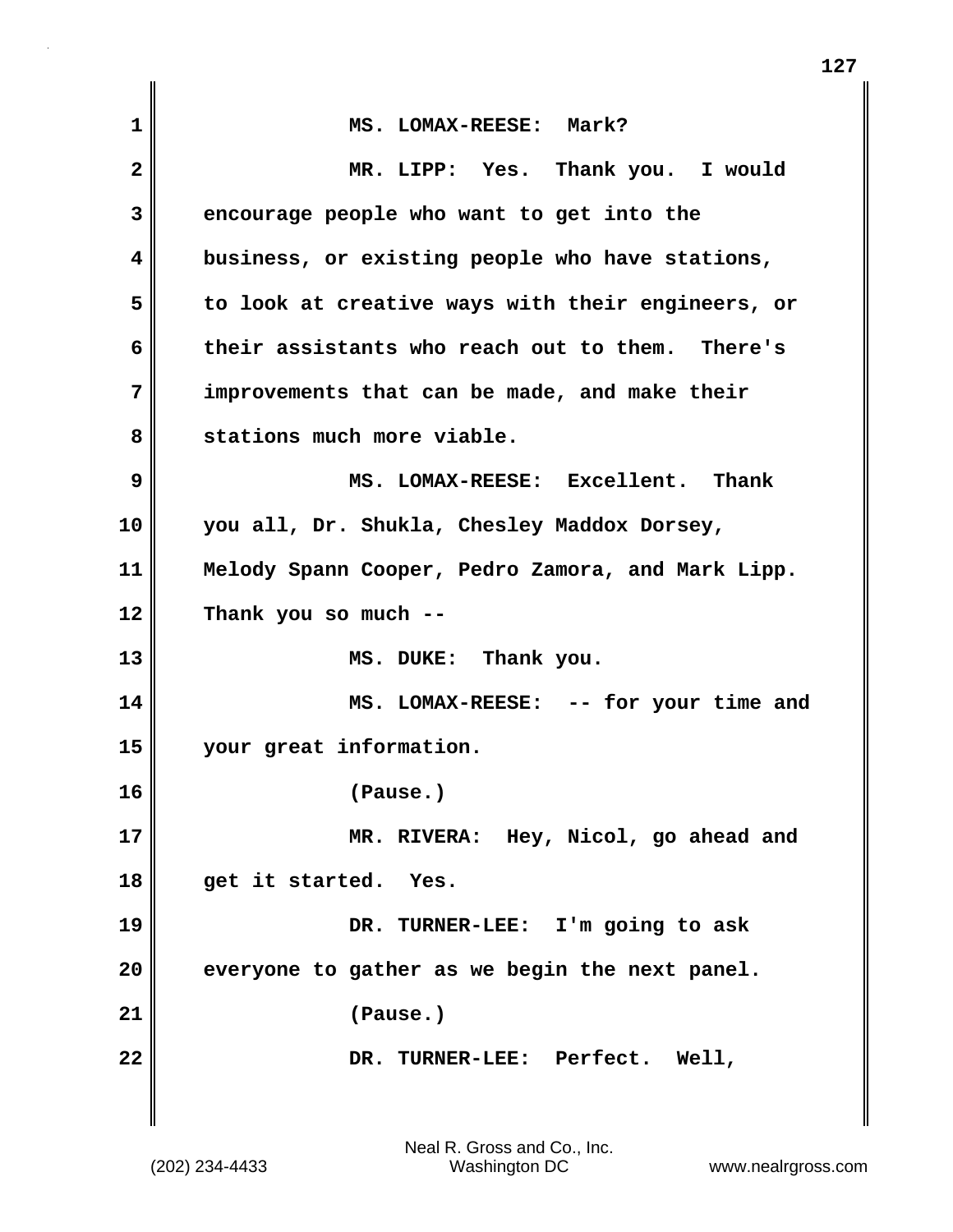**1 welcome back to the conversation. My name is Dr. 2 Nicol Turner-Lee. I'm a Fellow with the Center 3 for Technology Innovation at the Brookings 4 Institution.**

**5 I'm excited to actually be moderating 6 this panel, because I have a long career working 7 with the Multicultural Media Telecom and Internet 8 Council, where we focused a lot on working and 9 empowering broadcasters of color. So, excited to 10 be back down memory lane with all of you.**

**11 Now, I want to introduce the panelists 12 before we jump into the conversation, which is 13 around success stories from today's television 14 entrepreneurs. We heard it from radio. And now 15 we're going to switch towards television and 16 broadcast.**

**17** The panelists that are with us today **18 are DuJuan McCoy, who is the President and CEO of 19 Bayou City Broadcasting. Let's give him a hand. 20 Don Jackson, who's the Chairman and CEO of 21 Central City Productions. Jeff Chang, who's the 22 President and CEO of Chang Media Group. And**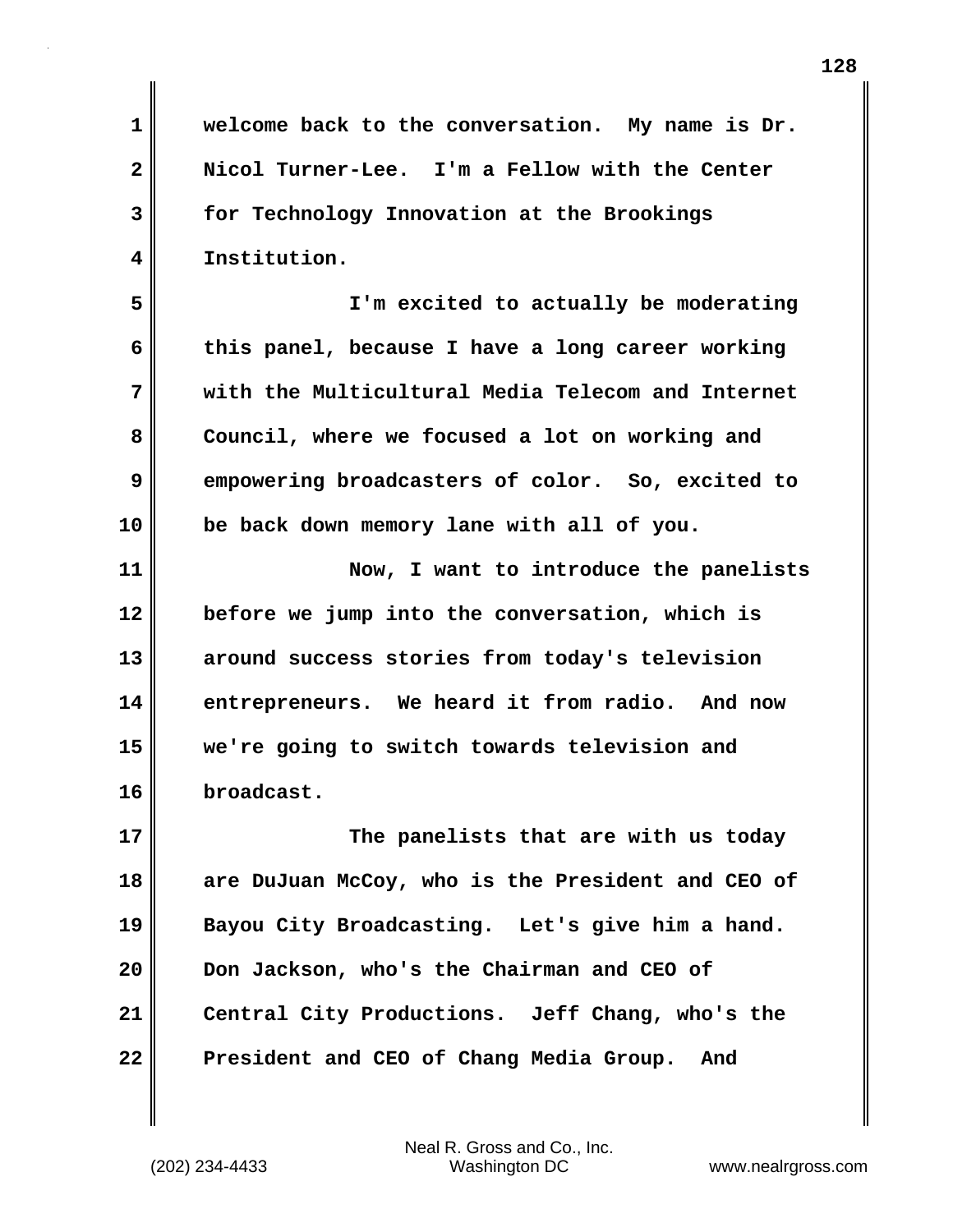**1 Maxwell Agha, who is the CEO of ICN-FV Network, 2 or television, TV. Perfect. 3 All right. So that we can actually 4 maximize the time and also have time for Q&A, I'd 5 like to just jump right in and get an idea of 6 what each of your companies do. 7** So, if you can entertain for just **8 three minutes, give us an idea of what your work, 9 who you are, how you got started, and what your 10 company particularly caters to in terms of 11 audience. Okay. Maxwell, why don't I start with 12 you. 13 MR. AGHA: Well, we have a television 14 station in San Diego, California. I'm a lawyer 15 by trade. And it's been a long journey. TV 16 business is not easy. 17 I started with an analog spectrum. 18 And the main objective is just to serve the 19 community. I didn't know what I was getting 20 myself involved in. 21 And it was very challenging, because 22 having a spectrum at the border requires a great**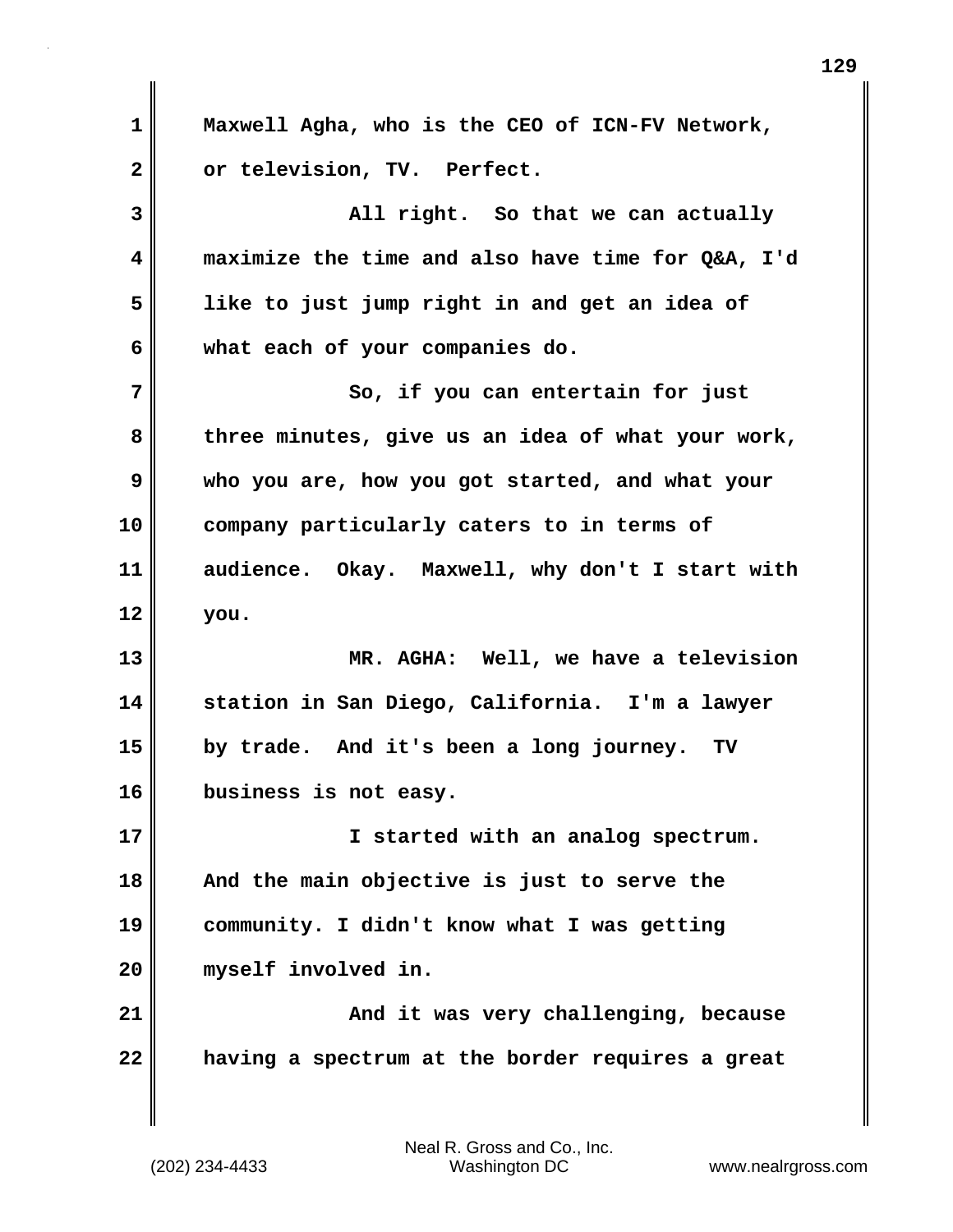| deal, you know. Specifically your engineering     |
|---------------------------------------------------|
| has to satisfy the domestic requirements.         |
| So, I was at TV, radio, cell phone.               |
| The countries, the border countries, specifically |
| Mexico and Canada have treaties with the United   |
| States. So in essence, it was a long journey.     |
| And basically today we have a TV                  |
| station with very good coverage of the city, and  |
| a signal penetration into Mexico as well. And I   |
| also have a cable transmission agreement as well. |
| And also have network affiliations.               |
| Specifically, on the ethnic side I                |
| have Spanish, Nuestro Vision, which is a company  |
| that is a part of America Movil, one of Carlos    |
| Slim's company.                                   |
| And basically they have come in, given            |
| us a contract or made a great deal of offers as   |
| far as promotion, and some of the other things    |
| that goes with the network affiliation. And also  |
| I have Bounce TV as well.                         |
| DR. TURNER-LEE:<br>Okay.                          |
| MR. AGHA: I have two other digital                |
|                                                   |
|                                                   |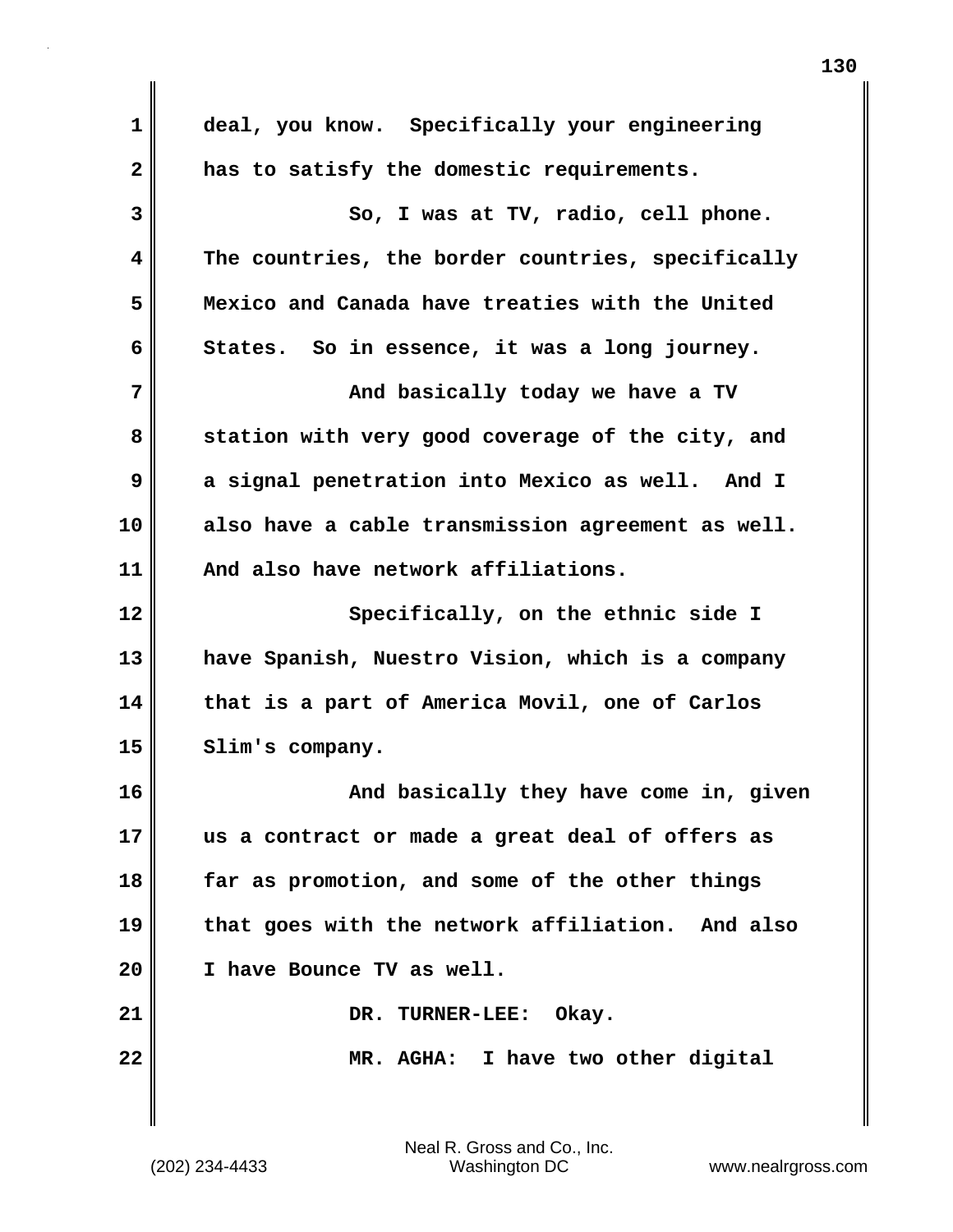**1 spectrums that I lease out to content providers.**  2 So, basically I survive many obstacles as a low **3 power. And most of the spectrums in our market 4 are controlled by major companies. 5 Truly, the only small business 6 minority owned company in our market. And done a 7 great deal of things as far as engineering. 8 Because when you have a spectrum the key is to 9 have a good engineering that gives you a good 10 market coverage. 11 And then, with a good market coverage 12 you can have contents from major networks. And 13 in essence, with good contents then that will 14 give you the revenue stream, which is sales. So, 15 basically the three elements. 16 DR. TURNER-LEE: Perfect. So, thank 17 you, Maxwell. And then for the others, again, 18 just what does your company do. And if you want 19 to say a little bit about your programming that 20 would be great. And if you can keep it concise, 21 so we can get to some more. 22 MR. CHANG: Okay.**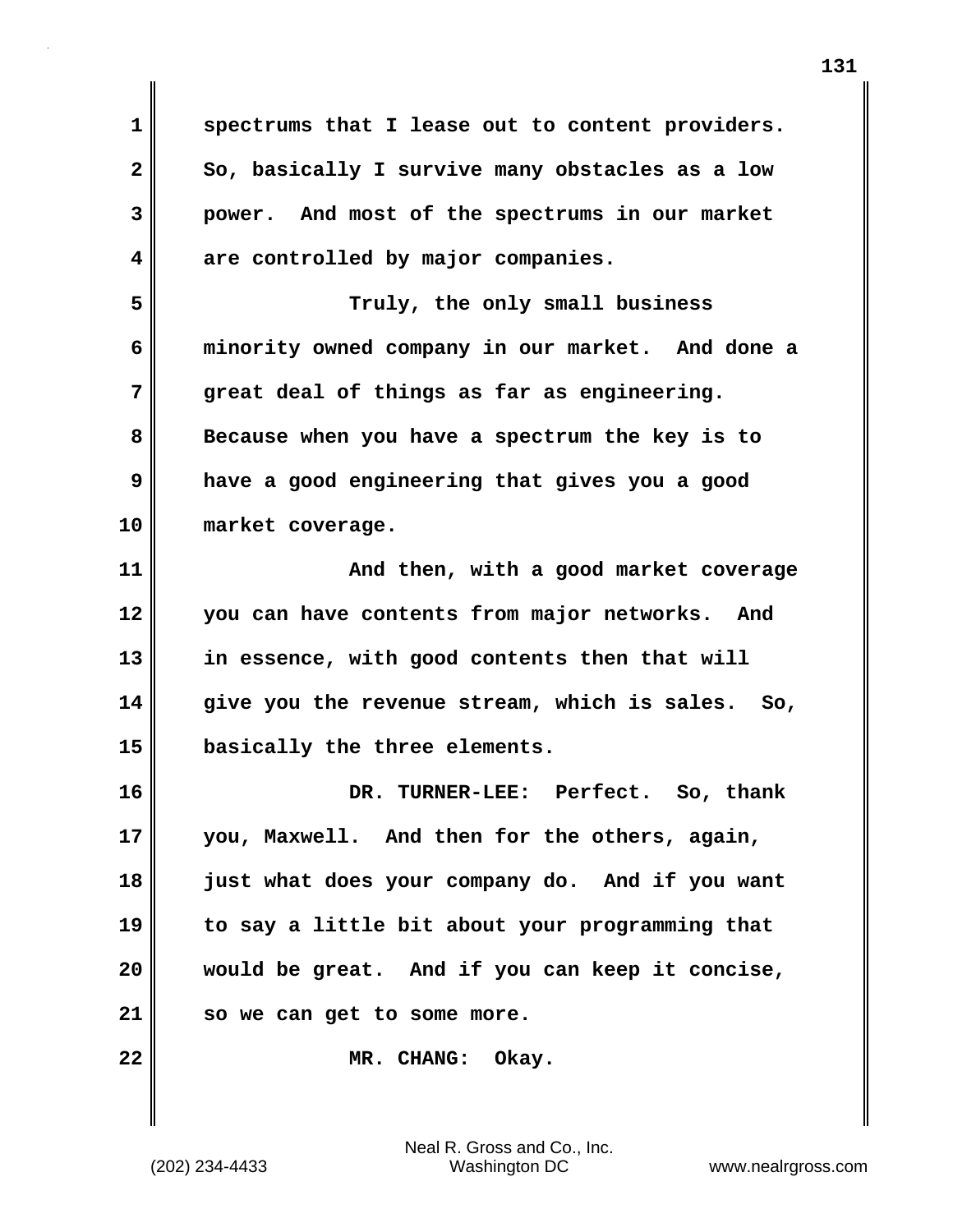| 1            | DR. TURNER-LEE: Jeff.                            |
|--------------|--------------------------------------------------|
| $\mathbf{2}$ | MR. CHANG: My company is Chang Media             |
| 3            | Group. For the past 20 years we've owned and     |
| 4            | operated full power as well as low power         |
| 5            | stations. Market sector is Los Angeles, San      |
| 6            | Francisco. Also had some stations in Hawaii and  |
| 7            | Colorado.                                        |
| 8            | I might add our Colorado station was             |
| 9            | acquired through AMTC. And I actually co-owned   |
| 10           | that one with my wife, who is actually a Latina. |
| 11           | She's Mexican-American. So, you don't get more   |
| 12           | diverse than that. And I'm not sure what we can  |
| 13           | do about that, I mean. But it's pretty diverse.  |
| 14           | As far as our programming, we've aired           |
| 15           | a variety of programming. The Colorado stations, |
| 16           | with NBC's COZI television. We've done some      |
| 17           | diverse programming on some of our other         |
| 18           | stations, such as Los Angeles, especially with   |
| 19           | the ability to multicast. And we're proud of     |
| 20           | And we've also recently got into radio.<br>that. |
| 21           | DR. TURNER-LEE: Great. Don Jackson.              |
| 22           | Okay. Thank you. Next<br>MR. JACKSON:            |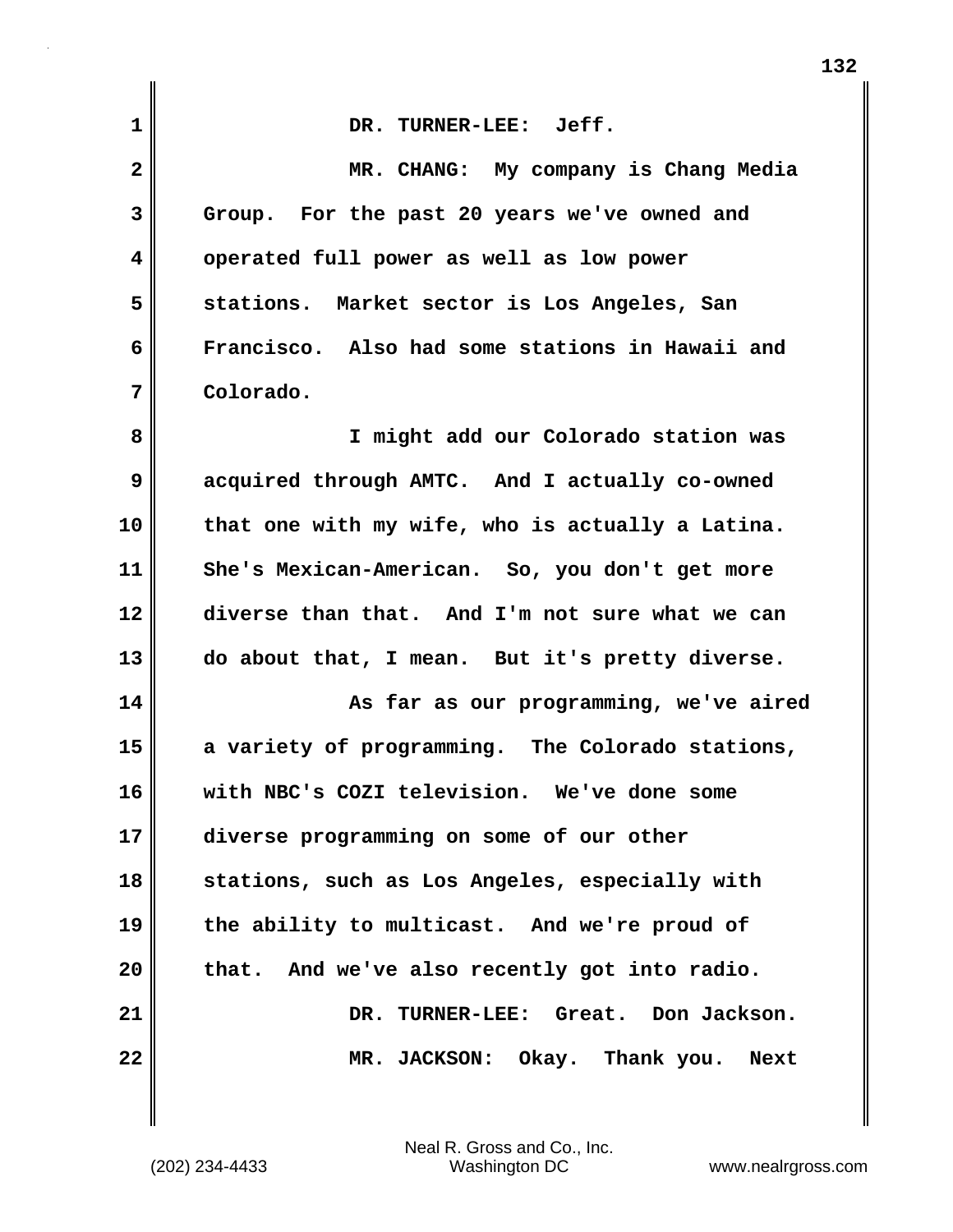| $\mathbf 1$  | year, in 2020, we will be celebrating 50 years in |
|--------------|---------------------------------------------------|
| $\mathbf{2}$ | the television industry. We've taken a different  |
| 3            | route. We're not a network yet. We're in          |
| 4            | broadcast syndication.                            |
| 5            | That means we produce programming. We             |
| 6            | sell it to advertisers. And we syndicate it,      |
| 7            | getting distribution on television stations       |
| 8            | around the country.                               |
| 9            | It's an exciting opportunity. We own              |
| 10           | all of our content of some 5,000 hours of         |
| 11           | broadcast programming that we produce, from       |
| 12           | parades, to quiz shows, to our staple Stellar     |
| 13           | Gospel Music Awards, which is now, we're          |
| 14           | producing at the end of this month. It will be    |
| 15           | our 34th annual.                                  |
| 16           | So, it's a different route that we've             |
| 17           | taken. We love what we do. We own the             |
| 18           | programming. And we're looking now to go into     |
| 19           | our own network on the diginet side of it, called |
| 20           | Stellar TV. And I'll tell you more about that     |
| 21           | later.                                            |
| 22           | NP: Perfect. And Dujuan.                          |
|              |                                                   |
|              |                                                   |

(202) 234-4433 Washington DC www.nealrgross.com Neal R. Gross and Co., Inc.

 $\mathbf{I}$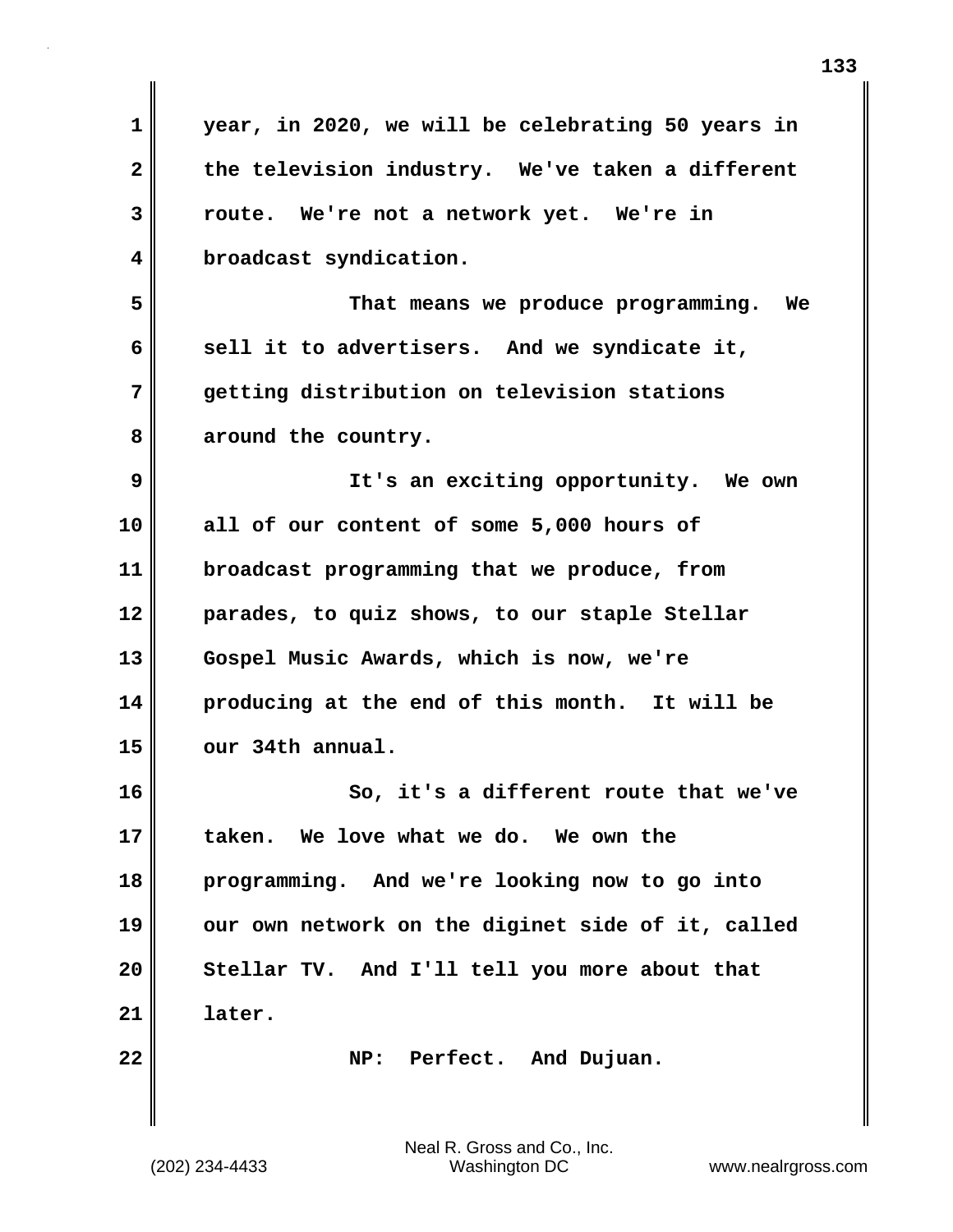| $\mathbf 1$  | MR. MCCOY: That would be Dujuan.                   |
|--------------|----------------------------------------------------|
| $\mathbf{2}$ | DR. TURNER-LEE: Dujuan.                            |
| 3            | MR. MCCOY: Yes.                                    |
| 4            | DR. TURNER-LEE: I'm from New York.                 |
| 5            | MR. MCCOY: That's okay, though.                    |
| 6            | DR. TURNER-LEE: I'm sorry. My                      |
| 7            | accent.                                            |
| 8            | MR. MCCOY: Best way to remember it is              |
| 9            | de-one and only.                                   |
| 10           | DR. TURNER-LEE: De one and only.                   |
| 11           | MR. MCCOY: No. Just joking. So, my                 |
| 12           | company's Bayou City Broadcasting. And I           |
| 13           | currently own five broadcast TV stations, two Fox  |
| 14           | affiliates, a CBS and a Fox in Evansville,         |
| 15           | Indiana, a NBC, Fox, and my network in Lafayette,  |
| 16           | Louisiana.                                         |
| 17           | DR. TURNER-LEE: Perfect. All right.                |
| 18           | So, let's get kicking into these questions.<br>All |
| 19           | right. What I think I've heard everybody sort of   |
| 20           | talk about is there's this conversation around     |
| 21           | spectrum assets that have come into the            |
| 22           | television space.                                  |

 $\mathbf{I}$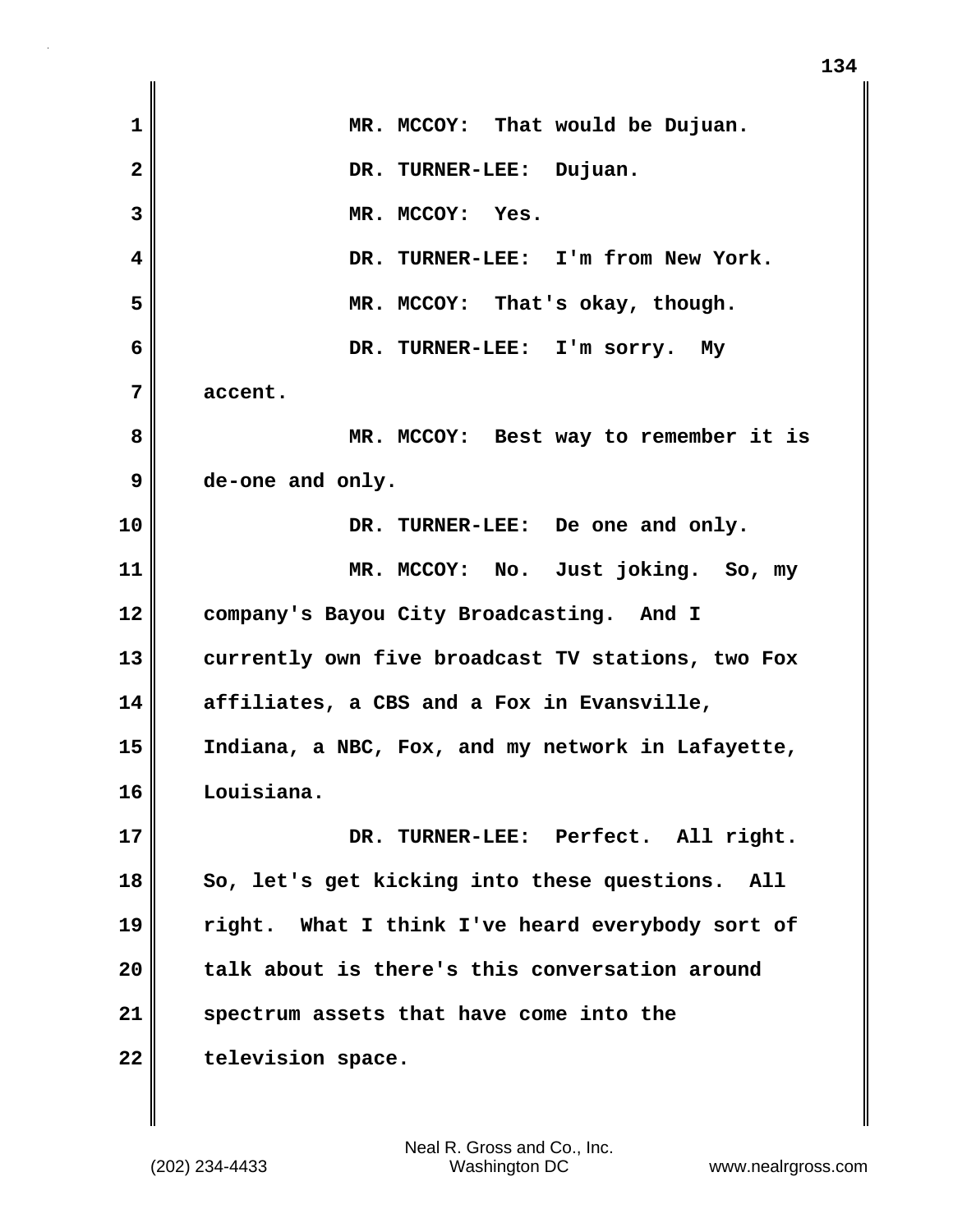| 1  | Multi-cultural programming is                      |
|----|----------------------------------------------------|
| 2  | particularly keen. Using syndicated models. And    |
| 3  | I think what we're actually looking at with your   |
| 4  | company, Dujuan, and only, is around just having   |
| 5  | different affiliate connections, it sounds like.   |
| 6  | What I'd like to know is the financing             |
| 7  | around these models, and what that looks like. I   |
| 8  | mean, what has been the business model that you    |
| 9  | all as professionals in this space have had to     |
| 10 | employ, particularly given the likelihood of       |
| 11 | streaming now, right. It's very different.         |
| 12 | And so, just sort of throw that out                |
| 13 | there. Jeff, you want to talk about what's been    |
| 14 | your experience with getting financing, and        |
| 15 | funding your network?                              |
| 16 | MR. CHANG: Well, before we got into                |
| 17 | station acquisition my company was in media        |
| 18 | representation. This was back in the '90s.<br>This |
| 19 | was before there was a lot of JSA and LMAs, and    |
| 20 | such.                                              |
| 21 | So, we represented a lot of                        |
| 22 | independent television stations. And we were       |
|    |                                                    |

(202) 234-4433 Washington DC www.nealrgross.com Neal R. Gross and Co., Inc.

**135**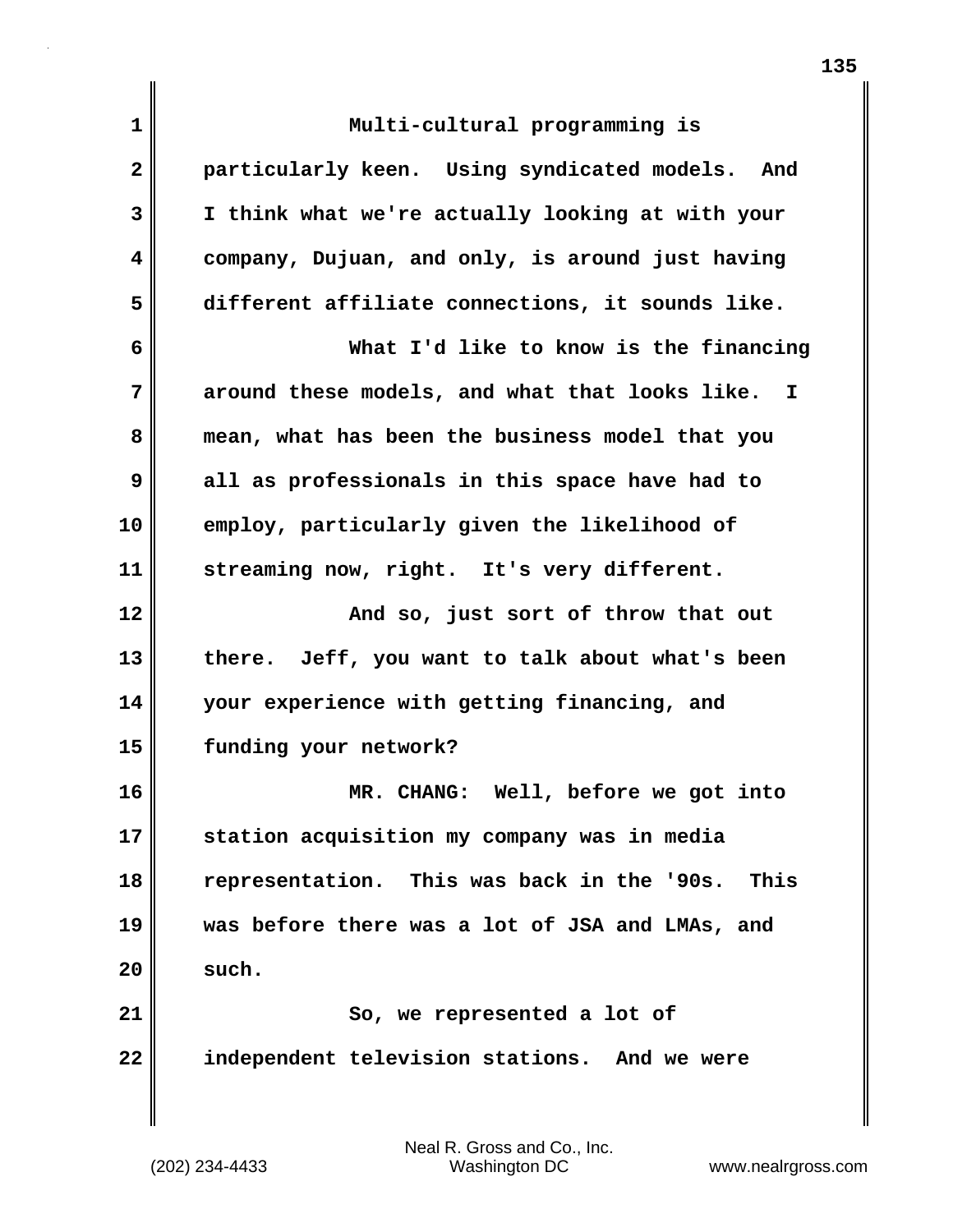**1 able to take that cash flow and acquire our first 2 station. And I think it was really important to 3 note this.**

**4 Because we came from the angle, since 5 we already had the contacts with the advertising 6 community, that we could hit the ground running 7 with every station that we purchased.**

**8 We could go to the advertising 9 community say, if this is something we can do, if 10 this is the programming we can offer, is this 11 something you can support? And right off the bat 12 there was established cash flow.**

**13 In some cases with agencies, 14 fortunately, that pay in advance. That's usually 15 with the right response. But that was our basic 16 model to this day.**

**17 We don't buy stations thinking, this 18 would be great in this market. Especially, I've 19 seen a lot of people go into Hawaii with that 20 model. I'm going to go to Hawaiian Islands. I'm 21 going to own a station. This will be great. 22** Mand then they come back to the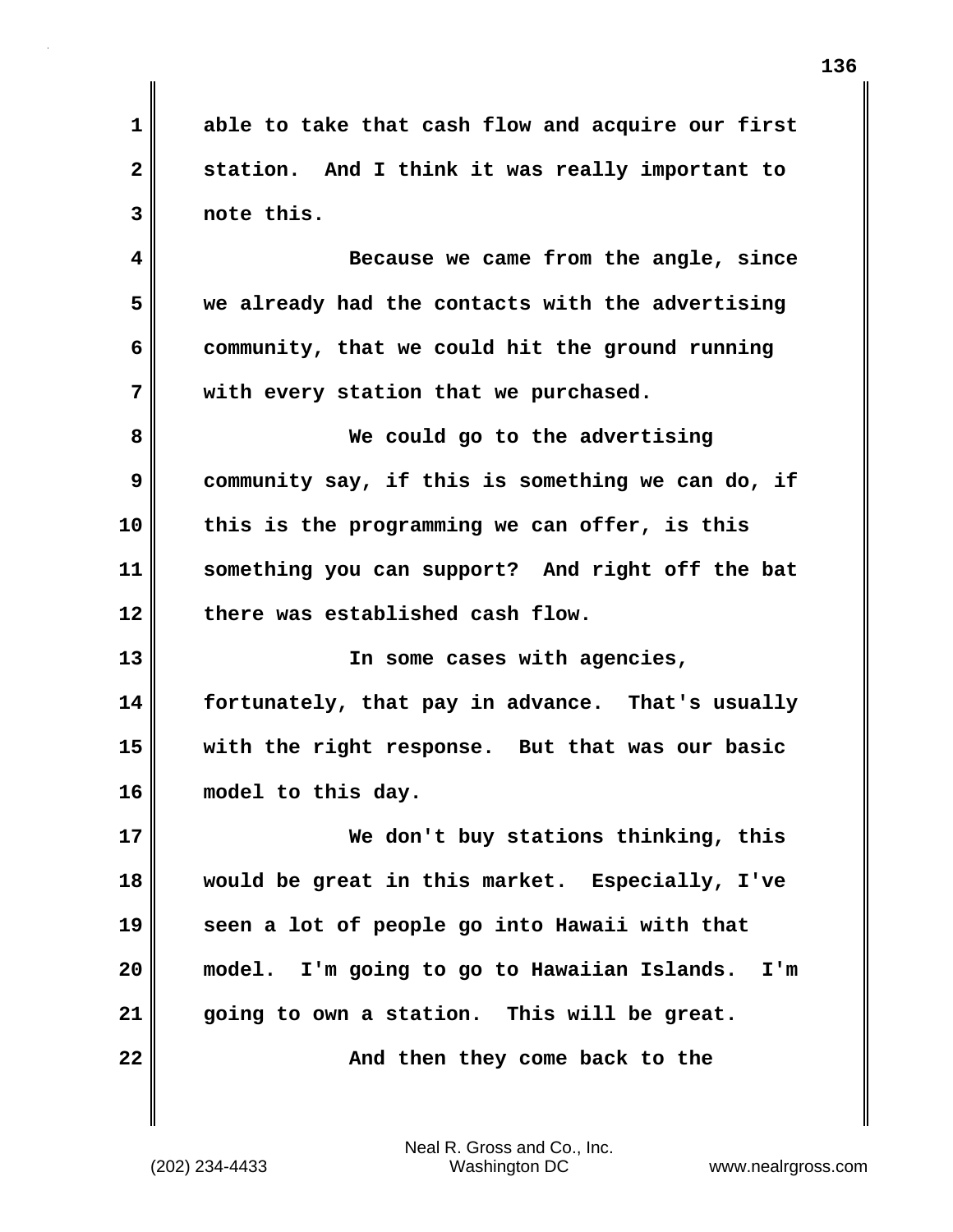| 1            | mainland. I go, what happened? They go, I hated   |
|--------------|---------------------------------------------------|
| $\mathbf{2}$ | it. That happens a lot. They go into like a       |
| 3            | really nice locale, and they realize it's not     |
| 4            | what they expected.                               |
| 5            | So, the key I think with anybody here,            |
| 6            | I think I'm going a little off topic is, make     |
| 7            | sure that you have that base of the advertising   |
| 8            | revenue in line. Because, I mean, that's          |
| 9            | ultimately, even if you get lending, they're      |
| 10           | going to want to see that cash flow there.        |
| 11           | DR. TURNER-LEE: Dujuan, I was going               |
| 12           | to, I was actually going to have you jump in too. |
| 13           | MR. MCCOY: So for me, when, I've gone             |
| 14           | around with purchases on two separate occasions.  |
| 15           | My first occasion was back in '07, right before   |
| 16           | the recession. And that was a different type of   |
| 17           | purchase than I did three years ago, okay.        |
| 18           | Because the industry has changed.                 |
| 19           | Back in '07, which was important, I               |
| 20           | used an SBA loan to get my first stations, okay.  |
| 21           | There were, these stations that I bought were Fox |
| 22           | affiliates in small market west Texas.<br>San     |

(202) 234-4433 Washington DC www.nealrgross.com Neal R. Gross and Co., Inc.

 $\mathbf{I}$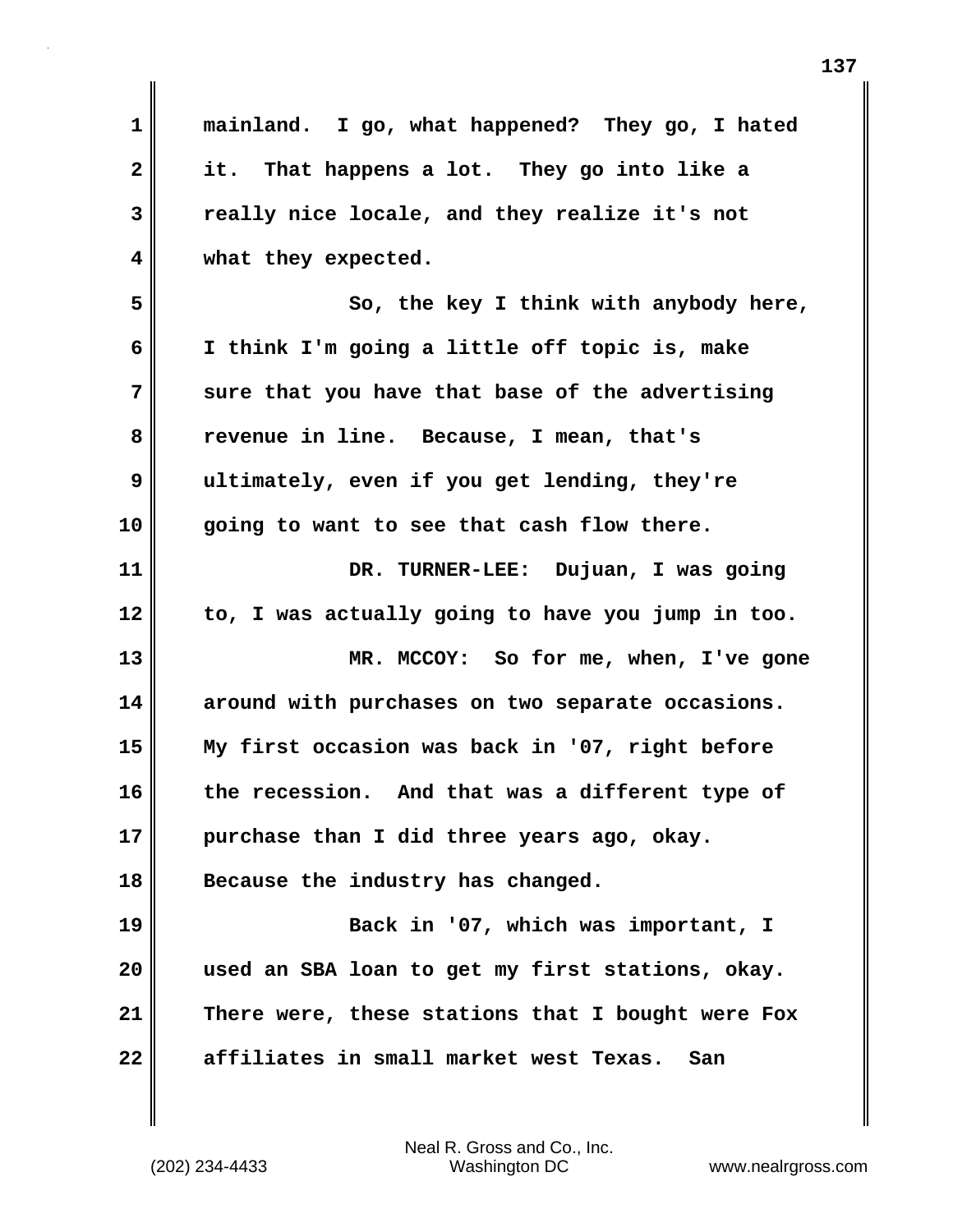**1 Angelo and Abilene were the markets.**

| $\mathbf{2}$ | And they were on the market for sale              |
|--------------|---------------------------------------------------|
| 3            | for ten years. Nobody bought them. They were on   |
| 4            | the market for sale for ten years, and nobody was |
| 5            | interested in them, okay. I got lucky. I heard    |
| 6            | about the stations, and they fit my eye. They     |
| 7            | fit what I was good at, okay.                     |
| 8            | So, at the time, that was '07, you                |
| 9            | guys know what was about to happen in '08, okay.  |
| 10           | So, we had made the announcement, hey, we're      |
| 11           | going to purchase these television stations.      |
| 12           | Then, the bottom of the finance world fell out.   |
| 13           | So, what I relied upon when I bought              |
| 14           | the stations was seller financing to start.       |
| 15           | Seller financing to start, until I can get        |
| 16           | somebody to give me senior debt. Because nobody   |
| 17           | was loaning money in '08. Remember that? Until    |
| 18           | I could get somebody to give me senior debt to    |
| 19           | take my seller out.                               |
| 20           | So, I used a \$3 million dollar seller            |
| 21           | note until I got a small regional bank in west    |
| 22           | Texas to give me a SBA backed loan to take my     |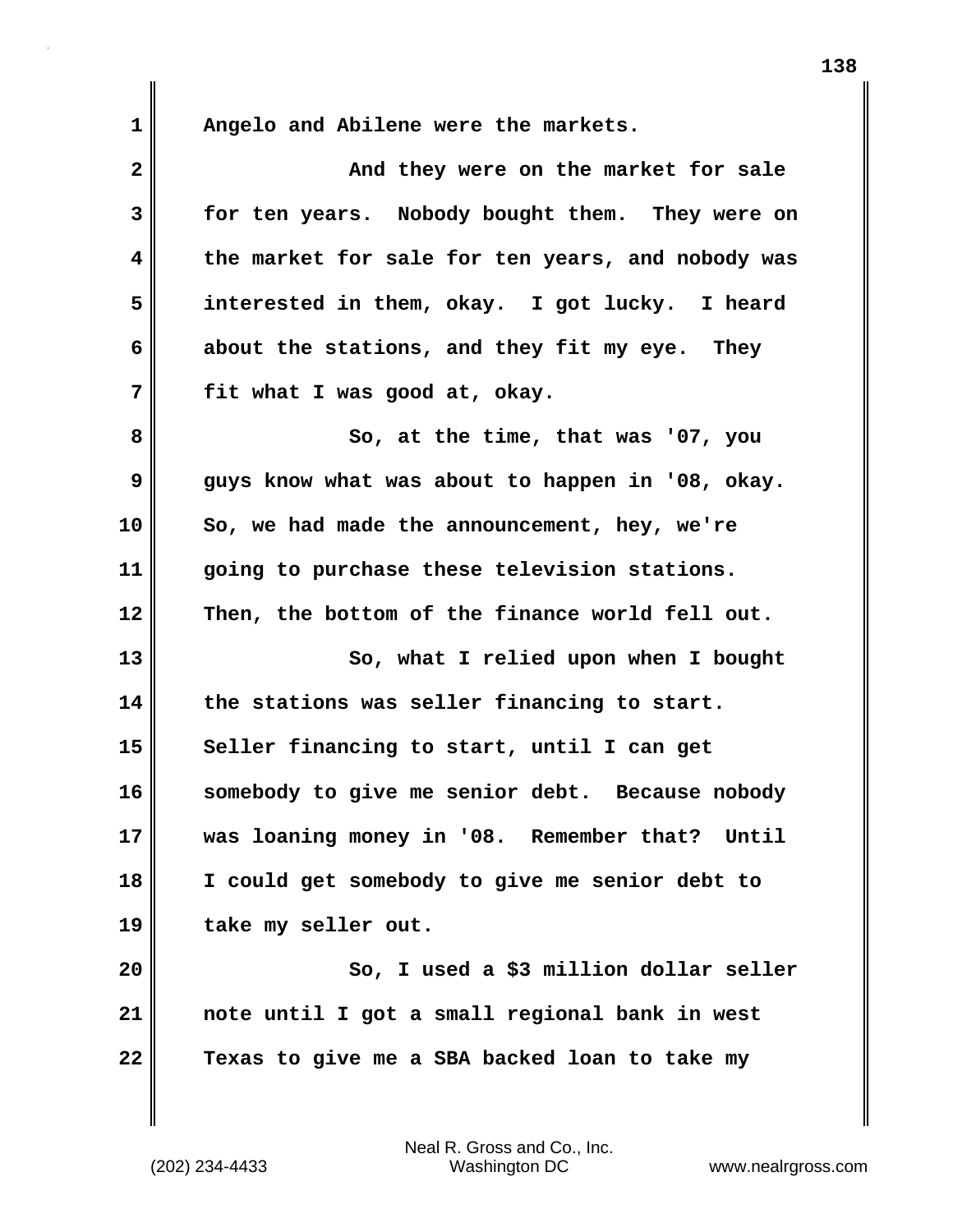**1 seller out, okay. So, that was back in '07 and**  $2$  |  $\overline{08}$ . **3 Fast forward, I'm now divesting those 4 television stations in order to move to larger 5 markets. Different type of transaction. I 6 wanted to get into the larger market arena on big 7 market affiliates, ABCs, NBCs, CBSs, and Fox, and 8 what not. 9** So, what I had to do is find bigger **10 money. I had to go to larger private equity 11 people to get that money, okay. So, I had a 12 friend introduce me to Bain Capital. How many 13 people have heard of Bain Capital? 14 DR. TURNER-LEE: Right. 15 MR. MCCOY: Big money bank. They 16 provide private equity. They do mezzanine 17 financing. They do senior financing. You name 18 it, they have it. But I ended up doing a \$40 19 million, or a \$30 million transaction in 20 Evansville, Indiana, which was totally different 21 than the SBA loan, okay. 22 Then two years ago I used that same**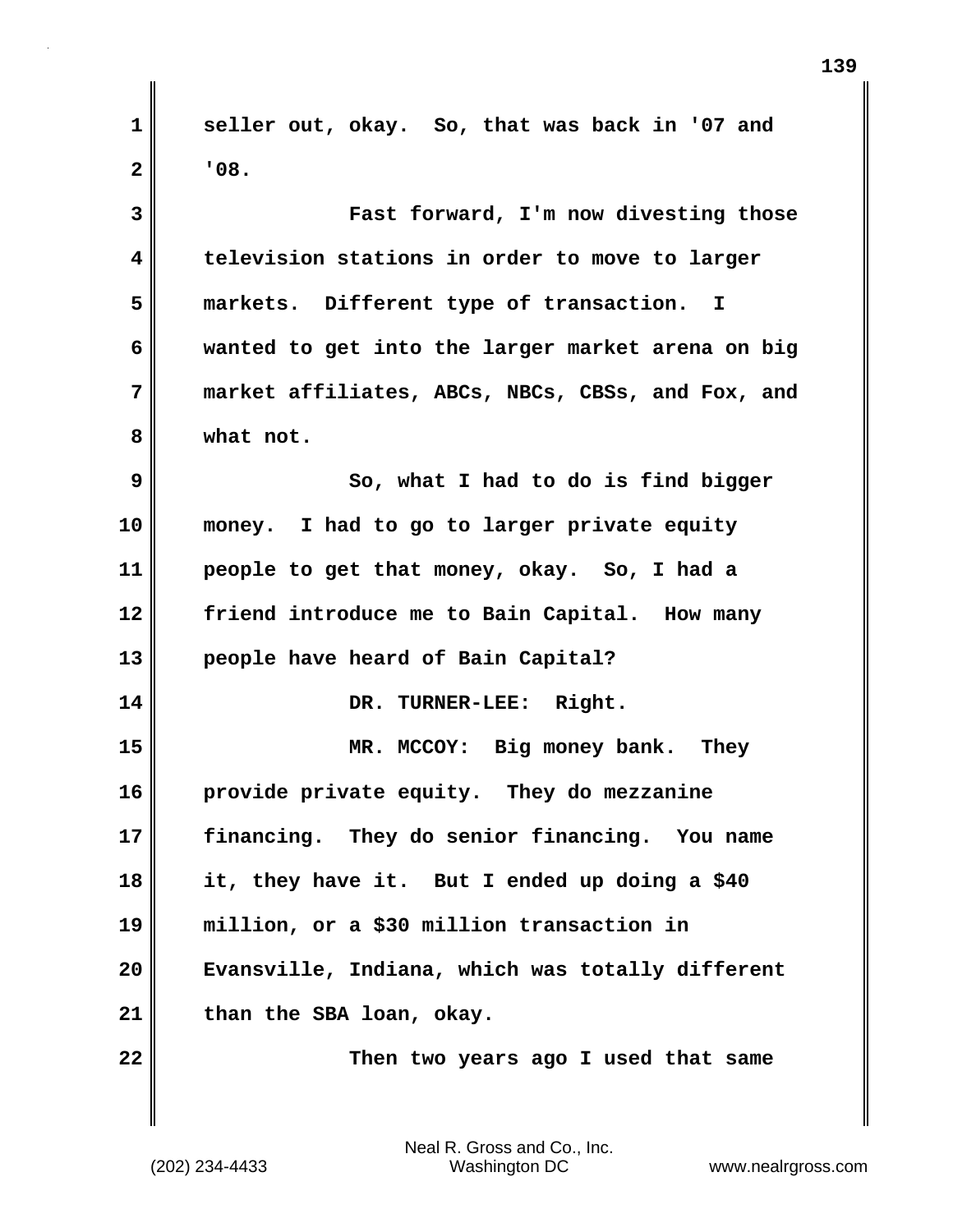**1 financing arm to do a \$46 million dollar purchase 2 in Lafayette, okay. So, the financing is 3 different, depending on the transaction. 4 The larger the transaction I had, the 5 more big money that I needed. The smaller the 6 transaction I had, I could use a regional bank. 7 So, hopefully that help you -- 8 DR. TURNER-LEE: No. That's actually 9 -- Maxwell, I want to switch to you. Because you 10 sort of in the same space. It sounds like you 11 sort of built upon a Government resource of the** 12 SBA loan, and then used that capital and equity **13 to keep building and building. What's been your 14 experience as well? I mean, is it a similar 15 pathway that people should be looking at? 16 MR. AGHA: Well, not really. I think 17 part of it is just that if you have a license, 18 before thinking about financing, just to make 19 sure that you do the good engineering. 20** DR. TURNER-LEE: Okay. **21 MR. AGHA: True engineering, maybe low 22 cost engineering, maybe you'll be able to have a**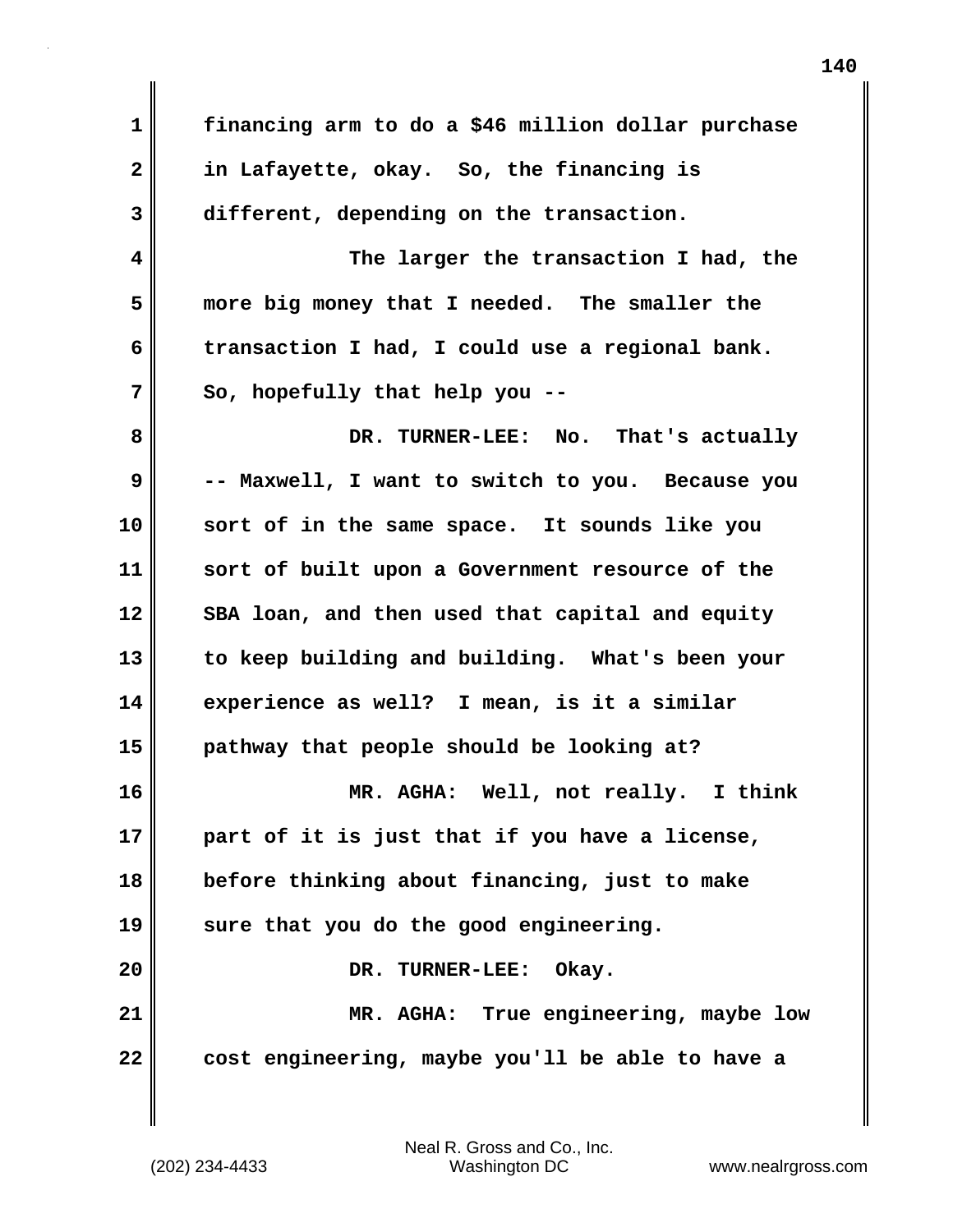**1 station where bigger networks can come in. And 2 that's what I did, an association with the 3 networks, to be able to create the revenue 4 stream.**

**5 But in the beginning I had to be able 6 to self-finance to do the engineering work. And 7 the middle of that I had to survive the two 8 auctions, the FCC. And those auctions somewhat 9 was disruptive, as far as our business.**

**10** And basically I did some of the **11 engineering that I did, as far as being able to 12 have a channel, which in one case I was able to, 13 during the analog to digital transition I had a 14 channel 30 year for San Diego.**

**15 The Commission approved it. They 16 approved it. And then sent to Mexico for 17 coordination. While I was going through the 18 coordination process, then there was a national 19 security issue at the border.**

**20 Because I, there was a big Mexican 21 broadcaster who had a digital allocation that was 22 wiping out all of the national security**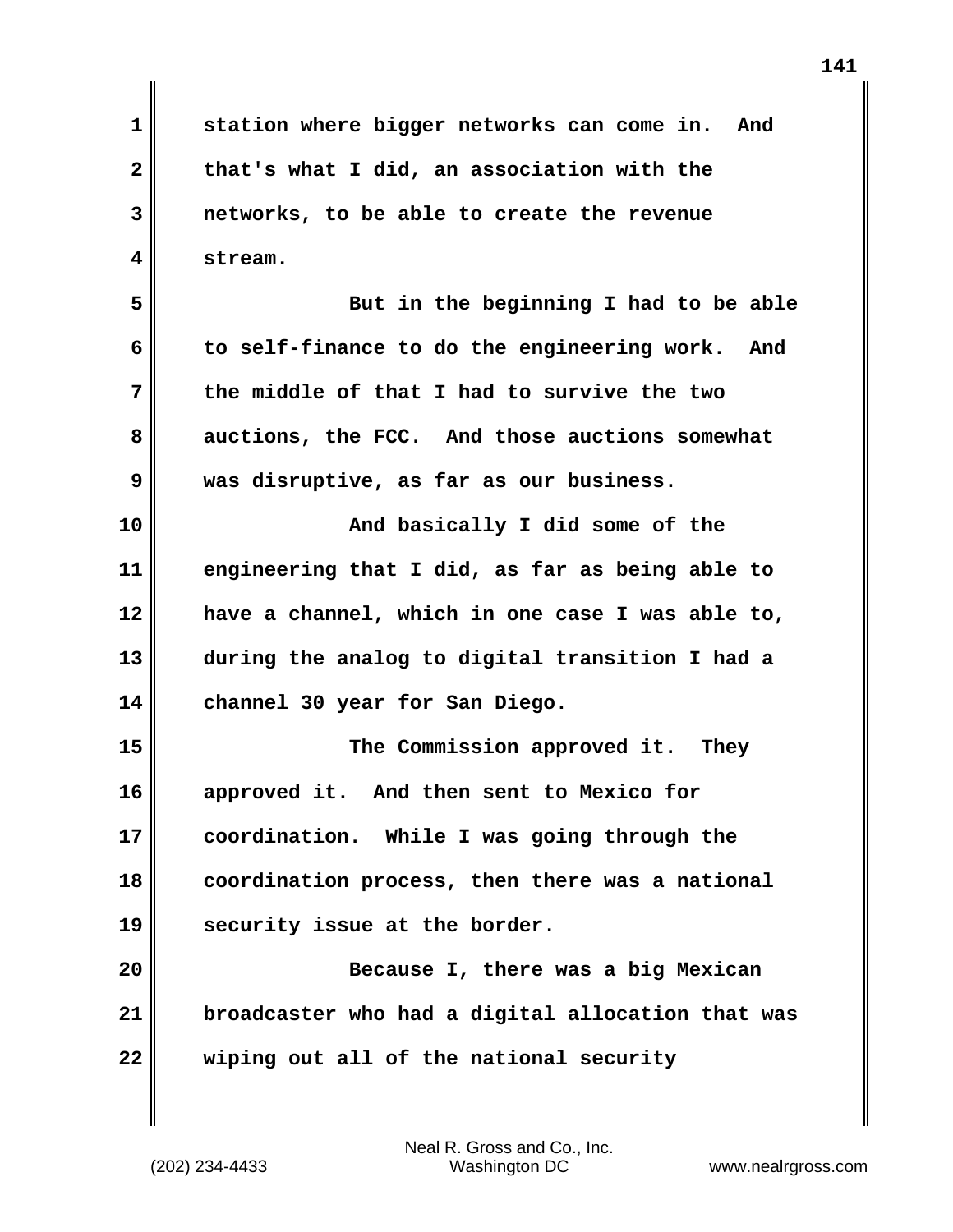**1 communication infrastructure, the Border Patrol, 2 Los Angeles Police Department, and as well as the 3 U.S. Navy.**

**4 And basically, in that process I was 5 asked by the Commission to sign off my license to 6** solve that problem. Then, so, in essence those **7 type of moves was very disruptive. And in 8 essence, trying to go to a bank or to an 9 investor. However, we're in a very good market. 10 DR. TURNER-LEE: Great. 11 MR. AGHA: Most of the licenses that 12 the market are controlled by a few companies. 13 And the last auction some of the people in my 14 position was lucky to get Class A, did very well. 15 They did very well as far as the auction process. 16 I have someone who never had much on the air. 17 DR. TURNER-LEE: Right, right. 18 MR. AGHA: It was paid off by the 19 Government about, over close to \$40 million. 20 DR. TURNER-LEE: And in that club, 21 excuse me for interrupting just a second. We're 22 losing a little bit in time. But I think what**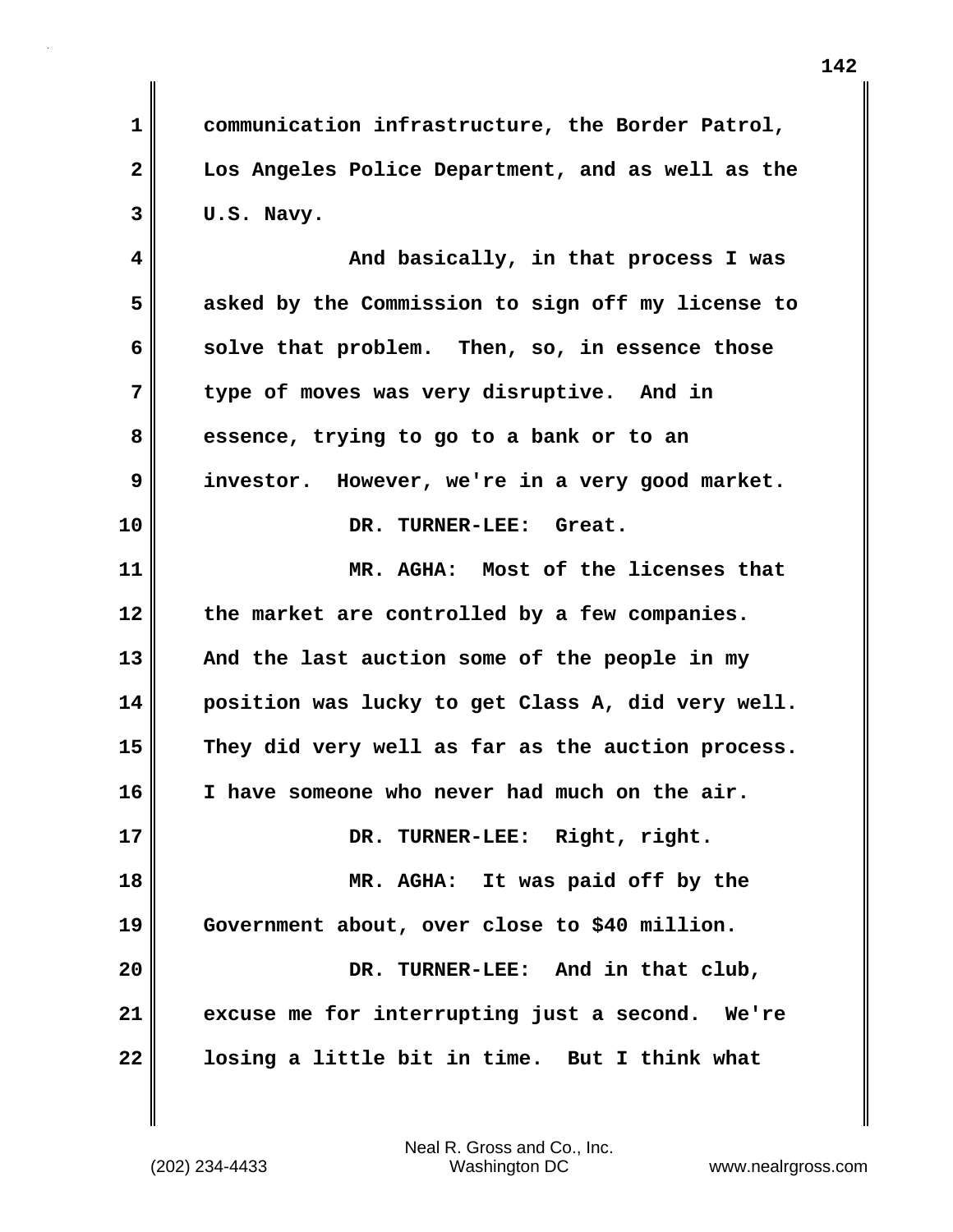| $\mathbf 1$  | I'm hearing though, it's probably not an either     |
|--------------|-----------------------------------------------------|
| $\mathbf{2}$ | or, but it sounds like --                           |
| 3            | And this is the purpose of this                     |
| 4            | workshop today, that you have different             |
| 5            | scenarios, right. One which was an equity based.    |
| 6            | But I appreciate what you're saying. Because the    |
| 7            | engineering does matter, particularly in your       |
| 8            | ability to expand into different markets.           |
| 9            | And this disruptive digital shift has               |
| 10           | actually affected television as we know it today,   |
| 11           | which leads me to Don. I want to jump to you on     |
| 12           | the conversation, in terms of the model that you    |
| 13           | use around syndication. Is the funding model the    |
| 14           | same as we're hearing from your colleagues, when    |
| 15           | it comes to syndication? Or have you had --         |
| 16           | MR. JACKSON: No.                                    |
| 17           | DR. TURNER-LEE: -- to deploy                        |
| 18           | something else?                                     |
| 19           | MR. JACKSON: No. It's totally                       |
| 20           | different. You can imagine going to a financier     |
| 21           | or a bank, and talking about a program concept      |
| 22           | that you have, and explaining that to them.<br>It's |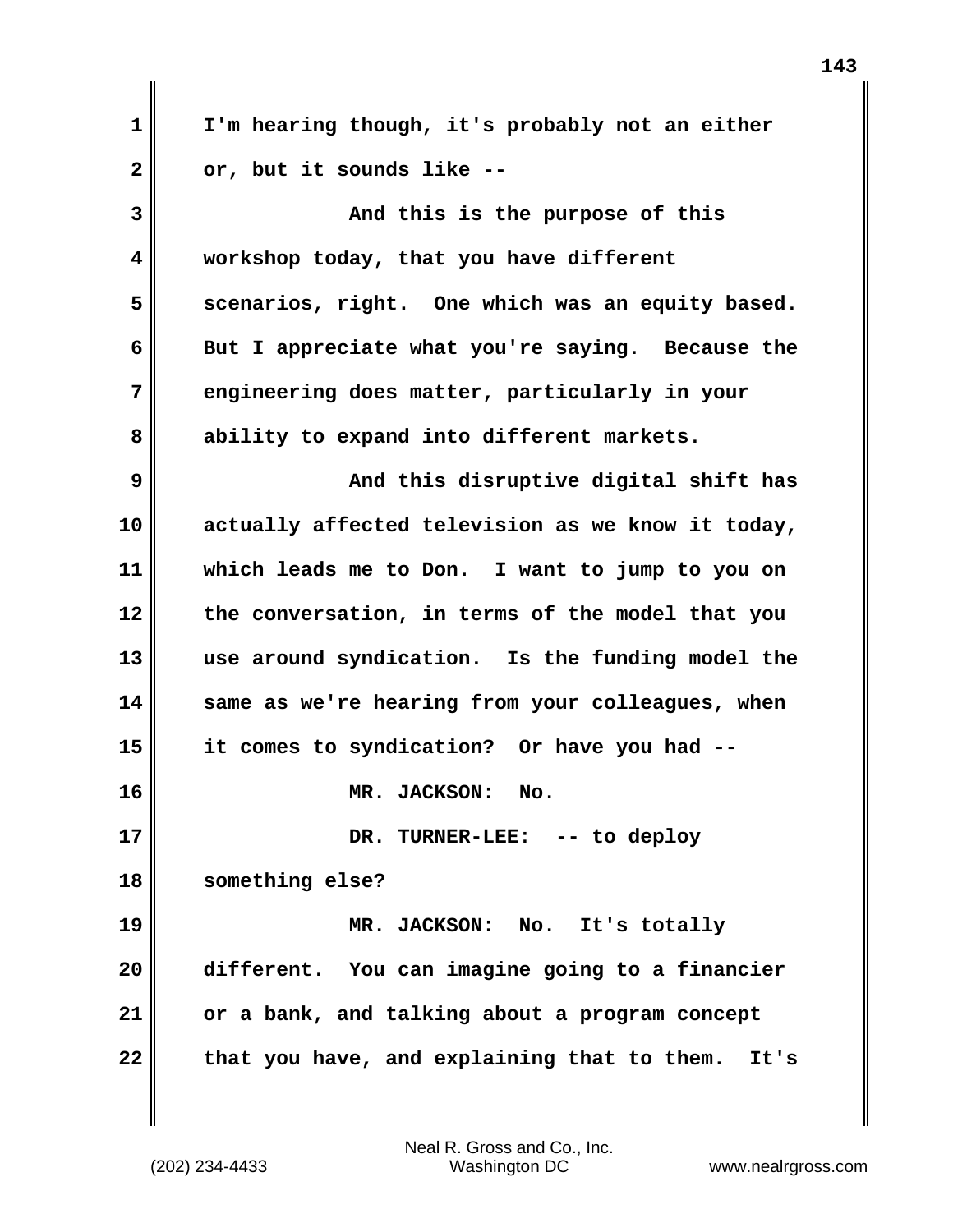| $\mathbf 1$                | almost impossible for them to get your vision.      |
|----------------------------|-----------------------------------------------------|
| $\mathbf{2}$               | And to say, yes, and understand all the process     |
| 3                          | of how they're going to get a return on that.       |
| 4                          | DR. TURNER-LEE: Right.                              |
| 5                          | MR. JACKSON: So, we went with the                   |
| 6                          | traditional model when we started and, that Jeff    |
| 7                          | mentioned. And that's, the advertisers who, it's    |
| 8                          | where all of our funding really comes from. And     |
| 9                          | at that time when I started there were not a lot    |
| 10                         | of African-American programming out there.          |
| 11                         | DR. TURNER-LEE: Right.                              |
| 12                         | MR. JACKSON: And we did everything                  |
|                            |                                                     |
| 13                         | from parades, to documentaries. But we first went   |
| 14                         | to major advertisers, the McDonald's, the           |
| 15                         | automotive, the insurance companies, and created    |
| 16                         | relationships where we got commitments before we    |
|                            | would even produce those shows.                     |
|                            | So, that worked quite well for us.                  |
|                            | And that's where we get all of our financing.<br>Wе |
|                            | don't initiate programming until we are fully       |
| 17<br>18<br>19<br>20<br>21 | funded. So, that is our model, the track record     |

 $\mathbf{I}$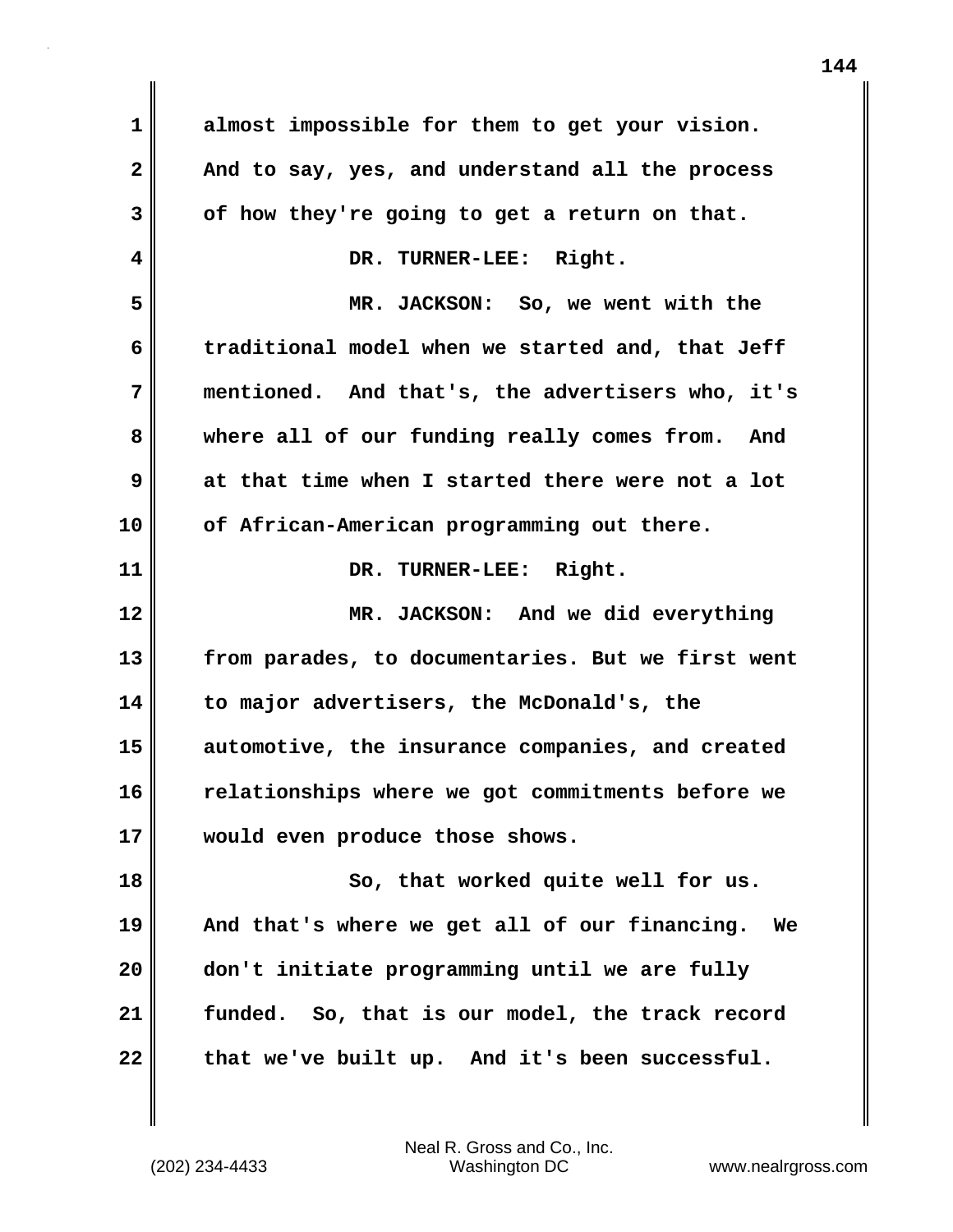| $\mathbf{1}$ | So, that framework worked for us.                 |
|--------------|---------------------------------------------------|
| $\mathbf{2}$ | Because for us in syndication, we have, it's a    |
| 3            | triangle approach, where you have your basic base |
| 4            | of that triangle as your programming.             |
| 5            | And if you're doing programming that,             |
| 6            | there's not a lot out there in African-American   |
| 7            | original programming. That's original             |
| 8            | programming. And then, with the advertising that  |
| 9            | you can get is that one leg of that triangle.     |
| 10           | Get those solid commitments.                      |
| 11           | And then, you're able to produce it.              |
| 12           | And then, you get distribution in terms of        |
| 13           | stations who need that kind of programming. So,   |
| 14           | that's how we built our model. And that's the     |
| 15           | model we use today.                               |
| 16           | DR. TURNER-LEE: Yes.<br>And that's a              |
| 17           | different model, right, than I think what we're   |
| 18           | used to, which brings me though -- We're in a     |
| 19           | different marketplace. So, Dujuan actually        |
| 20           | talked about that.                                |
| 21           | This is a video streaming marketplace             |
| 22           | that is very disruptive on television. It's also  |
|              |                                                   |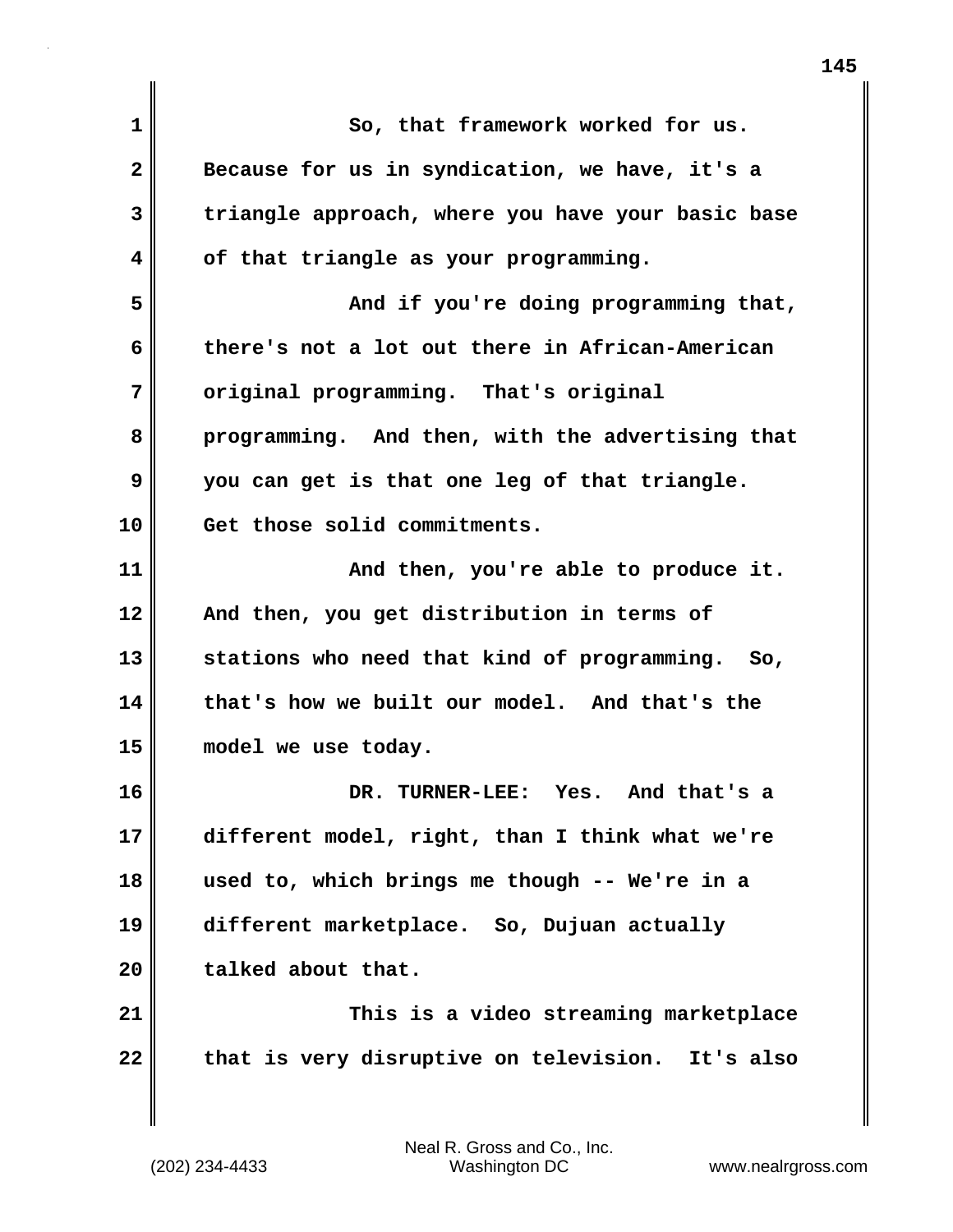**1 very disruptive on advertising models that have** 2 traditionally been tethered to broadcast. **3 I'd like to hear from, Jeff, let's 4 start with you. You know, how are you dealing 5 with the video competition that's actually 6 existing, when it comes to online, all right? 7 Because that has to be something that keeps you 8 up at night, particularly as, you know, 9 everything's migrating there. 10 MR. CHANG: Actually, I'm very happy. 11 DR. TURNER-LEE: Oh, good. 12 MR. CHANG: I'll tell you why I'm very 13 happy. I'm usually a happy guy, too. 14 DR. TURNER-LEE: Okay. 15 MR. CHANG: One of the things is, 16 you've got to remember, we're in the broadcasting 17 business. But we're also in the entertainment 18 business. 19 And if you can tell me, I've got a new 20 way to reach people, and suddenly I don't have to 21 rent a tower, pay X dollars to my utility bill, 22 and I can reach that many more people, sign me**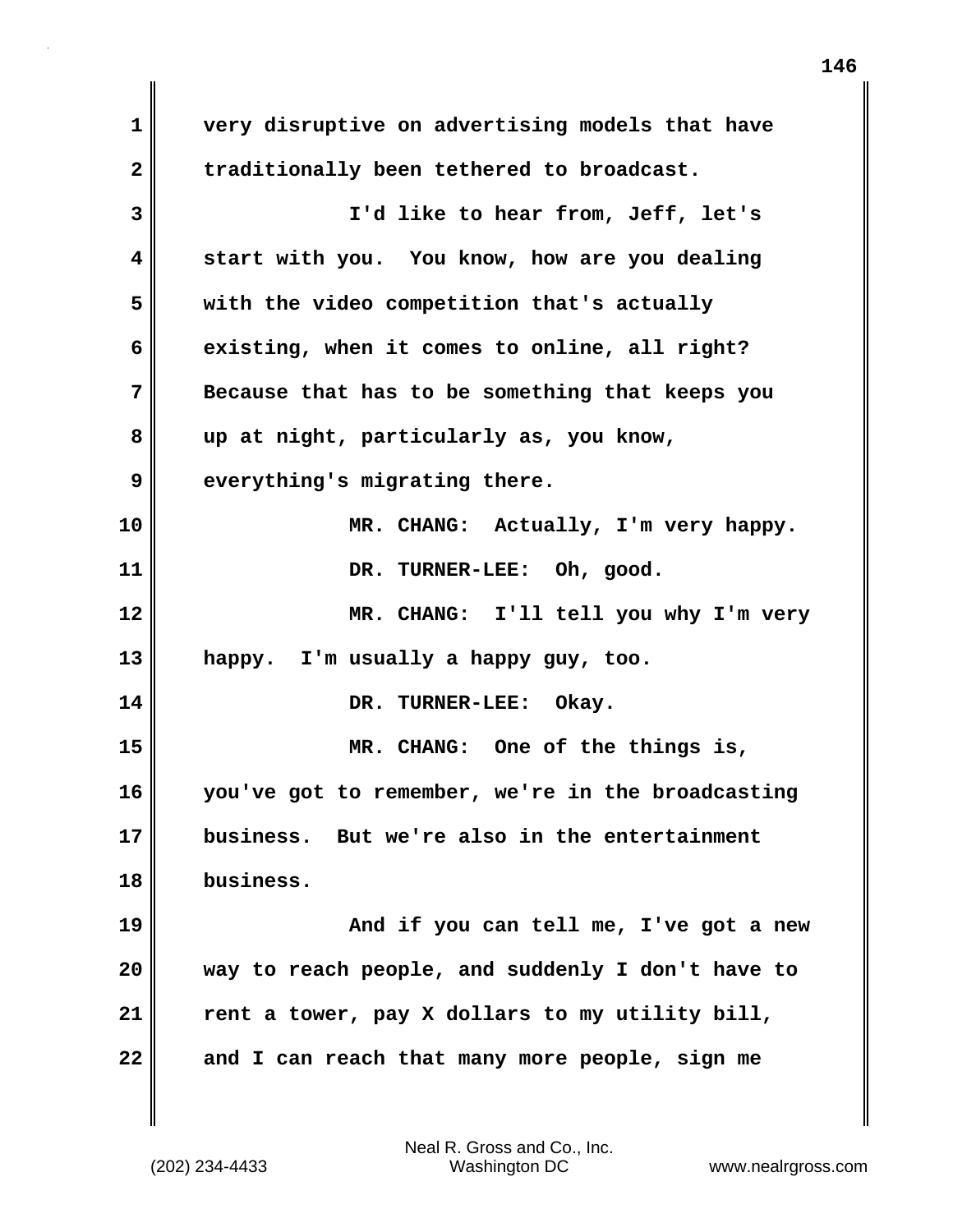| $\mathbf 1$      | up. And that's, I'm actually particularly         |
|------------------|---------------------------------------------------|
| $\boldsymbol{2}$ | excited about the world of streaming.             |
| 3                | Now, there's a lot of lawyer stuff we             |
| 4                | have to go through. You know that. I'm an         |
| 5                | attorney, you're an attorney. You're going to,    |
| 6                | you know, contracts this thick that you have to   |
| 7                | work through. But we work through it.             |
| 8                | And, you know, I think we're past that            |
| 9                | trepidation. If you go back to the history of     |
| 10               | television, you know, the movie theaters and the  |
| 11               | movie studios were very, very hesitant at         |
| 12               | television. They wound up embracing it.           |
| 13               | I think we're embracing a lot faster.             |
| 14               | And that's a good thing. And, you know, in a way  |
| 15               | it's very difficult, because there's now millions |
| 16               | of channels. But you just have to be nimble.      |
| 17               | You have to be smart about it.                    |
| 18               | DR. TURNER-LEE: Yes. Dujuan, what                 |
| 19               | about you in terms of, again, these affiliates,   |
| 20               | and making sure your content also reaches the     |
| 21               | internet?                                         |
| 22               | MR. MCCOY: So, I'm generally not                  |
|                  |                                                   |

 $\mathbf{I}$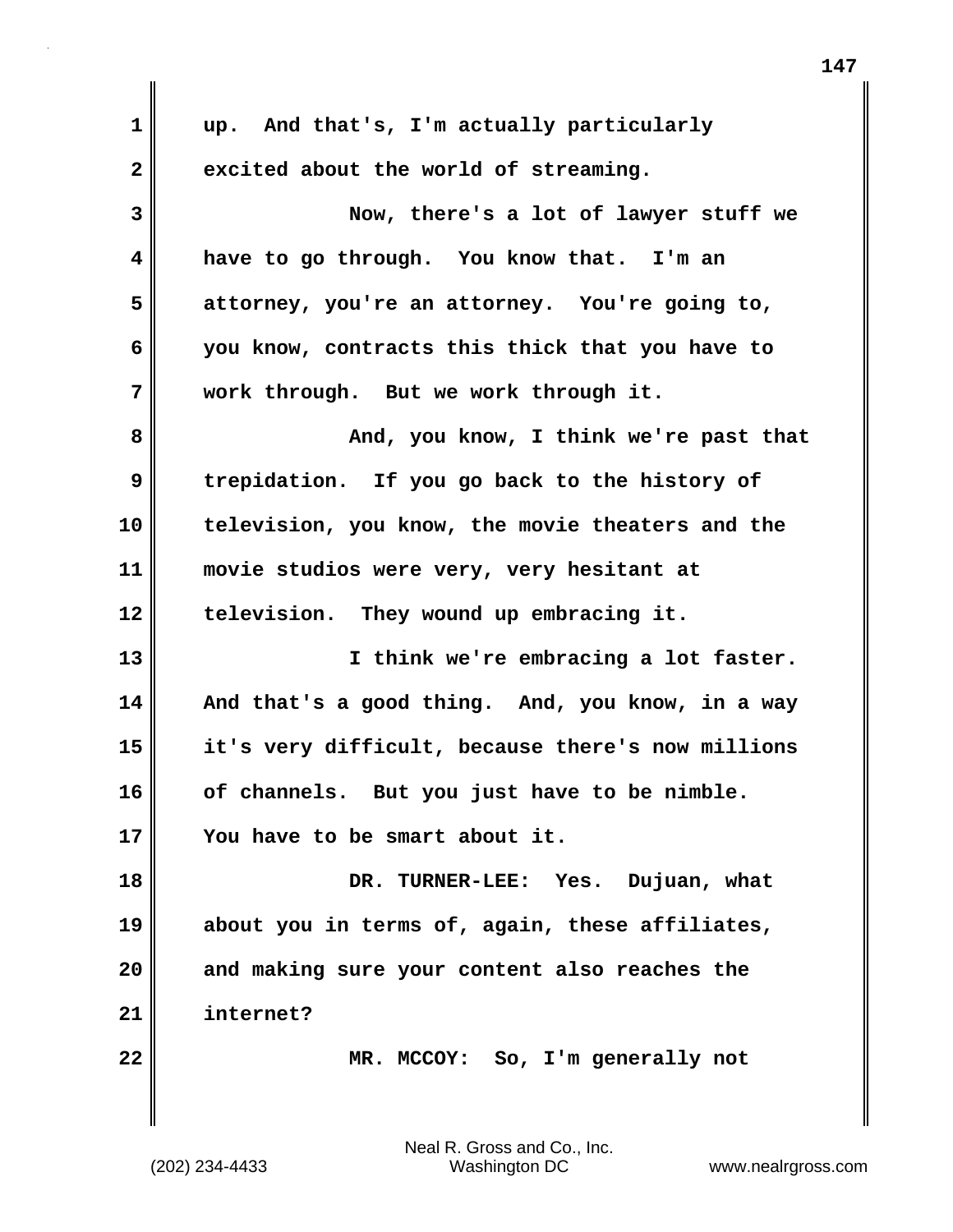**1 concerned about streaming. The reason being is, 2 you guys remember the internet revolution, when 3 you had all these search engines that were 4 popping up, and so forth. Then all of a sudden 5 you only have one or two available. 6 I think we're going through that phase 7 right now where there's a lot of streaming 8 services. And when the rubber meets the road, 9 not all of them will make it, okay. 10 And for me, being a broadcaster whose 11 buying strategy is to buy network affiliates, big 12 four network affiliates -- 13 DR. TURNER-LEE: Right. 14 MR. MCCOY: I think I'm in the 15 driver's seat. Why? Because big four affiliates 16 usually have really, really good programming. 17 And the markets that I buy, if I don't have a 18 news, I put a news on, okay. 19 And most people don't know this, but 20 for broadcast TV stations most people think the 21 highest rate of product week in and week out is a 22 Voice, or American Idol, or CSI, something like**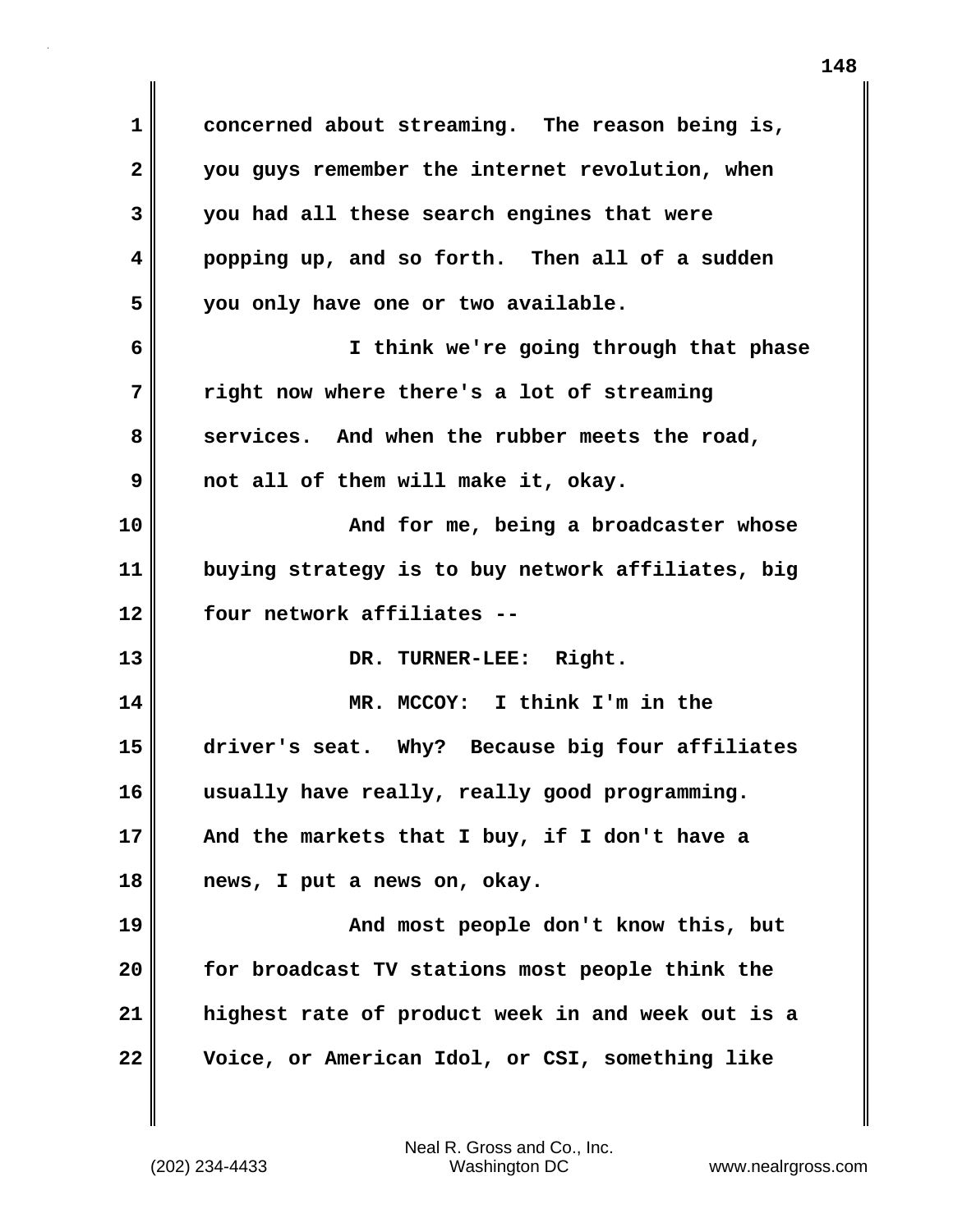| 1            | that. It's not. You know what it is?             |
|--------------|--------------------------------------------------|
| $\mathbf{2}$ | DR. TURNER-LEE: The news.                        |
| 3            | MR. MCCOY: Local news.                           |
| 4            | DR. TURNER-LEE: Yes.                             |
| 5            | MR. MCCOY: It's local news, okay.                |
| 6            | And that's local product that I produce. That's  |
| 7            | the relationship between a network affiliate and |
| 8            | a local broadcaster that forces, and helps local |
| 9            | broadcasts strive. And those two really work     |
| 10           | together in a positive way. Last I checked all   |
| 11           | the big product, exclusive of the news, is       |
| 12           | football --                                      |
| 13           | DR. TURNER-LEE: Right.                           |
| 14           | MR. MCCOY: -- football, and football.            |
| 15           | DR. TURNER-LEE: And football.                    |
| 16           | MR. MCCOY: Okay. Secondly, it would              |
| 17           | be basketball. It would be sporting events,      |
| 18           | okay. And most networks understand that for them |
| 19           | to survive going forward, they need those        |
| 20           | sporting events. And as long as I have one of    |
| 21           | those networks, I'm happy.                       |
| 22           | DR. TURNER-LEE: Yes, yes. Don, the               |
|              |                                                  |

 $\mathbf{I}$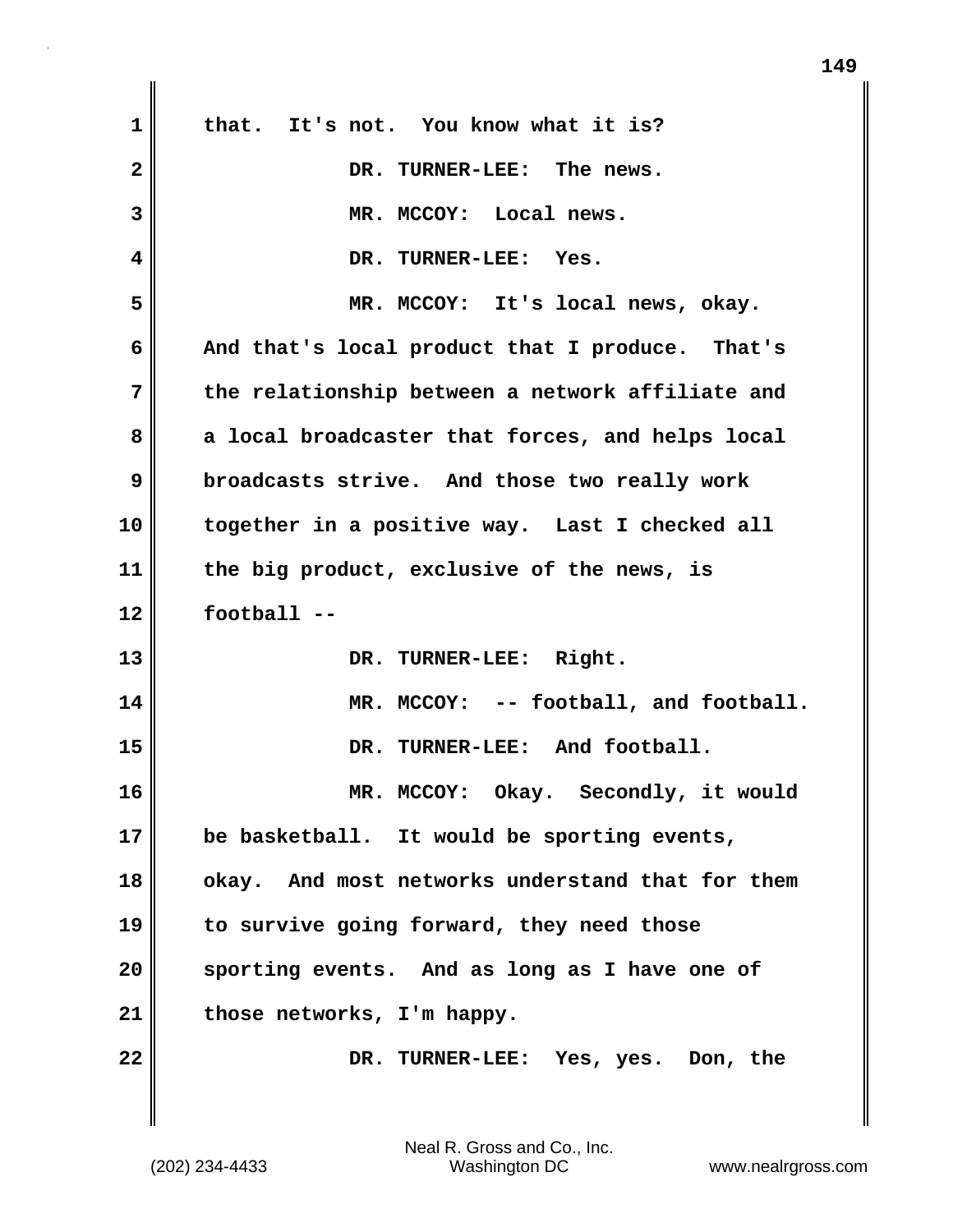**1 same thing with you. Because that's interesting. 2 And I actually appreciate you actually saying 3 that it's about local news. 4 In the age where the internet has sort 5 of galvanized, I think, these local markets, I 6 love to hear that with broadcasters. That's 7 something that has been our original purpose. 8 And something that I was near and dear to when I 9 was at MMTC. 10 But, Don, same thing. Does the 11 syndicated model work over the internet? 12 Particularly since you're doing a lot of local 13 programming as well. 14 MR. JACKSON: Well, it does. What we 15 are finding is a way to monetize it. So, in** 16 terms of what we approach these advertisers with. **17 So, right now for us, it's added value that we 18 provide to them to keep our rates where they are. 19 So, we're happy with it. Some of the 20 advertisers, however, are trying to get 21 syndicators and programmers like us to take away 22 some of the linear television for a digital**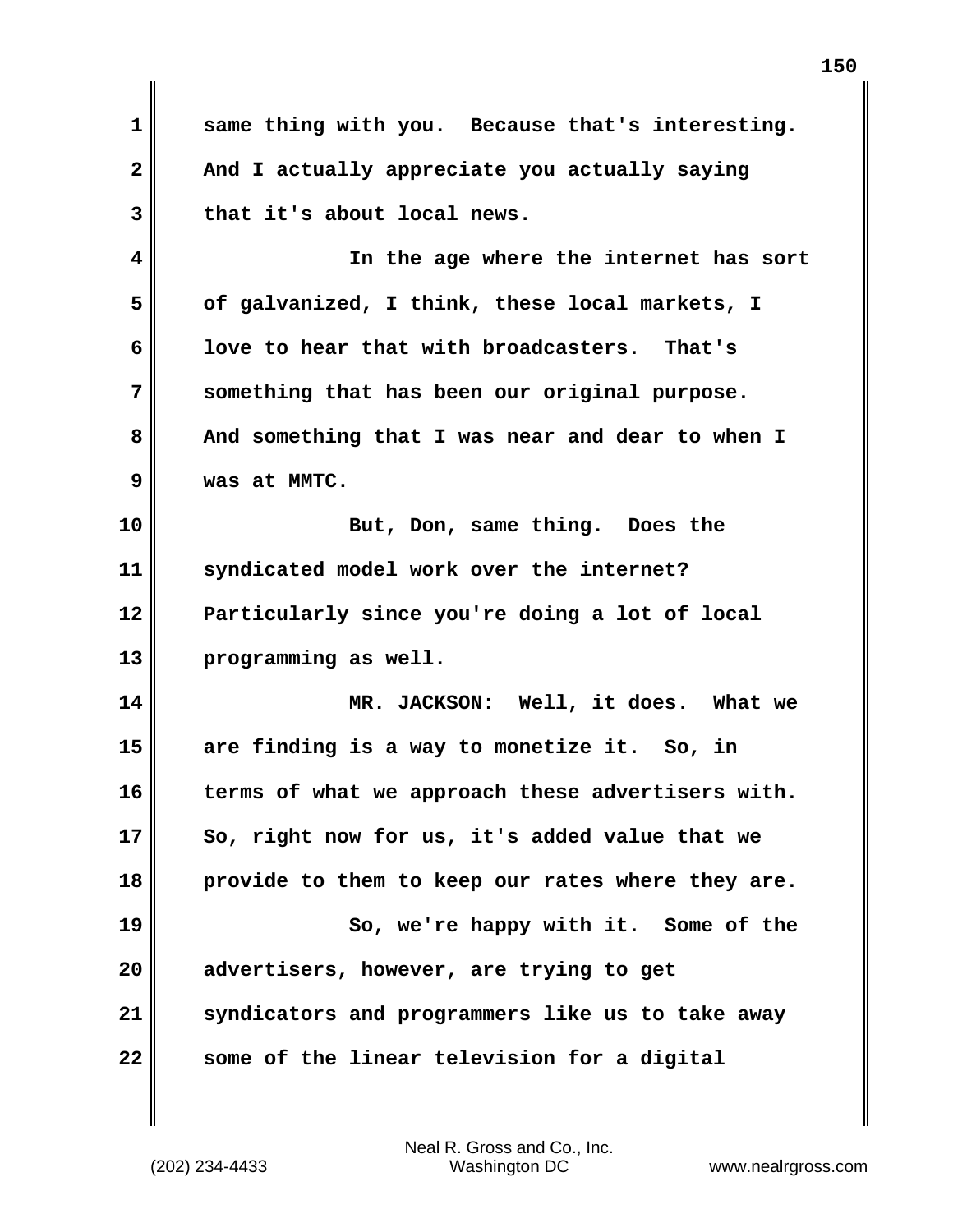**1 offering that's lower than what we're getting, 2 which we're examining right now, to make sure we 3 don't lose the base of advertising support on 4 that level for television. 5 So, I think, you know, we're excited 6 about it, to have our product on more platforms. 7 But at the same time, from a business point of 8 view, we haven't been able to monetize it to make 9 it as a single offering, streaming to an 10 advertiser. 11 DR. TURNER-LEE: That's right. Now, 12 I want to, I know we're going to open it up to 13 questions soon. But we did get a great question 14 from the internet that I actually want to drive 15 to real quick. 16 For any of you that are actually up 17 here, the question from the internet is, the 18 FCC's minority tax certificate program proved to 19 be a success for broadcast owners of color. How 20 can we urge the FCC to reinstate this program? 21 Actually, it's Congress that actually 22 had to do it, right. Not correcting our very**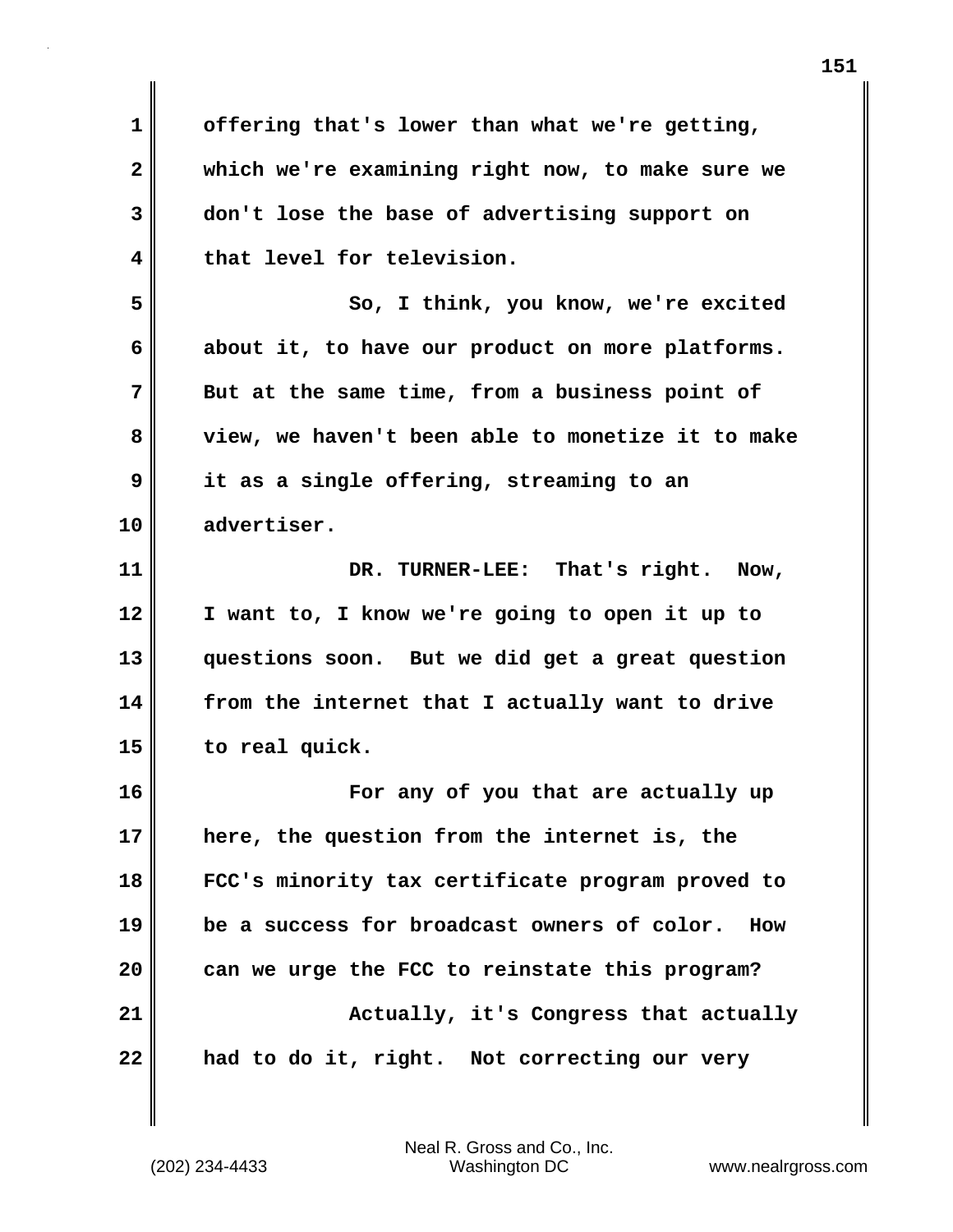**1 well informed, and well engaged person. But is 2 there room to reinstate the tax certificate 3 program? I'd like to hear from anybody who's had 4 experience with that in the past. 5 MR. MCCOY: So, I haven't had 6 experience with it. But I would say that to 7 convince Congress, or the FCC, or whoever you 8 have to convince, you need to have the folks that 9 will be doing the divesting, doing the pitch, as 10 opposed to the people doing the buying -- 11 DR. TURNER-LEE: Right. 12 MR. MCCOY: -- doing the pitch. Why? 13 Because they control it. They control the 14 properties that minorities want to buy. So, the 15 bigger the group, the more stations you have when 16 you want to divest. 17 That's, you shouldn't be the one 18 pitching the Government to say, hey, here's why a 19 minority tax certificate will work. Because 20 you're going to benefit from it. 21 MR. JACKSON: Now, I would just say, 22 years ago, a lot of years ago, I had a joint**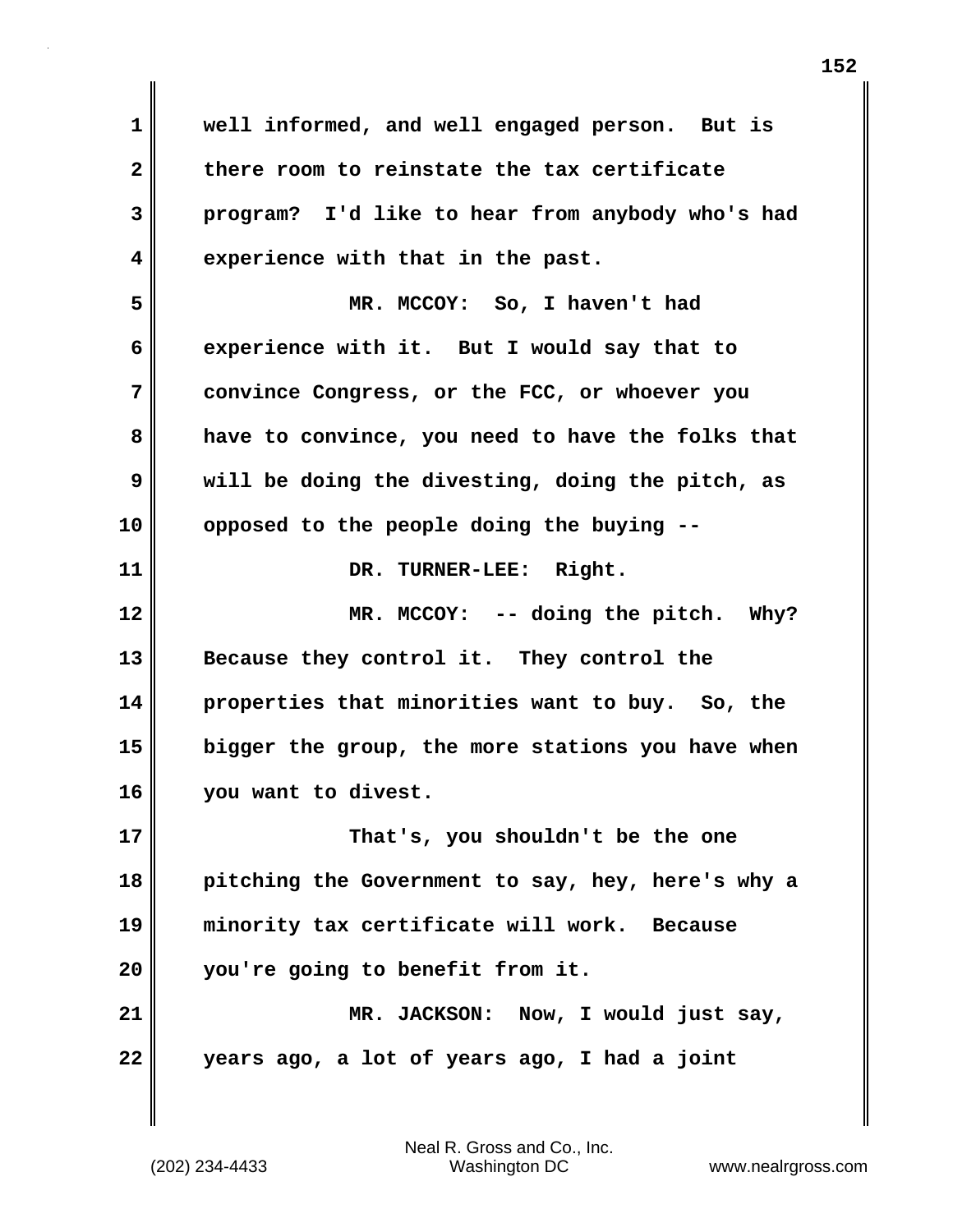**1 venture with Tribune Broadcasting. And that was** 2 really the first instance of a incubator model, **3 where it permitted my programs, the Stellar 4 Awards, also Soul Train, Soul Train Music Awards, 5 to get off the ground.**

**6 But what it did for Tribune was to, 7 the credits that they got to go in and say, 8 here's what we're doing in African-American 9 programming. And it permitted us to get off the 10 ground, to get these programs on their stations. 11 And I'm hopeful that the FCC here will 12 play a role in making an incubator model to find 13 advantages for broadcasters to help encourage 14 African-American ownership, as they've done with 15 radio.**

**17 MR. JACKSON: And that's what I'm 18 hopeful will come out. Some action will come 19 forward. But that initial relationship with 20 Tribune enabled us to really launch our programs 21 on their stations.**

**16 DR. TURNER-LEE: Right.**

**22 It gave Tribune a return on waivers**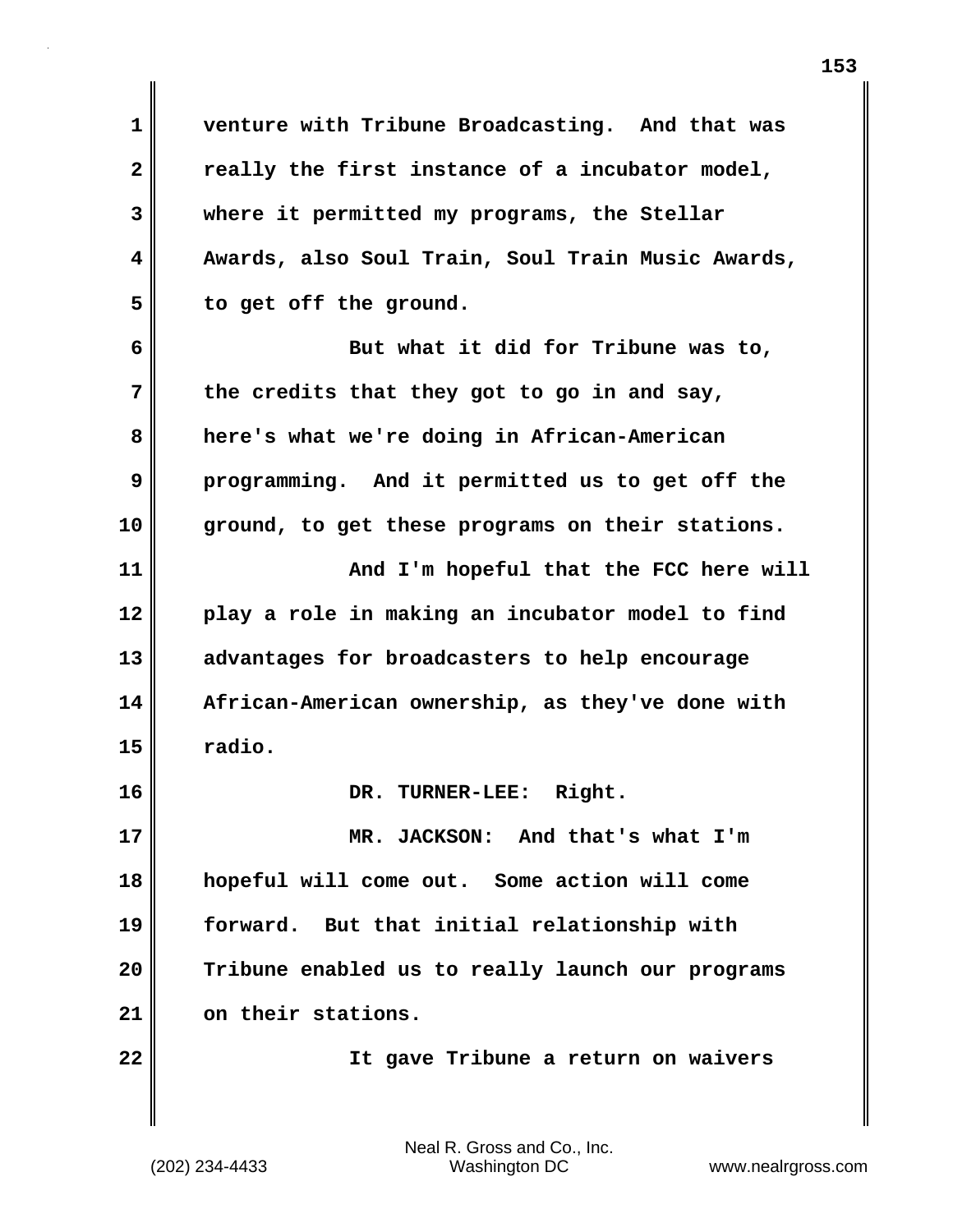| $\mathbf 1$  | they got, credits they got. And it worked quite       |
|--------------|-------------------------------------------------------|
| $\mathbf{2}$ | well in creating for us programming wise,             |
| 3            | stations to have our programming air on.              |
| 4            | And it can do the same today. So, I'm                 |
| 5            | hopeful that those tax credits can be an              |
| 6            | incentive for broadcasters to get involved with       |
| 7            | minority ownership.                                   |
| 8            | No. I think,<br>DR. TURNER-LEE: Yes.                  |
| 9            | Jeff, you want to jump in on that?                    |
| 10           | MR. CHANG: Yes. I have to agree.<br>In                |
| 11           | fact, our most recent transaction from a few          |
| 12           | years ago with Gray (phonetic), I mean, there was     |
| 13           | no tax certificate involved here, was, it was the     |
| 14           | foresight of a major established company.             |
| 15           | And Hilton and Kevin were very, very                  |
| 16           | helpful. And it goes beyond just that.<br><b>They</b> |
| 17           | were helpful after the fact. You have to add          |
| 18           | In Colorado they said, okay, here's what's<br>that.   |
| 19           | going on. Their engineering was very helpful          |
| 20           | with us.                                              |
| 21           | So, I think from the standpoint of the                |
| 22           | established broadcaster, to have that insight,        |
|              |                                                       |

 $\mathbf{I}$ 

(202) 234-4433 Washington DC www.nealrgross.com Neal R. Gross and Co., Inc.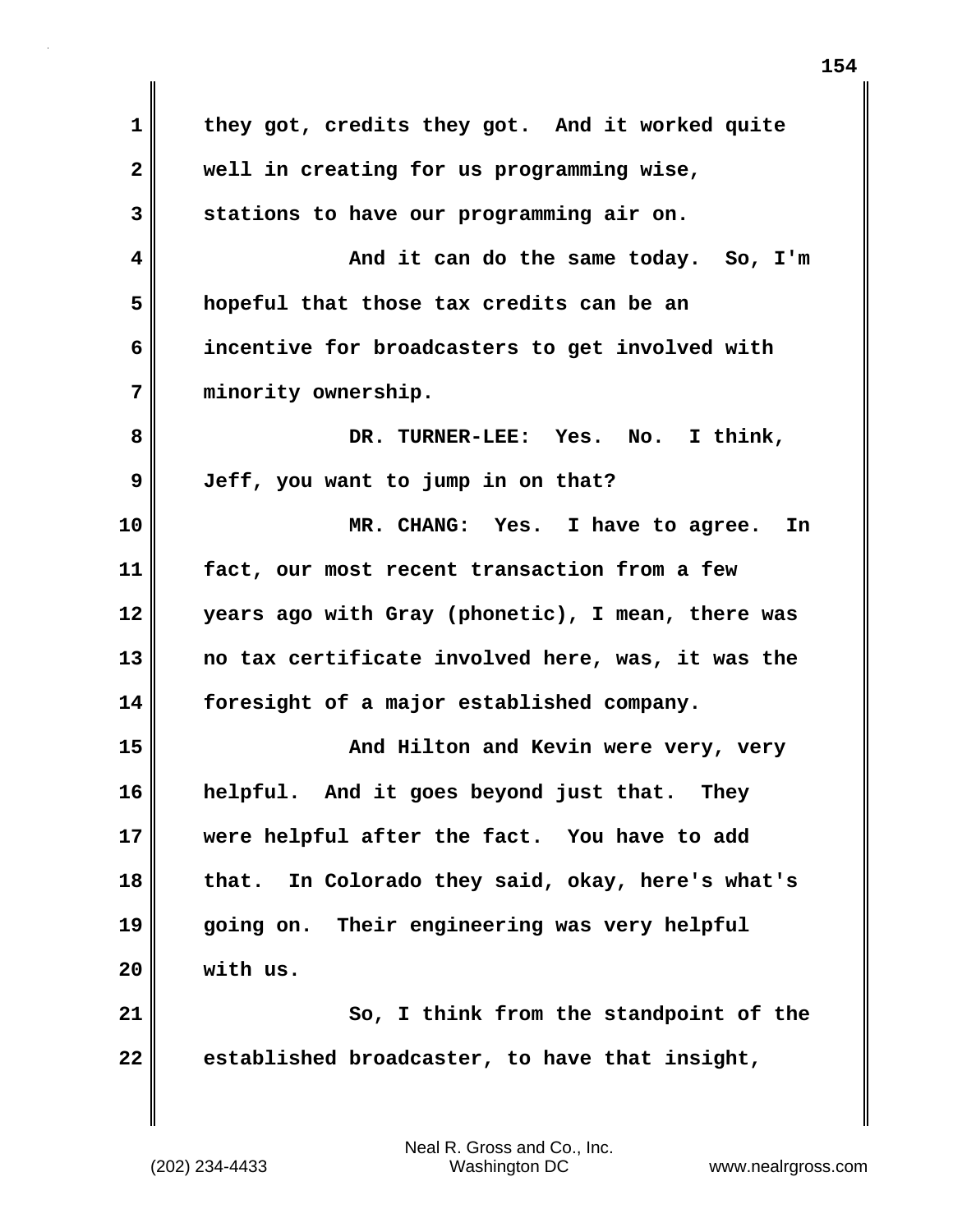| $\mathbf 1$  | that's where it's going to be, and then it will  |
|--------------|--------------------------------------------------|
| $\mathbf{2}$ | lead into their certificate.                     |
| 3            | DR. TURNER-LEE: Right. Max, do you               |
| 4            | want to say $-$ -                                |
| 5            | MR. AGHA: I think, as far as the TV              |
| 6            | market there's a lot more consolidation than     |
| 7            | companies divest in. So, and that's because of   |
| 8            | the importance of the TV spectrum.               |
| 9            | And I know there's many streaming                |
| 10           | services, online streaming. But without a        |
| 11           | spectrum you can't stream. And most of the       |
| 12           | spectrums are controlled by major companies.     |
| 13           | DR. TURNER-LEE: Right.                           |
| 14           | MR. AGHA: And there's a way that the             |
| 15           | Commission maybe, as far as, there are some      |
| 16           | licenses, maybe low power licenses. But if       |
| 17           | you're a low power license, if the Commission's  |
| 18           | able to grant you a Class A, or the Class A      |
| 19           | window will ever open, you've valuable. You're a |
| 20           | serious broadcaster.                             |
| 21           | And there are opportunities in low               |
| 22           | power TV. But without Class A it's a lot more    |

 $\mathbf{I}$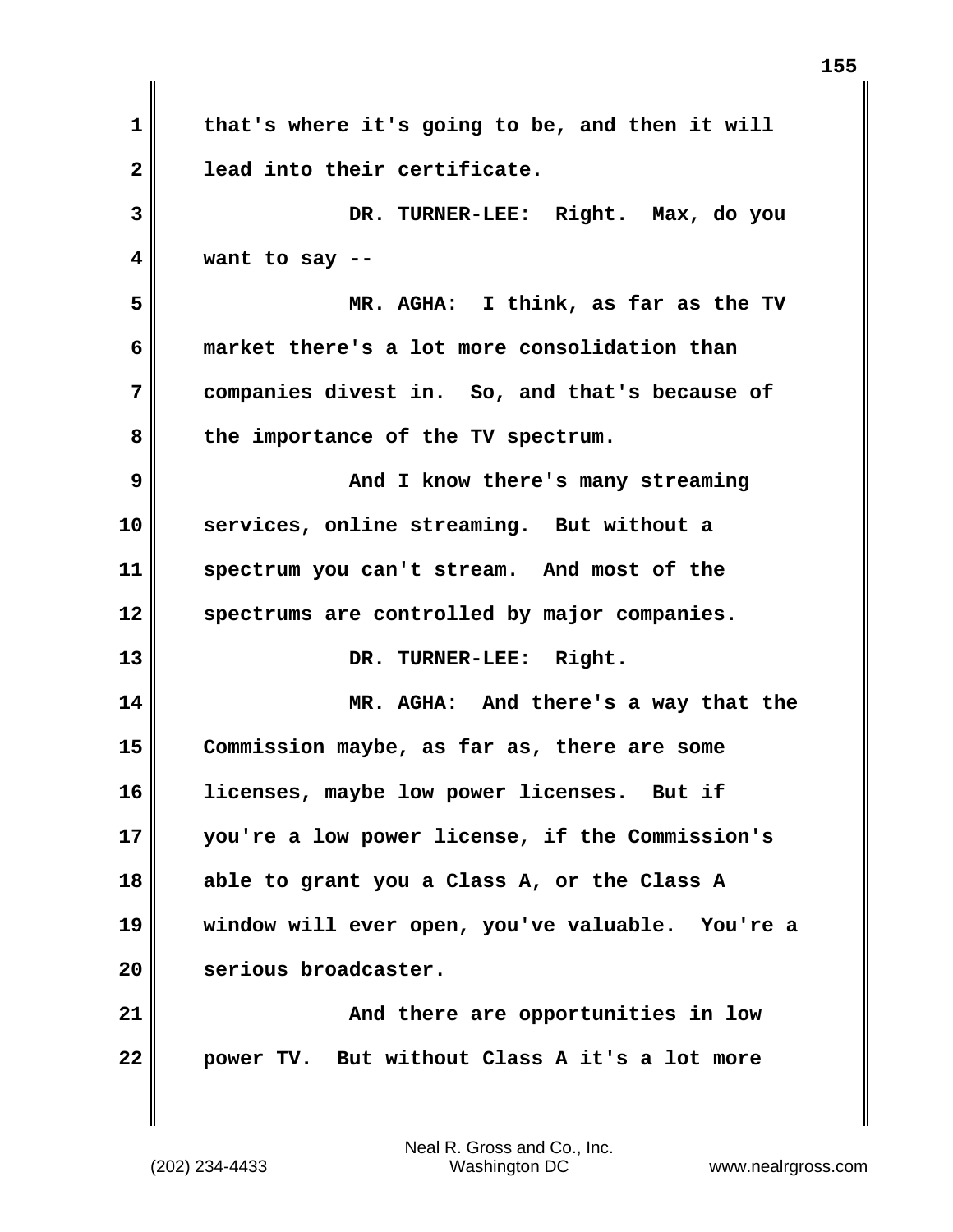**1 difficult. But with Class A, I think that's 2 something that the Commission should be able to 3 do, even though the Commission think they don't 4 have the power, because the window has closed. 5 But with low power licenses in some of 6 the major market, as a minority broadcaster, or a 7 woman-owned company, you can be a major player. 8 DR. TURNER-LEE: Yes. Now, before we 9 go to Q&A in our audience today I want to kind of 10 summarize where we're at. And also, again, thank 11 you all for being here. It's such an interesting 12 conversation. 13 I just want to say, on the tax 14 certificate program, I think there's still work 15 being done on that. And I think again, Congress 16 has to ultimately authorize it. 17 But at the end of the day I think the 18 intent of it is very much around how we actually 19 increase voices, which goes back to a lot of what 20 you all talked about. 21 You know, minority owned stations** 22 **create minority owned news.** And that's very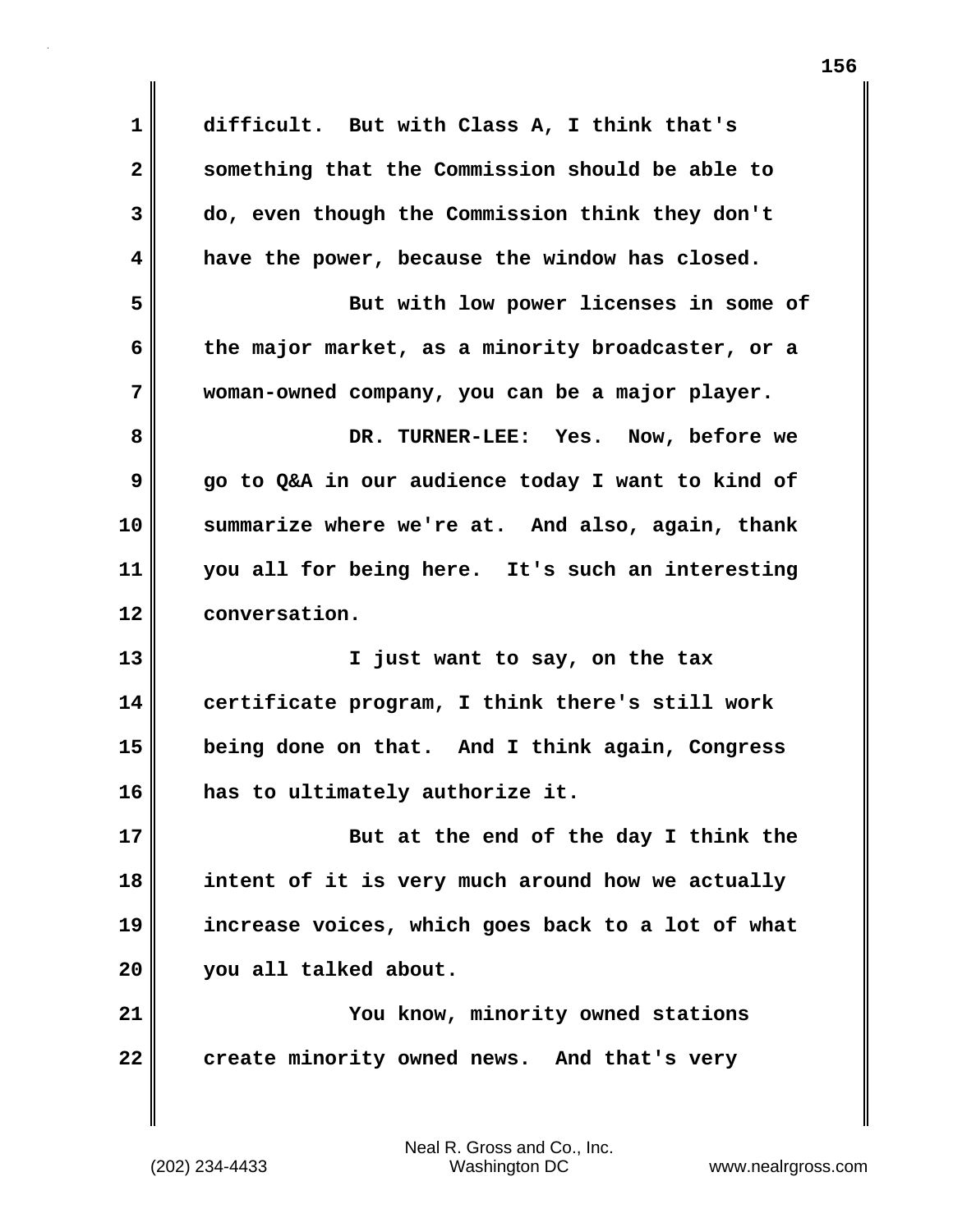**1 important in content. And that's important, I** 2 think, to the livelihood of this country. **3 I think the second thing I'm hearing 4 about is an incubator program for television. I 5 want to shout out to my colleagues that sit on 6 the Working Group of the Advisory. We've already 7 done one around radio. 8 I think we're charged at the FCC to 9 actually come up with these kind of ideas. So, 10 thank you in advance for projects that we're 11 going to continue to work on, to ensure that you 12 have the right resources. 13 I think the third thing we're hearing, 14 and again, think about your questions. Yes, 15 spectrum matters. And as we see much more 16 content go online it is going to be imperative. 17 And I think that's the point that Maxwell keeps 18 bringing up. Programming matters. But 19 infrastructure matters. 20 And we've got to keep being sensitive, 21 particularly for minority owned broadcasters that 22 are trying to, television owners that are trying**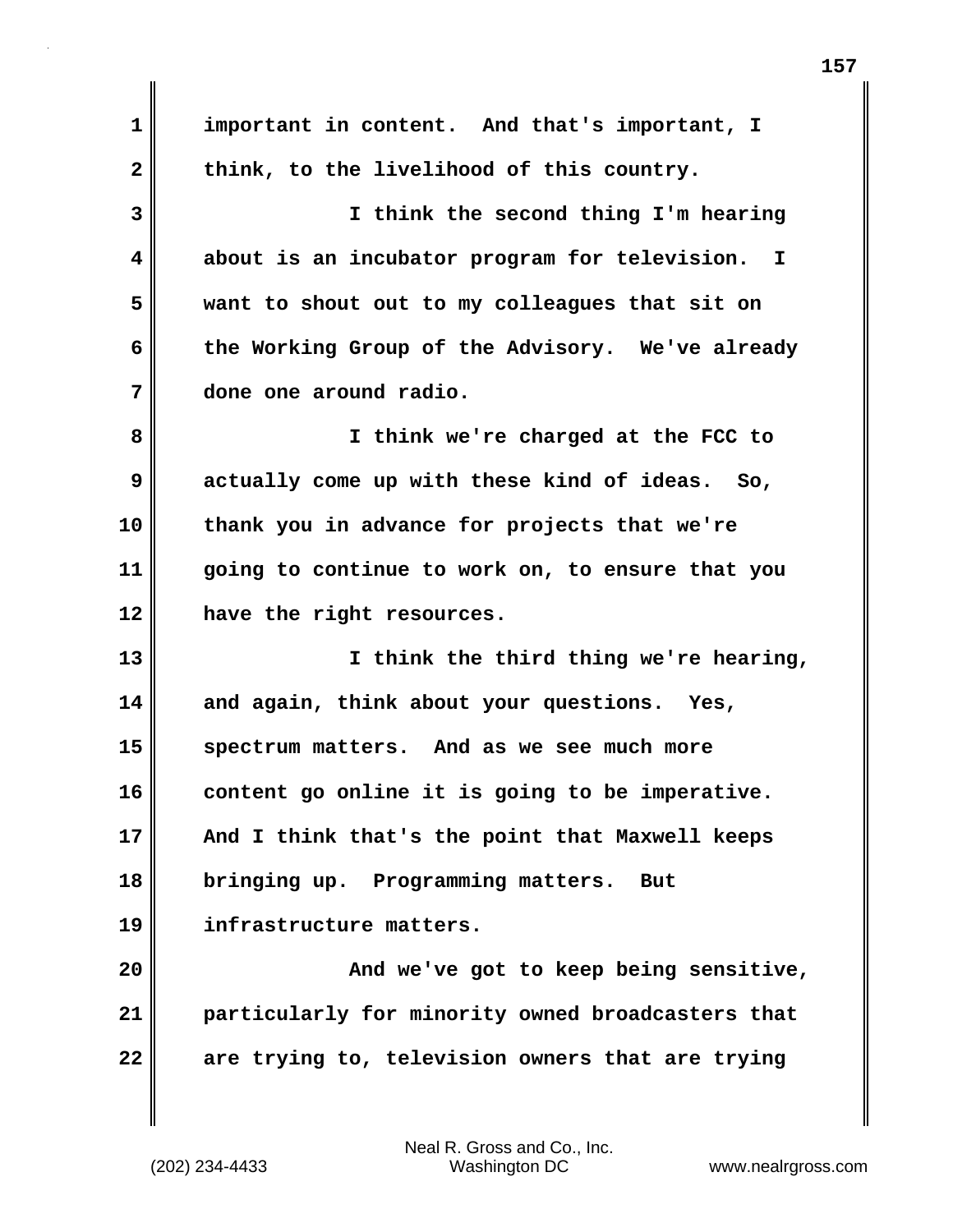**1 to keep expanding their models.**

**2** So, for the purpose of this workshop **3 I do need to ask, what advice would you give to 4 the individuals that are sitting here today that 5 want to take a similar path? 6 They want to become owners, right. 7 They want to sort of walk in the footsteps that 8 you have. Why don't you each kind of give me a 9** one minute plug of what you would say to **10 everybody. 11 And then, for those of you that have 12 questions, please have them ready. If you don't, 13 I have more. So, let's go ahead. What advice 14 would you give to those folks? 15 MR. MCCOY: So, for me, and we didn't 16 talk about it much. But what got me into 17 ownership was, one, my drive. I've been in the 18 business since I was 21. And when I was 23 I 19 realized I wanted to own, okay. 20 But what really got me over the edge 21 was the class or course at the NAB, called the 22 National Association of Broadcasters Leadership**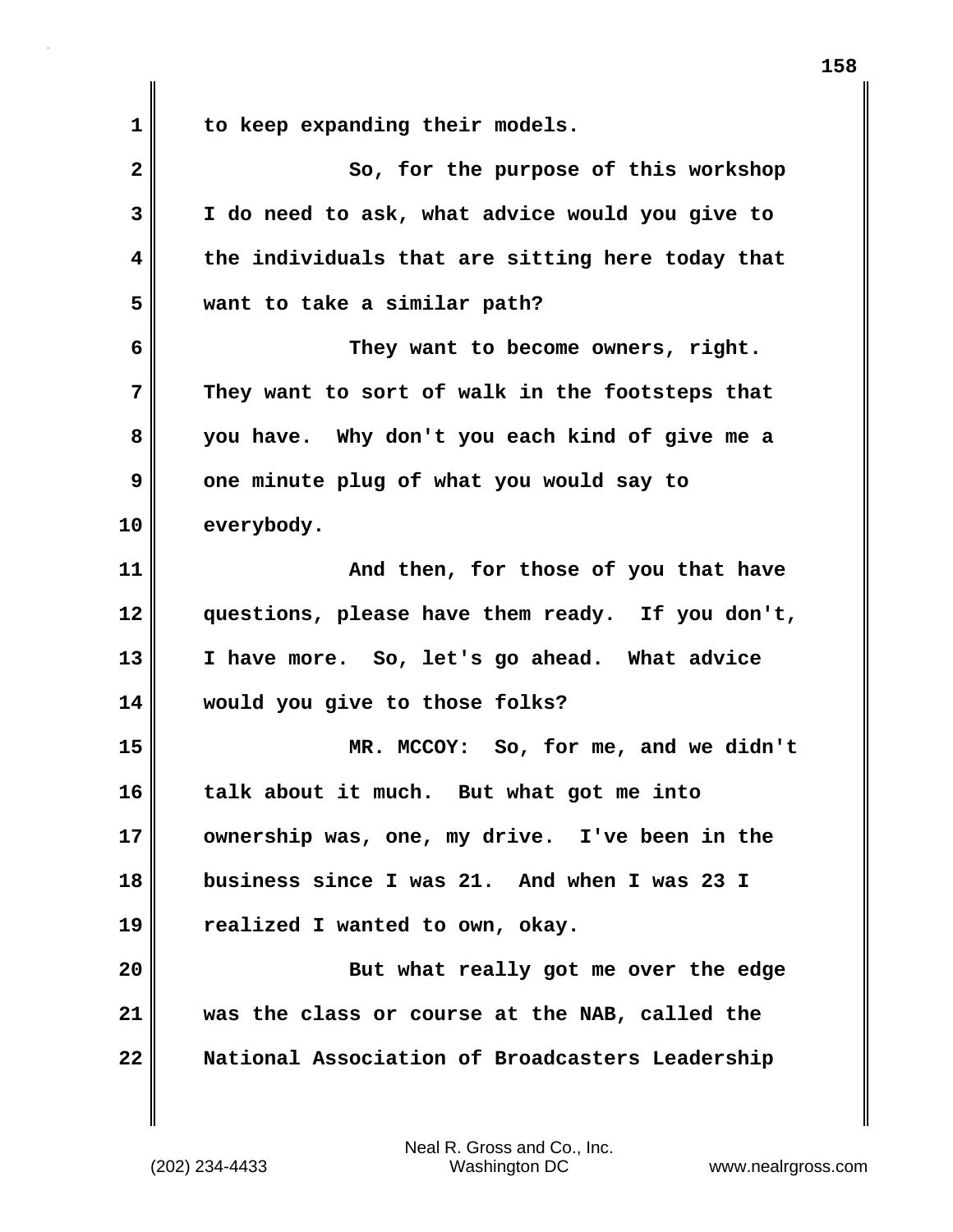**1 Training Program. And I'm sure a lot of you have 2 already heard about it. And that's Diane's baby. 3 But that was the crescendo that kicked 4 me over to actually go out and buy TV stations.**  5 So, my recommendation, if you're interested in **6 owning, sign up for the class. 7** DR. TURNER-LEE: Don. **8 MR. JACKSON: You know, I'm on the 9 programming side. And I got excited about the 10 opportunity to do and produce programming that we 11 could own, that, in terms of African-American 12 targeted, faith based programming, entertainment 13 programming. And I would just advise, that's a 14 different route. There are not many 15 African-American syndicators out there right now 16 -- 17 DR. TURNER-LEE: Yes. 18 MR. JACKSON: -- in terms of 19 companies. We're one of the largest. But I 20 would suggest and advise, get relationships with 21 major advertisers first, who are looking for 22 content, who spend billions of dollars where they**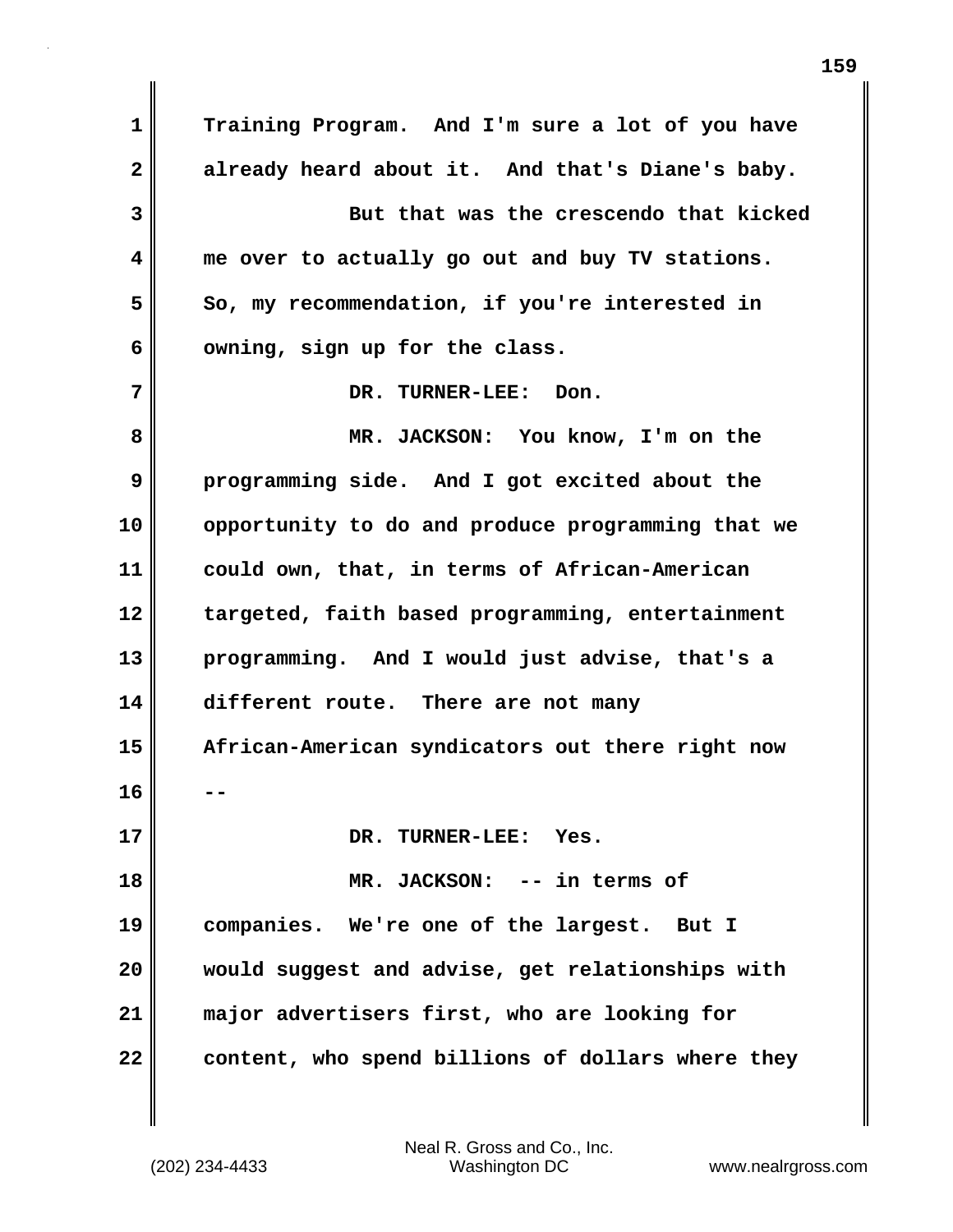| $\mathbf 1$  | can make a difference on supporting your          |
|--------------|---------------------------------------------------|
| $\mathbf{2}$ | programming, where you don't have to pay the      |
| 3            | money back to them, other than give them air time |
| 4            | on, when it airs                                  |
| 5            | The ratings are there. It's really a              |
| 6            | simplified model. But it's a traditional model    |
| 7            | of how soap operas got on the air, programming    |
| 8            | got on the air. They, these advertisers           |
| 9            | supported that.                                   |
| 10           | So, right now, with the programming               |
| 11           | that we have in our library, we are launching our |
| 12           | own network now as a diginet. And, because it's   |
| 13           | easier for us to go, to use our programming and   |
| 14           | our relationships with advertisers to make that   |
| 15           | happen. So, that's the --                         |
| 16           | But I would just advise to, even if,              |
| 17           | you know, you're going that route, all of us      |
| 18           | should be looking to have a real relationship.    |
| 19           | DR. TURNER-LEE: Yes.                              |
| 20           | MR. JACKSON: -- with the engine that              |
| 21           | supports all of our shows.                        |
| 22           | DR. TURNER-LEE: No. But you're                    |
|              |                                                   |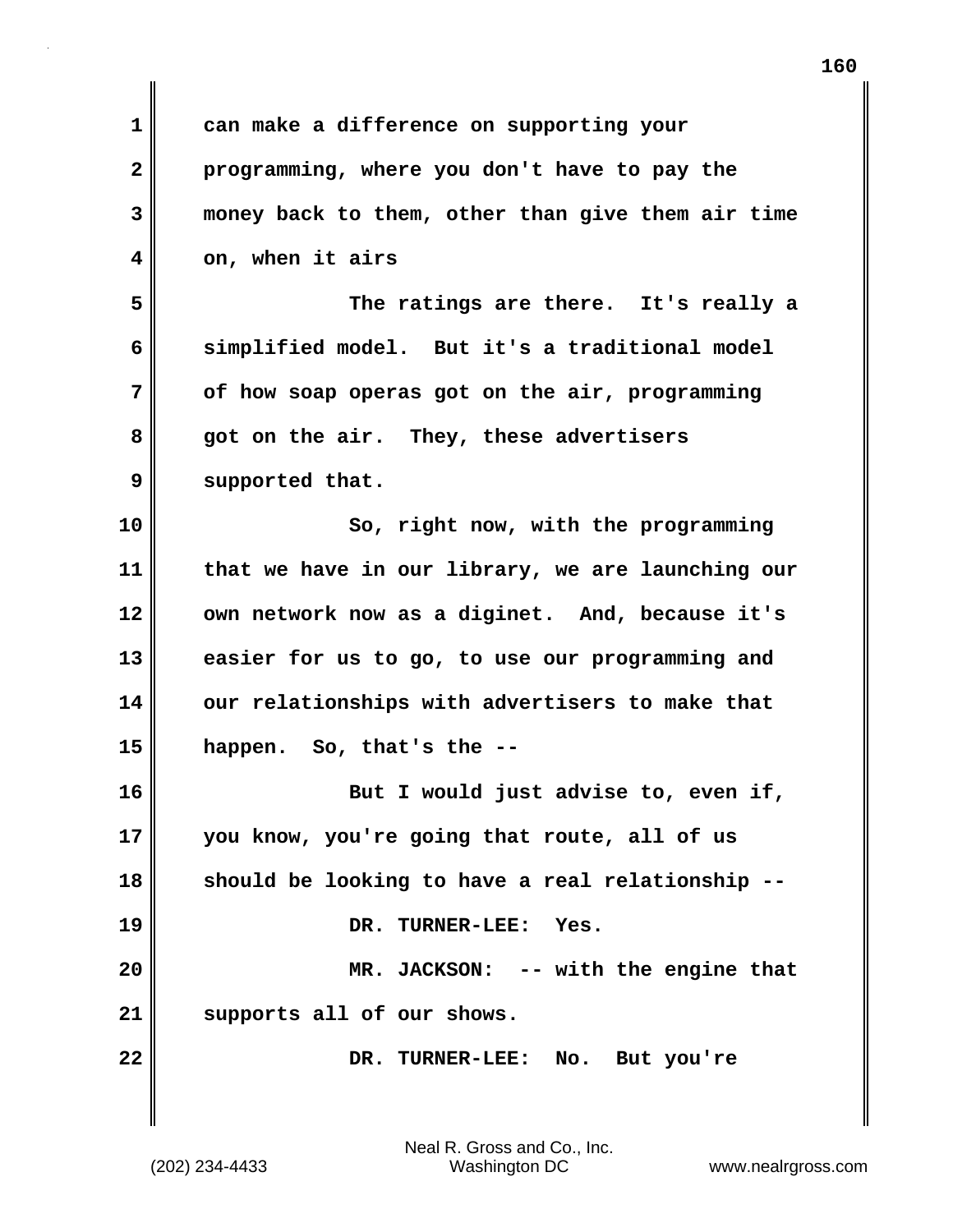**1 telling the truth. I've watched many of the 2 syndicated and the televised parades that you 3 have, with my children and friends. 4 And guess what? Minority communities, 5 or multi-cultural communities are a trillion 6 dollar marketplace when it comes to advertising 7 dollars. So, I think that should not be 8 discounted, that there's space for that. 9 In addition to the fact, for 10 programmers of color that want to do mainstream 11 content you still have a large consumer base 12 that's actually willing to do advertising. Jeff, 13 advice. 14 MR. CHANG: A couple of things. I'll 15 make it brief. I hope to make it brief. I 16 started off in a small station. I was actually 17 on air. And I told the GM at the time I wanted 18 to own a station. 19 DR. TURNER-LEE: Yes, yes. 20 MR. CHANG: And he said, well, get off 21 the air and go into sales. Now, nobody wants to 22 be Herb Tarlek, okay. No one wants to go into**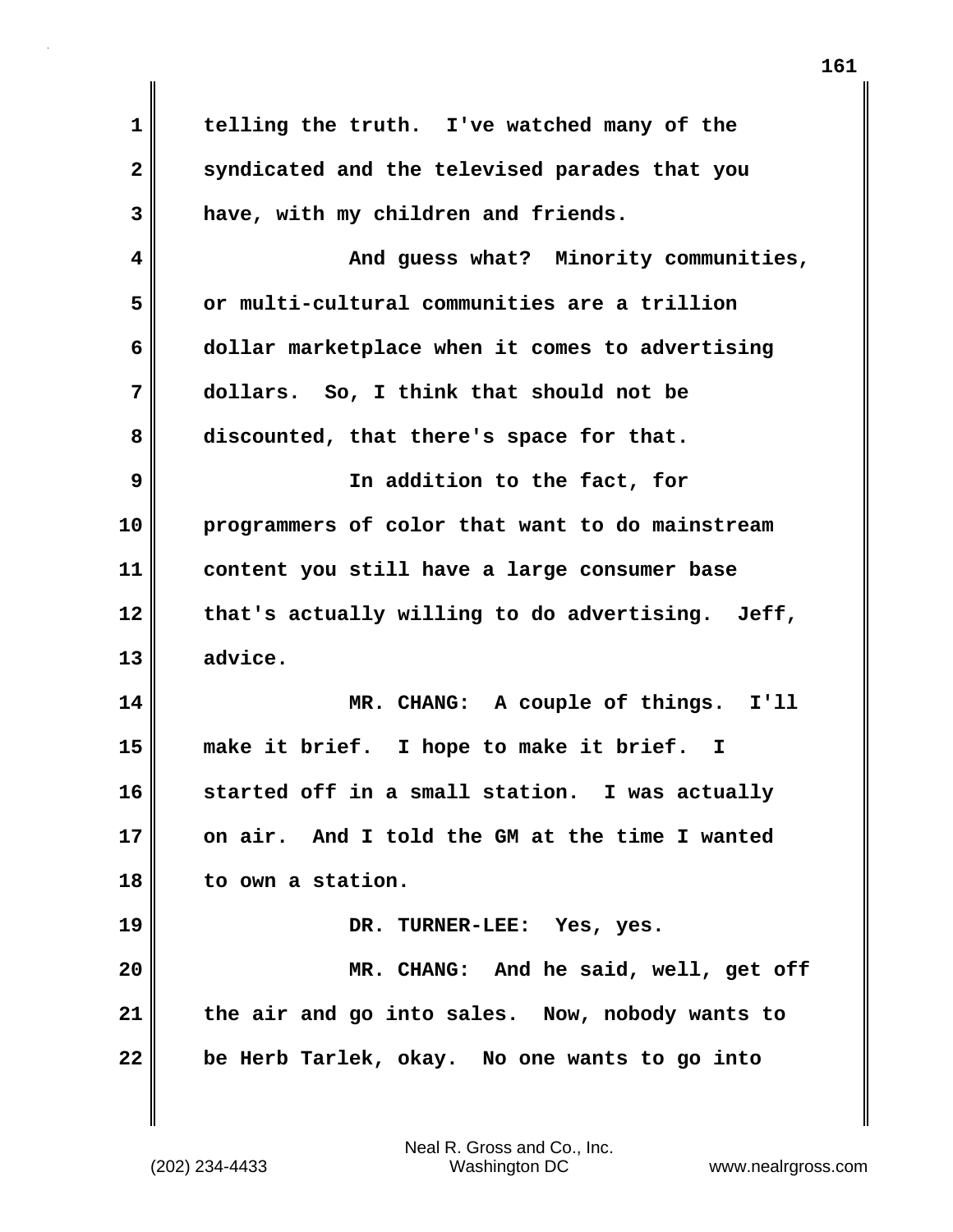**1 sales when you're on air. And I was like, no. 2 And that was the smartest advice he gave me. 3 And, because you've got to know the sales side. 4 You've got to know the advertising side. 5 DR. TURNER-LEE: Yes, right. 6 MR. CHANG: And then he also told me, 7 while I was on that side, he said, now, learn 8 everything you can at this station. It was a 9 tiny station. I got, I add it also sold in 10 auction for like \$85 million dollars. So, not a 11 tiny station. 12 DR. TURNER-LEE: That's you saying -- 13 MR. CHANG: Yes. But I learned 14 everything I could there, and especially 15 engineering. I think you'll agree with this. 16 Because, you know, there's a lot of good 17 engineers out there. 18 And there's some engineers that also 19 want to spend every dime you have. I think you 20 guys will agree. I don't need a desk that costs 21 \$5,000 dollars, that holds monitors, when I can 22 go to Walmart. So, that's one thing.**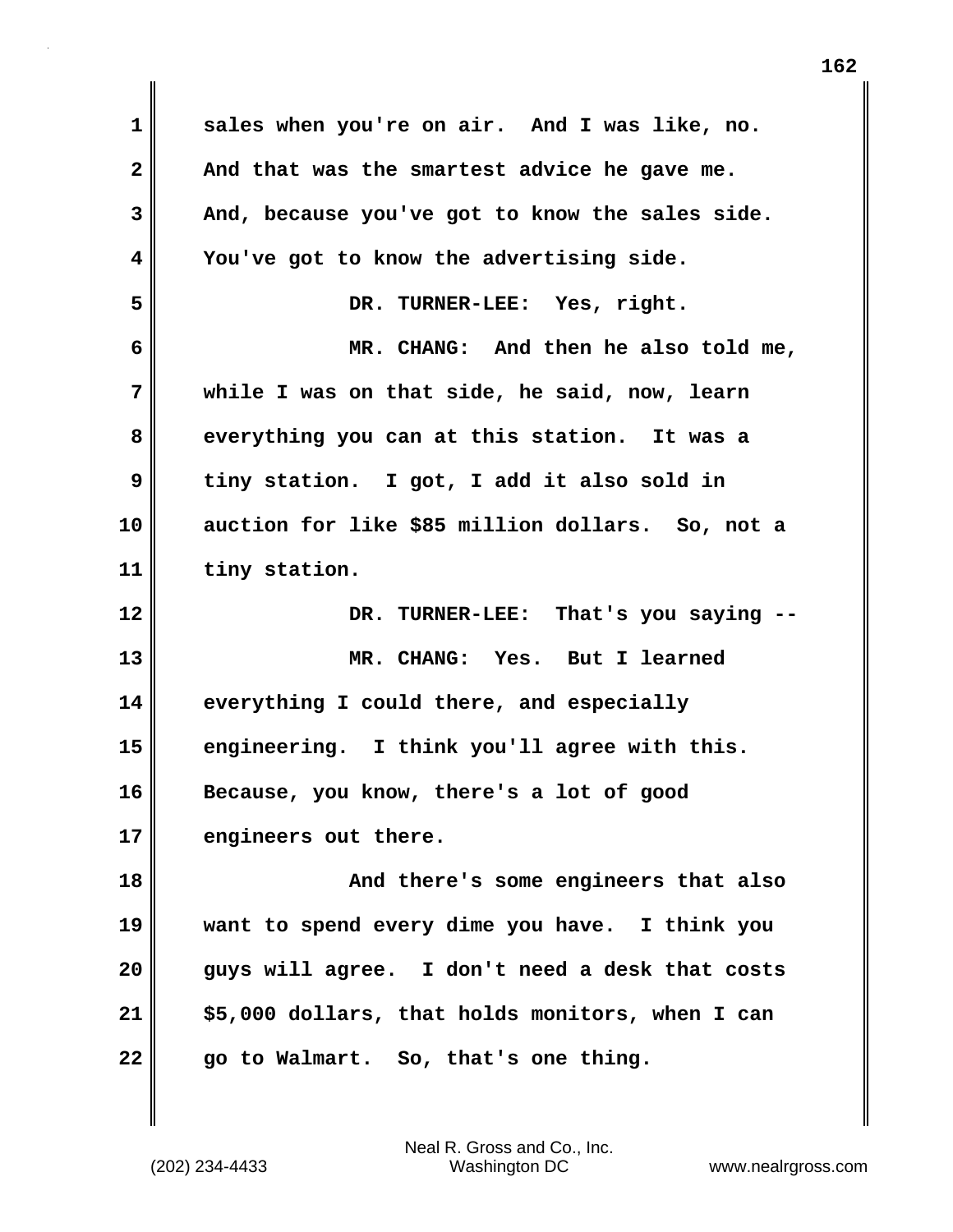| $\mathbf 1$  | Because you're going to be on your                |
|--------------|---------------------------------------------------|
| $\mathbf{2}$ | own. You're going to be writing checks. You       |
| 3            | don't want to be writing checks to some major     |
| 4            | equipment purchases that depreciate on day two.   |
| 5            | DR. TURNER-LEE:<br>Yes.                           |
| 6            | MR. CHANG: And the second thing, this             |
| 7            | is actually a little more, I'll get to it here.   |
| 8            | I read this in an article last week. It said,     |
| 9            | ego can help you build great things. Too much     |
| 10           | ego can destroy everything.                       |
| 11           | DR. TURNER-LEE: Yes. Yes.                         |
| 12           | MR. CHANG: So, we are in a business               |
| 13           | with a lot of profile, if you will. And I've      |
| 14           | worked at stations where, you know, just because  |
| 15           | there was a bunch of Emmys sitting in the GM's    |
| 16           | office, that wasn't going to make payroll, you    |
| 17           | know.                                             |
| 18           | So, not to, you know, discredit                   |
| 19           | winning an Emmy. That is, you know, that's well   |
| 20           | received. But at the same time you need to focus  |
| 21           | on the dollars and cents of the business.<br>When |
|              |                                                   |

 $\mathbf{I}$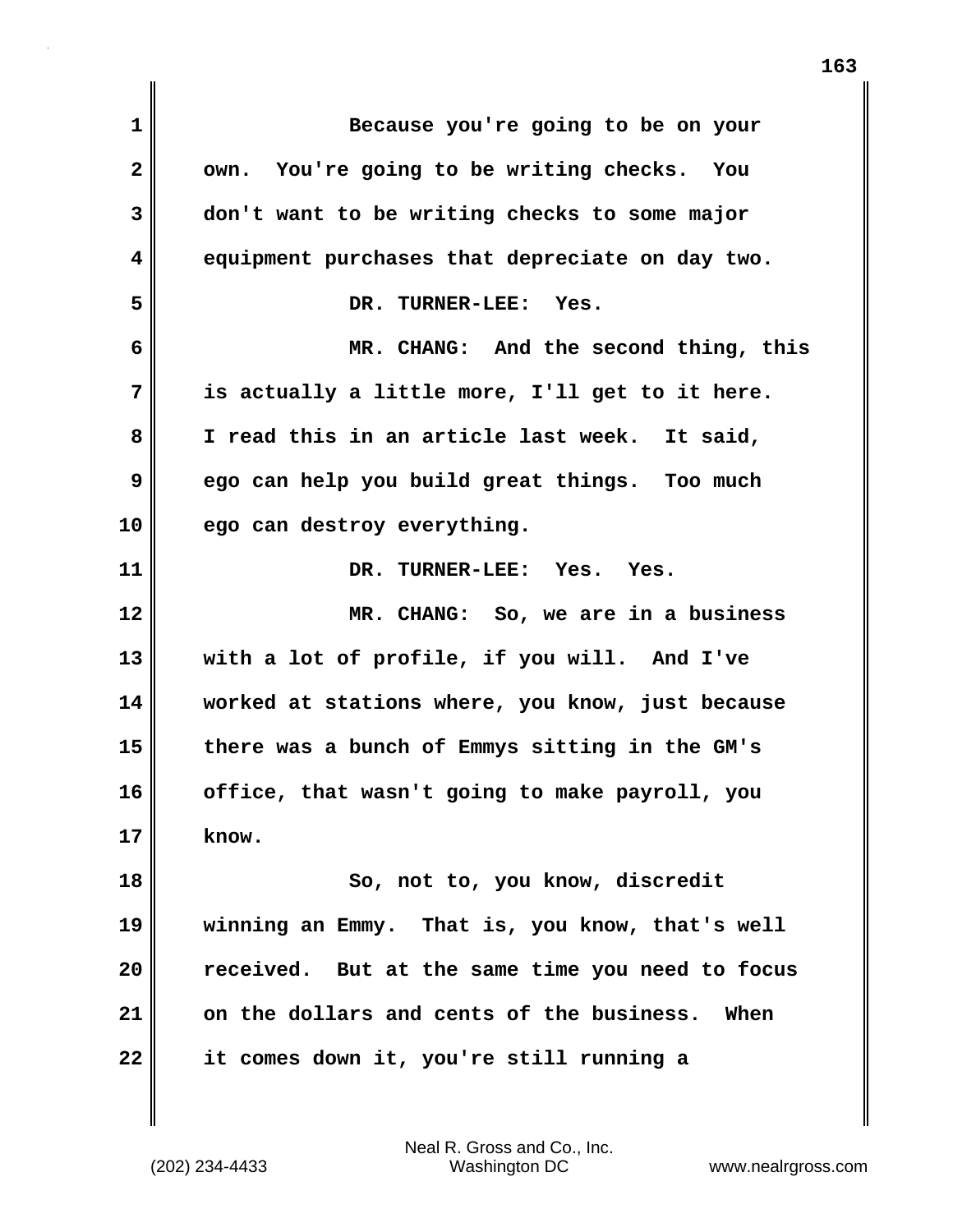| $\overline{\mathbf{2}}$ | It's great to be able to serve the               |
|-------------------------|--------------------------------------------------|
| 3                       | public. But once you serve that public, you need |
| 4                       | to transform that into cash flow. Because        |
| 5                       | without that you can't pay the tower rate.       |
| 6                       | DR. TURNER-LEE: That's right. I                  |
| 7                       | think for all of you aspiring entrepreneurs and  |
| 8                       | owners, Uncle Jeff just gave you really good     |
| 9                       | advice. You might want to listen to him.         |
| 10                      | MR. CHANG: I mean, it's not rich                 |
| 11                      | Uncle Jeff. So --                                |
| 12                      | DR. TURNER-LEE: Right. All right.                |
| 13                      | Maxwell, what bit of advice would you give to    |
| 14                      | people? And then we'll go to question and        |
| 15                      | answer.                                          |
| 16                      | MR. AGHA: Well, I concur with Jeff               |
| 17                      | that it's a business ultimately. Because when I  |
| 18                      | started getting involved, because I was in the   |
| 19                      | legal business, a lot of people think that this  |
| 20                      | was a hobby for me.                              |
| 21                      | So, in essence, the people that was              |
| 22                      | working for me, and working for me, some of them |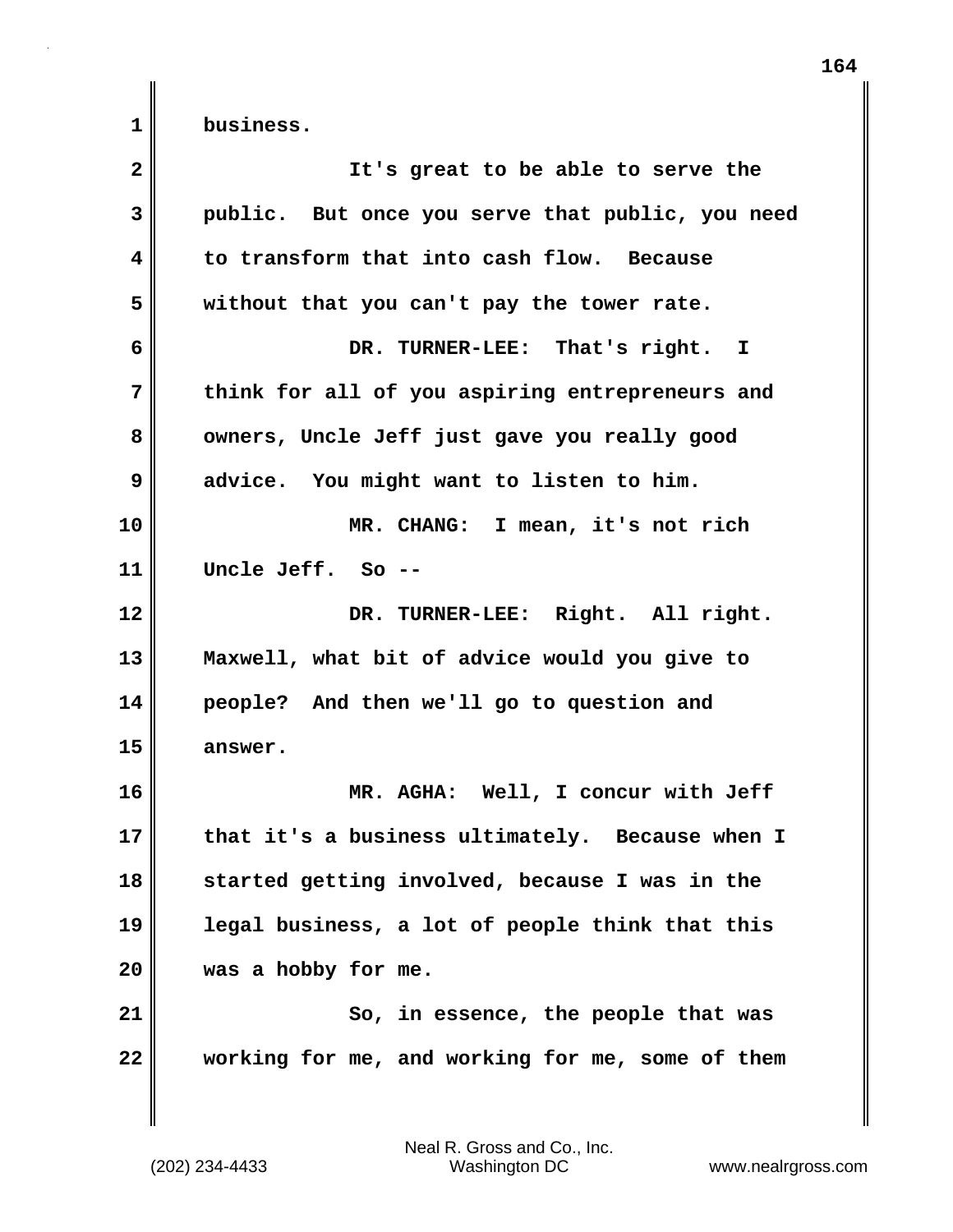**1 had that mentality. So, I had to learn, you 2 know. So, I have to, we have a tower. I have to 3 know where the tower is, and also the 4 capabilities of the station, as far as the signal 5 coverage.**

**6 And also, stay informed as far as the 7 changes in the technology, and the laws, the 8 auction laws. The people who knew about those 9 laws, they knew, I mean, I know a company that 10 before the auction they invested about, close to 11 \$400 million. In two years about the business 12 has \$7 billion, on buying stations like our 13 stations.**

14 So, basically, staying informed, **15 knowing what you are doing, understanding the 16 technology. And another, about staying informed. 17 The TV's now moving into a new standard, you 18 know, called ATS 3.0.**

**19 I know it has not been discussed here 20 this morning. But it's going to be, it's a 21 revolution that likely will, as a broadcaster 22 you're just not just a broadcaster. But you're**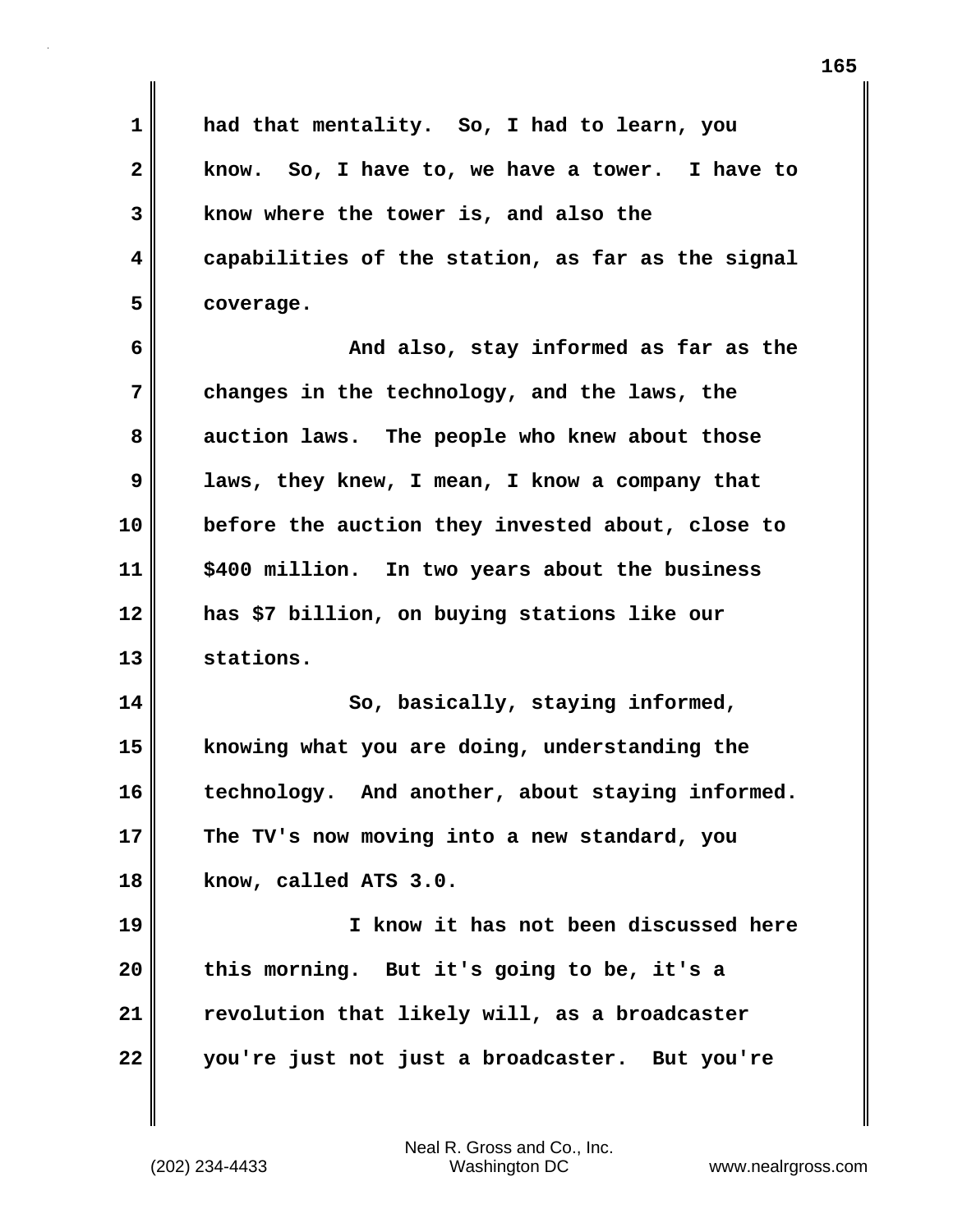**1 providing the platforms to lease out your 2 spectrum, to do other things, including possible 3 internet transmission.**

**4 DR. TURNER-LEE: Right, right, right. 5 Yes. And those are great questions. Let's move 6 over now to Q&A. I'd ask that you follow with a 7 question. And we like your commentary. But we 8 don't have a lot of time for anybody that's 9 asking questions.**

**10 And if you have somebody that it's 11 directed to, just let them know. And then they 12 can answer in a concise way, so we can take as 13 many as possible. All right. Let's go to first 14 question.**

**15 MR. MAPP: Fantastic. Thank you. So, 16 this --**

**17 DR. TURNER-LEE: Say your name too. 18 Just say your name, so we know who's talking.**

**19 MR. MAPP: Absolutely. So, this is to 20 the entire Board. My name is DeForest Mapp, with 21 Side Street Media. So, my question is, what is a 22 likely pathway to original content, and not just**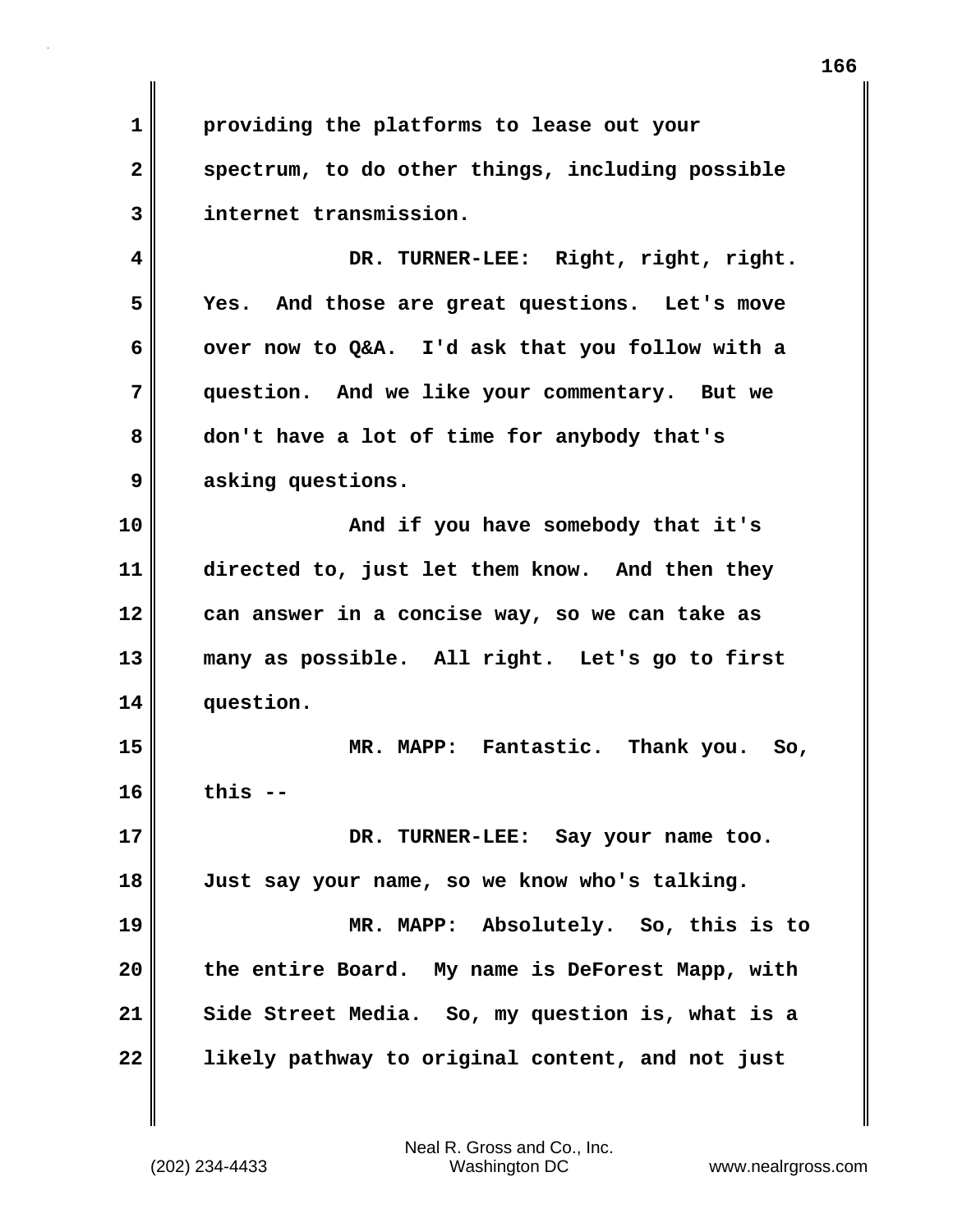**1 one offs, like a documentary, or anything like 2 that?**

**3 And I guess along with that, I mean, 4 how long can your venture last with, you know, 5 doing like Martin reruns, until, you know, like, 6 at what point do -- And I enjoy Martin, right. 7 But at one point must you pivot into original 8 programming? Well, let's say a series, for 9 example? 10 DR. TURNER-LEE: Don, you want to take 11 that one? 12 MR. JACKSON: Well, that's a very good 13 question. I think you'd be surprised at the 14 viewership of programs that have been out there 15 for a long time. But you have to get to a point 16 where you can get into original programming. 17 And I might add that you own.** I think **18 that's a key. So that you can have some stake in 19 the future of that programming, repurposing it, 20 licensing it to others. And that, the only way 21 you can do that. 22** Because with our 34 years of the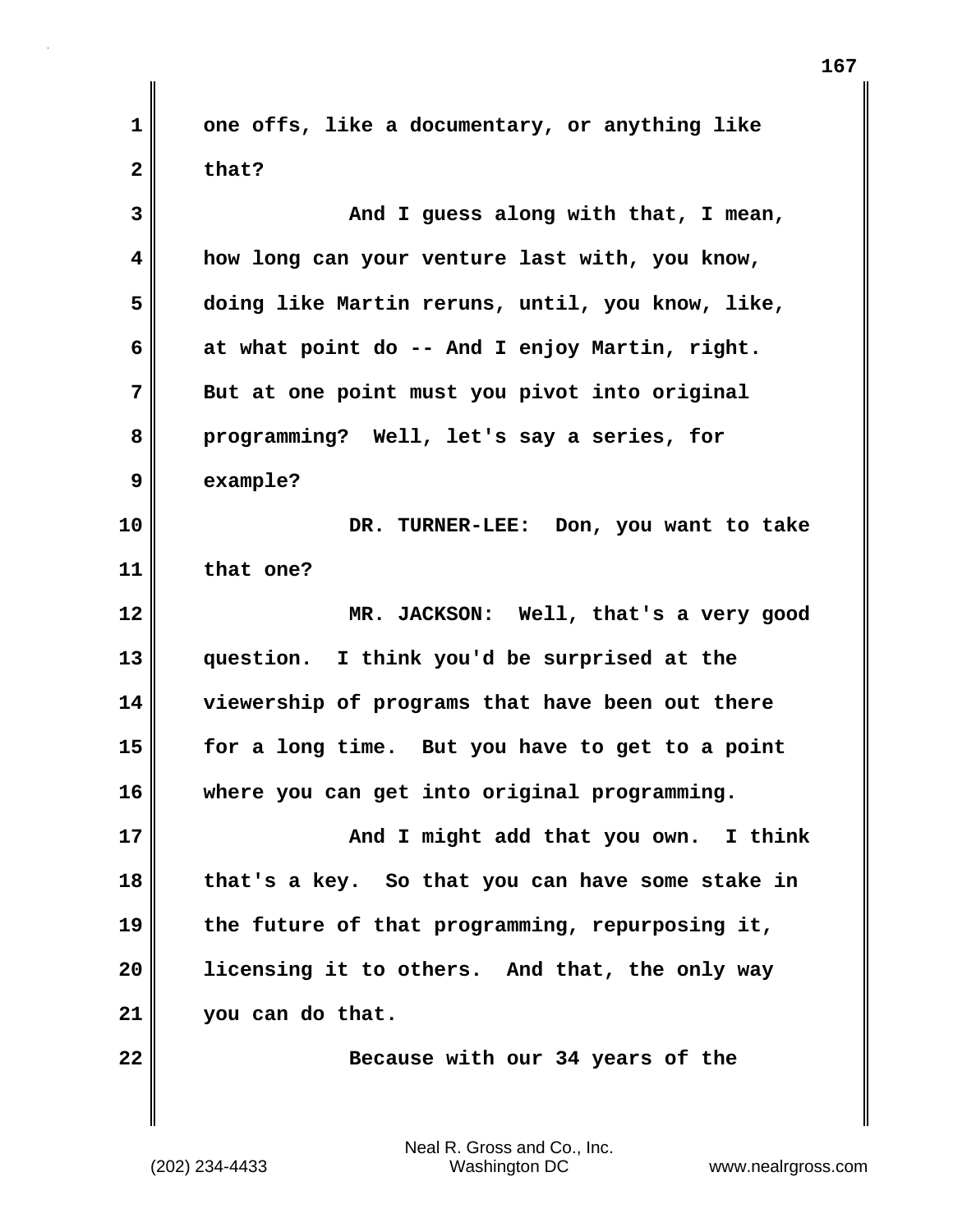**1 Stellar Awards, we can repurpose all of what 2 we've done with performances, into five or ten 3 years of shows that you will think are new. But, 4 and then also weeklies.**

**5 We're doing more weeklies now of 6 original programming. But you have to go into 7 that arena. Because Martin, an episode of Martin 8 right now, and there's one major African-American 9 network who own all of that, they pay over 10 \$100,000 dollars per episode to re-air Martin, 11 which is an exclusive arrangement that they have. 12 So, the other stations cannot air Martin.**

**13 But it's I think a key to getting into 14 producing Monday through Friday programming 15 series that are out there. And again, 16 approaching advertisers with what they are 17 interested in doing, can get you the dollars to 18 do that. A different route, other than just 19 running specials on, or documentaries on shows. 20 DR. TURNER-LEE: Right. Great 21 question. Let me go first to this gentleman with 22 the glasses. And then we'll go to the gentleman**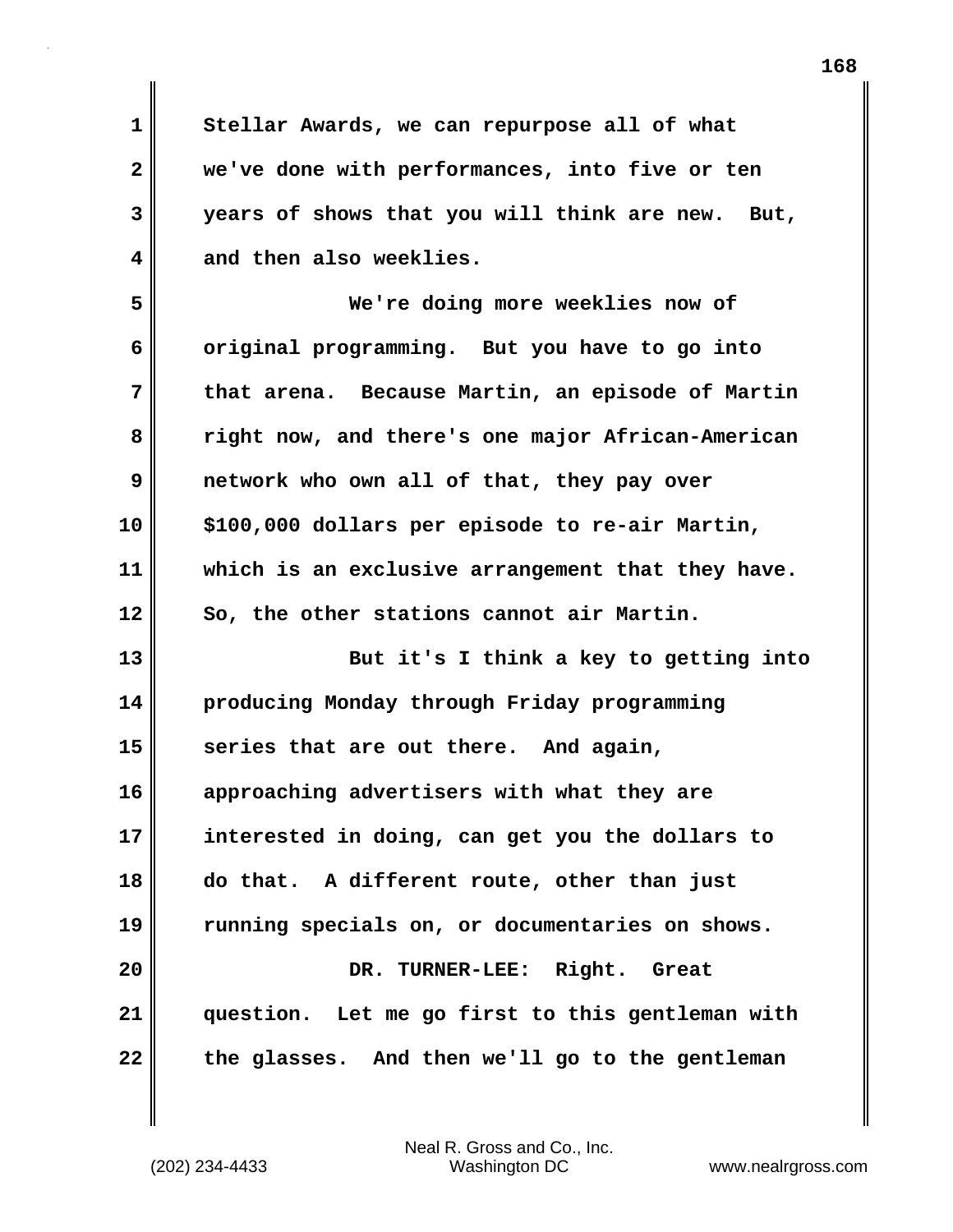1 **with the blazer.** Okay.

| $\overline{\mathbf{2}}$ | MR. TAYLOE: Thank you. Monty Tayloe,             |
|-------------------------|--------------------------------------------------|
| 3                       | Communications Daily. I was wondering if you     |
| 4                       | guys, and this is to the whole panel, think that |
| 5                       | joint sales agreements, sharing agreements like  |
| 6                       | that, are a good way to increase television      |
| 7                       | ownership diversity?                             |
| 8                       | Chairman Pai has pitched them that               |
| 9                       | way. And that's kind of how the incubator        |
| 10                      | programs work. But I notice everybody here keeps |
| 11                      | bringing up the minority tax credit, which isn't |
| 12                      | in place right now.                              |
| 13                      | And the FCC somewhat rejected the                |
| 14                      | Advisory Committee's suggestion for the minority |
| 15                      | tax credits. So, do you think JSAs, SSAs, and    |
| 16                      | that kind of thing are a good way to increase    |
| 17                      | ownership diversity in television?               |
| 18                      | MR. MCCOY: So, yes, but with a                   |
| 19                      | caveat. I think there has to be an end game,     |
|                         | there has to be an end date to JSAs. I don't     |
| 20                      |                                                  |
| 21                      | think they should be perpetual.                  |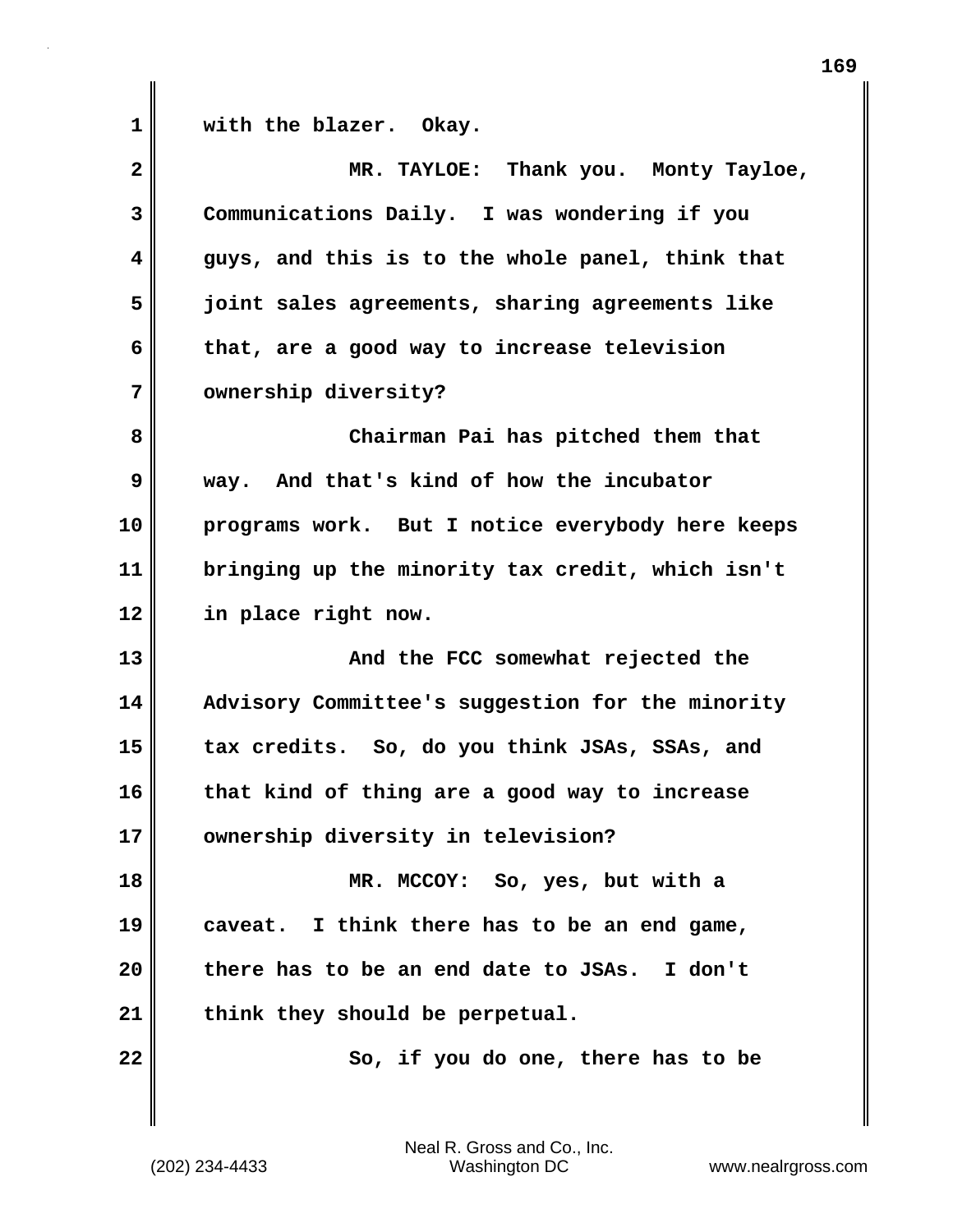**1 some type of finality set in the onset of the 2 agreement for it to work. But if not, they 3 become JSAs and SSAs forever, which is, defeats 4 the purpose of growing minority broadcasters into 5 ownership. 6 MR. TAYLOE: Anybody else? 7 DR. TURNER-LEE: Anybody else? Okay. 8 Anybody else want to answer? Okay. Thank you. 9 MR. TAYLOE: Thank you. 10 DR. TURNER-LEE: All right. The 11 gentleman in the blazer. 12 MR. CANTU: Hi. I'm Charles Cantu 13 with Reset Digital. And I support a lot of the 14 broadcasters here in programmatic advertising. 15 My question is a little bit different. 16 You talked a lot about local news. 17 And I think local news is very important to our 18 democracy. I think our voices are important to 19 our democracy. And I think there's a thing in 20 the industry we hear a lot about is, fraud and 21 deep fakes that are coming along. 22** Merryou doing anything? Is the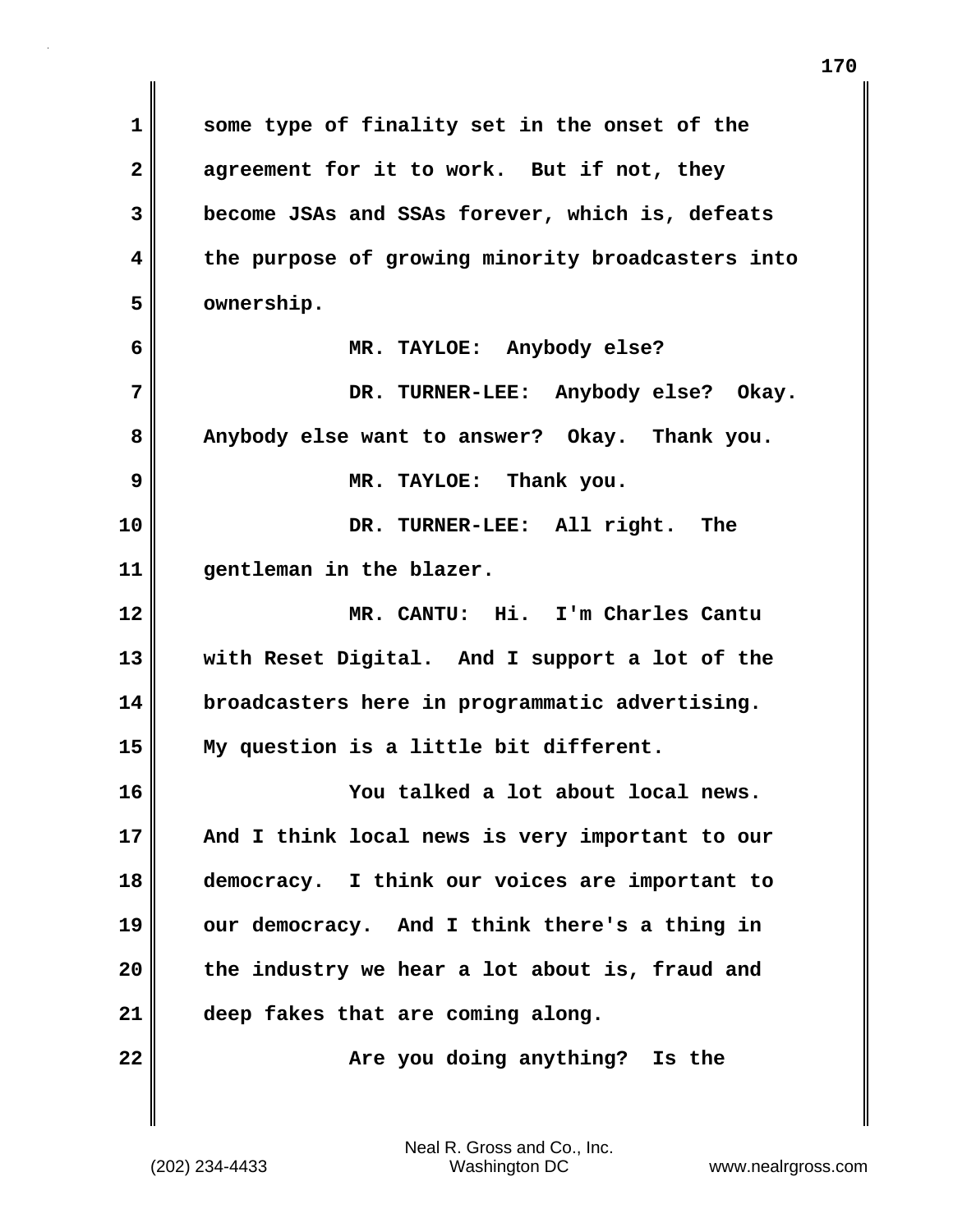**1 government doing anything? Are you working with** 2 the government to get funding to stave off deep **3 fakes and inoculate fraud in the industry? 4 MR. MCCOY: No, we're not. 5 MR. JACKSON: No. We're not on the 6 programming side. 7 MR. MCCOY: Yes. 8 DR. TURNER-LEE: Max? Not? 9 MR. AGHA: No. No. 10 DR. TURNER-LEE: Not? Okay. I did 11 have a comment that just came through. I'll read 12 the comment, and then see if any of you would 13 like to respond. And if there is another 14 question, we have time for one question. If not, 15 we'll wrap up with the panelists. 16 The FCC cannot technically reinstate 17 the tax certificate program. But they can assist 18 in providing statistics, facts, and figures, and 19 anecdotal information that support the need for 20 reinstatement. 21 The FCC could also undertake the 22 Aderant studies, which many of you know about, to**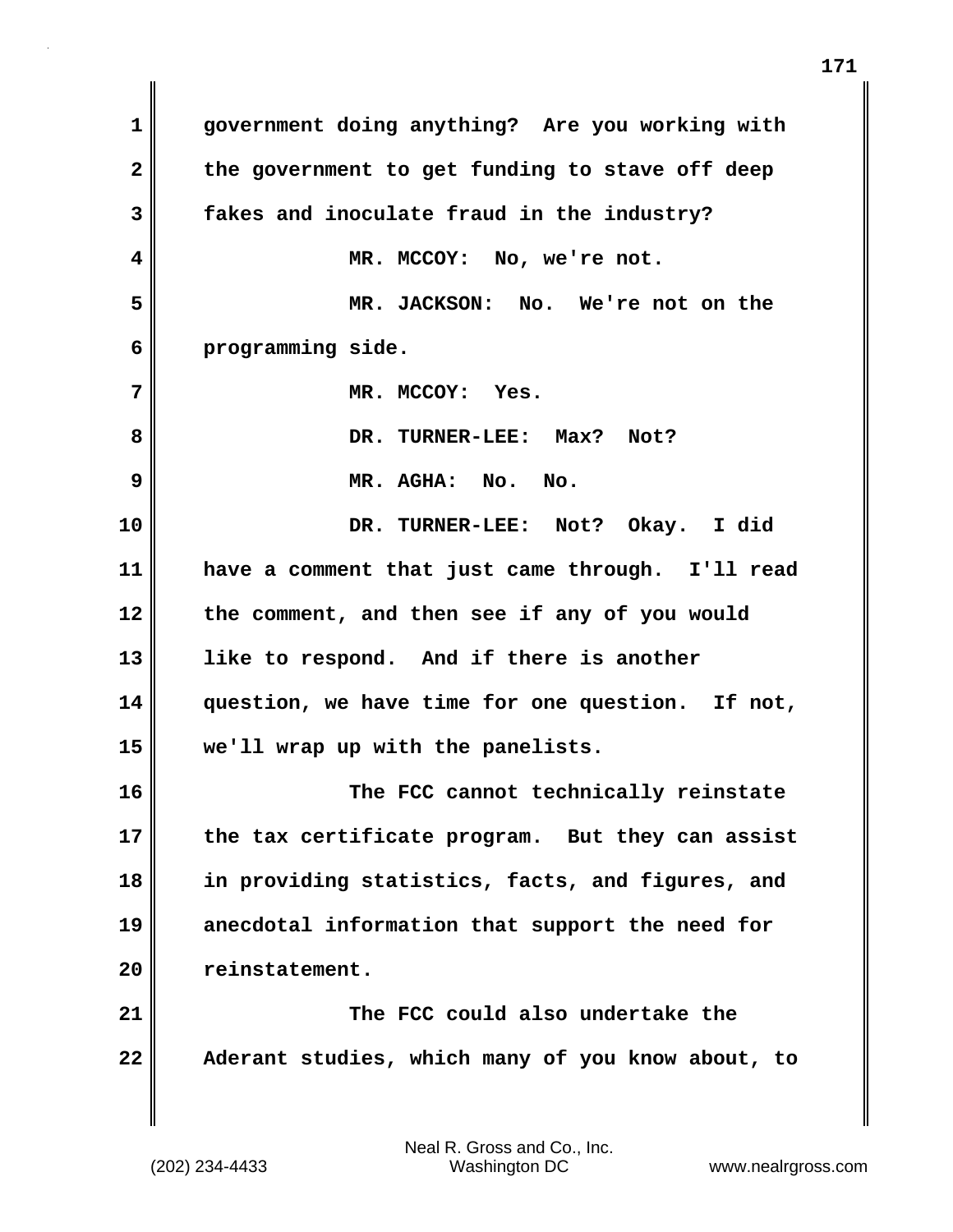**1 support a minority tax certificate, and not a new 2 entrant of small business tax credit. 3 I guess with that commentary of what 4 could actually be done, do we have enough 5 information and data about your experiences on 6 record, to be able to, you know, at least on the 7 policy side, push that? What do you need from us 8 as policy makers? And I'll sort of wrap up with 9 that. 10 MR. JACKSON: Well, I think, you know, 11 we need the advocacy. Like the NAB, they're in 12 support of an incubator program. It doesn't 13 maybe, it doesn't have to be I think a waiver or 14 a tax credit itself. 15 But bringing that to the fore, we did 16 this with Nielsen, who were not giving out 17 African-American ratings to the advertising 18 agency. 19 And it wasn't anything that we could 20 force them on. But just bringing the folks 21 important media, and black advertising agencies 22 together to correct that is what made Nielsen**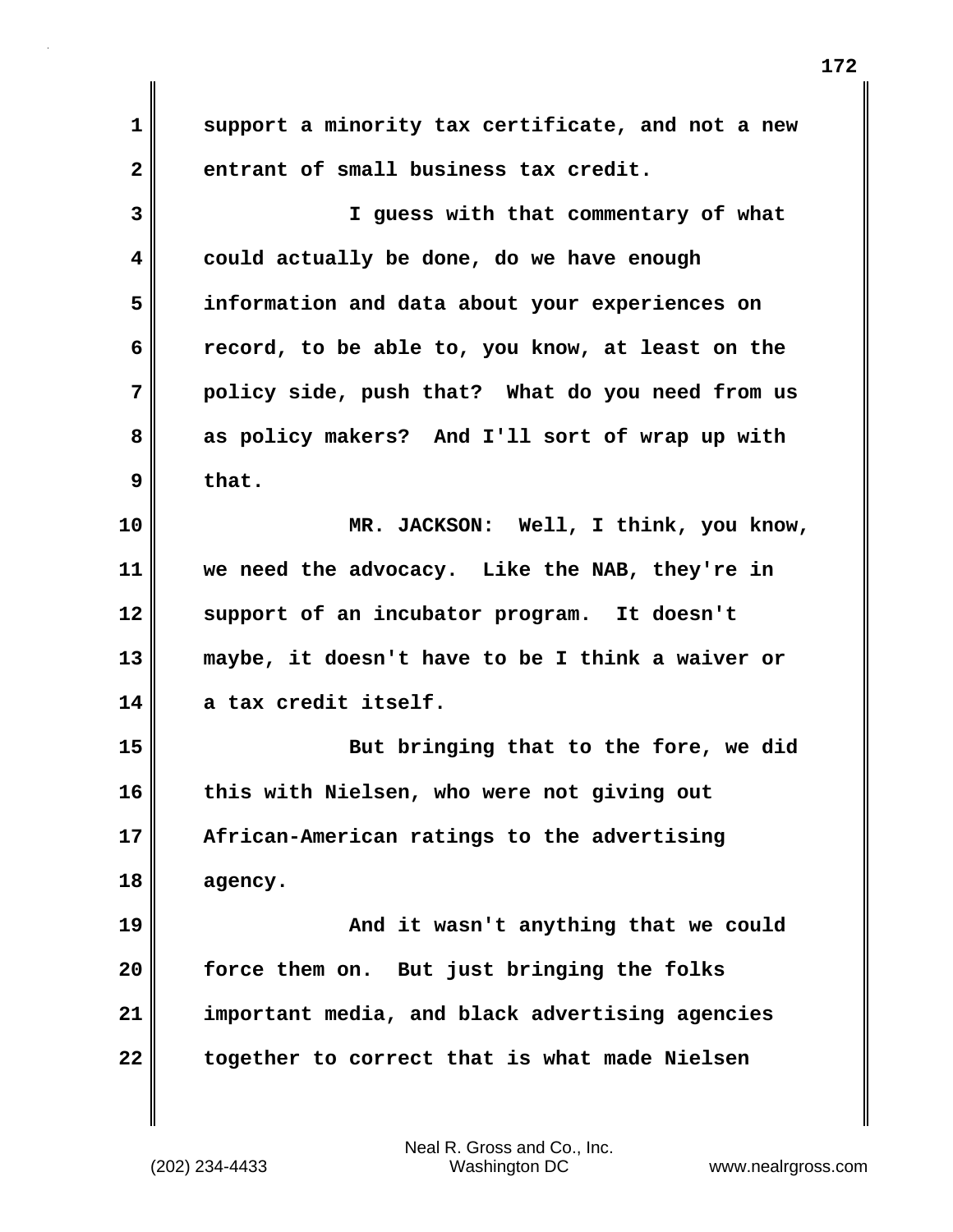**1 responsive to creating those ratings. 2** So here, I think the incubator **3 program, you know, just the advocacy of getting 4 behind it for broadcasters to see opportunities 5 that can benefit them, will go a long way. 6 And having sessions like this, and 7 maybe modeling something around what you've 8 already done, the FCC has done for the radio part 9 of it I think would go a long way. 10 And if further actions come down the 11 pike -- I know when Tribune did their incubator 12 program with me it was not any specific waivers 13 they got. But they were after more stations. 14 They had radio, and also newspapers. 15 And they didn't want to divest any of that. And 16 it went a long way down the road keeping those 17 properties as well. 18 So, that's what I would hope would 19 come out of here, that would, I know encourage 20 more African-American media, and especially in 21 television ownership out there. 22 DR. TURNER-LEE: Anybody else?**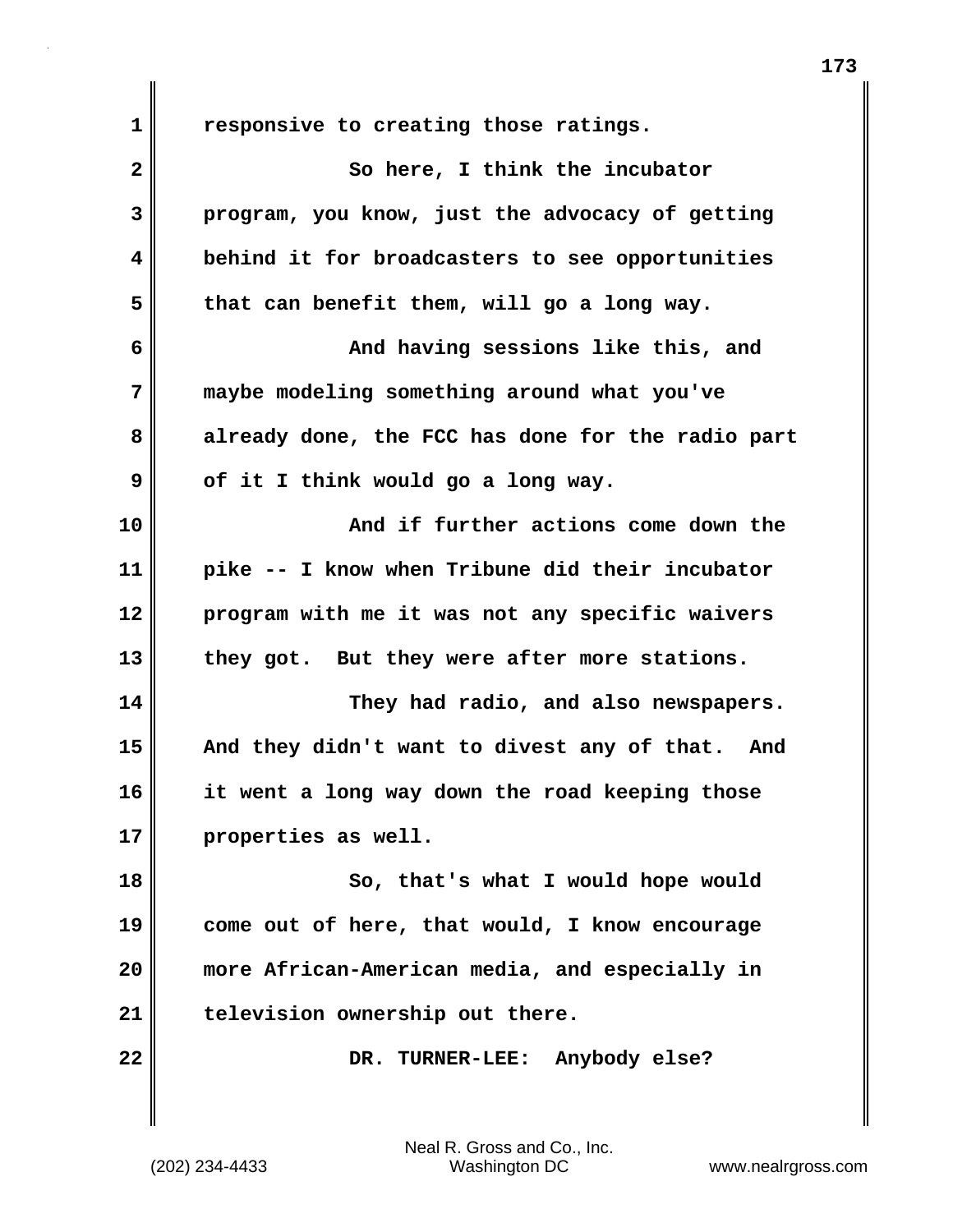**1 MR. AGHA: Well, I think we should not 2 overlook the opportunities that minorities can 3 have as far as low power station. But I think 4 the Commission should also be able to find a way, 5 if you are a station, and you're serving your 6 community, and you are doing everything that a 7 broadcaster should be doing. 8 They should find a way to protect you 9 by giving you the Class A. When you look at the 10 history of TV, from VHF, to UHF, to low power, 11 you have to know that most of the TV stations in 12 the country, about 80 percent are low powers. 13 And most of those stations are owned 14 by major companies. And they do very well. They 15 do very well. 16 And there are some licenses that are 17 available that could potentially at a low cost 18 that individuals can get into, and be able to 19 make the license available license. Because low 20 power TV stations with Class A do command good 21 price. 22 DR. TURNER-LEE: That's right. I**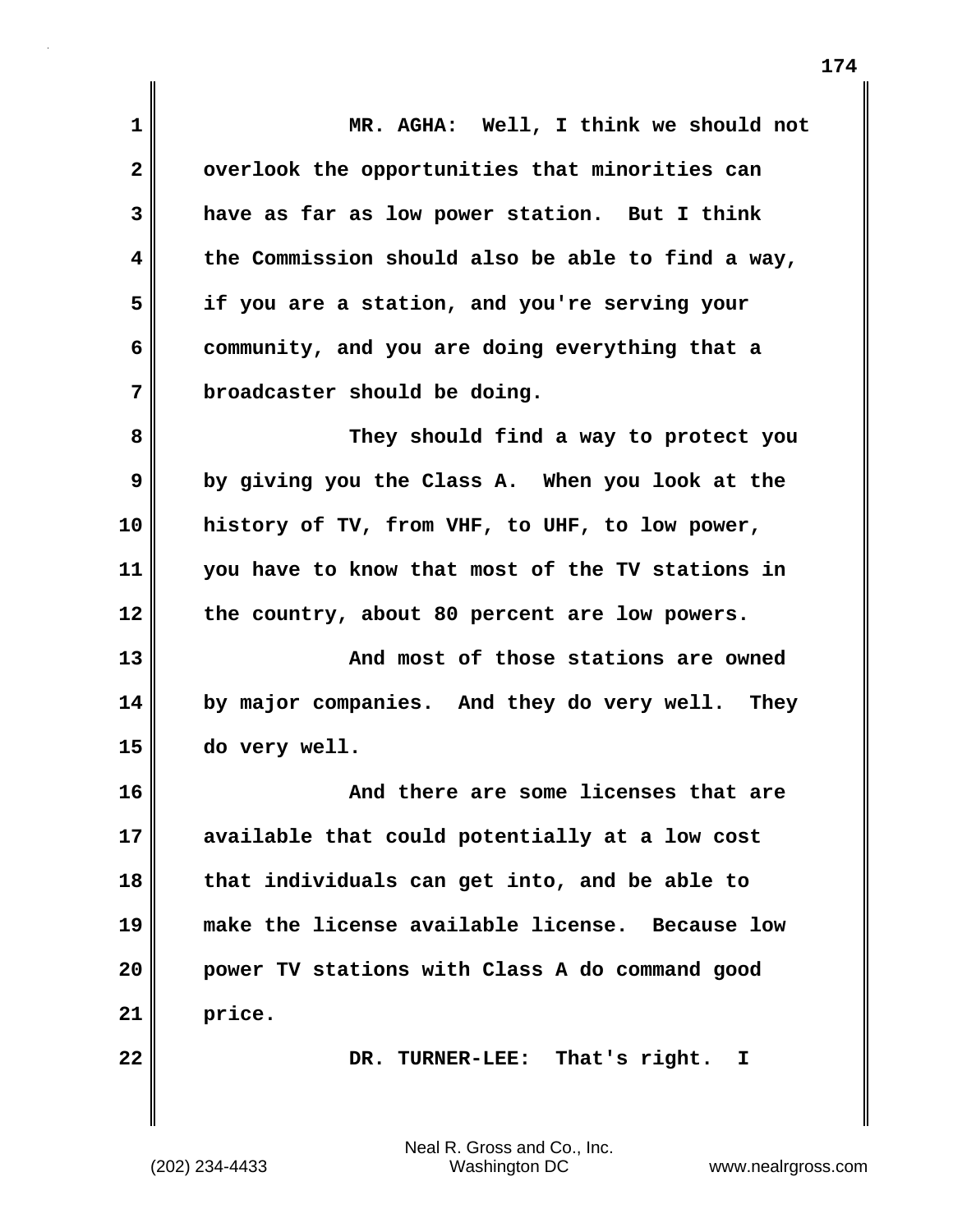| 1  | think we've run out of time. So, I'll just        |
|----|---------------------------------------------------|
| 2  | summarize by first of all saying, let's give      |
| 3  | everybody a round of applause that participated   |
| 4  | on the panel.                                     |
| 5  | And I have to put in just this last               |
| 6  | little statement, because I'm just very excited   |
| 7  | to see all of you here, sitting here. Because we  |
| 8  | know that the state of the television industry,   |
| 9  | and the state of ownership in the television      |
| 10 | industry has been somewhat dismissive.            |
| 11 | And I would say that the conversation             |
| 12 | that we had today, where you all put out the      |
| 13 | desires of access to capital, infrastructure, and |
| 14 | the ability to create content, is really          |
| 15 | important. And we've heard that.                  |
| 16 | And hopefully, for all of you that                |
| 17 | have participated in this, you know, take the     |
| 18 | advice of Jeff, and do what's uncomfortable to    |
| 19 | make others more comfortable in the space of this |
| 20 | democracy, so they could see images of themself.  |
| 21 | So, I would just say to you, thank                |
| 22 | I appreciate your time with us.<br>And I<br>you.  |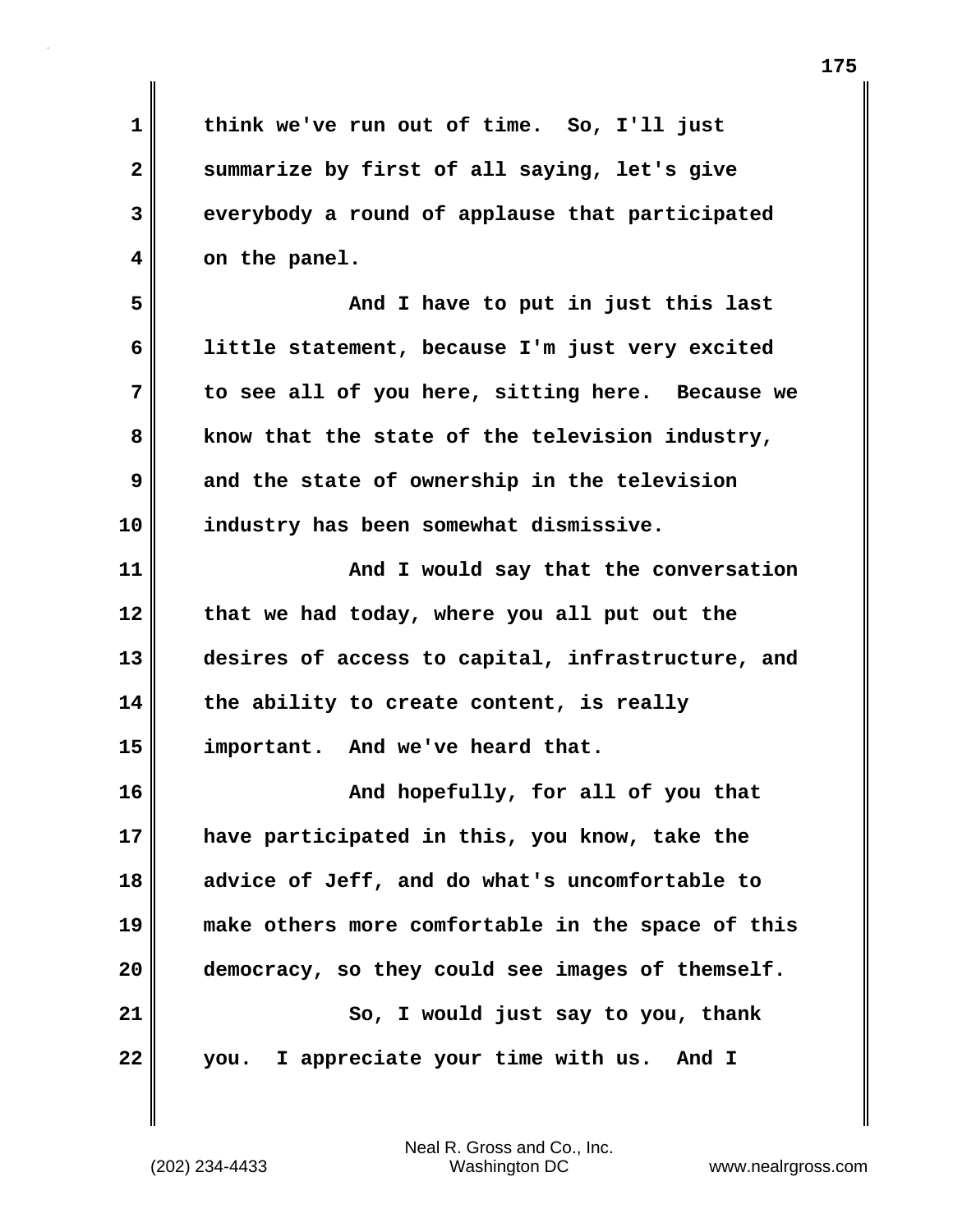**1 appreciate the work of our Committee to actually 2 keep pushing these things forward. 3** So again, thank you, everybody. And **4 I think Henry is going to come up and tell -- Or, 5 who's next? Who's going to tell us what do to 6 next? Thank you. 7 MS. WHITESELL: We have one more 8 Commissioner here to speak to you before we break 9 for lunch. So, please welcome Commissioner Carr. 10 COMMISSIONER CARR: Hey, how's it 11 going? Thanks for the chance to offer a couple 12 of quick remarks. I understand full well that 13 I'm the only thing between you and lunch. So, I 14 will try to be quickly on the stage, and off the 15 stage. 16 But this is an incredibly important 17 work that's going on here. And it was great to 18 hear a little bit of this panel. We've been 19 working at the FCC pretty aggressively to update 20 and modernize all of our media regulations. 21 And one of the key goals there is, how 22 do we reduce unnecessary barriers to getting into**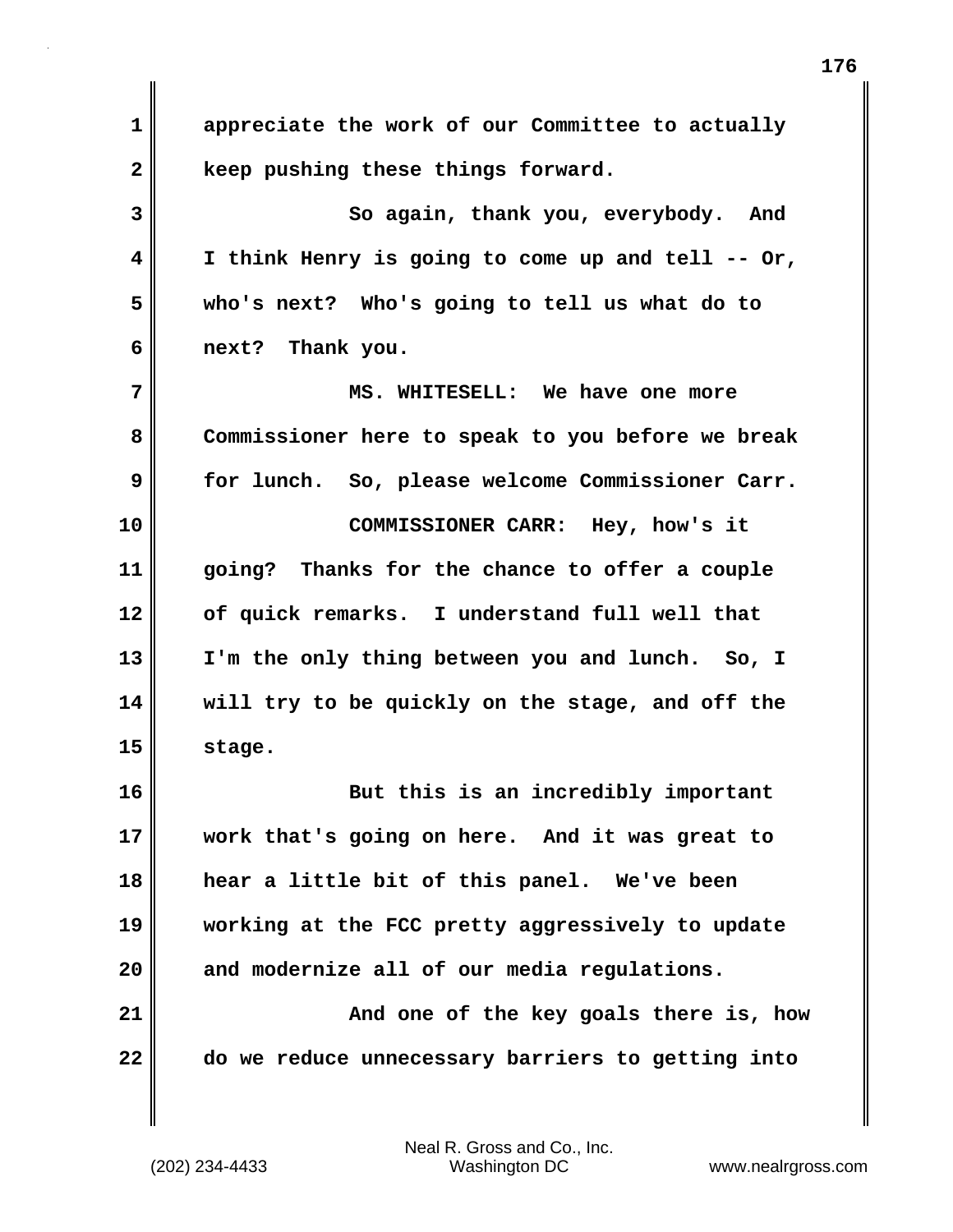**1 this space, financial or otherwise. And we've 2 been making, I think, some progress. But there's 3 a lot more that we can and should be doing. 4 At the end of the day we want to 5 promote more diversity in this space, more 6 opportunities for ownership in this space. We've 7 made some good progress, I think, as we heard. 8 The incubator program that I voted for 9 can hopefully help open up some additional 10 opportunities. It was good to hear some of the 11 successes that incubators even outside of the 12 FCC's approach have been having in the industry. 13 And I'm certainly open, for my part, 14 to expanding the incubator program to outside of 15 radio, into television, if we can sort of build** 16 on some early successes we've had. **17 I think more broadly there's a great 18 job story going on in the media space, that's 19 sort of adjacent to what we're talking about** 20 today. **21 We're going through this big 22 television repack, for instance. And there's a**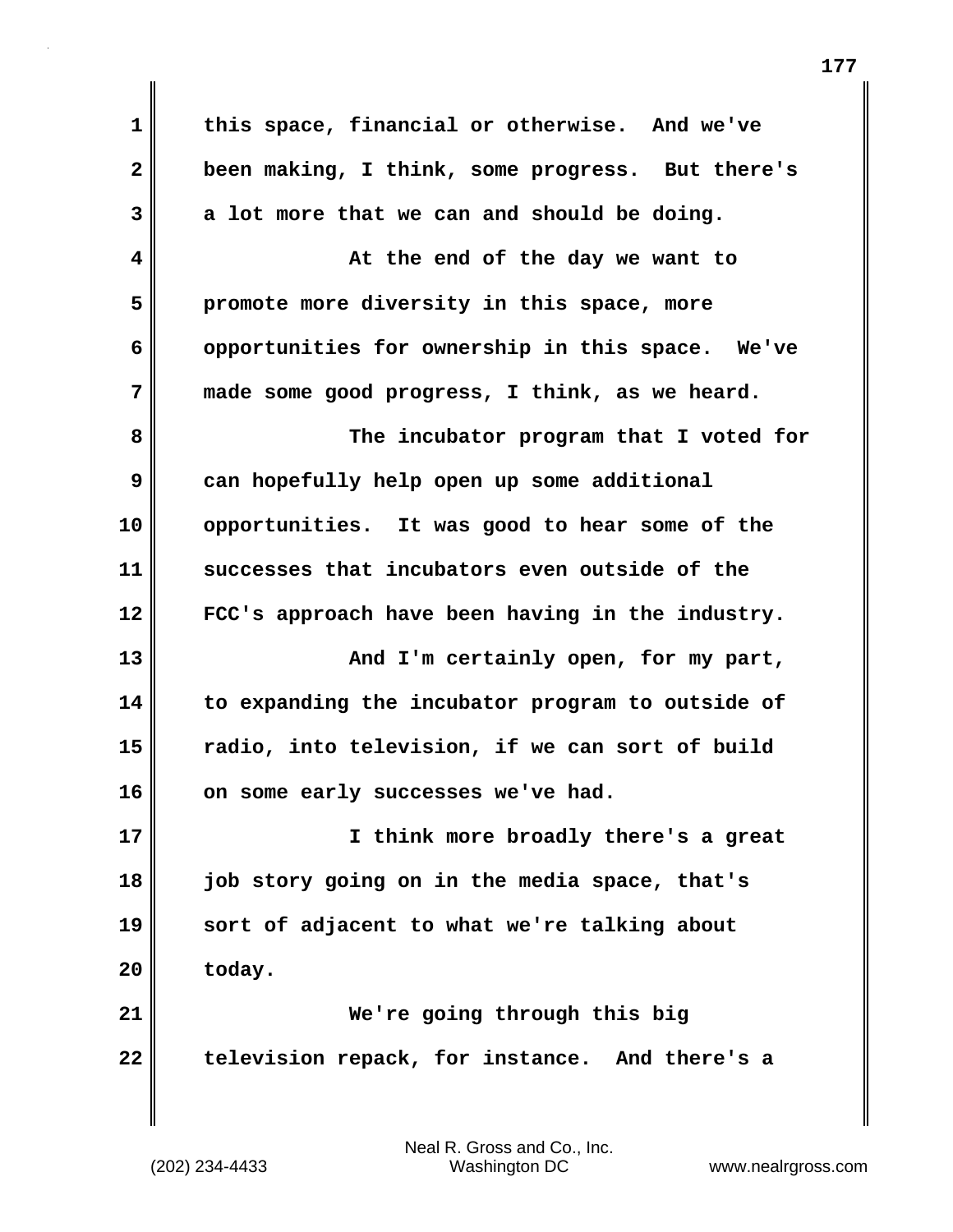**1 lot of jobs that are created through that repack. 2 The industry sort of total, in terms of the tower 3 workers that are doing that work, about 29,000 4 people working in that space. 5 And they're looking to add about 6 20,000 jobs. I've been working with a lot of 7 diversity groups that are focused on that repack, 8 and the work there. 9 There's a group, the Women of NATE, 10 sort of the women that own and operate a lot of 11 these tower crews and companies that are engaged 12 in this repack. I had a chance to do some work 13 with them. 14 And looking to see where we can 15 partner with community colleges, and other 16 opportunities to spread the word about the good 17 paying jobs that are available, not just in the 18 repack, but on tower work more generally. So, 19 that's one of the additional sort of areas that 20 we're looking at. 21** But more directly on point here, I **22 think the FCC needs to keep pressing forward on**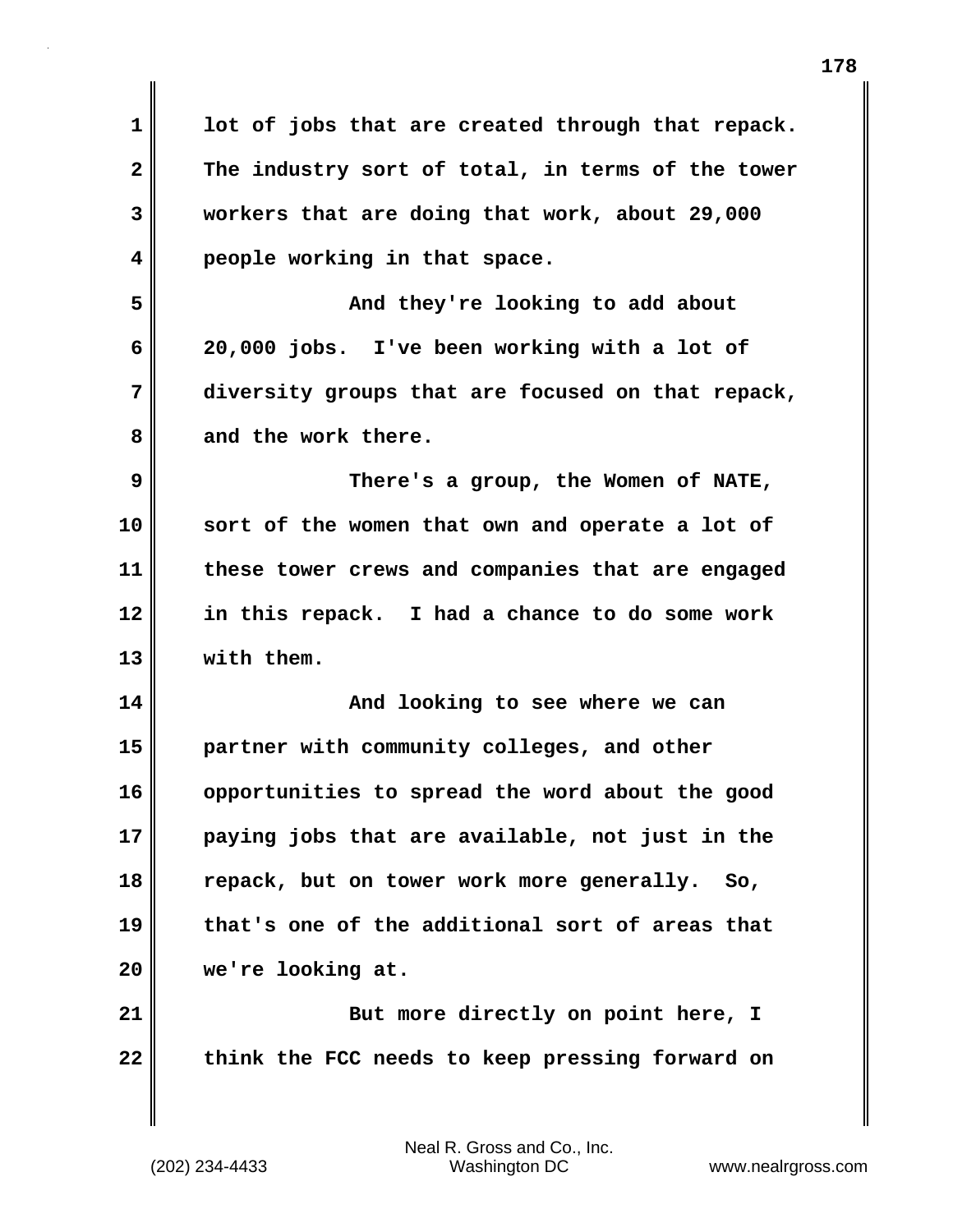| $\mathbf{1}$ | our media modernization initiatives. I think we     |
|--------------|-----------------------------------------------------|
| $\mathbf{2}$ | have to continue to reduce the barriers to entry    |
| 3            | into this space, and promote investment and         |
| 4            | diversity.                                          |
| 5            | I mean, there's, it always feels like               |
| 6            | we need more investment in news gathering,          |
| 7            | whether it's the radio side, or the TV side.<br>And |
| 8            | so, hopefully we can be a good partner.             |
| 9            | I very much look forward to the                     |
| 10           | recommendations and outcomes of this event, and     |
| 11           | the Advisory Committee's broader work on these      |
| 12           | issues, and seeing where we can help implement      |
| 13           | them.                                               |
| 14           | So, thanks very much for all the work               |
| 15           | you're doing. Thanks for volunteering your time     |
| 16           | for this. And I will move on, so you guys can       |
| 17           | move on with your lunch. So, thank you.             |
| 18           | MR. RIVERA: Okay. I'd like to see                   |
| 19           | the Working Group. And Jamila's got a room for      |
| 20           | us. If you don't know where that room is, see       |
| 21           | Jamila. We're going to start promptly at 1:15       |
| 22           | p.m. That panel, we'd like to have those            |

 $\mathbf{I}$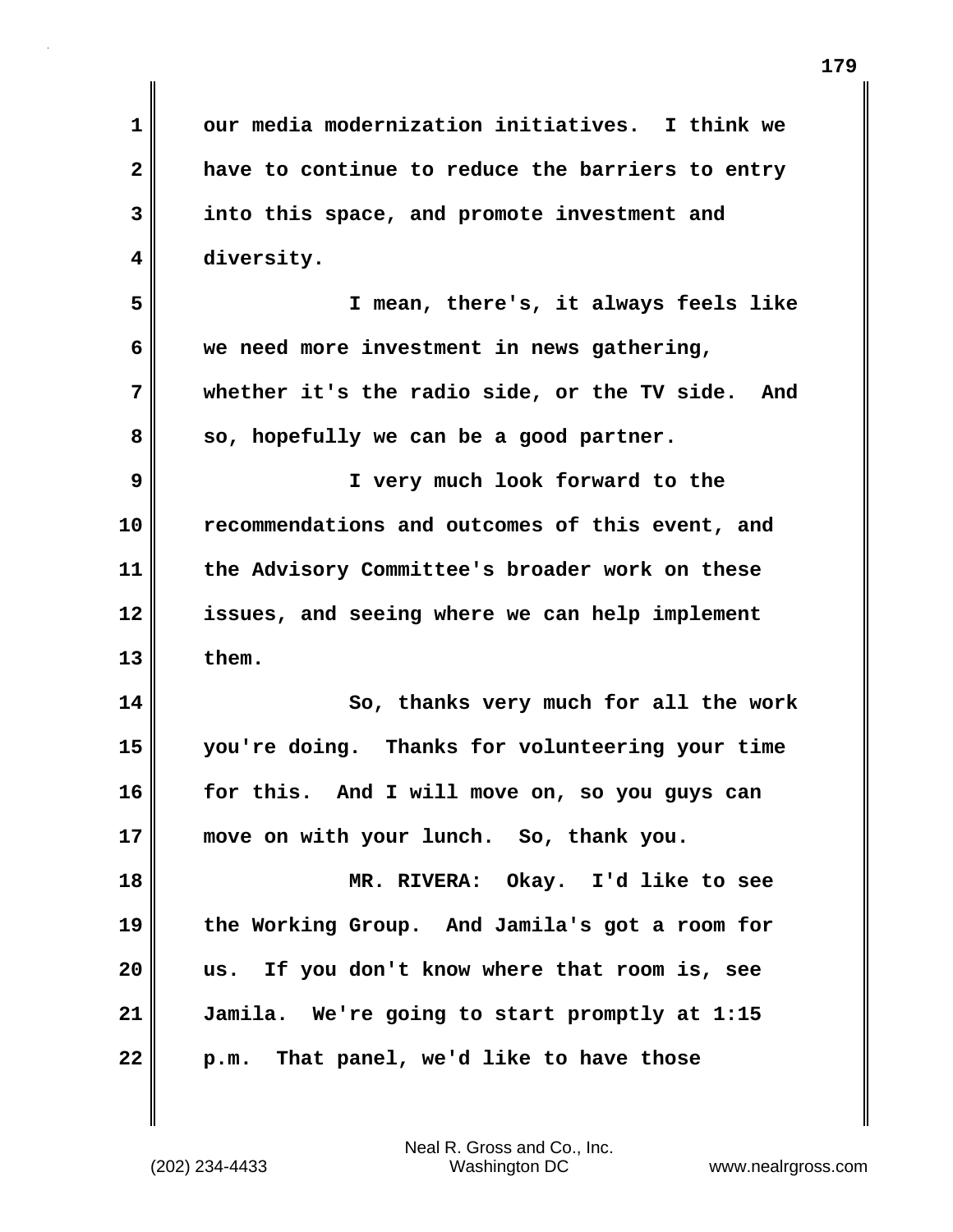**1 panelists here in place, and the moderator at 1 2 o'clock, 1 o'clock. 3 If you guys leave the Commission to 4 get lunch, make sure you leave yourself enough 5 time to clear security, to get back here in time 6 for the 1:15 p.m. panel. 7 We've got a terrific afternoon planned 8 for you. So, you don't want to miss it. So, 9 with that, we're adjourned until 1:15 p.m. 10 (Whereupon, the above-entitled matter 11 went off the record at 12:08 p.m. and resumed at 12 1:13 p.m.) 13 MR. RODRIGUEZ: Good afternoon, 14 everybody. My name is Alfredo Rodriguez. I am a 15 Vice President for DISH Network and with me is 16 esteemed Dean Emerita Howard University School of 17 Communications, Dr. Jannette Dates. And 18 together, we will be the co-moderators for what I 19 think will be a fantastic panel this afternoon, 20 the theme of which is success stories from 21 today's broadband, over-the-top and content 22 provider entrepreneurs.**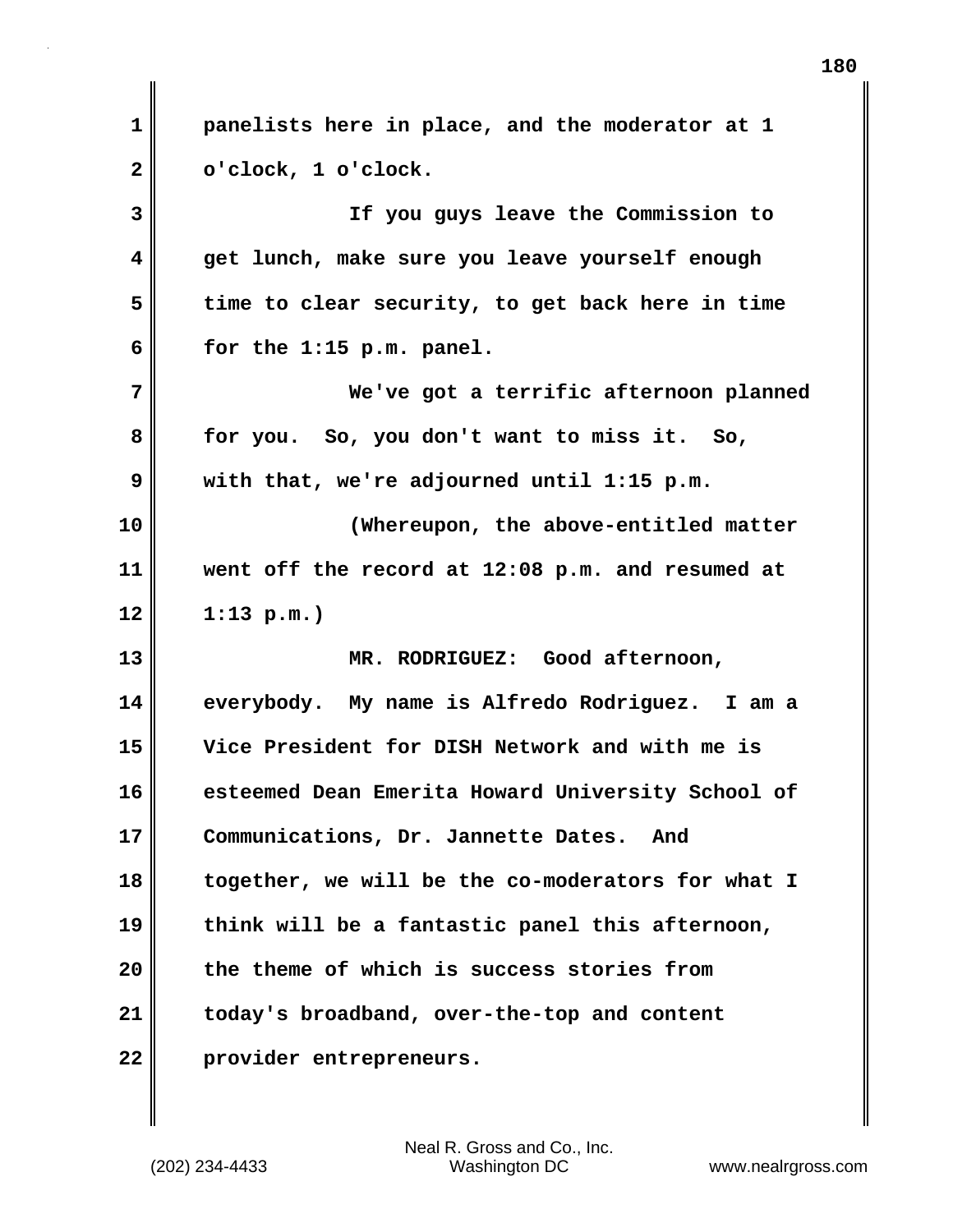**1 DR. DATES: We are so happy to have 2 this panel, this distinguished panel with us 3 today for them to share some of their experiences 4 and some of the ideas and the motivations and the 5 things that they were able to think of to do in 6 order to work the system. So the system worked 7 in their favor and in ours. 8 And you have their bios before you. 9 We are going to ask them, when they have an 10 opportunity, to just give us a few minutes, brief 11 ideas about some of their backgrounds. 12 As you know, our panelists are Frank 13 Washington, Victor Cerda, Paula Madison, Sheila 14 Brooks, and the last one is Augusto Valdez. 15 Let's start with Frank Washington. 16 Just say a word or to. 17 And as they are speaking, if you have 18 questions, would you please, as you have been 19 asked before, write down your questions so that 20 at the end we will have a few minutes at the end 21 for you to ask the questions of the panelists.** 22 So, Frank.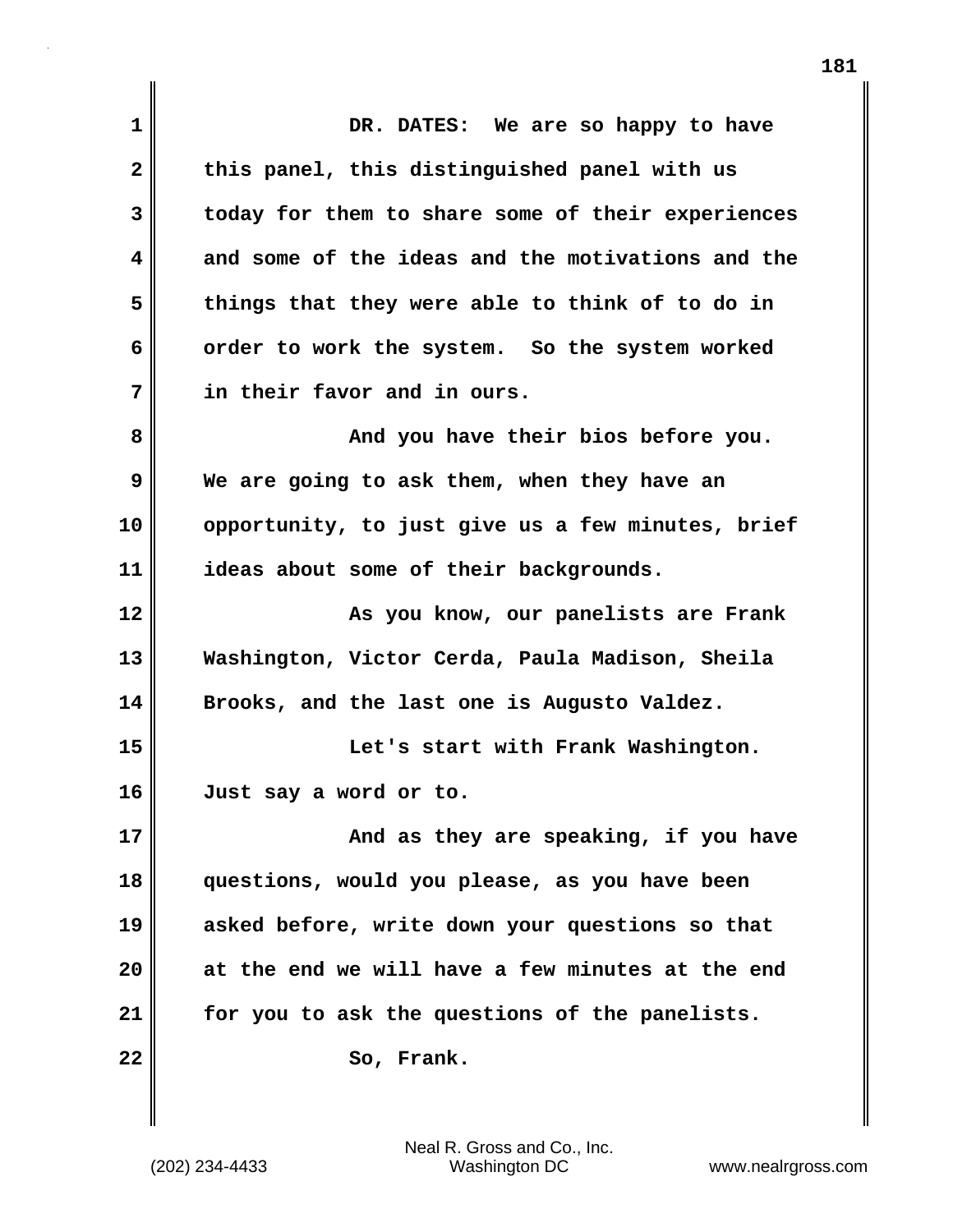| $\mathbf 1$                | MR. WASHINGTON: So thanks to the FCC              |
|----------------------------|---------------------------------------------------|
| $\mathbf{2}$               | and Chairman Pai for holding this what has, thus  |
| 3                          | far, been very informative. I must say in my      |
| 4                          | history, since I was the Deputy Chief of the      |
| 5                          | Broadcast Bureau and Legal Assistant to the       |
| 6                          | Chairman Ferris many years ago when I was at the  |
| 7                          | White House, was the person that came up with the |
| 8                          | idea for the tax certificate, which I later put   |
| 9                          | in place when I was here at the FCC. I have to    |
| 10                         | say this is deja vu but I'm hoping that it's deja |
| 11                         | vu with added momentum behind it.                 |
| 12                         | So I have a long history of ownership             |
| 13                         | of broadcast radio, TV, cable television systems  |
| 14                         |                                                   |
|                            | which was the inspiration for, about ten years    |
|                            | ago, creating Crossings TV in the Central Valley  |
|                            | of California when I realized that there was a    |
|                            | huge Asian population and virtually no local      |
|                            | content focused on their interests.               |
| 15<br>16<br>17<br>18<br>19 | So I will leave it at that.                       |
| 20                         | DR. DATES: Okay.                                  |
| 21                         | MR. CERDA: I'm Victor Cerda and I                 |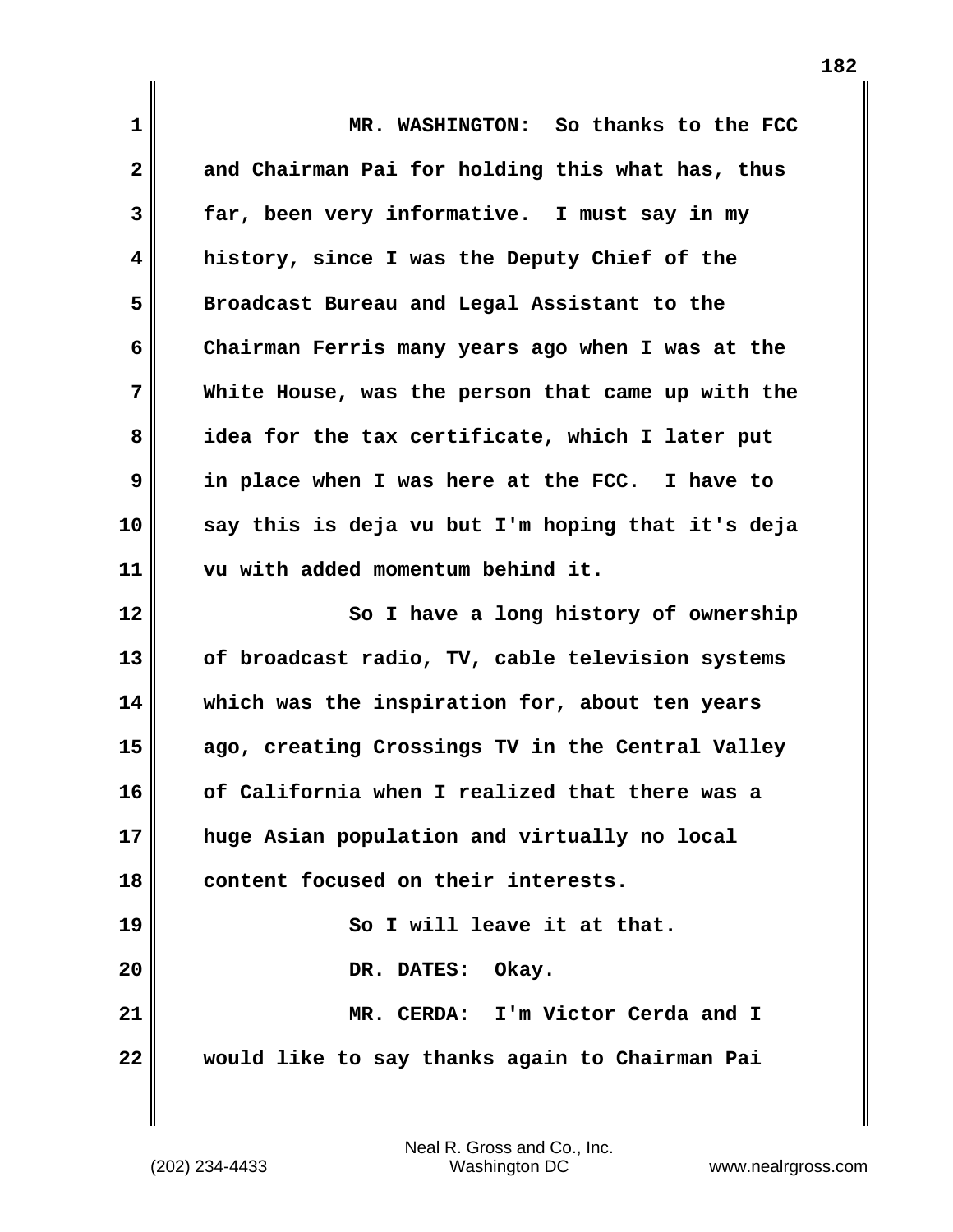**1 and the FCC. We're talking about success stories 2 today and one of the successes I see is that 3 we're having this conversation here today. And 4 hearing the stories, a lot to share, a lot to 5 learn from. So I think that's been a success and 6 give the FCC the appreciation for that.**

**7 I represent Vme Media, Inc. We're 8 based in Miami. Yes, this is my only sweater 9 that I have now but I'm glad I brought it. We 10 have three networks out there, two in Spanish and 11 one in English: Vme, Vme Kids, and Primo. We 12 actually originated with PBS as a PBS Latino on 13 the OTT and subsequently are now displayed on 14 various cable platforms throughout the United 15 States.**

**16 MS. MADISON: Good afternoon. My name 17 is Paula Madison and I am of a number of 18 diaspora. I am of the African diaspora in that 19 my family is African-Jamaican. I am of the 20 Chinese diaspora in that my family -- my 21 grandfather was Chinese. And so my Chinese name 22 is Lowe Xiao Na.**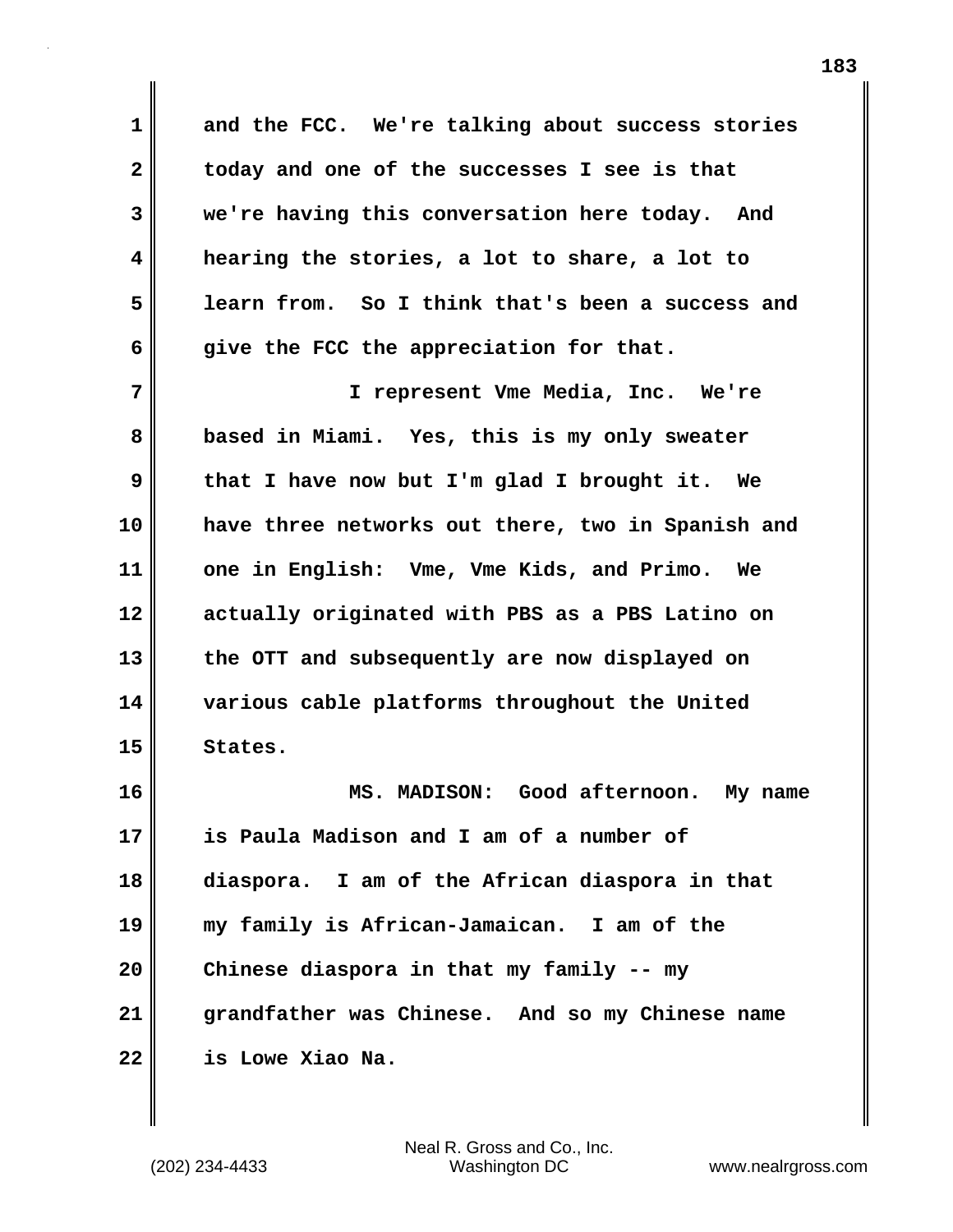| $\mathbf 1$  | I was formerly the Executive Vice                  |
|--------------|----------------------------------------------------|
| $\mathbf{2}$ | President for Diversity for NBC Universal and,     |
| 3            | with that title, I participated intimately in the  |
| 4            | acquisition by Comcast of NBC Universal.<br>My     |
| 5            | career at NBC included being Vice President and    |
| 6            | News Director at WNBC in New York; President and   |
| 7            | General Manager of KNBC in Los Angeles; and I was  |
| 8            | also the Regional General Manager for NBC's three  |
| 9            | Telemundo stations in Los Angeles.                 |
| 10           | In my retirement, I have been the                  |
| 11           | owner of the Los Angeles Sparks, a WNBA team.<br>I |
| 12           | have been Commissioner of the Los Angeles Public   |
| 13           | Library. I have been Vice President of the Los     |
| 14           | Angeles Police Commission. And I am a filmmaker    |
| 15           | and author and now about to have a feature film.   |
| 16           | And my family is the owner of the                  |
| 17           | Africa Channel.                                    |
| 18           | DR. DATES: She's a hard act to                     |
| 19           | follow.                                            |
| 20           | DR. BROOKS: And I've been following                |
| 21           | her for so many years. I'm Dr. Sheila Brooks and   |
| 22           | I am President and CEO of SRB Communications,      |
|              |                                                    |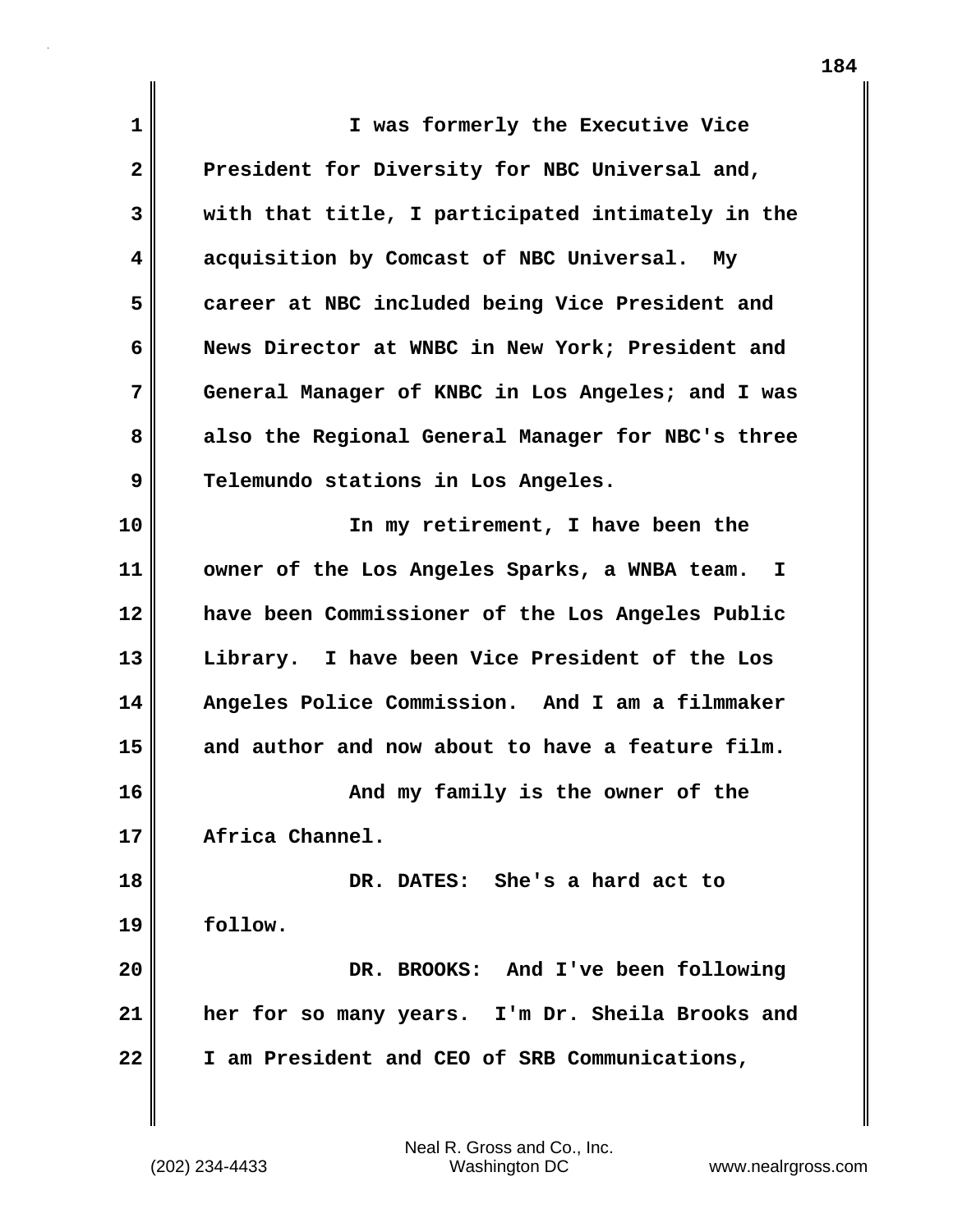**1 which is a 29-year-old advertising, marketing, 2 and PR agency. We're the only multicultural 3 agency in the Mid-Atlantic region. We serve the 4 utility sector, energy and utilities, gas, 5 electric, water companies from here to New York 6 City, as well as higher education, convention 7 centers, and sports arenas, and the government. 8 Formerly, before starting my business, 9 I spent 13 years in television news as a 10 reporter, anchor, documentary producer, as well 11 as news director. 12 My firm is headquartered here in 13 Washington, D.C. We have offices in New York 14 City and Baltimore. And I am a recent author. 15 MR. VALDEZ: My name is Augusto 16 Valdez. I work for Condista. I am a partner at 17 Condista Networks. Thank you for putting this 18 together, FCC Chairman and company. 19 We're excited. We've been in business 20 for 20 years and this is the first time that we 21 have a chance to be here. We hope that our story 22 can benefit others.**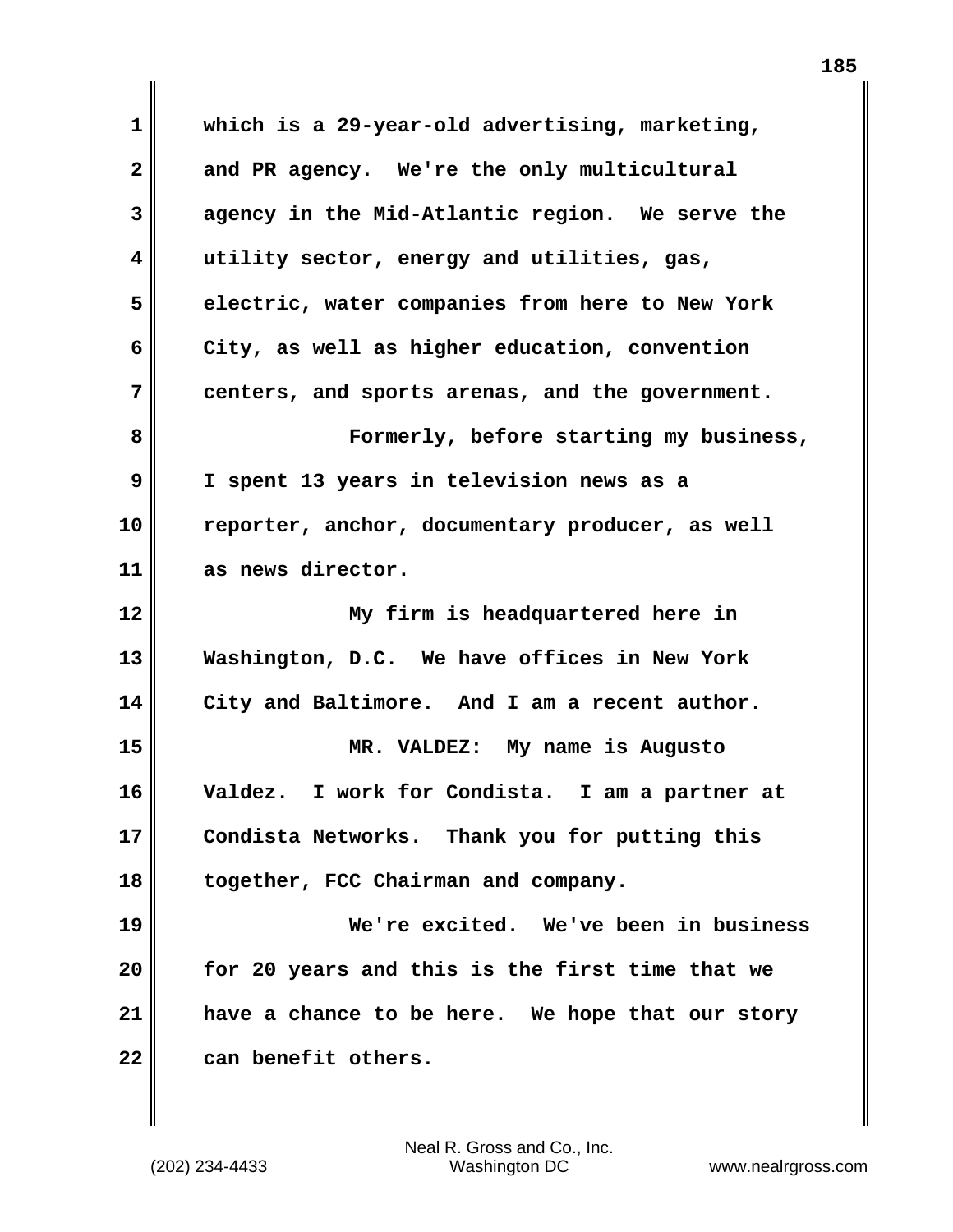| 1  | We have three lines of business.<br><b>One</b>    |
|----|---------------------------------------------------|
| 2  | is general presentation. We represent 30          |
| 3  | channels from overseas and we try to find         |
| 4  | carriage on cable and satellite and pay TV in the |
| 5  | United States. We do advertising sales valuation  |
| 6  | that is advertising sales and we sell this space  |
| 7  | to advertising agencies that want to reach our    |
| 8  | community and we own and operate two channels.    |
| 9  | DR. DATES: Okay. Well, we've heard                |
| 10 | a lot through the years about the digital divide, |
| 11 | Frank, and that's a fancy way of saying low-      |
| 12 | income people don't have access to broadband and  |
| 13 | other kinds of technology.                        |
| 14 | As an entrepreneur, how have you                  |
| 15 | overcome various impediments to reaching that     |
| 16 | audience, as well as the other audiences that you |
| 17 | aim for? Can you share that with us?              |
| 18 | MR. WASHINGTON: Absolutely. There is              |
| 19 | a small bit of irony in that question being       |
| 20 | directed to me as the head of an Asian language   |
| 21 | television network because whether most people    |
| 22 | know it or not, Asians significantly over-index   |

(202) 234-4433 Washington DC www.nealrgross.com Neal R. Gross and Co., Inc.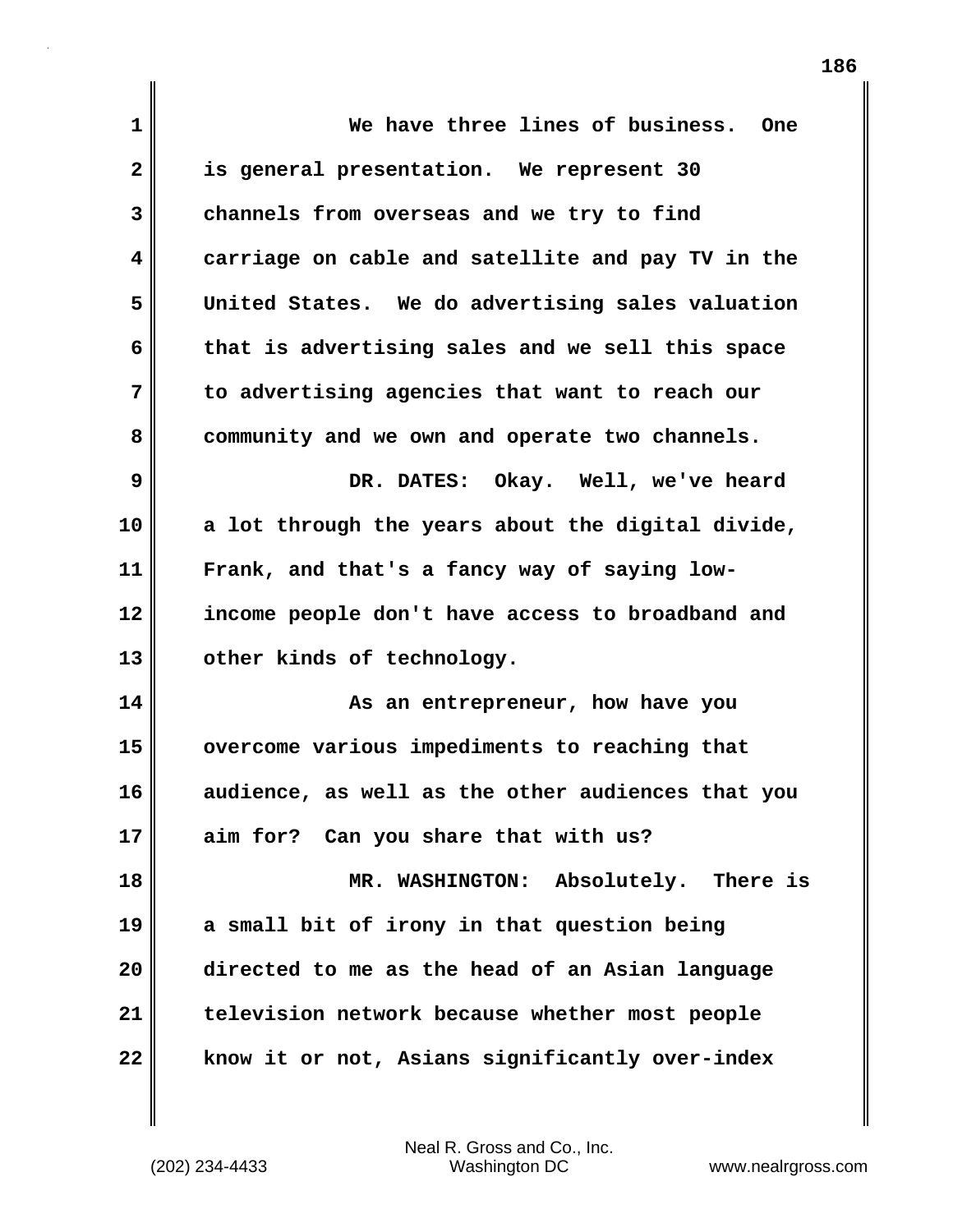**1 in terms of their use of technology.** 

**2** So large portions of our audience are **3 very much on top of this. However, there are 4 segments, for example, the Hmong who are in the 5 Central Valley of California and in Minneapolis, 6 the Vietnamese population, to some extent, who 7 don't.**

**8 And so one of the things that we have 9 done in that regard has been in partnership with 10 a partner of ours for carriage purposes, Comcast, 11 who has a program called Internet Essentials, 12 which focuses on initially providing subsidized 13 internet connection to poor students but it has 14 now been expanded to older people, as well as 15 other groups. So we work on cross-promoting that 16 program to our audience as one way to try to deal 17 with that situation.**

**18 DR. DATES: Does anyone else want to 19 address that? Are there any unique things you 20 would like to share related to that? 21 If not, then I will go on and ask 22 another, which is: How can we persuade some of**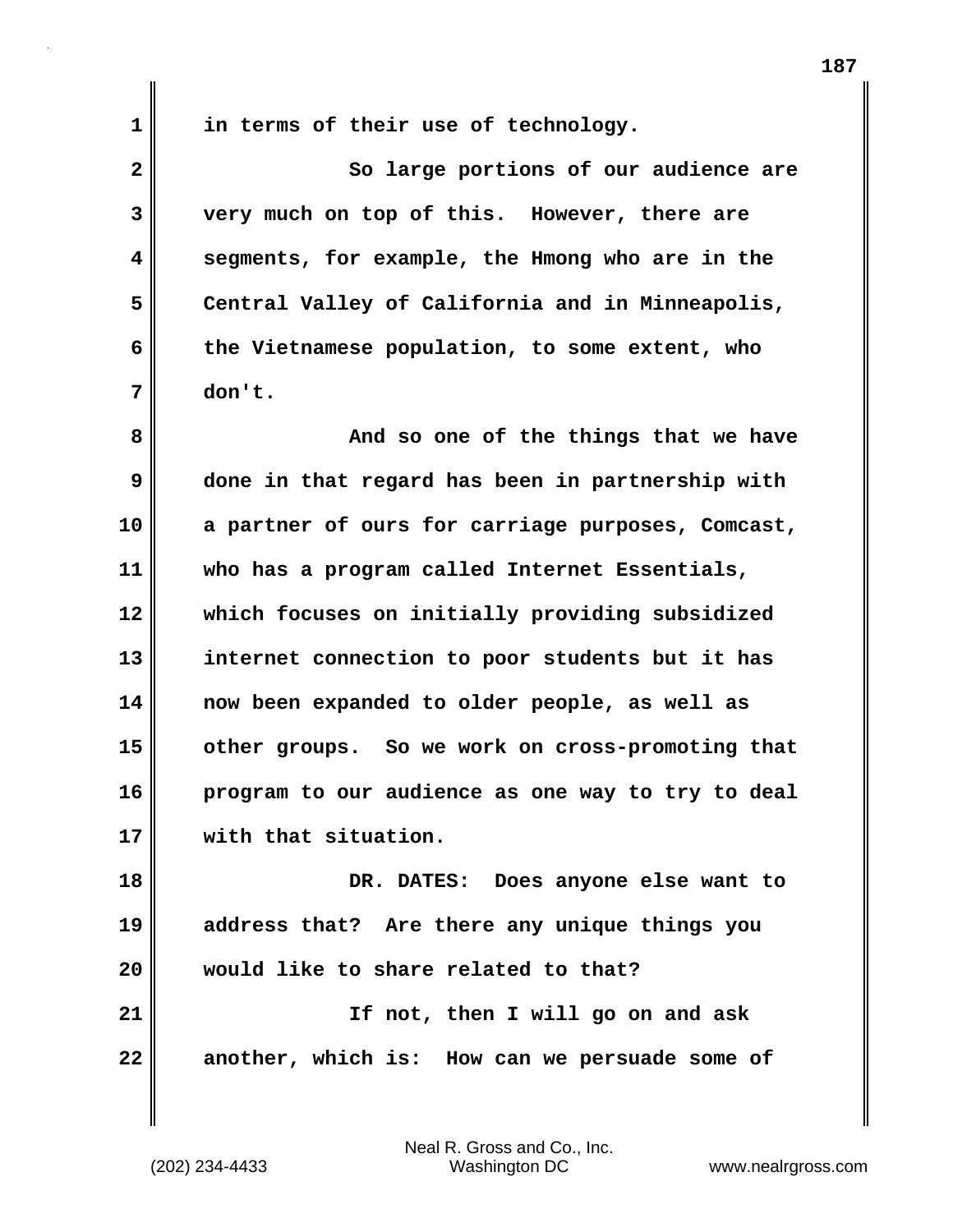**1 the huge conglomerates to do more to reach those 2 audiences and to bring them in so they can, in 3 fact, have more access? 4 And I would think that some of the 5 work that is being done by women, particularly, 6 who are incubating -- we need to do more 7 incubating of women and minority-owned businesses 8 where they are targeting some of those groups a 9 lot more than some of the others are. 10 Can you -- anybody address that, maybe 11 Sheila? 12 DR. BROOKS: I think that one of the 13 things that we have done, particularly as an 14 African-American-owned business, we have to 15 continue to establish partnerships and networks 16 in the community. That's important. 17 We have to certainly hire the best 18 talent that comes in so that we are producing the 19 best quality product. And we also have had to, 20 over the years, what women and minorities have 21 had to struggle with for so long is we have to 22 know when to change our business model. We can't**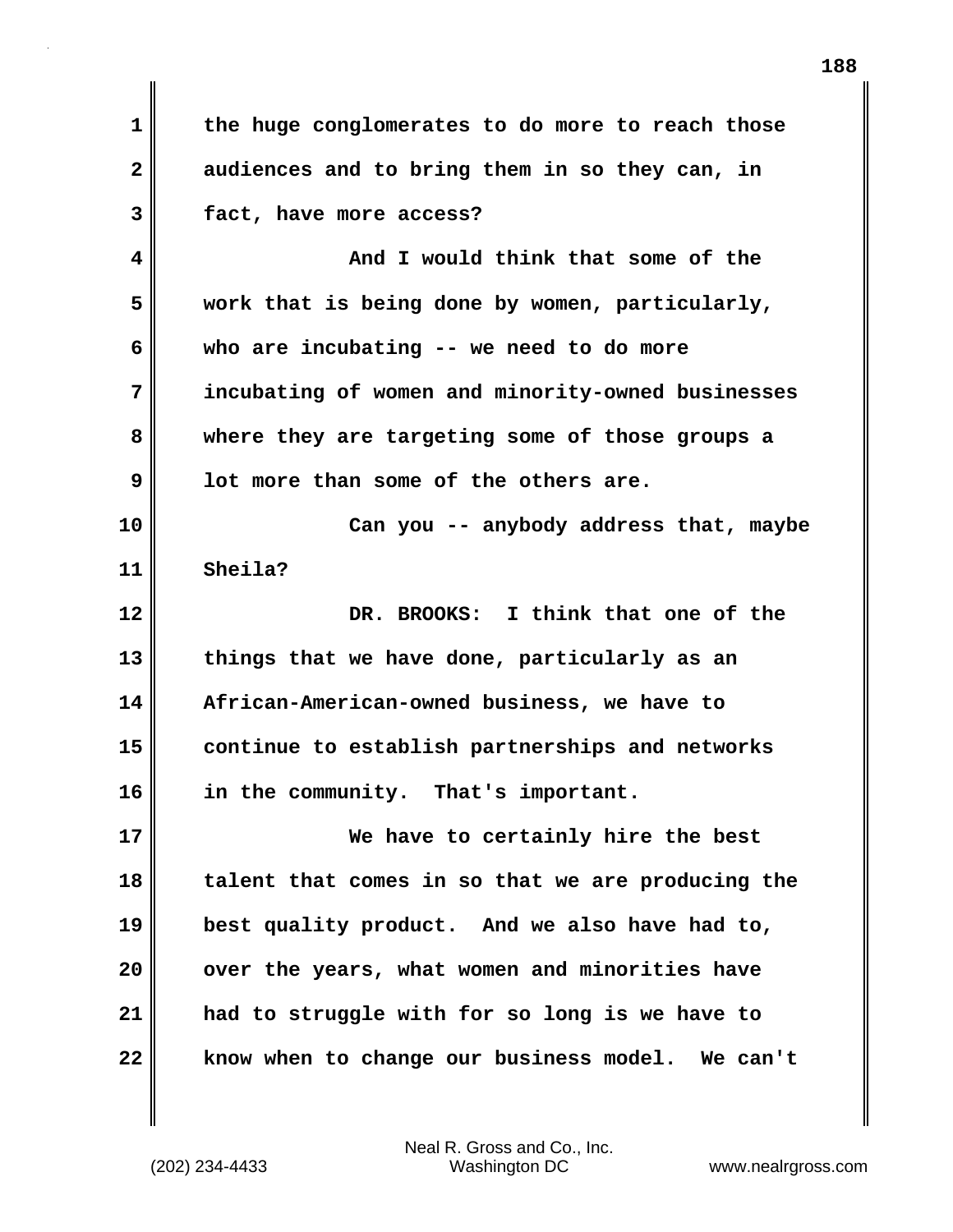**1 do the same things all the time and pivot our 2 business.** 

**3 And we need to begin to embrace new 4 technologies, not just embrace them but invest in 5 them in our business and for our employees. And 6 that's so very important in order for us to 7 remain competitive.**

**8 MR. RODRIGUEZ: So another question 9 for the panel, some of you have businesses that 10 include providing content on different video 11 platforms and we'd like to know and share with 12 the audience, what have you done to achieve 13 carriage on these platforms and what barriers for 14 entry have you encountered? 15 And maybe we'll start with you, 16 Augusto? 17 MR. VALDEZ: Yes, thank you. As I 18 said, we rep 30 channels and we own 2. It's 19 hard, over the last maybe 20 years or 10 years -- 20 over the last 10 to 20 years, the business has 21 gotten more and more complicated.** 

**22 When we started, the industry or the**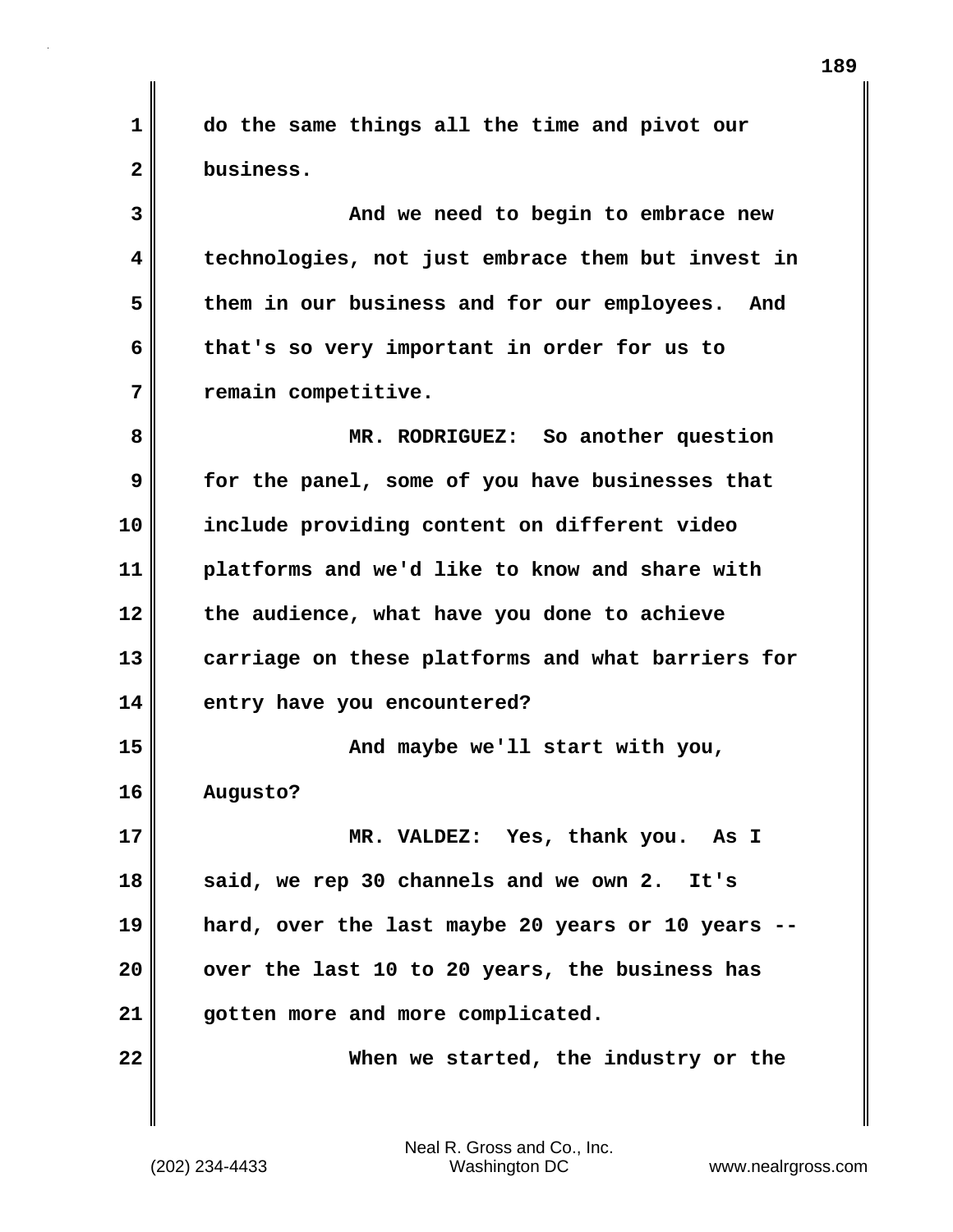**1 market that we tried to serve, the Hispanic 2 market, was starting and we were successful. We 3 brought some of the best channels from Latin 4 America and we were able to sell them mostly in 5 every single major cable provider and satellite 6 provider.** 

**7** But over time, it's gotten more and **8 more complicated. We always kind of dreamed of 9 having our own channel but it was just a dream, 10 it was never going to happen.** 

**11 The way it happened for us was through 12 the Comcast MOU and their commitment to promote 13 and support minority-owned networks and we 14 launched together with Primo at the same time a 15 couple years ago.** 

**16 And that's been something that even 17 though we never thought it was going to happen 18 happened and we're glad to have that opportunity. 19 With that also comes a lot of free possibility, 20 one of them being you have to perform, you have 21 to succeed.** 

**22 Last year, we received some**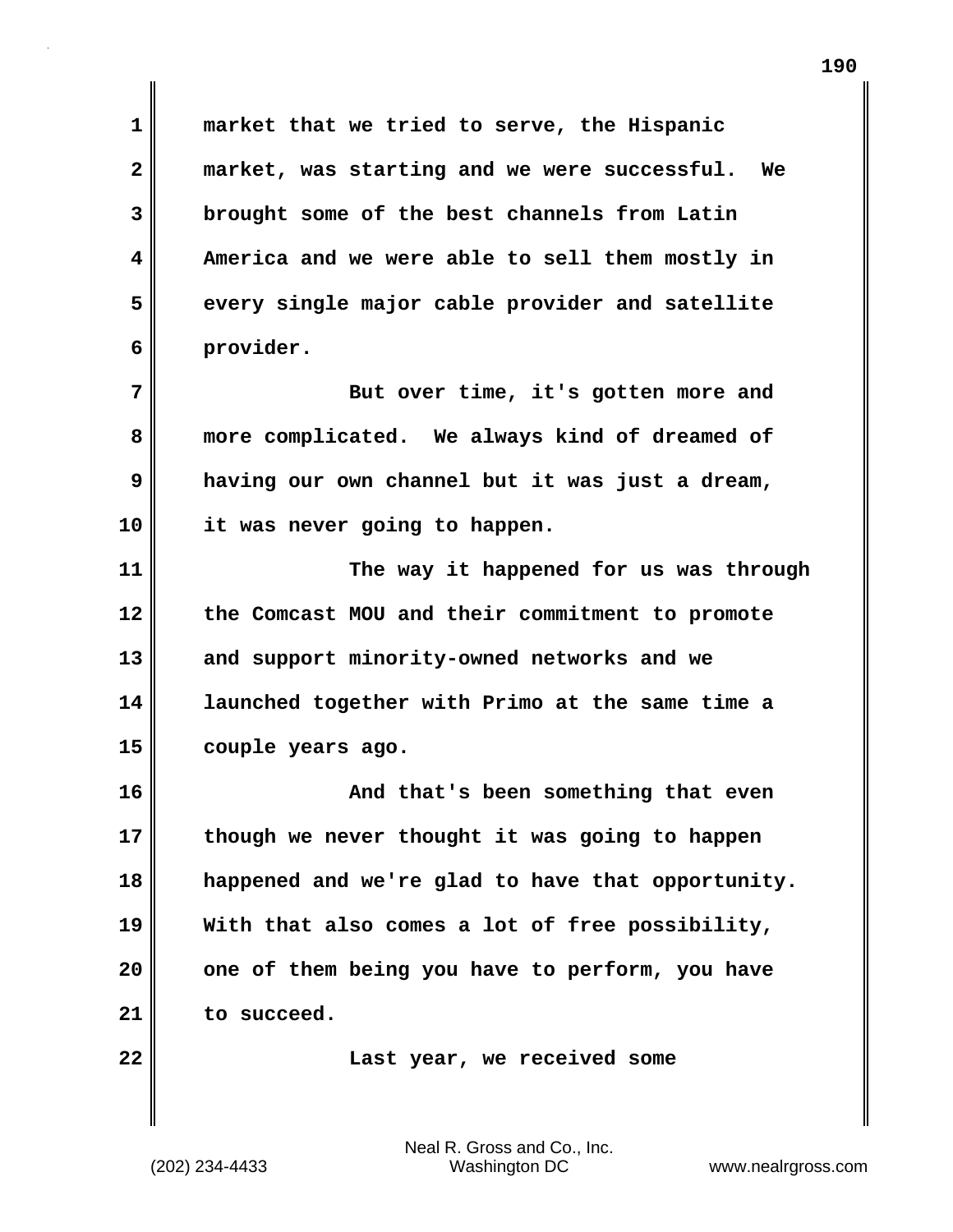**1 information on viewership from Altice and we were 2 ranking higher than Cartoon Network and Disney 3 XD, which for us is tremendous, especially being 4 two big brands and us being so young. 5 In addition to that, on the Comcast 6 VOD we had some of the top performers on the VOD 7 for kids last year and we won two awards which we 8 didn't think we were going to win but it 9 definitely helped us just make sure that -- or it 10 was reassuring. 11 And we were happy to know that what we 12 were doing, our commitment to the market and to 13 the product, was being recognized. 14 In addition to that, Alfredo, we -- 15 not only having the opportunity and performing, 16 but in addition to that, what's been great is 17 that last year we were able -- solely because of 18 the fact that we were owning a channel, we were 19 able to pitch another product to, in fact, DISH**

**191**

**20 Network.** 

(202) 234-4433 Washington DC www.nealrgross.com Neal R. Gross and Co., Inc.

**21 And they believed in us to help us**

**22 launch a second channel which we would have never**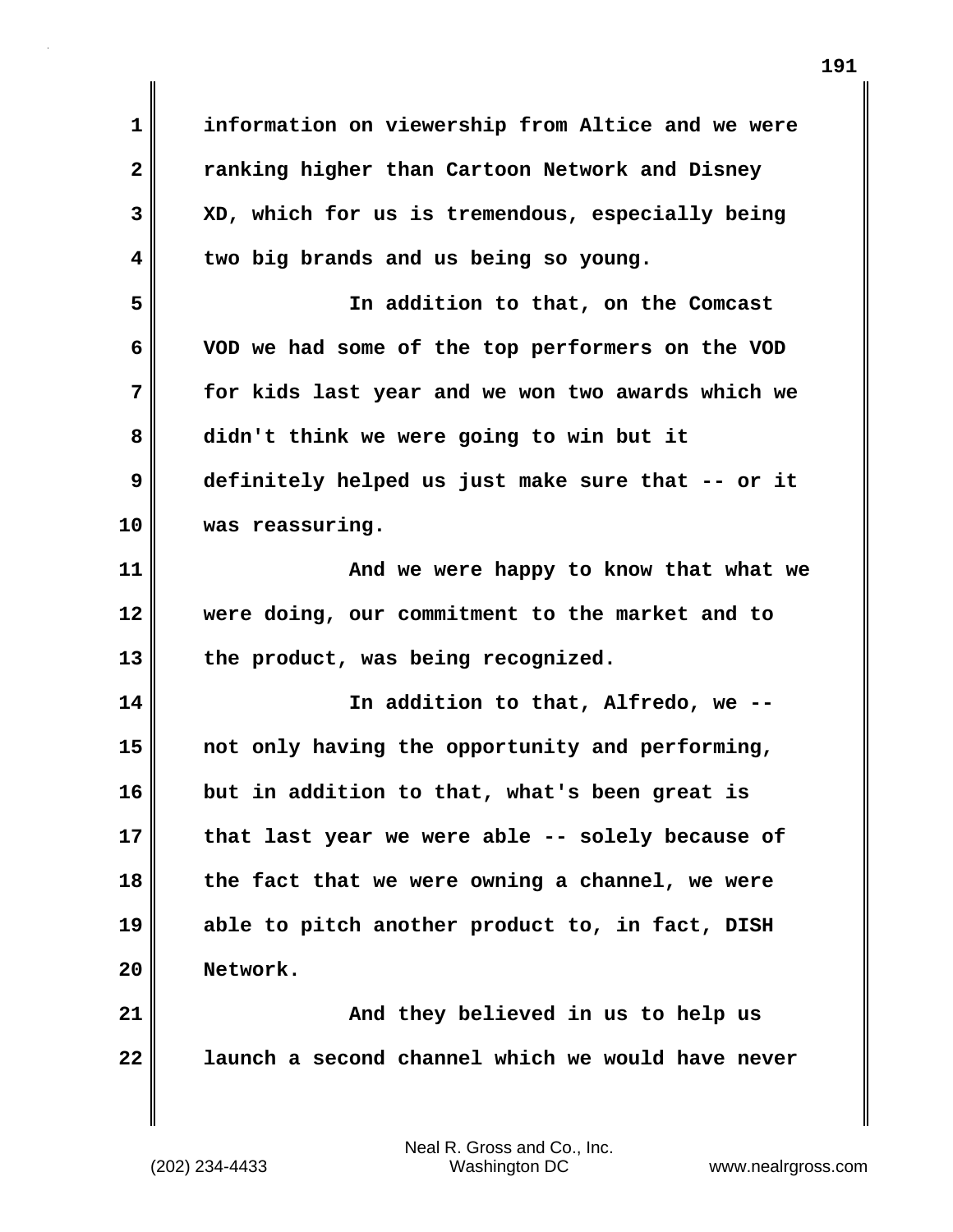| 1            | had a chance to do if it wasn't for the MOU.     |
|--------------|--------------------------------------------------|
| $\mathbf{2}$ | It's brutal there, it's hard to own,             |
| 3            | operate, and launch a channel on the paid TV     |
| 4            | side, the paid TV business. But I think          |
| 5            | regulatory support and commitment from big       |
| 6            | companies definitely help companies like ours.   |
| 7            | MR. RODRIGUEZ: Victor, I know that               |
| 8            | you're in the same space. Is there anything      |
| 9            | you'd like to add?                               |
| 10           | MR. CERDA: Yes, I echo Augusto.<br><b>We</b>     |
| 11           | have three channels that are on platforms, MVPDs |
| 12           | and satellite platforms, across the country and  |
| 13           | that's been over a decade of hard work.          |
| 14           | And as the doctor said in the opening            |
| 15           | remarks, it's working the system, it's working   |
| 16           | the system to try to -- frankly, the question is |
| 17           | what have we not done to try to get carriage?    |
| 18           | It's that difficult.                             |
| 19           | And so content is important, as we've            |
| 20           | talked in the past, content is relevant but it's |
| 21           | kind of like a yin-yang situation where if you   |
| 22           | don't have the distribution, you're not going to |

(202) 234-4433 Washington DC www.nealrgross.com Neal R. Gross and Co., Inc.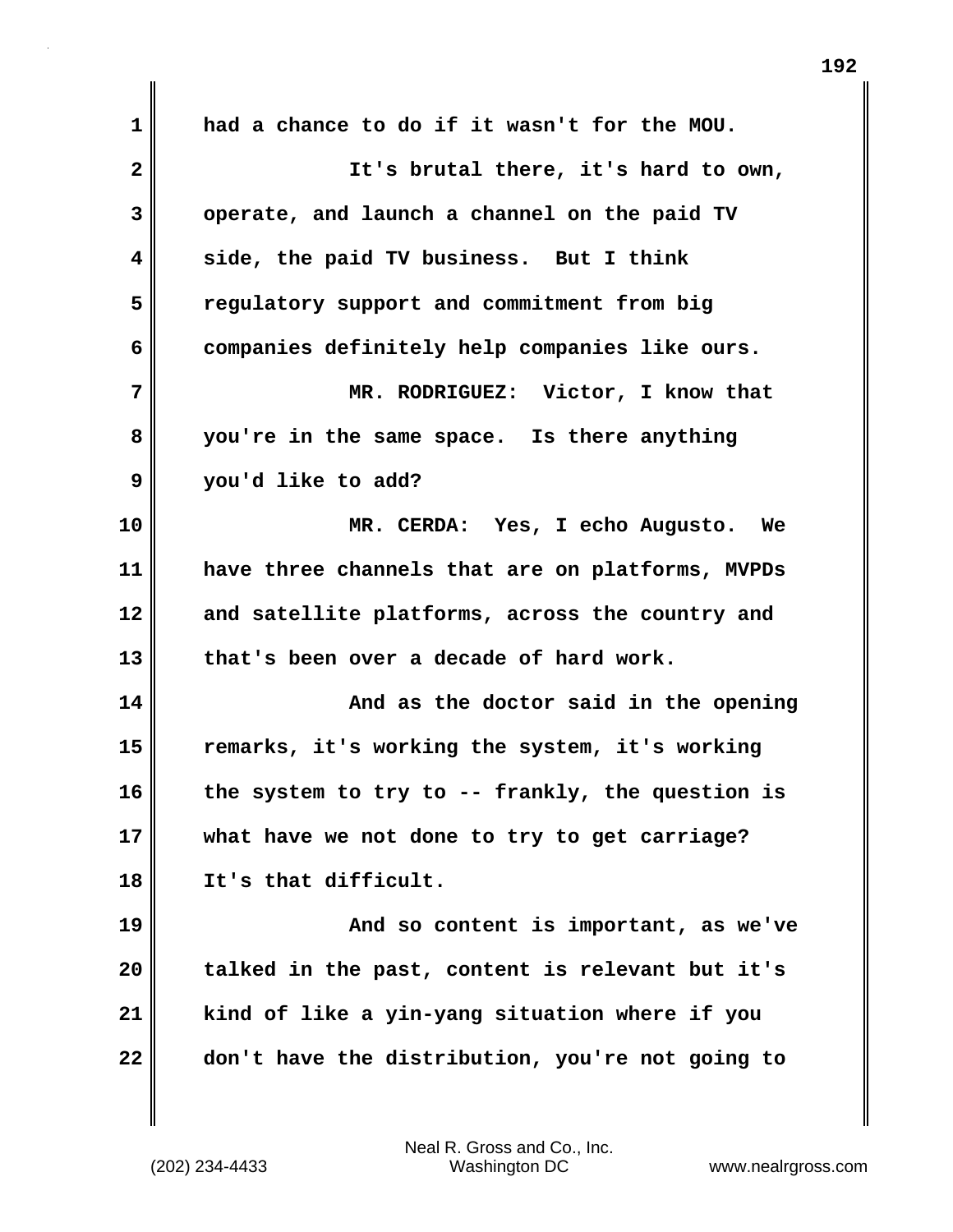| $\mathbf 1$  | be able to invest in good content either.         |
|--------------|---------------------------------------------------|
| $\mathbf{2}$ | So, content is there. We were having              |
| 3            | some chats before where I do think the            |
| 4            | industries, the carriers here, do really have to  |
| 5            | recognize independent, and particularly           |
| 6            | independent minority-owned platforms like ours,   |
| 7            | where we shouldn't be compared to the Viacoms of  |
| 8            | the world.                                        |
| 9            | We shouldn't be compared to the large             |
| 10           | conglomerates out there that have been doing this |
| 11           | for years. And so one thing I said is you take    |
| 12           | away a penny from me, it's 20 percent, whereas if |
| 13           | you take that away from somebody else, they can   |
| 14           | just cut some more fat off a program or           |
| 15           | something.                                        |
| 16           | And that's the challenge is, right now            |
| 17           | there is no finance. As we've heard this          |
| 18           | morning, financing is difficult, and for us,      |
| 19           | small independents, which are very fewer and      |
| 20           | fewer with the consolidation in the markets, for  |
| 21           | us, truly minority-owned operated, managed        |
| 22           | networks out there, we do look to the carriers as |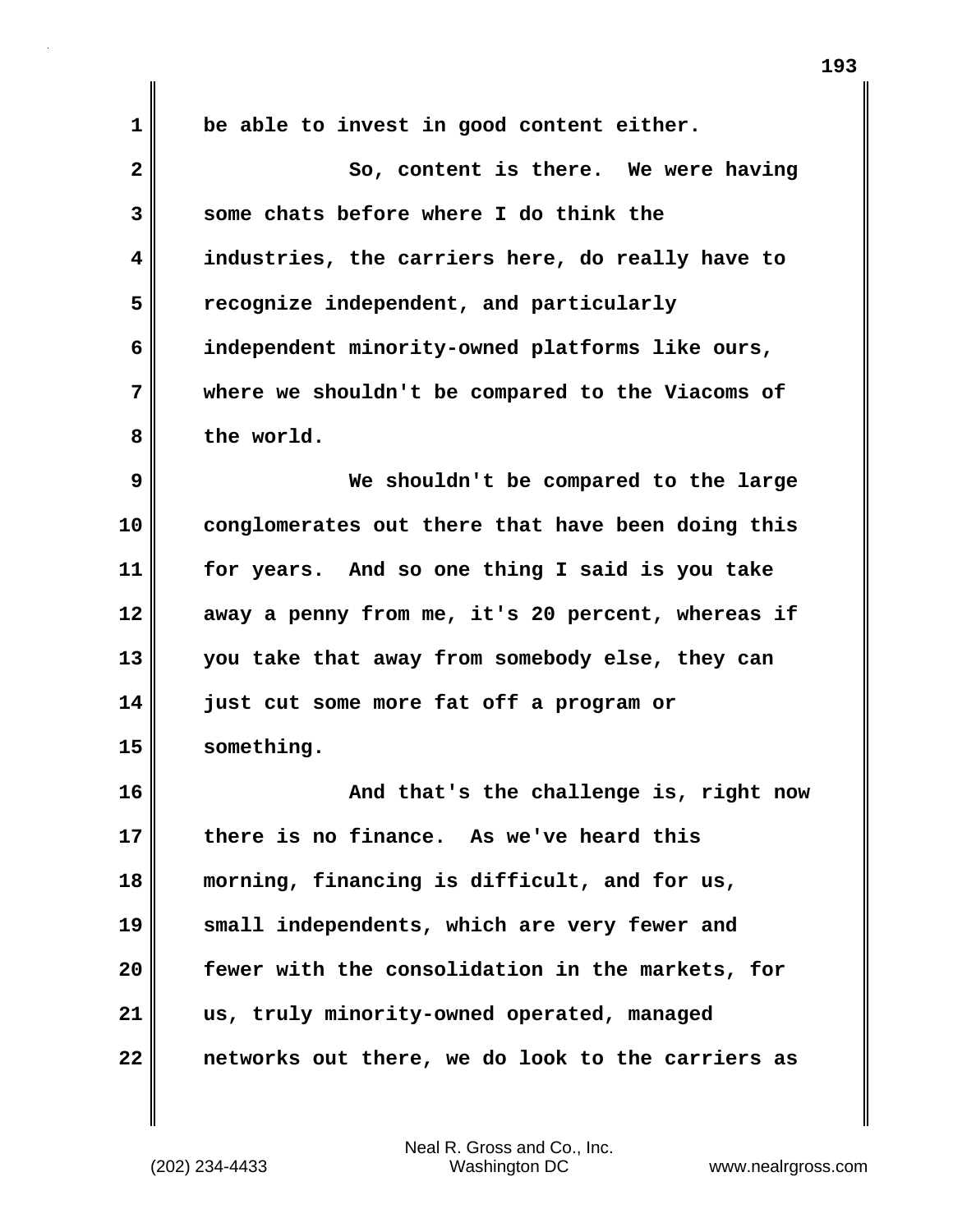**1 a critical source of revenue for us.** 

| $\overline{\mathbf{2}}$ | Because we're not finding the                    |
|-------------------------|--------------------------------------------------|
| 3                       | financing there, we've had to be creative in     |
| 4                       | financing. We're talking about people loaning    |
| 5                       | their homes and stuff out there in TV network    |
| 6                       | language. If you go to the big industries you    |
| 7                       | don't hear that.                                 |
| 8                       | So for us, I think it's working                  |
| 9                       | closer. The MOUs have been a godsend, I          |
| 10                      | mentioned to Alfredo that for us it was a        |
| 11                      | lifeline with Comcast and the MOU because it     |
| 12                      | allowed for greater distribution, and frankly,   |
| 13                      | they put their money where their mouth was when  |
| 14                      | they signed that MOU.                            |
| 15                      | And I'm just hoping that as the                  |
| 16                      | progression of consolidation occurs, I'm hoping  |
| 17                      | that the FCC does play a good role in this to    |
| 18                      | encourage that. We're talking about incubators,  |
| 19                      | hopefully that plays a role in it.               |
| 20                      | And also the boardrooms of these big             |
| 21                      | companies out there, I hope they recognize that  |
| 22                      | it is in everyone's interest to have independent |

(202) 234-4433 Washington DC www.nealrgross.com Neal R. Gross and Co., Inc.

**194**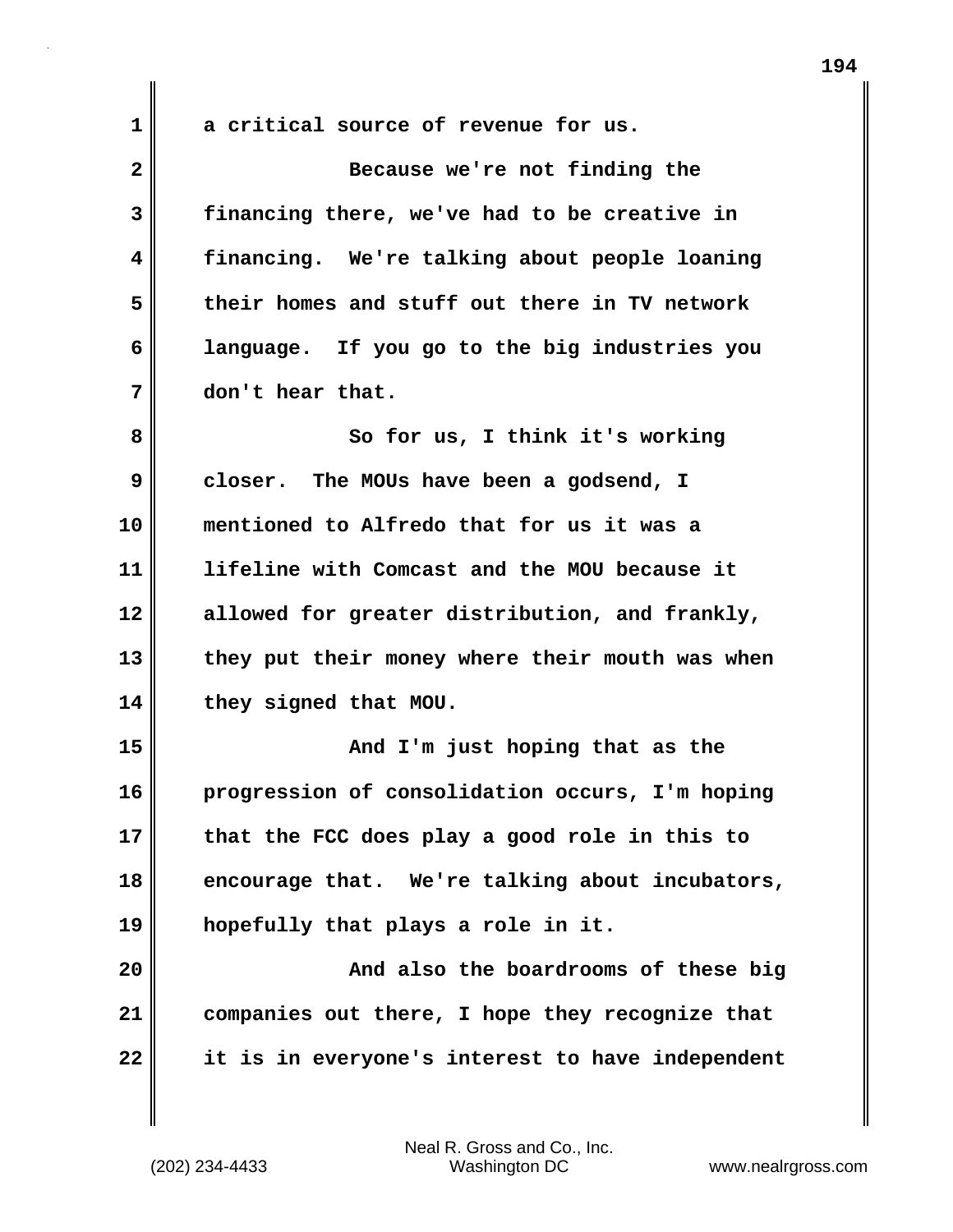**1 minority-owned networks out there, not just the 2 big gorillas out there. 3 It is important because we bring 4 different perspective. We actually hire 5 community people. We are small enough to be able 6 to pick and choose and develop talent in 7 productions and programmers and content 8 providers. 9 And I think that's a lot easier to 10 start from there versus starting from the ground 11 up. Half of these people have good content but 12 nowhere to show it. So I think it's a mix of 13 everything. 14 MR. RODRIGUEZ: Thank you. Frank, do 15 you want to jump in here? 16 MR. WASHINGTON: Please. Yes, we, 17 from the very beginning, mostly because I had 18 owned cable systems, set it as a goal to make the 19 cable carriers symbiotic partners. 20 In other words, we designed our whole 21 approach around things like cross advertising,** 22 **cross promotion of their services, et cetera.**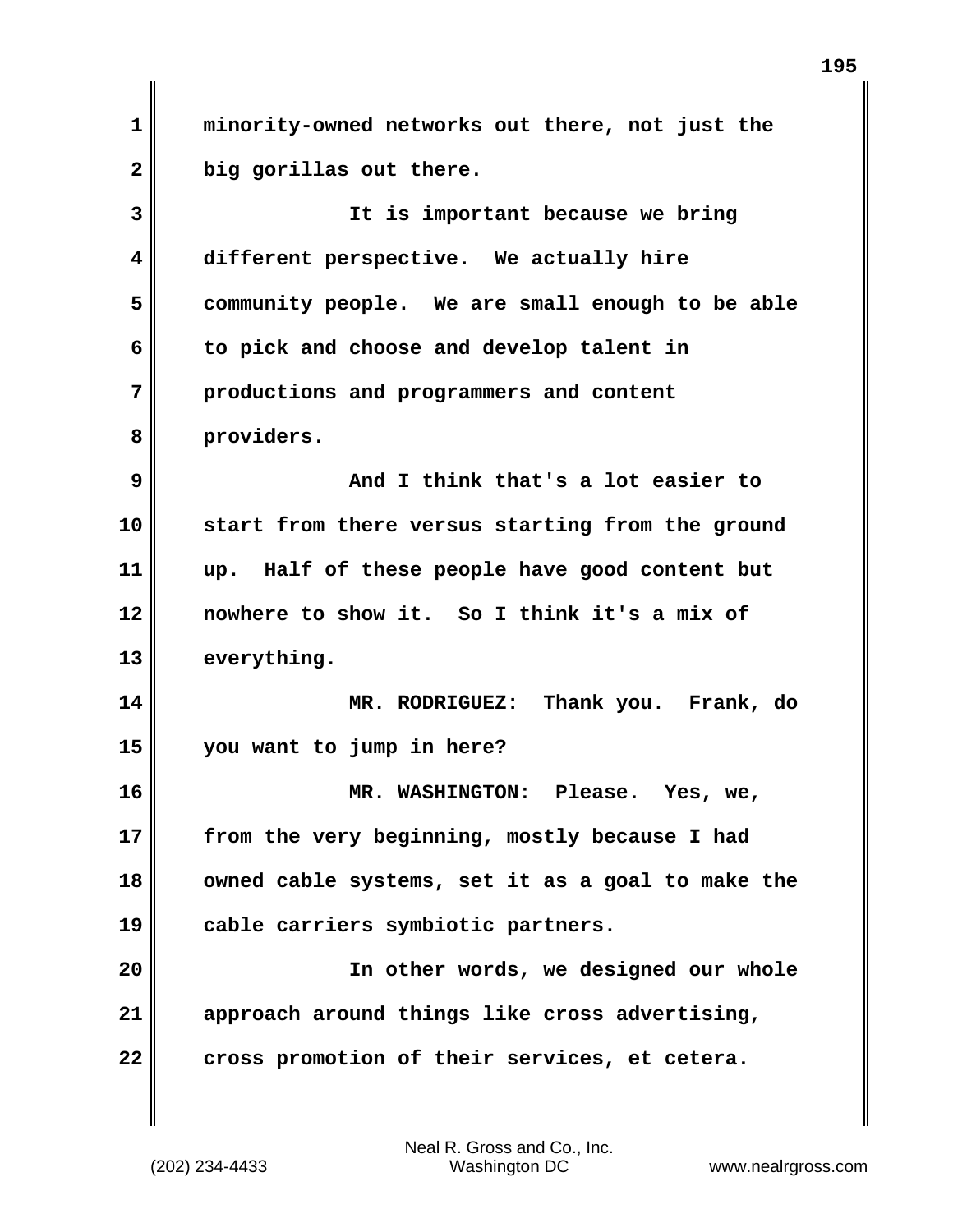| $\mathbf{1}$ | Because of my background in government            |
|--------------|---------------------------------------------------|
| $\mathbf{2}$ | here at the FCC, I was able to be of assistance   |
| 3            | to both Comcast and Charter in that regard on     |
| 4            | some transactions that they were interested in.   |
| 5            | Currently, we're talking with Comcast             |
| 6            | about their OTT program and providing some form   |
| 7            | of Asian programming that we can source much      |
| 8            | better than them.                                 |
| 9            | So, as my fellow panelists have                   |
| 10           | already pointed out, it's all about working the   |
| 11           | system and how innovative and creative you can be |
| 12           | in figuring out ways to add value for the         |
| 13           | carriers, who aren't necessarily going to just    |
| 14           | give you that carriage.                           |
| 15           | MR. VALDEZ: Just what Victor was                  |
| 16           | saying about the pressure of the conglomerates    |
| 17           | and the consolidation exercises over the market.  |
| 18           | Nielsen says the average household in America     |
| 19           | receives 190 channels.                            |
| 20           | 90 percent of those channels are owned            |
| 21           | by 6 companies, so imagine how hard it is and the |
| 22           | power they have to negotiate and push.            |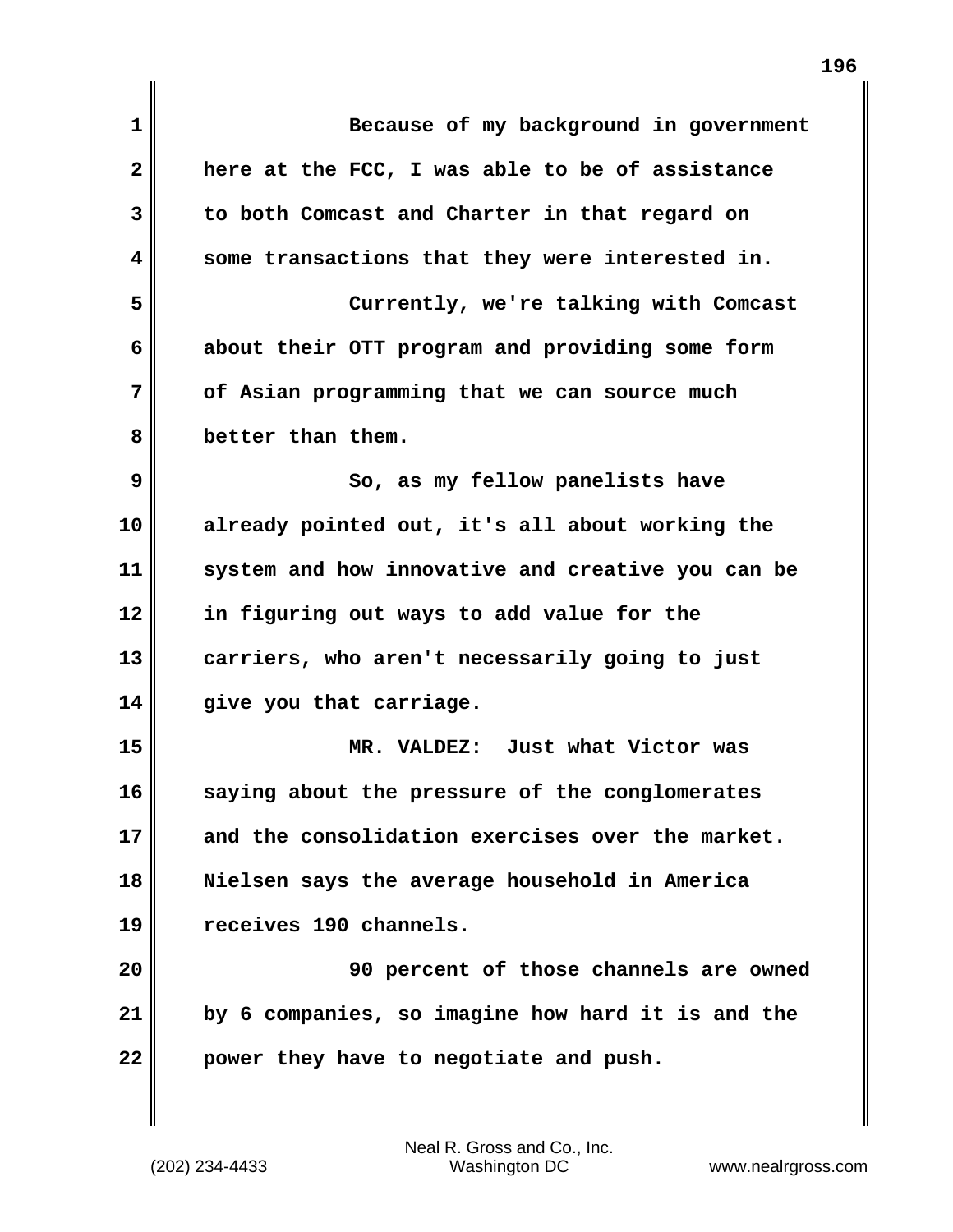**1 Eventually, minority-owned networks are just 2 pushed to the side and left out in the cold. 3 It's very hard for us. 4 Definitely, we've seen in the last 30 5 months two mega-mergers and none of those have 6 any commitment to help minority-owned networks 7 flourish, or at least a chance. You've got to 8 perform but at least the chance. 9 DR. DATES: And in keeping with what 10 you're saying, the Census Bureau is saying that 11 in the next 30 years it'll be majority minority 12 in the United States and so the question is what 13 do you think that climate will be like in this 14 field at that time? 15 And how should and could we prepare 16 for it, particularly in the minority community 17 and among women? 18 MR. VALDEZ: I think that a lot of 19 things will change just like nothing will change. 20 You still have to focus on the consumer and pick 21 a segment and target it and understand it, speak** 22 their language, super-serve it.

(202) 234-4433 Washington DC www.nealrgross.com Neal R. Gross and Co., Inc.

**197**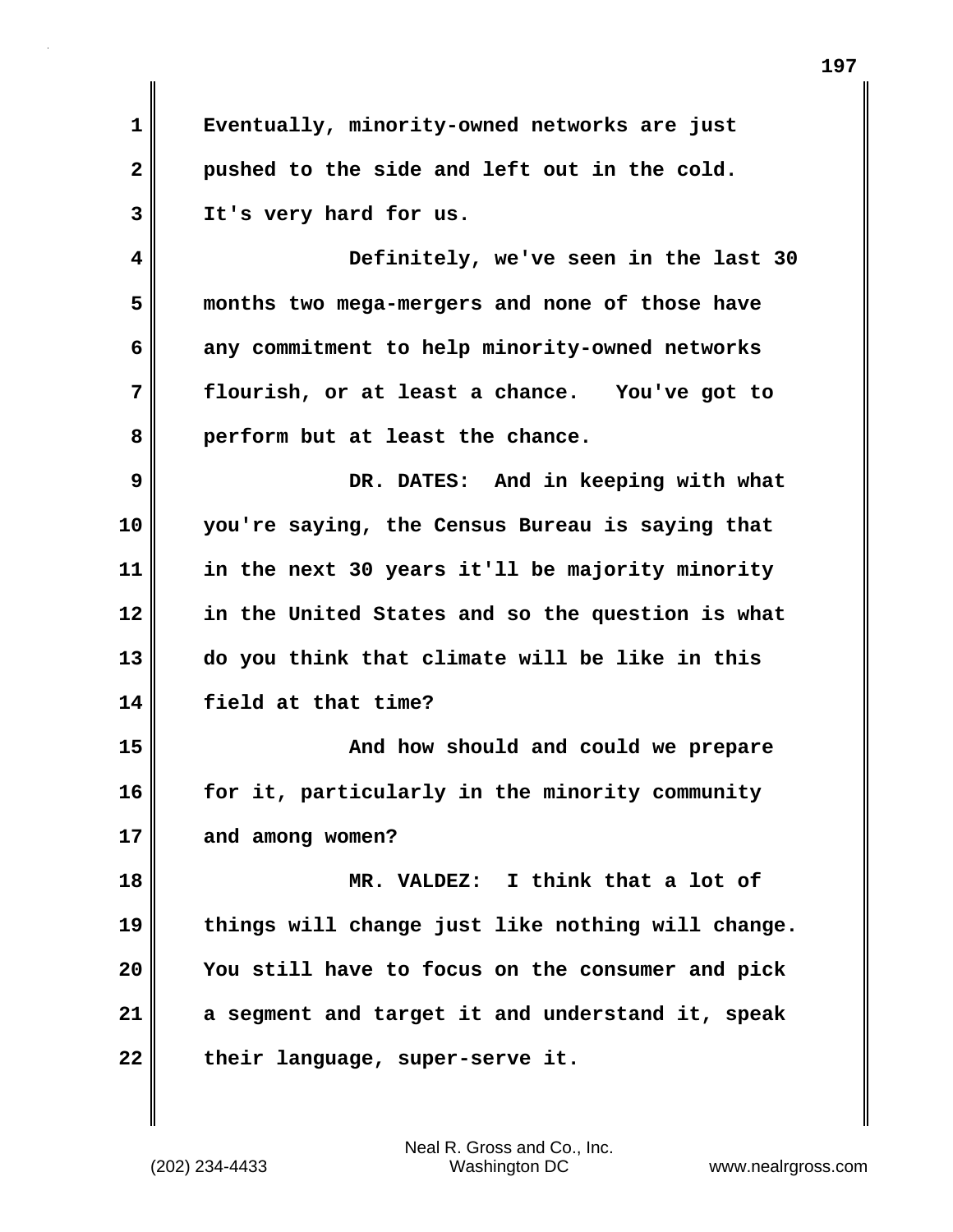| $\mathbf{1}$ | Competition is not going to get any              |
|--------------|--------------------------------------------------|
| $\mathbf{2}$ | lighter, it's probably going to be even worse.   |
| 3            | So you've got to pick your winners and be the    |
| 4            | best at it.                                      |
| 5            | But I think in order to compete,                 |
| 6            | smaller companies like ours, independents, just  |
| 7            | need regulatory help and support. It's just hard |
| 8            | to pitch after Viacom and think you're going to  |
| 9            | win.                                             |
| 10           | DR. DATES: Excellent.                            |
| 11           | DR. BROOKS: And for us as an                     |
| 12           | advertising agency, what I see is that content   |
| 13           | marketing is really important for us not only    |
| 14           | now, but in the future.                          |
| 15           | Because what we're seeing is that in             |
| 16           | order for us to have some relevant and creative  |
| 17           | content, we have to figure out for our clients   |
| 18           | and internally how to engage that audience, and  |
| 19           | not only engage them, but how do we keep them to |
| 20           | stay with us?                                    |
| 21           | And that's going to be important                 |
| 22           | because we all know that it's paid advertising   |
|              |                                                  |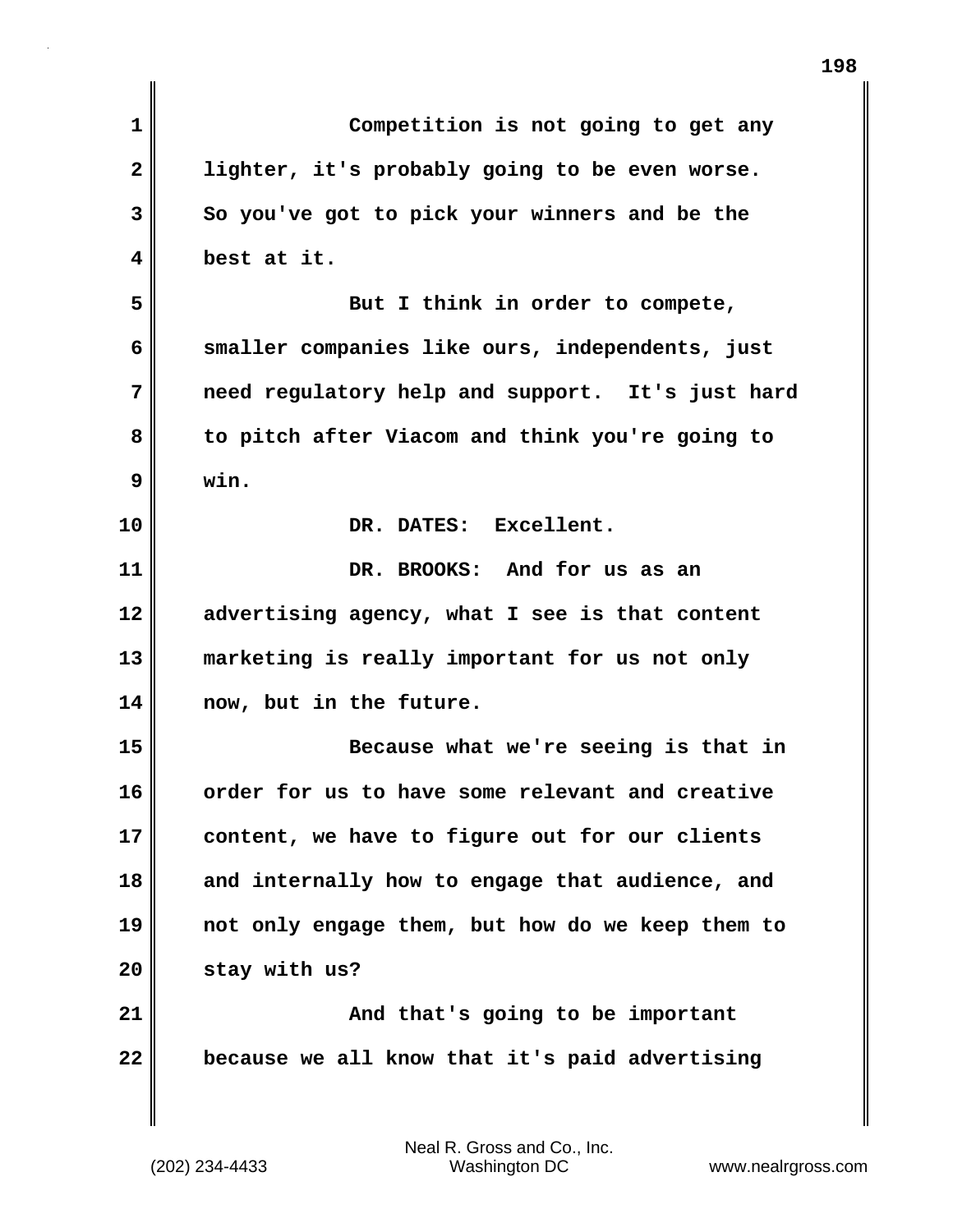**1 that engages the audience.** 

| $\overline{\mathbf{2}}$ | So we're finding that we have to                  |
|-------------------------|---------------------------------------------------|
| 3                       | partner more, as I mentioned earlier, and what I  |
| 4                       | find myself doing a lot of is taking that talent  |
| 5                       | that we have in house and making sure that they   |
| 6                       | have the professional development, not only that, |
| 7                       | but all of the other nuances that come with       |
| 8                       | getting them ready so that they are part of the   |
| 9                       | digital revolution as we enter all of this.       |
| 10                      | DR. DATES: Can you -- go ahead.                   |
| 11                      | MR. RODRIGUEZ: No, I was just                     |
| 12                      | curious, Paula, with your impressive resume, do   |
| 13                      | you have anything to add because the world is     |
| 14                      | changing and with all of the experiences that you |
| 15                      | called out at the beginning, what do you see?     |
| 16                      | MS. MADISON: I think I'm looking at               |
| 17                      | it from a different perspective than I'm hearing  |
| 18                      | mostly here.                                      |
| 19                      | And I'll say as a matter of                       |
| 20                      | background, what I mentioned earlier about my     |
| 21                      | involvement in the Comcast acquisition of NBC     |
| 22                      | Universal, it did mean that I had to, on behalf   |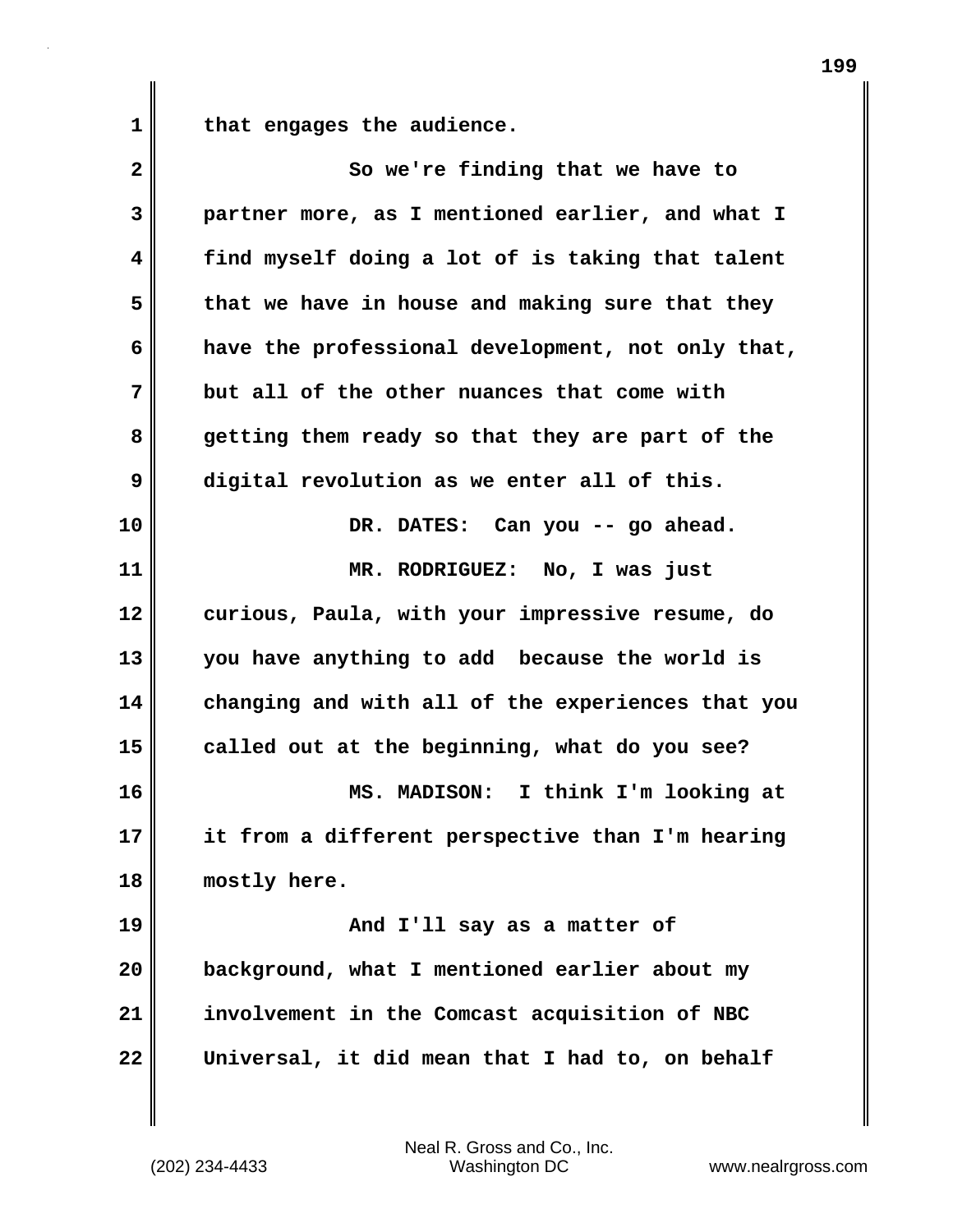**1 of Comcast and NBC, go to a number of 2 Congresspersons to explain to them how at the 3 time NBC was a leader in terms of diversity 4 initiatives and programs. 5 And there was an acknowledgment that 6 Comcast wasn't so great, and they wanted 7 assurance that Comcast would adopt NBC's 8 policies. At the time, I was Chief Diversity** 9 Officer so many of those I initiated. **10 Few of those exist today and I'd like 11 to talk a little bit about what I've been hearing 12 in terms of the MOUs. I was a part of the team 13 that constructed those. 14 One of the things that I think is 15 important to understand is that as we talk about 16 incubators and we talk about people getting ready 17 to address and deal with the changes in the 18 business, I heard this morning a panel of 19 pioneers talk and it's labeled as success. 20 I'd like a definition of success, 21 because what I heard this morning was there were 22 hurdles, many, many, many hurdles, to overcome in**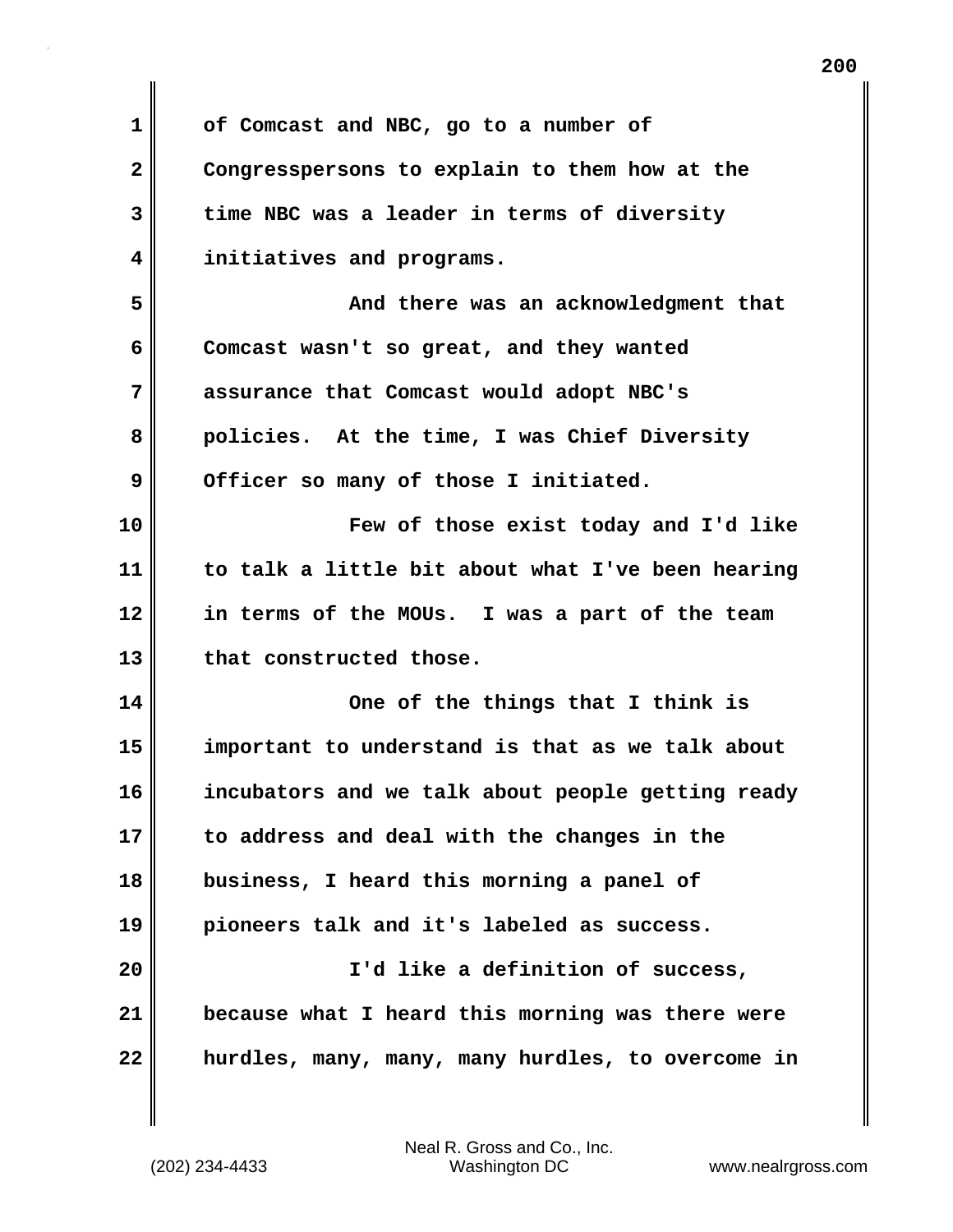| $\overline{\mathbf{2}}$ | Many, many, many hurdles to overcome              |
|-------------------------|---------------------------------------------------|
| 3                       | in order to not have to float your business 90 to |
| 4                       | 100 days because the advertisers are not paying.  |
| 5                       | These are all things that I think are             |
| 6                       | not necessarily part of the discussion when here  |
| 7                       | at the FCC there's the talk about, well, how can  |
| 8                       | we help minority and women-owned business?        |
| 9                       | For example, in the case of the Africa            |
| 10                      | channel, I had to recuse myself from anything     |
| 11                      | having to do with the Africa channel when we were |
| 12                      | negotiating Comcast-NBC.                          |
| 13                      | But one of the things that was said,              |
| 14                      | and I think it was important, was that there      |
| 15                      | would be a launch of nine black-owned cable       |
| 16                      | networks and there would also be a launch of      |
| 17                      | Latino-owned cable networks.                      |
| 18                      | What that meant, however, was that any            |
| 19                      | of the black-owned cable networks that already    |
| 20                      | existed were getting no assistance.               |
| 21                      | So, when we talk about incubation                 |
| 22                      | oh, yes, we even came up with a second channel    |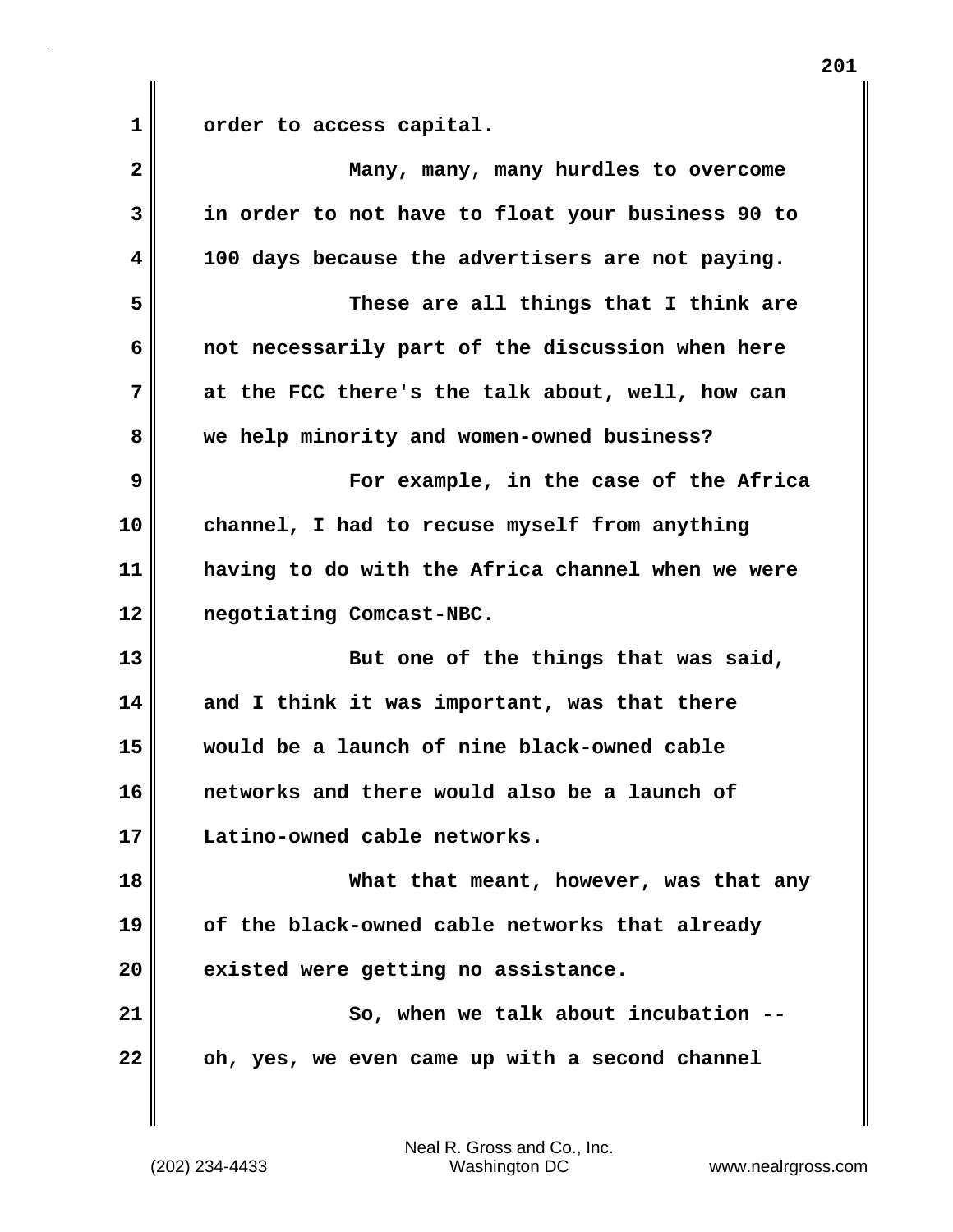| $\mathbf 1$    | which would have been a brand-new launch and we   |
|----------------|---------------------------------------------------|
| $\mathbf{2}$   | were told, no, because we're already carrying     |
| 3              | Africa channel content so you guys don't count.   |
| 4              | It would be really interesting for the            |
| 5              | FCC, I believe, to take a look at how many of     |
| 6              | those businesses that have already been launched  |
| 7              | are just treading water?                          |
| 8              | And it is not because they're not                 |
| 9              | innovative, it's not because they're not ready    |
| 10             | for the new digital onslaught. None of that is    |
| 11             | the case.                                         |
|                |                                                   |
|                | As Victor just said, we can create                |
| 12<br>13       | incredible content and if there is no             |
| 14             | distribution, if you get no commitment other than |
| 15             | a launch, right, there is the commitment to       |
|                | launch these networks but launch in how many      |
|                | households? 5 million? Maybe. 20 million?<br>No.  |
| 16<br>17<br>18 | 100 million? If that minority-                    |
| 19             | targeted, not owned, but minority-targeted        |
| 20             | network is owned by the distributor.              |
| 21             | Go back and take a look at how many of            |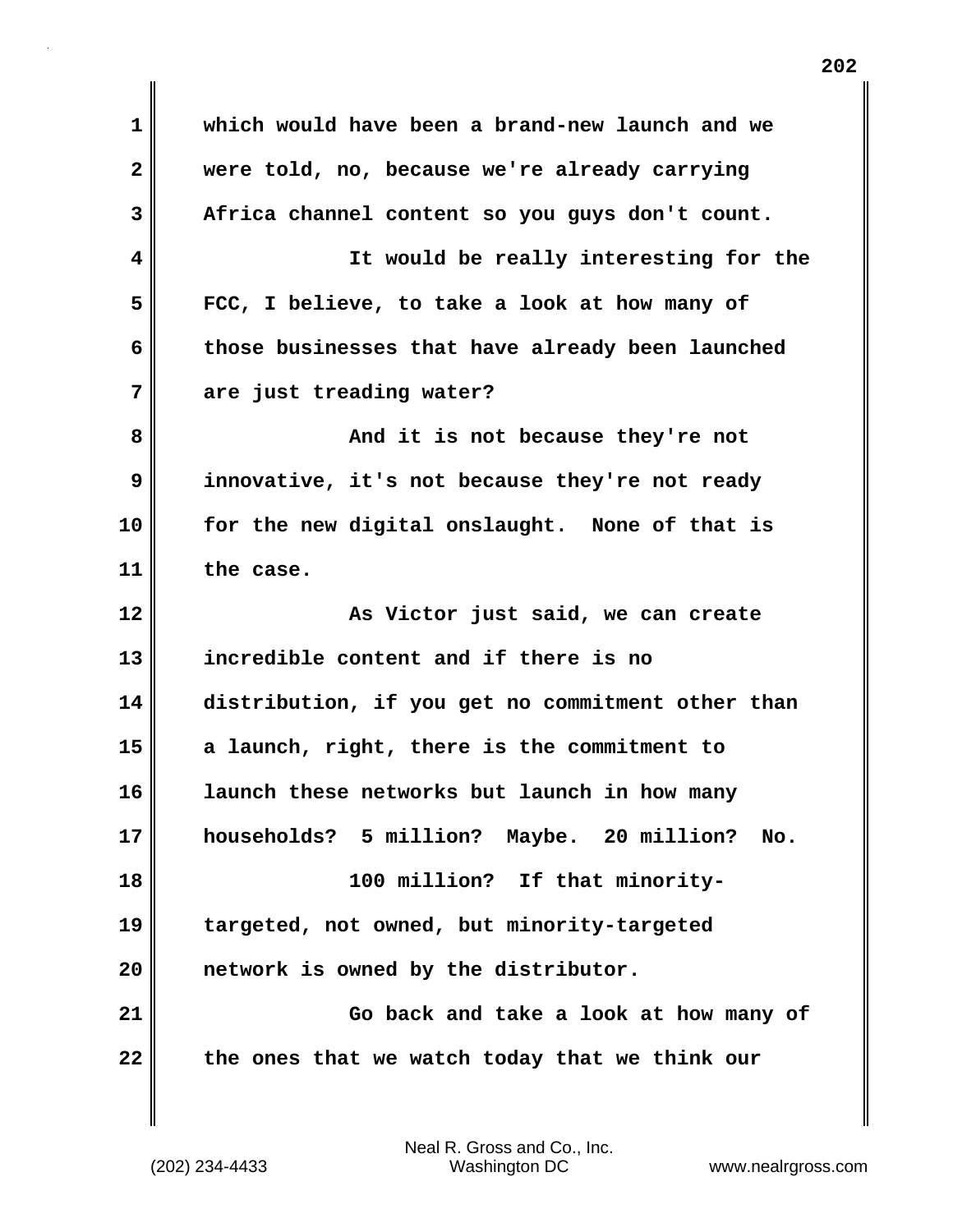**1 minority-owned are actually minority-targeted and 2 are owned by the major conglomerates. And 3 they're distributed into 100 million homes. 4 The rest of us are eking out a living 5 and thank God there is OTT because it gives us an 6 opportunity to find other means of distributing** 7 | our content. 8 **But again, I think that it's short-9 sighted to keep talking about launching and 10 incubating. After it's incubated, what is in 11 place in order to ensure longevity and that these 12 businesses are sustained? 13 (Applause.) 14 Thank you. 15 DR. DATES: So what do you want to see 16 happen differently? 17 MS. MADISON: Well, there's these 18 things called recommendations, which I think are 19 worthless. In my business career, you can 20 recommend something but I don't have to do it. 21 The FCC has a portfolio, has a right, 22 can decide you can do this or you can do that.**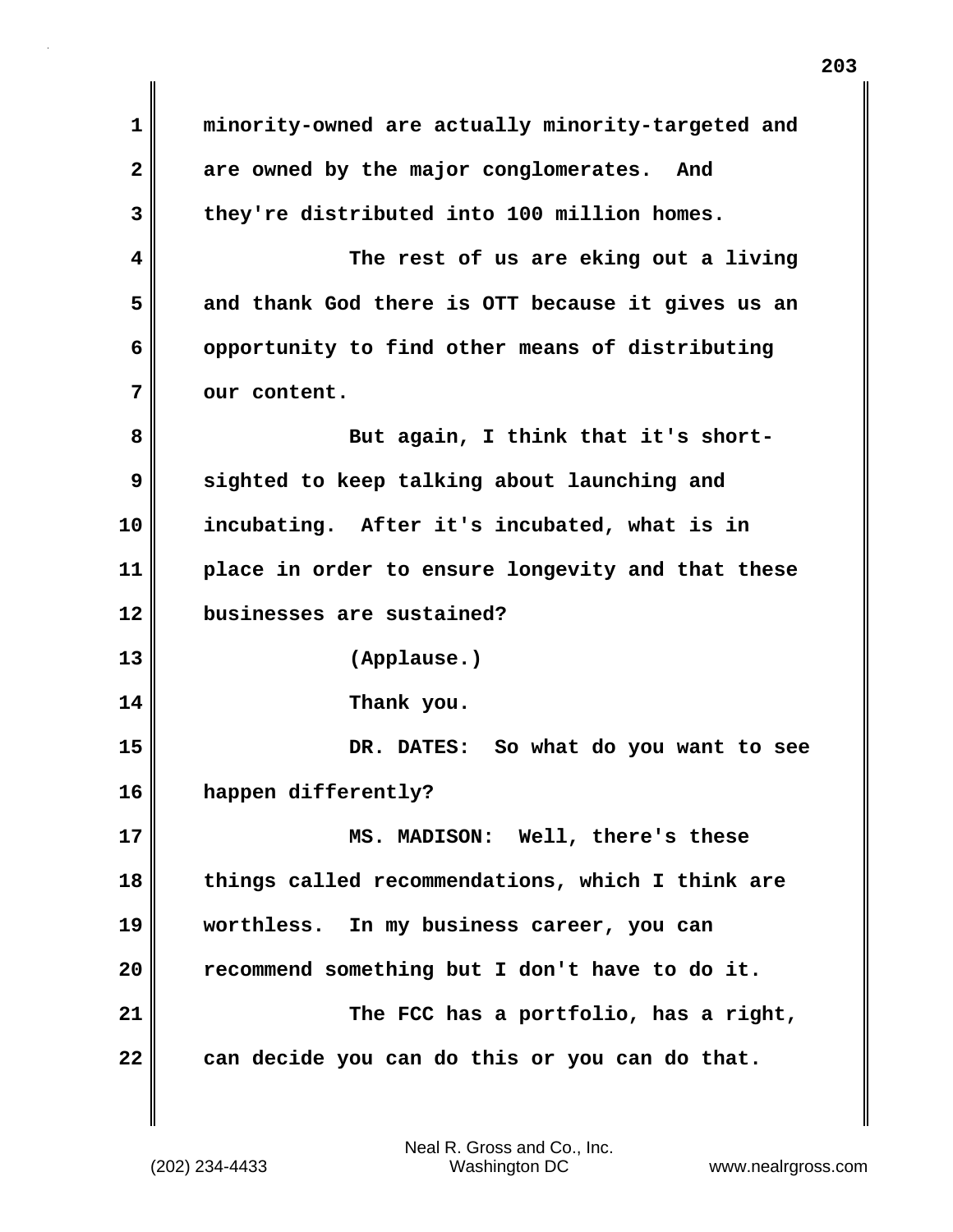**1 Or you can't do this.** 

| $\mathbf{2}$ | What I'm looking for is finally when              |
|--------------|---------------------------------------------------|
| 3            | there's going to come a point, and I hope I'm not |
| 4            | offending anybody, but I would like to see some   |
| 5            | real, working operational knowledge being applied |
| 6            | to how difficult it is to maintain and sustain    |
| 7            | and grow these businesses.                        |
| 8            | For example, where we are with the                |
| 9            | Africa channel, probably 80 percent of our        |
| 10           | programming is our own, mostly produced on the    |
| 11           | continent of Africa. We are one of only two       |
| 12           | black-owned cable networks.                       |
| 13           | The other one is Byron Allen, and us.             |
| 14           | He's that big, we're this big, right? We cannot   |
| 15           | repurpose our content so if I put a program on    |
| 16           | the air and I have a daily show, which I do, it's |
| 17           | a news program in entertainment and lifestyle, I  |
| 18           | can't repurpose it on another distribution        |
| 19           | network for four months.                          |
| 20           | Because those are the deals that we               |
| 21           | signed with the distributors because this is what |
| 22           | they insist.                                      |
|              |                                                   |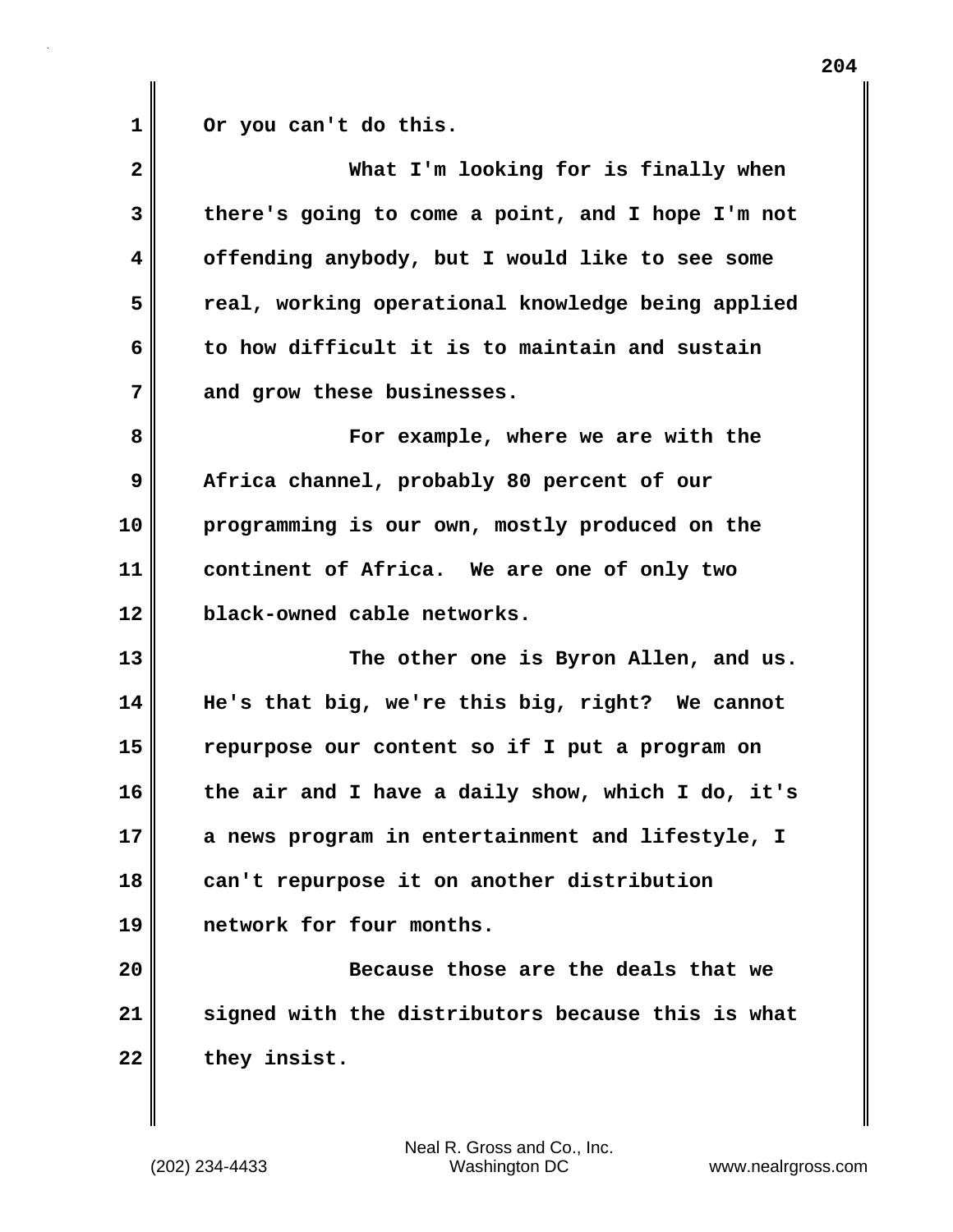| $\mathbf 1$  | They want us to believe that us taking            |
|--------------|---------------------------------------------------|
| $\mathbf{2}$ | our small distribution and sharing that content   |
| 3            | on another network, on another platform, means    |
| 4            | that it takes away from what they get, when in    |
| 5            | fact, their own content is repurposed multiple    |
| 6            | times.                                            |
| 7            | Watch MSNBC, watch CNBC, watch NBC,               |
| 8            | watch Shop NBC, watch NBC Sports, same content.   |
| 9            | We can't do that.                                 |
| 10           | MR. RODRIGUEZ: I see just a lot of                |
| 11           | nodding and a lot of writing. Does anybody in     |
| 12           | the panel want to jump in and add?                |
| 13           | MR. WASHINGTON: I don't want to take              |
| 14           | anything away from those comments, which are      |
| 15           | pungently correct, but I do want to go back to    |
| 16           | the census business because I think there's a     |
| 17           | bigger factor that's going on there.              |
| 18           | Late last year the ANA published a                |
| 19           | report which showed that by mid-century virtually |
| 20           | 100 percent of the advertising growth for the     |
| 21           | major brands was going to come from multi-        |
| 22           | cultural sources.                                 |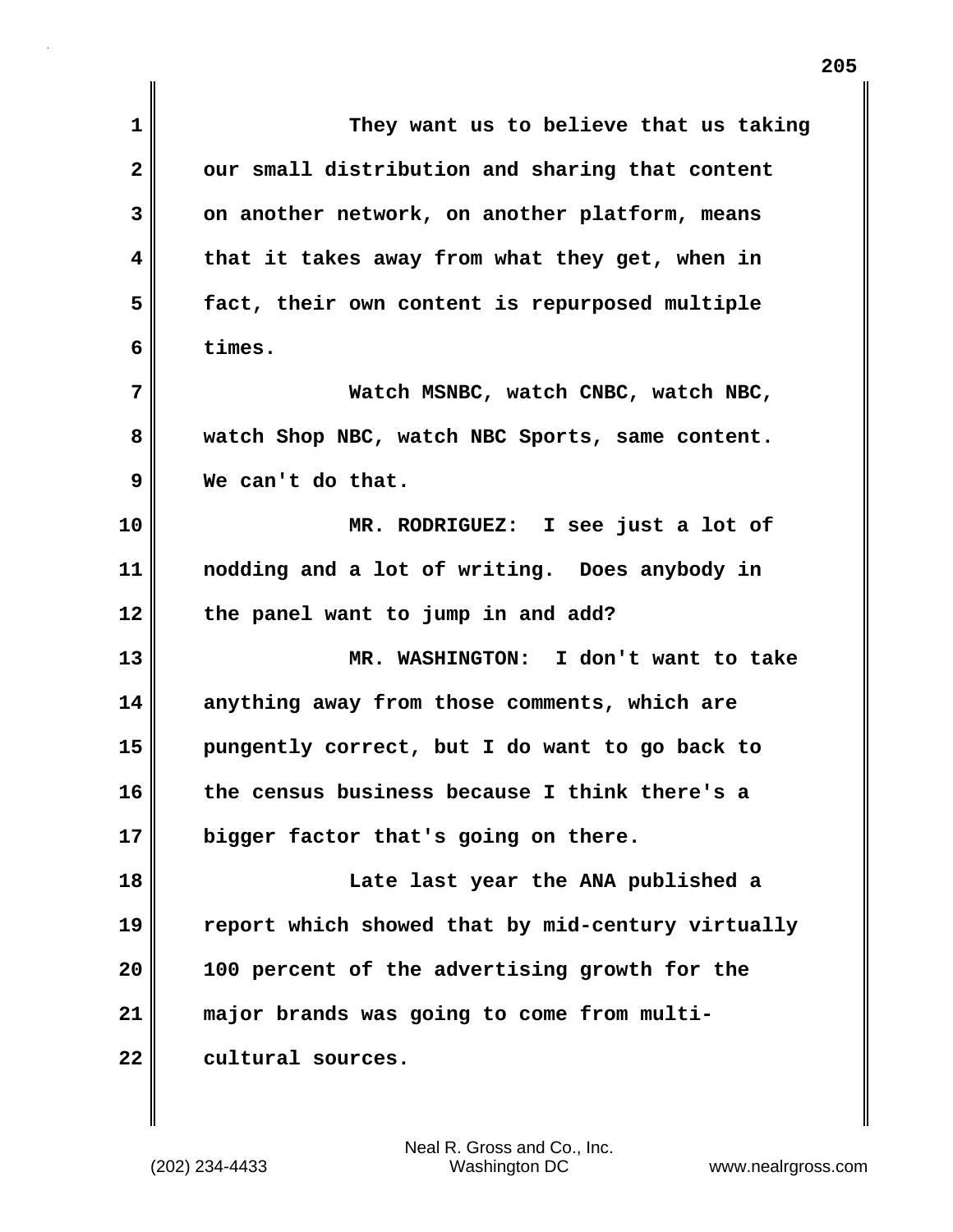| $\mathbf{1}$ | And yet, at the moment, only one                  |
|--------------|---------------------------------------------------|
| $\mathbf{2}$ | percent of their budgets are being spent in that  |
| 3            | regard.                                           |
| 4            | So, at some point, there is going to              |
| 5            | be a reckoning and it's going to be based on,     |
| 6            | it's in the self-interest of, these entities --   |
| 7            | and I'm talking not about advertising but just in |
| 8            | general -- for them to recognize the value that   |
| 9            | the multi-cultural audience brings to the table.  |
| 10           | DR. DATES: But where does the Africa              |
| 11           | channel, where does that kind of operation fit    |
| 12           | into this picture?                                |
| 13           | MR. WASHINGTON: They're part of the               |
| 14           | multi-cultural.                                   |
| 15           | MS. MADISON: Well, we are part of the             |
| 16           | multi-cultural and what I'd say to you is that if |
| 17           | it's a one percent that is, in effect, set aside, |
| 18           | then the likelihood is that we're all scrambling  |
| 19           | for a piece of that tiny, tiny amount.            |
| 20           | And then the reality is that, again,              |
| 21           | once we start talking about incubating and        |
| 22           | launching, let's take a look at what was          |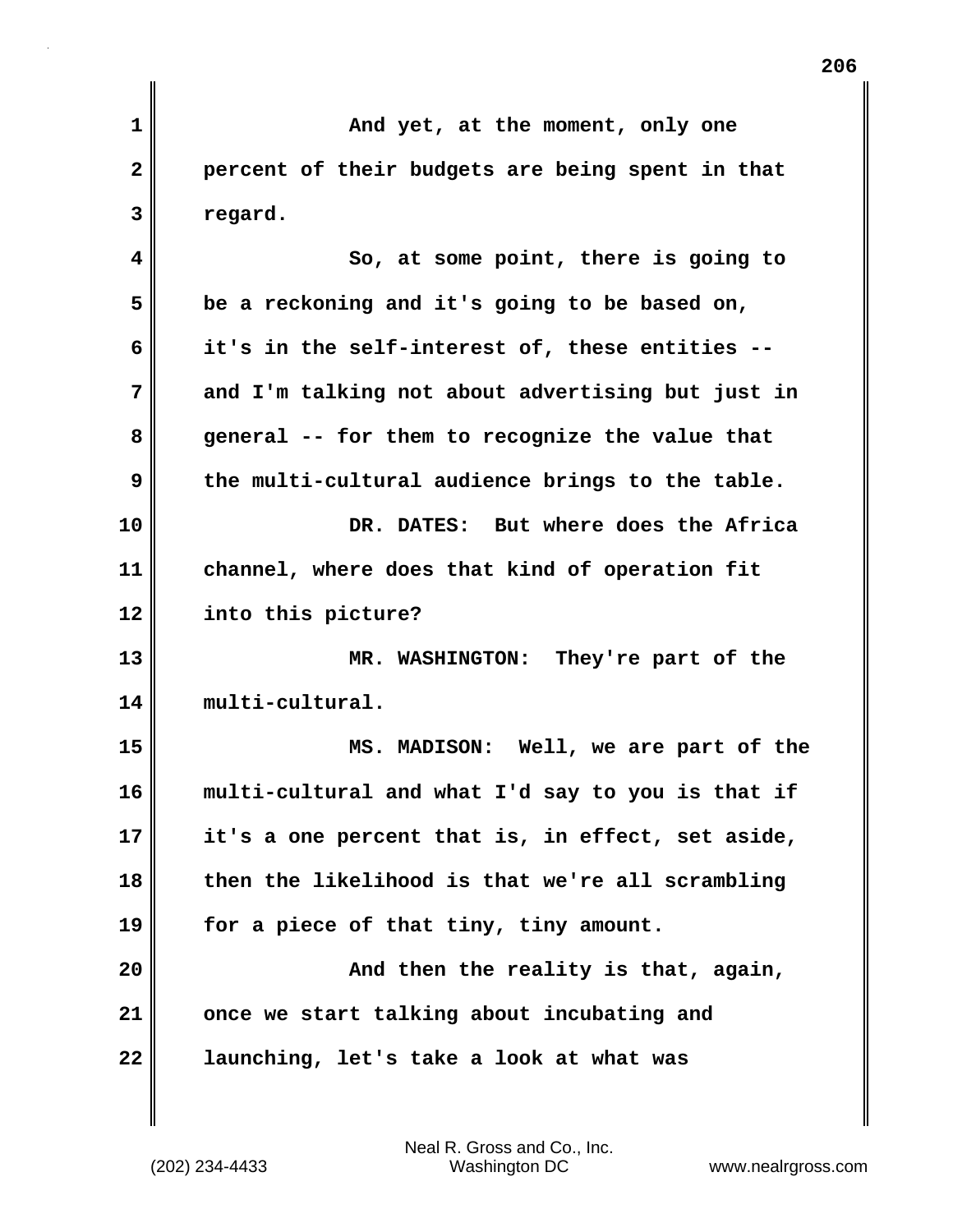**1 launched. Competitors to the already existing 2 content so you have the same population being 3 picked apart. Instead of watching it on this 4 channel, let's watch a little bit of that on that 5 channel.** 

**6 I'm not saying that those competitors 7 don't deserve a right to exist, but when there's 8 a limited distribution, when you're not going to 9 get any more than 5 million subs, when you're not 10 going to get that, when we start talking about 11 now is when we want to go to OTT, let's bring up 12 net neutrality.** 

**13 Oh, God, did I bring that up? Let's 14 bring up net neutrality and let's consider for a 15 moment that the Internet is a utility.** 

**16 Because I live on this block does it 17 mean that me turning on my lights is going to be 18 more expensive or slower than the guy living in 19 Beverly Hills? Why is that?** 

**20 Which is what we're talking about, 21 that is truly what we're talking about in terms 22 of who has access to the spigot, how quickly,**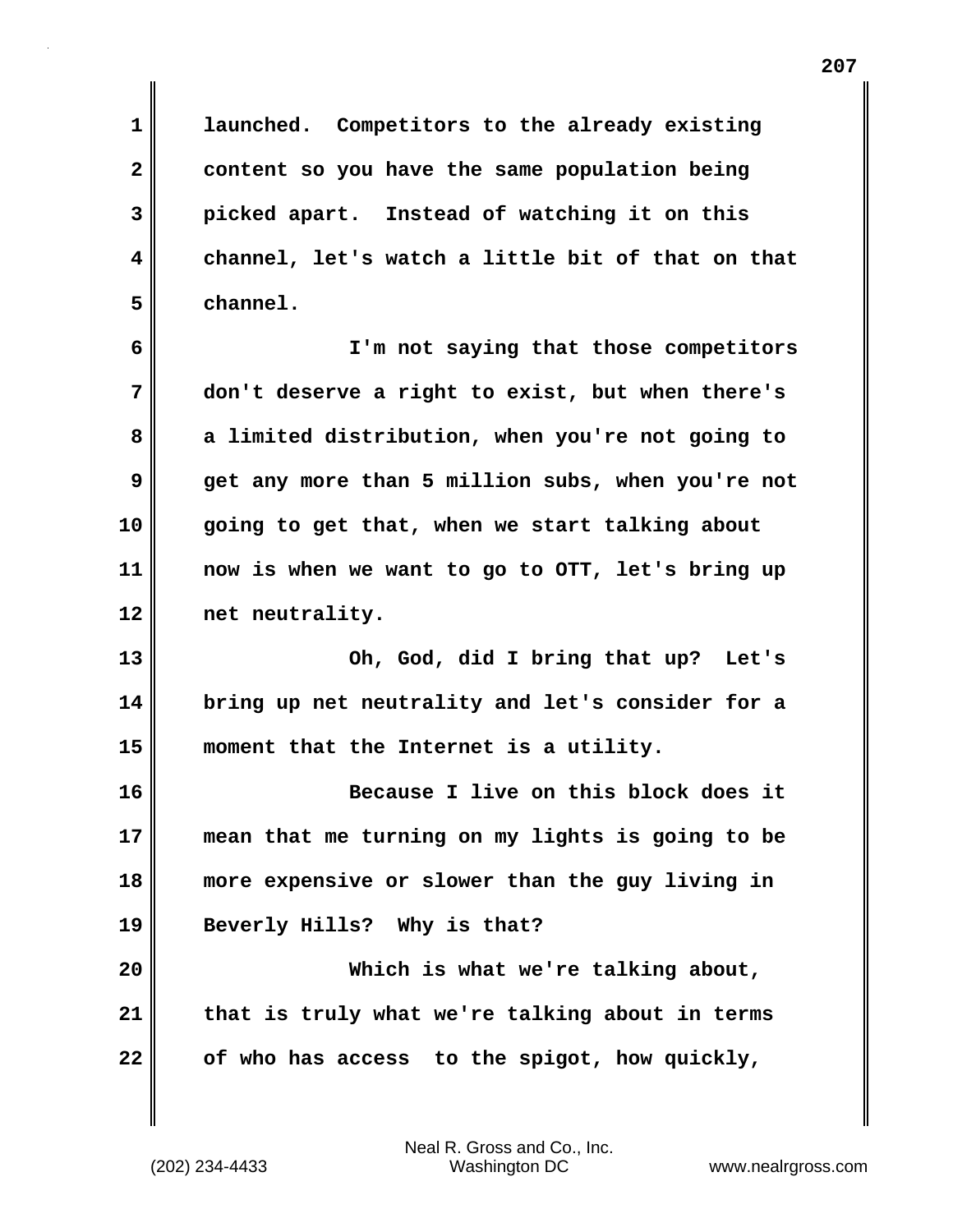**1 and who's going to pay for what? 2** So what I would say to this august **3 body is that when the conversation happens with 4 the FCC, I think it has to be a bit more granular 5 and a bit more forward-thinking than incubating. 6 Well, let's make more so that we can all share 7 the one percent. 8 How about talking to the guys who 9 really -- I have an example. Let's say there's a 10 haircare product company that has existed with 11 black haircare products for decades and they do 12 well and then the next day, Revlon introduces 13 black haircare. 14 What we've just done is cut the guts 15 out of the market that is minority-owned and 16 minority-targeted. 17 What I'm getting at here is that I 18 appreciate so much the opportunity to have this 19 discussion, but I think to keep talking about 20 incubating, I'm not trying to kill it, I'm saying**

**22 be held if we really want these businesses to be**

(202) 234-4433 Washington DC www.nealrgross.com Neal R. Gross and Co., Inc.

**21 there's another level of conversation that must**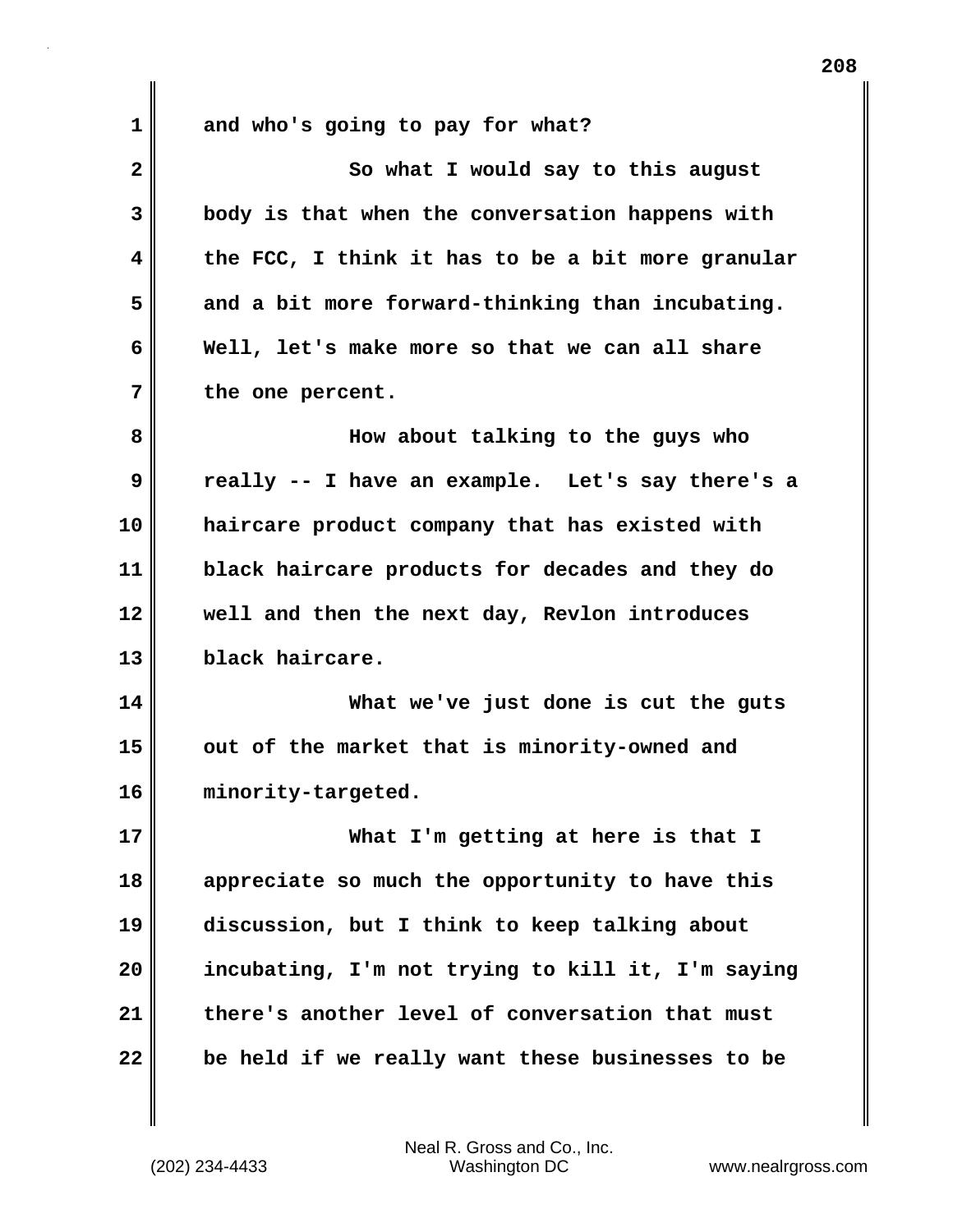1 successful.

| $\overline{\mathbf{2}}$ | And please, please, please give me the           |
|-------------------------|--------------------------------------------------|
| 3                       | definition of what success means, because this   |
| 4                       | word is being thrown around here today as though |
| 5                       | everybody sitting up here is actually succeeding |
| 6                       | the way they thought they were going to be.      |
| 7                       | I no longer have to write a check                |
| 8                       | every year to cover the costs of the Africa      |
| 9                       | channel, but I did for a number of years. I      |
| 10                      | didn't consider that to be successful.           |
| 11                      | DR. DATES: I do want to know what                |
| 12                      | mechanisms you want to see put in place to make  |
| 13                      | some of these things happen that you think would |
| 14                      | be successful or lead towards successful         |
| 15                      | ventures.                                        |
| 16                      | MS. MADISON: So what I was mentioning            |
| 17                      | a moment ago about the limitations regarding the |
| 18                      | MVPDs, how about removing those limitations from |
| 19                      | those of us who are the independent channel      |
| 20                      | owners, independent cable network owners so that |
| 21                      | what we can do is not have to wait out that four |
| 22                      | months.<br>Right?                                |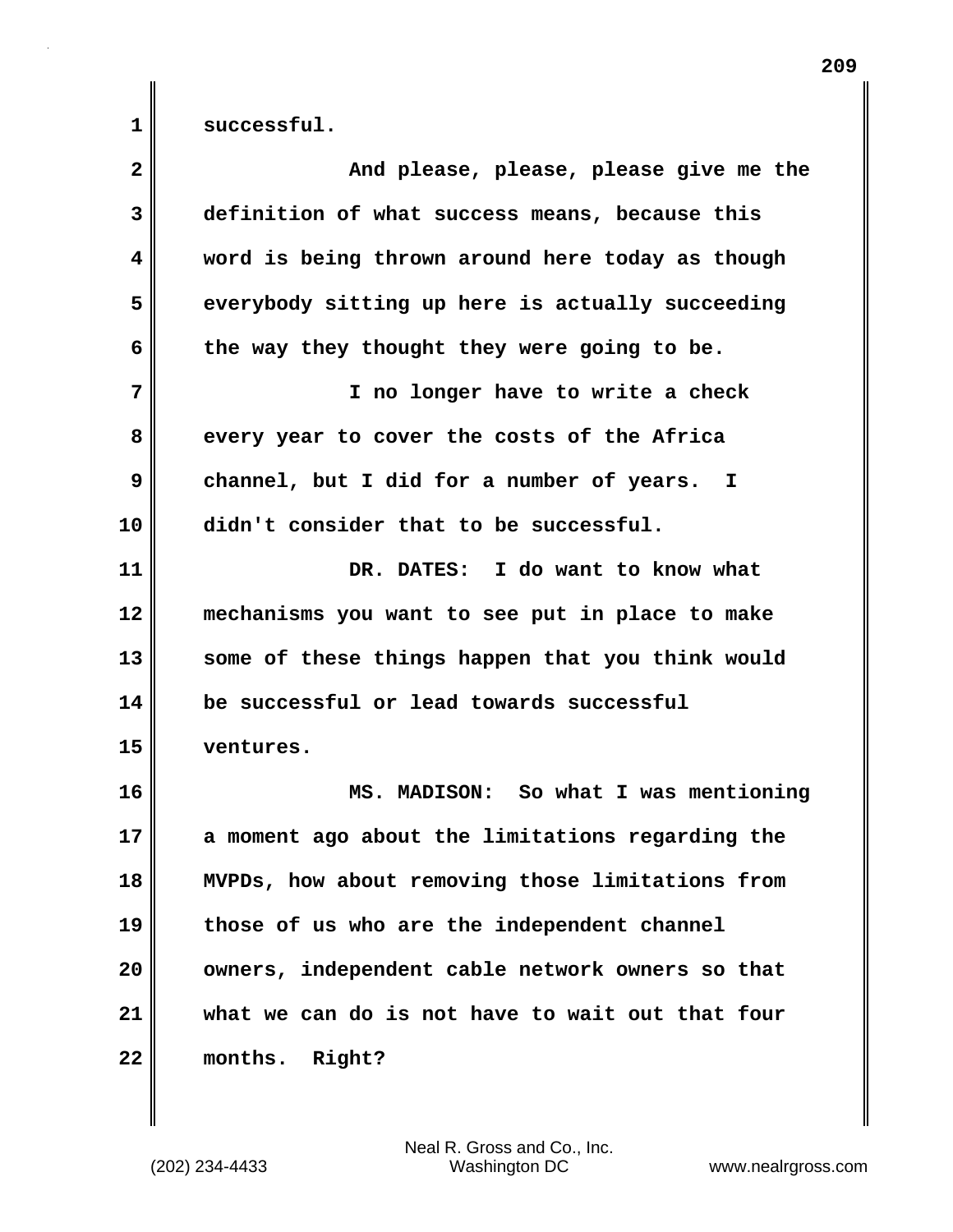| 1            | Let's encourage -- oh, the removal of             |
|--------------|---------------------------------------------------|
| $\mathbf{2}$ | the favored nations, the MFNs, right? So, oh,     |
| 3            | you're co-signing, okay. I'm sorry. Encourage     |
| 4            | the removal of MFN from the contracts of cable    |
| 5            | operators, so as to allow small operators to      |
| 6            | negotiate competitive rates with a variety of     |
| 7            | platforms.                                        |
| 8            | DR. DATES: Okay.                                  |
| 9            | MS. MADISON: And then, to support the             |
| 10           | carriage of the digital offerings on virtual      |
| 11           | MVPDs so that what I was mentioning earlier, if I |
| 12           | want to get a deal going with Sling or Hulu that  |
| 13           | I can, that the major carriers will not say to    |
| 14           | me, no, no, no, when it's just a small amount.    |
| 15           | MR. RODRIGUEZ: Very good. We want to              |
| 16           | leave some time for questions, but maybe our last |
| 17           | question and we can go across here, everybody.    |
| 18           | As we're transitioning for more traditional       |
| 19           | platforms to over the top and it was mentioned    |
| 20           | before, some of you have experience with that,    |
| 21           | what is the number one piece of advice you'd like |
| 22           | to convey to the public here today on the         |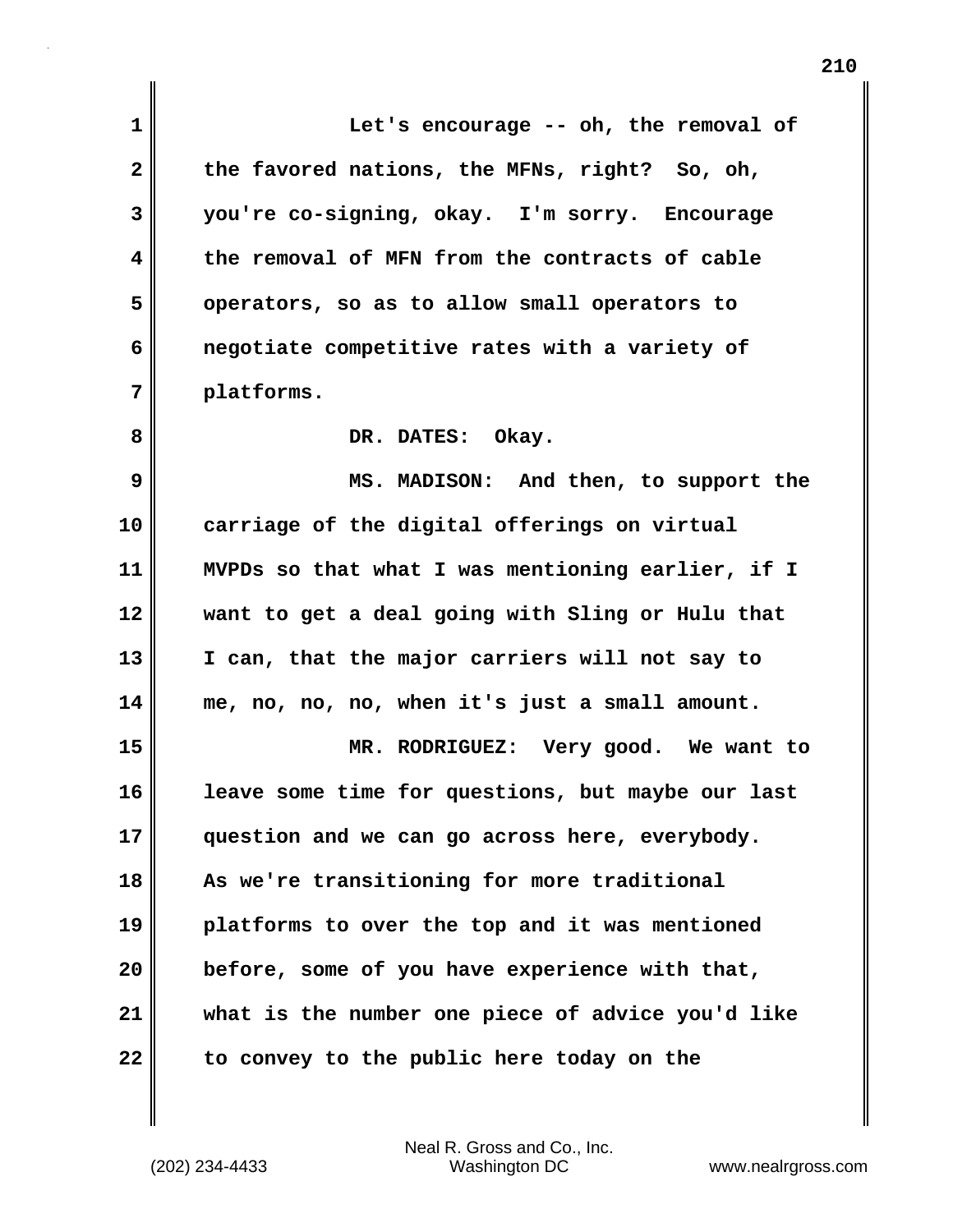**1 potential and the future of over the top in your 2 businesses.** 

## **3 Frank? 4 MR. WASHINGTON: Well, I think it's a 5 combined response, at least from us. Part of it 6 exclusively owned and obviously attractive 7 content. But the other part is that nobody, in 8 my opinion, has an answer for this yet. Nobody 9 really knows how to do it and for particularly 10 little companies like that, to me, that cries out 11 for some sort of partnerships, combination, some 12 way of doing this as to insulate yourself from 13 the risk and also to give you the kind of money 14 it's going to take to explore these 15 opportunities.**

**16 MR. CERDA: I think one of the good 17 things about OTT is that it eliminates one of the 18 excuses that cable companies constantly gave us 19 independence in terms of carriage which is 20 bandwidth. We don't have the bandwidth. So 21 that's off the table now. That being said, now 22 we're facing cost. We adapt to the market.**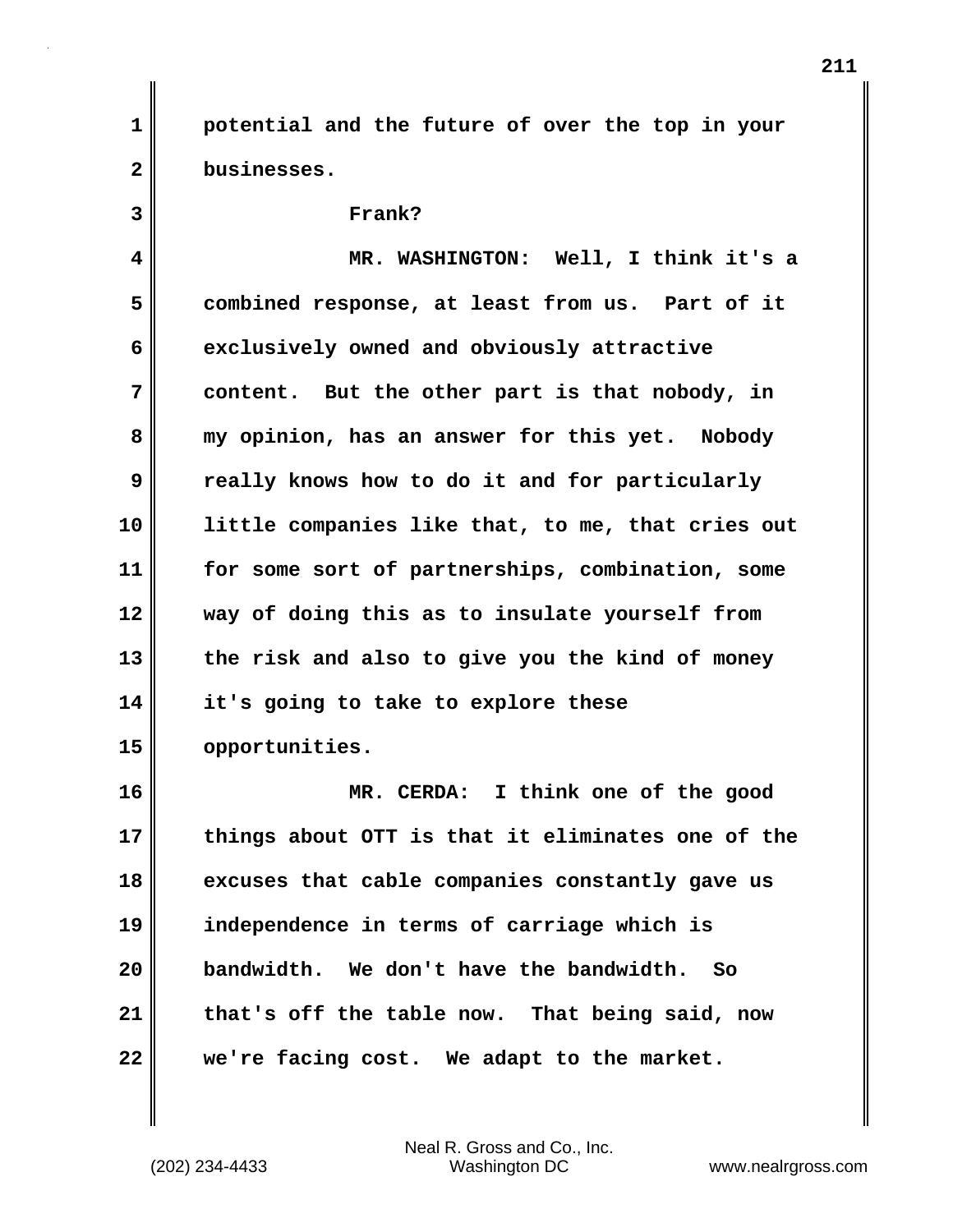**1 We've adapted in all our continent programming 2 licenses like the market is demanding it and we 3 agree with that. But still, we're facing issues 4 in terms of carriage, cost issues. 5 And going back to your point there, 6 what does it take, I think -- I'm not going to 7 rely solely on the FCC to save this situation. 8 It is rough. What she said here is exactly 9 correct. It's like it sounds great that we have 10 our channels, but it's a rough life. It's not 11 that easy and you've got people depending on you 12 on their salaries and stuff, so it's difficult. 13 It's more than FCC. It's corporations 14 themselves. It's like if we all say diversity 15 and commitment to independent, minority owned, 16 then let's do it. Let's get the corporation on 17 the advertising side, on Nielsen, on the MVPDs. 18 Everybody has to come in and say are they really 19 committed to this. Are you committed to this? 20 As she said, it's not just launching, but can we 21 create an environment that's going to help these 22 channels strive and create these truly**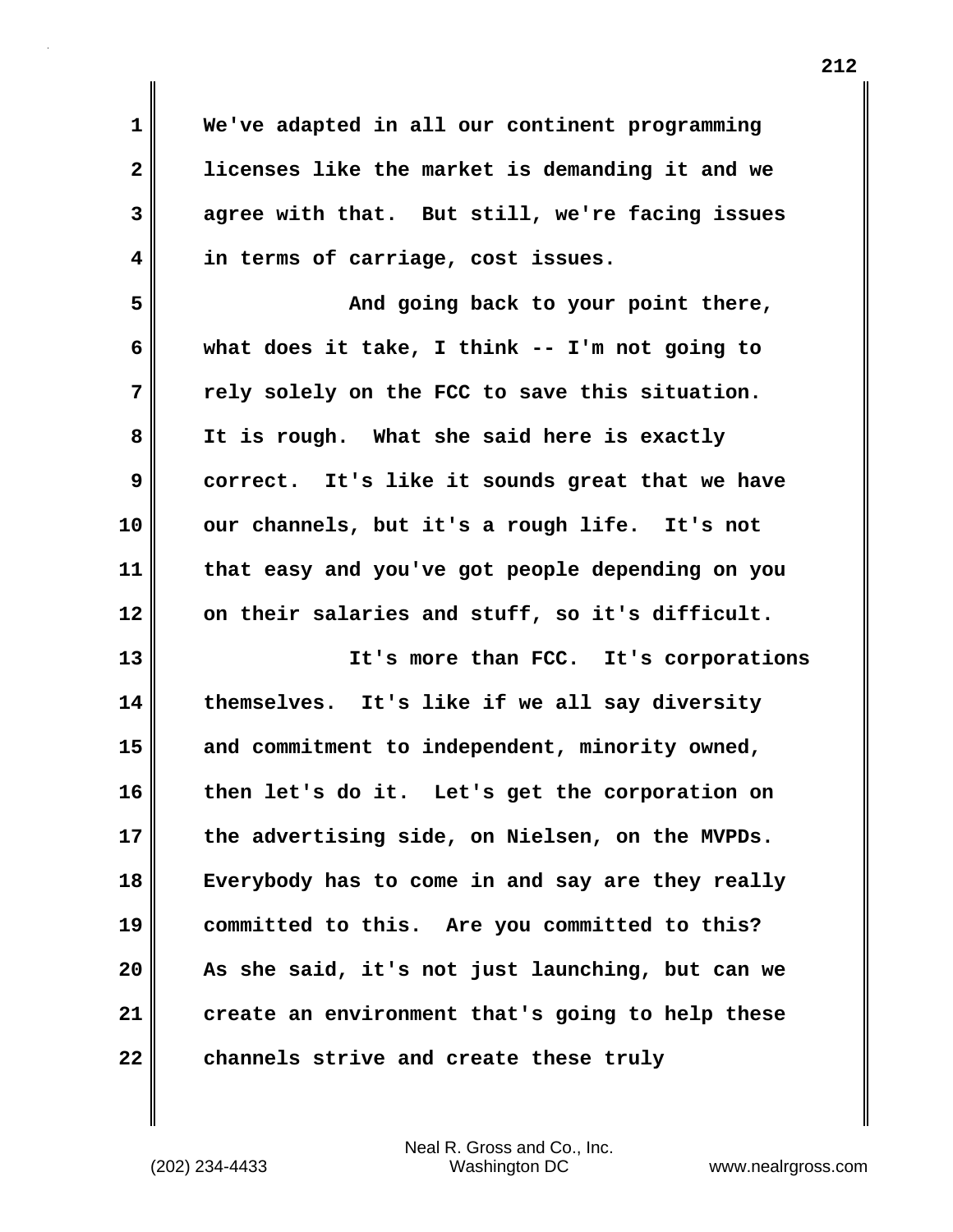**1 independent channels out there. So I'll get to 2 you maybe an answer to that for now. 3 MS. MADISON: I think that the 4 opportunity for OTT, there are benefits, 5 particularly if you don't comply with these sort 6 of geo-political boundaries of the world. So we 7 have the Africa Channel. One of my goals is to 8 try to get distribution in China, right, because 9 China certainly is a major investor and developer 10 in Africa. 11 The other thing is -- 12 (Off-microphone comments.) 13 MS. MADISON: I'd say that it's also 14 important that if you know your audience, one of 15 the things that this does allow for is the sort 16 of hyper focus on individual audiences. Before 17 it used to be, in my days in TV, it was scatter 18 shot. It would be well, we hope that this 19 advertising or this program will work with this 20 group. 21 These days, because of the ability to 22 get very deep into the analytics, you can know**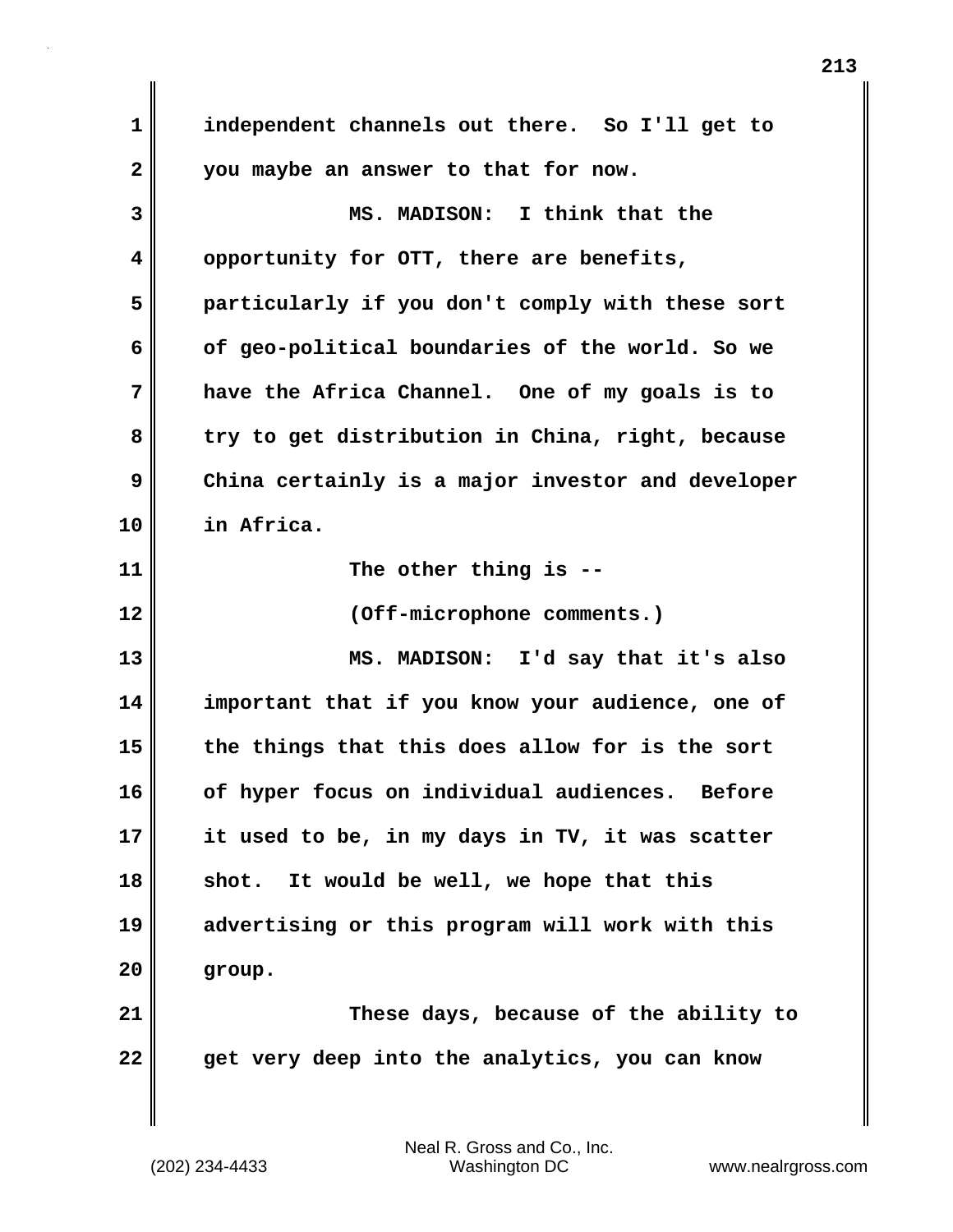**1 who you're talking to at what time and target 2 your content that way. So I think that would 3 also be a big help.**

**4 DR. BROOKS: And for us as an ad 5 agency, we have to really expand our digital 6 marketing concepts. We have to make sure that 7 we're being more creative, more innovative in our** 8 content for our clients. We have to keep that **9 content very short, sweet, concise because we 10 know we have to grab our audiences right away.**

**11 We're doing a lot of podcasts for our 12 clients and what we see is that we've got to keep 13 those to the car drive. I mean under 40 minutes. 14 You need to keep it -- you've got to have optimal 15 time for the audiences.** 

**16 And in the advertising area, we are 17 also seeing that for some of the video content 18 the pre-roll and the post-roll for video, that's 19 fine, but when we're looking at the advertising 20 and that whole mid-roll, it doesn't allow the 21 content to always be there. So we're really** 22 taking a deep dive into those areas.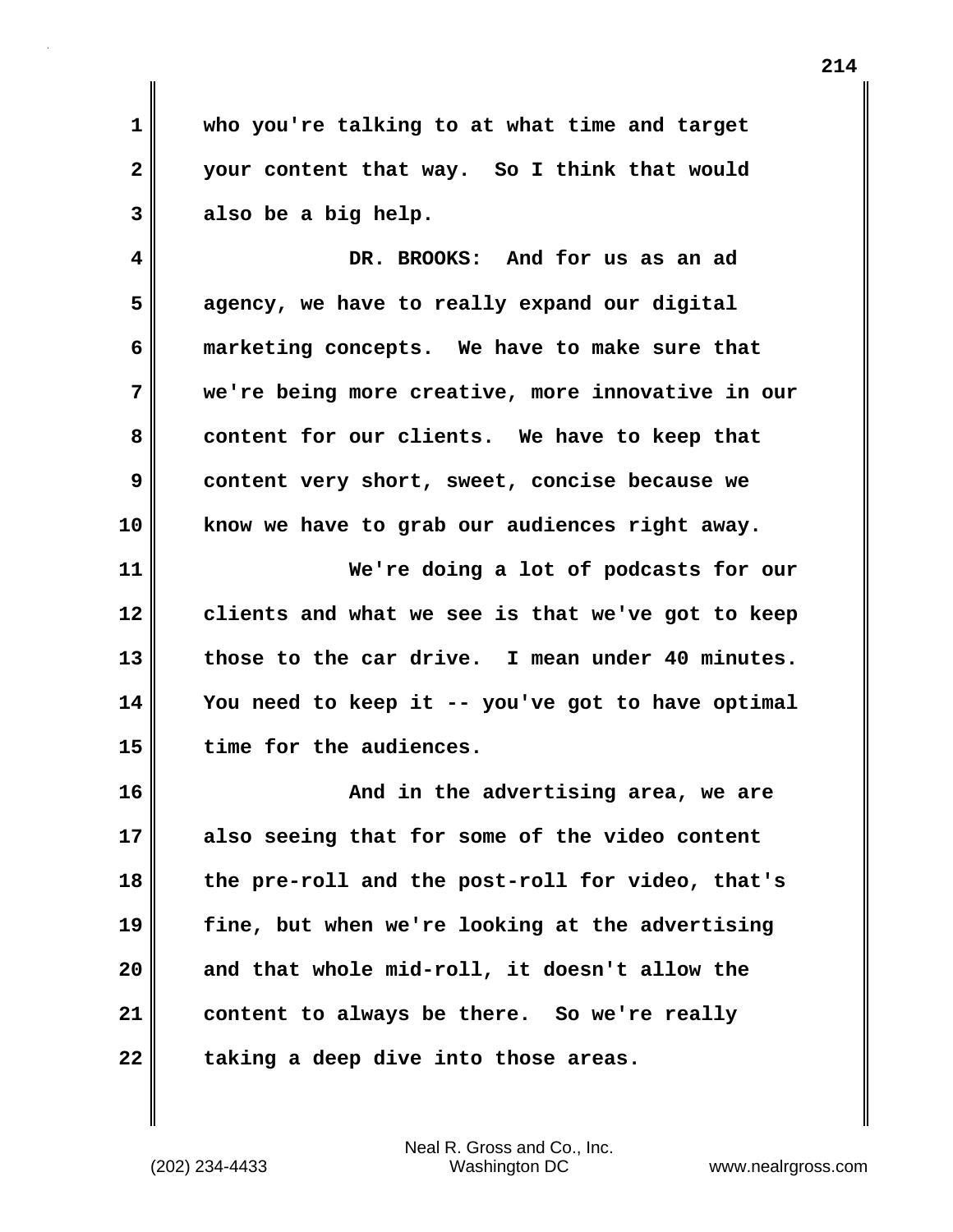| $\mathbf{1}$ | MR. RODRIGUEZ: Augusto.                           |
|--------------|---------------------------------------------------|
| $\mathbf{2}$ | MR. VALDEZ: Well, for us, we have                 |
| 3            | been frankly so general for a long time and it's  |
| 4            | hard. Persistence is maybe the one piece of       |
| 5            | advice. Your persistence will always outrun       |
| 6            | their short-sightedness. Eventually, you'll have  |
| 7            | a shot. Partnerships bring products and offer     |
| 8            | products and content that they really need. You   |
| 9            | need to be a win-win, you know.                   |
| 10           | From a regulatory perspective, I think            |
| 11           | it's important to -- ideally, to have the big     |
| 12           | brother that we little don't have and maybe find  |
| 13           | a way, not to push, but to encourage MVPDs to     |
| 14           | maybe require them to have like X number of       |
| 15           | independently-owned networks. And not only that,  |
| 16           | but also as Paula was saying, offer some sort of  |
| 17           | balanced treatment, you know, where your          |
| 18           | opportunity is not only getting in, but it's also |
| 19           | as good as the average conglomerate. Just because |
| 20           | otherwise, it's always uphill and there's never   |
| 21           | the opportunity --you've got to perform. You've   |
| 22           | got to have the rating. You've got to have the    |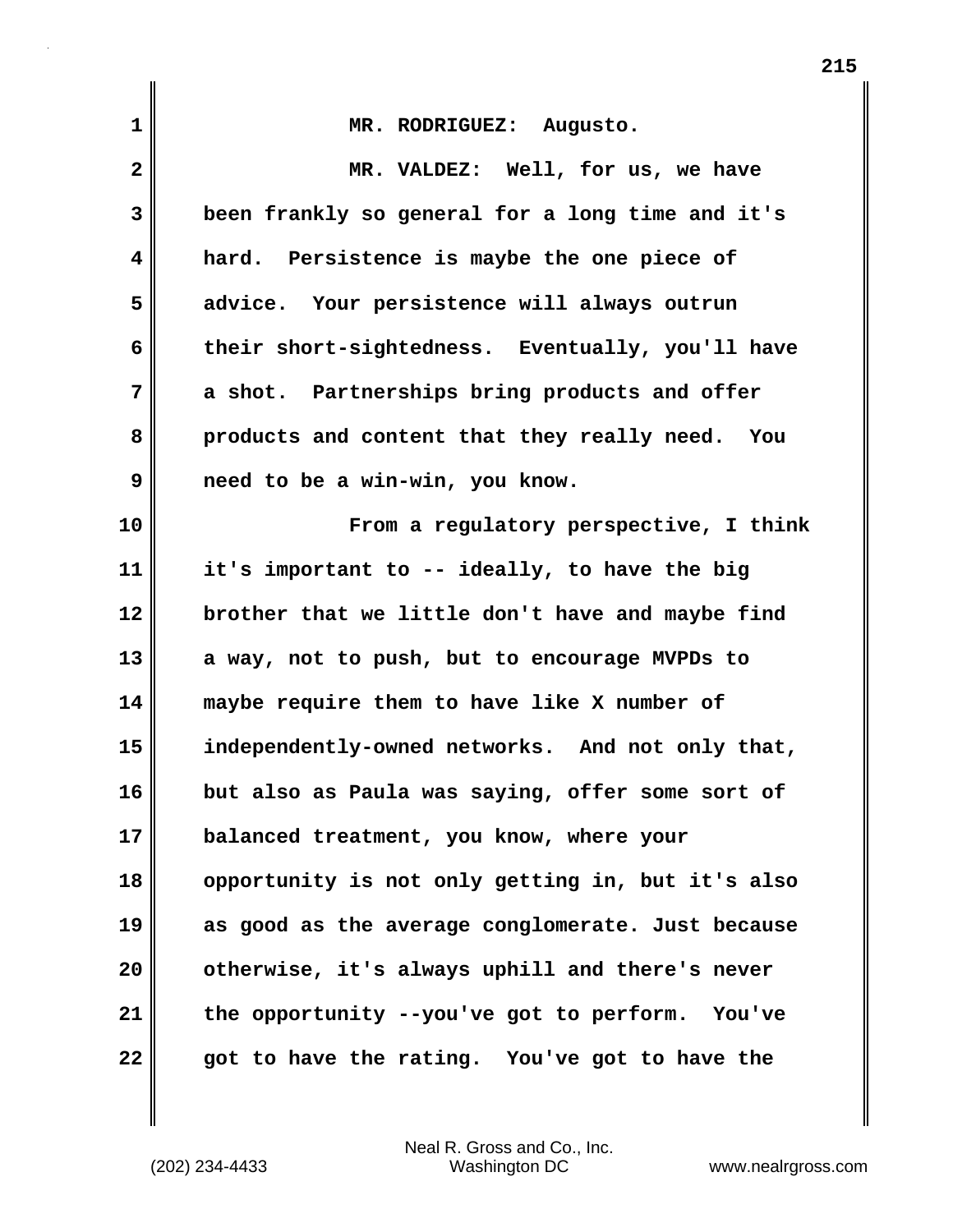**1 numbers. Absolutely. You've got to be able to 2 have the same chance. That's kind of what we 3 would like to see. 4 DR. DATES: Thank you so much. Now 5 we've got to have an opportunity for some 6 questions to be asked of our panelists, so if you 7 have a question, please go to the microphone and 8 we'll have questions also from the audience 9 online. 10 MR. JACKSON: Don Jackson, Central 11 City Productions. 12 Paula, I heard your comments and 13 you're right on target. My question is what can 14 those of us who are looking for distribution in 15 MVPD, what can we do as a group to the cable 16 industry, to the carriers, to send a message 17 because I turned down their offer to be one of 18 the next African-American networks. I thought it 19 was bait and switch. Once they get you in, they 20 don't support you. But I know that as a body 21 what can or what would you suggest we can do 22 instead of just taking what they give us?**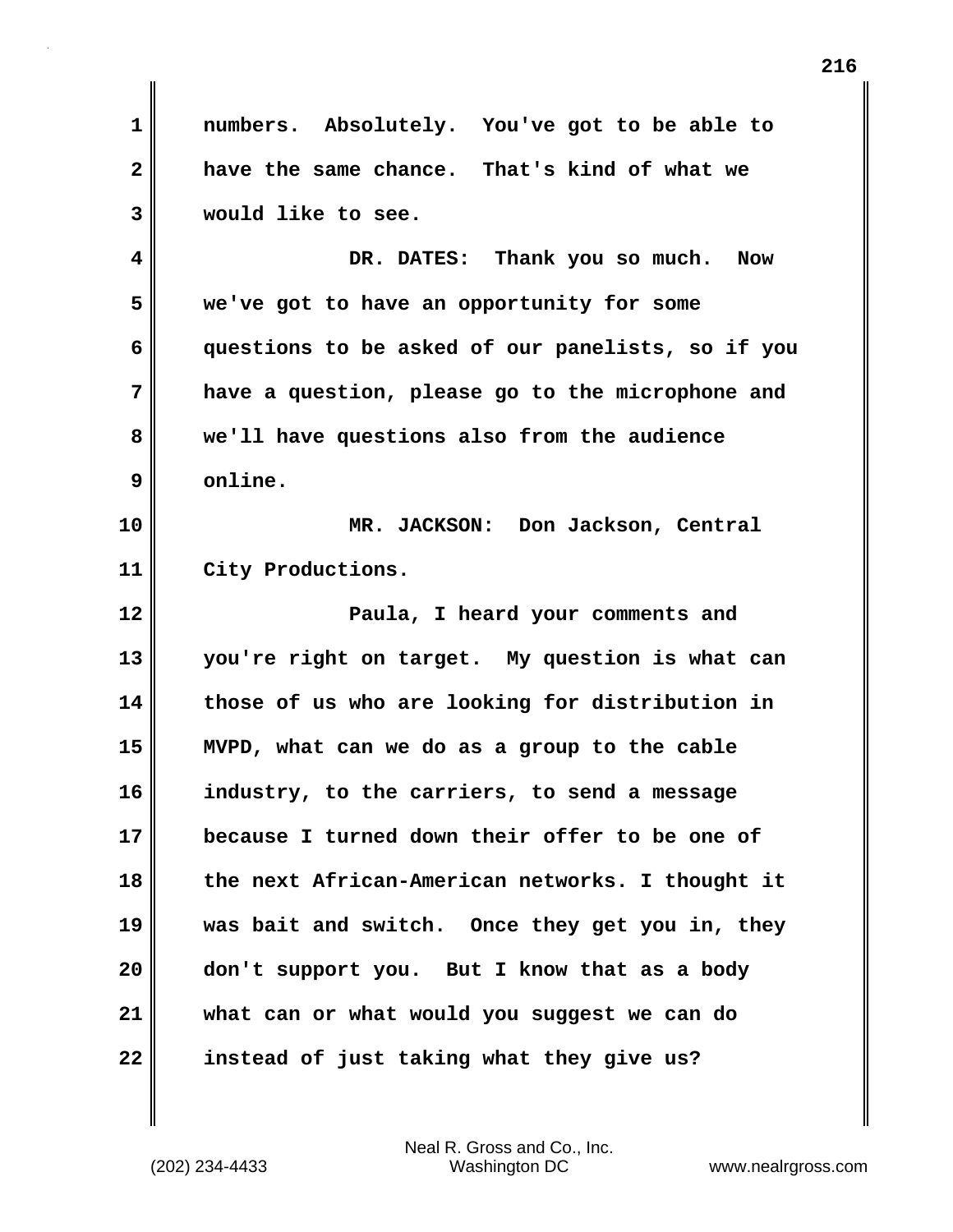**1 MS. MADISON: So Don, that's a good 2 question. That's a great question. And I think 3 a part of what we can do is being demonstrated 4 here today. I think that at some point when 5 there are these conversations that go on, and 6 again, I'm going to raise this again, this is 7 about success. And I continue to say give me the 8 definition of success before we feed that as a 9 line to the populace. I'm not saying that people 10 are starving, but there's an awful lot of moving 11 things around, robbing Peter to pay Paul in order 12 to stay in business for a lot of us who are 13 independently owned, whether it's broadcast or 14 cable or name the entity. 15 So what can we do? I think it really 16 is important that the FCC understand that within 17 its power there is an ability to make moves to 18 have these minority and women-owned businesses be 19 truly successful, not successful with air quotes 20 around the word. 21** So I think that by being here today, **22 it's important, but I'd really like to see a**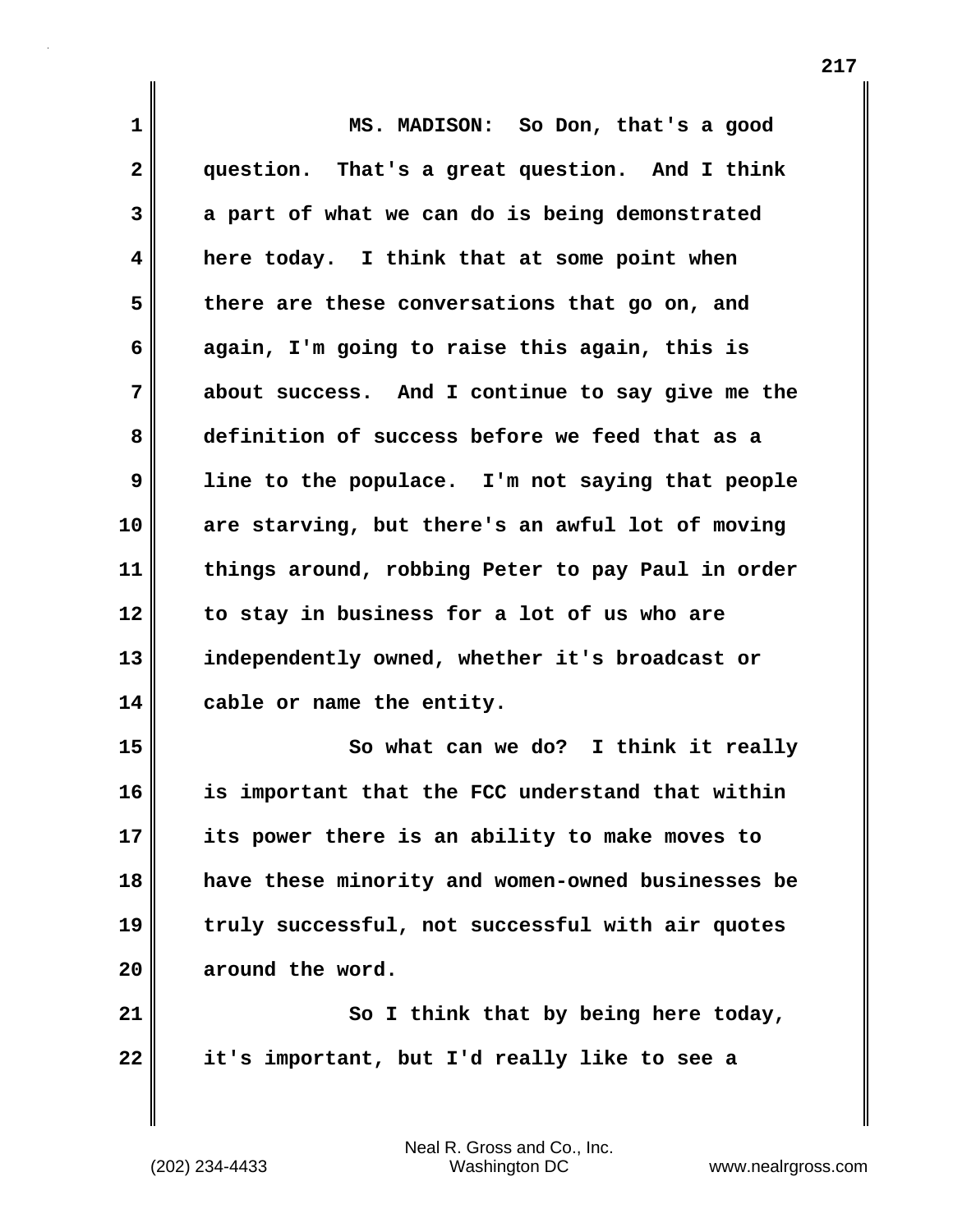**1 conversation like this happen in an FCC 2 discussion around economics because this one is 3 about getting all the people of color in a room. 4 Is this really a discussion ultimately about 5 color or is it really about economics and who has 6 power and who doesn't?**

**7 MR. WASHINGTON: So if I can just kind 8 of follow on to what Paula said, having worked 9 here, okay, having -- maybe the one magic bullet 10 that I think ever existed for minority ownership 11 no longer exists. And that was the tax 12 incentive, which as I said created. I hope 13 there's something else out there, but I don't 14 think you can count on that. But there are other 15 things.** 

**16 And there's a term, as it applies to 17 federal or agency called the raised eyebrow. In 18 other words, that the agency might not have the 19 power to dictate under its regulations or laws, 20 but it does have the power, as Paula has 21 indicated, to devote scrutiny to what's going on 22 in a way that clearly sends a signal to the**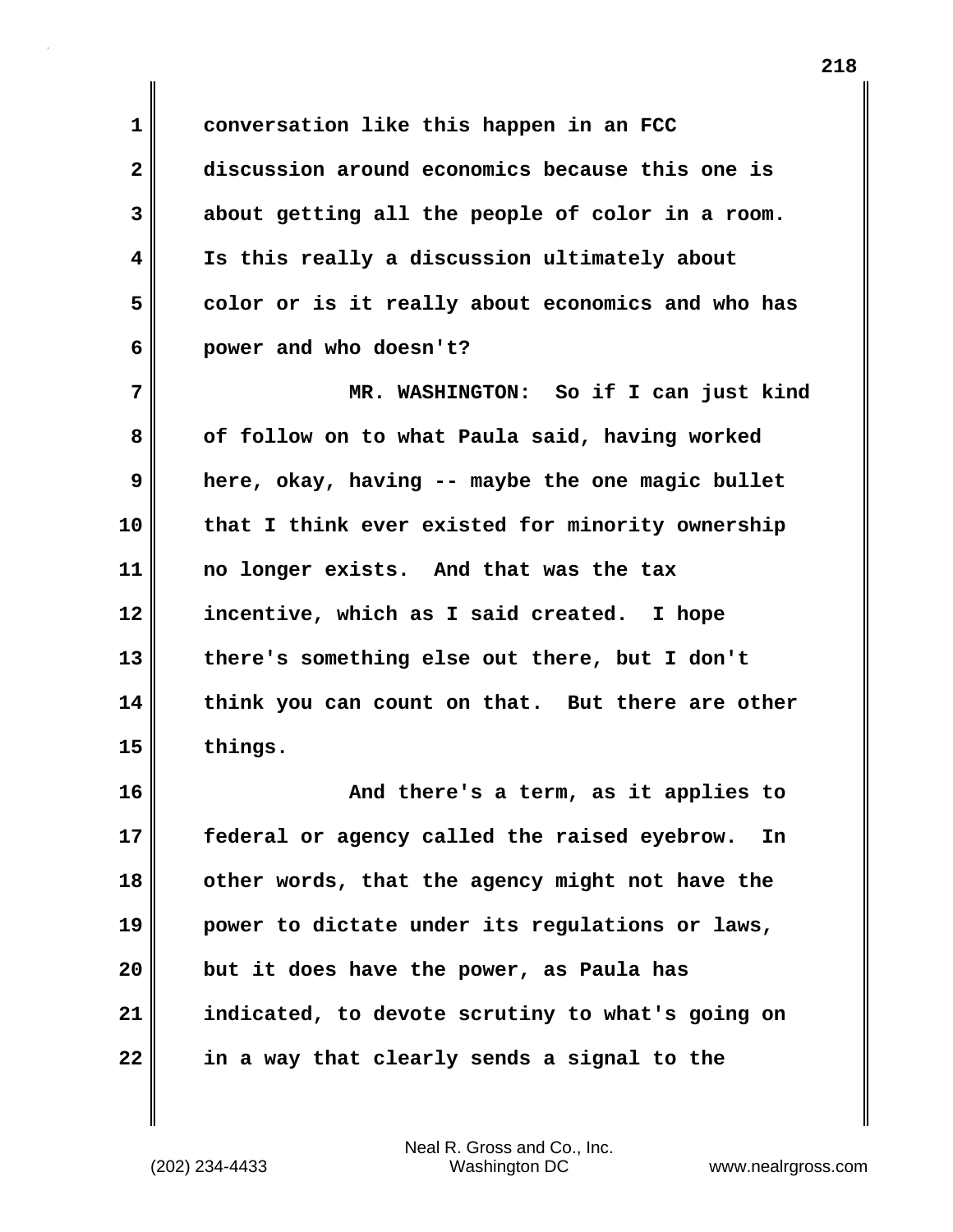**1 industry. I think just having this conclave is 2 one way of doing it. But I think as was also, 3 you know, obvious in your comment, that's a 4 starting point. There has to be an on-going 5 focus on this area. And I think that does have 6 the promise, the likely promise that there will 7 be some movement in the right direction. So I 8 would just add that to her comments. 9 DR. DATES: So you see today as step 10 one and we need a step two, three, and four 11 maybe. 12 MR. WASHINGTON: Yes. 13 MR. MARKS: I've got a question. I'm 14 John Marks of the Black Television News Channel 15 out of Tallahassee, Florida. 16 DR. DATES: Can you say that again 17 into the microphone? 18 MR. MARKS: I'm John Marks of BNC, 19 Black News Channel out of Tallahassee, Florida. 20 We will launch hopefully in November, but my 21 question is we heard a lot of substance today, 22 but how are we going to -- it seems to me that**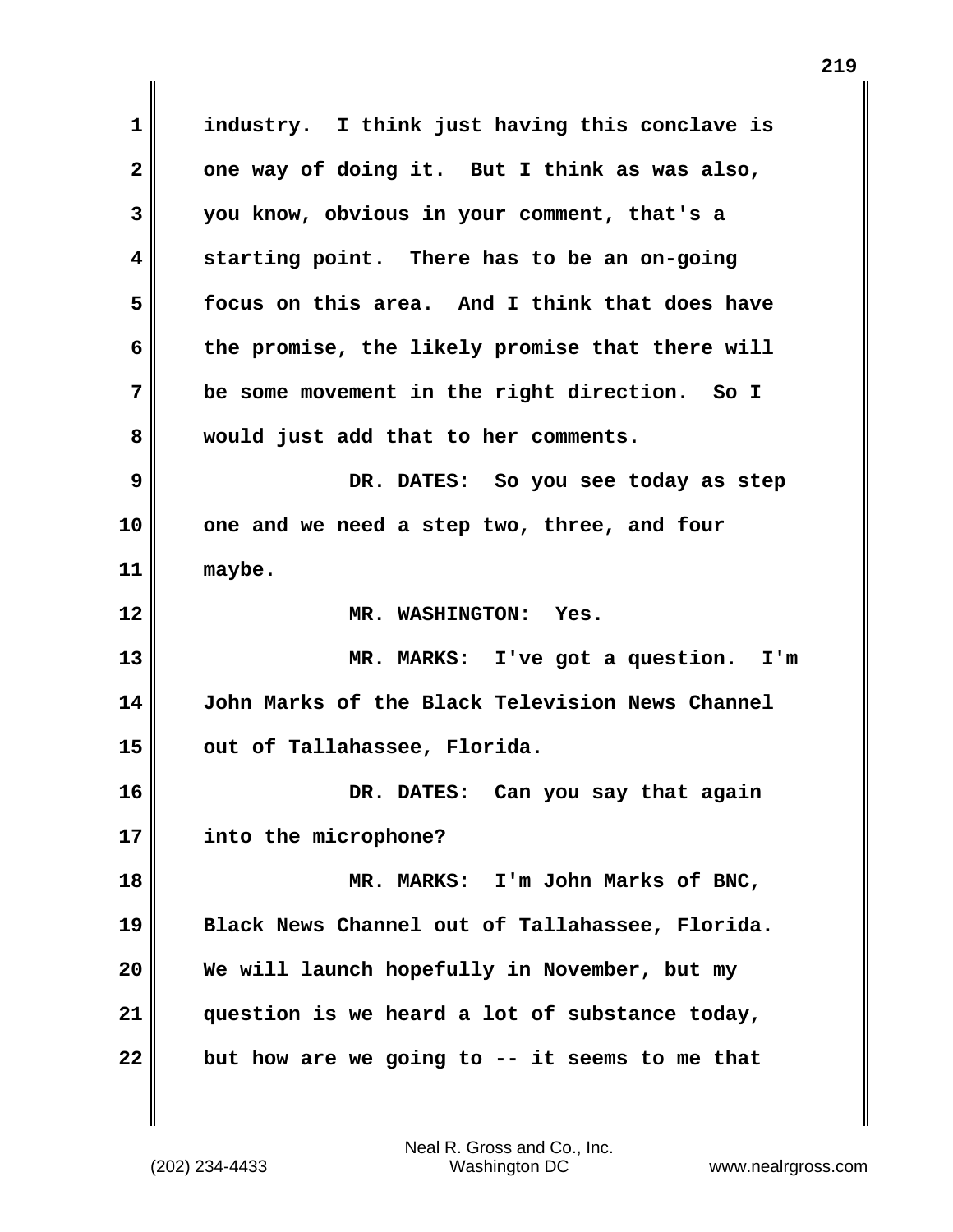**1 the people that need to hear what we're talking 2 about, they're not in the room. they sit back 3 there. And somehow, how are we -- after we've 4 done all this today, how do we get the message to 5 the decision makers?** 

**6 To me, those decision makers are the 7 FCC Commissioners. They need to be in the room 8 when we're talking about these things because 9 they're the ones that ultimately will make these 10 decisions. How do we get that message to them? 11 DR. DATES: We'll ask that question. 12 MR. RODRIGUEZ: Yes, please. 13 PARTICIPANT: Thank you, all of you 14 guys are good, but Paula, I want to tell you, you 15 made it worth me coming from Tennessee today 16 because what you raised is what the real problem 17 is not getting in business, but staying in 18 business. And that is what I think our 19 congressmen need to hear, people like serving the 20 state and everybody in this room. We all made 21 it. It got there, but how do we stay there?** 

**22 I made the statement this morning,**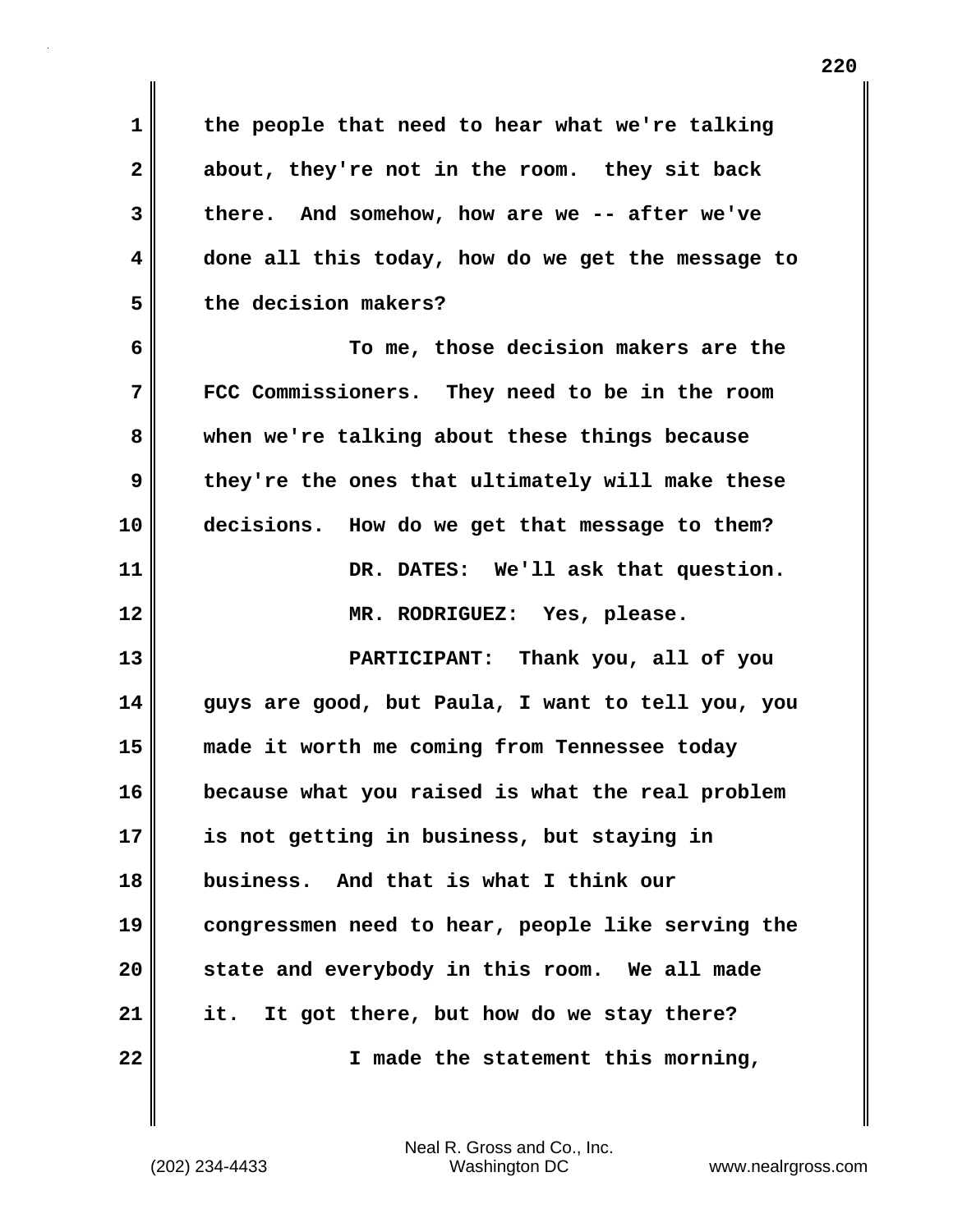| 1              | I've made myself a lot of loans, you know. Thank |
|----------------|--------------------------------------------------|
| $\overline{2}$ | you so much.                                     |
| 3              | I just wanted to say you made it worth           |
| 4              | my while to come.                                |
| 5              | DR. DATES: Thank you, sir. Thank                 |
| 6              | you. Well, we're out of time. That was a good    |
| 7              | note to end on.                                  |
| 8              | We will take the questions that came             |
| 9              | to us forward so we'll hopefully be able to tell |
| 10             | you some answers. And I'd like for us all to     |
| 11             | give a hand and I don't know if you want to say  |
| 12             | something.                                       |
| 13             | (Applause.)                                      |
| 14             | MR. RODRIGUEZ: Thank you very much.              |
| 15             | Thank you. Thank you, all.                       |
| 16             | DR. DATES: Right on time                         |
| 17             | (Pause.)                                         |
| 18             | MR. WINSTON: Hello. I am Jim                     |
| 19             | Winston. I'm the president of the National       |
| 20             | Association of Black-Owned Broadcasters known as |
| 21             | NABOB. I've been sitting here dying to get to a  |
| 22             | microphone for a variety of reasons. First of    |

 $\mathbf{I}$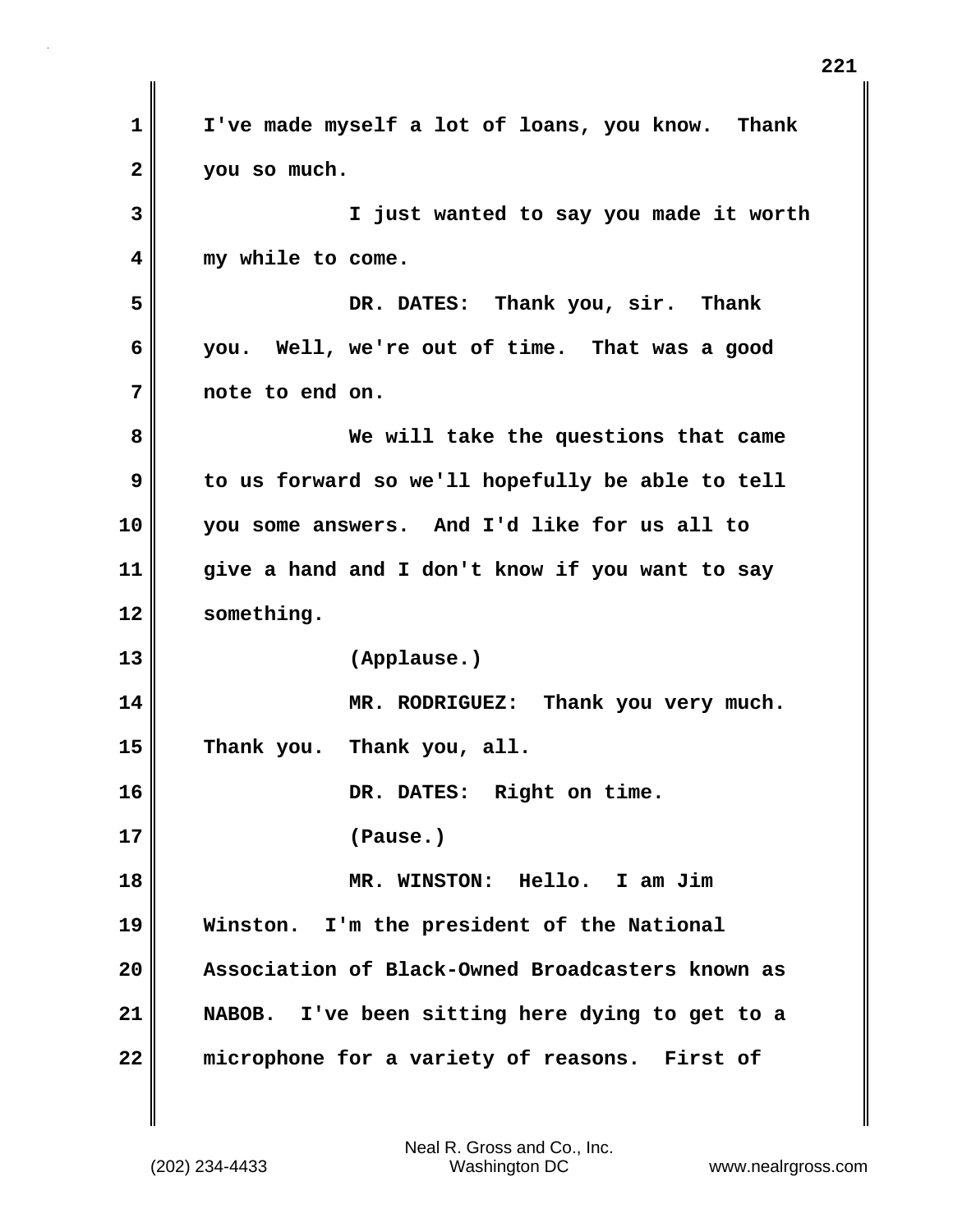| 1            | all because I feel very proud that we have so            |
|--------------|----------------------------------------------------------|
| $\mathbf{2}$ | many NABOB representatives who have been                 |
| 3            | providing this expertise in all these panels             |
| 4            | here. We've had seven NABOB members speaking             |
| 5            | today including three members of NABOB who are           |
| 6            | directors, DuJuan McCoy, Melody Spann Cooper, and        |
| 7            | Steve Roberts who are all here today. So I was           |
| 8            | very pleased to see them doing their excellent           |
| 9            | I knew they would.<br>jobs.                              |
| 10           | And we've had a lot of discussion of                     |
| 11           | items that hopefully we'll get a chance to talk          |
| 12           | about some in this panel today, in addition to           |
| 13           | the ones who specifically got assigned to us.            |
| 14           | And with that, I will begin by                           |
| 15           | introducing our panelists. First of all, I'll            |
| 16           | introduce my co-moderator, Brent Wilkes.<br><b>Brent</b> |
| 17           | is President and Founder of Wilkes Strategies and        |
| 18           | of course, he's previously the Chief Executive           |
| 19           | Officer for the League of Latin American Citizens        |
| 20           | for about 20 years was it, Brent?                        |
| 21           | MR. WILKES: Yes, 20 years.                               |
| 22           | MR. WINSTON: And our panelists, I'll                     |
|              |                                                          |

 $\mathbf{I}$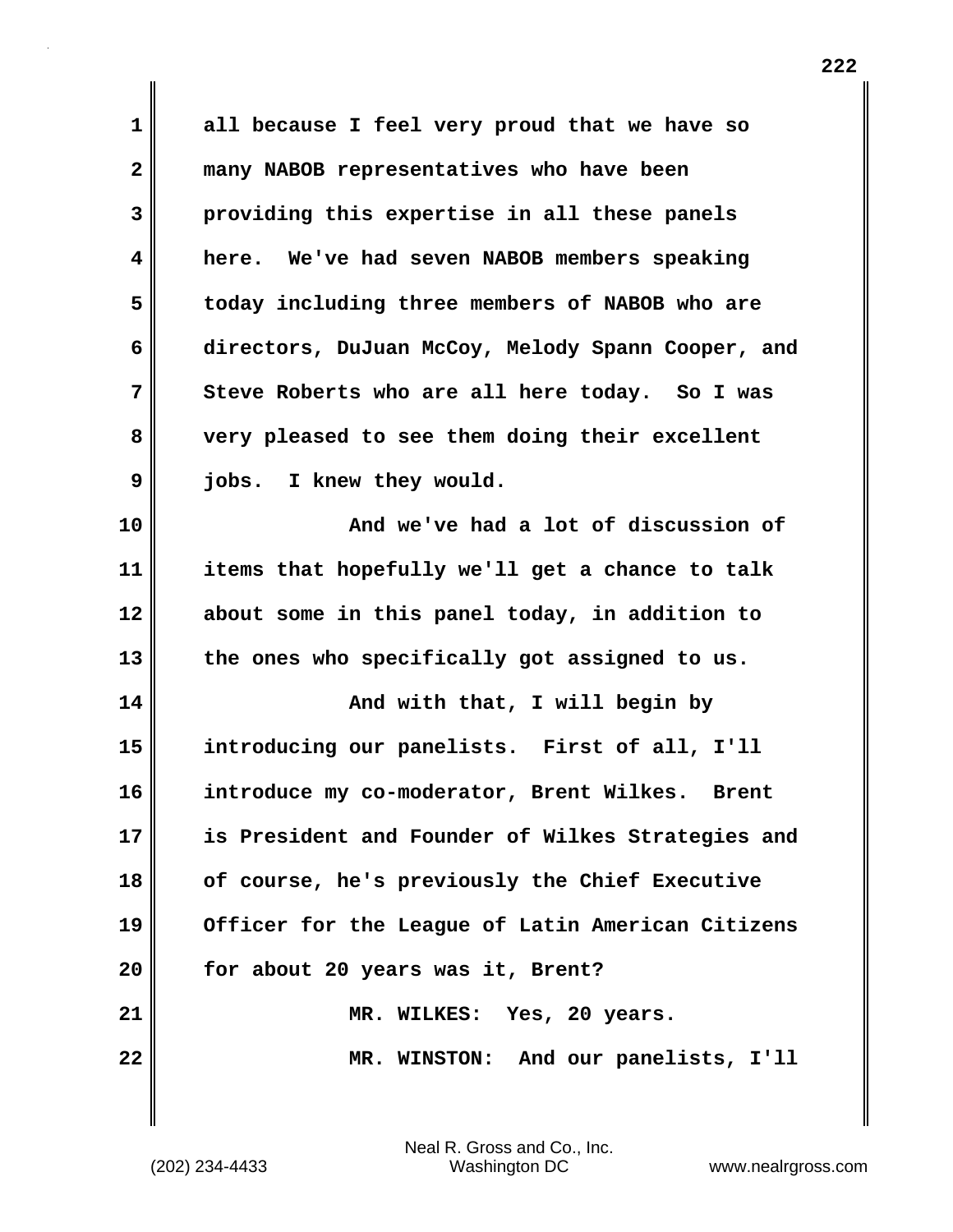**1 start at the far end there. Caroline Beasley, 2 Chief Executive Officer of Beasley Media Group. 3 And Caroline has been with the company I guess 4 since 1983, which it sounds like this may be very 5 similar to Melody Spann Cooper's story. Melody, 6 this morning, said her father made her start 7 working at the company when she was 16 and that 8 sounds very close to what your story might be 9 when we get into the details.**

**10 Next to her, of course, we have Jane 11 Mago. Jane is a legend in this town. She held 12 every position of authority at the FCC at one 13 point or another from General Counsel to Chief of 14 Strategic Planning and Policy Analysis, Deputy 15 Chief of the Enforcement Bureau. Then of course, 16 she went on to become General Counsel for the 17 National Association of Broadcasters which she** 18 served with distinction for ten years.

**19 Next to her, we've got DuJuan McCoy. 20 Now DuJuan, of course has already been introduced 21 to you earlier today, but for those of you who 22 may not have been around, DuJuan is the President**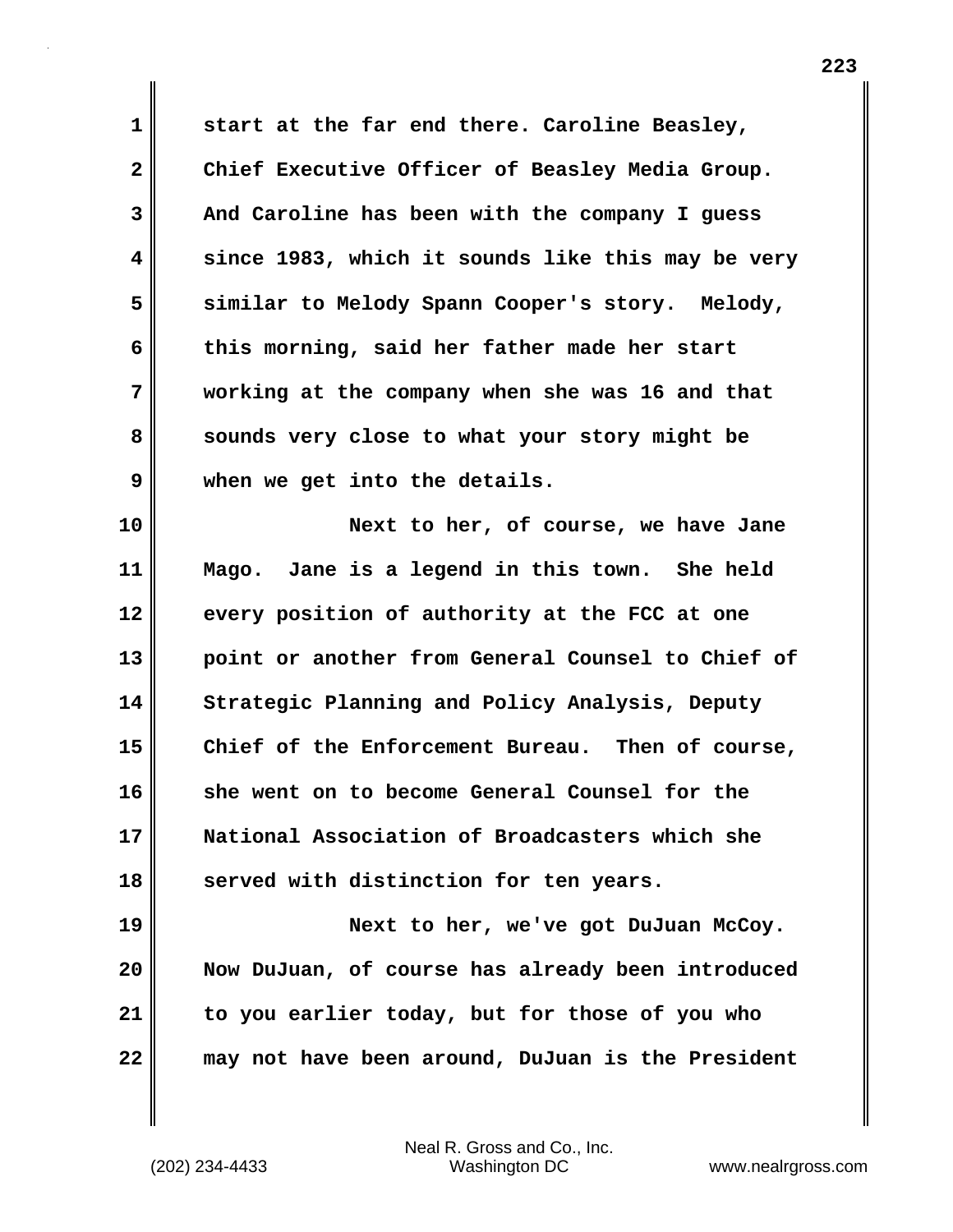**1 and CEO of Bayou City Broadcasting, LLC. And 2 Bayou City owns television stations WEVV CBS and 3 WEVV-D2 Fox in Evansville, Indiana. And in 4 Lafayette, Louisiana, he has the NBC Fox and 5 MyNetwork affiliates in Lafayette, Louisiana. 6 And we're looking forward to hearing more about 7 Bayou City's activities.**

**8 And then, of course, another legend in 9 this town, David Honig. David's current title is 10 President Emeritus and Senior Advisor to the 11 Multi-Cultural Media, Telecom, and Internet 12 Council. However, David is known to having been 13 the co-founder of MMTC and was its leader for 28 14 years.** 

**15 So we've got an awful lot of expertise 16 here on the panel and look forward to getting 17 right into it and I'll turn it over to Brent to 18 begin the questioning.**

**19 MR. WILKES: Thank you, Winston. So 20 this is really a fascinating topic. When I first 21 got introduced to this, it was by none other than 22 David Honig when we were working on a merger**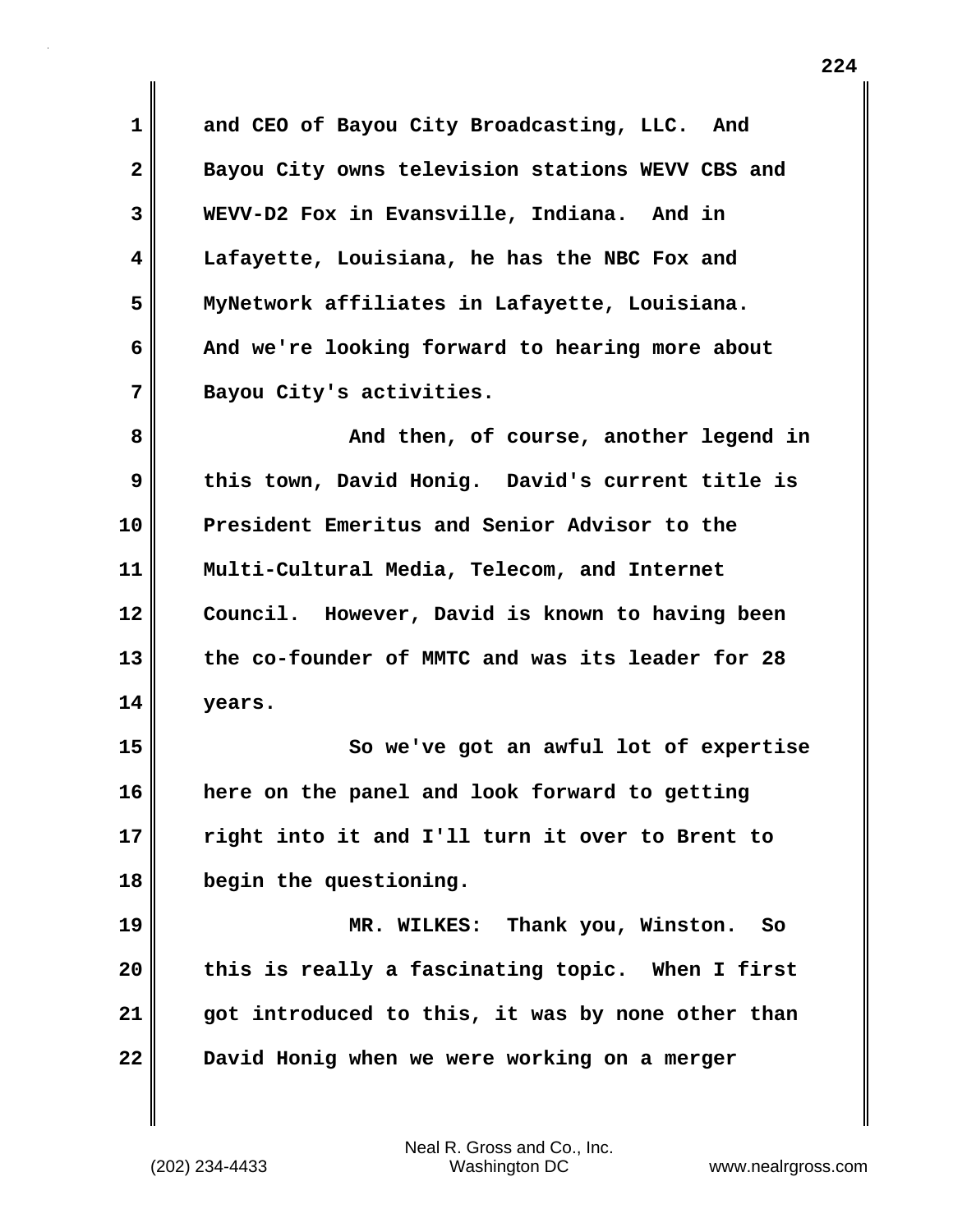**1 process and trying to ensure that out of that 2 process, we would have some opportunity to ensure 3 that there were some diverse entrepreneurs that 4 could benefit from the process. And so I really 5 consider him to be an expert.**

**6 And so I was going to direct the first 7 question to David about really what is it about 8 the merger and acquisition process that really 9 makes them an especially attractive on ramp for 10 minority entrepreneurs to be able to get into the 11 business and get an opportunity to own some 12 channels?**

**13 MR. HONIG: Stations that become 14 available through the merger of two large 15 companies tend to be quality assets that very 16 seldom become available any other way. And when 17 companies have to bump up against the ownership 18 limits through their national or local and have 19 to spin off these properties, it's a rare 20 opportunity for a group of them potentially 10, 21 11, 12, 20 and so forth, to be available all at 22 once.**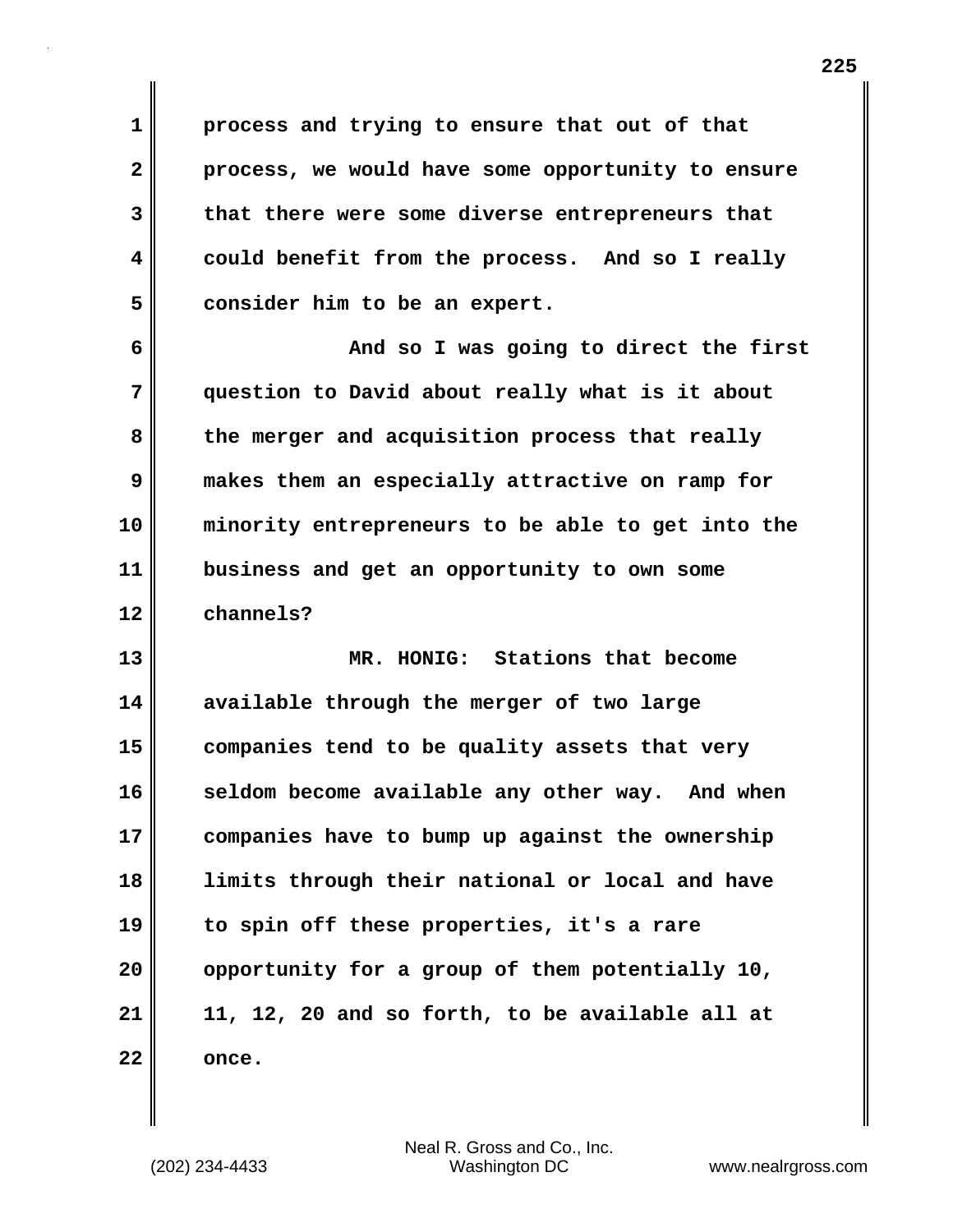**1 What we found is that when minority, 2 women-owned broadcasters get credentialed into an 3 auction process and I guess later we'll talk 4 about kind of how the auction, private auctions 5 work, based on their past work experience, 6 entrepreneurial experience, and excellence as 7 operators, and their great properties, that's a 8 powerful coin in the marketplace. And access to 9 capital, when you have that coin and opportunity 10 going in and you're going to have the experience 11 of being able to bid on the same terms as 12 everyone else, that's very rare. And it has been 13 an on ramp that minority broadcasters, women 14 broadcasters have been able to use to grow their 15 companies and sometimes to start in the business 16 with high-quality assets going in on day one. 17 Many people think that this is a 18 process that the FCC is deeply involved in and 19 part of the beauty of it is that the FCC is 20 barely involved at all. It determines kind of 21 what the rules are as far as what you can own,**

**22 but it doesn't compel companies to do this. This**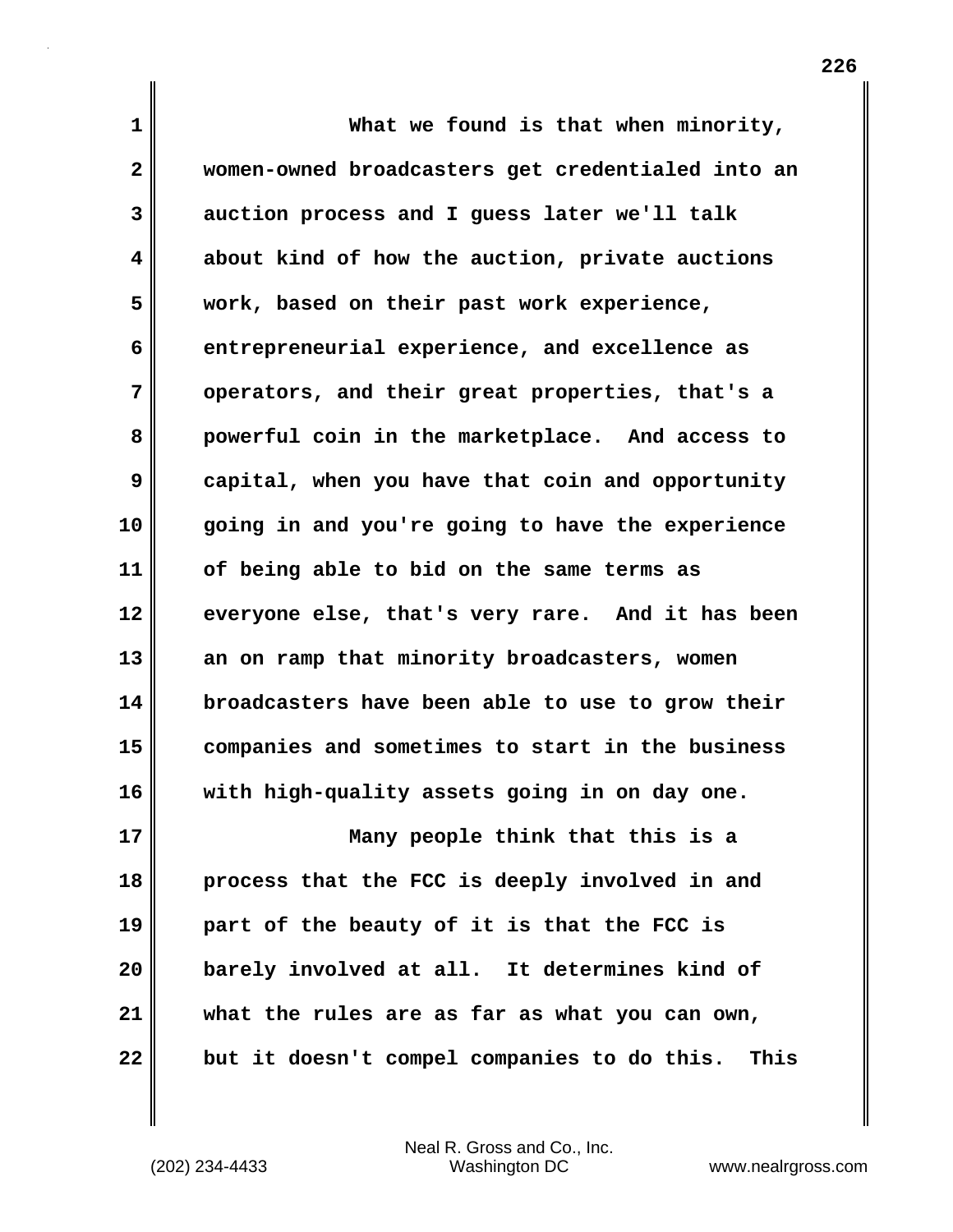**1 is not charity. This is not a government edict. 2 It's the marketplace working in a normal way. 3 Companies that can bid fair market value can win. 4 It's a market mechanism that promotes diversity.**  5 **And the way it works, if you're the seller, when 6 you get more entrants bidding, when you get more 7 bidders, when you get more new money coming in, 8 that's a livelier auction meaning that you're 9 going to get higher multiples as a result. So 10 it's to your advantage, just Econ 101, to get as 11 many new competing bidders participating in an 12 auction, win or lose, as you would otherwise 13 have. 14 And it helps the industry because** 

**15 obviously, the demographics of the nation are 16 changing. When you get an industry that's more 17 diverse, that industry is going to serve the 18 public better. It's going to lift all boats both 19 being broadcasters and the industry as a whole by 20 making it more responsive to the population that 21 it's going to serve.**

**22 MR. WILKES: So Caroline, can you kind**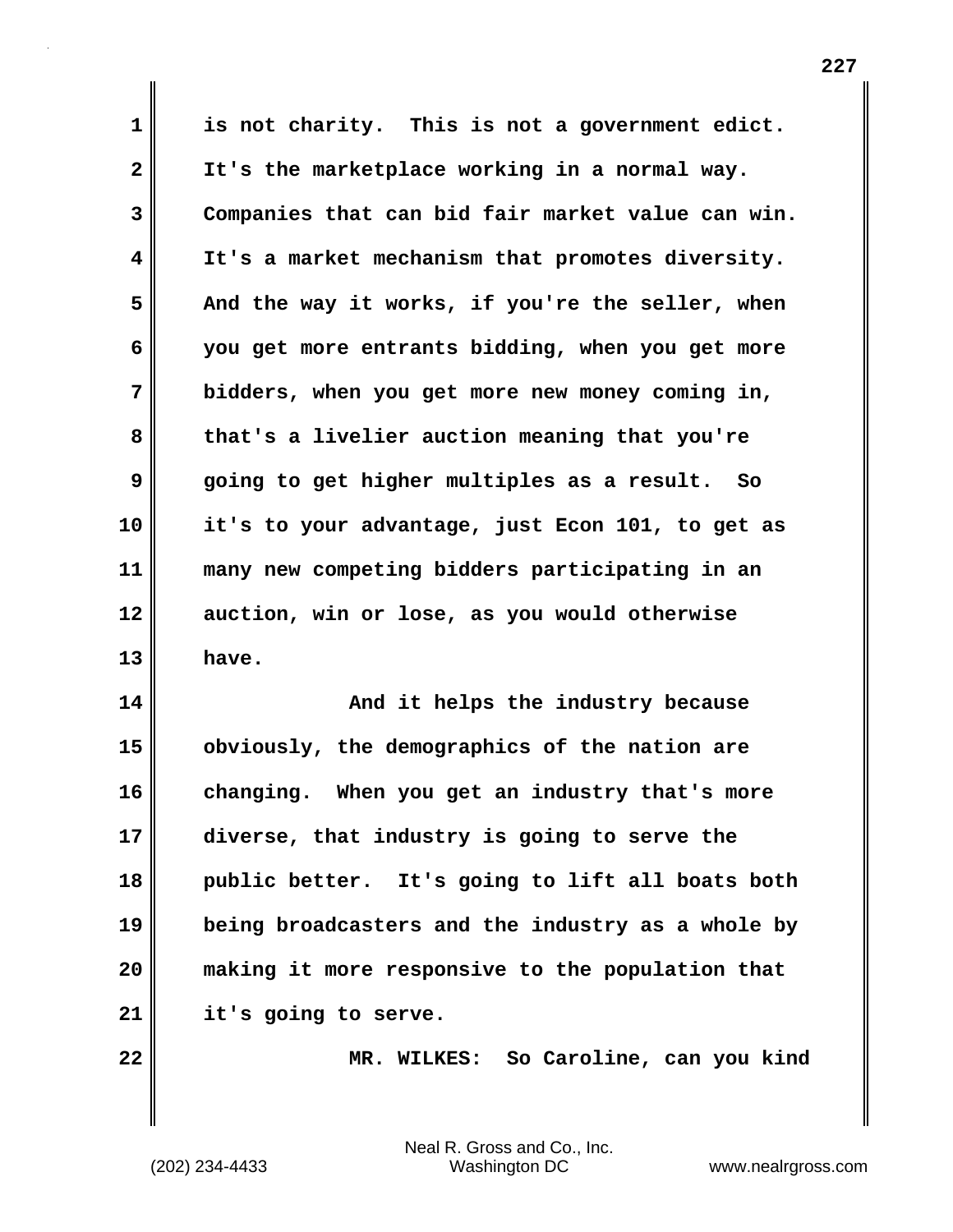| $\mathbf 1$  | of take us through how has this benefitted your  |
|--------------|--------------------------------------------------|
| $\mathbf{2}$ | company, in particular, because it's great to    |
| 3            | hear the theory behind it, but then in practice, |
| 4            | how does this work?                              |
| 5            | MS. BEASLEY: Yes, so to David's                  |
| 6            | point, that's exactly right. As larger companies |
| 7            | merge, other assets become available and we're   |
| 8            | able to step in and take advantage of that of    |
| 9            | those potential acquisitions.                    |
| 10           | Let me just say I've been able to                |
| 11           | basically oversee M&A for our company over the   |
| 12           | last 15, 20 years and we have been able to take  |
| 13           | advantage of doing transactions with CBS back in |
| 14           | 2014 where we were able to acquire two strong    |
| 15           | clusters in the form of a swap.                  |
| 16           | We also did a Greater Media                      |
| 17           | acquisition in 2016 and then in 2017, we were    |
| 18           | able to swap with CBS Entercom. So we were       |
| 19           | there, able to take advantage of those           |
| 20           | opportunities. And we have some great brands,    |
| 21           | great assets as a result.                        |
| 22           | MR. WINSTON: All right. Looking at               |
|              |                                                  |

 $\mathbf{I}$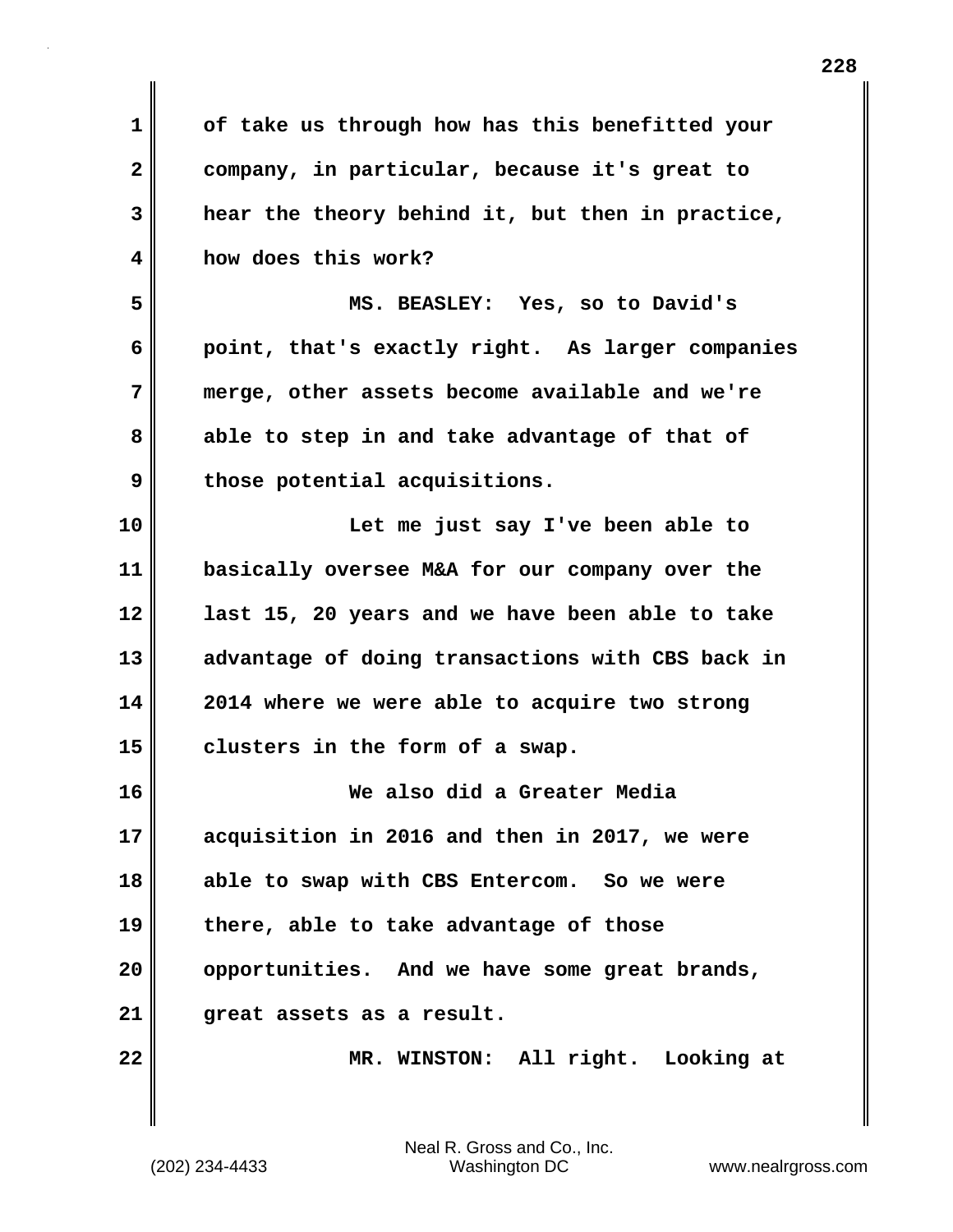**1 today's marketplace, are we likely to see more 2 roll ups of large radio or local television 3 station companies in the next two or three years? 4 DuJuan, I'll ask you to give us your** 5 **b** thoughts on that. **6 MR. McCOY: Absolutely, yes. So right 7 now, TV is a little different than radio. TV is 8 hot, okay? Private equity is lining up to get 9 into TV. Banks are lining up to loan money to 10 great properties. So TV is really, really 11 growing. If you follow the stock prices of 12 broadcast TV companies, they're going through the 13 roof right now. One in particular, Nexstar, 14 about two months ago, the stock price was at \$75. 15 Today, it's at \$103, okay, which is very good for 16 the industry as a whole. 17 So M&A for television I don't think 18 will be slowing down any time soon. 19 MR. WINSTON: And Caroline, I didn't 20 get a chance to give people a good description of 21 your company. Could you give us just a little**

**22 bit about what Beasley Broadcasting looks like**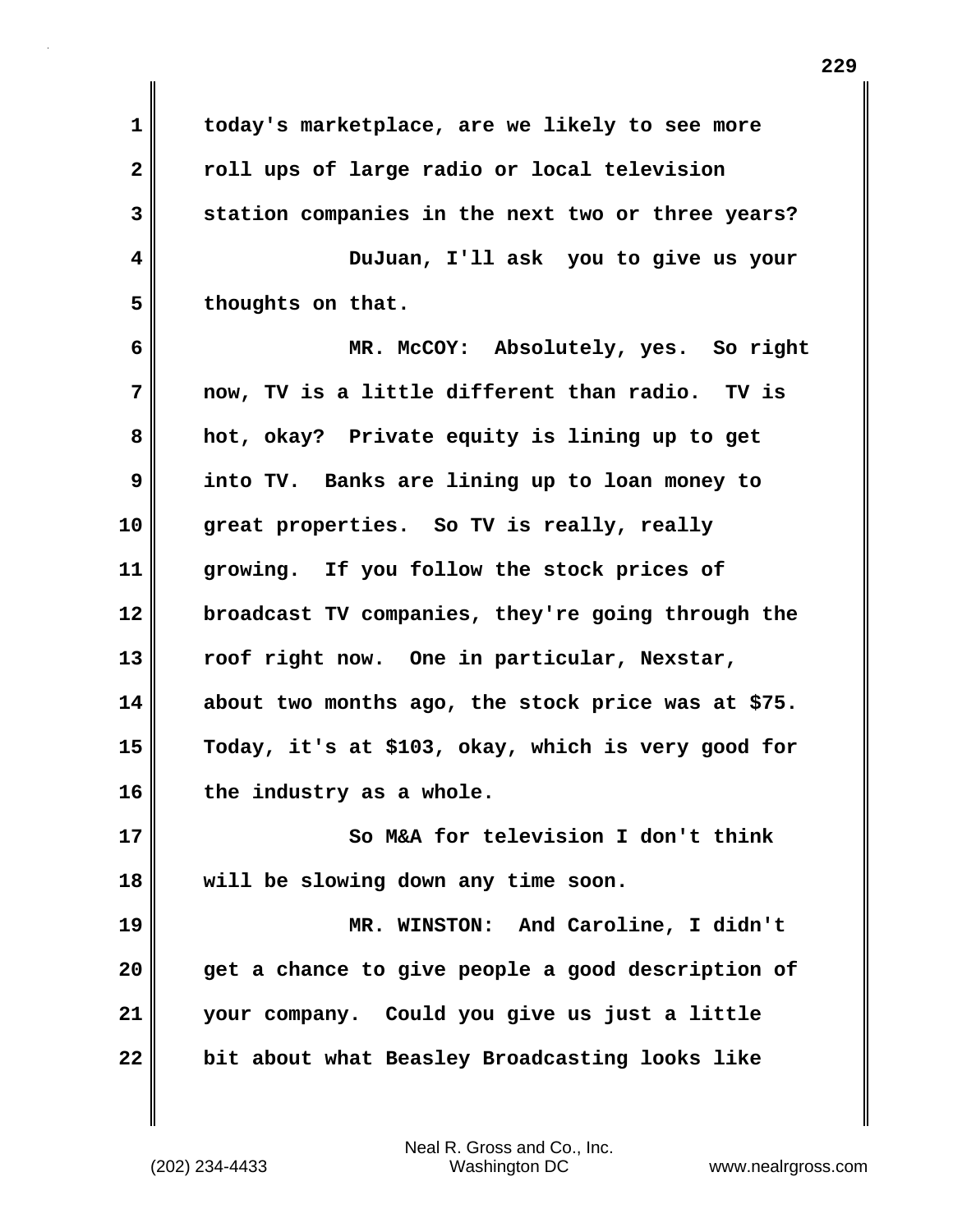**1 today? 2 MS. BEASLEY: Yes, so today, we're a 3 publicly-held company. We have 64 stations and 4 15 markets and we reach about 20 million people** 5 on a weekly basis. **6 MR. WINSTON: Okay, great. And what's 7 your sense of the market, both radio and 8 television in terms of mergers and acquisitions? 9 MS. BEASLEY: I think DuJuan is 10 exactly right. I mean I see consolidation 11 further feeding off the opportunity to expand 12 will be there and particularly, given the 13 upcoming Quadrennial Review for radio and 14 potential opportunity for further acquisitions in 15 markets. Yes, I think that there will be further 16 consolidation for sure. 17 MR. WINSTON: Thank you, great. 18 MR. WILKES: So I think David alluded 19 to this, but when these merging companies spin 20 off 10 or more channels, they typically have a 21 private auction that's conducted by a large 22 investment house. So we want to kind of check,**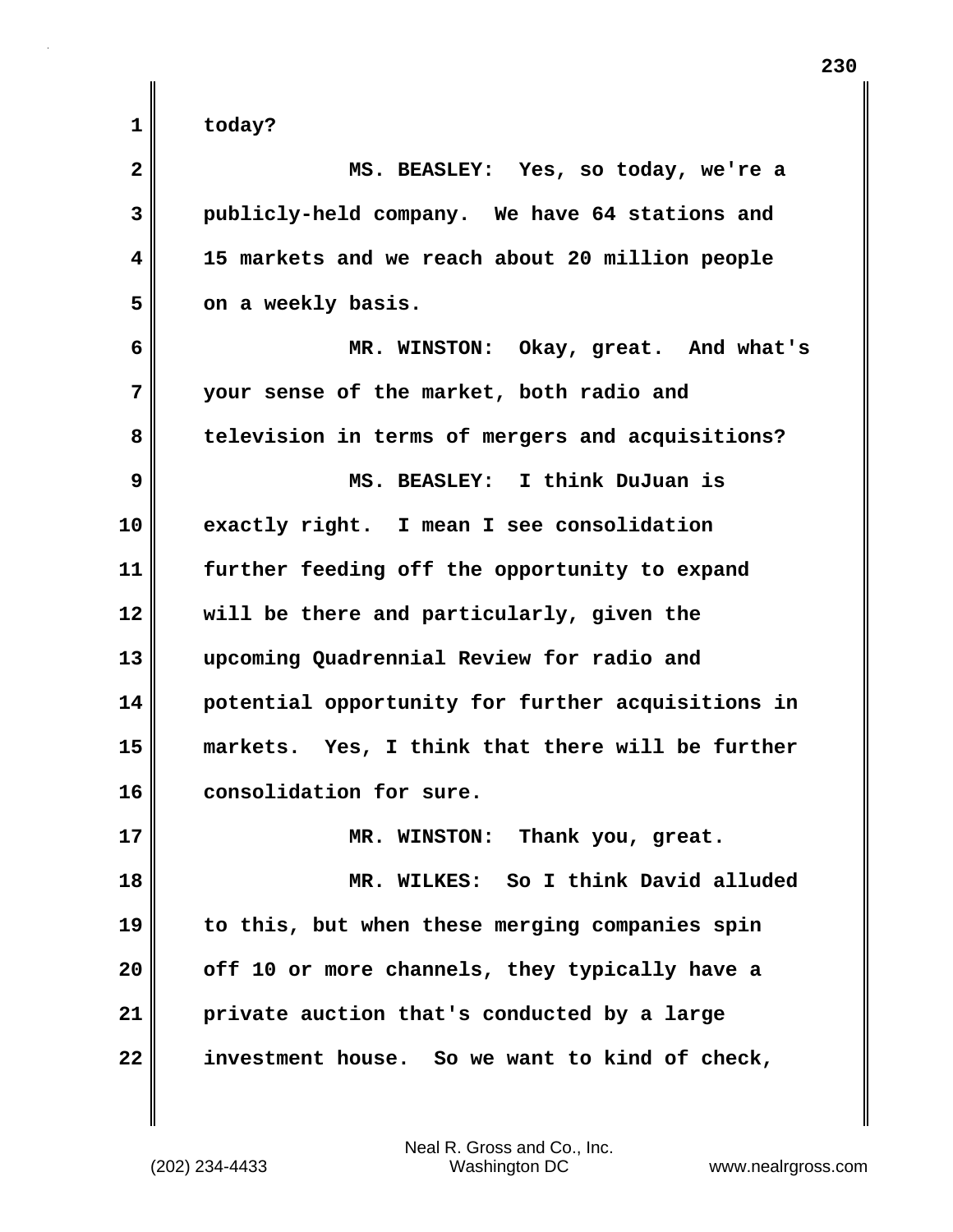| $\mathbf 1$             | what is the private auction exactly? How does     |
|-------------------------|---------------------------------------------------|
| $\overline{\mathbf{2}}$ | this process work? And again, how does this       |
| 3                       | create an opportunity for the diverse             |
| 4                       | entrepreneurs to get in and jump into this.       |
| 5                       |                                                   |
|                         | And so I was going to ask Jane if she             |
| 6                       | could kind of comment about the process.          |
| 7                       | MS. MAGO: I'm going to defer the                  |
| 8                       | question to the guys here who have been involved  |
| 9                       | in the private auction process.                   |
| 10                      | MR. WILKES: Okay.                                 |
| 11                      | MR. McCOY: So I have actually                     |
| 12                      | participated in two private auctions in big       |
| 13                      | merger acquisition spinoffs. My first             |
| 14                      | acquisition, obviously, I mentioned earlier was   |
| 15                      | in San Angelo and Abilene. That was just a one-   |
| 16                      | off purchase. But my second acquisition was part  |
| 17                      | of the Nexstar-Comscore Communications of America |
| 18                      | transaction. And that was sent to an auction      |
| 19                      | house. And basically, I had to bid and            |
| 20                      | participate just like any other broadcast company |
| 21                      | that wanted to buy those properties had to bid    |
| 22                      | and participate. So I had to come to the table    |

 $\mathbf{l}$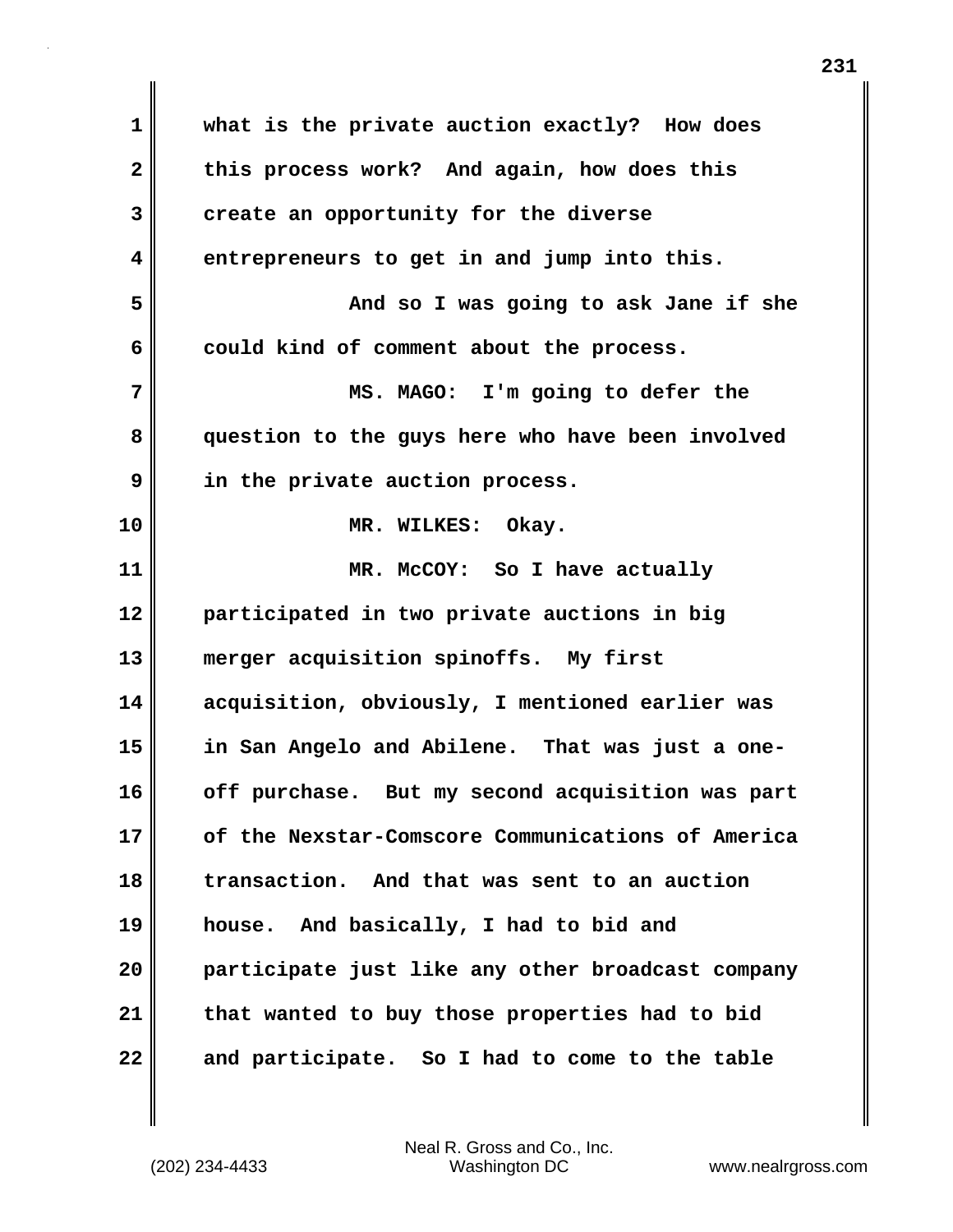**1 with a reputation. I had to come to the table 2 with financing. I had to participate in the 3 auction, a multiple-bid process. 4 I happened to be fortunate at the 5 time, I had a good relationship, a working 6 relationship with a seller, okay? And I think 7 Caroline Beasley, when they did the CBS deal, 8 they knew CBS. So I knew Nexstar. I knew Perry 9** Sook. And I knew that I couldn't pay necessarily **10 the highest price for these properties. 11** So basically what I said is hey, **12 Perry, if I can get to a tie, let me win the tie. 13 If I can get to a tie, let me win the tie. So 14 his broker, I gave that message to the broker. 15 The broker came back and said you know what, 16 Perry is big on diversity, okay? If you can hit 17 this number, you're at the top. You can get the 18 deal. 19 I went back to my financial partners 20 and said you know what, we can do the deal with 21 this. So a couple of things happened. One, I 22 got to participate in the auction. Not every**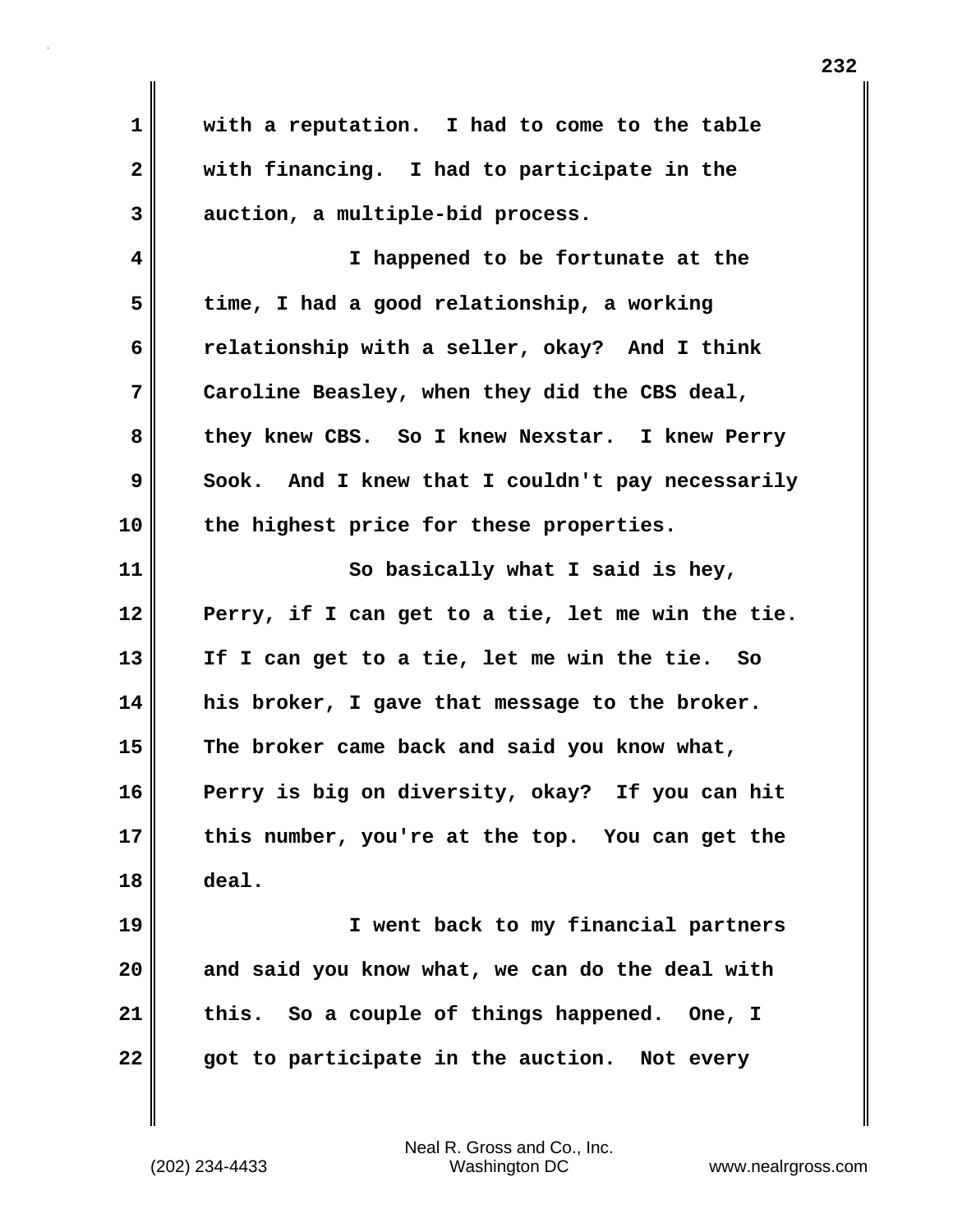**1 minority gets to participate in an M&A auction. 2 Okay?**

**3** Secondly, I had a relationship with **4 the seller. Thirdly, I was willing to pay, what 5 David said, fair market value for the product. I 6 worked my relationship in a way where I said hey, 7 Perry, if I get to the top, let me break the top. 8 And that was the crescendo to get me over the 9 edge. Had he not been a proponent of diversity, 10 maybe I wouldn't have got the deal. 11 MS. MAGO: And this is where I can 12 step in for just a second because this is the 13 policy side of things that I think is something 14 that's very important here. And it's something**

**16 David alluded to it a little while ago.**

**15 that's going to be talked about all day today.** 

**17 Some of the advantages that come from 18 having the diversity in the marketplace are 19 things that aren't always obvious to everybody in 20 the marketplace. And so the kinds of symposiums 21 that we do today, the kinds of discussions that 22 DuJuan is able to have, the kinds of things that**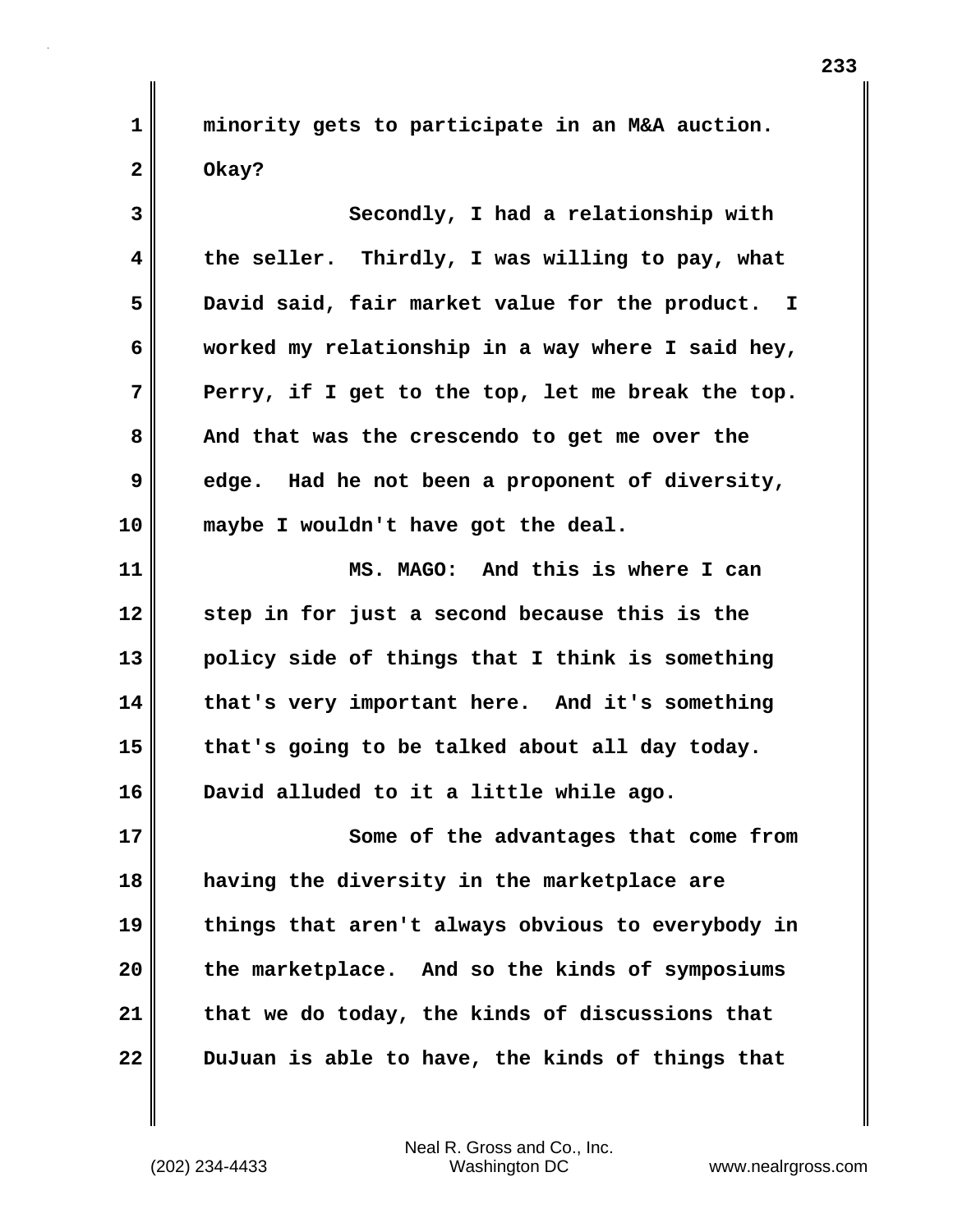**1 we did when we were at the NAB to try to keep 2 promoting and bringing more and more folks to be 3 able to be at the table to be successful at the 4 table are exactly the kinds of messages and 5 information that needs to be out there as we head 6 into any of these kinds of things and that's when 7 the kinds of situations you come up with in an 8 M&A situation, it can be a win-win for everybody. 9 And that's exactly. But we have to keep the 10 message out there. We have to keep the 11 discussion going. We have to keep the light 12 shining on what is really happening in the 13 marketplace.**

**14 MR. McCOY: I had mentioned earlier in 15 the first panel that I was on it takes the bigger 16 company owners to want to be a part of diversity. 17 And I keep going back and he's not here, but had 18 Perry Sook not been a proponent of diversity, I 19 wouldn't have won the tie. Okay? That goes back 20 to my stations in Lafayette, okay, when Perry had 21 a large merger with Media General, I tried to buy 22 the entire spinoff group. I'll tell you what the**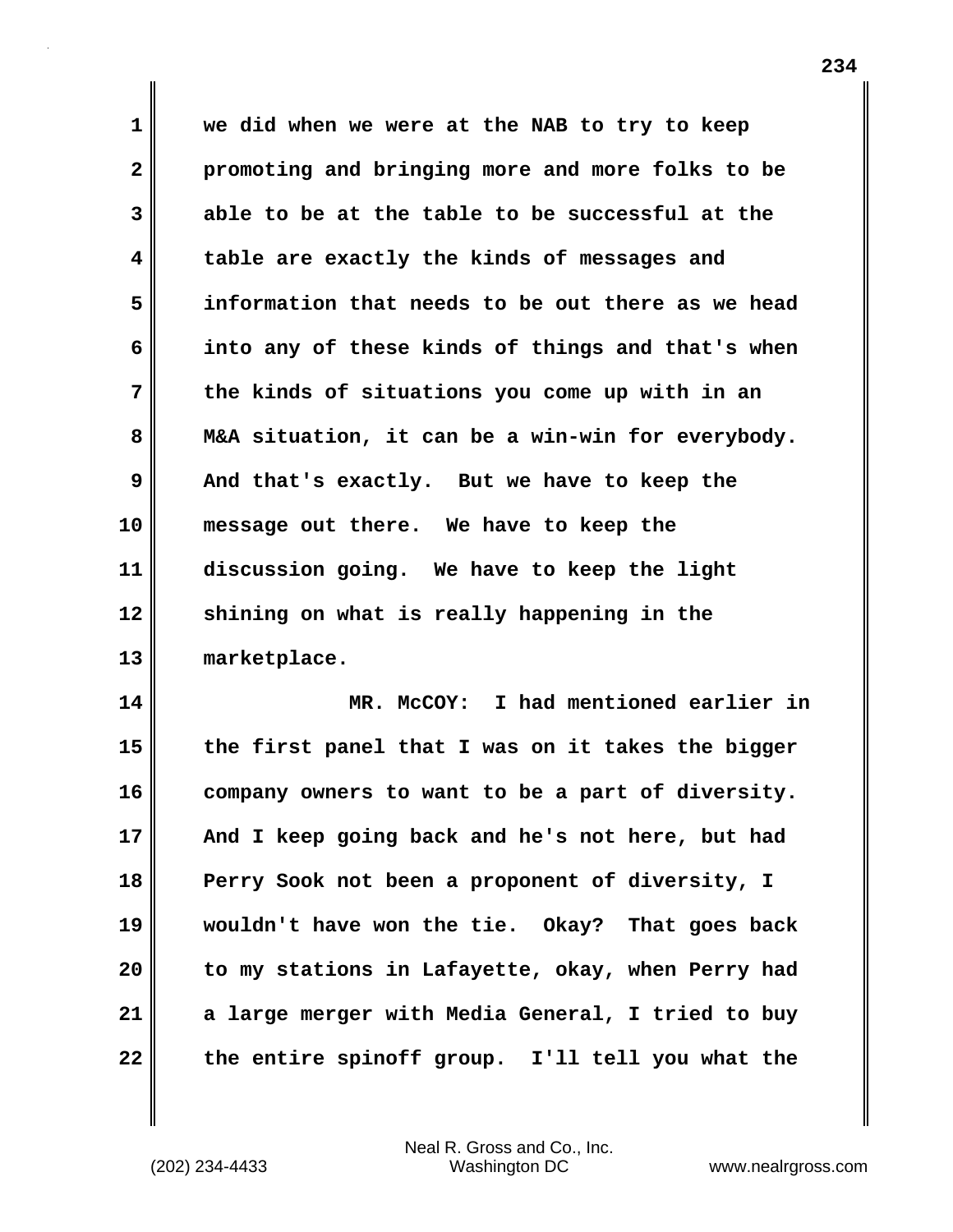**1 price is. I offered \$453 million for the entire 2 group, okay? That wasn't enough money. Perry 3 came back and said hey, it's all about the 4 Benjamins and you can't pay what I need. I said 5 okay, I'm out. I don't want any of them. 6 Three weeks after I said I was out, 7 guess what he did? Came back as a proponent of 8 diversity and said I want you in the deal. 9 Here's a couple of markets that I'd like for you 10 to take a look at. Which ones would you like to 11 take a look at? 12 Now he's not talking to me directly. 13 He's going through the M&A and his broker to do 14 that, but there's a proponent of diversity bid 15 company got that's calling himself self-16 regulating. He's self-regulating trying to get 17 the hands of broadcast properties into qualified 18 minorities when they can pay the bill, when they 19 can finance the deal and have a proven track 20 record of success. 21 So part of us to try to get in the 22 game, we can't do it from ourselves up. We need**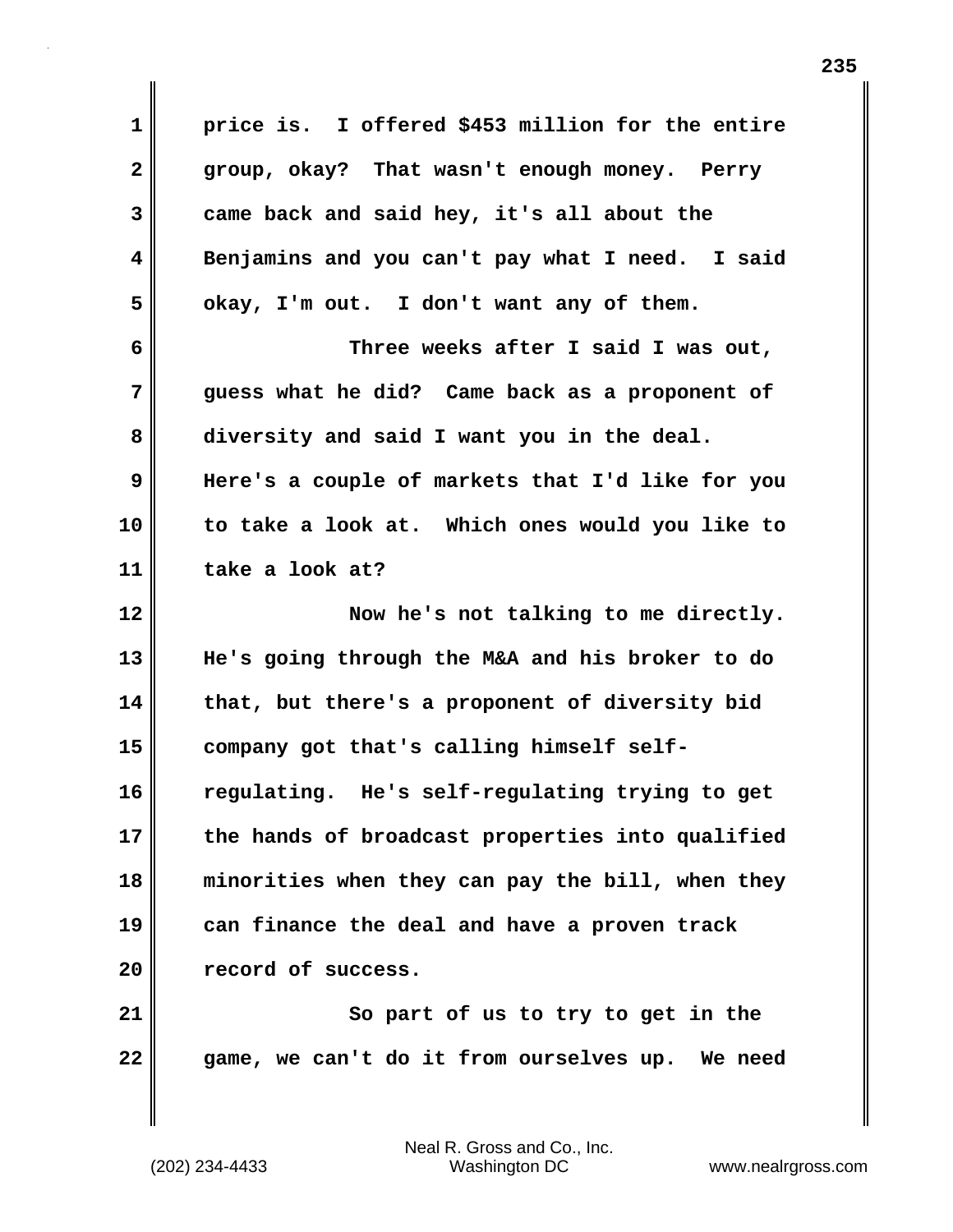**1 some help from bigger companies to have a true 2 sincere interest in diversifying media and not 3 just talk. 4 MR. WINSTON: David. 5 MR. HONIG: These private auctions are 6 sort of a mystery to many people. They're big 7 productions when you have to sell 10, 20 stations 8 or sometimes way more than that all at once. 9 Typically, these are run by an 10 institution such as Bank of America, Stephens, 11 Moelis, J.P. Morgan, Chase, or Citibank. MMTC's 12 brokerage has worked with all them. We've done I 13 think eight and we're working on one now. We've 14 done a couple for what was Clear Channel and now 15 is it's iHeart. We'd done two with Nexstar. One 16 we're working on now. They run about the same 17 way and they're very helpful as means to promote 18 diversity because when you sign an NDA and you're 19 credentialed in, you have access to these very 20 good properties that get spun off on equal terms, 21 and if you're hungry and you have prepared well, 22 and you can bid competitively, and you equal the**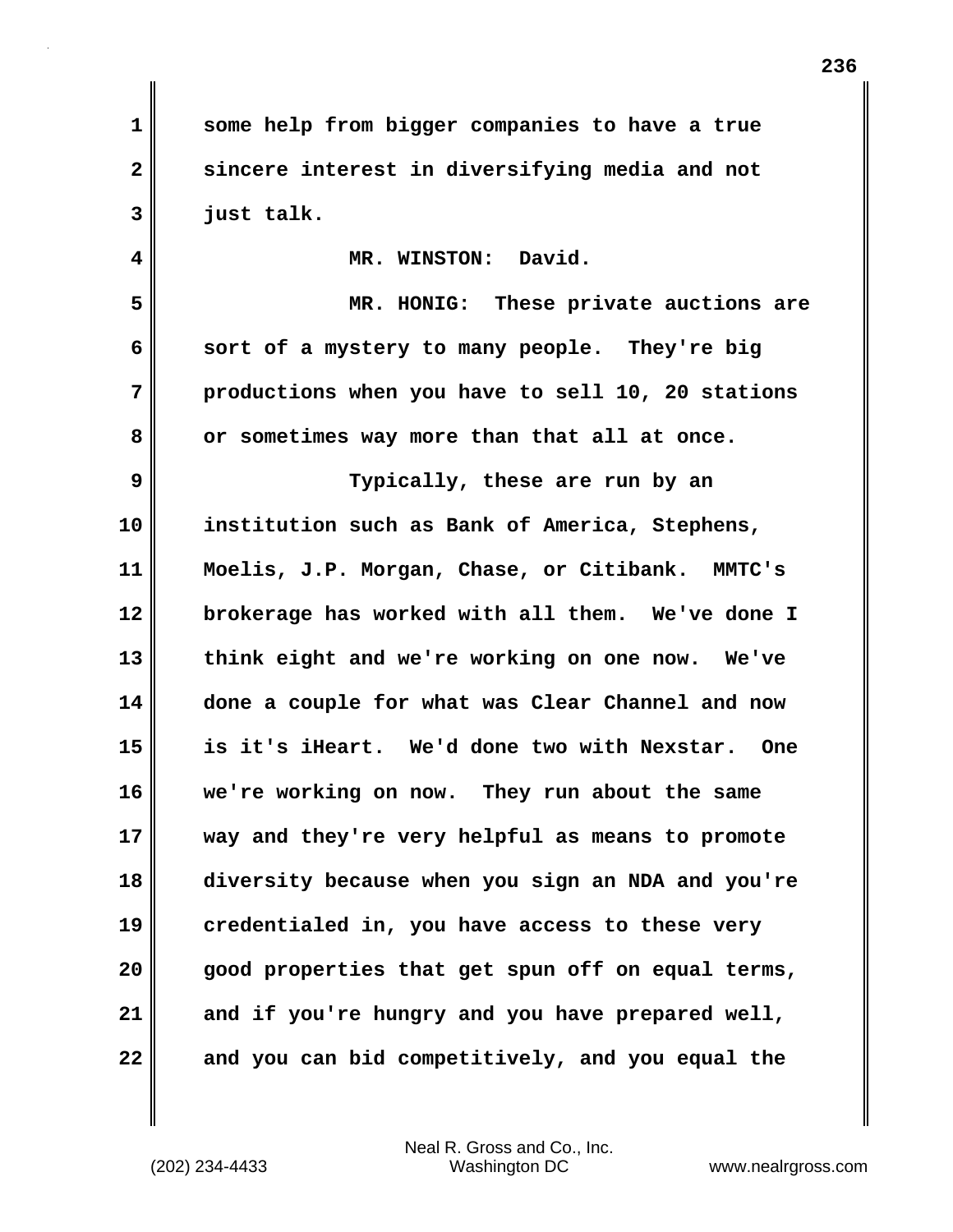**1 bids of others, you're going to win and be able** 2 to bid your company, be able to succeed. **3 DuJuan is a very good example of 4 someone who came in as an excellent operator who 5 had bought -- the first stations that you got 6 were what, about \$3.5 million and you sold them 7 for 6 or 7 times that because that was all value**

**8 that as a great operator, he built. Well, my 9 goodness, who is not going to notice that? And 10 that happened and when the first time he got in 11 one of these auctions was able to get a couple 12 more stations. That's exactly the kind of good 13 operation that seldom gets a chance other than in 14 these kinds of processes to get recognized and 15 monetized.**

**16 MS. MAGO: That's another point though 17 I think I'd like to amplify again and it's the 18 theme that we've heard all day today of being 19 able to go into a situation, actually really 20 prepared and ready and able to make your case 21 that I'm able to run these stations. I'm able to 22 get the money that comes behind it and that's**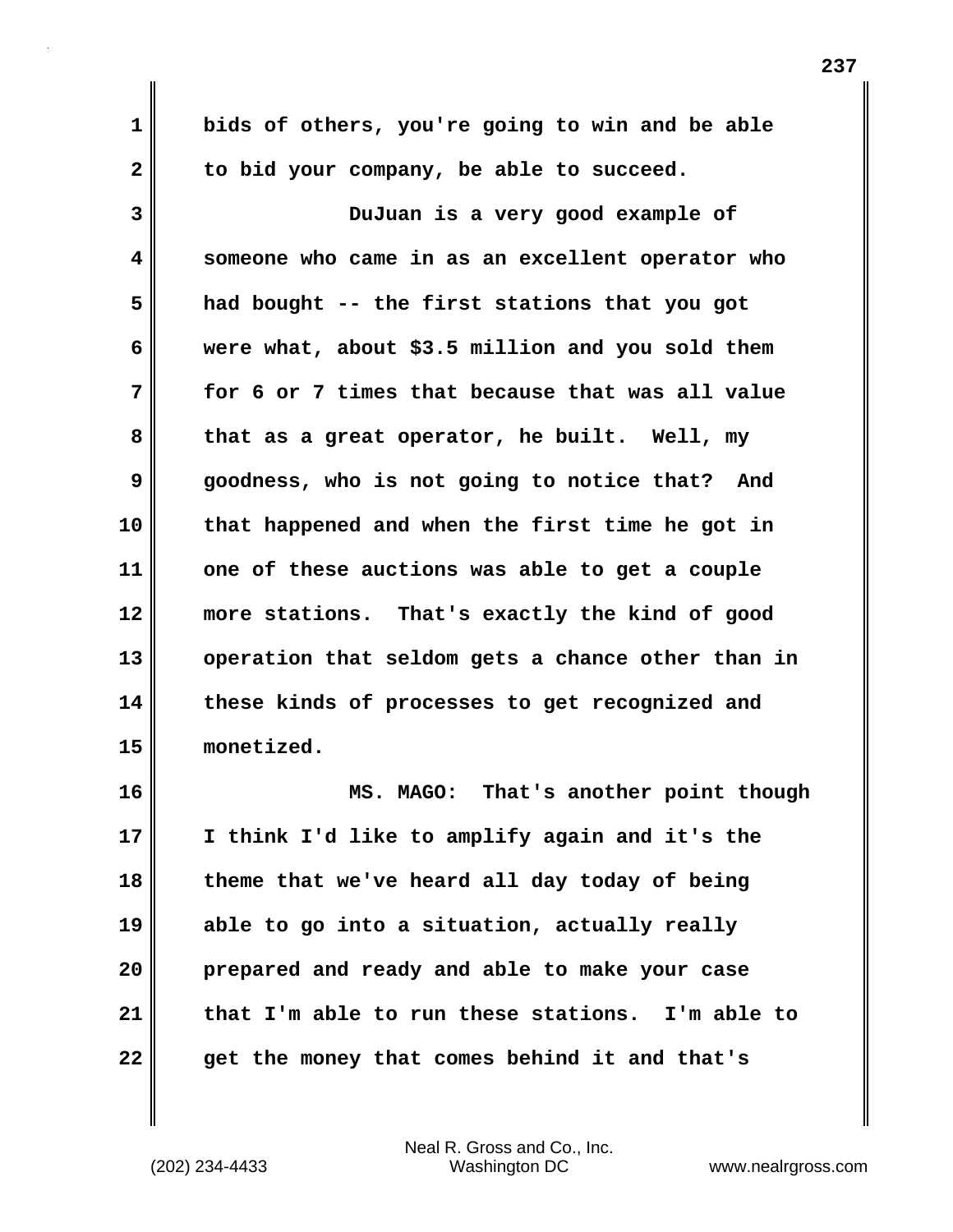**1 where there's some of the background programs 2 that we've also been alluding to all day today 3 that become important.**

**4 And DuJuan, you called that Diane's 5 broadcast leadership training program at the NAB 6 earlier today. And that was one of the things 7 that you identified is it helped you to prepared 8 to go into the negotiation, into the situation, 9 and be able to make your case that, in fact, you 10 were one of the folks to win.**

**11 I can't emphasize enough how many 12 people that I talk to over time have said this is 13 what I want. I want to have someone who truly is 14 going to be competitive, who knows what they're 15 getting into because there's no point to setting 16 someone up to fail. We should not do that. 17 MR. WINSTON: Jane, you've taken us 18 right to our next question because the next**

**19 question was what should your team look like? 20 Who should you have around you as you prepare to 21 go into a situation where somebody is spinning 22 stations off? What should the team look like,**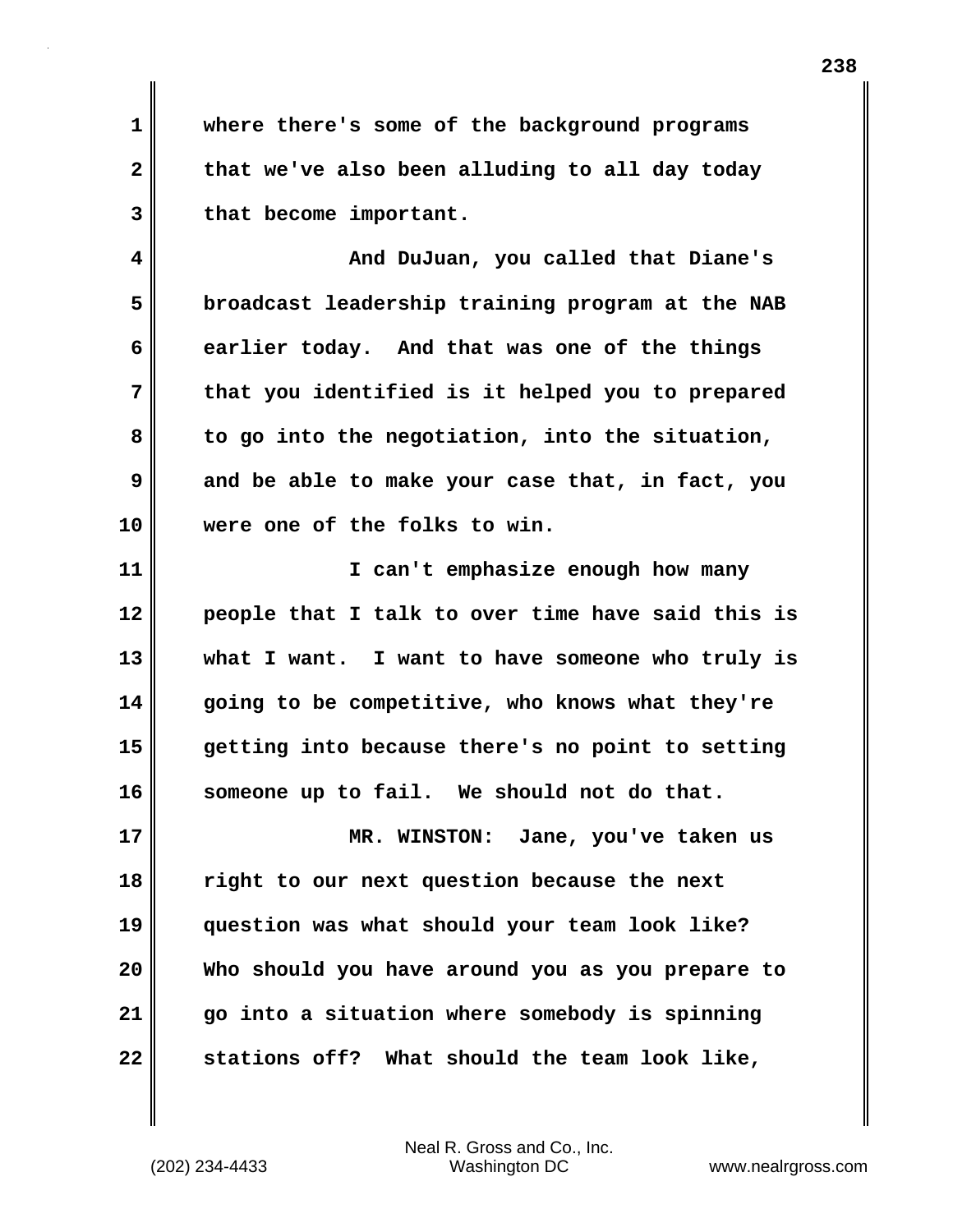| $\overline{2}$ | MS. MAGO: I think the team needs to              |
|----------------|--------------------------------------------------|
| $\mathbf{3}$   | look like they're competent, that they know what |
| 4              | they're coming into. They understand again, the  |
| 5              | issues that are being talked about here all day  |
| 6              | today, the finance issues. They need to          |
| 7              | understand what the station should look like.    |
| 8              | They need to be able to explain what it is about |
| 9              | what they intend to do, what's my market? Who is |
| 10             | it that I'm trying to reach? Where am I going to |
| 11             | get my multiples on my advertising? Where am I   |
| 12             | going to get all the various pieces that will    |
| 13             | make me a successful entity and an entity that   |
| 14             | can stay in this market? And you have to have -  |
| 15             | you've got to have your lawyers, okay?           |
| 16             | (Laughter.)                                      |
| 17             | You've got to have your lawyers.                 |
| 18             | MR. WINSTON: You start off with the              |
| 19             | lawyers. That's what I'm looking for.            |
| 20             | (Laughter.)                                      |
| 21             | MS. BEASLEY: Let me add to that as               |
| 22             | having done a ton of deals over the years.<br>I. |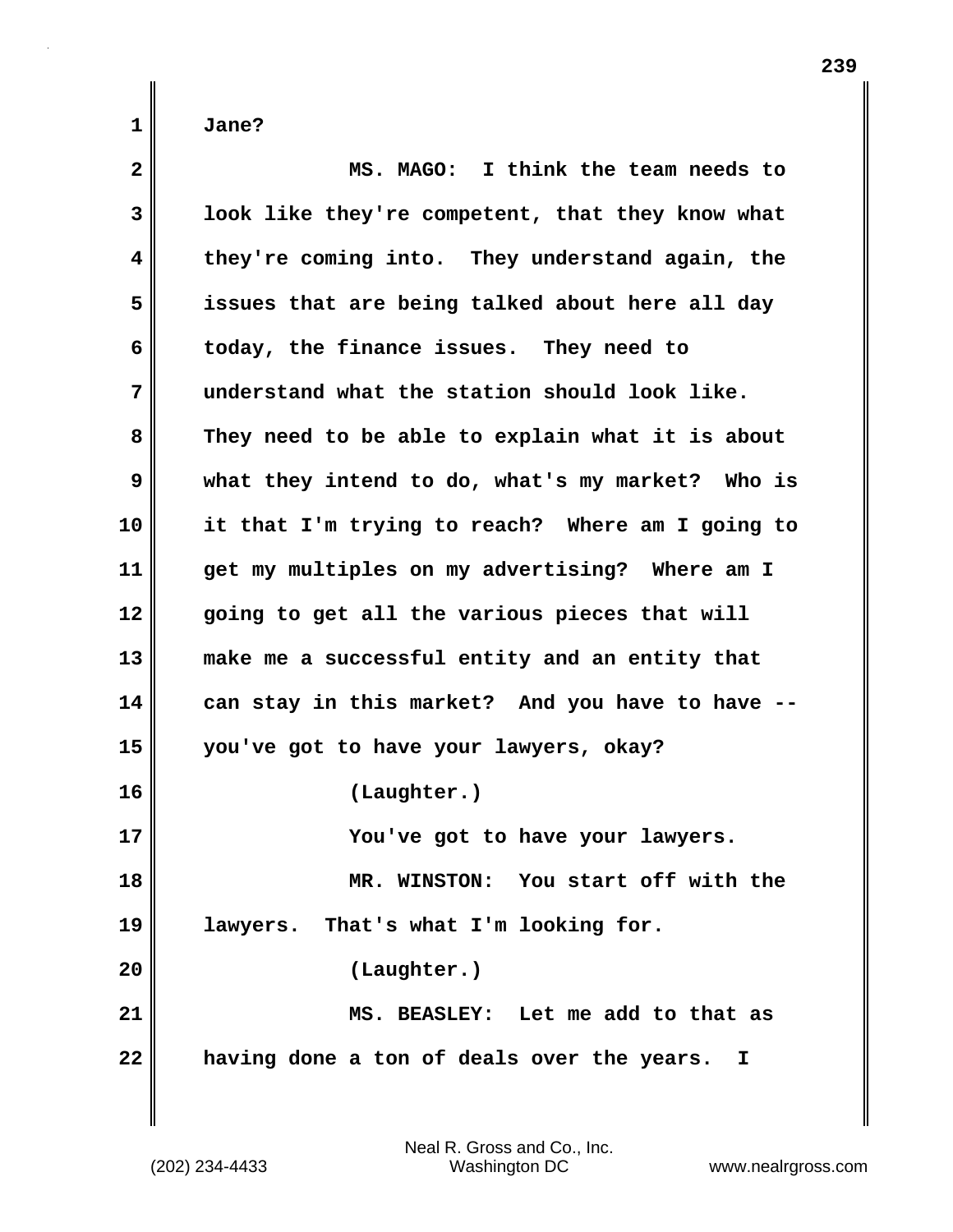**1 mean a great legal team is a must. Also, a great 2 finance team. And you have to have your engineer 3 IT people involved as well and operations. 4 You have to have the complete package 5 going in, your list of due diligence items, 6 checking off, and just be very prepared going in** 7 and making an offer. **8 MR. WILKES: All right, great. So 9 since the Clear Channel AM FM merger closed in 10 2000, there have been over eight major radio or 11 television mergers from which a sizeable number 12 of stations had to be spun off to comply with the 13 DOJ and FCC rules. In nearly all these mergers, 14 several stations were sold to minority 15 broadcasters. 16 So can you cite examples or cite to 17 examples, I should say, the Clear Channel merger, 18 45 out of about 450 radio spinoffs went to 8 19 minority broadcasters and with the 2017 Nexstar 20 Media General merger, 3 of the 11 television 21 stations went to John's company. So 22 congratulations there -- Via Broadcasting. So no**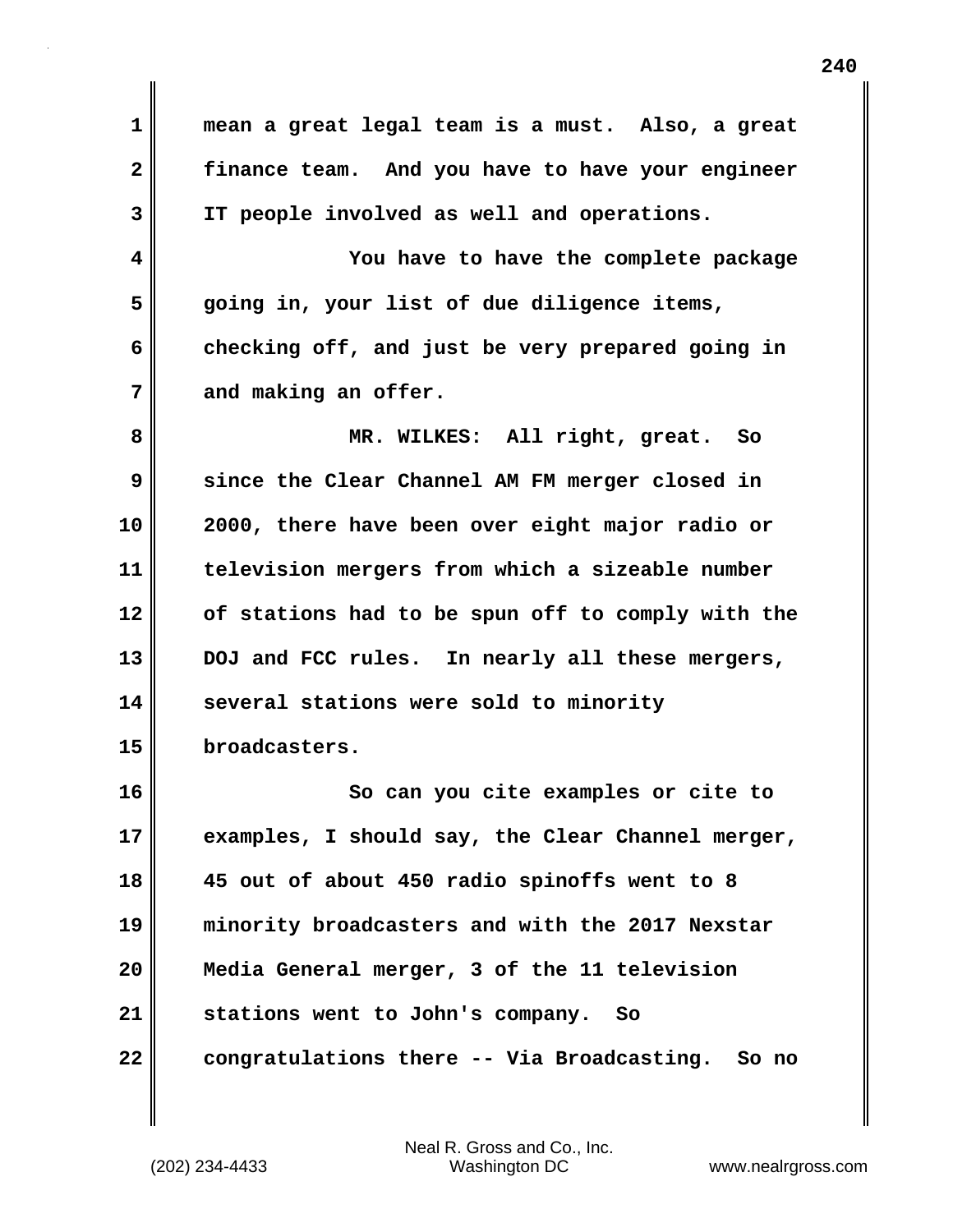**1 -- the interesting thing is that no FCC rule 2 required this.**

**3 So why do the broadcasters do it? Now 4 I've heard because they're good people, but at 5 the same time, there's probably a business reason 6 behind this, too. So can we get into perhaps 7 what's the business reason?**

**8 MR. HONIG: The multiples get bid up 9 because new money, new energy, new bidders are 10 coming into an auction. The livelier the 11 auction, the higher the multiples. You may get a 12 winner's curse. The highest price ever paid for 13 a radio station in history was in that 1999-2000 14 Clear Channel auction. Radio One bought a 15 station in Los Angeles for \$453 million in that 16 auction which we represented the seller in, 17 working with -- which was Clear Channel, 18.3 18 times multiple. I think Clear Channel was pretty 19 happy about that.**

**20 MR. WILKES: So is there any sense 21 though -- so I understand that. Obviously, it's 22 a good deal for them. But is there any sense**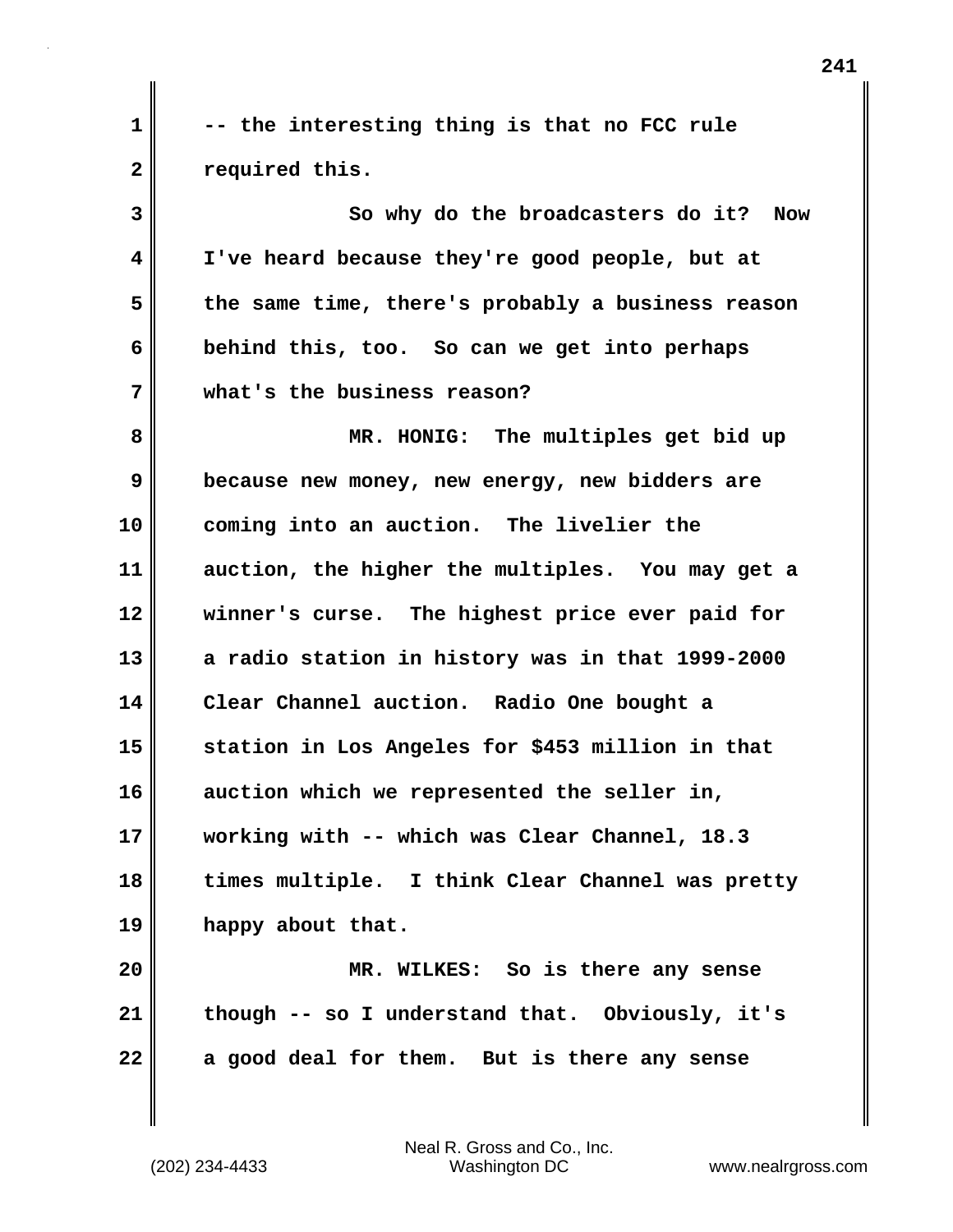**1 when you're before the FCC and you're trying to 2 make a case, well, this isn't too much 3 consolidation. It's fine for the marketplace. 4 It's also important to try to lift up voices with 5 those -- those are the first voices with the 6 spinoffs that you're going to have to do anyway. 7 MR. HONIG: It's the only mechanism 8 that has the advantage of both advancing 9 diversity with no -- without more consolidation 10 at the other end. So there's less consolidation, 11 more diversity, and the financial reward for the** 12 seller. It lines up in every conceivable way. **13 Nothing else like it. 14 MR. WINSTON: There used to be 15 something better, of course, which was the Tax 16 Certificate. And there was some conversation 17 about the Tax Certificate earlier this morning. 18 And I was talking with Congresswoman Yvette 19 Clarke's office and Congressman Bobby Rush's 20 office yesterday at the MMTC and both said that 21 they were looking to be revitalize discretion of 22 the Tax Certificate again this year. So it's**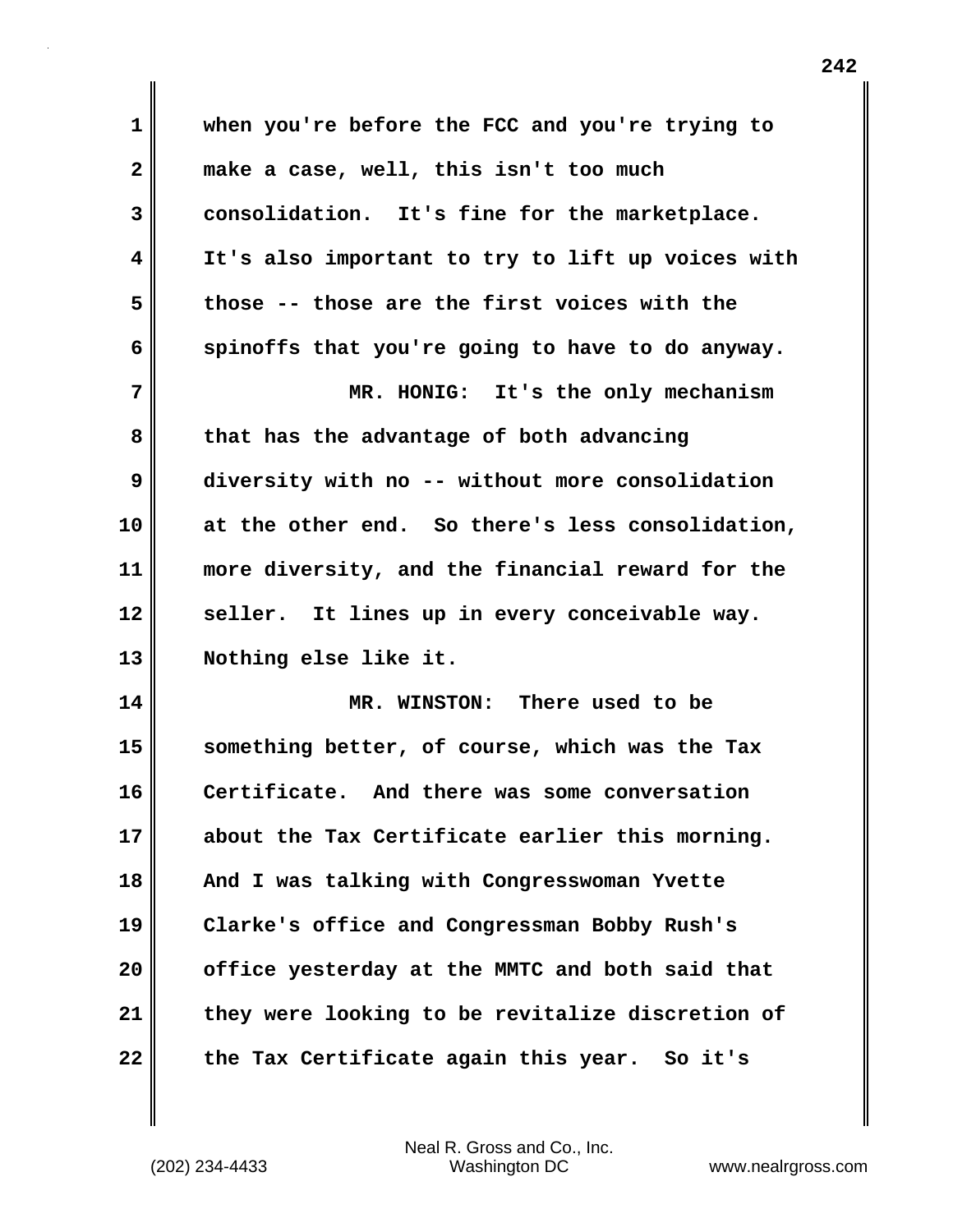**1 been 20 years we've gone without it, but 2 hopefully there may be new life for that 3 conversation, so I thought I'd throw that out 4 there. 5** But there were a number of items that **6 got discussed earlier today and I wanted to pick 7 and choose a couple of those to come back to. 8** One of them, DuJuan, I heard you talk **9 before. It was mentioned earlier today about the 10 gentleman who was on air and his boss said if you 11 want to own a station, you've got to go into 12 sales. So DuJuan, you might want to give them a 13 little bit of how it all began for you. 14 MR. McCOY: Yes. I started in TV back 15 in 1989 right out of college selling air time 16 door to door in Indianapolis for an independent 17 TV station, WTTV. Did that for five years. Then 18 I went on the train, the television, moving 19 around things, trying to move up the totem pole 20 and ended up buying my first station in 2007. 21 The reason I ended up buying is 22 because I had become a general sales manager, a**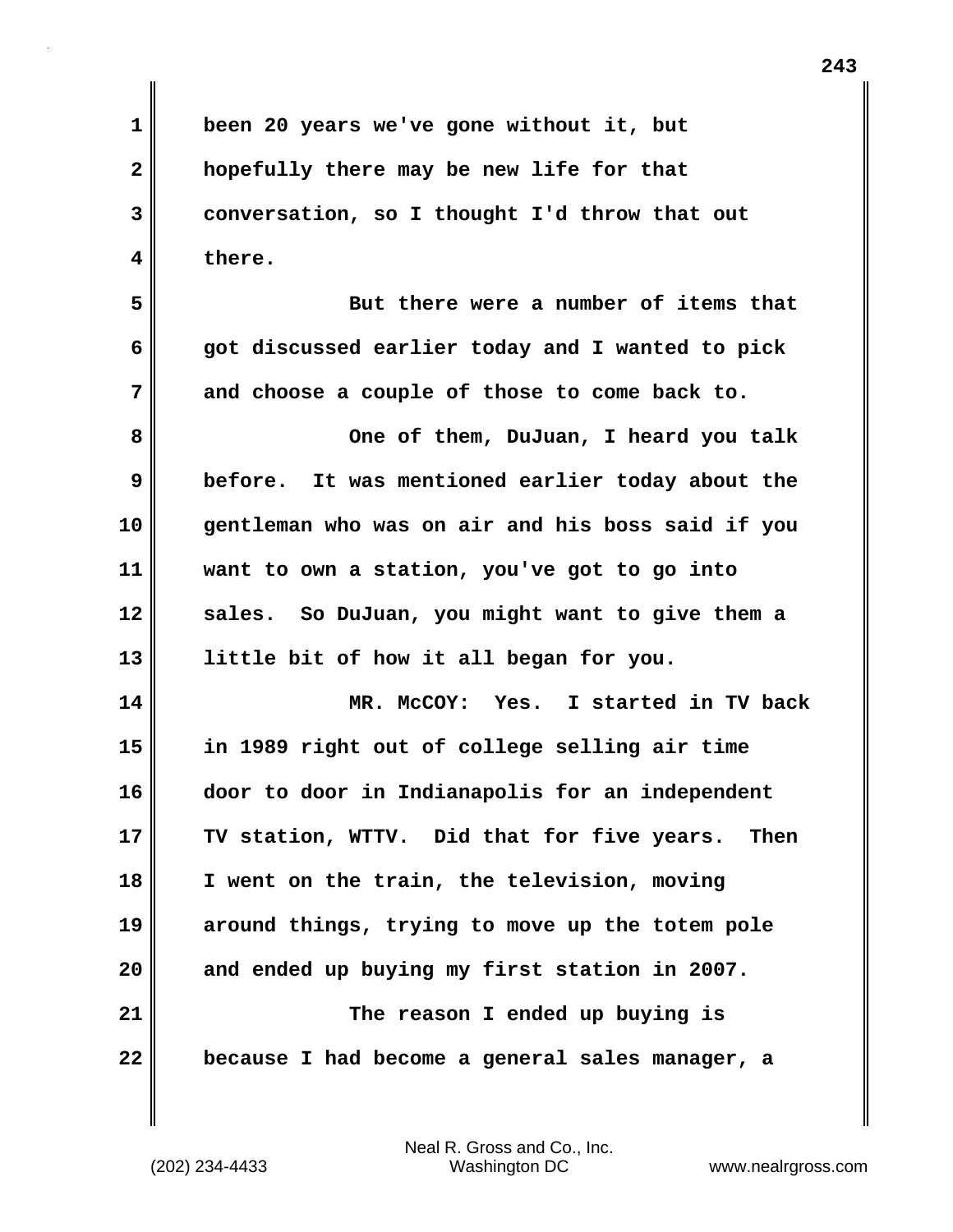**1 VP of sales, for 13 years. That's a long time as 2 a VP of sales and general sales manager. What I 3 couldn't get was a GM job. Every time I 4 interviewed for a GM job, I got a no. 5 So in July of '07, I said you know 6 what, I'm tired of getting my own no's, let me 7 see what I can do on my own. I've made enough 8 money for everybody else, let me see if I can go 9 make some money for myself. And I ended up 10 buying seven television stations out of west 11 Texas for \$3,037,500. We ended up divesting 12 those stations five years to the date that I 13 bought them for \$21 million in efforts to move on 14 to bigger and better -- bigger-size markets. 15 MR. WINSTON: Another thing that came 16 up earlier was the question of federal and state 17 government advertising. 18 I'm just curious, Caroline, is federal 19 and state government advertising a significant 20 source of revenue for any of your stations? 21 MS. BEASLEY: No. 22 MR. WINSTON: I gather in states that**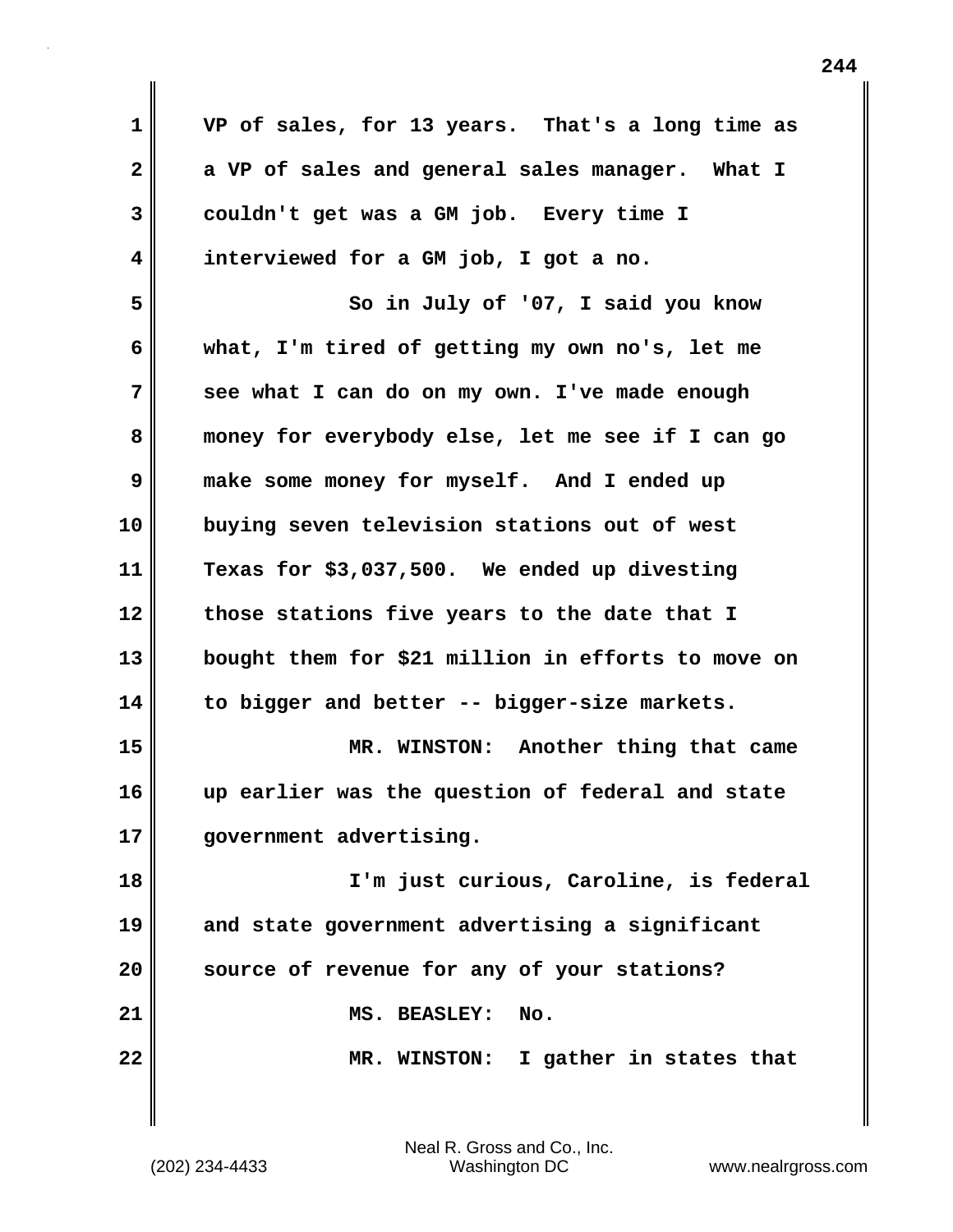**1 have lotteries and things like that, the state 2 does a lot of advertising. Is that something -- 3 MS. BEASLEY: They used to, Florida 4 being one example, but we are not seeing that 5 much advertising from Florida any more. 6 MR. WILKES: So I'd like to ask a 7 question from earlier to kind of the Paula 8 question, I should say. So you got the channel. 9 You got the station. Her case was that okay, 10 that's just to get your foot in the door. Now 11 you have to be successful. 12 So I guess to the panel, how do you 13 define success for your stations? And is that 14 really where the challenge is more in the 15 successful operation? Or is it really getting 16 your foot in the door? Which of you found the 17 most obstacles in doing? 18 MS. BEASLEY: So I think that we've 19 been talking about buying radio stations, TV 20 stations today and this is going to be an 21 indirect answer to your question. It's very 22 important. Ultimately, at the end of the day,**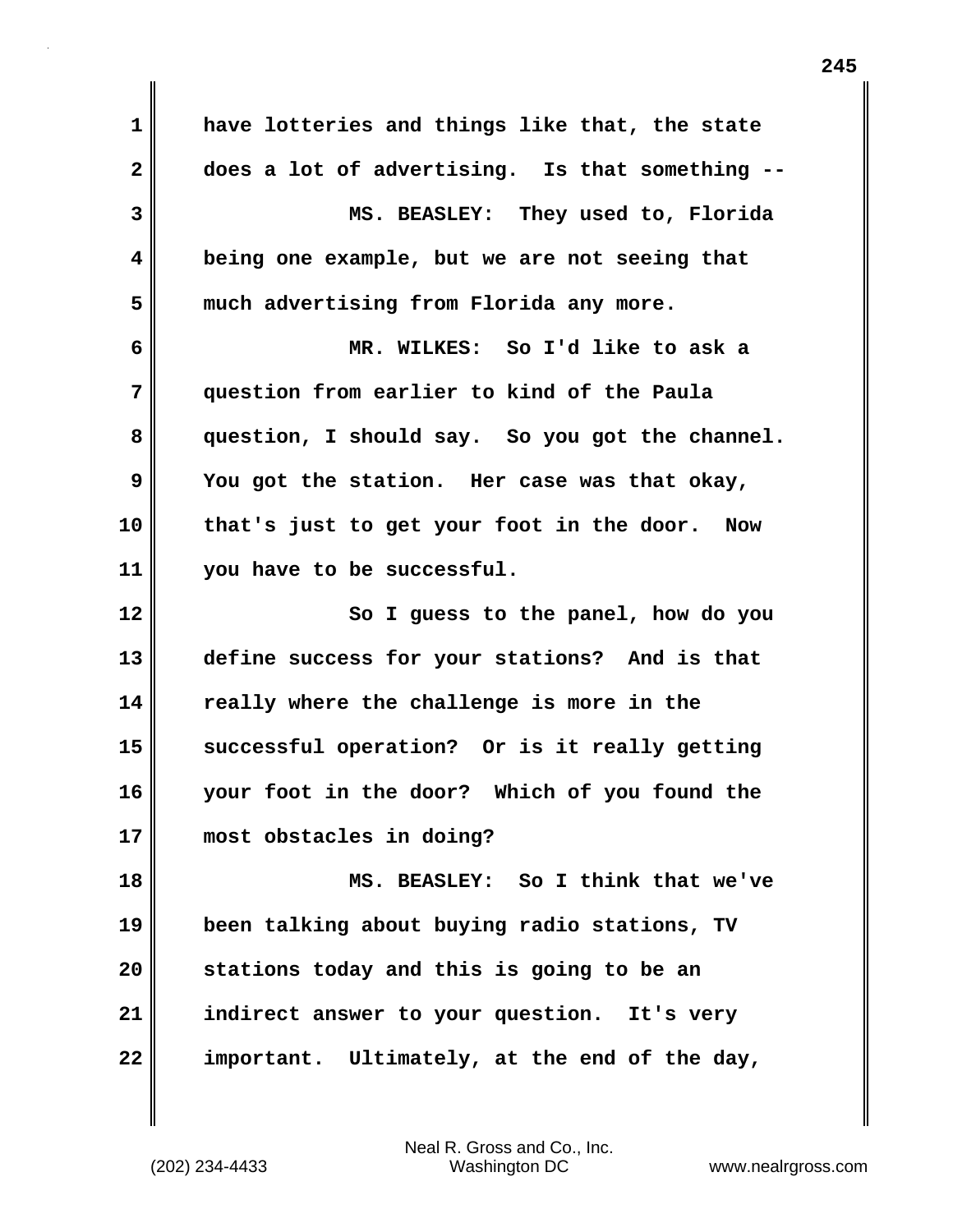**1 the owner of a business makes the decision. 2** And to DuJuan's point earlier, you **3 have to have contacts. You have to know the 4 people in your business in your industry that you 5 will potentially do business with and establish 6 those contacts. If you can hit, meet the 7 criteria, maybe even below financially, an owner 8 would like to see diversity within their 9 industry. 10 So if you're able to do -- if you know 11 the owner, potentially seller, and you hit the 12 criteria, or almost, then you have a very, very, 13 very good shot of hitting, winning. 14 MR. McCOY: So for me, I -- 15 MS. BEASLEY: And cash flow is king 16 for me. 17 MR. McCOY: Cash flow is king. For 18 me, I look at success, the success is when you 19 buy a property, okay? When you buy right, and 20 you have a strategy and you know the business, 21 you really -- you're a success because you know 22 what you're getting into because you've done it**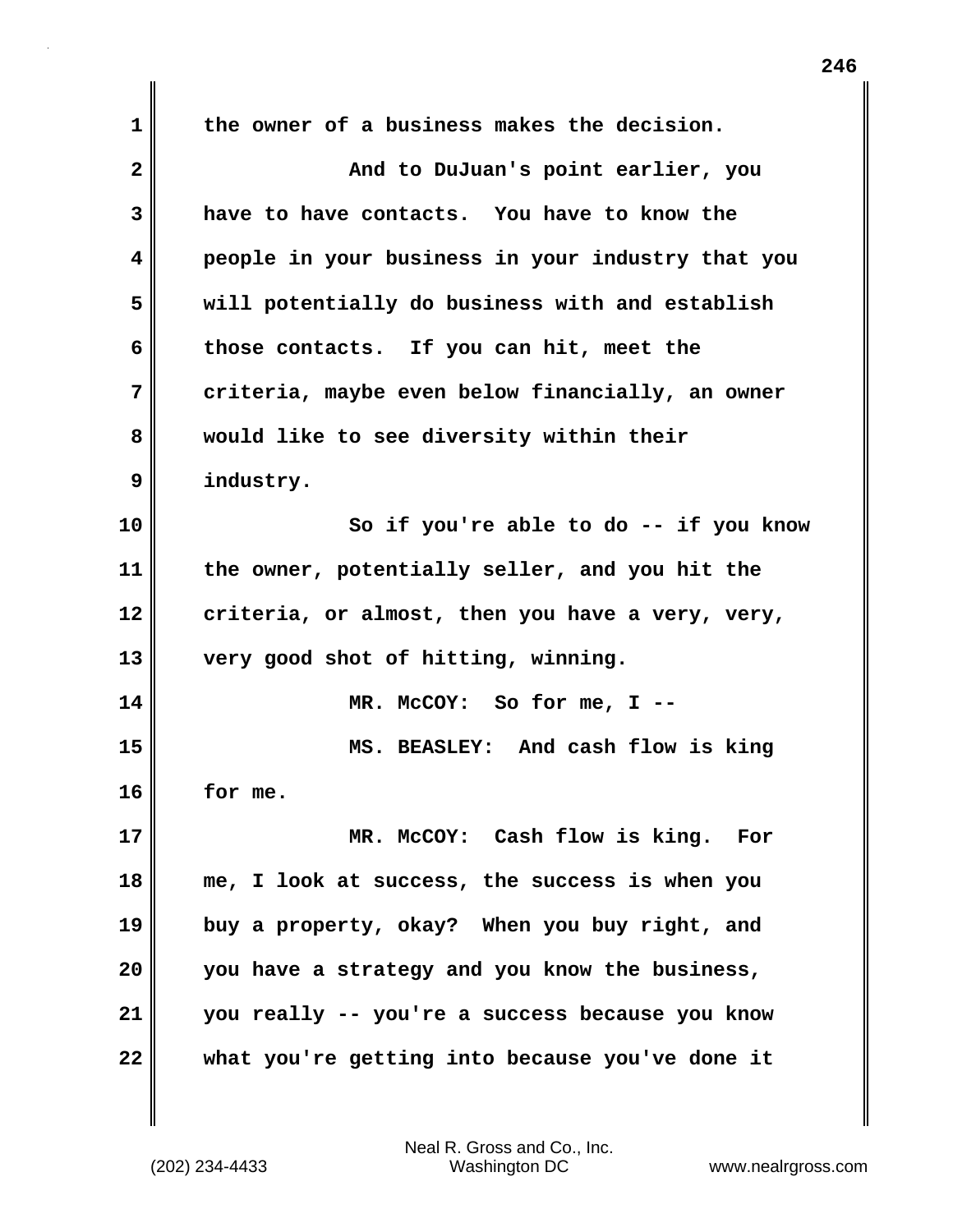**1 before. You paid the right price for it. You 2 didn't over pay for it. So for me, a success is 3 getting in the property with my vision intact. 4 Does that make sense? 5 So if you're -- me, personally, as a 6 business, I would never do a stick deal. Okay? 7 Why, because that has too many moving parts. I 8 would never launch a station on cable without 9 fees guaranteed for a long time. Why? Because 10 that sets me up to fail because fees are part of 11 your model when you're at 190-channel universe. 12 So it just depends on the individual strategy, 13 their business mindset and how they're 14 approaching that station when they buy it. 15 MS. BEASLEY: I actually agree with 16 that, too, that you have to have a plan in place, 17 a mapped out strategy knowing what you're going 18 to do the minute you close, the minute you walk 19 in that door, what your expectations are, 6, 12, 20 18 months down the road because we're financing 21 these stations. And we have an obligation to our 22 partners, our banks, to pay them back.**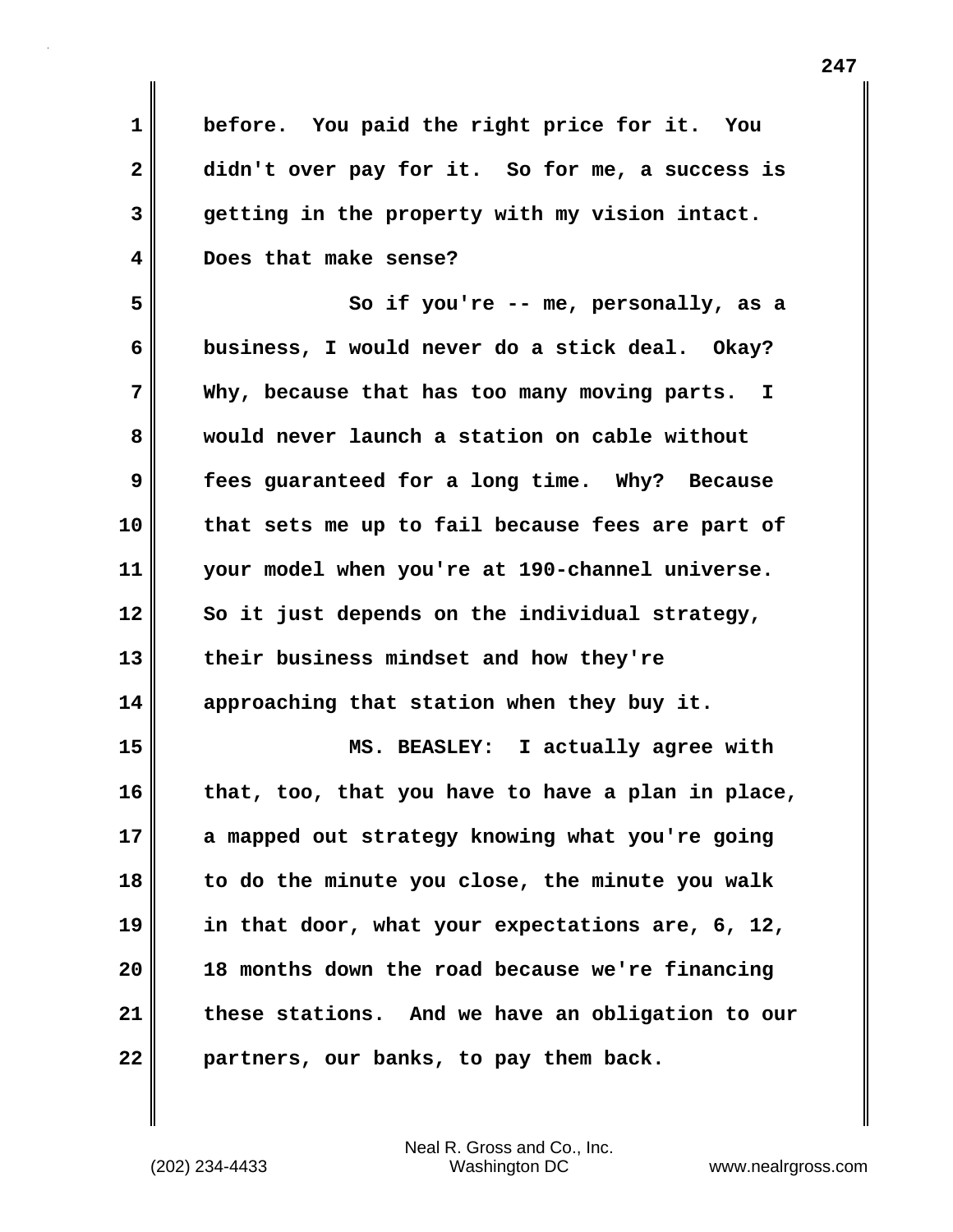| $\mathbf 1$  | MR. McCOY: Hopefully, you guys are                  |
|--------------|-----------------------------------------------------|
| $\mathbf{2}$ | going to stick around for the finance panel. I      |
| 3            | think it's immediately after this one. And some     |
| 4            | of the guys on the finance panel, they'll tell      |
| 5            | you if you don't have a vision and they're          |
| 6            | comfortable with your vision going forward, you     |
| 7            | can't get financing. If you start a stick deal      |
| 8            | and you don't have a plan to generate significant   |
| 9            | revenue to cover your home, you can't get a loan.   |
| 10           | So stick around. I'm sure they're going to talk a   |
| 11           | little bit about that.                              |
|              |                                                     |
| 12           | MS. MAGO: I think the next three                    |
| 13           | panels all have information that people are going   |
| 14           | to need. I've looked at this. You're talking        |
| 15           | about the entrepreneurs. You're talking about       |
| 16           | the role of the incubators that we've been          |
| 17           | working on for the last 15, 20 years and how that   |
| 18           | might be able to be something. And then you're      |
| 19           | talking about some of the ways to do this.          |
| 20           | If I can go back to your question for               |
| 21           | a second on the success for it. You know what?<br>I |

(202) 234-4433 Washington DC www.nealrgross.com Neal R. Gross and Co., Inc.

 $\mathbf{l}$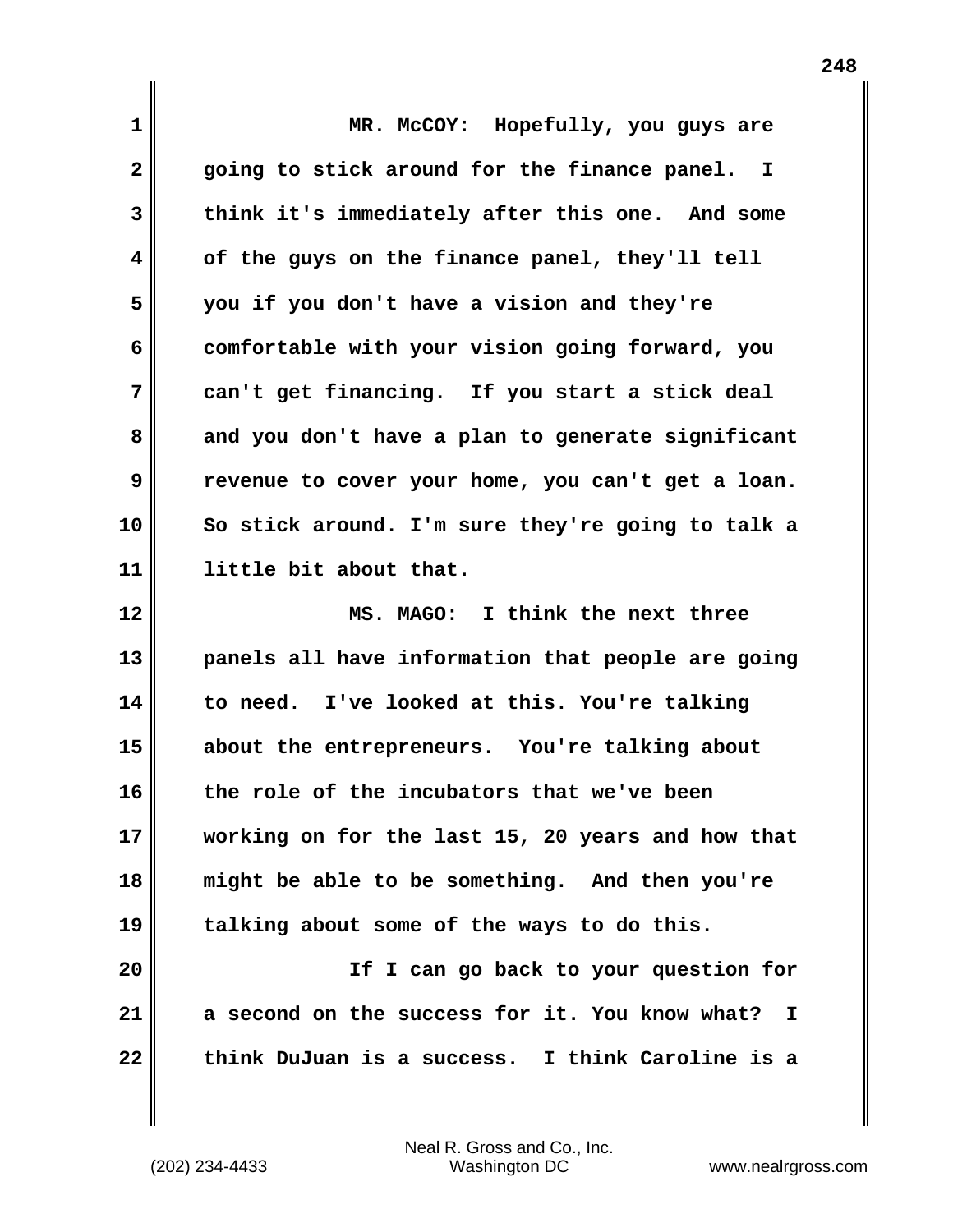**1 success on these things. I think it's because 2 they have a vision and they've been able to look 3 towards the future in being able to grow and have 4 been able to implement the plans because they 5 made the background -- they did the preparation. 6 They did all the work that it took to get to 7 that. And it's not just getting your foot in the 8 door. I don't think that is success. I think 9 that's a step, but I don't think that's -- I 10 think you've got to be able to keep it going for 11 a longer period of time and that's why the 12 policies and the things that we are talking about 13 should be looking towards that longer term 14 success and how do we keep promoting that. 15 MR. WINSTON: I just want to come back 16 to something that both DuJuan and Caroline 17 addressed which was knowing the people in your 18 industry before you come to them to talk about a 19 deal. 20 And DuJuan, as you pointed out, if you 21 didn't know Perry Sook and he didn't have respect 22 for you as a broadcaster, that deal would not**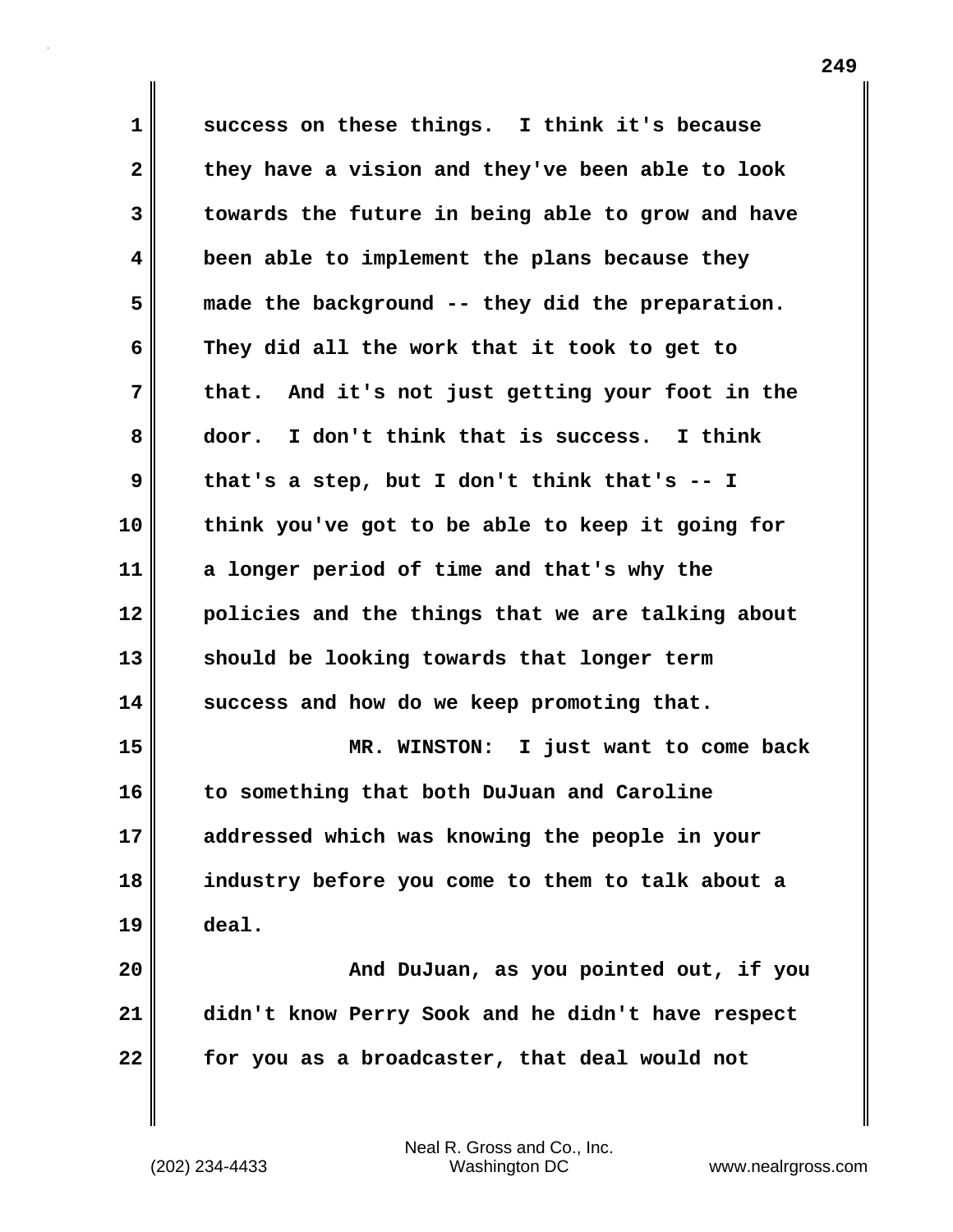**1 have taken place. I was thinking, and I learned** 2 this in an interesting way.

**3 This was, David, you were talking 4 about when Clear Channel took over Citadel, 5 wasn't it, in 2000? Yes, AM FM. And I was 6 meeting with Lowry Mays on behalf of NABOB and I 7 said we've got to send some of these stations to 8 NABOB members. You've got to -- and I started 9 throwing out numbers of stations I wanted to see 10 going to African-American buyers. He said well, 11 wait a minute, Jim. I've got to divest some of 12 these stations to my good friend, Mel Karmazin. 13 And it blew me away because they were the two 14 biggest radio companies in the country at the 15 time. I'm assuming they're fighting for markets 16 every place they are. But as persons, they have 17 respect for each other and they enjoy each 18 other's company. 19 That's when I realized, oh, okay, who 20 you know is important. Now I mean Lowry did go**

**22 minority buyers, but it's just very interesting**

(202) 234-4433 Washington DC www.nealrgross.com Neal R. Gross and Co., Inc.

**21 on and spin several of his stations off to**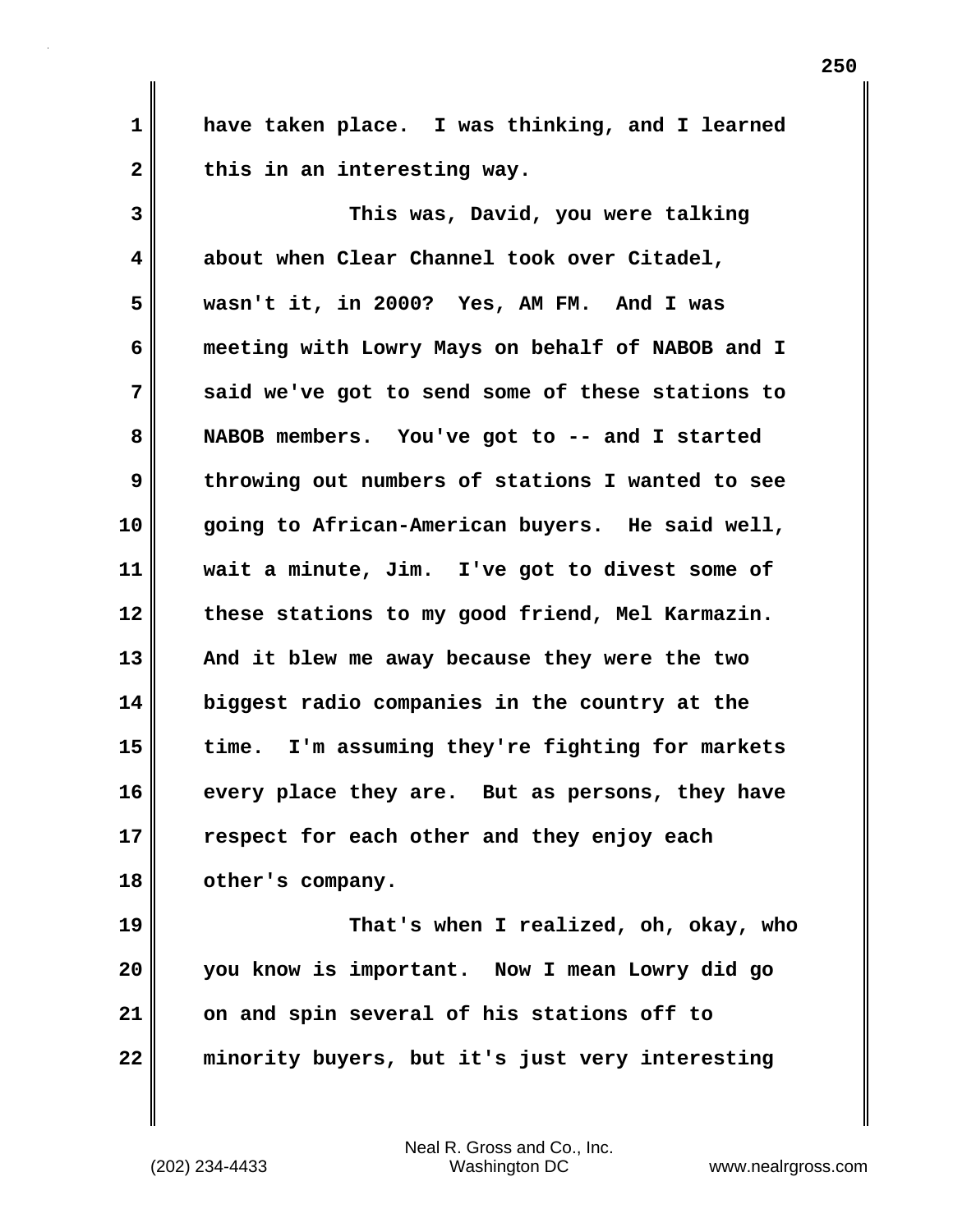**1 to understand that there's a certain club. We've 2 heard about the old boys club for many years. 3 There's a broadcasters club. Unfortunately, it's 4 not just old boys any more.**

**5 MR. McCOY: That's right. And there 6 was another large transaction that just recently 7 happened. And believe it or not, I didn't get 8 invited to the auction process, okay? And I had 9 to lobby to get invited to that auction process, 10 although I've been the most visible entrepreneur, 11 if you will, in the last eight years in buying TV 12 stations.**

**13 I actually got in, but I didn't want 14 to pay the price for the stations, but when the 15 deals were done, guess who the purchasers were? 16 The seller's friend, the seller's friend who had 17 not participated in any auction whatsoever in the 18 last ten years. But it was the seller's friends. 19 MR. HONIG: You know, it's true. When 20 you get to the second round and these things 21 often go only two rounds or maybe three, and**

**22 everyone has done their second round due**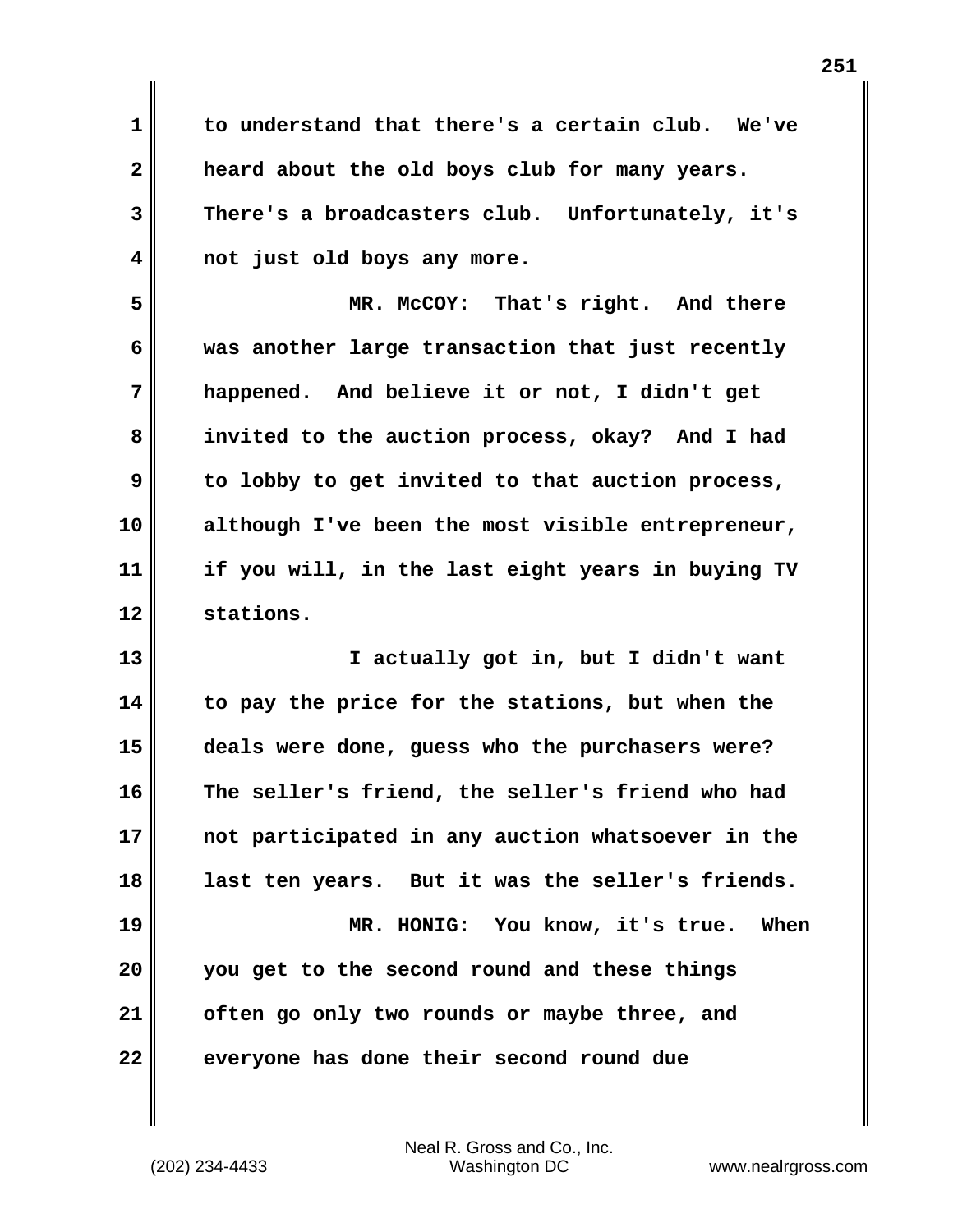**1 diligence, what will happen is people who know 2 what they're doing and look at these numbers and 3 look at all of the other information that's 4 provided, will typically value these assets 5 within about one percent of each other. And then 6 the question is just can they close?**

**7 And at that point, it comes down to 8 you report it to the client and at that point it 9 just who do they know and trust and want to have 10 a long-term relationship with, if they're going 11 to pay fair market value. And that could be the 12 person who just has developed and cultivated them** 13 vver a period of time. They've got discretion. **14 No one is going to be asking for special 15 privilege. It just comes down to who has done 16 their homework and discretion, and done the most 17 to, over time, build a relationship that will 18 seal the deal.**

**19 MR. WILKES: Well, the changes that -- 20 wouldn't the FCC look at this and say hey, you're 21 just spinning these off to his friends? Is that 22 not going to be an issue.**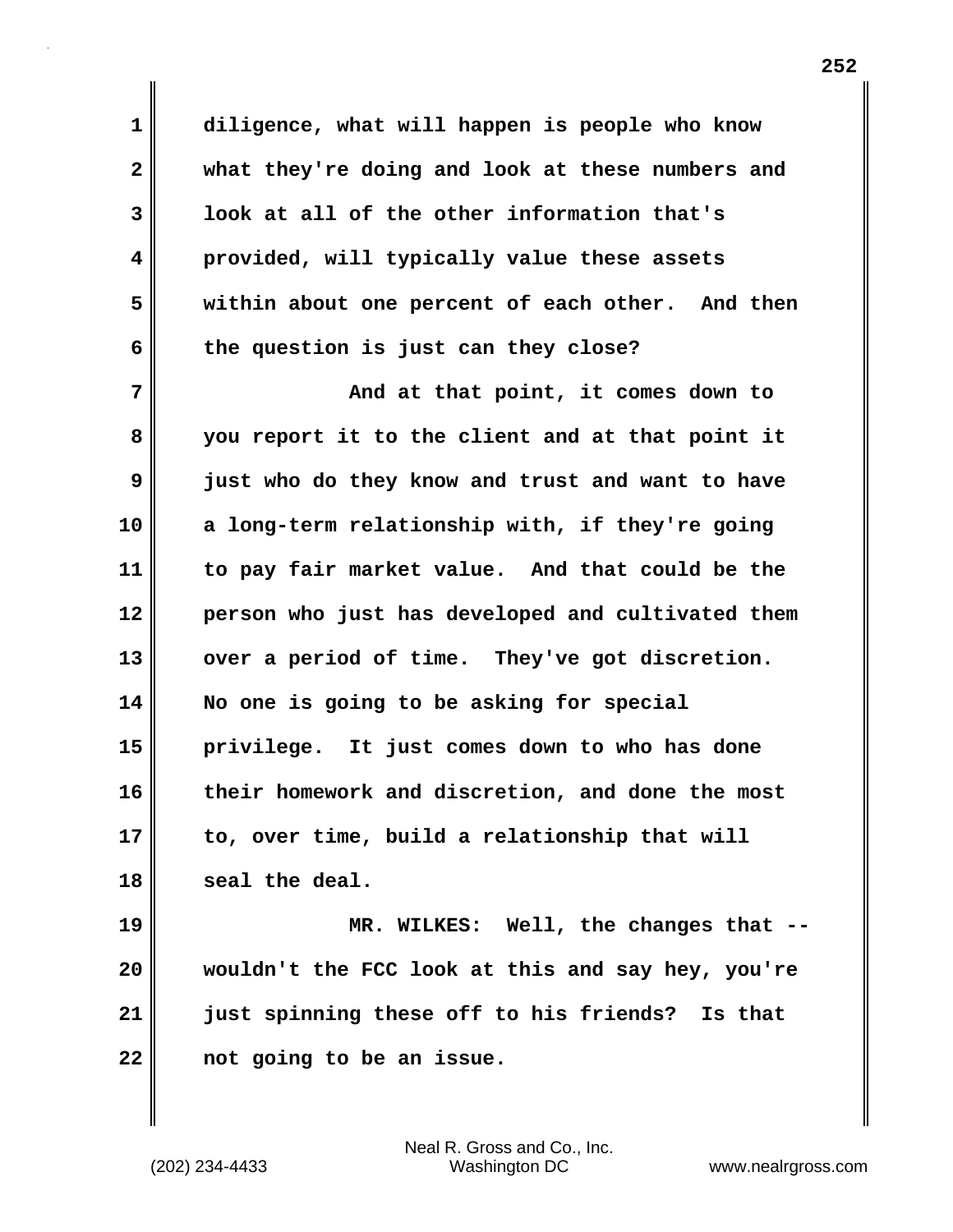**1 MS. MAGO: You've got look at all the 2 circumstances that go into everything in this. 3 And the FCC doesn't choose one buyer over another 4 buyer and this is the way David described the 5 process.**

**6 Again, that said, the Commission does 7 like to see diversity in the situations and does 8 like to encourage people to go and to look 9 around. And sometimes I think what you want to 10 see is you want to see the deal get done. How 11 many deals have we seen over time that took a 12 long time to get their way through the process 13 and then all of a sudden, something fell off at 14 the last minute and the financing fell through. 15 And so as a rational business person, 16 you do have to be able to see this is the deal**

**17 that can get done. And again, there have been 18 deals also where the Commission has looked and 19 said is this a real deal? And you know, you 20 can't go down that road either. 21 MR. WINSTON: Yes, that's -- it's one**

**22 thing to sell to your friends. It's another**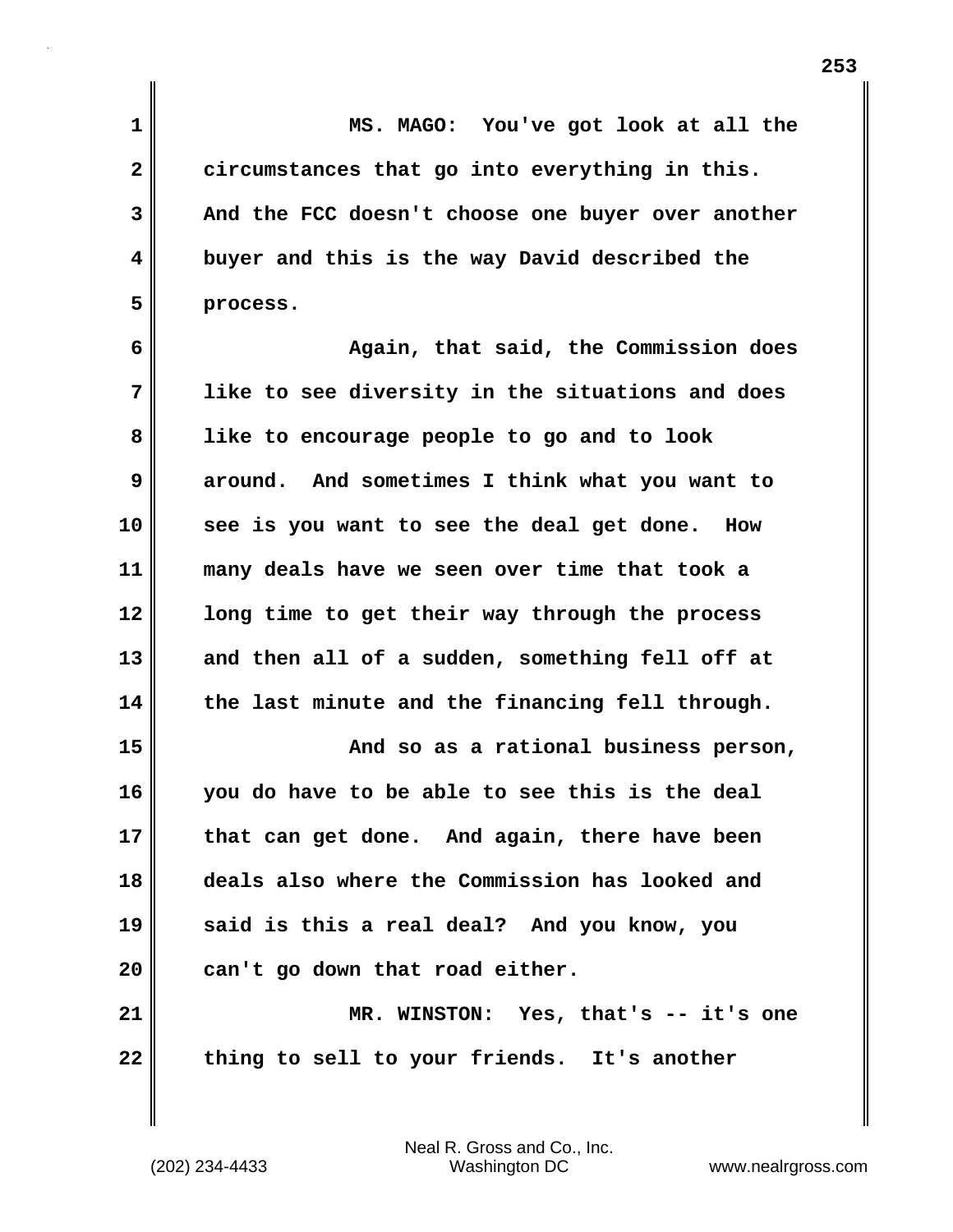**1 thing to not sell at all, but pretend to sell.**  2 **And there are people who have gotten in trouble 3 with that, trying to evade the Commission's 4 ownership rules and trying to pretend they were** 5 selling, but really maintaining control. **6 So there's a difference between 7 selling to your friends and trying to game the 8 system. 9 MS. MAGO: Right. 10 MR. WINSTON: And I see where it's a 11 point where, it's good, we've got Monty up there 12 ready for our questions. 13 Monty, please. 14 MR. TAYLOE: Yes, Monty Tayloe, Comm 15 Daily. I actually have two, if I could slip them 16 in. First question is for Ms. Beasley. If the 17 incubator program the FCC has out offers these 18 ownership incentives and the minority tax credit 19 which doesn't currently exist, but that 20 everybody's been talking about today offers these 21 tax incentives, is one of those more attractive 22 to you as a large broadcast company as someone**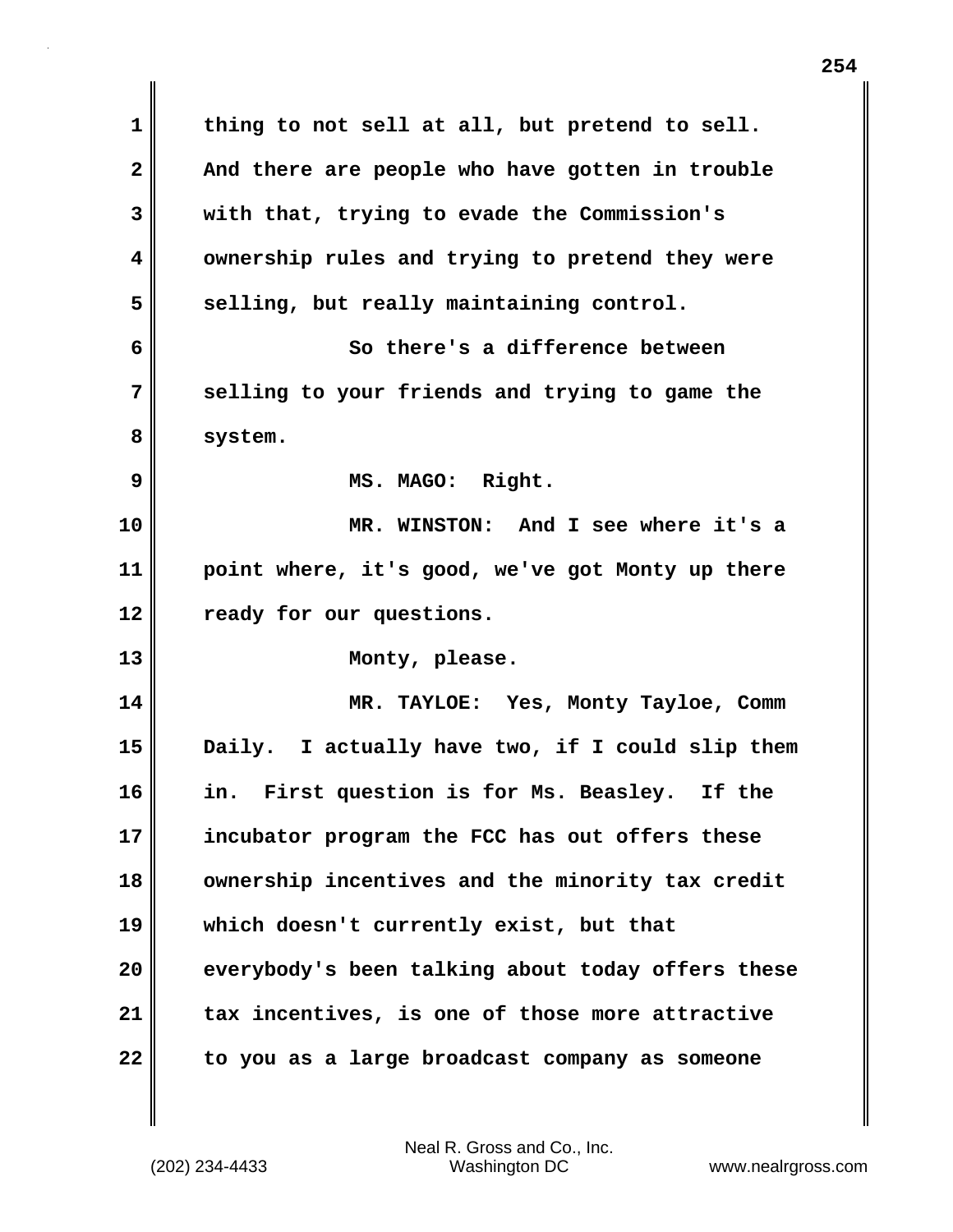**1 who would be an incubator than another? Do you 2 like one or the other better? 3 MS. BEASLEY: I actually like them 4 both. 5 MR. TAYLOE: You've got to pick one 6 though. 7 MS. BEASLEY: We're a taxpayer, right?**  8 So that would be very attractive to us and I **9 think that the incubator program is as good as 10 well. So I mean I think it has to fit within the 11 corporate structure, both of those, within ours 12 so I like them both. I would want both. 13 MR. TAYLOE: And then real quick, for 14 the FCC attorneys up there, we had a panelist a 15 little while ago suggest that the FCC intervene 16 in or take action to keep existing minority 17 businesses going and some of the things she 18 suggested sounded like the FCC getting involved 19 in contract terms and things like that. I was 20 wondering how viable some of what she asked for 21 is. Is there a chance the FCC would do that or 22 do you have an idea of how the FCC would keep**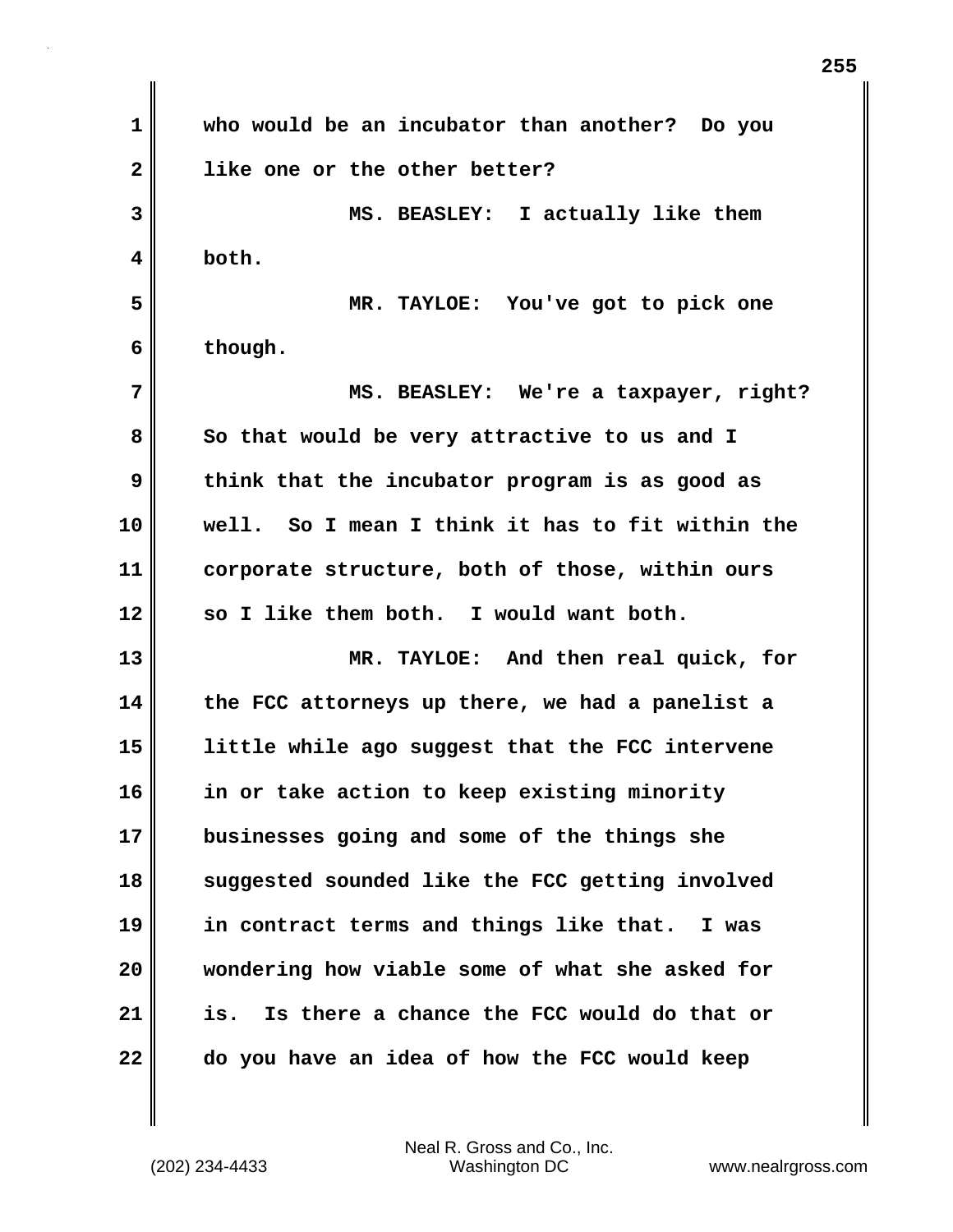| $\mathbf 1$  | existing minority businesses going?               |
|--------------|---------------------------------------------------|
| $\mathbf{2}$ | MS. MAGO: To be clear, I haven't been             |
| 3            | an FCC attorney since 2004, technically.          |
| 4            | MR. TAYLOE: Attorneys who practice                |
| 5            | before the FCC. I just phrased it badly.          |
| 6            | MS. MAGO: But again, something that               |
| 7            | Jim missed in his intro of me is I was actually   |
| 8            | the first Designated Federal Official for the     |
| 9            | Diversity Committee way back when we started it.  |
| 10           | (Applause.)                                       |
| 11           | Back in 1990s period of time. That's              |
| 12           | why I'm referring to some of these ideas that     |
| 13           | have been around for that long. But in terms of   |
| 14           | -- and one of the things that the Diversity       |
| 15           | Committee has taken seriously over the years, and |
| 16           | I have continued to be involved in it, has been   |
| 17           | trying to say do we have solutions that are       |
| 18           | viable? And when you say what solutions are       |
| 19           | viable, you have to say okay, do we have to look  |
| 20           | at constitutional restrictions that may have come |
| 21           | into play somewhere along the way. And how do we  |
| 22           | deal with that? How do we get the information     |

 $\mathbf{I}$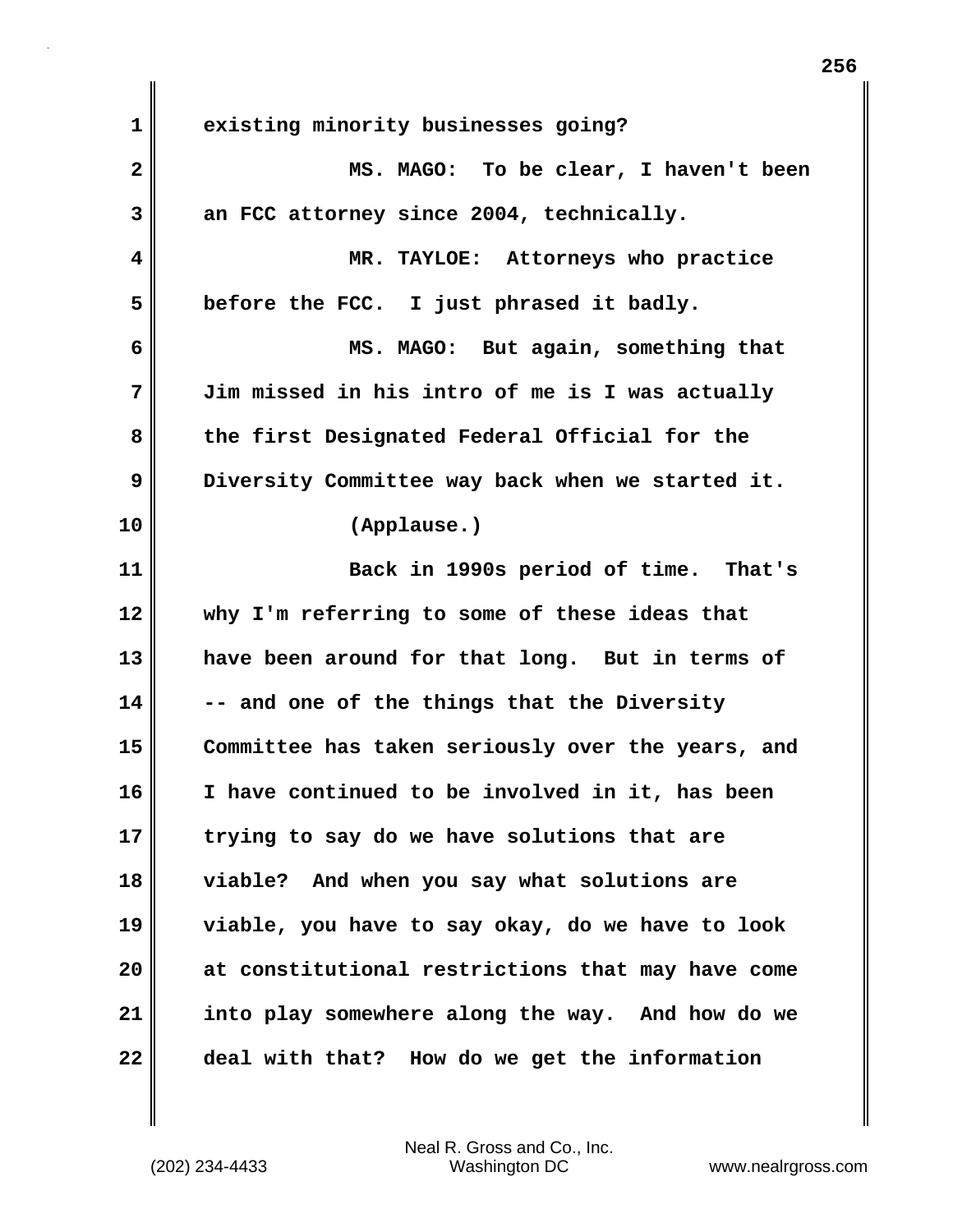**1 that maybe needed to be able to make the right 2 case to do the things that you want. 3 You do have to recognize the Tax 4 Certificate that's been talked about so often 5 today is one that has been in front of Congress. 6 The FCC has been saying we are pro Tax 7 Certificate. The NAB has been seeing we are pro 8 Tax Certificate for all of these years, and yet, 9 it's never been able to find exactly the way to 10 do it. I think we got close once, but it -- we 11 got real close and it just didn't quite make it 12 across the line.** 

**13** So the short answer to your question **14 Monty is that I think any idea has to be run 15 through that filter of what you can do within the 16 legal structure. The Commission, to my 17 experience, has always been open to trying to 18 find the ways they can do it. I'm so glad that 19 the incubator program made it through after the 20 15 to 20 years we've been working on it. And I 21 think that there are other ways that they can 22 provide those kinds of incentives. And**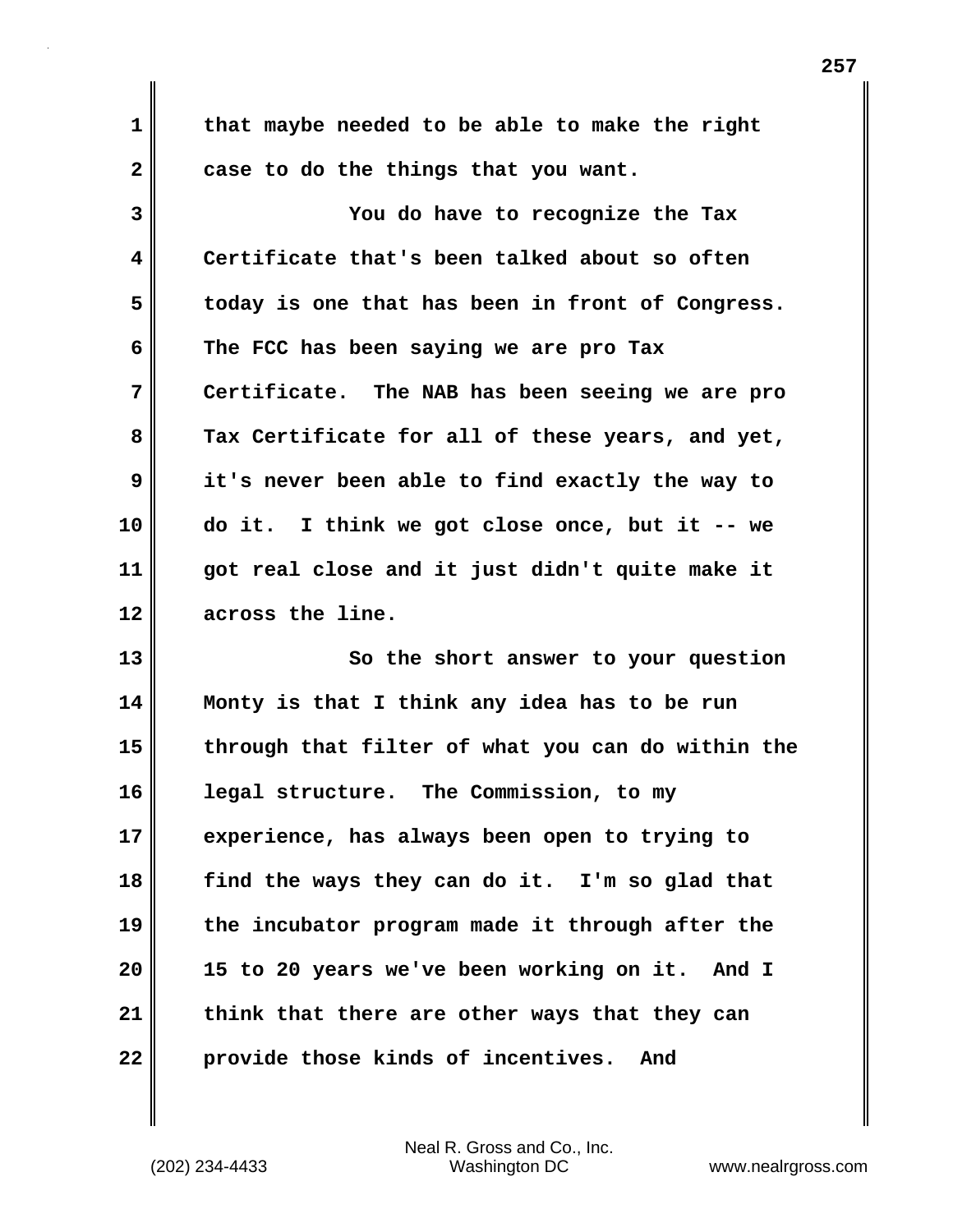**1 certainly, shining the light on what exactly -- 2 another thing that was said in the panel earlier 3 today was talking about how do we get the 4 companies to have the incentive? 5 I think having regular programs that 6 shine a light on who has been involved and who is 7 helping to promote diversity and helping to 8 promote that is the way that you can do it, but 9 to be honest, I don't think they can get into 10 contract terms and start readjusting contract 11 terms. 12 MS. BEASLEY: And to go back to your 13 question, too, I mean I think that like Tax 14 Certificate, that applies if I were selling and 15 the incubator would apply if I were interested in 16 buying. So I think you're sitting on two 17 different sides here from my perspective. That's 18 what I say. I mean I'd like to have both 19 because, you know, it depends on the situation 20 you're in. 21 MR. SIMMONS: George Simmons. I'm 22 with BingeNow which is an OTT platform provider**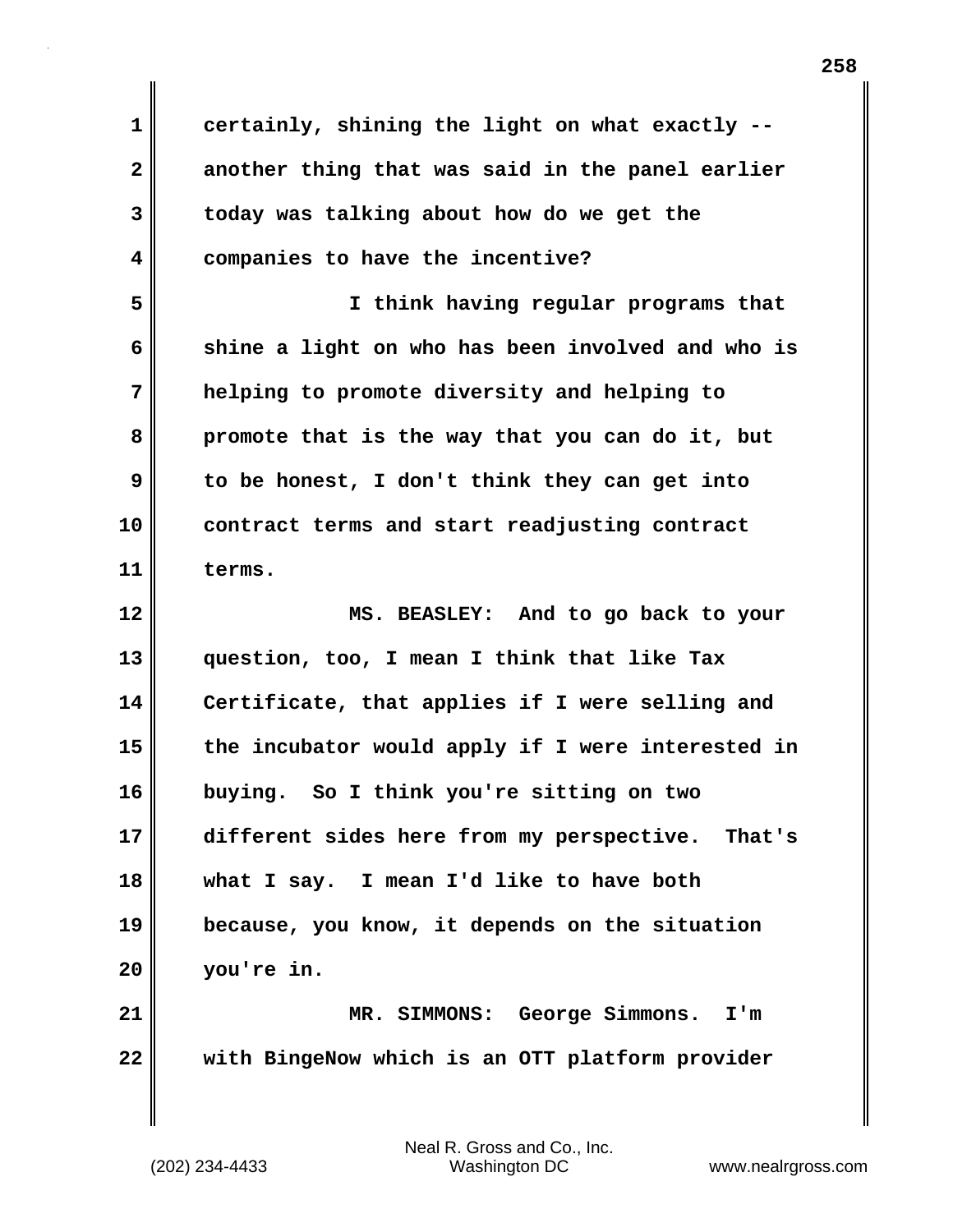**1 focused in on African-Americans, Latino, multi-**2 cultural kind of providers.

**3 My question is are you guys seeing any 4 use of this tax advantage called opportunity 5 funds to help in the growth and development of 6 new businesses like OTT platform providers or 7 broadcasters to emerge and grow? 8 MR. McCOY: I've never seen one. 9 MR. SIMMONS: Is there a reason why? 10 You think is it just like communications is not 11 an area for opportunity funds? 12 MR. McCOY: I'm not sure. Our finance 13 panel is coming up. They may have an answer for 14 that one. 15 MR. SIMMONS: Okay. Thank you. 16 MR. WINSTON: All right, one of the 17 people that spoke recently on the last panel 18 talked about who should be receiving the message 19 that we're delivering today and how do we get 20 that message to them. And of course, they point 21 out that the Commissioners have not been here all 22 day, but as we know, the entire proceeding will**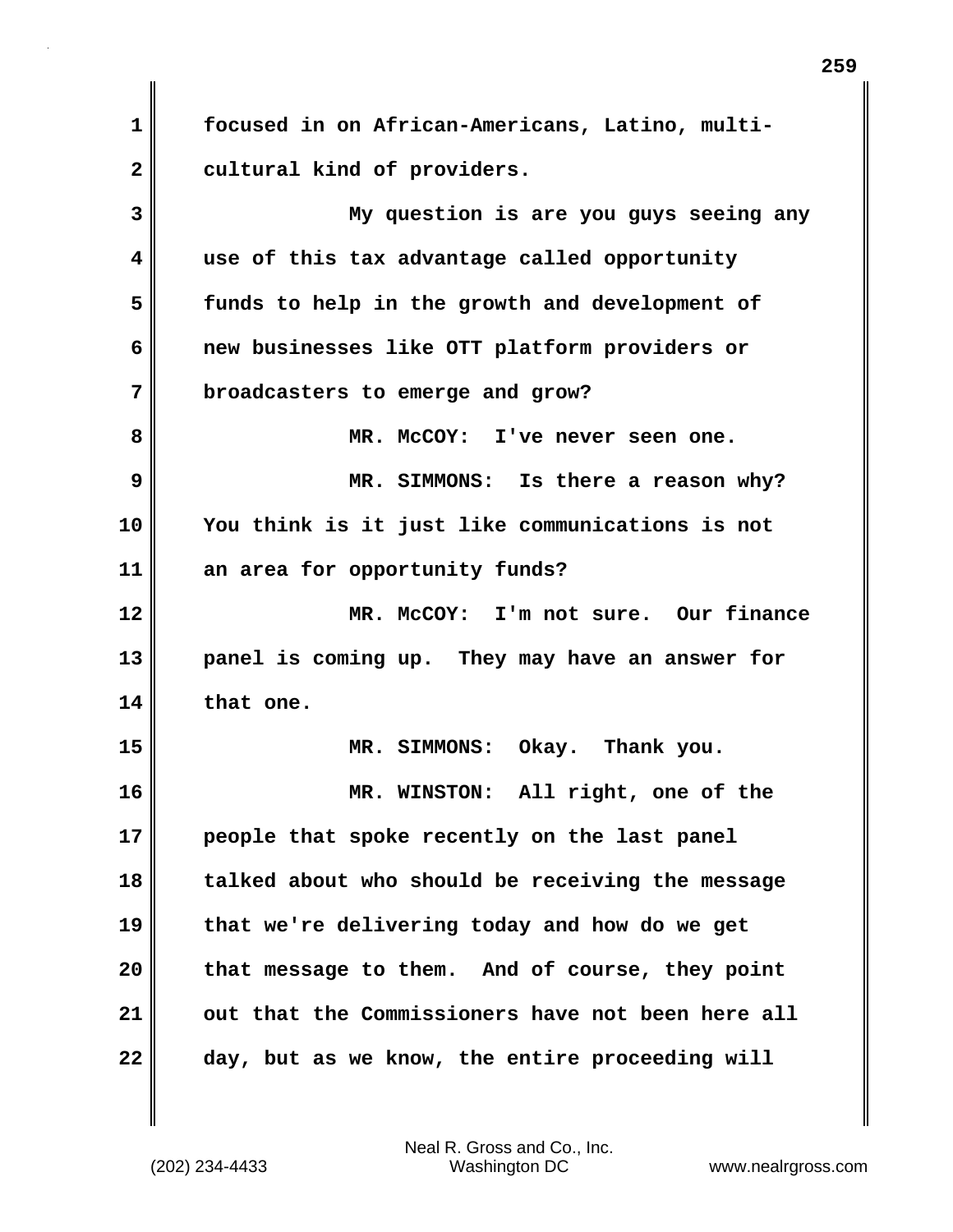**1 be -- is being videotaped and will be available 2 on the Commission's website for anybody and 3 everybody to see.** 

**4 And I know from experience that 5 oftentimes even when the Commissioners are not 6 here, they may have the feed on in their offices 7 or they may have their staff with the feed on in 8 their office. So I don't feel concerned about 9 the Commission not getting our full message, but 10 I do wonder if there's a way that we get this 11 message to the broader industry, if we look at 12 the captains of our industry who are not in the 13 room here and as DuJuan, as you said, the kind of 14 diversity we're talking about needs to come from 15 the top down. Is there a way of getting this 16 message to them? Is there a way of having this 17 meeting with twice the number of tables around 18 here and having those captains of industry in the 19 room with us.**

**20 MR. HONIG: I wish the FCBA would do a 21 CLE about M&A and how it works to promote 22 diversity. The first thing that we look at when**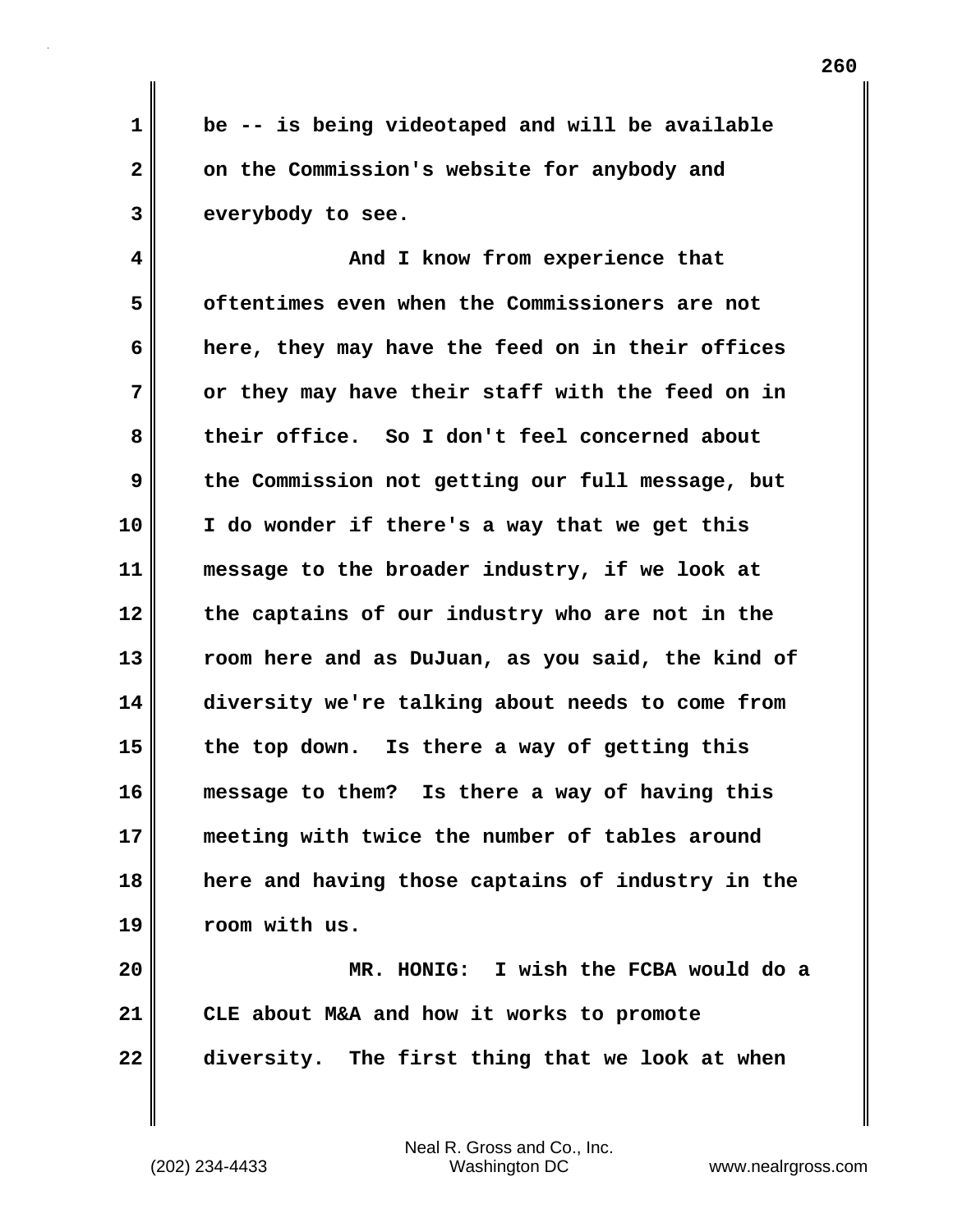**1 we see someone coming in wanting help getting 2 into the processes, who is their FCC counsel and 3 have they done this before? And do they have 4 experience with how this works and how to 5 shepherd a client through the auction process?** 

**6 And a lot of new lawyers coming up 7 have no experience with diversity. Don't know 8 anything about how auctions work. Don't know 9 anything about civil rights and how it intersects 10 with economic opportunity, as it happens, that it 11 does, in this instance. They didn't learn it in 12 law school. So they need to learn it in a CLE so 13 that when these opportunities present themselves, 14 they can provide good representation and good 15 advice for their clients.**

**16 MS. SUTTER: Diane Sutter, Shooting 17 Star Broadcasting. Actually, I just wanted to 18 provide just an added comment to what was being 19 said. Caroline also serves as the Joint Board 20 Chair of the National Association of 21 Broadcasters, the first one to have held that 22 position. And one of the things that I know is**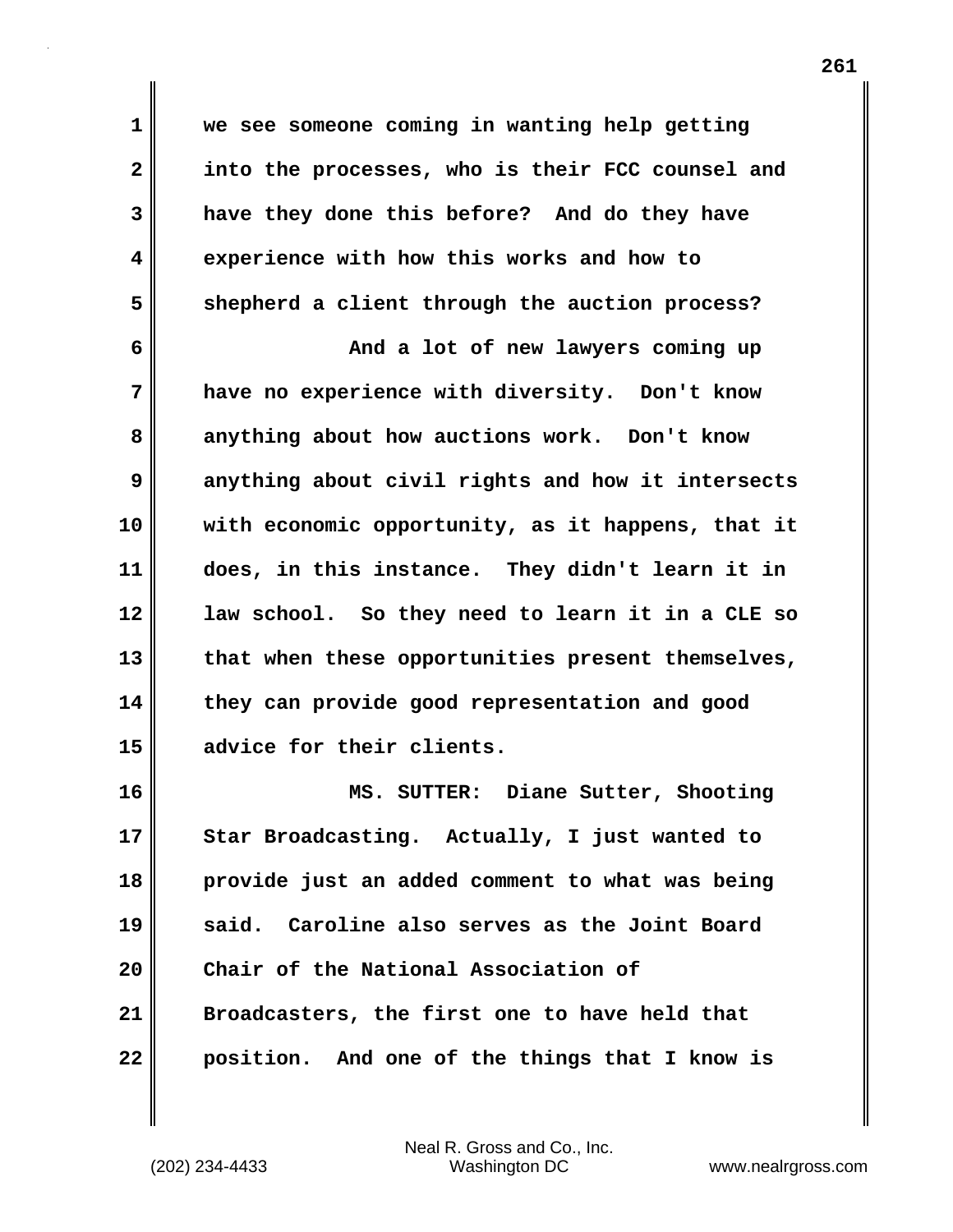**1 going on at the National Association of 2 Broadcasters is they have created a Diversity and 3 Inclusion Council. And they have CEOs that are 4 getting together to talk about how they can work 5 with the industry to do that and on that are 6 major group heads like Caroline and others in the 7 industry that are serving on that board. And 8 part of the charge is to make sure that diversity 9 and inclusion become a topic that is talked about 10 not just in the education foundation of the NAB, 11 but is talked about at the National Association 12 of Broadcasters as a whole and that it's an 13 agenda item that comes up frequently and often. 14 And so that making diversity and inclusion a 15 priority because it is something that is on the 16 table, it's on the agenda, it's talked about I 17 think is the way that at least at the National 18 Association of Broadcasters they're looking to 19 ensure that the right people are talking about 20 it, that the conversation is being held with 21 those who can effect change, and that there are 22 things that will be going on in programs that are**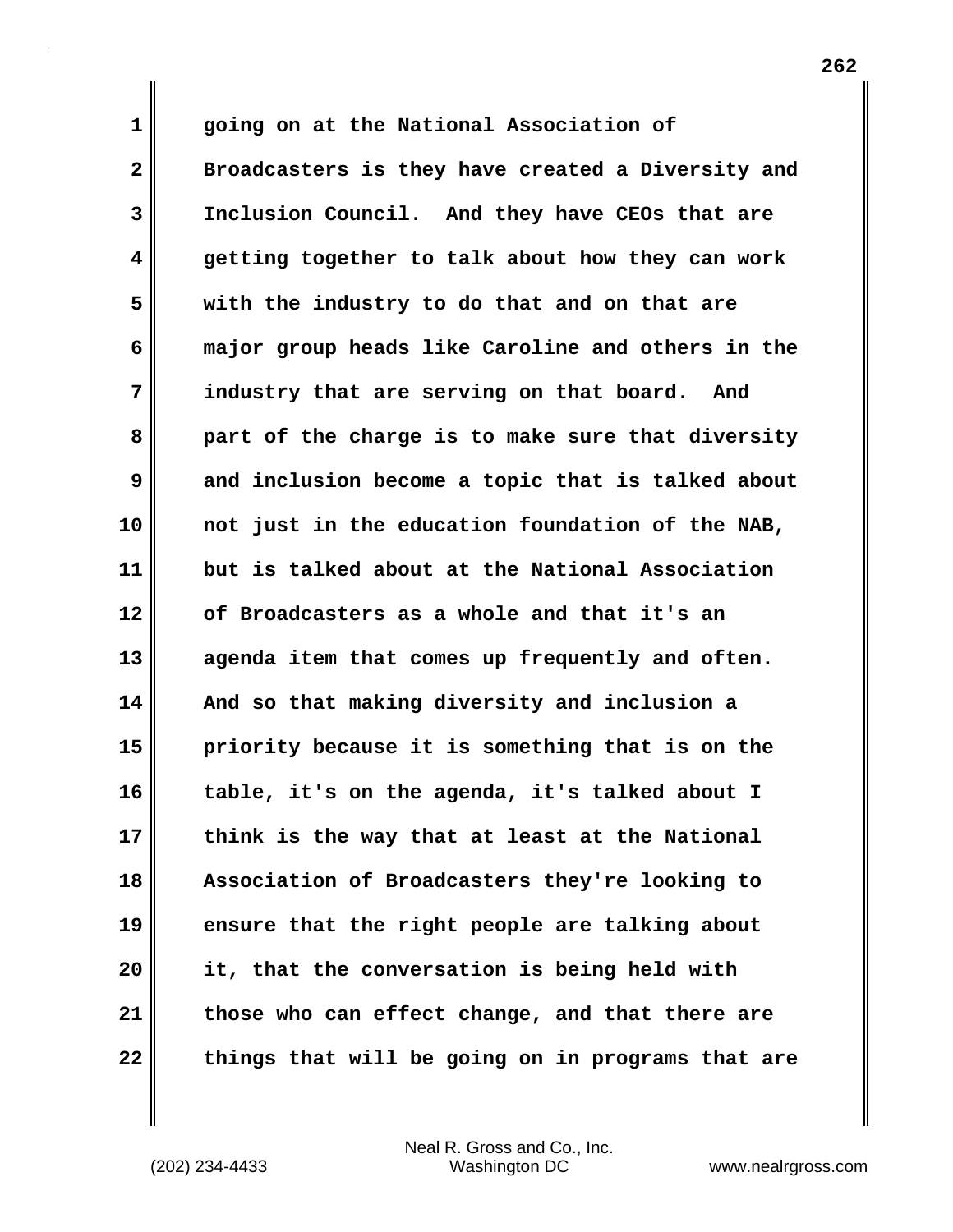**1 being developed to support that. 2 MR. WINSTON: I'm delighted to hear 3 that. And you know, if they need to talk to 4 somebody -- 5 MS. SUTTER: I don't think that's a 6 problem, Jim. 7 MR. WINSTON: Trust me, I'm on the 8 committee along with Diane and I represent you, 9 too. 10 MS. SUTTER: And as I say, I think we 11 have a joint board chair who is pretty amenable 12 to the idea. 13 MR. McCOY: I'd like to add to Diane's 14 comments, too. So the NAB is putting that 15 committee together, if you will, but the FCC 16 Commissioner Pai, if he did an invite of all the 17 major players that own broadcast properties, we 18 know M&A is not slowing down for television. We 19 know M&A probably is not going to slow down for 20 radio, okay? This is a perfect time for the FCC 21 to do a symposium like this, not for us because 22 we're almost talking to ourselves, but for the**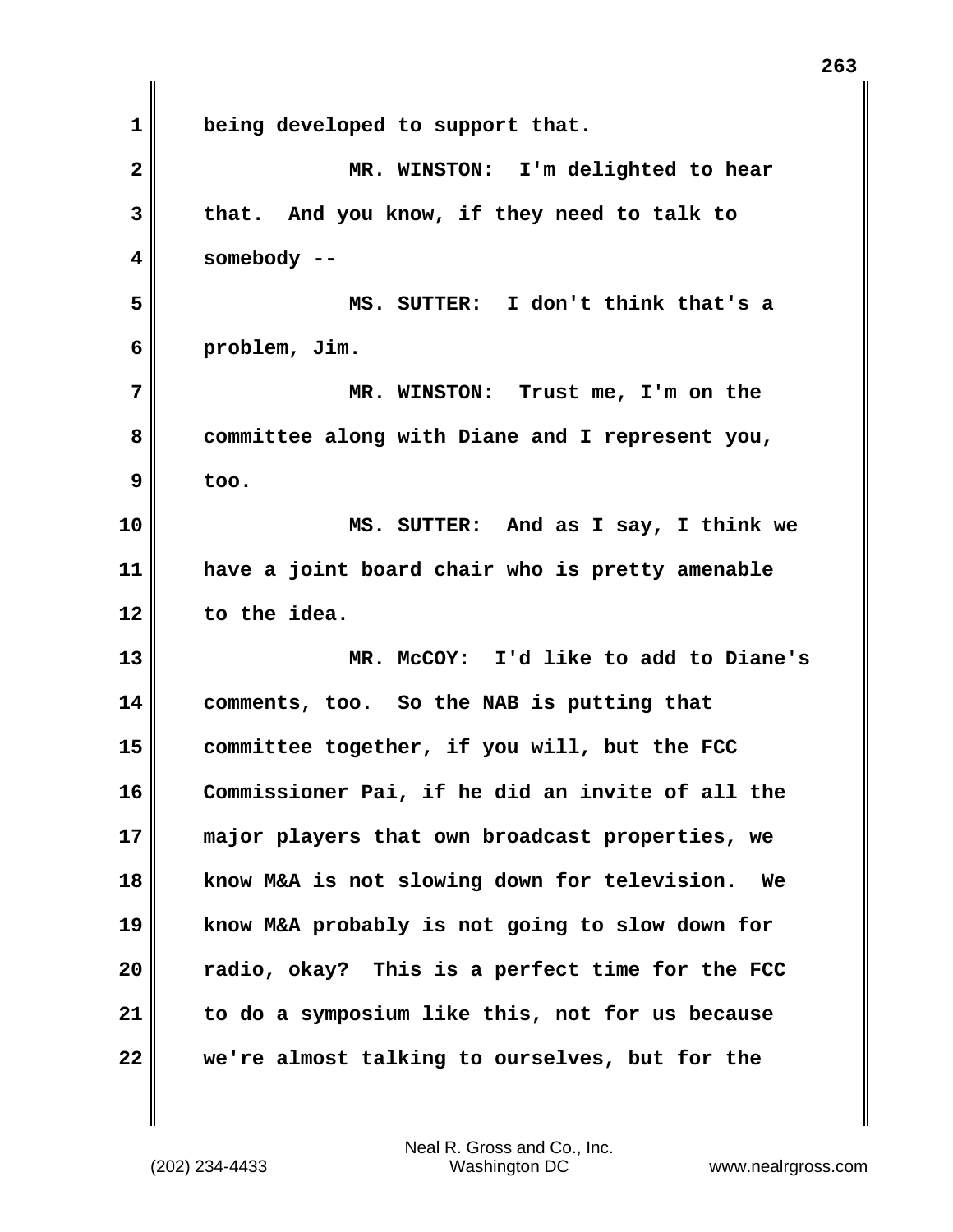**1 bigger guys that own these companies so they can 2 hear from the FCC that the FCC is serious about 3 diversity, not just talking about diversity.**

**4 MR. WINSTON: And that goes exactly to 5 the history of the FCC because before there was a 6 Tax Certificate, before there were formal 7 policies, the FCC let it be known to broadcasters 8 that if you're coming in here asking for a waiver 9 because no matter what the rules are, there's 10 always a broadcaster who wants a waiver. I want 11 to get around it for this purpose or that 12 purpose.** 

**13 And the FCC said if you're coming in 14 asking for a waiver, it really would be nice if 15 you had something to say of how this process is 16 going to promote diversity. And so they would 17 come in with a proposed spinoff even before there 18 were rules about Tax Certificates and things like 19 that.** 

**20 So there was a mention earlier about 21 the raised eyebrows of the FCC. The other way of 22 putting it is the bully pulpit. The FCC can**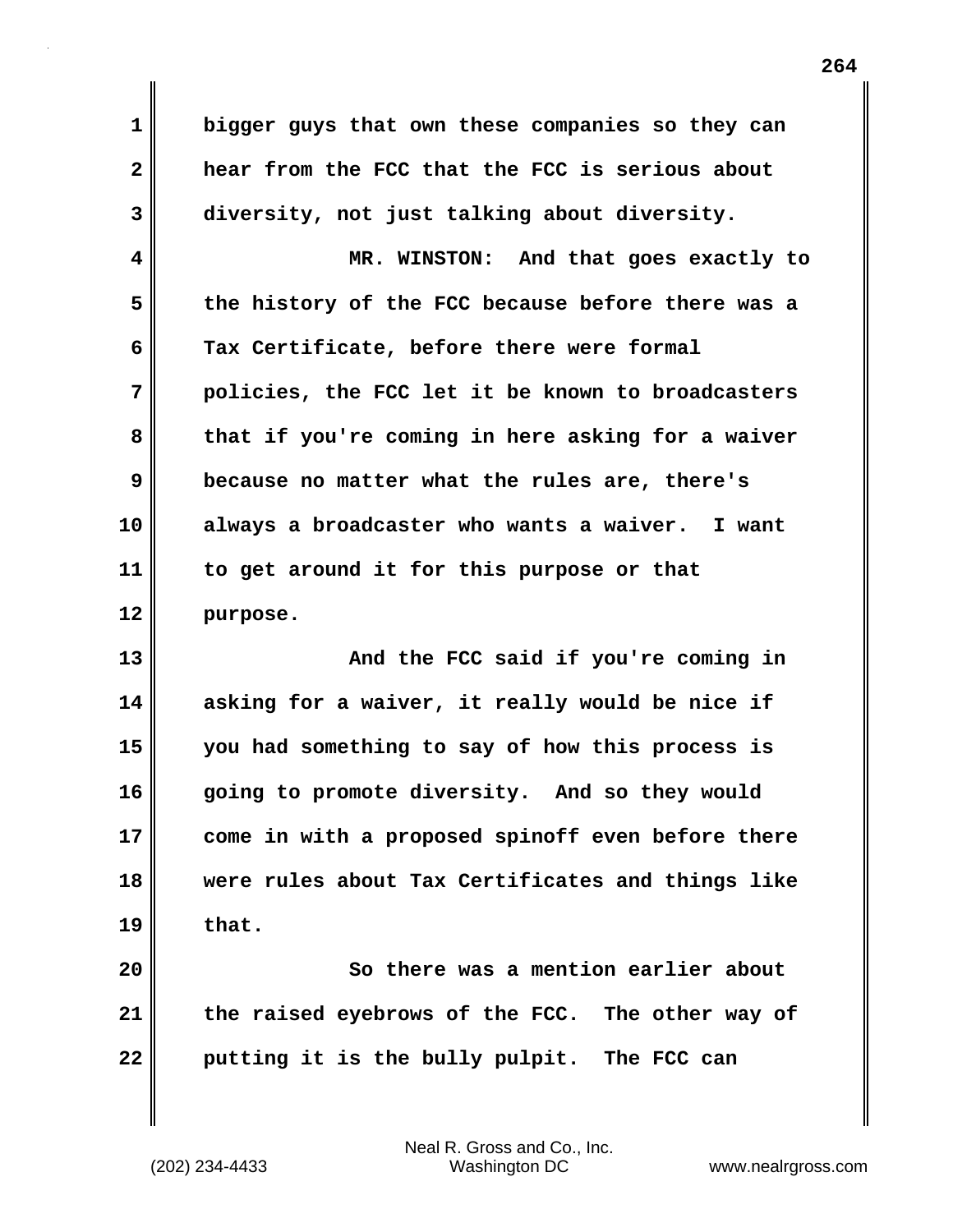| $\mathbf 1$  | affect and influence the industry without having  |
|--------------|---------------------------------------------------|
| $\mathbf{2}$ | the rule in place. So I think your suggestion     |
| 3            | about a meeting like that would be exactly what   |
| 4            | we would need.                                    |
| 5            | MS. BEASLEY: That's exactly right.                |
| 6            | No one is going to turn down Chairman Pai's       |
| 7            | invitation.                                       |
| 8            | MR. HONIG: An invitation to the                   |
| 9            | industry to do something that everyone knows is   |
| 10           | actually in their own interest anyway which makes |
| 11           | it easy.                                          |
| 12           | MR. WINSTON: We're out of time. I                 |
| 13           | want to thank our panelists here, David, DuJuan,  |
| 14           | Jane, Caroline.                                   |
| 15           | (Applause.)                                       |
| 16           | (Whereupon, the above-entitled matter             |
| 17           | went off the record at 2:49 p.m. and resumed at   |
| 18           | 3:02 p.m.                                         |
| 19           | MR. RIVERA: Please take your seats.               |
| 20           | I'll say it again. I'm sorry, I didn't know       |
| 21           | about the photograph.                             |
| 22           | John and Ron, you guys can go ahead.              |
|              |                                                   |

 $\mathbf{I}$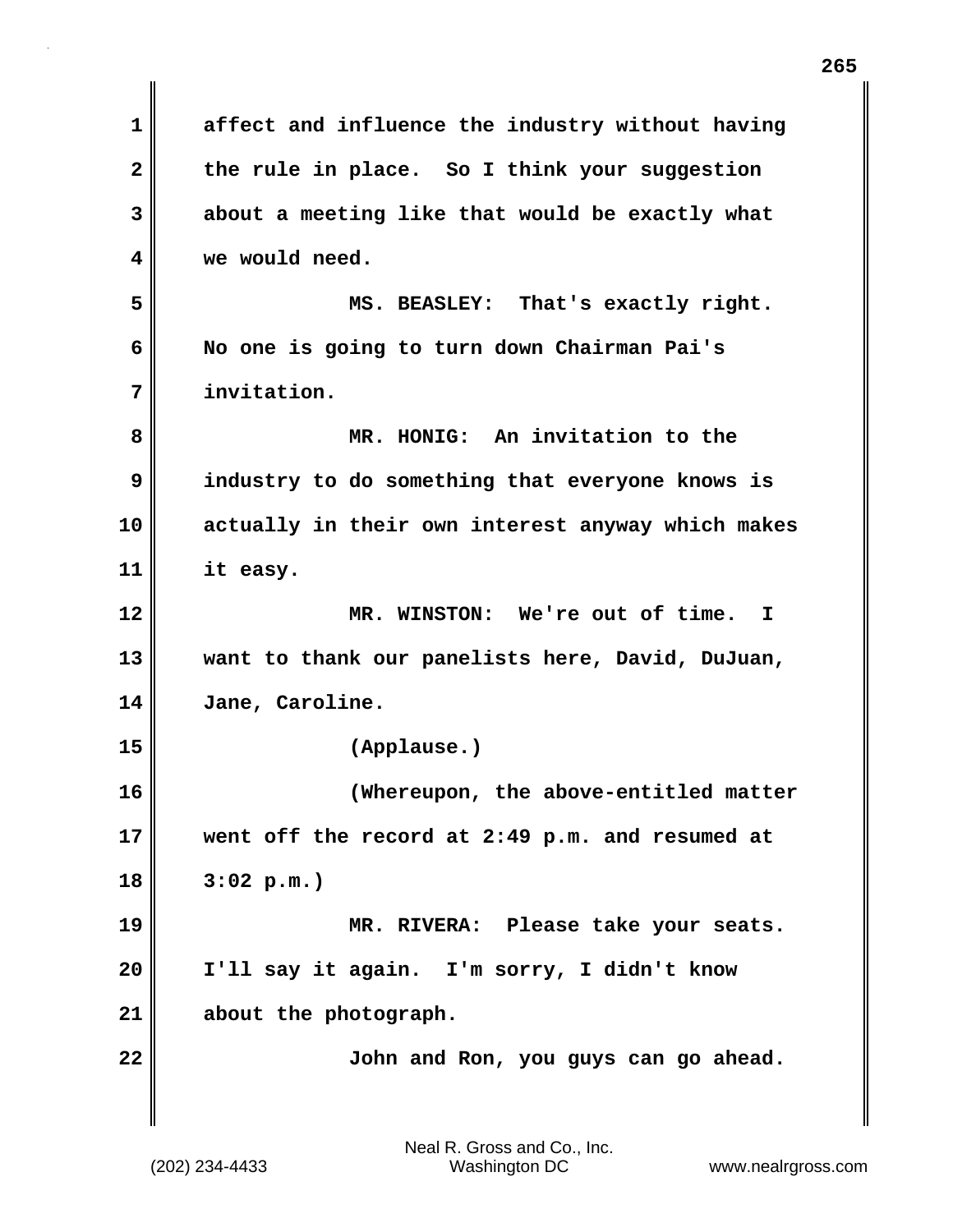| 1            | MR. BUSBY: Okay.                                    |
|--------------|-----------------------------------------------------|
| $\mathbf{2}$ | MR. RIVERA: Let's get her started.                  |
| 3            | MR. BUSBY: Okay. Good afternoon.                    |
| 4            | Our clock has just begun.                           |
| 5            | My name is Ron Busby. I'm the                       |
| 6            | President and CEO of the U.S. Black Chambers,       |
| 7            | Inc., headquartered here in Washington, D.C. We     |
| 8            | represent roughly 140 African American chambers     |
| 9            | across the state -- across the country. We're in    |
| 10           | 40 states and have a membership base of over        |
| 11           | 300,000 African American-owned businesses.          |
| 12           | There's this old saying that goes if                |
| 13           | you're in the -- if you're the smartest person in   |
| 14           | the room, you're in the wrong room.                 |
| 15           | (Laughter.)                                         |
| 16           | MR. BUSBY: I'm probably in the right                |
| 17           | I'm going to make sure that we have a good<br>room. |
| 18           | conversation. Ours is really about, as what has     |
| 19           | been discussed, show me the money. And we are       |
| 20           | truly honored this afternoon because not only do    |
| 21           | we have folk that have been shown the money, have   |
| 22           | done with right things with the money, but most     |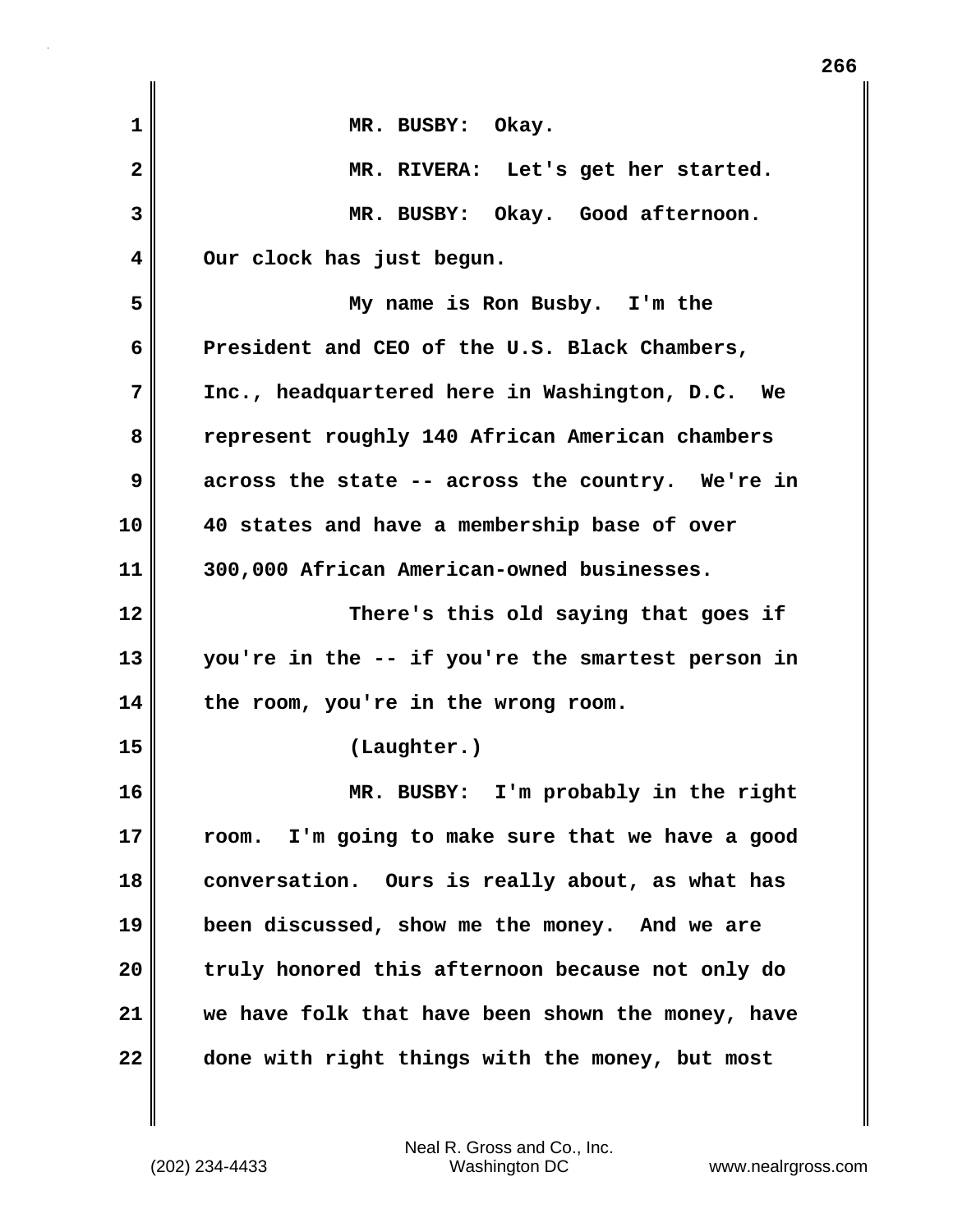**1 importantly we have bankers on this panel to 2 really talk about how to access the capital. And 3 capital access comes in so many different forms 4 and versions of how to get it, but more 5 importantly we talked about starting businesses. 6 But in our effort it really is about 7 sustainability. 8 And so John been a successful business 9** owners, entrepreneur, has acquired a great deal **10 of knowledge in this space, and so I'm going to 11 ask him to say a few words about himself and then 12 we'll ask the Panelists to introduce themselves, 13 talk a little bit about their background and then 14 we'll get into the questions. 15 MR. OXENDINE: Sounds like a plan. Am 16 I doing this right? 17 MR. BUSBY: Yes. 18 MR. OXENDINE: Okay. Hi, I'm John 19 Oxendine. Thanks for making me rich, the FCC, 20 NAB, all the rest. 21 (Laughter.) 22 MR. OXENDINE: You can read about me.**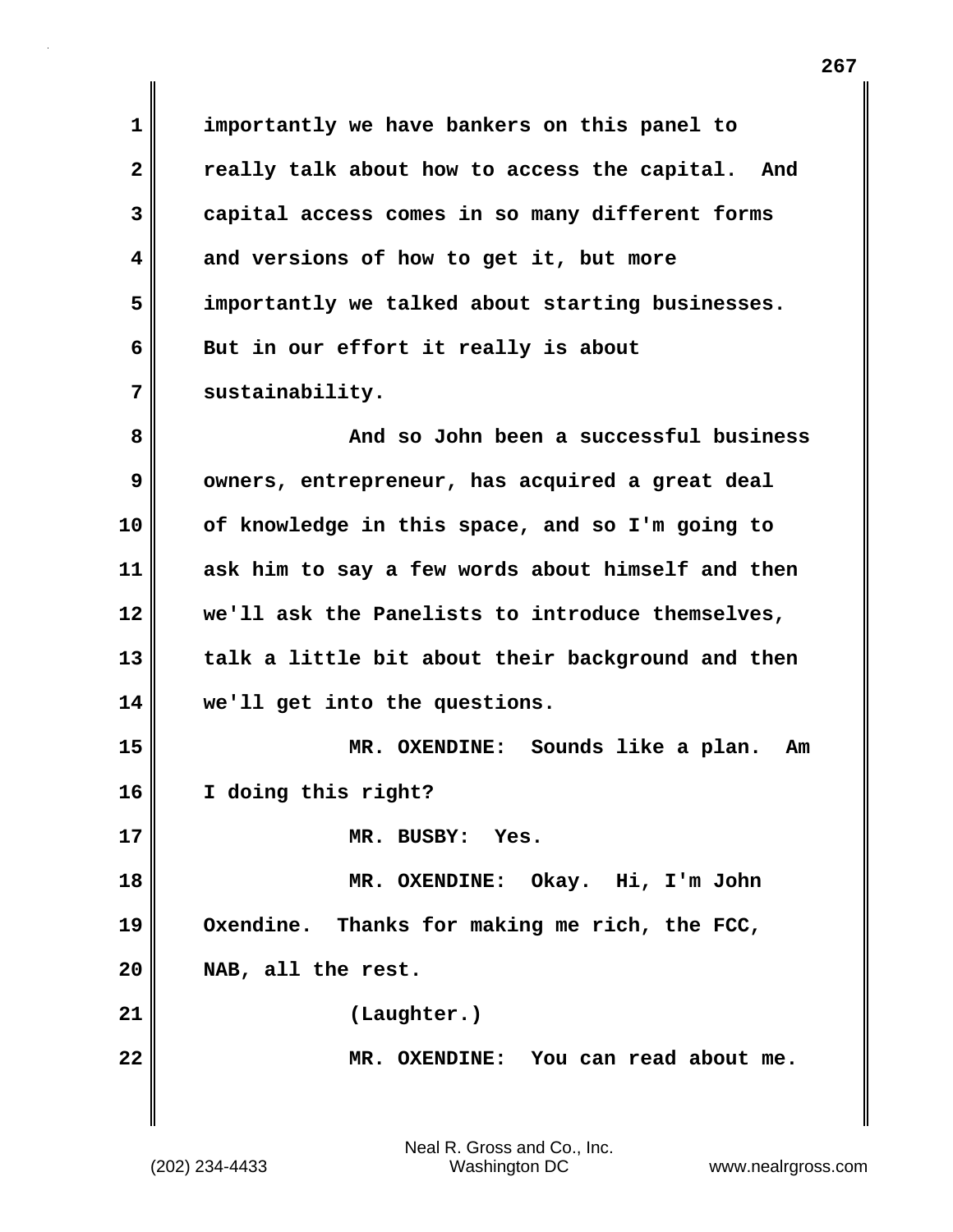**1 But that was a long time ago, so I have to come 2 and freshen my money tree. So I'm just going to 3 defer to Deana and Garret and Brian and Dan 4 because these really are the money people. These 5 are the people I came to. So let's talk to them 6 first. Let's each of them say a few words and 7 we'll get into the questions. Fair? 8 PARTICIPANT: Fair. 9 MR. OXENDINE: Fair. 10 MS. MYERS: So I'm Deana Myers. I'm 11 with Kagan. We're a research division in S&P 12 Global. So I've been covering media. I'm not a 13 lender. 14 (Laughter.) 15 MS. MYERS: I've been covering media 16 though for over 20 years, focusing on TV 17 programming, networks, Internet and broadcast. 18 MR. KOMJATHY: I'm Garret Komjathy. 19 I'm with U.S. Bank. I've been doing media 20 lending for over 20 years. I've known Brian 21 McNeill that entire time, and half that time I've 22 worked with Dan Damon at GE Capital and was**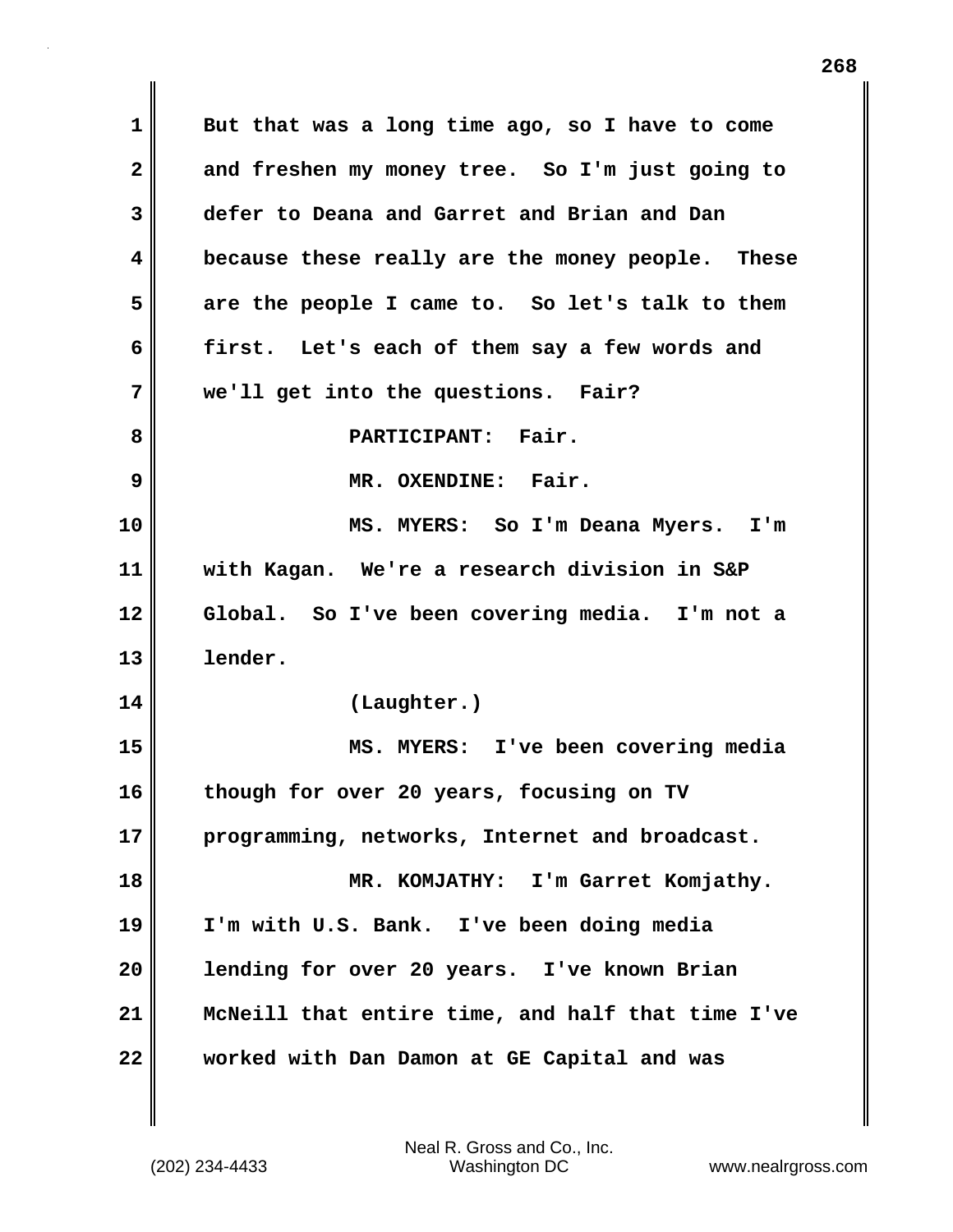| $\mathbf 1$    | instrumental in bringing him over so that we       |
|----------------|----------------------------------------------------|
| $\overline{2}$ | could work together at U.S. Bank.                  |
| 3              | MR. MCNEILL: I'm Brian McNeill.<br>I.              |
| 4              | run a firm in Boston called Alta Communications.   |
| 5              | And prior to that I ran a firm called Burr, Egan,  |
| 6              | Deleage. So for 30 years we've been doing --       |
| 7              | providing financing: equity and mezzanine          |
| 8              | capital, to successful companies, successful       |
| 9              | entrepreneurs in the radio and TV industry         |
| 10             | including Diane Sutter and DuJuan McCoy, so two    |
| 11             | of the prior panelists are long-time partners of   |
| 12             | ours.                                              |
| 13             | MR. DAMON: Good afternoon. My name                 |
| 14             | is Daniel Damon. I'm also at U.S. Bank. I've       |
| 15             | been in the bank industry for over 25 years.<br>I. |
| 16             | focus specifically on the media,                   |
| 17             | telecommunications and sports finance businesses,  |
| 18             | exclusively in those businesses. So I've been      |
| 19             | lending to companies in this room for over 25      |
| 20             | years. I think in fact my first transaction in     |
| 21             | radio was probably with Diane's company in the     |
| 22             | early '90s. Our organization banked -- banks       |

 $\mathbf{I}$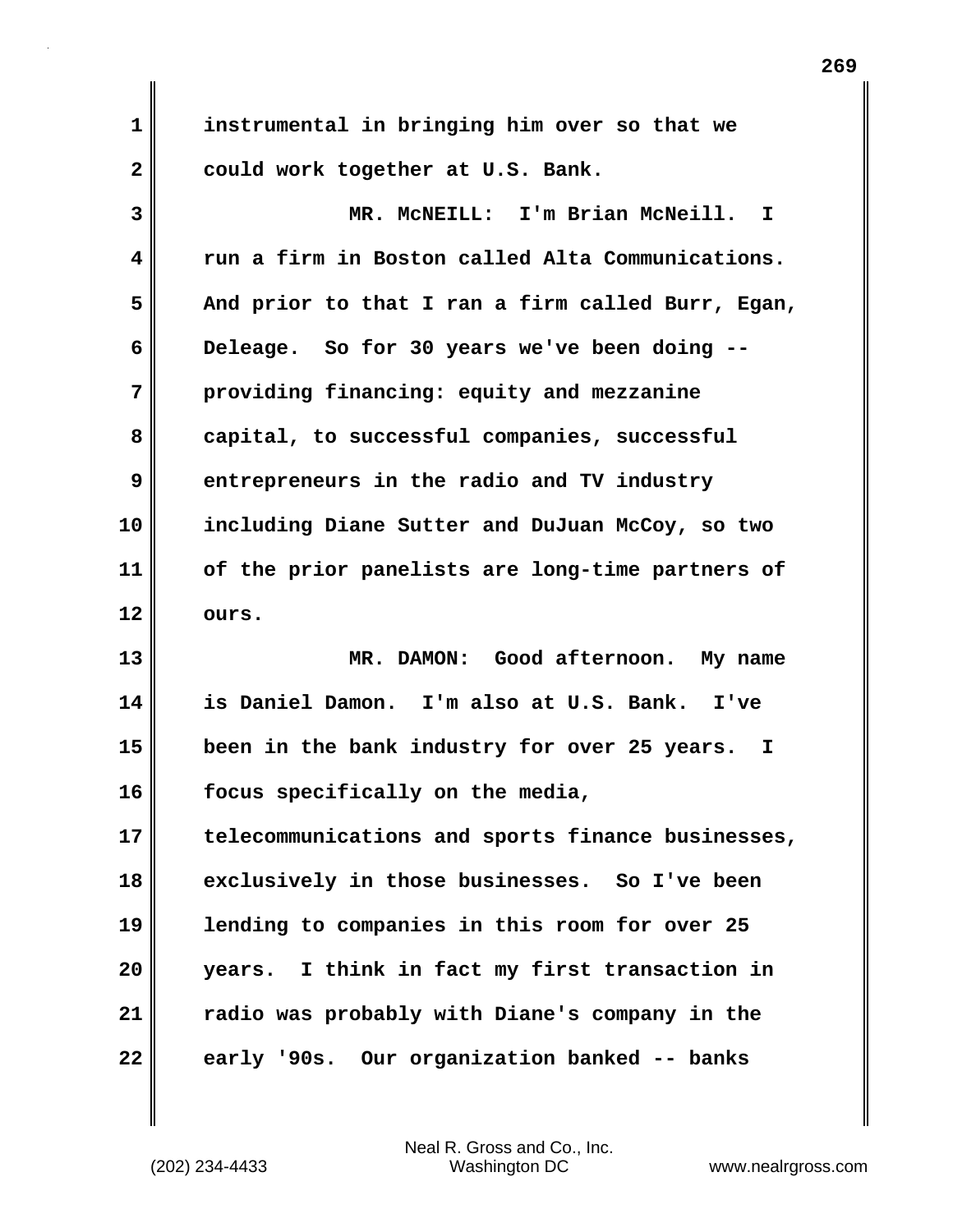**1 DuJuan's company. We bank Caroline Beasley's 2 company. So I think all the panelists here have 3 a good background in this industry and are big, 4 big fans of the NAB and the FCC, so looking 5 forward to a nice discussion.**

**6 MR. BUSBY: If you ask any small 7 business owner their number one concern, it will 8 be access to capital, but if you ask a minority-9** owned business and the folk in this room, they **10 will say their number one, number two and number 11 three concern is access to capital. And all day 12 today we've been talking about financing and 13 growth and leveling the playing fields to 14 increase the number of minority and African 15 American-owned stations, but really give us some 16 real examples of how and what that means. 17 The old school days of me going to a**

**18 bank and filling out an application and going 19 down and finding a deal, those deals and days are 20 gone. And we've heard a lot of examples, good 21 and/or bad of how entrepreneurs, especially from 22 the minority communities, are gaining entry into**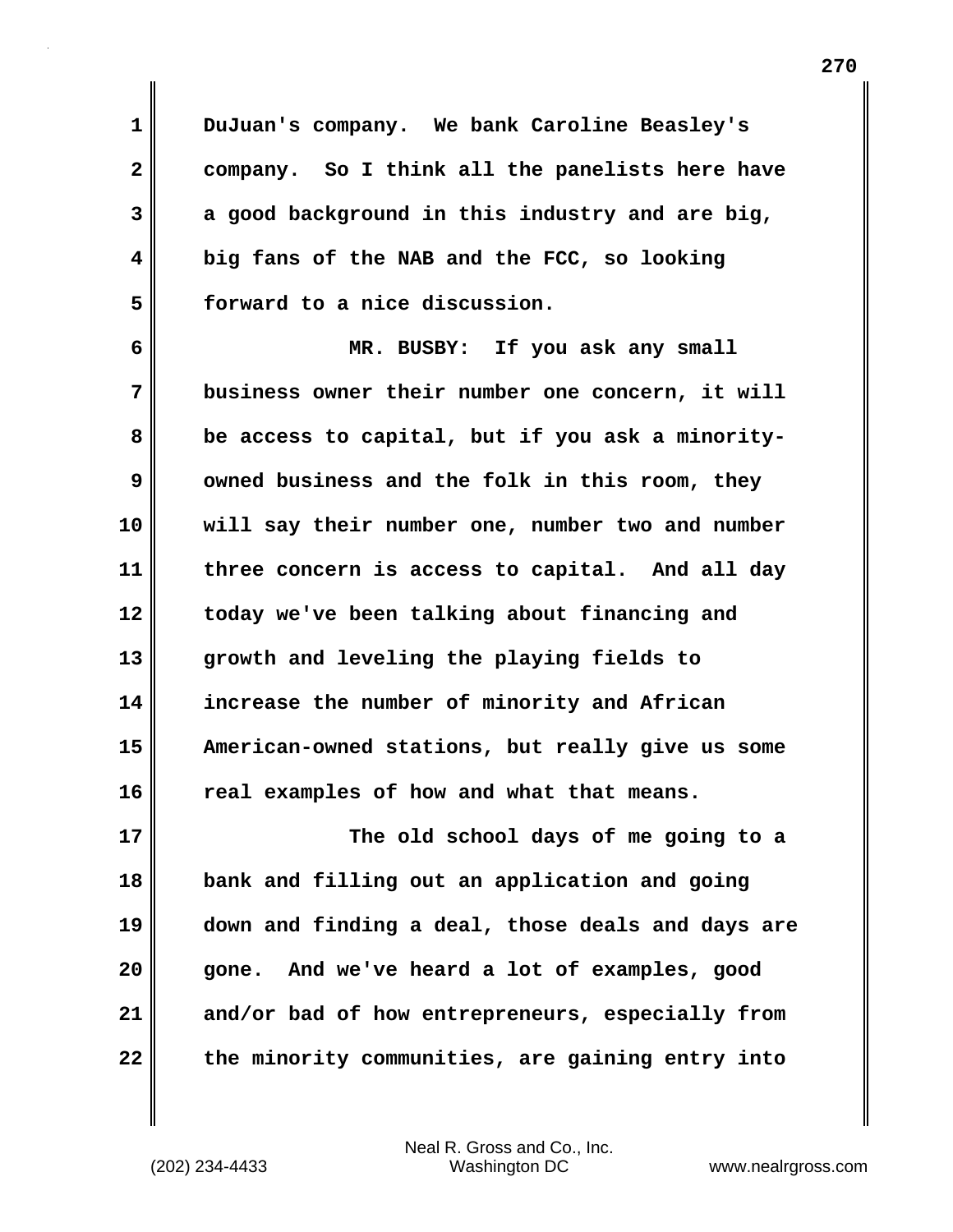| $\mathbf 1$  | the industry, but can you give us some examples   |
|--------------|---------------------------------------------------|
| $\mathbf{2}$ | of how it has worked and what is the best         |
| 3            | methodology of creating that capital that so many |
| 4            | of us need?                                       |
| 5            | MR. KOMJATHY: Let me jump in. And                 |
| 6            | I've got an again real-life example --            |
| 7            | MR. BUSBY: Sure.                                  |
| 8            | MR. KOMJATHY: -- that involves both               |
| 9            | Brian McNeill and DuJuan McCoy. I got a call      |
| 10           | from Brian probably three-and-a-half years ago;   |
| 11           | it was probably earlier than that saying, hey,    |
| 12           | there's a guy I want you to meet. Didn't give me  |
| 13           | the name. No disclosure. And I get call from      |
| 14           | Brian saying, hey, there's a guy, DuJuan McCoy.   |
| 15           | I want you to meet him. And he goes you'll be     |
| 16           | hearing from him.                                 |
| 17           | So didn't know DuJuan at all. So                  |
| 18           | hopped on the Internet, see what I could pull     |
| 19           | down, and literally the next day I get a call     |
| 20           | from DuJuan. And typically when we look at a      |
| 21           | broadcast deal, we will require three markets     |
| 22           | just because you don't want to have all your eggs |

 $\mathbf{I}$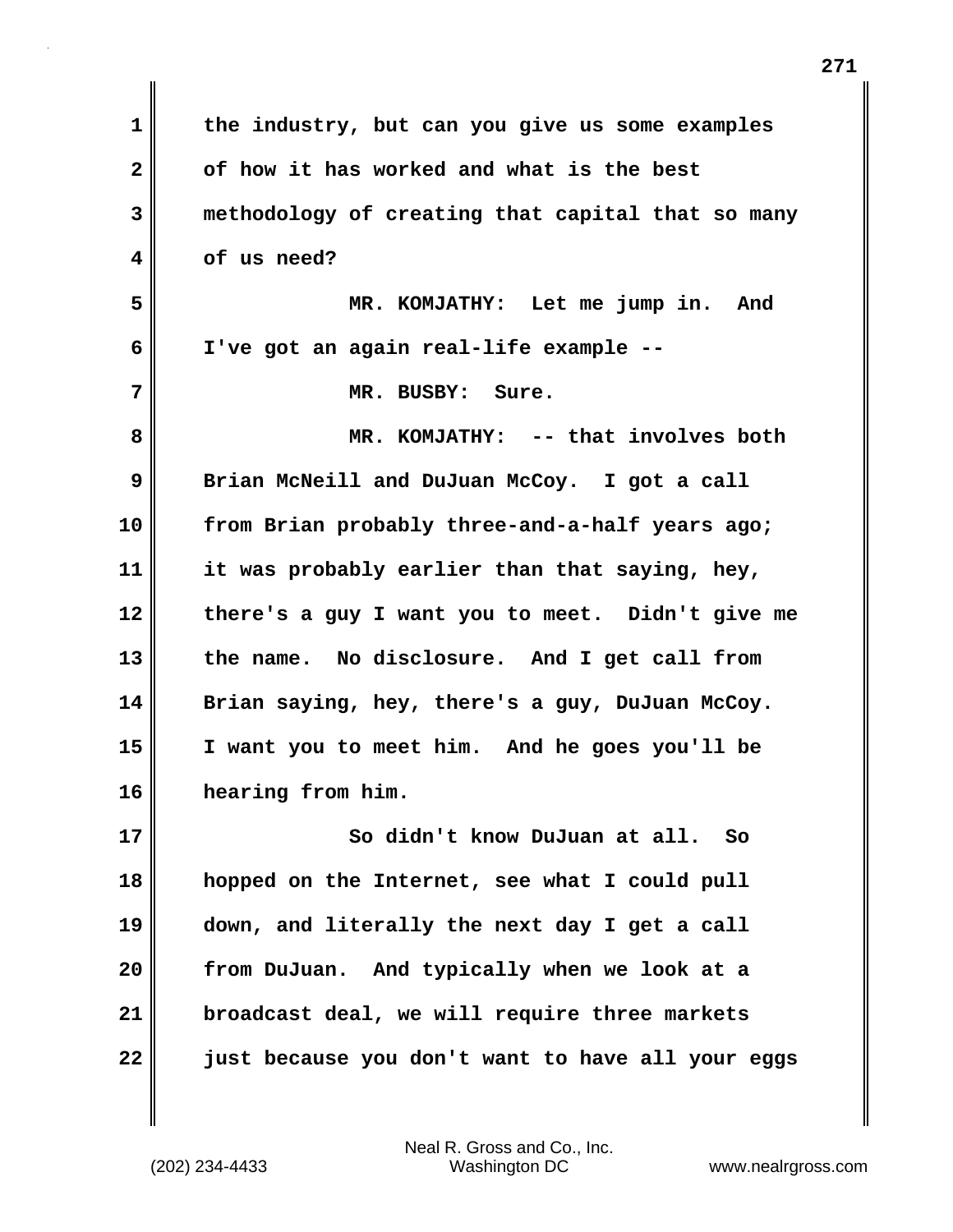**1 in one market, and it's sort of the standard by 2 which banks that are in the business will lend. 3** So DuJuan calls me and says, look, **4 I've got two network affiliates in Evansville, 5 Indiana. And I'm like, DuJuan, that's just not 6 something that we normally would do. And to 7 DuJuan's credit, he didn't take no for an answer. 8 And he goes, look, let me give you a little bit 9 more color. And DuJuan then explained, hey, I 10 bought these turnaround stations in Texas in 2007 11 at the worst possible time. And the fact that he 12 was able to get financing and turn those around 13 in the worst economic environment that we were in 14 spoke immediately to his ability to deliver as a 15 manager. 16 And so that -- you know, the 17 endorsement from Brian, DuJuan's ability to 18 deliver in a challenged environment and then I 19 think by virtue of Brian's connections and 20 DuJuan's performance Brian got him in touch --**

**22 at BATE (phonetic).** 

(202) 234-4433 Washington DC www.nealrgross.com Neal R. Gross and Co., Inc.

**21 again, I may have my facts wrong with the folks**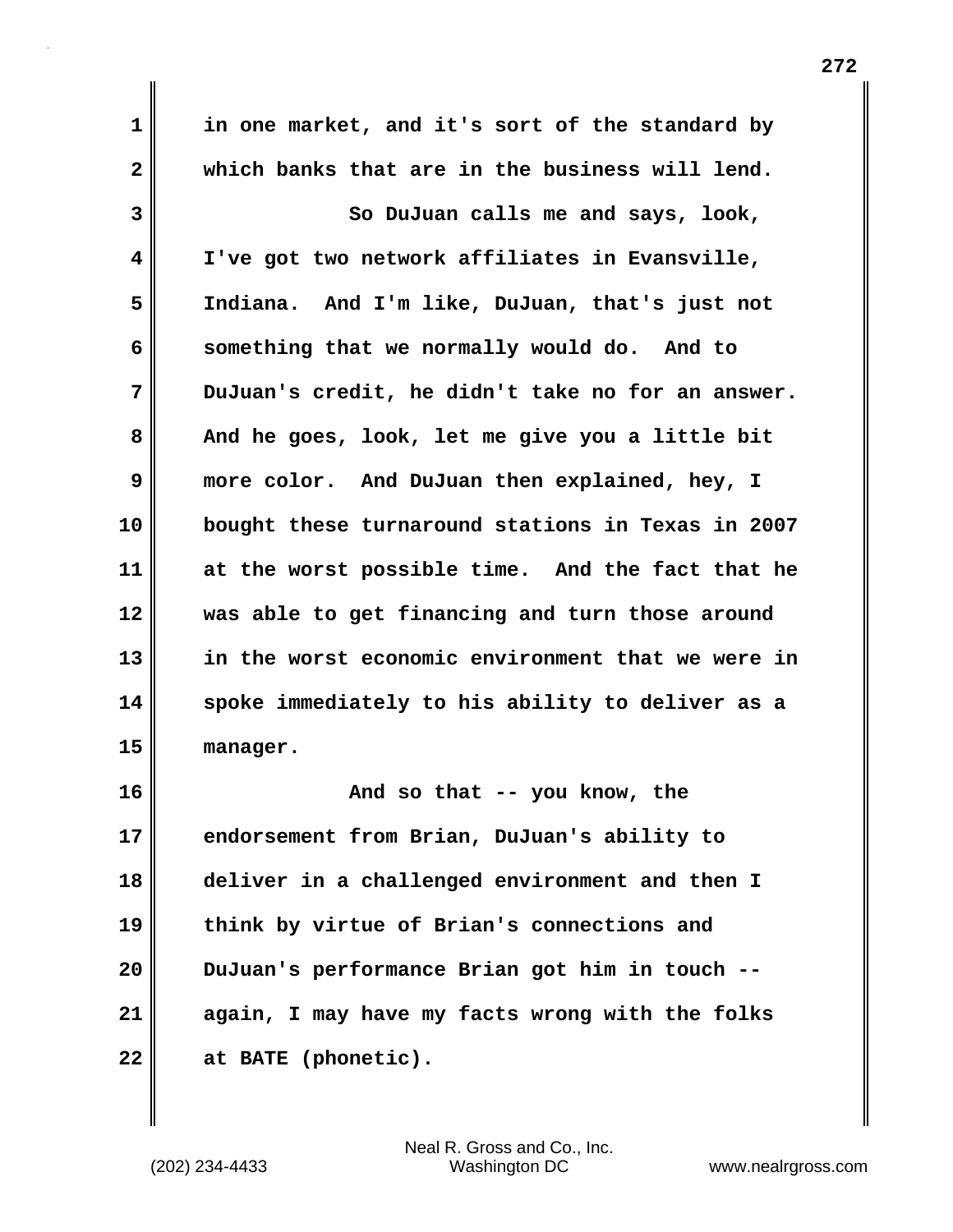**1 So you add that -- those components 2 together. And we did our due diligence and 3 checked around in the marketplace. Everyone 4 spoke highly of DuJuan. And the more I peeled 5 back the skin of the onion and said wait a 6 minute, there's a deal here and I was willing to 7 advance something that we normally would not have 8 done because it didn't meet sort of the three-9 market rule. And had a preliminary discussion 10 with my credit guy. And the other thing, too, 11 about DuJuan that I was told as part of our due 12 diligence and experienced myself is that he's a 13 great negotiator, he's a grinder and he knows the 14 business and he's done everything in the 15 business. 16 And went to our Credit Committee and**

**17 basically laid this out and you looked at how 18 DuJuan performed relative to others in our 19 portfolio. The credit guys said, yes, let's do 20 it. And six week later we ended up writing him a 21 check. And since then he's over-delivered on his 22 budgets and his investment in Evansville and in**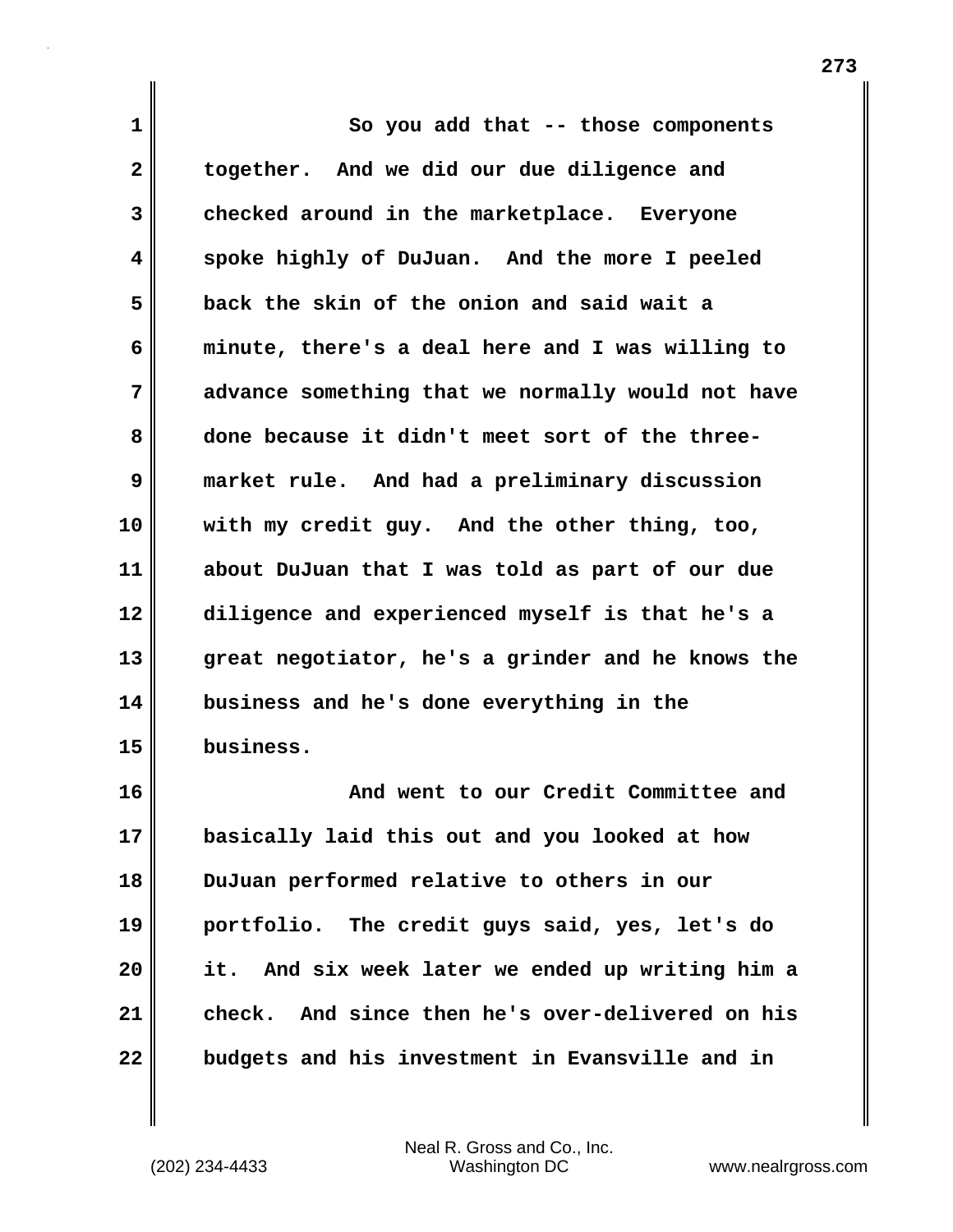**1 Lafayette, you know, grand slam. 2 MR. BUSBY: So you're really saying 3 it's about relationships? 4 MR. KOMJATHY: It's relationships, but 5 it -- and especially in broadcast. And more so 6 it's management as well. I mean, you need -- 7 MR. BUSBY: Yes. 8 MR. KOMJATHY: -- that. And he has 9 over-delivered, I mean, on his original 10 projections -- 11 MR. BUSBY: Sure. 12 MR. KOMJATHY: -- that he gave us. 13 And you go back to our credit guys and it makes 14 it an easier discussion -- 15 MR. BUSBY: Sure. 16 MR. KOMJATHY: -- based on, hey, this** 17 guy has delivered. **18 MR. BUSBY: And the next -- 19 MR. OXENDINE: Relationships are 20 wonderful, but I think what you just heard was 21 that this is Business 101 to be able to (A) prove 22 the concept, and having proven the concept, you**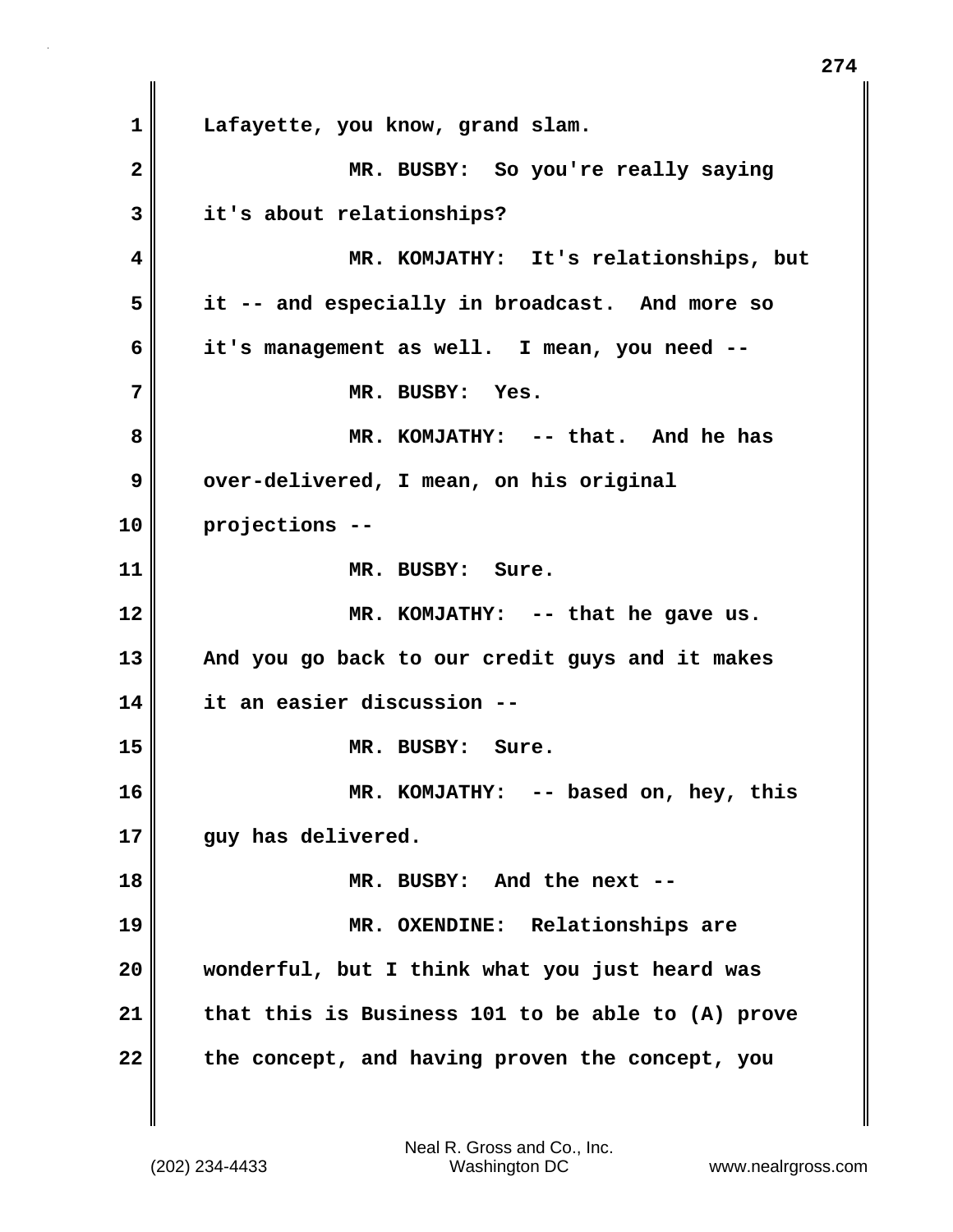| $\mathbf 1$  | scale. Now this is an analytics person here.      |
|--------------|---------------------------------------------------|
| $\mathbf{2}$ | I'm talking about you. The analytics are          |
| 3            | critical. You got to look at the capital          |
| 4            | structure from senior debt to subordinated debt   |
| 5            | to common equity, to preferred stock, because all |
| 6            | of these -- each of those tiers is important as   |
| 7            | we talk about financing. It's access to capital.  |
| 8            | You need to know what kind of capital you want,   |
| 9            | what layers, et cetera.                           |
| 10           | But I don't want to get in the way. I             |
| 11           | mean, aren't the analytics important? That makes  |
| 12           | a big, big difference. The world has changed.     |
| 13           | MS. MYERS: Yes, it definitely makes a             |
| 14           | big difference. I mean, I think that you have to  |
| 15           | look at other things, too, though. Like you have  |
| 16           | to look at the programming, whether -- someone    |
| 17           | mentioned earlier about exclusivity of            |
| 18           | programming. You have to look at embracing        |
| 19           | technology, I mean, because things are changing.  |
| 20           | And I think you need to look at OTT and           |
| 21           | podcasting or -- there's a lot of different       |
|              |                                                   |

(202) 234-4433 Washington DC www.nealrgross.com Neal R. Gross and Co., Inc.

 $\mathbf{l}$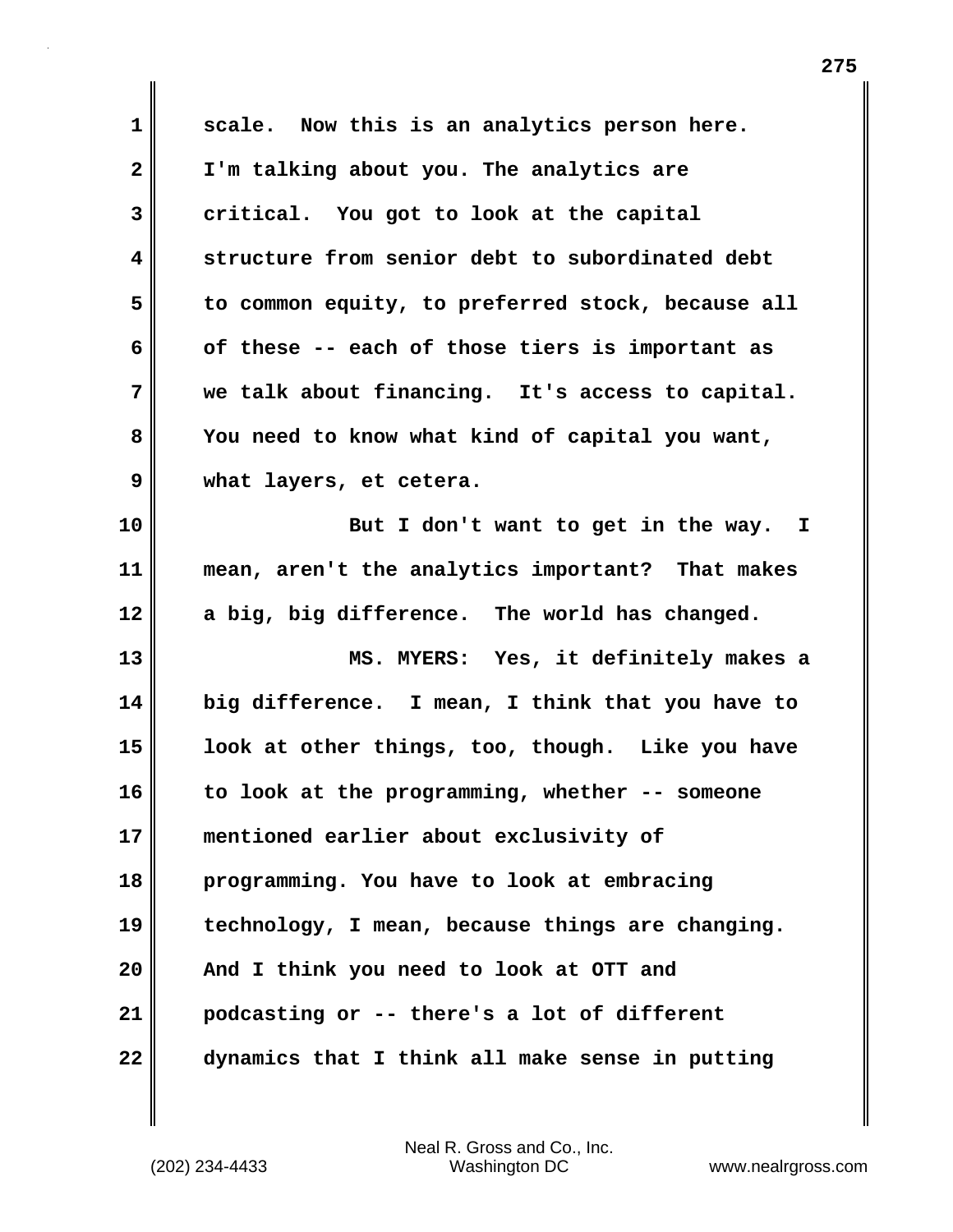**1 together and growing your business. And you 2 can't do that I don't think just with a -- in the 3 old traditional way anymore if you want to grab 4 that new audience that's definitely changed the 5 way they view television.**

**6 MR. OXENDINE: Well, I think all of 7 you know that what's happened. In my days many, 8 many years ago you had broadcasting, high 9 barriers of entrance because you had big hardware 10 and three networks, maybe. Fox came in in '80. 11 then you went to cable, but that wasn't the best 12 because it was copper. Because you and I would 13 be on it, but if Garret, you joined, then it 14 degraded. Then we had the fiber, which was cable 15 with glass. So we've moved from broadcasting to 16 -- over-the-air broadcasting to cable to 17 satellite to now OTT, this over the top. So you 18 do have to know more in order to get the 19 business.**

**20 Now the good thing now is that the 21 barriers are down because you need less hardware 22 and more technology. So maybe we need to talk a**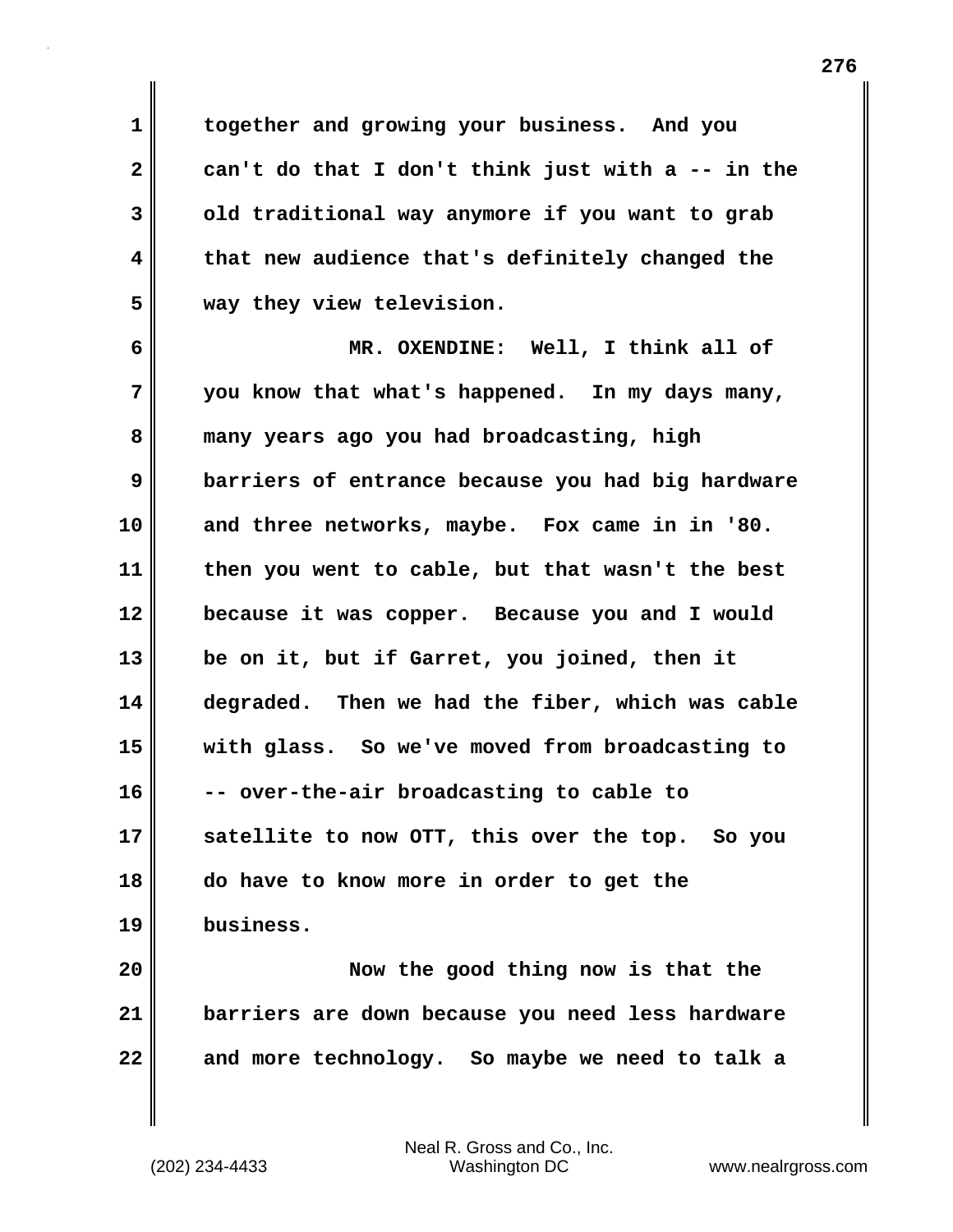**1 little bit about what you said. The analytics 2 are important, but you also have to evolve with 3 time in the banking structure.**

**4 MS. MYERS: Yes, I think the -- what 5 you're saying, the barriers to entry are really 6 much lower for OTT, but there is so much 7 competition. So you have to find a way to stand** 8 out from that -- for that competition, and **9 programming has certainly been a factor for that. 10 MR. BUSBY: Right. We have people in 11 the audience like Kelvin Boston you need to talk 12 to who's there. But you want to ask some 13 questions. Should we be good and -- 14 MR. BUSBY: No, one of the things, 15 Brian, that I've heard from the audience is that 16 we will go into a bank and have a deal, let's say 17 requires; and I'm just using hypothetical 18 numbers, \$100,000, and the bank will look at the 19 deal and say this is a great deal. We'll give 20 you 40. And it's just enough for you to fail.** 

22 take that same deal and offer it to someone else

(202) 234-4433 Washington DC www.nealrgross.com Neal R. Gross and Co., Inc.

**21 And then once you fail, they'll turn around and**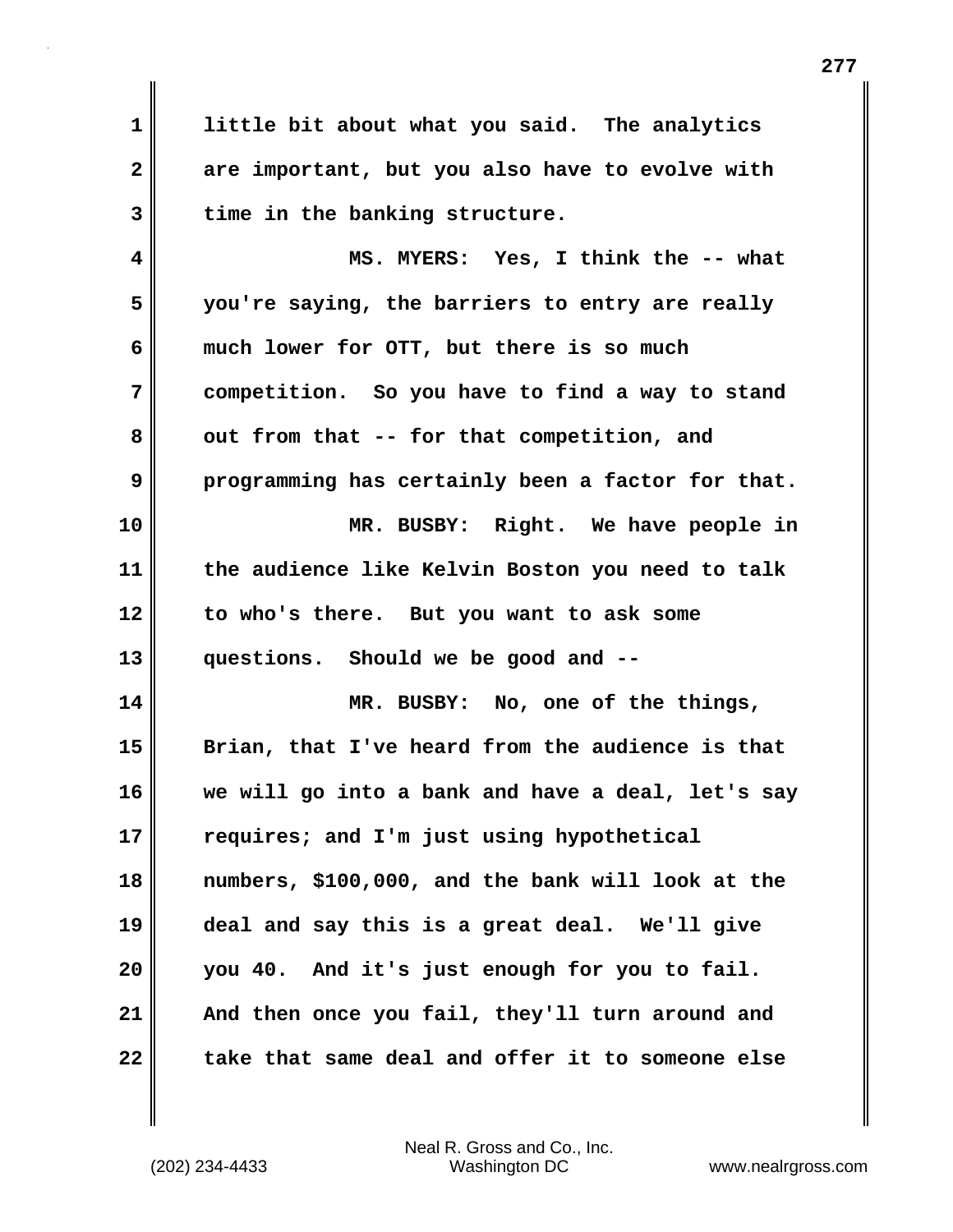**1 -- a majority community and give them exactly 2 what they need plus a longer window to pay it 3 back and better terms.** 

**4 How can we as an audience and members 5 and advocates, as well as bankers, ensure that we 6 are going in early enough so we're establishing 7 those relationships, making sure that we're 8 getting what we need and that we're not walking 9 away with -- in our community we've always said, 10 well, we will make it happen. Give us what we 11 can and we're creative and we'll make that dollar 12 stretch knowing going into the deal that you 13 don't have enough to have sustainability. 14 MR. McNEILL: Yes, so I mean, 15 experience -- those are unfortunate situations. 16 And in my experiences; that's a little bit 17 unfortunate, the smaller deals, if the deal is 18 too small, sometimes it's hard to attract 19 sophisticated experienced people for that deal. 20 And that's unfortunate because bad things can 21 happen if the bank doesn't really know the 22 business and the investor doesn't.**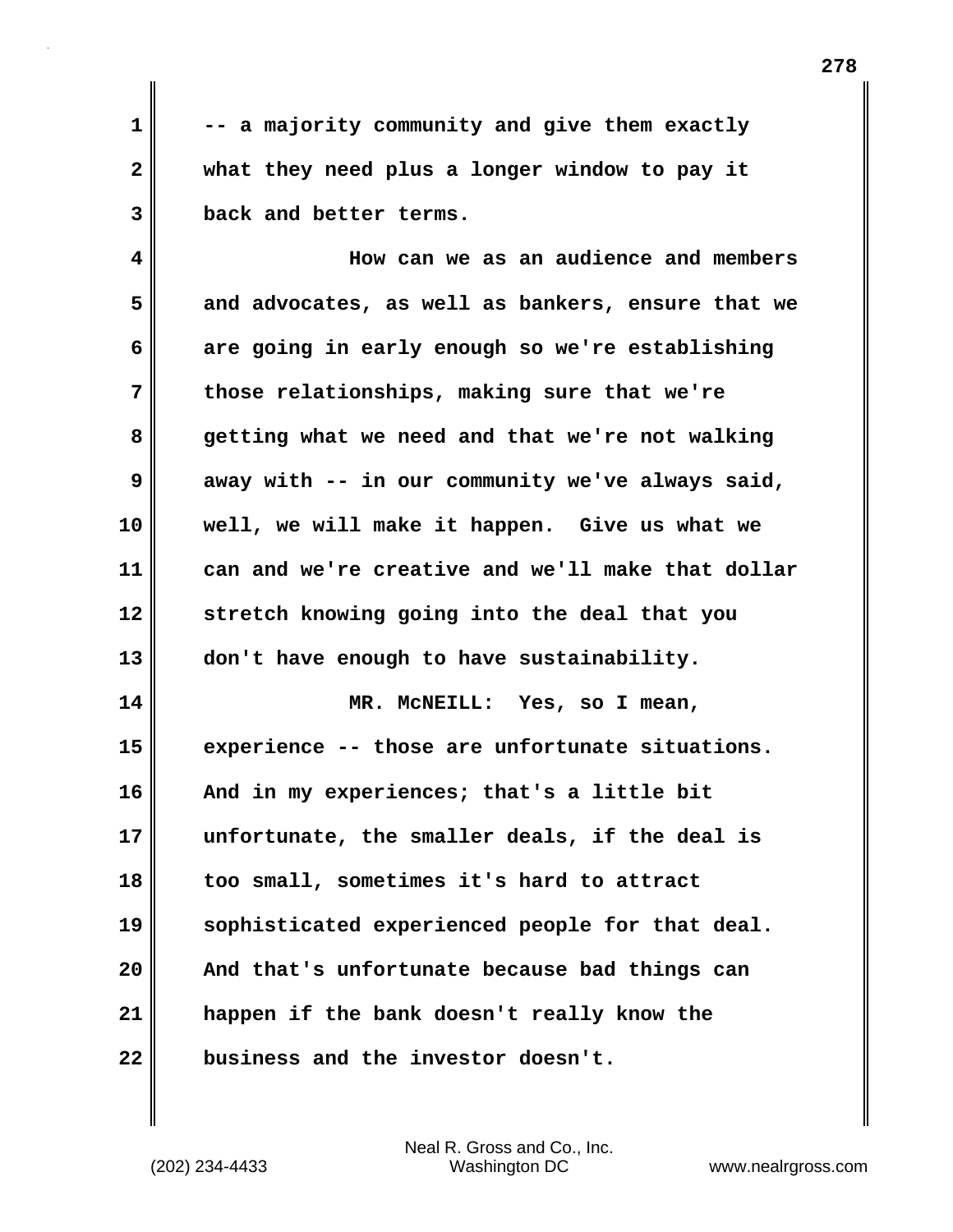| $\mathbf 1$  | In most of the deals we end up doing              |
|--------------|---------------------------------------------------|
| $\mathbf{2}$ | they're a little bit bigger, but we do some       |
| 3            | small/medium-sized deals as well as some very big |
| 4            | deals. And I think it's important to make sure    |
| 5            | you're dealing with an investor group that knows  |
| 6            | what they're doing and that is not going to       |
| 7            | under-capitalize the business. It's important     |
| 8            | that you go to sophisticated, media-savvy banks.  |
| 9            | The first call we made when we were dealing with  |
| 10           | DuJuan was to Garret because Garret personally    |
| 11           | knows the business inside and out, and his        |
| 12           | institutions is supportive of the business.       |
| 13           | And I think the other two important               |
| 14           | things are, besides relationships like that, is   |
| 15           | number one, obviously the track record of the key |
| 16           | entrepreneur is probably the single most          |
| 17           | important thing. And the second most important    |
| 18           | thing is the economics. I mean, in these days     |
| 19           | it's hard -- you're not going to really steal     |
| 20           | anything. That's not easy to do because it's a    |
| 21           | pretty sophisticated world out there. And it's    |
| 22           | hard for small to medium-sized startup companies  |

(202) 234-4433 Washington DC www.nealrgross.com Neal R. Gross and Co., Inc.

 $\mathbf{l}$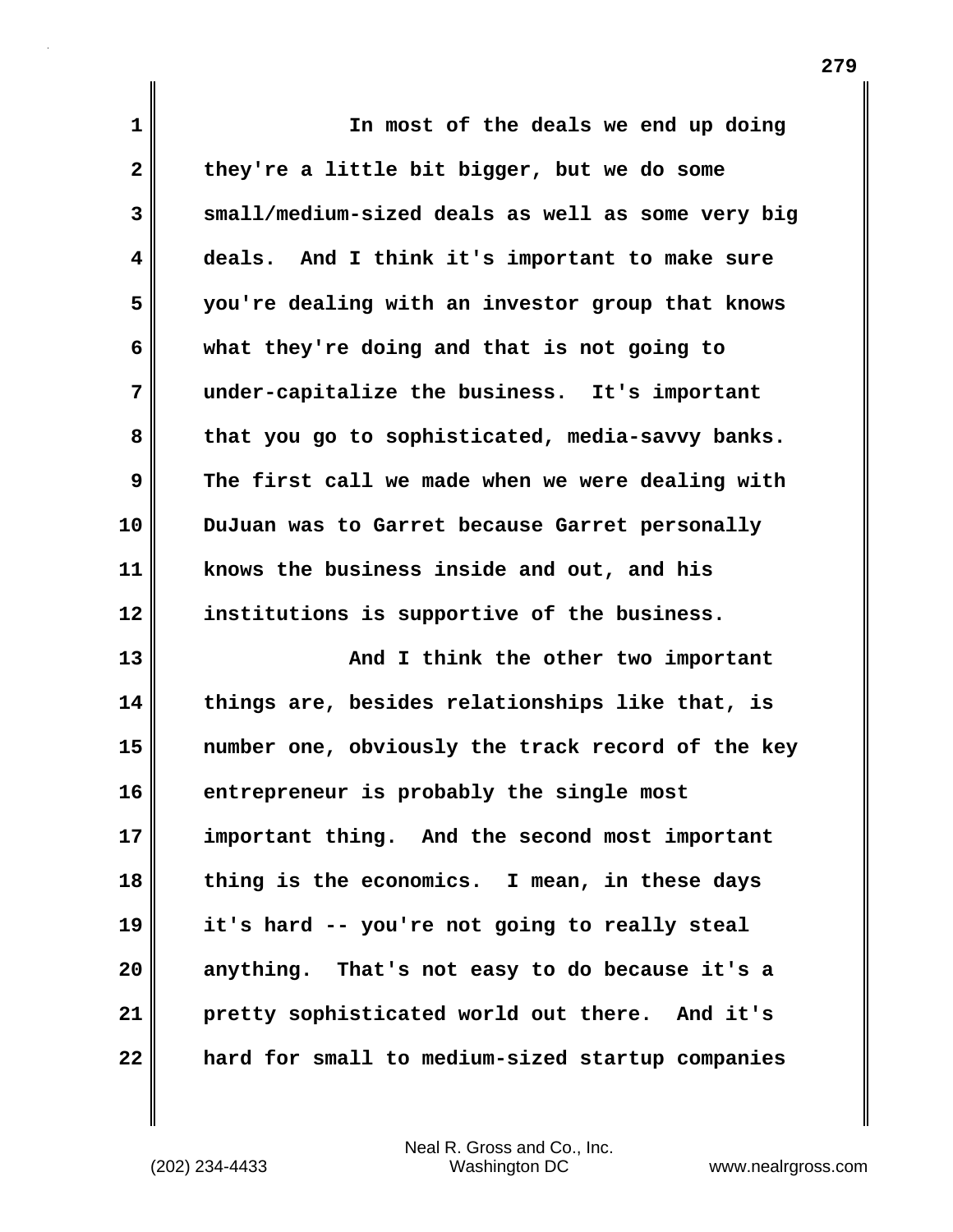**1 to compete with existing companies that have debt 2 capacity and are financing acquisitions with six 3 percent money rather than a blended cost of 4 capital that's somewhere in the teens.**

**5 So I think you have to have really 6 talented entrepreneurs that can buy something 7 based on not only what the trailing cash flow is, 8 but on -- based on what they can do with it. And 9 you have to have a guy who has really strong 10 vision, a great plan, is very convincing and can 11 convince the investor group that don't just look 12 at the trailing financials. Look at what I can 13 do with it. And if you -- I think if you -- I 14 think that's why you need a sophisticated 15 investor group and sophisticated lenders to be 16 able to do that. Otherwise, it's tough. So I 17 think you need all those things.** 

**18 You need relationship with the right 19 people, you need a great track record and someone 20 who really knows what they're doing, and you need 21 to be able to articulate. I think for 22 entrepreneurs, you got to be able to buy**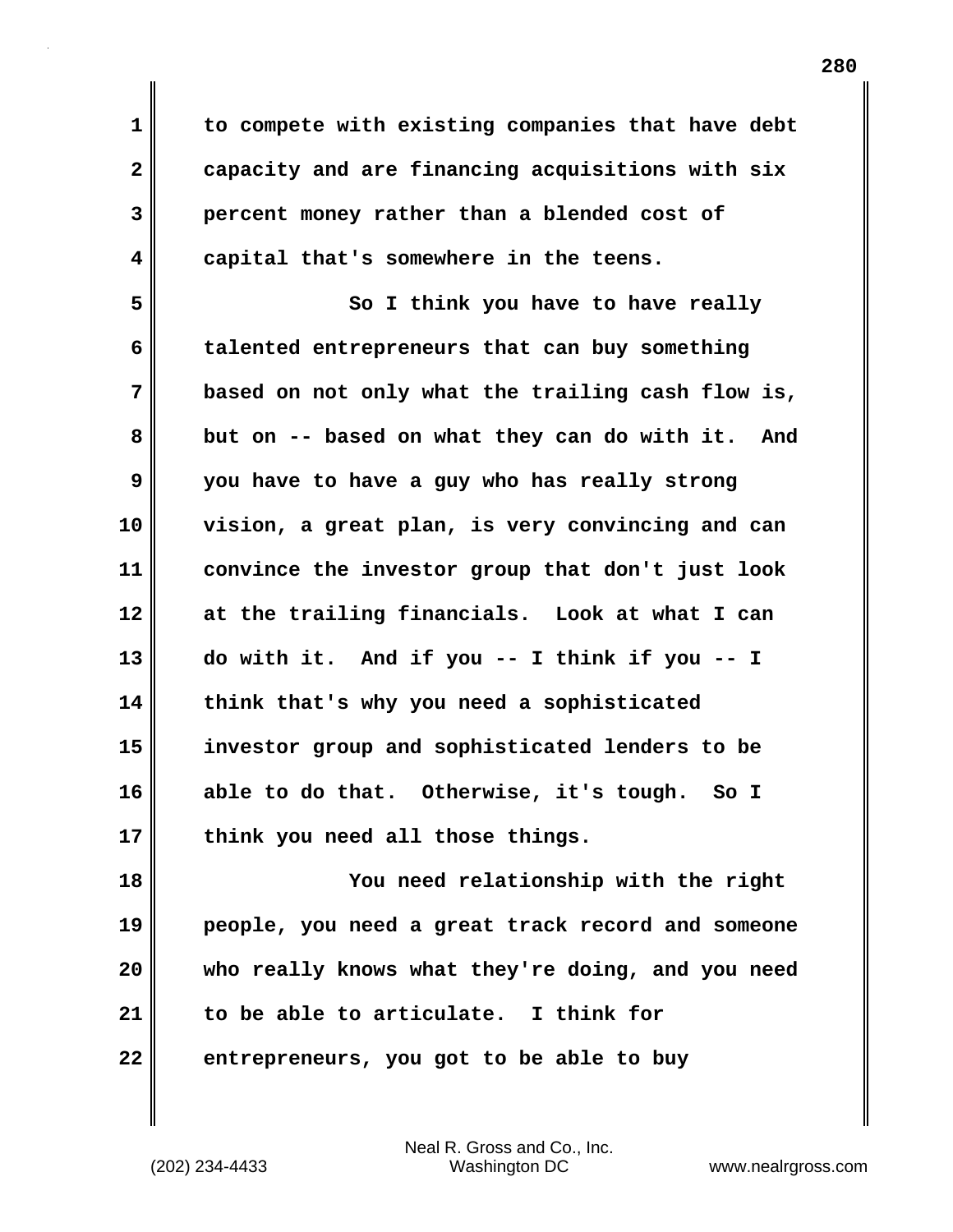**1 underachieving assets that have some operational 2 upside because the business by itself just isn't 3 growing fast enough to generate the kind of 4 returns you're going to have to generate if 5 you're buying a well-run asset and going to run 6 it the same way. So those are my two or three 7 thoughts.**

**8 MR. OXENDINE: Dan, what do you have 9 to say about that?**

**10 MR. DAMON: Yes, look, I think I sort 11 of break it into a number of components. I mean, 12 our organization, we cover this sector. We're in 13 the business of lending to this sector. We want 14 to lend to this sector, but what we find to be 15 the most difficult thing that potential entrants 16 into the industry have -- and this might sound 17 not very believable --- that the bank's senior 18 debt piece in our minds is the easiest piece to 19 raise. 20 MR. OXENDINE: Sure. 21 MR. DAMON: I mean, these businesses**

**22 are very efficient businesses. We know how the**

Neal R. Gross and Co., Inc.

(202) 234-4433 Washington DC www.nealrgross.com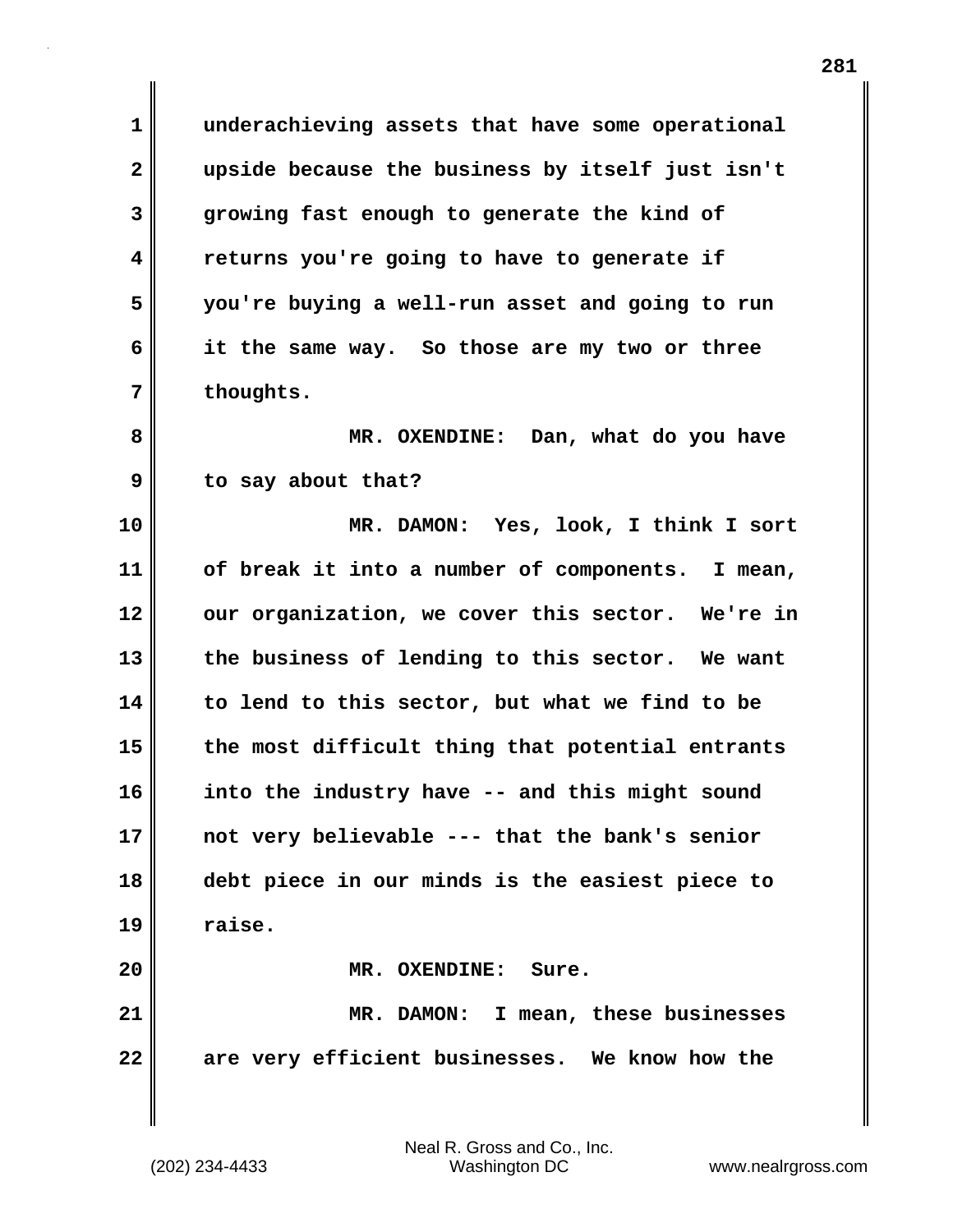**1 perform in good economies, we know how they 2 perform in bad economies. We can look up who are 3 the competitors in the market? The most 4 difficult thing in our mind is raising the 5 equity. Because when we look at someone coming 6 in, we're going to say, okay, this is the market 7 they're in, this is how much they want to pay for 8 the asset. Okay. If the economy goes down 10, 9 20 percent, we could figure it out. But if 10 something goes wrong in their plan or in the 11 economy, does that owner have deep pockets to 12 weather their storm? How can they handle it? 13 And so when we look at these things -- 14 and Brian is right, I mean, our organization, we 15 skew to slighter bigger transactions simply 16 because of the nature of our organization and who 17 we do business with, but at the end of the day 18 it's the same thing. I mean, we want these 19 businesses to be successful. I mean, if loans go 20 wrong, there is a real economic cost to us, 21 number one. And number two, we have credibility 22 with our own senior management. If we bring in**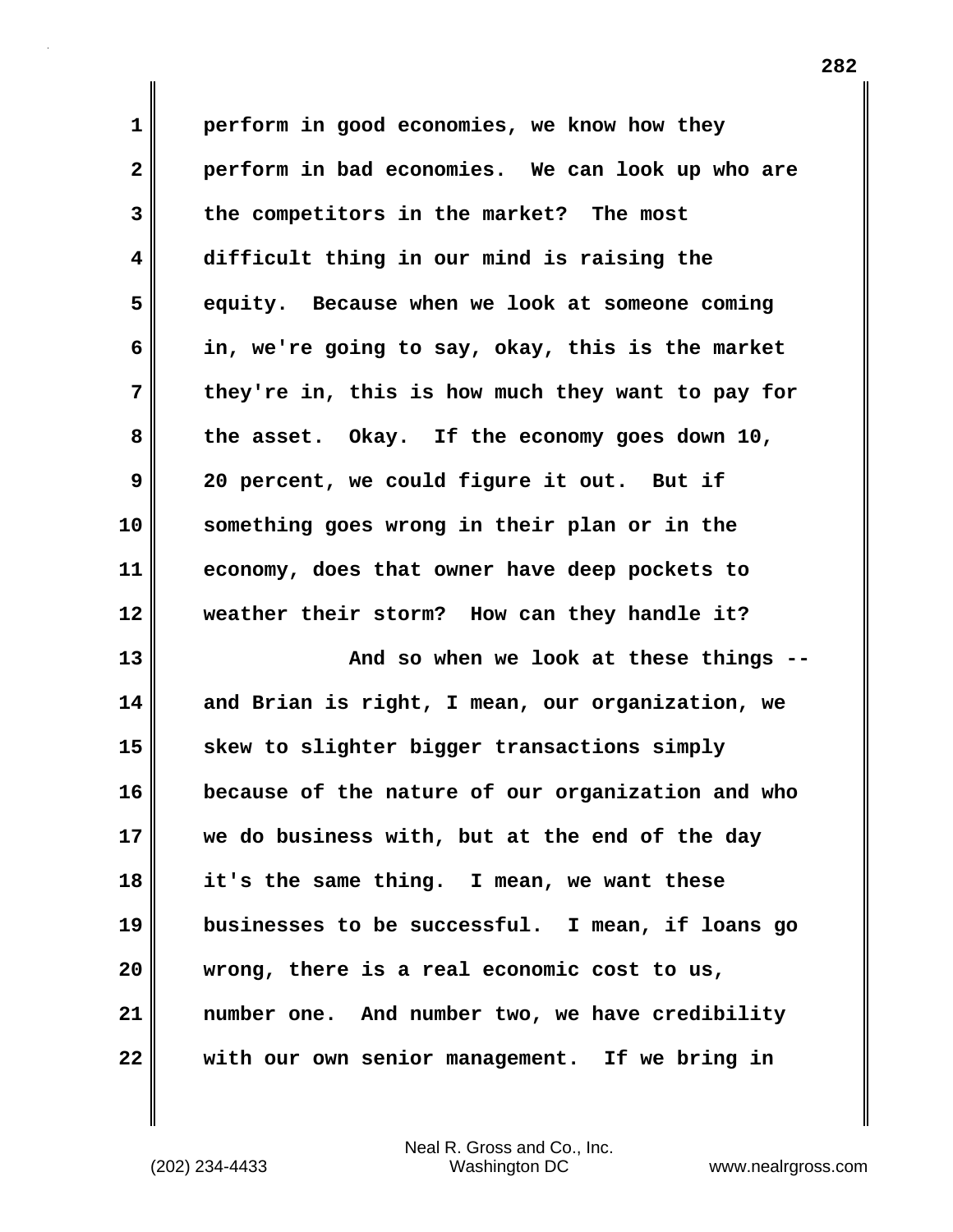**1 transactions that don't work and then we bring in 2 another one, they're going to look at us and say, 3 well, guys.** 

**4 So we all have the same interests in 5 having these industries succeed, but I think it 6 really is key when you're starting out; and maybe 7 you need to give a larger percentage of your 8 company away to someone else to finance you, but 9 unless you have equity behind you, it's very 10 difficult for a commercial bank to sit there and 11 say, well -- trust me is a nice concept and 12 obviously individuals, and I think a lot of banks 13 get into trouble lending to people that they 14 don't do enough diligence on and how capable they 15 are and who -- what their character is. But at 16 the end of the day, the loans have to be paid 17 back. And if there's a blip, you need to have an 18 equity partner who is supportive of your 19 transaction.**

**20 But as I said, I think the biggest 21 issue that Garret and I have in our business is 22 not enough deal flow. We don't have people**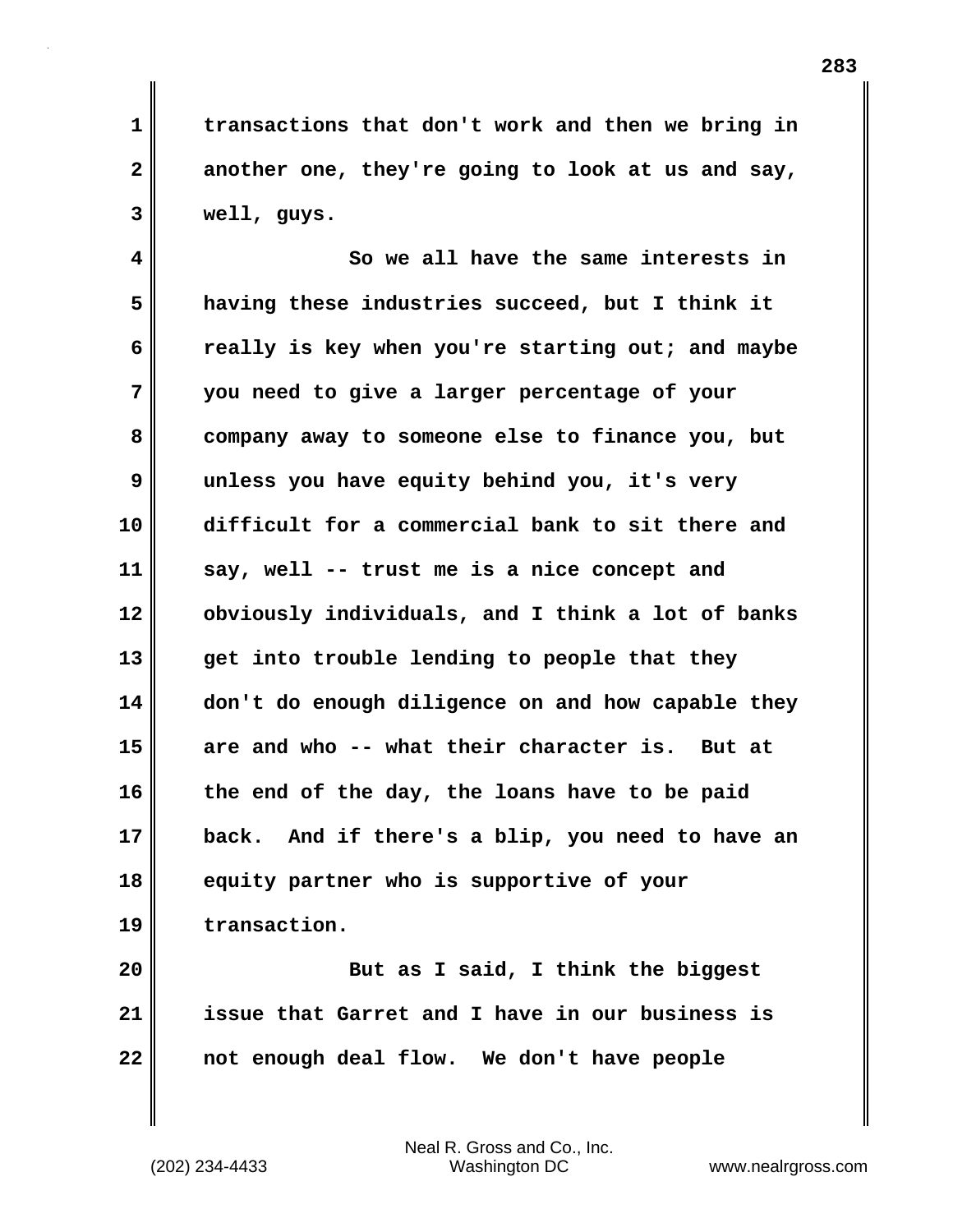**1 lining up. Now a lot of it is because of the 2 consolidation in the industry. I would also say 3 10 years ago the recession -- a lot of banks that 4 used to be in the media finance business lost a 5 lot of money, and they've never returned to the 6 business. So now in terms of the cheap 7 performance of capital there's less of us who do 8 it. There are other participants in the market;** 9 they're more expensive. **10 But the last thing I would say is we 11 find in a lot of transactions we do the company 12 is going to be headquartered wherever they're 13 going to be headquartered. There are a lot of 14 local banks in where the company is headquartered 15 or where their stations are who want to do 16 business with local companies. So I'd say the 17 overwhelming percentage now of our sort of mid-18 size transactions are put together with people 19 like ourselves who are media-centric 20 organizations and local banks who want to do 21 business with companies in their markets. 22 MR. OXENDINE: Okay. I'm going to**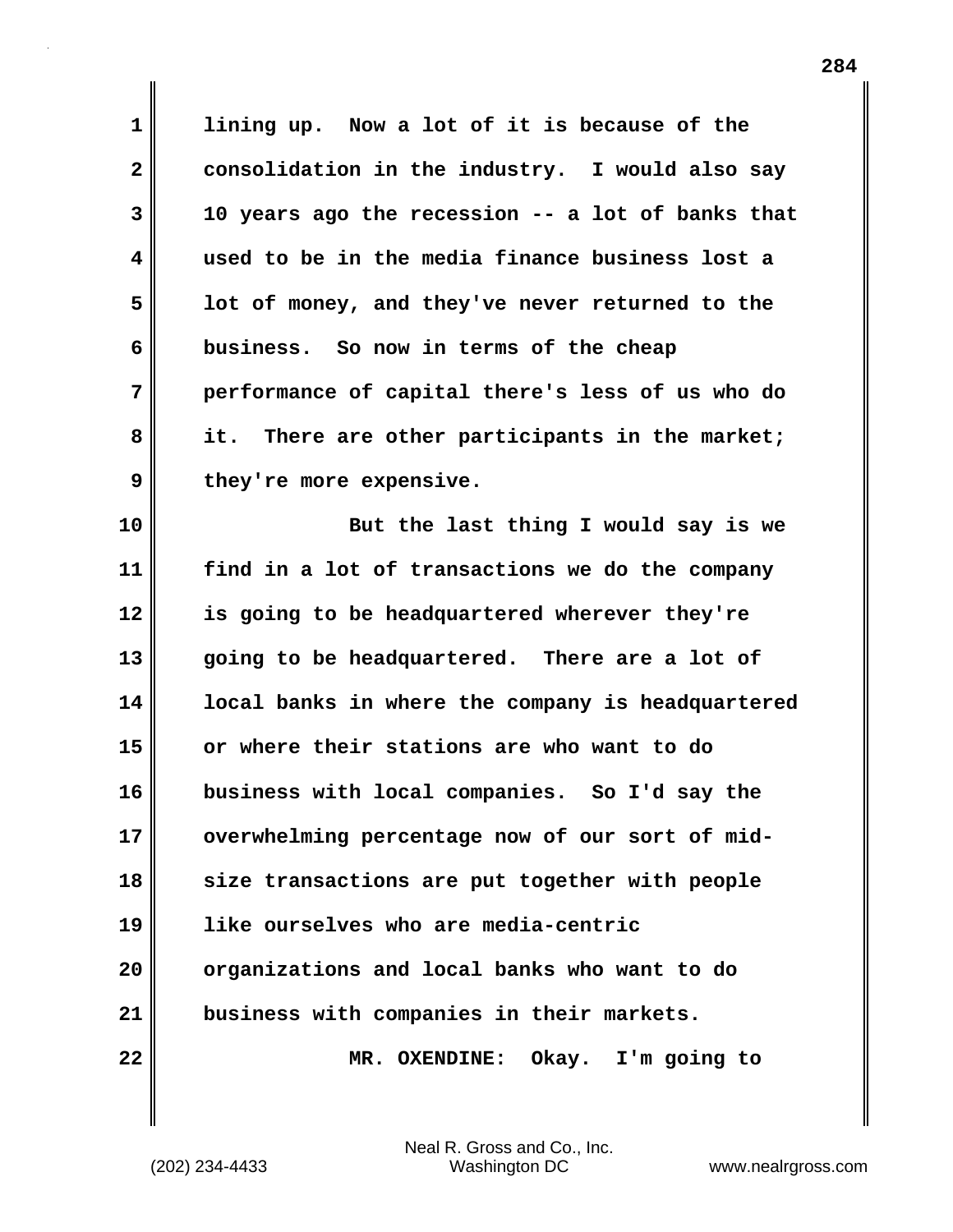**1 cheat because this first question we were** 2 supposed to ask was about whether or not there **3 was impediments to capital? And if so, are the 4 broadcasters working around it? You can't work 5 around it. You need to have capital. So I'm 6 going to cheat and say let's forget that 7 question. 8 (Laughter.) 9 MR. OXENDINE: The second question: 10 What are some of the new financing options 11 available to new and small broadcasters? Because 12 SBICs and MESBICs aren't around. I know that 13 because I had SBICs, and I know they're not 14 around. Okay? 15 Now, third question so we can quickly 16 get to what you have to say. Third question: 17 Private equity has played a predominate role in 18 lending in the last 10 years. Has this been 19 beneficial? 20 My question is this: The question -- 21 we're talking about new entrants in the market 22 now. I think the real question is what financing**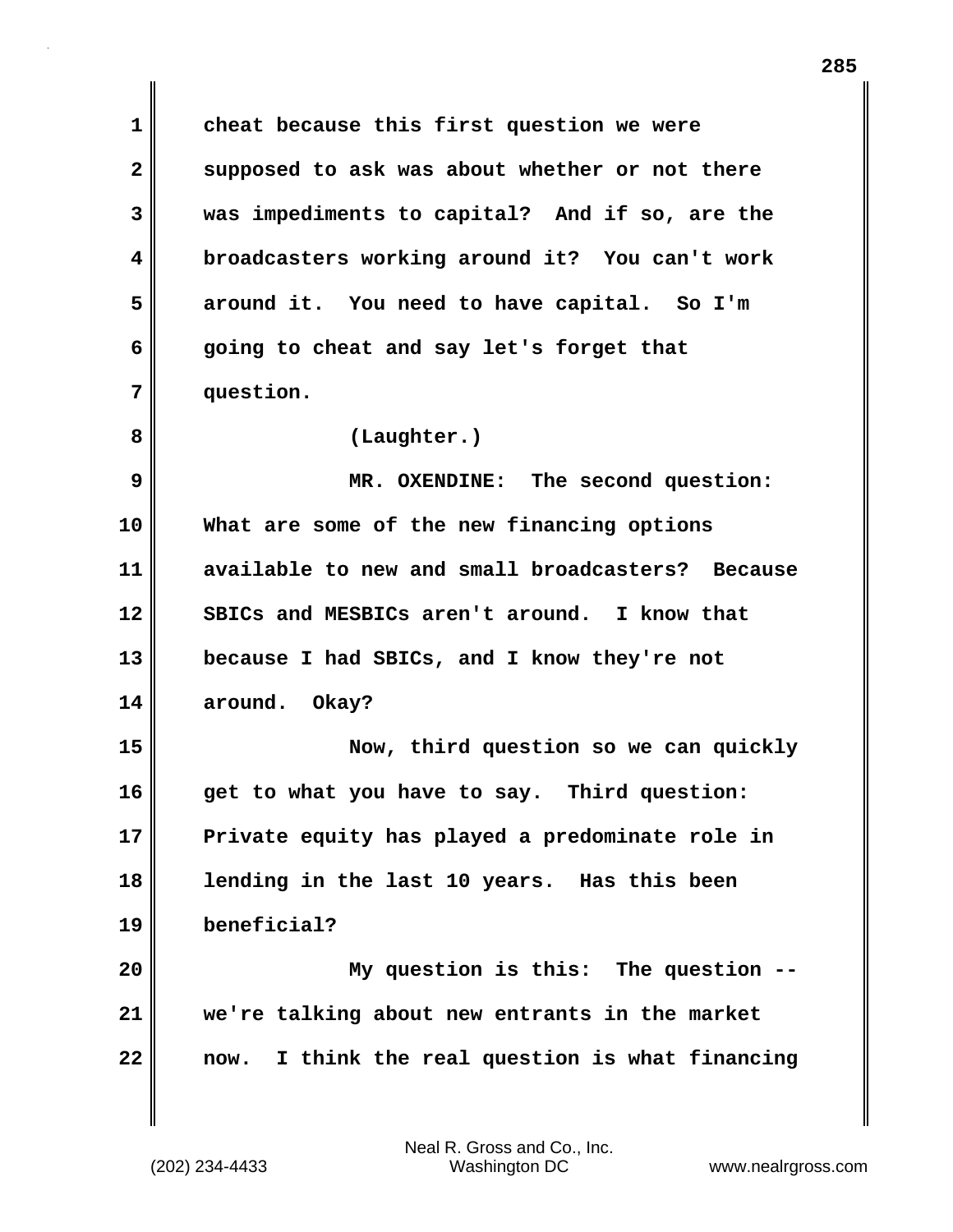**1 options are available not to new small 2 broadcasters, but to new small people who want to 3 get into the media world, because it's not 4 broadcasting anymore. It's broadcasting, it's 5 over the air broadcasting originally. So you 6 have to go from OTA over to OTT. You have to go 7 from broadcasting. You're still going to be a 8 broadcaster. You'll still have your local market 9** and still have the world. And people are talking **10 to me. Well, do broad -- podcasting now. And 11 the broadcasters who do so well -- the reason why 12 they do so well, they've been there so long that 13 they've managed to evolve. 14 So us little people are going to be 15 able to get in. How do we get in? How do we 16 motivate the small -- our do we -- how do the 17 little guys get in? And I think we get in one 18 way: The new world we live in here has what,**

**19 cell phones, 600 million. We started out with 20 radio and a transmitter, TV and a transmitter, 21 and then the cable. But now we got 600 million** 22 cell phones here.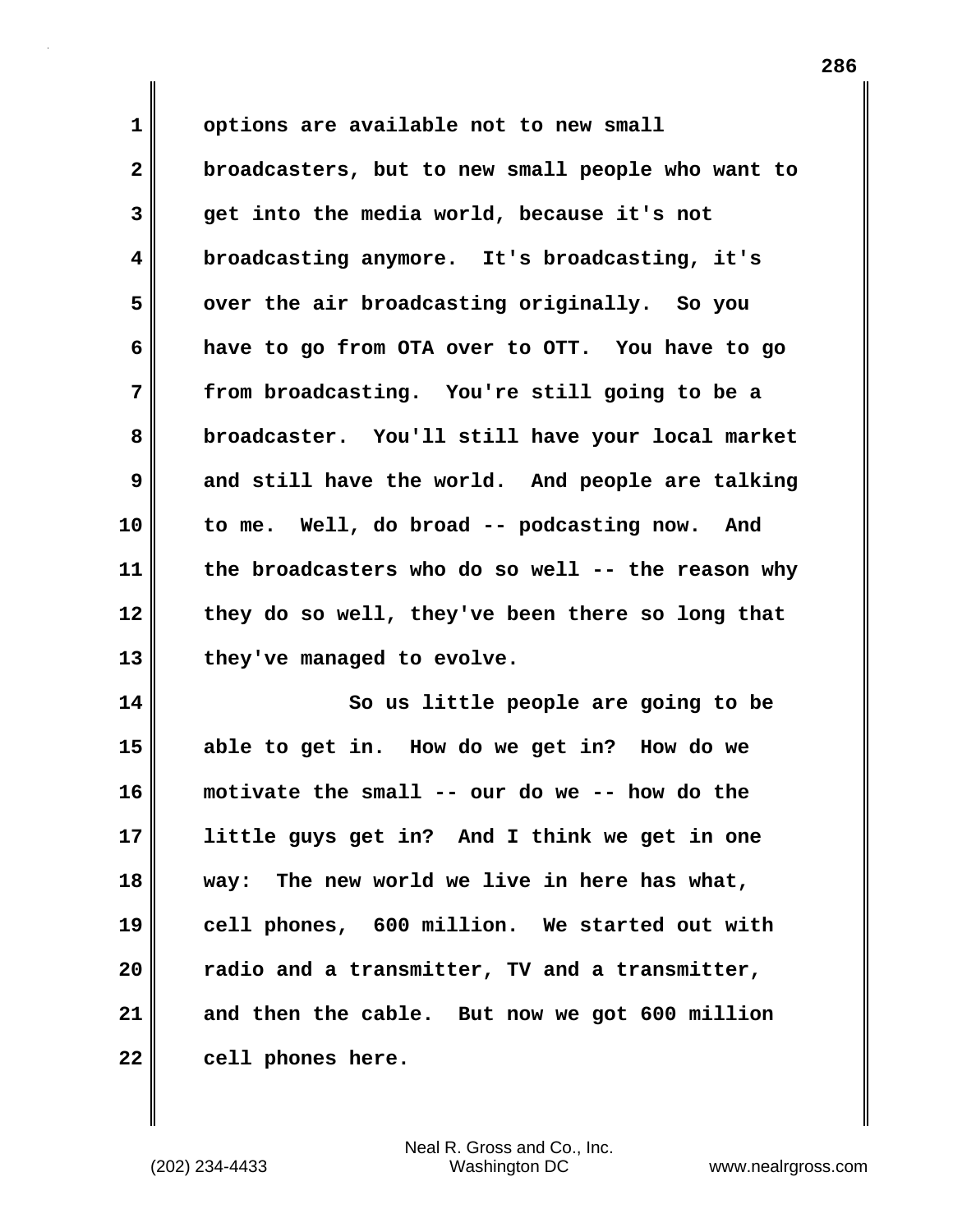| 1            | Now, Kelvin, you want to get in it                |
|--------------|---------------------------------------------------|
| $\mathbf{2}$ | because you create apps and you help us out.      |
| 3            | Where's the other guy? Patrick                    |
| 4            | creates -- okay. You work with him. He creates    |
| 5            | podcasts. How do we provide financing so that we  |
| 6            | can all work together? Broadcasters can still be  |
| 7            | broadcasters and they can -- now they have a      |
| 8            | market in a local market, but they can expand     |
| 9            | their market. So we've gone from broadcasting to  |
| 10           | narrow casting to streaming to really narrow      |
| 11           | casting. That's what all the streaming is about.  |
| 12           | How do we get people in the audience to get       |
| 13           | involved and then how can the FCC and NAB profit? |
| 14           | How do we deal with that? Because you're the      |
| 15           | money --                                          |
| 16           | (Simultaneous speaking.)                          |
| 17           | MR. KOMJATHY: All right. Well, I'll               |
| 18           | take a shot at it.                                |
| 19           | MR. OXENDINE: Sorry to --                         |
| 20           | (Simultaneous speaking.)                          |
| 21           | MR. KOMJATHY: No, I mean, one of the              |
| 22           | tough things about going off and being a          |

 $\mathbf{I}$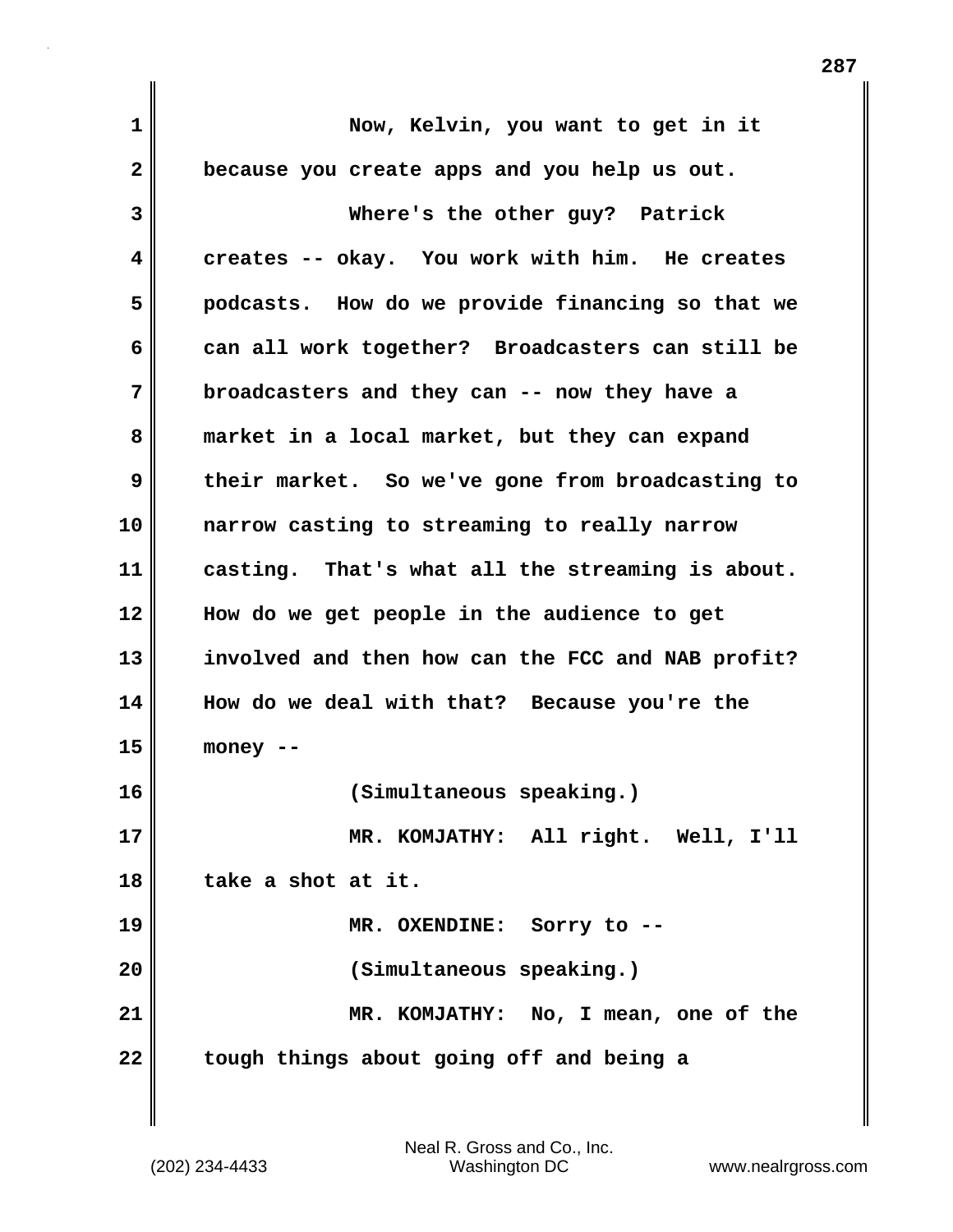**1 podcaster -- what are the barriers to entry? 2 Zero.**

| 3  | MR. OXENDINE: Right.                              |
|----|---------------------------------------------------|
| 4  | MR. KOMJATHY: Right? I'm a lender.                |
| 5  | I'm going to give you money and you're podcasting |
| 6  | on top of K. What's to prevent another 100        |
| 7  | people coming in and replicating or providing     |
| 8  | podcasts that's just narrow to yours? I mean,     |
| 9  | there's nothing to defend that. And as a bank,    |
| 10 | it's -- as -- not to sound -- it's about getting  |
| 11 | paid back. If you get attacked or your podcast    |
| 12 | doesn't get the audience and you're not           |
| 13 | generating cash flow, a bank wouldn't do that.    |
| 14 | It's more of an equity play. And --               |
| 15 | MR. OXENDINE: Fair. So what if Mr.                |
| 16 | Boston over there who creates apps, what if he    |
| 17 | says I'm sitting in my house in my bathrobe and   |
| 18 | I'm creating this storytelling podcast? I         |
| 19 | have $-$                                          |
| 20 | MR. JOHNSON: On OTC space I think you             |
| 21 | want to look at what companies are selling for?   |
| 22 | Like Bob Johnson just sold one of his OTT         |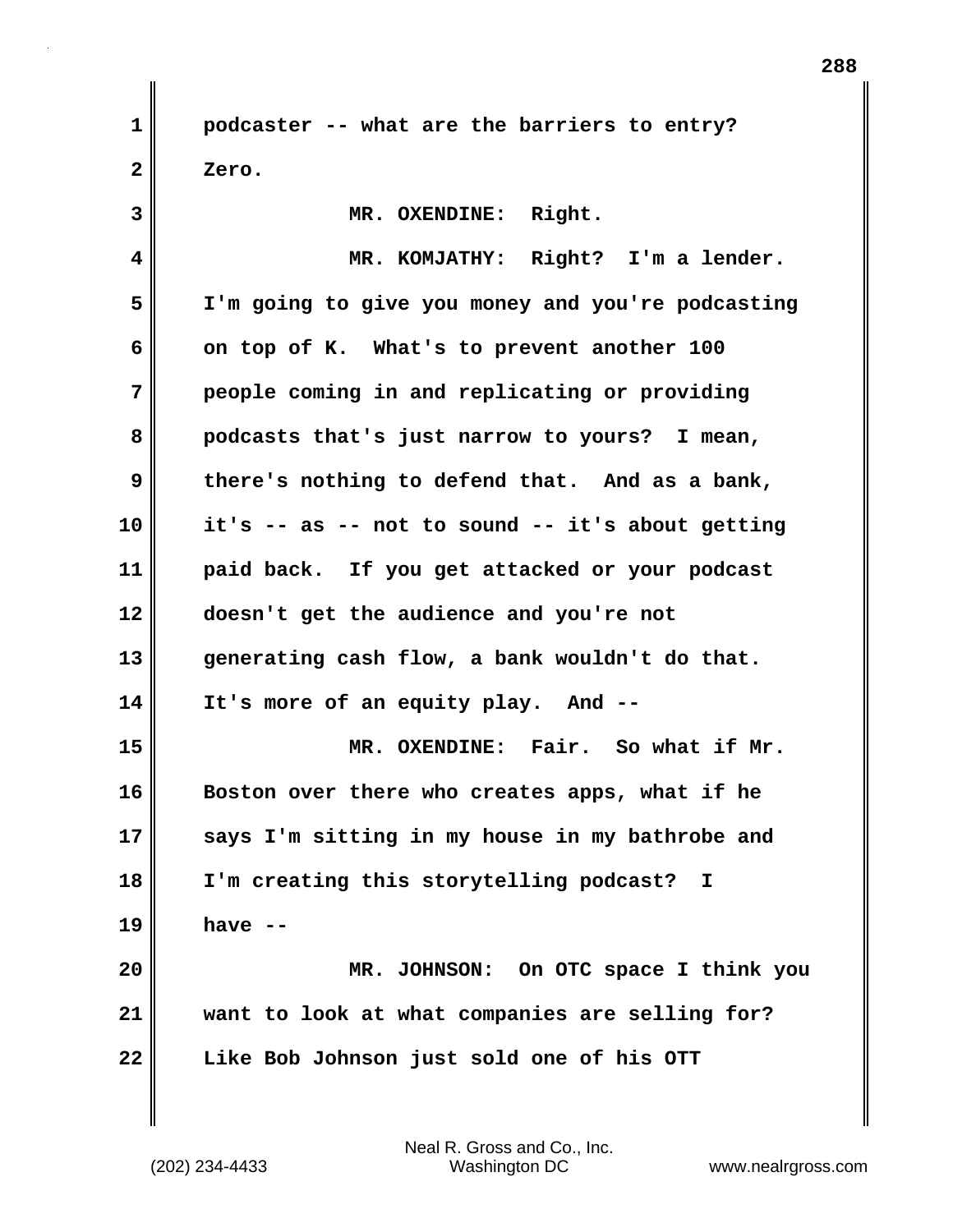**1 platforms for 380,000. So they have that. So I 2 think you need to look at these different 3 channels and this opportunity, especially when it 4 comes to OTT, that they are valuable assets that 5 people can measure. They have Internet and all 6 that kind of stuff. It's a real business. So I 7 just wanted to share that with you.**

**8 MR. OXENDINE: Okay. But from a -- 9 you're talking about Internet TV? We're going 10 from broadcasting to Internet TV. And you're 11 saying regular TV owners have a market, they have 12 100,000 people, a million people, et cetera, and 13 they do broadcasting. You create a podcast 14 platform and you allow them to not only have 15 100,000, but you allow them to spread out to 16 whoever has these cell phones. And so now they 17 go from 100,000 people to 130,000.** 

**18 And I'm suggesting that in a new 19 marketplace we have to begin to look at specific 20 audiences: Indians, blacks, whatever. We have to 21 look at specific programming that's not out there 22 anymore. We don't know about our own culture, we**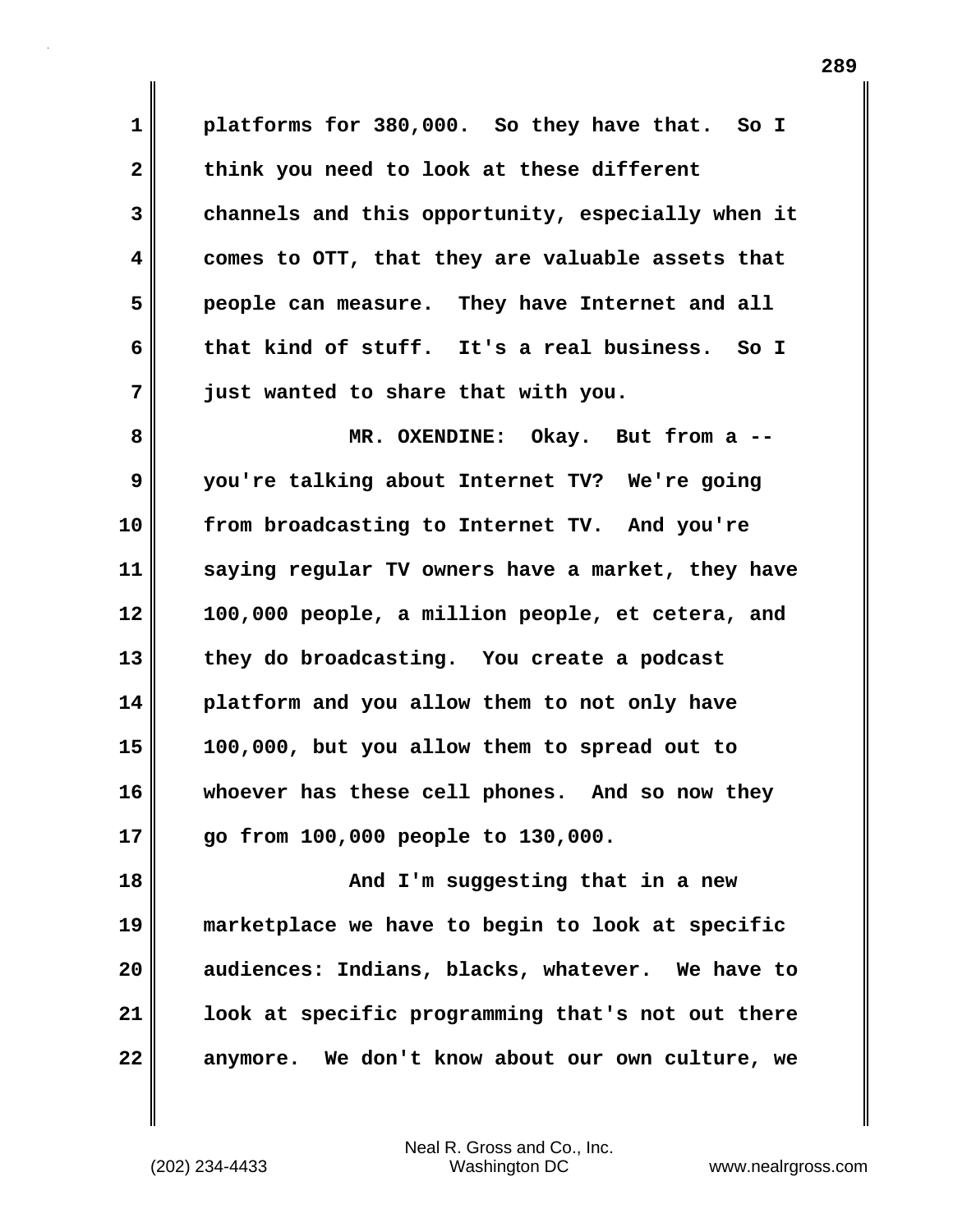**1 don't know about our own history, we don't even 2 know about our own lifestyles. Okay? And there 3 are sponsors who want to get to us, because when 4 you look at 45-plus million blacks, 45 -- you got 5 100 million people who are minorities, or one-6 third of the population, and the dominant 7 population controls everything. Who's going to 8 be smart enough to fund the people who are going 9 to take care of those?** 

**10 Because when you look at Phoenix, 11 Phoenix has got 4 million people, it's got 46 12 percent of it's white, 40 percent of it is 13 Hispanic, 6 is black. So when they go on their 14 podcast or when they go to find out what stores 15 are around, the dominant population will say -- 16 what kind of restaurants are around, there won't 17 be any Spanish. Where will they get it? From 18 the new. So is that interesting at all? 19 MR. DAMON: Yes. Well, look, I would 20 say on this topic -- and I one of the panels this 21 morning someone had mentioned, or one of the 22 questions was -- I mean, these new business -- to**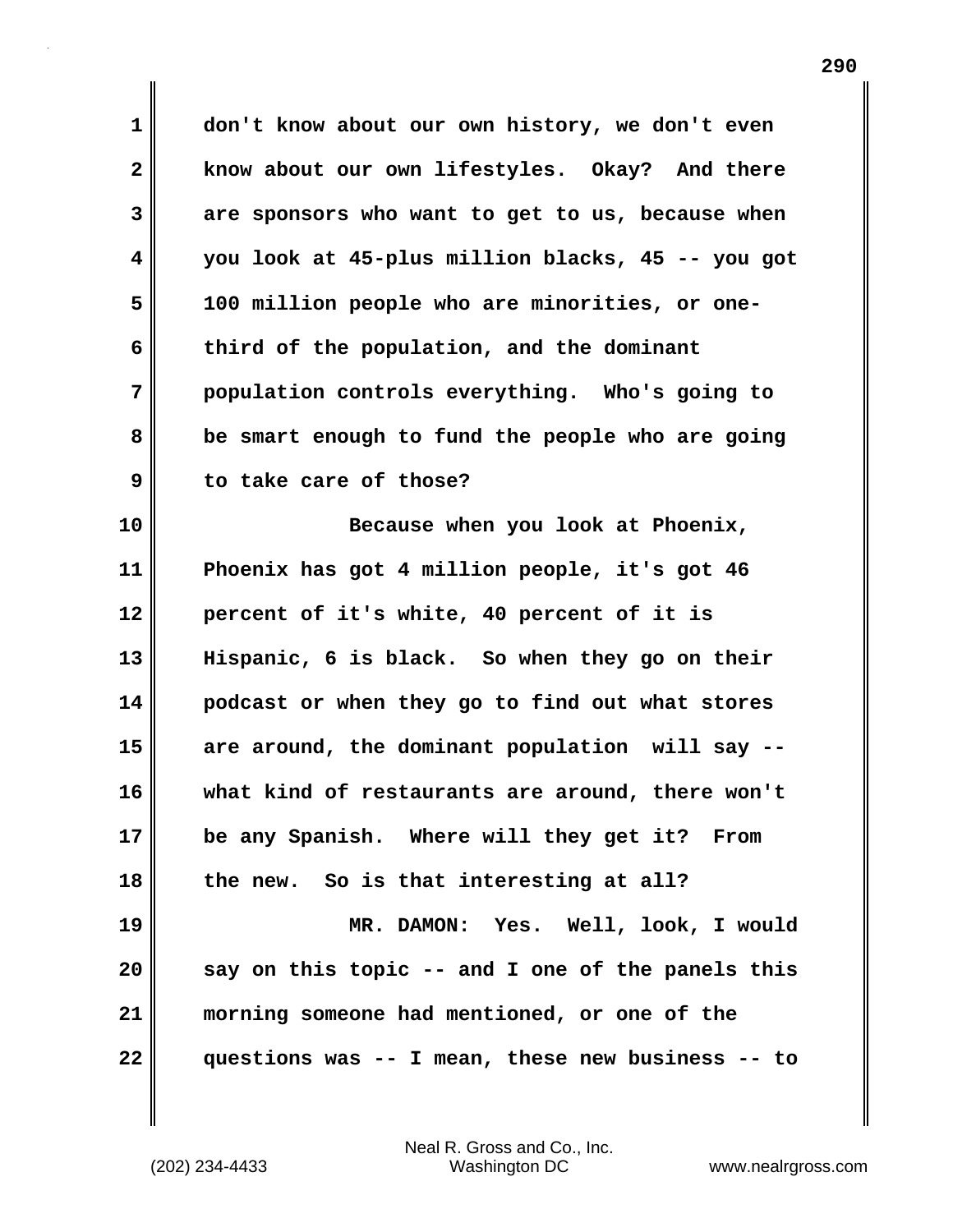**1 some extent this is really private equity venture 2 capital kind of risk. It's not what regulated 3 commercial banks do.** 

**4 So I think it's really -- because 5 obviously it's new, it's small, it's risky. And 6 it's -- and I think smart money, when it finds 7 the right product, will finance it. It's -- I 8 just think it's a little bit early for the bank 9 stage.** 

**10 I would mention -- so Mr. Johnson's 11 company, RLJ, obviously anyone in the industry, 12 the finance industry who probably financed Bob 13 back in the '90s at BET, knew him. He had a 14 reputation. His company had its own financing. 15 It probably wasn't the cheapest financing, but he 16 had financing that got him to a size that AMC 17 just paid a big number for. 18 (Off-microphone comments.) 19 MR. DAMON: Yes, exactly. And so I**

**20 think it's really -- it's a question of matching 21 up -- I think financing is available and there's 22 a lot of smart money running around trying to**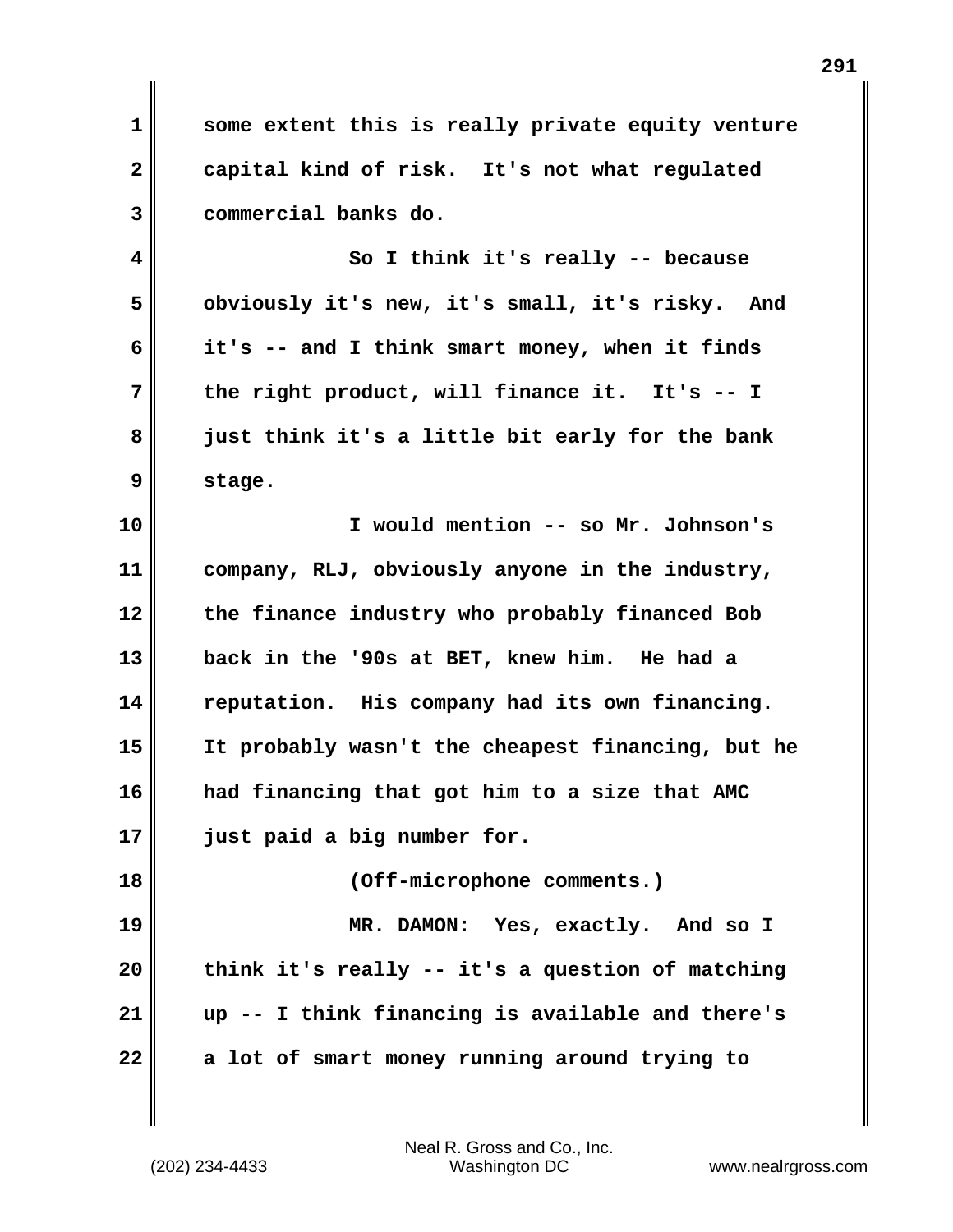**1 find places to invest. I'm not going to** 2 sugarcoat it. It is very difficult particularly **3 when individuals -- I mean, I look at it it's 4 more a problem of whether it's a small business 5 or an individual raising financing. Obviously 6 society is more complicated than that. There's 7 other reasons behind it. But I think you have to 8 match the risk profile with the capital you're 9 raising. And when it gets to a certain size, 10 then it falls into the world that Garret and I 11 are in. 12 MR. McNEILL: And if it's really a 13 startup rather than -- I mean, it's probably not 14 a bank debt discussion. It's probably not even a 15 private equity discussion. It's a venture 16 capital discussion, which is a little bit of a 17 different pool of money. But there are a million 18 venture capital companies out there. And one of 19 the things that's really happened over the past 20 five years, a lot of those ancillary businesses 21 that seem to have a lot of upside, whether it's 22 digital or over the top, they're being done**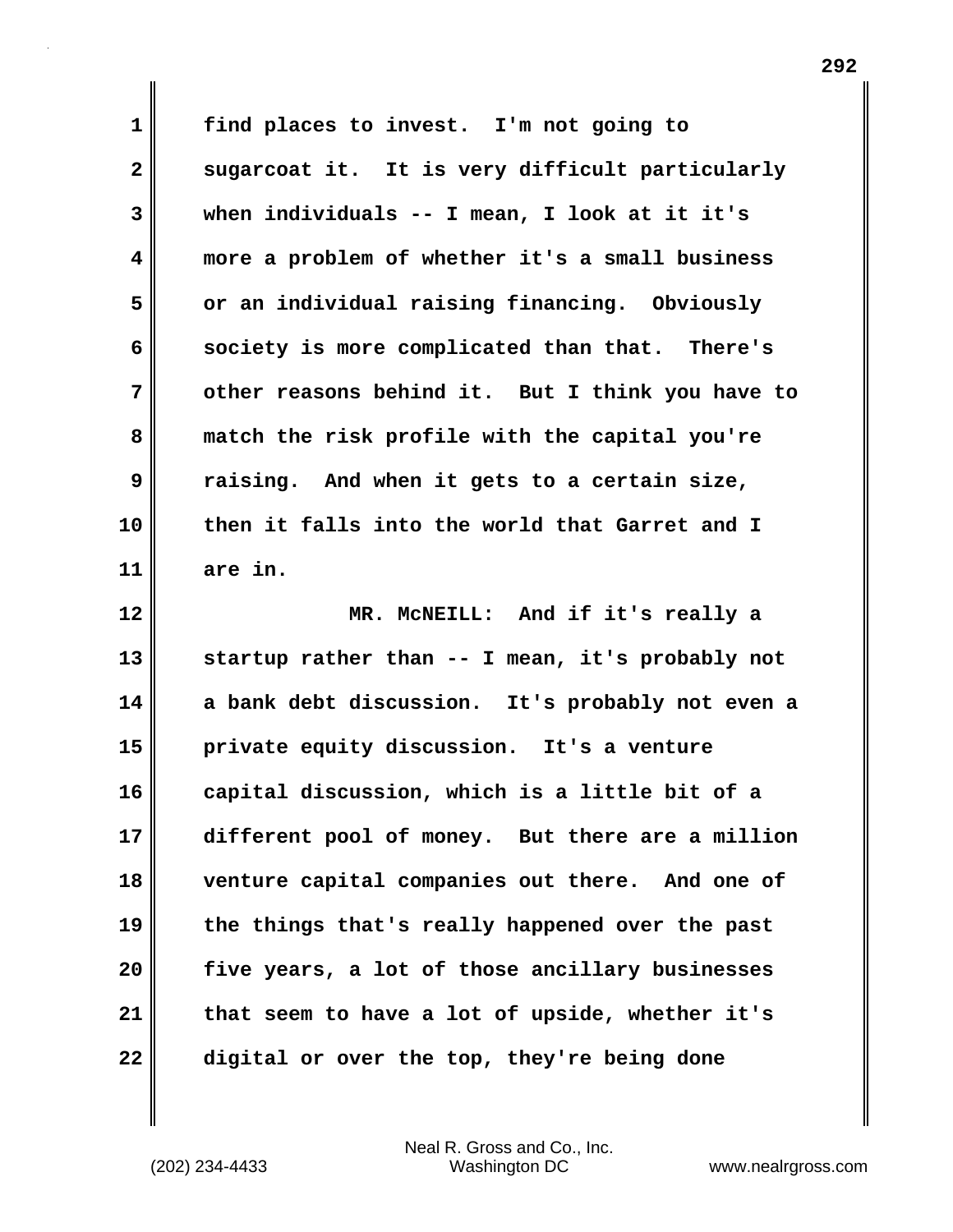**1 within the traditional media companies. Radio 2 One has done a lot of different things to broaden 3 from just radio. 4 So a lot of these things are getting 5 done in radio companies or TV companies because 6 they have the established cash flow and in a 7 platform to be able to finance some of these 8 newer technologies like podcasting and digital 9 which have had more upside. 10 MR. KOMJATHY: And the existing 11 audience to -- 12 MR. McNEILL: To promote. 13 MR. KOMJATHY: --- promote it to. 14 MR. McNEILL: Yes. 15 MR. KOMJATHY: And that's a huge 16 advantage. 17 MR. OXENDINE: And that's what I'm 18 kind of suggesting that off-line is old-19 fashioned. That's the tradition. Online is the 20 new stuff. So when you get a blend of online -- 21 I mean off-line/online and the traditional work 22 with us older guys, ladies, work with the younger**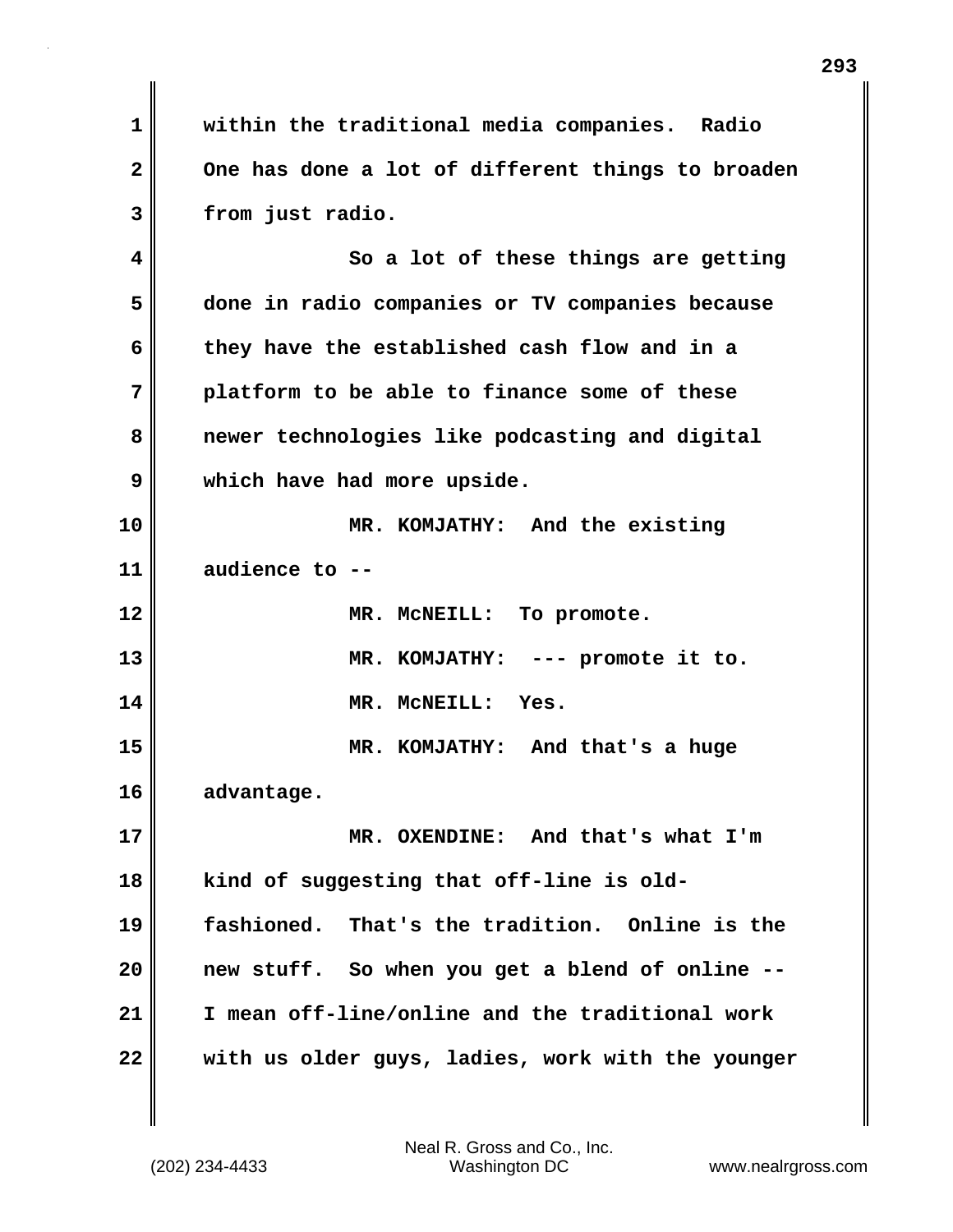**1 folks. Because what happens is the phone 2 companies and all the other people in communities 3 that have less than 1,000 families in a square 4 mile, big folks don't deal with. There's a lot 5 of communities like that. So what can we -- 6 MR. KOMJATHY: Yes, there's an 7 opportunity for someone to come in. 8 MR. OXENDINE: That's what I'm 9 suggesting for the new folks. What we need is we 10 need mini-me's. 11 (Laughter.) 12 MR. OXENDINE: Okay? So I think 13 somebody who has a small ISP create their own 14 little ISP and someone who's got a small station 15 and someone who knows how to create apps -- so 16 all of a sudden they say, you know what, we've 17 done this thing for entertainment and local news, 18 but we can also do it for our lifestyle, et 19 cetera. And that's in the public interest. And 20 then we can get the commissioners, Henry's -- his 21 attention and her attention. That's what I'm 22 suggesting. We need a blend. So we need to**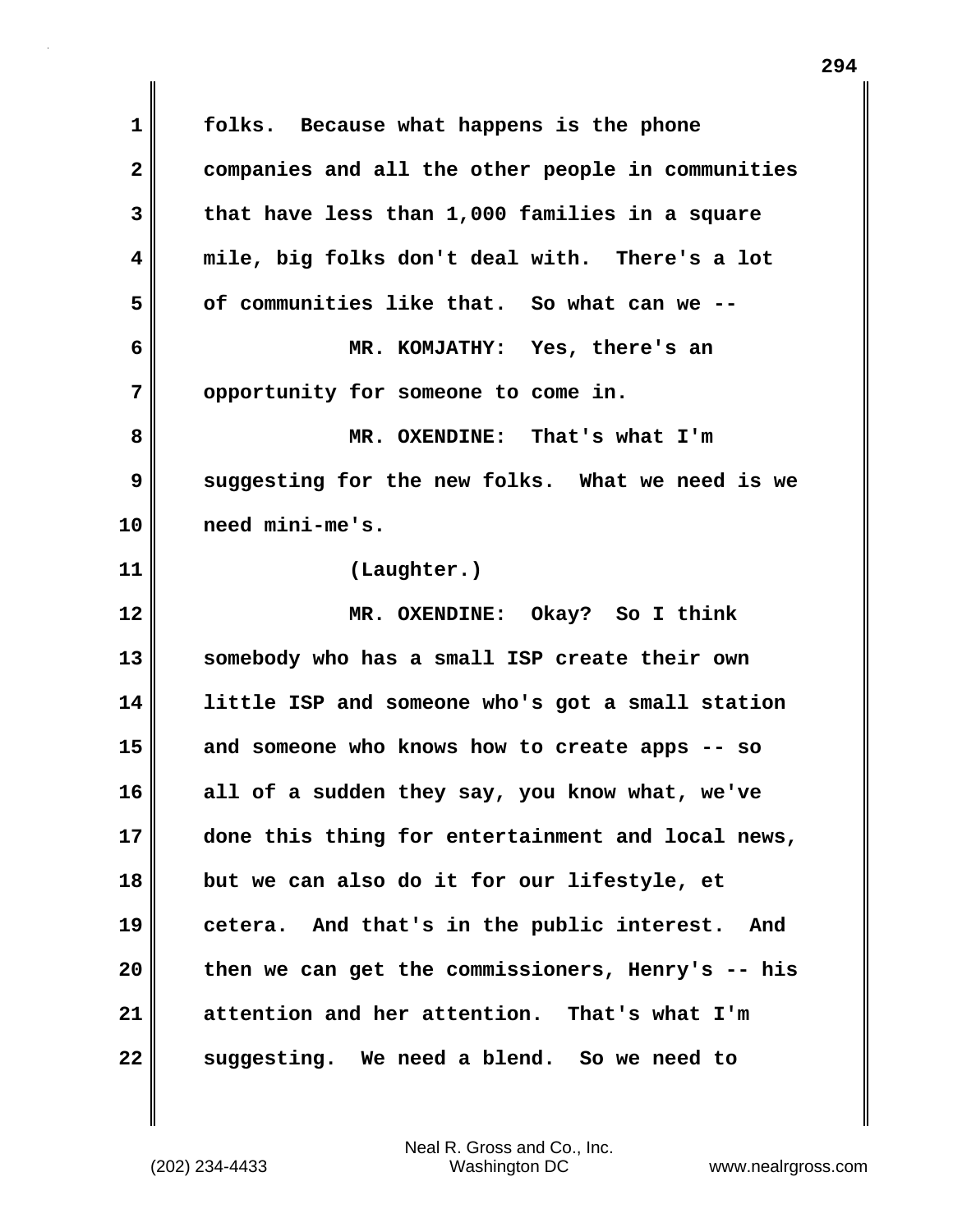| $\mathbf 1$  | think outside of the box because you won't look   |
|--------------|---------------------------------------------------|
| $\mathbf{2}$ | at it if it's just totally entrepreneurial, but   |
| 3            | you will look at a regular broadcaster, whether   |
| 4            | it's radio or TV, so --                           |
| 5            | MR. KOMJATHY: Because you've got that             |
| 6            | cash flow there that lets me sleep at night       |
| 7            | knowing that I'm going to get paid back.          |
| 8            | MR. OXENDINE: Absolutely.                         |
| 9            | MR. KOMJATHY: But and then -- but the             |
| 10           | broadcast -- I mean from the broadcaster's        |
| 11           | perspective the podcasting, the streaming, that's |
| 12           | giving them the growth --                         |
| 13           | MR. OXENDINE: Absolutely.                         |
| 14           | MR. KOMJATHY: -- and that's the                   |
| 15           | future. And then to your point about targeting    |
| 16           | specific audiences, I mean the opportunity is     |
| 17           | there. You've got to have the existing platform   |
| 18           | and the resources to sort of fund that.           |
| 19           | MR. OXENDINE: Yes. Well, that -- you              |
| 20           | can look at -- Skyview Systems, look it up on the |
| 21           | Internet. What do they do? They take -- in 60     |
| 22           | days they can do a couple of things: They can     |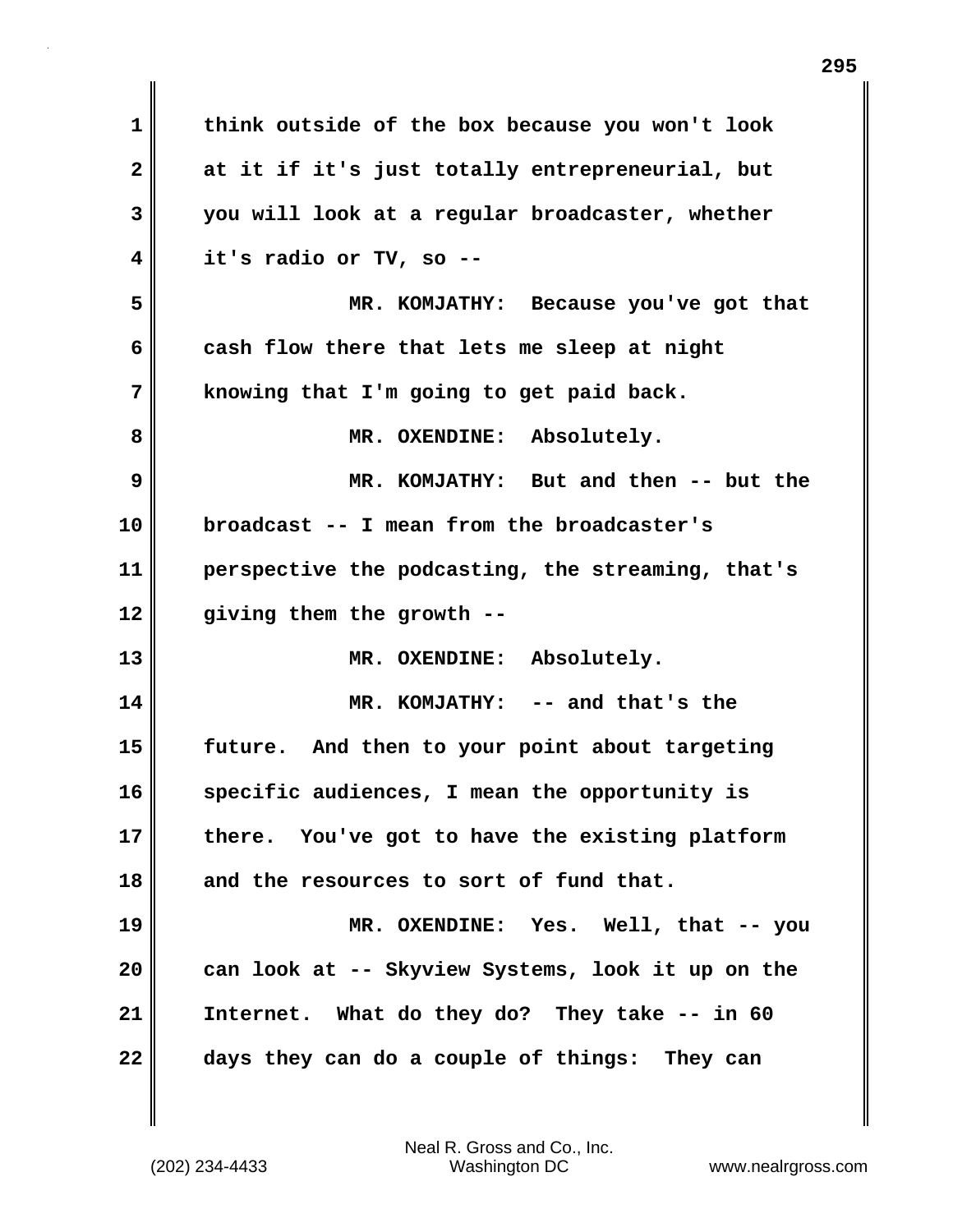**1 create programming or content, they can be an 2 aggregator, they can syndicate it and they can 3 put it on their own tech system because they're 4 ISP people.** 

**5 Then they can manage it going out to 6 the folks who have the cell phones, who have the 7 iPads, who have the TVs. Those are millions and 8 millions of people. So they're creating specific 9 content, they are -- they've got the backbone 10 themselves because now they can produce it and 11 store it in the sky. The library is the cloud. 12 And they got all these phones and they can market 13 it for you. So they say I will create a network; 14 that's what a network is, and I will stream it to 15 whomever you want.** 

**16 I mean narrow casting meant -- in the 17 old days you had like 100 million households, 33, 18 33 to ABC. Now -- what was narrow casting? You 19 had one million? You were a winner. Because 20 with that one million on cable, 30 percent of 100 21 people who looked at that, 30 were diehards and 22 they would be -- the advertisers loved them.**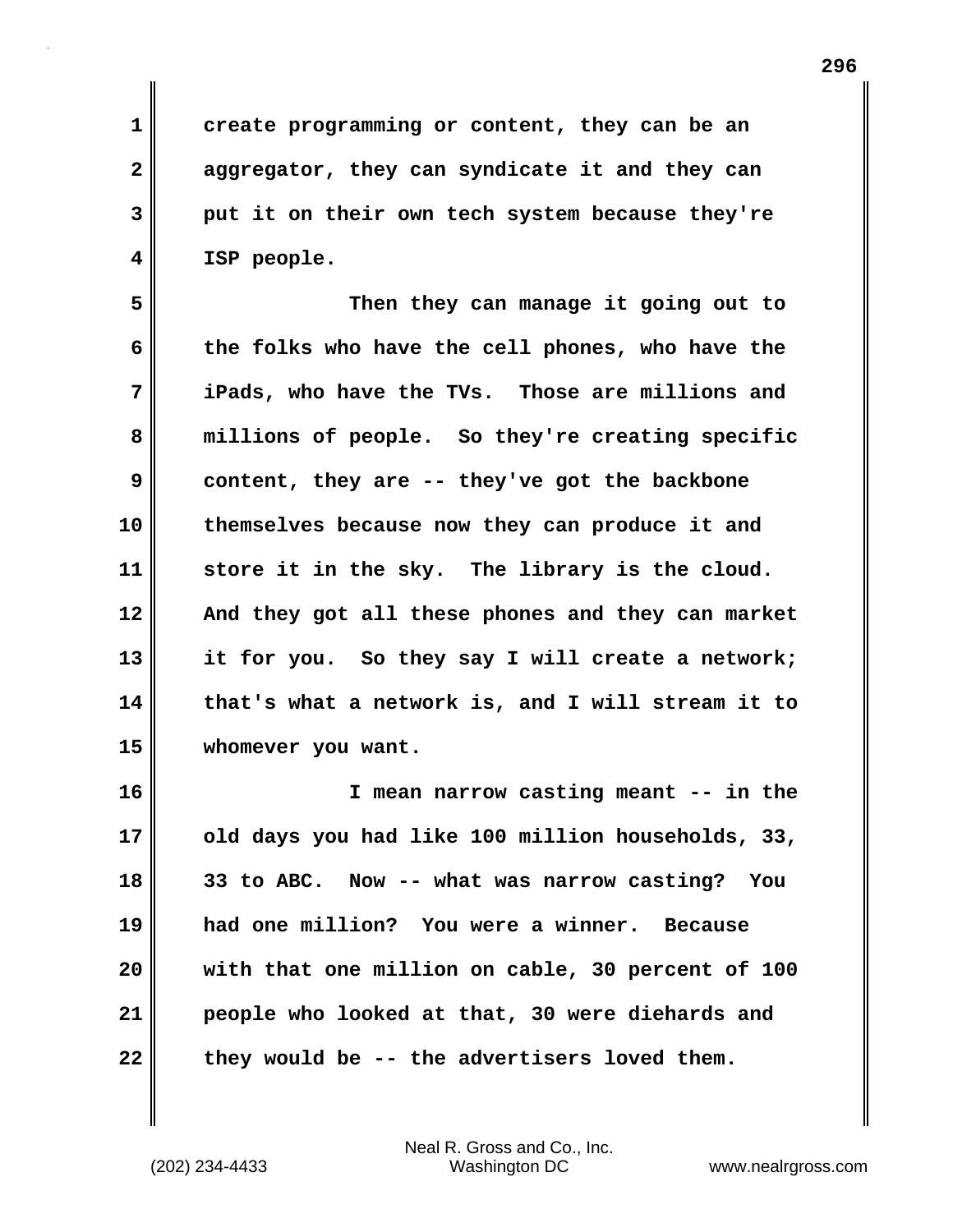**1 This is even more narrow. So a smallest base 2 with a smaller architecture, great circuitry can 3 produce a lot, but you have to put that in your 4 business plan and come see you. I don't know 5 if people come see you. I mean -- 6 So our question here is to ask how do 7 new entrants get into the business? And the 8 world is different than it was 30 years ago. And 9 how do we get the FCC to get involved? They say, 10 well, I'm not responsible for the tube things go 11 through. Yes, but you are responsible for public 12 interest. And we lived in a world where we as -- 13 and I wrote to myself -- we lack the right images 14 of ourselves because we never owned anything. We 15 can change that now slowly in a blended way. 16 So what's our next question, before we 17 get to the folks in the audience? 18 MR. BUSBY: In the past, it's always 19 been equity financing. What is the future? What**

(202) 234-4433 Washington DC www.nealrgross.com Neal R. Gross and Co., Inc.

**20 does that look like? And, yes, how can the**

**21 audience leave with good ideas about -- taking**

**22 back to their local communities to say, hey, here**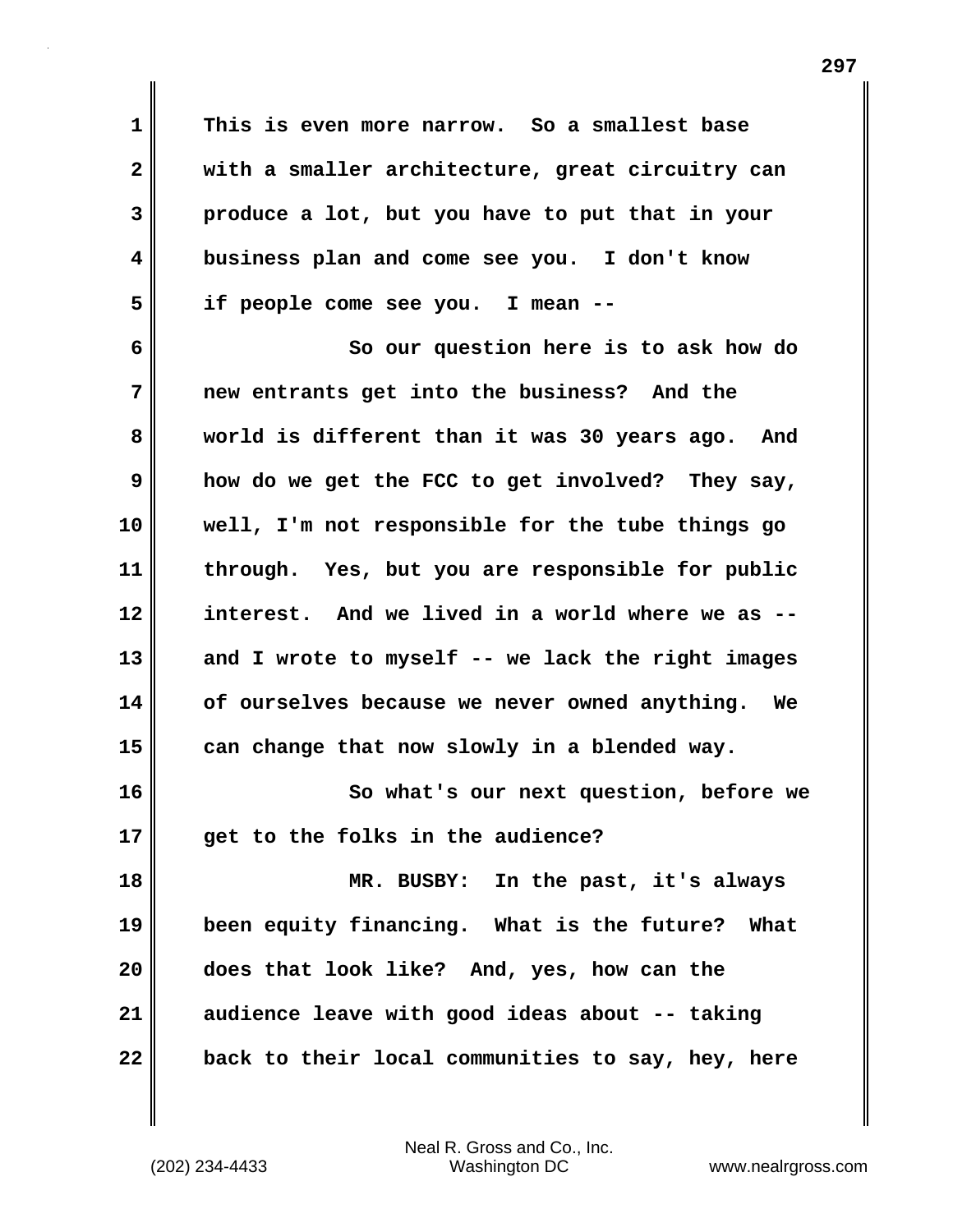**1 is what we learned while we were in D.C. if we 2 want to get financed?** 

**3 MR. DAMON: I would say, look, I mean, 4 there's been a lot of discussion today about -- I 5 know DuJuan had mentioned relationship. I mean 6 it's an overused term, it's a simplified term, 7 but I think it's key. If you want to start in a 8 local community, you need to know your local 9 bankers, you need to know your local 10 organizations in the community, the local 11 politicians and -- because it's a very 12 competitive world. It's hard to distinguish -- 13 look, in our business we look at probably 14 hundreds of loans a year. So we have to sort of 15 figure out, well, who's good, who's not? Well, a 16 lot of it other than simple spreadsheet due 17 diligence is relationships. 18 And I think it's a long process, it's 19 a difficult process, but I think relationships --**

**21 successful. If Brian hadn't recommended DuJuan 22 to Garret -- Garret doesn't know DuJuan from**

**20 to get in an industry -- DuJuan is very**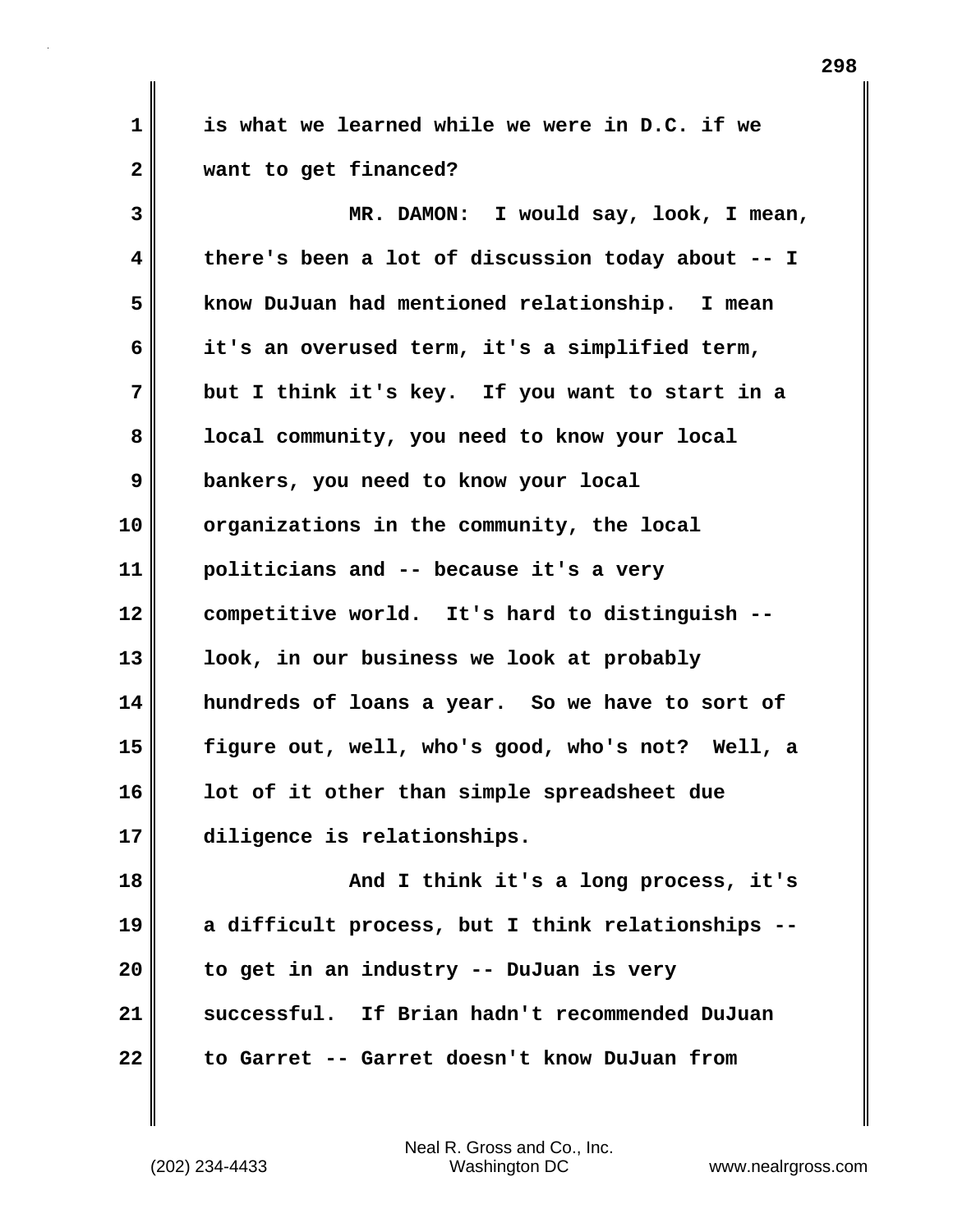**1 anyone. And so, the relationships matter. 2 Putting in the time matters. And I think having 3 a track record or whatever industry you're in or 4 whatever your skill set is in is important, 5 because we lend to a lot of companies in 6 broadcasting. Some perform better than others. 7 And we scratch our heads sometimes, like, well, 8 how it is possible you have two people who 9 operate TV stations in XYZ City and one has 10 margins that are better? Well, some people are 11 simply more capable in terms of managing. 12 So forming relationships, having a 13 track record I think is key to getting the 14 meetings. And then at the end of the day the 15 numbers will work or they won't work. And 16 unfortunately that's what it will come down to in 17 the end, but to get in the door I think forming 18 these relationships is critical. 19 MR. KOMJATHY: And again I would also 20 -- the other thing I would also say, and sort of 21 counter to what we've been hearing today, a lot 22 of the local banks that are out there are dying**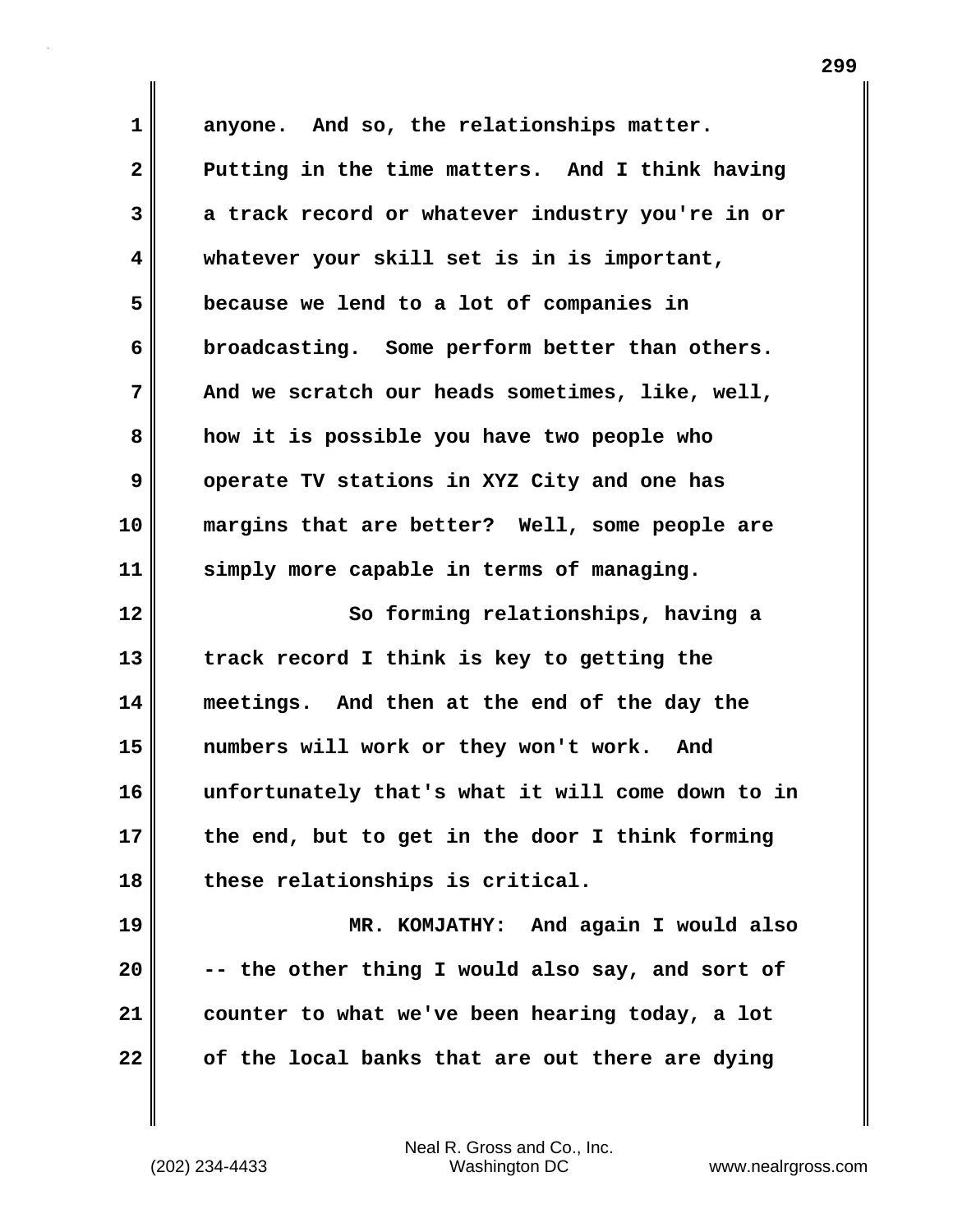| $\mathbf 1$  | for loan volume. I mean, it may not -- people     |
|--------------|---------------------------------------------------|
|              |                                                   |
| $\mathbf{2}$ | out -- they may not believe that, but in their    |
| 3            | local communities these guys are looking for loan |
| 4            | volume The regulation that's come out of -- came  |
| 5            | out of Washington, D.C. cut out a lot of the      |
| 6            | stuff that these guys could do. And they're       |
| 7            | looking to be able to put money in their          |
| 8            | backyards.                                        |
| 9            | We did a deal with a radio broadcaster            |
| 10           | last year. We were the lead back and we were      |
| 11           | looking for other banks to come in. We went to    |
| 12           | the banks in Alabama where the company was        |
| 13           | headquartered and we had more banks than the      |
| 14           | financing amount was needed.                      |
| 15           | MR. MCNEILL: And that's what we did               |
| 16           | in SGL, too. We had a local bank that really      |
| 17           | wanted to put money into this company that was    |
| 18           | based in California, but they needed the          |
| 19           | knowledge and expertise of Garret and U.S. Bank,  |
| 20           | which made it work.                               |
| 21           | On the equity side one of the things              |
| 22           | that Dan mentioned earlier is true on the equity  |
|              |                                                   |

Neal R. Gross and Co., Inc.

 $\mathbf{I}$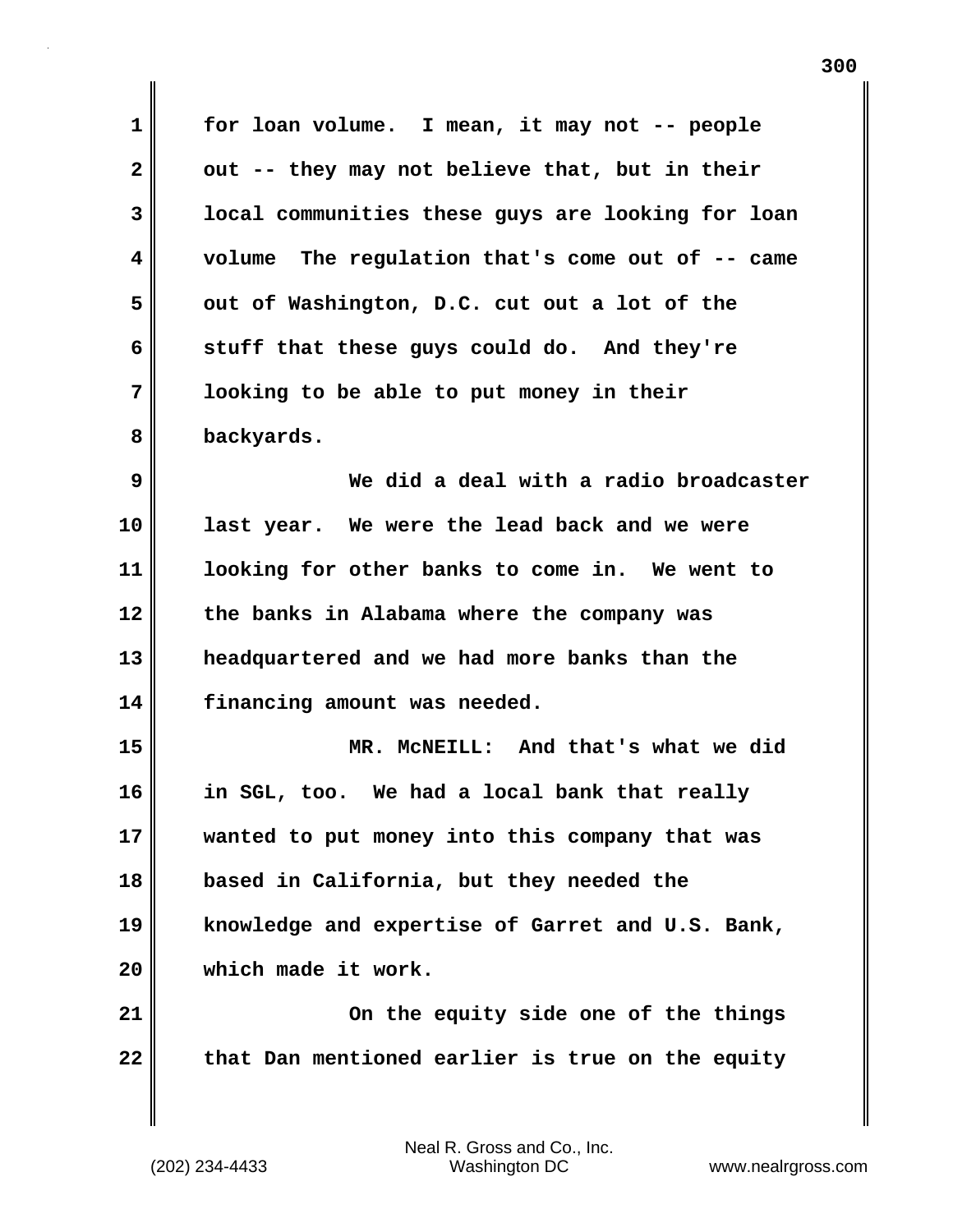**1 side, too, and unfortunately if you go back, I 2 don't know, 15 to 20 years ago, there was a lot 3 of specialized investment firms, private equity 4 firms that were doing a lot in the media, and 5 also the world was less consolidated then. So 6 there was a whole lot of private companies to 7 finance, but a lot of people did lose a lot of 8 money in the Great Recession. And a lot of those 9 guys on the equity side left the business. So 10 there's clearly fewer private equity guys that 11 have capital, that have expertise. So there's 12 fewer of us, unfortunately. 13 MR. OXENDINE: Do you have any closing 14 statements here because -- 15 PARTICIPANT: We had a couple 16 questions, yes. 17 MR. OXENDINE: We're going to get to 18 the questions. Are we good? 19 MR. DAMON: Yes, I guess the last 20 closing statement I would say very quickly so the 21 questions can start is I think with all the new 22 technologies that are out there, ironically while**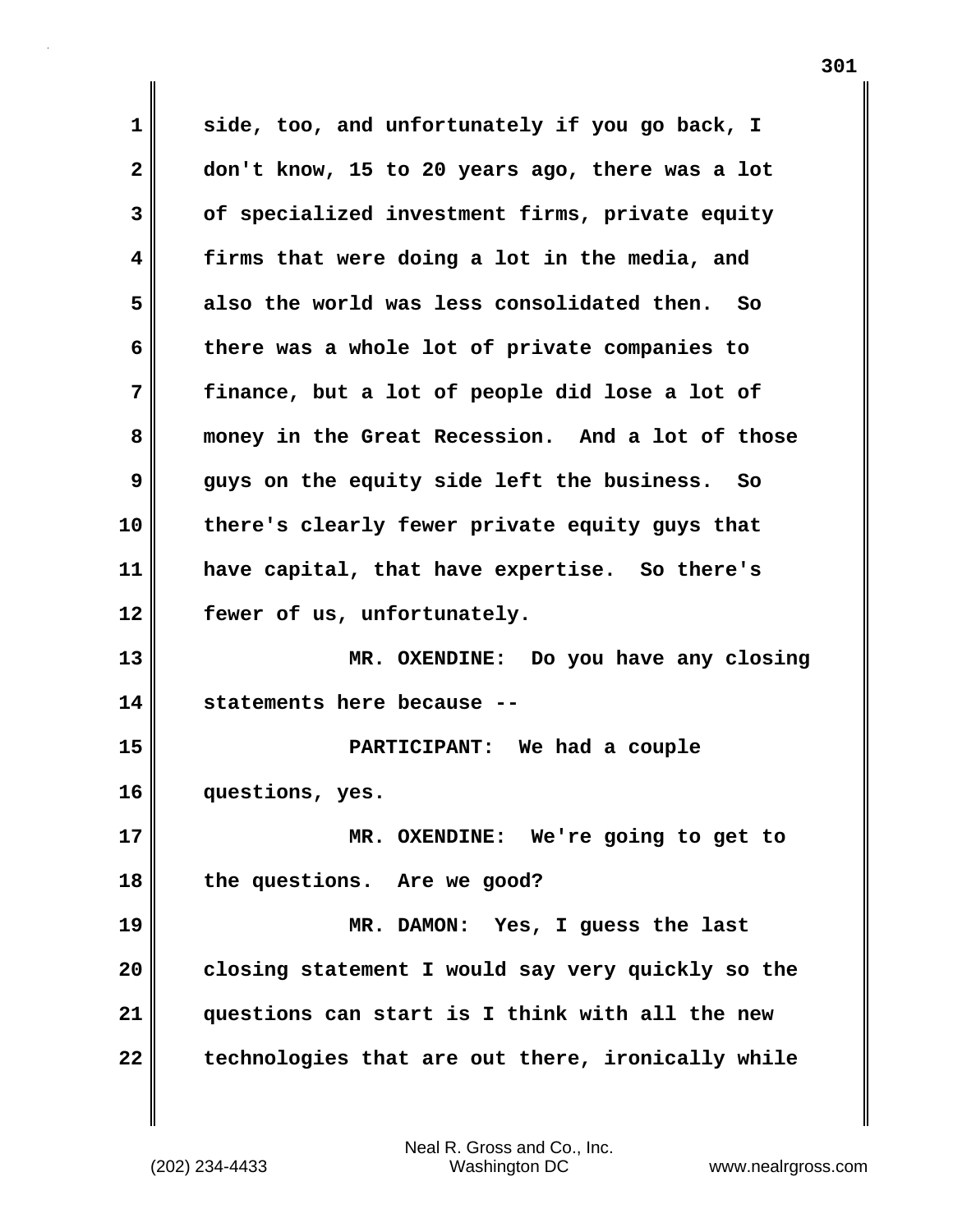**1 it creates a lot of pressure for the broadcasting 2 industry, I think it really gives them an 3 opportunity to compete, because obviously younger 4 people -- I have three kids. They consume their 5 media very differently. Probably in lieu of 6 their homework they consume it. But the 7 technology is out there that really can help both 8 radio and TV and give it a leg up against some 9 very large competitors on the West Coast. 10 So I think it's not an easy process. 11 Obviously the FCC can do certain things to help. 12 It's obviously a political organization so it has 13 its limitations, but at the end of the day the 14 opportunities are there. And we've seen it in 15 valuations and deal flows. And if it's a good 16 deal, there will be financing for it at the end 17 of the day. 18 MR. OXENDINE: Great. Well, I have 19 one question that -- or a statement was given to 20 me, so I got to read it, otherwise they'll fire 21 me and I won't get paid today. 22 (Laughter.)**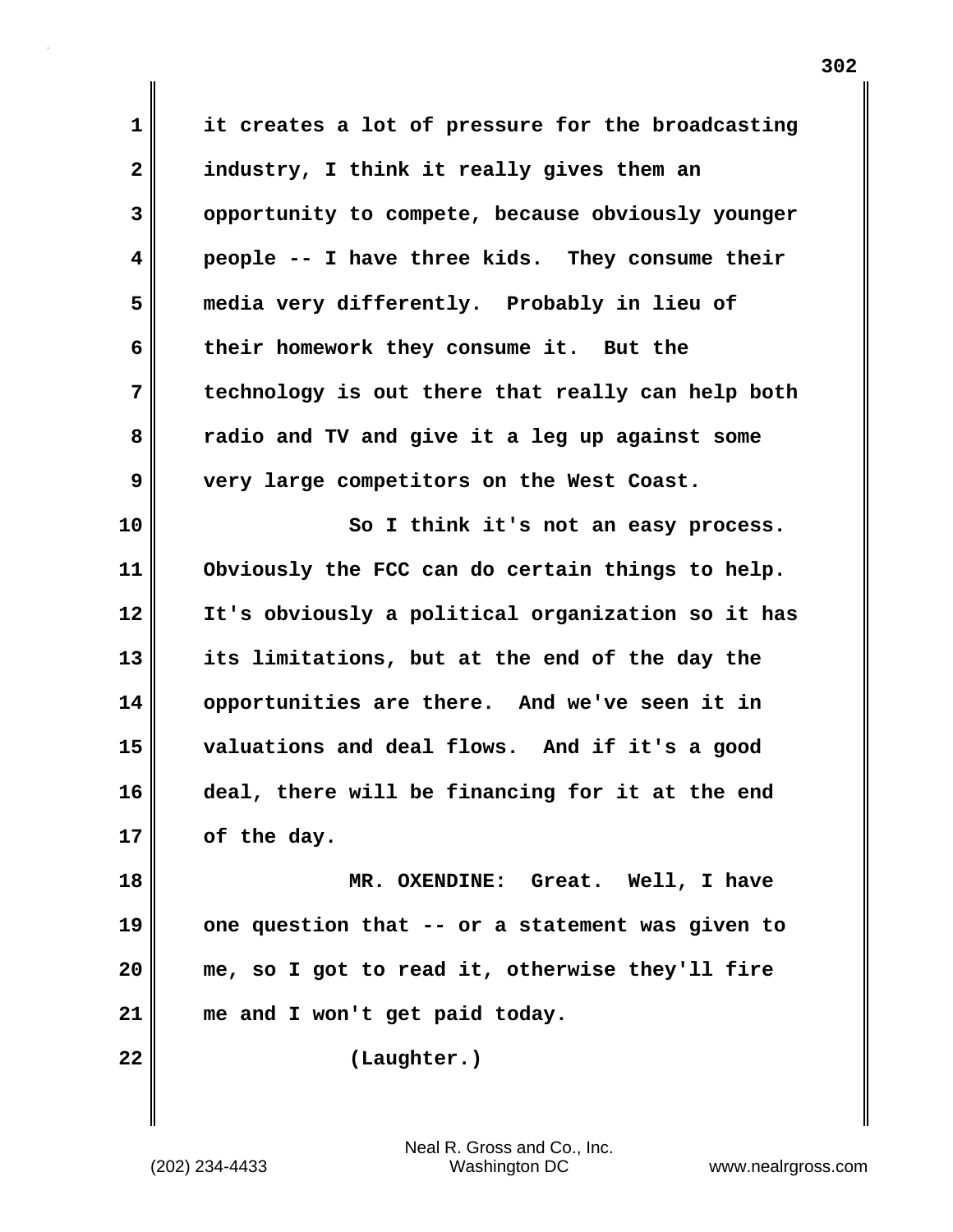| 1            | MR. OXENDINE: And then we'll get you,             |
|--------------|---------------------------------------------------|
| $\mathbf{2}$ | okay, Ron?                                        |
| 3            | Okay. It says here from Larry                     |
| 4            | Witherspoon -- oh, Larry. Larry, he's a           |
| 5            | California guy and he owns Connect to Your City   |
| 6            | TV. And he says, the subject: OTT Advantage for   |
| 7            | Broadcasters and Investors. Podcasters are        |
| 8            | becoming broadcasters because OTT, over the top   |
| 9            | TV, OTT operators allow the content to be         |
| 10           | amplified to a significantly greater audience     |
| 11           | size. Millions of podcasters are now providing    |
| 12           | unique community-relevant content with a built-in |
| 13           | audience of eyeballs that will support any        |
| 14           | product advertised on the shows they create.      |
| 15           | Content is king and investors have the            |
| 16           | opportunity to acquire massive content archives   |
| 17           | that will produce revenue for replay years to     |
| 18           | come.                                             |
| 19           | That's an interesting statement we                |
| 20           | need to think about. Thank you, sir, or ma'am,    |
| 21           | or whatever. Okay.                                |
| 22           | MR. BUSBY:<br>Larry.                              |
|              |                                                   |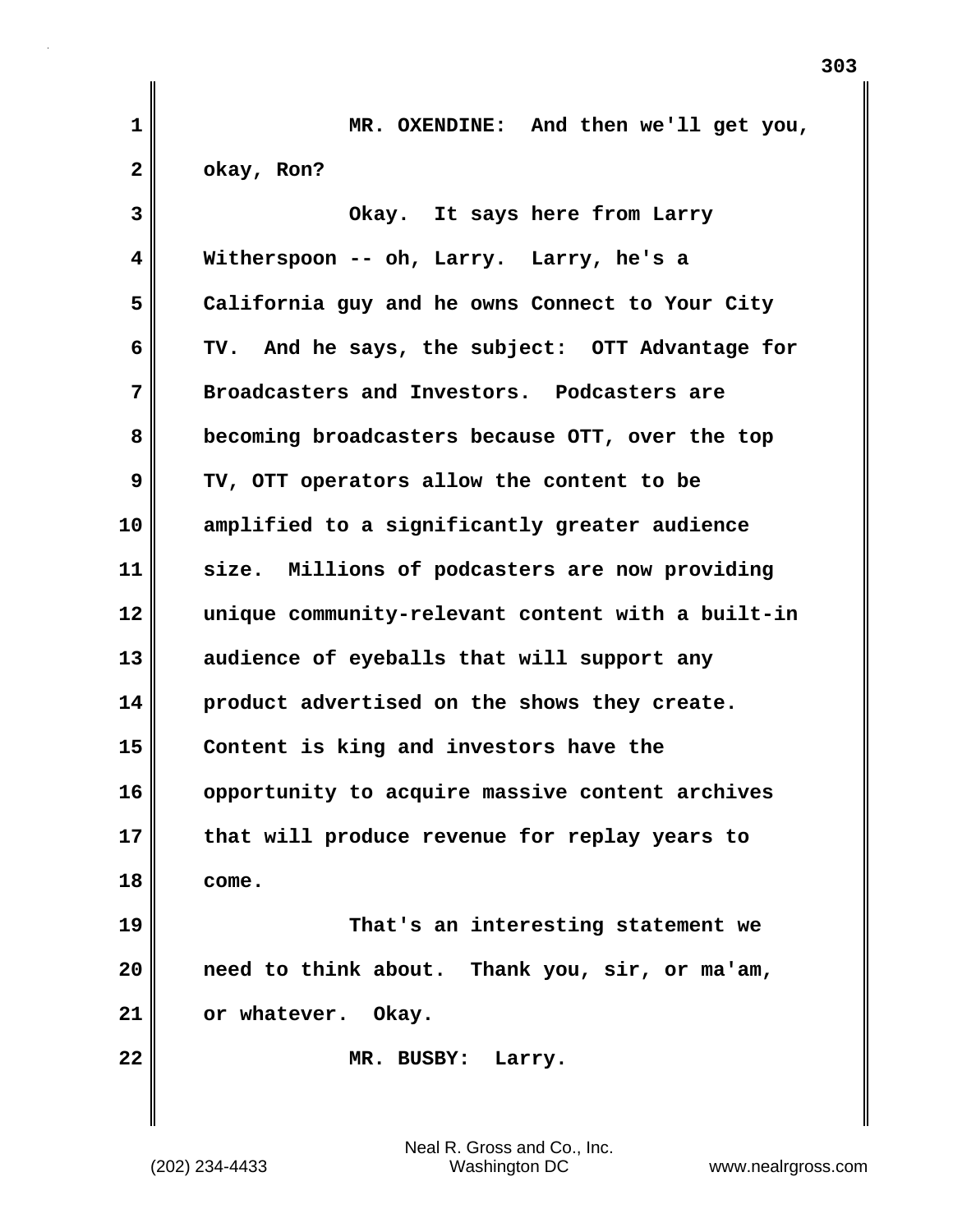| $\mathbf 1$  | MR. OXENDINE: Thank you, Larry.                   |
|--------------|---------------------------------------------------|
| $\mathbf{2}$ | MR. KIZART: Good afternoon. My name               |
| 3            | is Sherman Kizart. I'm managing director of       |
| 4            | Kizart Media Partners in Chicago, a member of the |
| 5            | FCC Diversity Committee.                          |
| 6            | My question to you is centered the                |
| 7            | reality that there is going to be some evolving   |
| 8            | new podcasts ownership models, whether -- and it  |
| 9            | might be incubated models on both radio and       |
| 10           | television and that those could -- and those      |
| 11           | opportunities are going to be a combination of    |
| 12           | maybe entrants of smaller broadcasters            |
| 13           | strategically aligning with a Cumulus or an       |
| 14           | iHeart or someone like that.                      |
| 15           | So my question to the U.S. Bank                   |
| 16           | representatives and to you, Brian, does that      |
| 17           | create an opportunity for you to look at doing    |
| 18           | business with these new evolving broadcast models |
| 19           | kind of going forward? Because the reality is     |
| 20           | that the landscape is changing, and will iHeart   |
| 21           | be what it is a year from now based on the fact   |
| 22           | that as it's coming out of its Chapter 11, that   |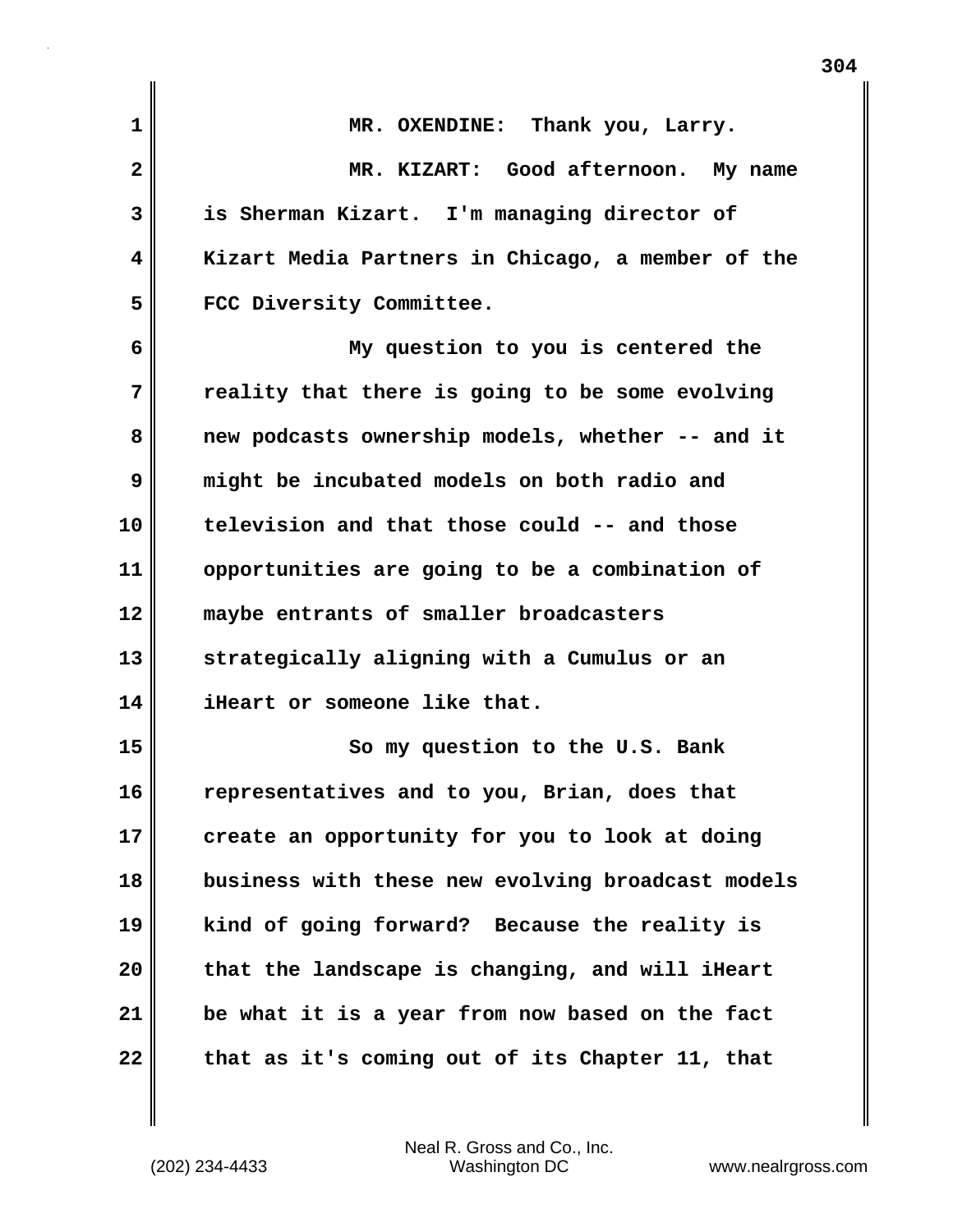**1 it may have to shed a couple hundred properties?**  2 **And that creates -- that might not necessarily 3 create another opportunity for a bigger 4 broadcaster like -- someone like these others, 5 but it may create opportunities for entrepreneurs 6 in individual markets.**

**7** So, and I ask that question to you, **8 Brian, to Daniel and Garret, because I'm not so 9 sure I was hearing that there is an appetite for 10 you all to want to work with those. So I'd like 11 to hear it.**

**12 MR. McNEILL: Yes, well, two things: 13 Number one, I mean, just one of the things that 14 will probably happen, because I think one of the 15 clouds that's been hanging over the radio 16 industry that has not been hanging over the TV 17 industry over the last five years -- and TV, if 18 there's a divestiture process or TV stations are 19 for sale, there's a number of private and public 20 companies that want to buy and can buy, et 21 cetera.**

**22 In radio it's been tough the last five**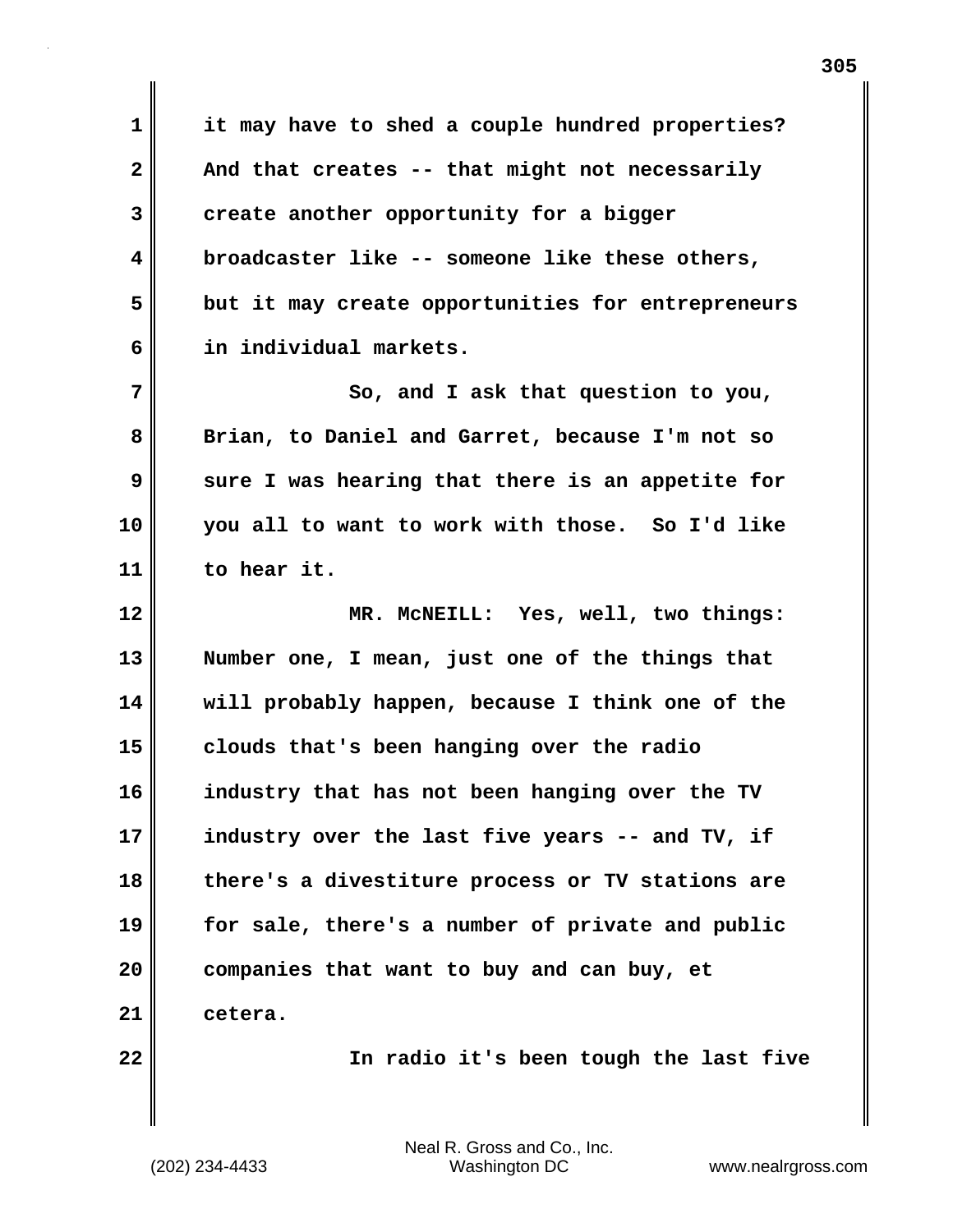**1 years because the two biggest companies have been 2 in -- practical speaking, in bankruptcy and -- 3 MR. KIZART: But the industry still is 4 kicking off good revenues, nice cash -- I mean, 5 you look at the kind of cash that a broadcaster 6 -- radio kicks off, it's as good or better than 7 television. 8 MR. McNEILL: Well, it's good. I 9 mean, it -- radio has been hurt by two things: 10 Number one, it doesn't have the second revenue 11 stream, but look, we're in a lot of radio 12 investments including Radio One and like the 13 business. So, but the -- when you're financing a 14 new company, whether it's Garret and I or another 15 private equity firm, one of the things they do 16 look at is when you're getting into a business, 17 what's the exit going to be in 2 years or 5 years 18 or 10 years? 19 And one of the clouds, one of the 20 general gray clouds that's been hanging over the 21 radio industry the last five years is you really 22 haven't had the same type of vibrant buyer pool**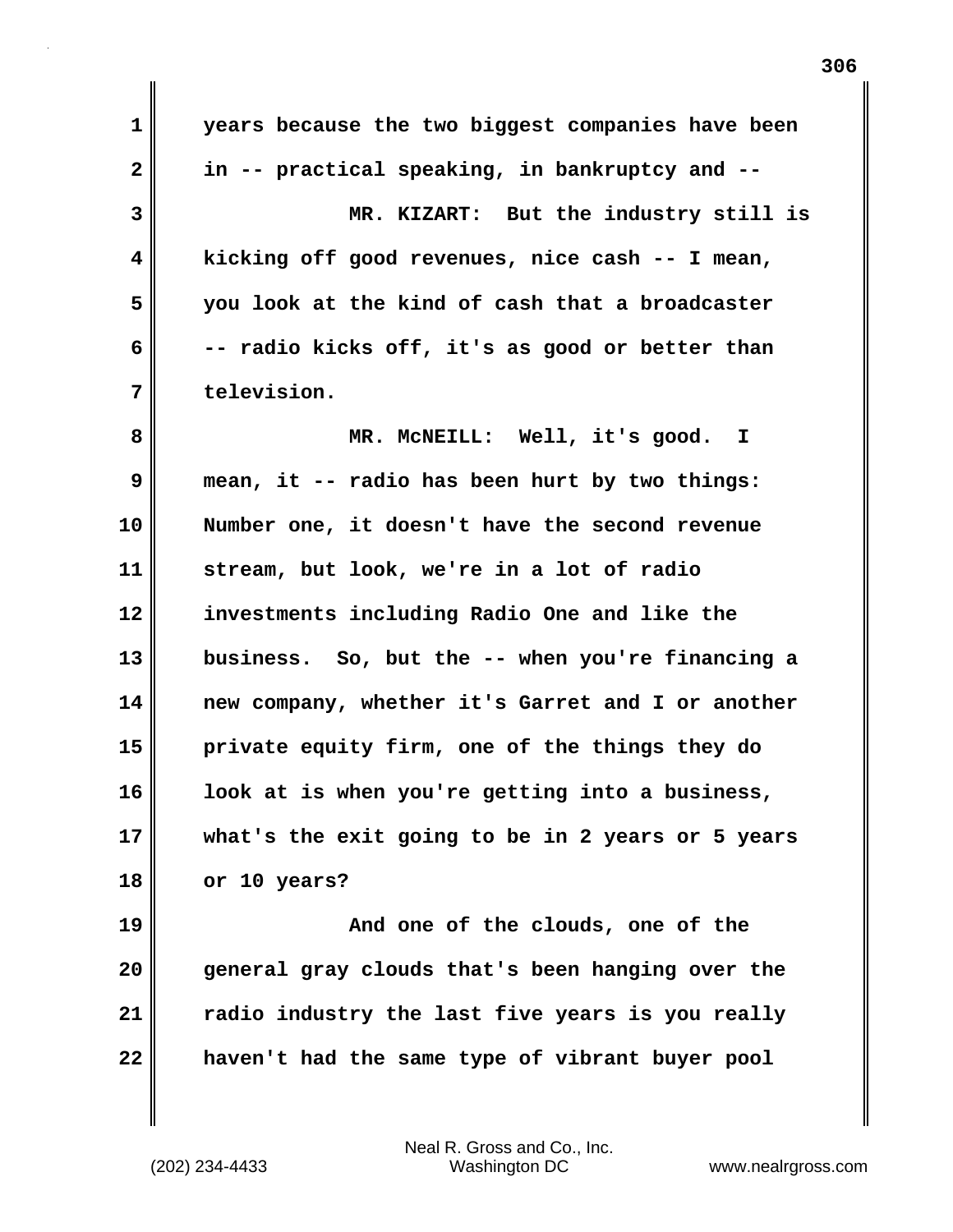**1 that you do in TV just because the big guys, the 2 two big S guys have been -- haven't been able to 3 do anything. But that's getting fixed, right? I 4 mean, iHeart is getting fixed, Cumulus is getting 5 fixed. And I think hopefully you'll get to the 6 point soon where two things: Number one, there 7 are some spinoffs in radio at economically 8 interesting prices. And number two, I think 9 you're going to get to a point where the biggest 10 companies fix their balance sheets and have the 11 ability to start selectively buying. And it's 12 just a healthier dynamic. So that's one thing. 13 The second thing, if I'm understanding 14 your question, is, sure, if there's a clever way 15 for entrepreneurs to kind of partner with a 16 bigger company to do something, that -- there -- 17 whether it's share costs or share overhead -- 18 sharing costs is -- you need to be a little 19 careful these days, but sharing costs, sharing 20 overhead, or even just as a strategic investor. 21 I think those kind of things would make a 22 project --**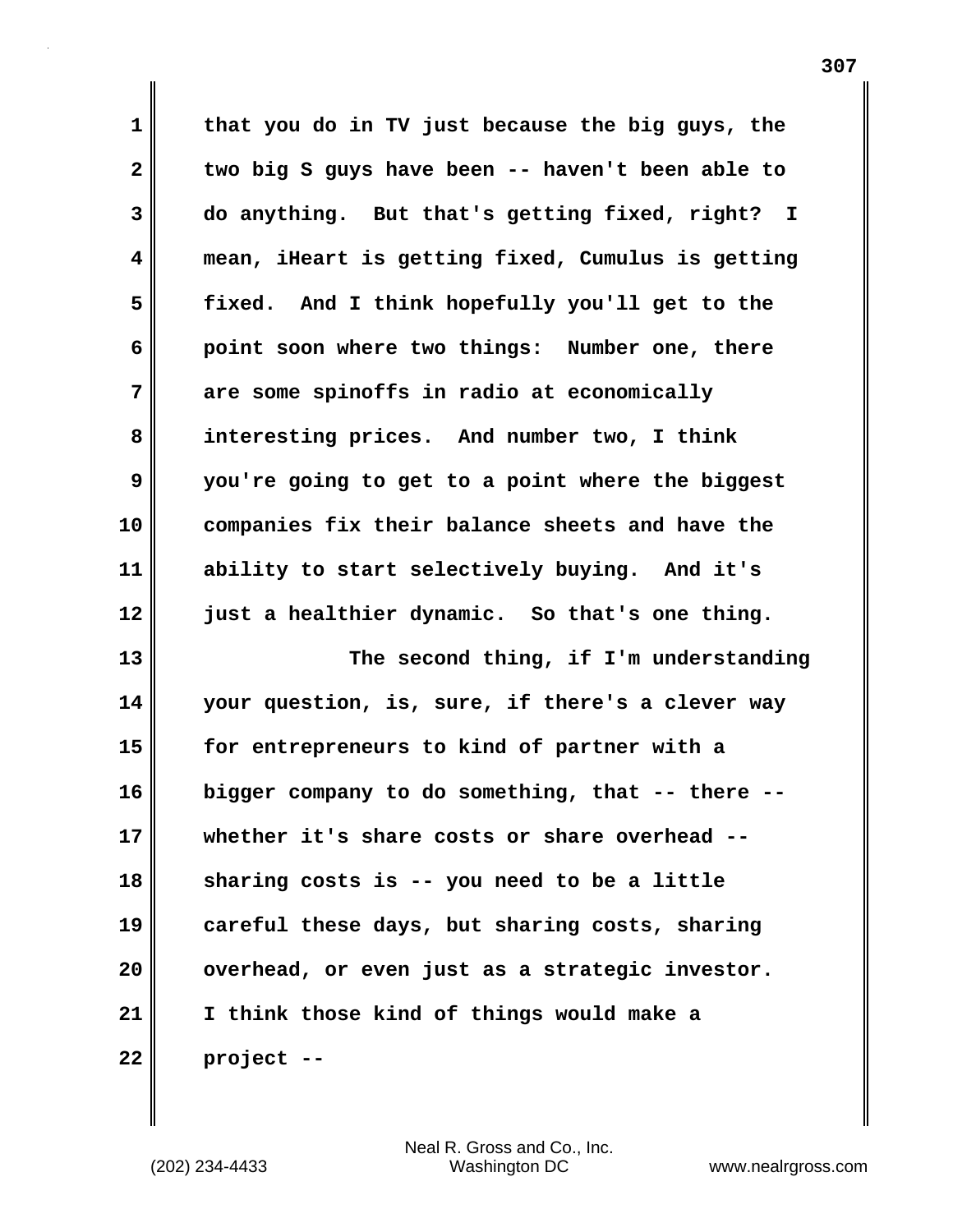| 1            | MR. OXENDINE: Do you have an appetite             |
|--------------|---------------------------------------------------|
| $\mathbf{2}$ | for something like that?                          |
| 3            | MR. MCNEILL: Sure. Yes, we look at                |
| 4            | everything. We look at --                         |
| 5            | MR. OXENDINE: Well, look, I've got to             |
| 6            | fire you now. I'm looking at this man behind      |
| 7            | you. That was great about the strategic           |
| 8            | partnering is critical. And by the way, we need   |
| 9            | to strategically partner as entrepreneurs         |
| 10           | ourselves.                                        |
| 11           | MR. KIZART: And I want to hear from               |
| 12           | U.S. Bank on this, too.                           |
| 13           | MR. OXENDINE: No, okay. But hold on.              |
| 14           | So I think two things: (A) we need among          |
| 15           | ourselves to raise capital, so the Henry Riveras  |
| 16           | of the world need to get with me. The younger     |
| 17           | ones of us, that is. So we should do              |
| 18           | strategically -- we should strategically partner, |
| 19           | but we should also strategically partner with the |
| 20           | big folks, not to compete but to complete.<br>But |
| 21           | let's let this other gentleman give us a          |
| 22           | question.                                         |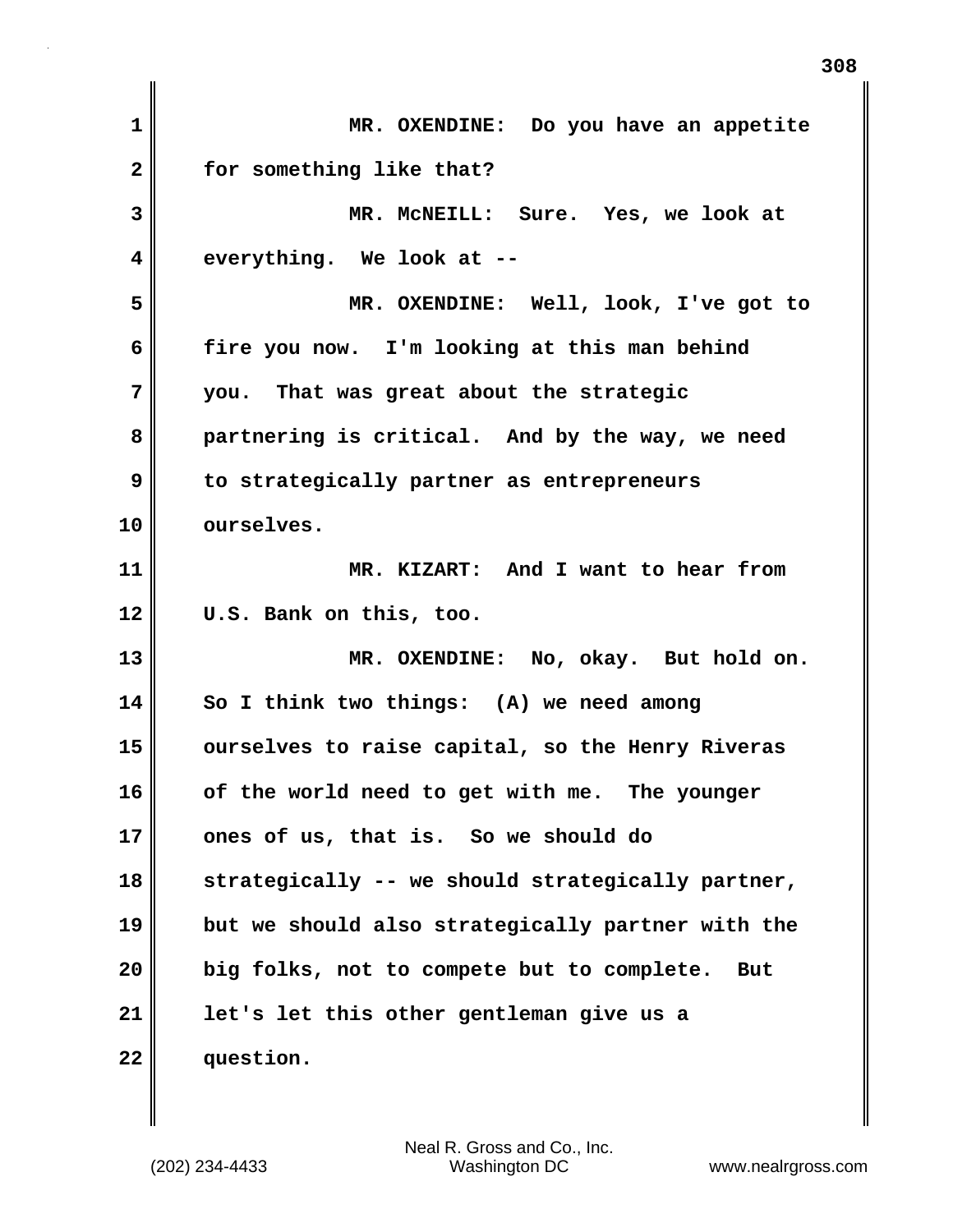| $\mathbf 1$  | MR. KING: Hey, how you doing? My                  |
|--------------|---------------------------------------------------|
| $\mathbf{2}$ | name is William King from Omaha, Nebraska. I own  |
| 3            | a low-power radio station. We haven't talked      |
| 4            | about two modes where we can raise capital        |
| 5            | without needing bankers, because I didn't go to a |
| 6            | bankers. First, I used collective economics.      |
| 7            | The brother talked about it earlier. I called     |
| 8            | friends and family. I collected many amounts of   |
| $\mathbf{9}$ | money and I collected it together. That's how I   |
| 10           | bought my first antenna and transmitter. And so   |
| 11           | collective economics, as advice to those that are |
| 12           | listening, because I mean, they have barriers, is |
| 13           | one mode.                                         |
| 14           | And then also the JOBS Act that                   |
| 15           | President Obama passed where we could do crowd    |
| 16           | funding and that's the next adventure that        |

**15 President Obama passed where we could do crowd 16 funding. And that's the next adventure that 17 we're going to take on where we could sell stock 18 for the first time to un-accredited investors, 19 your neighbors. Since 1933. And so the same 20 philosophy as the brother talked again from 21 Florida that we go to our neighbors, those people** 22 that love us, that know us, and then we collect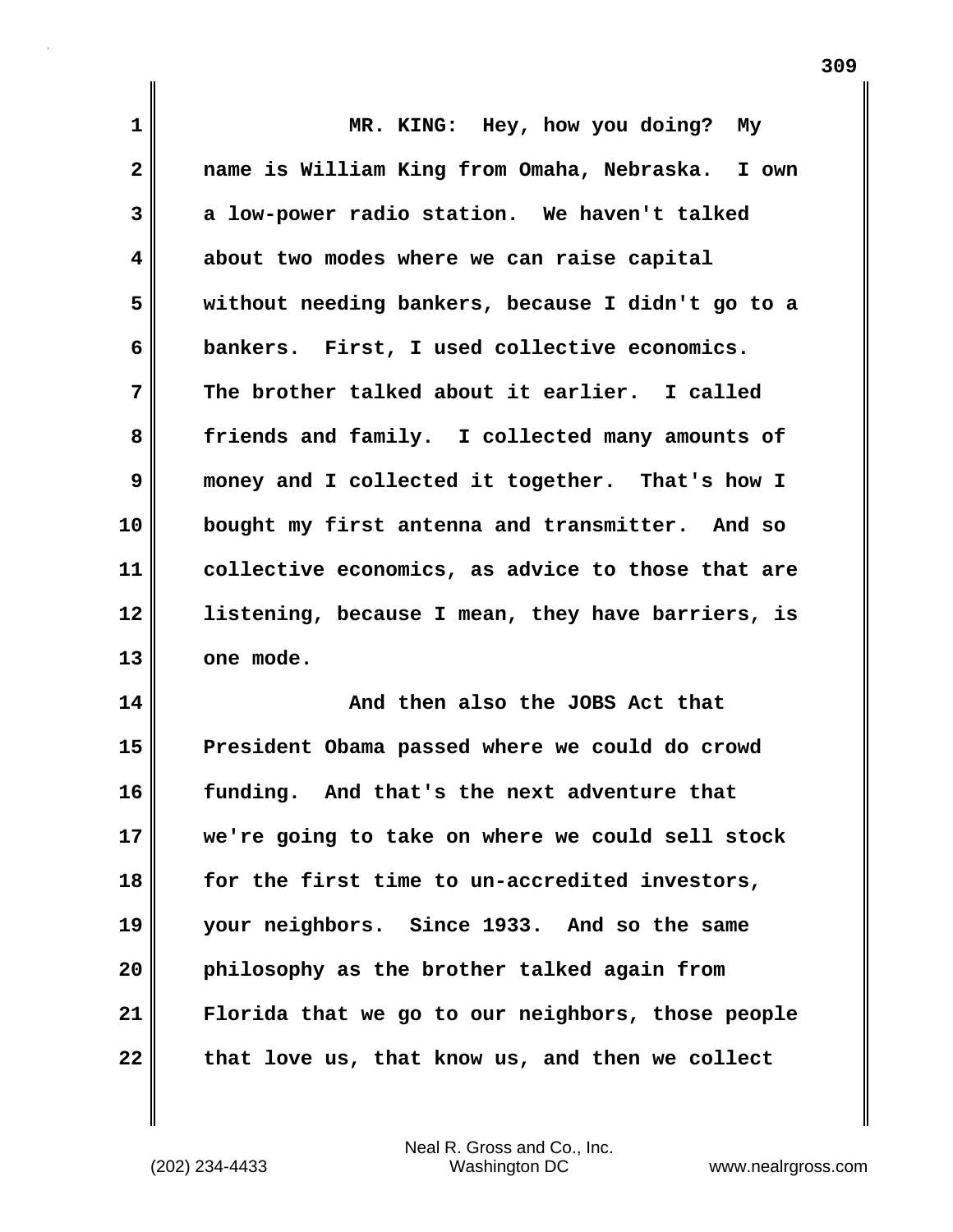**1 the money from them. We could leverage that. 2 And then we could go to the bankers because now 3 we have a collection of neighbors that love us, 4 that believe in us. Then we can move forward. 5 So I want us to at least bring that to 6 the forefront, because they have barriers. And 7 so collective economics and then a new crowd 8 funding law where we can actually sell stock for 9 the first time to un-accredited investors for \$1 10 to \$5,000 a year. All right? Thank you. 11 MR. OXENDINE: Well, that's excellent 12 because you may think that the president has just 13 created this Opportunity Fund. You talked about 14 the Opportunity Fund? Yes, the -- you can talk 15 about the Opportunity Fund gets people to invest 16 in the fund for certain communities. And there 17 are going to be a lot of them. It's happening as 18 we speak. And I'm talking about big bucks for 19 people to come in for us to have the money. 20 But go ahead. You talked to the 21 issue. 22 MR. SIMMS: First of all, my name is**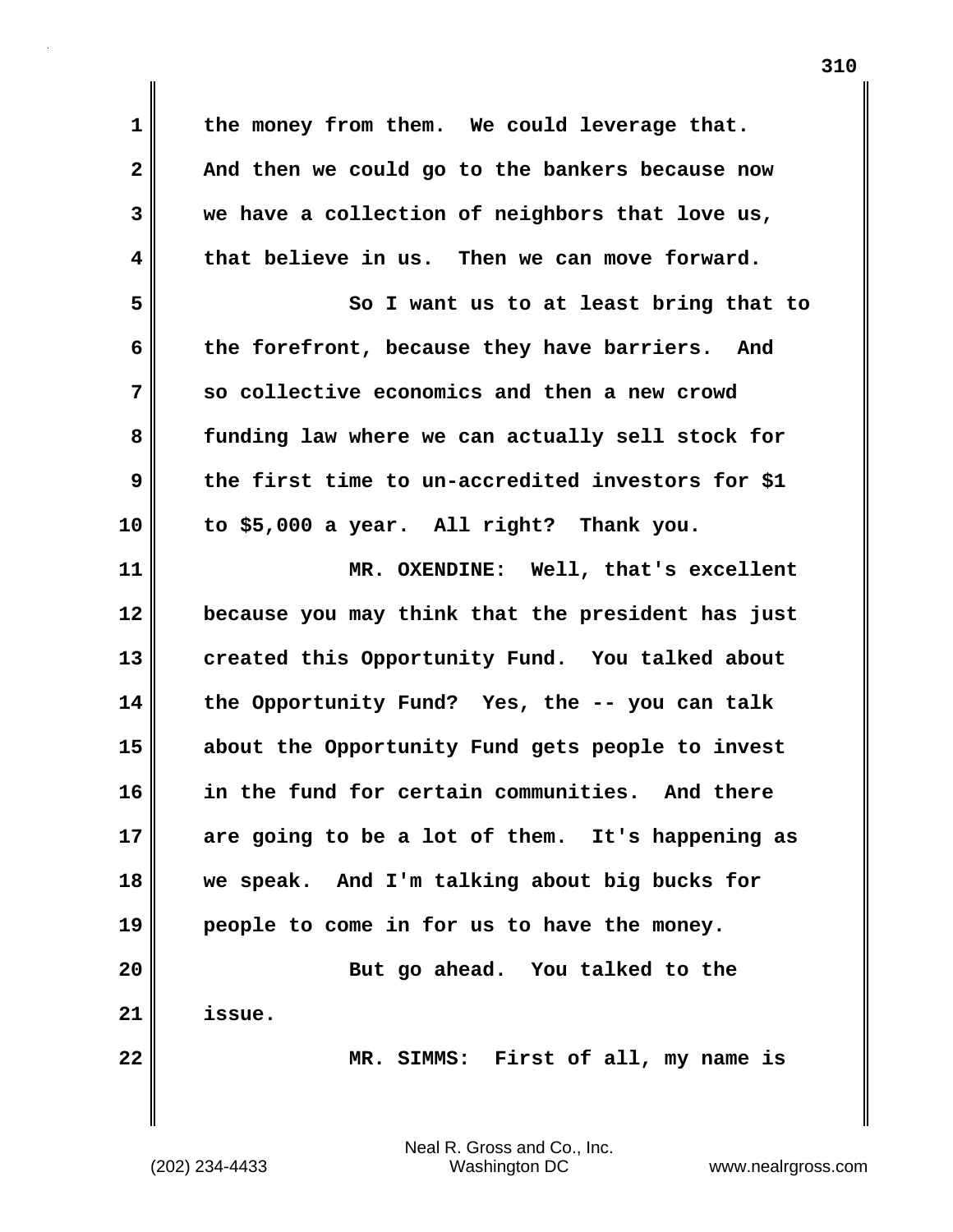**1 George Simms with BingeNow. I agree with what 2 you guys are saying in terms of the investment. 3 We've gotten friends and family. Okay. And then 4 we've gone to Wealth Investors. And during this 5 some unique things are happening. For example, 6 the State of Maryland is investing in our startup 7 because they see an opportunity of new businesses** 8 creating new jobs, because they know that's where **9 the jobs are coming from.** 

**10 So the other thing -- let back up for 11 a minute. Also when you're doing this, sort of 12 separate and understand this whole new OTT world. 13 I'm a technology provider. Like I'm on an edge 14 platform. So I have software. I have IP. I 15 have copyright stuff. And I help a lot of these 16 providers.**

**17 Let me get to my question then. I've 18 talked to -- I know in Maryland there are some 19 banks that are -- have high net worth investors 20 who are looking to say how can I take these 21 capital gains and invest in these Opportunity 22 Funds?**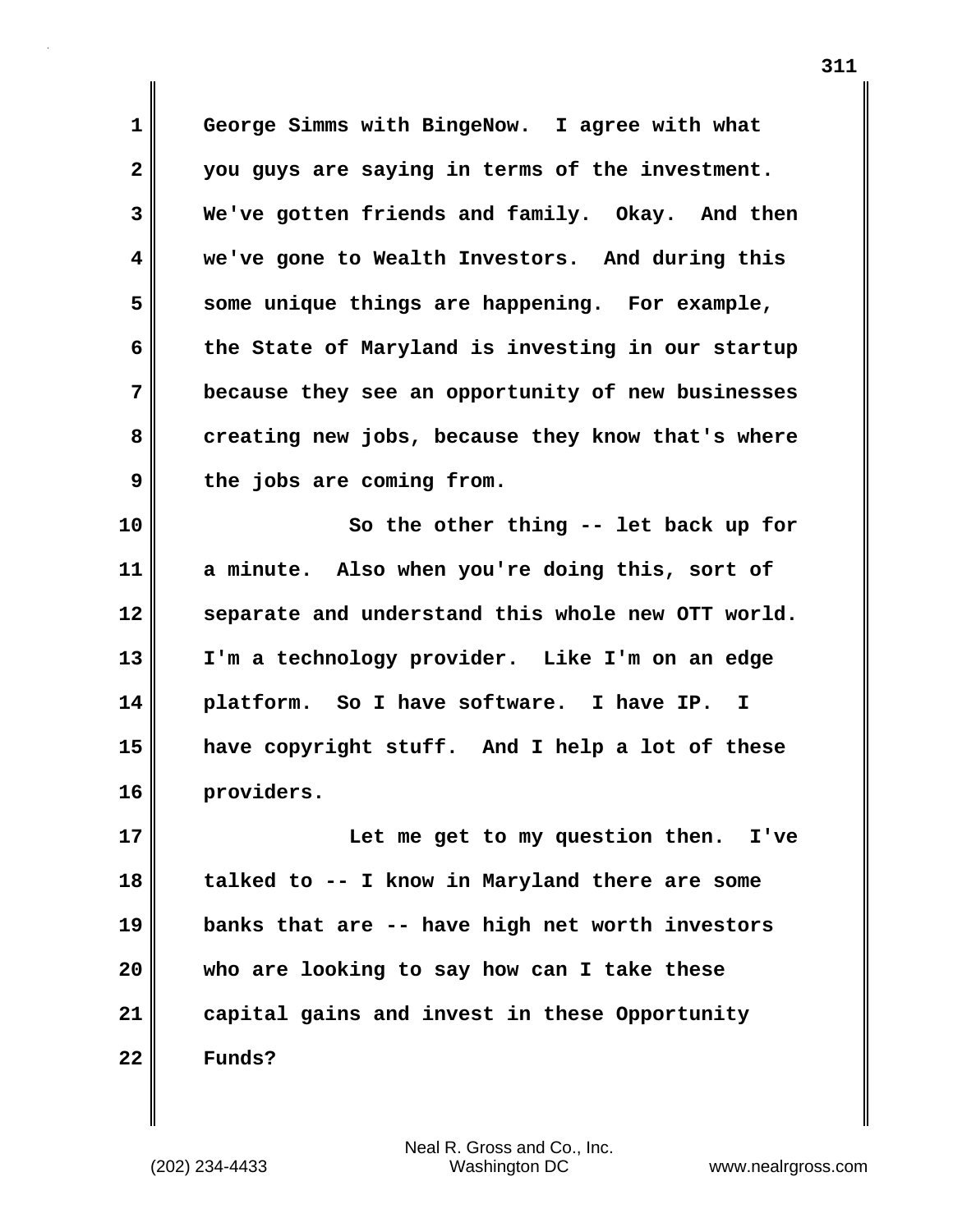| So my question is do you have high net            |
|---------------------------------------------------|
| worth investors who are seeking to put money into |
| Opportunity Funds? And if so, give me a call.     |
| (Laughter.)                                       |
| MR. OXENDINE: Nice plug.                          |
| (Laughter.)                                       |
| MR. BUSBY: Well, we are exactly                   |
| ending on time. We as the moderators truly        |
| appreciate your enthusiasm, your questions, as    |
| well as the brain power that's on the panel.      |
| From the U.S. Black Chambers' perspective, this   |
| is enlightening and we look forward to increasing |
| the number of black-owned TV and radio stations   |
| across the country. As we start talking about     |
| expanding and telling our own story, this is      |
| going to be critical for the future of the        |
| African American community. So again I say thank  |
| you.                                              |
| MR. OXENDINE: Thank you, Henry.                   |
| Thank you for having us.<br><b>PARTICIPANT:</b>   |
| (Applause.)                                       |
| (Whereupon, the above-entitled matter             |
|                                                   |

 $\mathbf{I}$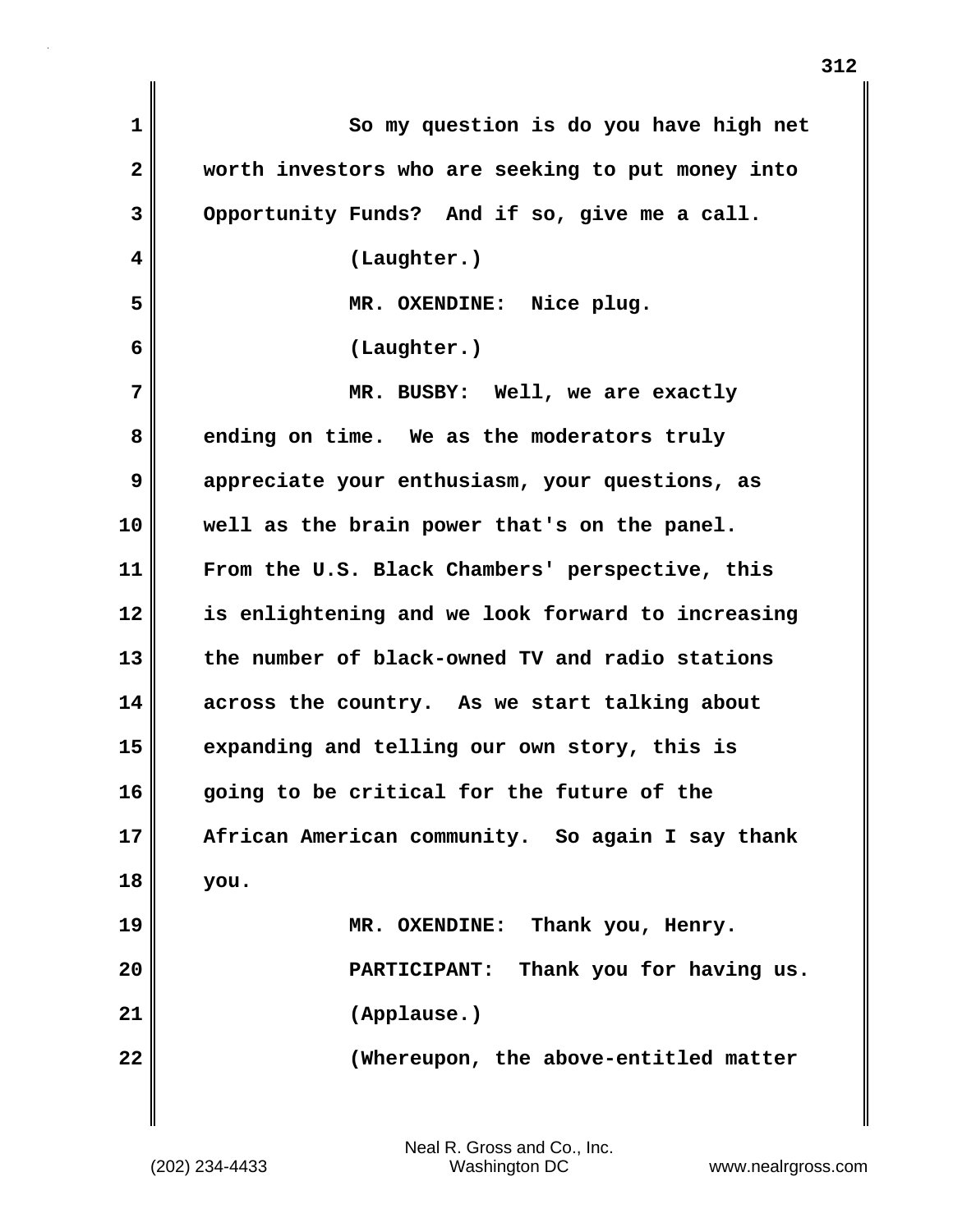**1 went off the record at 3:49 p.m. and resumed at 2 3:51 p.m.) 3 DR. JOHNSON: If I could get 4 everyone's attention, if we could start our 5** seventh panel for today and we have one **6 additional one and then we'll be done. 7 We're the only thing standing between 8 closing and going home. And so, we're going to 9 try to stay on schedule. 10 It is a great pleasure for us to 11 welcome all of you here again. And, I want to 12 thank Former Commissioner Rivera and certainly 13 Diane Sutter for their leadership in putting this 14 together. 15 And, the idea is to -- and, someone 16 asked this question earlier, what can the FCC do? 17 Well, the FCC has done a lot already. 18 They planned this event for us. And, they're 19 looking for us to come away with some ideas and 20 some suggestions and some pathways forward so 21 that they can go back to the drawing board and 22 implement a program that's going to be far-**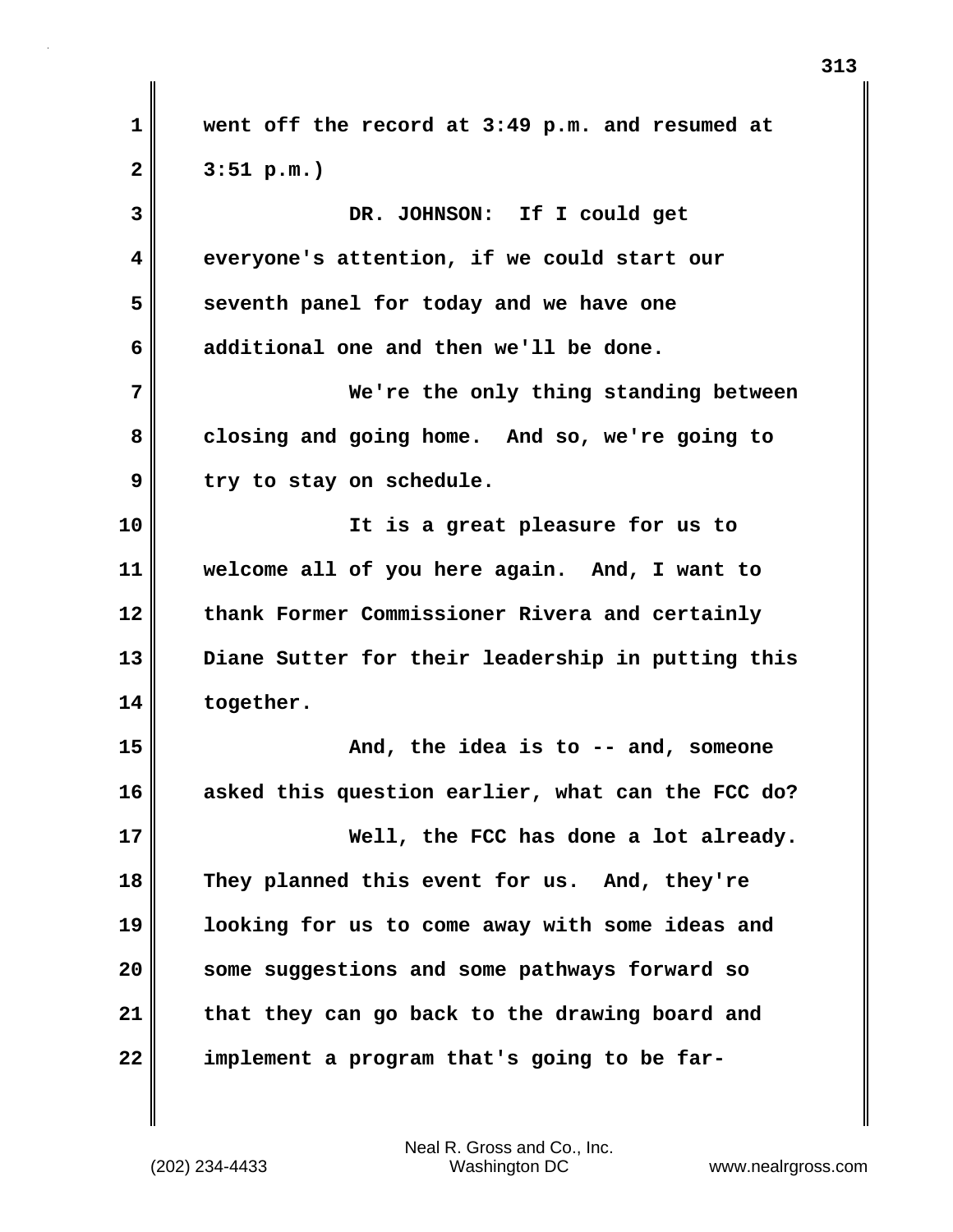**1 reaching and be very successful and will benefit 2 all of us in this industry. 3** So, we want to thank the FCC for doing **4 this. And now, we have to do our part in 5 suggesting some ideas going forward. 6 So, my name is Ron Johnson. This is 7 my third term as a member of the -- at the 8 Diversity Committee. And, personally, I have 9 participated in the incubator program myself in 10 the telecom industry for almost 12 years. 11 I can say that it's a successful way 12 to move your small enterprise forward and I hope 13 those of you who have any trepidation about 14 joining an incubator initiative, let me assuage 15 any concerns you might have because they do work. 16 And, the key is having a willing 17 partner, a willing business partner, and a 18 minority firm that's willing to commit to an 19 incubator program. 20 And so, much of the conversation so 21 far has been about access to capital. And, we 22 believe that the incubator program is one way to**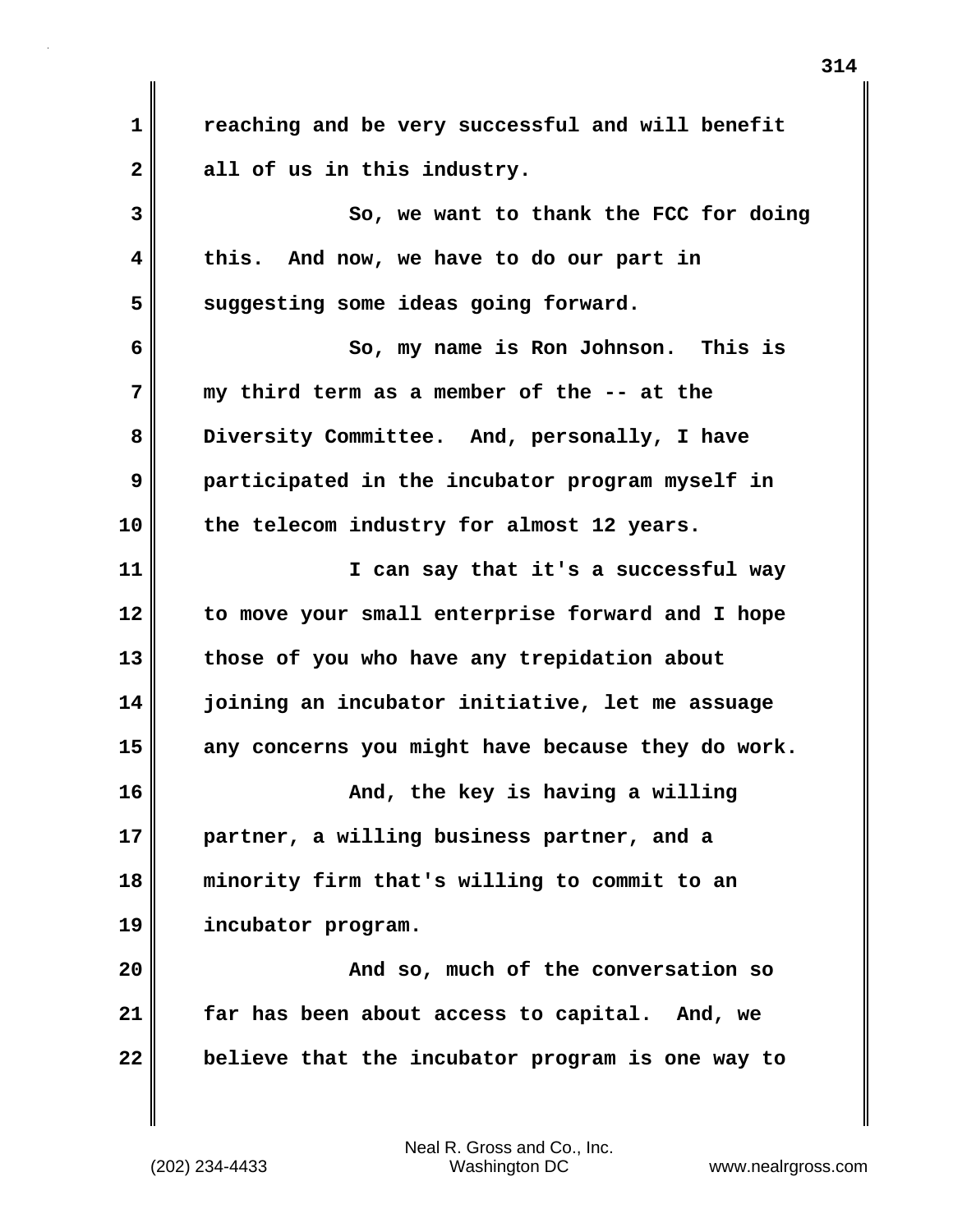**1 satisfy that void in small business and diversity 2 businesses.**

| 3  | If you have not read about the Docket            |
|----|--------------------------------------------------|
| 4  | 17-289 which spells out the incubator program, I |
| 5  | suggest you do that when you get home at your    |
| 6  | leisure. There are some important aspects of it  |
| 7  | that I will cover later on in our presentation.  |
| 8  | And, if you have any questions about             |
| 9  | that, certainly, we will -- me and my team will  |
| 10 | try to answer as many of those questions as we   |
| 11 | can.                                             |
| 12 | We have a distinguished panel. And,              |
| 13 | starting to my far left, Jeffrey is from -- and, |
| 14 | I think all of you know these folks, I'm not in  |
| 15 | broadcasting myself and I noticed all of the     |
| 16 | hugging and shaking hands going on around here.  |
| 17 | (Laughter.)                                      |
| 18 | DR. JOHNSON: And, but I don't have               |
| 19 | those relationships with my dear colleagues.     |
| 20 | But, nonetheless, Kim is from Cox Media. We know |
| 21 | Cox very well.                                   |
| 22 | And, of course, Brian is from Scripps            |
|    |                                                  |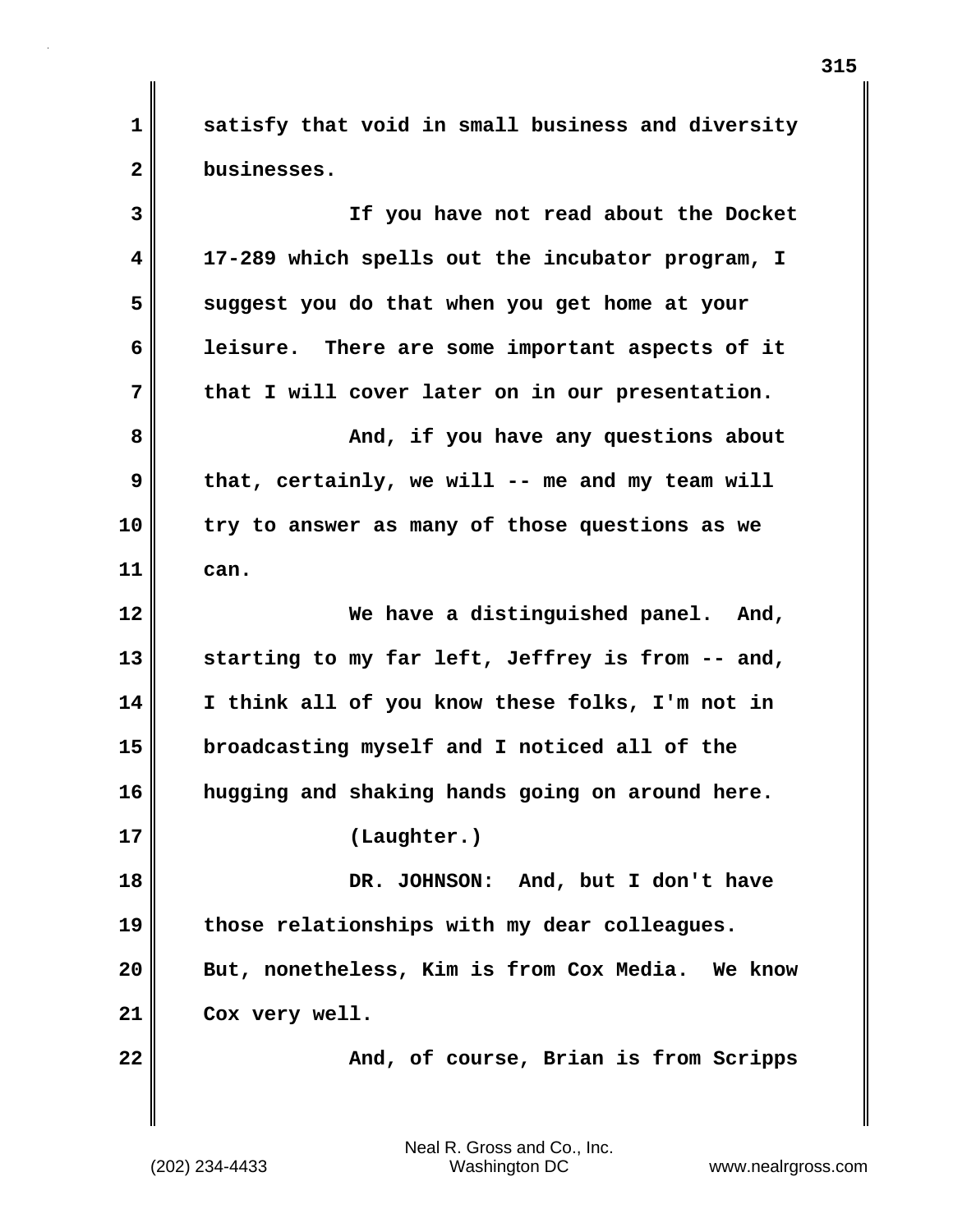**1 out of Cincinnati, Ohio. So, we've had our 2 conversation being home boys from Cincinnati, so 3 we are ready to go.**

**4 And, my co-moderator is no stranger to 5 all of you or any of y'all here, he's Orlando 6 Rosales. He's President of Media Vista Group. 7 Very successful entrepreneur. He came through a 8 mentor protégée program himself. And so, he has 9 mentored others as he has grown his own 10 enterprise. 11 And so, why don't we just kick if off 12 with Orlando introducing himself again and just 13 speaking in any way you like about your 14 experiences and how beneficial a mentor protégée 15 program has been to you?**

**16 MR. ROSALES: Yes, thank you very much 17 for the invitation.**

**18 I came to the United States in 1996 19 with a lot of dreams and just came up to own a TV 20 station without -- by accident accounting. 21** The opportunity came and then I went **22 to the DOT program and met Diane Sutter who made**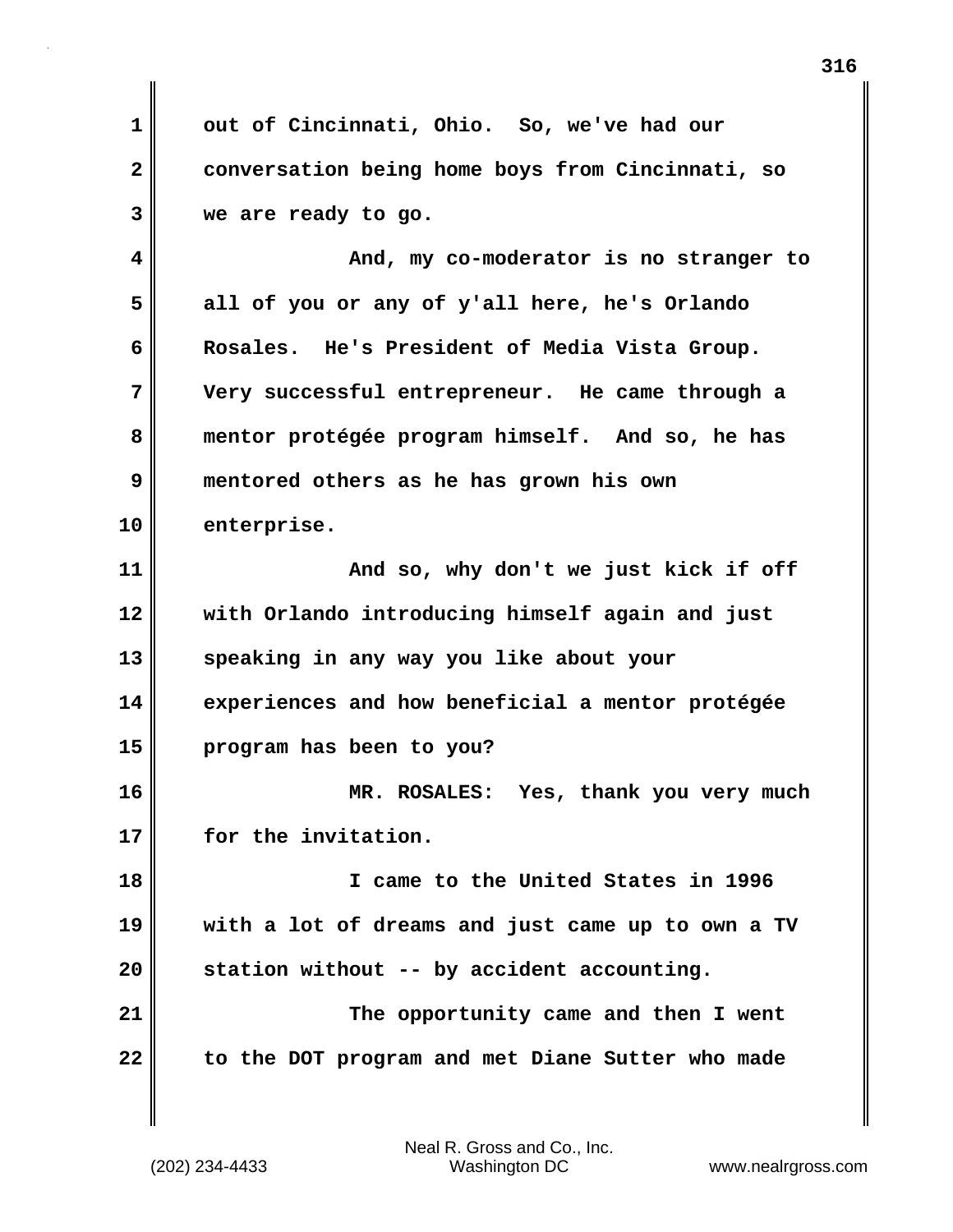**1 available for me to have that kind of mentorship** 2 through the program and meet other people in the **3 industry needed to grow the company and go to the 4 next level. 5 So, for me, it's very important all 6 these about mentoring. 7 With that in place, I want to ask you 8 about, have you mentored any company, any 9 newcomers to the broadcast industry and what 10 experiences you have with that? 11 MR. SMULYAN: You want to start with 12 me? 13 MR. ROSALES: Please, please. 14 MR. SMULYAN: I think one thing I 15 should say is, I think, in the DNA of most 16 broadcasters I have known, they really feel a 17 commitment to their communities and the people in 18 their communities. 19 And, I've found remarkable willingness 20 in most people that I've known to give back and 21 get involved. And, I mean, I can't even imagine 22 how many people I have mentored and my company**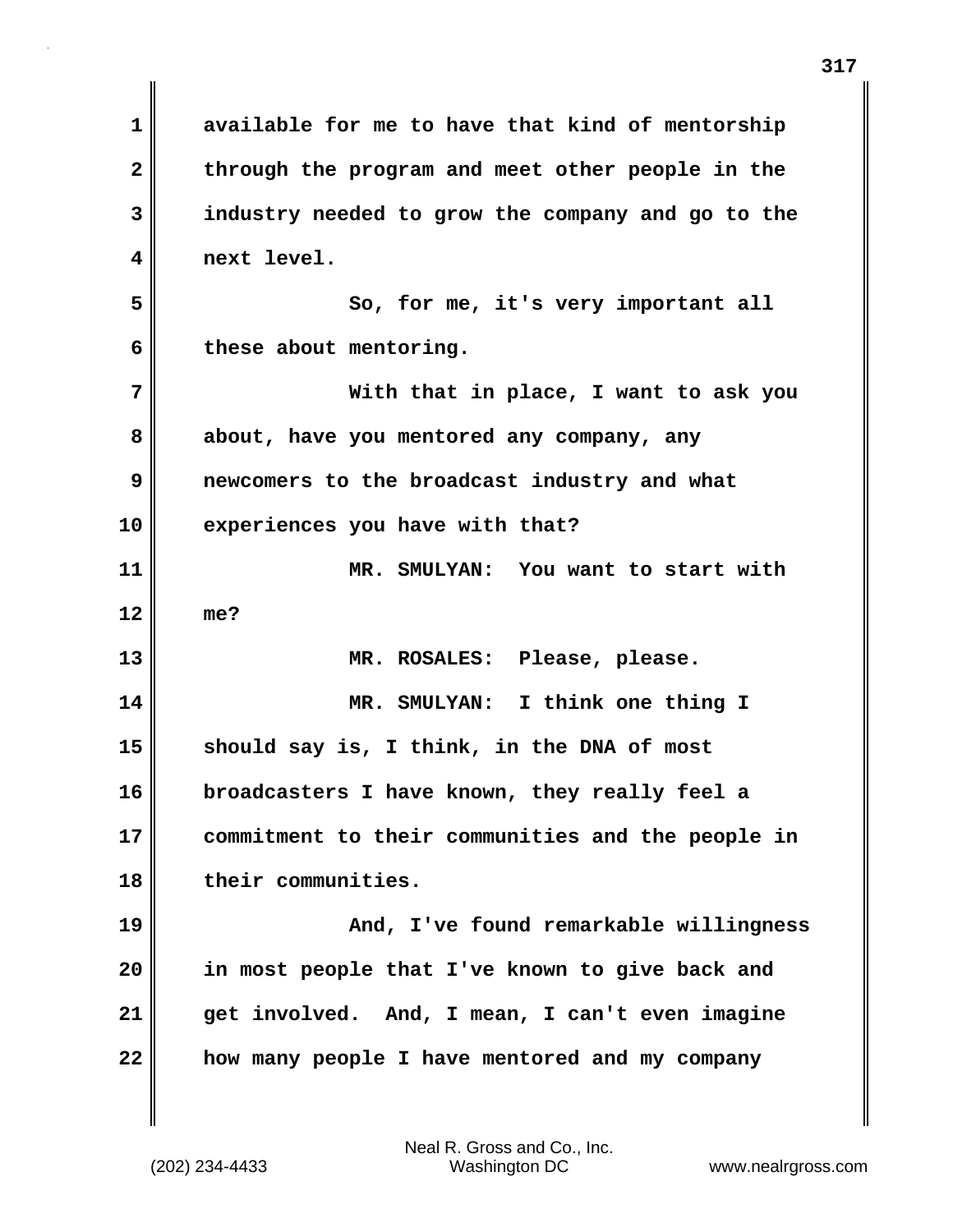**1 has mentored over the years. 2 It's one of the most rewarding 3 experiences you could have. 4 I think the idea of formalizing the 5 programs make sense. I -- Juan and I were at 6 dinner last night and I was sort of saying, the 7 biggest challenge we have, mentoring helps 8 prepare people to run companies. 9 The biggest challenge we have still is 10 access to capital. I hate to be redundant on the 11 earlier sessions, but I think if there's one 12 thing that we can do that will really allow 13 individuals to start companies and gain more 14 access it would probably change the tax 15 certificate. 16 We have -- Brian talked about it in 17 the last session, we have a horrible lack of 18 capital, especially in radio. It's not as 19 pronounced in television, but in radio, there has 20 been a tremendous lack of capital over the last 21 five to ten years. 22** So, I spoke to -- I think a group, I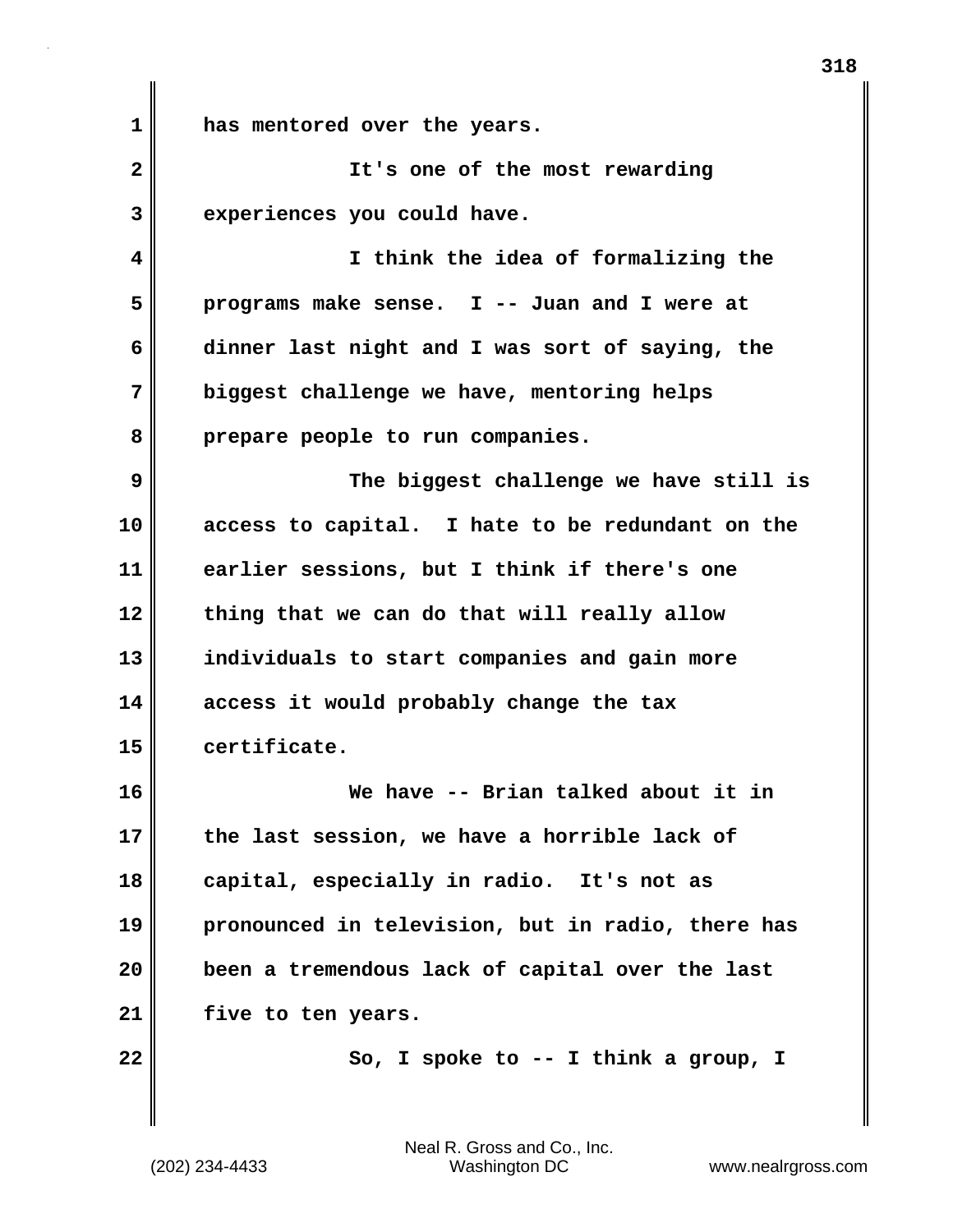| $\mathbf 1$ | think it was an ABOC group a couple months ago.  |
|-------------|--------------------------------------------------|
| 2           | And, I said, well, now everybody's in the same   |
| 3           | boat. Nobody has capital.                        |
| 4           | It used to be that, you know, that               |
| 5           | minority broadcasters had struggles finding      |
| 6           | capital. Today, it's really very pronounced.     |
| 7           | So, I think finding capital is the               |
| 8           | single biggest thing. Having mentoring programs, |
| 9           | preparing people to run businesses, helping them |
| 10          | grow their businesses is critical.               |
| 11          | But the biggest issue is lack of                 |
| 12          | capital.                                         |
| 13          | DR. JOHNSON: And, you would probably             |
| 14          | agree that, exponentially, it's more difficult   |
| 15          | for diverse companies to --                      |
| 16          | MR. SMULYAN: Absolutely, yes.                    |
| 17          | Absolutely, positively, which is why, to me, the |
| 18          | tax certificate was always the great equalizer.  |
| 19          | You have to have an advantage to gain            |
| 20          | an equal seat at the table. And, I know that     |
| 21          | people have talked about whether abuses.<br>I've |
| 22          | always said over the past 20 years, you could    |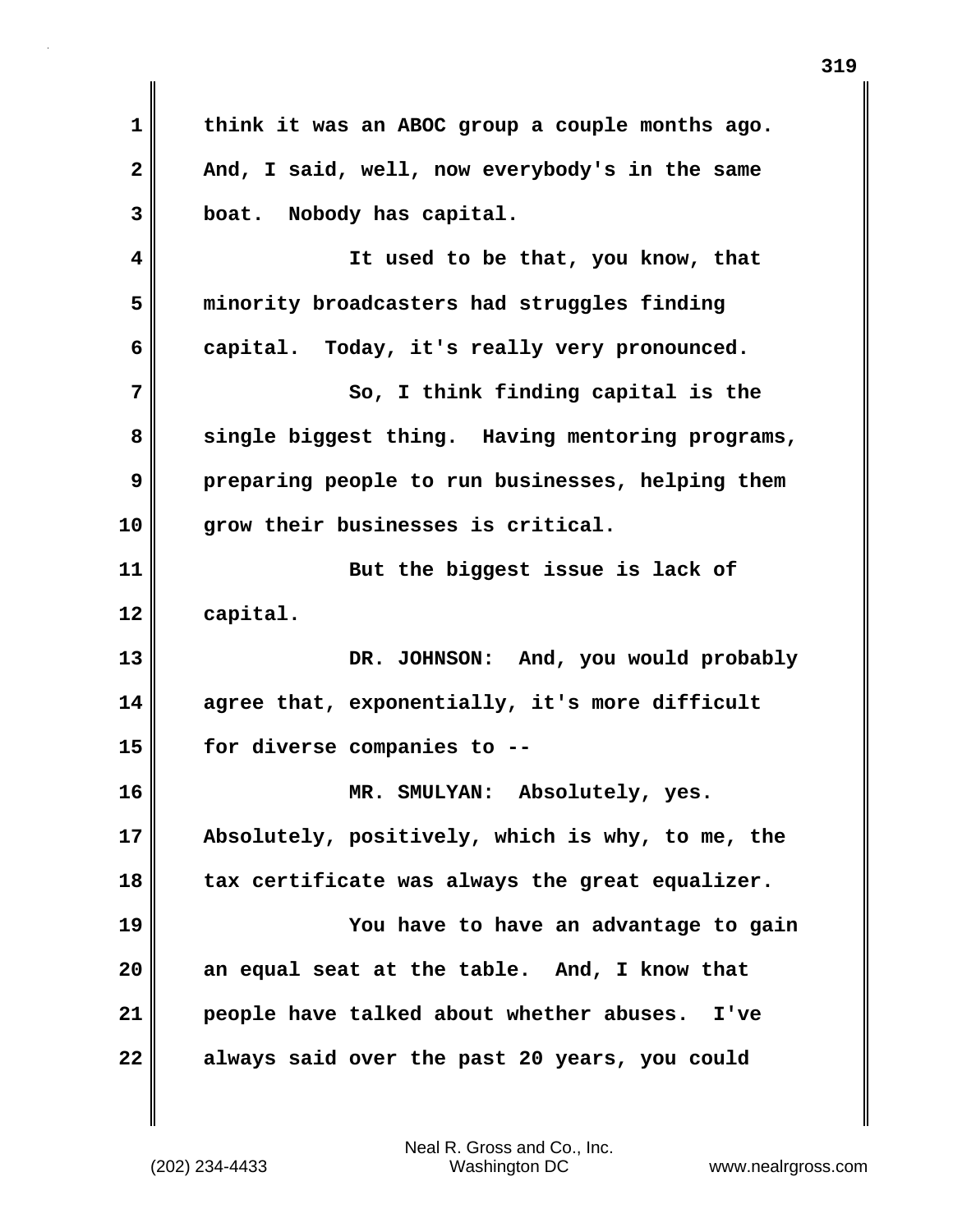1 solve that.

| $\mathbf{2}$ | But the biggest thing is getting                   |
|--------------|----------------------------------------------------|
| 3            | people a seat at the table. And, I think it        |
| 4            | equalizes when diverse companies and individuals   |
| 5            | have the advantage of a tax certificate.           |
| 6            | DR. JOHNSON: And certainly, Cox has                |
| 7            | been involved in diversity for many years and you  |
| 8            | guys have an outstanding program down in Atlanta.  |
| 9            | Can you speak briefly about your                   |
| 10           | experiences in program similar to mentor-protégée  |
| 11           | on an incubator?                                   |
| 12           | MS. GUTHRIE: Sure.                                 |
| 13           | So, we've taken advantage of the NIBEF             |
| 14           | programs and have sent quite a few people through  |
| 15           | the BLT program. Thanks, Diane.                    |
| 16           | And, I think that's really a wonderful             |
| 17           | formal and a very hard program.<br>That's not like |
| 18           | just a weekend, that's your whole year almost.     |
| 19           | So, I really appreciate it and I think             |
| 20           | that says a lot about the discipline of the        |
| 21           | people who go through that.                        |
| 22           | I guess one of the perspectives I                  |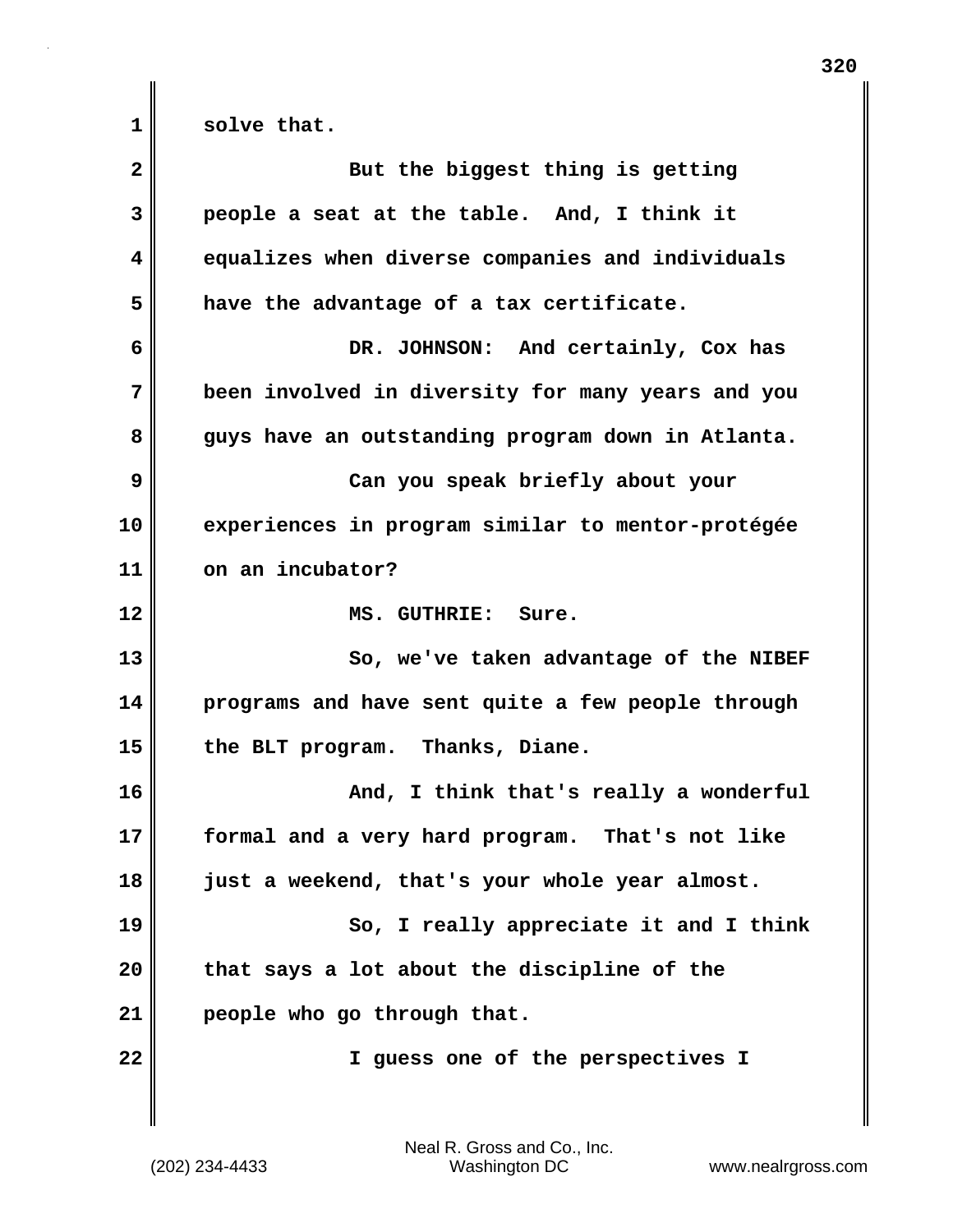**1 have, I've sat through most of these panels 2 today, I don't come as an owner, I come as an 3 operator.**

**4 And, I think we focus a lot today on 5 ownership and getting capital and -- but you've 6 got start at the -- in the pipeline. You've got 7 to get minorities and women in the pipeline and I 8 think that's where we focus more is that you've 9 got to tap those people and you've got to reach 10 out a hand to them and say, I think you're 11 talented and I think you can do more.**

**12 And, that's the kind of thing that I 13 think our company's really working on and I think 14 I personally work on. I'm a mentor every year to 15 somebody. And, I try to always have an open 16 door. If you want time with me, you get time 17 with me. I don't care who you are.**

**18 We have 5,000 employees. None of 19 those are owners. So, that's a way, I think, to 20 me, if we want to solve the problem at the 21 ownership level, you've got to start by getting 22 people in the pipe in management and -- you came**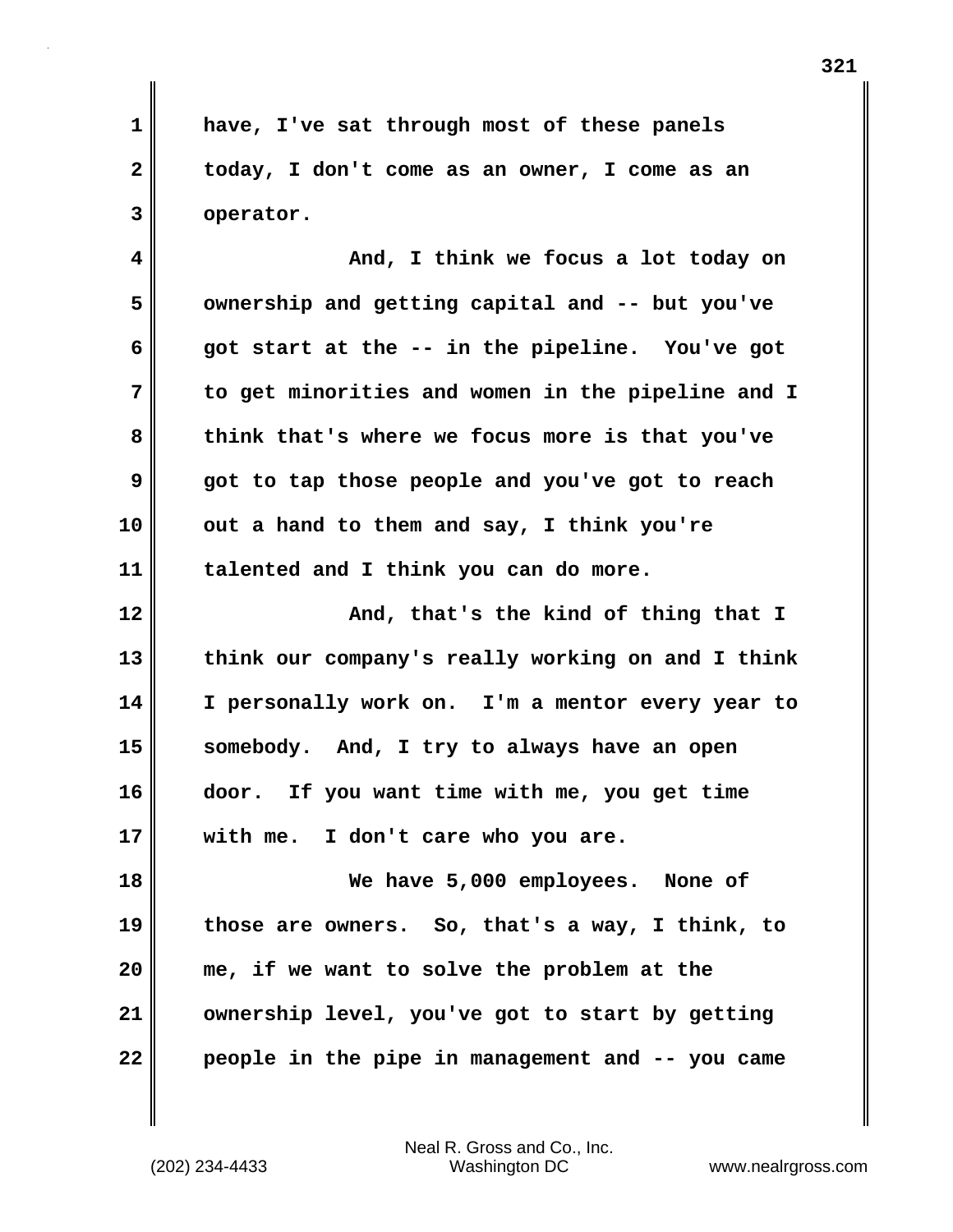1 up through IT.

| $\overline{\mathbf{2}}$ | I mean, it's not a traditional road to            |
|-------------------------|---------------------------------------------------|
| 3                       | the top, but I think we employee a lot of people. |
| 4                       | And so, it shouldn't always have to be about      |
| 5                       | ownership. And, I think if we can focus on just   |
| 6                       | getting people exposed to leadership positions    |
| 7                       | and teaching them how to be good leaders, I think |
| 8                       | that's really important.                          |
| 9                       | And, I think that's where I've spent a            |
| 10                      | lot of my time.                                   |
| 11                      | MR. ROSALES: Do you have any                      |
| 12                      | specifics about any mentoring you have done? Any  |
| 13                      | of them that became an ownership? Any specific    |
| 14                      | cases that have been successful?                  |
| 15                      | MS. GUTHRIE: Not in -- again, not in              |
| 16                      | the ownership part, but I can look at people who  |
| 17                      | -- I always use an example. A couple weeks ago,   |
| 18                      | we've got -- we were putting our D&I, our         |
| 19                      | diversity inclusion group together.               |
| 20                      | CMG, Cox Media Group, is only ten                 |
| 21                      | years old. Believe it or not, we were radio, TV,  |
| 22                      | newspaper separate and now we, in '09, put it all |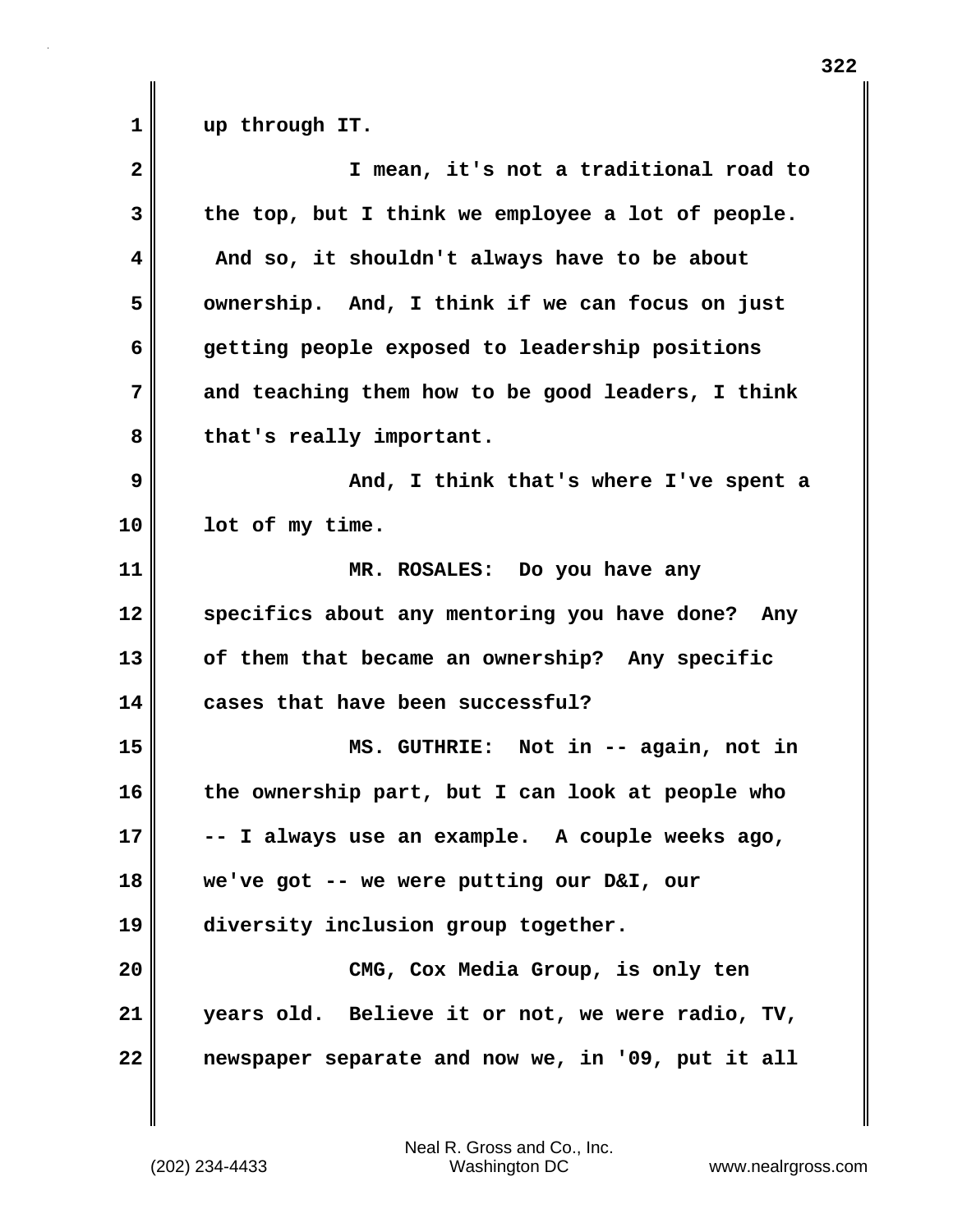1 together.

| $\overline{\mathbf{2}}$ | So, we had a charter, Diversity and               |
|-------------------------|---------------------------------------------------|
| 3                       | Inclusion Committee, and we were kind of drafting |
| 4                       | people. And, I said, oh, we should get a          |
| 5                       | Millennial on this committee.                     |
| 6                       | And so, I brought this guy, Tim                   |
| 7                       | Clarke, to the D&I Committee and he showed up.    |
| 8                       | And, someone turned to me and said, well, you     |
| 9                       | didn't tell me he was Asian. Oh, I didn't think   |
| 10                      | of him as Asian, I just thought of him as young.  |
| 11                      | And, that was the piece I was looking to recruit. |
| 12                      | And, I think, you know, when you can              |
| 13                      | stop labeling people like that, I think that's    |
| 14                      | part of it, too. He's not an owner, but his is    |
| 15                      | now running all of our programming and the kid's  |
| 16                      | like 32 years old.                                |
| 17                      | So, that's not an owner, but that's a             |
| 18                      | very important role in my company on the radio    |
| 19                      | side. He controls all of the programming for our  |
| 20                      | 60 stations.                                      |
| 21                      | So, and it was largely because we got             |
| 22                      | him exposed to things when he was in his 20s.     |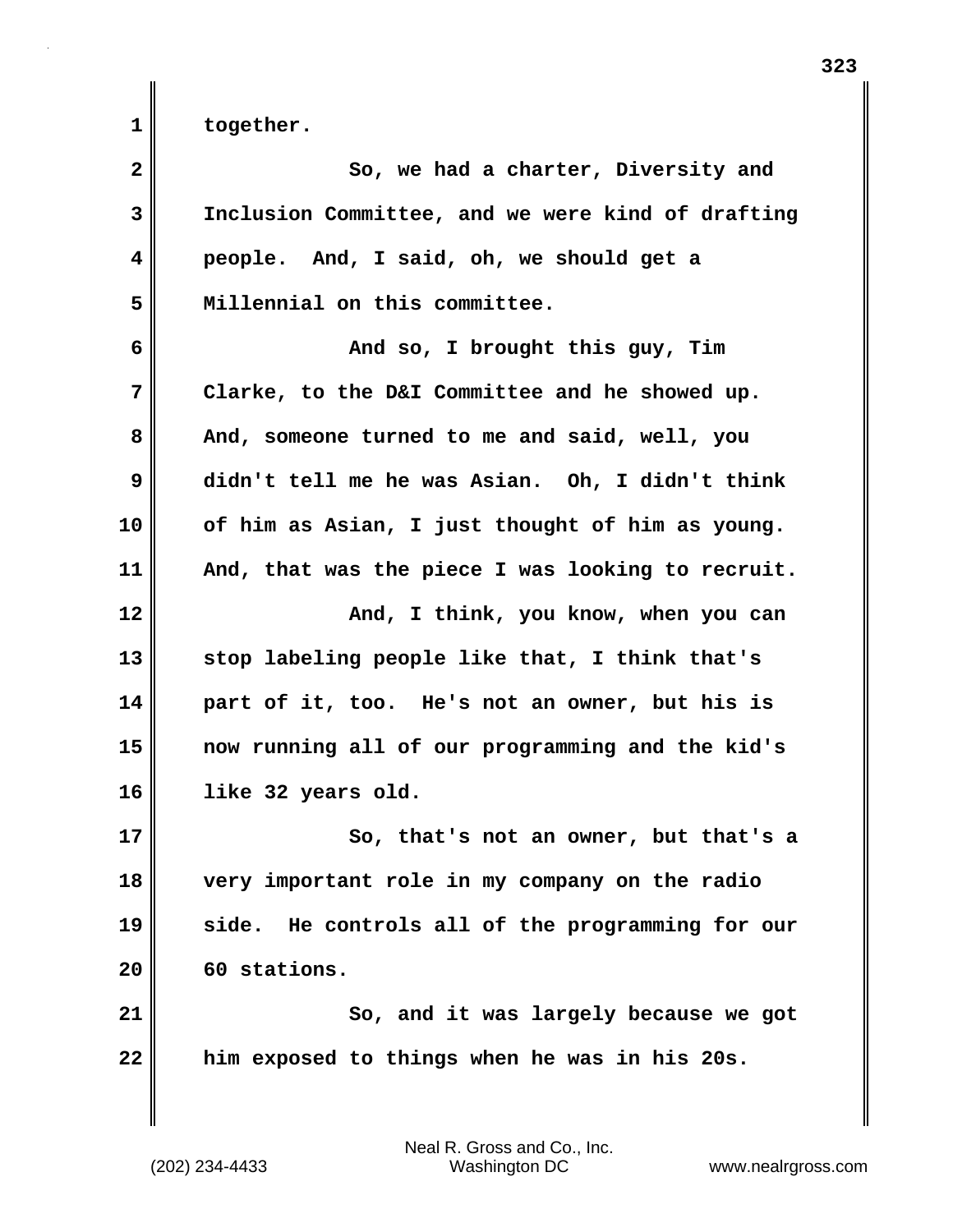**1 So, he's doing a job that, you know, most people 2 wouldn't get until they were in their 40s or 50s. 3 DR. JOHNSON: So, while this 4 initiative doesn't speak directly to workforce 5 development as we break that glass ceiling, I 6 think I hear you saying that another pathway to 7 getting a diverse company in the radio space to 8 be successful is to find individuals in your own 9** organizations that perhaps have experience, have **10 interest and we kind of train them up to become 11 entrepreneurs in the radio industry. That is 12 another pathway. 13 We don't speak of that specifically in 14 this conversation, but that's a good idea that 15 you put on the table for us to think about from a 16 workforce development perspective. Great idea, 17 yes. 18 Brian? 19 MR. LAWLOR: Yes, Ron, I'd probably 20 come at it the same way from -- as Kim. 21 I'm an operator, not an owner. Unlike 22 Jeff, you know, at Scripps, I don't spend a lot**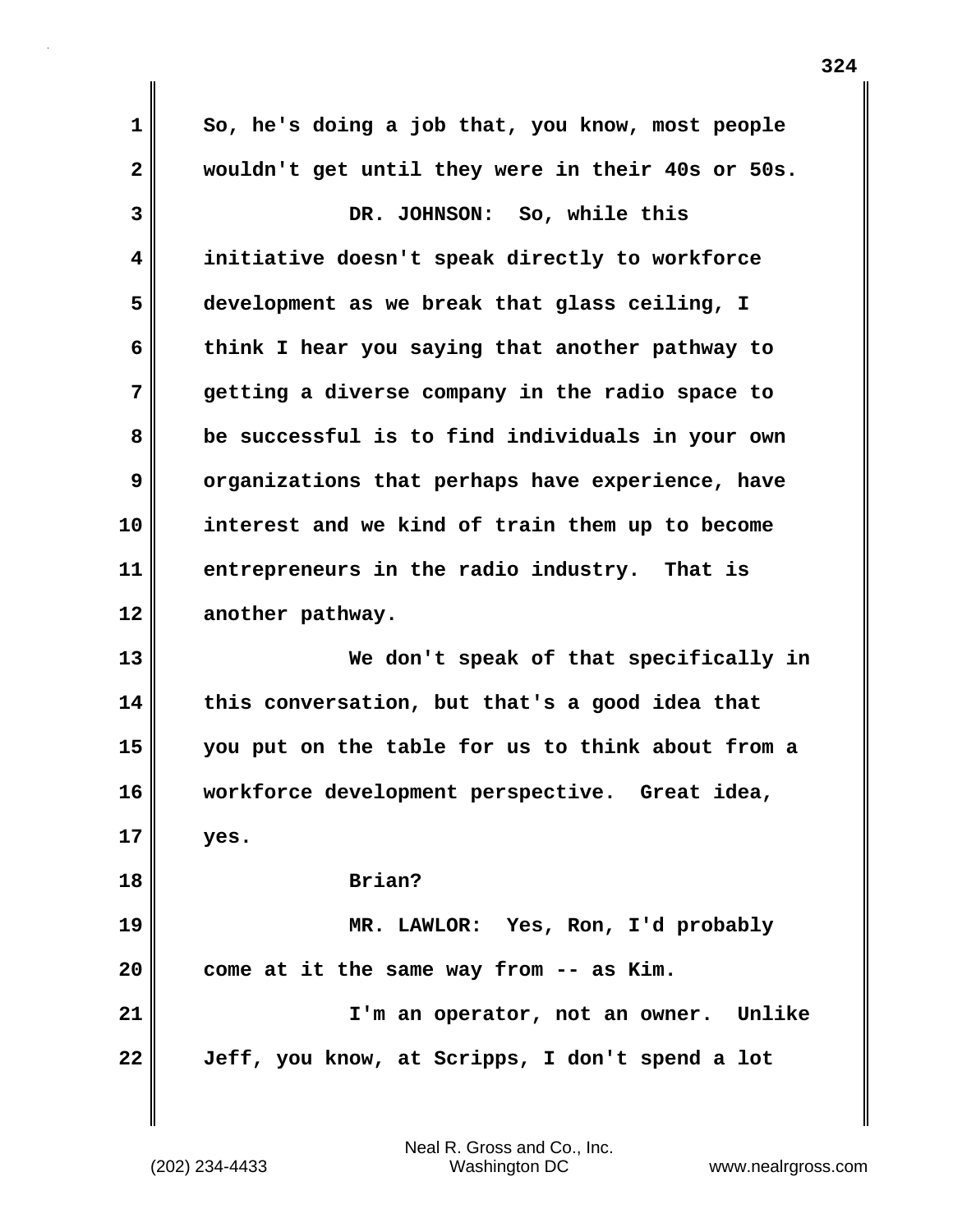**1 of time worrying about the assets to capital. 2 But I do spend a lot of time worrying 3 about, you know, advancing and building a 4 workforce that's representative of our 5 communities, that is diverse and talented. 6 And so, I think, Orlando, you, you 7 know, had asked for, you know, specific examples 8 of some of the things that we do to focus on, you 9 know, building a diverse workforce. 10 And, it really, to Kim's point, it 11 really starts at the bottom. You know, the focus 12 starts at the top with the CEO and driving down 13 and making sure the culture is right. And that's 14 a priority at Scripps. 15** But, you know, we believe that, in **16 order to, you know, build for the future, we've 17 got to start at the beginning. And so, you know, 18 one of the programs that we started seven years 19 ago, we call it the JCP program. It's a 20 journalism career program. 21 And, we've recognized that we were 22 having a hard time attracting diverse employees**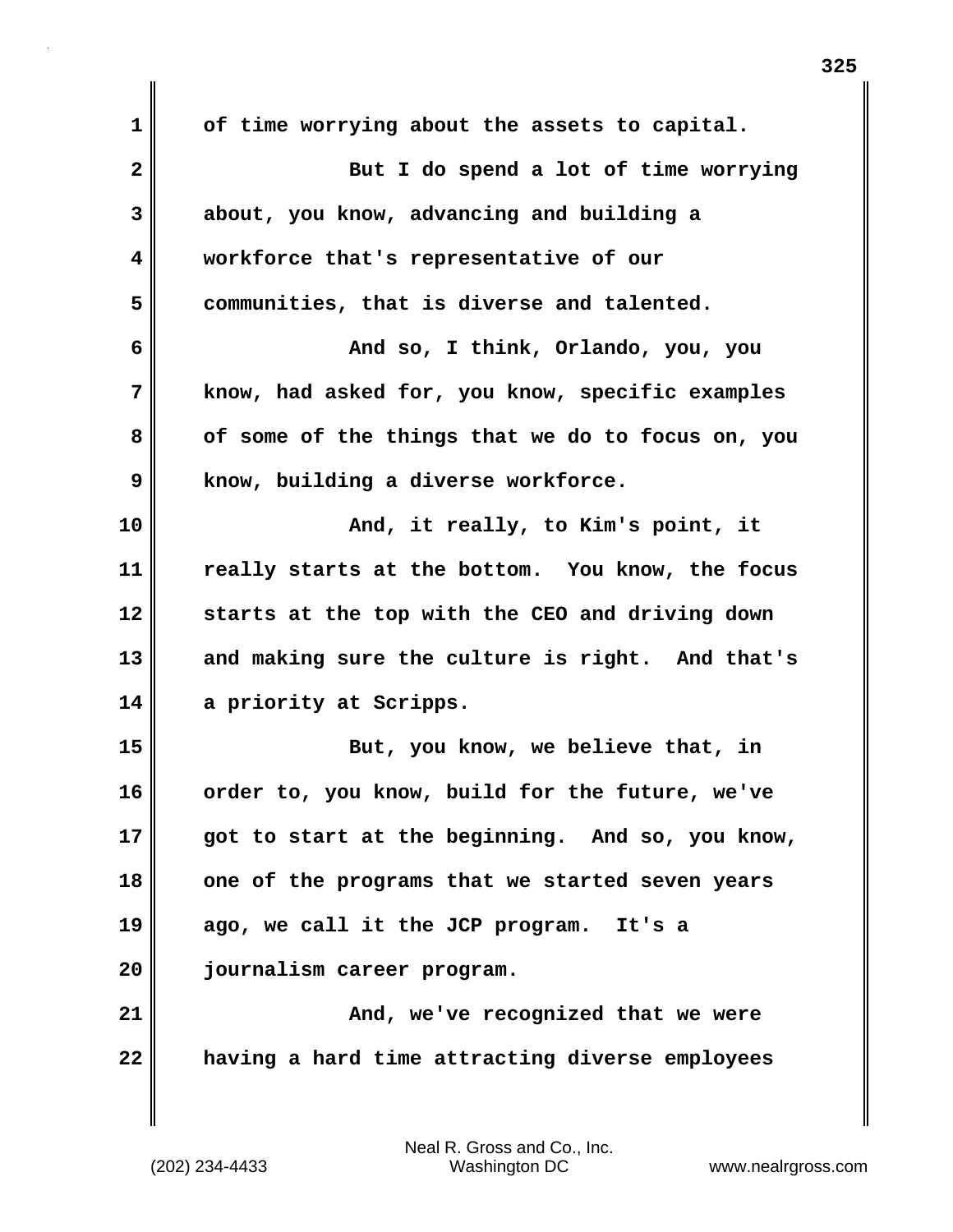**1 right out of college.**

**2 Back then, we only had ten television 3 stations, even if we could attract a diverse 4 employee, once we trained them and mentored them, 5 they were out the door to a bigger company and 6 bigger market. 7 Now, with, you know, soon, we'll have 8 52 television stations. We're able to help 9 manage their careers a little bit more. 10 But, the program really started as a 11 partnership at Arizona State University with the 12 Cronkite School of Journalism where we approached 13 them about being able to interview their 14 graduates as they were, you know, in their final 15 semester and then being able to identify four, 16 present them an opportunity to go work at our 17 Bakersfield television station, one of our 18 smaller television stations. 19 We had to get creative on how we would 20 build a program like that. We actually rented 21 some housing and we actually put up these 22 graduates so they could afford to live there.**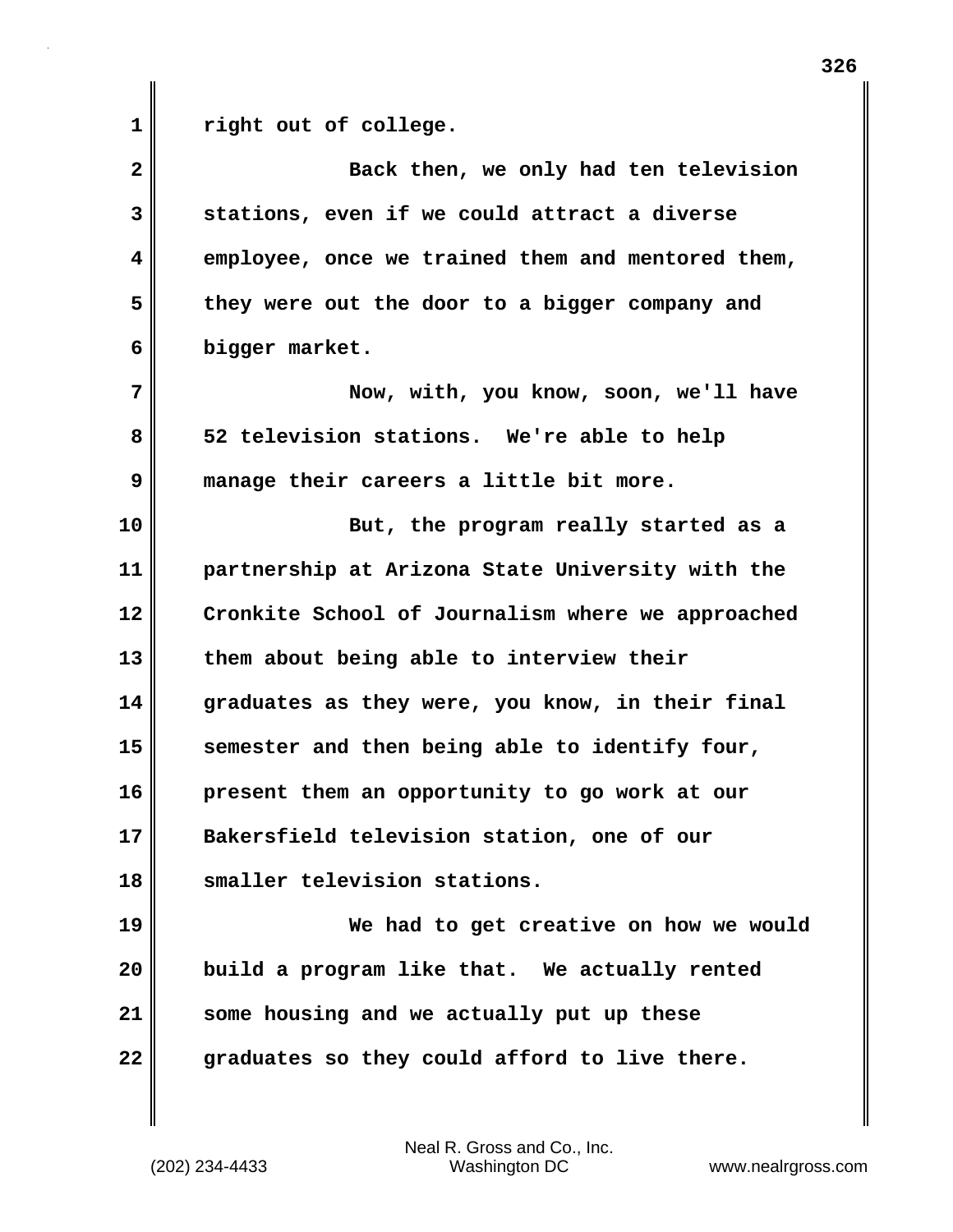| $\mathbf 1$  | But for the next year, we got to learn           |
|--------------|--------------------------------------------------|
| $\mathbf{2}$ | and know them and their brilliant skill set as   |
| 3            | they came out of one of the best journalism      |
| 4            | schools in America.                              |
| 5            | They got to learn our workflows and              |
| 6            | systems and we got to really grow and learn from |
| 7            | each other.                                      |
| 8            | And, you know, following a one-year,             |
| 9            | which is now a two-year contract with us, the    |
| 10           | next part is, all of our stations start bidding  |
| 11           | on these guys and are very interested in moving  |
| 12           | them on to the next markets.                     |
| 13           | They have markets in Cincinnati and              |
| 14           | Kansas City, the midsized markets. Seven years   |
| 15           | later, we have folks who have moved on to three  |
| 16           | markets and we just had our first JCP graduate   |
| 17           | who's now in management.                         |
| 18           | But we have now expanded this into we            |
| 19           | have partnerships with Syracuse University with  |
| 20           | the Newhouse School. We're at the University of  |
| 21           | Missouri as well as Arizona State and we also    |
| 22           | work with the NABJ to recruit folks who run      |
|              |                                                  |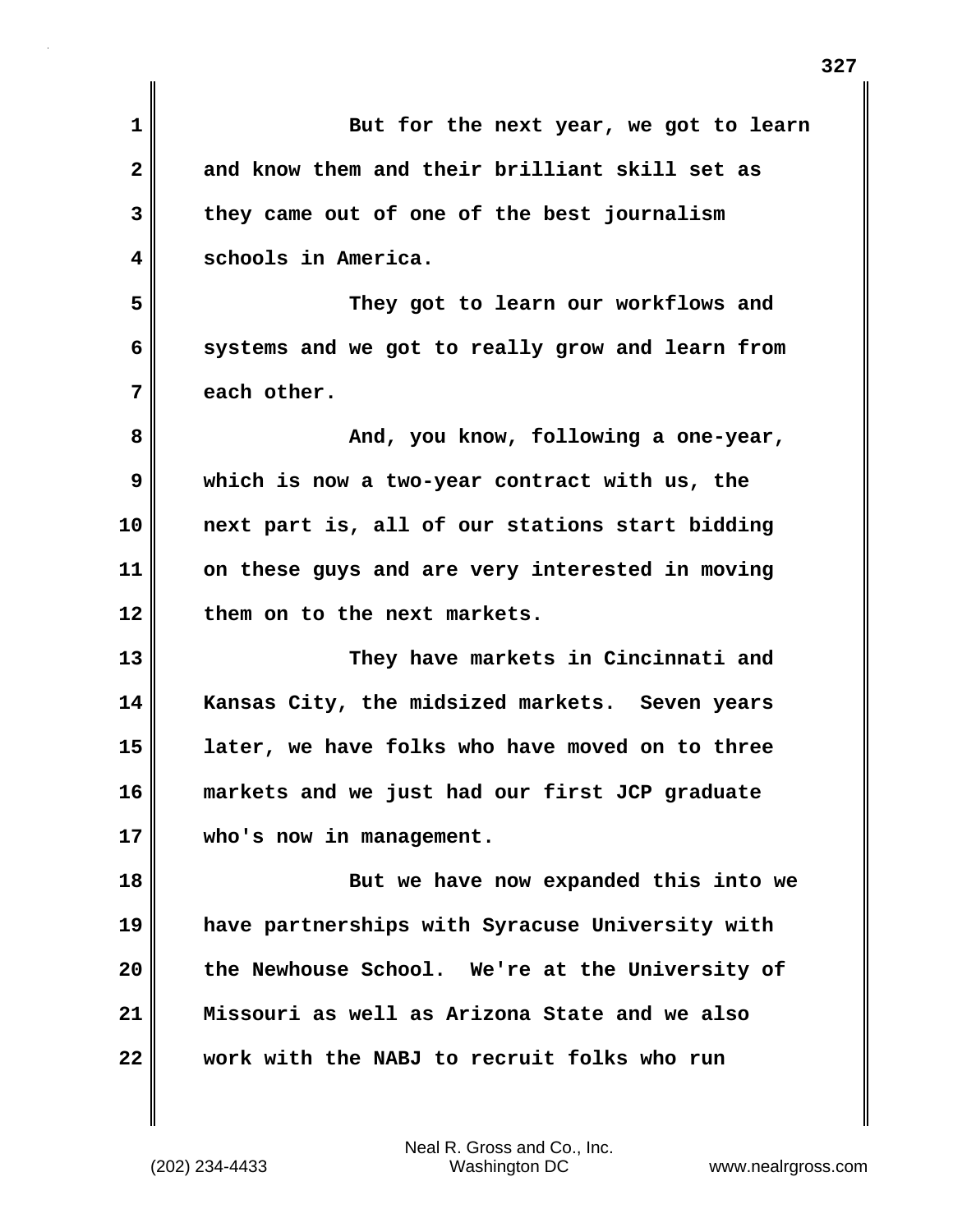**1 through their program.**

**2 We've put about 60 people through the 3 program, more than half are still with the 4 company and most of them, our focus is really in 5 growing diversity. 6 And so, that's been a very successful 7 program. So, while the one on one mentorship 8 exists, the opportunity for us in every year to 9 build a program that takes 12 to 16 graduates, 10 put them in, mentor them at our level. 11 And, by the way, every year, we bring 12 these folks up to Cincinnati. They get time with 13 the CEO, the CFO, myself. So, they really get 14 high exposure and access to strategy of the 15 company. 16 We want to engage them early and 17 hopefully, have a career of progression inside of 18 one company. 19 DR. JOHNSON: So, that leads us to, I 20 think, the next question. It says here, the FCC 21 recently adopted an incubator program for radio. 22 How will you use the FCC program? How do you**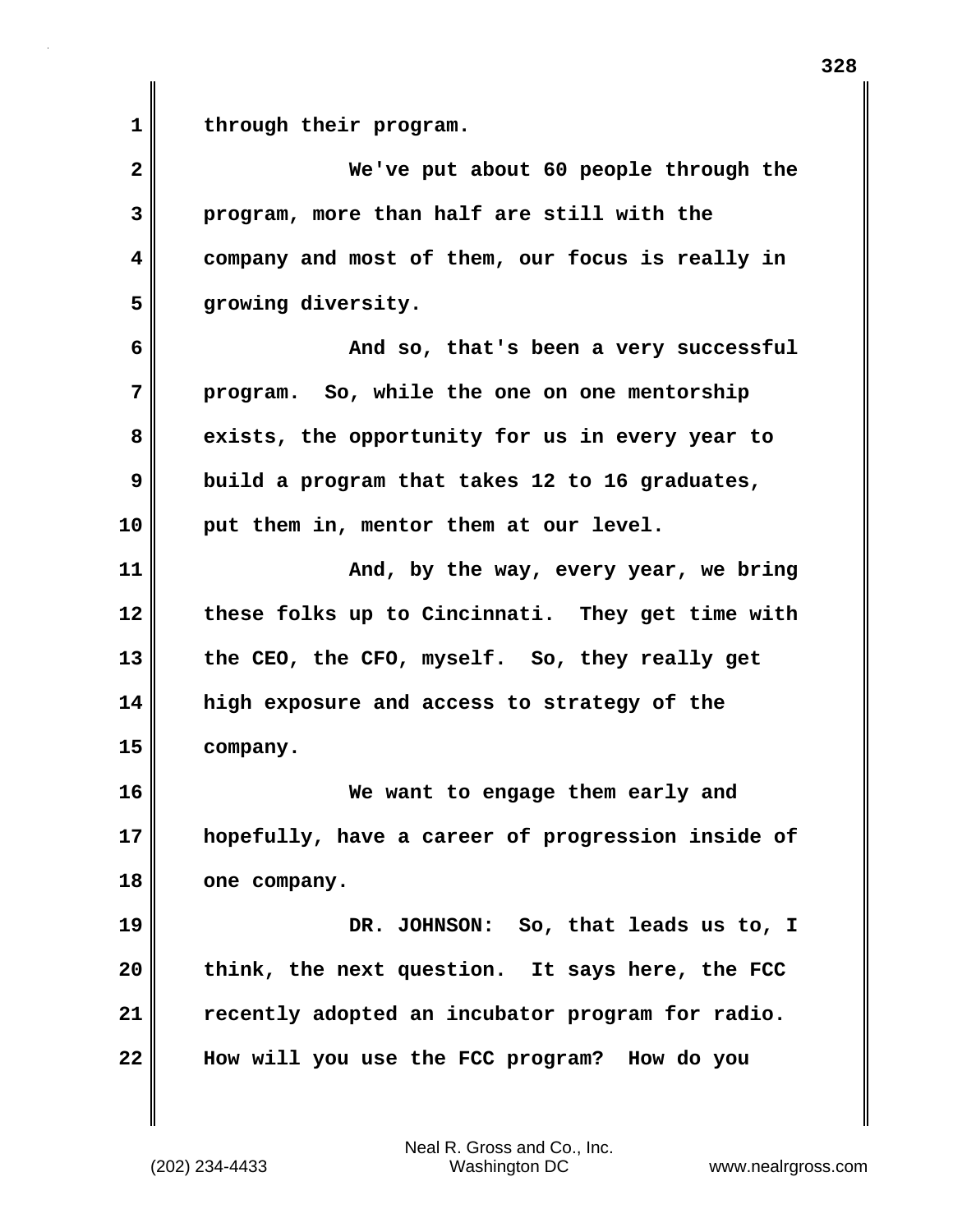**1 think, overall, the program will be utilized in 2 your industry? 3 And, I would suspect, and hopefully, 4 I'm mistaken, many of you in the audience might 5 not be aware and have specific knowledge about 6 the FCC incubator program. 7 If you're integrally involved, would 8 you raise your hand and I won't have to read what 9 I'm going to read. And, do I see any hands? I 10 see two hands, three hands. 11 So, just a few comments about how this 12 program would work and I think it would be of 13 value to your understanding the responses that 14 our panelists will give. 15 So, it provides new sources of capital 16 and other support to entities that may otherwise 17 lack access to financing or operational 18 experience. 19 It offers an incentive to encourage 20 established broadcasters to invest the time, 21 money, and resources needed to help a new or 22 small broadcaster purchase a radio station that**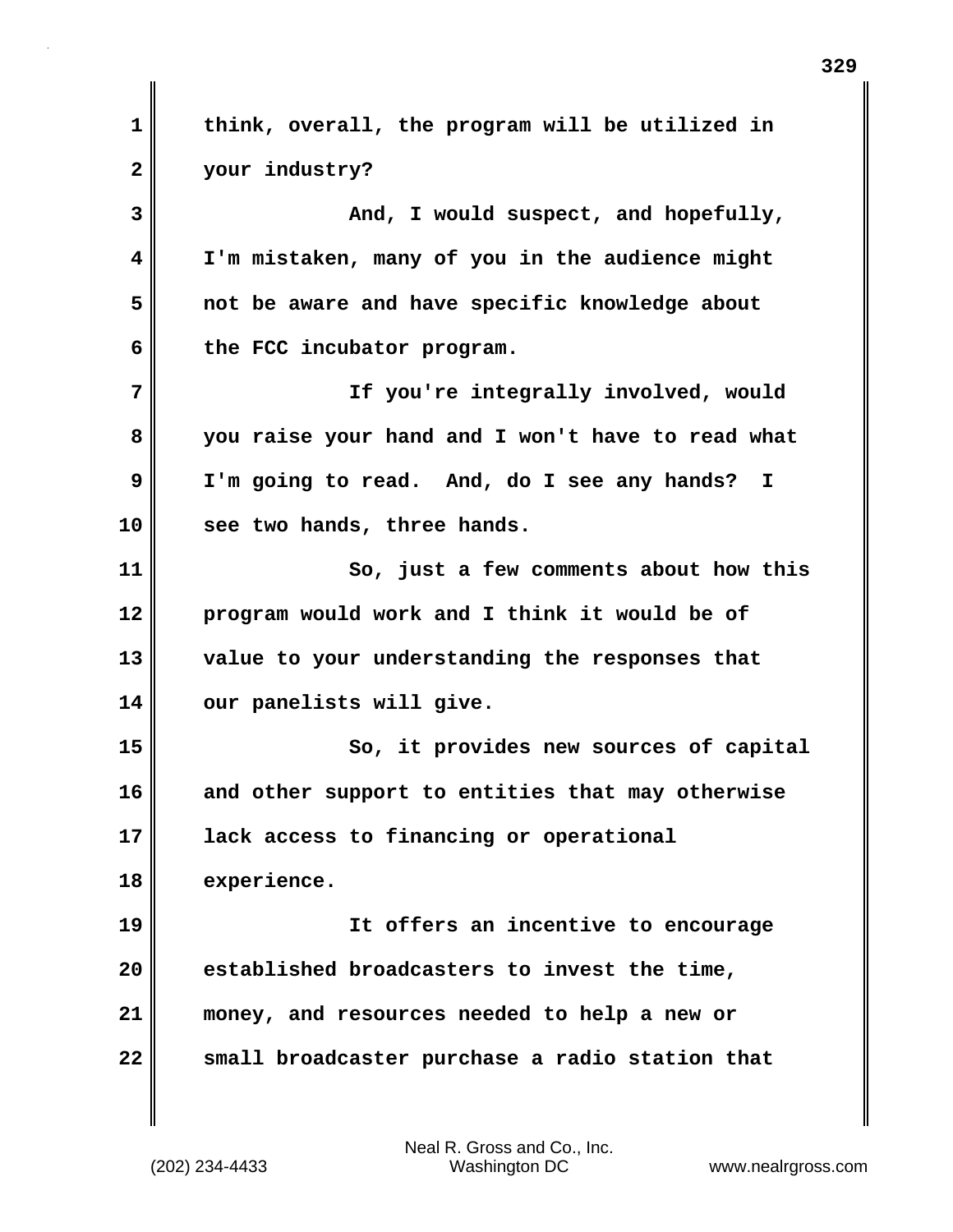**1 it could not buy on its own or make a struggling** 2 **The addicata radio station financially viable.** 

| 3  | And so, who can be an incubator                   |
|----|---------------------------------------------------|
| 4  | entity? Small and aspiring stations owners that   |
| 5  | lack access to capital and need to buy and        |
| 6  | operate a radio station, and small owners of      |
| 7  | struggling radio stations that need financing.    |
| 8  | And, the subject of financing just                |
| 9  | kind of emanates to all of this discussion. And   |
| 10 | so, now that we've talked a little bit about how  |
| 11 | the incubator program would work and who can      |
| 12 | participate, what would be your ideas about       |
| 13 | establishing a program like this at your company? |
| 14 | MR. SMULYAN: Well, again, it makes a              |
| 15 | lot of sense. It formalizes the traditional       |
| 16 | mentoring that we have done.                      |
| 17 | Interestingly enough, this program                |
| 18 | provides a carrot for broadcasters that, if they  |
| 19 | want to own more stations than they're allowed to |
| 20 | own, if they participate in these programs that   |
| 21 | allows them to own more stations.                 |
| 22 | Again, whatever you can do to level               |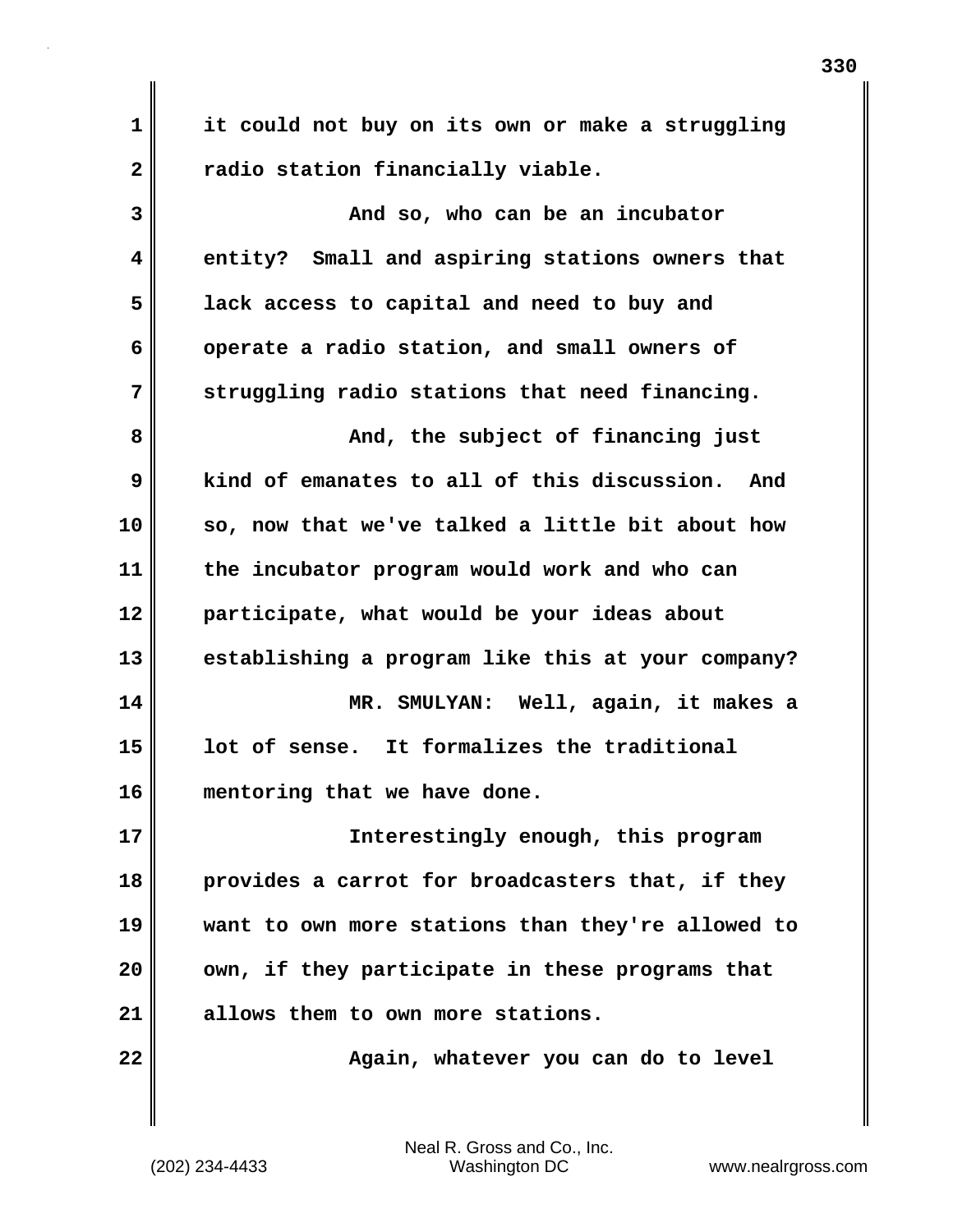| $\mathbf 1$  | the playing field. Whatever you can do to get     |
|--------------|---------------------------------------------------|
| $\mathbf{2}$ | people to, you know, embrace minority             |
| 3            | broadcasters, it is what you're going to need to  |
| 4            | increase the number of minority stations.         |
| 5            | And, I think Kim is exactly right, the            |
| 6            | most important thing we can do is get people      |
| 7            | through the pipeline.                             |
| 8            | As DuJuan stated earlier, you know, he            |
| 9            | couldn't, you know, he was ready to run a radio   |
| 10           | station, there were barriers there -- a TV        |
| 11           | station, but he had worked his way all the way up |
| 12           | to the process.                                   |
| 13           | Obviously, we don't get people who                |
| 14           | want to buy radio or TV stations unless they have |
| 15           | been through the pipeline, they've been sales     |
| 16           |                                                   |
|              | managers, they've been general managers, they've  |
| 17           | been program directors.                           |
| 18           | So, I think the idea is, we're, you               |
| 19           | know, work with people who we know and then also  |
| 20           | provide, you know, a program like this program    |
| 21           | which incents the broadcaster to formalize this   |

 $\mathbf{I}$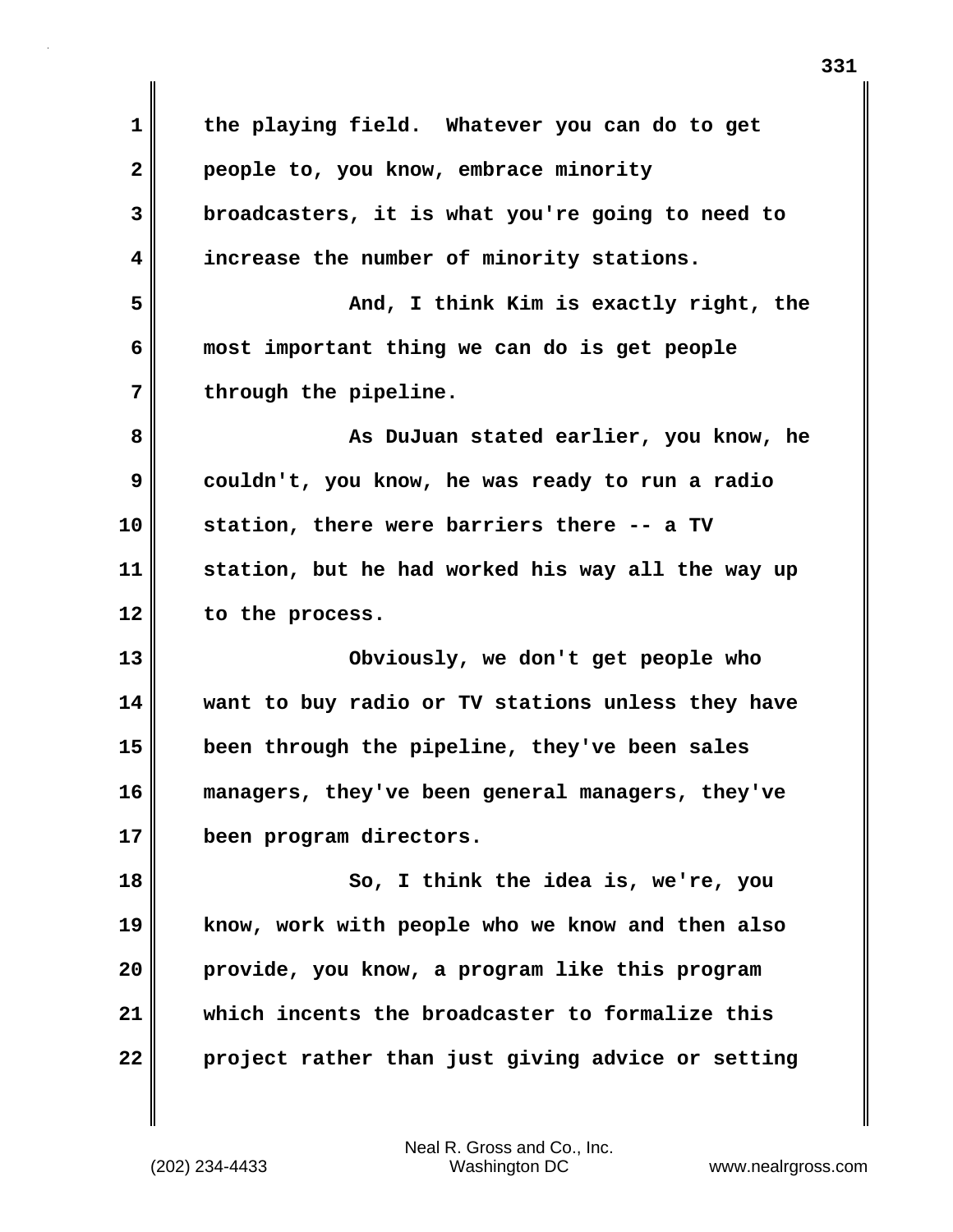**1 up a system that's saying, okay, we are 2 economically tied to making this successful. 3 And, if we make it successful, then we 4 earn the ability to do something we ordinarily 5 wouldn't have done. So, that's the carrot. 6 Again, it's like the tax certificate, provide 7 carrots to level the playing field. 8 DR. JOHNSON: So, before I hear from 9 Kim and Brian, there are some caveats, though, 10 and some eligibility requirements to participate 11 in the program. And there are three, and so, let 12 me just share with y'all what these three are. 13 The company that wants to be incubated 14 must own no more than 3 full service radio 15 stations and no TV stations. That's number one. 16 They must qualify as a small business 17 under the SBA rule which means that their annual 18 revenue for three years running cannot exceed 19 \$38.5 million. That's number two. 20 And, they must demonstrate that they 21 meet both of the above in order to qualify. So, 22 if you don't satisfy both of those, you would not**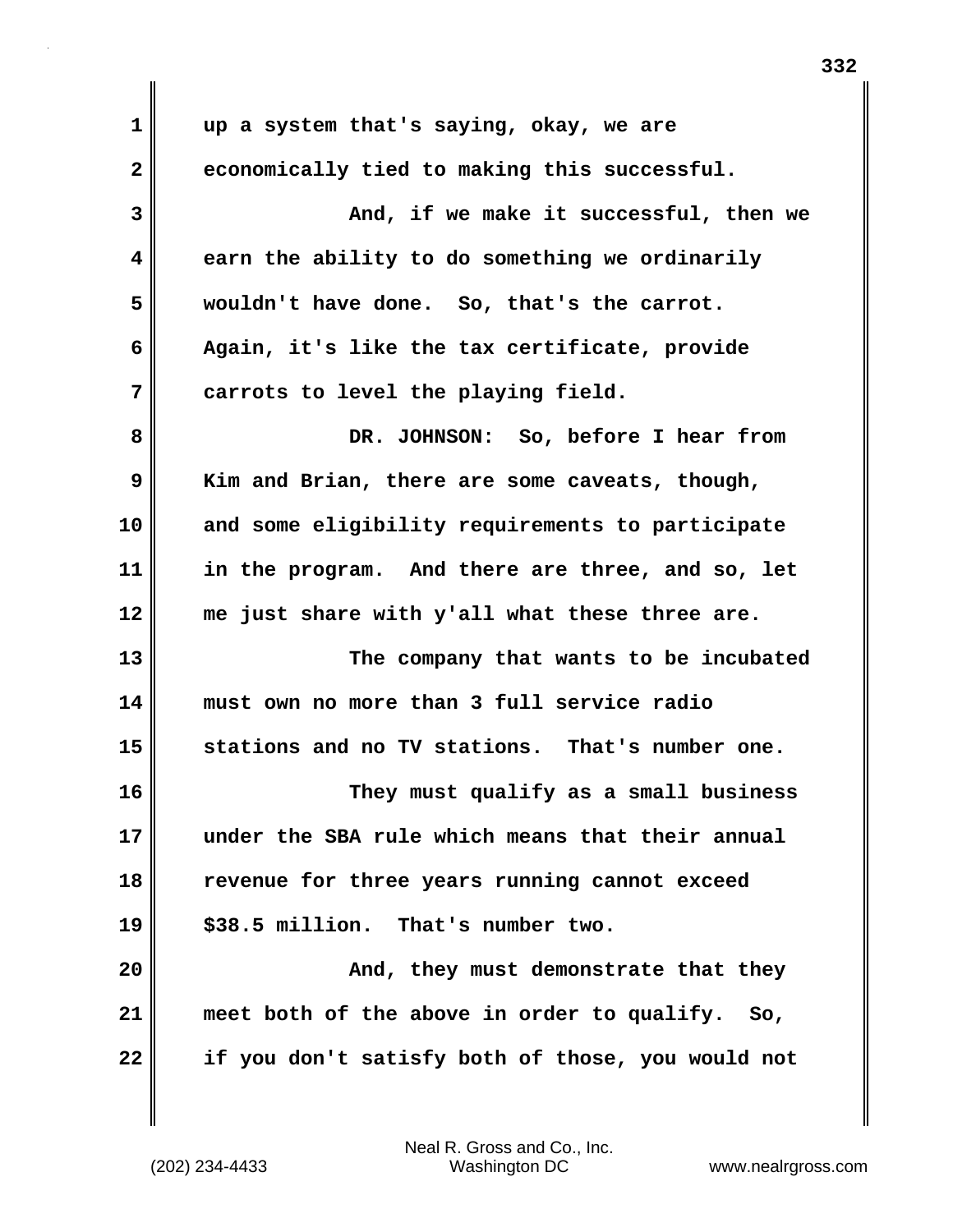| 1  | qualify to participate in the FCC incubator       |
|----|---------------------------------------------------|
| 2  | program.                                          |
| 3  | So, having said that, what would your             |
| 4  | response be?                                      |
| 5  | MS. GUTHRIE: Well, I think all three              |
| 6  | of our companies are too big to be on the         |
| 7  | incubatee side. So, we would have to be helping,  |
| 8  | we'd have to be the partner on the other side.    |
| 9  | So, and I guess that's where we've                |
| 10 | got, we, you know, we've got the capital and      |
| 11 | we're a \$2 billion company. We've got the        |
| 12 | ability to help with some of our best practices,  |
| 13 | whether it's how we research or go to market.     |
| 14 | So, I think the idea that the                     |
| 15 | incubator is smart, again, I still go back to     |
| 16 | you've got to get people in the pipeline so that  |
| 17 | they want to actually own a station of their own. |
| 18 | I personally never wanted to own a                |
| 19 | station. I've enjoyed just being an operator and  |
| 20 | taking on more responsibility that way and paying |
| 21 | it forward. But there are people who have more    |
| 22 | of the entrepreneurial spirit. So, I think        |

 $\mathbf{I}$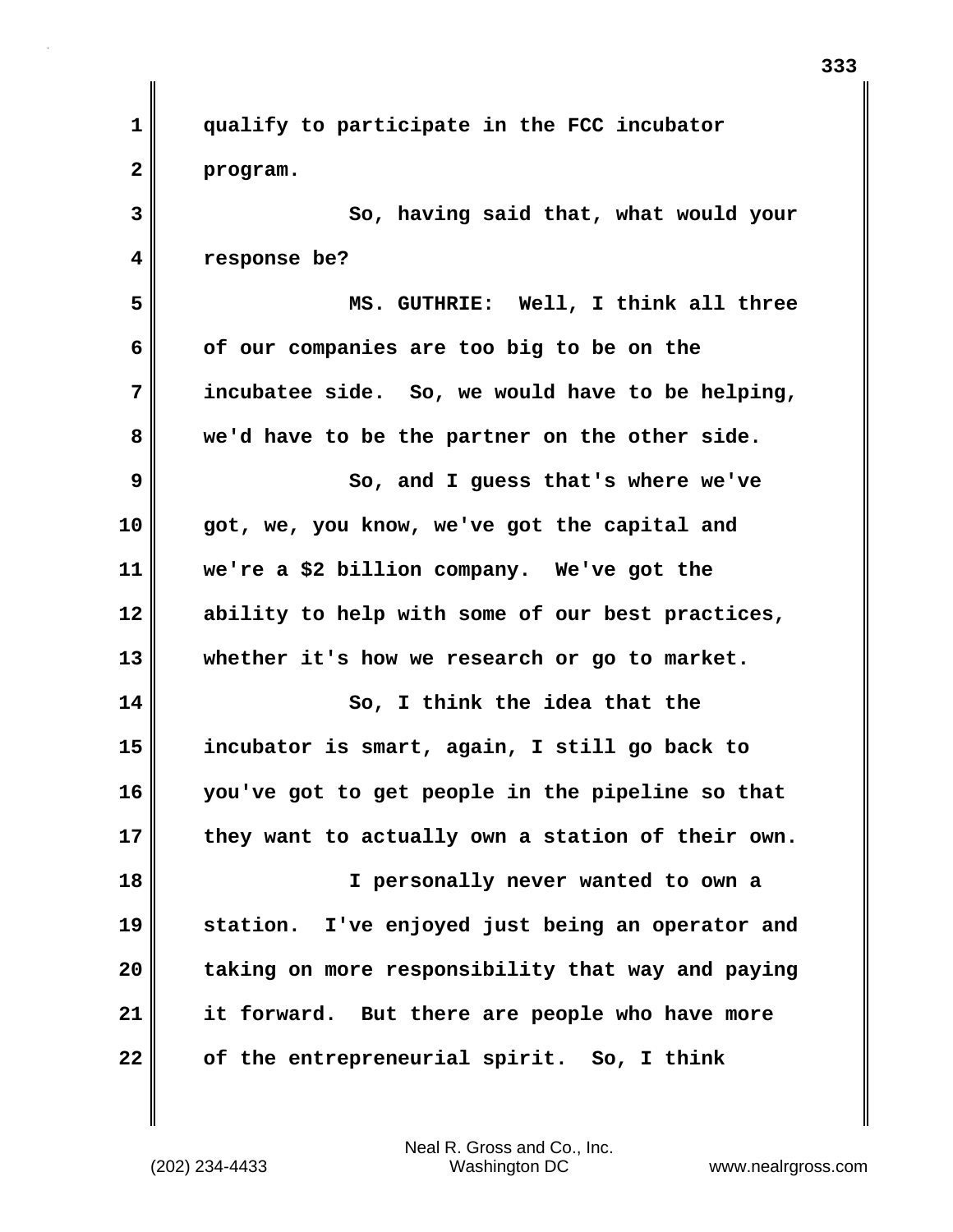**1 companies like the three of ours can be very 2 helpful in that partnership. 3 MR. SMULYAN: By the way, I should 4 interject, if somebody's got \$38 million of 5 revenue, they probably don't need -- 6 MS. GUTHRIE: That's right. 7 MR. SMULYAN: -- my advice, they've 8 figured it out by themselves. 9 (Laughter.) 10 DR. JOHNSON: But that's a good point, 11 though. Because, as we tee up these responses to 12 FCC upstairs and if the issue is if you had \$38.5 13 for a three-year period on average, then perhaps 14 you might not need any help. 15** So, those are the kind of things we **16 want to pass up to the top. 17 MR. SMULYAN: These would be people 18 we'd be looking to lend us money. 19 (Laughter.) 20 MR. ROSALES: Different question 21 related to that. Do you think this is well-22 known, the program, and well-promoted by the FCC?**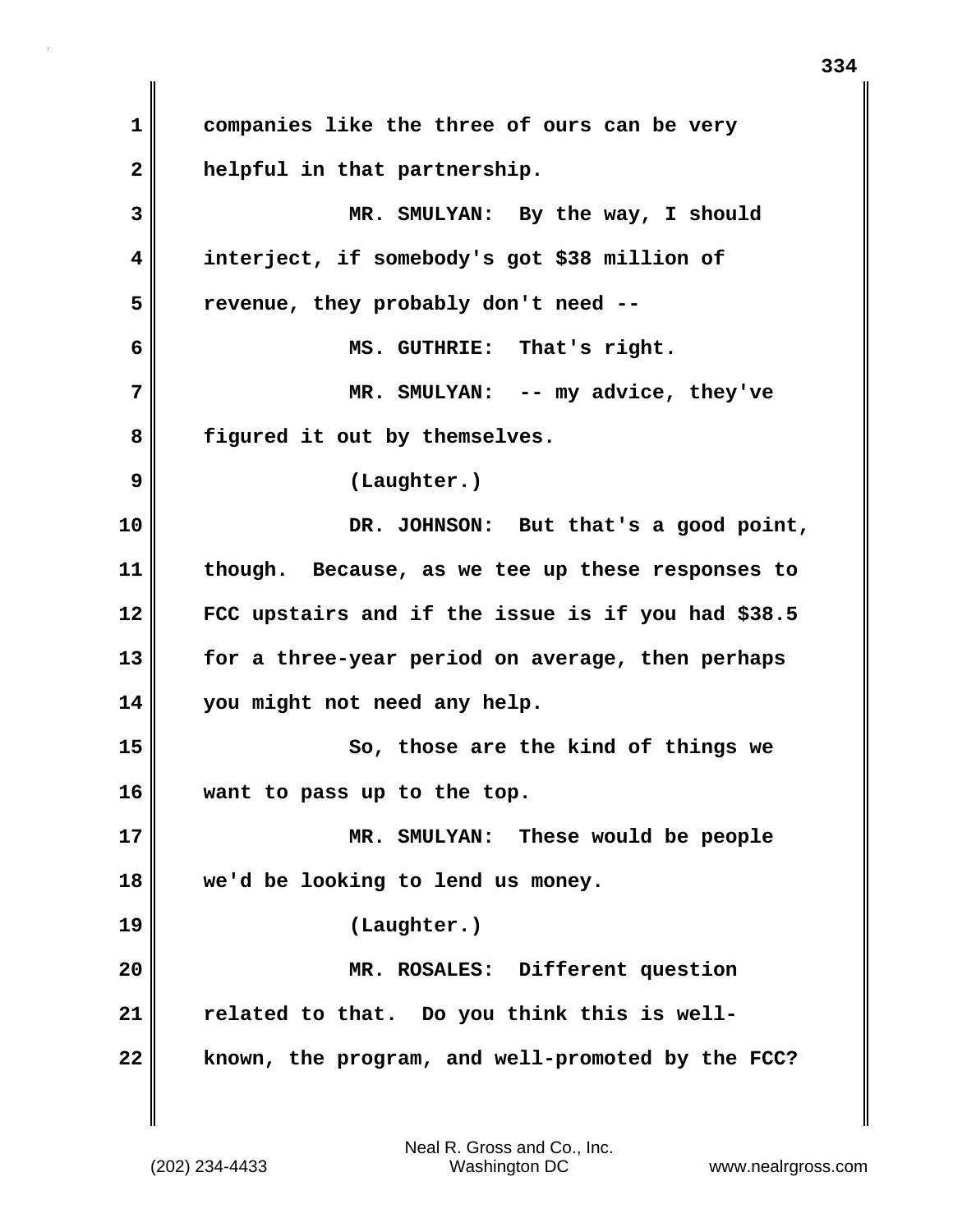**1 And do you guys hear talking about that at the 2 corporate level?**

**3 MS. GUTHRIE: Well, it's brand new. I 4 mean, this is a, you know, we're trying to look 5 at the ownership rules and I know in the NAB 6 meetings, gosh, in the last six months, we've 7 kind of put that on the table to be a way to, you 8 know, things are tough. Radio business is not 9 growing core and television is not growing. So, 10 what can we do? 11 I think the ownership limits need to 12 be loosened so that the good folks can run more 13 and the incubator program is a way to kind of 14 also solve kind of another problem which is to 15 get more minorities and people of color into 16 ownerships. 17 So, it's brand new. I mean, no one's 18 --**

| 19 |        | DR. JOHNSON: I think much more -- |
|----|--------|-----------------------------------|
| 20 |        | MS. GUTHRIE: Okay, so --          |
| 21 |        | DR. JOHNSON: Yes, so, so noted.   |
| 22 | Brian? |                                   |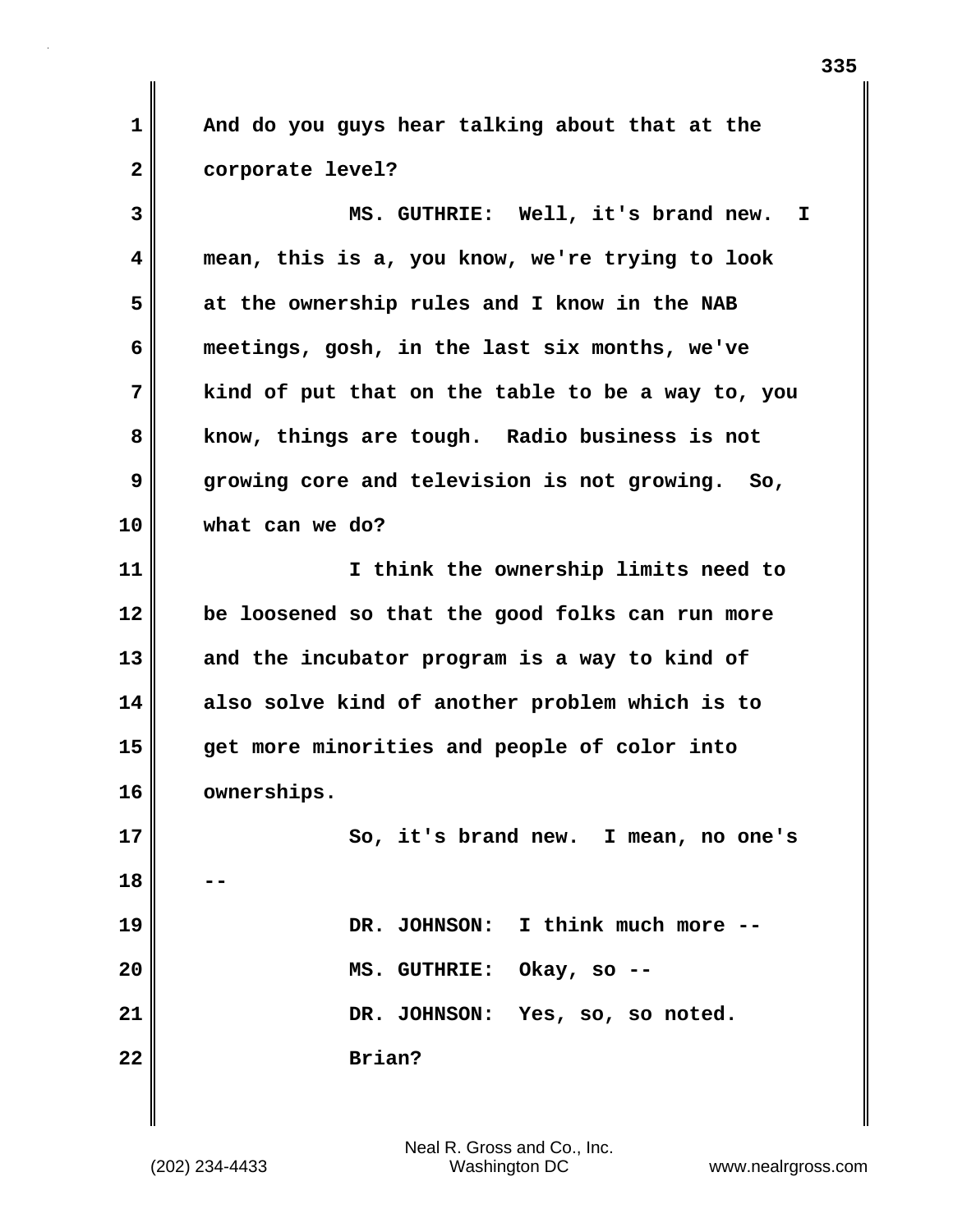**1 MR. LAWLOR: Well, we're not in the 2 radio business, so this would be the shortest 3 answer I give over. 4 MR. ROSALES: Do you think it can be 5 applied to television? In my case, for example, 6 I own low power TV stations, it could have been a 7 great program to own a low power TV station. 8 MR. LAWLOR: Yes, I think it 9 definitely presents opportunity. I think we'll 10 be curious to see how it does in radio. And, 11 obviously, early success would be very helpful. 12 But, I think that the opportunity also exists 13 with all the consolidation that's happening 14 inside the television space, I think that the 15 opportunity for some of the larger broadcast 16 groups to be able to be mentors or help support, 17 you know, some smaller television stations 18 absolutely exists. 19 So, I would tend to think the FCC 20 would be looking at that sooner than later as 21 well. 22** DR. JOHNSON: I hope so.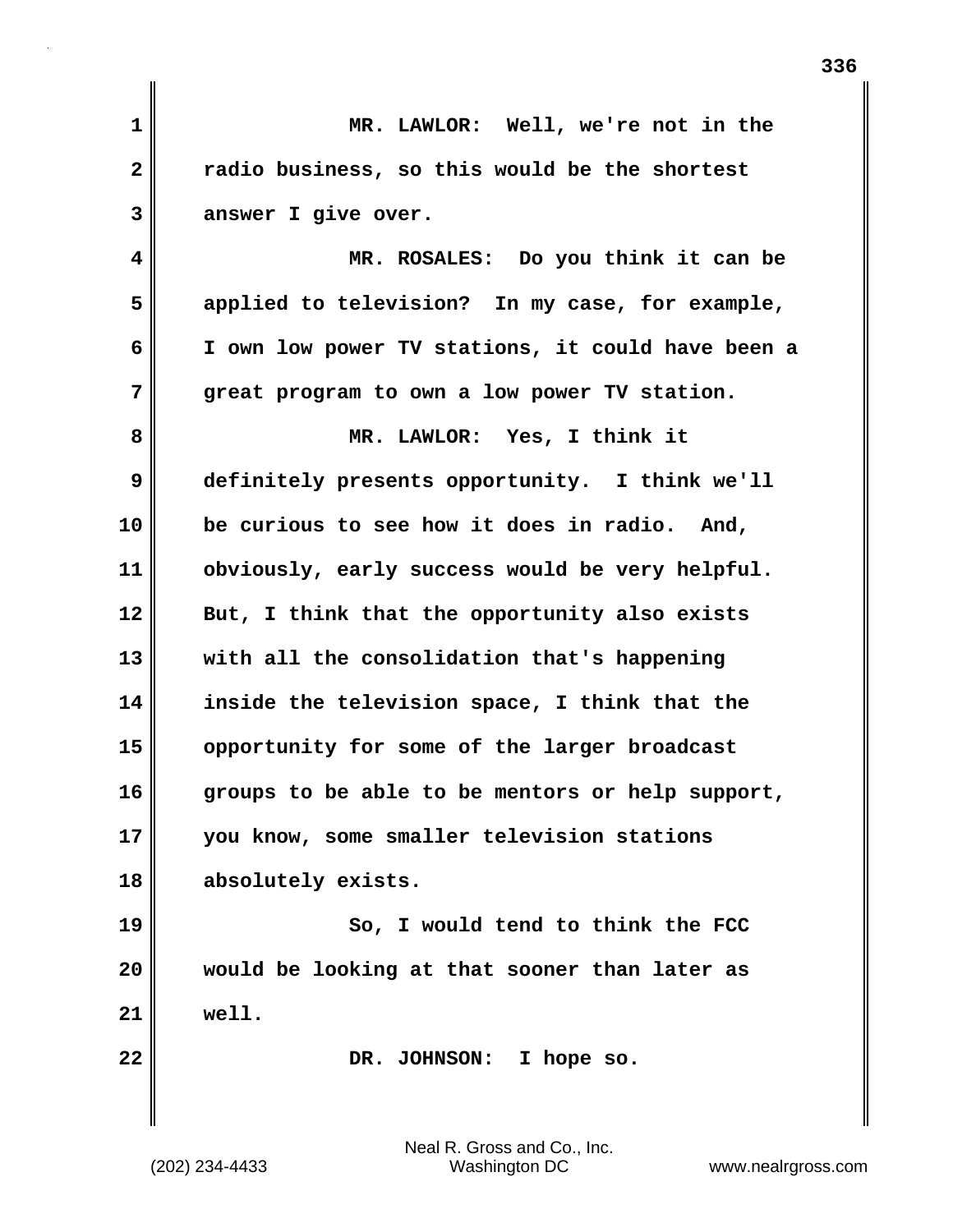| 1  | MR. ROSALES: Yes, I hope so. So --                |
|----|---------------------------------------------------|
| 2  | MS. GUTHRIE: So, as a company that                |
| 3  | $owns$ --                                         |
| 4  | MR. ROSALES: Yes, please.                         |
| 5  | MS. GUTHRIE: -- two newspapers also,              |
| 6  | you know, we just recently changed the ruling     |
| 7  | about the newspaper cross ownership rule. You     |
| 8  | know, right, as all the newspapers are going out  |
| 9  | of business. So, it's a little late in the game   |
| 10 | to be changing the ownership rule.                |
| 11 | So, I hope that the FCC actually does             |
| 12 | pay attention. We compete with Facebook and       |
| 13 | Google every single day and they're not regulated |
| 14 | at all about ownership. And, they take 90         |
| 15 | percent of all their digital revenues.            |
| 16 | So, we sit here with handcuffs in                 |
| 17 | terms of what we can own and how many stations in |
| 18 | a given market.                                   |
| 19 | We compete with people who have no                |
| 20 | regulation whatsoever. It's just, I hope we are   |
| 21 | a little more nimble in how we go at the rulings  |
| 22 | and how it gets in the way currently.             |

**337**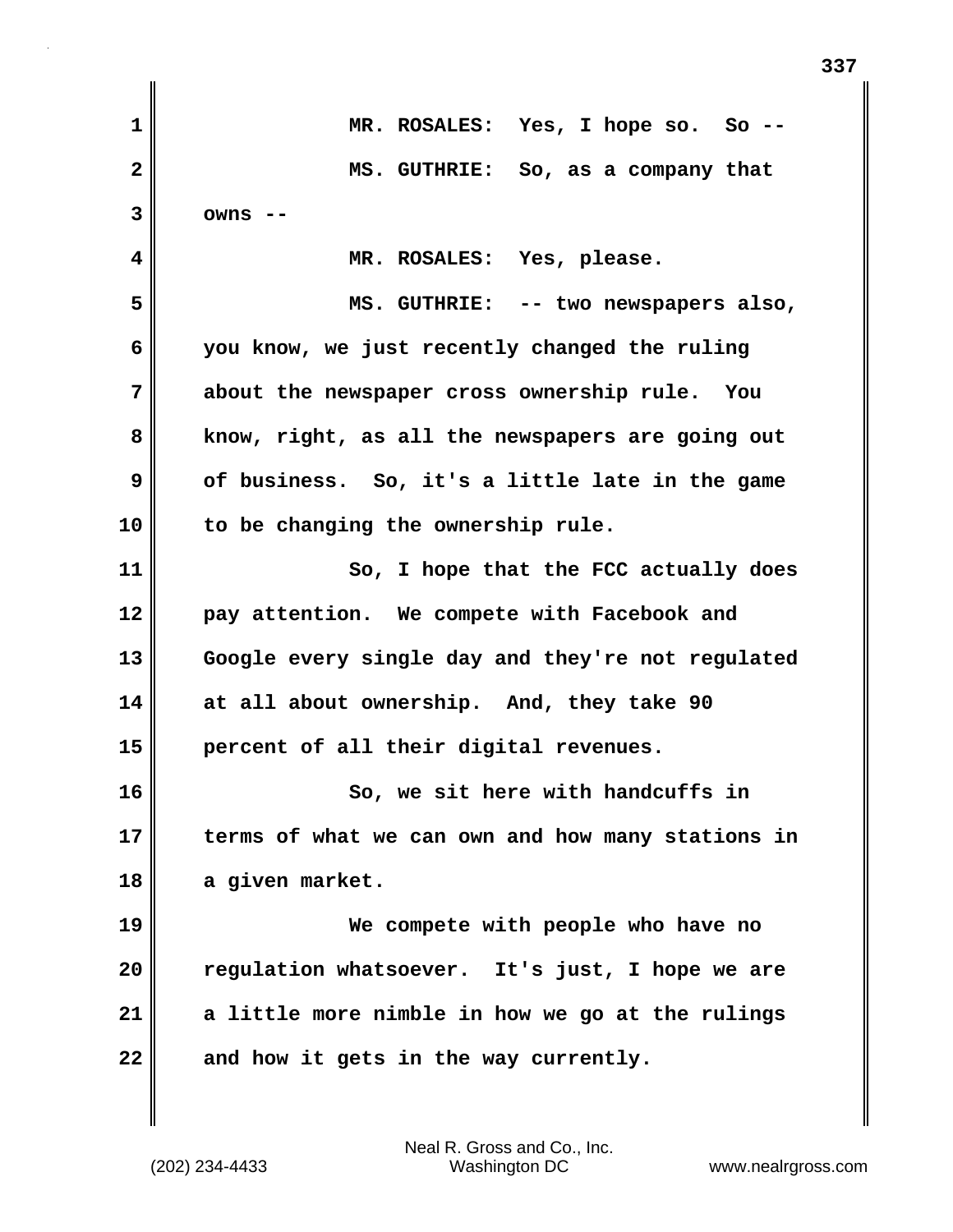| $\mathbf{1}$ | And, the newspaper is the first canary            |
|--------------|---------------------------------------------------|
| 2            | in the coal mine. Newspapers are a dying          |
| 3            | business. It's really expensive to print a        |
| 4            | newspaper and drive it to your driveway every     |
| 5            | day.                                              |
| 6            | And, those ownership rules, if those              |
| 7            | had been changed ten years ago when the recession |
| 8            | hit and all the newspapers went over the cliff, I |
| 9            | think you'd see more newspapers and more good,    |
| 10           | strong local investigative journalism by the      |
| 11           | newspaper industry.                               |
| 12           | We simply cannot find a way to be                 |
| 13           | profitable in that business. So, I hope we learn  |
| 14           | a lesson on that.                                 |
| 15           | And, the reason is, you know, if you              |
| 16           | could have early -- earlier put some broadcast    |
| 17           | with some newspaper in the same market, I think   |
| 18           | it would be a whole different story today.        |
| 19           | DR. JOHNSON: I mean, this is good                 |
| 20           | because the idea of this panel is to kind of      |
| 21           | assess from your perspective the important role   |
| 22           | of incubators and mentors, you all, in creating   |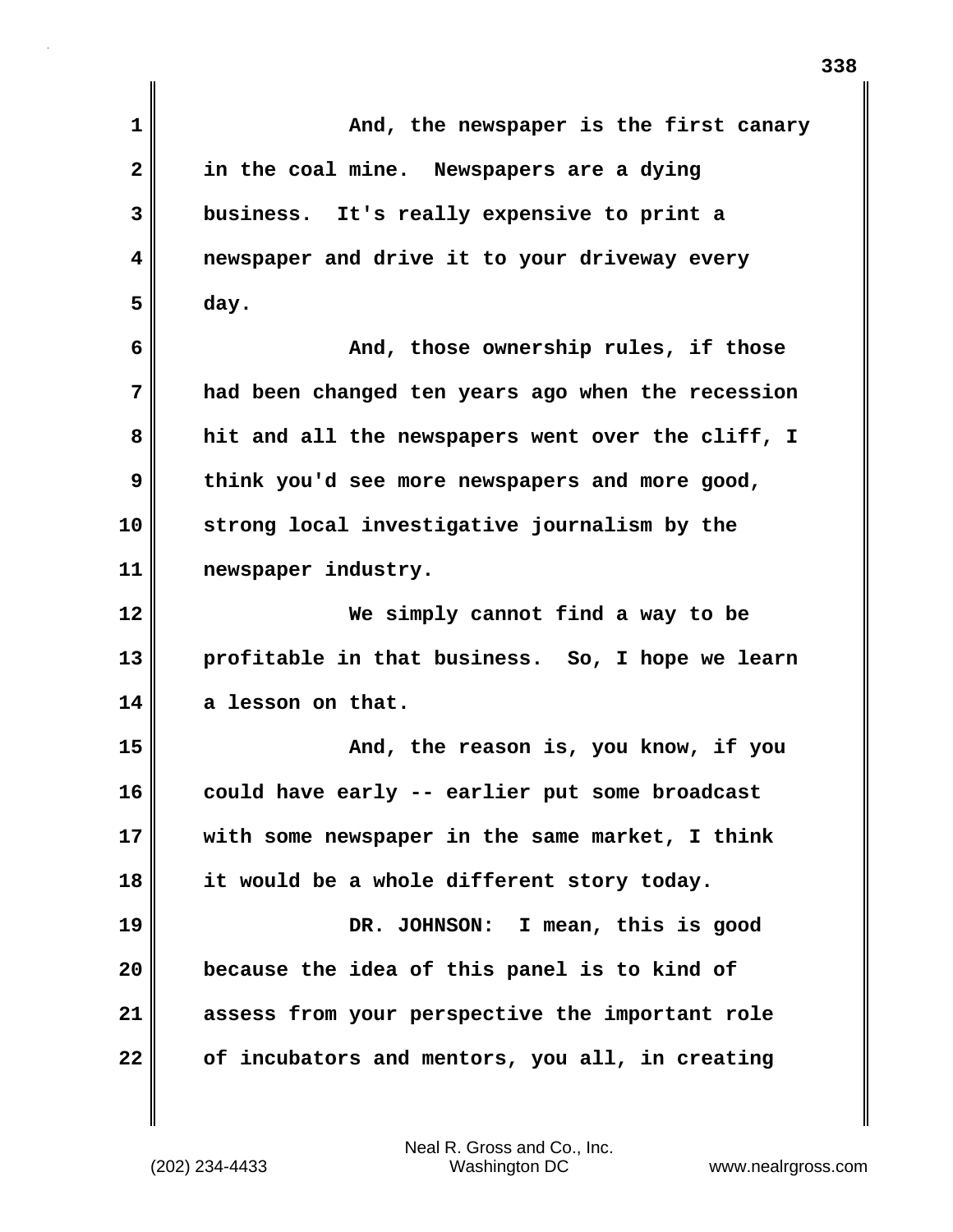**1 these success stories that we heard about earlier 2 today in the radio space, not the TV space. 3 So, having said that, if you were 4 establishing an incubator program today, what 5 would you look for in a potential partner? And, 6 you mentioned some of it, but if we could be kind 7 of very pointed in that because I want to tee 8 these things up to the Committee and they can 9 pass those on to folks upstairs. 10 MR. SMULYAN: And, the person to 11 answer that, probably better than anybody alive 12 is Diane. Diane has dealt with training people, 13 getting, you know, and all of us, I think, have 14 been involved in your program. 15 The most important thing in making 16 somebody a successful entrepreneur is a passion 17 for what they do, a willingness to learn. 18 What we can do is provide the tools. 19 We can teach them how to build a balance sheet. 20 We can teach them in the operational budget. We 21 can teach them what they're going to have to 22 learn about technology and engineering and**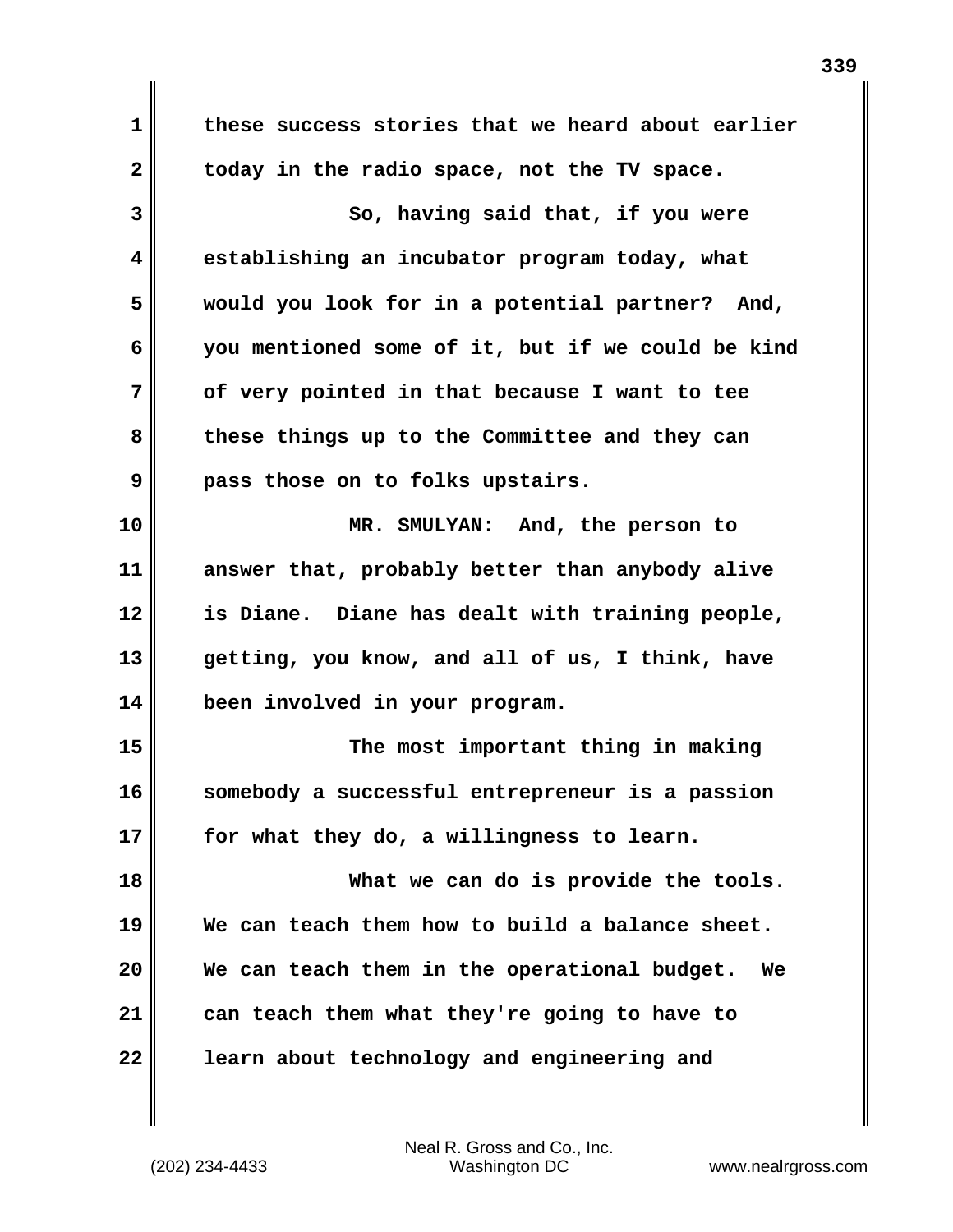1 **programming**, sales.

| $\overline{\mathbf{2}}$ | But, you have to start with somebody              |
|-------------------------|---------------------------------------------------|
| 3                       | who has a great passion. And, I, and, you know,   |
| 4                       | having talked to so many people about this, the   |
| 5                       | first thing you have to gauge is do they really   |
| 6                       | want to do this?                                  |
| 7                       | This is hard work, especially in an               |
| 8                       | industry that hasn't grown very much. So, I       |
| 9                       | think you have the gauge that.                    |
| 10                      | But, I think then, once they have that            |
| 11                      | passion that can help them to succeed, I mean, we |
| 12                      | can help provide them with all the tools, all of  |
| 13                      | us, you know, have done this for a long, long     |
| 14                      | time, probably isn't -- there aren't many         |
| 15                      | problems in these industries that we haven't      |
| 16                      | seen.                                             |
| 17                      | And, hopefully, we can, you know,                 |
| 18                      | provide advice because we've seen things that,    |
| 19                      | you know, a new broadcaster couldn't possibly     |
| 20                      | have seen.                                        |
| 21                      | DR. JOHNSON: So, passion for the                  |
| 22                      | industry or working in the industry or having a   |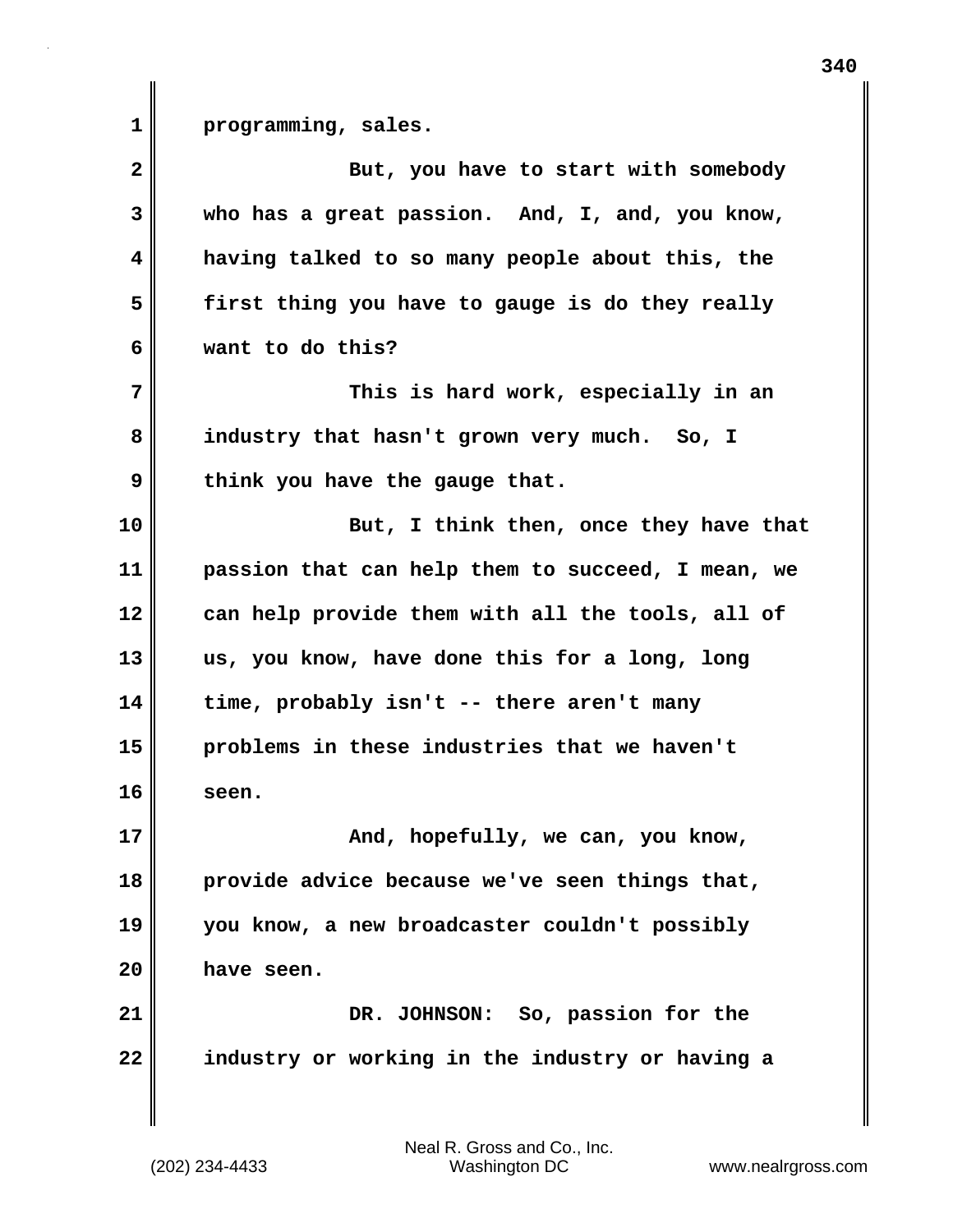**1 radio station would be very important, the rule 2 allows for a company with little or no experience 3 to stand up a radio station and be involved in 4 incubator programs.**

**5 So, to your point, if you were trying 6 to evaluate from the academic perspective whether 7 or not a potential partner is right for your 8 company, that overarching issue of passion 9 probably supersedes the notion that they have to 10 have been in business for X of years. Is that -- 11 MR. SMULYAN: Well, and again, this 12 gets back to Kim's point. It would be very 13 difficult for somebody to walk in off the street 14 and say, I want to start a radio company. I want**

**15 to, you know, it would be the people who have 16 been in my company or Brian's company or Kim's 17 company who have worked their way through, have a 18 basic understanding, there is a big leap between 19 the, you know, different parts of these 20 businesses and running the whole business. 21 But, if you have somebody who has a**

**22 background in business, who knows the business,**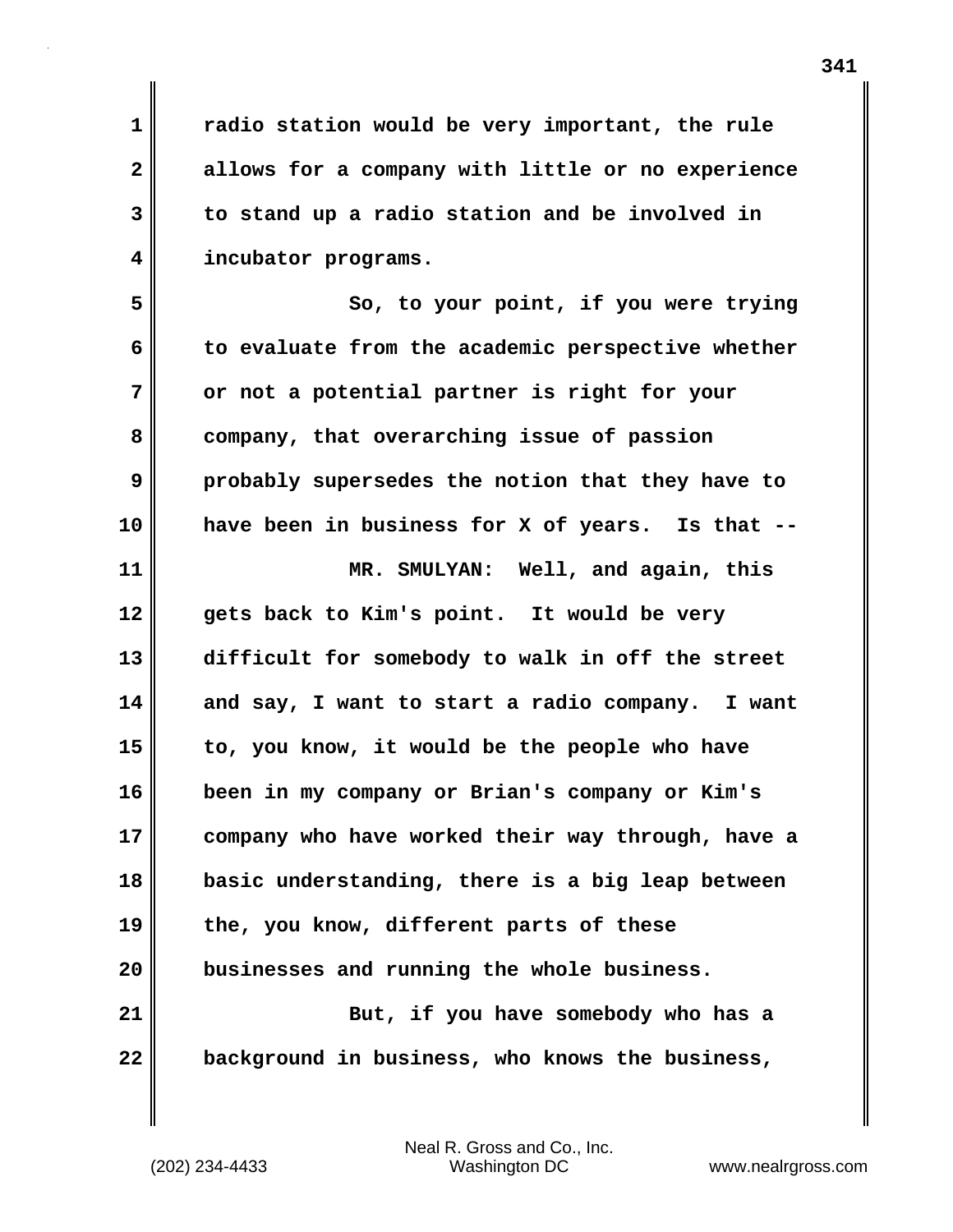**1 loves the business, then I think you can work 2 with them and teach them all the things they're 3 going to need to know to make the leap from 4 management to ownership. 5 MR. ROSALES: What do you think is 6 more important? The entrepreneurial spirit or 7 the experience in the media? 8 MR. SMULYAN: Both, absolutely both. 9 I think, listen, I don't -- I think it's very 10 difficult. If you don't have the drive, the 11 passion, it's very difficult to work the hours to 12 build a business, it just is. 13 So, I think you have to be willing to 14 work. But, obviously, you know, if you start 15 without any knowledge, it's hard to say, you 16 know, who is -- number one, you're not going to 17 go any financial institutions, you know, whether 18 there's a tax certificate or not, it's going to 19 be hard to raise the capital. 20 So, you have to have some expertise as 21 well as the drive. And then, what we can do is 22 provide some of the knowledge that we've seen**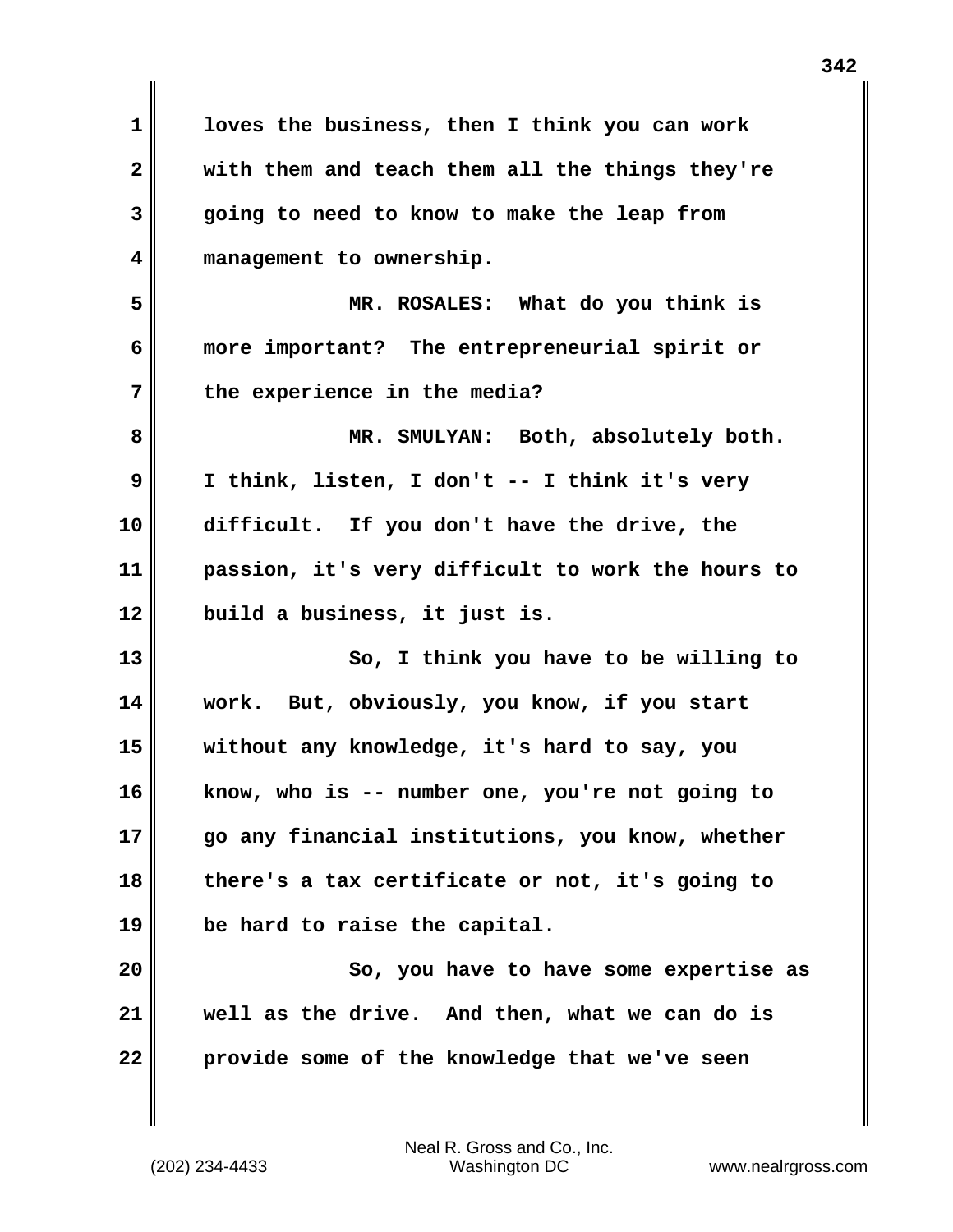**1 with some experience to help.**

| $\mathbf{2}$ | DR. JOHNSON: That's an interesting               |
|--------------|--------------------------------------------------|
| 3            | comment because, Kim, you spoke very eloquently  |
| 4            | about your experience working in the corporation |
| 5            | like Cox Media, but not on the side of the radio |
| 6            | broadcasting side, right?                        |
| 7            | I mean, so, and having said that, it             |
| 8            | just seems to me that these companies, though    |
| 9            | they might be small, if they have the drive that |
| 10           | you've talked about, Jeffrey, then learning the  |
| 11           | operational skills would certainly be required.  |
| 12           | I want to note, though, all the                  |
| 13           | sessions I heard today, and most of the          |
| 14           | panelists, and the audience spoke about the need |
| 15           | -- access to capital, right?                     |
| 16           | We all talked about capital. Very                |
| 17           | little conversation about, I need some help in   |
| 18           | standing up and running a radio station          |
| 19           | effectively or a broadcast station effectively.  |
| 20           | But, to your point, that's a very                |
| 21           | needed ingredient of having a radio station,     |
| 22           | wouldn't you think, Jeffrey and Brian and all of |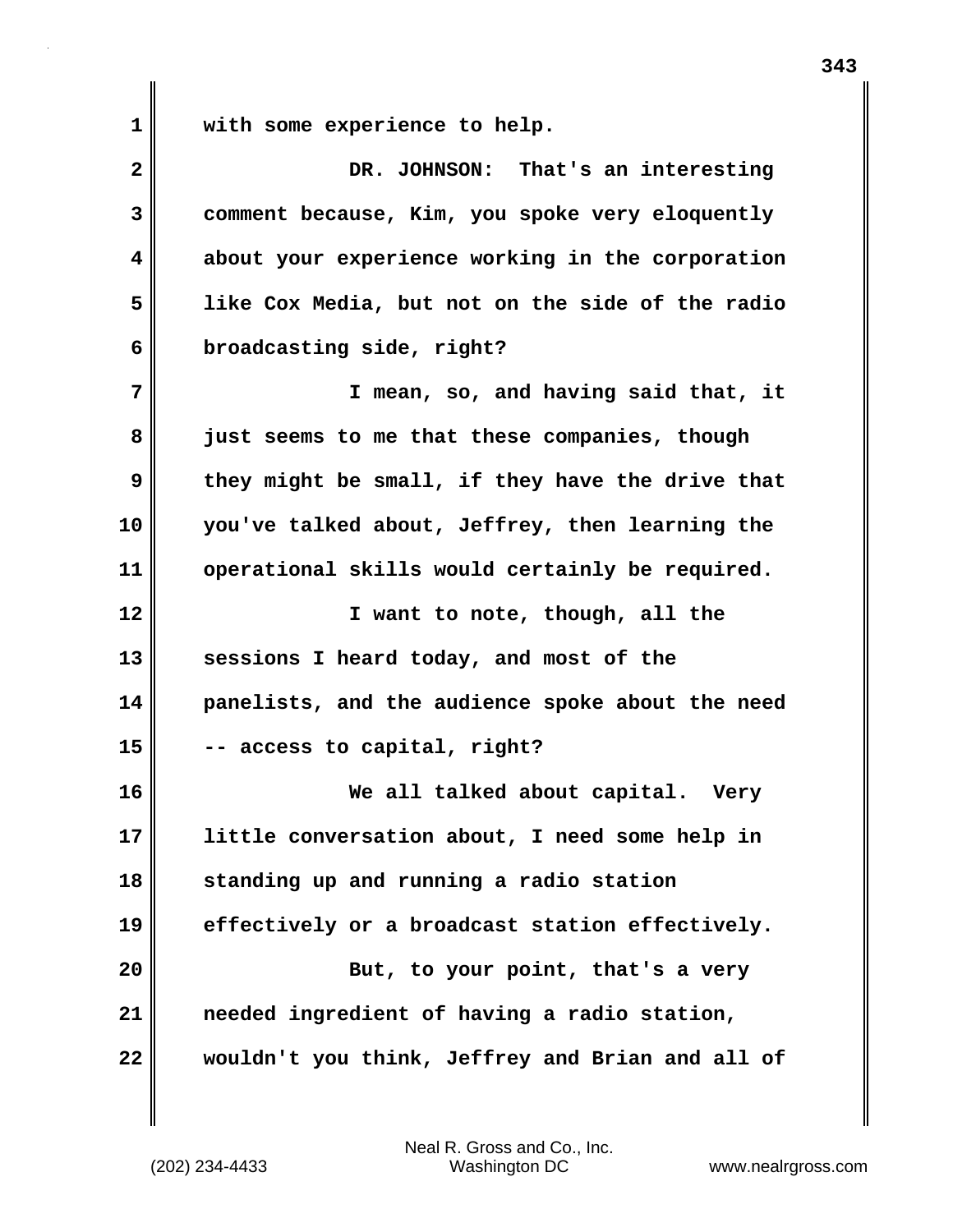**1 you, wouldn't you agree on that? 2 MR. SMULYAN: Well, very quickly, if 3 you need help operating, I mean, if that means 4 you're already -- you're the owner, you're 5 operating this station, sure, there are things we 6 could do to help people who are broadcasters. 7** But that means you've cleared the **8 first hurdle to raise the capital to buy the 9 station. 10 I think we're talking about getting 11 people prepared to buy those stations. It's a 12 different question. 13 I think all of us have mentored other 14 broadcasters who have started a station. I've 15 dealt with a number of minorities over time as 16 well as not minorities who just, their first 17 station and, you know, what do I need to do? I 18 see this, how do I deal with it? 19 So, I think that's -- and, that's 20 started with my first comment that most of the 21 people in this business who are in it love it and 22 love giving back to it.**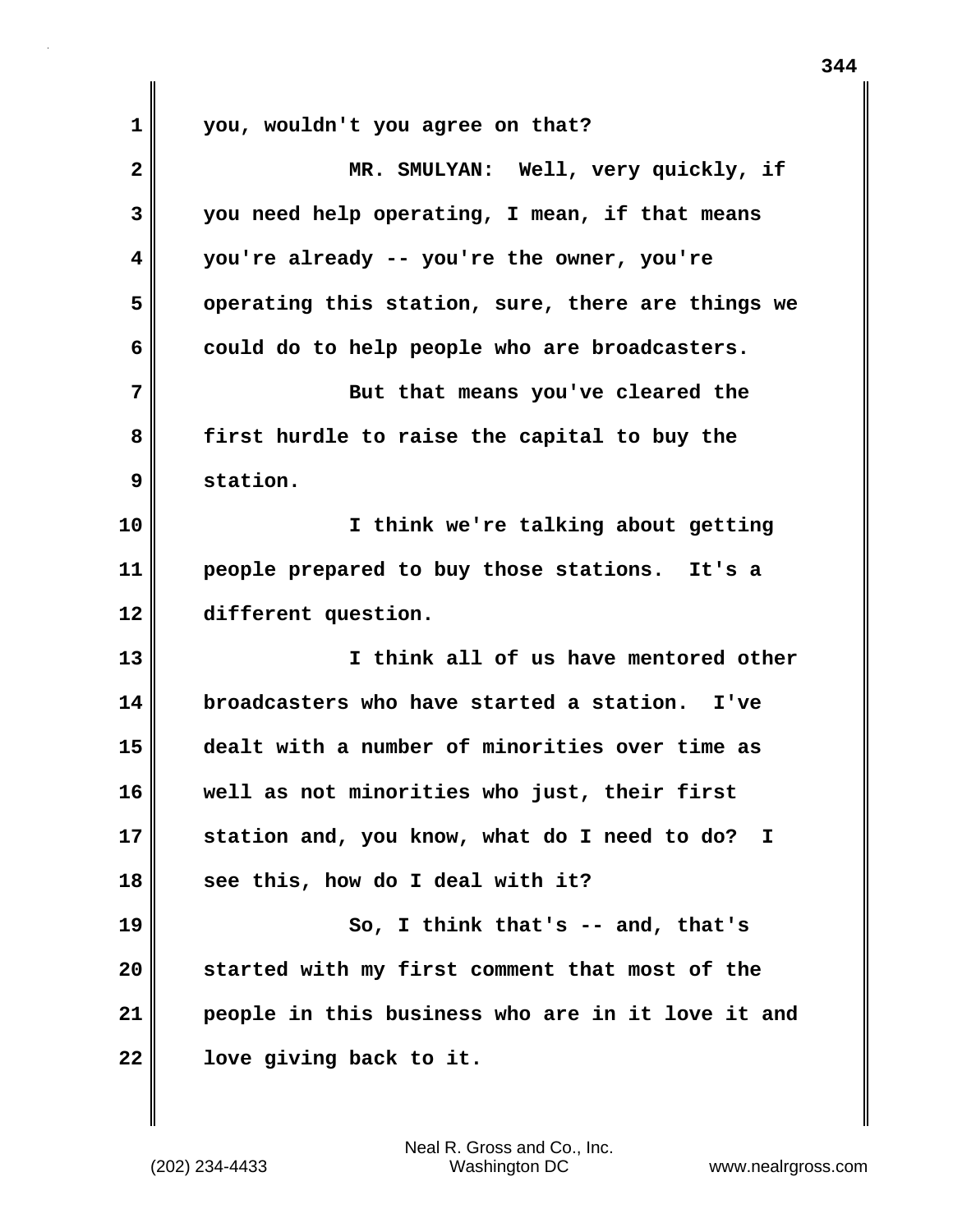| $\mathbf{1}$   | MR. LAWLOR: You know, I'd just add to             |
|----------------|---------------------------------------------------|
| $\overline{2}$ | Jeff's comment.                                   |
| 3              | You know, clearly, drive and passion              |
| 4              | are the most important thing for them to be       |
| 5              | successful.                                       |
| 6              | The other thing I would just as is, an            |
| 7              | incubatee starts to search out a partner. Not     |
| 8              | every media company is built the same way. And    |
| 9              | so, you know, mission, purpose, culture, all      |
| 10             | matter and they're different.                     |
| 11             | There are some companies that, you                |
| 12             | know, only operate small market media groups,     |
| 13             | others have large market, others have, you know,  |
| 14             | big news organizations, others have no news       |
| 15             | organizations.                                    |
| 16             | You know, and so, I think finding a               |
| 17             | company that's a good fit. And, quite frankly,    |
| 18             | it could be, too, it could be one that's a small  |
| 19             | market really financially driven and another one  |
| 20             | where the expertise of understanding how to run a |
| 21             | news organization and, you know, understand, you  |
| 22             | know, what different level of negotiations all    |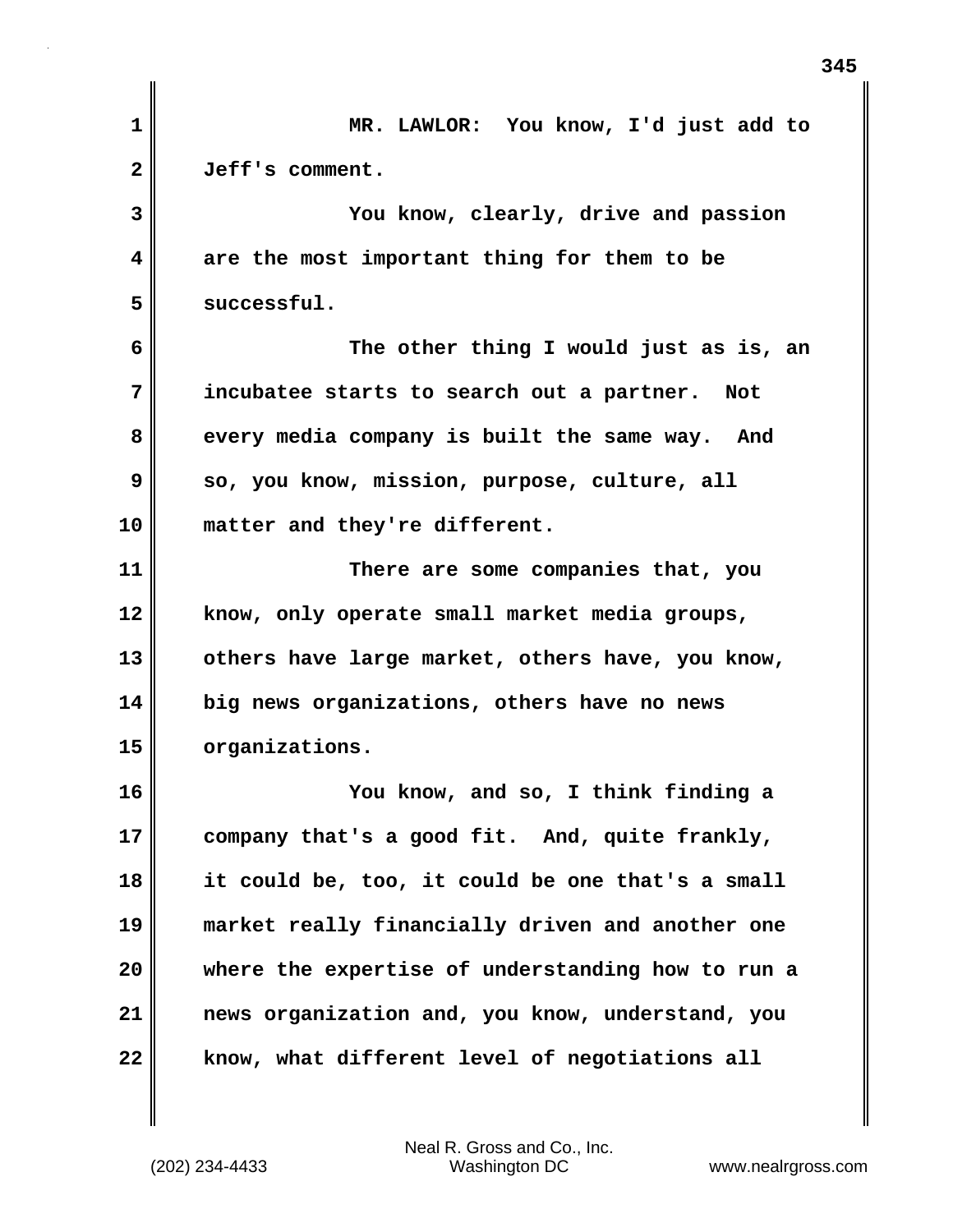| 1 |  |  | can matter, too. |
|---|--|--|------------------|
|---|--|--|------------------|

| $\overline{\mathbf{2}}$ | So, I think it's important to note                |
|-------------------------|---------------------------------------------------|
| 3                       | that not every media company is built the same.   |
| 4                       | And, I think that somebody exploring this space   |
| 5                       | should really look to identify early on what do   |
| 6                       | they want to be and who are the companies that    |
| 7                       | would be the best fit for --                      |
| 8                       | You know, the radio incubator program             |
| 9                       | is a two-year program. You know? That's your      |
| 10                      | shot, right? So, you better get it right and you  |
| 11                      | better have the right partner or you've just      |
| 12                      | wasted two really critical years.                 |
| 13                      | MR. ROSALES: Yes, what do you think               |
| 14                      | can be done in the industry as a whole to promote |
| 15                      | ownership and by the FCC?                         |
| 16                      | We understand with all the challenges             |
| 17                      | in the industry that it's something you guys are  |
| 18                      | thinking every day, how can we help diversity in  |
| 19                      | ownership, but what do you think can be done?     |
| 20                      | MR. LAWLOR: You know, again, your                 |
| 21                      | question's about ownership, so, you know, Kim and |
| 22                      | I, we'll be greedy. We want to grow great         |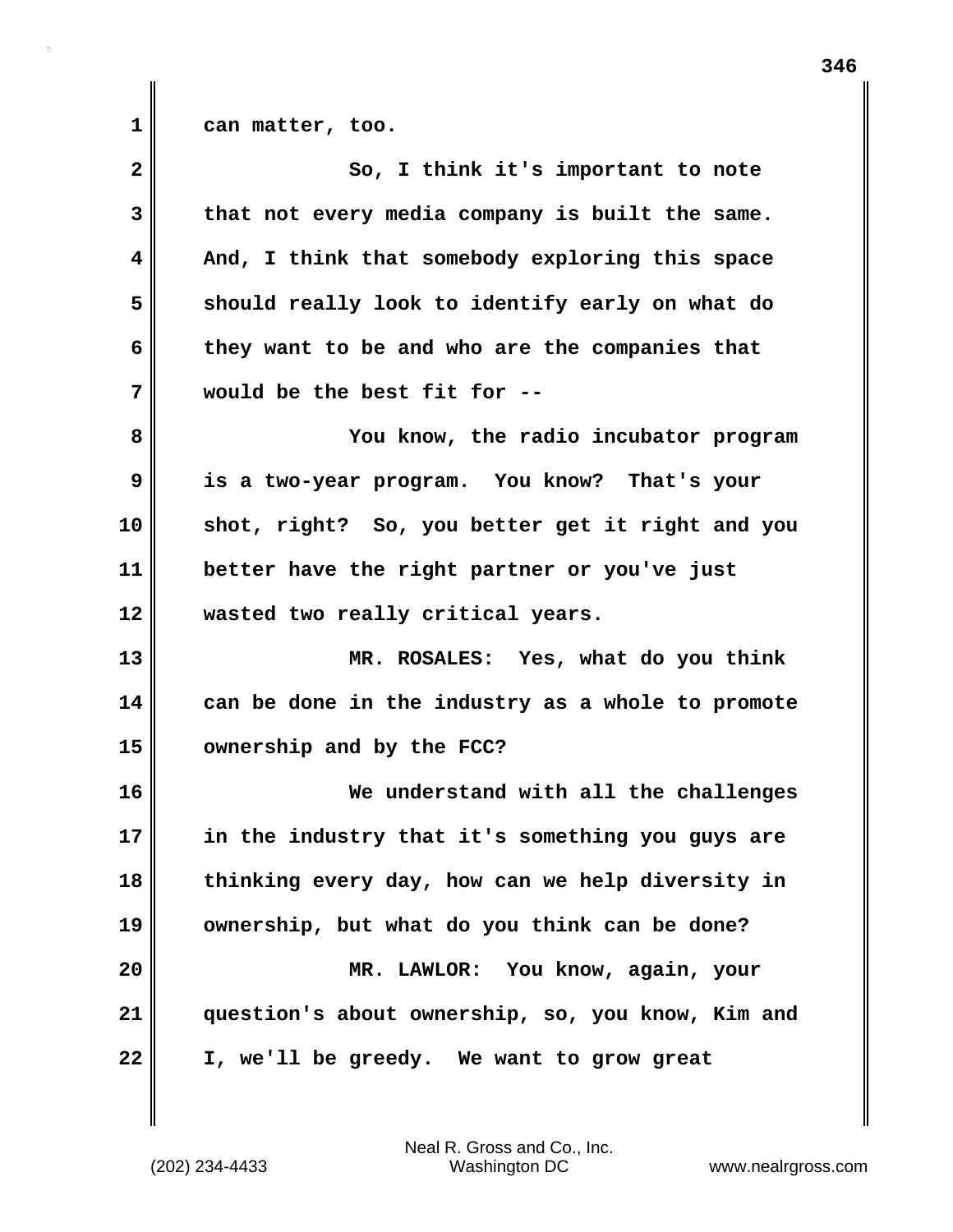**1 leaders and then keep them inside our company and 2 have them run, you know, public and private, you 3 know, companies.**

**4 But, I think, at the end of the day, I 5 think we all have a responsibility to be 6 intentional and focused right now on making sure 7 that our organizations are representative of 8 their communities, not just on air, but behind 9 the scenes, the producers, the leadership. 10 At Scripps, we track our -- the 11 metrics of diversity on a quarterly basis. We**

**12 report them to the E.W. Scripps Company. 13 I know off the top of my head that 23**

**14 percent of the employees in the local media 15 division are diverse. I know 27 percent of our 16 newsroom employees are diverse.**

**17 So, you know, being intentional about 18 it, making it a priority, building mentor 19 programs and other programs that allow you to 20 grow your diverse talent inside the organization 21 will hopefully, you know, allow people to succeed 22 and grow.**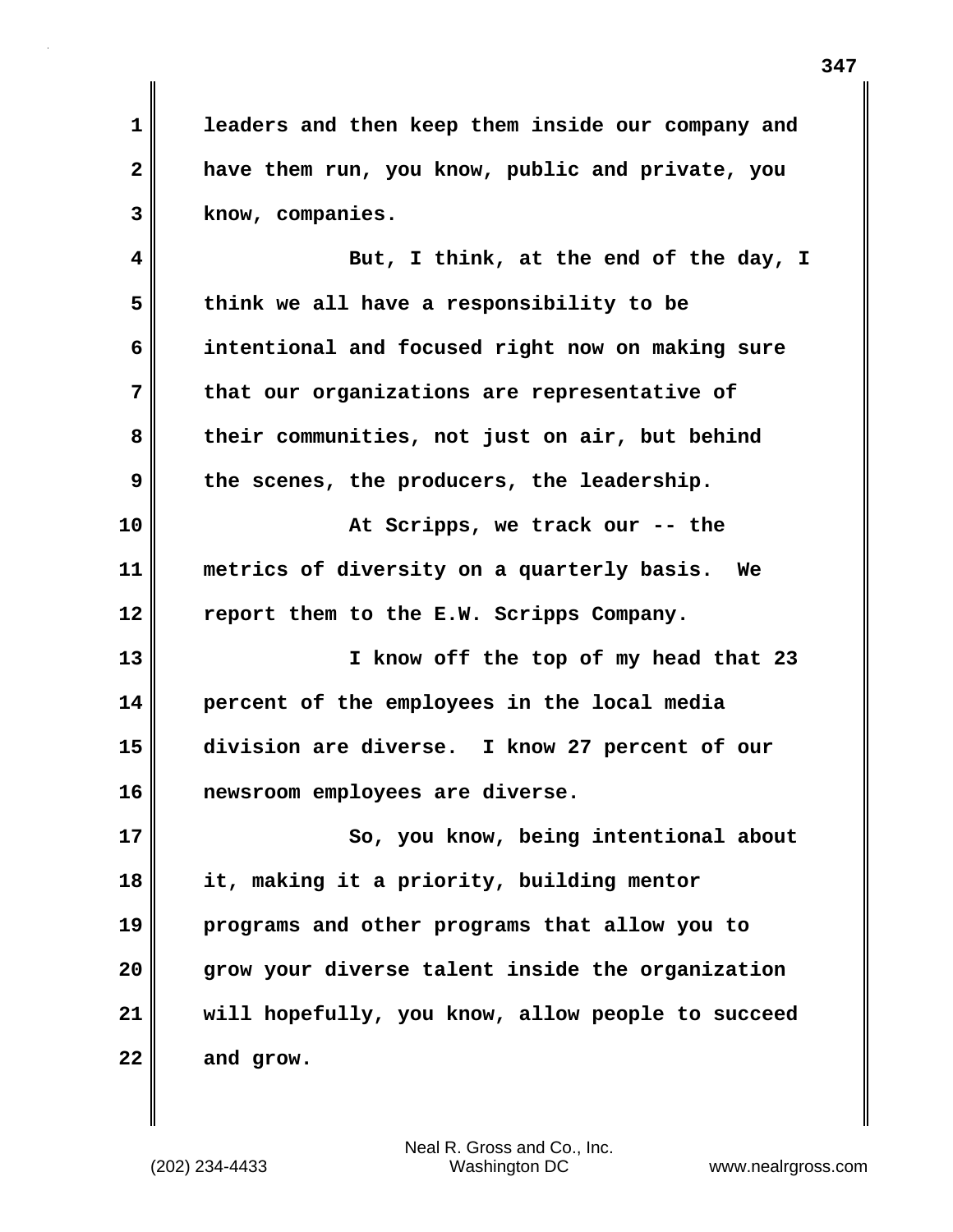**1 I think that's one of the real 2 weaknesses of our industry. I think that, well, 3 we have good diversity at the low and beginning 4 of the middle level. I think we really lack 5 representation at the highest level, at the 6 corporate level as well as even the general 7 manager level and all. 8 It's going to take time. I think we 9 have the priorities and the programs in place and 10 I'm optimistic that in five or ten years, we'll 11 see the fruits of our labors really flesh up. 12** But I think the most important thing **13 we can do as an industry will be to be focused 14 and make it a priority and continue to develop 15 programs. From there, I would hope that the big 16 public and private companies will be a more 17 robust relative to their diverse talent. 18 And, you would tend to think that some 19 of them would break off to be more focused on 20 their own ownership. 21 MS. GUTHRIE: And, if I -- I'm going 22 to sound like a broken record, but it's not just**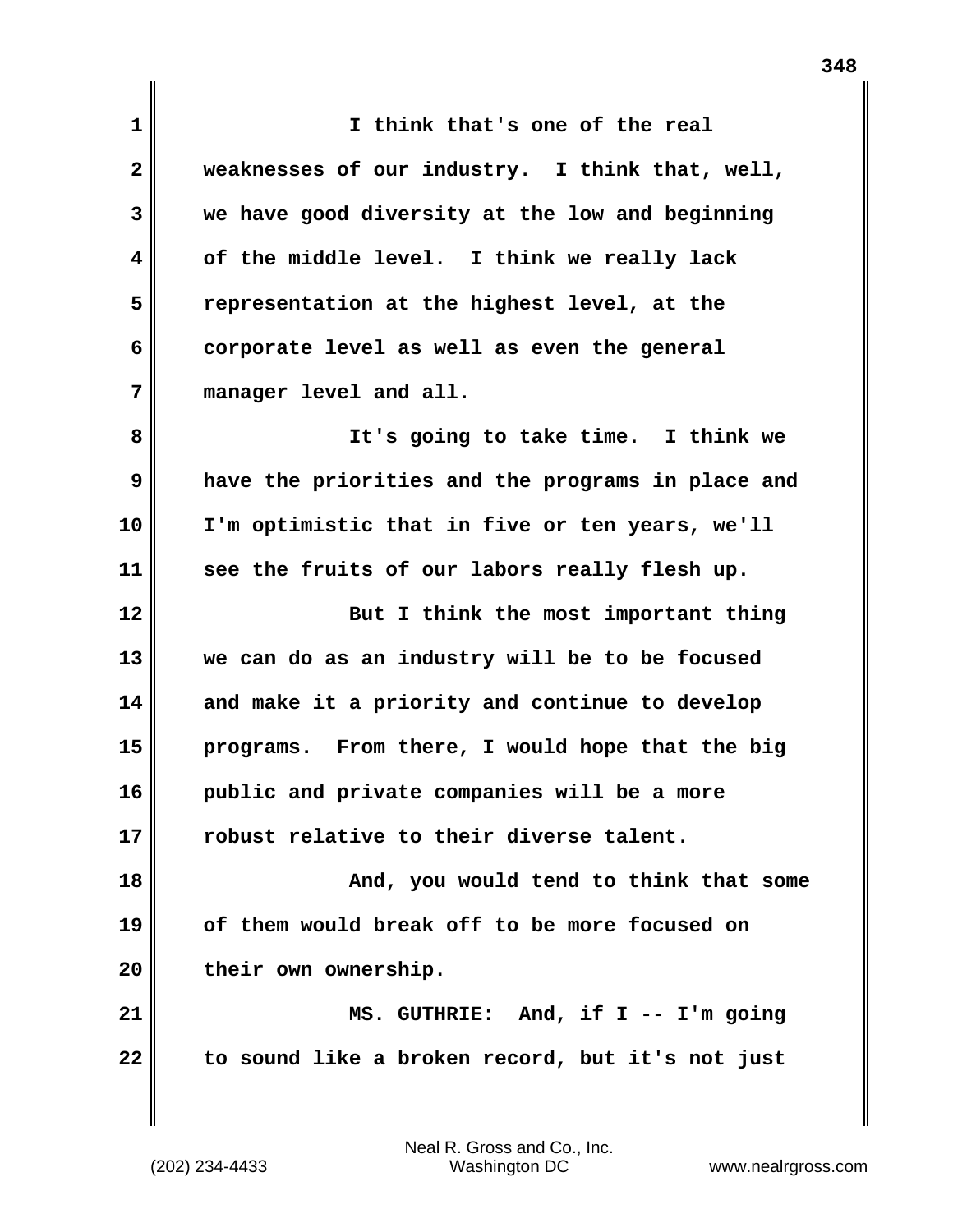**1 about ownership. I think one of the earlier 2 speakers said, you know, what does success look 3 like? Define success.**

**4 We will actually pick apart a news 5 cast on our TV stations by the second. And, it's 6 called the Kovsky report. You guys probably do 7 the same thing and it will tell you, you know, of 8 all the man on the street interviews, you know, 9 14 percent were female, 12 percent were African-10 American, 10 percent were Hispanic, and the other 11 60-whatever percent were white males.**

**12 And so, diversity isn't just about 13 ownership, it's also about the message. And, if 14 I'm watching the news in Atlanta, Georgia, it's 15 not a lily white town. So, I want to see 16 reporters that look like me, I want to see 17 reporters that talk about stories that affect the 18 community.**

**19 You've got to really reflect your 20 communities. So, it's not just about how many 21 owners and radio and television are minorities or 22 women, but I think it's really, it's the entire**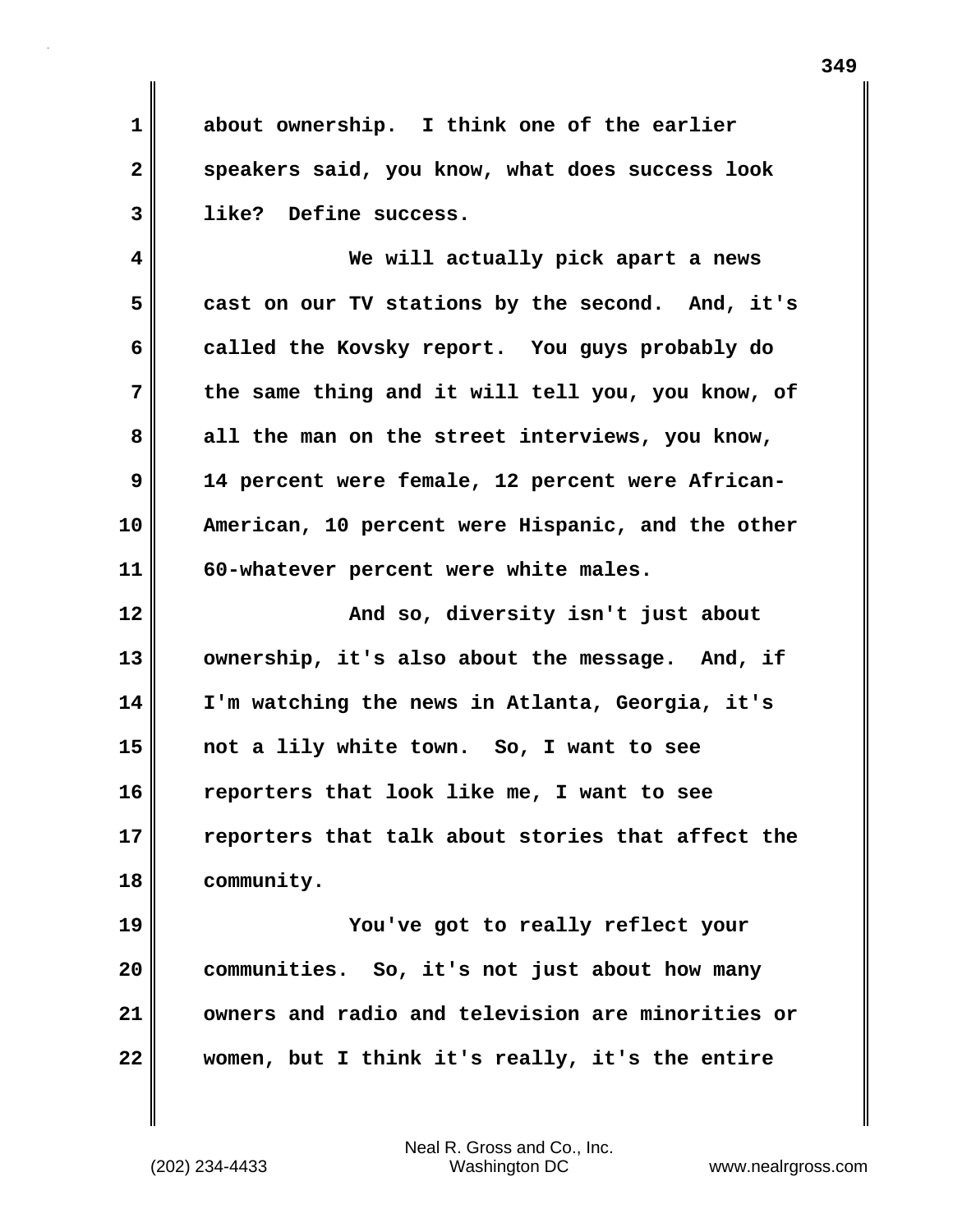**1 media landscape.**

| $\mathbf{2}$ | You know, how do we tell the news?                |
|--------------|---------------------------------------------------|
| 3            | And, what kind of music do we play? And, what     |
| 4            | kind of people are our sales staff made up? If    |
| 5            | it's just a bunch of white folks in a town that's |
| 6            | not, I mean, we need to reflect our communities   |
| 7            | and that's what people are going to watch local   |
| 8            | news for.                                         |
| 9            | If it's just for 25 percent of the                |
| 10           | community, then what about the other 75 percent?  |
| 11           | You know what's going to happen? They're going    |
| 12           | to stop watching television. They're going to     |
| 13           | stop listening to the radio and they're going to  |
| 14           | go to Pandora or Spotify where they can control   |
| 15           | what they're hearing and seeing.                  |
| 16           | And, I think that's really another                |
| 17           | piece of the message. I know that this is about   |
| 18           | ownership, but to me, it's all of it. And if we   |
| 19           | lose sight of that, if we stop serving our        |
| 20           | communities properly and reflecting the           |
| 21           | communities that we're trying to serve, if we're  |
| 22           | serving it to 25 percent, you know, we're going   |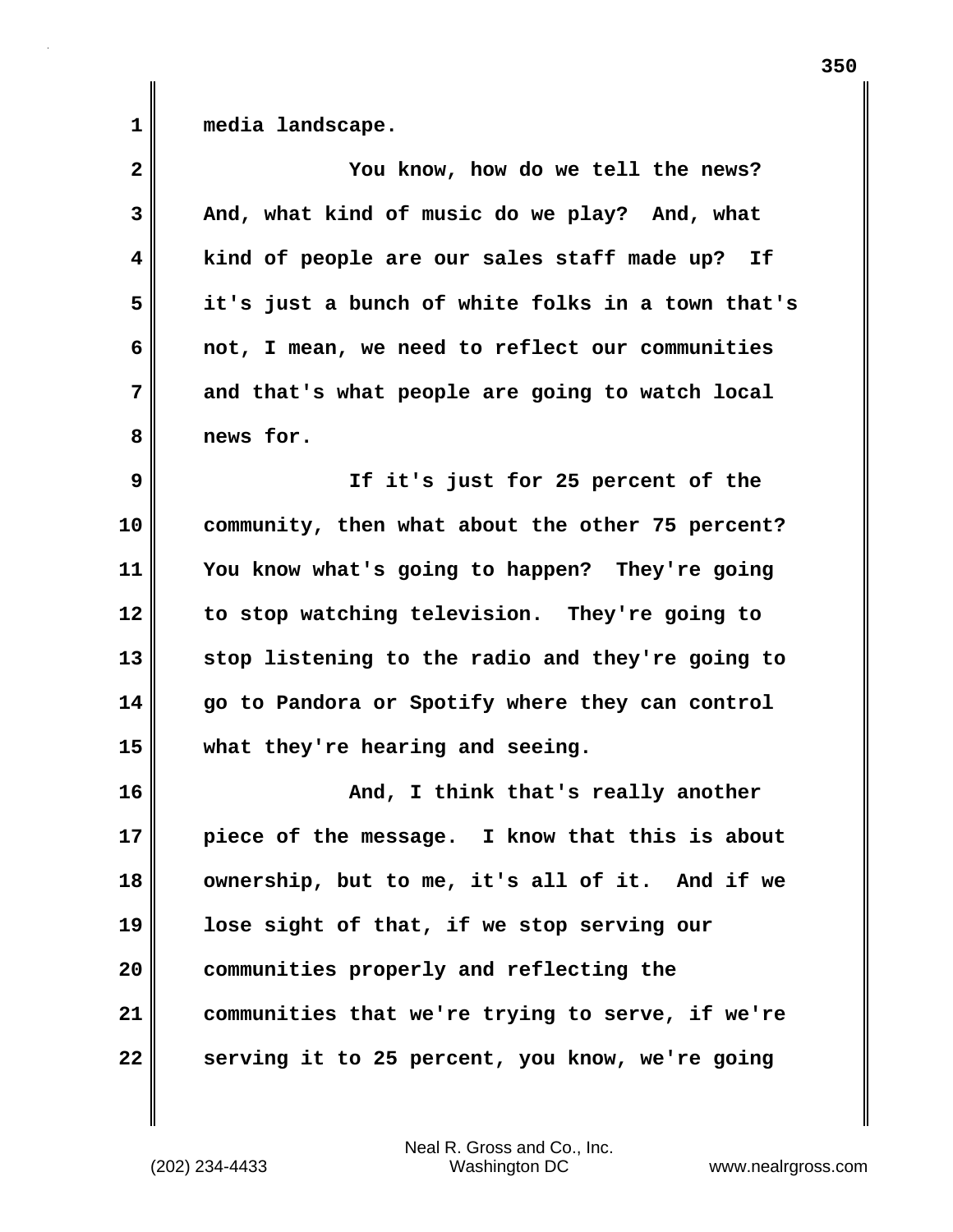| 1  | to kind of -- remember, we talked about the      |
|----|--------------------------------------------------|
| 2  | newspaper business? This is going to be a        |
| 3  | different kind of death and we will have done it |
| 4  | to ourselves.                                    |
| 5  | And so I think that's a really                   |
| 6  | important piece of it. You've got to dissect how |
| 7  | you're serving it up and what are you serving to |
| 8  | the people that are expecting, you know, this to |
| 9  | reflect things that they want?                   |
| 10 | And, if they're not getting it from              |
| 11 | you, they'll go find it somewhere else.          |
| 12 | DR. JOHNSON: And, I guess, to your               |
| 13 | point, I think that the juxtaposition of a       |
| 14 | minority ownership supports what you just said,  |
| 15 | though. Because that's another pathway to get    |
| 16 | the message out.                                 |
| 17 | And, your point is well taken but,               |
| 18 | certainly, radio ownership is one of the most    |
| 19 | minority radio ownership.                        |
| 20 | Right.<br>MS. GUTHRIE:                           |
| 21 | DR. JOHNSON: Because you'll probably             |
| 22 | have some different content, some different      |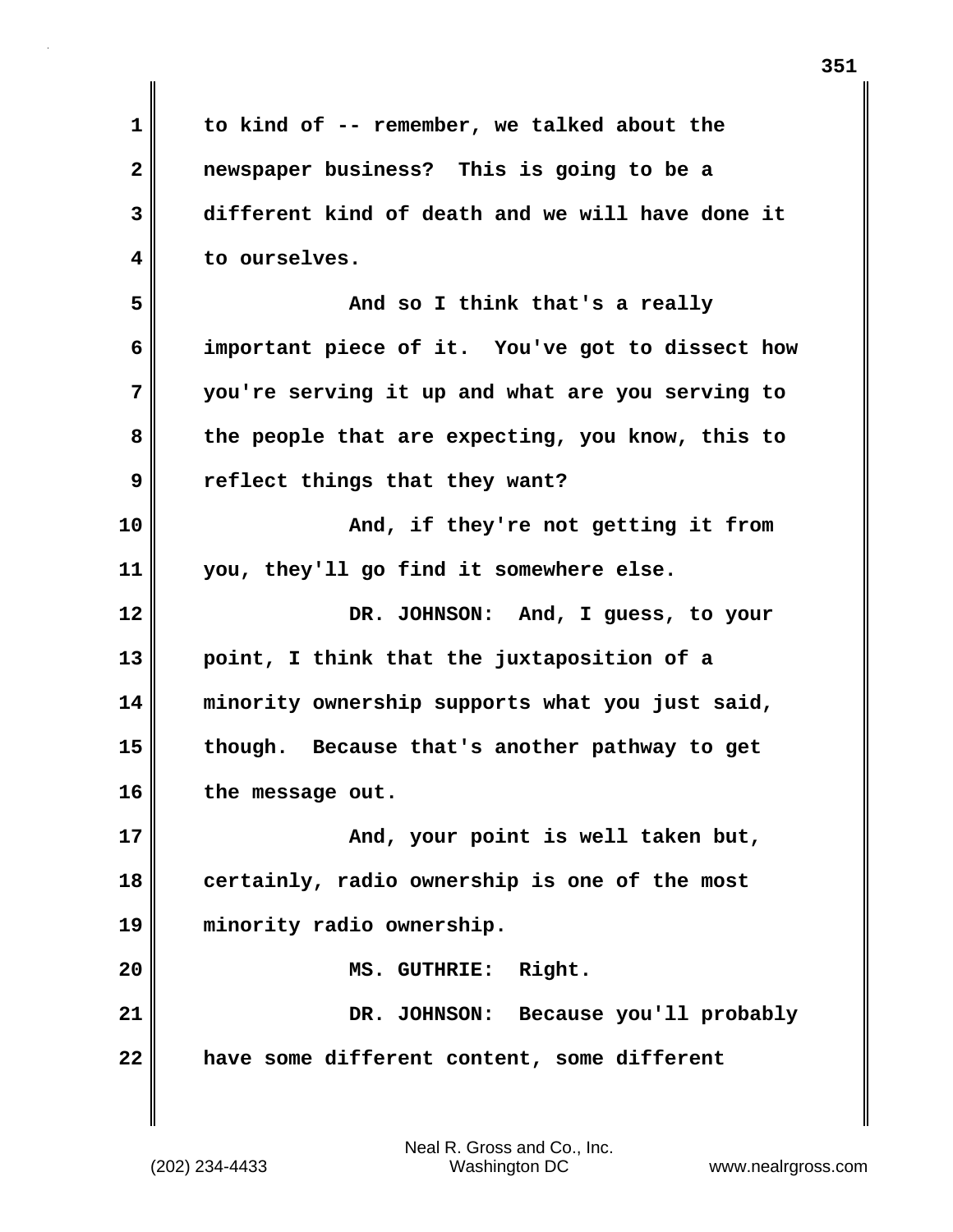**1 programming and things like that.** 2 || So, yes, Jeff, you want to comment? **3 MR. SMULYAN: Yes, to the original 4 question about what can the FCC do for ownership? 5 Again, I go back to the same thing. I think 6 incubator programs are great. 7 I think if you can incent broadcasters 8 to do things to make minority owned businesses 9 successful, that's great. 10 I still think you've got to address 11 the elephant in the room and that is lack of 12 capital. It is lack of capital for, I think, 13 Brian talked about the largest companies haven't 14 had capital. They've been, you know, their 15 bankruptcy or in bankruptcy. 16 But it ripples to everybody else. The 17 smallest broadcasters, the minority broadcasters, 18 potential minority broadcasters. 19 The challenge is, you've got to find a 20 way to level the playing field. And, I wish -- 21 if there's a better idea, I think incubating 22 programs are great. I think -- I have always**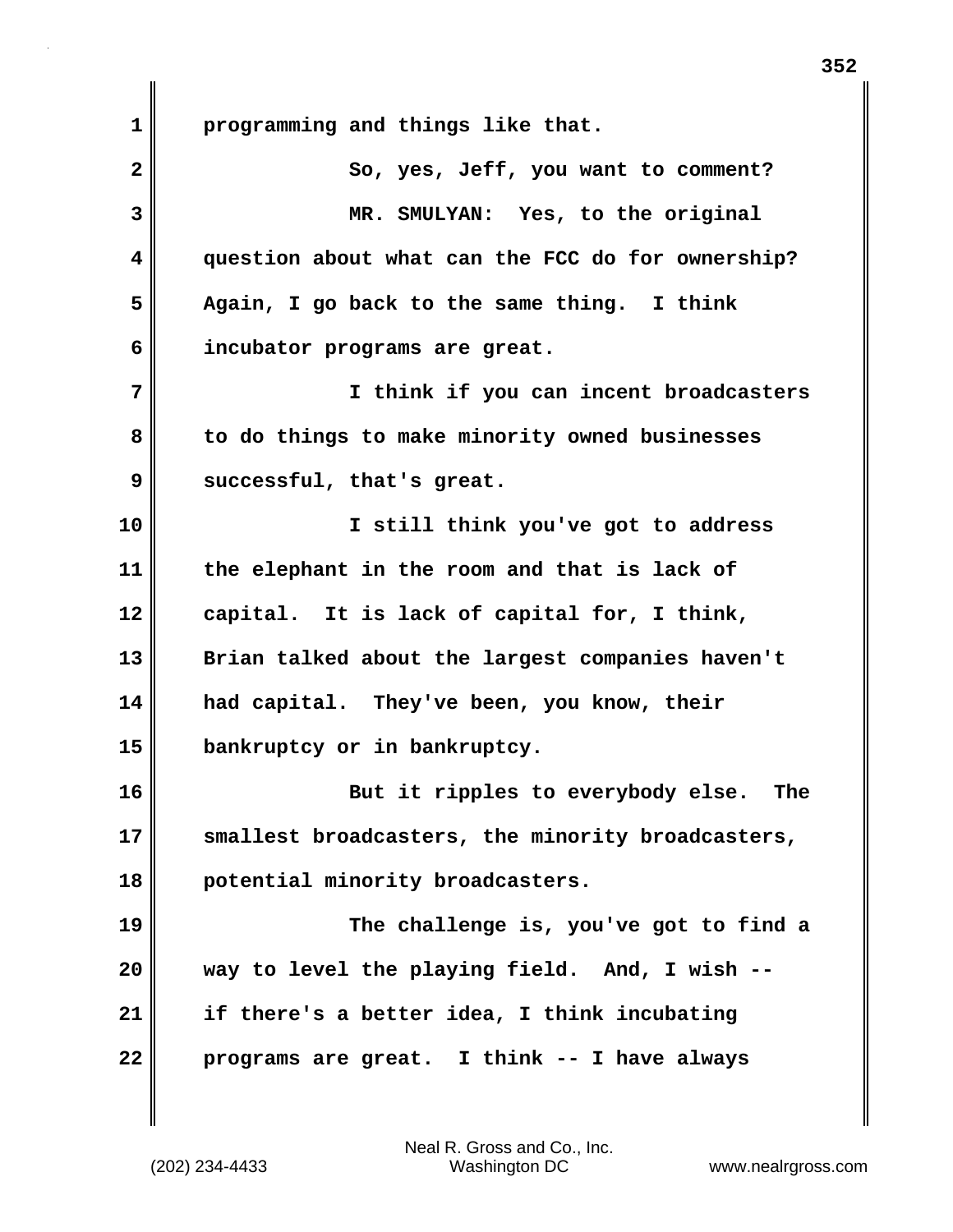**1 thought the tax certificate was the one thing 2 that leveled the playing field more. So, I'd 3 like to see it reinstated. 4 DR. JOHNSON: So, are there any 5 incentives in addition to, I guess, the primary 6 one is if you're in the incubator program and as 7 an owner --** 8 **MR. SMULYAN: Right. 9 DR. JOHNSON: -- a large owner, it 10 allows you to exceed the radio and TV ownership 11 limits. 12 MR. SMULYAN: Right. 13 DR. JOHNSON: In the same period. 14 MR. SMULYAN: Right. 15 DR. JOHNSON: Been a lot of discussion 16 about that as well. 17 MR. SMULYAN: Well, yes, and there's 18 another question is that most of these companies 19 don't have the capital to do that anyway.** 20 DR. JOHNSON: Yes. **21 MR. SMULYAN: So, you know -- 22** DR. JOHNSON: But of all the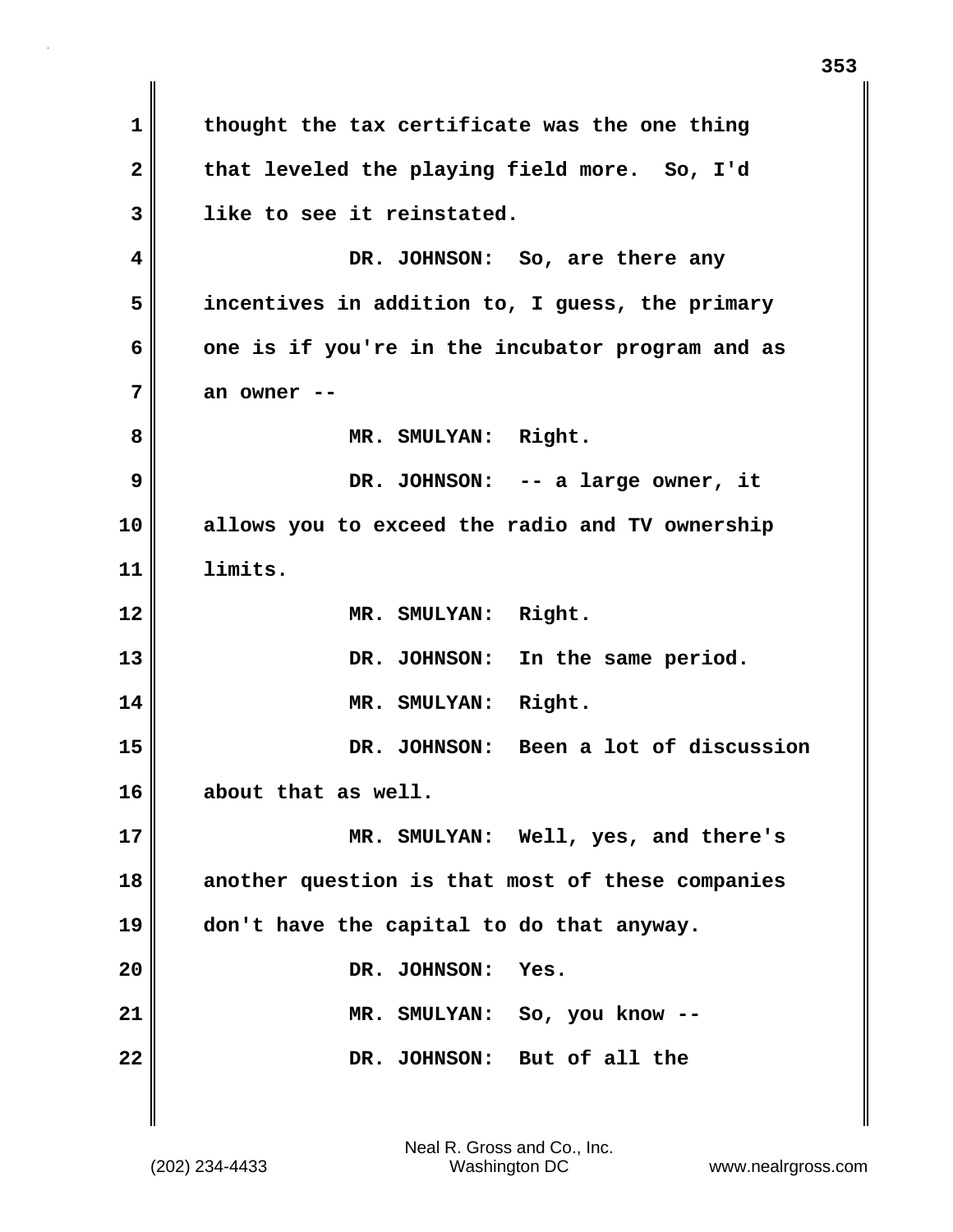**1 incentives that you would like to pass on to the 2 FCC to encourage them to kind of rethink or 3 reprogram and imagine this role? 4 MR. SMULYAN: I don't think you're 5 going to have direct subsidies, you know, I think 6 -- I mean, if you really make a decision that you 7 want minority ownership, you know, the single and 8 the most valuable way to do it is to subsidize 9 minority broadcasters. 10 I don't think politically in this 11 country that's likely right now. So, I think 12 beyond that, ways to induce capital to flow in 13 those directions. 14 And, I think any ways that you can 15 induce capital to flow into underserved 16 populations, underserved ownership, I think, you 17 know, it's something you need to do. 18 DR. JOHNSON: Well, I think the 19 incubator program is just one pathway to -- 20 MR. SMULYAN: One path. 21 DR. JOHNSON: -- try to get us to 22 where we want to get in this whole industry.**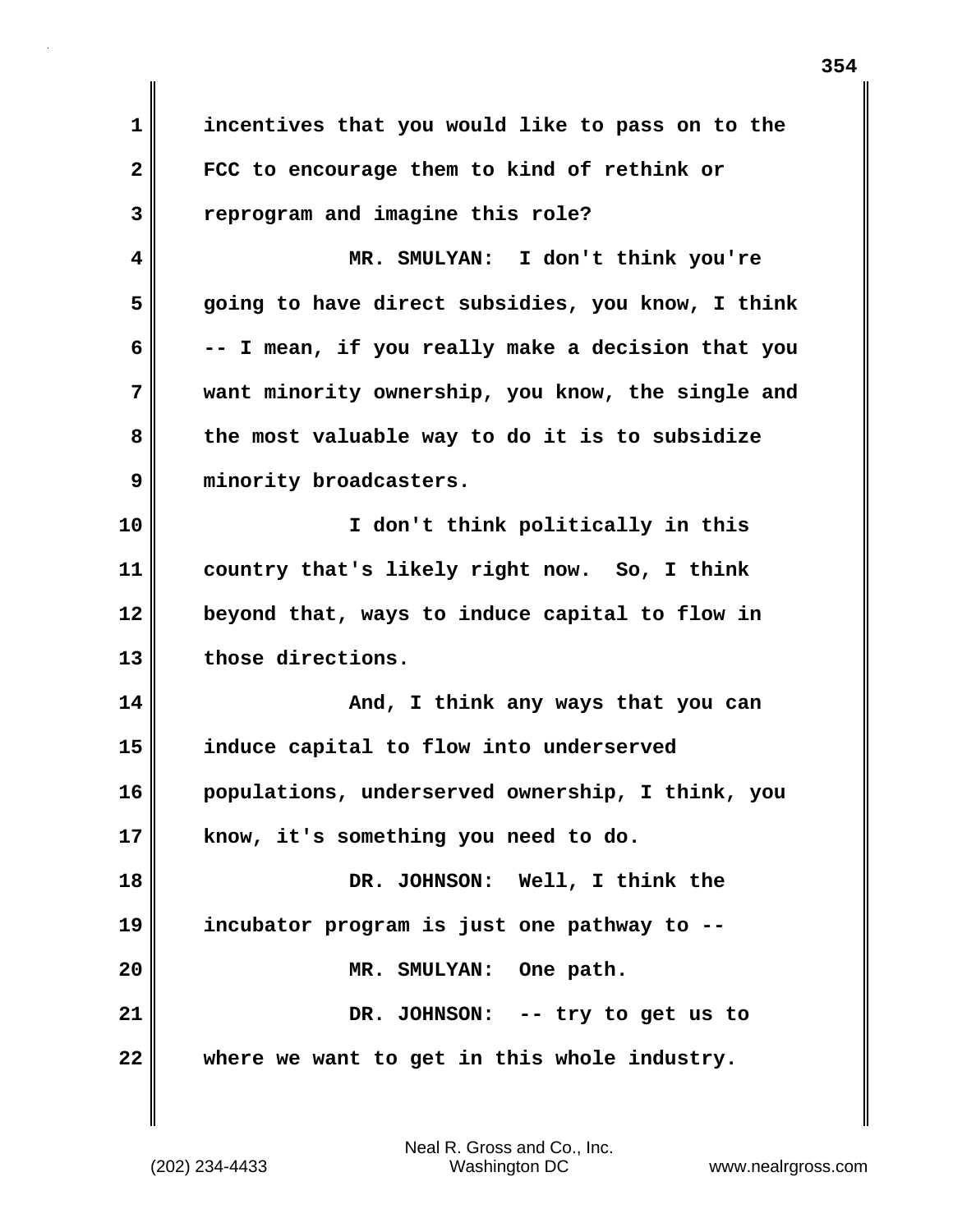| 1  | So, do we have any questions from the             |
|----|---------------------------------------------------|
| 2  | audience? We have not received any notes up       |
| 3  | here, but if there's someone -- yes? At the mic,  |
| 4  | please?                                           |
| 5  | MR. KIZART: Good afternoon, Sherman               |
| 6  | Kizart.                                           |
| 7  | And, I wanted to say, Ron, great job              |
| 8  | with you and your co-moderator, but also to thank |
| 9  | Jeff, Kim, and Brian.                             |
| 10 | I actually like Ron and I also serve              |
| 11 | on the FCC Diversity Committee and one of the     |
| 12 | things that interesting, particularly in this     |
| 13 | subject is, our day started with one of the FCC   |
| 14 | Commissioners saying, Ron, and but I wanted Brian |
| 15 | and Kim to hear this, is that, they -- this       |
| 16 | Commissioner said that he thought that we -- that |
| 17 | there should be an incubator program for          |
| 18 | television.                                       |
| 19 | And that throughout the day, that                 |
| 20 | sentiment has kind of permeated and I think that  |
| 21 | probably has to be part of what our               |
| 22 | recommendations to the Committee that we say to   |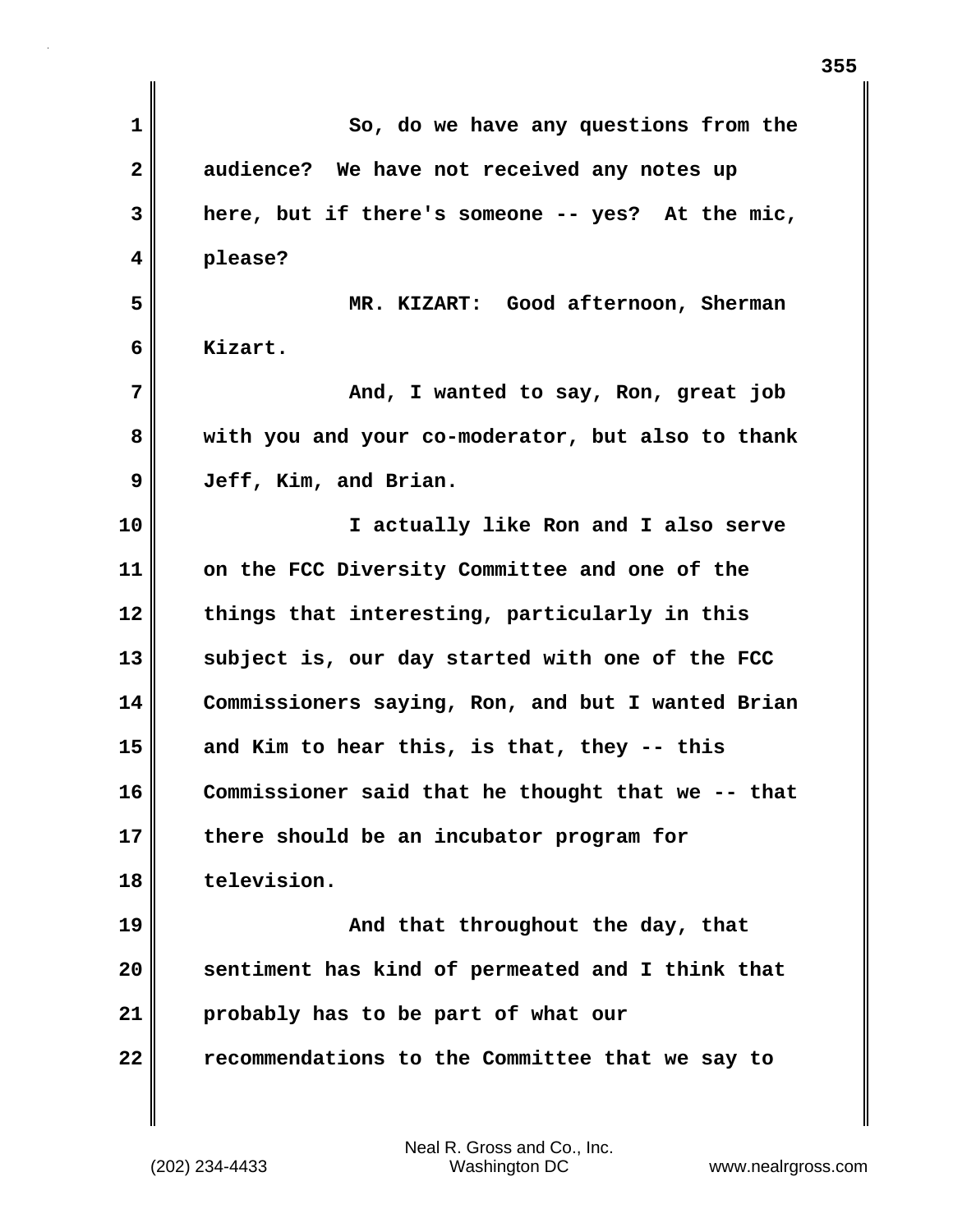**1 the Chairman that there is an appetite, there is 2 an interest around -- in the industry around -- 3 we created one and there was a pretty fast track 4 of how we did it for radio that -- I think that 5 we could do that for television. 6 Because as I'm hearing Kim and I'm 7 hearing -- or especially Brian who, I think they 8 sold all their radio holdings about a year or so 9 ago. 10 MR. LAWLOR: Correct. 11 MR. KIZART: Is that that's something 12 that you could take a look at and say and maybe 13 it isn't capital, but maybe the other part, and 14 this is to, again, directed primarily with Kim 15 and Brian, is that there are people in this room 16 who are on the television side who specifically 17 talked about, you know, I would love to have an 18 opportunity to meet Kim Guthrie and meet a Brian 19 Lawlor. 20 Because we are going down the path of 21 how we're expanding television. 22** So, it's more that point I wanted to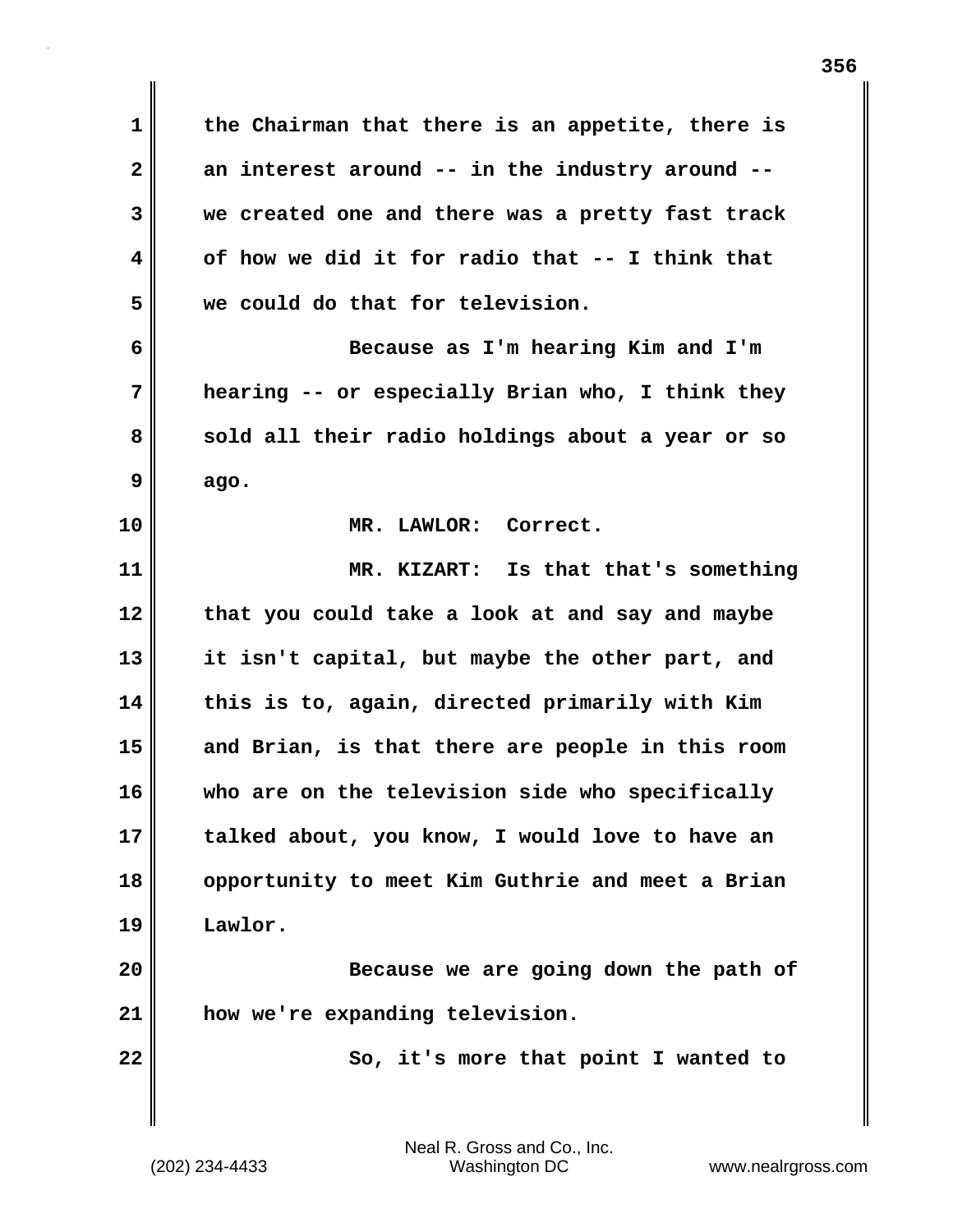**1 make and I think that -- I think, Madam Chairman, 2 we have to have the discussion. I think it's -- 3 I think part of the -- one of the things coming 4 out of today's symposium is that we created a 5 model on incubation for radio, I think there's an 6 appetite to do it for television. 7 DR. JOHNSON: So, I guess the question 8 for my distinguished colleagues here is whether 9 or not this panel would support that? And would 10 you support the notion of having incubator 11 programs in TV, right? We would? 12** So, that is your answer, we support **13 it. 14 MS. SUTTER: I don't -- just to be 15 clear, it is not that the Commission does not 16 support television, I think everyone is in favor 17 of it for television. 18 But the idea that being able to buy a 19 radio station was probably a smaller hurdle 20 because of the cost of entry. That, let's get 21 some success with radio and then we can broaden 22 it to television.**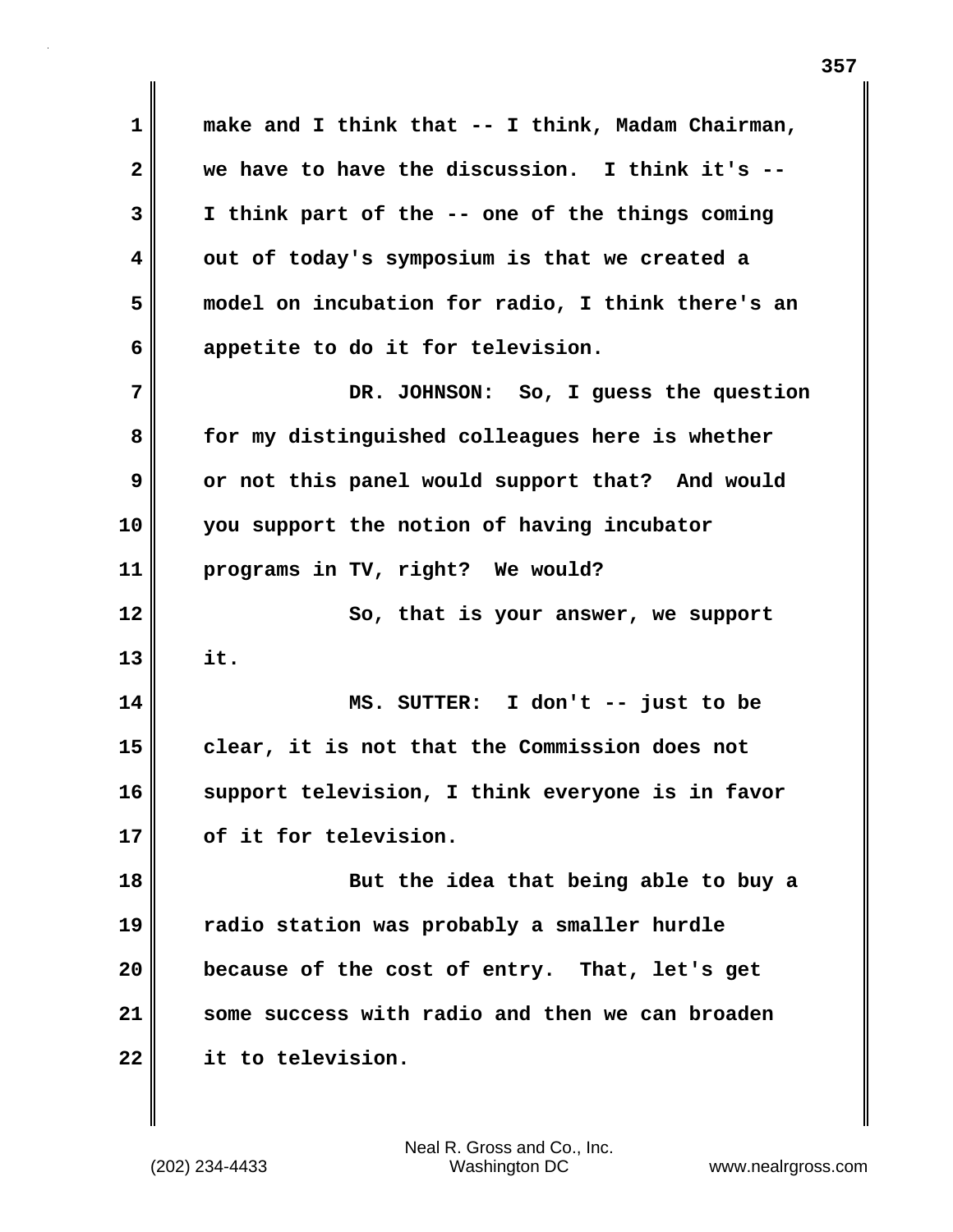| 1            | I don't think it's ever the intention             |
|--------------|---------------------------------------------------|
| $\mathbf{2}$ | that it wouldn't be television.                   |
| 3            | And, as you may know, the Diversity               |
| 4            | Committee recommended both radio and television.  |
| 5            | And so, yes.                                      |
| 6            | DR. JOHNSON: And, to the -- and to                |
| 7            | your point, that's why this is so important that  |
| 8            | we stand this up first, have some good stories to |
| 9            | tell because the idea was to hear from our        |
| 10           | panelists about how best to stand up a program so |
| 11           | it can be successful from their perspective.      |
| 12           | MR. SMULYAN: Well --                              |
| 13           | DR. JOHNSON: So, yes, we on now to                |
| 14           | Jeffrey and others?                               |
| 15           | MR. SMULYAN: Yes, and one of the                  |
| 16           | things the Commission has sort of done in an      |
| 17           | informal way is when there are large              |
| 18           | acquisitions, I think, and Diane, you know this   |
| 19           | better than me, but when a company makes a large  |
| 20           | acquisition, they've sort of let it be known from |
| 21           | a regulatory standpoint that if they found        |
| 22           | minority broadcasters, and I think David's still  |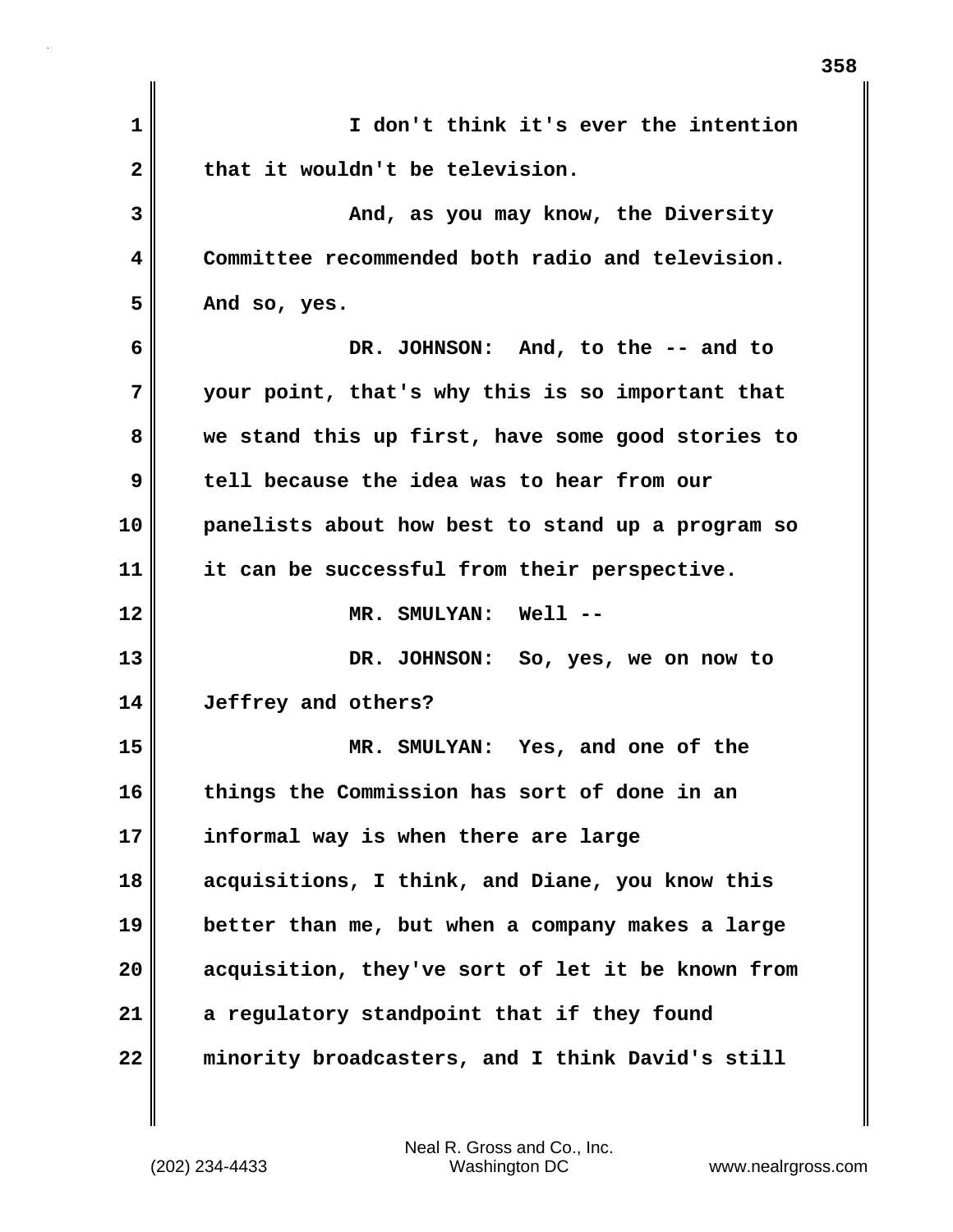**1 here, too, that they have made it easier for 2 regulatory approval if they would include 3 minority broadcasters in some of the spinoffs. 4 And, I think, again, David, and I 5 don't know if David -- there's David. David is 6 that an accurate statement? 7 MR. HONIG: Yes. 8 MR. SMULYAN: Okay. So, that's a way 9 in which informally the Commission could really 10 help. 11 So, if somebody buys 300 radio 12 stations or 50 TV stations and they're over the 13 limits in certain markets, the Commission can 14 kind of quietly say, you know, if you find a home 15 for some of the things you have to spinoff with 16 diverse candidates, they can make that -- 17 That, frankly, is a way, again, to 18 incent and DuJuan's nodding, that's a way to 19 incent those big deals to get done and to get 20 some of these other assets in the hands of 21 people, you know, who are diverse owners. 22** DR. JOHNSON: And growing the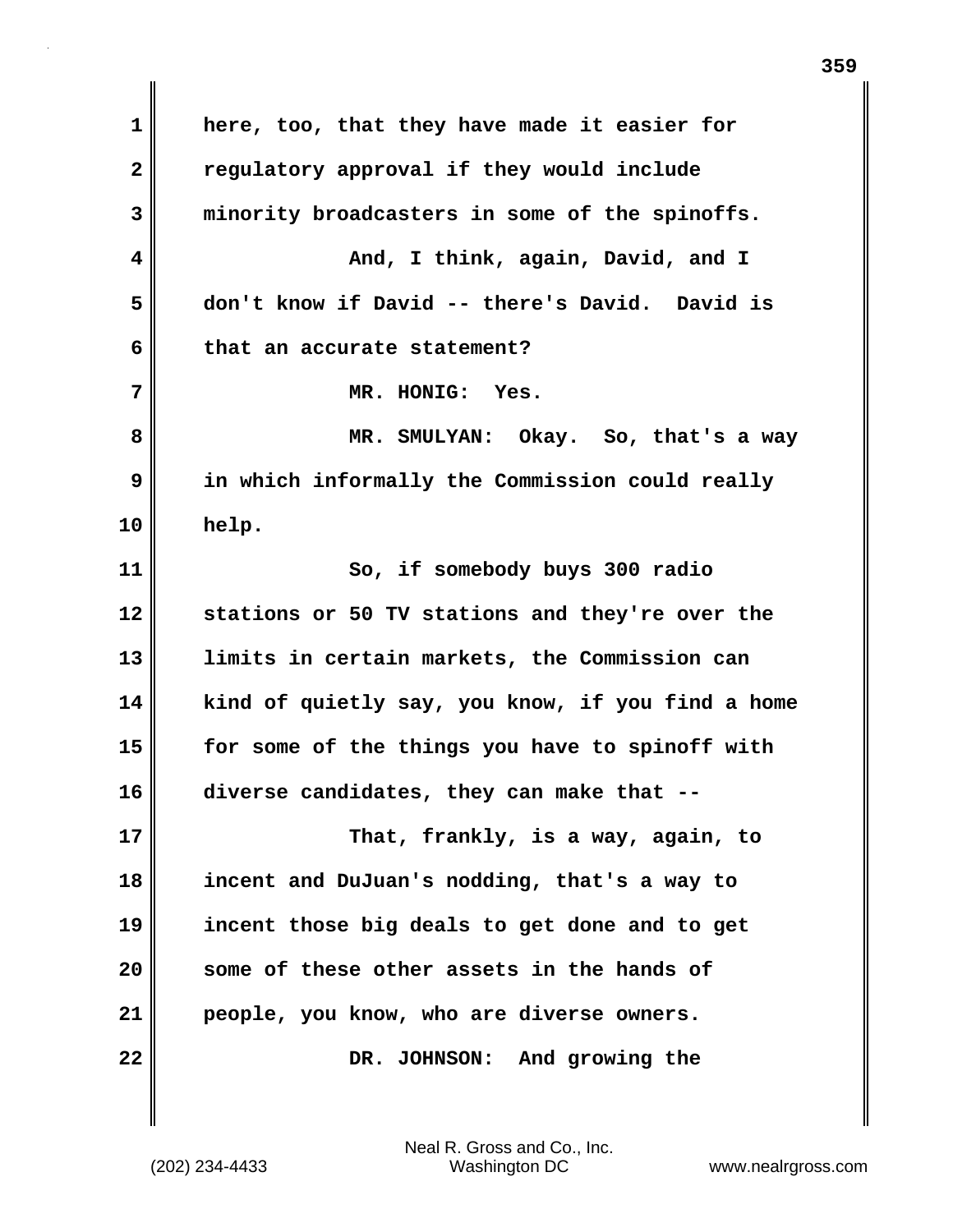**1 incubators as well. I mean, that's the whole 2 idea.**

**3 MR. SMULYAN: Yes, yes. But, again, 4 you're getting over the hurdle of having access 5 to get the deals done. Because if I'm trying to 6 buy 50 TV stations and it's a \$4 billion deal, 7 and I have to spinoff 20 stations, it very well 8 may be that I'll put 5 of those in the hands of 9 diverse owners and I'll provide financing or 10 access to some of my capital to get a very large 11 deal done. 12 And, while that's not part of a formal 13 Commission procedure, I think it's an informal 14 way in which you're really getting something 15 done. And, it incents the people who are making 16 these deals to be willing to embrace diverse 17 ownership. 18 DR. JOHNSON: Any other questions from 19 the audience? We do have one question that was 20 sent it. 21 The question involves the 5G 22 technology and what impact 5G technology would**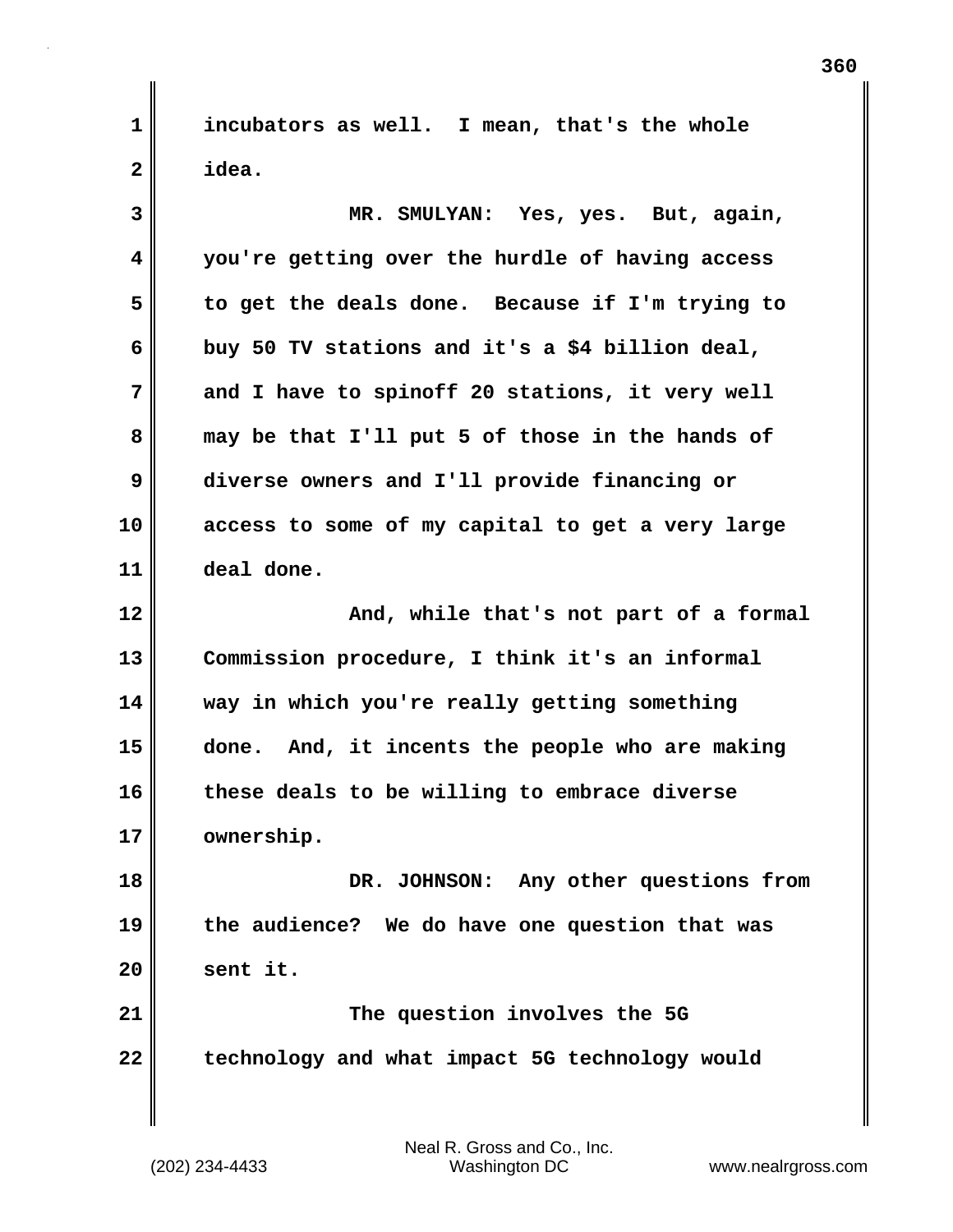**1 have on your industry? 2 I'm sure you've given some thought 3 about that. Any thought at all about 5G? 4 MS. GUTHRIE: I'm a journalism major. 5 (Laughter.) 6 DR. JOHNSON: And a very brilliant 7 one, I might say. 8 MS. GUTHRIE: Okay, I'll just say 9 this. We do have a cable company also and 5G is 10 actually fifth generation, it's not like five 11 times stronger. 12 So, and I think that there's a big 13 misnomer on that. I think technology, whether 14 it's ATSC 3.0 for television, I think there's all 15 sorts of opportunity that we just need to be out 16 there in front of it and working together as an 17 industry. 18 And, I think I see television doing a 19 really nice job of that and really trying to 20 figure out the next generation and what that's 21 going to look like. 22 We've got to fund that and it's hard**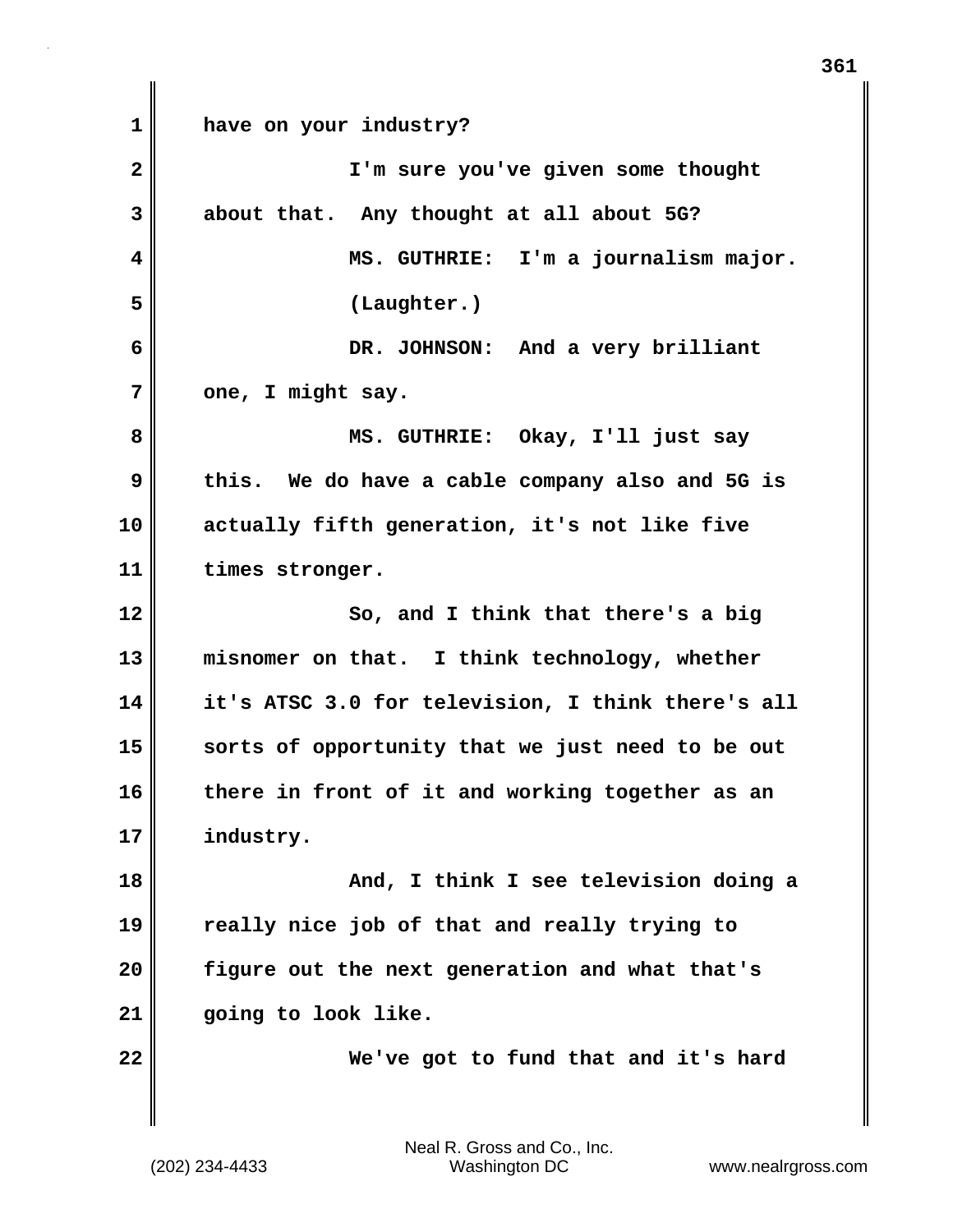| 1            | to do it at this end when you know it's going to  |
|--------------|---------------------------------------------------|
| $\mathbf{2}$ | pay off in five or eight years.                   |
| 3            | But I think I'm very impressed with               |
| 4            | what we're doing on the TV side to work as an     |
| 5            | industry on that.                                 |
| 6            | DR. JOHNSON: Okay, any other comments             |
| 7            | or questions from the audience?                   |
| 8            | From my perspective, I think that the             |
| 9            | incubator program will work. I've had some        |
| 10           | personal experience with mentor protégée programs |
| 11           | and, for the most part, there are two important   |
| 12           | things you've got to remember.                    |
| 13           | And creating a program like this, if              |
| 14           | you're going to participate in it, in particular  |
| 15           | on it, and that is, it has be a partnership.      |
| 16           | And so, the incubator has to be                   |
| 17           | totally committed to it and the incubatee must    |
| 18           | also be equally.                                  |
| 19           | In addition to that, it seems to me               |
| 20           | there has to be an overarching overseer of this   |
| 21           | Because you have to evaluate it on a<br>process.  |
| 22           | daily basis and to be sure that both partners are |

 $\mathbf{I}$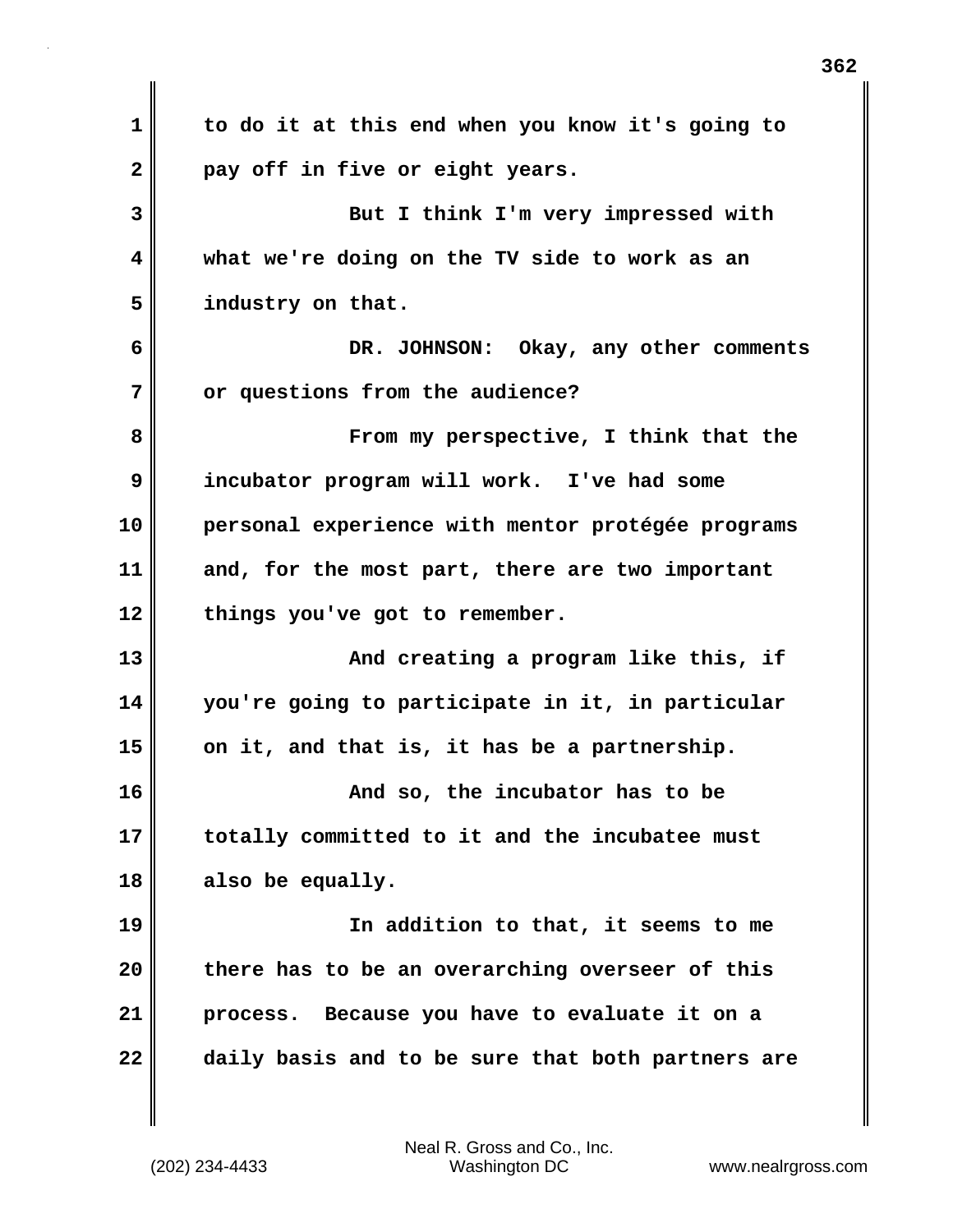**1 carrying out their responsibilities to reach a 2 common goal, and that is to be successful. 3 In the absence of some oversight over 4 the partners, the incubator and the incubatee, 5 these programs generally will not be successful 6 and they do require quite a bit of oversight. 7 And, I would like for the FCC to keep that in 8 mind as they move further to stand up this 9 program. 10 And, certainly, all of us around this 11 table will be very supportive of that. 12 If there are no more questions, we are 13 two minutes and 14 seconds ahead. 14 (Laughter.) 15 DR. JOHNSON: And so, we're good. Is 16 that okay with you, Mr. And Ms. Chairpersons? 17 Thank you. 18 Thank you, panelists. 19 (Applause.) 20 DR. JOHNSON: Thank you very much. 21 (Whereupon, the above-entitled matter 22 went off the record at 4:35 p.m. and resumed at**

Neal R. Gross and Co., Inc.

**363**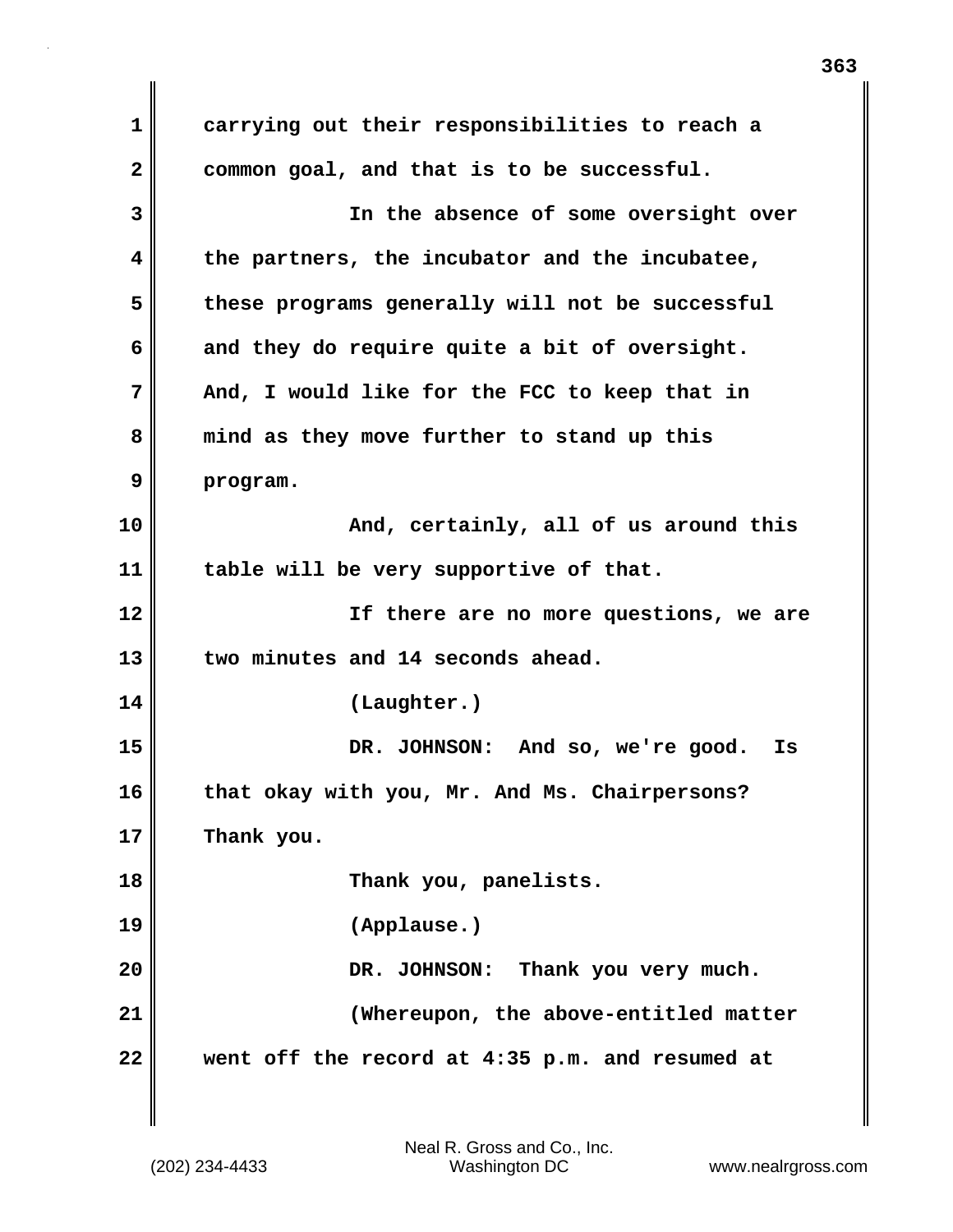| 1            | $4:39$ p.m.)                                     |
|--------------|--------------------------------------------------|
| $\mathbf{2}$ | MR. ALEXANDER: Good afternoon and                |
| 3            | welcome to panel number eight. We've been        |
| 4            | working toward this all day and we are now here. |
| 5            | This panel is called success stories             |
| 6            | for organizations whose mission it is to foster  |
| 7            | minority and women entrepreneurs.                |
| 8            | And I am delighted, as I am sure the             |
| 9            | panel is, that you have stayed with us, both in  |
| 10           | the room and the live stream, so we'll get       |
| 11           | underway.                                        |
| 12           | My name is Marcellus Alexander. I'm              |
| 13           | President of the National Association of         |
| 14           | Broadcasters Education Foundation. And I am      |
| 15           | joined by an accomplished panel of leaders who   |
| 16           | will present in the order that they are          |
| 17           | introduced.                                      |
| 18           | And, our panel is different from all             |
| 19           | the others that you've seen today. I'll explain  |
| 20           | that in just a minute, but it is different in a  |
| 21           | positive way, we think.                          |
| 22           | There's going to be a lot of good                |
|              |                                                  |

 $\mathbf{I}$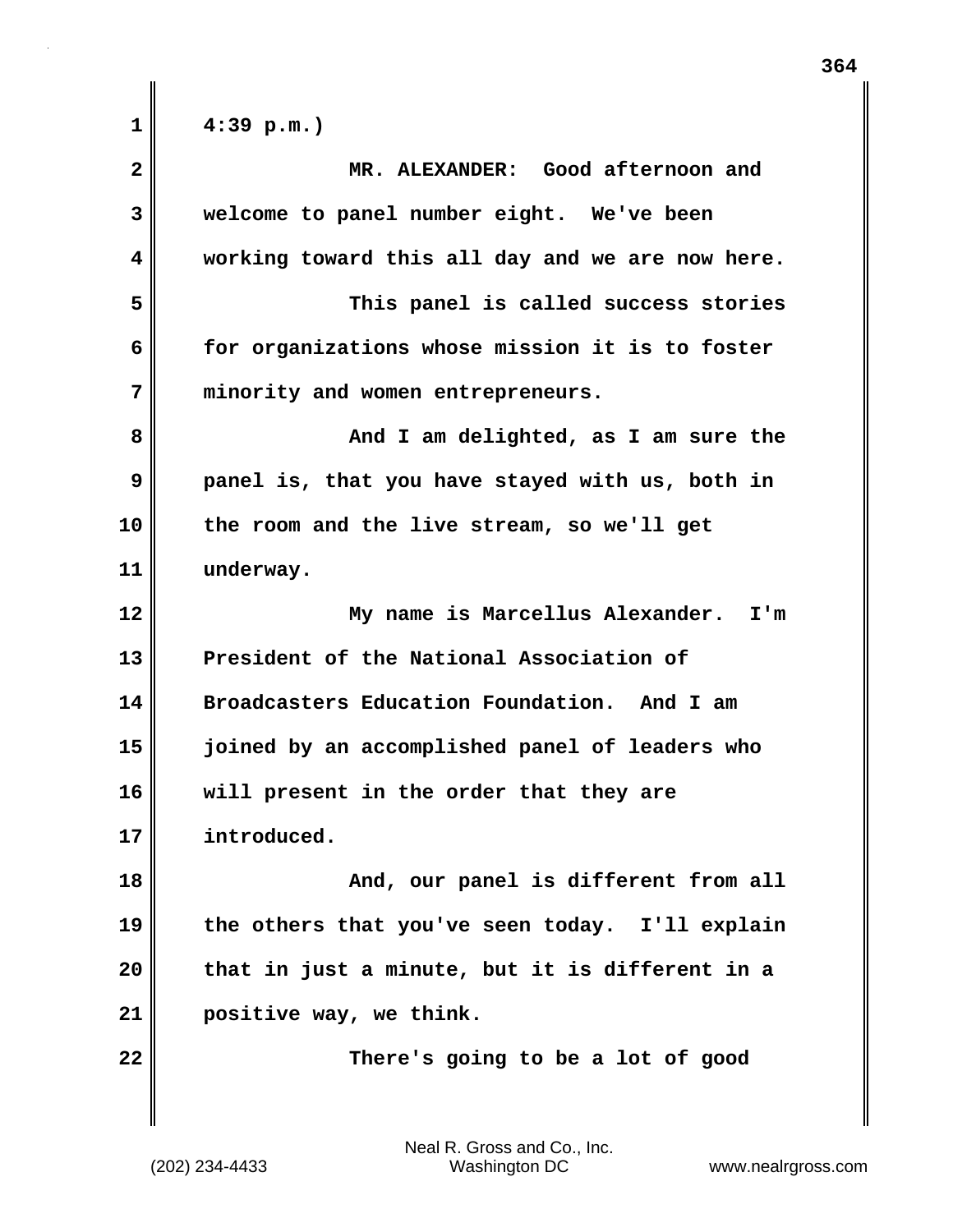**1 information that's shared. And, since all of 2 their bios are in your materials, I'll do just a 3 very brief introduction of each them and then 4 they will present, as I mentioned. 5 I'll start out with the person, we'll 6 go left to right, Diane Sutter. She is President 7 and CEO, ShootingStar Broadcasting. 8 Her career has included radio and 9 television station management, overseeing a 10 television and radio station group, and owning 11 and operating television stations. 12** She currently consults for radio and **13 television stations, media companies, and 14 financial institutions. 15 Today, she will be talking about, 16 among other things, the Broadcast Leadership 17 Training Program, BLT, as it's known, which is 18 one of our NAB Education Foundation's programs of 19 which she is the founder and Dean. So, welcome, 20 Diane. 21 Next to Diane is Maurita Coley 22 Flippin. She is the President and CEO of MMTC.**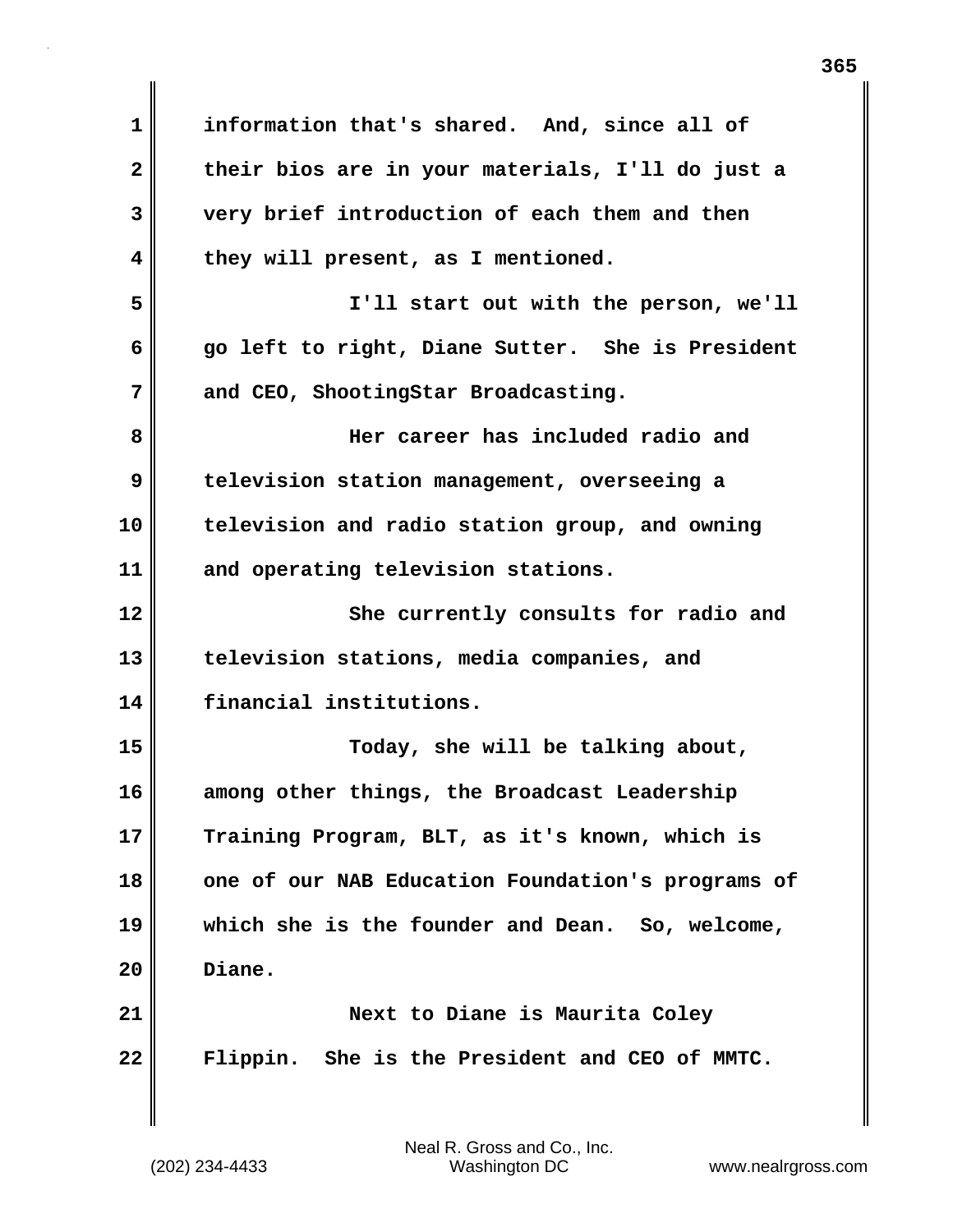**1 For those on the line who may not know what that 2 stands for, that's the Minority Media 3 Telecommunications Council. 4 She is a lawyer, social impact leader, 5 and former media executive with extensive 6 experience in media, telecom, and internet law 7 and policy, and business operations. 8 She has served on the Executive 9 Management Team of BET, having oversight of legal 10 affairs and television production operations. 11 She's a former partner of two 12 prestigious law firms and earned her law degree 13 from Georgetown Law where she has received the 14 law center's highest honors. 15 She is also passionate about media and 16 diversity. Welcome, Maurita. 17 And then, we have Maria Brennan, the 18 President and CEO of Women in Cable 19 Telecommunications, or WICT. It's a 10,500 20 member global nonprofit celebrating 40 years of 21 serving women in the cable industry. 22 During her time at WICT, Maria has**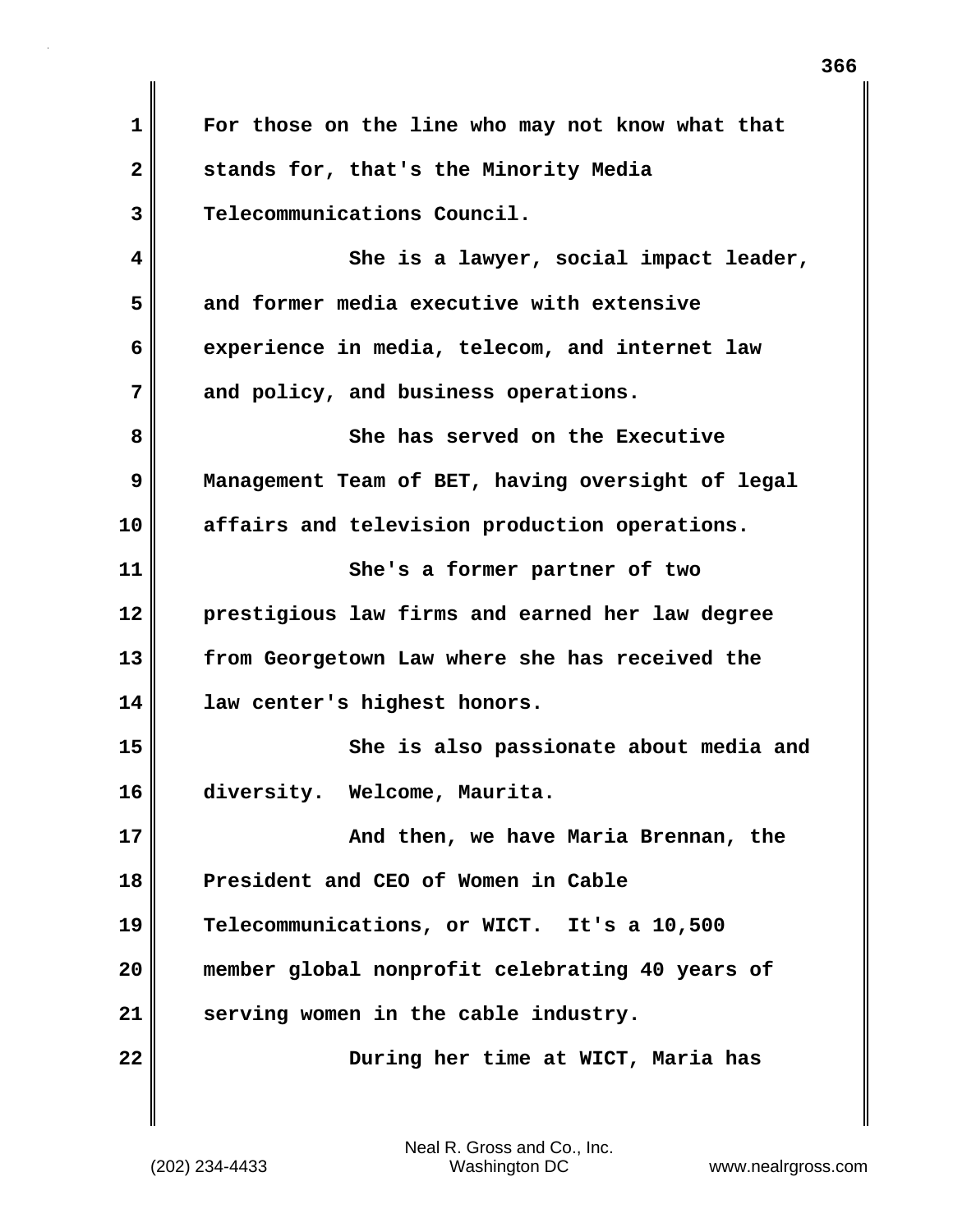| 1  | worked collaboratively with leaders and          |
|----|--------------------------------------------------|
| 2  | stakeholders to steer the organization's         |
| 3  | strategic vision resulting in record levels of   |
| 4  | membership, sponsor support, and program         |
| 5  | participation. Glad to have you here, Maria.     |
| 6  | And then, we have, last but not least,           |
| 7  | Dr. Rashaan Harris. He is the President and CEO  |
| 8  | of the Emma Bowen Foundation, EBF as we refer to |
| 9  | it. It was founded in 1989.                      |
| 10 | EBF connects promising students of               |
| 11 | color to internships, advocates for best         |
| 12 | practices in hiring, retention, and advancement  |
| 13 | in the media and technology industries.          |
| 14 | He has more than 15 years of direct              |
| 15 | experience working in philanthropy and           |
| 16 | nonprofits. He received his doctorate in public  |
| 17 | and urban policy from The New School where his   |
| 18 | dissertation was on Understanding How            |
| 19 | Socioeconomic Diversity in the African-American  |
| 20 | Community Affects Their Philanthropic Interests. |
| 21 | Rashaan holds Masters degrees, plural,           |
| 22 | Masters degrees, in management in high school    |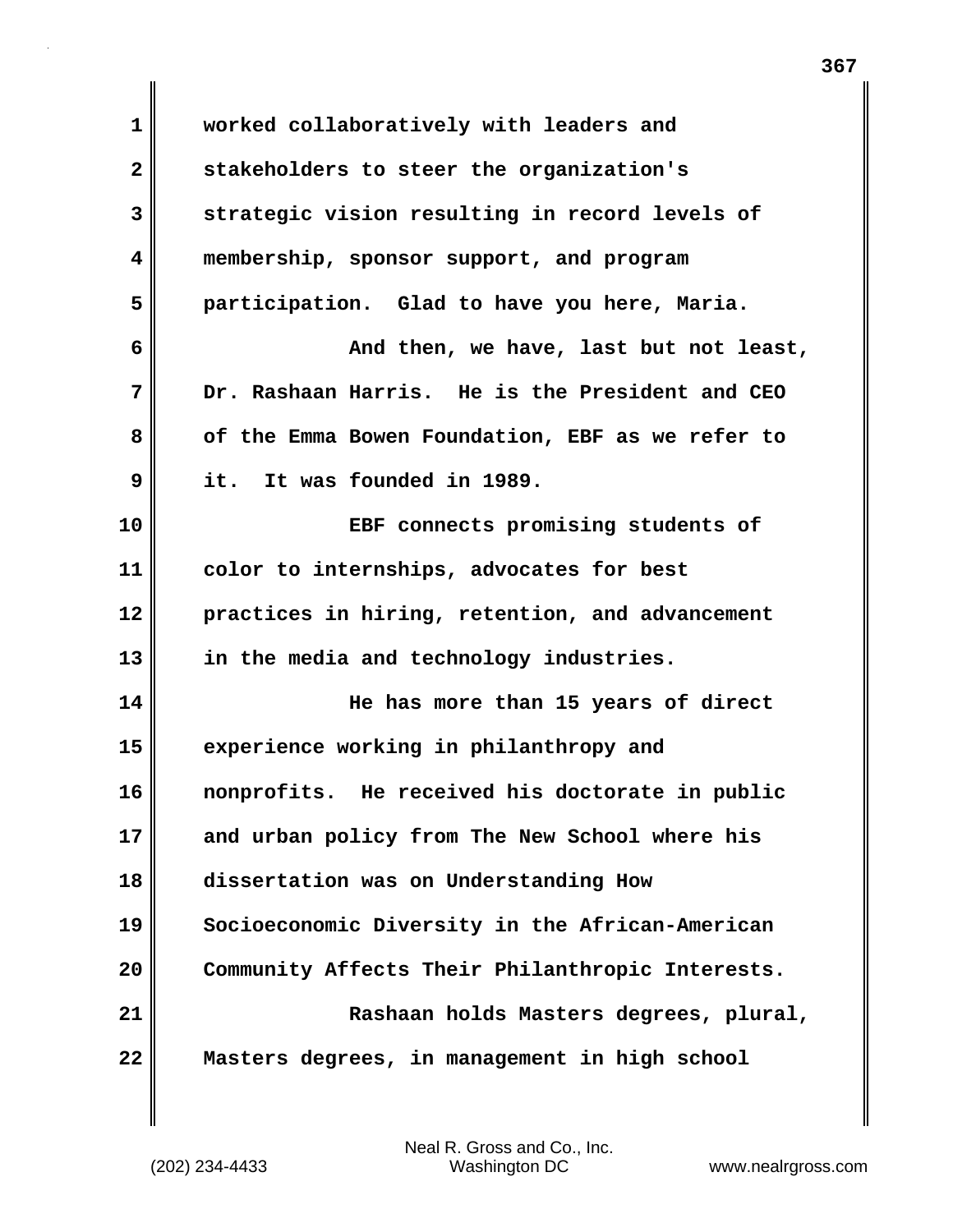| 1                       | science education from New York University and    |
|-------------------------|---------------------------------------------------|
| $\overline{\mathbf{2}}$ | Columbia, respectively, and a Bachelor of Arts    |
| 3                       | from Princeton University. So, welcome, Rashaan.  |
| 4                       | Please welcome all of our panelists,              |
| 5                       | if you would.                                     |
| 6                       | (Applause.)                                       |
| 7                       | MR. ALEXANDER: Now, a very brief                  |
| 8                       | introduction of the NAB Education Foundation      |
| 9                       | which is soon to be renamed the Leadership        |
| 10                      | Foundation of NAB. Watch for that in the          |
| 11                      | upcoming months, the Leadership Foundation of NAB |
| 12                      | will be the new name of the NAB Education         |
| 13                      | Foundation.                                       |
| 14                      | We're a $501(c)(3)$ supported by the              |
| 15                      | NAB, National Association of Broadcasters, and    |
| 16                      | the broadcast community at large supports us as   |
| 17                      | well as other partners. We produce programs that  |
| 18                      | do three things.                                  |
| 19                      | One, attract recent college graduates             |
| 20                      | and other talented individuals to the broadcast   |
| 21                      | business.                                         |
| 22                      | Number two, for people who are already            |
|                         |                                                   |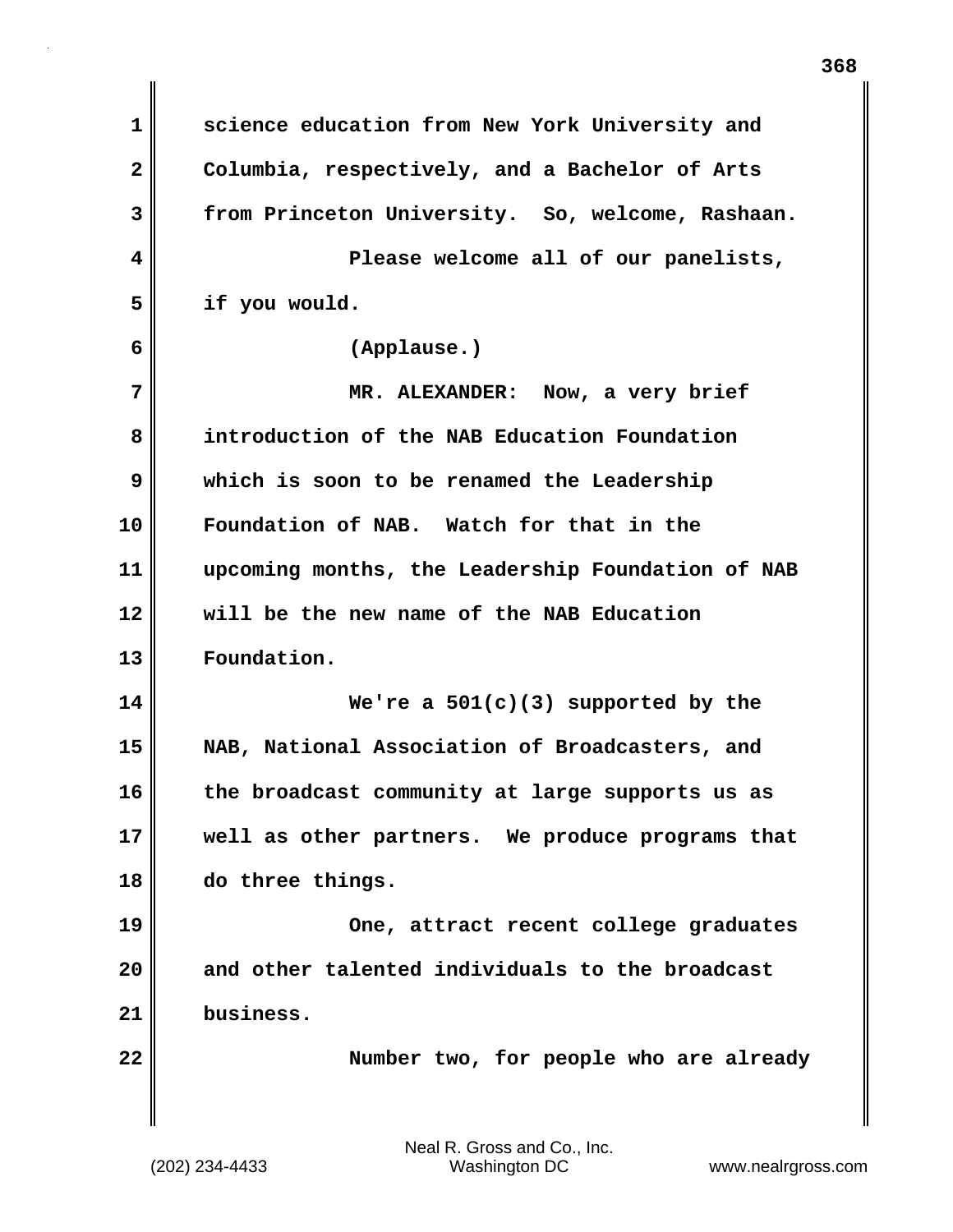**1 working in radio and television stations, we have 2 leadership and management development programs 3 that help them advance their careers.**

**4 And, number three, for senior level, 5 seasoned broadcasters who have an interest in 6 owning radio or television properties, and/or 7 advancing in their own companies, becoming 8 stronger assets with their own companies, we have 9 the Broadcast Leadership Training Program, a 10 program you've heard referenced a few times today 11 and Diane is going to give you more of a deep 12 dive on that.**

**13 Those are the three things that our 14 programs do. And we also, as Diane mentioned 15 earlier, launched a NAB NABEF, Diversity and 16 Inclusion Council, the objective and the focus of 17 which is to enhance, develop a strategy that 18 enhances the diversity of our business.**

**19 So, that's a little bit about what our 20 foundation does. 21** But, we're going to get started today,

**22 each of the -- I mentioned our panel is**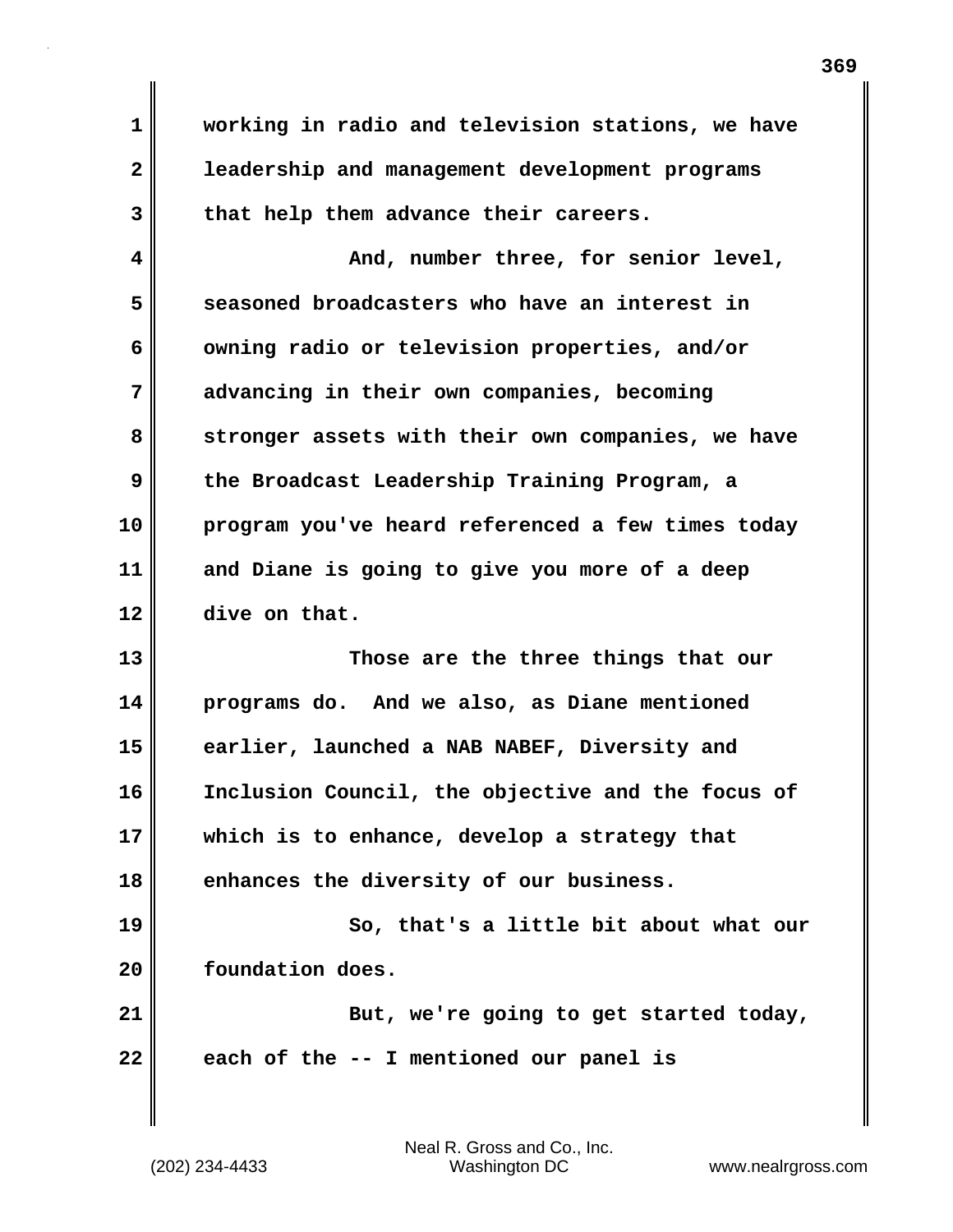| 1            | different. Each of our presenters will present    |
|--------------|---------------------------------------------------|
| $\mathbf{2}$ | seven minutes, in seven minutes, what their       |
| 3            | business, what their organization does and some   |
| 4            | of the success stories.                           |
| 5            | Or, in Diane's case, what the                     |
| 6            | initiative of BLT is and does and some of the     |
| 7            | success stories.                                  |
| 8            | Each of them will go down in order as             |
| 9            | they've been introduced, seven minutes each, and  |
| 10           | then, if you'll hold your questions until the     |
| 11           | end, that's when we'll have the question and      |
| 12           | answer period.                                    |
| 13           | So, with that, let me introduce, and              |
| 14           | Diane, you have the clicker, Diane Sutter,        |
| 15           | President --                                      |
| 16           | MS. SUTTER: I have the clicker.                   |
| 17           | MR. ALEXANDER: You have the clicker,              |
| 18           | excellent -- the President and CEO of             |
| 19           | ShootingStar Broadcasting and founder and Dean of |
| 20           | the BLT program to get us started.                |
| 21           | Diane?                                            |
| 22           | MS. SUTTER: Thank you, Marcellus.                 |
|              |                                                   |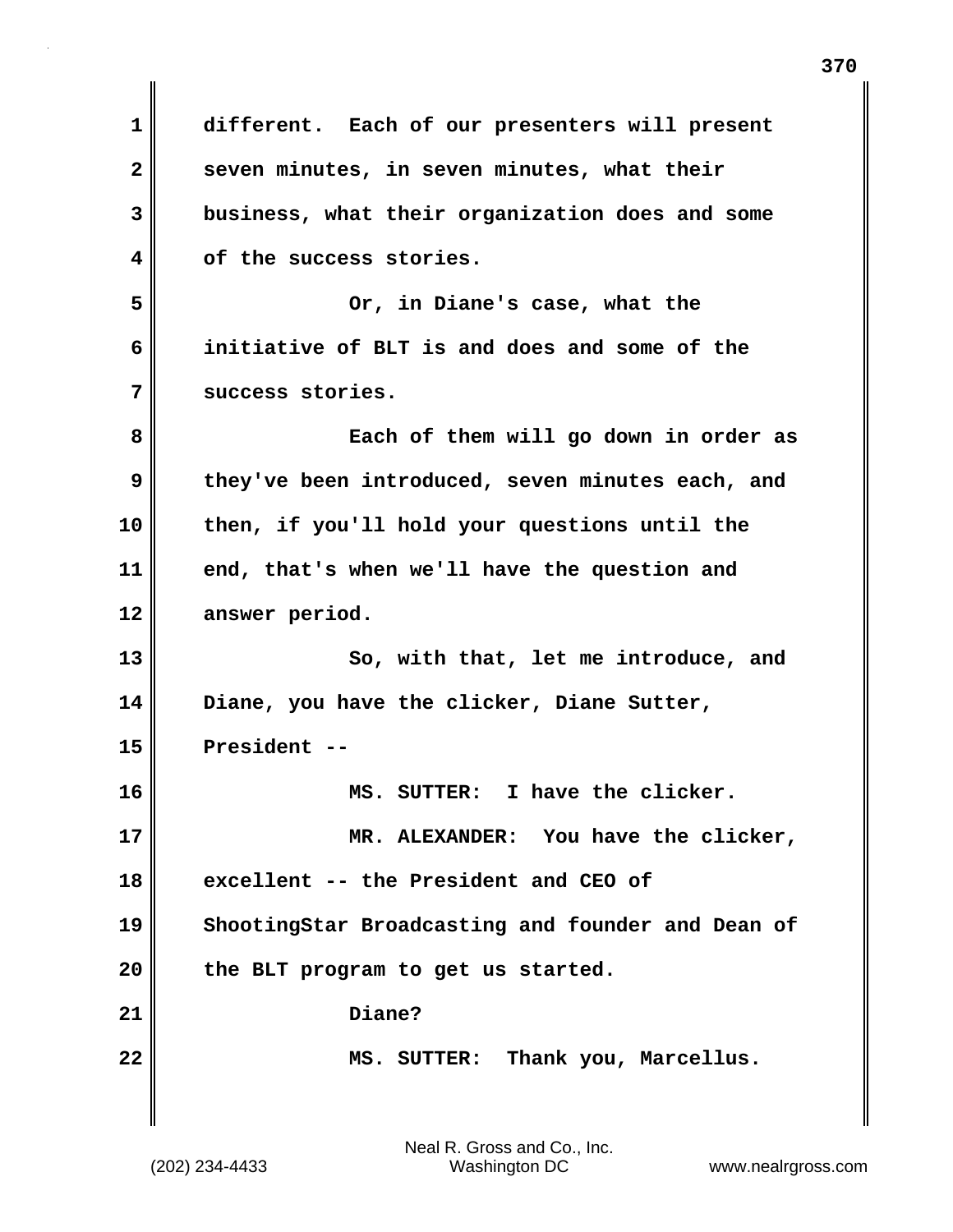1 || And, thank you all for being here today. **2 The Broadcast Leadership Training 3 program came about when I was sitting in my 4 television station in lovely downtown Abilene, 5 Texas. And, I was really thinking about the fact 6 how very fortunate I was. 7 There were very few women in ownership 8 then, not sure that's changed that much. And, 9 the fact is, that there were even fewer people of 10 color that I was going to meetings all the time 11 and I was the only one that wasn't a white male. 12 And, I was really thinking about why 13 that had happened. And, I think there are two 14 reasons why I was able to get a deal done. 15 First was, that I learned by working 16 for Shamrock Broadcasting, for all the years that 17 I did, I ran radio stations, television stations. 18 I became EVP and operations director of their 19 radio and TV stations. 20 And then, I headed up their television 21 group. 22** So, when we were buying stations, I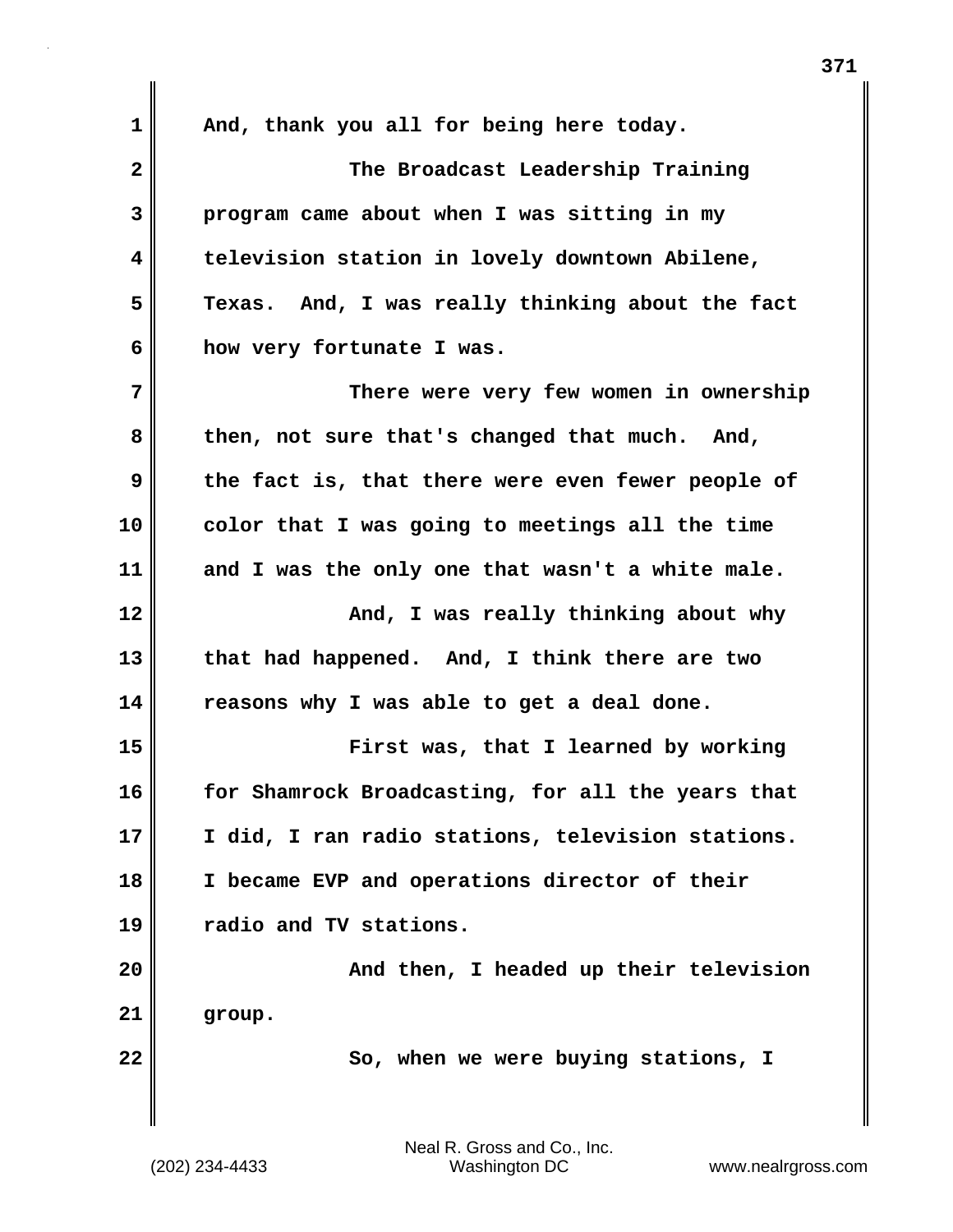**1 was the one doing the bank presentations with our** 2 CEO of the whole company.

**3 When it was time for us to divest 4 stations, it was my job to sell them. So, I 5 learned all of that while working for Shamrock, 6 which was owned by the Roy Disney Company. 7 Capital was not a problem for that 8 company. So, I had the advantage of doing that 9** on -- and learning all of that and getting my, in **10 essence, Master's degree, in owning and operating 11 television and radio stations on his nickel. 12 So, when it came time to sell our 13 televisions stations, I sold all the stations and 14 got down to the last one and I went in and said, 15 I have a great buyer for our last station. They 16 said, great, who? And, I said, me. 17 And, they smiled and looked at me and 18 said, that's great, Diane. But show me the 19 money. 20 So, I was able to go out and raise 21 senior debt and equity. You met Brian McNeill 22 today, Brian was my equity partner. Bank Boston**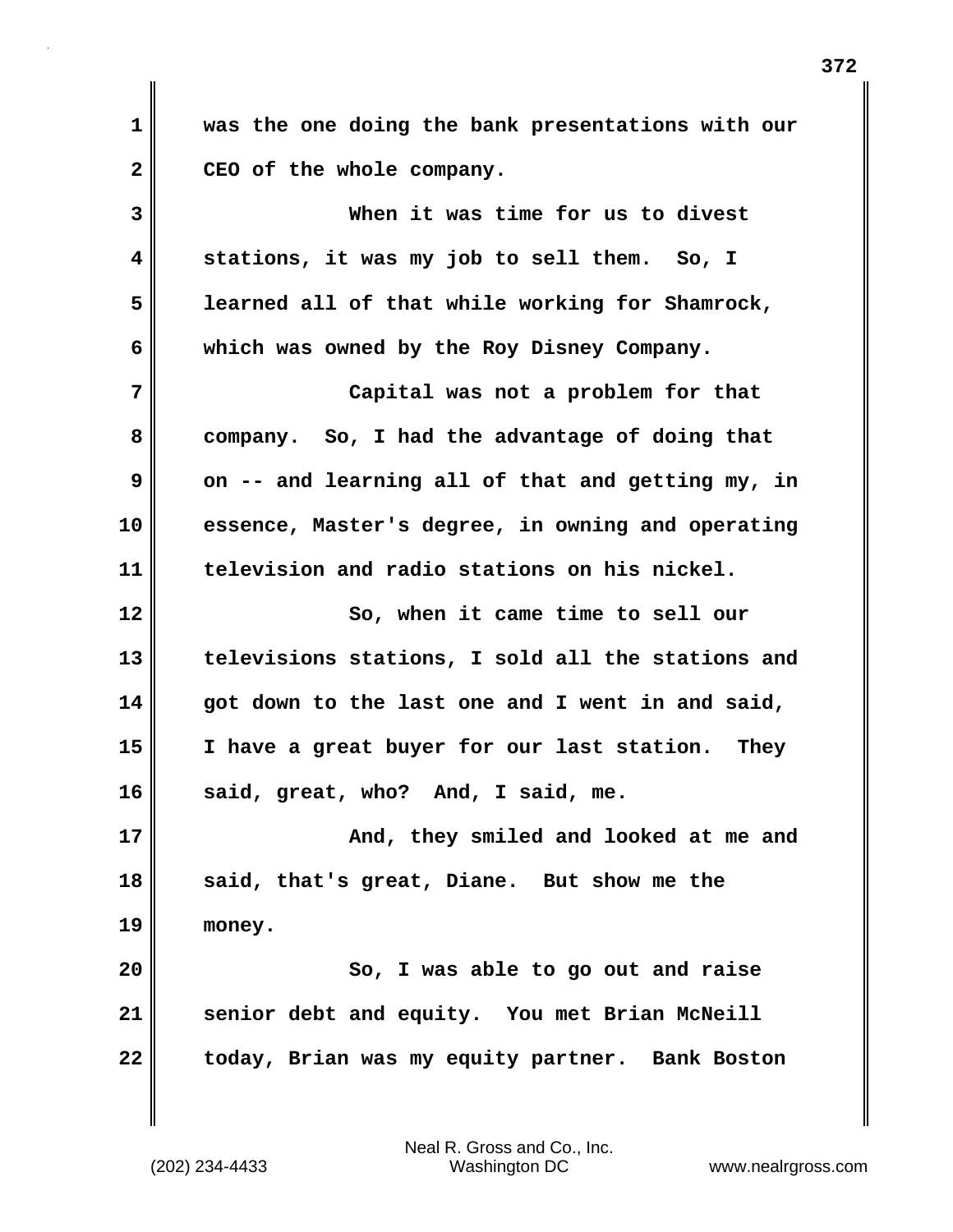**1 was my senior lender.**

**2** But the reason I got that done, when I **3 thought about it, I was sitting there at 9:00 at 4 night in Abilene waiting for the later news, it 5 was because of two reasons. 6 One, I had learned the things that you 7 never learn, even as a general manager about the 8 business of our business. Meaning, I didn't know 9 about capital structure and acquisitions and due 10 diligence until I had to do that on behalf of 11 Shamrock. 12 And, I had been a general manager of 13 radio and TV stations for over a decade. 14 So, one was access to the information 15 that I never learned in operating radio and TV 16 stations. 17** The second thing was, I had already **18 established the relationships with the bankers 19 and the brokers and all the people that I would 20 need to know to get a deal done. 21 And so, I realized how really special 22 and fortunate that was. And, I set about**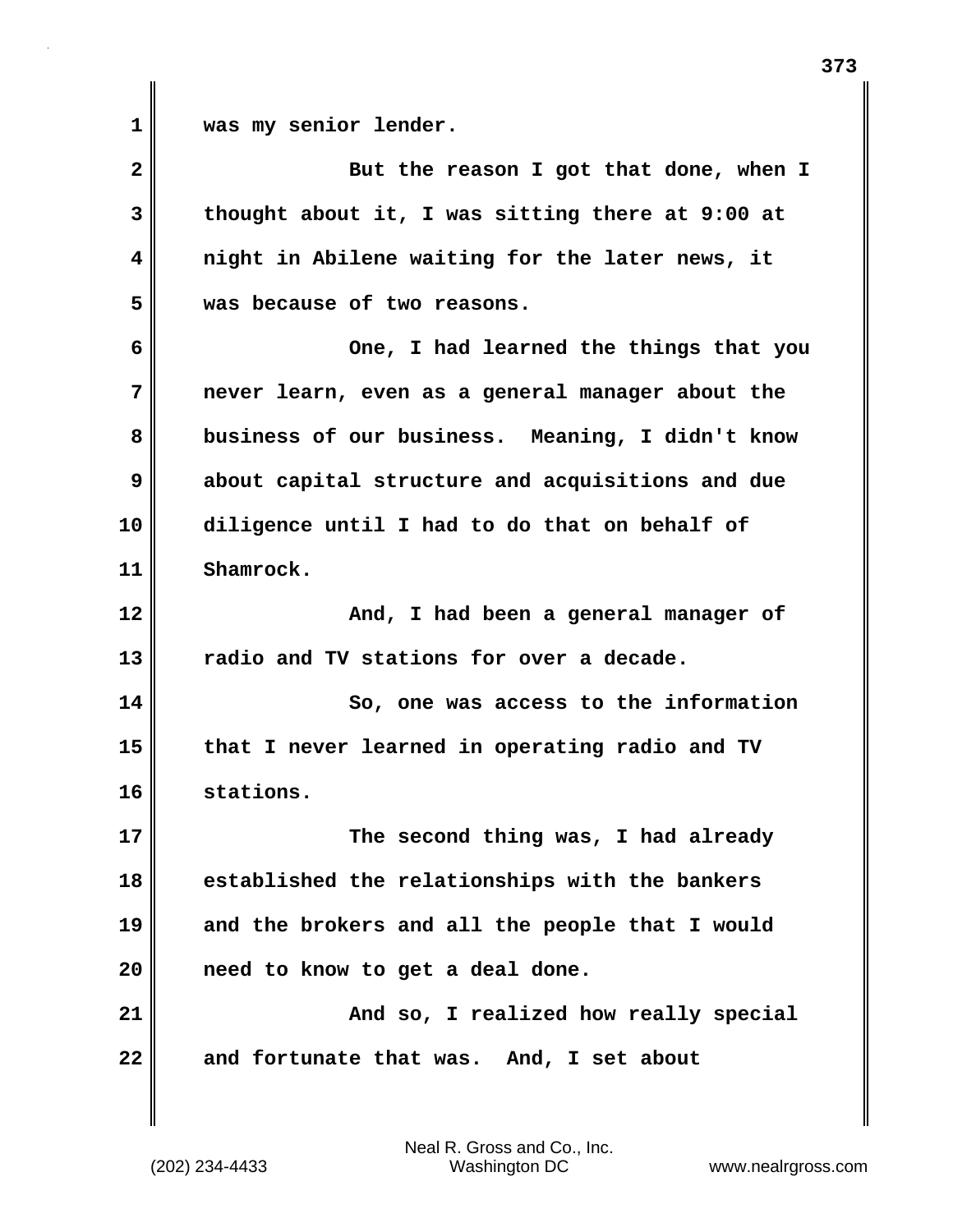**1 thinking how do I create that same opportunity 2 for others who don't have the advantages that I 3 had working for such a great company. 4 And so, I thought about, what were the 5 steps I took to create my company? How did I 6 start the company? What did I do with it? 7 And, as a result, what we ended up 8 starting and coming up with -- okay, I have the 9 clicker, there it is -- was I created the 10 Broadcast Leadership Training program. 11 And, as Marcellus has already said, 12 after creating it, I took it to the National 13 Association Broadcasters and asked them if they 14 would underwrite it and support it and that was 15 19 years ago. And, they have been our partners 16 and it is now their program that I worked with 17 them on to develop.** 18 **And, many of the people you saw and 19 talked to today were sponsors of that program. 20 And, I'll talk more about that. 21 The first thing you need to know is** 22 that it's always called the BLT program. And,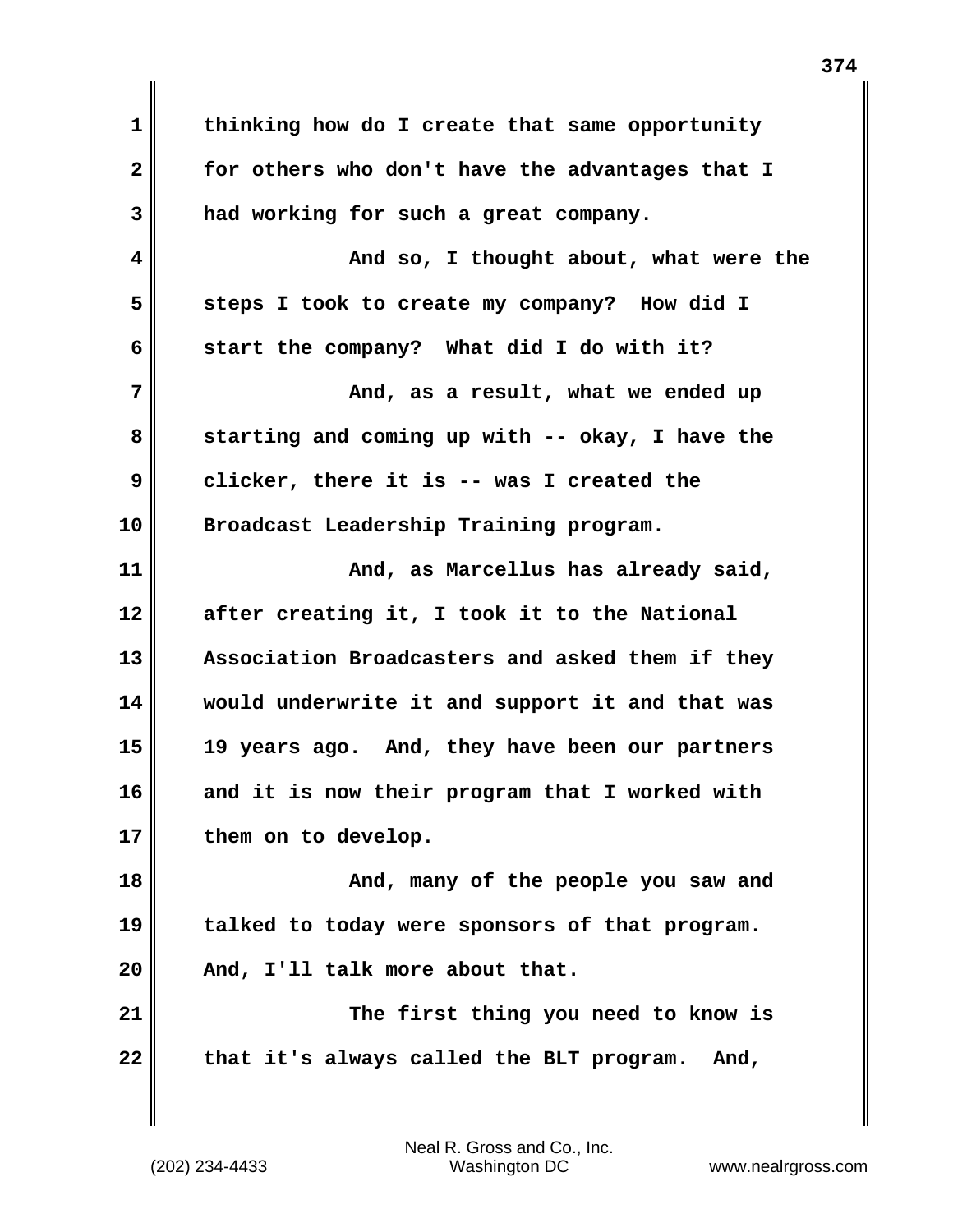**1 yes, that's not just a sandwich which, after we 2 start talking our shorthand, everyone goes, what? 3 The program was designed to do two 4 things, to get you the information that you need, 5 but also to get it from the people that you would 6 need to know so that you could develop the 7 relationships. 8 The faculty for the BLT program are 9 all working professionals in the business. 10 Chairman Pai has come and talked to the class 11 which is no more than 20 in any given year, has 12 come and talked to the class the last three 13 years. 14 Last week was a BLT class weekend and 15 we had Commissioner O'Rielly come. 16 So, the fact is, the program is to 17 teach especially what you need to learn from the 18 people that you will need to do business with. 19 You met Garret and Dan today from U.S. 20 Bank. They come and talk to the BLT program 21 about how to get money. 22 Brian and others have come, how do you**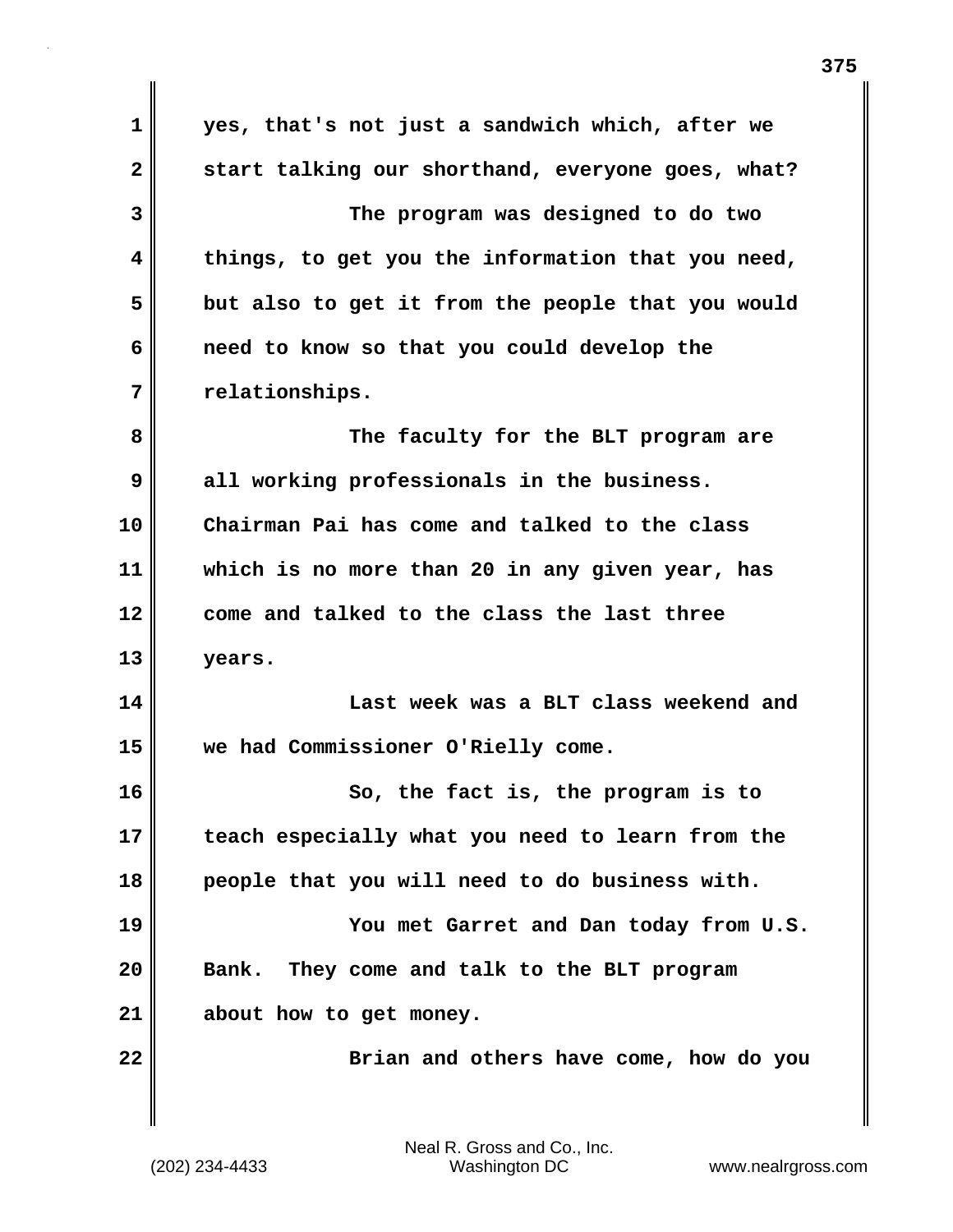| 1            | get money?                                        |
|--------------|---------------------------------------------------|
| $\mathbf{2}$ | The best thing about the program is,              |
| 3            | that it's really designed to help improve         |
| 4            | diversity.                                        |
| 5            | So, two-thirds of the seats are                   |
| 6            | reserved for women and people of color. And,      |
| 7            | those people who apply and are accepted into the  |
| 8            | program are fully fellowed. That is about a       |
| 9            | \$17,000 investment in every person that goes     |
| 10           | through. We pay for their tuition, we pay for     |
| 11           | their room, their board, their flight and all the |
| 12           | course materials.                                 |
| 13           | So, it's a very significant investment            |
| 14           | in their growth and their leadership and their    |
| 15           | learning.                                         |
| 16           | And, just to give you an idea, this is            |
| 17           | who should apply. This is a senior level          |
| 18           | program, it's not an entry level program.<br>You  |
| 19           | need to have been a manager of people and         |
| 20           | budgets.                                          |
| 21           | So, you need to have responsibility               |
| 22           | for hiring, you need to be able to someone who    |
|              |                                                   |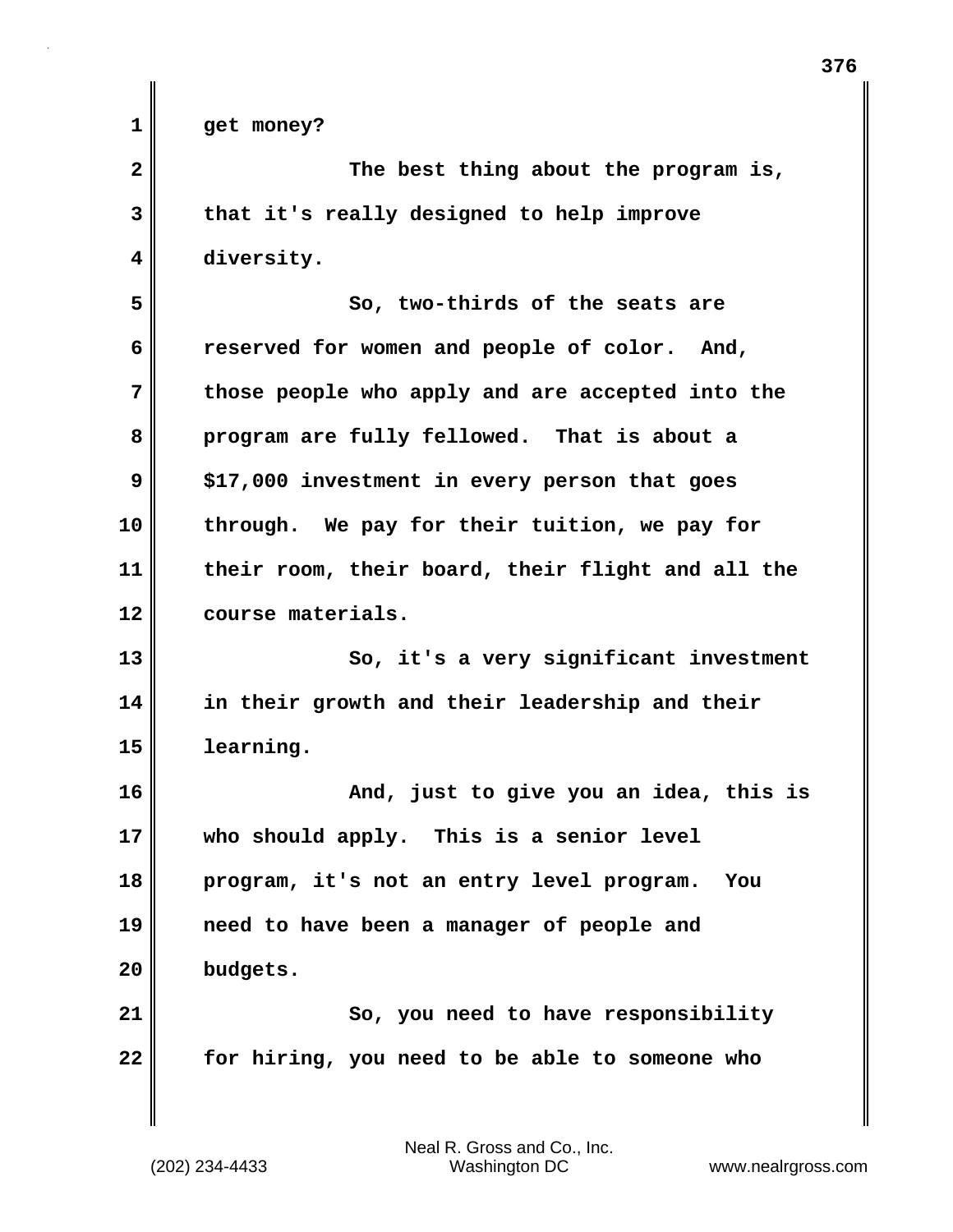**1 creates a budget, maintains a budget. 2** And so, the people that we have had in **3 the program are those that have been part of 4 that. 5 The program curriculum, as you see, is 6 everything from how do you start your company? 7 How do you get -- how do you achieve getting what 8 you need for advisors, where do you get a lawyer 9 and who should you hire and how do you do that. 10 And, again, the people that are coming 11 are FCC lawyers. They are consulting engineers, 12 so that you learn that from them. 13 The program is ten months long. It 14 starts in September and it goes until June of 15 every year. It meets one weekend a month at the 16 NAB, except for April when the whole class will 17 actually go and attend the NAB convention in Las 18 Vegas. 19 So, you can see that the program is 20 thorough, tons of things in it. And, the fact 21 is, that they also, you work in a mentoring**

**22 group. You then also, after the end of each**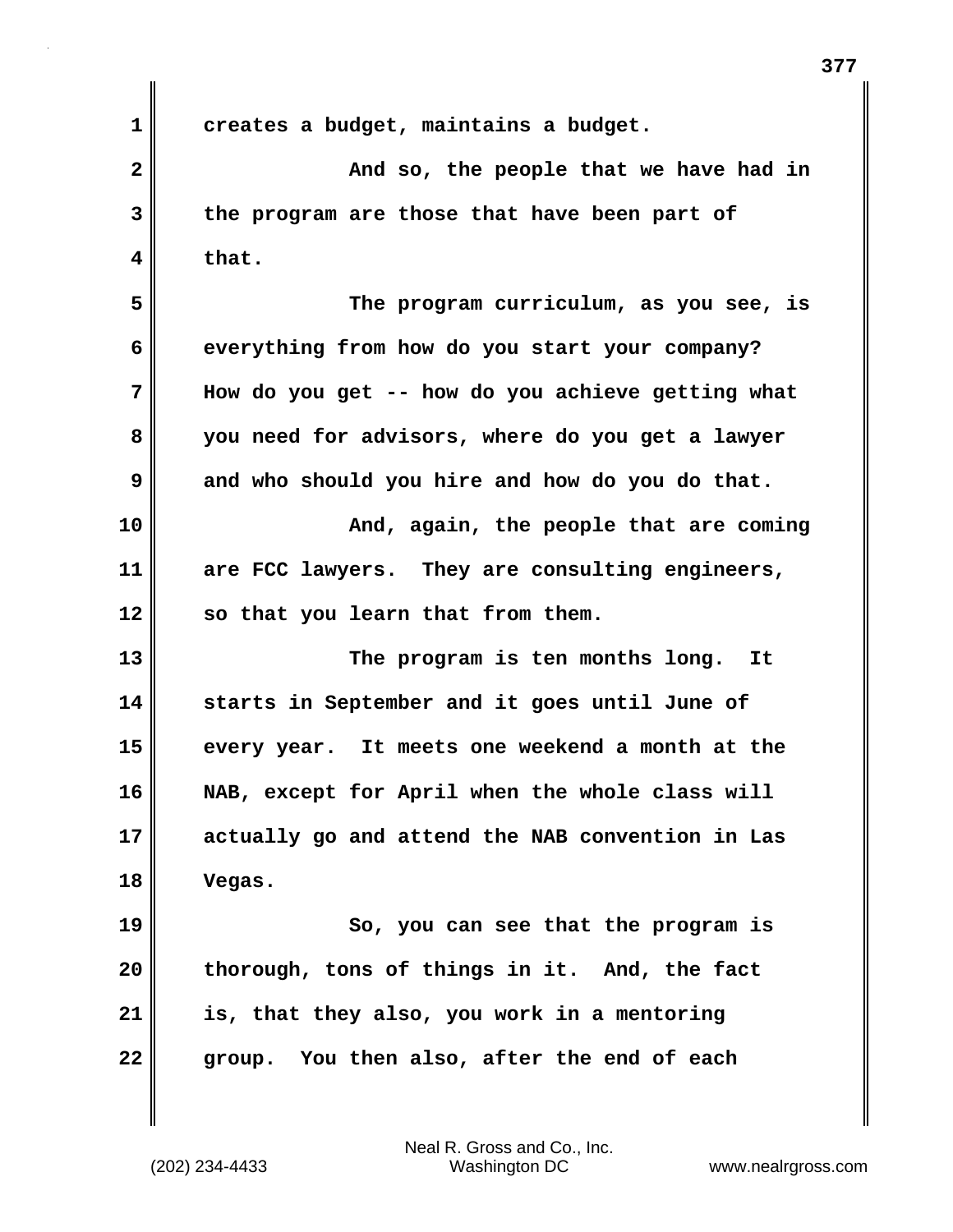**1 class, have a case study and you have to do a** 2 Shark Tank presentation with the full **3 presentation as if, in fact, you are presenting 4 to private equity in order to graduate from the 5 class. 6 So, we kind of work you hard. 7 And, as I say, the faculty is drawn 8 from people who are in the industry. We have 9 Commissioners. We have many of the people that 10 you saw today have been there and have spoken to 11 the class and are participants of it. 12 And, you participate -- there are 13 brochures on the table over there about the BLT 14 program. May 1st is when the applications will 15 become available online at the NABEF website. 16 And then, you can apply for -- to be in the 17 program and for a fellowship. 18 And, I think that you can talk to the**

**19 325 BLT graduates that now exist. You've met a 20 lot of them today. Orlando Rosales is a BLT 21 graduate. DuJuan McCoy is a BLT graduate. 22 Brian brought with him from his**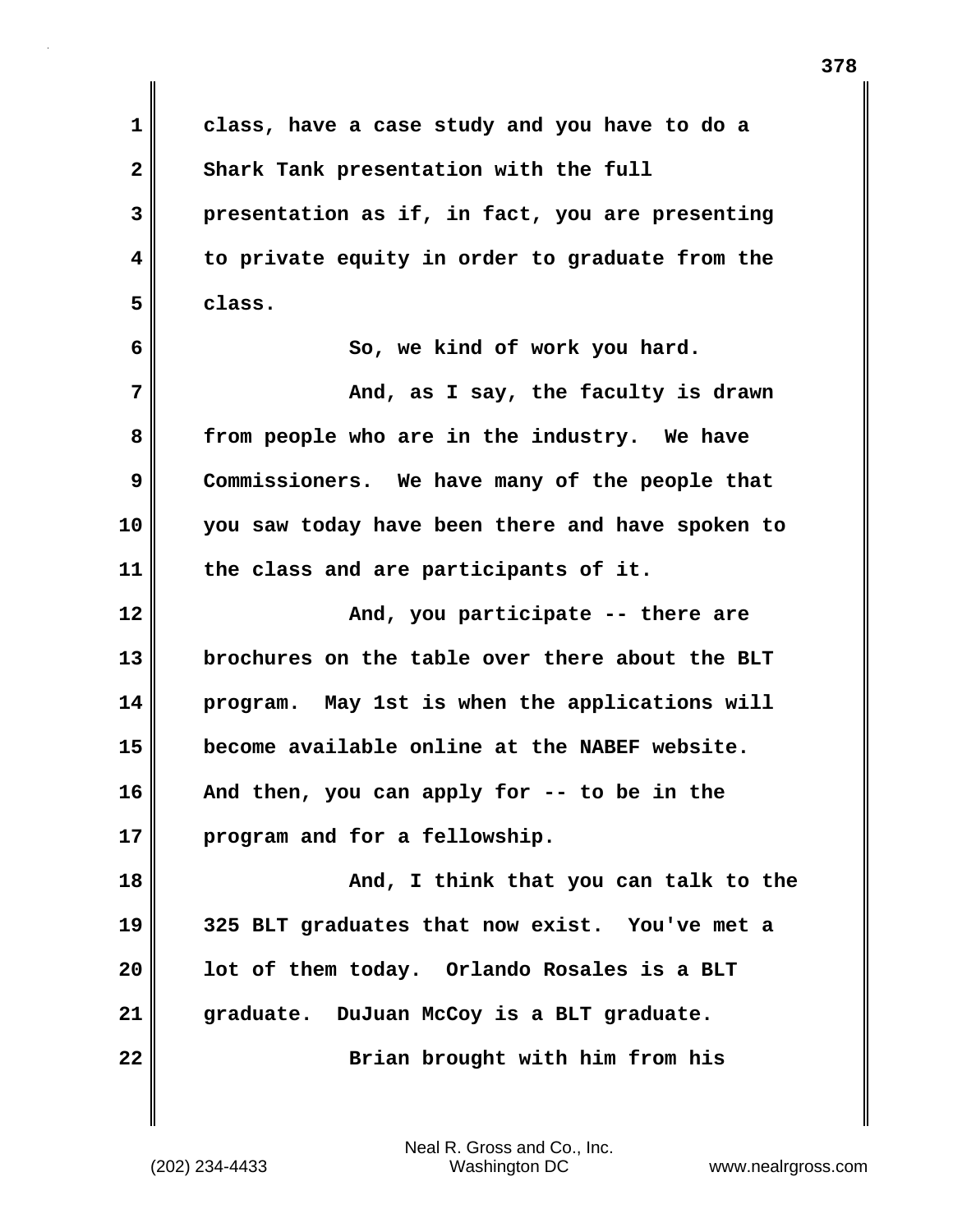**1 company at Scripps, he brought his HR person who 2 is a BLT graduate.**

**3** So, they are everywhere and I think **4 you will find that the class is done -- the 5 graduates have done pretty well. Sixty-five 6 percent of them have been promoted at least once 7 since they went through the program. 8 Two have become group heads, the head 9 of Hearst Broadcasting is a BLT grad. And, we 10 have 51 graduates who own or have owned stations 11 and we've had as many as 9 that have served on 12 the NAB Board. 13 These are our sponsors. The program 14 is designed by broadcasters for broadcasters, 15 paid for by broadcasters. 16 So, all of the people that you see up 17 there are currently broadcasters that have 18 supported the program with their sponsorships and 19 I look forward to having a lot of you 20 participate. 21 Thank you. 22 MR. ALEXANDER: Excellent.**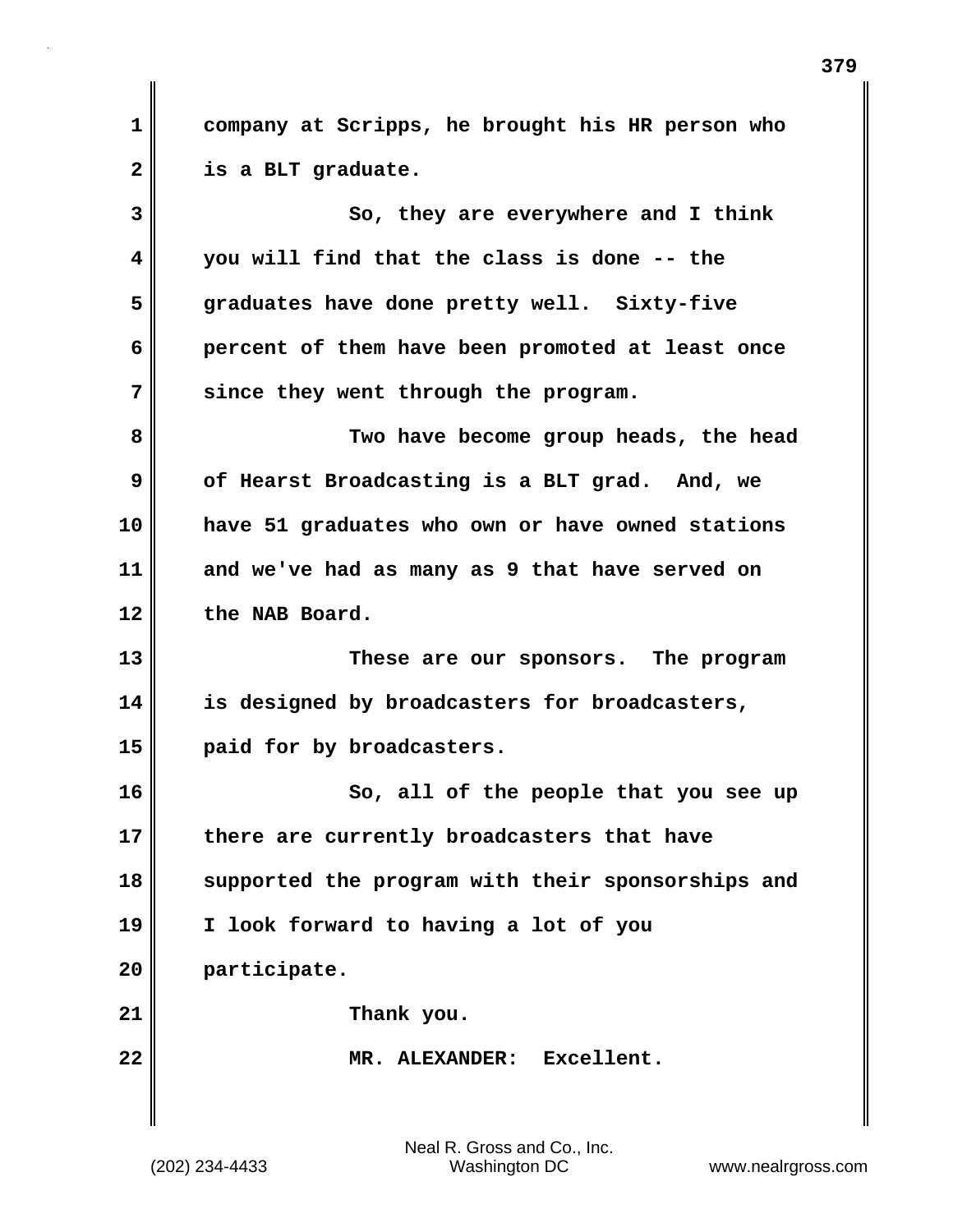| 1            | Maurita?                                          |
|--------------|---------------------------------------------------|
| $\mathbf{2}$ | MS. COLEY FLIPPIN: Good afternoon,                |
| 3            | everyone.                                         |
| 4            | MS. SUTTER: I'm passing the clicker.              |
| 5            | MS. COLEY FLIPPIN: Oh, thank you.                 |
| 6            | Good afternoon, everyone. I'm really              |
| 7            | excited to be here today, even if flagging a      |
| 8            | little bit for -- is anybody here at MMTC's       |
| 9            | conference yesterday?                             |
| 10           | MS. SUTTER: Oh, I heard it was great.             |
| 11           | MS. COLEY FLIPPIN: Okay so then -- it             |
| 12           | was great, but I'm sure you're dragging a little  |
| 13           | because it was a lot of great content, a lot of   |
| 14           | great content today. This was absolutely          |
| 15           | phenomenal.                                       |
| 16           | And, I've been thinking whether or                |
| 17           | not, was this really a good idea? That was David  |
| 18           | Honig's idea that we do them back to back like we |
| 19           | did in the old days.                              |
| 20           | And, I think it worked, you know,                 |
| 21           | we'll get some feedback from you all as to        |
| 22           | whether having the conferences back to back like  |
|              |                                                   |

**380**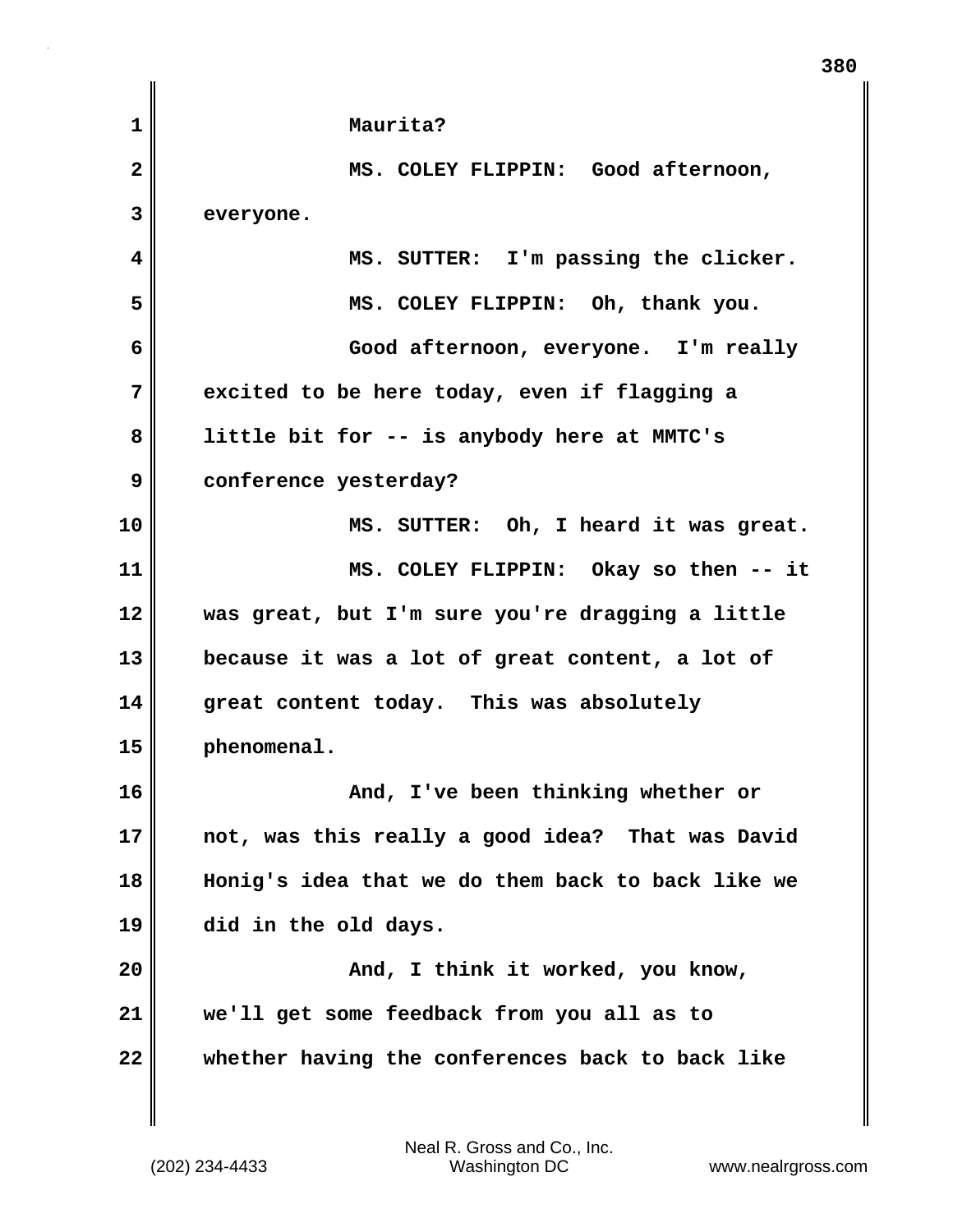**1 this is something we can continue. 2** But for those of you who may not know, **3 MMTC, the Multicultural Media Telecom Internet 4 Council, we did change our name a couple of years 5 ago, but it's okay, everybody knows of us as 6 MMTC. 7 And, we are a nonprofit that's been 8 around since 1986 which we're 33. So, 9 technically, we're a millennial, but I don't feel 10 very millennial, but we have been -- I'd like to 11 think of MMTC as one of the leaders in media, 12 telecom, and internet policy. 13 We have a very strong bench of 14 leaders, starting with our former Chair, Henry 15 Rivera, our founder, co-founder, David Honig who 16 spoke today. 17 We also had on the program today, 18 Jenell Trigg who is one of our advisory board 19 members. Steve Roberts who spoke on another 20 panel and Dean Jannette Dates. 21 So, we've been around for a while and 22 we would like to think that we are bringing a lot**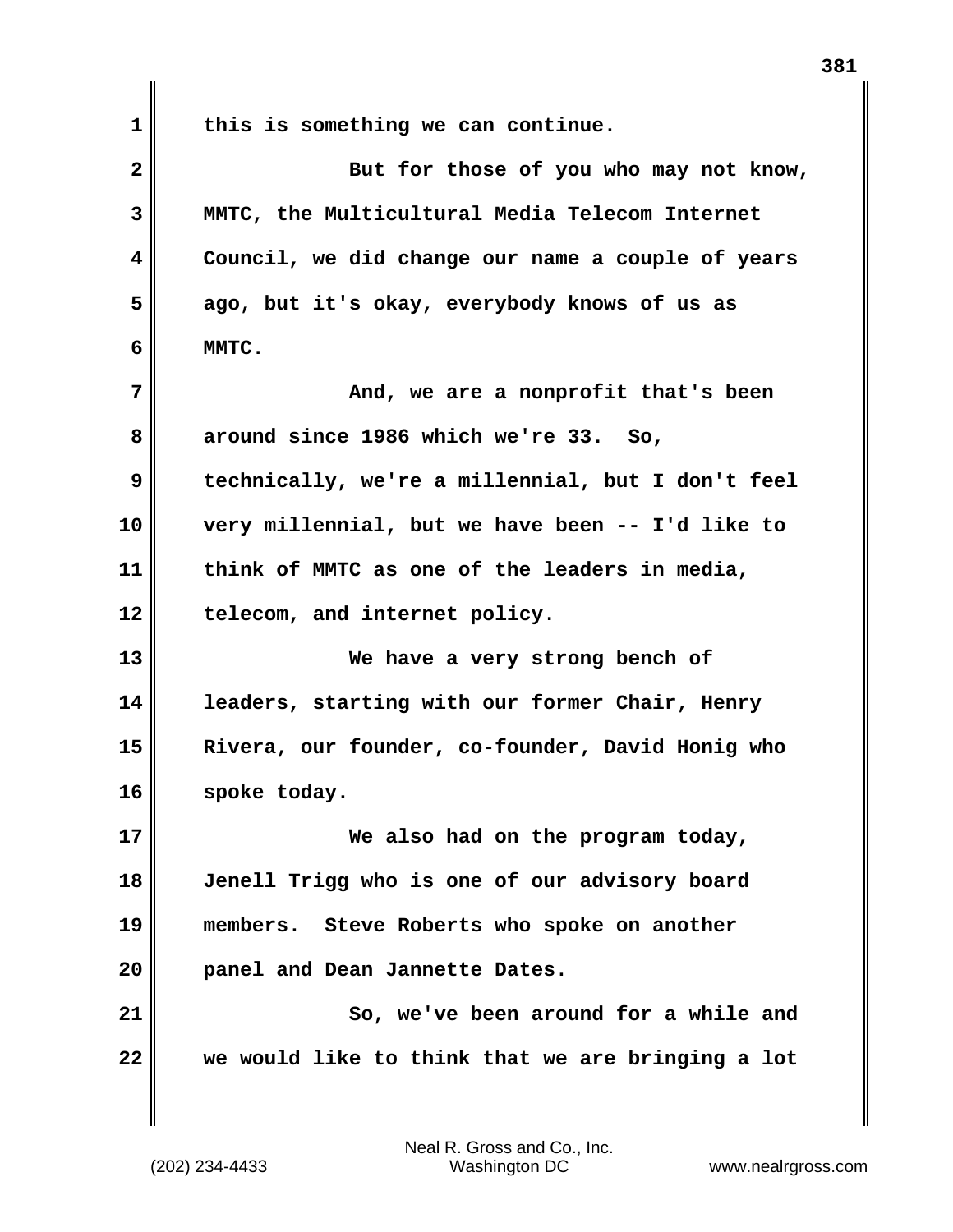**1 of the information from the past to the 2 entrepreneurs and professionals of the future. 3 Since we were founded in '86, we've 4 graduated over 80 fellows. Most of our fellows 5 are either lawyers or communications majors, 6 researchers. We've mentored hundreds more than 7 that. 8 I'd like to get to the number that 9 Diane mentioned with over 300 graduates, that's 10 my goal. 11 But MMTC is primarily known as a 12 policy organization. We advocate before the FCC 13 on policy issues that affect ownership diversity, 14 all the issues you've heard today, we've been 15 instrumental in. 16 But, so, all these years of 17 advocating, and this was before I joined MMTC, so 18 I'm going to tell you some things that -- stories 19 that I know about. 20 But all these years of advocating for 21 diverse ownership, David Honig told me that it 22 was actually Dick Wiley who basically said, you**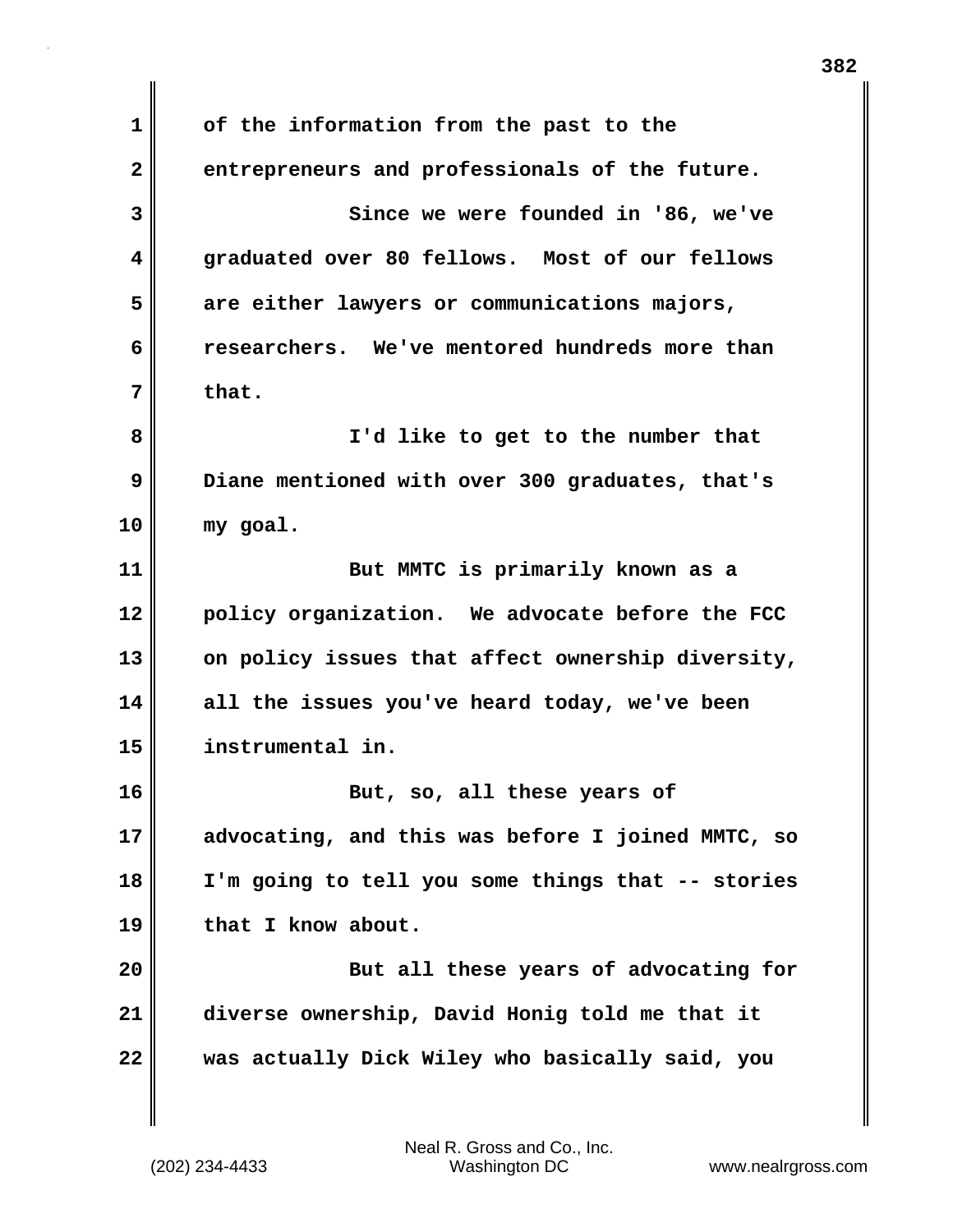**1 guys are always complaining, why don't you do 2 something about it? 3 So, in 1996, MMTC formed MMTC Media 4 and Telecom Brokers. And, I'm sorry, 1997, 5 formed the brokerage. 6 And so, we think of our success story 7 as really helping to create success stories in** 8 this industry much in the way that my co-**9 panelists are doing here. 10** So, it's really, we have a great **11 story, but today, I want to tell you about some 12 of our success stories, some of -- one of whom 13 you've met today. 14 And, just to give you an idea of 15 what's possible, you know, when you bring 16 together policy makers and investors with 17 entrepreneurs who are seeking to achieve 18 diversity in the industries that we care about. 19 So, I'm going to turn this on here. 20** So, our first success story that I **21 want to talk about, Asian American Broadcasting** 22 and St. Paul, Minnesota, KFXN-AM.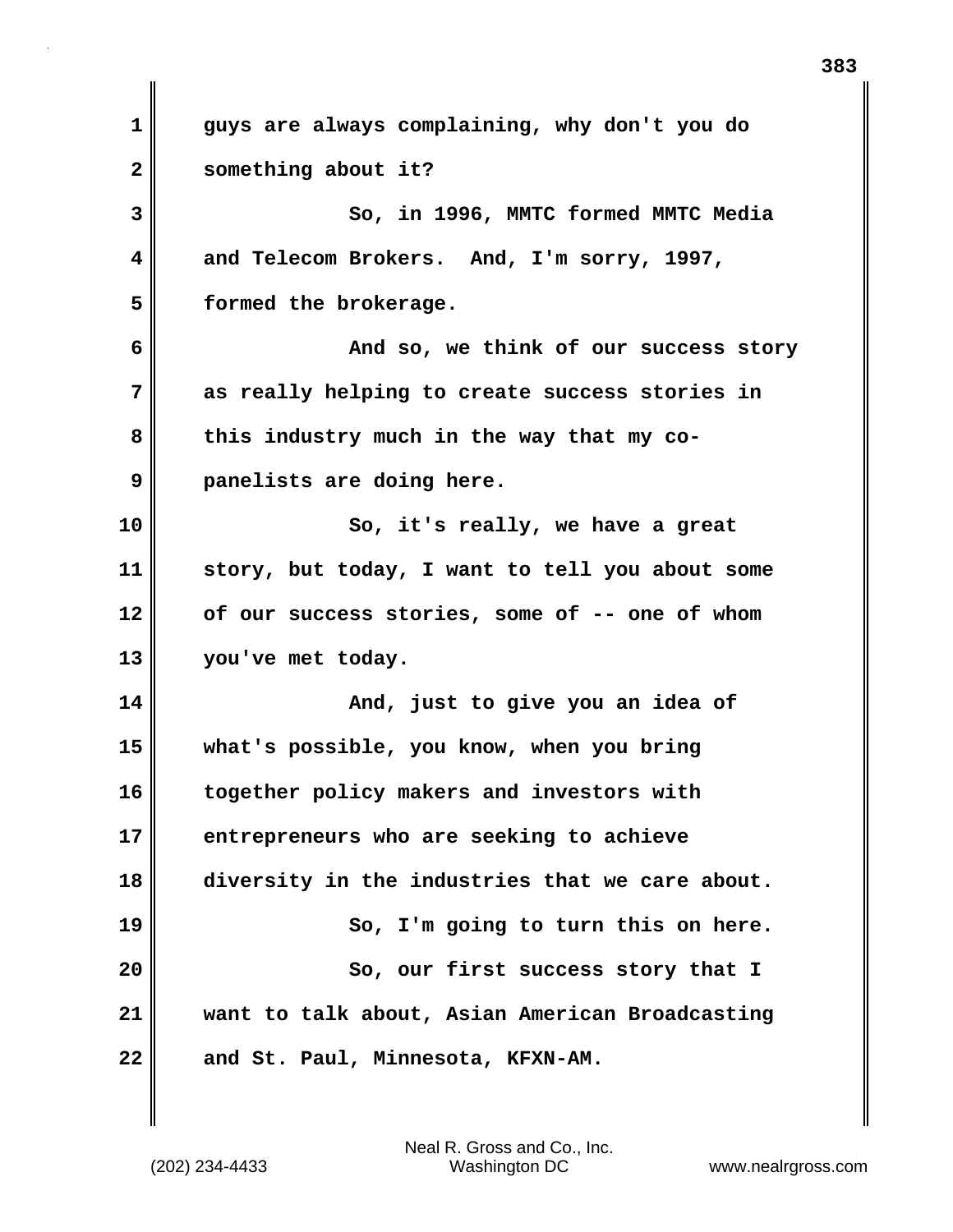**1 I had the pleasure of meeting the** 2 **owner, Kongsue Xiong.** We made -- they were our **3 entrepreneurs of the year a couple years ago. 4 In September of 2011, Clear Channel 5 which is now, as you know, iHeartRadio, donated 6 KFXM to MMTC. 7 I don't know if too many people here 8 know about the fact that MMTC is a nonprofit, so 9 we have had station owners who are interested in 10 diversity who've actually donated stations to 11 MMTC and then our brokerage goes through the 12 process of trying to find a minority or woman-13 owned broadcaster to run the station and, 14 ultimately, with the hope of purchasing the 15 station. 16 So, this station was operated by Asian 17 American Broadcasting for three years and then, 18 they were able to acquire it from MMTC in May of 19 2014. 20 And, they continue to operate it with 21 great success. They're the first MOM 22 broadcasters in Minnesota.**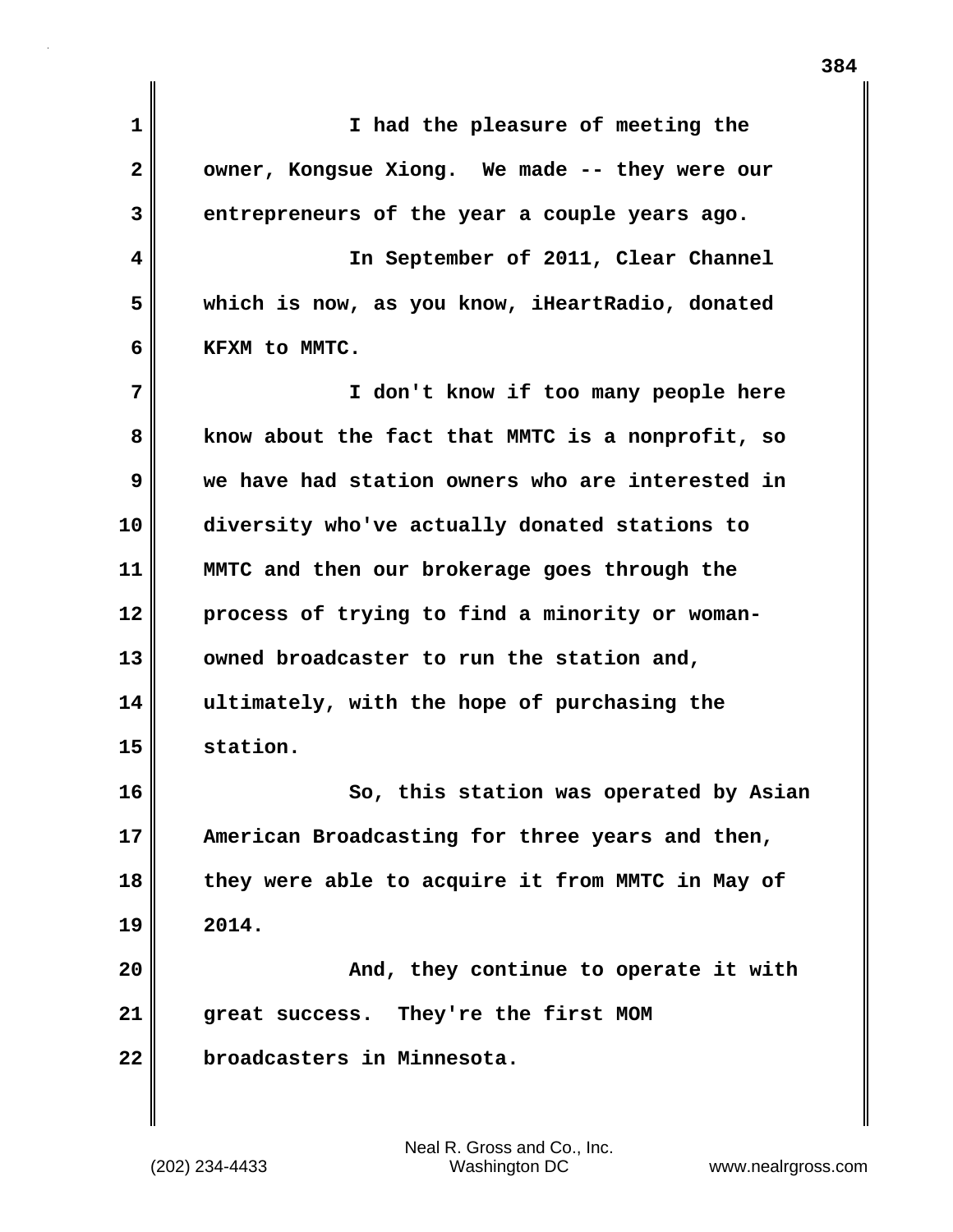| $\mathbf 1$  | And, I think you all have the                     |
|--------------|---------------------------------------------------|
| $\mathbf{2}$ | PowerPoint, but we have in the PowerPoint, we     |
| 3            | have some quotes from the owner, Kongsue Xiong,   |
| 4            | who is the licensee.                              |
| 5            | So, that's one diverse success story,             |
| 6            | successful ownership story.                       |
| 7            | And then, the next one is, okay, KMLU             |
| 8            | TV of Monroe, Louisiana and KHME and KQME TV of   |
| 9            | Rapid City, South Dakota, Sherry Nelson, who is   |
| 10           | always is a well-known household world name       |
| 11           | around these conferences.                         |
| 12           | And, that MMTC brokerage brokered this            |
| 13           | when Gray Television retained MMTC as a broker to |
| 14           | identify women and minorities to buy six of its   |
| 15           | spinoff stations. And, Sherry Nelson surfaced as  |
| 16           | one of the broadcasters, owner of Legacy          |
| 17           | Broadcasting.                                     |
| 18           | They were founded in 2014 from Gray               |
|              |                                                   |
| 19           | Television. And, it's just an example -- I think  |
| 20           | someone had mentioned earlier today that when     |
| 21           | there's spinoffs that often there's opportunities |
| 22           | for minorities and women to acquire a spinoff.    |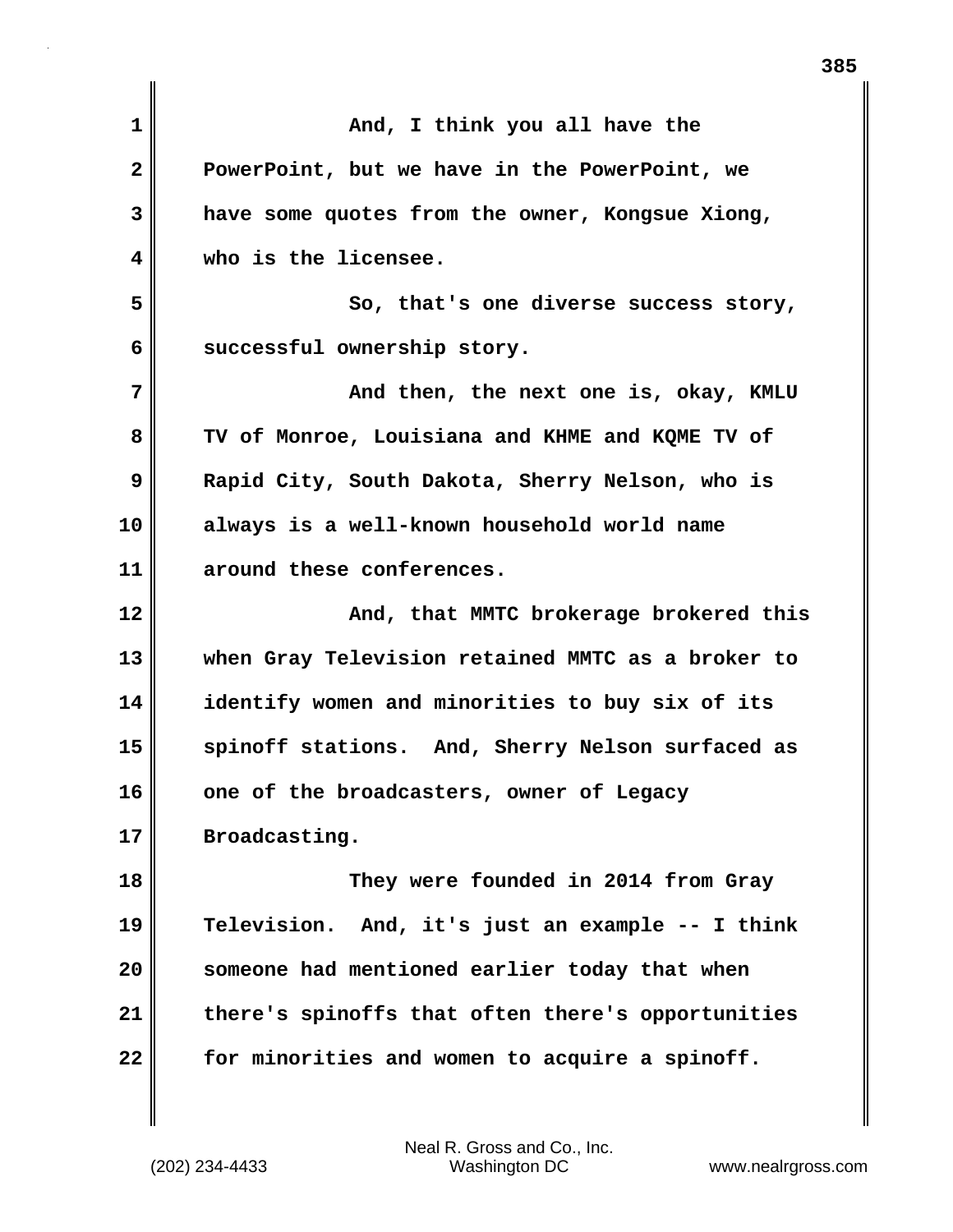**1 So, this is an example of one of those. 2 They went through a process and, after 3 reviewing a lot of applicants, Gray selected 4 Sherry Broadcasting based on, you know, their 5 decision that they would be a buyer who would be 6 able to operate the station successfully. They 7 acquired six stations, Sherry and her team, 8 thereby contributing to the diversity without any 9 rules, you know, just, you know, broadcasters in 10 the industry who are doing their part to try to 11 create diversity. 12 And, also, you know, contribute to the 13 bottom line because, you know, Sherry paid and 14 financed her station. 15 MS. SUTTER: She was also very well 16 trained. 17 MS. COLEY FLIPPIN: Yes, right. 18 MS. SUTTER: Where do you think she 19 was? Maybe a graduate of the BLT program? 20 MS. COLEY FLIPPIN: Another BLT 21 graduate. 22 MS. SUTTER: I couldn't help it, it**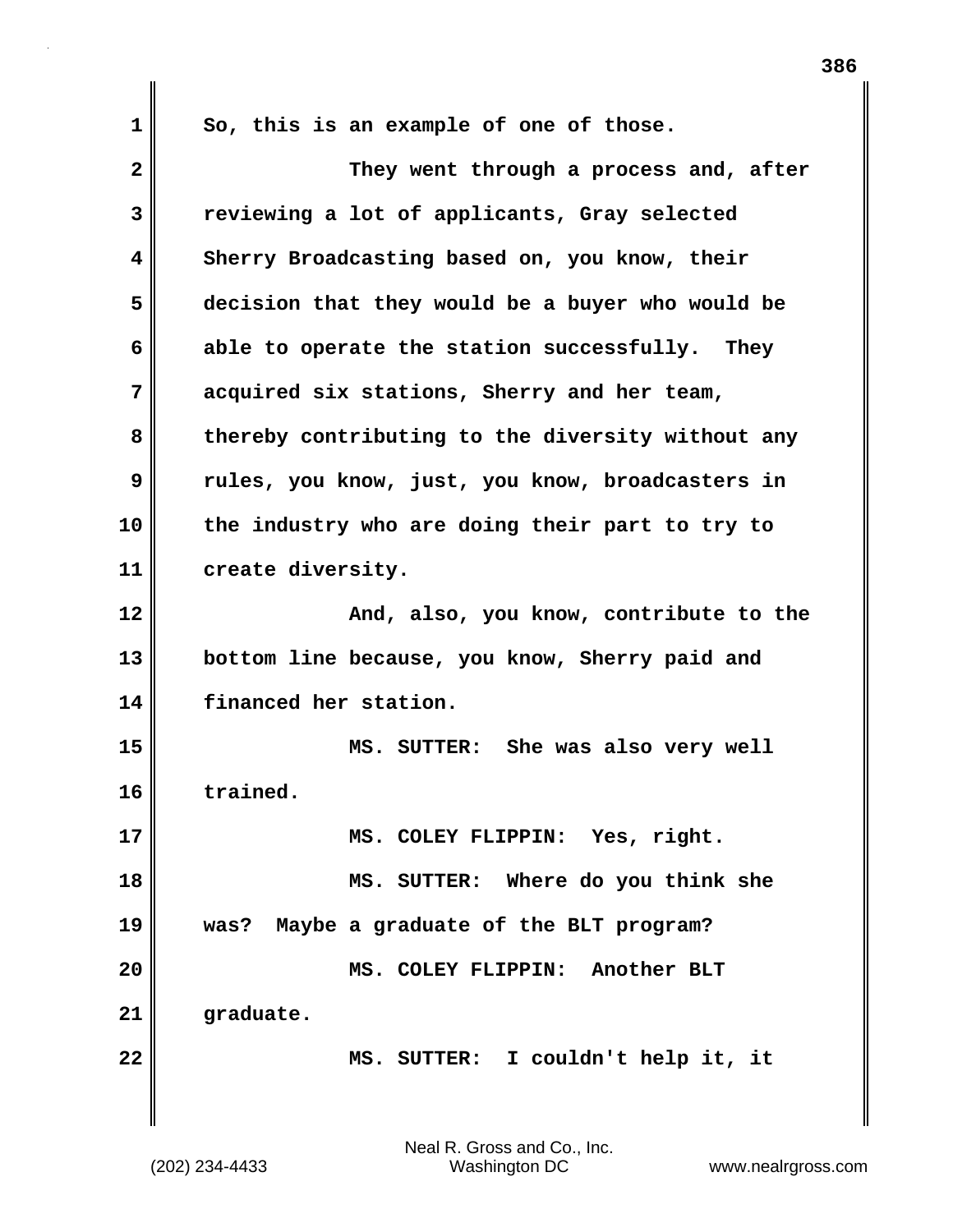**1 was there. 2 MS. COLEY FLIPPIN: With all 320 of 3 the graduate, can you imagine what that would 4 look like? 5 MS. SUTTER: Well, but again, all of 6 the graduates from BLT aren't going to ownership. 7 MS. COLEY FLIPPIN: Right, right. 8 MS. SUTTER: They're also moving up in 9 their companies. 10 MS. COLEY FLIPPIN: Okay, okay, okay. 11 All right. 12 Okay, so, our last success story is 13 Zamora Broadcasting, WDTW 1310-AM in Detroit. 14 And, that is one that's near and dear 15 to my heart because that was a station that was 16 donated to MMTC from Clear Channel. It was not 17 on the air at the time, it really needed an 18 investment to get it back on the air. 19 I remember calling -- I'm from 20 Detroit, so I remember calling friends to see, do 21 you want to buy, you know, the station? Because 22 I grew up with this station. It used to be**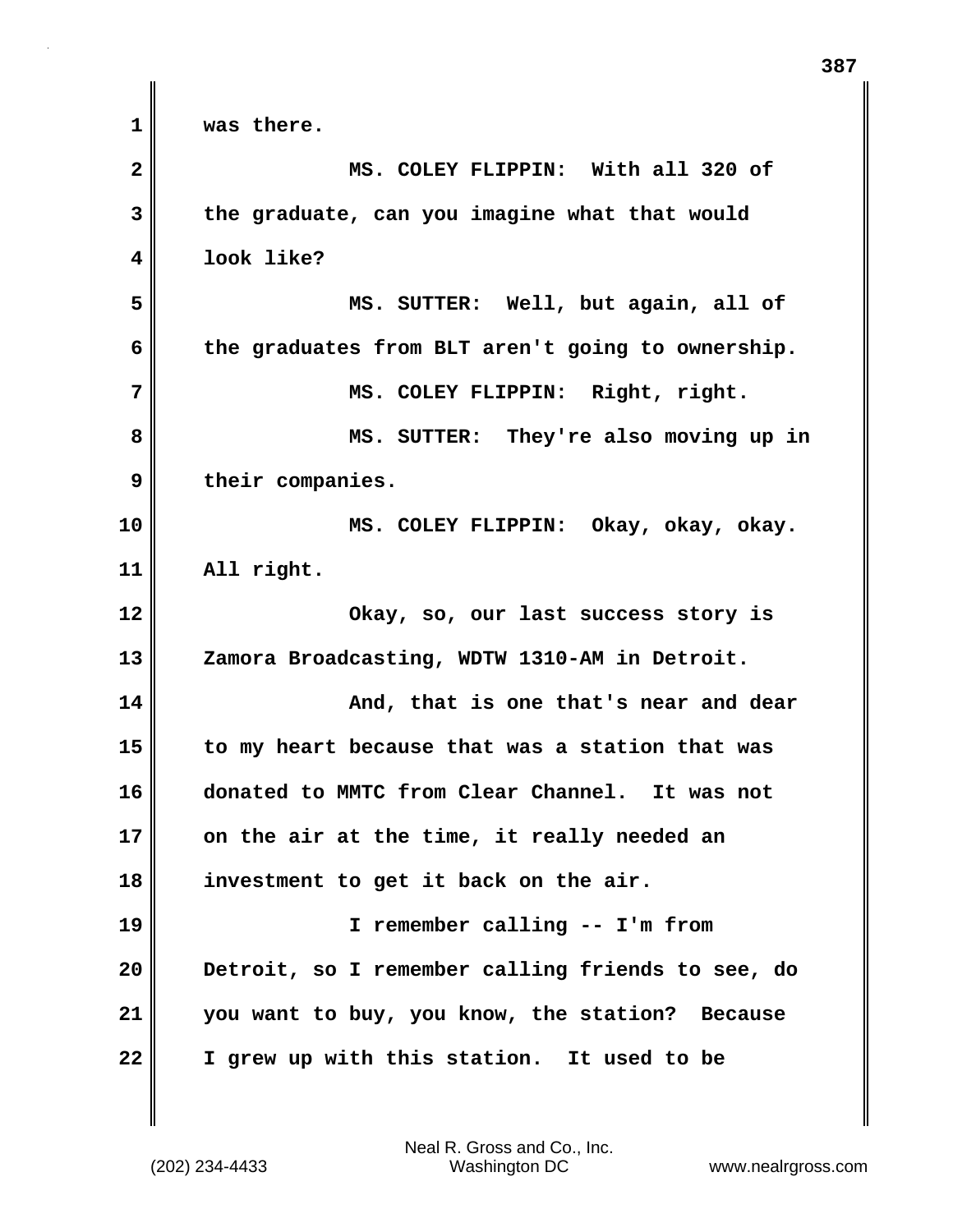**1 Keener-13. So, it was a really exciting thing in 2 Detroit.**

| 3  | And then, in 2014, Pedro Zamora of               |
|----|--------------------------------------------------|
| 4  | Zamora Broadcasting purchased WTDW-AM. They      |
| 5  | totally rebuilt the station from the ground up   |
| 6  | with new towers and state of the art studio and  |
| 7  | have their corporate offices in Metro Detroit.   |
| 8  | It's the first full coverage Spanish             |
| 9  | language radio station serving the Latino        |
| 10 | community in Detroit.                            |
| 11 | And, we've also -- our brokerage, led            |
| 12 | by David Honig and Suzanne Gougherty who you met |
| 13 | earlier, they also assisted Pedro and his team   |
| 14 | with the purchase of a low power TV translator.  |
| 15 | And so, these are just examples of               |
| 16 | MMTC's success stories in ownership. Obviously,  |
| 17 | we are kind of a feeder for BLT, but just want   |
| 18 | to, you know, let you know what's possible. And, |
| 19 | if you're interested in stations, buying         |
| 20 | stations, owning stations, and you can see David |
| 21 | or Suzanne or me.                                |
| 22 | Thank you.                                       |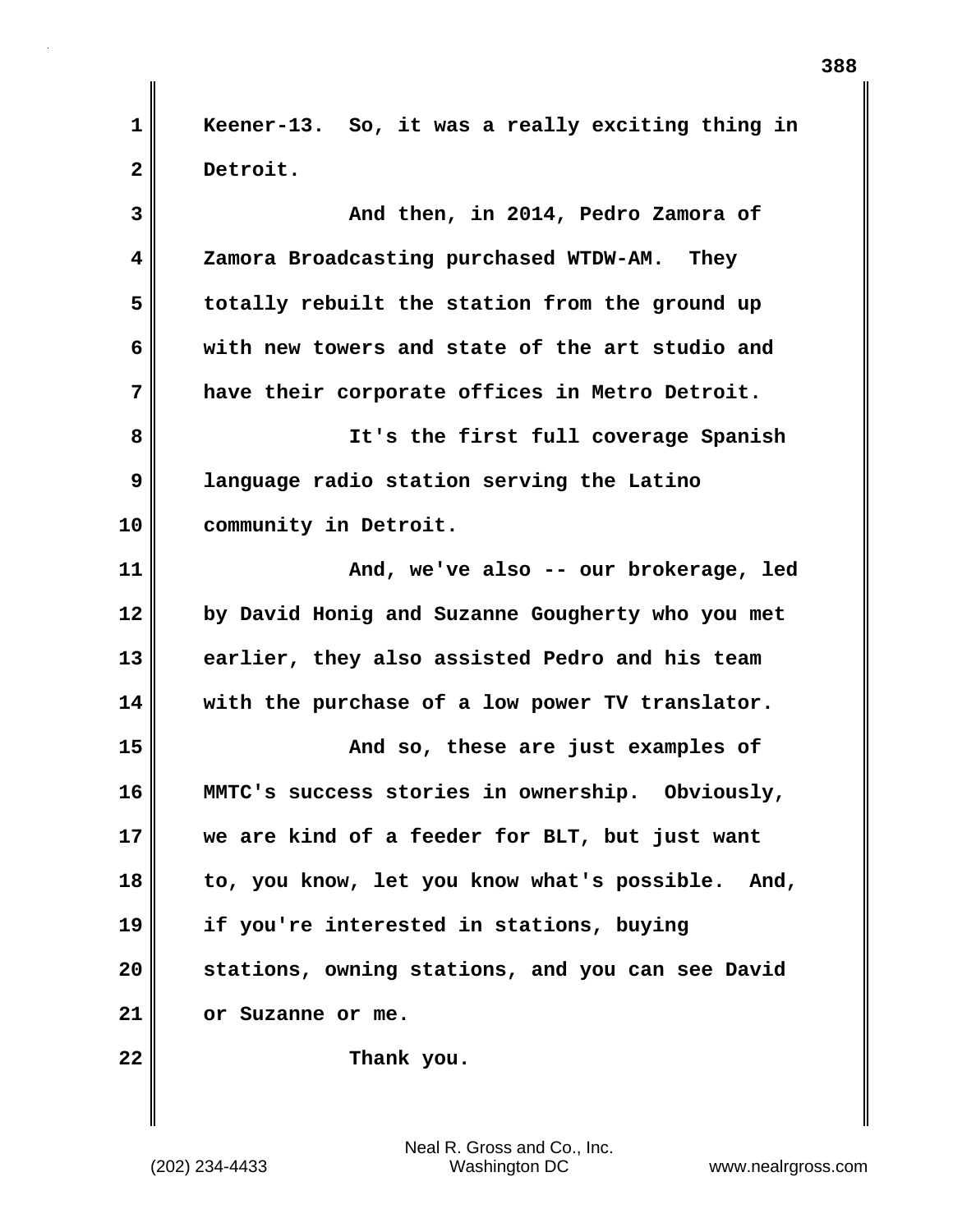| 1            | MR. ALEXANDER: Excellent.                         |
|--------------|---------------------------------------------------|
| $\mathbf{2}$ | Maria?                                            |
| 3            | MS. BRENNAN: Who wants this? Come                 |
| 4            | on, Greg, yay. Because, if I know me, it's going  |
| 5            | to stay on slide one the entire time.             |
| 6            | (Laughter.)                                       |
| 7            | MR. ALEXANDER: It takes a team, it                |
| 8            | takes a team.                                     |
| 9            | MS. BRENNAN: I know, they're -- Lord              |
| 10           | knows what I'd do without team WICT.              |
| 11           | So, I want to thank you for hanging               |
| 12           | out and making it through to the last panel. I    |
| 13           | also, I know Henry and Jamila have been thanked a |
| 14           | lot today, but I've got to thank them again for   |
| 15           | all the work that they do.                        |
| 16           | (Applause.)                                       |
| 17           | MS. BRENNAN: And, I want to thank our             |
| 18           | moderator, too, Marcellus.                        |
| 19           | So, I love talking about WICT, not                |
| 20           | just because I've been here for ten years, but    |
| 21           | also because we have this really terrific         |
| 22           | mission, we foster women leaders who we expect to |

 $\mathbf{I}$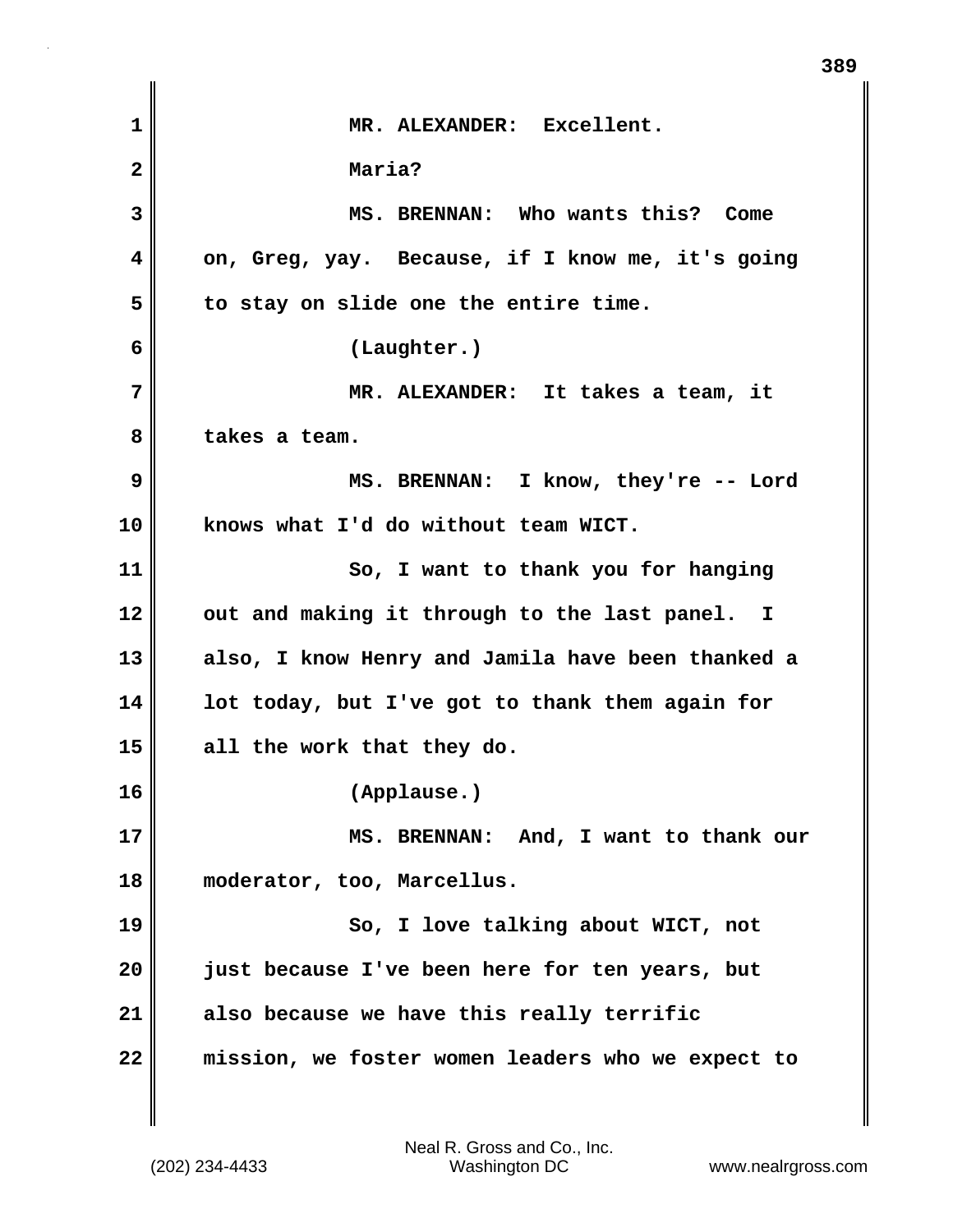**1 change our industry. 2 And, we're like you, when we started 3 out, it was women in cable and now the landscape 4 has grown so vividly. 5 So, like our friends at NCTA which is 6 now the Internet and Television Association, 7 we're sort of going through that same 8 metamorphosis as well. 9** So, I can tell you that we turned 40 **10 in 2019, which sounds pretty good to me right 11 now. 12** But, inside of those 40 years, the **13 successes are tremendous. You can imagine, 14 because when you're an organization that fosters 15 women leaders, we don't do a million different 16 things. We do two things and we do them really 17 well. 18 We educate and develop women so that 19 they can move and advance inside of our industry 20 and reach the sort of level that can give back so 21 that they, too, can foster and grow women. 22 And, we also commission original**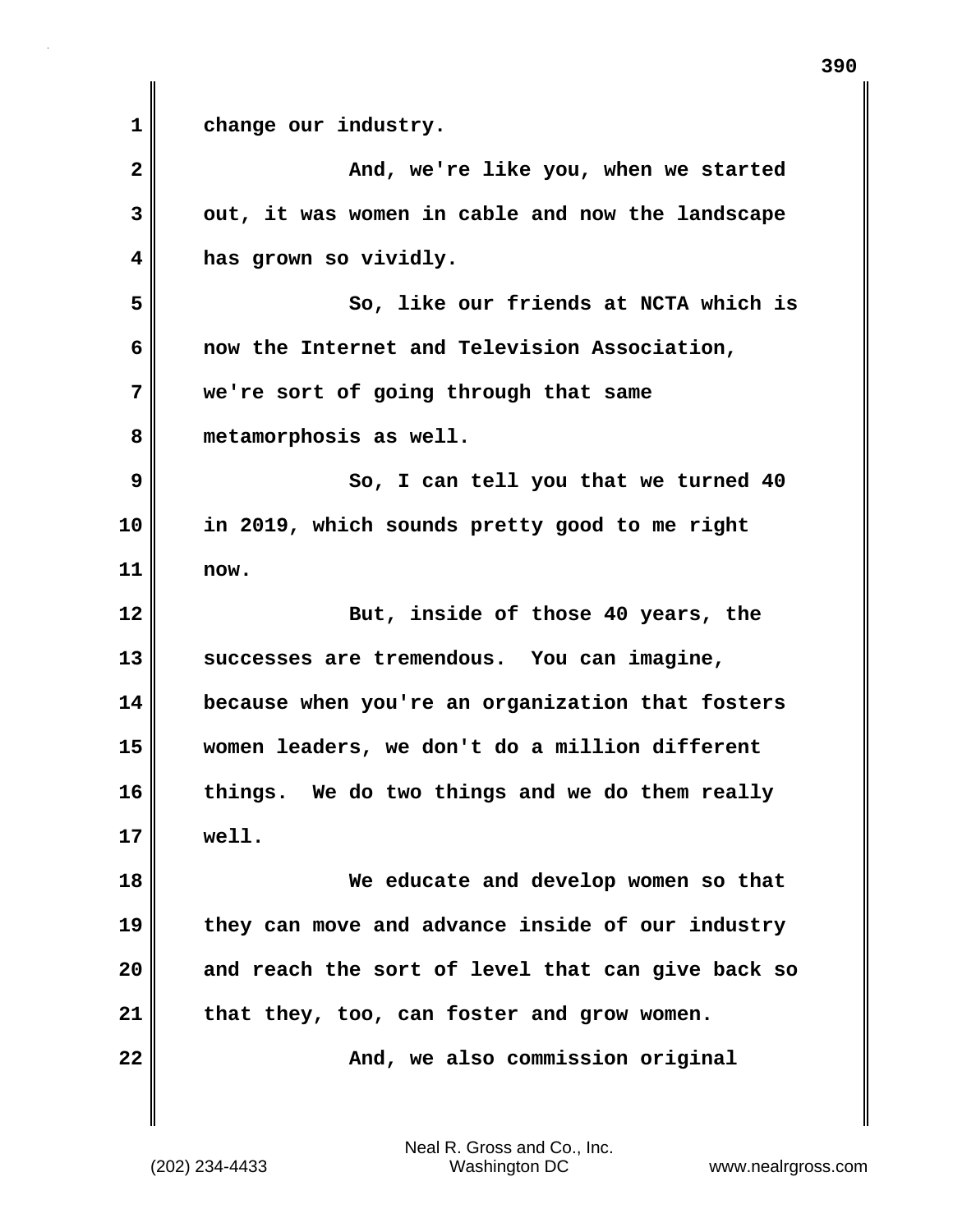**1 research. Because, as wonderful as it feels to 2 look around a conference room and be able to say, 3 well, it looks like we have people of color in 4 our company or in this conference. 5 Or, wow, it looks like we have women, 6 you know, walking around. 7 We actually like data at WICT. We 8 like empirical data. We're not crazy about 9 anecdotes. 10 So, the two things we do best is we 11 bring really important programs to the market and 12 we help our member companies measure how they're 13 faring in terms of women and people of color. 14 And, we do this with our partners in 15 the survey, NAMIC, who you all probably know 16 well, or I hope you do. And, we have to really 17 tip our hat to the industry because the sampling 18 we get represents about 68 percent of the total 19 workforce. So, we feel those of you in the data 20 business know that that's a very good sampling. 21 And, I think our greatest success 22 story is that, for the 15 years since we began**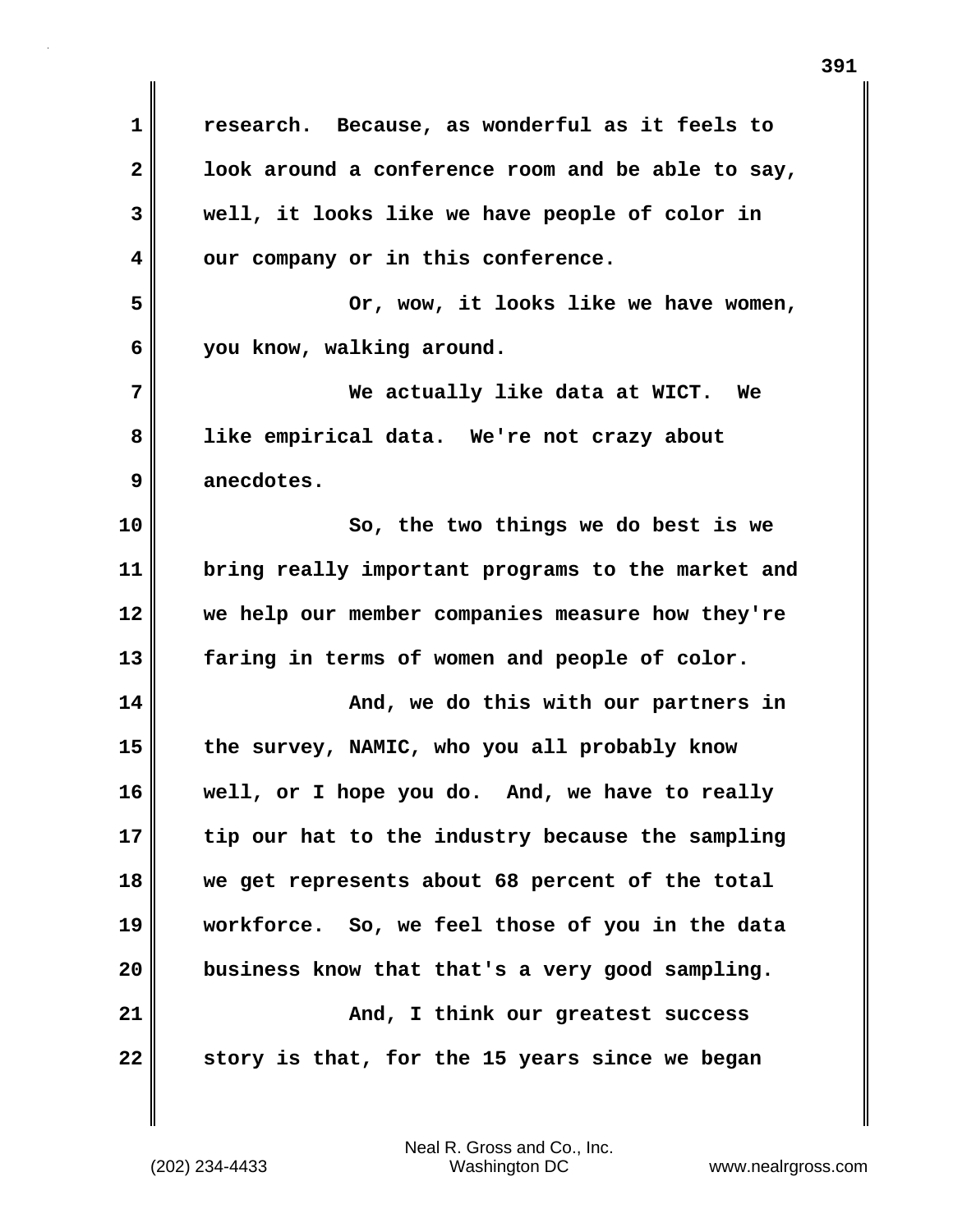**1 fielding the PAR survey, the numbers have been** 2 steadily increasing.

| 3  | And, that's really what it's all                  |
|----|---------------------------------------------------|
| 4  | about. It's about moving the needle forward.      |
| 5  | Because you could have all the best D&I practices |
| 6  | in the world, diversity and inclusion practices   |
| 7  | in the world, but in the end, if you're not       |
| 8  | moving the numbers closer to equal, they're       |
| 9  | really just policies that don't, in the end, get  |
| 10 | you to where you want to go.                      |
| 11 | So, WICT is a global organization, as             |
| 12 | Marcellus said, it's -- we're 10,500 members and  |
| 13 | we're 24 chapters in the U.S. and domestically.   |
| 14 | In fact, two weeks ago, I was in                  |
| 15 | Amsterdam launching our second chapter in Europe  |
| 16 | and I can tell you that the issues and the        |
| 17 | challenges we face here are no different from our |
| 18 | friends abroad. And, they're pretty universal.    |
| 19 | So, I'm going to talk about the two               |
| 20 | things we do well in the three minutes that I     |
| 21 | have left.                                        |
| 22 | We bring all of these programs to                 |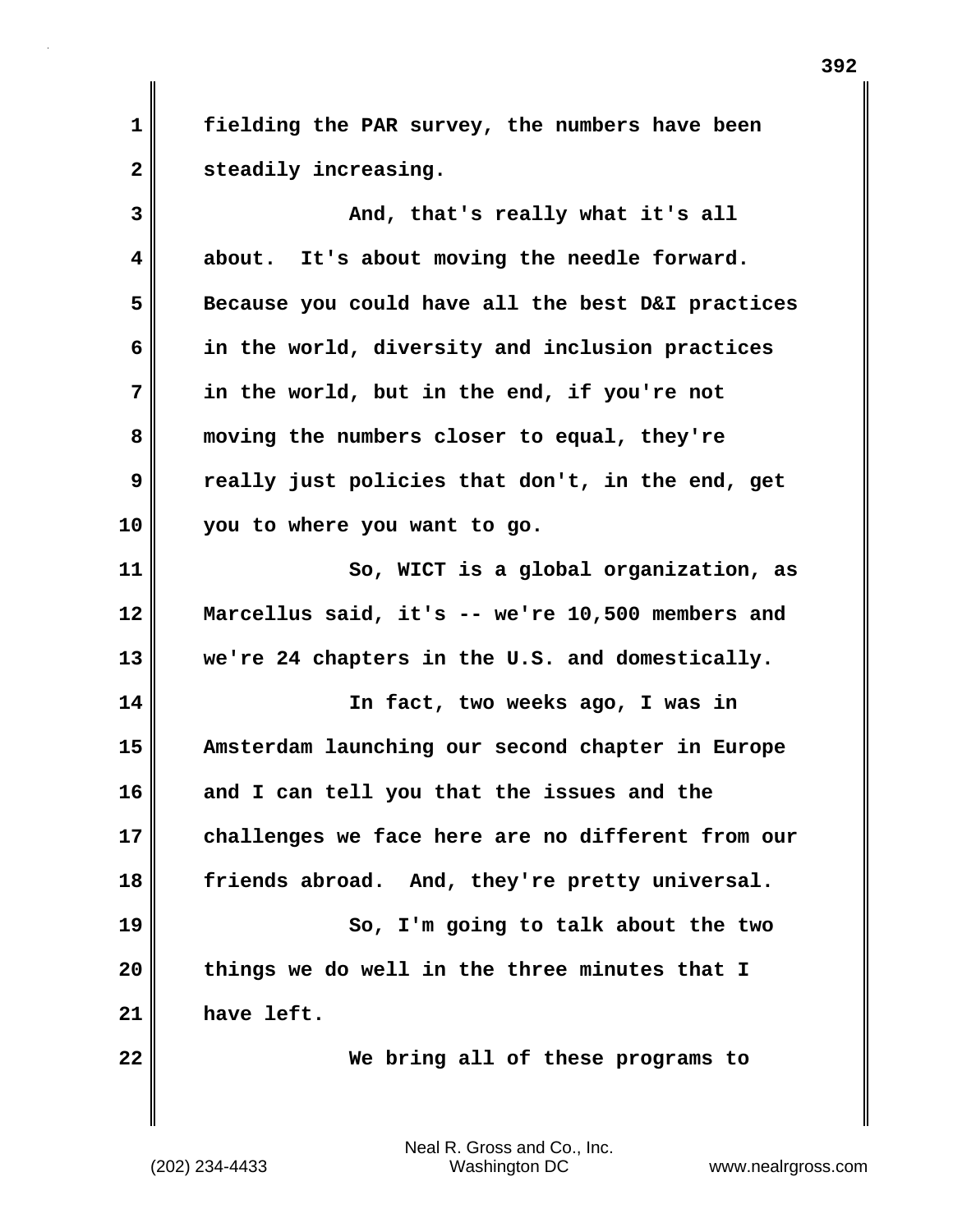| $\mathbf 1$  | market, everything from our senior executive      |
|--------------|---------------------------------------------------|
| $\mathbf{2}$ | summit at the Stanford Graduate School of         |
| 3            | Business and the Betsy Mangess Leadership         |
| 4            | Institute that we partner with the Center for     |
| 5            | Creative Leadership to bring to market.           |
| 6            | And then, there are just a series of              |
| 7            | other programs that we develop. We think of them  |
| 8            | as a pyramid because there's something for every  |
| 9            | woman inside of her career journey.               |
| 10           | Another one of our best success                   |
| 11           | stories is the Betsy Mangess Leadership Institute |
| 12           | which turns 25 at the same time that WICT turns   |
| 13           | 40. And, in May, we will graduate our 1000th      |
| 14           | Betsy.                                            |
| 15           | That means that there are 1,000 women             |
| 16           | out there who have gotten a really deep dive into |
| 17           | what it means to be excellent in business,        |
| 18           | excellent in all of the things that it is that    |
| 19           | they need to do to be better at their job, but    |
| 20           | also excellent at leading, mentoring, and         |
| 21           | managing a workforce that's as diverse as the     |
| 22           | industry -- as the customers that we serve.       |

 $\mathbf{I}$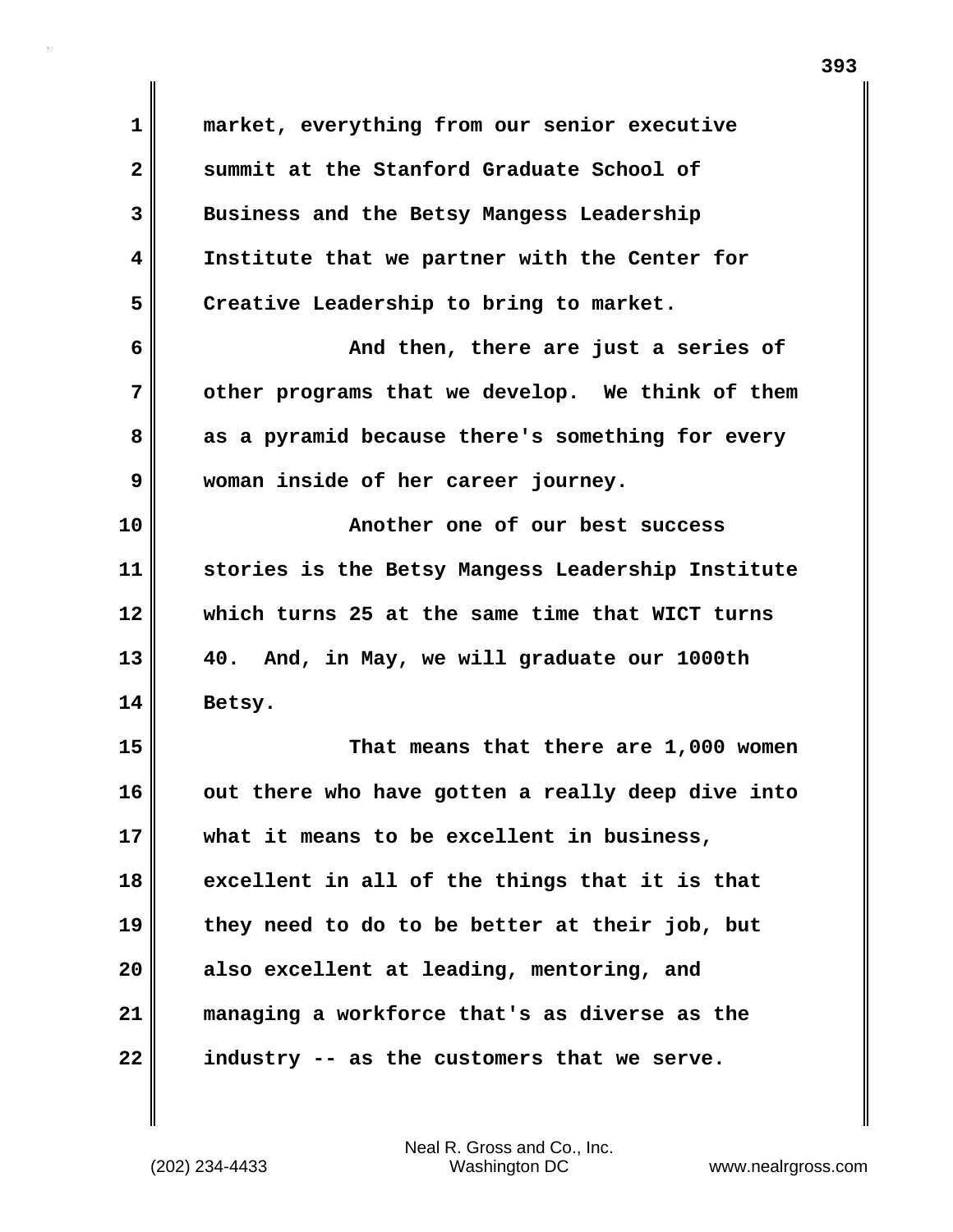| $\mathbf{1}$            | So, that's a really important facet of            |
|-------------------------|---------------------------------------------------|
| $\overline{\mathbf{2}}$ | who WICT is and what we do.                       |
| 3                       | Like NABEF and some of the others,                |
| 4                       | every program that we do has the opportunity for  |
| 5                       | at least two, if not eight, fully funded          |
| 6                       | scholarships.                                     |
| 7                       | And, when you look at a program like              |
| 8                       | the Betsy Mangess Leadership Institute, that's    |
| 9                       | about a \$25,000 investment per person. And, it's |
| 10                      | not for companies that can afford to send their   |
| 11                      | women to programs, it's for companies that are    |
| 12                      | underserved and smaller and entrepreneurial and   |
| 13                      | entrepreneurs because we know that there is as    |
| 14                      | much need for them to be given the opportunity    |
| 15                      | for excellence but also given the opportunity to  |
| 16                      | meet other women who can influence their career,  |
| 17                      | but also their entrepreneurial expertise.         |
| 18                      | So, you know, simply put, all the data            |
| 19                      | tells us that everything about gender diversity   |
| 20                      | is good for business and it makes perfect sense   |
| 21                      | because, you know, women in business make a       |
| 22                      | company extraordinarily more profitable.          |
|                         |                                                   |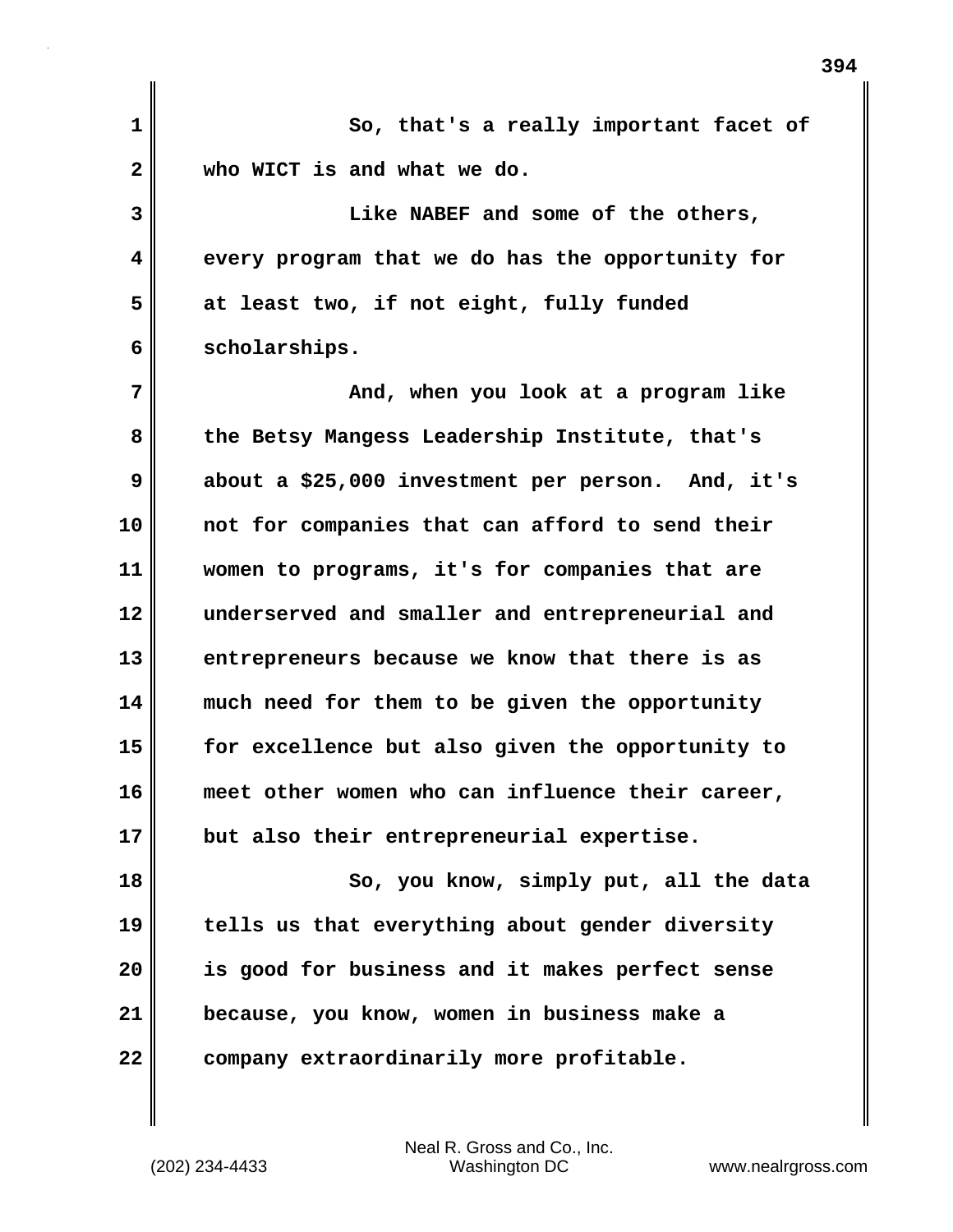**1 And, if you ever want to see a 2 ridiculous amount of data points on that, we have 3 a tremendous clearinghouse at WICT aside from our 4 own PAR survey. We post a lot of other fantastic 5 organizations' research at wict.org and just 6 search diversity stats and you'll get a plethora 7 of them. 8** So, with that, I will only close by **9 saying, as we field the next PAR survey which is 10 being deployed right now, we expect the numbers 11 to go up. And, if they don't, we work very 12 closely with the companies that participate in 13 the survey because it's very easy to do some 14 minute course corrections that can really change 15 how to get women from here to there because, in 16 the end, at WICT, we're not about more, we're not 17 about less, we're just about getting to equal 18 because it's good for business and it's a 19 competitive differentiation. 20 That's all I've got. 21 MR. ALEXANDER: Excellent, thank you, 22 Maria.**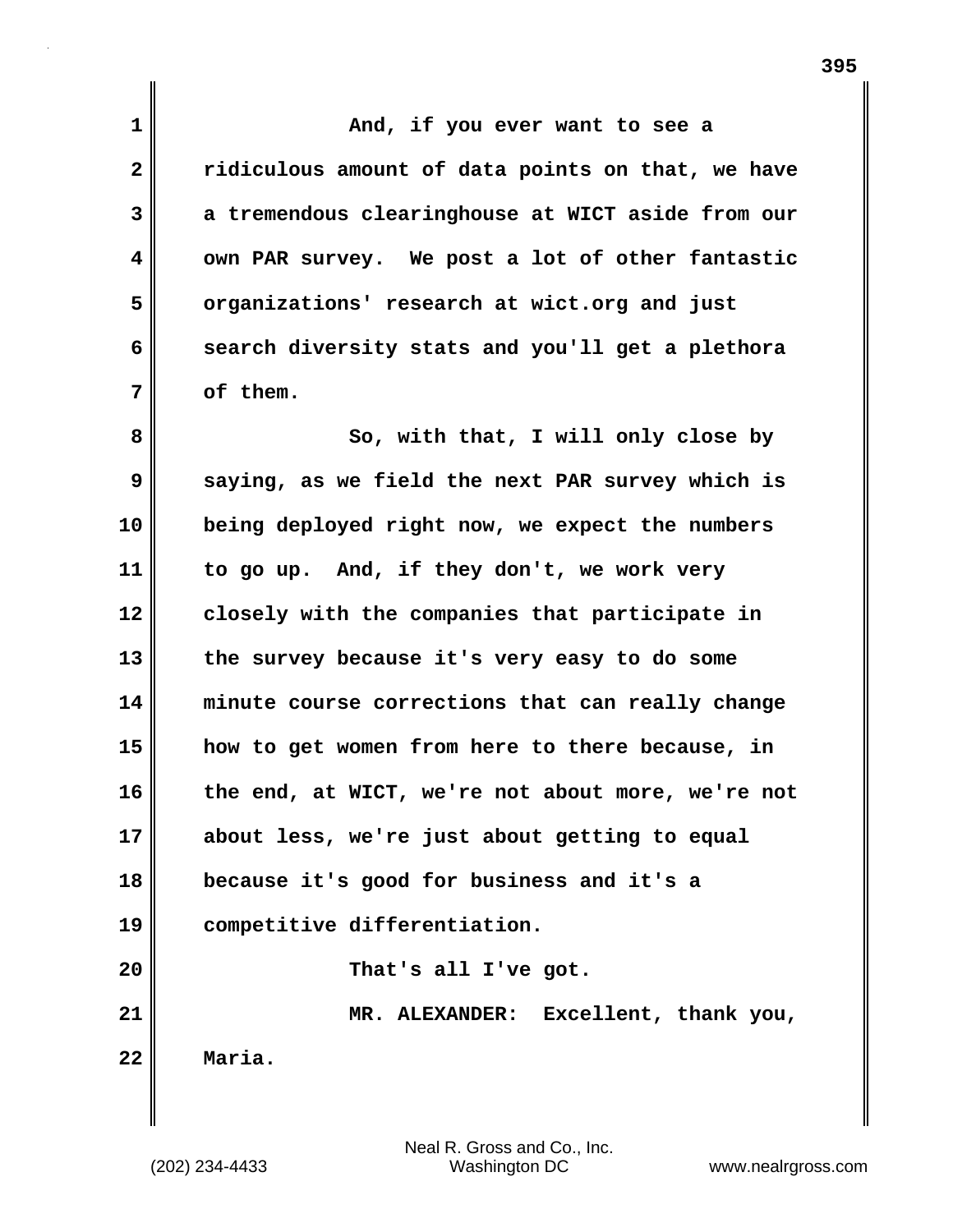| $\mathbf{1}$ | MS. BRENNAN: Thank you.                           |
|--------------|---------------------------------------------------|
| $\mathbf{2}$ | MR. ALEXANDER: Rashaan?                           |
| 3            | (Off-microphone comments.)                        |
| 4            | DR. HARRIS: Great, so, thank you for              |
| 5            | having me here. It's a pleasure to be here        |
| 6            | speaking at the FCC because it's a part of the    |
| 7            | Emma Bowen Foundation's history.                  |
| 8            | And, there are many folks who are in              |
| 9            | this room that know the history a lot better than |
| 10           | I do, so I am humbled to be able to represent the |
| 11           | Foundation in our conversation today.             |
| 12           | So, we're talking about entrepreneurs.            |
| 13           | The Emma Bowen Foundation doesn't has as its      |
| 14           | mission to produce entrepreneurs, so I'm going to |
| 15           | admit that at the very beginning.                 |
| 16           | But, as we heard on the panels                    |
| 17           | earlier, there are certain conditions that help   |
| 18           | entrepreneurs to be successful. Their             |
| 19           | relationships, their commitment to excellence,    |
| 20           | it's having access to capital.                    |
| 21           | And, in order to have those things,               |
| 22           | you need to have on ramps and you need to be able |
|              |                                                   |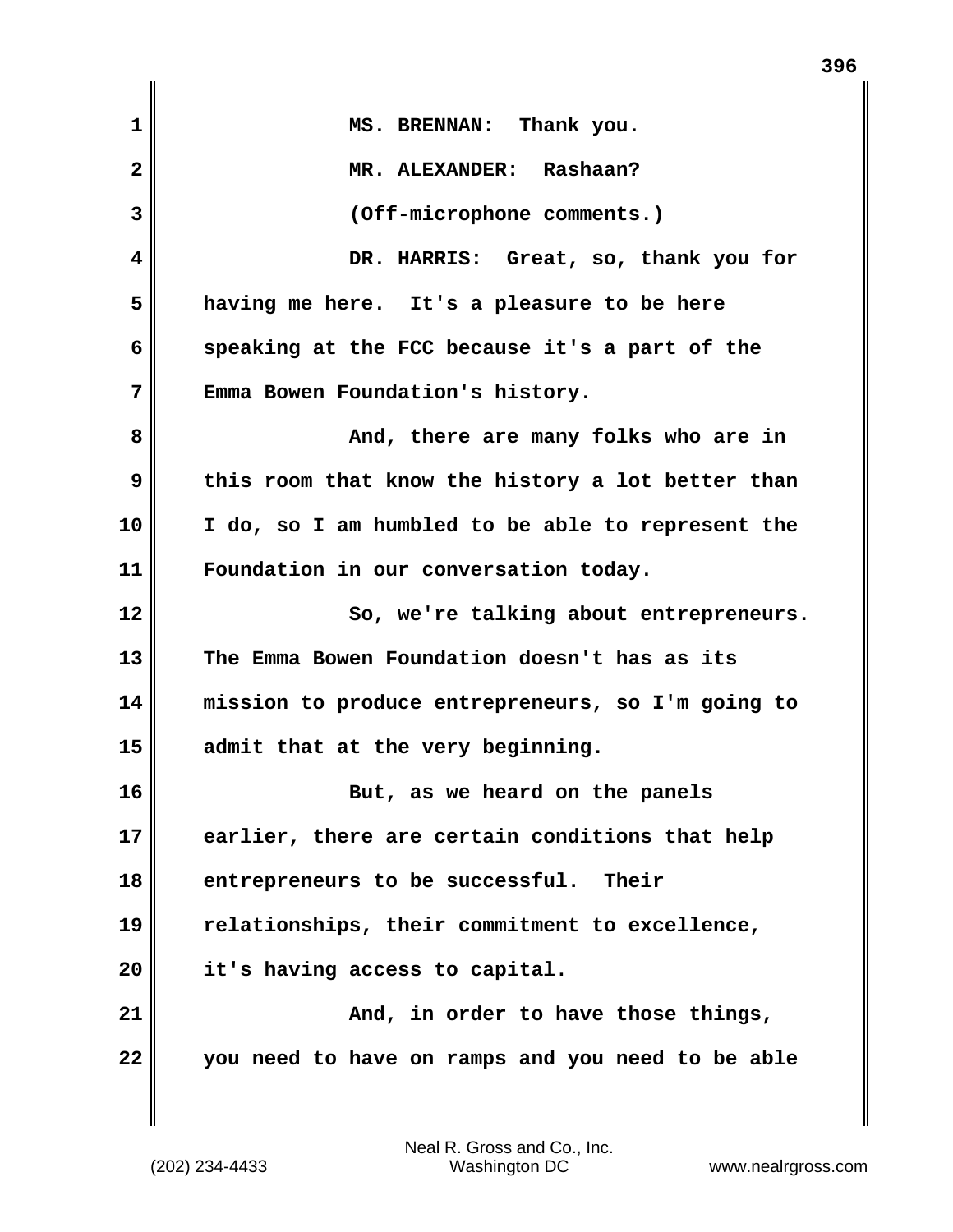**1 to have access to that pipeline.**

| $\overline{\mathbf{2}}$ | And so, the Emma Bowen Foundation is              |
|-------------------------|---------------------------------------------------|
| 3                       | here because of social entrepreneurs, not         |
| 4                       | necessarily traditional entrepreneurs that you    |
| 5                       | knew in the past. Because they've recognized      |
| 6                       | that those relationships, the financing, the      |
| 7                       | access wasn't there unless someone advocated for  |
| 8                       | them.                                             |
| 9                       | So, members of our National Advisory              |
| 10                      | Council, folks like Henry Rivera and Loretta Polk |
| 11                      | of the NCTA, and Marcellus Alexander and Michelle |
| 12                      | Duke of -- over at the NABEF are some of those    |
| 13                      | social entrepreneurs that help push to create the |
| 14                      | conditions where people of color can get access   |
| 15                      | to the industry and feel like they have a place   |
| 16                      | there.                                            |
| 17                      | Ultimately, the Emma Bowen Foundation             |
| 18                      | was created in a room like this at the FCC        |
| 19                      | because of social entrepreneurs that wanted to    |
| 20                      | give access and change the way that the news      |
| 21                      | media spoke about people of color.                |
| 22                      | And, it was that advocacy that allowed            |
|                         |                                                   |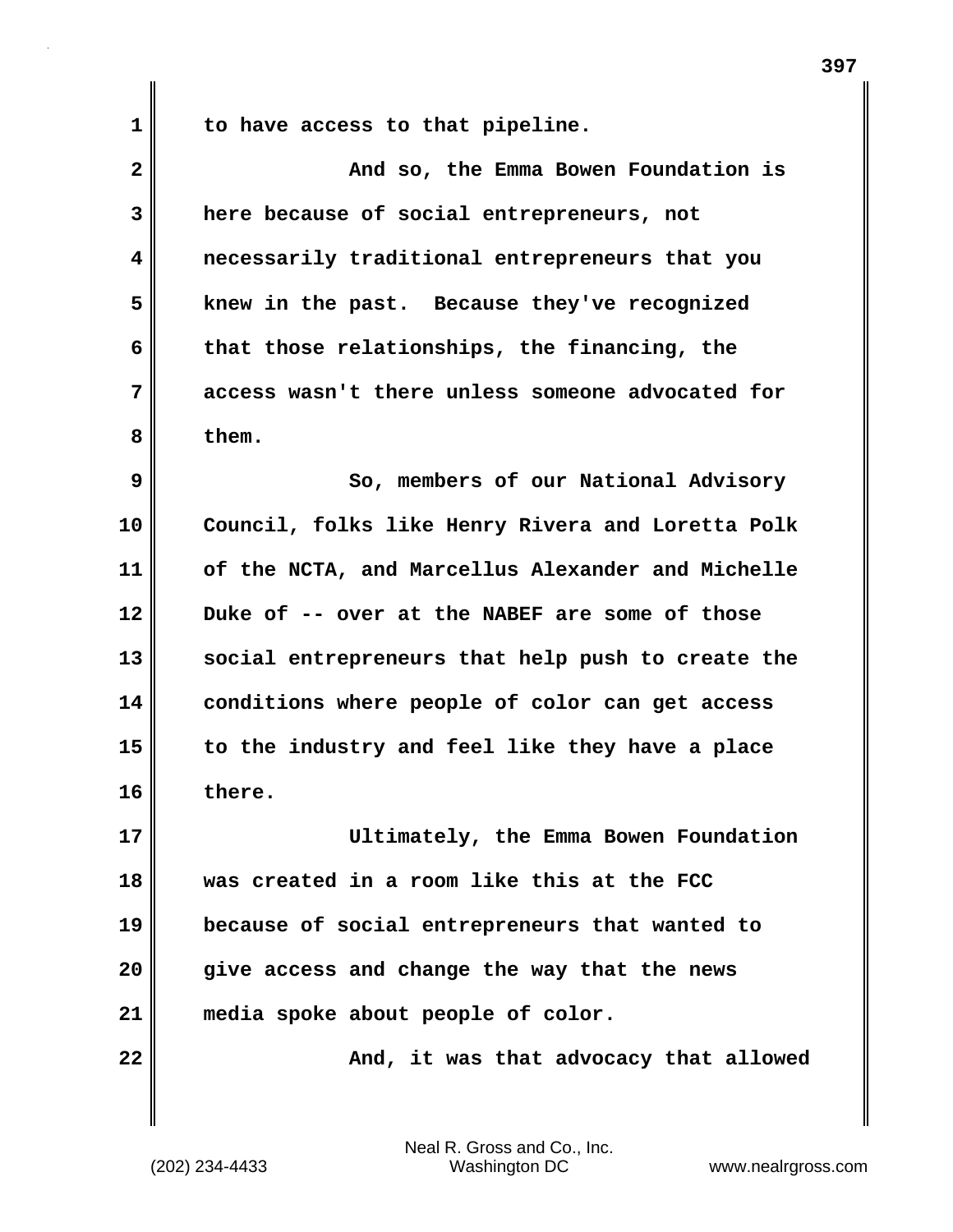| $\mathbf 1$  | us to have a 30-year history that we're           |
|--------------|---------------------------------------------------|
| $\mathbf{2}$ | celebrating this year in 2019 of being able to    |
| 3            | provide a pipeline of people of color to work     |
| 4            | within media companies.                           |
| 5            | And, we believe, as those people work             |
| 6            | in those media companies, they get the competence |
| 7            | and they get the skill set to become the          |
| 8            | entrepreneurs of the future.                      |
| 9            | So, a little bit more than 30 years               |
| 10           | ago, Emma Bowen was a Harlem advocate that was    |
| 11           | really displeased and disgusted by the way people |
| 12           | of color, in particular, African-Americans, were  |
| 13           | represented in the news.                          |
| 14           | And so, she wanted to change those                |
| 15           | negative images to be more positive and to        |
| 16           | reflect the full spectrum of the African-American |
| 17           | and person of color experience.                   |
| 18           | So, she went to Midtown and she talked            |
| 19           | to some of the folks that ran the networks there. |
| 20           | She came down to the FCC and started advocating   |
| 21           | for new types of regulations and a new            |
| 22           | conversation about the way the news was going to  |
|              |                                                   |

(202) 234-4433 Washington DC www.nealrgross.com Neal R. Gross and Co., Inc.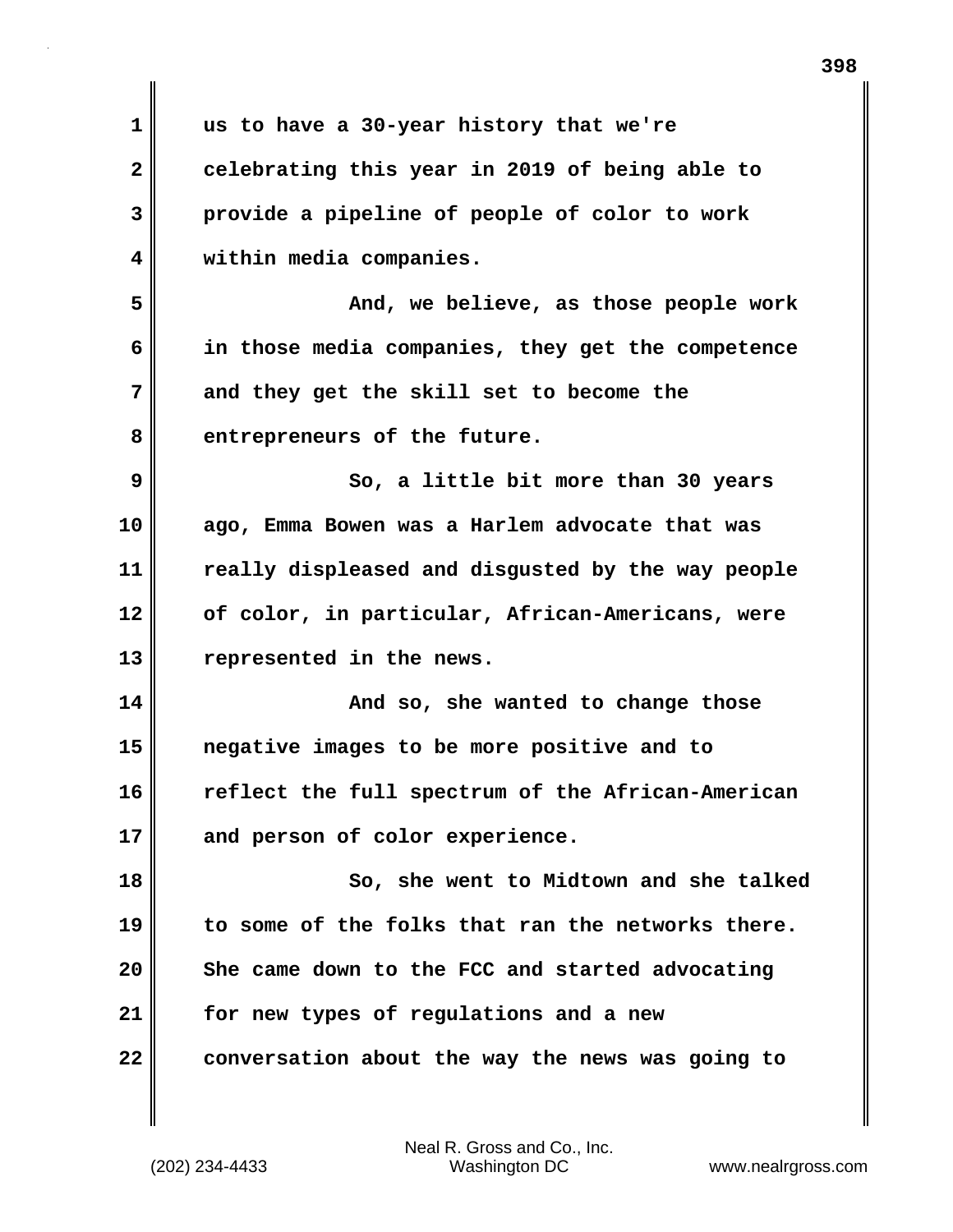**1 be broadcast.**

| $\overline{2}$ | From her advocacy, she was able to               |
|----------------|--------------------------------------------------|
| 3              | reach another advocate, Dr. Everett Parker, and  |
| 4              | came to collaborate with the news industry to be |
| 5              | able to create this internship program that was, |
| 6              | at the beginning, meant to get news reporters of |
| 7              | color in newsrooms.                              |
| 8              | They were going to get these interns             |
| 9              | that were going to hopefully progress to become  |
| 10             | news reporters of the future.                    |
| 11             | Well, our internship program has                 |
| 12             | developed to be more than just the news. We      |
| 13             | recognize that the messages that we get are from |
| 14             | all the aspects of how media is created.         |
| 15             | So, it is the business of media, it's            |
| 16             | the HR functions and the operations and the      |
| 17             | accounting and the sales that matter.            |
| 18             | It's the content of media, so it's the           |
| 19             | journalist, and the production of the media that |
| 20             | matters.                                         |
| 21             | And, also, the innovation of media               |
| 22             | which influences technology and big data that    |
|                |                                                  |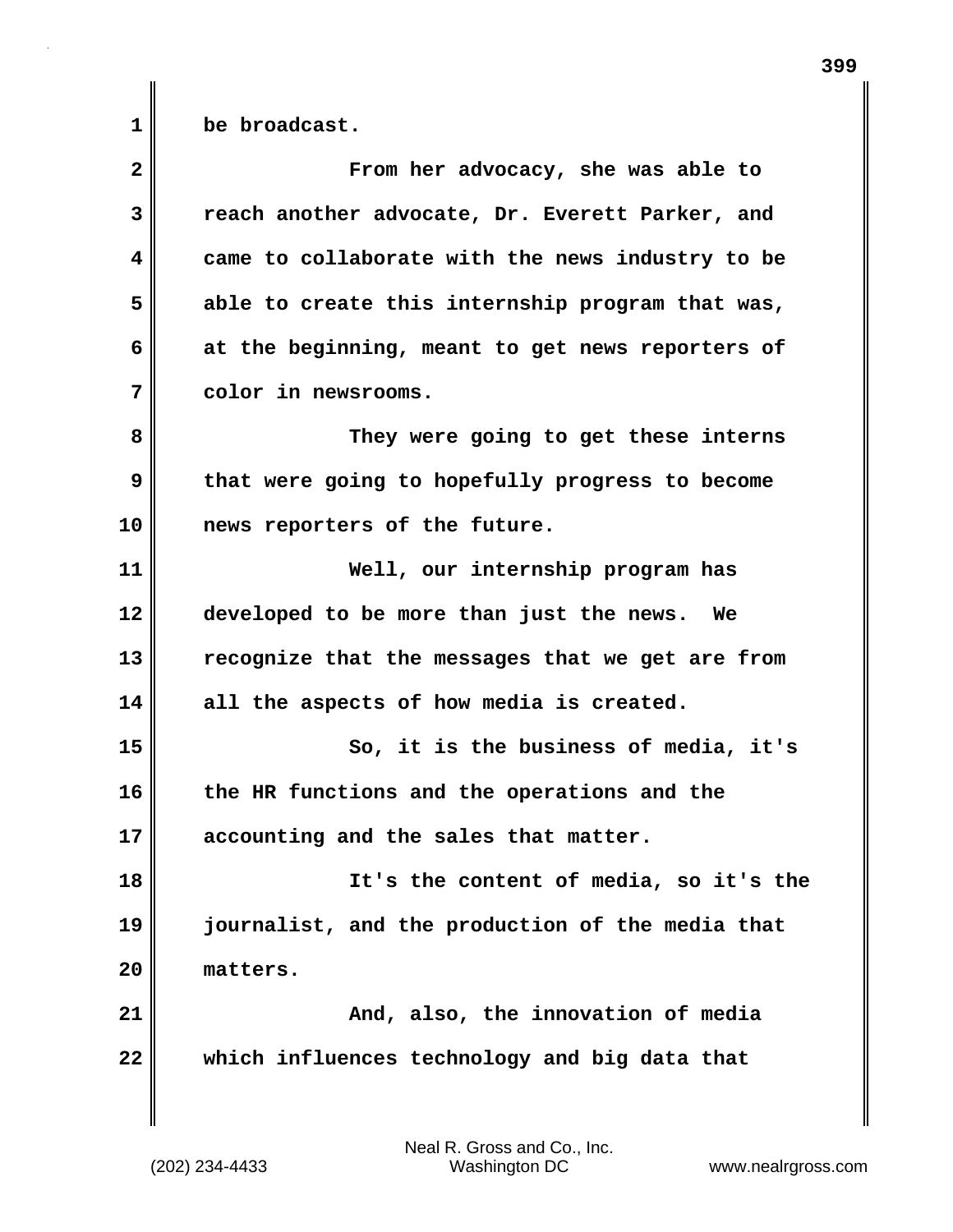**1 allows us to target messages to specific 2 audiences.**

**3** So, our internships are at over 70 **4 companies that are across the country. Some of 5 our partners include folks that have been around 6 since the beginning with us, NBC, CBS, Fox, we 7 provide interns for Comcast, Charter 8 Communications, Forbes Media, and the New York 9 Times. 10 Our partners let us know what their 11 internship needs are and we source talented 12 students to fulfill those needs, whether they are 13 in the business of media, the content of media, 14 or the innovation of media across the country. 15 Our students are highly qualified. 16 They have to have a 3.0 average to get into the 17 program. And, they are placed based on the needs 18 of the company. The company select the 19 individuals that they want to work with them. 20 So, there is a co-ownership of the 21 process. 22** Mand, we believe that the internships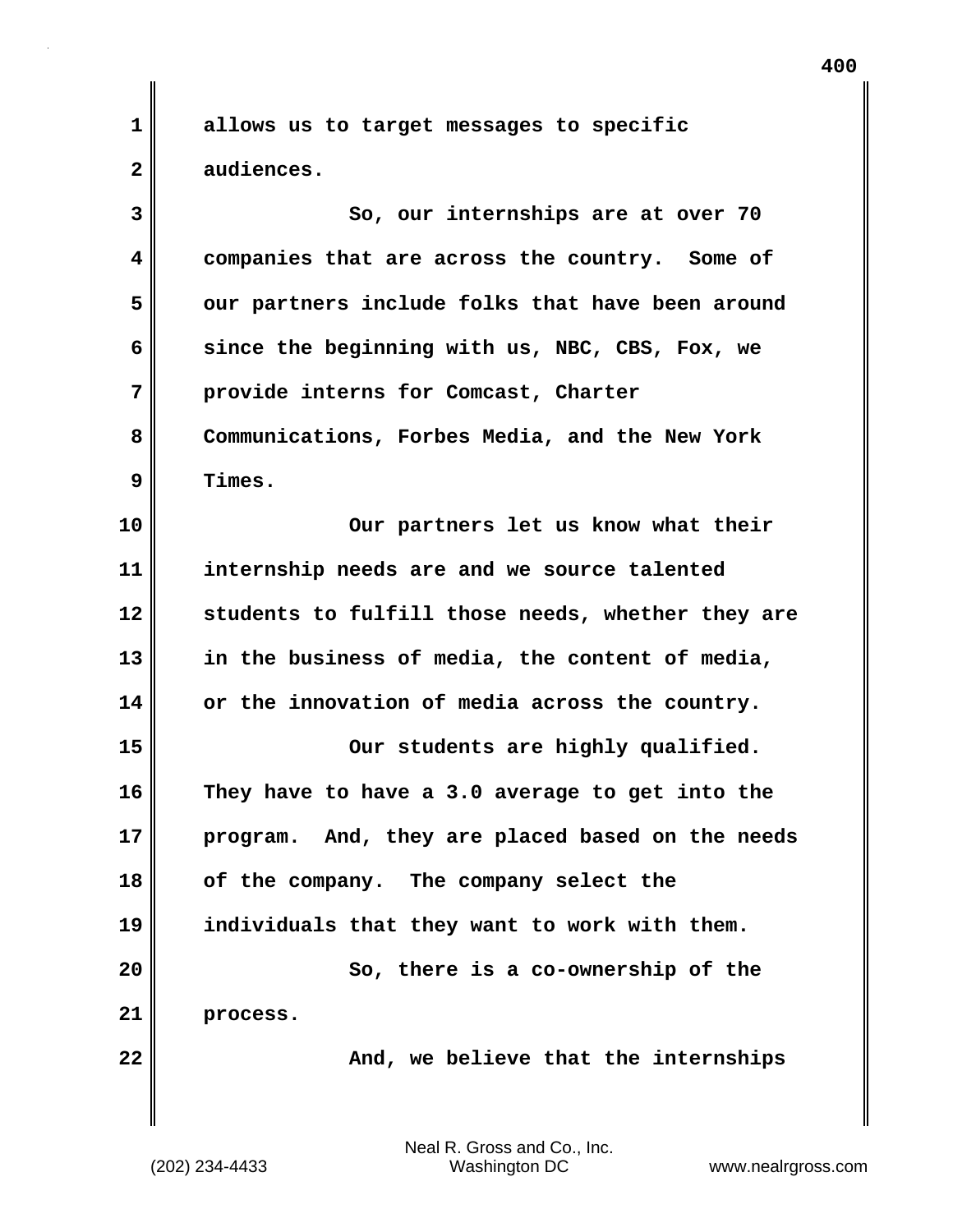**1 that they receive create a familiarity and a 2 partnership that can allow for the success of 3 these individuals over the long-term to make sure 4 they have careers within media. 5 So, over our history, we have placed** 6 over 1,300 interns at the companies that we've **7 partnered with.** 8 Our alumni ranks are over 900. And, **9 all of those individuals have an opportunity to 10 come to our annual conference where they get to 11 meet one Another, create an Emma Bowen family and 12 meet partner companies who are in our network. 13 So, again, they create their 14 relationships, the familiarity that is essential 15 for making sure that they are retained and they 16 advance within the field. 17 We provide scholarships that help them 18 pay for school costs. And, we also really focus 19 on the hiring process. So, as they graduate, 20 that they have opportunities to stay in the 21 field. So, it's not just an internship, but they 22 become professionals within the field.**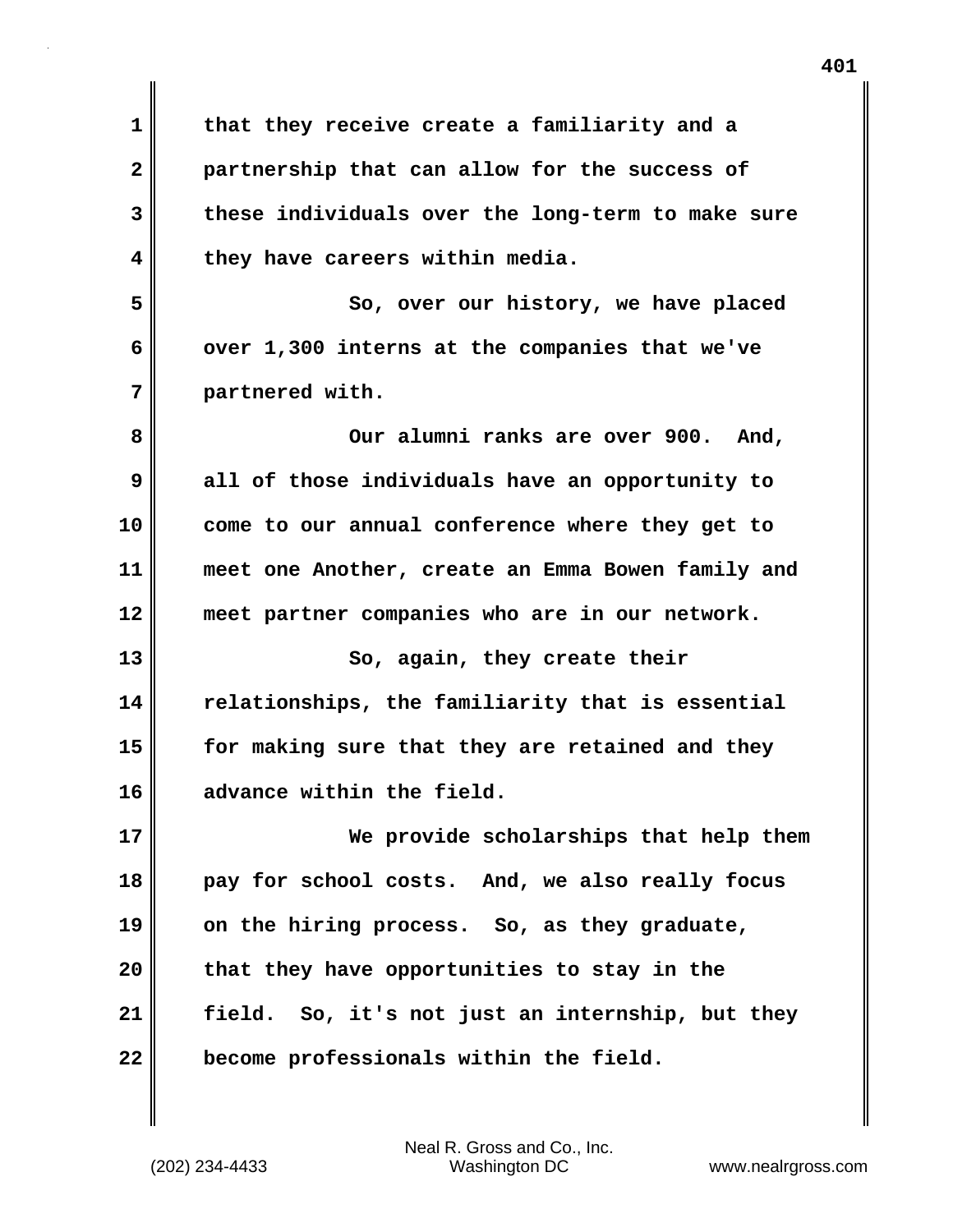| $\mathbf 1$  | We believe that the Emma Bowen                    |
|--------------|---------------------------------------------------|
| $\mathbf{2}$ | Foundation has an impact because we impact the    |
| 3            | way that people of color who are interning at     |
| 4            | those companies feel.                             |
| 5            | Overwhelmingly, they feel that their              |
| 6            | experience at the company has made them feel      |
| 7            | better about being within the industry. And,      |
| 8            | overwhelmingly, they believe that their careers   |
| 9            | have been enhanced by their time with the Emma    |
| 10           | Bowen Foundation.                                 |
| 11           | So, the picture shows you the full                |
| 12           | spectrum of colors in the rainbow that Emma Bowen |
| 13           | Foundation brings. The folks who are in our 2018  |
| 14           | fellowship class almost ranked 200 folks          |
| 15           | interning across the country.                     |
| 16           | And, we believe that the confidence               |
| 17           | that they get and the experiences that they have  |
| 18           | at these companies allow them to have the push to |
| 19           | believe that they belong and that they are the    |
| 20           | leaders of the future and hopefully that spurs    |
| 21           | the entrepreneurs of the future that create       |
| 22           | access and opportunity and ultimately brings the  |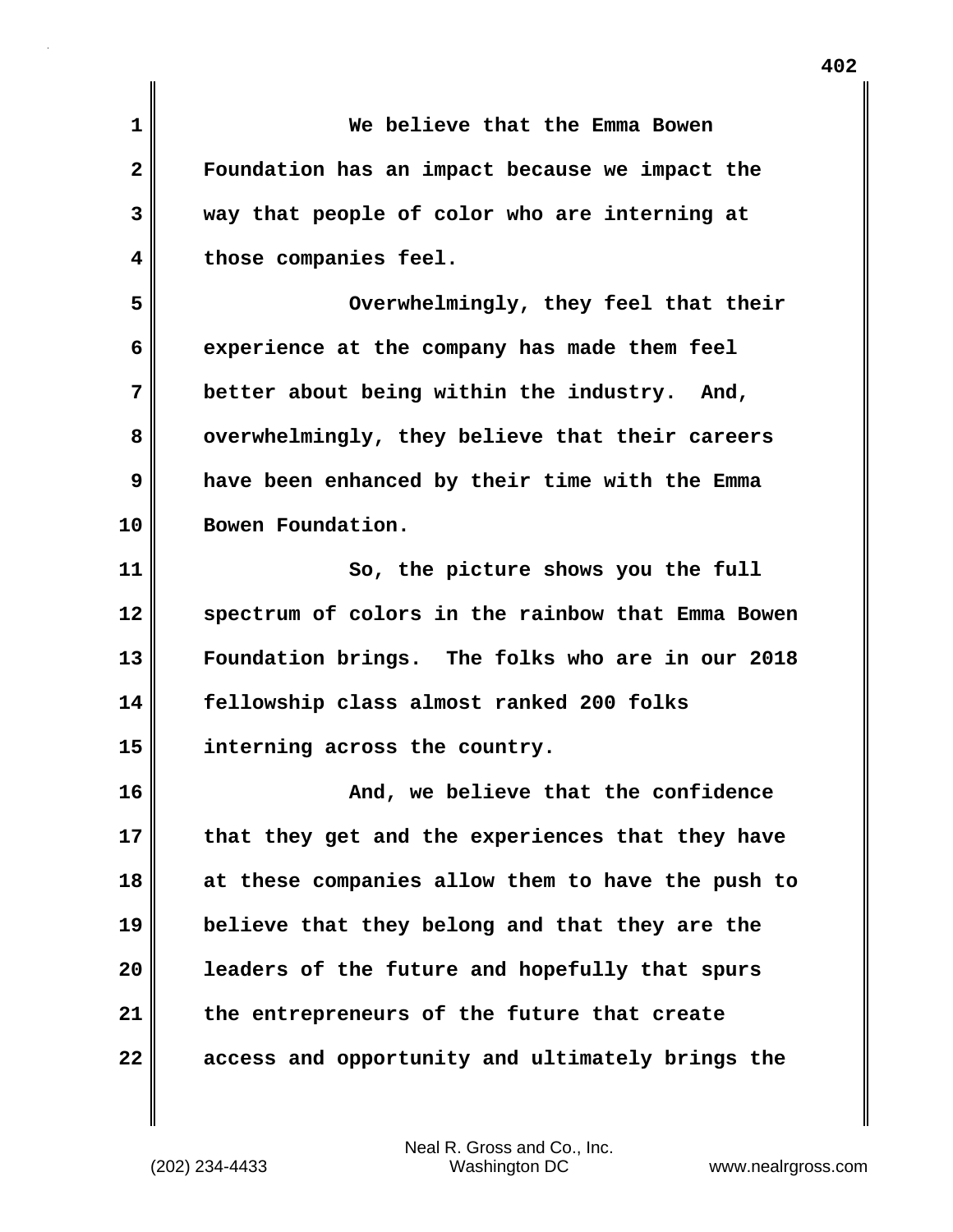| 1              | mission that Emma Bowen had 30 years ago of       |
|----------------|---------------------------------------------------|
| $\overline{2}$ | really changing the way media is presented and    |
| 3              | the narrative that is out there about people of   |
| 4              | color.                                            |
| 5              | So, thank you very much.                          |
| 6              | MR. ALEXANDER: Excellent.                         |
| 7              | So, let's give the panel a round of               |
| 8              | applause.                                         |
| 9              | (Applause.)                                       |
| 10             | MR. ALEXANDER: We are right at the                |
| 11             | time that the panel ends, but if we have one      |
| 12             | quick question for anyone on the panel, we would  |
| 13             | take that. Is there a question from the           |
| 14             | audience?                                         |
| 15             | If not, then, thank you to the                    |
| 16             | panelists, thank you, Diane and Henry.<br>And, I  |
| 17             | believe our closing remarks are coming up, but    |
| 18             | let's, again, recognize the panel for their work. |
| 19             | (Applause.)                                       |
| 20             | MS. SUTTER: I just want to thank you              |
| 21             | all for your participation in today's symposium.  |
| 22             | You saw the wealth of talent and expertise and    |

 $\mathbf{I}$ 

(202) 234-4433 Washington DC www.nealrgross.com Neal R. Gross and Co., Inc.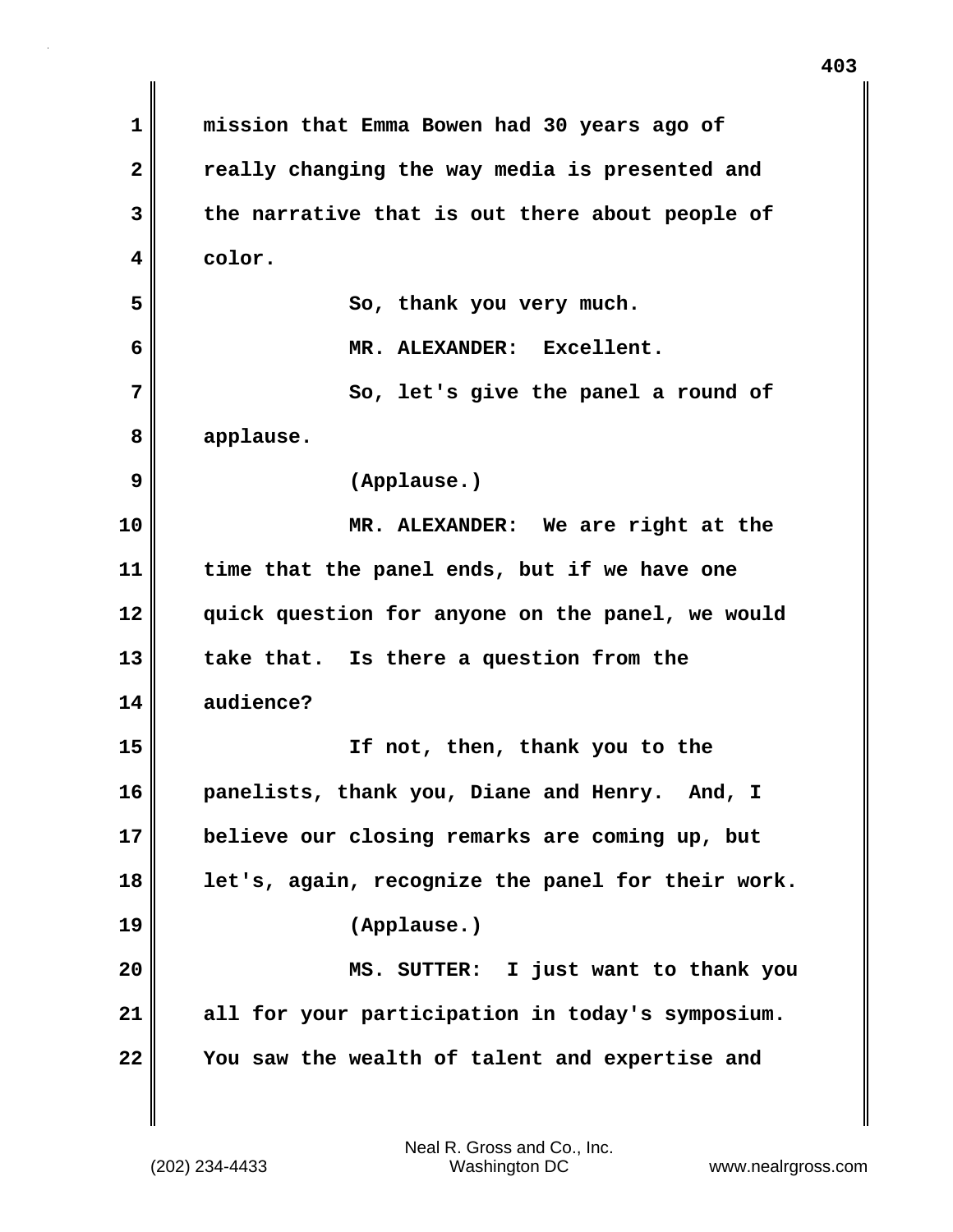**1 history, frankly, that we had a chance to talk 2 today. 3 And, that's because of the work that 4 has been done by the Committee that Henry has the** 5 Subcommittee and so, thank you, Henry, again. **6 (Applause.) 7 MS. SUTTER: But, any meeting is 8 really that works is really because what you 9 haven't seen, and that is what Jamila and her 10 team has put together where it all just, as you 11 saw, this was a pretty tight schedule. And, it 12 all went flawlessly. 13 Jamila and all of the FCC work, thank 14 you, thank you. 15 (Applause.) 16 MS. SUTTER: What we hoped to 17 accomplish today is to give you an idea about 18 resources and people and that this is the 19 beginning of what we see as a conversation that 20 goes on after this. 21 So, we hope that what this has done is 22 to give you the relationship building that we**

(202) 234-4433 Washington DC www.nealrgross.com Neal R. Gross and Co., Inc.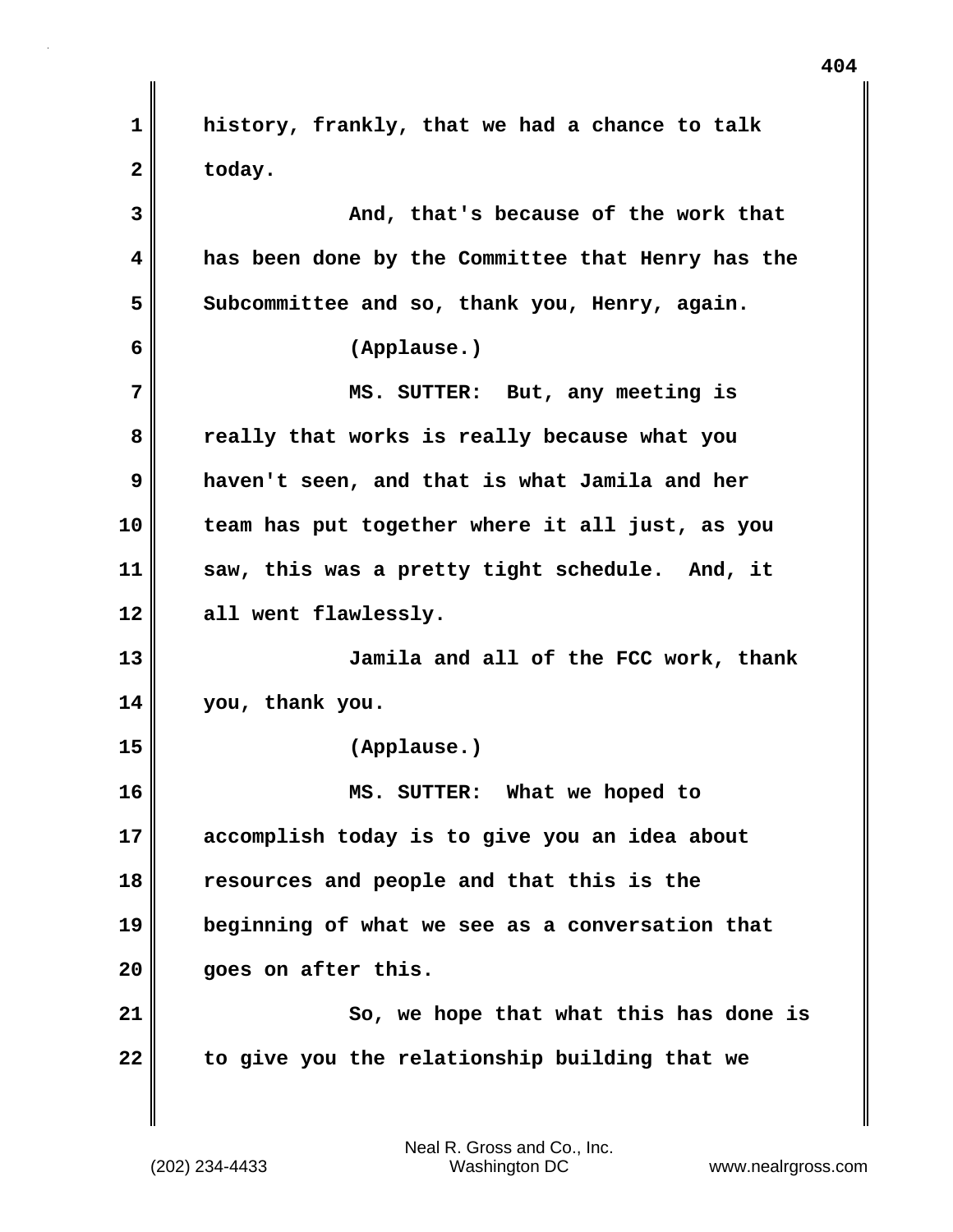| 1            | hope will come, the information that you might    |
|--------------|---------------------------------------------------|
| $\mathbf{2}$ | need.                                             |
| 3            | And, there are packets of information             |
| 4            | on that back table for most of our speakers and   |
| 5            | presenters. We hope you will avail yourself of    |
| 6            | that.                                             |
| 7            | We will be in this room until 6:00 so             |
| 8            | that you can have a chance to meet with one       |
| 9            | another, to talk, but mostly, I want to thank the |
| 10           | Commission for their initiative to do this, to do |
| 11           | it, and to have it happen, and also, to all the   |
| 12           | members of the FCC Diversity Committee, all of    |
| 13           | whom donate their time and their energy to make   |
| 14           | this a better place.                              |
| 15           | Thank you.                                        |
| 16           | (Applause.)                                       |
| 17           | MS. BESS JOHNSON: Thank you, Diane.               |
| 18           | And, I just wanted to say, in closing,            |
| 19           | we're just greatly indebted to the Advisory       |
| 20           | Committee as a whole including Diane Sutter who   |
| 21           | is Chair.                                         |
| 22           | (Applause.)                                       |
|              |                                                   |

 $\blacksquare$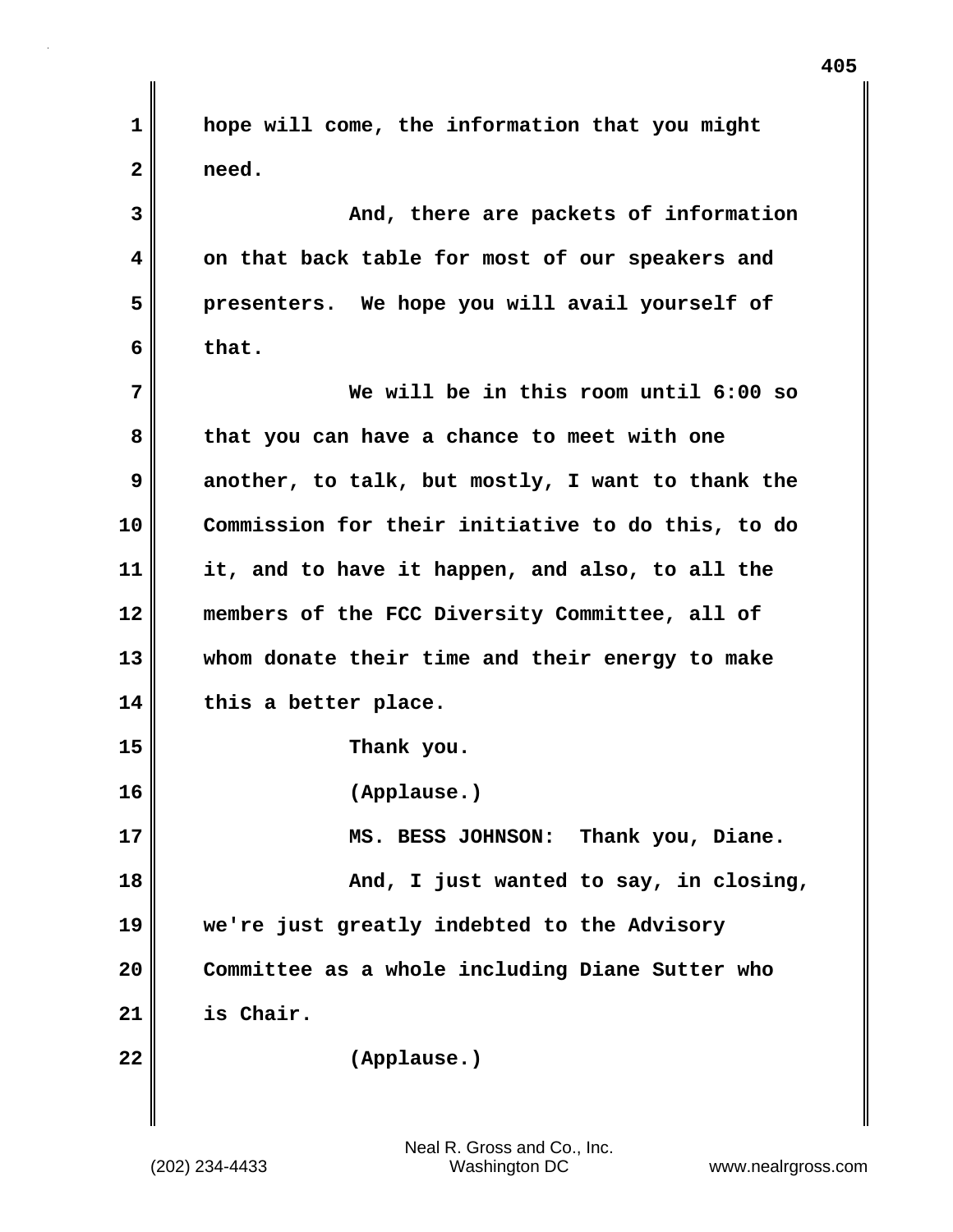**1 MS. BESS JOHNSON: And, Anna Gomez, 2 Vice Chair. 3 (Applause.) 4 MS. BESS JOHNSON: Thank you both so 5 much. 6 We especially want to thank, again, Henry Rivera 7 who's the Chair of the Broadcast Diversity and 8 Development Working Group. 9 (Applause.) 10 MS. BESS JOHNSON: And the entire 11 Working Group. As Chairman Pai said, they 12 continued working while we were on that brief but 13 meaningful furlough. 14 (Laughter.) 15 MS. SUTTER: So nicely put, Jamila. 16 MS. BESS JOHNSON: Yes, thank you. 17 And that's why we were able to have this program 18 on the date that we actually had predetermined to 19 have it. 20 And we certainly appreciate all of the 21 panelists and the experts who came from afar to** 22 share their time and their expertise with us.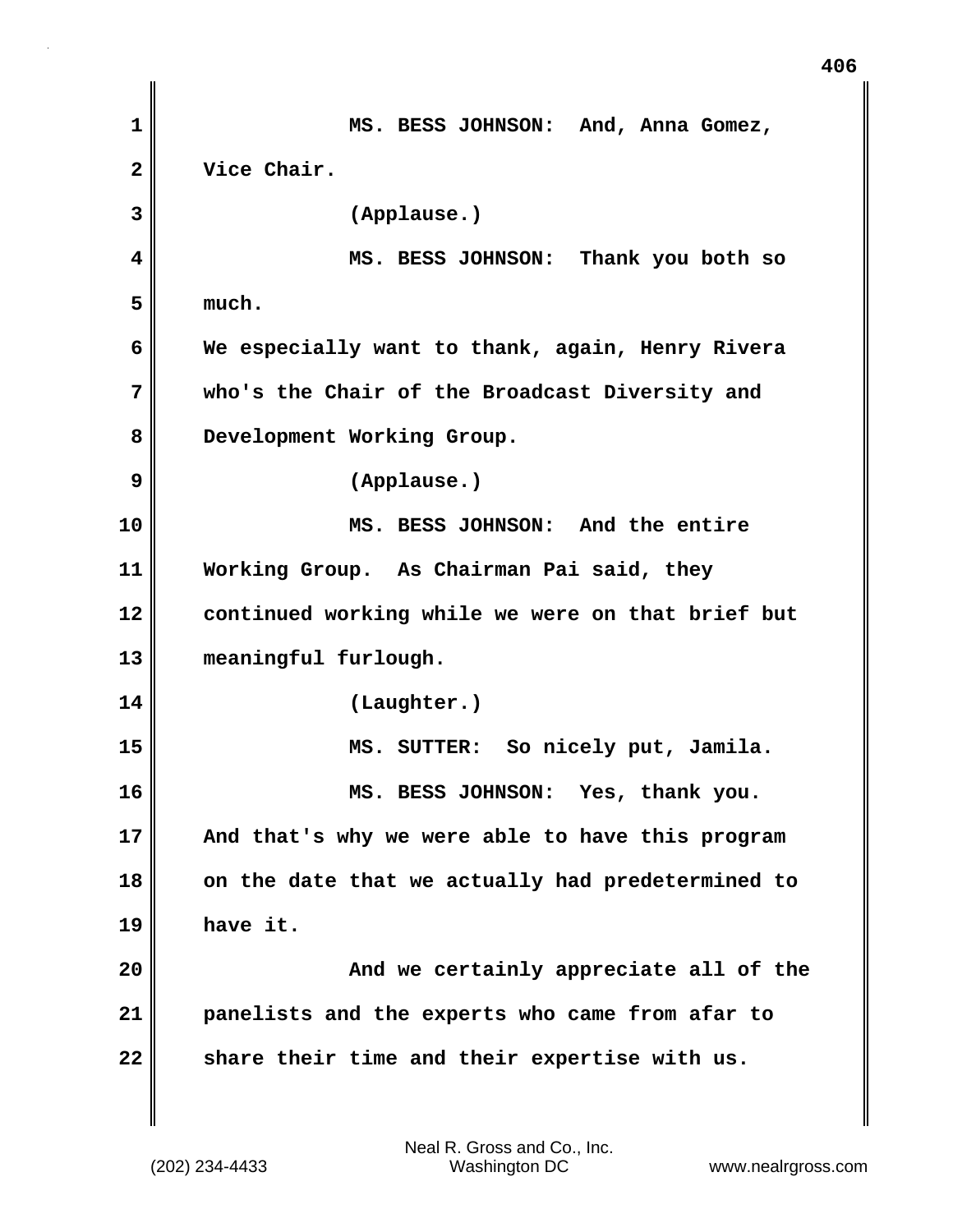| $\mathbf 1$  | Let's give them a round of applause.                |
|--------------|-----------------------------------------------------|
| $\mathbf{2}$ | (Applause.)                                         |
| 3            | MS. BESS JOHNSON: Thank you all so                  |
| 4            | much.                                               |
| 5            | And, on behalf of our Media Bureau                  |
| 6            | Chief, Michelle Carry, we also want to thank        |
| 7            | Kristen Welker of NBC News for her wonderful        |
| 8            | remarks this morning and also, our Chairman Ajit    |
| 9            | Pai for launching the Symposium.                    |
| 10           | And, thank you also to Commissioners                |
| 11           | O'Rielly, Starks and Carr for their                 |
| 12           | participation.                                      |
| 13           | So, we do hope that you all enjoyed                 |
| 14           | the day at the FCC. We hope that maybe you          |
| 15           | learned something new or met someone that you       |
| 16           | didn't know or that you made a connection through   |
| 17           | networking.                                         |
| 18           | And we certainly couldn't have done                 |
| 19           | this symposium without the terrific FCC staff.<br>I |
| 20           | don't want to name names because I'd forget         |
| 21           | someone, but we want to give them a round of        |
| 22           | applause because they have really outdone           |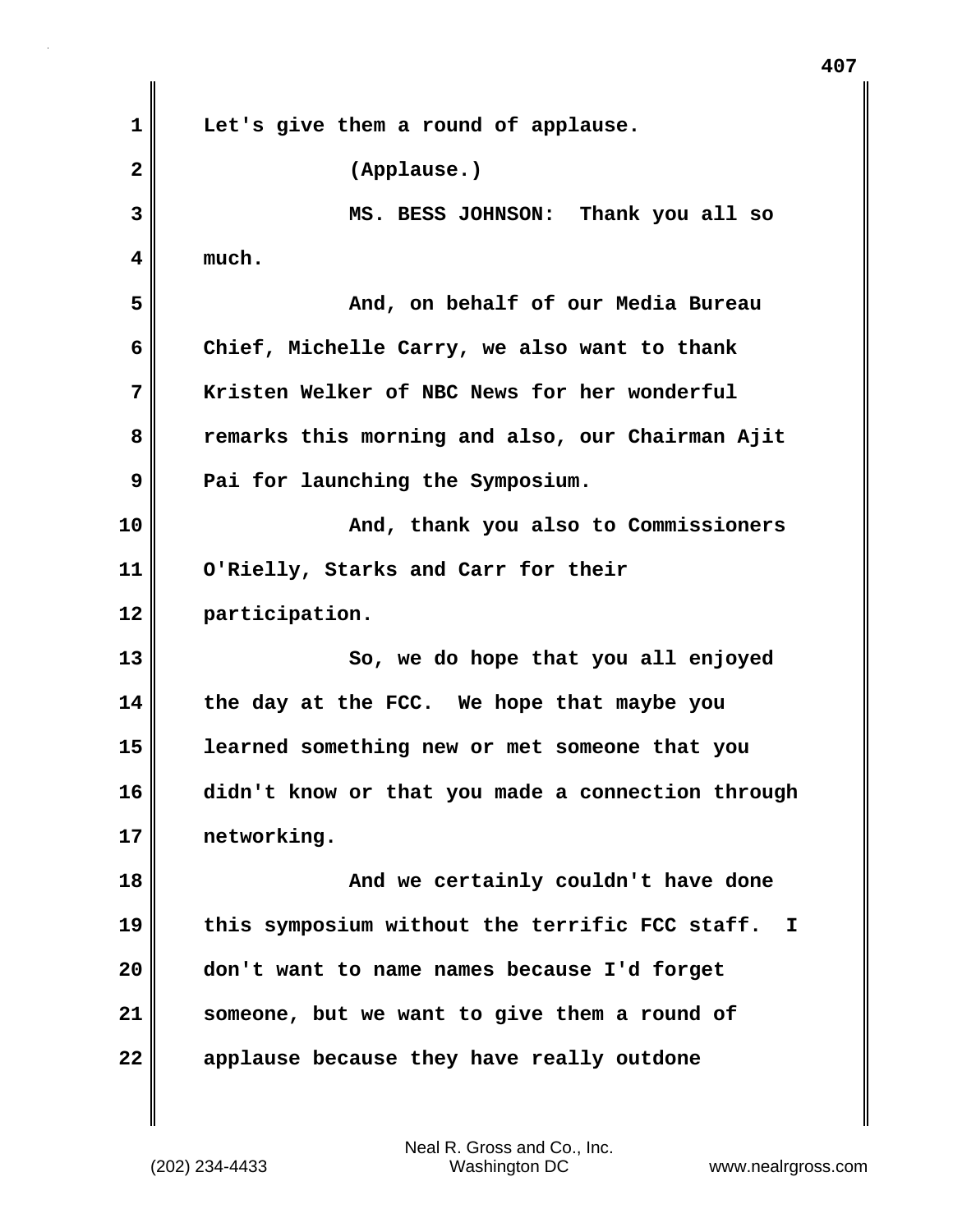1 **themselves** today. **2** And so, we just ask that you watch our **3 space on the FCC webpage for more activities from 4 the Advisory Committee and anything related to 5 media diversity. 6 Again, as Diane said, you all have 7 this room until 6:00 p.m. so, talk, stay and 8 linger and thank you for coming. 9 MS. SUTTER: Thanks, Jamila. 10 (Applause.) 11 (Whereupon, the above-entitled matter 12 went off the record at 5:22 p.m.) 13 14 15 16 17 18 19 20 21 22**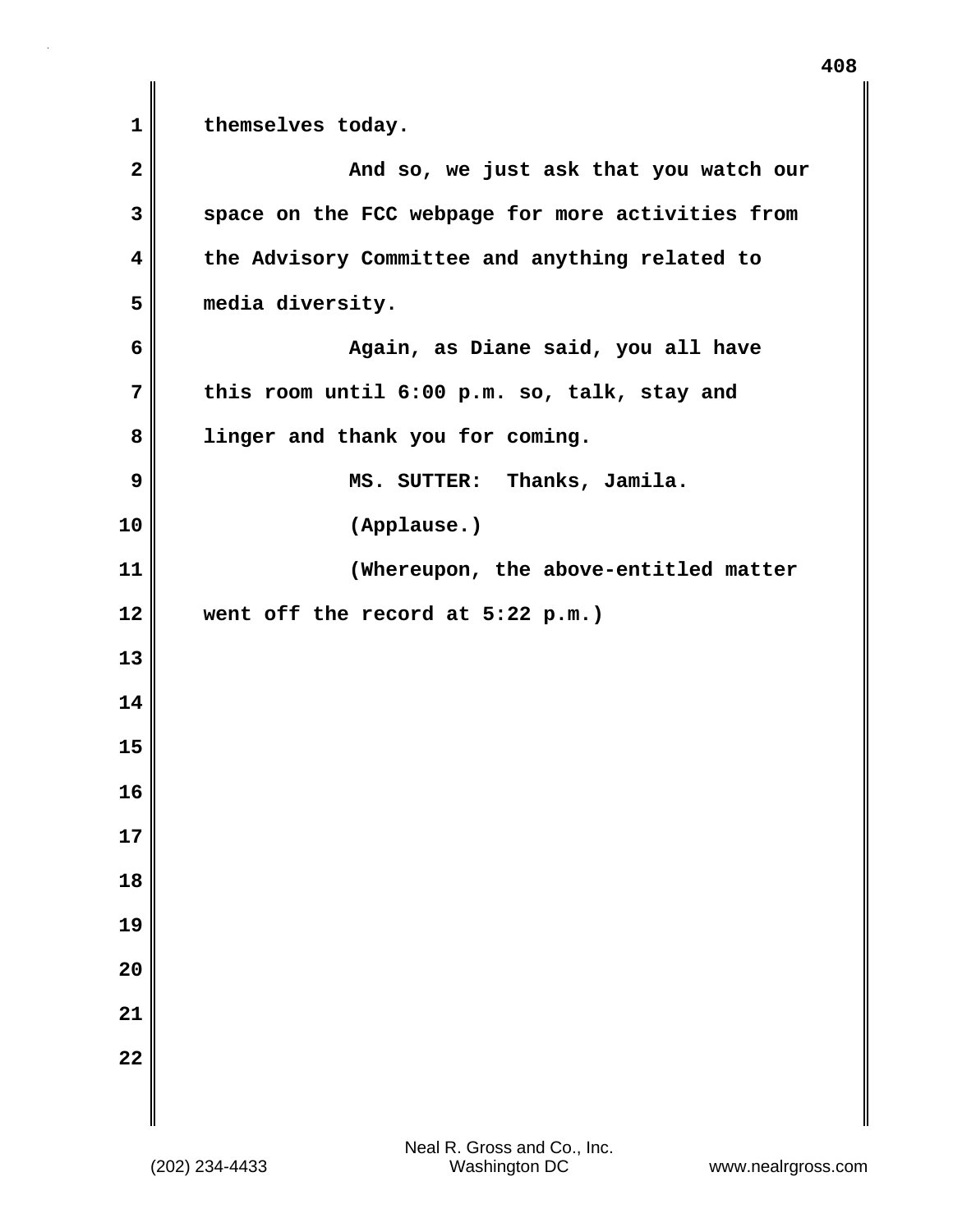| A                                         | accepting 13:1                          | 192:9 196:12 199:13               | 162:4 170:14 172:17                       |
|-------------------------------------------|-----------------------------------------|-----------------------------------|-------------------------------------------|
| a.m 1:10 6:2                              | access 19:22 44:13                      | 205:12 219:8 239:21               | 172:21 185:1 186:5,6                      |
| ABC 296:18                                | 45:16 50:7 54:6 58:4                    | 263:13 273:1 345:1                | 186:7 195:21 198:12                       |
| <b>ABCs</b> 139:7                         | 72:20 73:3 110:7,10                     | added 22:21 150:17                | 198:22 205:20 206:7                       |
| Abilene 138:1 231:15                      | 110:21 113:13,18                        | 182:11 261:18                     | 212:17 213:19 214:16                      |
| 371:4 373:4                               | 114:22 115:20 119:14                    | addition 8:17 51:11               | 214:19 239:11 244:17                      |
| ability 124:5 132:19                      | 125:7 126:17 175:13                     | 82:13 94:13 106:14                | 244:19 245:2,5                            |
| 143:8 175:14 213:21                       | 186:12 188:3 201:1                      | 161:9 191:5,14,16                 | advice 125:13 158:3,13                    |
| 217:17 272:14,17                          | 207:22 226:8 236:19                     | 222:12 353:5 362:19               | 161:13 162:2 164:9                        |
| 307:11 332:4 333:12                       | 267:2,3 270:8,11                        | additional 110:18 177:9           | 164:13 175:18 210:21                      |
| able 12:8,22 24:20                        | 275:7 314:21 318:10                     | 178:19 313:6                      | 215:5 261:15 309:11                       |
| 31:15 40:20 47:7                          | 318:14 328:14 329:17                    | address 71:14,22 72:3             | 331:22 334:7 340:18                       |
| 55:21 58:16,17 61:19                      | 330:5 343:15 360:4                      | 75:15 76:8,19 77:10               | advise 159:13,20                          |
| 96:11 97:21 99:18                         | 360:10 373:14 396:20                    | 79:21 113:12 119:7                | 160:16                                    |
| 103:9 112:13,20                           | 397:1,7,14,20 402:22                    | 187:19 188:10 200:17              | <b>Advisor 224:10</b>                     |
| 116:3,4 118:9 119:13                      | Access.183:986:13                       | 352:10                            | advisors 377:8                            |
| 120:15 136:1 140:22                       | accessing 110:19                        | addressed 249:17                  | advisory 6:6,15 7:16                      |
| 141:3,5,11,12 145:11                      | accident 316:20                         | addressing 76:2                   | 8:5 9:5,20 12:13                          |
| 151:8 155:18 156:2                        | accomplish 404:17                       | <b>Aderant 171:22</b>             | 14:13,16,17 25:10                         |
| 164:2 172:6 174:4,18                      | accomplished 364:15<br>account 57:3     | adjacent 177:19<br>Adjourn 5:22   | 33:11 157:6 169:14<br>179:11 381:18 397:9 |
| 181:5 190:4 191:17                        | accounting 316:20                       | adjourned 180:9                   | 405:19 408:4                              |
| 191:19 193:1 195:5                        | 399:17                                  | administration 20:1               | advocacy 172:11 173:3                     |
| 196:2 216:1 221:9                         | accurate 359:6                          | admit 396:15                      | 397:22 399:2                              |
| 225:10 226:11,14                          | accustomed 15:9                         | adopt 103:7 200:7                 | advocate 16:4 382:12                      |
| 228:8,10,12,14,18,19                      | ACDDE 1:12 3:15,18                      | adopted 12:18 328:21              | 398:10 399:3                              |
| 233:22 234:3 237:1,2                      | 4:7,8                                   | advance 29:4 136:14               | advocated 397:7                           |
| 237:11,19,20,21,21                        | achieve 12:8 40:21                      | 157:10 273:7 369:3                | advocates 39:14 278:5                     |
| 238:9 239:8 246:10<br>248:18 249:2,3,4,10 | 189:12 377:7 383:17                     | 390:19 401:16                     | 367:11                                    |
| 253:16 257:1,9                            | acknowledgment 200:5                    | advanced 1:4 10:1                 | advocating 382:17,20                      |
| 272:12 274:21 280:16                      | acquire 45:6 102:5,10                   | advancement 367:12                | 398:20                                    |
| 280:21,22 286:15                          | 136:1 228:14 303:16                     | <b>advancing 29:6 242:8</b>       | afar 406:21                               |
| 293:7 300:7 307:2                         | 384:18 385:22                           | 325:3 369:7                       | <b>affairs</b> 366:10                     |
| 326:8,13,15 336:16                        | acquired 85:9 87:9                      | advantage 27:10 41:15             | affect 265:1 349:17                       |
| 357:18 371:14 372:20                      | 98:11 132:9 267:9                       | 103:9 121:19,19                   | 382:13                                    |
| 376:22 384:18 386:6                       | 386:7                                   | 227:10 228:8,13,19                | affiliate 135:5 149:7                     |
| 391:2 396:10,22                           | acquiring 44:5 59:9                     | 242:8 259:4 293:16                | <b>affiliated</b> 48:18 83:12             |
| 398:2 399:2,5 406:17                      | 60:3 88:7                               | 303:6 319:19 320:5                | affiliates 134:14 137:22                  |
| <b>ably</b> 9:16                          | acquisition 41:12 84:5                  | 320:13 372:8                      | 139:7 147:19 148:11                       |
| <b>ABOC 319:1</b>                         | 135:17 184:4 199:21                     | advantages 153:13<br>233:17 374:2 | 148:12,15 224:5                           |
| abode 15:12                               | 225:8 228:17 231:13<br>231:14,16 358:20 | adventure 309:16                  | 272:4<br>affiliation 130:19               |
| above-entitled 180:10                     | acquisitions 4:21 8:21                  | adventures 53:16                  | affiliations 130:11                       |
| 265:16 312:22 363:21                      | 40:21 228:9 230:8,14                    | advertise 69:17                   | afford 58:13 72:8                         |
| 408:11                                    | 280:2 358:18 373:9                      | advertised 69:18                  | 326:22 394:10                             |
| abreast 119:21                            | act 184:18 309:14                       | 303:14                            | afloat 114:13 120:17                      |
| abroad 392:18<br>absence 363:3            | action 153:18 255:16                    | advertiser 117:14                 | afraid 71:22 125:16                       |
| absolutely 61:6 64:20                     | actions 173:10                          | 151:10                            | Africa 184:17 201:9,11                    |
| 73:5 79:5 96:10                           | activate 123:3                          | advertisers 64:14 70:21           | 202:3 204:9,11                            |
| 166:19 186:18 216:1                       | active 102:3                            | 75:7 133:6 144:7,14               | 206:10 209:8 213:7                        |
| 229:6 295:8,13                            | activities 224:7 408:3                  | 150:16,20 159:21                  | 213:10                                    |
| 319:16,17 336:18                          | ad 68:8 69:5 214:4                      | 160:8,14 168:16                   | African 18:12,19 42:11                    |
| 342:8 380:14                              | adapt 211:22                            | 201:4 296:22                      | 44:1,14 60:3 183:18                       |
| <b>abuses</b> 319:21                      | adapted 212:1                           | advertising 75:16 76:3            | 266:8,11 270:14                           |
| academic 341:6                            | add 90:6 93:2 94:1 95:3                 | 86:18 117:7,18                    | 312:17                                    |
| accent 134:7                              | 109:21 115:15 119:8                     | 118:16 119:17 126:20              | African- 69:1 82:20                       |
|                                           | 122:8 132:8 154:17                      | 136:5,8 137:7 145:8               | 349:9                                     |
|                                           |                                         |                                   |                                           |
| accept 100:2<br>accepted 376:7            | 162:9 167:17 178:5                      | 146:1 151:3 161:6,12              | <b>African-American</b>                   |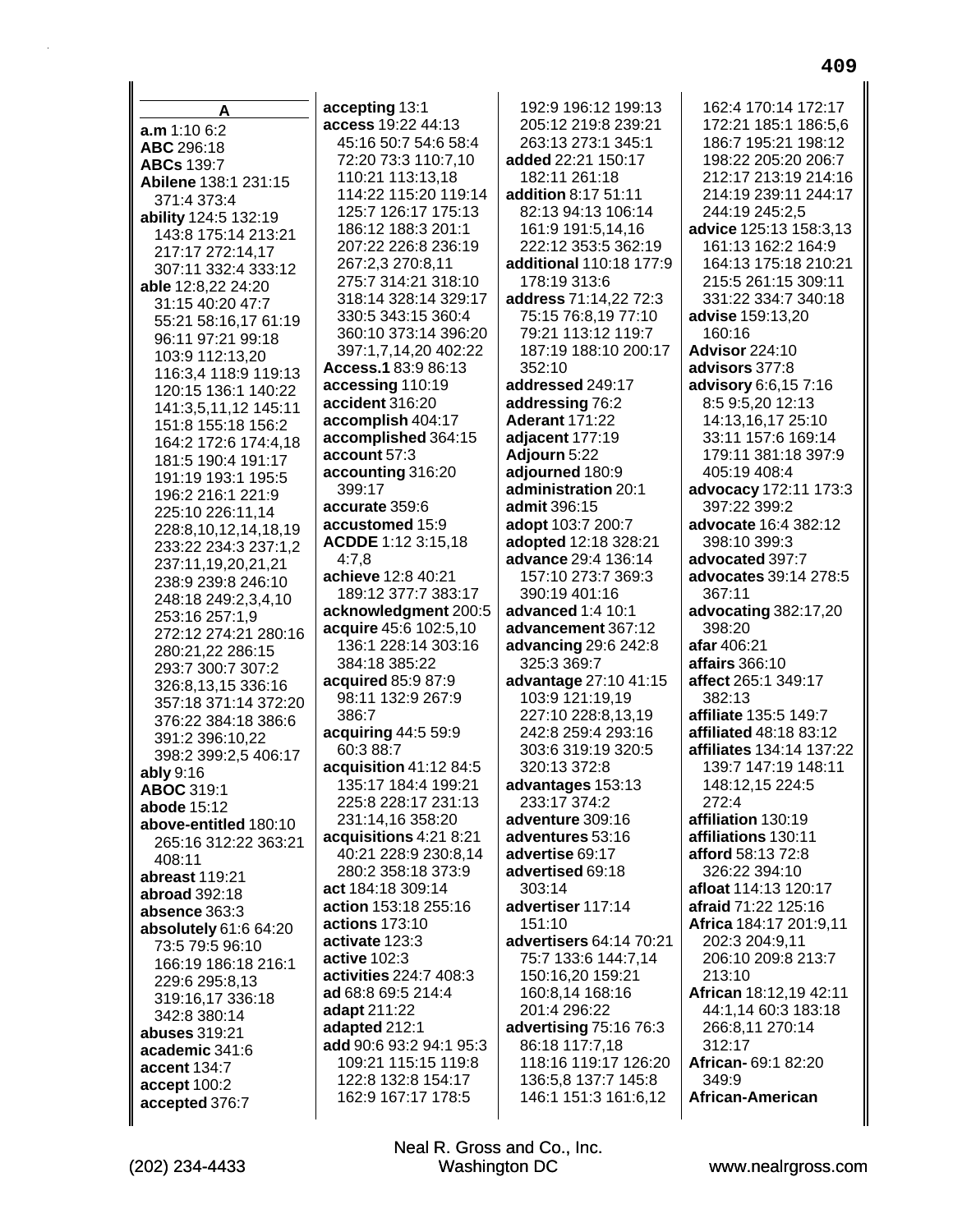11:15 38:22 44:20 46:6,10 53:5 57:22 68:12 87:6 117:4 119:15 122:11 144:10 145:6 153:8.14 159:11,15 168:8 172:17 173:20 216:18 250:10 367:19 398:16 African-American-o... 188:14 **African-Americans** 259:1 398:12 African-Jamaican 183:19 afternoon 94:9 122:14 180:7,13,19 183:16 266:3,20 269:13 304:2 355:5 364:2 380:2,6 age 7:11 150:4 agencies 68:11,22 71:18 95:17 117:16 136:13 172:21 186:7 agency 15:2 75:16 76:17 116:20 172:18 185:2.3 198:12 214:5 218:17,18 agency's  $7:16$ **agenda** 6:17 34:6 262:13.16 aggregator 296:2 aggressive 41:14 aggressively 176:19 Agha 2:1 129:1,13 130:22 140:16.21 142:11,18 155:5,14 164:16 171:9 174:1 ago 7:8 22:6 28:22 62:9 68:4 72:20,20 77:2 78:9 85:9 89:10 111:1 137:17 139:22 152:22 152:22 154:12 182:6 182:15 190:15 209:17 229:14 233:16 255:15 268:1 271:10 276:8 284:3 297:8 301:2 319:1 322:17 325:19 338:7 356:9 374:15 381:5 384:3 392:14 398:10 403:1 agree 63:4 64:19 71:9 71:10 106:12 154:10 162:15,20 212:3 247:15 311:1 319:14 344:1 agreeing 33:18 agreement 73:18 112:10 130:10 170:2

agreements 169:5,5 ahead 22:21 28:14 95:1 105:4.6 121:5 127:17 158:13 199:10 265:22 310:20 363:13 aim 186:17 air 15:10 17:11 21:13 21:16 52:11 53:1,6 58:18,22 64:13 68:20 87:10,13 92:19 109:6 120:14 121:14 142:16 154:3 160:3,7,8 161:17.21 162:1 168:12 204:16 217:19 243:10,15 286:5 347:8 387:17,18 aired 132:14 airs 160:4 Ajit 1:17 4:3 407:8 Alabama 84:5 300:12 **Alarcon** 2:2 39:7,13,17 39:19 42:4 63:2,3 64:1 68:4,14 69:7,9 70:9 76:10,13 **Alexa** 100:10.10 **Alexander 2:3 364:2.12** 368:7 370:17 379:22 389:1,7 395:21 396:2 397:11 403:6,10 **Alfredo** 3:3 180:14 191:14 194:10 aligning 304:13 alive 339:11 all-star 8:18 **Allen 204:13** allocate 89:14 allocation 141:21 allow 210:5 213:15 214:20 289:14,15 303:9 318:12 347:19 347:21 401:2 402:18 allowed 102:4 194:12 330:19 397:22 allowing 87:4 allows 330:21 341:2 353:10 400:1 alluded 230:18 233:16 alluding 238:2 Alta 2:21 269:4 **Altice 191:1** altogether 115:10 alumni 401:8 amazing 82:9,17 94:19 AMC 291:16 amen 65:10 amenable 263:11 America 1:1 29:19 95:4 130:14 190:4 196:18

231:17 236:10 327:4 America's 11:13 **American 2:19 18:13** 18:19 69:2 82:21 83:7 86:5,15 96:8,20 148:22 222:19 266:8 312:17 349:10 383:21 384:17 American-owned 42:11 266:11 270:15 **Americanized 93:7 Americans 7:12 12:7** 20:10 44:2,14 60:3 amount 63:11 68:18 206:19 210:14 300:14 395:2 amounts 119:9 309:8 amplified 303:10 amplify 237:17 AMs 104:6 113:3 Amsterdam 392:15 **AMTC 132:9 ANA 205:18** analog 129:17 141:13 **analysis 10:7 70:5** 223:14 analytics 213:22 275:1 275:2,11 277:1 anchor 185:10 anchored 21:8 ancillary 292:20 and/or 270:21 369:6 anecdotal 171:19 anecdotes 391:9 Angeles 132:5,18 142:2 184:7,9,11,12,14 241:15 Angelo 138:1 231:15 anger 65:6 angle 136:4 angry 64:4 Anna 9:18 406:1 Anniversary 11:6 announce 14:15 announcement 68:6 138:10 announcer 52:8 annual 133:15 332:17 401:10 answer 75:11 164:15 166:12 170:8 211:8 213:2 245:21 257:13 259:13 272:7 315:10 336:3 339:11 357:12  $370.12$ answered 115:6 answering 24:3 answers 221:10

antenna  $309:10$ anticipate 12:22 anybody 66:21 72:17 76:2 101:20 113:15 113:17 116:11 137:5 152:3 166:8 170:6.7.8 173:22 188:10 204:4 205:11 260:2 339:11 380:8 anymore 115:1 276:3 286:4 289:22 anyway 14:4 108:1 116:10,17 242:6 265:10 353:19 apart 207:3 349:4 apologize 79:18 Apparently 90:21 appetite 305:9 308:1 356:1 357:6 applause 6:22 9:10 15:1 16:10 26:2,6 28:9,12 31:19 33:8,22 37:9 38:13 54:4 81:7 175:3 203:13 221:13 256:10 265:15 312:21 363:19 368:6 389:16 403:8,9,19 404:6,15 405:16,22 406:3,9 407:1,2,22 408:10 applicants 386:3 application 13:8 61:22 270:18 applications 13:1 378:14 applied 49:3.8 53:4 97:20 204:5 336:5 applies 218:16 258:14 apply 258:15 376:7,17 378:16 applying 14:2 appointment 66:8 appreciate 26:8 47:3 50:21 143:6 150:2 175:22 176:1 208:18 312:9 320:19 406:20 appreciation 183:6 approach 58:10 65:11 77:21 118:11 145:3 150:16 177:12 195:21 approached 55:18 326:12 approaching 168:16 247:14 appropriate 38:20 approval 359:2 approved 80:14 141:15 141:16 apps 287:2 288:16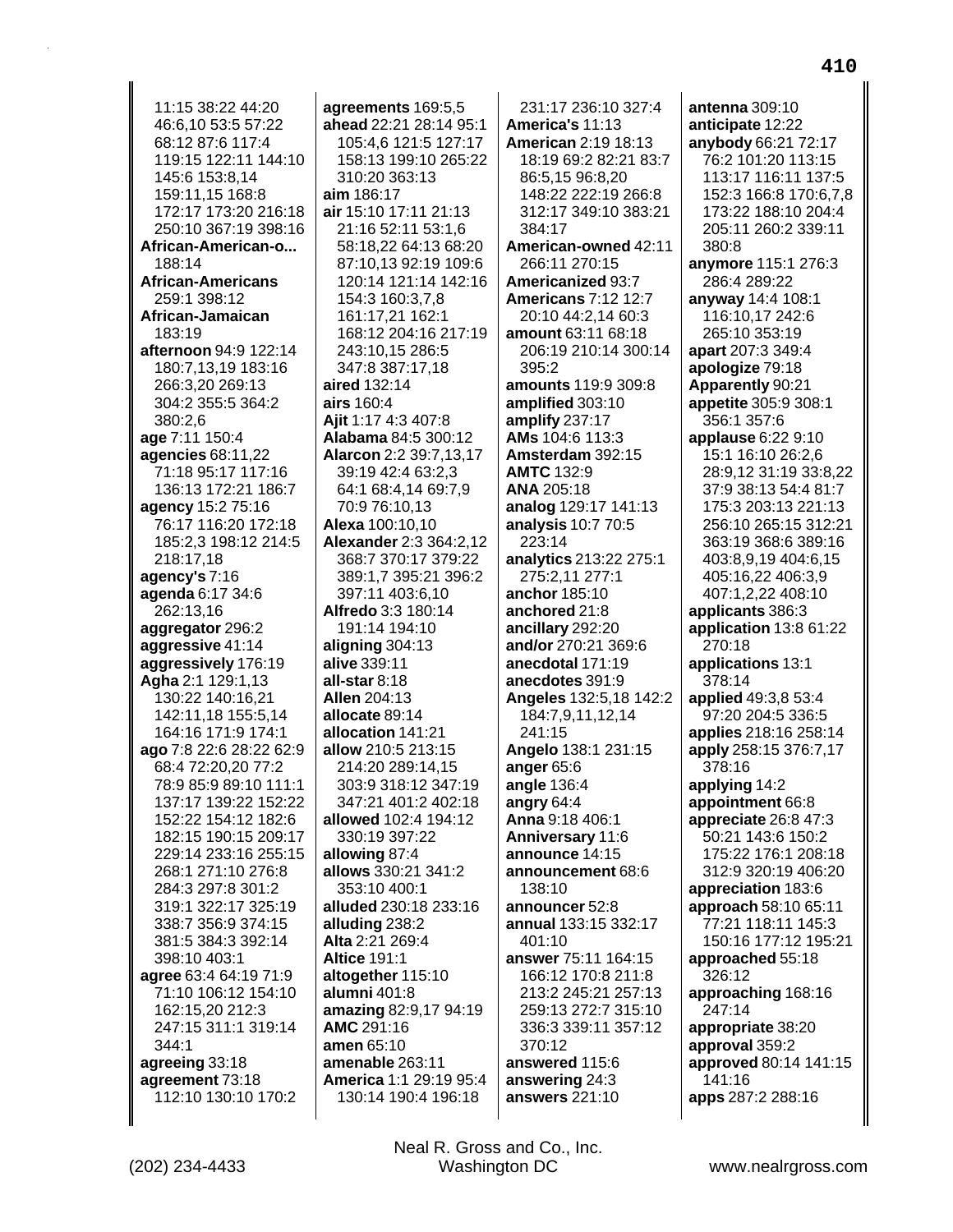April 124:6,7 377:16 architecture 297:2 archives 303:16 area 27:1 35:3 46:15 47:13 53:4.19 69:3 83:19 85:14 102:21 102:22 103:1,13 105:21 214:16 219:5 259:11 areas 24:16 41:1 59:1 95:15 178:19 214:22 arena 139:6 168:7 arenas 185:7 Argentina 104:5 Arizona 326:11 327:21 Arkansas 42:15 arm 140:1 arrangement 168:11 arrived 19:9 22:1,17 23:5 art 388:6 article 163:8 articulate 280:21 **Arts 368:2** Asian 3:5 85:18 94:19 182:17 186:20 196:7 323:9.10 383:21 384:16 **Asians 85:15 186:22** aside 12:12 23:13 206:17 395:3 asked 8:2 20:9 35:1 55:4 85:7 142:5 181:19 216:6 255:20 313:16 325:7 374:13 asking 19:14,22 20:9 44:18,19,21 84:22 166:9 252:14 264:8 264:14 aspects 315:6 399:14 aspiring 164:7 330:4 assembled 82:10 assess 338:21 asset 14:19 281:5 282:8 assets 54:21,22 55:1,4 55:5,19 56:3 61:10 73:13 134:21 225:15 226:16 228:7,21 252:4 281:1 289:4 325:1 359:20 369:8 assigned 49:22 222:13 assimilate 93:9,15 assist 171:17 assistance 196:2  $201:20$ Assistant 182:5 assistants 127:6 assisted 388:13

assisting 102:4 associated 110:18 associates 48:22 association 2:15 141:2 158:22 221:20 223:17 261:20 262:1,11,18 364:13 368:15 374:13 390:6 assuage 314:14 assuming 250:15 assurance 200:7 assuring 50:13 Atlanta 320:8 349:14 ATS 165:18 ATSC 361:14 attached 92:14 attacked 288:11 attend 377:17 attendance 13:19 attending 38:4 attention 294:21,21 313:4 337:12 attitude 57:8 attorney 84:13 89:8 147:5,5 256:3 attorneys 55:14 255:14 256:4 attract 278:18 326:3 368:19 attracting 325:22 attractive 211:6 225:9 254:21 255:8 auction 48:10,14 142:13,15 162:10 165:8,10 226:3,4 227:8,12 230:21 231:1,9,18 232:3,22 233:1 241:10,11,14 241:16 251:8,9,17 261:5 auctions 141:8.8 226:4 231:12 236:5 237:11 261:8 audience 34:17 35:2 92:7,20 95:16 100:16 100:17 102:8,15,21 103:11 113:15 116:10 120:6,15,16 123:2 126:3 129:11 156:9 186:16 187:2,16 189:12 198:18 199:1 206:9 213:14 216:8 276:4 277:11,15 278:4 287:12 288:12 293:11 297:17,21 303:10.13 329:4 343:14 355:2 360:19 362:7 403:14

audiences 126:12 186:16 188:2 213:16 214:10,15 289:20 295:16 400:2 audio 86:16 august 208:2 Augusto 3:9 181:14 185:15 189:16 192:10  $215:1$ **AURN 86:5** author 184:15 185:14 authority 223:12 authorize 156:16 automotive 144:15 avail  $405:5$ available 13:9 49:10 58:8 97:18 100:22 103:10 104:2 148:5 174:17,19 178:17 225:14,16,21 228:7 260:1 285:11 286:1 291:21 317:1 378:15 **Avenue 15:10** avenues 73:10 average 196:18 215:19 334:13 400:16 awarded 49:13 awards 133:13 153:4,4 168:1 191:7 aware 22:17 54:17  $329.5$ awful 217:10 224:15 В **baby 159:2** Bachelor 368:2 back 13:9 23:12 26:14 36:3,9,16 41:7 42:1 48:19 52:20 53:10 54:18 56:6 60:2 61:11 63:10 80:6,9 87:10 89:9 91:18 93:11 97:6 97:13 107:12 109:2 110:6 121:14 124:11 125:7 128:1,10 135:18 136:22 137:15 137:19 139:1 147:9 156:19 160:3 180:5 202:21 205:15 212:5 220:2 228:13 232:15 232:19 234:17,19 235:3,7 243:7,14 247:22 248:20 249:15 256:9,11 258:12 273:5 274:13 278:3 283:17 288:11 291:13 295:7 297:22 300:10 301:1 311:10 313:21

317:20 326:2 333:15 341:12 344:22 352:5 380:18,18,22,22 387:18 390:20 405:4 backbone 296:9 backed 45:1 138:22 background 17:6 90:2 96:19 196:1 199:20 238:1 249:5 267:13 270:3 341:22 backgrounds 181:11 backyards 300:8 bad 80:11,15,20 270:21 278:20 282:2 **badly** 256:5 **Bain 139:12,13 bait 216:19** Bakersfield 326:17 balance 307:10 339:19 balanced 215:17 **balls** 16:3 Baltimore 185:14 **band** 103:17 104:9 bandwidth 211:20,20 **bank** 2:9,16 44:21 56:3 61:9 65:19.22 66:8.9 66:11,20 73:11 114:17 138:21 139:15 140:6 142:8 143:21 236:10 268:19 269:2 269:14.15 270:1.18 277:16,18 278:21 283:10 288:9,13 291:8 292:14 300:16 300:19 304:15 308:12 372:1.22 375:20 **bank's 281:17 banked 269:22** banker 64:8 106:17 bankers 54:16 267:1 278:5 298:9 309:5,6 310:2 373:18 **banking 54:20 67:15** 277:3 bankruptcy 306:2 352:15,15 banks 112:3 229:9 247:22 269:22 272:2 279:8 283:12 284:3 284:14,20 291:3 299:22 300:11,12,13 311:19 **Baptist 53:20 barely** 226:20 barriers 30:7 68:3 72:5 176:22 179:2 189:13 276:9,21 277:5 288:1 309:12 310:6 331:10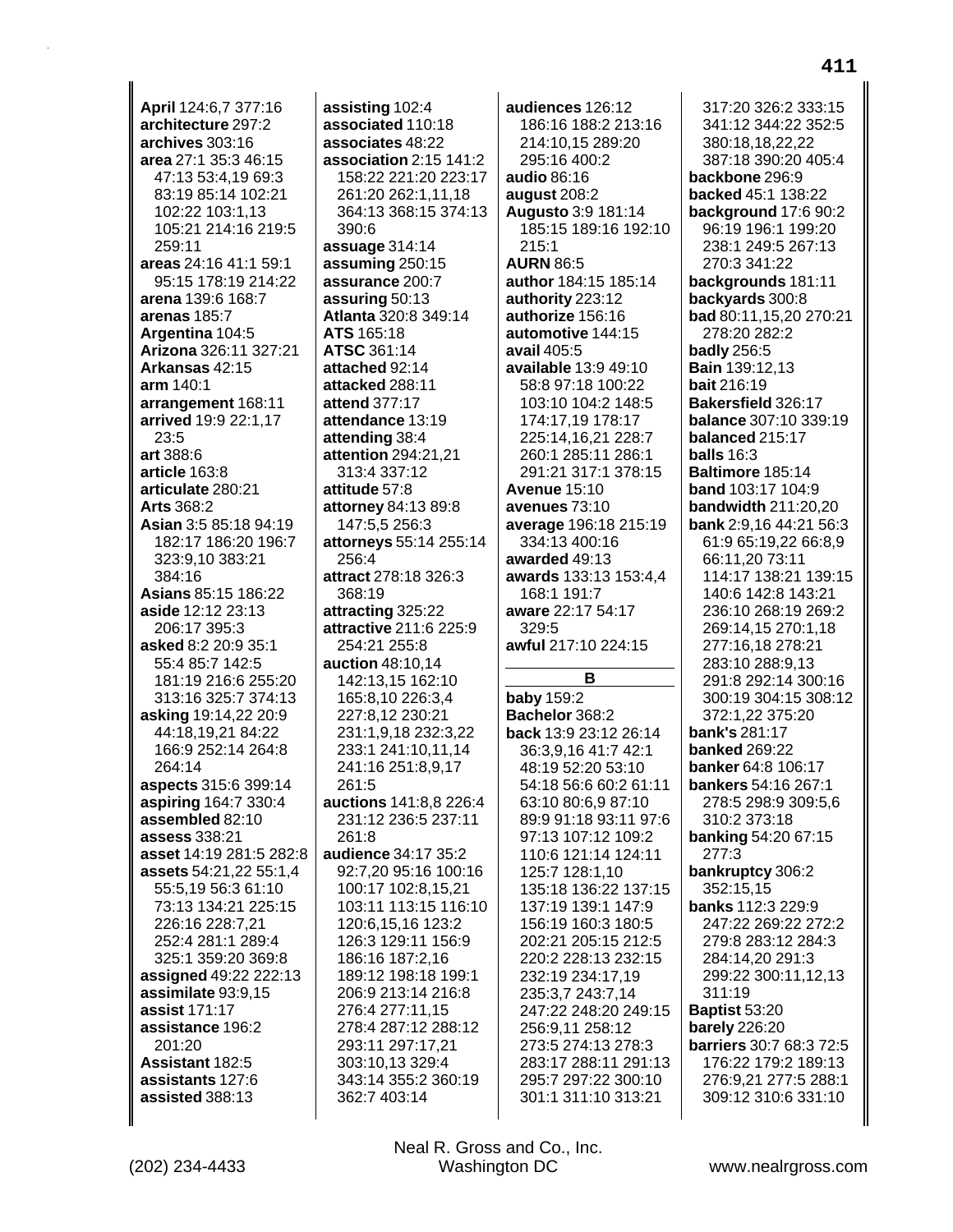base 24:14 137:7 145:3 151:3 161:11 266:10 297:1 based 109:18 110:19 143:5 159:12 183:8 206:5 226:5 274:16 280:7,8 300:18 304:21 386:4 400:17 basic 136:15 145:3 341:18 **basically** 21:7 64:1 67:14 88:22 130:7,16 131:2,15 141:10 142:4 165:14 228:11 231:19 232:11 273:17 382:22 basis 21:18 230:5 347:11 362:22 basketball 149:17 bat 136:11 **BATE 272:22** bathrobe 288:17 battle 20:21 22:11 Bayou 2:21 128:19 134:12 224:1,2,7 **Beasley** 2:4,4 223:1,2 228:5 229:22 230:2.9 232:7 239:21 244:21 245:3,18 246:15 247:15 254:16 255:3 255:7 258:12 265:5 Beasley's 270:1 **beat 50:22** beauty  $226:19$ **becoming 76:22 303:8** 369:7 began 52:16 243:13 391:22 **beginning 52:6 56:9** 141:5 195:17 199:15 325:17 348:3 396:15 399:6 400:6 404:19 begun  $266:4$ behalf 6:5 14:22 15:2 20:10 33:10 199:22 250:6 373:10 407:5 believable 281:17 believe 24:11 105:14 202:5 205:1 251:7 300:2 310:4 314:22 322:21 325:15 398:5 400:22 402:1,8,16,19 403:17 believed 191:21 believer 15:16 112:21 belong  $402:19$ **bench 381:13** beneficial 285:19

 $316:14$ benefit 78:12 152:20 173:5 185:22 225:4  $314.1$ benefits 7:11 213:4 benefitted 228:1 benefitting 118:21 Benjamins 235:4 Bess 3:18 5:20 10:8 33:20 405:17 406:1,4 406:10,16 407:3 best 11:14 19:2 23:10 134:8 188:17,19 190:3 198:4 271:2 276:11 327:3 333:12 346:7 358:10 367:11 376:2 391:10 392:5 393:10 **BET** 291:13 366:9 **Betsy** 393:3,11,14 394:8 better 25:4,5,6 30:10 32:18 46:7 51:15 62:8 89:18 100:12 111:22 115:2 123:4 126:13 196:8 227:18 242:15 244:14 255:2 278:3 299:6,10 306:6 339:11 346:10,11 352:21 358:19 393:19 396:9 402:7 405:14 **Beverly 207:19 beyond** 24:15 154:16 354:12 bid 48:10 226:11 227:3 231:19,21 235:14 236:22 237:2 241:8 bidders 227:7,11 241:9 **bidding 48:15 227:6** 327:10 **bids 237:1** big 12:3,17 13:3 95:7 101:6,6 115:4 139:6 139:15 140:5 141:20 148:11,15 149:11 177:21 191:4 192:5 194:6.20 195:2 204:14.14 214:3 215:11 231:12 232:16 236:6 270:3,4 275:12 275:12,14 276:9 279:3 291:17 294:4 307:1,2 308:20 310:18 333:6 341:18 345:14 348:15 359:19 361:12 399:22 bigger 88:15 139:9 141:1 152:15 205:17

234:15 236:1 244:14 264:1 279:2 282:15 305:3 307:16 326:5,6 bigger-size 244:14 biggest 73:2 250:14 283:20 306:1 307:9 318:7,9 319:8,11 320:2 bill 146:21 235:18 billion 68:11 77:5 165:12 333:11 360:6 billionaires 62:14 billions 159:22 BingeNow 258:22  $311:1$ bios 181:8 365:2 bipartisan 10:21 Birmingham 84:4 bit 7:6 17:6 28:22 29:2 39:5,17 43:6 46:21 50:6,19,22 86:14 105:7 110:14 124:11 131:19 142:22 164:13 170:15 176:18 186:19 200:11 207:4 208:4.5 229:22 243:13 248:11 267:13 272:8 277:1 278:16 279:2 291:8 292:16 326:9 330:10 363:6 369:19 380:8  $398.9$ black 2:6 22:5 52:11 57:4 82:5 83:2 86:9 96:1 110:2 172:21 208:11.13 219:14.19 266:6 290:13 312:11 black-owned 201:15,19 204:12 221:20 312:13 blacks 289:20 290:4 **Blackstar 3:1** blathering 14:5 blazed 46:14 blazer 169:1 170:11 blazing 51:7 blend 293:20 294:22 blended 280:3 297:15 blew 250:13 blip 283:17 **block 207:16 blogs** 30:21 **BLT** 320:15 365:17 370:6,20 374:22 375:8,14,20 378:13 378:19,20,21 379:2,9 386:19,20 387:6 388:17 **Blue 77:4 BNC 219:18** 

board 66:1.4.5.6.8.9.11 166:20 261:19 262:7 263:11 313:21 376:11 379:12 381:18 boardrooms 194:20 boards  $61:9$ **boat 319:3 boats 227:18** Bob 288:22 291:12 **Bobby 242:19** body 208:3 216:20 **bolts** 13:13 book 57:14,20,21 **boots** 30:11 bootstrapped 114:16 **bootstrapping 74:11** border 129:22 130:4 141:19 142:1 **born** 40:13 94:8 borrowed 97:8 **boss 243:10 Boston 269:4 277:11** 288:16 372:22 **bottom** 14:5 61:8,10 62:7 138:12 325:11 386:13 bought 52:21 58:18 108:14 137:21 138:3 138:13 237:5 241:14 244:13 272:10 309:10 **Bounce 130:20** boundaries 213:6 **boutique 82:21 Bowen 2:13 367:8** 396:7,13 397:2,17 398:10 401:11 402:1 402:10,12 403:1 box 295:1 **boy 8:6** boys 251:2,4 316:2  $brain 312:10$ branch  $84:13$ brand 335:3,17 brand-new 202:1 branding 86:20 brands 126:11 191:4 205:21 228:20 **Brazil 104:5 break** 106:9 176:8 233:7 281:11 324:5 348:19 Brenda 10:9 Brendan 1:19 4:15 10:7 **Brennan 2:5 11:7** 366:17 389:3,9,17 396:1 Brent 3:10 222:16,16 222:20 224:17

Washington DC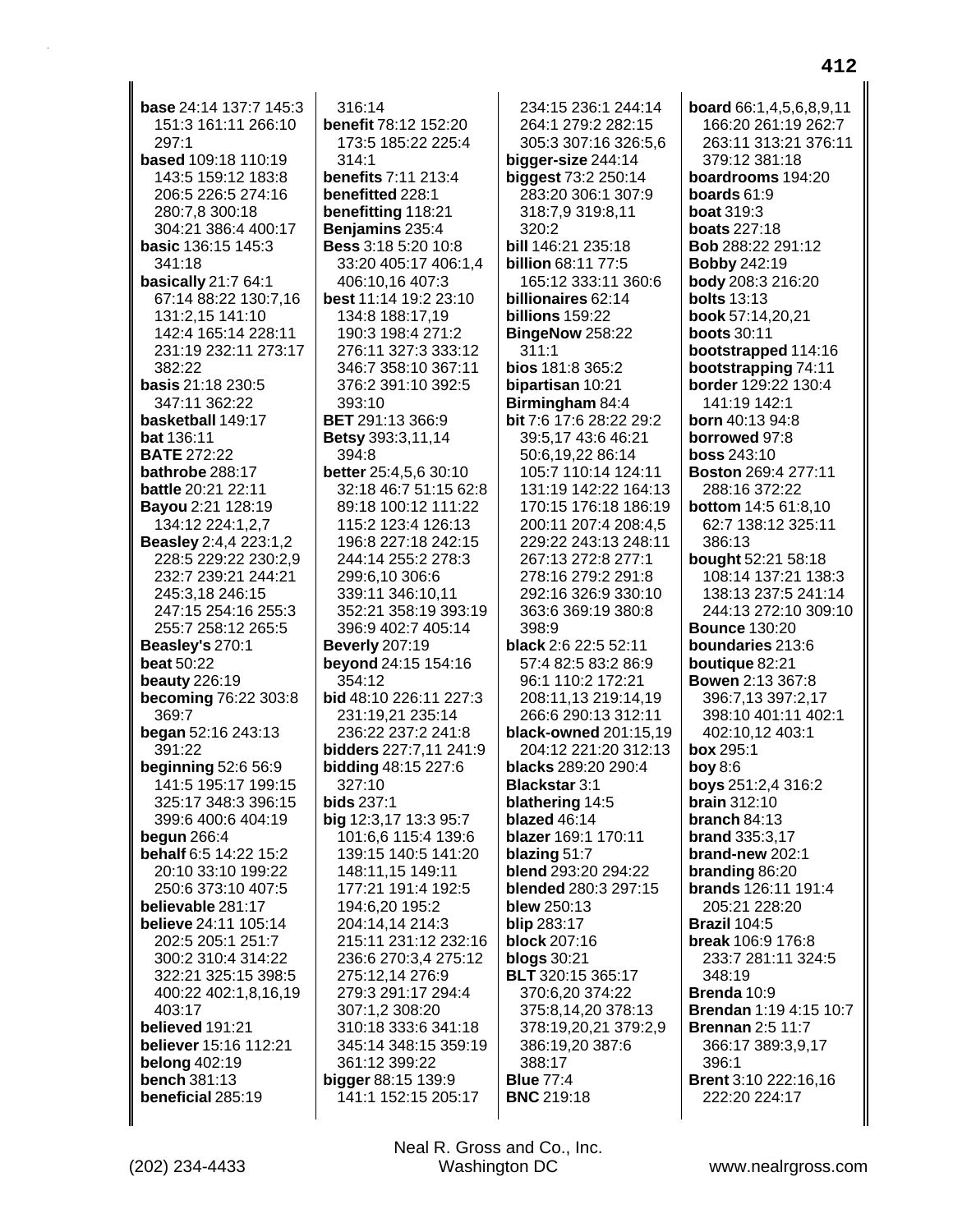| Brian 2:17,21 268:3,20                  | 174:7 249:22 264:10                       | brokerage 236:12                           | 256:1 259:6 266:11                                                             |
|-----------------------------------------|-------------------------------------------|--------------------------------------------|--------------------------------------------------------------------------------|
| 269:3 271:9,10,14                       | 286:8 295:3 300:9                         | 383:5 384:11 385:12                        | 267:5 269:17,18                                                                |
| 272:17,20 277:15                        | 305:4 306:5 329:22                        | 388:11                                     | 281:21,22 282:19                                                               |
| 282:14 298:21 304:16                    | 331:21 340:19 384:13                      | brokered 385:12                            | 292:20 311:7 315:2                                                             |
| 305:8 315:22 318:16                     | broadcaster's 295:10                      | brokers 373:19 383:4                       | 319:9,10 341:20                                                                |
| 324:18 332:9 335:22                     | broadcasters 13:17,19                     | <b>Brookings 3:8 128:3</b>                 | 352:8                                                                          |
| 343:22 352:13 355:9                     | 23:19 44:16 57:12                         | <b>Brooks 2:6 181:14</b>                   | busy 12:13 16:7 31:1                                                           |
| 355:14 356:7,15,18                      | 68:13 71:17 96:12                         | 184:20,21 188:12                           | buy 55:5 62:4 67:3,7                                                           |
| 372:21,22 375:22                        | 98:21 102:1,14 115:3                      | 198:11 214:4                               | 97:2 112:6,12,13                                                               |
| 378:22                                  | 125:12 128:9 150:6                        | <b>brother</b> 46:8 47:19                  | 126:9 136:17 148:11                                                            |
| <b>Brian's 272:19 341:16</b>            | 153:13 154:6 157:21                       | 50:21 215:12 309:7                         | 148:17 152:14 159:4                                                            |
| brief 26:9 68:2 80:1                    | 158:22 170:4,14                           | 309:20                                     | 231:21 234:21 246:19                                                           |
| 84:22 125:11 161:15                     | 173:4 221:20 223:17                       | brothers 48:22                             | 246:19 247:14 280:6                                                            |
| 161:15 181:10 365:3                     | 226:2,13,14 227:19                        | brought 45:4 77:15                         | 280:22 305:20,20                                                               |
| 368:7 406:12                            | 240:15,19 241:3                           | 98:18 183:9 190:3                          | 330:1,5 331:14 344:8                                                           |
| briefing 19:11                          | 251:3 259:7 261:21                        | 323:6 378:22 379:1                         | 344:11 357:18 360:6                                                            |
| briefly 40:16 76:16                     | 262:2,12,18 264:7                         | brutal 192:2                               | 385:14 387:21                                                                  |
| 320:9                                   | 285:4,11 286:2,11                         | <b>bucks</b> 310:18                        | buyer 253:3,4 306:22                                                           |
| bright 18:2                             | 287:6,7 303:7,8                           | budding 61:13                              | 372:15 386:5                                                                   |
| brilliant 327:2 361:6                   | 304:12 317:16 319:5                       | budget 339:20 377:1,1                      | buyers 250:10,22                                                               |
| bring 8:2 25:1 36:16                    | 329:20 330:18 331:3                       | budgets 206:2 273:22                       | buying 59:20 68:11                                                             |
| 51:1 67:1 79:14 188:2                   | 344:6,14 352:7,17,17                      | 376:20                                     | 77:7 148:11 152:10                                                             |
| 195:3 207:11,13,14                      | 352:18 354:9 358:22                       | build 112:14,16 125:8                      | 165:12 243:20,21                                                               |
| 215:7 282:22 283:1                      | 359:3 364:14 368:15                       | 163:9 177:15 252:17                        | 244:10 245:19 251:11                                                           |
| 310:5 328:11 383:15                     | 369:5 374:13 379:14                       | 325:16 326:20 328:9                        | 258:16 281:5 307:11                                                            |
| 391:11 392:22 393:5                     | 379:14,15,17 384:22                       | 339:19 342:12                              | 371:22 388:19                                                                  |
| bringing 7:11 157:18                    | 385:16 386:9                              | <b>building 9:2 73:16</b>                  | buys 67:5 69:2 359:11                                                          |
| 169:11 172:15,20                        | broadcasting 2:2,11,21                    | 140:13,13 325:3,9                          | <b>Byron</b> 204:13                                                            |
| 234:2 269:1 381:22                      | 3:2,3,4,5,7,7 10:21<br>13:4,22 15:20 17:3 | 347:18 404:22                              | С                                                                              |
|                                         |                                           |                                            |                                                                                |
| brings 92:10 94:10                      |                                           | <b>built</b> 27:14 42:16 74:13             |                                                                                |
| 145:18 206:9 402:13                     | 20:6 32:1 39:1,1,8                        | 87:16 140:11 144:22                        | $C$ 3:2 48:14                                                                  |
| 402:22                                  | 40:13 41:16 43:18                         | 145:14 237:8 345:8                         | <b>C-Suite 78:5</b>                                                            |
| broad 24:20,22 69:4                     | 44:1 45:7 46:5,10                         | 346:3                                      | cable 2:5 11:6 130:10                                                          |
| 101:11 286:10                           | 47:1 48:1 49:2,6 51:9                     | built-in 303:12                            | 182:13 183:14 186:4                                                            |
| <b>broadband 4:17 180:21</b>            | 52:6 54:17 57:9 60:1                      | <b>bullet</b> 218:9                        | 190:5 195:18,19                                                                |
| 186:12                                  | 60:4 62:10 69:2 74:8                      | <b>bully 264:22</b>                        | 201:15,17,19 204:12                                                            |
| broadcast 1:4,11 3:9,14                 | 82:20 84:3 88:6 92:14                     | bump 225:17                                | 209:20 210:4 211:18                                                            |
| 4:8 6:11,13 8:19 9:5                    | 92:21 105:10 106:18                       | bunch 72:14 163:15                         | 216:15 217:14 247:8                                                            |
| 12:14,16 13:2 16:5                      | 106:18 120:10 128:19                      | 350:5                                      | 276:11,14,16 286:21                                                            |
| 32:7 33:2 38:22 42:14                   | 134:12 146:16 153:1                       | bureau 1:13,13 3:16,17                     | 296:20 361:9 366:18                                                            |
| 42:18 51:12 68:9,20<br>82:15 84:14 89:8 | 224:1 229:22 240:22<br>261:17 276:8,15,16 | 4:2,3 6:5,5 10:4 18:18<br>20:18 25:9 84:14 | 366:21 390:3                                                                   |
| 120:7 128:16 133:4                      | 286:4,4,5,7 287:9                         | 182:5 197:10 223:15                        | California 21:3,13<br>129:14 182:16 187:5                                      |
| 133:11 134:13 146:2                     | 289:10,13 299:6                           | 407:5                                      | 300:18 303:5                                                                   |
| 148:20 151:19 182:5                     | 302:1 315:15 343:6                        | <b>Burr 269:5</b>                          | call 35:15 74:10 80:3,7                                                        |
| 182:13 217:13 229:12                    | 365:7 370:19 371:16                       | <b>Busby</b> 2:6 266:1,3,5,16              | 87:14 95:18 271:9,13                                                           |
| 231:20 235:17 238:5                     | 379:9 383:21 384:17                       | 267:17 270:6 271:7                         | 271:19 279:9 312:3                                                             |
| 254:22 263:17 268:17                    | 385:17 386:4 387:13                       | 274:2,7,11,15,18                           | 325:19                                                                         |
| 271:21 274:5 295:10                     | 388:4                                     | 277:10,14 297:18                           | called 21:3 80:9 103:2                                                         |
| 304:18 317:9 336:15                     | broadcasts 149:9                          | 303:22 312:7                               |                                                                                |
| 338:16 343:19 365:16                    | broaden 293:2 357:21                      | businesses 39:12                           |                                                                                |
| 368:16,20 369:9                         | broader 179:11 260:11                     | 48:11,12,12 49:15                          |                                                                                |
| 371:2 374:10 399:1                      | broadly 177:17                            | 50:15 62:22 68:21                          | 238:4 259:4 269:4,5                                                            |
| 406:7                                   | brochures 378:13                          | 72:8 73:8 74:4 111:17                      | 309:7 349:6 364:5                                                              |
| broadcaster 39:9 42:12                  | <b>broke 59:18</b>                        | 112:17 114:19 115:3                        | 374:22                                                                         |
| 108:3 141:21 148:10                     | <b>broken</b> 348:22                      | 188:7 189:9 202:6                          | calling 16:3 49:21                                                             |
| 149:8 154:22 155:20                     | broker 232:14,14,15                       | 203:12 204:7 208:22                        | 122:3 235:15 387:19                                                            |
| 156:6 165:21,22                         | 235:13 385:13                             | 211:2 217:18 255:17                        | 105:21 122:15 133:19<br>158:21 165:18 187:11<br>199:15 203:18 218:17<br>387:20 |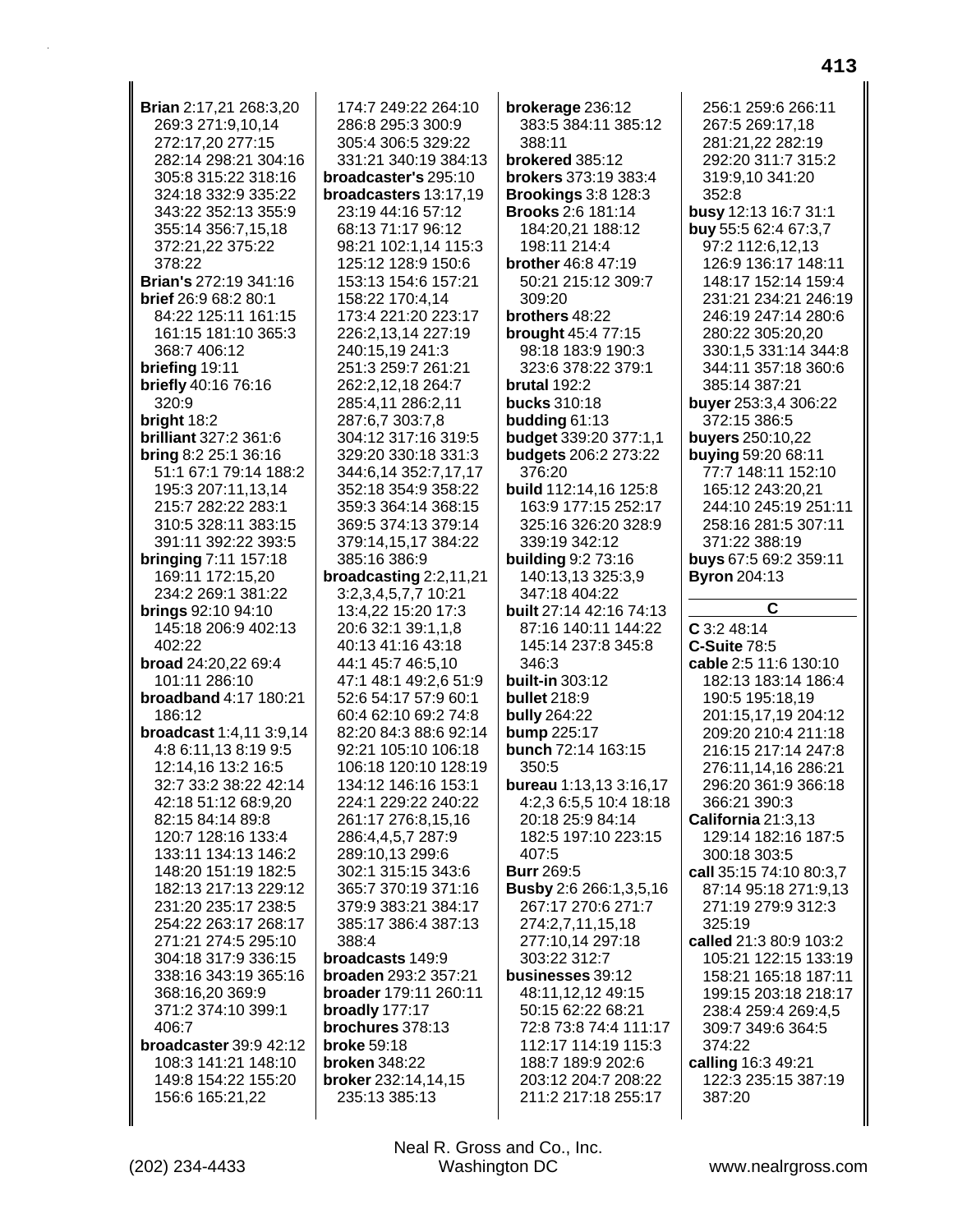calls 24:2 272:3 camaraderie 109:10 camera 21:4 Canada 104:5 130:5 canary 338:1 candidates 359:16 Cantu 170:12,12 capabilities 165:4 capable 283:14 299:11 capacity 280:2 capital 44:13 45:6,16 50:7 54:6 58:4 72:21 73:4 79:1.8 110:7.11 110:19,21 113:13,18 114:22 115:18,20 125:7 139:12,13 140:12 175:13 201:1 226:9 267:2,3 268:22 269:8 270:8,11 271:3 275:3,7,8 280:4 284:7 285:3,5 291:2 292:8 292:16,18 301:11 308:15 309:4 311:21 314:21 318:10,18,20 319:3,6,7,12 321:5 325:1 329:15 330:5 333:10 342:19 343:15 343:16 344:8 352:12 352:12,14 353:19 354:12,15 356:13 360:10 372:7 373:9 396:20 capitalists 79:14 capitalize 91:4 Capitol 18:20 captains 260:12,18 captivated 120:6 captive 92:20 120:16 car 214:13 care 290:9 321:17  $383:18$ career 15:20 21:2,21 24:5 32:15 42:22 45:2 84:11 106:16 128:6 184:5 203:19 325:20 328:17 365:8 393:9  $394.16$ careers 326:9 369:3 401:4 402:8 careful 307:19 carefully 42:2 **Carey 10:5 Carlos 130:14 Carney 19:15** Carolina 42:16 46:12 **Caroline 2:4 223:1.3** 227:22 229:19 232:7 244:18 248:22 249:16

261:19 262:6 265:14  $270:1$ Carr 1:19 4:15 10:17 25:14 176:9,10 407:11 carriage 186:4 187:10 189:13 192:17 196:14 210:10 211:19 212:4 carriers 193:4.22 195:19 196:13 210:13 216:16 carrot 330:18 332:5 carrots 332:7 Carry 407:6 carrying 76:14 94:21 202:2 363:1 cars 99:3,3,4 Cartoon 191:2 case 41:7 71:6 120:22 141:12 201:9 202:11 237:20 238:9 242:2 245:9 257:2 336:5 370:5 378:1 cases 67:17 136:13 322:14 cash 55:9 136:1.12 137:10 164:4 246:15 246:17 280:7 288:13 293:6 295:6 306:4,5 cast 349:5 casting 287:10.11 296:16.18 catch 117:11 catching  $28:16$ categories 38:18 category 20:11 caters 129:10 **Cathy 109:6** cats 9:16 cause 15:17 cautionary 115:13 caveat 169:19 caveats 332:9 CBS 134:14 224:2 228:13,18 232:7,8 400:6 **CBSs 139:7** ceiling 12:4 106:9 324:5 ceilings 12:3 celebrate 29:10 celebrating 133:1 366:20 398:2 Celebration 11:7 cell 130:3 286:19,22 289:16 296:6 cellular 48:13 census 197:10 205:16

center 34:14 117:20 128:2 393:4 center's 366:14 centered 304:6 centers 185:7 central 2:14 102:17 128:21 182:15 187:5 216:10 cents 163:21 century 105:15 CEO 31:22 39:8 77:6 78:7 82:4 83:6,16 86:3 128:18,20,22 129:1 184:22 224:1 266:6 325:12 328:13 365:7,22 366:18 367:7 370:18 372:2 CEOs 262:3 Cerda 2:7 181:13 182:21,21 192:10 211:16 certain 68:18 115:22 116:1 251:1 292:9 302:11 310:16 359:13 396:17 certainly 41:1 42:6 46:17 51:18 102:11 103:13 177:13 188:17 213:9 258:1 277:9 313:12 315:9 320:6 343:11 351:18 363:10 406:20 407:18 certificate 41:10 151:18 152:2,19 154:13 155:2 156:14 171:17 172:1 182:8 242:16 242:17,22 257:4,7,8 258:14 264:6 318:15 319:18 320:5 332:6 342:18 353:1 certificates 62:2,4 264:18 cetera 195:22 275:9 289:12 294:19 305:21 CFO 328:13 CFOs 78:8,10 chair 1:11 3:14 4:7,8 9:7.19.19 32:2 261:20 263:11 381:14 405:21 406:2.7 Chairman 1:17 4:3 6:20 7:1,7 9:11 15:2 17:19 25:7 27:14 28:20 32:9 32:16 38:5 39:7,21 41:18 47:4 51:9 52:3 68:5 128:20 169:8 182:2,6,22 185:18 265:6 356:1 357:1

375:10 406:11 407:8 Chairman's 102:3 Chairpersons 363:16 Chairwoman 82:19 challenge 17:15 27:4 57:19 65:4 70:19 102:13 110:11 111:7 193:16 245:14 318:7 318:9 352:19 challenged 272:18 challenges 21:1 23:4 45:8 53:11 90:18 110:18 117:5 346:16 392:17 challenging 45:16 111:18,20 124:13 129:21 chambers 2:6 266:6,8 **Chambers' 312:11** chance 12:2 72:16 176:11 178:12 185:21 192:1 197:7,8 216:2 222:11 229:20 237:13 255:21 404:1 405:8 Chang 2:8,8 128:21,22 131:22 132:2.2 135:16 146:10.12.15 154:10 161:14,20 162:6,13 163:6,12 164:10 change 89:19 188:22 197:19.19 262:21 297:15 318:14 381:4 390:1 395:14 397:20 398:14 changed 73:7 137:18 275:12 276:4 337:6 338:7 371:8 changes 165:7 200:17 252:19 changing 199:14 227:16 275:19 304:20 337:10 403:2 channel 97:5,7 103:18 103:18,20,21 141:12 141:14 184:17 190:9 191:18.22 192:3 201:10,11,22 202:3 204:9 206:11 207:4,5 209:9,19 213:7 219:14,19 236:14 240:9,17 241:14,17 241:18 245:8 250:4 384:4 387:16 channels 104:1 147:16 186:3,8 189:18 190:3 192:11 196:19,20 212:10,22 213:1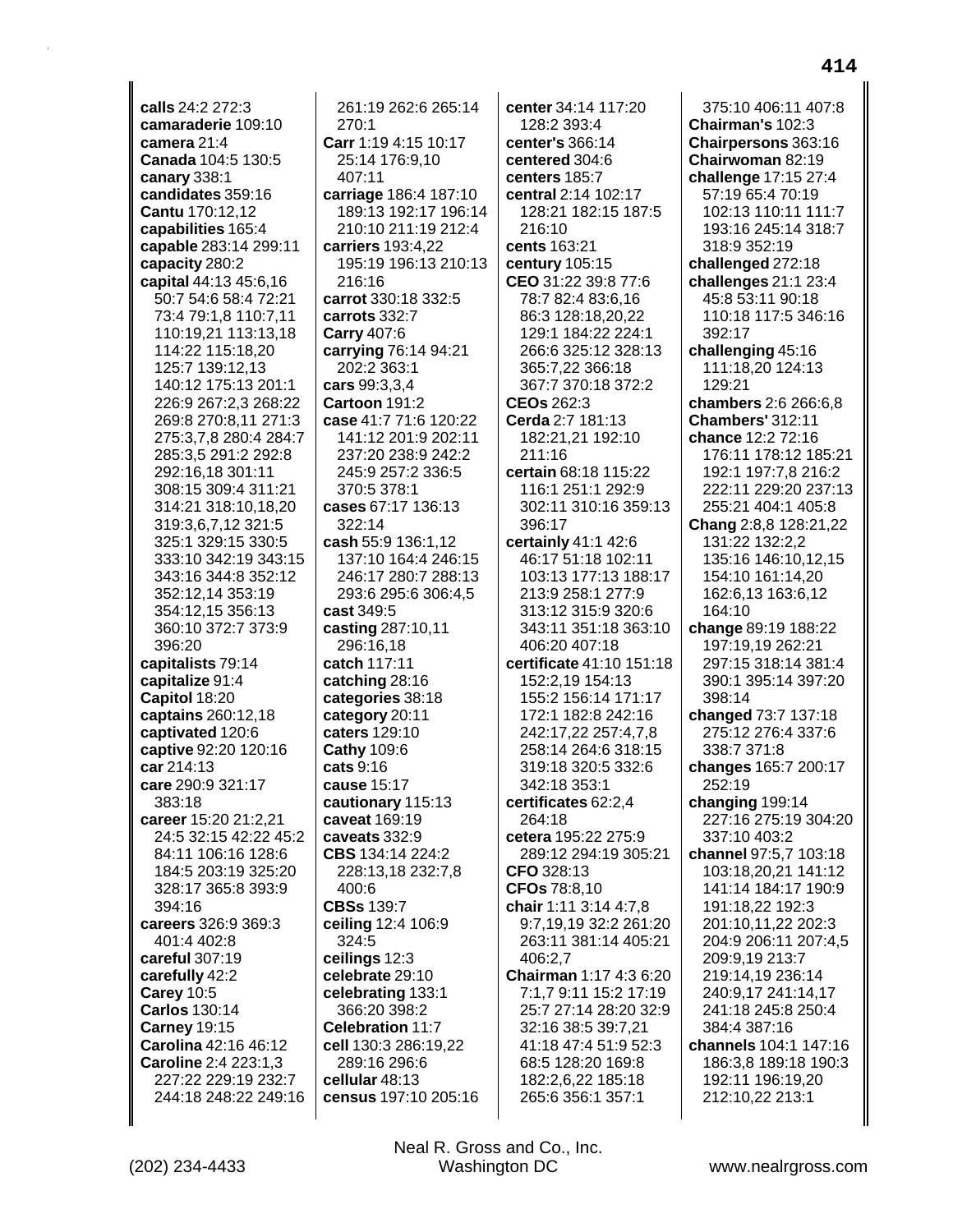225:12 230:20 289:3 **chapter** 304:22 392:15 **chapters** 392:13 **character** 283:15 **charge** 262:8 **charged** 7:19 157:8 **charity** 227:1 **Charles** 170:12 **charter** 68:7,16 196:3 323:2 400:7 **chartered** 7:19 14:13 **Chase** 236:11 **chats** 193:3 **cheap** 284:6 **cheaper** 112:13,16 **cheapest** 291:15 **cheat** 285:1,6 **check** 209:7 230:22 273:21 **checked** 149:10 273:3 **checking** 240:6 **checks** 163:2,3 **Chesley** 2:19 78:8 83:5 83:13,15 86:1 88:21 93:22 106:11 109:13 117:10 119:8 126:7 127:10 **Chicago** 3:7 37:13 87:16 95:8 96:1 100:11 109:9 304:4 **Chicago's** 83:2 87:6 **chief** 1:13 3:16 4:2 6:4 10:4,5,7,11 18:18 83:8 84:13 182:4 200:8 222:18 223:2 223:13,15 407:6 **chiefs** 20:18 **child** 11:17 107:21 **children** 161:3 **China** 96:18,21 213:8,9 **Chinese** 97:11,12,14,15 98:14 183:20,21,21 **choice** 90:22 **choices** 124:9 **choose** 195:6 243:7 253:3 **Christian** 66:17 **Christmas** 100:10 **Chubb** 94:14 **church** 53:21 **churches** 66:22 **Cincinnati** 316:1,2 327:13 328:12 **circuitry** 297:2 **circumstances** 253:2 **Citadel** 250:4 **cite** 240:16,16 **Citibank** 236:11

**cities** 88:15 102:17 **Citizens** 222:19 **city** 2:14,21 58:8,14 69:12,15,16 83:17 89:19 97:2,18 128:19 128:21 130:8 134:12 185:6,14 216:11 224:1,2 299:9 303:5 327:14 385:9 **City's** 224:7 **civil** 261:9 **Clarke** 323:7 **Clarke's** 242:19 **class** 89:18 103:6,6 142:14 155:18,18,22 156:1 158:21 159:6 174:9,20 375:10,12 375:14 377:16 378:1 378:5,11 379:4 402:14 **CLE** 260:21 261:12 **clear** 180:5 236:14 240:9,17 241:14,17 241:18 250:4 256:2 357:15 384:4 387:16 **cleared** 344:7 **clearinghouse** 395:3 **clearly** 16:20 20:19 110:7 218:22 301:10 345:3 **clever** 307:14 **clicker** 370:14,16,17 374:9 380:4 **client** 252:8 261:5 **clients** 198:17 214:8,12 261:15 **clients'** 96:15 **cliff** 338:8 **climate** 197:13 **clock** 266:4 **close** 125:11 142:19 165:10 223:8 247:18 252:6 257:10,11 395:8 **closed** 156:4 240:9 **closely** 395:12 **closer** 194:9 392:8 **closing** 5:18 63:9,13,16 63:16 301:13,20 313:8 403:17 405:18 **cloud** 296:11 **clouds** 305:15 306:19 306:20 **club** 142:20 251:1,2,3 **clusters** 228:15 **CMG** 322:20 **CNBC** 205:7 **co-** 84:15 383:8

**co-founder** 224:13 381:15 **co-moderator** 37:21 82:11 222:16 316:4 355:8 **co-moderators** 180:18 **co-owned** 132:9 **co-ownership** 400:20 **co-signing** 210:3 **coal** 338:2 **Coast** 302:9 **coasts** 15:21 **coffee** 24:1 **coin** 226:8,9 **cold** 22:7 28:3 197:2 **Coley** 2:8 365:21 380:2 380:5,11 386:17,20 387:2,7,10 **collaborate** 110:3 399:4 **collaboratively** 367:1 **collateral** 64:2 65:21 66:2 **colleague** 22:4 35:13 **colleagues** 10:17 22:2 143:14 157:5 315:19 357:8 **collect** 76:1 309:22 **collected** 309:8,9 **collection** 310:3 **collective** 309:6,11 310:7 **collectively** 20:15 **college** 49:7 243:15 326:1 368:19 **colleges** 178:15 **color** 19:13,20,21 20:16 21:13,16 22:10 23:1 24:7 33:1 128:9 151:19 161:10 218:3 218:5 272:9 335:15 367:11 371:10 376:6 391:3,13 397:14,21 398:3,12,17 399:7 402:3 403:4 **Colorado** 132:7,8,15 154:18 **colors** 402:12 **Columbia** 368:2 **combination** 120:12 211:11 304:11 **combine** 83:1 **combined** 211:5 **Comcast** 184:4 187:10 190:12 191:5 194:11 196:3,5 199:21 200:1 200:6,7 400:7 **Comcast-NBC** 201:12 **come** 8:5,12 19:4 29:2

35:3 37:5 66:12 70:6 70:18 76:1,8 77:10,12 81:10 91:11 93:10,20 105:14 106:19 109:4 130:16 134:21 136:22 141:1 153:18,18 157:9 173:10,19 176:4 199:7 204:3 205:21 212:18 221:4 231:22 232:1 233:17 234:7 243:7 249:15 249:18 256:20 260:14 264:17 268:1 294:7 297:4,5 299:16 300:4 300:11 303:18 310:19 313:19 321:2,2 324:20 375:10,12,15 375:20,22 389:3 401:10 405:1 **comes** 12:10 20:6 22:12 81:20 143:15 144:8 146:6 161:6 163:22 188:18 190:19 237:22 252:7,15 262:13 267:3 289:4 **comfortable** 175:19 248:6 **coming** 7:4 17:21 23:7 25:19 30:15 33:14 35:8 37:15 61:14 68:9 74:9 96:4 105:18 111:13 118:11 125:7 170:21 220:15 227:7 239:4 241:10 259:13 261:1,6 264:8,13 282:5 288:7 304:22 311:9 357:3 374:8 377:10 403:17 408:8 **Comm** 254:14 **command** 174:20 **comment** 94:4 171:11 171:12 219:3 231:6 261:18 343:3 344:20 345:2 352:2 **commentary** 166:7 172:3 **comments** 12:16,17 48:20 205:14 213:12 216:12 219:8 263:14 291:18 329:11 362:6 396:3 **Commerce** 42:20 **commercial** 44:17,21 52:5,10 54:16,20 55:3 78:22 283:10 291:3 **commission** 1:1 10:15 10:22 14:19 16:13 26:12,13 30:10 32:17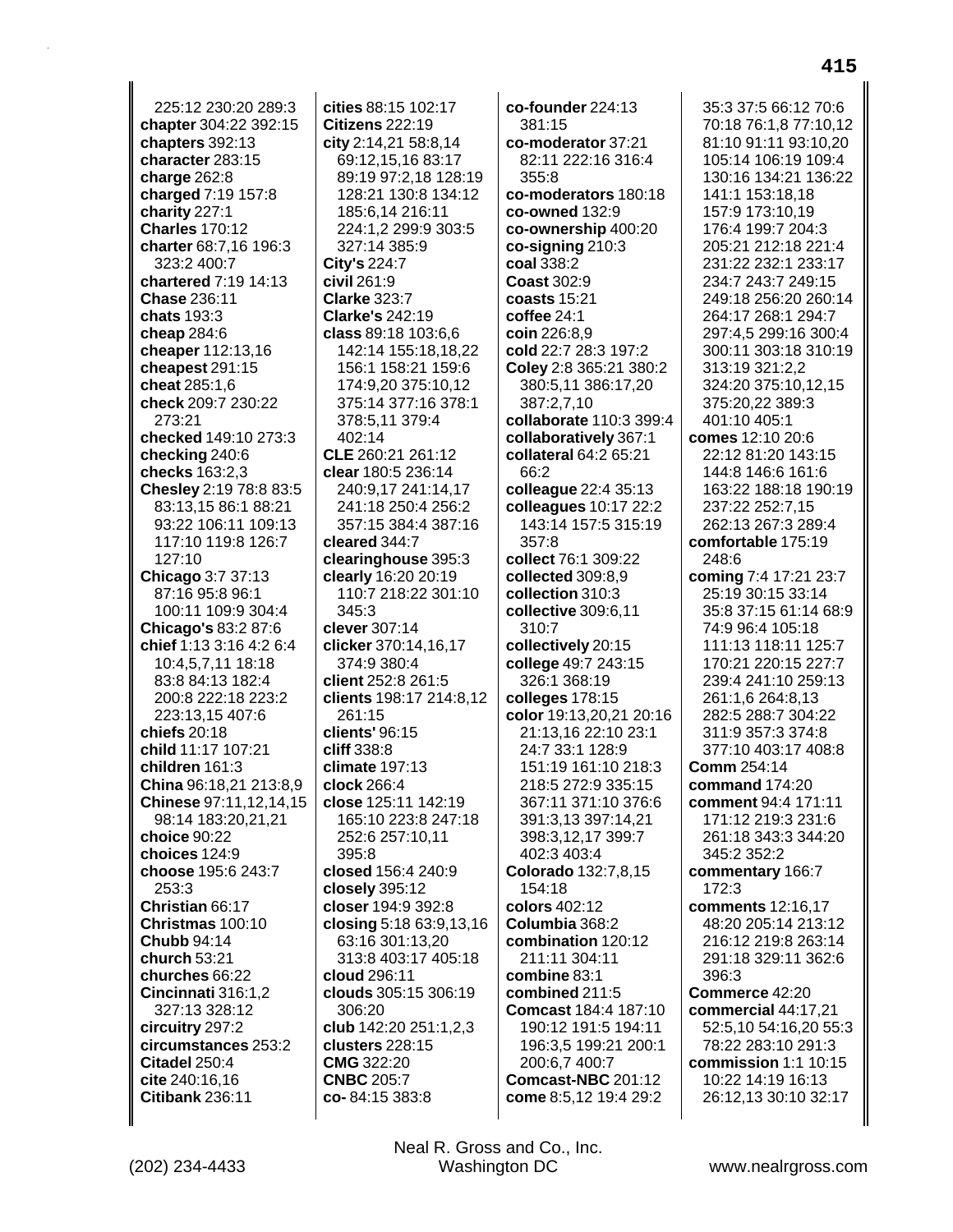36:1.5 42:1 43:10 47:10 141:15 142:5 155:15 156:2,3 174:4 180:3 184:14 253:6 253:18 257:16 260:9 357:15 358:16 359:9 359:13 360:13 390:22 405:10 Commission's 7:9 17:2 155:17 254:3 260:2 Commissioner 1:18,19 1:20 4:6,7,15 9:9 25:13 26:5,7,11 28:11 28:13,20 29:1 38:5 40:15 52:2 176:8,9,10 184:12 263:16 313:12 355:16 375:15 commissioners 1:9.15 10:17 52:3 220:7 259:21 260:5 294:20 355:14 378:9 407:10 commit 314:18 commitment 17:5 18:5 25:21 190:12 191:12 192:5 197:6 202:14 202:15 212:15 317:17 396:19 commitments 144:16 145:10 **committed 212:19.19**  $362.17$ committee 6:6.15 7:17 7:18,20 8:6 9:20 12:13 14:13.16.18 15:4 25:10 32:3 33:11 37:14 46:18 47:7 62:17 176:1 256:9,15 263:8,15 273:16 304:5 314:8 323:3.5.7 339:8 355:11.22 358:4 404:4 405:12 405:20 408:4 Committee's 9:5 169:14 179:11 common 275:5 363:2 commonplace 29:15 communication 142:1 communications 1:1 2:6.10.21 3:6 10:10 11:11 12:6 83:10 84:12 169:3 180:17 184:22 231:17 259:10 269:4 382:5 400:8 communities 8:1 11:12 95:13,20 96:7 102:9 117:1,4 118:1 161:4,5 270:22 294:2,5 297:22 300:3 310:16

317:17,18 325:5 347:8 349:20 350:6 350:20,21 community 53:18 57:5 66:18,20 67:2 68:9 70:16 71:2.3 74:12 83:18 85:12,12,19 86:18 87:18 88:10 95:10,11,12 97:11,13 106:2 113:1 117:3 118:18 119:16 125:20 129:19 136:6,9 174:6 178:15 186:8 188:16 195:5 197:16 278:1.9 298:8,10 312:17 349:18 350:10 367:20 368:16 388:10 community-relevant 303:12 companies 42:18 44:8 47:21 50:15 60:4 74:6 86:4,12,14 119:1 129:6 131:4 142:12 144:15 155:7,12 159:19 174:14 178:11 185:5 192:6.6 194:21 196:21 198:6 211:10 211:18 225:15,17 226:15,22 227:3 228:6 229:3,12 230:19 236:1 250:14 258:4 264:1 269:8.19 279:22 280:1 284:16 284:21 288:21 292:18 293:1,5,5 294:2 299:5 301:6 305:20 306:1 307:10 318:8,13 319:15 320:4 333:6 334:1 343:8 345:11 346:6 347:3 348:16 352:13 353:18 365:13 369:7,8 387:9 391:12 394:10,11 395:12 398:4,6 400:4 401:6 401:12 402:4,18 company's 80:4 134:12 321:13 compared 193:7,9 compel 226:22 compete 99:8 198:5 280:1 302:3 308:20 337:12,19 competence 398:6 competent 239:3 competing 121:21 227:11 competition 146:5 198:1 277:7,8

competitive 49:12 88:17 101:19 189:7 210:6 238:14 298:12 395:19 competitively 236:22 competitor 43:19 competitors 207:1,6 282:3 302:9 complaining 383:1 complete 240:4 308:20 complicated 124:12 189:21 190:8 292:6 comply 213:5 240:12 components 273:1 281:11 comprehensive 12:16  $17:2$ conceivable 242:12 concentrated 88:11,13 concept 143:21 274:22 274:22 283:11 concepts 214:6 concern 270:7.11 concerned 47:14 148:1  $260:8$ concerns 314:15 concert 88:3 concerted 118:14 concerts 41:19 88:11 88:12.13 concise 131:20 166:12  $214:9$ conclave 219:1 concur 164:16 **Condista** 3:9 185:16.17 conditions 396:17 397:14 conducted 230:21 conference 28:6 47:5 77:14 119:20 380:9 391:2.4 401:10 conferences 380:22 385:11 confidence 402:16 confront 90:17 confronting 90:12 conglomerate 215:19 conglomerates 188:1 193:10 196:16 203:2 congratulations 240:22 **Congress 50:12 62:19** 151:21 152:7 156:15 257:5 Congressman 38:10,11 43:12,12 45:13 242:19 congressmen 220:19 **Congresspersons** 

 $200:2$ Congresswoman 242:18 connect 13:18 66:17 75:14 120:14 125:19  $303.5$ connection 93:14 117:4 187:13 407:16 connections 14:9 126:9 126:10 135:5 272:19 connects 367:10 conquer 105:21 conservative 56:11 122:9.11 consider 207:14 209:10 225:5 considered 90:21 consistent 7:15 consolidated 301:5 consolidation 155:6 193:20 194:16 196:17 230:10,16 242:3,9,10 284:2 336:13 constantly 211:18 constitutional 256:20 constructed 200:13 construction 58:16.18 111:2,16 consulting 377:11 consults  $365:12$ consume 302:4.6 consumer 124:2.2 161:11 197:20 consumers 124:9 126:10.12 contacts 32:13 136:5 246:3,6 content 4:18 8:20 110:4 123:20 124:1.2 125:19 131:1 133:10 147:20 157:1,16 159:22 161:11 166:22 175:14 180:21 182:18 189:10 192:19,20 193:1,2 195:7,11 198:12,17 202:3,13 203:7 204:15 205:2,5 205:8 207:2 211:7 214:2,8,9,17,21 215:8 296:1,9 303:9,12,15 303:16 351:22 380:13 380:14 399:18 400:13 contents 4:1 5:2 131:12 131:13 context 99:9 continent 204:11 212:1 continue 13:15 101:1 101:17,18 157:11

416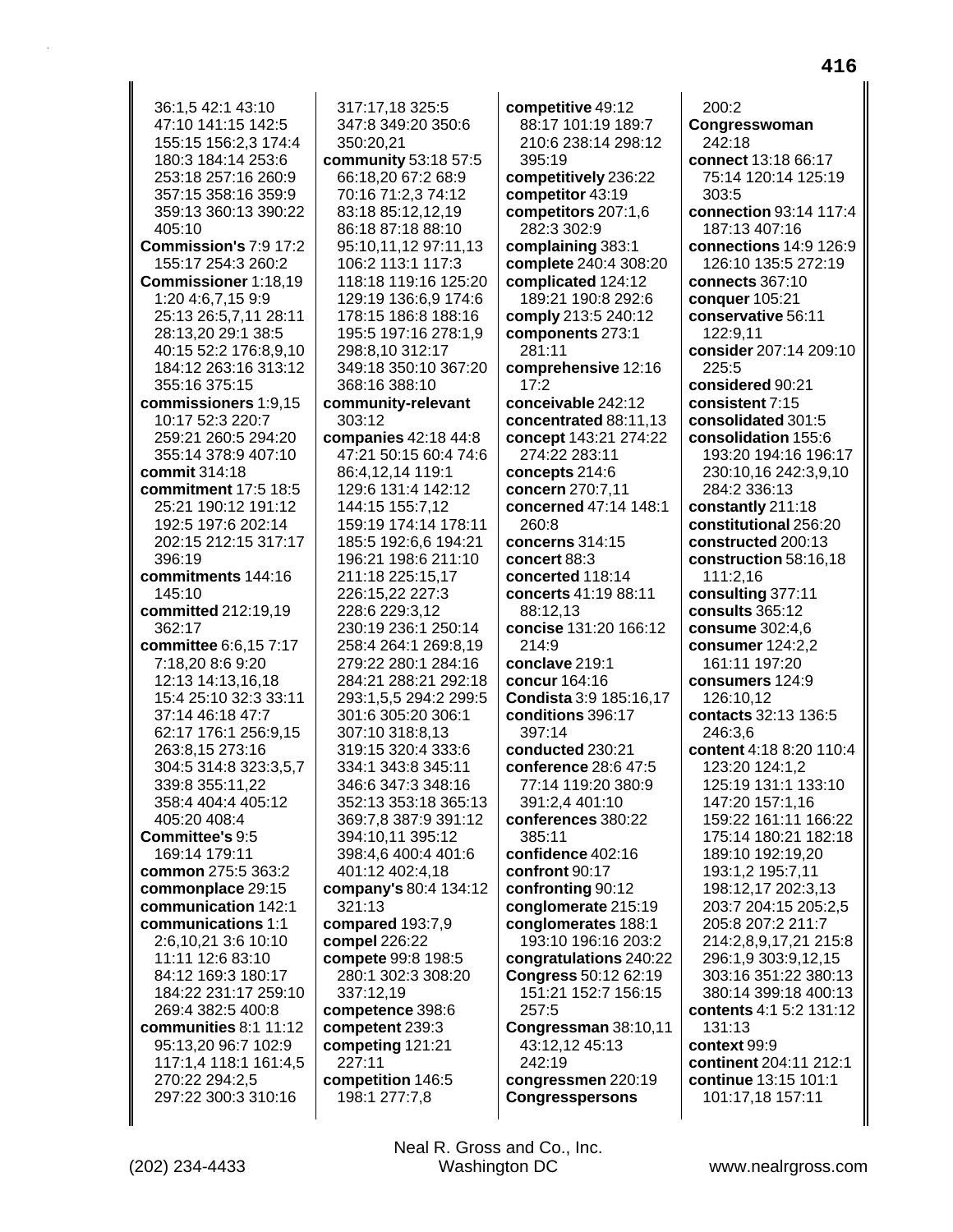179:2 188:15 217:7 348:14 381:1 384:20 **continued** 256:16 406:12 **contours** 30:17 **contract** 130:17 255:19 258:10,10 327:9 **contracts** 147:6 210:4 **contribute** 90:7 386:12 **contributing** 386:8 **control** 86:13 117:20 152:13,13 254:5 350:14 **controlled** 131:4 142:12 155:12 **controlling** 108:9,14 **controls** 290:7 323:19 **convention** 185:6 377:17 **conversation** 35:5,10 78:2,4,8,22 79:7 82:8 90:8 95:3 96:4 114:20 122:21 128:1,12 134:20 143:12 156:12 175:11 183:3 208:3 208:21 218:1 242:16 243:3 262:20 266:18 314:20 316:2 324:14 343:17 396:11 398:22 404:19 **conversations** 35:12 81:11,14 122:15 217:5 **convey** 210:22 **convince** 55:21 64:9 66:6 152:7,8 280:11 **convinced** 44:3,4 57:9 97:3 **convincing** 64:14 107:1 280:10 **COO** 83:9 **Cooper** 3:6 82:19 87:3 87:5,21 95:2 99:12,15 107:15 109:22 113:19 113:22 114:4,6,9 115:12,15 116:6,8,12 117:9 122:7,19 123:12,21 124:15 125:2,5,22 127:11 222:6 **Cooper's** 223:5 **coordinated** 12:15 **coordination** 141:17,18 **copper** 276:12 **copyright** 311:15 **cord** 91:19 **core** 335:9 **corporate** 255:11 335:2

348:6 388:7 **corporation** 82:20 212:16 343:4 **corporations** 57:21,22 212:13 **corps** 18:6,7 19:7 **correct** 61:6 76:6 91:3 126:1 172:22 205:15 212:9 356:10 **correcting** 151:22 **corrections** 395:14 **correspondent** 3:20 4:5 8:9 124:8 **correspondents** 18:12 20:17 **cost** 88:18 140:22 174:17 211:22 212:4 280:3 282:20 357:20 **costing** 73:16 **costs** 112:11 162:20 209:8 307:17,18,19 401:18 **Council** 128:8 224:12 262:3 366:3 369:16 381:4 397:10 **counsel** 61:20 223:13 223:16 261:2 **count** 95:17 202:3 218:14 **counted** 103:19 **counter** 299:21 **countries** 104:4,5 130:4 130:4 **country** 8:1 12:11 14:20 17:17 22:9,14 39:10 39:11 41:20 42:18 44:8 85:10,14 91:12 93:10,14,16 95:7 98:13 106:1 118:14 133:8 157:2 174:12 192:12 250:14 266:9 312:14 354:11 400:4 400:14 402:15 **couple** 26:19 34:9 74:6 78:9 117:17 161:14 176:11 190:15 232:21 235:9 236:14 237:11 243:7 295:22 301:15 305:1 319:1 322:17 381:4 384:3 **courage** 107:10 **course** 17:15 19:15 24:18 29:7 30:1 39:22 53:2 73:8 77:11 96:21 101:8 104:7 107:5 158:21 222:18 223:10 223:15,20 224:8 242:15 259:20 315:22

376:12 395:14 **court** 108:4,7 **cover** 17:13 20:8,8 209:8 248:9 281:12 315:7 **coverage** 20:6 130:8 131:10,11 165:5 388:8 **covered** 17:7 48:17 **covering** 15:21 268:12 268:15 **Cox** 2:12 315:20,21 320:6 322:20 343:5 **COZI** 132:16 **crazy** 66:15 391:8 **create** 85:20 141:3 156:22 175:14 202:12 212:21,22 231:3 287:2 289:13 294:13 294:15 296:1,13 303:14 304:17 305:3 305:5 374:1,5 383:7 386:11 397:13 399:5 401:1,11,13 402:21 **created** 48:8 74:19 79:15,16 89:15 103:1 144:15 178:1 218:12 262:2 310:13 356:3 357:4 374:9 397:18 399:14 **creates** 17:22 287:4,4 288:16 302:1 305:2 377:1 **creating** 5:6,11 39:14 41:6 154:2 173:1 182:15 271:3 288:18 296:8 311:8 338:22 362:13 374:12 **creative** 89:20 108:11 123:13 127:5 194:3 196:11 198:16 214:7 278:11 326:19 393:5 **credentialed** 226:2 236:19 **credibility** 282:21 **credit** 67:16,18 114:18 169:11 172:2,14 254:18 272:7 273:10 273:16,19 274:13 **credits** 153:7 154:1,5 169:15 **crescendo** 159:3 233:8 **crews** 178:11 **cries** 211:10 **criteria** 246:7,12 **critical** 23:16 63:6 65:3 107:13 117:22 194:1 275:3 299:18 308:8

312:16 319:10 346:12 **critically** 11:21 29:9 **Cronkite** 326:12 **cross** 195:21,22 337:7 **cross-promoting** 187:15 **Crossings** 182:15 **crowd** 107:19 309:15 310:7 **CSI** 148:22 **cultivated** 252:12 **cultural** 94:10 205:22 259:2 **culture** 92:10 93:8,9 113:10 289:22 325:13 345:9 **Cumulus** 114:21 304:13 307:4 **curious** 121:16 199:12 244:18 336:10 **current** 15:4 32:2 94:15 224:9 **currently** 83:5 84:3 134:13 196:5 254:19 337:22 365:12 379:17 **curriculum** 377:5 **curse** 241:12 **customers** 393:22 **cut** 91:19 193:14 208:14 300:5 **cycle** 17:18 **D D** 48:14 **D&I** 322:18 323:7 392:5 **D.C** 1:10 185:13 266:7 298:1 300:5 **dad** 87:10 **dad's** 108:2,15 **daily** 21:18 169:3 204:16 254:15 362:22 **dais** 35:7 37:4 **Dakota** 385:9 **Damon** 2:9 268:22 269:13,14 281:10,21 290:19 291:19 298:3 301:19 **Dan** 268:3,22 281:8 300:22 375:19 **danger** 81:2 **Daniel** 2:9 269:14 305:8 **data** 172:5 391:7,8,19 394:18 395:2 399:22

**date** 26:22 169:20 244:12 406:18 **Dates** 2:9 180:17 181:1 182:20 184:18 186:9 187:18 197:9 198:10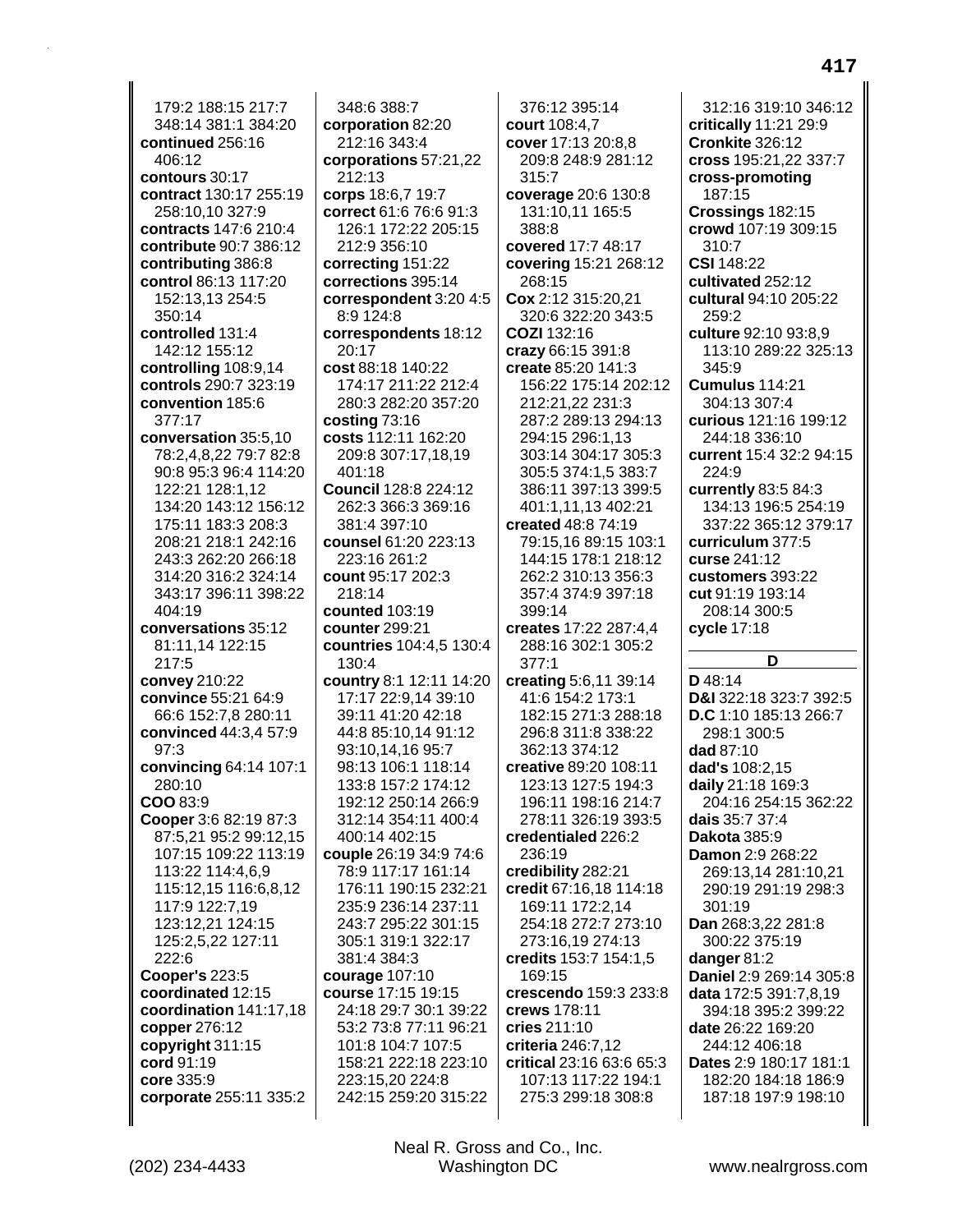199:10 203:15 206:10 209:11 210:8 216:4 219:9,16 220:11 221:5.16 381:20 daughter 12:1 David 2:14 224:9,12,22 225:7 230:18 233:5 233:16 236:4 250:3 253:4 265:13 359:4.5 359:5,5 380:17 381:15 382:21 388:12 388:20 David's 224:9 228:5 358:22 day 6:9,18,21 7:4,7 14:9 16:3 17:15,22 19:4 21:18 23:11 28:6,14 28:18 29:21 30:1 31:17 32:10 33:4 37:16,18 52:13 59:16 64:5 65:6 104:21 107:20 111:21 124:7 136:16 156:17 163:4 177:4 208:12 226:16 233:15 237:18 238:2 239:5 245:22 259:22 270:11 271:19 282:17 283:16 299:14 302:13 302:17 337:13 338:5 346:18 347:4 355:13 355:19 364:4 407:14 day-to-day  $82:14$ days 71:15,16,16,19 72:9 77:2 78:9 80:5 83:20 201:4 213:17 213:21 270:17,19 276:7 279:18 295:22 296:17 307:19 380:19 daytime 52:21 57:18 daytime-only 103:8 daytimer 44:7 De 134:10 de-one 134:9 deal 33:13 88:14.20 116:20 117:17 124:18 130:1,17 131:7 187:16 200:17 210:12 232:7,18,20 233:10 235:8,19 241:22 247:6 248:7 249:19 249:22 252:18 253:10 253:16,19 256:22 267:9 270:19 271:21 273:6 277:16,19,19 277:22 278:12,17,19 283:22 287:14 294:4 300:9 302:15,16 344:18 360:6,11

371:14 373:20 dealing 122:16 124:17 126:2,2 146:4 279:5,9 deals 204:20 239:22 251:15 253:11.18 270:19 278:17 279:1 279:3.4 359:19 360:5 360:16 dealt 104:14 339:12 344:15 Dean 180:16 365:19 370:19 381:20 Deana 2:22 268:3.10 dear 16:18 150:8 315:19 387:14 death  $351:3$ debt 56:5 60:5 61:11 116:3,5 138:16,18 275:4,4 280:1 281:18 292:14 372:21 decade 192:13 373:13 decades 51:15 208:11 decide 203:22 decided 85:19 111:14 decision 59:4 67:17.19 220:5.6 246:1 354:6 386:5 decisions 69:1 220:10 declining 99:2 decrease 103:5 decreasing 120:4 deep 170:21 171:2 213:22 214:22 282:11 369:11 393:16 deeply 24:11 29:7 226:18 defeats 170:3 defend 288:9 defer 231:7 268:3 define 245:13 349:3 definitely 191:9 192:6 197:4 275:13 276:4 336:9 definition 200:20 209:3 217:8 DeForest 78:21 166:20 degraded 276:14 degree 366:12 372:10 degrees 105:18 367:21 367:22 deja 182:10,10 Deleage 269:6 delighted 263:2 364:8 deliver 272:14,18 deliverables 8:5 delivered 8:7 274:17 delivering 259:19 demanding 212:2

democracy 17:14 25:5 170:18,19 175:20 demographics 227:15 demonstrate 332:20 demonstrated 217:3 department 69:12,16 142:2 depending 140:3 212:11 depends 247:12 258:19 deploy 143:17 deployed 395:10 deposit 67:1 depreciate 163:4 Deputy 1:12 3:16 4:2 6:4 10:5,9 182:4 223:14 Des 84:4 112:14 descent 85:18 describe 11:16 described 38:15 253:4 description 85:1 229:20 deserve 23:14 207:7 design  $27:21$ designated 10:8 256:8 designed 27:18 195:20 375:3 376:3 379:14 designing  $27:16$ desires  $175:13$ desk 162:20 despite 65:6 70:1 destroy 163:10 details 223:9 determined 11:21 determines 226:20 Detroit 84:6 112:15 387:13,20 388:2,7,10 develop 106:3 195:6 348:14 369:17 374:17 375:6 390:18 393:7 developed 12:18 252:12 263:1 399:12 developer 213:9 developing 7:21 development 1:11 3:15 4:8 9:6 12:15 199:6 259:5 324:5,16 369:2 406:8 Devon 44:7 devote 218:21 devoting 15:5,17 **DFO 3:18 10:9** diabetes 117:21 dialogue 114:10 Diane 3:7 4:7 5:19 9:18 31:22 34:3 261:16 263:8 269:10 313:13

316:22 320:15 339:12 339:12 358:18 365:6 365:20,21 369:11,14 370:14,14,21 372:18 382:9 403:16 405:17 405:20 408:6 Diane's 159:2 238:4 263:13 269:21 370:5 diaspora 183:18,18,20 **Dick 382:22** dictate 70:8 218:19 Diego 129:14 141:14 diehards 296:21 differed 56:14 difference 14:6 160:1 254:6 275:12,14 different 17:11 20:11 25:1 27:20 38:17 47:22 51:13 61:9 65:11 79:12 85:6 90:18 98:14 99:17 110:4 114:21 123:6 124:13 126:19 133:2 133:16 135:5,11 137:16 139:5.20 140:3 143:4.8.20 145:17.19 159:14 168:18 170:15 189:10 195:4 199:17 229:7 258:17 267:3 275:21 289:2 292:17 293:2 297:8 334:20 338:18 341:19 344:12 345:10 345:22 351:3,22,22 364:18.20 370:1 390:15 392:17 differentiation 395:19 differently 203:16  $302:5$ difficult 61:12 62:3 63:5 102:10 147:15 156:1 192:18 193:18 204:6 212:12 281:15 282:4 283:10 292:2 298:19 319:14 341:13 342:10 342:11 difficulty 64:14 digest 124:2 diginet 133:19 160:12 digital 6:7 7:11,17,22 14:18 25:10 41:19 86:20 90:12 100:8,20 123:6 130:22 141:13 141:21 143:9 150:22 170:13 186:10 199:9 202:10 210:10 214:5 292:22 293:8 337:15 diligence 240:5 252:1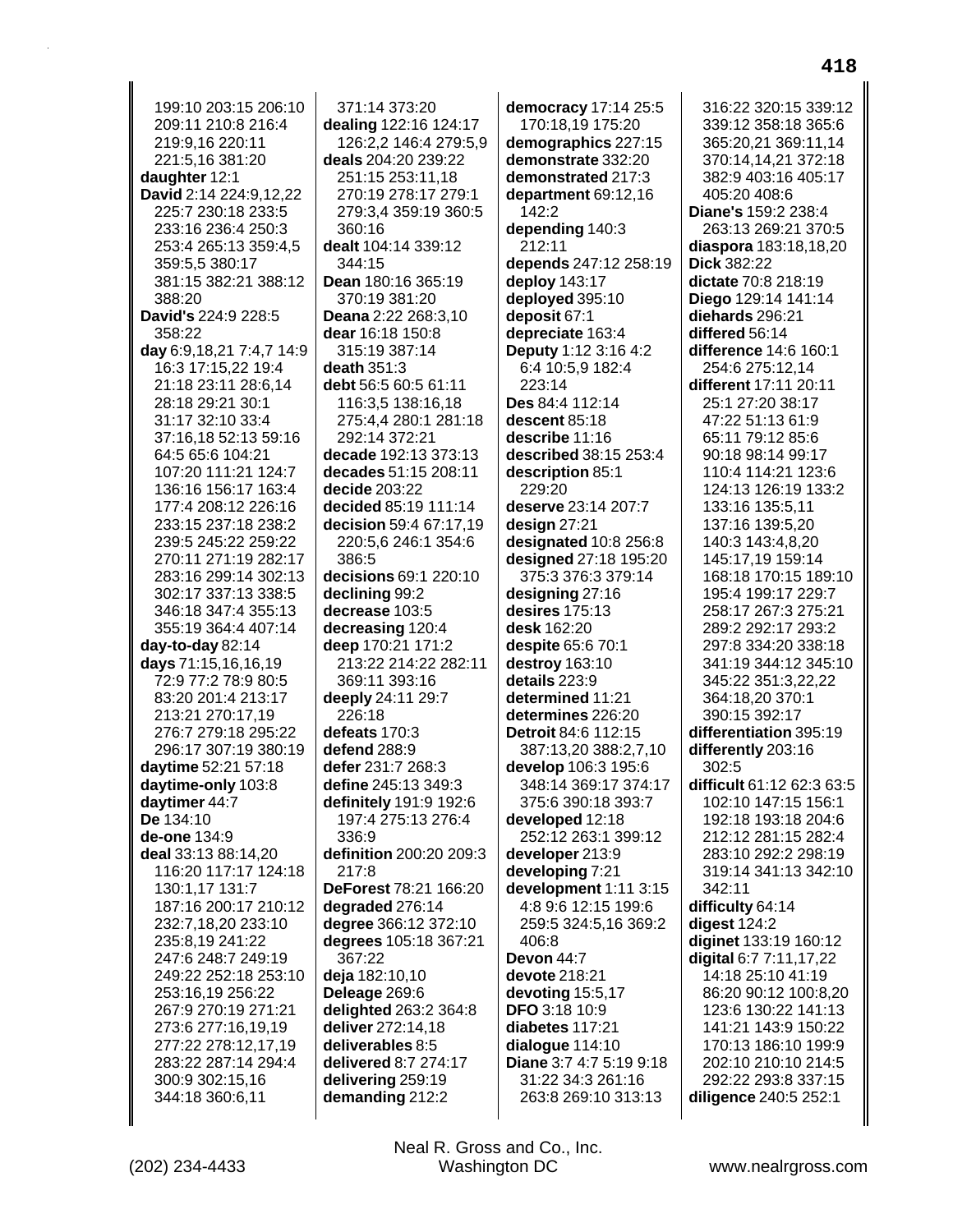273:2.12.283:14 298:17 373:10 dime 162:19 dinner 318:6 direct 225:6 354:5  $367.14$ directed 166:11 186:20 356:14 direction 219:7 directions 27:6 354:13 directly 178:21 235:12 324:4 director 37:12 184:6 185:11 304:3 371:18 directors 222:6 331:17 disc 87:11 discipline 320:20 disclosure 271:13 discounted 161:8 discourse 31:3 discovered  $44:6,12,15$ 54:16 59:21 65:12 discredit 163:18 discretion 242:21 252:13.16 discuss 78:1 discussed 45:14 77:17 165:19 243:6 266:19  $disclusion$  37:20 46:2 51:2,2 65:20 201:6 208:19 218:2.4 222:10 234:11 270:5 273:9 274:14 292:14 292:15.16 298:4 330:9 353:15 357:2 discussions 74:17 233:21 **Disease 117:20** disqusted 398:11 **DISH 180:15 191:19 DISHLatino 3:3** dismissive 175:10 Disney 191:2 372:6 displayed 183:13 displeased 398:11 disrupt 35:11 disruption 90:12,15 121:7.8 122:5 disruptions 124:4 disruptive 141:9 142:7 143:9 145:22 146:1 dissect 351:6 dissertation 367:18 distinction 42:13 223:18 distinguish 298:12 distinguished 181:2 315:12 357:8

distribute 89:13.14 distributed 97:10 203:3 distributing 203:6 distribution 11:20 121:11 133:7 145:12 192:22 194:12 202:14 204:18 205:2 207:8 213:8 216:14 distributor 202:20 distributors 204:21 dive 214:22 369:12 393:16 diverse 4:20 6:16 13:4 19:8 24:14 25:6 71:3 73:8 132:12,13,17 225:3 227:17 231:3 319:15 320:4 324:7 325:5,9,22 326:3 347:15,16,20 348:17 359:16,21 360:9,16 382:21 385:5 393:21 diversifying 236:2 diversity 1:4,11 3:14 4:8 6:7,13 7:3,17,21 9:5 12:11,14 14:18 16:5.17 17:3.5 18:4.5 18:8 20:5 22:13 23:17 24:11 25:10,22 26:22 29:6,13 32:3,7 37:13 40:7 46:18 47:7 62:17 126:17 169:7.17 177:5 178:7 179:4 184:2 200:3,8 212:14 227:4 232:16 233:9 233:18 234:16.18 235:8,14 236:18 242:9,11 246:8 253:7 256:9,14 258:7 260:14.22 261:7 262:2,8,14 264:3,3,16 304:5 314:8 315:1 320:7 322:19 323:2 328:5 346:18 347:11 348:3 349:12 355:11 358:3 366:16 367:19 369:15,18 376:4 382:13 383:18 384:10 386:8,11 392:6 394:19 395:6 405:12 406:7 408:5 divest 152:16 155:7 173:15 250:11 372:3 divesting 139:3 152:9 244:11 divestiture 305:18 divide 186:10 division 67:16 268:11 347:15

divisions 47:22 DJ 96:19 DJs 91:22 120:14 121:2 **DNA 317:15** do-it-yourself 21:4 doc 95:11 **Docket 315:3** doctor 192:14 doctorate 367:16 doctors 56:10 Doctrine 68:7 documentaries 144:13 168:19 documentary 167:1 185:10 documentation 70:5 dog 63:20 doing 16:2 17:4 42:7 44:6 45:1 51:22 68:11 74:1 85:7 90:17 91:4 95:21 98:16 111:2 115:2 118:9 121:16 125:8 139:18 145:5 150:12 152:9,9,10,12 153:8 165:15 167:5 168:5.17 170:22 171:1 174:6.7 177:3 178:3 179:15 191:12 193:10 199:4 211:12 214:11 219:2 222:8 228:13 245:17 252:2 267:16 268:19 269:6 279:1,6 280:20 301:4 304:17 309:1 311:11 314:3 324:1 361:18 362:4 372:1,8 383:9 386:10 **DOJ** 240:13 dollar 68:11 115:5 138:20 140:1 161:6 278:11 dollars 65:19 114:16 117:7 118:2,3,4,11,12 119:14 146:21 159:22 161:7 162:10,21 163:21 168:10,17 domestic 130:2 domestically 392:13 dominant 89:12 108:19 290:6.15 Don 2:14 121:5 128:20 132:21 143:11 149:22 150:10 159:7 167:10 216:10 217:1 donate 405:13 donated 384:5,10 387:16 door 28:7 31:5 243:16

243:16 245:10.16 247:19 249:8 299:17 321:16 326:5 dormant 7:18 Dorsey 78:9 86:1  $127:10$ **DOT** 316:22 downtown 371:4 drafting 323:3 dragging 380:12 drawing 313:21 drawn 378:7 dream 12:2 190:9 dreamed 190:8 dreams 12:8 316:19 drinking 33:15 drive 151:14 158:17 214:13 338:4 342:10 342:21 343:9 345:3 driven 345:19 driver's 148:15 drives 76:4.9 driveway 338:4 driving  $325:12$ due 34:3 240:5 251:22 273:2.11 298:16  $373:9$ DuJuan 2:21 128:18 133:22 134:1,2 135:4 137:11 145:19 147:18 222:6 223:19.20.22 229:4 230:9 233:22 237:3 238:4 243:8,12 248:22 249:16.20 260:13 265:13 269:10 271:9,14,17,20 272:3 272:5,9 273:4,11,18 279:10 298:5,20,21 298:22 331:8 378:21 DuJuan's 246:2 270:1 272:7,17,20 359:18 Duke 2:10 82:11 84:16 84:18 86:22 87:2 89:22 105:6 106:10 107:14 109:17 117:8 125:10,21 126:7,14 126:21 127:13 397:12 dying 221:21 299:22 338:2 dynamic 307:12 dynamics 275:22 Е E 48:14 E.W 2:17 347:12 eager 29:22 earlier 10:6 14:12 15:14 17:20 79:11 107:16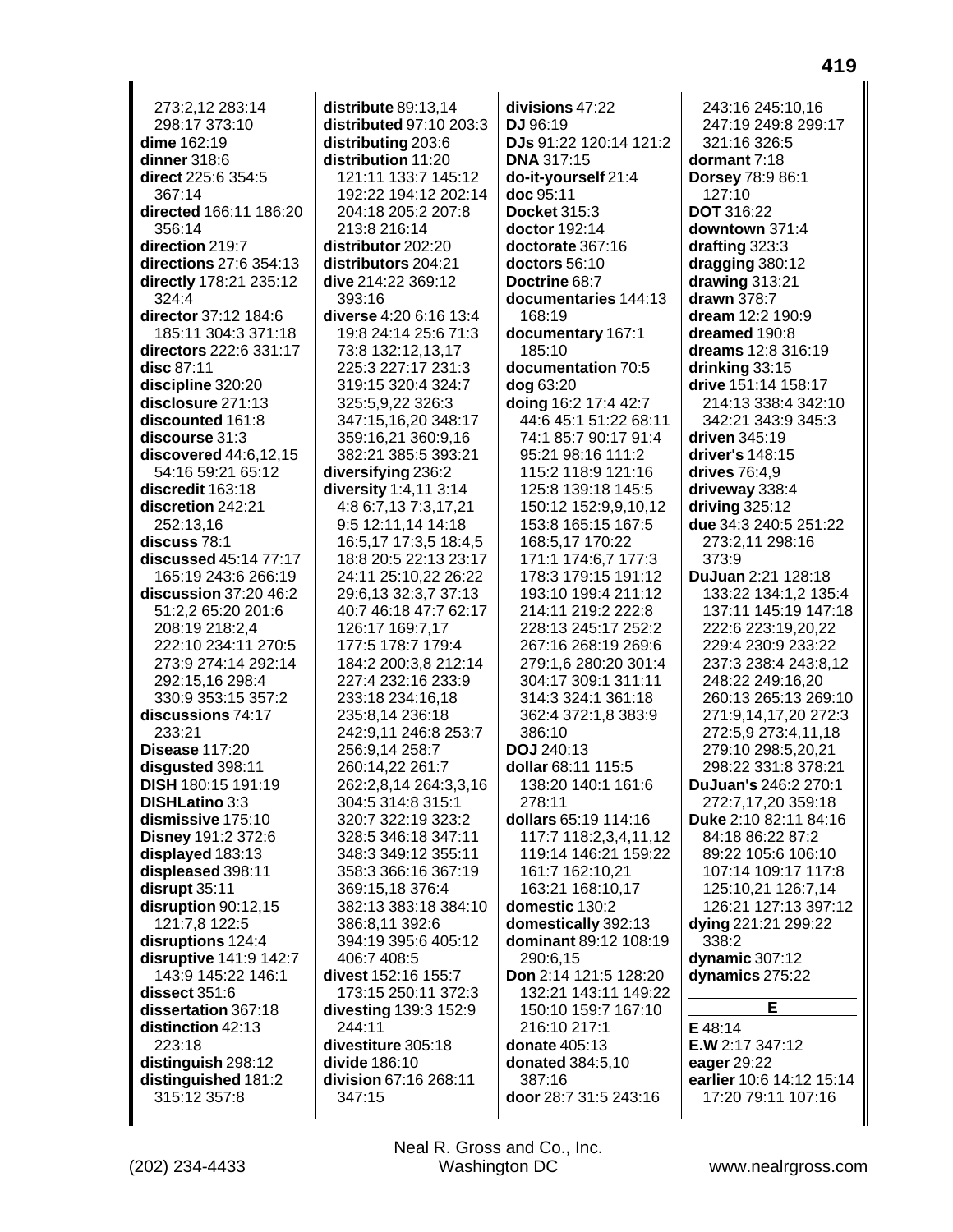108:12 199:3.20 210:11 223:21 231:14 234:14 238:6 242:17 243:6.9 244:16 245:7 246:2 258:2 264:20 271:11 275:17 300:22 309:7 313:16 318:11 331:8 338:16 339:1 349:1 369:15 385:20 388:13 396:17 early 21:1,12 40:17 44:12 54:16 65:12 177:16 269:22 278:6 291:8 328:16 336:11 338:16 346:5 earn 332:4 earned 366:12 **Earnest 19:15** earth 121:12 easier 50:5 160:13 195:9 274:14 359:1 easiest 281:18 easily 111:5 **East 49:10** easy 54:10,11 129:16 212:11 265:11 279:20 302:10 395:13 **EBF** 367:8,10 echo 192:10 **Echos 100:9** Econ 227:10 economic  $261:10$ 272:13 282:20 economically 307:7 332:2 economics 218:2,5 279:18 309:6,11 310:7 economies 282:1,2 economy 282:8,11 ecstatic 63:16 edge 12:9 158:20 233:9  $311:13$ edict 227:1 **Edison 83:21** editorially 56:15 educate 390:18 education 2:3,10 82:13 82:14 119:10 185:6 262:10 364:14 365:18 368:1,8,12 educational 105:16 EEO 31:14 effect 206:17 262:21 effectively 343:19,19 efficient 95:19 281:22 effort 118:14 267:6 efforts 9:7 15:6,17

25:11 119:2 244:13 **Egan 269:5** eggs 271:22 ego 163:9,10 Eqyptian 94:8 eight 8:17 9:2 19:6,18 236:13 240:10 251:11 362:2 364:3 394:5 eighth  $31:6$ either 38:15 104:1 143:1 193:1 253:20 382:5 eking 203:4 elected 22:19 49:5 electric 185:5 elements 131:15 elephant 352:11 eligibility 332:10 eliminates 211:17 eloquently 343:3 emanates 330:9 embark 25:16 82:7 embrace 189:3,4 331:2 360:16 embracing  $147:12,13$ 275:18 emerge 259:7 **Emerita** 180:16 **Emeritus** 224:10 Emma 2:13 367:8 396:7 396:13 397:2.17 398:10 401:11 402:1 402:9,12 403:1 **Emmis**  $3:6$ **Emmy** 163:19 **Emmys** 163:15 emotional 105:21,22 107:10 emphasis 41:21 emphasize 238:11 empirical 391:8 employ 135:10 employee 322:3 326:4 employees 189:5 321:18 325:22 347:14 347:16 employment 9:1 empower 62:18 empowered 106:7 empowering 11:9 126:10 128:9 empowerment 6:7 7:17 7:22 14:18 25:11 105:16,21,22 enable 12:2 enabled 10:14 153:20 encode 101:1 encountered 189:14

encourage 30:4 35:6 127:3 153:13 173:19 194:18 210:1,3 215:13 253:8 329:19 354:2 encouraged 40:9 43:21 ended 139:18 243:20 243:21 244:9,11 273:20 374:7 endorsement 272:17 ends 403:11 energy 44:7 185:4 241:9 405:13 Enforcement 223:15 engage 198:18,19 328:16 engaged 100:20 152:1 178:11 engagement 27:12 engages 199:1 engine 76:3,9 160:20 engineer 240:2 engineering 11:17 130:1 131:7,9 140:19 140:21,22 141:6,11 143:7 154:19 162:15 339:22 engineers 89:20 127:5 162:17,18 377:11 engines 148:3 English 91:1 183:11 enhance 369:17 enhanced 402:9 enhances 369:18 enjoy 167:6 250:17 enjoyed 333:19 407:13 enlightening 312:12 enormous 119:9 Enrique 40:2 ensure 157:11 203:11 225:1,2 262:19 278:5 enter 199:9 Entercom 228:18 enterprise 314:12 316:10 entertain 129:7 entertainment 3:11 60:8 92:18 112:19 126:11 146:17 159:12 204:17 294:17 enthusiasm 312:9 enthusiastic 65:5 entire 9:5 18:13 19:7 28:3 32:8 34:1 100:17 166:20 234:22 235:1 259:22 268:21 349:22 389:5 406:10 entities 44:1 45:7 77:3

79:12 206:6 329:16 entity 48:2 217:14 239:13,13 330:4 entrance 276:9 entrant 172:2 entrants 27:9 227:6 281:15 285:21 297:7 304:12 entrenched 51:16 entrepreneur 86:10 106:20 186:14 251:10 267:9 279:16 316:7 339:16 entrepreneurial 226:6 295:2 333:22 342:6 394:12,17 entrepreneurs 4:12,14 4:17,20 5:16 29:11 61:13 82:9 100:2 128:14 164:7 180:22 225:3,10 231:4 248:15 269:9 270:21 280:6,22 305:5 307:15 308:9 324:11 364:7 382:2 383:17 384:3 394:13 396:12 396:14.18 397:3.4.13 397:19 398:8 402:21 entries 15:22 entry 4:22 179:2 189:14 270:22 277:5 288:1  $357.20376.18$ environment 62:8 120:13 212:21 272:13 272:18 episode 168:7,10 equal 236:20,22 319:20 392:8 395:17 equalizer 319:18 equalizes 320:4 equally 42:8 362:18 equipment 55:20 163:4 equity 18:8 139:10,16 140:12 143:5 229:8 269:7 275:5 282:5 283:9,18 285:17 288:14 291:1 292:15 297:19 300:21,22 301:3.9.10 306:15 372:21,22 378:4 escorted 36:8,9 escorting 36:11 especially 7:22 9:7 26:9 32:6 92:6 110:22 111:8 112:4,22 120:10 132:18 136:18 162:14 173:20 191:3 225:9 270:21 274:5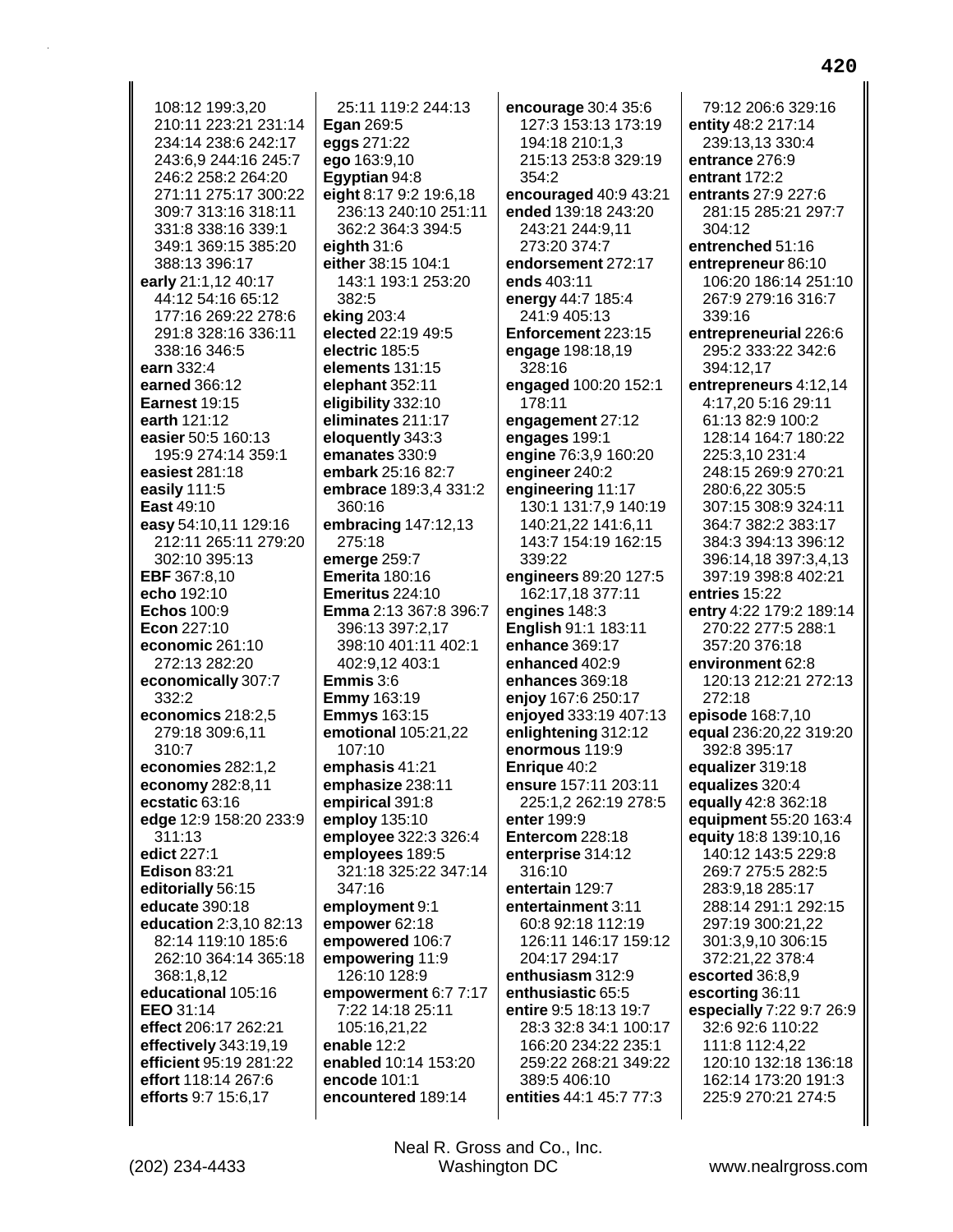289:3 318:18 340:7 356:7 375:17 406:6 essence 130:6 131:13 142:6.8 164:21 372:10 essential 401:14 essentially 126:9 Essentials 187:11 establish 188:15 246:5 established 47:9 136:12 154:14,22 293:6 329:20 373:18 establishing 278:6 330:13 339:4 esteemed 180:16 et 195:22 275:9 289:12 294:18 305:20 ethnic 126:19 130:12 **Europe 392:15** European 104:4 evade 254:3 evaluate 341:6 362:21 Evansville 134:14 139:20 224:3 272:4 273:22 event 10:2 26:15 30:3 179:10 313:18 events 17:9 41:19 70:16 149:17,20 eventually  $12:18$  44:3 197:1 215:6 **Everett 399:3** everybody 38:1 53:10 67:4.12 74:14 109:1 114:11 134:19 158:10 169:10 175:3 176:3 180:14 209:5 210:17 212:18 220:20 233:19 234:8 244:8 260:3 352:16 381:5 everybody's 71:11 254:20 319:2 everyone's 25:20 194:22 313:4 everything's 146:9 evidence 11:14 evidenced 10:22 evolve 277:2 286:13 evolving 304:7,18 EVP 371:18 exactly 68:4 123:18 212:8 228:6 230:10 231:1 234:4,9 237:12 257:9 258:1 264:4 265:3,5 278:1 291:19 312:7 331:5 examining 151:2 example 70:13 95:22

102:20 110:5 117:19 123:20 167:9 187:4 201:9 204:8 208:9 237:3 245:4 271:6 311:5 322:17 336:5 385:19 386:1 examples 96:12 240:16 240:17 270:16,20 271:1 325:7 388:15 exceed 332:18 353:10 excellence 226:6 394:15 396:19 excellent 85:22 87:1,20 90:1 92:2 93:21 94:22 95:1 107:2 121:9 122:6 127:9 198:10 222:8 237:4 310:11 370:18 379:22 389:1 393:17,18,20 395:21 403:6 exceptionally 16:7 excited 6:14 16:6 17:1 28:15 42:4 51:1 128:5 128:9 147:2 151:5 159:9 175:6 185:19 380:7 exciting 27:8 133:9 388:1 exclusive 149:11 168:11 exclusively 211:6 269:18 exclusivity 275:17 excuse 142:21 excuses 211:18 executive 11:15 83:9 184:1 222:18 223:2 366:5,8 393:1 exercises 196:17 exist 200:10 207:7 254:19 378:19 existed 57:1 201:20 208:10 218:10 existing 13:17 62:5 104:12 127:4 146:6 207:1 255:16 256:1 280:1 293:10 295:17 exists 218:11 328:8 336:12.18 exit 306:17 expand 115:18 143:8 214:5 230:11 287:8 expanded 121:10 187:14 327:18 expanding 158:1 177:14 312:15 356:21 expect 389:22 395:10 expectations 124:21

 $247:19$ expected 137:4 expecting 351:8 expensive 49:18 97:3 207:18 284:9 338:3 experience 21:22 30:11 30:12 73:1 94:11,16 94:17,19 135:14 140:14 152:4.6 210:20 226:5,6,10 257:17 260:4 261:4,7 278:15 324:9 329:18 341:2 342:7 343:1.4 362:10 366:6 367:15 398:17 402:6 experienced 273:12 278:19 experiences 24:17,21 24:22 172:5 181:3 199:14 278:16 316:14 317:10 318:3 320:10 402:17 expert 225:5 expertise 105:1 222:3 224:15 300:19 301:11 342:20 345:20 394:17 403:22 406:22 experts 8:19 9:21 13:22 82:18 406:21 explain 74:7 200:2 239:8 364:19 explained 272:9 explaining 143:22 explore 99:17 101:18 211:14 exploring 1:3 346:4 exponentially 319:14 exposed 322:6 323:22 exposure 328:14 extended 35:14 extensive 84:11 102:19 366:5 extent 23:22 187:6  $291.1$ extinction 98:21 100:1 100:2 extra 73:9 extraordinarily 394:22 extremely 10:12 eye 45:9 138:6 eyeballs  $303:13$ eyebrow 218:17 eyebrows 264:21 F F48:14 **Fabulous** 54:3 face 392:17

Facebook 121:19 124:19 337:12 faced 21:1 30:8 71:18 facet 394:1 facilities 89:21 facility 36:6,14 facing 90:18 211:22 212:3 fact 16:20 45:13 100:14 118:7 121:7,13,18 122:4 123:4 154:11 154:17 161:9 188:3 191:18.19 205:5 238:9 269:20 272:11 304:21 371:5,9 375:16 377:20 378:3 384:8 392:14 factor 205:17 277:9 facts 171:18 272:21 faculty 375:8 378:7 fail 238:16 247:10 277:20,21 fair 68:7,16 70:20 227:3 233:5 252:11 268:7,8 268:9 288:15 fairly 115:21 faith 159:12 faith-based 66:18.19 **fakes** 170:21 171:3 fall 77:13 79:14 falls 292:10 familiar 26:13 familiarity 401:1,14 families 294:3 family 61:16 74:12 183:19,20 184:16 309:8 311:3 401:11 family-owned 52:17 59:7 fancy 186:11 fans 270:4 fantastic 9:12 17:4 123:11 166:15 180:19 395:4 far 102:19 109:4 130:18 131:7 132:14 141:9 141:11 142:15 155:5 155:15 165:4,6 174:3 182:3 223:1 226:21 314:21 315:13 far-313:22 faring  $391:13$ fascinating 224:20 fashioned 293:19 fast 79:10 139:3 281:3  $356.3$ faster 17:18 147:13 fat 193:14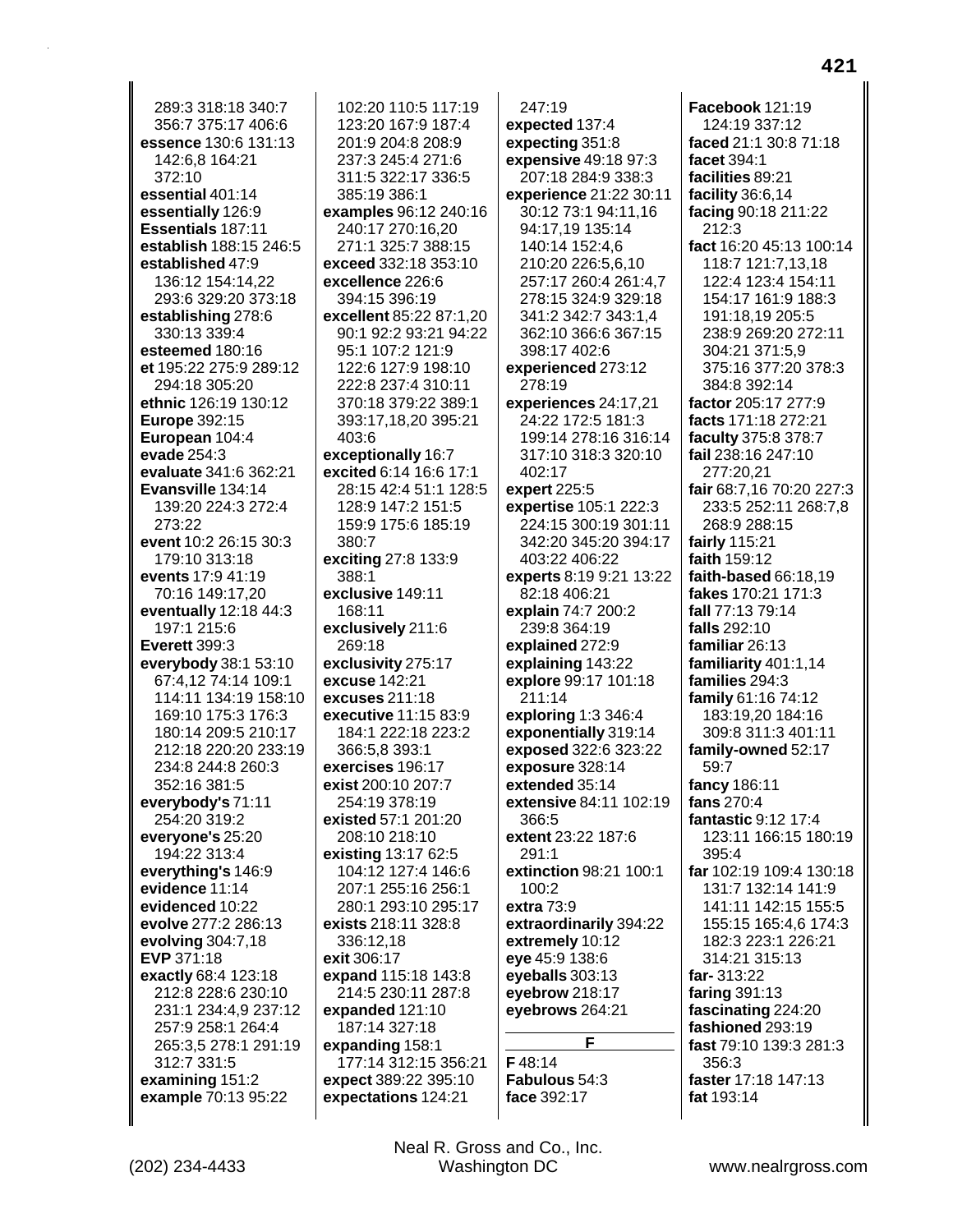**father** 63:18 107:20 115:22 223:6 **fatter** 26:15 **favor** 181:7 357:16 **favored** 210:2 **FCBA** 260:20 **FCC's** 7:2 13:10 14:3 25:9 68:6 151:18 177:12 **FCC.gov** 34:22 **fear** 77:21 **feature** 184:15 **featured** 8:10 15:8 **federal** 1:1 10:8 218:17 244:16,18 256:8 **feed** 217:8 260:6,7 **feedback** 380:21 **feeder** 388:17 **feeding** 230:11 **feel** 21:19 22:2,4 23:6 90:8 222:1 260:8 317:16 381:9 391:19 397:15 402:4,5,6 **feeling** 21:15,20 **feels** 179:5 391:1 **fees** 59:6 247:9,10 **fell** 58:22 138:12 253:13 253:14 **fellow** 128:2 196:9 **fellowed** 376:8 **fellows** 382:4,4 **fellowship** 378:17 402:14 **felt** 23:5 69:17 **female** 11:15 22:22 53:5 86:9 108:8,18 349:9 **Ferris** 182:6 **fewer** 193:19,20 301:10 301:12 371:9 **fiber** 276:14 **field** 68:17 84:12 197:14 331:1 332:7 352:20 353:2 395:9 401:16,21,22 **fielding** 392:1 **fields** 47:13 270:13 **fifth** 361:10 **fighting** 250:15 **figure** 115:4 198:17 282:9 298:15 361:20 **figured** 334:8 **figures** 171:18 **figuring** 196:12 **filings** 61:20 **filling** 270:18 **film** 184:15 **filmmaker** 184:14

**filter** 117:19 257:15 **final** 67:17 326:14 **finality** 170:1 **finally** 10:16 12:21 57:9 58:22 204:2 **finance** 8:20 13:22 44:18 65:18 107:5 138:12 193:17 235:19 239:6 240:2 248:2,4 259:12 269:17 283:8 284:4 291:7,12 293:7 301:7 **financed** 291:12 298:2 386:14 **financial** 43:1 44:17 78:12 177:1 232:19 242:11 342:17 365:14 **financially** 246:7 330:2 345:19 **financials** 280:12 **financier** 143:20 **financing** 108:11 111:3 111:6,22 112:16 135:6,14 138:14,15 139:17,17 140:1,2,18 144:19 193:18 194:3 194:4 232:2 247:20 248:7 253:14 269:7 270:12 272:12 275:7 280:2 285:10,22 287:5 291:14,15,16 291:21 292:5 297:19 300:14 302:16 306:13 329:17 330:7,8 360:9 397:6 **find** 15:11,14 18:3 36:15 39:14 73:12 74:5 80:8 85:18 89:20 95:18 110:17,18 112:16 139:9 153:12 174:4,8 186:3 199:4 203:6 215:12 257:9 257:18 277:7 281:14 284:11 290:14 292:1 324:8 338:12 351:11 352:19 359:14 379:4 384:12 **finding** 150:15 194:2 199:2 270:19 319:5,7 345:16 **finds** 113:5 291:6 **fine** 35:6 214:19 242:3 **fingertips** 100:12 **fire** 22:21 33:15 302:20 308:6 **firm** 84:9 112:21 185:12 269:4,5 306:15 314:18

**firms** 89:17 301:3,4 366:12 **first** 6:10 7:7 8:13 9:4 17:2 19:9 20:22 21:2 25:18 33:1 38:15,16 41:12,12 49:3,16,21 54:15 57:14,20 63:6,7 63:10 64:6,22 65:3,6 65:15,16,20 66:11,19 76:17 80:14 84:16 88:17 90:9,9,22 91:2 91:8,15 93:5,16 110:8 112:6 136:1 137:15 137:20 144:13 153:2 159:21 166:13 168:21 175:2 185:20 221:22 222:15 224:20 225:6 231:13 234:15 237:5 237:10 242:5 243:20 254:16 256:8 260:22 261:21 268:6 269:20 279:9 285:1 309:6,10 309:18 310:9,22 327:16 338:1 340:5 344:8,16,20 358:8 371:15 374:21 383:20 384:21 388:8 **fit** 138:6,7 206:11 255:10 345:17 346:7 **five** 18:11 32:18 37:1 50:4 69:14 80:22 82:18 90:4 134:13 168:2 243:17 244:12 292:20 305:17,22 306:21 318:21 348:10 361:10 362:2 **fix** 307:10 **fixed** 307:3,4,5 **flag** 76:14 **flagging** 380:7 **flagship** 87:8 **flashbacks** 38:8 **flawlessly** 404:12 **flesh** 348:11 **Fletcher** 2:18 84:9 **flight** 376:11 **Flippin** 2:8 365:22 380:2,5,11 386:17,20 387:2,7,10 **float** 201:3 **flood** 74:14 **floor** 31:6 36:20 72:11 72:12 **Florida** 219:15,19 245:3 245:5 309:21 **flourish** 197:7 **flow** 136:1,12 137:10 164:4 246:15,17

280:7 283:22 288:13 293:6 295:6 354:12 354:15 **flows** 302:15 **FM** 53:3 89:12,14 97:4 97:17 101:8 102:5,15 104:6,9,13 240:9 250:5 **focus** 105:7 163:20 197:20 213:16 219:5 269:16 321:4,8 322:5 325:8,11 328:4 369:16 401:18 **focused** 31:15 118:10 128:8 178:7 182:18 259:1 347:6 348:13 348:19 **focuses** 187:12 **focusing** 268:16 **folk** 266:21 270:9 **folks** 23:19 29:8,18 30:14 31:1,7 62:13 74:20 75:1 152:8 158:14 172:20 234:2 238:10 272:21 294:1 294:4,9 296:6 297:17 308:20 315:14 327:15 327:22 328:12 335:12 339:9 350:5 396:8 397:10 398:19 400:5 402:13,14 **follow** 31:14 166:6 184:19 218:8 229:11 **following** 103:16 184:20 327:8 **foot** 245:10,16 249:7 **football** 149:12,14,14 149:15 **footprint** 46:9 **footsteps** 158:7 **Forbes** 400:8 **force** 17:11 172:20 **forces** 149:8 **fore** 172:15 **foreboding** 77:20 **forefront** 310:6 **foreign** 17:10 **foresight** 154:14 **forever** 170:3 **forget** 285:6 407:20 **form** 196:6 228:15 **formal** 264:6 320:17 360:12 **formalize** 331:21 **formalizes** 330:15

Neal R. Gross and Co., Inc.

**formalizing** 318:4 **format** 120:8,9 **formation** 86:7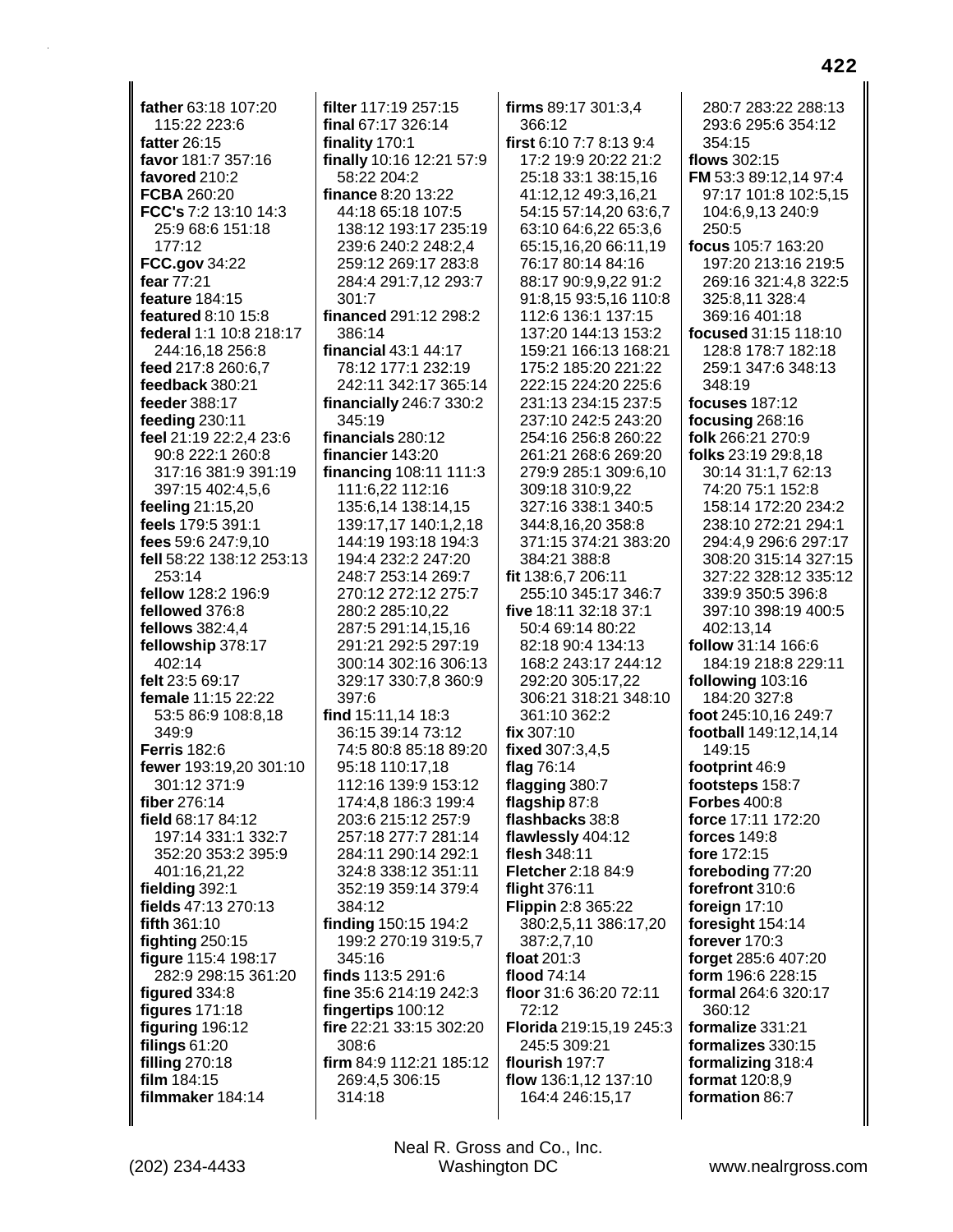**formed** 59:18 86:9 383:3,5 **former** 9:8 19:16 43:12 313:12 366:5,11 381:14 **formerly** 184:1 185:8 **forming** 299:12,17 **forms** 13:5 267:3 **forth** 148:4 225:21 **fortunate** 41:14 69:11 106:15 112:12 120:8 232:4 371:6 373:22 **fortunately** 136:14 **forum** 87:4 **forward** 6:16 11:22 13:3 30:3 31:7,17 32:14 33:5 39:6 40:10 54:1 109:18 114:19 139:3 149:19 153:19 176:2 178:22 179:9 221:9 224:6,16 248:6 270:5 304:19 310:4 312:12 313:20 314:5,12 333:21 379:19 392:4 **forward-thinking** 208:5 **foster** 5:15 364:6 389:22 390:21 **fosters** 390:14 **found** 53:3 64:12 88:4 98:1 226:1 245:16 317:19 358:21 **foundation** 2:3,11,13 82:13,15 262:10 364:14 367:8 368:8 368:10,11,13 369:20 396:11,13 397:2,17 402:2,10,13 **Foundation's** 365:18 396:7 **founded** 367:9 382:3 385:18 **founder** 51:9 222:17 365:19 370:19 381:15 **Foundry** 77:4 **four** 10:22 27:15 42:15 46:12 50:4 57:14,20 79:12 86:19 148:12 148:15 204:19 209:21 219:10 326:15 **Fox** 134:13,14,15 137:21 139:7 224:3,4 276:10 400:6 **framework** 99:8 145:1 **Francisco** 80:7 132:6 **Frank** 3:9 181:12,15,22 186:11 195:14 211:3 **frankly** 17:20 18:7 19:1 20:20 21:18 24:8 25:5

33:13 192:16 194:12 215:3 345:17 359:17 404:1 **fraternity** 47:19 50:21 **fraud** 170:20 171:3 **Fred** 107:3 **free** 56:5 90:8 190:19 **frequency** 53:4 58:7 97:9 **frequently** 262:13 **freshen** 268:2 **freshly** 49:4 **Friday** 168:14 **friend** 43:11,18 47:18 88:21 139:12 250:12 251:16,16 **friends** 47:11 61:16 74:11 91:22 161:3 251:18 252:21 253:22 254:7 309:8 311:3 387:20 390:5 392:18 **front** 19:10,13,20 48:3 257:5 361:16 **fruits** 348:11 **fuel** 22:21 **fulfil** 124:5 **fulfill** 400:12 **fulfilling** 28:18 **full** 7:7 103:21 132:4 176:12 260:9 332:14 378:2 388:8 398:16 402:11 **full-powered** 48:7 49:9 **full-service** 103:20 **fully** 144:20 376:8 394:5 **functions** 399:16 **fund** 290:8 295:18 310:13,14,15,16 361:22 **funded** 144:21 394:5 **funding** 117:6 135:15 143:13 144:8 171:2 309:16 310:8 **funds** 74:18 79:15,16 259:5,11 311:22 312:3 **furlough** 34:4 406:13 **furloughed** 9:15 **furniture** 56:19 **further** 48:19 71:10 78:11 114:11 173:10 230:11,14,15 363:8 **future** 11:13 29:13,16 125:12 167:19 198:14 211:1 249:3 295:15 297:19 312:16 325:16 382:2 398:8 399:10

402:20,21 **G gain** 318:13 319:19 **gaining** 270:22 **gains** 311:21 **galling** 69:10,21 **galvanized** 150:5 **game** 78:10 79:4 116:2 169:19 235:22 254:7 337:9 **Garret** 2:16 268:3,18 276:13 279:10,10 283:21 292:10 298:22 298:22 300:19 305:8 306:14 375:19 **gas** 185:4 **gates** 74:14 **gather** 127:20 244:22 **gathered** 6:10 **gathering** 179:6 **gauge** 340:5,9 **GE** 268:22 **geared** 110:16 **gears** 105:7 **gender** 7:12 18:8 24:12 394:19 **general** 24:8 90:11 92:8 96:6 184:7,8 186:2 206:8 215:3 223:13 223:16 234:21 240:20 243:22 244:2 306:20 331:16 348:6 373:7 373:12 **generally** 147:22 178:18 363:5 **generate** 248:8 281:3,4 **generating** 288:13 **generation** 12:20 23:19 24:10 30:14 87:5 91:1 91:8,15 93:5,17,18 107:17 361:10,20 **generations** 87:19 **gentleman** 96:17 168:21,22 170:11 243:10 308:21 **gentlemen** 52:4 64:3 66:12 76:16 77:16 81:4 **geo-political** 213:6 **Geoffrey** 1:20 4:7 29:1 31:13 **George** 258:21 311:1 **Georgetown** 366:13 **Georgia** 42:15 349:14 **getting** 20:16 36:20 64:6 67:21 69:4,5 117:6 129:19 133:7

135:14 151:1 164:18 168:13 173:3 176:22 199:8 200:16 201:20 208:17 215:18 218:3 220:17 224:16 238:15 244:6 245:15 246:22 247:3 249:7 255:18 260:9,15 261:1 262:4 278:8 288:10 293:4 299:13 306:16 307:3 307:4,4 320:2 321:5 321:21 322:6 324:7 339:13 344:10 351:10 360:4,14 372:9 377:7 395:17 **give** 39:17 64:9 66:8 71:15 72:15 74:15 80:7,13 84:22 92:16 92:18 93:18,19 95:21 101:12,13 105:8 106:2,20 113:5 120:12,20 128:19 129:8 131:14 138:16 138:18,22 158:3,8,14 160:3 164:13 175:2 181:10 183:6 196:14 209:2 211:13 216:22 217:7 221:11 229:4 229:20,21 243:12 270:15 271:1,12 272:8 277:19 278:1 278:10 283:7 288:5 302:8 308:21 312:3 317:20 329:14 336:3 369:11 376:16 383:14 390:20 397:20 403:7 404:17,22 407:1,21 **given** 6:17 40:5 69:8 124:4,9 130:16 135:10 230:12 302:19 337:18 361:2 375:11 394:14,15 **gives** 131:9 203:5 302:2 **giving** 8:10 90:2 172:16 174:9 295:12 331:22 344:22 **glad** 28:15 33:10 72:4 183:9 190:18 257:18 367:5 **glass** 276:15 324:5 **glasses** 168:22 **global** 77:3,3 268:12 366:20 392:11 **GM** 161:17 244:3,4 **GM's** 163:15 **goal** 16:17 29:6 32:21 195:18 363:2 382:10 **goals** 176:21 213:7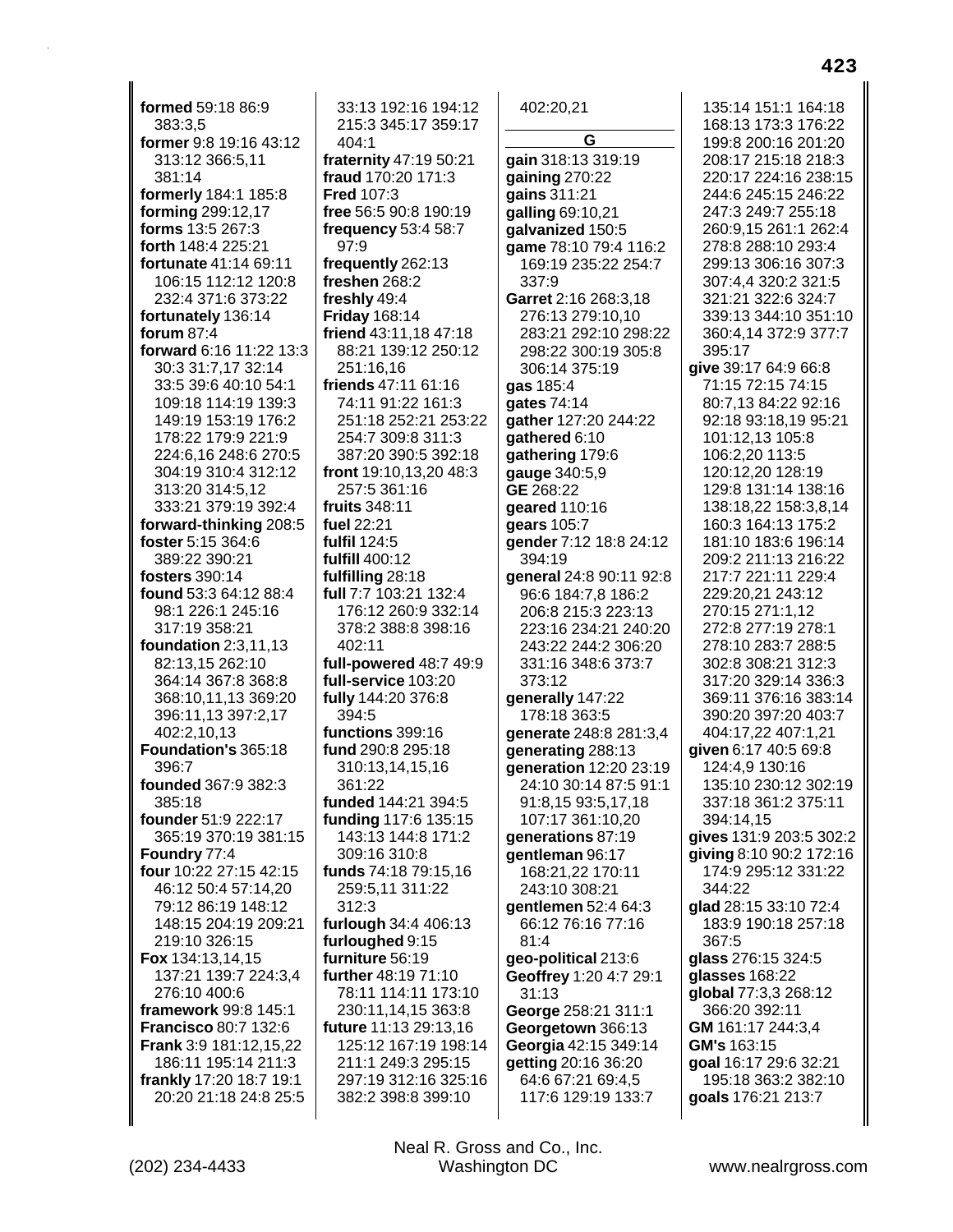God 203:5 207:13 godsend 194:9 Goldman 73:11 Gomez 9:19 406:1 goodness 237:9 Google 337:13 gorillas 195:2 gosh 335:6 **Gospel 133:13** gotten 189:21 190:7 254:2 311:3 393:16 **Gougherty 2:11 37:22** 38:1 54:3.5 55:1 60:11.14.17.21 65:7 67:10 72:10,14 78:17 81:3,6 388:12 government 117:7,13 119:9,14,17 140:11 142:19 152:18 171:1 171:2 185:7 196:1 227:1 244:17,19 grab 214:10 276:3 grace 18:16 gracias 40:2 **arad** 379:9 graduate 327:16 378:4 378:21,21 379:2 386:19,21 387:3 393:2,13 401:19 qraduated 382:4 araduates  $326:14.22$ 328:9 368:19 378:19 379:5,10 382:9 387:6 grand 274:1 grandfather 183:21 grant 155:18 granular 208:4 graphs 70:4 grass 116:19 grateful 15:3,11 64:7,8 gray 154:12 306:20 385:13,18 386:3 greater 194:12 228:16 303:10 greatest 45:8 53:15 391:21 greatly 405:19 greedy 346:22 greeting 66:10 Greg 389:4 grew 387:22 grinder 273:13 ground 30:12 136:6 153:5,10 195:10 388:5 group 1:12 2:4,8,12,17 3:4,7,15 4:8 6:16 9:6 9:8,12 12:15 32:8

(202) 234-4433

33:11.17 34:5 46:19 118:7 128:22 132:3 152:15 157:6 178:9 179:19 213:20 216:15 223:2 225:20 234:22 235:2 262:6 279:5 280:11.15 316:6 318:22 319:1 322:19 322:20 365:10 371:21 377:22 379:8 406:8 406:11 groups 8:21 15:4 27:21 74:16 98:14 102:9 103:16 178:7 187:15 188:8 336:16 345:12 grow 79:22 115:18 204:7 226:14 249:3 259:7 317:3 319:10 327:6 346:22 347:20 347:22 390:21 growing 170:4 229:11 276:1 281:3 328:5 335:9.9 359:22 grown 316:9 340:8 390:4 arowth 4:22 205:20 259:5 270:13 295:12 376:14 quaranteed 247:9 quess 58:21 161:4 167:3 172:3 223:3 226:3 235:7 245:12 251:15 301:19 320:22 333:9 351:12 353:5 357:7 guest  $8:8$ Guthrie 2:12 320:12 322:15 333:5 334:6 335:3,20 337:2,5 348:21 351:20 356:18 361:4.8 guts 208:14 н hair 26:20 haircare 208:10,11,13 half 65:19 66:15 195:11 268:21 328:3 hall 35:10,16 81:11,15 hallway 63:21 hand 14:11 128:19 221:11 321:10 329:8 handcuffs 337:16 handle 282:12 hands 235:17 315:16 329:9,10,10 359:20

305:16 306:20 389:11 happen 138:9 160:15 190:10,17 203:16 209:13 218:1 252:1 278:10.21 305:14 350:11 405:11 happened 96:2 137:1 190:11,18 232:4,21 237:10 251:7 276:7 292:19 371:13 happening 93:12 234:12 310:17 311:5 336:13 happens 11:3 105:20 137:2 208:3 261:10 294:1 happy 86:3 89:7 146:10 146:13,13 149:21 150:19 181:1 191:11 241:19 hard 10:13 16:3 23:8 30:7 33:12 34:2 42:9 44:4 54:8,10 110:22 111:4,14 112:1,4 125:6 184:18 189:19 192:2.13 196:21 197:3 198:7 215:4 278:18 279:19,22 298:12 320:17 325:22 340:7 342:15,19 361:22 378:6 hard-working 6:6 harder 23:9 hardships 30:8 hardware 276:9,21 hardy 31:20 Harlem 398:10 Harris 2:13 367:7 396:4 hat 391:17 hate 318:10 hated 137:1 haul 87:19 Hawaii 132:6 136:19 Hawaiian 136:20 head 23:12 186:20 234:5 347:13 379:8 headed 371:20 headquartered 185:12 266:7 284:12,13,14  $300:13$ heads 262:6 299:7 379:8 Heald 2:18 84:10 healing 91:13 health 117:21 healthier 307:12 hear 8:18 12:5 28:11 29:22 43:9 62:13 79:8

100:6.11 110:9 111:19 122:21 146:3 150:6 152:3 170:20 176:18 177:10 194:7 220:1.19 228:3 263:2 264:2 305:11 308:11 324:6 332:8 335:1 355:15 358:9 heard 10:6 52:9 63:11 96:9 110:8 121:12 128:14 134:19 138:5 139:13 159:2 175:15 177:7 186:9 193:17 200:18,21 216:12 219:21 237:18 241:4 243:8 251:2 270:20 274:20 277:15 339:1 343:13 369:10 380:10 382:14 396:16 hearing 6:16 11:15 97:22 99:20 143:1,14 157:3,13 183:4 199:17 200:11 224:6 271:16 299:21 305:9 350:15 356:6,7 hearings 49:13 **Hearst 379:9** heart 387:15 held 1:9 22:18 48:4 208:22 223:11 261:21  $262.20$ Hello 28:13 221:18 help 12:18 13:18 24:3 27:13,15,20,21 28:1 30:9.13 32:14 50:18 68:16 89:20 103:13 140:7 153:13 163:9 177:9 179:12 191:21 192:6 197:6 198:7 201:8 212:21 214:3 236:1 259:5 261:1 287:2 302:7,11 311:15 326:8 329:21 333:12 334:14 336:16 340:11,12 343:1,17 344:3,6 346:18 359:10 369:3 376:3 386:22 391:12 396:17 397:13 401:17 helped 191:9 238:7 helpful 99:21 109:14 118:9 123:19 154:16 154:17,19 236:17 334:2 336:11 helping 89:18 258:7,7 319:9 333:7 383:7 helps 149:8 227:14 318:7

www.nealrgross.com

hanging 107:18 305:15

360:8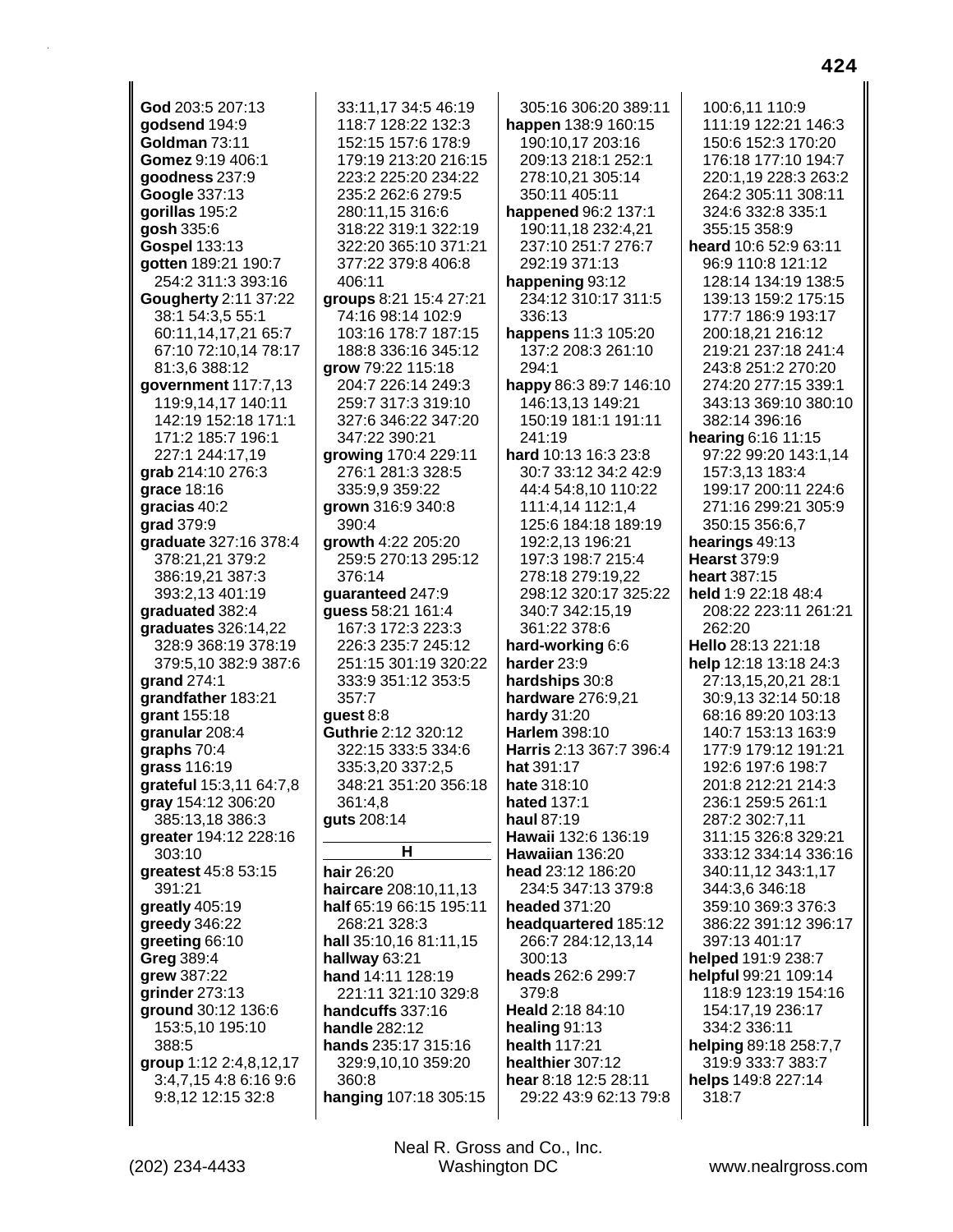Henry 1:10 3:14 4:8 9:9 9:11,15 32:6 33:7 40:1,1 176:4 308:15 312:19 381:14 389:13 397:10 403:16 404:4 404:5 406:6 Henry's 294:20 Herb 63:14 161:22 herding 9:16 heritage 87:9 93:19 94:8 hesitant 147:11 hey 46:5 81:13 127:17 138:10 152:18 176:10 232:11 233:6 235:3 252:20 271:11,14 272:9 274:16 297:22 309:1 Hi 38:1 87:22 107:1 119:19 170:12 267:18 hiatus 32:18 high 12:3 52:7 103:5 276:8 311:19 312:1 328:14 367:22 high-quality 226:16 higher 185:6 191:2 227:9 241:11 highest 7:10 17:14 20:1 148:21 232:10 241:12 348:5 366:14 highlight 25:11 highly 273:4 400:15 Hildreth 2:18 84:10 Hill 18:20 47:11 **Hills 207:19 Hilton 154:15** hip-hop  $58:1$ hire 70:15 71:1 188:17 195:4 377:9 hired 43:21 52:7 87:11 hiring 367:12 376:22 401:19 **Hispanic 39:1 41:1** 68:12 69:2 83:3 92:8 190:1 290:13 349:10 Hispanic-owned 39:9 historic 37:16 history 7:6 17:17 31:3,4 112:7 147:9 174:10 182:4,12 241:13 264:5 290:1 396:7,9 398:1 401:5 404:1 hit 136:6 232:16 246:6 246:11 338:8 hitting  $246:13$ **Hmong 187:4** hobby 164:20 hold 16:18 308:13

 $370:10$ holding 101:9 182:2 holdings 356:8 holds 12:7 162:21 367:21 Holland  $10.7$ home 46:13 56:19 91:18 93:11 98:20 108:12 121:14 248:9 313:8 315:5 316:2 359:14 homes 194:5 203:3 hometown 84:6 homework 252:16  $302.6$ honest 23:4 258:9 Honig 2:14 224:9,22 225:13 236:5 241:8 242:7 251:19 260:20 265:8 359:7 381:15 382:21 388:12 **Honig's 380:18** honor 16:16 17:12 25:8 38:2 45:21 47:3,6 honored 26:1 43:11 266:20 honors 366:14 hope  $12:9$  13:5,10,16 14:6 30:2,17 61:15 62:16 93:19 111:21 113:2 161:15 173:18 185:21 194:21 204:3 213:18 218:12 314:12 336:22 337:1,11,20 338:13 348:15 384:14 391:16 404:21 405:1 405:5 407:13,14 hoped 404:16 hopeful 153:11,18 154:5 hopefully 140:7 175:16 177:9 179:8 194:19 219:20 221:9 222:11 243:2 248:1 307:5 328:17 329:3 340:17 347:21 399:9 402:20 hoping 182:10 194:15 194:16 hopped 271:18 horrible 318:17 hose 33:15 hospitality 25:14 host 94:9 122:13,14 hot 229:8 hours 133:10 342:11 house 3:19 4:4 8:9 15:21 17:7 18:6,7,10 18:21,22 19:6 22:17

124:8 182:7 199:5 230:22 231:19 288:17 household 28:3 196:18  $385.10$ households 202:17 296:17 housekeeping 34:9 housing 326:21 how's 176:10 Howard 2:9 180:16 HR 379:1 399:16 huge 119:17 182:17 188:1 293:15 hugging 315:16 **Hughes 109:6** Hulu 210:12 humanly 6:19 humble 15:12 humbled 396:10 hundred 104:1 305:1 hundreds 17:9 298:14 382:6 hungry 236:21 **Huntington** 116:15,16 116:19 hurdle 344:8 357:19 360:4 hurdles 17:22 200:22 200:22 201:2 hurt 306:9 hyper 213:16 hyperlocal 95:15 115:2 hypothetical 277:17 **ICN-FV 2:1 129:1** idea 97:1 129:5,8 182:8 255:22 257:14 263:12 313:15 318:4 324:14 324:16 331:18 333:14 338:20 352:21 357:18 358:9 360:2 376:16 380:17,18 383:14 404:17 ideally 215:11 ideas 27:22 62:13 108:22 157:9 181:4 181:11 256:12 297:21 313:19 314:5 330:12 identified 31:8 238:7 **identify** 31:9 36:11 326:15 346:5 385:14 **Idol** 148:22 ignorant 55:7 iHeart 100:7 114:22 119:22 236:15 304:14 304:20 307:4 iHeartRadio 384:5

Illinois 49:11 images 175:20 297:13 398:15 **imagine** 44:19 49:17 143:20 196:21 317:21 354:3 387:3 390:13 **IMDb** 15:22 immediately 35:18 248:3 272:14 immense 21:17 **immigrant** 90:20 102:8 110:17 116:22 immigrants  $91:1,8,15$ 93:6,17 94:6,16 95:5 impact 11:3 360:22 366:4 402:2,2 impediments 186:15 285:3 imperative 157:16 implement 179:12 249:4 313:22 implemented 8:3 40:17 implementing 27:16 importance 51:12 117:3 155:8 **important** 5:5.10 7:20 11:2 15:6 16:21 20:4 20:5 23:14 24:6,14,16 25:12,17 26:18 28:7 29:5,7,10 30:22 37:19 40:8 41:22 42:7.8 47:8 50:10,13 63:7 68:1 76:21 91:9 93:15 95:3,12 96:5,8 113:1 113:9 115:14 118:5 136:2 137:19 157:1,1 170:17,18 172:21 175:15 176:16 188:16 189:6 192:19 195:3 198:13,21 200:15 201:14 213:14 215:11 217:16,22 233:14 238:3 242:4 245:22 250:20 275:6.11 277:2 279:4,7,13,17 279:17 299:4 315:6 317:5 322:8 323:18 331:6 338:21 339:15 341:1 342:6 345:4 346:2 348:12 351:6 358:7 362:11 391:11 394:1 importantly 31:8 62:20 267:1,5 impossible 75:20 144:1 impressed 362:3 impressive 199:12 improve 89:18,21 376:3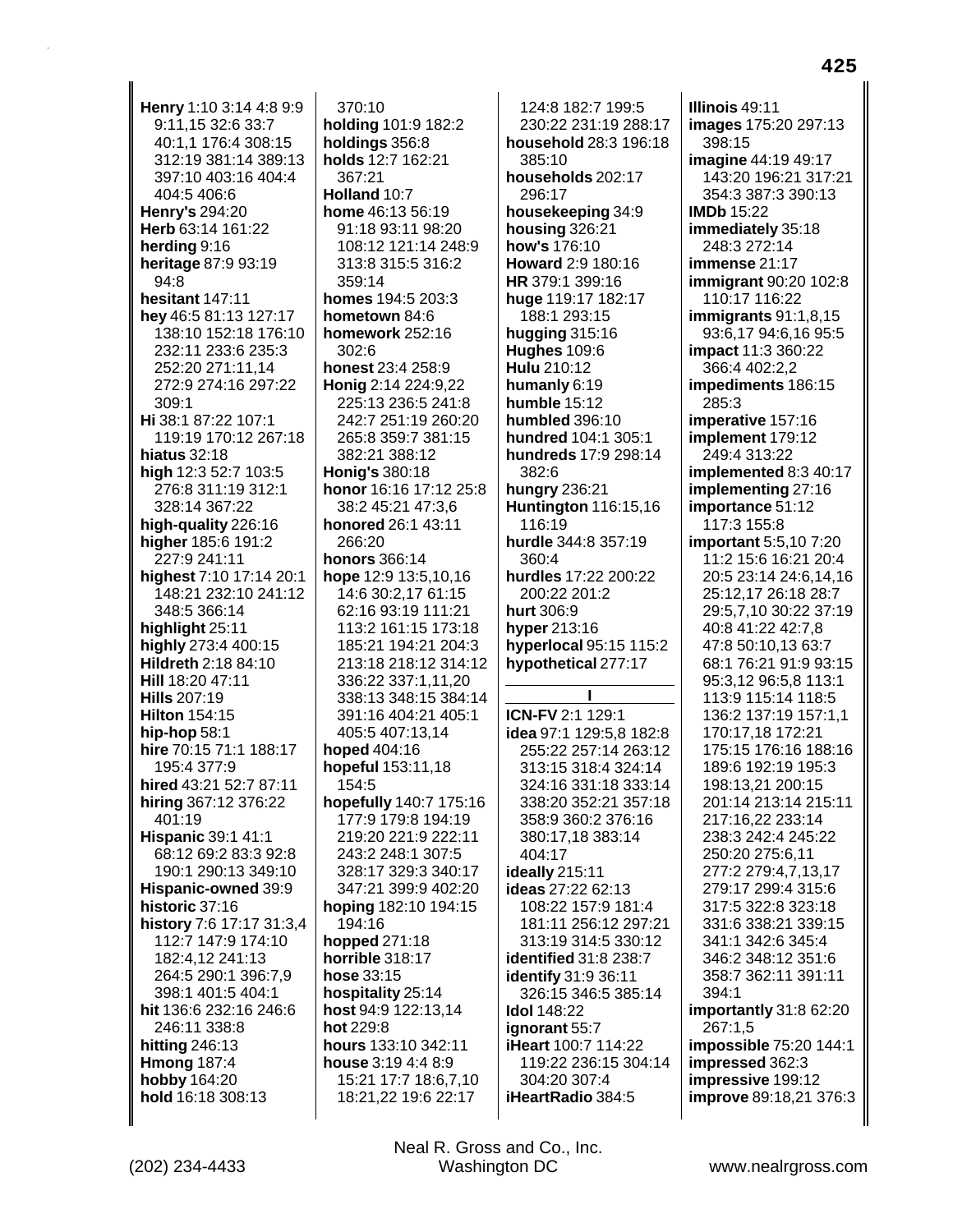improvements 127:7 improves 113:4 incensed 63:15 incent 352:7 359:18,19 incentive 41:5.15 50:17 154:6 218:12 258:4 329:19 incentives 48:21 49:14 62:5.19 92:16 254:18 254:21 257:22 353:5 354:1 incentivize 62:20 incents 331:21 360:15 include 69:1 82:22 99:4 189:10 359:2 400:5 included 184:5 365:8 includes 18:6 including 9:14 10:1,4 12:1 17:10 166:2 222:5 269:10 306:12 405:20 inclusion 262:3,9,14 322:19 323:3 369:16  $392:6$ income 111:13 186:12 increase 59:2 156:19 169:6.16 270:14 331:4 increased 19:21 increasing  $13:4$  18:5 120:3 312:12 392:2 incredible 15:20 18:16 18:21 19:2,3 202:13 incredibly 176:16 incubated 203:10 304:9  $332:13$ incubatee 333:7 345:7 362:17 363:4 incubating 188:6,7 203:10 206:21 208:5 208:20 352:21 incubation 201:21 357:5 incubator 12:17 13:2 13:11 14:3 27:8,16,17 153:2,12 157:4 169:9 172:12 173:2.11 177:8,14 254:17 255:1,9 257:19 258:15 314:9,14,19 314:22 315:4 320:11 328:21 329:6 330:3 330:11 333:1,15 335:13 339:4 341:4 346:8 352:6 353:6 354:19 355:17 357:10 362:9,16 363:4 incubators 5:10 177:11

194:18 200:16 248:16 338:22 360:1 indebted 405:19 indefatigable 9:8 independence 211:19 independent 135:22 193:5,6 194:22 209:19,20 212:15 213:1 243:16 independently 217:13 independently-owned 215:15 independents 193:19 198:6 **India 121:15 Indian-Americans** 121:16 122:1 Indiana 46:12 134:15 139:20 224:3 272:5 Indianapolis 243:16 **Indians 289:20** indicated 218:21 indirect 245:21 individual 54:9 58:15 213:16 247:12 292:5 305:6 individuals 158:4 174:18 283:12 292:3 318:13 320:4 324:8 368:20 400:19 401:3  $401.9$ induce 354:12.15 **industries 77:3 114:3** 193:4 194:6 283:5 340:15 367:13 383:18 industry 6:11 10:7 33:3 38:3,22 39:12,15 42:6 42:9 43:17 68:9 69:5 71:13 75:16 77:7 85:2 85:8 90:11 106:19 108:19 113:8 115:1 133:2 137:18 170:20 171:3 175:8,10 177:12 178:2 189:22 216:16 219:1 227:14 227:16,17,19 229:16 246:4,9 249:18 260:11.12.18 262:5.7 265:1,9 269:9,15 270:3 271:1 281:16 284:2 291:11,12 298:20 299:3 302:2 305:16,17 306:3,21 314:2,10 317:3,9 324:11 329:2 338:11 340:8,22,22 346:14 346:17 348:2,13 354:22 356:2 361:1

361:17 362:5 366:21 378:8 383:8 386:10 390:1,19 391:17 393:22 397:15 399:4 402:7 influence 101:14 265:1 394:16 influencers 126:12 influences 399:22 influential 126:11 informal 358:17 360:13 informally 359:9 information 13:7 32:13 122:2 126:11 127:15 171:19 172:5 191:1 234:5 248:13 252:3 256:22 365:1 373:14 375:4 382:1 405:1,3 information's 33:14 informative 182:3 informed 152:1 165:6 165:14.16 informs 20:7 infrastructure 2:15 142:1 157:19 175:13 ingredient 343:21 **initial 153:19** initially 14:12 187:12 initiate 144:20 initiated 200:9 initiative 39:22 41:22 118:7.7 314:14 324:4 370:6 405:10 initiatives 12:14 117:21 179:1 200:4 innovation 128:3 399:21 400:14 innovative 100:5 196:11 202:9 214:7 inoculate 171:3 **input** 108:22 insane 88:19 inside 279:11 328:17 336:14 347:1.20 390:12,19 393:9 insight 51:1 154:22 insights 105:9 insist 204:22 inspiration 182:14 inspiring 12:5 Instagram 124:19 instance 153:2 177:22 261:11 instilling 24:9 Institute 393:4,11 394:8 institution 3:8 43:1 44:18 128:4 236:10 institutions 279:12

342:17 365:14 instrumental 269:1 382:15 instruments 67:15 insulate 211:12 insurance 144:15 intact 247:3 integrally 329:7 **intend 239:9** intent 156:18 intention 358:1 intentional 347:6,17 interactive 82:22 interest 11:16,18 26:17 39:3 73:20 108:9,14 125:10 194:22 236:2 265:10 294:19 297:12 324:10 356:2 369:5 interested 8:22 14:2 27:12 32:9 61:14 74:20 138:5 159:5 168:17 196:4 258:15 327:11 384:9 388:19 interesting 43:15,19 45:12 76:20,21 117:15 150:1 156:11 202:4 241:1 250:2.22 290:18 303:19 307:8 343:2 355:12 Interestingly 330:17 interests 2:13 182:18 283:4 367:20 interfacing 123:5 **interference** 104:12,14 interiect 334:4 internally 198:18 internet 119:22 121:22 128:7 147:21 148:2 150:4,11 151:14,17 166:3 187:11.13 207:15 224:11 268:17 271:18 289:5,9,10 295:21 366:6 381:3 381:12 390:6 interning 402:3,15 interns 399:8 400:7 401:6 internship 399:5,11 400:11 401:21 internships 367:11 400:3,22 interrupting 142:21 intersects 261:9 intervene 255:15 interview 326:13 interviewed 244:4 interviews 349:8 intimately 184:3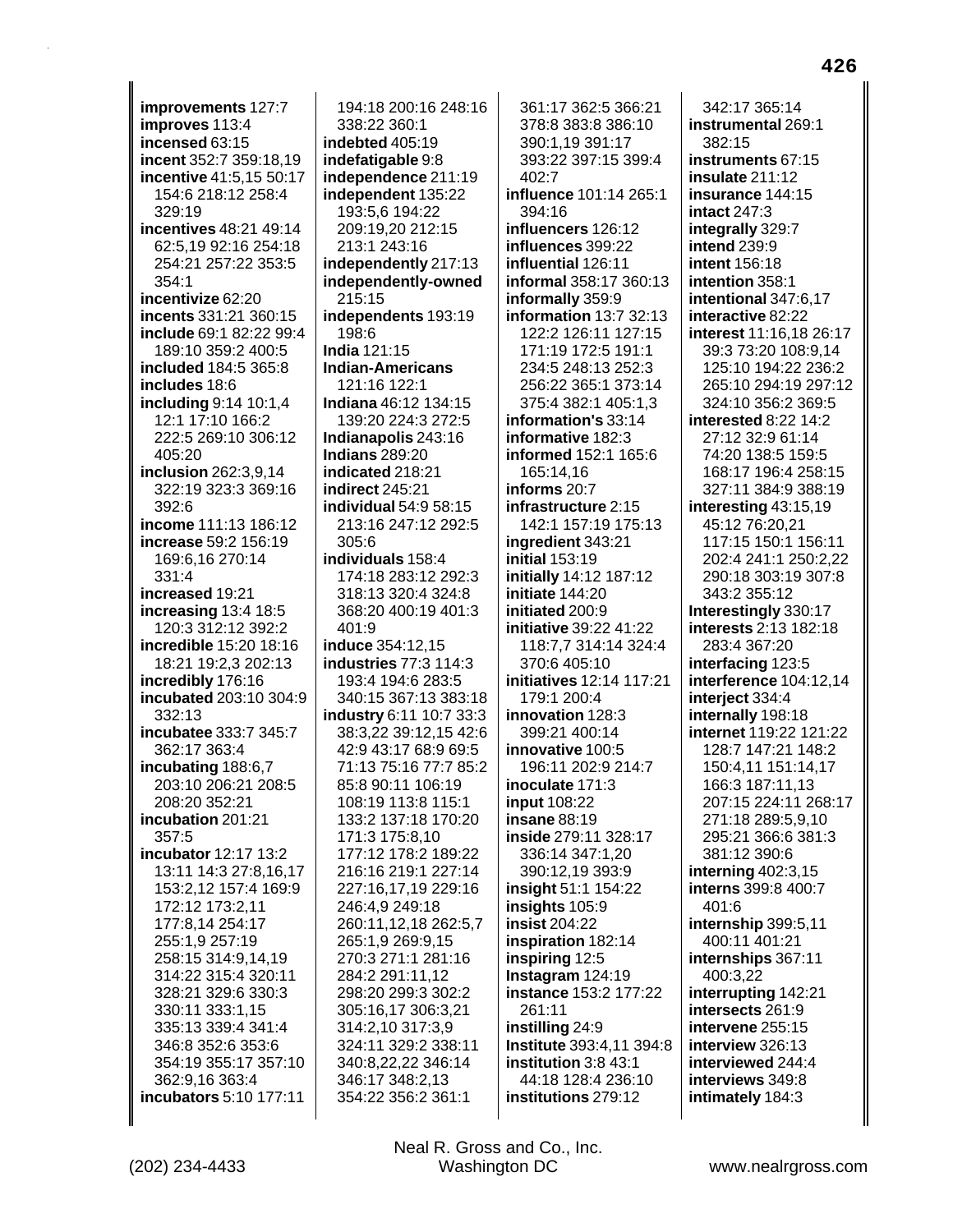**intimidated** 23:5,6 **intro** 256:7 **introduce** 14:8 37:21 82:17 128:11 139:12 222:16 267:12 370:13 **introduced** 223:20 224:21 364:17 370:9 **introduces** 208:12 **introducing** 222:15 316:12 **introduction** 4:2 16:14 39:20 40:3 43:9 365:3 368:8 **invest** 62:21 189:4 193:1 292:1 310:15 311:21 329:20 **invested** 75:2 165:10 **investigative** 338:10 **investing** 74:19 311:6 **investment** 179:3,6 230:22 273:22 301:3 311:2 376:9,13 387:18 394:9 **investments** 306:12 **investor** 3:9 142:9 213:9 278:22 279:5 280:11,15 307:20 **investoral** 75:3 **investors** 5:6 303:7,15 309:18 310:9 311:4 311:19 312:2 383:16 **invitation** 265:7,8 316:17 **invite** 121:8 263:16 **invited** 251:8,9 **inviting** 88:1 **involve** 103:10 **involved** 49:7 108:13 129:20 154:6,13 164:18 226:18,20 231:8 240:3 255:18 256:16 258:6 287:13 297:9 317:21 320:7 329:7 339:14 341:3 **involvement** 199:21 **involves** 271:8 360:21 **Iowa** 84:4 **IP** 311:14 **iPads** 296:7 **Irishman** 26:16 **ironically** 301:22 **irony** 186:19 **Islands** 136:20 **ISP** 294:13,14 296:4 **issue** 10:21 71:12 72:5 72:6 76:8,22 77:6 113:17 141:19 252:22 283:21 310:21 319:11

334:12 341:8 **issues** 15:6 16:5 122:16 179:12 212:3,4 239:5 239:6 382:13,14 392:16 **it'll** 33:16 197:11 **item** 262:13 **items** 222:11 240:5 243:5 **J J** 2:9 **J.C** 38:10,10 43:14 **J.P** 236:11 **Jackson** 2:14 51:10 70:12 128:20 132:21 132:22 143:16,19 144:5,12 150:14 152:21 153:17 159:8 159:18 160:20 167:12 171:5 172:10 216:10 216:10 **jam-packed** 28:18 34:6 **Jamaican** 94:14 **JAMES** 3:10 **Jamila** 3:18 5:20 10:8 33:19 36:13 179:21 389:13 404:9,13 406:15 408:9 **Jamila's** 179:19 **Jane** 2:20 223:10,11 231:5 238:17 239:1 265:14 **Jannette** 2:9 180:17 381:20 **January** 117:12 **Jay** 19:14 **JCP** 325:19 327:16 **Jeff** 2:8 128:21 132:1 135:13 144:6 146:3 154:9 161:12 164:8 164:11,16 175:18 324:22 352:2 355:9 **Jeff's** 345:2 **Jeffrey** 3:6 315:13 343:10,22 358:14 **Jenell** 381:18 **Jersey** 83:12,21 **Jim** 118:8 221:18 250:11 256:7 263:6 **job** 9:12 21:2 44:4 93:16 177:18 244:3,4 324:1 355:7 361:19 372:4 393:19 **jobs** 178:1,6,17 222:9 309:14 311:8,9 **jockey** 87:11 **John** 3:1 106:19 107:2

219:14,18 265:22 267:8,18 **John's** 240:21 **Johnny** 3:4 51:8 **Johnson** 2:15 3:18 5:20 10:8 33:20 288:20,22 313:3 314:6 315:18 319:13 320:6 324:3 328:19 332:8 334:10 335:19,21 336:22 338:19 340:21 343:2 351:12,21 353:4,9,13 353:15,20,22 354:18 354:21 357:7 358:6 358:13 359:22 360:18 361:6 362:6 363:15 363:20 405:17 406:1 406:4,10,16 407:3 **Johnson's** 291:10 **join** 16:8 77:13 81:5 **joined** 38:8 89:17 276:13 364:15 382:17 **joining** 46:2 51:19 84:19 314:14 **joint** 152:22 169:5 261:19 263:11 **joking** 134:11 **Jose** 72:19 **Joseph** 107:4 **Josh** 19:15 **journalism** 25:3 325:20 326:12 327:3 338:10 361:4 **journalist** 22:22 23:1,1 23:2 24:19,20 399:19 **journalists** 8:12 15:16 22:9 23:20 24:1,7,7,8 24:10 **journey** 85:5 105:9,12 108:17 109:7,16 129:15 130:6 393:9 **JSA** 135:19 **JSAs** 169:15,20 170:3 **Juan** 318:5 **judge** 108:8,8 **July** 7:19 14:13 244:5 **jump** 37:18 39:4 60:19 90:7 98:17 101:21 128:12 129:5 137:12 143:11 154:9 195:15 205:12 231:4 271:5 **June** 377:14 **juxtaposition** 351:13 **K K** 288:6

**Karen** 109:22 110:1 **Karmazin** 250:12 **keen** 135:2 **Keener-13** 388:1 **keenly** 22:17 **keep** 23:13 28:4 35:21 60:20 61:1 92:20 113:20 114:13 119:21 120:5,16,16,21 121:2 131:20 140:13 150:18 157:20 158:1 176:2 178:22 198:19 203:9 208:19 214:8,12,14 234:1,9,10,11,17 249:10,14 255:16,22 347:1 363:7 **keeping** 12:13 173:16 197:9 **keeps** 146:7 157:17 169:10 **Kelvin** 277:11 287:1 **Ken** 18:19 **Kevin** 154:15 **key** 24:18,19 64:20 67:15 131:8 137:5 167:18 168:13 176:21 279:15 283:6 298:7 299:13 314:16 **KFXM** 384:6 **KFXN-AM** 383:22 **KHME** 385:8 **kick** 6:21 38:20 316:11 **kicked** 159:3 **kicking** 134:18 306:4 **kicks** 306:6 **kid's** 323:15 **kids** 29:17 52:19 183:11 191:7 302:4 **kill** 208:20 **Kim** 2:12 315:20 324:20 331:5 332:9 343:3 346:21 355:9,15 356:6,14,18 **Kim's** 325:10 341:12,16 **kinds** 92:12 110:4 186:13 233:20,21,22 234:4,6,7 237:14 257:22 **king** 123:20 124:1 246:15,17 303:15 309:1,2 **Kizart** 2:16,16 37:10,11 37:12 38:5,14 42:3 45:18,20 50:20 56:21 57:16 58:2 63:2 67:20 68:15 71:7 72:1,4,13 73:20 74:3 76:19 77:9 77:19 78:2,7,18 79:17

(202) 234-4433 Washington DC www.nealrgross.com Neal R. Gross and Co., Inc.

**Kagan** 2:22 268:11 **Kansas** 327:14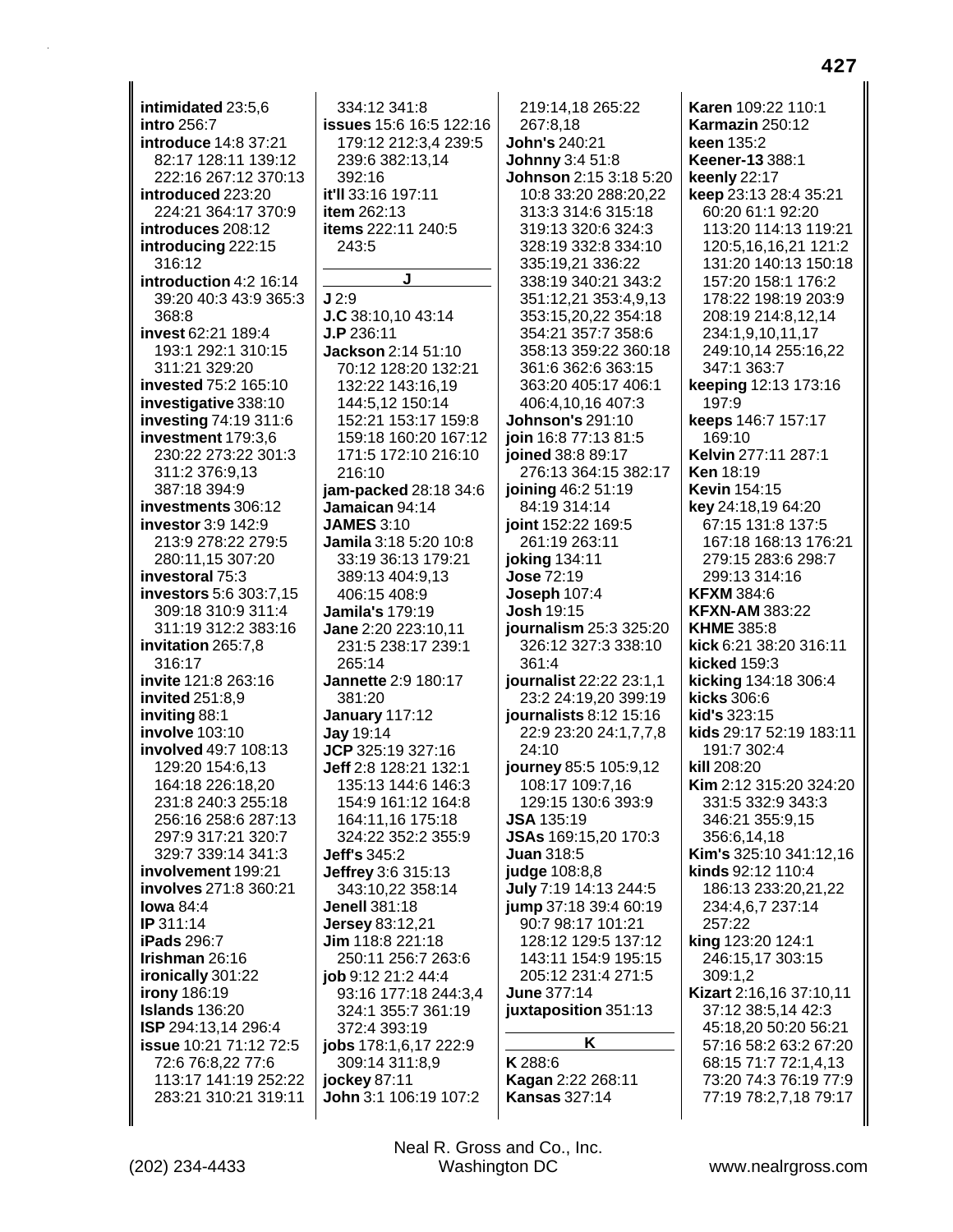80:2 81:4 304:2.3.4 306:3 308:11 355:5,6 356:11 **Klein-Schmerling** 18:14 **KMLU 385:7 KNBC 184:7** knew 49:5 165:8,9 222:9 232:8,8,8,9 291:13 397:5 knowing 165:15 247:17 249:17 278:12 295:7 knowledge 55:22 204:5 267:10 300:19 329:5 342:15.22 known 97:12 221:20 224:12 264:7 268:20 317:16,20 334:22 358:20 365:17 382:11 knows 211:9 238:14 265:9 273:13 279:5 279:11 280:20 294:15 341:22 381:5 389:10 **Komjathy 2:16 268:18** 268:18 271:5,8 274:4 274:8.12.16 287:17 287:21 288:4 293:10 293:13,15 294:6 295:5,9,14 299:19 **Kongsue 384:2 385:3 Korean 98:14 Kovsky 349:6 KQME 385:8 Kristen 3:19 4:4 8:9** 15:8.13 16:8 407:7 LA 110:1 labeled 200:19 labeling 323:13 labor 32:3 107:21 labors 348:11 lack 55:22 88:5 297:13 318:17,20 319:11 329:17 330:5 348:4 352:11,12 ladder 30:14 ladies 52:4 64:3 81:4 293:22 Lafayette 134:15 140:2 224:4.5 234:20 274:1 laid 273:17 land 38:16 55:20 66:20 landscape 96:8 304:20 350:1 390:3 lane 128:10 language 91:2 97:14,15 186:20 194:6 197:22

388:9 large 64:16 67:16 83:18 98:3,12 103:5 161:11 187:2 193:9 225:14 229:2 230:21 234:21 251:6 254:22 302:9 345:13 353:9 358:17 358:19 360:10 368:16 largely 323:21 larger 97:4 102:7 103:10 118:22 139:4 139:6,10 140:4 228:6 283:7 336:15 largest 39:9 42:11 44:8 58:15 77:2 159:19 352:13 Larry 303:3,4,4,22 304:1 **Las** 377:17 lasting  $11:3$ late 40:17 89:16 205:18 337:9 latest 84:5 Latin 88:13 113:8 190:3 222:19 **Latina 132:10** Latino 183:12 259:1 388:9 Latino-owned 201:17 **Laughter** 26:10 50:1 52:15 56:13 61:3 63:22 80:18 239:16 239:20 266:15 267:21 268:14 285:8 294:11 302:22 312:4.6 315:17 334:9,19 361:5 363:14 389:6 406:14 launch 13:6 153:20 191:22 192:3 201:15 201:16 202:1,15,16 202:16 219:20 247:8 launched 190:14 202:6 207:1 369:15 launching 68:15 160:11 203:9 206:22 212:20 392:15 407:9 law 49:4 261:12 310:8 366:6.12.12.13.14 Lawlor 2:17 324:19 336:1,8 345:1 346:20 356:10,19 laws 107:21 165:7,8,9 218:19 lawyer 129:14 147:3 366:4 377:8 lawyers 239:15,17,19 261:6 377:11 382:5

layers 275:9 lead 115:9 155:2 209:14 300:10 leader 18:13,21 200:3 224:13 366:4 leaders 7:20 322:7 347:1 364:15 367:1 381:11,14 389:22 390:15 402:20 leadership 9:21 82:16 158:22 238:5 313:13 322:6 347:9 365:16 368:9,11 369:2,9 371:2 374:10 376:14 393:3,5,11 394:8 leading 11:19 12:9 38:21 393:20 leads 143:11 328:19 League 222:19  $lean 30:9$ leap 341:18 342:3 learn 45:5 162:7 165:1 183:5 261:11,12 327:1,5,6 338:13 339:17,22 373:7 375:17 377:12 learned 21:9.11 162:13 250:1 298:1 371:15 372:5 373:6,15 407:15 **learning 11:16 45:10** 343:10 372:9 376:15 lease 97:4 131:1 166:1 leasing  $111:12$ leave 30:7,13 32:12 36:1,2 67:18 180:3,4 182:19 210:16 297:21 led 10:4,10 11:7 388:11 left 36:18 80:5,6 83:4,5 89:16 197:2 301:9 315:13 365:6 392:21 leg 145:9 302:8 Legacy 385:16 legal 59:6,10 164:19 182:5 240:1 257:16 366:9 legend 223:11 224:8 legislature 51:14 53:22 legs 17:11 leisure 315:6 lend 272:2 281:14 299:5 334:18 lender 55:3 268:13 288:4 373:1 lenders 5:5 61:7 62:9 280:15 lending 62:8 78:22 106:18 137:9 268:20

269:19 281:13 283:13 285:18 lesson 338:14 let's 37:6.8 54:12 105:11 106:21 122:5 128:19 134:18 146:3 158:13 166:5,13 167:8 175:2 181:15 206:22 207:4,11,13 207:14 208:6,9 210:1 212:16,16 266:2 268:5,6 273:19 277:16 285:6 308:21 357:20 403:7,18 407:1 letters 87:14 letting 39:4 level 45:15 51:13 68:16 117:19 119:13 125:9 151:4 208:21 317:4 321:21 328:10 330:22 332:7 335:2 345:22 348:4,5,6,7 352:20 369:4 376:17,18 390:20 leveled 353:2 leveling 270:13 **levels** 17:5,14 20:1,17 23:17 25:22 367:3 leverage 310:1 leveraged  $59:13.14$ leverager 59:14 **library** 160:11 184:13 296:11 license 44:16 49:3.9.10 49:13,16 55:12,15 65:21 89:19 97:19 140:17 142:5 155:17 174:19.19 licensee 385:4 licenses 48:13,14 50:4 142:11 155:16,16 156:5 174:16 212:2 licensing 167:20 lieu 302:5 life 24:17 53:17 63:12 212:10 243:2 lifeblood 68:20 lifeline 194:11 lifestyle 204:17 294:18 lifestyles 290:2 lifetime 17:13 lift 227:18 242:4 **lifted 103:3** light 36:22 37:1,3 117:2 234:11 258:1,6 lighter 198:2 lights 18:2 207:17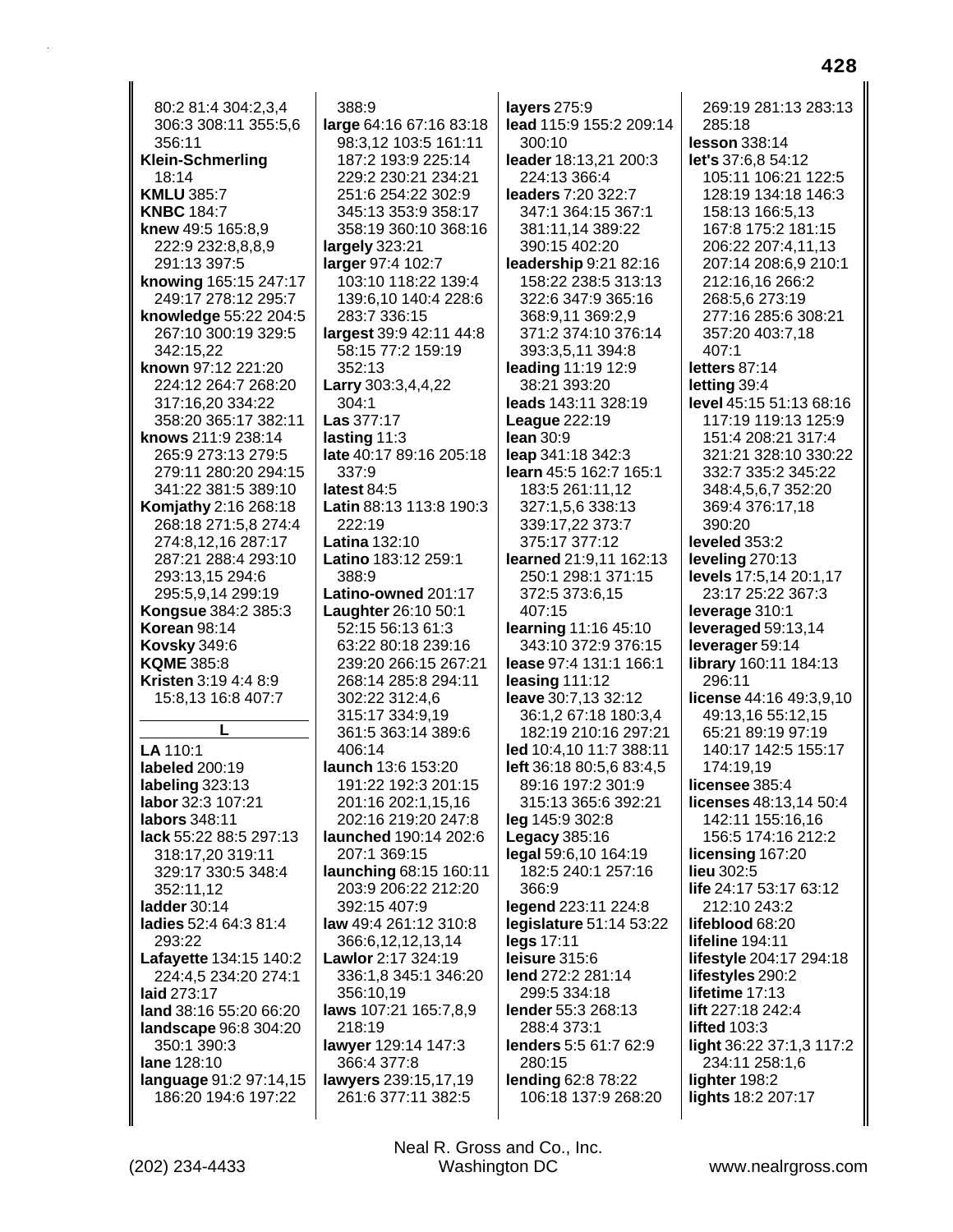**likelihood** 135:10 206:18 **lily** 349:15 **limit** 69:8 **limitations** 209:17,18 302:13 **limited** 11:4 207:8 **limits** 225:18 335:11 353:11 359:13 **line** 14:5 46:4 61:9,10 62:7 114:18 137:8 217:9 257:12 366:1 386:13 **linear** 150:22 **lined** 7:4 **lines** 186:1 242:12 **linger** 408:8 **lining** 229:8,9 284:1 **Lipp** 2:18 84:9 89:6,7 96:14 98:7,10 101:22 104:18,22 105:3 127:2,11 **list** 240:5 **listed** 36:4 **listen** 71:3 92:9 97:16 99:5 100:6 121:15 124:6,7 164:9 342:9 **listeners** 86:17 100:6 126:2 **listenership** 100:16 101:2 123:1 **listening** 99:2 120:19 122:4 309:12 350:13 **literally** 271:19 **little** 7:5,8 17:6 23:11 28:22 29:2 39:5,17 43:6 46:21 49:5 50:6 50:17,18,19,22 55:9 58:22 63:20 71:10 86:14 95:6 105:7 107:10 110:14 124:11 131:19 137:6 142:22 163:7 170:15 175:6 176:18 200:11 207:4 211:10 215:12 229:7 229:21 233:16 243:13 248:11 255:15 267:13 272:8 277:1 278:16 279:2 286:14,17 291:8 292:16 294:14 307:18 326:9 330:10 337:9,21 341:2 343:17 369:19 380:8 380:12 398:9 **live** 91:21 121:20 207:16 286:18 326:22 364:10 **lived** 30:11 297:12

**livelier** 227:8 241:10 **livelihood** 157:2 **livequestions** 34:21,21 **livequestions@fcc.gov** 34:22 **lives** 41:4 **living** 203:4 207:18 **LLC** 2:4,6,12 3:1,4 51:9 224:1 **LMAs** 135:19 **loan** 55:8 56:20 64:10 65:20 67:13 80:21 111:15 137:20 138:22 139:21 140:12 229:9 248:9 300:1,3 **loaning** 114:12 138:17 194:4 **loans** 53:9 221:1 282:19 283:16 298:14 **lobby** 251:9 **lobbyist** 119:2 **local** 15:20 70:21 91:21 117:18 118:4,17 121:11 149:3,5,6,8,8 150:3,5,12 170:16,17 182:17 225:18 229:2 284:14,16,20 286:8 287:8 294:17 297:22 298:8,8,9,10 299:22 300:3,16 338:10 347:14 350:7 **locale** 137:3 **locally** 70:15 71:1,2,2 **located** 58:15 83:18,21 **Lomax-Reese** 2:18 81:18,22 82:2,3 83:15 85:3,22 87:1,20 89:5 90:1 92:2,4,22 93:4 93:21 94:22 96:10 98:6,8,17 99:13 101:20 104:16,19 105:1,4 109:20 110:1 113:11,21 114:2,5,7 115:7,13,21 116:7,9 116:14,18 119:3,6,12 121:4 122:6,17 123:11,14 124:10,16 125:3,6 127:1,9,14 **long** 22:6,20 28:14 29:12 52:22 59:12 75:17 87:19 101:1 108:20 128:6 129:15 130:6 149:20 167:4 167:15 173:5,9,16 182:12 188:21 215:3 244:1 247:9 253:12 256:13 268:1 286:12 298:18 340:13,13

377:13 **long-term** 252:10 401:3 **long-time** 269:11 **longer** 29:17 32:22 209:7 218:11 249:11 249:13 278:2 **longevity** 203:11 **looked** 43:17,18 58:7 59:16 66:14 248:14 253:18 273:17 296:21 372:17 **looking** 34:7 42:1 79:12 100:15 123:8 133:18 135:3 140:15 159:21 160:18 178:5,14,20 199:16 204:2 214:19 216:14 224:6 228:22 239:19 242:21 249:13 262:18 270:4 300:3,7 300:11 308:6 311:20 313:19 323:11 334:18 336:20 **looks** 135:7 229:22 391:3,5 **loosened** 335:12 **Lord** 389:9 **Loretta** 397:10 **Los** 132:5,18 142:2 184:7,9,11,12,13 241:15 **lose** 77:21 151:3 227:12 301:7 350:19 **losing** 115:10 142:22 **lost** 31:3 97:18,19 115:16,19 284:4 **lotteries** 245:1 **loud** 116:17 **Louis** 49:11,11 **Louisiana** 83:11 134:16 224:4,5 385:8 **love** 27:12 32:3 79:8 99:16 133:17 150:6 309:22 310:3 344:21 344:22 356:17 389:19 **loved** 296:22 **lovely** 63:14 371:4 **loves** 70:17 342:1 **low** 103:22 131:2 132:4 140:21 155:16,17,21 156:5 174:3,10,12,17 174:19 336:6,7 348:3 388:14 **low-** 186:11 **low-power** 48:7 309:3 **Lowe** 183:22 **lower** 103:8 151:1 277:6 **Lowry** 250:6,20

**loyal** 92:7,21 **lucky** 22:3,4 41:13 138:5 142:14 **luminaries** 6:10 8:12 **lunch** 35:18 36:2,5,7,15 176:9,13 179:17 180:4 **M M** 3:1 **M&A** 228:11 229:17 233:1 234:8 235:13 260:21 263:18,19 **ma'am** 303:20 **Madam** 357:1 **MADDOW-DORSEY** 2:19 **Maddox** 127:10 **Maddox-** 78:8 **Maddox-Dorsey** 83:5 83:14 86:1,2 94:3 106:12 117:11 119:4 119:11 123:17,22 126:8 **Madison** 2:20,20 181:13 183:16,17 199:16 203:17 206:15 209:16 210:9 213:3 213:13 217:1 **magic** 218:9 **Mago** 2:20 223:11 231:7 233:11 237:16 239:2 248:12 253:1 254:9 256:2,6 **main** 129:18 **mainland** 137:1 **mainstream** 161:10 **maintain** 204:6 **maintaining** 254:5 **maintains** 377:1 **major** 39:11 40:22 41:1 51:5 57:21 60:9 72:6 102:16 131:4,12 144:14 154:14 155:12 156:6,7 159:21 163:3 168:8 174:14 190:5 203:2 205:21 210:13 213:9 240:10 262:6 263:17 361:4 **majority** 22:18 108:15 197:11 278:1 **majors** 382:5 **makers** 172:8 220:5,6 383:16 **making** 20:9 22:12 23:8 23:16,18 25:21 33:2 69:1 79:11 107:20 147:20 153:12 177:2

(202) 234-4433 Washington DC www.nealrgross.com Neal R. Gross and Co., Inc.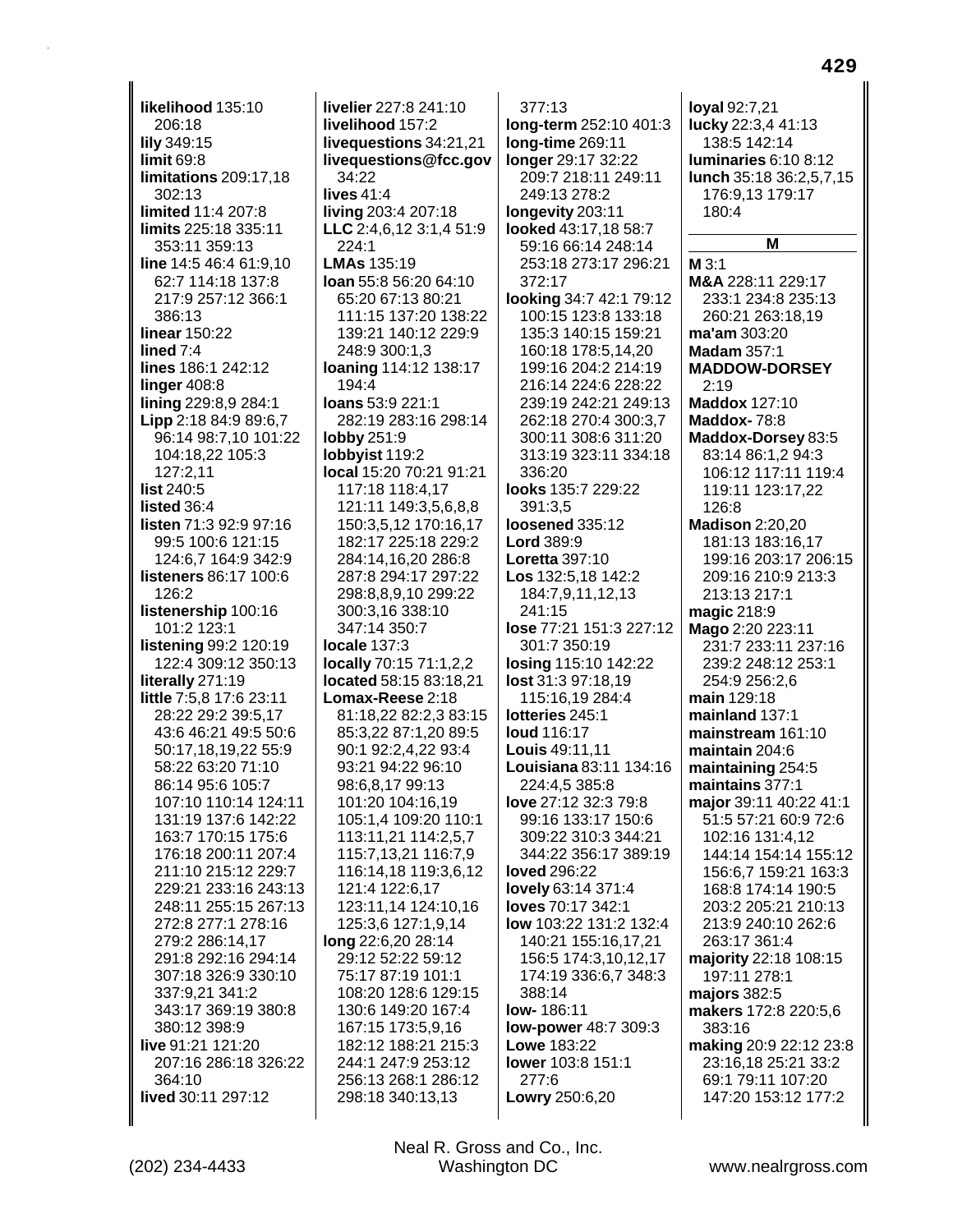199:5 227:20 240:7 262:14 267:19 278:7 325:13 332:2 339:15 347:6.18 360:15 389:12 401:15 male 108:19 371:11 males 349:11 man 33:6 44:20 63:14 76:13 308:6 349:8 manage 120:5 124:13 296:5 326:9 managed 193:21 286:13 management 2:20 274:6 282:22 321:22 327:17 342:4 365:9 366:9 367:22 369:2 manager 52:12 184:7,8 243:22 244:2 272:15 348:7 373:7,12 376:19 managers 20:18 331:16 331:16 manages  $82:15$ managing 37:12 82:13 86:12 299:11 304:3 393:21 **Mangess** 393:3,11 394:8 manner 44:10 Mapp 78:20,21 79:7 166:15,19,20 mapped 247:17 **Marcellus** 2:3 364:12 370:22 374:11 389:18 392:12 397:11 **MARCH 1:7** margins 299:10 Maria 2:5 11:7 366:17 366:22 367:5 389:2 395:22 Mark 2:18 81:13,13 84:8 96:11 99:14 101:21 104:16 126:21 127:1.11 market 21:3,14 22:1 49:11 58:8,15 70:15 70:17 92:6 94:2 96:6 103:11 110:20 111:11 112:22 121:1 131:3,6 131:10,11 132:5 136:18 137:22 138:2 138:4 139:6,7 142:9 142:12 155:6 156:6 190:1,2 191:12 196:17 208:15 211:22 212:2 227:3,4 230:7 233:5 239:9,14

252:11 272:1 273:9 282:3,6 284:8 285:21 286:8 287:8,8,9 289:11 296:12 326:6 333:13 337:18 338:17 345:12,13,19 391:11 393:1,5 marketers 68:22 marketing 86:19 116:20 185:1 198:13 214:6 marketplace 101:19 145:19,21 161:6 226:8 227:2 229:1 233:18.20 234:13 242:3 273:3 289:19 markets 22:9,13 25:4 39:11 40:22 41:1 46:11 51:5,5,6 64:16 88:5,7 89:1 92:10 98:3,12 102:7,17 111:1,8 138:1 139:5 143:8 148:17 150:5 193:20 230:4,15 235:9 244:14 250:15 271:21 284:21 305:6 327:12.13.14.16 359:13 marks 6:9 219:13,14,18 219:18 Martin 167:5,6 168:7,7 168:10.12 **Maryland** 311:6,18 massive 303:16 **Master's 372:10 Masters 367:21.22** match 292:8 matching 291:20 material 36:5 materials 13:9 365:2 376:12 matter 123:3 143:7 180:10 199:19 264:9 265:16 299:1 312:22 345:10 346:1 363:21 399:17 408:11 matters 157:15,18,19 299:2 399:20 Maurita 2:8 365:21 366:16 380:1 Max 155:3 171:8 maximize 129:4 Maxwell 2:1 129:1,11 131:17 140:9 157:17 164:13 mayor 96:2 mayoral 95:22 Mays 250:6 McCoy 2:21 128:18

134:1,3,5,8,11 137:13 139:15 147:22 148:14 149:3,5,14,16 152:5 152:12 158:15 169:18 171:4.7 222:6 223:19 229:6 231:11 234:14 243:14 246:14,17 248:1 251:5 259:8,12 263:13 269:10 271:9 271:14 378:21 McDonald's 144:14 McNeill 2:21 268:21 269:3.3 271:9 278:14 292:12 293:12,14 300:15 305:12 306:8 308:3 372:21 mean 49:20 56:7 58:13 60:5 66:7 73:6 109:11 111:4 120:22 124:21 132:13 135:8 137:8 140:14 154:12 164:10 165:9 167:3 179:5 199:22 207:17 214:13 230:10 240:1 250:20 255:10 258:13,18 274:6.9 275:11.14.19 278:14 279:18 281:11 281:21 282:14,18,19 287:21 288:8 290:22 292:3,13 293:21 295:10.16 296:16 297:5 298:3,5 300:1 305:13 306:4,9 307:4 309:12 317:21 322:2 335:4,17 338:19 340:11 343:7 344:3 350:6 354:6 360:1 meaning 227:8 373:8 meaningful 406:13 means 9:3 19:22 133:5 203:6 205:3 209:3 236:17 270:16 332:17 344:3,7 393:15,17 meant 201:18 296:16 399:6 measure 289:5 391:12 mechanism 227:4 242:7 mechanisms 209:12 media's 90:13 media-centric 284:19 media-savvy 279:8 medium 90:22 91:20 126:4 medium-sized 279:22 mediums 96:6 meet 12:2 33:6 246:6 271:12,15 273:8

317:2 332:21 356:18 356:18 394:16 401:11 401:12 405:8 meeting 1:9 10:15 15:13 250:6 260:17 265:3 384:1 404:7 meetings 75:16 299:14 335:6 371:10 meets 148:8 377:15 mega-mergers 197:5 Mel 250:12 Melody 3:6 81:17,19,20 82:19 83:3 84:1 87:2 87:4 93:22 95:1 99:11 108:10 109:21 125:21 127:11 222:6 223:5,5 Melody's 83:4 member 37:13 46:18 51:14 115:16 304:4 314:7 366:20 391:12 members 6:14 10:12 11:1 15:3 66:10 74:12 115:16,19 222:4,5 250:8 278:4 381:19 392:12 397:9 405:12 membership 266:10 367:4 memorialize 30:19 **memory** 128:10 men 22:20 105:18 106:1 107:4 mentality 165:1 mention 69:12 264:20 291:10 mentioned 14:12 34:3 37:17 102:1 144:7 194:10 199:3,20 210:19 231:14 234:14 243:9 275:17 290:21 298:5 300:22 339:6 365:4 369:14,22 382:9 385:20 mentioning 209:16 210:11 mentor 107:2 109:7 316:8,14 321:14 328:10 347:18 362:10 mentor-protégée 320:10 mentored 107:6 109:11 316:9 317:8,22 318:1 326:4 344:13 382:6 mentoring 23:18 317:6 318:7 319:8 322:12 330:16 377:21 393:20 mentors 5:11 106:15.16 107:4 109:5 336:16 338:22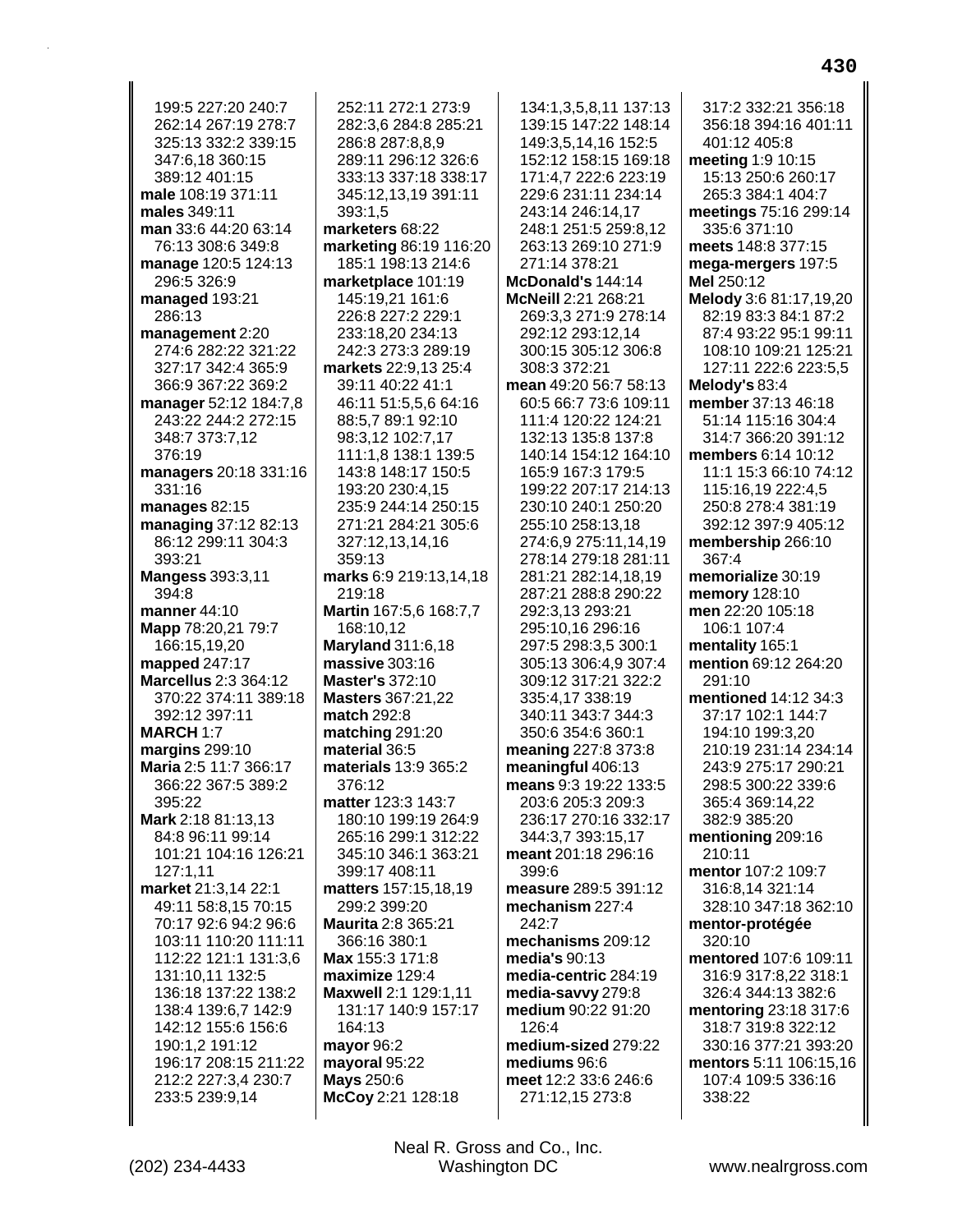**mentorship** 317:1 328:7 **merge** 228:7 **merged** 77:4 **merger** 77:5 224:22 225:8,14 231:13 234:21 240:9,17,20 **mergers** 4:21 8:21 230:8 240:11,13 **merging** 230:19 **MESBICs** 285:12 **message** 216:16 220:4 220:10 232:14 234:10 259:18,20 260:9,11 260:16 349:13 350:17 351:16 **messages** 234:4 399:13 400:1 **met** 316:22 372:21 375:19 378:19 383:13 388:12 407:15 **metamorphosis** 390:8 **methodology** 271:3 **metrics** 347:11 **Metro** 388:7 **Metropolitan** 85:14 **Mexican** 88:12 92:7 94:18 110:16 120:11 141:20 **Mexican-American** 132:11 **Mexico** 104:5 130:5,9 141:16 **mezzanine** 139:16 269:7 **MFN** 210:4 **MFNs** 210:2 **Miami** 183:8 **mic** 116:17 355:3 **Michael** 1:18 4:6 **Michelle** 2:10 10:5 81:21 82:11,12 84:16 105:5 397:11 407:6 **Michigan** 84:6 **microphone** 34:13 216:7 219:17 221:22 **mid-** 284:17 **mid-90s** 48:10 **Mid-Atlantic** 185:3 **mid-century** 205:19 **mid-roll** 214:20 **mid-size** 72:8 **mid-sized** 22:1 51:5 **middle** 82:18 114:15 141:7 348:4 **midsized** 327:14 **Midtown** 398:18 **Midway** 3:6 82:20

**migrating** 146:9 **Mike** 46:8,14 61:18 **mile** 294:4 **miles** 17:10 **millennial** 323:5 381:9 381:10 **million** 44:22 58:9,11 58:19,21 63:10 65:19 80:11,21 86:17 97:10 98:5 115:5 138:20 139:19,19 140:1 142:19 162:10 165:11 202:17,17,18 203:3 207:9 230:4 235:1 237:6 241:15 244:13 286:19,21 289:12 290:4,5,11 292:17 296:17,19,20 332:19 334:4 390:15 **millionaires** 62:14 **millions** 41:4 147:15 296:7,8 303:11 **mind** 57:2 282:4 363:8 **minds** 281:18 **mindset** 247:13 **mine** 47:19 338:2 **mini-me's** 294:10 **Minneapolis** 187:5 **Minnesota** 383:22 384:22 **minorities** 10:20 50:14 73:3 112:4 152:14 174:2 188:20 235:18 290:5 321:7 335:15 344:15,16 349:21 385:14,22 **minority** 2:13 5:15 40:6 41:9 42:17 47:15 62:21 69:17,18 75:15 77:1 98:13,20 102:1,9 102:13 118:21 126:17 131:6 151:18 152:19 154:7 156:6,21,22 157:21 161:4 169:11 169:14 170:4 172:1 197:11,16 201:8 212:15 217:18 218:10 225:10 226:1,13 233:1 240:14,19 250:22 254:18 255:16 256:1 270:14,22 314:18 319:5 331:2,4 351:14,19 352:8,17 352:18 354:7,9 358:22 359:3 364:7 366:2 384:12 **minority-** 48:8 202:18 270:8

**minority-owned** 39:15 48:12,16 49:15 188:7 190:13 193:6,21 195:1 197:1,6 203:1 208:15 **minority-targeted** 202:19 203:1 208:16 **minute** 43:5 46:20 50:19 78:19 124:6,21 124:21 158:9 247:18 247:18 250:11 253:14 273:6 311:11 364:20 395:14 **minutes** 34:16 36:18 37:1 129:8 181:10,20 214:13 363:13 370:2 370:2,9 392:20 **misnomer** 361:13 **missed** 46:22 256:7 **missing** 92:1 **mission** 5:15 345:9 364:6 389:22 396:14 403:1 **Mississippi** 46:13 **Mississippi's** 70:13 **Missouri** 46:12 61:5 327:21 **mistake** 10:19 **mistaken** 329:4 **mitigating** 79:4 **mix** 195:12 **MMTC** 2:8,11,14 37:22 47:5 74:17 84:7 150:9 224:13 242:20 365:22 381:3,6,11 382:11,17 383:3,3 384:6,8,11,18 385:12,13 387:16 **MMTC's** 236:11 380:8 388:16 **mobilization** 119:12 **mode** 309:13 **model** 16:5 135:8 136:16,20 143:12,13 144:6,21 145:14,15 145:17 150:11 153:2 153:12 160:6,6 188:22 247:11 357:5 **modeling** 173:7 **models** 135:2,7 146:1 158:1 304:8,9,18 **moderating** 128:5 **moderator** 2:3,6,9,10 2:11,15,16,18 3:1,3,4 3:8,10,10 84:16 180:1 389:18 **moderators** 10:1 13:21 34:15 35:21 36:17 312:8

**modernization** 179:1 **modernize** 176:20 **modes** 309:4 **Moelis** 236:11 **Moines** 84:4 112:15 **MOM** 384:21 **moment** 17:17 18:3 39:20 206:1 207:15 209:17 **momentum** 182:11 **Monday** 11:4 67:1 168:14 **monetize** 150:15 151:8 **monetized** 237:15 **money** 59:8 61:19 63:11 66:20,22 72:9 74:15 97:1,8 106:21 112:3,11,17 119:10 138:17 139:10,11,15 140:5 160:3 194:13 211:13 227:7 229:9 235:2 237:22 241:9 244:8,9 266:19,21,22 268:2,4 280:3 284:5 287:15 288:5 291:6 291:22 292:17 300:7 300:17 301:8 309:9 310:1,19 312:2 329:21 334:18 372:19 375:21 376:1 **monitors** 162:21 **Monroe** 385:8 **month** 14:16 28:22 133:14 377:15 **months** 56:20 64:9 197:5 204:19 209:22 229:14 247:20 319:1 335:6 368:11 377:13 **Monty** 169:2 254:11,13 254:14 257:14 **Morgan** 236:11 **morning** 6:3 7:2 10:18 15:14 16:11,15 26:5 28:14,16 29:3 31:13 31:21 33:9 37:11,15 66:10,21 72:18 82:2,3 116:15 119:19 122:13 165:20 193:18 200:18 200:21 220:22 223:6 242:17 290:21 407:8 **morning's** 51:2 **mortgage** 71:15 **mother** 63:20 **motivate** 286:16 **motivation** 52:9 **motivations** 181:4 **MOU** 190:12 192:1 194:11,14

(202) 234-4433 Washington DC www.nealrgross.com Neal R. Gross and Co., Inc.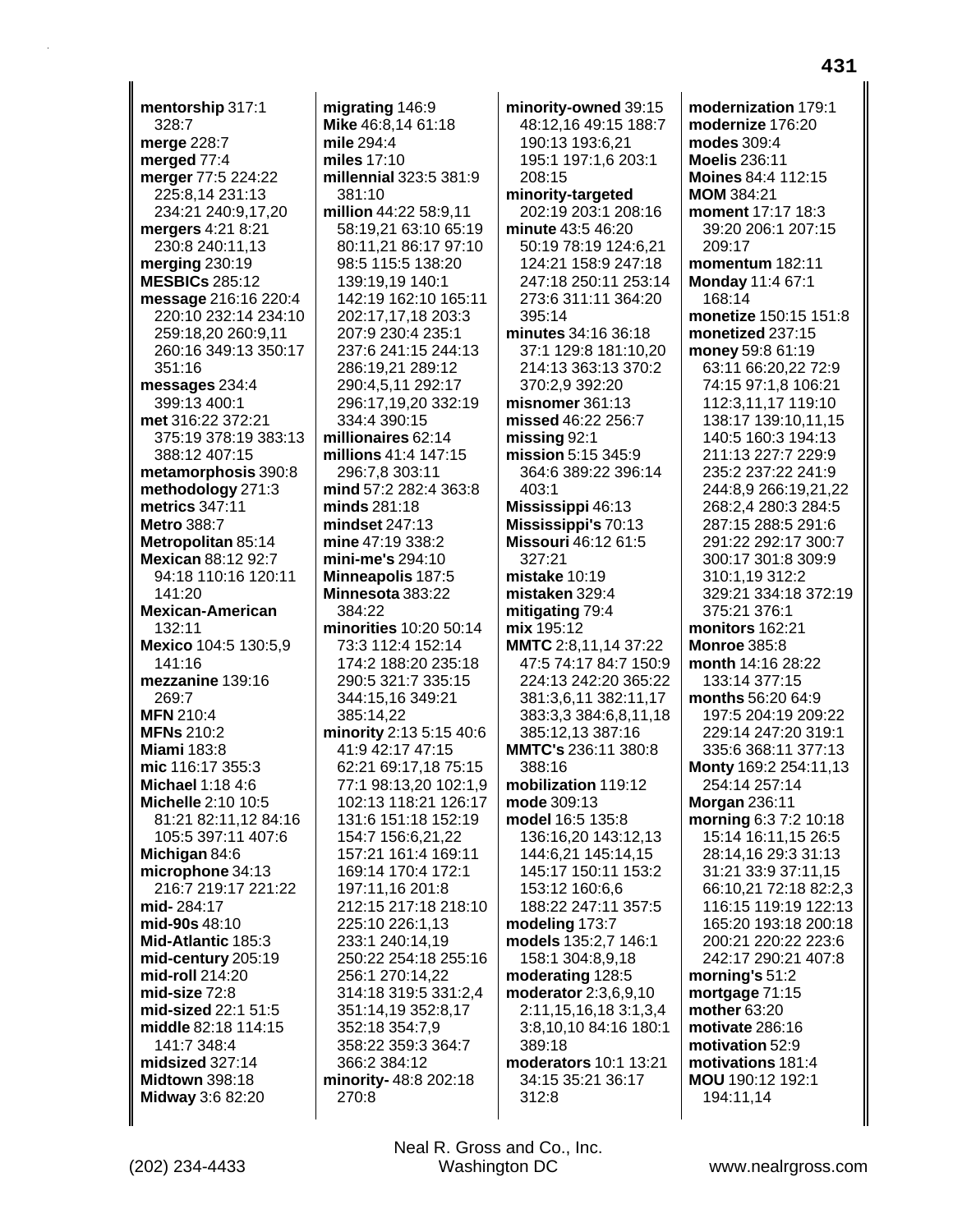**MOUs** 194:9 200:12 **mouth** 194:13 **move** 30:3 32:14 35:15 37:4 39:6 54:1 56:16 59:14 60:11 103:1 104:3 114:10,15,17 114:19 124:22 139:4 166:5 179:16,17 243:19 244:13 310:4 314:12 363:8 390:19 **moved** 7:16 276:15 327:15 **movement** 219:7 **moves** 142:7 217:17 **movie** 8:14 147:10,11 **Movil** 130:14 **moving** 17:18 33:4 44:12 103:12 104:9 165:17 217:10 243:18 247:7 327:11 387:8 392:4,8 **MSNBC** 205:7 **multi-** 68:10 205:21 259:1 **multi-cultural** 135:1 161:5 206:9,14,16 224:11 **multicast** 132:19 **multicultural** 128:7 185:2 381:3 **multiple** 205:5 241:18 **multiple-bid** 232:3 **multiples** 227:9 239:11 241:8,11 **music** 58:1,1 91:11,11 91:12,13,13,14,16 92:11 96:20 120:3,11 120:13 121:3 133:13 153:4 350:3 **Muzak** 97:7 **MVPD** 216:15 **MVPDs** 192:11 209:18 210:11 212:17 215:13 **Myers** 2:22 268:10,10 268:15 275:13 277:4 **MyNetwork** 224:5 **myriad** 38:17 **mystery** 236:6 **N NAB** 2:3,10,20 82:12 158:21 172:11 234:1 238:5 257:7 262:10 263:14 267:20 270:4 287:13 335:5 365:18 368:8,10,11,12,15 369:15 377:16,17 379:12

**NAB's** 82:14 **NABEF** 369:15 378:15 394:3 397:12 **NABEF's** 82:15 **NABJ** 327:22 **NABOB** 3:10 74:18 77:13 79:13 115:16 118:8 221:21 222:2,4 222:5 250:6,8 **name** 37:11 49:21 80:4 87:4,22 116:16 128:1 139:17 166:17,18,20 180:14 183:16,21 185:15 217:14 266:5 269:13 271:13 304:2 309:2 310:22 314:6 364:12 368:12 381:4 385:10 407:20 **named** 18:14 **names** 407:20 **NAMIC** 391:15 **narrative** 403:3 **narrow** 287:10,10 288:8 296:16,18 297:1 **NATE** 178:9 **nation** 227:15 **nation's** 17:17 **national** 45:15 86:16,21 141:18,22 158:22 221:19 223:17 225:18 261:20 262:1,11,17 364:13 368:15 374:12 397:9 **nations** 210:2 **nationwide** 103:21 **nature** 62:10 74:7 282:16 **Navy** 142:3 **NBC** 3:19 4:4 8:9 18:9 83:11 134:15 184:2,4 184:5 199:21 200:1,3 205:7,8,8 224:4 400:6 407:7 **NBC's** 132:16 184:8 200:7 **NBCs** 139:7 **NCTA** 390:5 397:11 **NDA** 236:18 **near** 150:8 387:14 **nearby** 36:4 **nearly** 240:13 **Nebraska** 309:2 **necessarily** 196:13 201:6 232:9 305:2 397:4 **needed** 140:5 257:1 300:14,18 317:3 329:21 343:21 387:17

**needing** 309:5 **needle** 392:4 **needs** 118:10,14 178:22 234:5 239:2 260:14 400:11,12,17 **negative** 398:15 **negotiate** 196:22 210:6 **negotiating** 88:2 201:12 **negotiation** 238:8 **negotiations** 345:22 **negotiator** 273:13 **Negro** 87:14 **neighbors** 309:19,21 310:3 **Nelson** 385:9,15 **Nessa** 94:10 **net** 207:12,14 311:19 312:1 **network** 14:9 86:16 129:1 130:11,19 133:3,19 134:15 135:15 148:11,12 149:7 160:12 168:9 180:15 186:21 191:2 191:20 194:5 202:20 204:19 205:3 209:20 272:4 296:13,14 401:12 **networking** 407:17 **networks** 2:19 20:19 75:22 83:7 86:5,15,19 131:12 141:1,3 149:18,21 183:10 185:17 188:15 190:13 193:22 195:1 197:1,6 201:16,17,19 202:16 204:12 215:15 216:18 268:17 276:10 398:19 **neutrality** 207:12,14 **never** 18:7 43:17 47:19 49:1 53:9 63:11 96:2 142:16 190:10,17 191:22 215:20 247:6 247:8 257:9 259:8 284:5 297:14 333:18 373:7,15 **new** 17:22 27:6,7,8,9 41:13 62:13,13 69:12 69:15,16 83:10,12,17 83:21 85:14 86:11 94:2,9 96:22 97:2,11 97:18 99:9,18 102:11 104:12 116:20 119:22 120:3 121:14,17 134:4 146:19 165:17 168:3 172:1 184:6 185:5,13 189:3

202:10 227:7,11 241:9,9,9 243:2 259:6 261:6 276:4 285:10 285:11,21 286:1,2,18 289:18 290:18,22 291:5 293:20 294:9 297:7 301:21 304:8 304:18 306:14 310:7 311:7,8,12 329:15,21 335:3,17 340:19 367:17 368:1,12 388:6 398:21,21 400:8 407:15 **newcomers** 317:9 **newer** 99:3 293:8 **newest** 29:1 **Newhouse** 327:20 **newly** 86:8 **news** 3:19 4:4 8:9 15:21 17:18 18:9 20:18 21:4 50:2 80:10,11,14,15 80:20 91:18 92:11 120:4,13 121:3 148:18,18 149:2,3,5 149:11 150:3 156:22 170:16,17 179:6 184:6 185:9,11 204:17 219:14,19 294:17 345:14,14,21 349:4,14 350:2,8 373:4 397:20 398:13 398:22 399:4,6,10,12 407:7 **news-making** 17:9 **newscast** 21:9 **newspaper** 43:16,16 322:22 337:7 338:1,4 338:11,17 351:2 **newspapers** 173:14 337:5,8 338:2,8,9 **newsroom** 347:16 **newsrooms** 399:7 **Nexstar** 229:13 232:8 236:15 240:19 **Nexstar-Comscore** 231:17 **NIBEF** 320:13 **nice** 38:2 137:3 264:14 270:5 283:11 306:4 312:5 361:19 **nicely** 406:15 **niche** 83:2 **nickel** 372:11 **Nicol** 3:8 127:17 128:2 **Nielsen** 86:16 126:18 172:16,22 196:18 212:17 **night** 114:15 146:8

(202) 234-4433 Washington DC www.nealrgross.com Neal R. Gross and Co., Inc.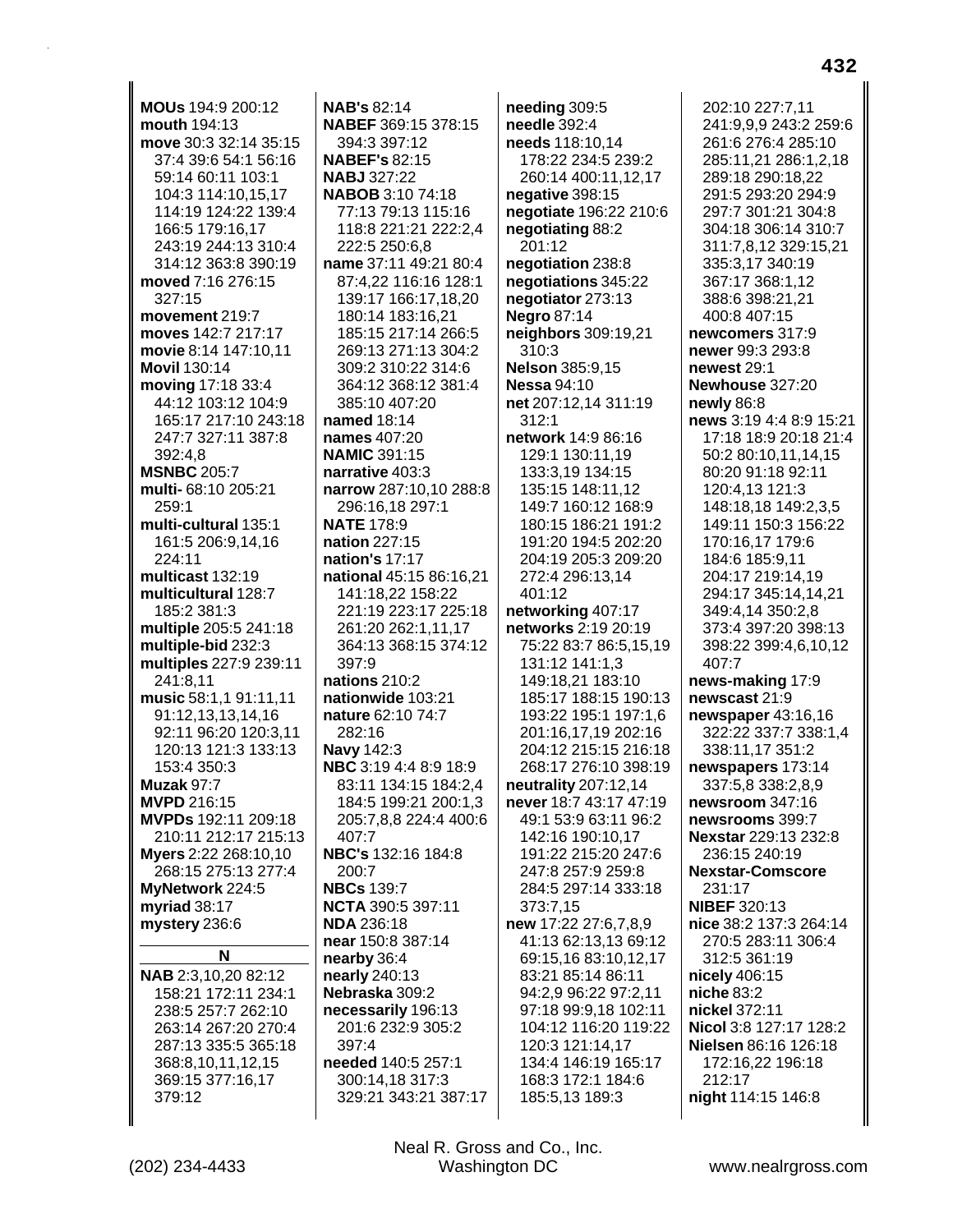295:6318:6373:4 nightfall 53:1 nimble 147:16 337:21 **Nimisha** 3:5 83:16 nine 201:15 Nino 72:19.19 73:1.6.15 73:22 no's 244:6 nodding 205:11 359:18 non-95:18 nonprofit 366:20 381:7 384:8 nonprofits 367:16 normal 227:2 normally 272:6 273:7 Norman 107:3 **North 44:7** note 115:14 136:3 138:21 221:7 343:12 346:2 noted 335:21 notes 355:2 notice 169:10 237:9 noticed 19:5 60:7 315:15 notion 341:9 357:10 November 219:20 **NP** 133:22 nuances 199:7 **Nuestro** 130:13 number 17:11 18:22 19:19.20 26:21 27:3.7 27:15,20 40:8 69:14 70:14 86:16 90:22 91:14 94:9 96:12 117:14 183:17 200:1 209:9 210:21 215:14 232:17 240:11 243:5 260:17 270:7,10,10 270:10.14 279:15 281:11 282:21,21 291:17 305:13,19 306:10 307:6,8 312:13 331:4 332:15 332:19 342:16 344:15 364:3 368:22 369:4  $382.8$ numbers 80:6 120:2,4 216:1 250:9 252:2 277:18 299:15 392:1 392:8 395:10 nuts 13:13 O o'clock 180:2,2 **O'Rielly 1:18 4:6 10:17** 25:14 26:5,7,11 28:20 375:15 407:11

Obama 19:16 309:15 objective 129:18 369:16 obligation 247:21 obstacle 110:11 obstacles 131:2 245:17 obtain 97:8 obvious 24:15 219:3 233:19 obviously 28:20 30:17 120:18 211:6 227:15 231:14 241:21 279:15 283:12 291:5,11 292:5 302:3,11,12 331:13 336:11 342:14 388:16 occasion 137:15 occasions 137:14 occurs 194:16 off-line 293:18 off-line/online 293:21 Off-microphone 213:12 291:18 396:3 offending 204:4 offer 66:12 86:18 136:10 176:11 215:7 215:16 216:17 240:7 277:22 offered 235:1 offering  $151:1.9$ offerings 210:10 offers 130:17 254:17,20  $329:19$ office 10:9 49:22 163:16 242:19.20  $260:8$ officer 10:8 65:18 67:13 83:9 200:9 222:19  $223:2$ offices 22:19 185:13 260:6 388:7 Official 256:8 officials 49:5 offs 167:1 oftentimes 260:5 **Ohio 316:1** oil 44:8 Oklahoma 38:9 42:15 42:21 44:2 58:8.14 Oklahoman 43:13 Oklahomans 61:4 old 27:4 107:18 251:2,4 266:12 270:17 276:3 296:17 322:21 323:16 380:19 old-293:18 older 187:14 293:22 **Omaha 309:2** 

on-air  $21:2$ on-going  $219:4$ once 28:17 49:17 50:3 67:17 86:10 164:3 206:21 216:19 225:22 236:8 257:10 277:21 326:4 340:10 379:6 one's 78:1 335:17 one-231:15 290:5 one-year 327:8 ones 92:9 116:22 202:22 220:9 222:13 235:10 308:17 ongoing 110:11 onion 273:5 online 34:19 146:6 155:10 157:16 216:9 293:19,20 378:15 onset 170:1 onslaught 202:10 open 28:7 31:6 36:20 45:18 74:14 151:12 155:19 177:9.13 257:17 321:15 opening 8:11 48:20 51:20 192:14 operas 160:7 operate 75:18 88:18,18 178:10 186:8 192:3 299:9 330:6 345:12 384:20 386:6 operated 21:7 87:7 98:1 132:4 193:21 384:16 operating  $41:1898:4$ 344:3,5 365:11 372:10 373:15 operation 206:11 237:13 245:15 operational 204:5 281:1 329:17 339:20  $343:11$ operations 82:14 240:3 366:7,10 371:18 399:16 operator 125:3 237:4,8 321:3 324:21 333:19 operator/owner 27:11 operators 110:12 210:5 210:5 226:7 303:9 opinion 71:13 211:8 opportunities 10:10,20 20:16 27:9 86:20 102:11 117:6 155:21 173:4 174:2 177:6,10 178:16 211:15 228:20 261:13 302:14 304:11 305:5 385:21 401:20 opportunity 4:22 13:17

34:11.19 39:5 40:6 42:20 50:11,16 51:20 66:12 78:15 100:4 121:10 123:7 133:9 159:10 181:10 190:18 191:15 203:6 208:18 213:4 215:18.21 216:5 225:2,11,20 226:9 230:11.14 231:3 259:4.11 261:10 289:3 294:7 295:16 302:3 303:16 304:17 305:3 310:13 310:14.15 311:7.21 312:3 316:21 326:16 328:8 336:9,12,15 356:18 361:15 374:1 394:4,14,15 401:9 402:22 opposed 124:5 152:10 optimal 214:14 optimistic 348:10 option 120:19 options 53:2 101:18 285:10 286:1 order 8:3 12:2 24:13.21 139:4 181:6 189:6 198:5,16 201:1,3 203:11 217:11 276:18 325:16 332:21 364:16 370:8 378:4 396:21 ordinarily 332:4 organization 269:22 281:12 282:14,16 302:12 345:21 347:20 370:3 382:12 390:14 392:11 organization's 367:2 organizations 5:14 284:20 298:10 324:9 345:14,15 347:7 364:6 organizations' 395:5 orientation 7:13 origin  $93:14$ original 64:8 100:19 120:10 126:5 145:7,7 150:7 166:22 167:7 167:16 168:6 274:9 352:3 390:22 originally 286:5 originated 183:12 **Orlando** 3:4 316:5,12 325:6 378:20 **OTA 286:6 OTC** 288:20 other's 250:18 OTT 4:17 183:13 196:6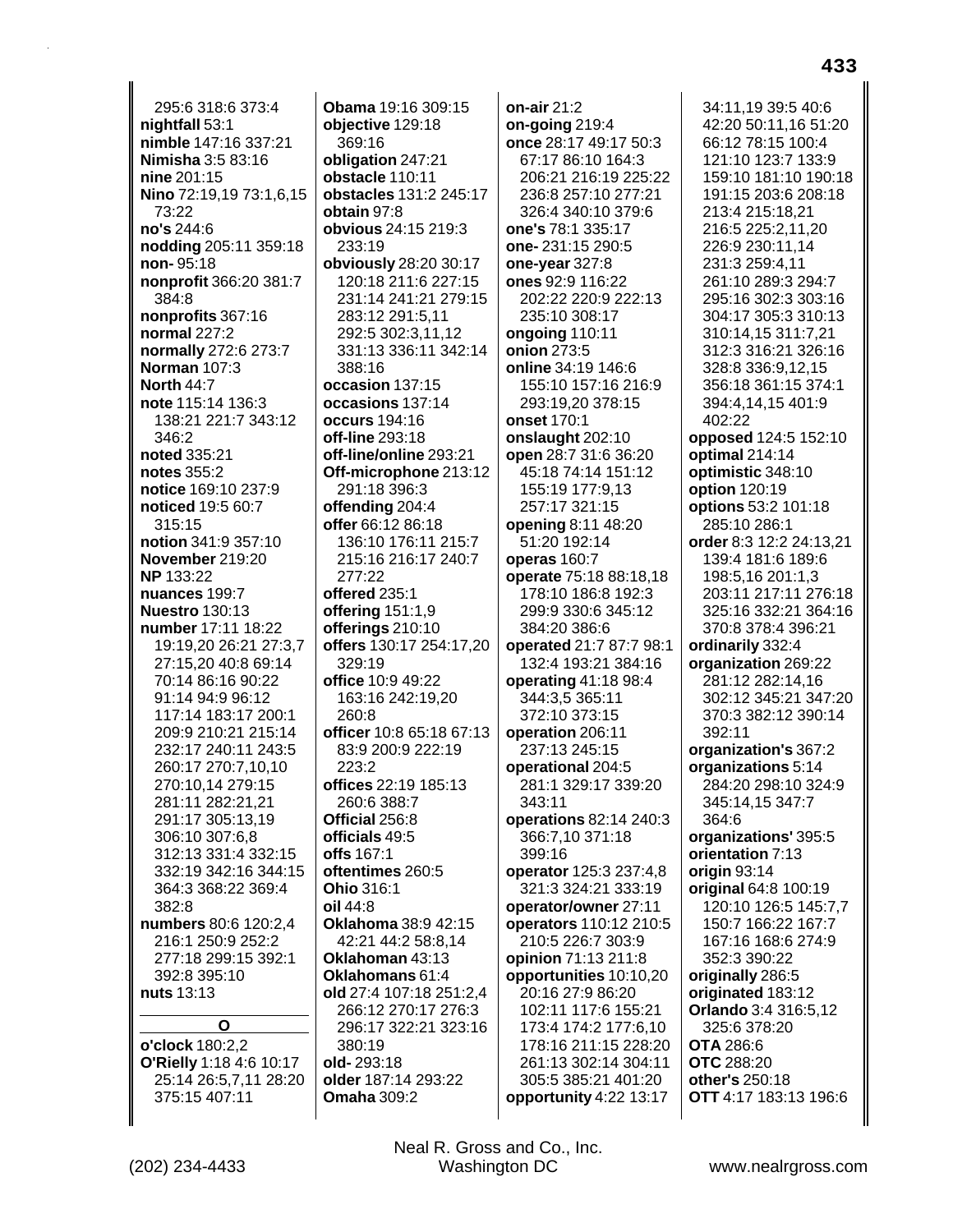203:5 207:11 211:17 213:4 258:22 259:6 275:20 276:17 277:6 286:6 288:22 289:4 303:6,8,9 311:12 **outcomes** 179:10 **outdone** 407:22 **outlined** 30:18 **outreach** 13:15 119:10 **outright** 116:5 **outrun** 215:5 **outside** 63:21 85:2 102:20 177:11,14 295:1 **outstanding** 9:20 320:8 **over-delivered** 273:21 274:9 **over-index** 186:22 **over-the-air** 276:16 **over-the-top** 180:21 **overall** 329:1 **overarching** 341:8 362:20 **overcome** 30:8 186:15 200:22 201:2 **overhead** 307:17,20 **overjoyed** 64:5 **overleveraged** 115:17 **overleveraging** 115:9 **overlook** 174:2 **overseas** 186:3 **oversee** 228:11 **overseeing** 365:9 **overseer** 362:20 **oversight** 363:3,6 366:9 **overused** 298:6 **overwhelming** 284:17 **overwhelmingly** 402:5 402:8 **owned** 42:13 44:7 48:6 48:9 52:17 56:3,18 82:21 86:9 87:6 108:3 131:6 132:3 156:21 156:22 157:21 174:13 195:18 196:20 202:19 202:20 203:2 211:6 212:15 217:13 270:9 297:14 352:8 372:6 379:10 384:13 **owner** 46:10 51:12 82:4 87:5 107:17 110:12 184:11,16 246:1,7,11 270:7 282:11 321:2 323:14,17 324:21 344:4 353:7,9 384:2 385:3,16 **owner-operators** 110:2 **owners** 56:10 101:6,6 108:16 151:19 157:22 158:6 164:8 209:20 209:20 234:16 267:9 289:11 321:19 330:4 330:6 349:21 359:21 360:9 384:9 **ownership** 9:1 40:6,7 41:6,21 46:7 47:15 64:19 153:14 154:7 158:17 169:7,17 170:5 173:21 175:9 177:6 182:12 218:10 225:17 254:4,18 304:8 321:5,21 322:5 322:13,16 335:5,11 337:7,10,14 338:6 342:4 346:15,19,21 348:20 349:1,13 350:18 351:14,18,19 352:4 353:10 354:7 354:16 360:17 371:7 382:13,21 385:6 387:6 388:16 **ownerships** 335:16 **owning** 159:6 191:18 365:10 369:6 372:10 388:20 **owns** 42:22 83:20 84:3 224:2 303:5 337:3 **Oxendine** 3:1 106:19 267:15,18,19,22 268:9 274:19 276:6 281:8,20 284:22 285:9 287:19 288:3 288:15 289:8 293:17 294:8,12 295:8,13,19 301:13,17 302:18 303:1 304:1 308:1,5 308:13 310:11 312:5 312:19 **P P-R-O-C-E-E-D-I-N-G-S** 6:1 **p.m** 179:22 180:6,9,11 180:12 265:17,18 313:1,2 363:22 364:1 408:7,12 **package** 34:7 240:4 **packed** 35:19 **packets** 405:3 **packs** 6:17 **page** 13:10 **Pai** 1:17 4:3 6:20 7:1 9:11 15:2 16:13 17:19 25:7 47:4 52:2 68:5 169:8 182:2,22 263:16 375:10 406:11 407:9 **Pai's** 265:6 **paid** 53:9,10 60:4 71:19 71:20 142:18 192:3,4 198:22 241:12 247:1 283:16 288:11 291:17 295:7 302:21 379:15 386:13 **painful** 49:18 **Pandora** 350:14 **panel** 4:9,11,13,16,19 5:4,9,14 34:16 35:4,8 35:17 36:19 37:2,4,4 37:5,7 51:3 74:17 75:4 81:5,9,16 82:9 82:18 84:21 105:7 110:8 119:7 127:20 128:6 169:4 175:4 176:18 179:22 180:6 180:19 181:2,2 189:9 200:18 205:12 222:12 224:16 234:15 245:12 248:2,4 258:2 259:13 259:17 267:1 312:10 313:5 315:12 338:20 357:9 364:3,5,9,15,18 369:22 381:20 389:12 403:7,11,12,18 **panelist** 2:1,2,4,5,6,7,8 2:8,9,12,13,14,14,16 2:17,18,19,20,20,21 2:21,22 3:1,2,4,5,6,6 3:7,9,9,11 255:14 **panelists** 2:1 13:21 33:18 34:12 35:5 54:6 60:12 81:10 84:19 90:6 128:11,17 171:15 180:1 181:12 181:21 196:9 216:6 222:15,22 265:13 267:12 269:11 270:2 329:14 343:14 358:10 363:18 368:4 383:9 403:16 406:21 **panels** 6:18 8:18 9:2,22 109:2 222:3 248:13 290:20 321:1 396:16 **paper** 112:9,10 **papers** 30:21 **PAR** 392:1 395:4,9 **parades** 133:12 144:13 161:2 **parent's** 108:2 **parents** 107:19 **Parker** 399:3 **part** 14:5 17:1 18:10 23:16 26:1 32:18 37:16 42:21 65:13

77:6 108:7 113:9 119:1 130:14 140:17 173:8 177:13 199:8 200:12 201:6 206:13 206:15 211:5,7 217:3 226:19 231:16 234:16 235:21 247:10 262:8 273:11 314:4 322:16 323:14 327:10 355:21 356:13 357:3 360:12 362:11 377:3 386:10 396:6 **part-time** 52:7 **PARTICIPANT** 73:5,14 78:6 79:5 80:17 81:1 220:13 268:8 301:15 312:20 **participants** 284:8 378:11 **participate** 13:1 14:2 17:13 231:20,22 232:2,22 233:1 330:12,20 332:10 333:1 362:14 378:12 379:20 395:12 **participated** 175:3,17 184:3 231:12 251:17 314:9 **participating** 9:22 227:11 **participation** 13:4 25:15 367:5 403:21 407:12 **particular** 47:22 77:7 91:4 103:18 228:2 229:13 362:14 398:12 **particularly** 10:14 46:18 64:22 69:10 72:7 90:19 116:22 129:10 135:2,10 143:7 146:8 147:1 150:12 157:21 188:5 188:13 193:5 197:16 211:9 213:5 230:12 292:2 355:12 **partner** 75:3 84:9 178:15 179:8 185:16 187:10 199:3 283:18 307:15 308:9,18,19 314:17,17 333:8 339:5 341:7 345:7 346:11 366:11 372:22 393:4 401:12 **partnered** 122:8 401:7 **partnering** 308:8 **partners** 2:16 6:6 37:12 70:22 195:19 232:19 247:22 269:11 304:4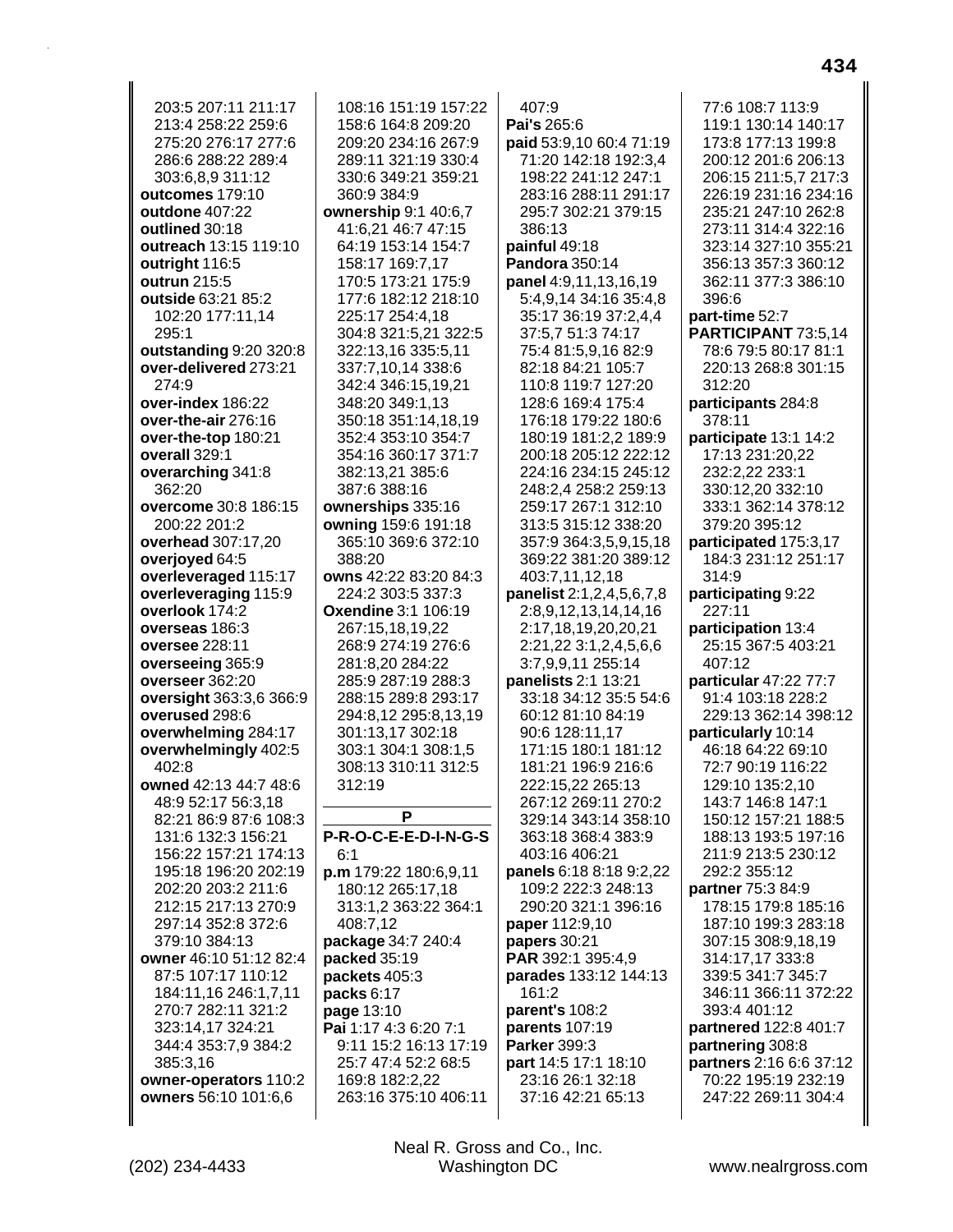362:22 363:4 368:17 374:15 391:14 400:5 400:10 **partnership** 187:9 326:11 334:2 362:15 401:2 **partnerships** 13:20 188:15 211:11 215:7 327:19 **parts** 247:7 341:19 **pass** 334:16 339:9 354:1 **passed** 309:15 **passing** 380:4 **passion** 339:16 340:3 340:11,21 341:8 342:11 345:3 **passionate** 366:15 **path** 115:10 158:5 354:20 356:20 **pathway** 140:15 166:22 324:6,12 351:15 354:19 **pathways** 313:20 **Patrick** 116:16 287:3 **Patrol** 142:1 **Paul** 217:11 383:22 **Paula** 2:20 181:13 183:17 199:12 215:16 216:12 218:8,20 220:14 245:7 **Pause** 81:8 127:16,21 221:17 **pay** 11:21 59:22 61:11 67:6 71:20 75:7,18,22 76:18 101:8 136:14 146:21 160:2 164:5 168:9 186:4 208:1 217:11 232:9 233:4 235:4,18 247:2,22 251:14 252:11 278:2 282:7 337:12 362:2 376:10,10 401:18 **paying** 78:13 109:18 178:17 201:4 333:20 **payments** 78:11 **payroll** 163:16 **PBS** 183:12,12 **pediatric** 83:20 **pediatrician** 85:6 **Pediatrics** 83:21 **Pedro** 3:11 84:1 87:22 90:10 92:4 94:18 95:10 110:15 125:14 127:11 388:3,13 **peeled** 273:4 **penalized** 71:5,6 **penetration** 130:9

**Pennsylvania** 15:10 82:6 119:16 **penny** 193:12 **perceiving** 113:6 **percent** 71:21 85:13,15 108:15 125:22 174:12 193:12 196:20 204:9 205:20 206:2,17 208:7 252:5 280:3 282:9 290:12,12 296:20 337:15 347:14 347:15 349:9,9,10,11 350:9,10,22 379:6 391:18 **percentage** 283:7 284:17 **perfect** 21:19 26:14 70:13 95:22 127:22 129:2 131:16 133:22 134:17 263:20 394:20 **perform** 190:20 197:8 215:21 282:1,2 299:6 **performance** 65:2 272:20 284:7 **performances** 168:2 **performed** 273:18 **performers** 191:6 **performing** 191:15 **period** 9:14 14:14 43:22 104:8 249:11 252:13 256:11 334:13 353:13 370:12 **permeated** 355:20 **permit** 58:16,18 **permitted** 153:3,9 **perpetual** 169:21 **Perry** 3:1,1 42:10,14 43:3,4,8 45:20 54:7 54:13,15 55:2 56:14 56:22 57:7,18 58:3 60:13,16,18 61:1,6,18 63:1 67:8,11,21 71:7 71:9 72:2,5,22 75:6,8 75:12,19 76:5 77:15 77:20 78:4 79:20 80:3 80:19 109:12 115:8 232:8,12,16 233:7 234:18,20 235:2 249:21 **persistence** 215:4,5 **person** 36:8,9,10 55:17 65:15,17 94:8 113:12 152:1 182:7 252:12 253:15 266:13 275:1 339:10 365:5 376:9 379:1 394:9 398:17 **personal** 29:7 43:11 108:13 114:12 362:10

**personally** 14:7 63:18 63:19,19,20 247:5 279:10 314:8 321:14 333:18 **persons** 250:16 **perspective** 25:1 30:13 195:4 199:17 215:10 258:17 295:11 312:11 324:16 338:21 341:6 358:11 362:8 **perspectives** 320:22 **persuade** 187:22 **Peter** 217:11 **phase** 57:10 148:6 **phenomenal** 380:15 **Philadelphia** 82:5,6 95:9 **Philanthropic** 367:20 **philanthropy** 367:15 **philosophy** 309:20 **Phoenix** 290:10,11 **phone** 24:2 35:15 120:20 123:8 130:3 294:1 **phones** 286:19,22 289:16 296:6,12 **phonetic** 154:12 272:22 **photograph** 265:21 **phrased** 256:5 **physician** 83:20 **pick** 195:6 197:20 198:3 243:6 255:5 349:4 **picked** 207:3 **picks** 67:18 **picture** 206:12 402:11 **piece** 14:10 112:8,9 206:19 210:21 215:4 281:18,18 323:11 350:17 351:6 **pieces** 239:12 **pike** 173:11 **pin** 104:17 **pioneer** 51:6,7 **pioneers** 4:10 29:11 38:3,14,14,21 39:2 42:5,9 46:1,4,6 51:4 110:10 200:19 **pipe** 321:22 **pipeline** 321:6,7 331:7 331:15 333:16 397:1 398:3 **pitch** 152:9,12 191:19 198:8 **pitched** 169:8 **pitching** 152:18 **pivot** 167:7 189:1 **place** 13:6 35:17 58:17 78:4 169:12 180:1

182:9 203:11 209:12 247:16 250:1,16 265:2 317:7 348:9 397:15 405:14 **placed** 400:17 401:5 **places** 24:15 36:4 74:18 292:1 **plan** 247:16 248:8 267:15 280:10 282:10 297:4 **planned** 180:7 313:18 **planning** 9:7 223:14 **plans** 249:4 **platform** 86:21 98:19 100:21 205:3 258:22 259:6 289:14 293:7 295:17 311:14 **platforms** 82:22 100:5 123:6 124:14 151:6 166:1 183:14 189:11 189:13 192:11,12 193:6 210:7,19 289:1 **play** 68:7,16 70:20 153:12 194:17 256:21 288:14 350:3 **played** 42:10 285:17 **player** 156:7 **players** 263:17 **playing** 57:22 68:16 78:10 96:20 270:13 331:1 332:7 352:20 353:2 **plays** 194:19 **pleadings** 103:17 **please** 16:8 27:9,21 31:5,13 34:14 35:11 35:15 36:18 37:3 39:18 72:17 73:21 78:17 81:10,11,14 87:2 90:8 121:9 125:14 158:12 176:9 181:18 195:16 209:2 209:2,2 216:7 220:12 254:13 265:19 317:13 317:13 337:4 355:4 368:4 **pleased** 14:14 222:8 **pleasure** 15:7,13 43:13 313:10 384:1 396:5 **pledge** 7:15 54:22 55:11 **pledged** 56:4,5,18,19 57:11 **plenty** 45:17 **plethora** 395:6 **plug** 158:9 312:5 **plural** 34:21 367:21 **plus** 71:20 278:2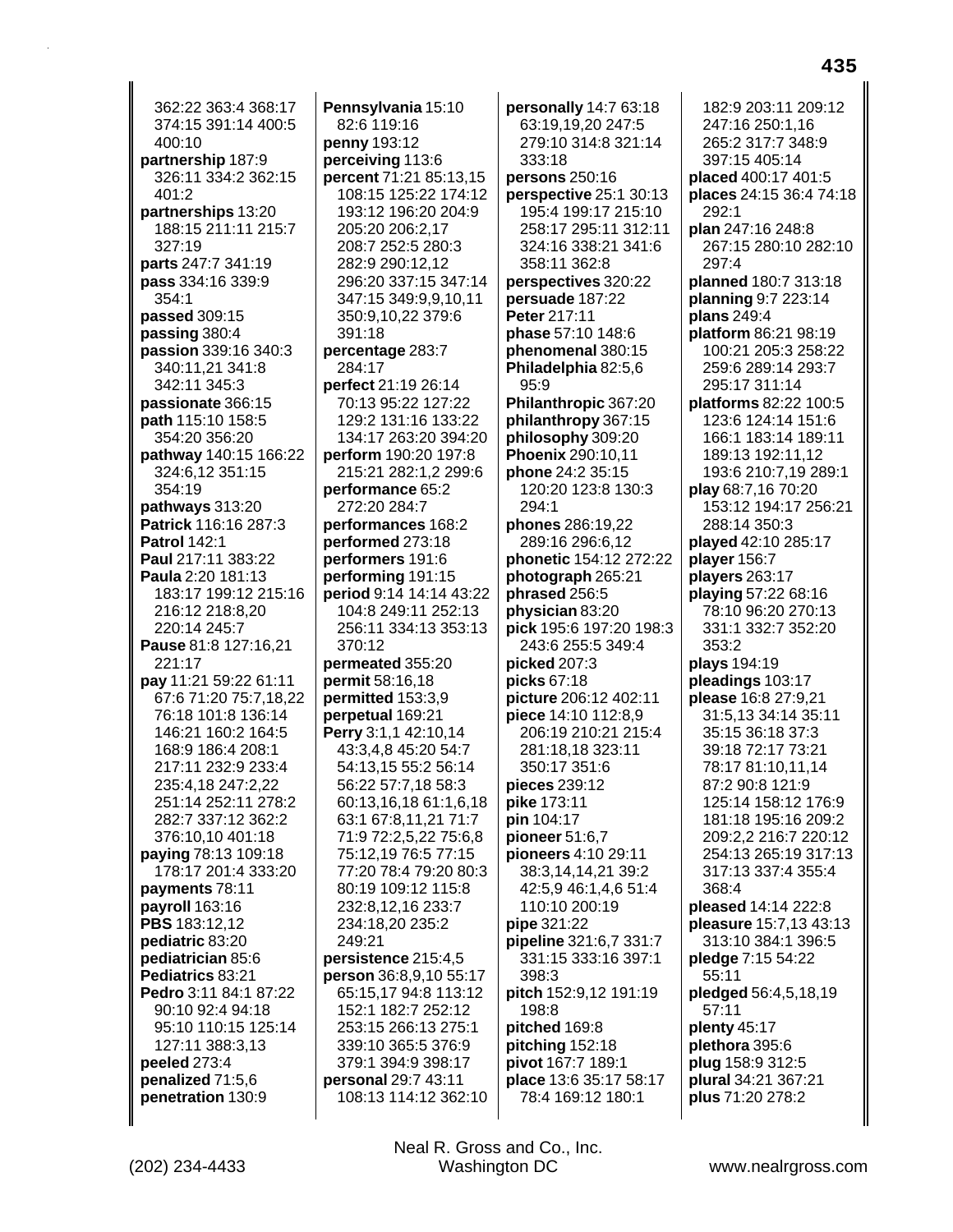pockets 282:11 podcast 122:22 124:8 288:11,18 289:13 290:14 podcaster 288:1 podcasters 303:7,11 podcasting 120:1 123:5 123:18 275:21 286:10 288:5 293:8 295:11 podcasts 214:11 287:5 288:8 304:8 point 11:14 36:20 38:6 55:7 59:11 65:14 74:15 77:16 79:11 93:3 111:9 114:21 119:17 151:7 157:17 167:6,7,15 178:21 204:3 206:4 212:5 217:4 219:4 223:13 228:6 237:16 238:15 246:2 252:7,8 254:11 259:20 295:15 307:6 307:9 325:10 334:10 341:5,12 343:20 351:13.17 356:22 358:7 pointed 11:9 15:22 196:10 249:20 339:7 **points** 21:20 26:19 395:2 pole 243:19 Police 142:2 184:14 policies 40:14,16 200:8 249:12 264:7 392:9 policy 30:12 103:2,12 172:7,8 223:14 233:13 366:7 367:17 381:12 382:12,13 383:16 political 302:12 politically 354:10 politicians 8:11 298:11 Polk 397:10 poof 32:19 pool 292:17 306:22 poor 187:13 popping 148:4 populace 217:9 population 90:20 110:16,17 182:17 187:6 207:2 227:20 290:6,7,15 populations 83:3 354:16 portfolio 203:21 273:19 portions 187:2 position 13:18 142:14 223:12 261:22

positions 322:6 positive 149:10 364:21 398:15 positively 319:17 possibilities 44:5 62:12 possibility 190:19 possible 6:19 41:3,5 166:2,13 272:11 299:8 383:15 388:18 possibly 12:4 340:19 post 395:4 post-roll 214:18 potential 11:10 211:1 228:9 230:14 281:15 339:5 341:7 352:18 potentially 174:17 225:20 246:5,11 power 11:10 22:18 70:2 91:13 101:14 110:5 131:3 132:4,4 155:16 155:17,22 156:4,5 174:3,10,20 196:22 217:17 218:6,19,20 312:10 336:6,7 388:14 power-packed 37:18 powered 103:6,8,22 powerful 110:9 115:11 226:8 PowerPoint 385:2.2 powers 174:12 PR 185:2 **practical 32:13 306:2 practice** 228:3 256:4 practices 27:5 333:12 367:12 392:5,6 practicing 85:6 pre-roll  $214:18$ preacher 53:20 precisely 40:14 predetermined 406:18 predominate 285:17 prefer 88:20 preferred 275:5 preliminary 273:9 premise 75:18 preparation 10:2 249:5 prepare 13:8 197:15 238:20 318:8 prepared 23:8 236:21 237:20 238:7 240:6 344:11 preparing 319:9 presence 10:22 88:6,10 present 1:15 3:13 109:3 261:13 326:16 364:16 365:4 370:1 presentation 186:2

315:7 378:2.3 presentations 372:1 presented 403:2 presenters 370:1 405:5 presenting 378:3 presents 336:9 presidencies 17:9 president 19:16 31:22 82:4,12 83:9 84:2 108:1,5 128:18,22 180:15 184:2,5,6,13 184:22 221:19 222:17 223:22 224:10 266:6 309:15 310:12 316:6 364:13 365:6,22 366:18 367:7 370:15 370:18 presidents 20:18 presiding 1:13 press 17:20 18:6,7 19:7 19:10,14 pressing 19:22 178:22 pressure 196:16 302:1 prestigious 366:12 pretend  $254:1,4$ pretty 22:3 23:5 132:13 176:19 241:18 263:11 279:21 356:3 379:5 390:10 392:18 404:11 prevent 288:6 previously 83:8 84:12 86:12 222:18 price 112:14 174:21 229:14 232:10 235:1 241:12 247:1 251:14 prices 88:17 229:11 307:8 primarily 60:9 356:14 382:11 primary 353:5 Primo 183:11 190:14 Princeton 368:3 print 338:3 prior 269:5,11 priorities 348:9 priority 7:10 262:15 325:14 347:18 348:14 private 35:5 62:20 139:10.16 226:4 229:8 230:21 231:1,9 231:12 236:5 285:17 291:1 292:15 301:3,6 301:10 305:19 306:15 347:2 348:16 378:4 privately 42:13 48:4 privately-owned 42:17 privilege 11:5 38:6,11 45:21 46:17 51:18

 $252:15$ privileged 32:1 39:15 pro 257:6,7 probably 26:14 48:3 63:4 77:5 93:11 123:4 143:1 198:2 204:9 241:5 263:19 266:16 269:21 271:10,11 279:16 291:12,15 292:13,14 298:13 302:5 305:14 318:14 319:13 324:19 334:5 339:11 340:14 341:9 349:6 351:21 355:21 357:19 391:15 **problem** 31:8 44:13,14 60:17 70:7 72:19 73:3 73:12 75:10 81:1 104:14 142:6 220:16 263:6 292:4 321:20 335:14 372:7 problems 31:9 68:10 340:15 procedure 360:13 proceeding 259:22 proceedings 35:11 proceeds 98:7.10 **process**  $13:8$   $14:15$ 49:19 50:3,5 59:9 61:22 63:5 141:18 142:4.15 144:2 225:1 225:2,4,8 226:3,18 231:2,6,9 232:3 251:8 251:9 253:5,12 261:5 264:15 298:18.19 302:10 305:18 331:12 362:21 384:12 386:2 400:21 401:19 processes 13:6 59:15 237:14 261:2 produce 94:6 133:5.11 144:17 145:11 149:6 159:10 296:10 297:3 303:17 368:17 396:14 produced 204:10 producer 185:10 producers 18:22 347:9 producing 133:14 168:14 188:18 product 94:5 148:21 149:6,11 151:6 188:19 191:13,19 208:10 233:5 291:7 303:14 production 366:10 399:19 productions 2:14 128:21 195:7 216:11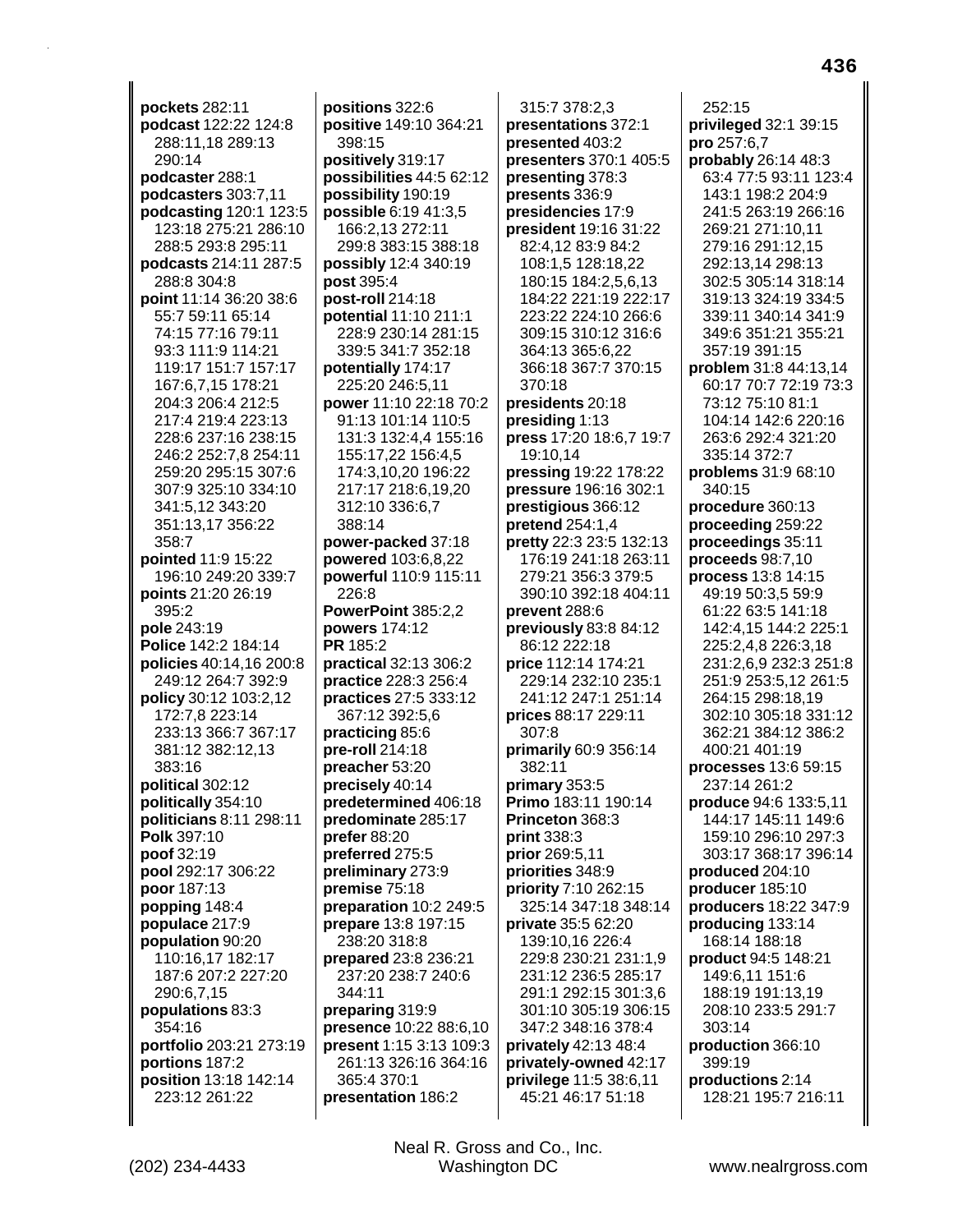236:7 **productivity** 50:9 **products** 67:4,7 208:11 215:7,8 **professional** 199:6 **professionally** 14:7 **professionals** 135:9 375:9 382:2 401:22 **profile** 163:13 292:8 **profit** 287:13 **profitable** 338:13 394:22 **programmatic** 170:14 **programmers** 150:21 161:10 195:7 **programming** 47:15 83:2 86:19 98:13 121:13 131:19 132:14 132:15,17 133:5,11 133:18 135:1 136:10 144:10,20 145:4,5,7,8 145:13 148:16 150:13 153:9 154:2,3 157:18 159:9,10,12,13 160:2 160:7,10,13 167:8,16 167:19 168:6,14 171:6 196:7 204:10 212:1 268:17 275:16 275:18 277:9 289:21 296:1 323:15,19 340:1 352:1 **programs** 83:17 153:3 153:10,20 167:14 169:10 200:4 238:1 258:5 262:22 318:5 319:8 320:14 325:18 330:20 341:4 347:19 347:19 348:9,15 352:6,22 357:11 362:10 363:5 365:18 368:17 369:2,14 391:11 392:22 393:7 394:11 **progress** 20:20 69:21 177:2,7 399:9 **progression** 194:16 328:17 **prohibits** 103:12 **project** 44:19 307:22 331:22 **projections** 274:10 **projects** 157:10 **prominent** 11:20 **promise** 12:7 14:17 219:6,6 **promising** 367:10 **promote** 6:12 177:5 179:3 190:12 236:17

258:7,8 260:21 264:16 293:12,13 346:14 **promoted** 379:6 **promoter** 88:3 **promotes** 227:4 **promoting** 10:19 234:2 249:14 **promotion** 130:18 195:22 **promptly** 179:21 **promulgating** 41:6 **pronounced** 318:19 319:6 **properly** 350:20 **properties** 42:14 62:5 70:12 82:21 83:1 152:14 173:17 225:19 226:7 229:10 231:21 232:10 235:17 236:20 263:17 305:1 369:6 **property** 246:19 247:3 **proponent** 233:9 234:18 235:7,14 **proposal** 103:4,7 **proposed** 12:16 264:17 **prospective** 27:11 **protect** 174:8 **protection** 103:5 **protégée** 316:8,14 362:10 **prototype** 26:15 **proud** 18:10 19:3 41:17 89:3 132:19 222:1 **prove** 70:3,4,5 274:21 **proved** 151:18 **proven** 235:19 274:22 **provide** 27:8,22 83:1 98:13 125:19 126:10 126:16 139:16 150:18 257:22 261:14,18 287:5 331:20 332:6 339:18 340:12,18 342:22 360:9 398:3 400:7 401:17 **provided** 252:4 **provider** 180:22 190:5 190:6 258:22 311:13 **providers** 4:18 8:20 131:1 195:8 259:2,6 311:16 **provides** 91:14 329:15 330:18 **providing** 166:1 171:18 187:12 189:10 196:6 222:3 269:7 288:7 303:11 **public** 8:4 51:13 74:6

101:14 164:3,3 184:12 210:22 227:18 294:19 297:11 305:19 347:2 348:16 367:16 **publication** 42:22 56:10 57:1 **publicly-held** 230:3 **published** 205:18 **publisher** 43:16 **publishing** 3:1 45:4 56:4,7,8,9 57:2,11 **pull** 271:18 **pulpit** 264:22 **pungently** 205:15 **punishment** 107:18 **purchase** 71:15 116:4 137:17 138:11 140:1 231:16 329:22 388:14 **purchased** 84:5 115:22 136:7 388:4 **purchasers** 251:15 **purchases** 137:14 163:4 **purchasing** 58:10 65:15 70:2 384:14 **purpose** 143:3 150:7 158:2 170:4 264:11 264:12 345:9 **purposes** 187:10 **pursue** 45:3 **pursued** 11:18 44:10 **push** 23:13 122:22 124:11 172:7 196:22 215:13 397:13 402:18 **pushed** 118:4 197:2 **pushing** 78:11 176:2 **put** 32:8 33:6,12 34:3,5 52:10,13,14 58:17,17 72:2 73:17 92:13 104:17 108:12 122:20 148:18 175:5,12 182:8 194:13 204:15 209:12 284:18 296:3 297:3 300:7,17 312:2 322:22 324:15 326:21 328:2,10 335:7 338:16 360:8 394:18 404:10 406:15 **putting** 9:12 185:17 263:14 264:22 275:22 299:2 313:13 322:18 **pyramid** 393:8 **Q Q&A** 129:4 156:9 166:6 **Quadrennial** 230:13 **qualified** 235:17 400:15 **qualify** 332:16,21 333:1

**quality** 188:19 225:15 **quarter** 97:10 **quarterly** 347:11 **question** 34:13,15 54:7 55:10 73:21 74:1 75:5 75:17,22 76:11 78:3 78:16 84:17 90:9,10 98:18,22 110:6 113:13,16 115:5 116:11 117:2,18 119:7,18,20 151:13 151:17 164:14 166:7 166:14,21 167:13 168:21 170:15 171:14 171:14 186:19 189:8 192:16 197:12 210:17 216:7,13 217:2,2 219:13,21 220:11 225:7 231:8 238:18 238:19 244:16 245:7 245:8,21 248:20 252:6 254:16 257:13 258:13 259:3 285:1,7 285:9,15,16,20,20,22 291:20 297:6,16 302:19 304:6,15 305:7 307:14 308:22 311:17 312:1 313:16 328:20 334:20 344:12 352:4 353:18 357:7 360:19,21 370:11 403:12,13 **question's** 346:21 **questioning** 99:3 224:18 **questions** 19:14,22 20:8,10 24:3 34:12,17 34:20,20 35:1 36:21 39:6 45:18 54:1 67:22 72:11,15,16 90:4,5 113:14 116:10 134:18 151:13 157:14 158:12 166:5,9 181:18,19,21 210:16 216:6,8 221:8 254:12 267:14 268:7 277:13 290:22 301:16 301:18,21 312:9 315:8,10 355:1 360:18 362:7 363:12 370:10 **queue** 113:16 **quick** 47:17 69:9 94:4 151:15 176:12 255:13 403:12 **quickly** 7:16 8:3 9:17 15:15 176:14 207:22 285:15 301:20 344:2 **quietly** 359:14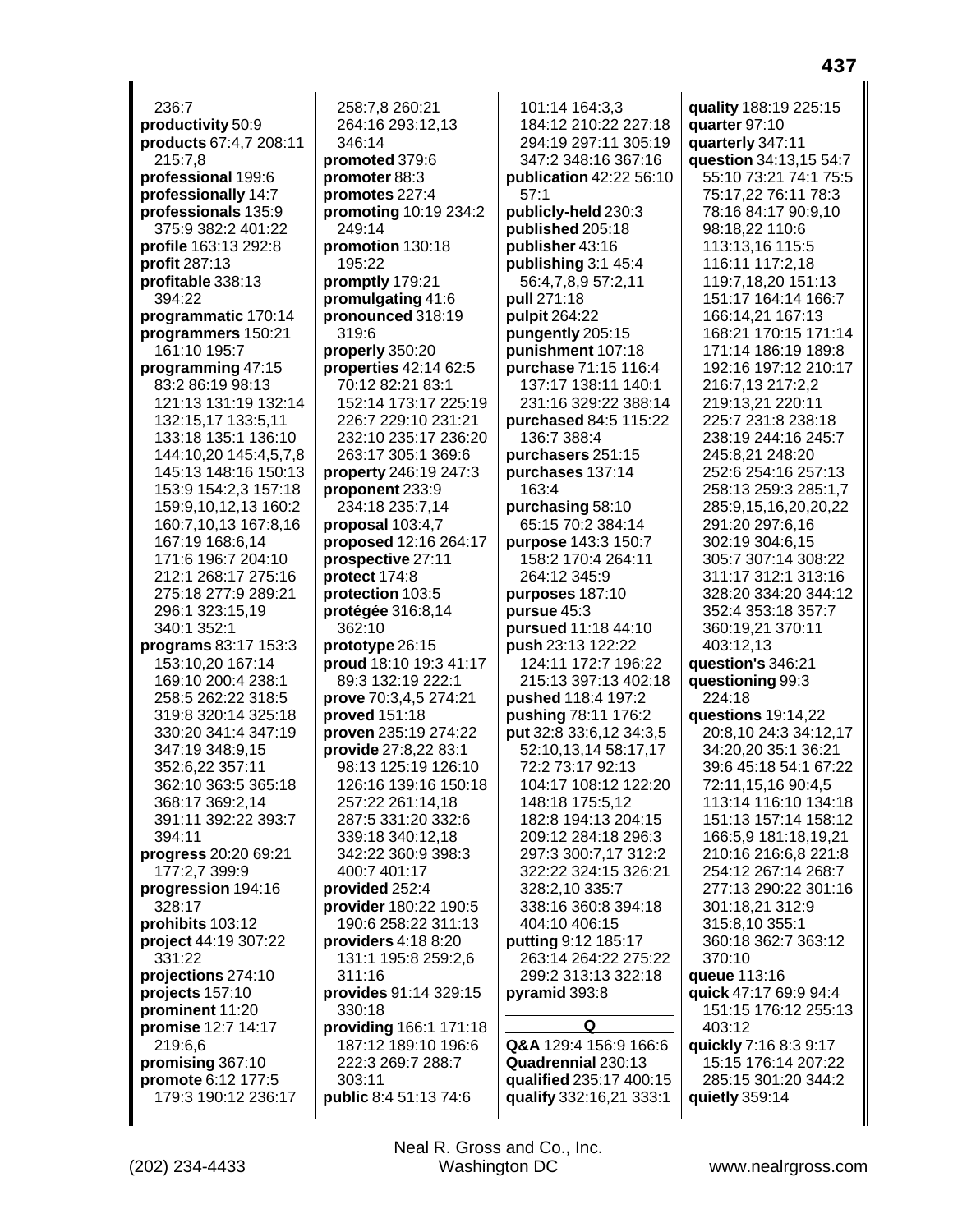| quite 43:15 55:12,13             | 331:9                                | 408:12                                      | relatively 21:14                          |
|----------------------------------|--------------------------------------|---------------------------------------------|-------------------------------------------|
| 144:18 154:1 257:11              | real 7:21 14:19 15:16                | recruit 24:14,16 323:11                     | relevant 91:5 94:2,5,12                   |
| 320:14 345:17 363:6              | 25:8 39:2 49:2 60:20                 | 327:22                                      | 95:18,19 99:1 124:20                      |
| quiz 133:12                      | 62:12 74:4 79:10 94:4                | <b>recuse 201:10</b>                        | 192:20 198:16                             |
| quo 27:4                         | 123:7 151:15 160:18                  | red 37:1,3                                  | reliable 67:6                             |
| quotes 217:19 385:3              | 204:5 220:16 253:19                  | Redding 21:3,13                             | <b>relied</b> 138:13                      |
|                                  | 255:13 257:11 270:16                 | redistributed 118:13                        | religion 7:13 106:1                       |
| R                                | 282:20 285:22 289:6                  | reduce 176:22 179:2                         | rely 212:7                                |
| race 7:12 20:11 24:12            | 348:1                                | redundant 318:10                            | remain 90:17 104:8                        |
| 95:22 122:16                     | real-life 271:6                      | refer 367:8                                 | 189:7                                     |
| raffle 92:18                     | reality 206:20 304:7,19              | referenced 369:10                           | remains 108:18,19                         |
| rainbow 402:12                   | realization 19:17                    | referring 41:9 256:12                       | <b>remark</b> 125:11                      |
| raise 72:4 217:6 281:19          | realize 19:11 21:17 22:8             | reflect 349:19 350:6                        | <b>remarkable 18:3 19:16</b>              |
| 308:15 309:4 329:8               | 68:10 92:8 137:3                     | 351:9 398:16                                | 20:2 21:15 26:21                          |
| 342:19 344:8 372:20              | realized 20:22 21:12                 | reflecting 12:10 350:20                     | 116:4 317:19                              |
| raised 218:17 220:16<br>264:21   | 45:2 158:19 182:16<br>250:19 373:21  | reflective 95:4,13<br>reflects 33:3         | remarks 4:4,6,15 5:18<br>8:10 26:4 176:12 |
| raising 282:4 292:5,9            | reason 88:15 89:2                    | regard 187:9 196:3                          | 192:15 403:17 407:8                       |
| ramp 225:9 226:13                | 91:15 116:2 148:1                    | 206:3                                       | remember 63:9,13                          |
| ramps 396:22                     | 241:5,7 243:21 259:9                 | regarding 119:21                            | 126:1 134:8 138:17                        |
| ran 269:5 371:17                 | 286:11 338:15 373:2                  | 209:17                                      | 146:16 148:2 351:1                        |
| 398:19                           | reasons 23:6 88:8                    | regardless 7:12                             | 362:12 387:19,20                          |
| range 24:21,22                   | 91:10 221:22 292:7                   | region 185:3                                | reminder 12:6                             |
| ranked 70:14 402:14              | 371:14 373:5                         | regional 88:11,11 92:7                      | reminding 23:13                           |
| ranking 191:2                    | reassuring 191:10                    | 94:18 138:21 140:6                          | removal 210:1,4                           |
| ranks 18:16 401:8                | rebuilt 388:5                        | 184:8                                       | remove 95:6                               |
| <b>Rapid 385:9</b>               | recall 22:1                          | regrets 64:17                               | removing 209:18                           |
| rapidly 8:4                      | receive $401:1$                      | regular 258:5 289:11                        | renamed 368:9                             |
| rare 225:19 226:12               | received 49:16 163:20                | 295:3                                       | rent 146:21                               |
| rarified 15:10                   | 190:22 355:2 366:13                  | regulated 291:2 337:13                      | <b>rented</b> 326:20                      |
| Rashaan 2:13 367:7,21            | 367:16                               | regulating 235:16                           | rep 189:18                                |
| 368:3 396:2<br>rate 148:21 164:5 | receivers 97:8,11<br>receives 196:19 | regulation 300:4<br>337:20                  | repack 177:22 178:1,7<br>178:12,18        |
| <b>rated 86:16</b>               | receiving 259:18                     | regulations 176:20                          | repaid 56:20                              |
| rates 150:18 210:6               | recession 137:16 284:3               | 218:19 398:21                               | replay 303:17                             |
| rating 126:18 215:22             | 301:8 338:7                          | regulatory 192:5 198:7                      | replicating 288:7                         |
| ratings 69:11 70:2,15            | recharter 7:16                       | 215:10 358:21 359:2                         | replied 66:3                              |
| 160:5 172:17 173:1               | rechartering 14:16                   | reinstate 151:20 152:2                      | report 117:13 205:19                      |
| rational 253:15                  | reckoning 206:5                      | 171:16                                      | 252:8 347:12 349:6                        |
| Raul 2:2 39:7 48:20              | recognize 193:5 194:21               | reinstated 353:3                            | reporter 185:10                           |
| 62:1 63:17                       | 206:8 257:3 399:13                   | reinstatement 171:20                        | reporters 349:16,17                       |
| re-air 168:10                    | 403:18                               | rejected 169:13                             | 399:6,10                                  |
| reach 86:17 102:14               | recognized 96:9 101:2                | related 39:12 86:6                          | reports 30:20                             |
| 107:12 119:15 127:6              | 191:13 237:14 325:21                 | 187:20 334:21 408:4                         | represent 183:7 186:2                     |
| 146:20,22 186:7                  | 397:5                                | relates 24:12                               | 263:8 266:8 396:10                        |
| 188:1 230:4 239:10               | recommend 73:7                       | relationship 56:2 149:7                     | representation 135:18                     |
| 321:9 363:1 390:20<br>399:3      | 203:20<br>recommendation 159:5       | 153:19 160:18 232:5<br>232:6 233:3,6 252:10 | 261:14 348:5<br>representative 325:4      |
| reaches 147:20                   | recommendations 8:2                  | 252:17 280:18 298:5                         | 347:7                                     |
| reaching 95:16 186:15            | 74:2 179:10 203:18                   | 404:22                                      | representatives 222:2                     |
| 314:1                            | 355:22                               | relationships 144:16                        | 304:16                                    |
| read 109:19 163:8                | recommended 298:21                   | 159:20 160:14 274:3                         | represented 135:21                        |
| 171:11 267:22 302:20             | 358:4                                | 274:4,19 278:7                              | 241:16 398:13                             |
| 315:3 329:8,9                    | record 50:9 144:21                   | 279:14 298:17,19                            | representing 44:1 89:8                    |
| readjusting 258:10               | 172:6 180:11 235:20                  | 299:1,12,18 315:19                          | represents 391:18                         |
| ready 54:1 158:12                | 265:17 279:15 280:19                 | 373:18 375:7 396:19                         | reprogram 354:3                           |
| 199:8 200:16 202:9               | 299:3,13 313:1                       | 397:6 401:14                                | republican 56:11                          |
| 237:20 254:12 316:3              | 348:22 363:22 367:3                  | relative 273:18 348:17                      | repurpose 168:1                           |
|                                  |                                      |                                             |                                           |

Neal R. Gross and Co., Inc.<br>Washington DC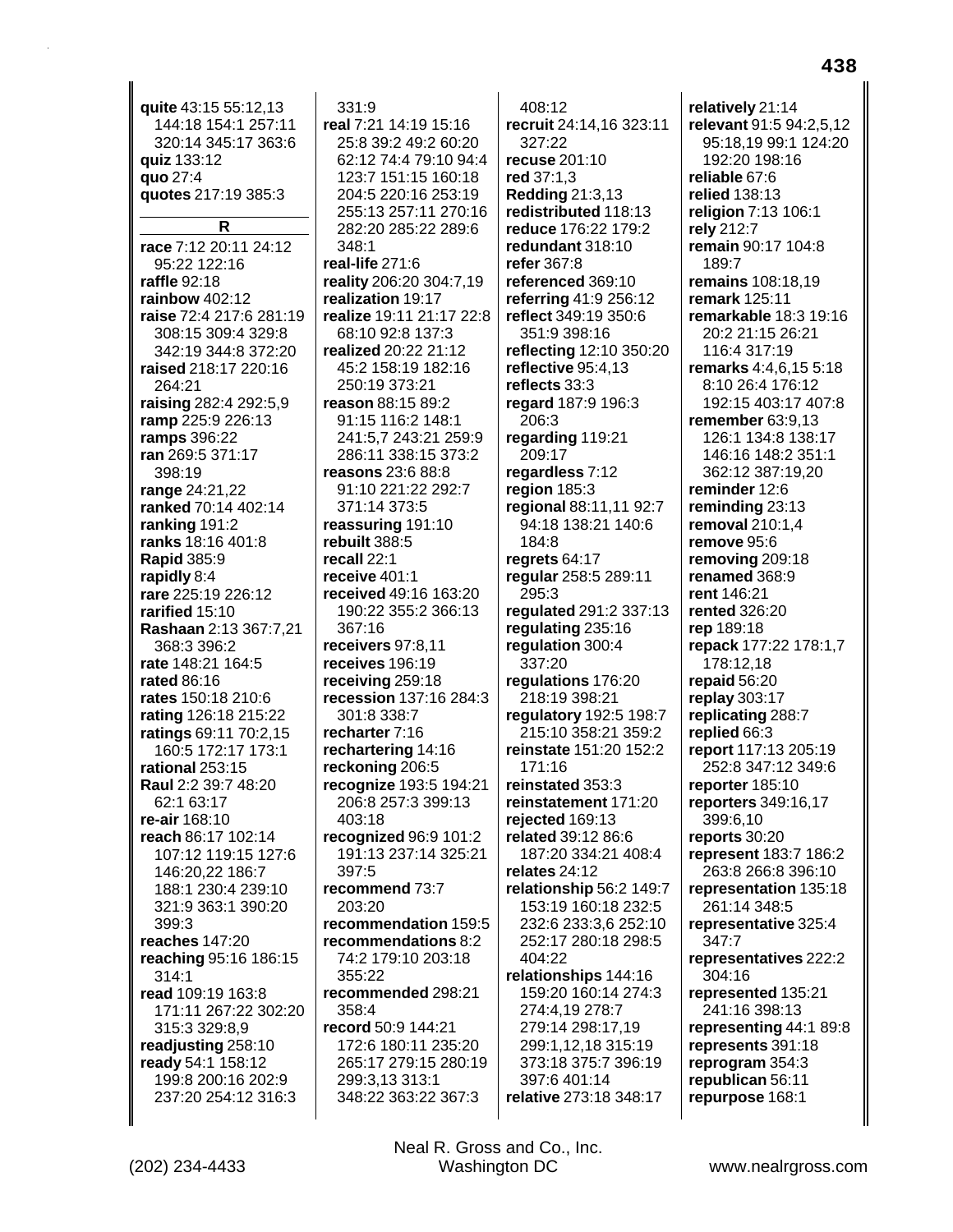204:15,18 **repurposed** 205:5 **repurposing** 167:19 **reputation** 232:1 291:14 **requested** 32:16 **require** 215:14 271:21 363:6 **required** 241:2 343:11 **requirements** 130:2 332:10 **requires** 129:22 277:17 **reruns** 167:5 **research** 53:3 268:11 333:13 391:1 395:5 **researchers** 382:6 **reserve** 34:16 **reserved** 376:6 **Reset** 170:13 **resource** 140:11 **resources** 14:1 32:13 61:16 125:8 157:12 295:18 329:21 404:18 **respect** 36:18 249:21 250:17 **respected** 43:2 **respectively** 368:2 **respond** 171:13 **response** 136:15 211:5 333:4 **responses** 68:2,19 69:8 329:13 334:11 **responsibilities** 363:1 **responsibility** 333:20 347:5 376:21 **responsible** 297:10,11 **responsive** 173:1 227:20 **rest** 28:5,6 203:4 267:20 **restaurants** 290:16 **restrictions** 256:20 **result** 227:9 228:21 374:7 **resulting** 41:16 367:3 **results** 80:8 **resume** 199:12 **resumed** 180:11 265:17 313:1 363:22 **retained** 385:13 401:15 **retention** 367:12 **rethink** 354:2 **retirement** 184:10 **return** 144:3 153:22 **returned** 284:5 **returns** 281:4 **revenue** 59:19 62:12 68:20 74:9 131:14

137:8 141:3 194:1 244:20 248:9 303:17 306:10 332:18 334:5 **revenues** 306:4 337:15 **Reverend** 60:22 61:1 **reversed** 55:18 **Review** 230:13 **reviewing** 386:3 **revitalize** 242:21 **Revlon** 208:12 **revolution** 148:2 165:21 199:9 **reward** 242:11 **rewarded** 71:5 **rewarding** 43:20 318:2 **rewards** 53:15 **rich** 164:10 267:19 **richness** 12:10 **rid** 101:7 **ridiculous** 395:2 **rights** 261:9 **ripples** 352:16 **risen** 18:15 **risk** 79:4 211:13 291:2 292:8 **risky** 291:5 **Rivera** 1:10 3:14 4:8 9:9 32:7 33:7,9 34:1 38:6 40:15 52:3 81:9,19 82:1 119:19 127:17 179:18 265:19 266:2 313:12 381:15 397:10 406:6 **Riveras** 308:15 **RLJ** 291:11 **road** 22:21 148:8 173:16 247:20 253:20 322:2 **roadblocks** 102:22 **robbing** 217:11 **Robert** 107:3 **Roberts** 3:2,2 46:5,8,9 46:14,14,16 47:1,2,21 47:22 48:1,1,22 50:2 54:7,14 60:19,22 61:4 70:8,10 79:10,19 109:12 222:7 381:19 **robust** 81:5 348:17 **Rock** 94:14 **Rodriguez** 3:3 180:13 180:14 189:8 192:7 195:14 199:11 205:10 210:15 215:1 220:12 221:14 **role** 5:10 16:5 42:10 50:13 69:4 89:13 153:12 194:17,19 248:16 285:17 323:18

338:21 354:3 **role's** 86:11 **roll** 229:2 **Ron** 265:22 266:5 303:2 314:6 324:19 355:7 355:10,14 **RONALD** 2:6,15 **roof** 123:9 229:13 **room** 1:9 7:10 8:13 10:15,19 19:11 25:21 29:9,12 30:16 34:14 56:12 67:12 68:5 85:17 104:11 125:12 152:2 179:19,20 218:3 220:2,7,20 260:13,19 266:14,14 266:17 269:19 270:9 352:11 356:15 364:10 376:11 391:2 396:9 397:18 405:7 408:7 **roots** 116:19 **Rosales** 3:4 316:6,16 317:13 322:11 334:20 336:4 337:1,4 342:5 346:13 378:20 **rough** 212:8,10 **roughly** 59:5 266:8 **round** 175:3 251:20,22 403:7 407:1,21 **rounds** 251:21 **route** 133:3,16 159:14 160:17 168:18 **row** 19:10,13,20 **Roy** 372:6 **rubber** 148:8 **rule** 5:5 241:1 265:2 273:9 332:17 337:7 337:10 341:1 **rules** 27:4,7 226:21 240:13 254:4 264:9 264:18 335:5 338:6 386:9 **ruling** 337:6 **rulings** 337:21 **run** 56:11 116:19 175:1 236:9,16 237:21 257:14 269:4 281:5 318:8 319:9 327:22 331:9 335:12 345:20 347:2 384:13 **running** 35:22 38:9 60:14 96:1 104:20 136:6 163:22 168:19 291:22 323:15 332:18 341:20 343:18 **rural** 48:11 50:15 103:2 103:12 **Rush's** 242:19

**Russell** 3:1 42:10 43:3 **Ryan** 124:6,7 **S S** 307:2 **S&P** 268:11 **Sachs** 73:11 **sacrifice** 64:22 **sacrificing** 15:5 **salaries** 212:12 **sale** 98:11 101:11 138:2 138:4 305:19 **sales** 67:14 131:14 161:21 162:1,3 169:5 186:5,6 243:12,22 244:1,2,2 331:15 340:1 350:4 399:17 **Salzman** 63:15 64:7 **sampling** 391:17,20 **San** 80:6 129:14 132:5 137:22 141:14 231:15 **sandwich** 375:1 **Sanford** 10:11 **Sara** 2:18 81:21 82:3 84:18 101:5,22 109:13 **Sara's** 85:2 **Sarah** 1:12 3:16 4:2 6:4 7:2 10:5 114:14 122:20 **sat** 321:1 **satellite** 186:4 190:5 192:12 276:17 **satisfy** 130:2 315:1 332:22 **save** 61:19 212:7 **saved** 56:16 **saw** 38:7 63:20 69:3 96:4 374:18 378:10 403:22 404:11 **saying** 22:2 68:9 75:1 121:7 143:6 150:2 162:12 175:2 186:11 196:16 197:10,10 207:6 208:20 215:16 217:9 257:6 266:12 271:11,14 274:2 277:5 289:11 311:2 318:6 324:6 332:1 355:14 395:9 **says** 55:5,11 80:15,20 106:13 196:18 272:3 288:17 303:3,6 320:20 328:20 **SBA** 137:20 138:22 139:21 140:12 332:17 **SBICs** 285:12,13 **SBS** 39:8 42:7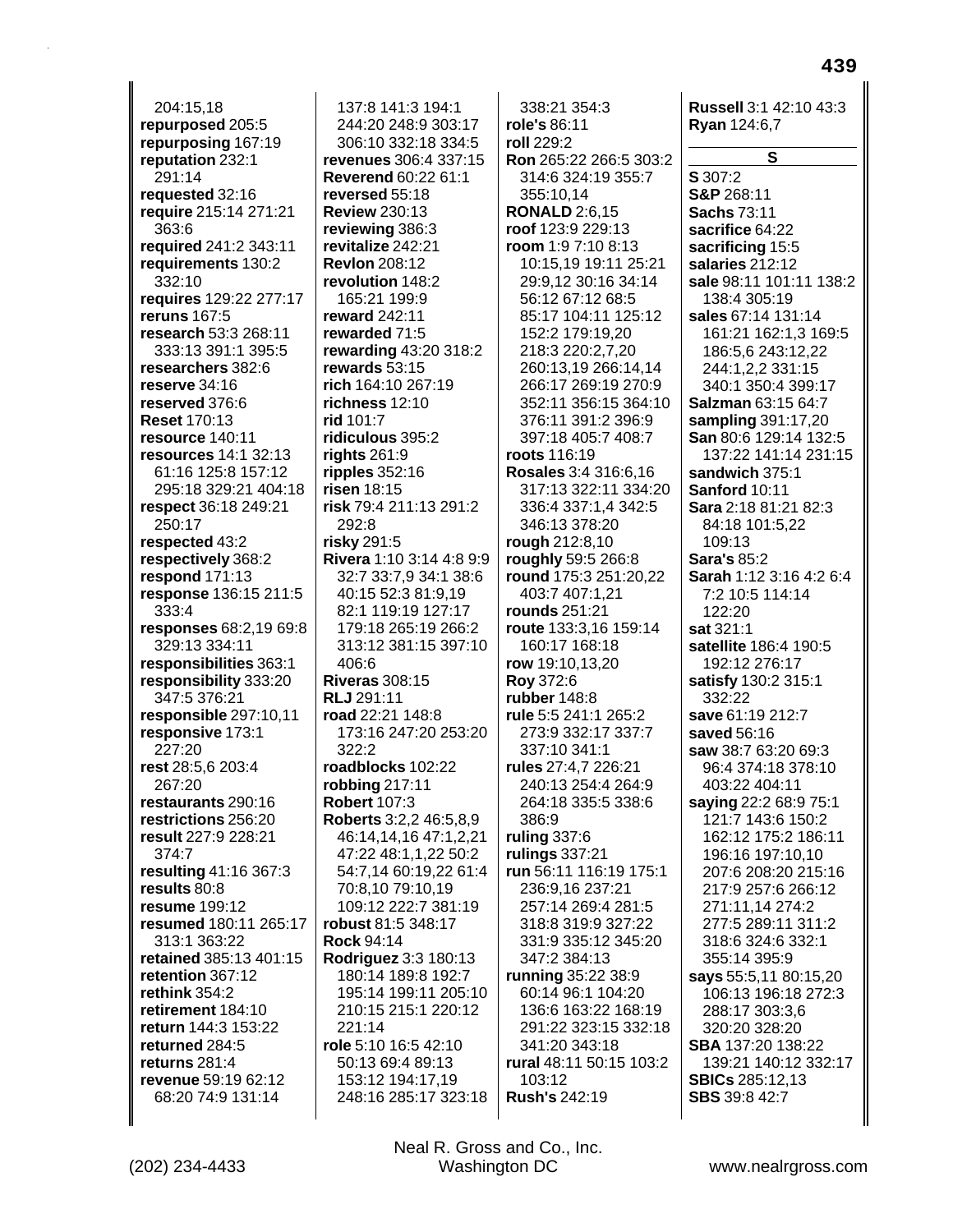**scale** 275:1 **scatter** 213:17 **scenarios** 143:5 **scenes** 347:9 **schedule** 16:7 35:19 313:9 404:11 **scholarships** 394:6 401:17 **school** 2:10 11:18 49:4 52:7 180:16 261:12 270:17 326:12 327:20 367:17,22 393:2 401:18 **schools** 327:4 **science** 368:1 **scrambling** 206:18 **scratch** 299:7 **Scripps** 2:17 315:22 324:22 325:14 347:10 347:12 379:1 **scripts** 21:5 **scrutiny** 17:21 21:17 218:21 **seal** 252:18 **search** 148:3 345:7 395:6 **seasoned** 369:5 **seat** 148:15 319:20 320:3 **seats** 265:19 376:5 **second** 35:2 44:15 52:5 58:14 79:21 81:9,15 87:5,11 90:22 91:17 93:18 104:17 107:16 126:18 142:21 157:3 163:6 191:22 201:22 231:16 233:12 248:21 251:20,22 279:17 285:9 306:10 307:13 349:5 373:17 392:15 **secondly** 45:5 149:16 233:3 **seconds** 363:13 **Secretary** 19:14 42:21 **sector** 11:11 12:7,9 62:21 132:5 185:4 281:12,13,14 **secure** 112:3,3 **security** 36:3 141:19,22 180:5 **seeing** 18:4 31:17 179:12 198:15 214:17 245:4 257:7 259:3 350:15 **seek** 45:7 57:10 **seeking** 312:2 383:17 **seen** 15:19 120:2 136:19 197:4 253:11

259:8 302:14 340:16 340:18,20 342:22 364:19 404:9 **segment** 122:14 197:21 **segments** 187:4 **seldom** 225:16 237:13 **select** 400:18 **selected** 386:3 **selectively** 307:11 **self-** 235:15 **self-doubt** 23:12 **self-finance** 141:6 **self-interest** 206:6 **self-regulating** 235:16 **sell** 65:16 108:9 123:1 133:6 186:6 190:4 236:7 253:22 254:1,1 309:17 310:8 372:4 372:12 **seller** 63:14 138:14,15 138:19,20 139:1 227:5 232:6 233:4 241:16 242:12 246:11 **seller's** 251:16,16,18 **selling** 58:9 243:15 254:5,7 258:14 288:21 **selves** 114:12 **semester** 326:15 **seminar** 104:20 **send** 34:20 216:16 250:7 394:10 **sends** 218:22 **senior** 138:16,18 139:17 224:10 275:4 281:17 282:22 369:4 372:21 373:1 376:17 393:1 **sense** 230:7 241:20,22 247:4 275:22 318:5 330:15 394:20 **sensitive** 157:20 **sent** 80:4 141:16 231:18 320:14 360:20 **sentiment** 355:20 **separate** 137:14 311:12 322:22 **September** 377:14 384:4 **series** 167:8 168:15 393:6 **serious** 40:11 60:10 155:20 264:2 **seriously** 23:21 256:15 **sermon** 61:2 **serve** 32:2,4 33:3 42:20 47:7 53:18,19 67:3 95:10 96:7 118:1,17

129:18 164:2,3 185:3 190:1 227:17,21 350:21 355:10 393:22 **served** 8:1 18:20 19:15 53:21 83:8 223:18 366:8 379:11 **serves** 261:19 **service** 51:13 60:5 116:5 332:14 **services** 67:4,7 148:8 155:10 195:22 **serving** 95:11,12 116:22 174:5 220:19 262:7 350:19,22 351:7,7 366:21 388:9 **session** 8:11 318:17 **sessions** 173:6 318:11 343:13 **set** 12:3 24:9 170:1 195:18 206:17 299:4 327:2 373:22 398:7 **sets** 247:10 **setting** 25:20 238:15 331:22 **settle** 38:15,15,16 **settled** 96:22 **settlement** 108:8 **seven** 105:19 222:4 244:10 325:18 327:14 370:2,2,9 **seventh** 313:5 **sexual** 7:13 **SGL** 300:16 **shaking** 315:16 **Shamrock** 371:16 372:5 373:11 **share** 6:11 26:4 30:20 31:16 32:11 43:6 45:11 47:1 50:7 57:15 57:20 63:3 96:13,15 110:3 123:2 126:3 181:3 183:4 186:17 187:20 189:11 208:6 289:7 307:17,17 332:12 406:22 **shared** 85:2 365:1 **sharing** 11:22 108:22 169:5 205:2 307:18 307:19,19 **Shark** 378:2 **Shaw** 3:4,4 51:8,9,11 51:19 52:1,16 60:22 65:8,9 76:15 114:11 **shed** 305:1 **sheet** 339:19 **sheets** 307:10 **Sheila** 2:6 181:13 184:21 188:11

**shepherd** 261:5 **Sherman** 2:16 37:7,11 39:19 40:2 47:3,18 52:1 64:3 69:10,22 70:11 76:11,11,15 78:9 304:3 355:5 **Sherman's** 76:13 **Sherry** 385:9,15 386:4 386:7,13 **shift** 78:22 79:8 105:6 143:9 **shine** 258:6 **shining** 234:12 258:1 **Shooting** 261:16 **ShootingStar** 3:7 32:1 365:7 370:19 **Shop** 205:8 **shoplifting** 69:19 **short** 9:13 19:18 22:10 59:1,12 60:15,20 67:21 102:16 105:12 214:9 257:13 **short-** 203:8 **short-sightedness** 215:6 **shorter** 26:15 34:4 **shortest** 336:2 **shorthand** 375:2 **shot** 64:6 213:18 215:7 246:13 287:18 346:10 **shout** 157:5 **show** 94:7,9,13 107:12 195:12 204:16 266:19 372:18 **showed** 205:19 323:7 **showing** 16:2,19 **shown** 266:21 **shows** 17:4 94:6 133:12 144:17 160:21 168:3 168:19 303:14 402:11 **Shukla** 3:5 83:16,19 85:4,5 90:10 91:6,7 92:3 93:1,2,5 94:21 104:13 105:11,12 106:13 121:5,6 126:14,15 127:10 **Shukla's** 118:18 **side** 27:11,12,17,18,19 35:12 78:21 88:2 107:5 130:12 133:19 159:9 162:3,4,7 166:21 171:6 172:7 179:7,7 192:4 197:2 212:17 233:13 300:21 301:1,9 323:19 333:7 333:8 343:5,6 356:16 362:4 **sides** 258:17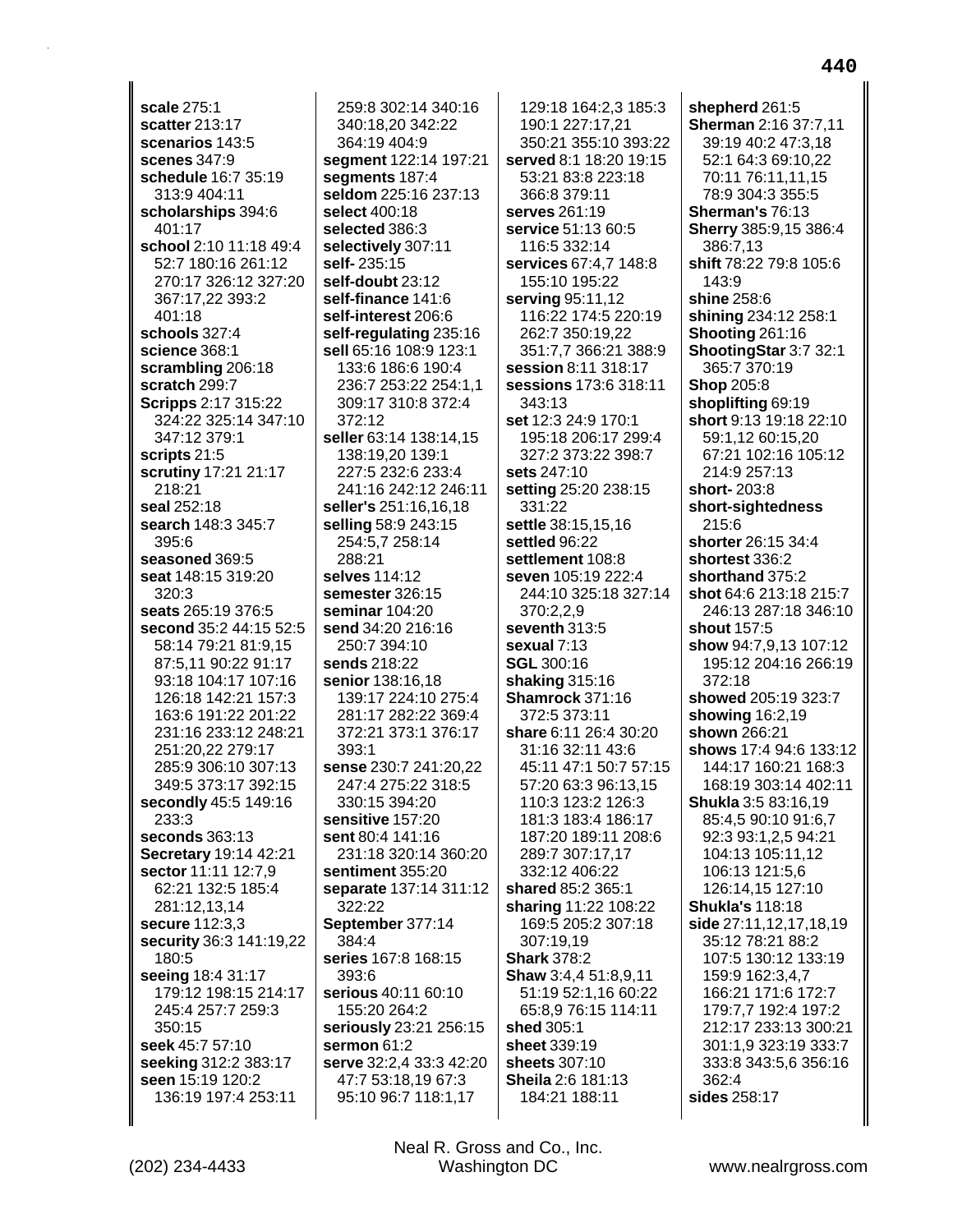**Sidney 107:6** sight 350:19 sighted 203:9 sights  $45:10$ sign 64:11 142:5 146:22 159:6 236:18 signal 59:3 74:13 101:12 130:9 165:4 218:22 signed 63:18,18,19,20 64:11 194:14 204:21 significant 244:19 248:8 376:13 significantly 186:22 303:10 similar 109:8 140:14 158:5 223:5 320:10 **Simmons** 258:21,21 259:9,15 Simms 310:22 311:1 simple 49:2 74:4 298:16 simplified 160:6 298:6 simply 19:1 68:8 282:15 299:11 338:12 394:18 Simultaneous 76:12 123:16 287:16,20 sincere 236:2 single 17:15 23:11 151:9 190:5 279:16 319:8 337:13 354:7 sir 72:1,22 73:20 75:8 77:19 78:14 80:2 221:5 303:20 **SiriusXM 126:17** sit 19:10 64:3 109:2 157:5 220:2 283:10 337:16 sitting 19:13,19 100:9 158:4 163:15 175:7 209:5 221:21 258:16 288:17 371:3 373:3 situation 113:3 187:17 192:21 212:7 234:8 237:19 238:8,21 258:19 situations 234:7 253:7 278:15 six 48:17 49:12 61:9 64:9 111:1 273:20 280:2 335:6 385:14 386:7  $six-year$  49:18 Sixty-five 379:5 size 284:18 291:16 292:9 303:11 sizeable 240:11

skew 282:15 skill 299:4 327:2 398:7 skills 343:11 skin 273:5 skip 65:13 sky 296:11 **Skyview 295:20 Slade 110:1**  $slam 274:1$ sleep 295:6 slide 389:5 slight  $32:18$ slighter 282:15 **Slim's 130:15 Sling 210:12** slip 254:15 slot 22:5 slow 263:19 slower 207:18 slowing 229:18 263:18 slowly 297:15 small 13:18 21:14 48:11 50:15 51:6 59:7 62:21 67:16 71:17 72:7,7 73:8 88:7 107:6 111:1 111:8.11 131:5 137:22 138:21 161:16 172:2 186:19 193:19 195:5 205:2 210:5,14 270:6 278:18 279:22 285:11 286:1.2.16 291:5 292:4 294:13 294:14 314:12 315:1 329:22 330:4.6 332:16 343:9 345:12  $345:18$ small/medium-sized 279:3 smaller 88:5 115:3 140:5 198:6 278:17 297:2 304:12 326:18 336:17 357:19 394:12 smallest 297:1 352:17 smart 147:17 290:8 291:6,22 333:15 smartest 162:2 266:13 smiled 372:17 **SMULYAN 3:6 317:11** 317:14 319:16 330:14 334:3,7,17 339:10 341:11 342:8 344:2 352:3 353:8,12,14,17 353:21 354:4,20 358:12,15 359:8 360:3 soap 160:7 social 30:21 90:13 100:19,20 124:18

126:5 366:4 397:3.13 397:19 society 292:6 socioeconomic 20:11 24:13 367:19 software 311:14 sold 94:20 98:5 162:9 237:6 240:14 288:22 356:8 372:13 solely 52:18 191:17 212:7 solid 145:10 solutions 7:21 8:4 31:9 31:10 256:17,18 solve 142:6 320:1 321:20 335:14 somebody 101:12 111:12 138:16,18 166:10 193:13 238:21 263:4 294:13 321:15 339:16 340:2 341:13 341:21 346:4 359:11 somebody's 334:4 something's 107:21 somewhat 55:17 56:2 141:8 169:13 175:10 Sook 232:9 234:18 249:21 soon 151:13 229:18 307:6 326:7 368:9 sooner 336:20 soothing 91:13 sophisticated 278:19 279:8,21 280:14,15 sorry 60:13 93:1 121:5 134:6 210:3 265:20 287:19 383:4 sort 22:7 23:12 24:4 102:16 117:21 134:19 135:12 140:10.11 150:4 158:7 172:8 177:15,19 178:2,10 178:19 211:11 213:5 213:15 215:16 236:6 272:1 273:8 281:10 284:17 295:18 298:14 299:20 311:11 318:6 358:16,20 390:7,20 sorts 361:15 **Soul 153:4,4** sound 100:13 281:16 288:10 348:22 sounded 255:18 sounding 100:12 sounds 135:5 140:10 143:2 212:9 223:4,8 267:15 390:10 source 118:15 194:1

196:7 244:20 400:11 sources 205:22 329:15 **South 3:5 42:16 46:12** 94:19 385:9 South-Asian 83:18 Southwest 15:12 space 29:13 30:15 103:17 104:2 134:22 135:9 140:10 161:8 175:19 177:1,5,6,18 178:4 179:3 186:6 192:8 267:10 288:20 324:7 336:14 339:2,2 346:4 408:3 Spanish 2:2 39:8 40:13 41:16 64:13,15 92:15 98:15 130:13 183:10 290:17 388:8 Spann 3:6 82:19 87:3,5 87:21 95:2 99:12,15 107:15 109:22 113:19 113:22 114:4,6,9 115:12,15 116:6,8,12 117:9 122:7,19 123:12.21 124:15 125:2,5,22 127:11 222:6 223:5 spanned 17:8 **Spark** 77:4 **Sparks 184:11** speak 29:8 79:3 113:17 113:19 176:8 197:21 310:18 320:9 324:4 324:13 speaker 15:8 speaker's 35:3 speakers 6:17,18 349:2 405:4 speaking 11:5 40:15 76:12 113:20 123:16 181:17 222:4 287:16 287:20 306:2 316:13 396:6 speaks 16:20 special 6:9 8:8 12:7 120:21 252:14 373:21 specialize 8:22 specialized 301:3 specials 168:19 specialty 89:17 specific 90:5 173:12 289:19,21 295:16 296:8 322:13 325:7 329:5 400:1 specifically 97:8 130:1 130:4,12 222:13 269:16 324:13 356:16 specifics 322:12

Neal R. Gross and Co., Inc. Washington DC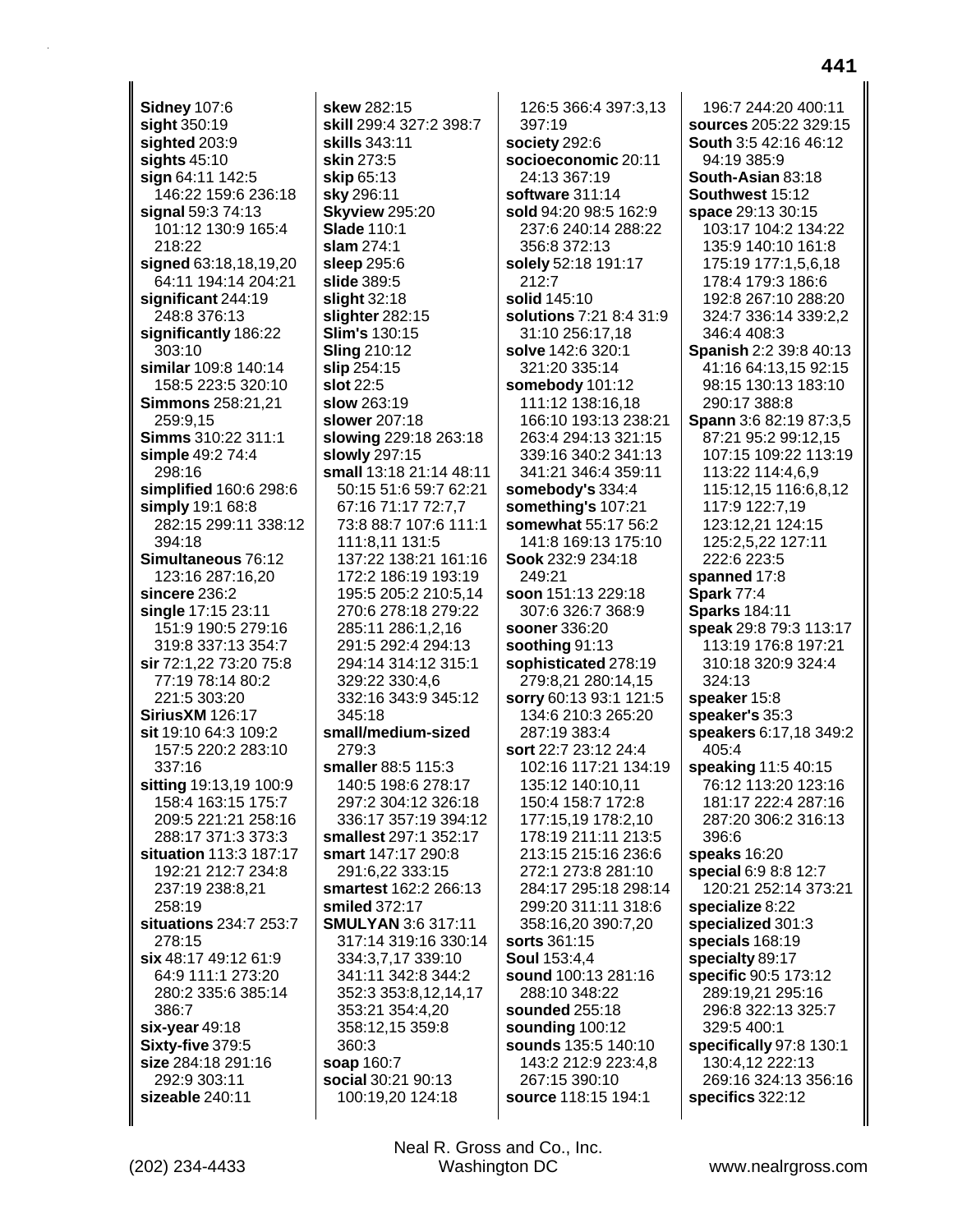**spectrum** 103:10 129:17,22 131:8 134:21 155:8,11 157:15 166:2 398:16 402:12 **spectrums** 131:1,3 155:12 **spells** 315:4 **spend** 16:14 159:22 162:19 324:22 325:2 **spends** 119:9 **spent** 64:8 185:9 206:2 322:9 **spigot** 207:22 **spin** 225:19 230:19 250:21 **spinning** 238:21 252:21 **spinoff** 234:22 264:17 359:15 360:7 385:15 385:22 **spinoffs** 231:13 240:18 242:6 307:7 359:3 385:21 **spirit** 333:22 342:6 **spoke** 7:8 259:17 272:14 273:4 318:22 343:3,14 381:16,19 397:21 **spoken** 378:10 **sponsor** 367:4 **sponsors** 290:3 374:19 379:13 **sponsorships** 379:18 **sporting** 149:17,20 **sports** 185:7 205:8 269:17 **Spotify** 119:22 350:14 **spread** 178:16 289:15 **spreadsheet** 298:16 **spring** 13:2 **Sprint** 48:18 **spun** 236:20 240:12 **spur** 7:21 **spurs** 402:20 **square** 294:3 **SRB** 2:6 184:22 **SSAs** 169:15 170:3 **St** 49:10,11 383:22 **Stacey** 18:14 **staff** 7:9 9:15 10:12 36:8 260:7 350:4 407:19 **stage** 15:8 176:14,15 291:9 **stake** 167:18 **stakeholders** 367:2 **stance** 40:8 **stand** 277:7 341:3

358:8,10 363:8 **standard** 165:17 272:1 **standing** 61:8 313:7 343:18 **standpoint** 59:10 101:17 107:13 125:4 154:21 358:21 **stands** 366:2 **Stanford** 393:2 **staple** 133:12 **star** 8:14,14 261:17 **Starks** 1:20 4:7 10:18 25:14 28:11,13 29:1 31:13 407:11 **start** 8:8 13:19 14:15 35:20 36:19 62:18 66:16 69:6 84:21 85:3 91:6 99:9 105:11 107:7 110:14 125:14 129:11 138:14,15 146:4 179:21 181:15 189:15 195:10 206:21 207:10 223:1,6 226:15 239:18 248:7 258:10 298:7 301:21 307:11 312:14 313:4 317:11 318:13 321:6 321:21 325:17 327:10 340:2 341:14 342:14 365:5 374:6 375:2 377:6 **started** 37:7 41:8,11,20 43:16 49:21 52:6,9,20 54:18,20 63:5 81:12 81:15 88:7 89:9 94:7 107:17,20 109:8 122:8,10,14,20 127:18 129:9,17 144:6,9 161:16 164:18 189:22 243:14 250:8 256:9 266:2 286:19 325:18 326:10 344:14,20 355:13 369:21 370:20 390:2 398:20 **starting** 185:8 190:2 195:10 219:4 267:5 283:6 315:13 374:8 381:14 **starts** 325:11,12 345:7 377:14 **startup** 61:7,12 279:22 292:13 311:6 **startups** 62:3 **starving** 217:10 **state** 40:4 42:21 44:2 46:13 51:7 53:22,22 64:18 119:13,14

175:8,9 220:20 244:16,19 245:1 266:9 311:6 326:11 327:21 388:6 **stated** 331:8 **statement** 51:21 52:10 52:12 67:9 175:6 220:22 301:20 302:19 303:19 359:6 **statements** 301:14 **states** 1:1 42:15 46:12 48:2,9,17,17 130:6 183:15 186:5 197:12 244:22 266:10 316:18 **statistics** 171:18 **stats** 395:6 **status** 24:13 27:4 47:14 **stave** 171:2 **stay** 53:1 91:5,17 94:1,4 165:6 198:20 217:12 220:21 239:14 313:9 389:5 401:20 408:7 **stayed** 108:4 364:9 **staying** 165:14,16 220:17 **steadily** 99:2 392:2 **steal** 122:18 279:19 **steer** 367:2 **Stellar** 133:12,20 153:3 168:1 **step** 13:3 59:13,13 106:7 219:9,10 228:8 233:12 249:9 **Stephens** 236:10 **steps** 24:4 99:7 374:5 **Steve** 46:8,13,16,20 50:20 54:13 74:3 109:11 222:7 381:19 **Steven** 3:2 79:17 **stick** 247:6 248:2,7,10 **stock** 229:11,14 275:5 309:17 310:8 **stood** 87:14 **stop** 37:3,4 79:17 100:15 323:13 350:12 350:13,19 **stopped** 22:7,7 **store** 69:13,16 296:11 **stores** 290:14 **stories** 4:10,11,13,17 5:7,12,14 20:7 26:22 29:10 30:5 31:16 32:11 45:11 50:7 54:9 82:8 95:14 96:16 109:14 110:10 128:13 180:20 183:1,4 339:1 349:17 358:8 364:5 370:4,7 382:18 383:7

383:12 388:16 393:11 **storm** 282:12 **story** 11:22 29:14,14,15 39:18 47:17 51:21 59:12 98:9 177:18 185:21 223:5,8 312:15 338:18 383:6 383:11,20 385:5,6 387:12 391:22 **storyteller** 47:16 **storytelling** 288:18 **stranger** 316:4 **strategic** 223:14 307:20 308:7 367:3 **strategically** 304:13 308:9,18,18,19 **Strategies** 1:3 3:10 222:17 **strategy** 148:11 246:20 247:12,17 328:14 369:17 **stream** 59:19 121:22 122:2 131:14 141:4 155:11 296:14 306:11 364:10 **streaming** 120:3 121:20 123:19 135:11 145:21 147:2 148:1,7 151:9 155:9,10 287:10,11 295:11 **streams** 74:9 **street** 1:9 78:21 166:21 341:13 349:8 **strength** 18:17 **stretch** 278:12 **Strickland** 18:19 **strikes** 16:4 **strive** 23:10 149:9 212:22 **strong** 50:9 228:14 280:9 338:10 381:13 **stronger** 361:11 369:8 **strongest** 39:13 **structure** 255:11 257:16 275:4 277:3 373:9 **struggle** 188:21 **struggles** 319:5 **struggling** 330:1,7 **students** 187:13 367:10 400:12,15 **studies** 171:22 **studio** 388:6 **studios** 147:11 **study** 40:12 378:1 **stuff** 62:15 108:13 147:3 194:5 212:12 289:6 293:20 300:6

(202) 234-4433 Washington DC www.nealrgross.com Neal R. Gross and Co., Inc.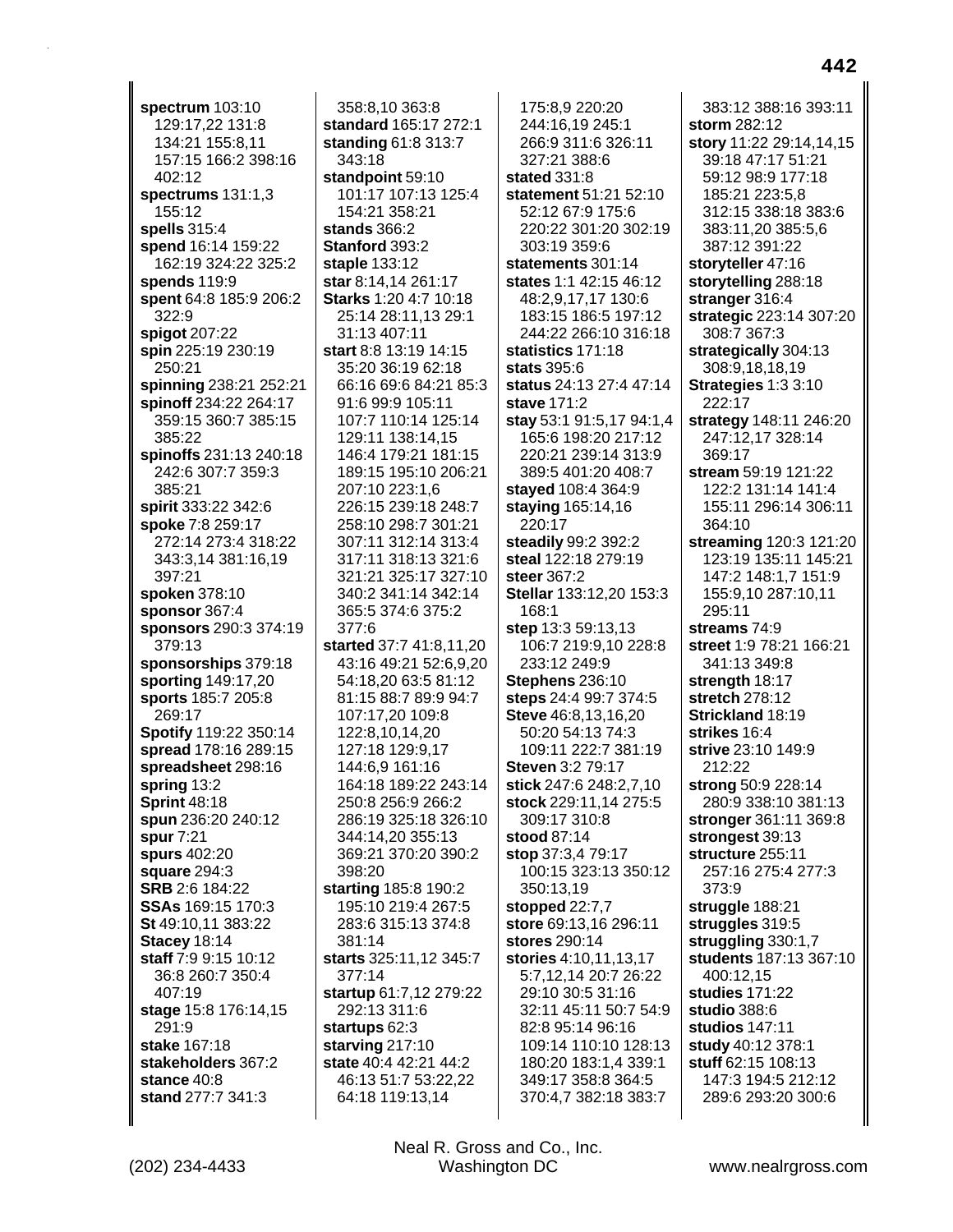311:15 **subcarrier** 97:5,7,9 **Subcommittee** 404:5 **subject** 303:6 330:8 355:13 **subordinated** 275:4 **subs** 207:9 **subsequently** 183:13 **subsidies** 354:5 **subsidize** 354:8 **subsidized** 187:12 **substance** 219:21 **succeed** 190:21 237:2 283:5 340:11 347:21 **succeeding** 209:5 **success** 4:10,11,13,17 5:6,11,14 10:13 18:16 26:22 29:10,14 32:11 74:5 82:8 96:15 98:8 128:13 151:19 180:20 183:1,5 200:19,20 209:3 217:7,8 235:20 245:13 246:18,18,21 247:2 248:21,22 249:1,8,14 336:11 339:1 349:2,3 357:21 364:5 370:4,7 383:6,7 383:12,20 384:21 385:5 387:12 388:16 391:21 393:10 401:2 **successes** 31:16 177:11,16 183:2 390:13 **successful** 27:13 41:10 42:17 44:11 45:3,9 106:4 144:22 190:2 209:1,10,14,14 217:19,19 234:3 239:13 245:11,15 267:8 269:8,8 282:19 298:21 314:1,11 316:7 322:14 324:8 328:6 332:2,3 339:16 345:5 352:9 358:11 363:2,5 385:6 396:18 **successfully** 386:6 **sudden** 148:4 253:13 294:16 **suddenly** 146:20 **suffering** 28:2 **sugarcoat** 292:2 **suggest** 74:21 159:20 216:21 255:15 315:5 **suggested** 255:18 **suggesting** 289:18 293:18 294:9,22 314:5 **suggestion** 169:14

265:2 **suggestions** 102:18 313:20 **summarize** 156:10 175:2 **summer** 12:19 **summit** 393:2 **Sunday** 66:22 **super-serve** 197:22 **super-serving** 51:16 **Superadio** 86:6 **supersedes** 341:9 **supply** 22:10 102:16 **support** 68:6 84:7 113:5 136:11 151:3 170:13 171:19 172:1 172:12 190:13 192:5 198:7 210:9 216:20 263:1 303:13 329:16 336:16 357:9,10,12 357:16 367:4 374:14 **supported** 160:9 368:14 379:18 **supporting** 160:1 **supportive** 279:12 283:18 363:11 **supports** 87:18 160:21 351:14 368:16 **supposed** 285:2 **surfaced** 385:15 **surprise** 29:17 **surprised** 167:13 **surprising** 67:12 **survey** 391:15 392:1 395:4,9,13 **survival** 76:22 **survive** 109:15 131:2 141:7 149:19 **suspect** 329:3 **sustain** 204:6 **sustainability** 267:7 278:13 **sustained** 203:12 **Sutter** 3:7 4:7 5:19 9:18 31:20,22 261:16,16 263:5,10 269:10 313:13 316:22 357:14 365:6 370:14,16,22 380:4,10 386:15,18 386:22 387:5,8 403:20 404:7,16 405:20 406:15 408:9 **Suzanne** 2:11 37:21 388:12,21 **SW** 1:9 **swap** 228:15,18 **sweater** 183:8 **sweet** 214:9

**switch** 128:15 140:9 216:19 **switched** 104:6 **sworn** 28:22 **symbiotic** 195:19 **symposium** 1:4,9 6:8 7:3 10:13 17:2 32:19 38:21 40:1 263:21 357:4 403:21 407:9 407:19 **symposiums** 233:20 **syndicate** 133:6 296:2 **syndicated** 94:5 135:2 150:11 161:2 **syndication** 133:4 143:13,15 145:2 **syndicators** 150:21 159:15 **Syracuse** 327:19 **system** 2:2 40:13 41:16 49:19 120:1 181:6,6 192:15,16 196:11 254:8 296:3 332:1 **systems** 39:8 84:3 182:13 195:18 295:20 327:6 **T table** 25:2 50:17 108:18 108:20 206:9 211:21 231:22 232:1 234:3,4 262:16 319:20 320:3 324:15 335:7 363:11 378:13 405:4 **tables** 260:17 **Taiwan** 96:18,19,21 **taken** 40:8 53:16 64:2 74:6 133:2,17 238:17 250:1 256:15 320:13 351:17 **takes** 9:2 51:11,12 75:7 205:4 234:15 328:9 389:7,8 **talent** 24:14 188:18 195:6 199:4 347:20 348:17 403:22 **talented** 15:15 280:6 321:11 325:5 368:20 400:11 **talk** 17:19 30:19 43:5 46:5 50:6,18 53:12 54:12 59:13 62:1 66:5 67:13 68:1,1,19 69:7 82:5 95:8 100:1,18 110:13 116:17 122:12 134:20 135:13 158:16 200:11,15,16,19 201:7,21 222:11

226:3 236:3 238:12 243:8 248:10 249:18 262:4 263:3 267:2,13 268:5 275:7 276:22 277:11 310:14 349:17 374:20 375:20 378:18 383:21 392:19 404:1 405:9 408:7 **talked** 12:20 54:6 65:22 70:11 108:12 114:14 145:20 156:20 170:16 192:20 233:15 239:5 257:4 259:18 262:9 262:11,16 267:5 309:3,7,20 310:13,20 311:18 318:16 319:21 330:10 340:4 343:10 343:16 351:1 352:13 356:17 374:19 375:10 375:12 398:18 **talking** 31:7 59:8 62:18 77:8,11 95:5 143:21 166:18 177:19 183:1 194:4,18 196:5 203:9 206:7,21 207:10,20 207:21 208:8,19 214:1 220:1,8 235:12 242:18 245:19 248:14 248:15,19 249:12 250:3 254:20 258:3 260:14 262:19 263:22 264:3 270:12 275:2 285:21 286:9 289:9 310:18 312:14 335:1 344:10 365:15 375:2 389:19 396:12 **Tallahassee** 219:15,19 **Tank** 378:2 **tap** 8:18 321:9 **target** 90:5 102:8,14,21 103:11 110:19 197:21 214:1 216:13 400:1 **targeted** 159:12 202:19 **targeting** 188:8 295:15 **Tarlek** 161:22 **tax** 41:9 62:1,3 151:18 152:2,19 154:5,13 156:13 169:11,15 171:17 172:1,2,14 182:8 218:11 242:15 242:17,22 254:18,21 257:3,6,8 258:13 259:4 264:6,18 318:14 319:18 320:5 332:6 342:18 353:1 **taxpayer** 255:7 **taxpayers'** 118:12 **Tayloe** 169:2,2 170:6,9

(202) 234-4433 Washington DC www.nealrgross.com Neal R. Gross and Co., Inc.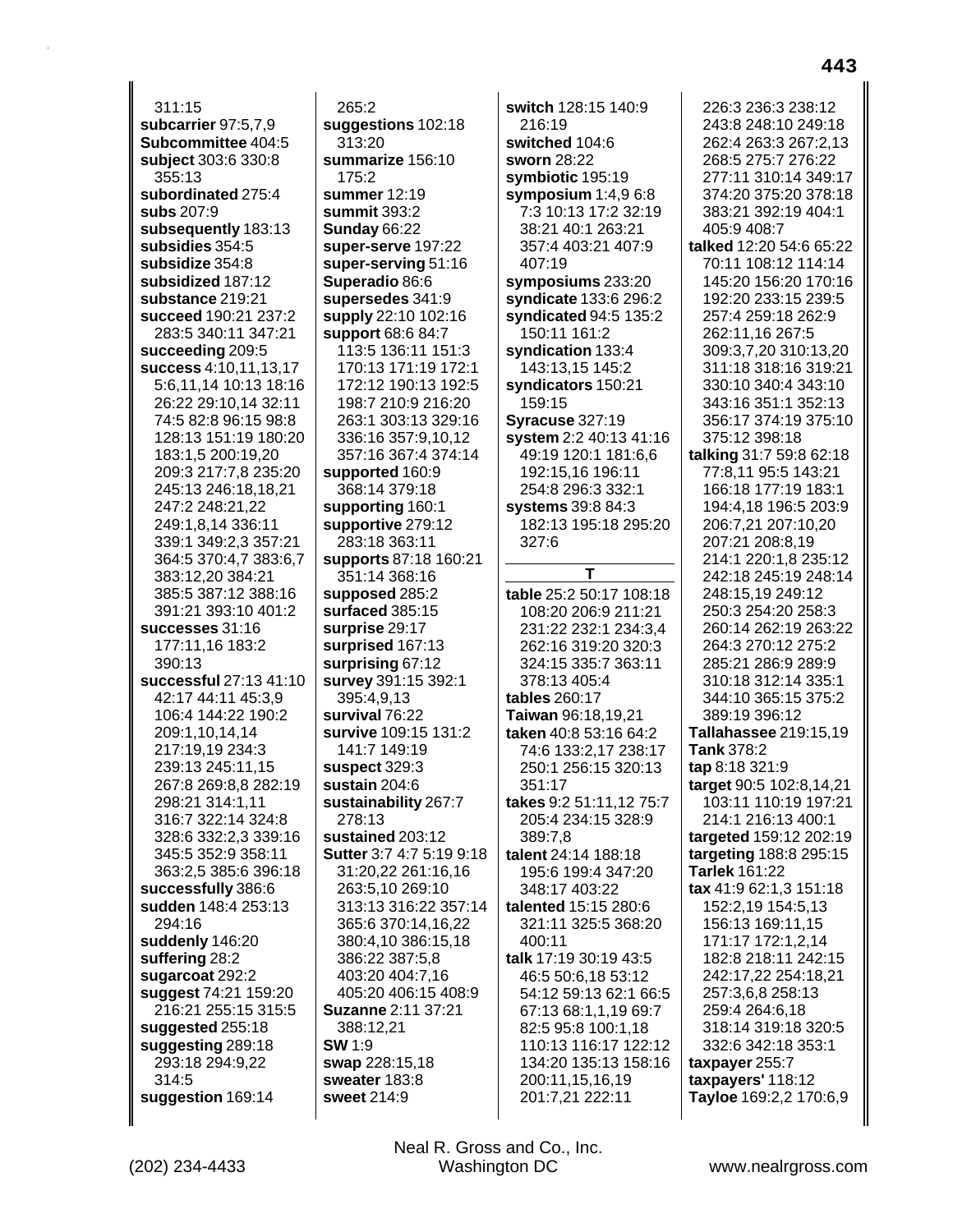254:14,14 255:5,13 256:4 teach 339:19,20,21 342:2 375:17 teaching 322:7 team 9:16 10:3 18:10 19:3 34:2 80:4 184:11 200:12 238:19,22 239:2 240:1,2 315:9 366:9 386:7 388:13 389:7,8,10 404:10 tech 296:3 technically 171:16 256:3 381:9 technologies 189:4 293:8 301:22 technology 90:13 122:2 128:3 165:7,16 186:13 187:1 275:19 276:22 302:7 311:13 339:22 360:22,22 361:13 367:13 399:22 tee 334:11 339:7 teens 280:4 telcos 48:11 telecom 128:7 224:11 314:10 366:6 381:3 381:12 383:4 telecommunications 2:5 11:6 47:13 61:15 74:20 269:17 366:3 366:19 Telemundo 184:9 **telephone** 48:9,13,16 teleprompter 21:8 televised 161:2 television  $4:14$  8:19 27:17,19 40:22 41:19 46:7.11 75:10 77:16 121:21 128:13.15 129:2,13 132:16 133:2,7 134:22 135:22 138:11 139:4 143:10 145:22 147:10 147:12 150:22 151:4 157:4,22 169:6,17 173:21 175:8,9 177:15,22 182:13 185:9 186:21 219:14 224:2 229:2,17 230:8 240:11,20 243:18 244:10 263:18 276:5 304:10 306:7 318:19 326:2,8,17,18 335:9 336:5,14,17 349:21 350:12 355:18 356:5 356:16,21 357:6,16 357:17,22 358:2,4

361:14,18 365:9,10 365:11,13 366:10 369:1,6 371:4,17,20 372:11 385:13,19 390:6 televisions 372:13 tell 19:18 20:13 22:16 30:5,6,6 39:5,17 46:21 47:16,17 53:14 54:8 60:6 86:14 95:14 109:14 112:8 133:20 146:12,19 176:4,5 220:14 221:9 234:22 248:4 323:9 349:7 350:2 358:9 382:18 383:11 390:9 392:16 telling 161:1 312:15 tells 394:19 ten 34:16 44:13 59:17 88:13 97:21 138:3,4 168:2 182:14 223:18 251:18 318:21 322:20 326:2 338:7 348:10 377:13 389:20 tend 225:15 336:19 348:18 Tennessee 51:8,10,14 51:17 53:19,22 220:15 term 218:16 249:13 298:6.6 314:7 terms 38:16 41:6.11 46:6 50:9 68:2 74:14 75:5 108:17 115:8 123:5 129:10 143:12 145:12 147:19 150:16 159:11,18 178:2 187:1 200:3,12 207:21 211:19 212:4 226:11 230:8 236:20 255:19 256:13 258:10 258:11 278:3 284:6 299:11 311:2 337:17 391:13 terrestrial 99:6 100:13 terrific 7:9 16:4 180:7 389:21 407:19 tethered 146:2 Texas 83:11 137:22 138:22 244:11 272:10 371:5 thanked 389:13 thanking  $81:5$ thanks 7:3 9:18 10:16 26:3 84:19 88:1 109:17 176:11 179:14 179:15 182:1,22 267:19 320:15 408:9

theaters  $147:10$ theme 110:8 180:20 237:18 themself 175:20 theory 228:3 they'd 80:7 thick 147:6 third 45:6 157:13 285:15,16 290:6 314:7 **Thirdly 233:4** thirds 98:20 thorough 377:20 thought 38:19 56:15,17 59:5 60:22 110:9 115:7 190:17 209:6 216:18 243:3 323:10 353:1 355:16 361:2,3 373:3 374:4 thoughts 229:5 281:7 thousand 102:6 thousands 17:10 89:15 threatened 98:21 three 10:16 18:11 27:7 45:3 48:7.7 57:15.20 57:21 70:14 79:12 80:4.22 85:9.13 89:4 100:9 105:8,13 110:2 129:8 131:15 137:17 183:10 184:8 186:1 192:11 219:10 222:5 229:3 235:6 248:12 251:21 270:11 271:21 276:10 281:6 302:4 327:15 329:10 332:11 332:12,18 333:5 334:1 368:18 369:4 369:13 375:12 384:17 392:20 three-273:8 three-and-a-half 271:10 three-year 334:13 thrilled 6:8 thriving 83:2 throw 117:10 135:12 243:3 throwing 250:9 thrown 209:4 **THURSDAY 1:6** tickets 92:18.19 tie 232:12,12,13,13 234:19 tied 332:2 tiers 275:6 tight 404:11 Tim  $323:6$ timeframe 48:6 timer 36:17

times 19:12 44:14 95:17 205:6 237:7 241:18 361:11 369:10 400:9 tiny 162:9,11 206:19,19 tip 391:17 tired 244:6 title 184:3 224:9 **TMT** 2:22 today's 4:11,13,17 6:8 6:17 8:6 9:22 10:2 12:12 51:2 82:8 128:13 180:21 229:1 357:4 403:21 told 26:9 56:17 69:20 161:17 162:6 202:2 273:11 382:21 ton 239:22 tons 377:20 tools 339:18 340:12 top 8:20 58:8 69:14 121:2 187:3 191:6 210:19 211:1 232:17 233:7,7 260:15 276:17 288:6 292:22 303:8 322:3 325:12 334:16 347:13 topic 25:12 26:17 28:7 46:1 96:3 137:6 224:20 262:9 290:20 total 53:8 178:2 391:18 totally 101:4 139:20 143:19 295:2 362:17 388:5 totem 243:19 touch 91:18 272:20 touchdowns 38:9 touched 41:4 touching 28:4 tough 50:8 60:6 74:10 280:16 287:22 305:22 335:8 tower 48:1 55:20 59:18 73:16,17 74:7,13 94:21 111:2 146:21 164:5 165:2,3 178:2 178:11,18 tower's 73:16 towers 59:17 73:2 112:11,14 388:6 town 66:21 223:11 224:9 349:15 350:5 track 144:21 235:19 279:15 280:19 299:3 299:13 347:10 356:3 tracks 22:8 trade 129:15 tradition 293:19

Neal R. Gross and Co., Inc. Washington DC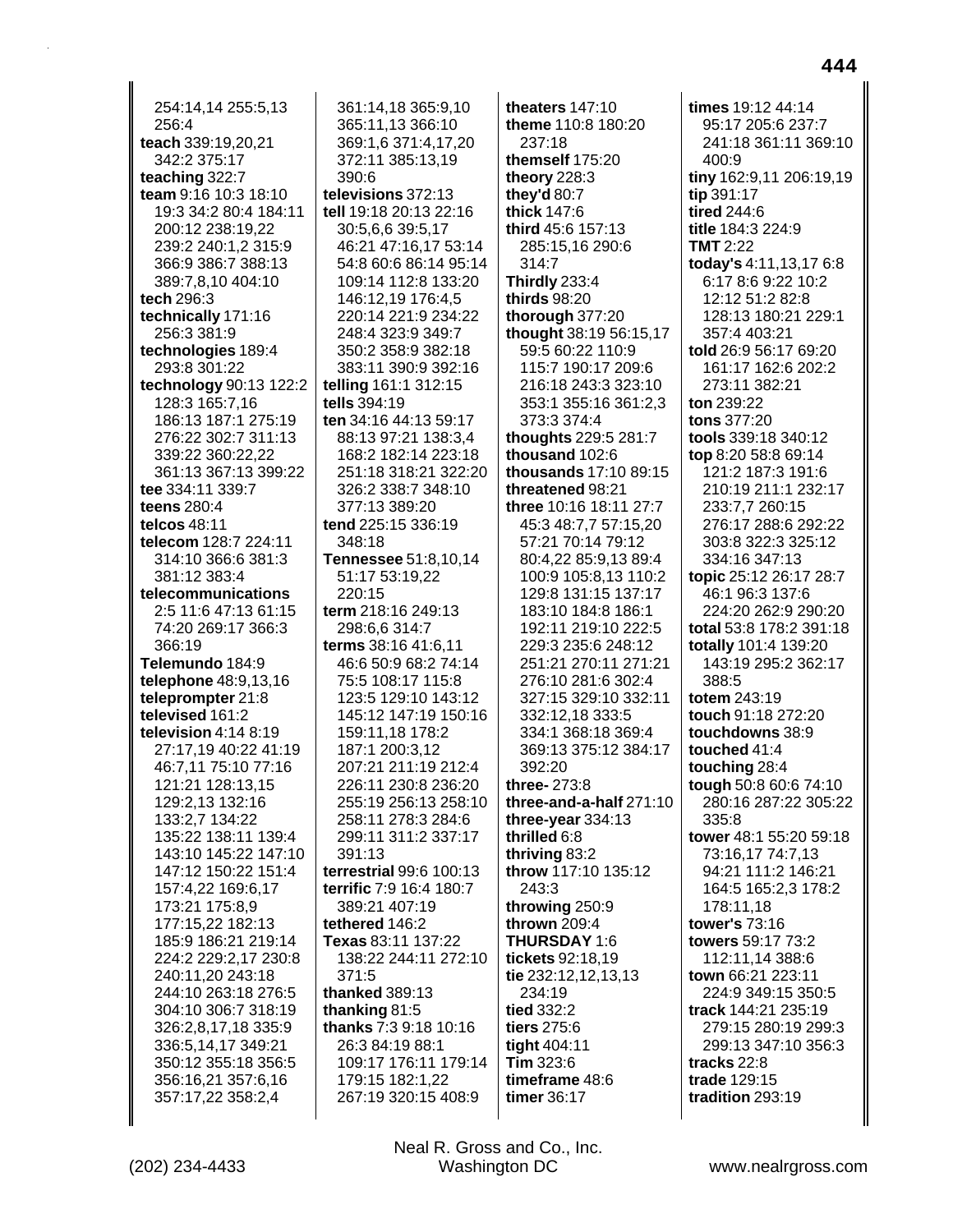| traditional 144:6 160:6         | 236:1 251:19 300:22      |  |  |
|---------------------------------|--------------------------|--|--|
| 210:18 276:3 293:1              | truly 17:12 131:5        |  |  |
| 293:21 322:2 330:15             | 193:21 207:21 212:22     |  |  |
|                                 |                          |  |  |
| 397:4                           | 217:19 238:13 266:20     |  |  |
| traditionally 146:2             | 312:8                    |  |  |
| trail 46:14                     | trust 252:9 263:7        |  |  |
| trailing 280:7,12               | 283:11                   |  |  |
| trails 51:7                     | truth $161:1$            |  |  |
| train 153:4,4 243:18            | truthfully 30:6          |  |  |
| 324:10                          | try 23:22 27:6 28:4 52:4 |  |  |
| trained 326:4 386:16            | 65:9,11 85:20 89:19      |  |  |
|                                 |                          |  |  |
| training 8:22 59:11             | 176:14 186:3 187:16      |  |  |
| 82:16 159:1 238:5               | 192:16,17 213:8          |  |  |
| 339:12 365:17 369:9             | 234:1 235:21 242:4       |  |  |
| 371:2 374:10                    | 313:9 315:10 321:15      |  |  |
| trains 35:22                    | 354:21 386:10            |  |  |
| transaction 139:5,19            | trying 24:3 64:9 70:19   |  |  |
| 140:3,4,6 154:11                | 79:22 101:7,12           |  |  |
| 231:18 251:6 269:20             | 119:15 142:8 150:20      |  |  |
| 283:19                          | 157:22,22 208:20         |  |  |
|                                 |                          |  |  |
| transactions 196:4              | 225:1 235:16 239:10      |  |  |
| 228:13 282:15 283:1             | 242:1 243:19 254:3.4     |  |  |
| 284:11,18                       | 254:7 256:17 257:17      |  |  |
| transcripts 30:20               | 291:22 335:4 341:5       |  |  |
| transform 164:4                 | 350:21 360:5 361:19      |  |  |
| transformation 90:14            | 384:12                   |  |  |
| Transformers 8:14               | tube 297:10              |  |  |
| transition 104:8 141:13         | tuition 376:10           |  |  |
| transitioning 210:18            | Tulsa 58:13,14           |  |  |
| translator 104:14               | tuned 97:9               |  |  |
|                                 |                          |  |  |
| 388:14                          | turn 11:10 15:7 29:18    |  |  |
| translators 102:5,15            | 84:15 224:17 265:6       |  |  |
| 104:11,13                       | 272:12 277:21 383:19     |  |  |
| transmission 130:10             | turnaround 272:10        |  |  |
| 166:3                           | turned 74:13 216:17      |  |  |
| transmitter 286:20,20           | 323:8 390:9              |  |  |
| 309:10                          | Turner-Lee 3:8 127:19    |  |  |
| travel 17:10                    | 127:22 128:2 130:21      |  |  |
| treading 202:7                  | 131:16 132:1,21          |  |  |
| treaties 130:5                  | 134:2,4,6,10,17          |  |  |
| treatment 215:17                | 137:11 139:14 140:8      |  |  |
| tree 268:2                      |                          |  |  |
|                                 | 140:20 142:10,17,20      |  |  |
| tremendous 65:4 109:7           | 143:17 144:4,11          |  |  |
| 191:3 318:20 390:13             | 145:16 146:11,14         |  |  |
| 395:3                           | 147:18 148:13 149:2      |  |  |
|                                 |                          |  |  |
| trepidation 147:9               | 149:4,13,15,22           |  |  |
| 314:13                          | 151:11 152:11 153:16     |  |  |
| <b>Tri-State 83:19</b>          | 154:8 155:3,13 156:8     |  |  |
|                                 | 159:7,17 160:19,22       |  |  |
| triangle 145:3,4,9              |                          |  |  |
| Tribune 153:1,6,20,22<br>173:11 | 161:19 162:5,12          |  |  |
|                                 | 163:5,11 164:6,12        |  |  |
| tried 111:3 190:1               | 166:4,17 167:10          |  |  |
| 234:21                          | 168:20 170:7,10          |  |  |
| <b>Trigg 381:18</b>             | 171:8,10 173:22          |  |  |
| trillion 161:5                  | 174:22                   |  |  |
| trip 33:19                      | turning 6:20 207:17      |  |  |
| trouble 254:2 283:13            | turns 393:12,12          |  |  |
| true 22:13 91:8 140:21          | TV 2:17 29:18 39:10      |  |  |
|                                 |                          |  |  |

 $\mathbf{I}$ 

48:7,13 49:9,10 83:12 129:2,15 130:3,7,20 133:20 134:13 148:20 155:5,8,22 159:4 174:10,11,20 179:7 182:13,15 186:4 192:3,4 194:5 213:17 229:7,7,9,10,12 243:14,17 245:19 251:11 268:16 269:9 286:20 289:9,10,11 293:5 295:4 299:9 302:8 303:6,9 305:16 305:17,18 307:1 312:13 316:19 322:21 331:10,14 332:15 336:6,7 339:2 349:5 353:10 357:11 359:12 360:6 362:4 371:19 373:13,15 385:8,8 388:14 **TV's** 165:17 **TVs** 103:22 296:7 **twelve** 59:17 **twice** 260:17 **Twitter** 31:14 124:18 **two** 7:8 17:8 18:12 27:3 46:21 51:15 54:5 56:10 71:21 77:2,2 80:5 83:1 86:4,12 91:10 96:1 98:20 112:12 130:22 134:13 137:14 139:22 141:7 148:5 149:9 163:4 165:11 183:10 186:8 191:4,7 197:5 204:11 219:10 225:14 228:14 229:3,14 231:12 236:15 250:13 251:21 254:15 258:16 269:10 270:10 272:4 279:13 281:6 282:21 299:8 305:12 306:1,9 307:2 307:6,8 308:14 309:4 329:10 332:19 337:5 346:12 362:11 363:13 366:11 368:22 371:13 373:5 375:3 379:8 390:16 391:10 392:14 392:19 394:5 **two-thirds** 376:5 **two-year** 14:14 327:9 346:9 **type** 20:7 25:19 57:1 91:12 137:16 139:5 142:7 170:1 306:22 **types** 398:21 **typically** 230:20 236:9

252:4 271:20 **U U.S** 2:6,9,16 41:2 94:7 117:13 142:3 266:6 268:19 269:2,14 300:19 304:15 308:12 312:11 375:19 392:13 **UHF** 174:10 **ultimately** 137:9 156:16 164:17 218:4 220:9 245:22 384:14 397:17 402:22 **umbilical** 91:19 **un-accredited** 309:18 310:9 **unbelievable** 44:22 **Uncle** 164:8,11 **uncomfortable** 122:15 175:18 **under-** 7:22 **under-capitalize** 279:7 **under-represented** 24:17 **underachieving** 281:1 **underscored** 22:20 **underscores** 22:11 25:20 **underserved** 354:15,16 394:12 **understand** 24:20 30:10 47:12 57:13 63:6,17 70:21 93:8 144:2 149:18 176:12 197:21 200:15 217:16 239:4,7 241:21 251:1 311:12 345:21 346:16 **understanding** 126:5 165:15 307:13 329:13 341:18 345:20 367:18 **understands** 62:10 **understood** 49:19 50:3 50:5 54:17 **undertake** 40:1 171:21 **underway** 364:11 **underwrite** 374:14 **unforgettable** 107:6 **unfortunate** 278:15,17 278:20 **unfortunately** 68:17 251:3 299:16 301:1 301:12 **unique** 17:16 51:3 95:14 120:8,9 125:18 187:19 303:12 311:5 **unit** 18:13 19:1 **United** 1:1 48:2,9,17 130:5 183:14 186:5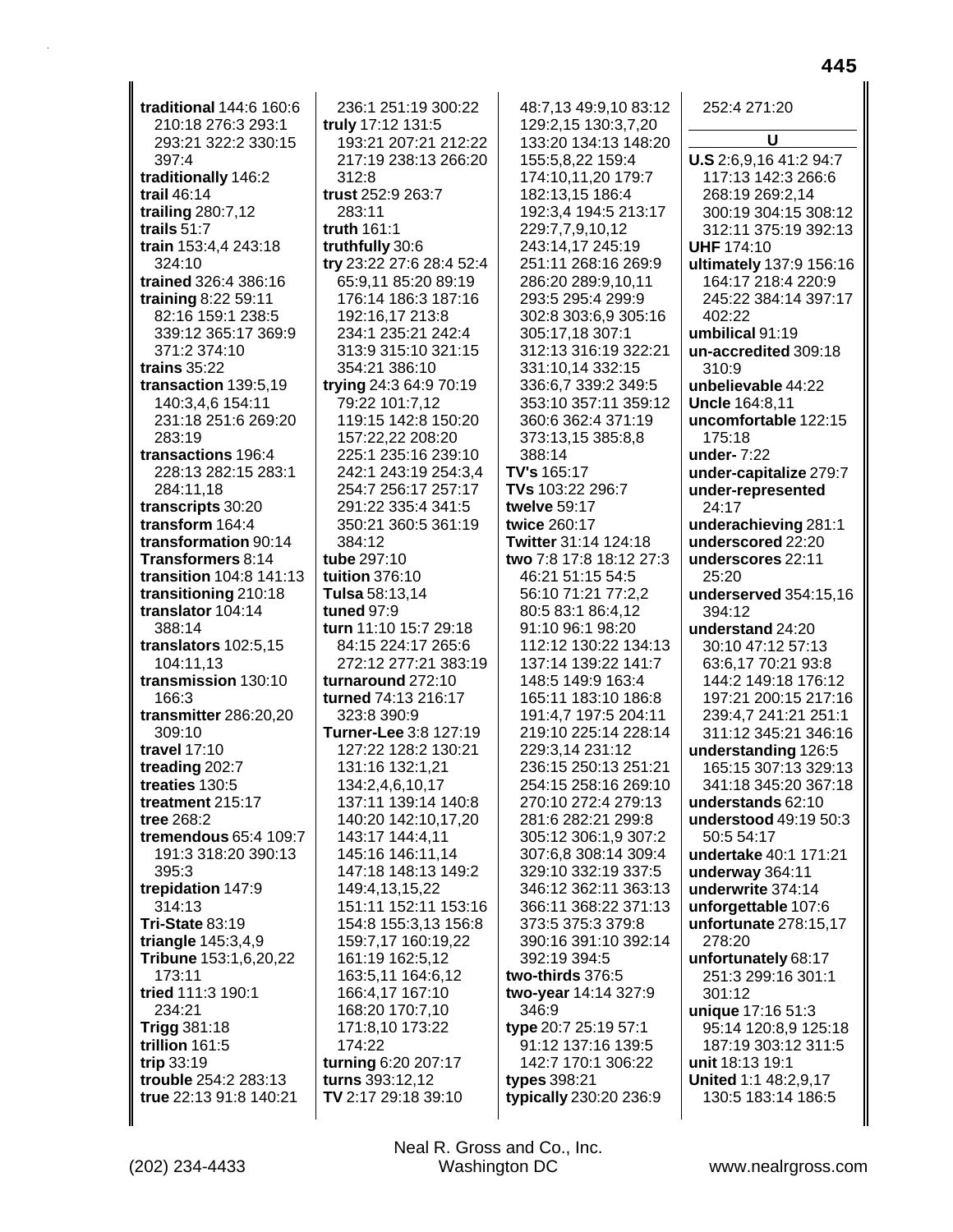197:12 316:18 universal 184:2,4 199:22 392:18 universe  $247:11$ University 2:9 38:9 180:16 326:11 327:19 327:20 368:1,3 unlock 119:14 unnecessary 176:22 unremarkable 29:16 upcoming 230:13 368:11 update 176:19 uphill 20:20 22:11 215:20 ups 229:2 upside 281:2 292:21 293:9 upstairs 334:12 339:9 urban 2:19 70:8 83:7 86:5,15 87:9 95:8 102:20.21 103:1 367:17 urge 151:20 use 4:20 10:14 27:22 32:14 34:14 62:3 94:5 140:6 143:13 145:15 160:13 187:1 226:14 259:4 322:17 328:22 useful  $12:6$ usually 136:14 146:13 148:16 utilities 185:4 utility 146:21 185:4 207:15 utilize 36:7 utilized 329:1 V

**V-Me 2:7** vacant 103:17 Valdez 3:9 181:14 185:15,16 189:17 196:15 197:18 215:2 Valley 182:15 187:5 valuable 98:2,3 155:19 289:4 354:8 valuation 186:5 valuations 302:15 value 16:17 101:14 109:1 150:17 196:12 206:8 227:3 233:5 237:7 252:4,11 329:13 valued 105:2 values 24:9,10 variety 132:15 210:6 221:22

various 21:20 22:8 183:14 186:15 239:12 **Vegas 377:18** vehicle 60:8 venture 43:15.20 44:12 44:15 79:1.8.14 115:18 153:1 167:4 291:1 292:15,18 ventures 209:15 venues 112:20 version 93:7 versions 267:4 versus 28:16 62:9 195:10 VHF 103:17 104:9 174:10 viable 127:8 255:20 256:18.19 330:2 **Viacom 198:8** Viacoms 193:7 vibrant 87:18 90:17 91:20 94:2 95:7 306:22 Vice 9:19 82:12 180:15 184:1,5,13 406:2 Victor 2:7 181:13 182:21 192:7 196:15 202:12 video 145:21 146:5 189:10 214:17.18 videotaped 260:1 Vietnamese 98:14  $187:6$ view 151:8 276:5 viewership 167:14 191:1 viewing  $34:18$ Villanueva 10:9 virtual 210:10 virtually 182:17 205:19 virtue 272:19  $visible 251:10$ vision 130:13 144:1 247:3 248:5,6 249:2 280:10 367:3 visionary 55:17 visit 13:10 80:5  $visiting 43:13$ Vista 3:4 316:6 vividly 390:4 Vme 183:7,11,11 VOD 191:6,6 voice 52:11,13 53:17 85:12,13,18,20 87:14 87:17 96:7 148:22 voices 20:5 23:11 27:1 71:3 95:13 156:19 170:18 242:4,5

void 315:1 volume 300:1,4 volunteering 179:15 VON 87:13 96:3 100:6.7 **voted 177:8** VP 244:1.2 vu 182:10,11 vulnerability 107:11 W W2 107:21 wait 72:8 75:5 80:19 209:21 250:11 273:5 waiting 373:4 waiver 172:13 264:8,10 264:14 waivers 153:22 173:12 walk 79:3 158:7 247:18 341:13 walked 38:7 55:2,3 66:9 walking 44:20,21 278:8 391:6 walls  $11:3$ **Walmart 162:22 Wang 107:3** wanted 29:2 32:10 37:20 45:2,3,5,7 59:1 71:8 80:11 93:2 95:2 96:15 115:17 122:7 139:6 158:19 161:17 200:6 221:3 231:21 243:6 250:9 261:17 289:7 300:17 333:18 355:7,14 356:22 397:19 398:14 405:18 wanting 102:14 261:1 wants 13:7 74:15 99:10 101:13 113:12 117:8 117:9 124:2 161:21 161:22 264:10 332:13  $389.3$ warm 16:14 washes  $31:2$ Washington 1:10 3:9 15:12 19:9 22:19 23:5 23:7 33:19 61:21 75:4 75:9,13,21 76:7 181:13,15 182:1 185:13 186:18 195:16 205:13 206:13 211:4 218:7 219:12 266:7 300:5 wasn't 22:6 52:22 163:16 172:19 192:1 200:6 235:2 250:5 276:11 291:15 371:11 397:7 waste  $6:19$ 

wasted 346:12 watch 14:21 20:3 35:21 109:2 202:22 205:7,7 205:7.8.8 207:4 350:7 368:10 408:2 watched 161:1 watching 207:3 349:14 350:12 water 185:5 202:7 Watts 38:10 45:13 ways 30:2 89:20 99:17 111:22 127:5 196:12 248:19 257:18.21 354:12.14 **WDTW 387:13** weaknesses 348:2 wealth 311:4 403:22 weather 21:9 282:12 web 13:10 webinar 13:12 webpage 408:3 website 13:14 122:3 260:2 378:15 websites 74:22 weeds 99:20 week 62:12 80:10 86:17 148:21,21 163:8 273:20 375:14 weekend 21:8 320:18 375:14 377:15 weeklies 168:4.5 weekly 230:5 weeks 9:14 32:18 235:6 322:17 392:14 weigh  $71:8$ **Weiss 107:3** welcome 4:2,6 6:8 7:2 26:11.14 28:19.21 37:14 83:3,12,22 128:1 176:9 313:11 364:3 365:19 366:16 368:3.4 welcomed 28:21 welcoming 16:8 Welker 3:19 4:4 8:10,15 15:9,9 16:9,11 407:7 well-334:21 well-known 385:10 well-promoted 334:22 well-run 281:5 went 33:20 53:6 54:9 55:13 56:16 58:14 59:20 63:13 64:12 65:18 80:6 87:10,12 87:13 96:21 108:7 123:9 144:5,13 173:16 180:11 223:16 232:19 240:18,21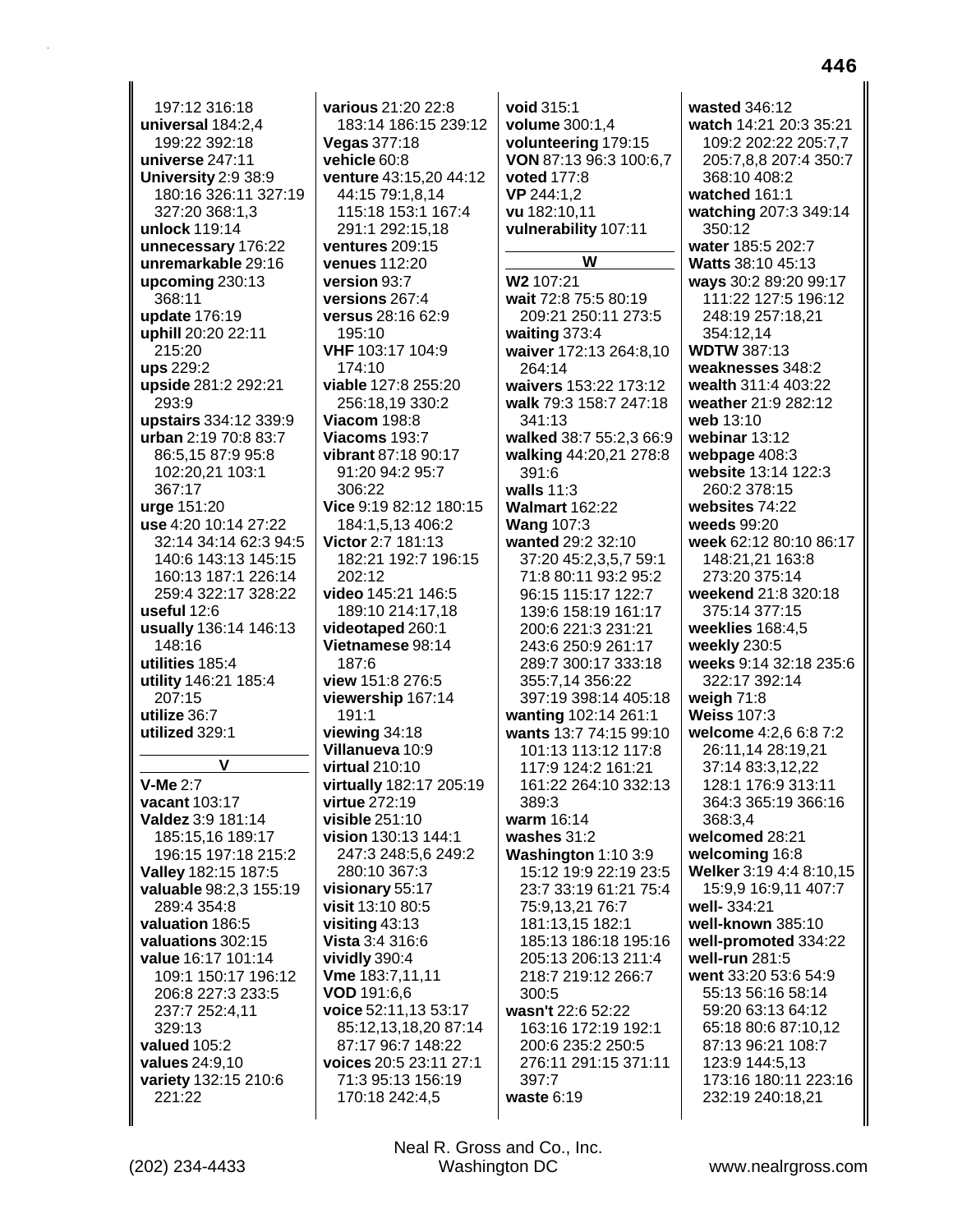| 243:18 265:17 273:16     | winning 163:19 246:13                 | 26:18 27:1 29:5,22    | 260:21 261:4 404:8          |
|--------------------------|---------------------------------------|-----------------------|-----------------------------|
| 276:11 300:11 313:1      | Winston 3:10 118:8                    | 30:4,22 32:12,17 56:1 | workshop 8:6 12:12          |
| 316:21 338:8 363:22      | 221:18,19 222:22                      |                       |                             |
|                          |                                       | 58:20 59:20 89:19     | 14:6 143:4 158:2            |
| 372:14 379:7 386:2       | 224:19 228:22 229:19                  | 90:3 96:11 107:20     | workshops 79:13             |
| 398:18 404:12 408:12     | 230:6,17 236:4                        | 111:1 112:10 129:8    | world 7:21 58:5 90:19       |
| weren't 89:12            | 238:17 239:18 242:14                  | 141:6 147:7,7 149:9   | 138:12 147:2 193:8          |
| west 51:17 53:18         | 244:15,22 249:15                      | 150:11 152:19 156:14  | 199:13 213:6 275:12         |
| 137:22 138:21 244:10     | 253:21 254:10 259:16                  | 157:11 169:10 170:2   | 279:21 286:3,9,18           |
| 302:9                    | 263:2,7 264:4 265:12                  | 176:1,17 178:3,8,12   | 292:10 297:8,12             |
| <b>WEVV 224:2</b>        | wiping 141:22                         | 178:18 179:11,14      | 298:12 301:5 308:16         |
| <b>WEVV-D2 224:3</b>     | Wireless 2:15 48:1                    | 181:6 185:16 187:15   | 311:12 385:10 392:6         |
| whatsoever 251:17        | wisdom $6:12$                         | 188:5 192:13 213:19   | 392:7                       |
| 337:20                   | wise 154:2                            | 226:5,5 228:4 231:2   | worry 101:3,16              |
| wheels 58:12             | wish 28:5 260:20                      | 249:6 261:8 262:4     | worrying 325:1,2            |
| whim $49:8$              | 352:20                                | 269:2 283:1 285:4     | worse 198:2                 |
| white 3:19 4:4 8:9 15:21 | wit 6:11                              | 287:4,6 293:21,22     | worst 272:11,13             |
|                          | wither 14:20                          |                       |                             |
| 17:7 18:6,7,9,21,22      |                                       | 299:15,15 300:20      | worth 59:5 220:15           |
| 19:6 22:17 30:21         | Witherspoon 303:4                     | 305:10 314:15 321:14  | 221:3 311:19 312:2          |
| 124:7 182:7 290:12       | witness $20:2$                        | 326:16 327:22 329:12  | worthless 203:19            |
| 349:11,15 350:5          | <b>WNBA</b> 184:11                    | 330:11 331:19 340:7   | worthwhile 33:16            |
| 371:11                   | <b>WNBC 184:6</b>                     | 342:1,11,14 362:4,9   | wouldn't 69:16 233:10       |
| Whitesell 1:12 3:16 4:2  | woman 18:13,14,15                     | 377:21 378:6 389:15   | 234:19 252:20 288:13        |
| 6:3,4 10:6 26:3 28:10    | 19:12,13 21:12,16                     | 395:11 398:3,5        | 324:2 332:5 343:22          |
| 176:7                    | 105:9,13,15 110:5                     | 400:19 403:18 404:3   | 344:1 358:2                 |
| who've 384:10            | 393:9                                 | 404:13                | wound 147:12                |
| WICT 366:19,22 389:10    | woman-384:12                          | worked 10:12 27:5     | wow 56:21 57:16 98:6        |
| 389:19 391:7 392:11      | woman-owned 156:7                     | 33:12 34:2 84:12      | 391:5                       |
| 393:12 394:2 395:3       | women 2:5 5:16 10:20                  | 87:12 144:18 145:1    | wrap 171:15 172:8           |
| 395:16                   | 11:5,10,11,22 18:12                   | 154:1 163:14 181:6    | write 181:19 209:7          |
| wict.org 395:5           | 19:1,19,21 20:15 24:7                 | 218:8 233:6 236:12    | writing 163:2,3 205:11      |
| wife 52:18 53:4 56:17    | 32:22 49:15 50:14                     | 268:22 271:2 331:11   | 273:20                      |
| 63:19 132:10             | 96:1 105:8,17 106:2                   | 341:17 367:1 374:16   | wrong 107:21 266:14         |
| <b>Wiley 382:22</b>      | 109:3 110:2 178:9,10                  | 380:20                | 272:21 282:10,20            |
| Wilkes 3:10,10 222:16    | 188:5,7,20 197:17                     | workers 178:3         | wrote 21:5 297:13           |
| 222:17,21 224:19         | 226:13 321:7 349:22                   | workflows 327:5       | <b>WTDW-AM 388:4</b>        |
| 227:22 230:18 231:10     |                                       | workforce 324:4,16    | <b>WTTV 243:17</b>          |
|                          | 364:7 366:18,21<br>371:7 376:6 385:14 |                       |                             |
| 240:8 241:20 245:6       |                                       | 325:4,9 391:19        | <b>WURD</b> 2:18 82:4 116:1 |
| 252:19                   | 385:22 389:22 390:3                   | 393:21                | WVON 3:7 87:8,10            |
| William 309:2            | 390:15,18,21 391:5                    | working 1:12 3:15 4:8 | 100:11 122:10               |
| Williams 10:11           | 391:13 393:15 394:11                  | 9:6,8,11 12:15 15:4   | WWRL 83:16,17 85:9          |
| willing 27:3,5 64:22     | 394:16,21 395:15                      | 16:3 21:10 23:8 29:20 |                             |
| 78:1 107:12 161:12       | women-owned 48:12                     | 32:7 33:11,17 34:5    | X                           |
| 233:4 273:6 314:16       | 62:21 201:8 217:18                    | 46:19 56:8 57:6 94:17 | X 146:21 215:14 341:10      |
| 314:17,18 342:13         | 226:2                                 | 99:19 103:15 106:17   | <b>XD</b> 191:3             |
| 360:16                   | won 191:7 234:19                      | 110:2 128:6,8 157:6   | <b>Xiao 183:22</b>          |
| willingness 317:19       | wonder 83:6 86:3,7                    | 164:22,22 171:1       | Xiong 384:2 385:3           |
| 339:17                   | 117:16 260:10                         | 176:19 178:4,6        | XYZ 299:9                   |
| win 97:22 191:8 198:9    | wonderful 9:13 14:1                   | 179:19 192:15,15      |                             |
| 227:3,12 232:12,13       | 274:20 320:16 391:1                   | 194:8 196:10 204:5    | Y                           |
| 237:1 238:10             | 407:7                                 | 223:7 224:22 227:2    | yay 389:4                   |
| win-win 215:9 234:8      | wondering 169:3                       | 232:5 236:13,16       | year 12:21 48:15 61:19      |
| <b>WIND 122:10</b>       | 255:20                                | 241:17 248:17 257:20  | 68:4 77:13 111:5            |
| winding 36:19            | word 35:21 178:16                     | 285:4 321:13 340:22   | 133:1 141:14 190:22         |
| window 155:19 156:4      | 181:16 209:4 217:20                   | 343:4 361:16 364:4    | 191:7,17 205:18             |
| 278:2                    | words 195:20 218:18                   | 367:15 369:1 371:15   | 209:8 242:22 298:14         |
| winner 296:19            | 267:11 268:6                          | 372:5 374:3 375:9     | 300:10 304:21 310:10        |
| winner's 241:12          | work 9:3 11:2 19:4                    | 406:8,11,12           | 320:18 321:14 327:1         |
| winners 198:3            | 20:14,19 21:5 25:15                   | works 13:13 227:5     | 328:8,11 356:8              |
|                          |                                       |                       |                             |
|                          |                                       |                       |                             |

Neal R. Gross and Co., Inc.<br>Washington DC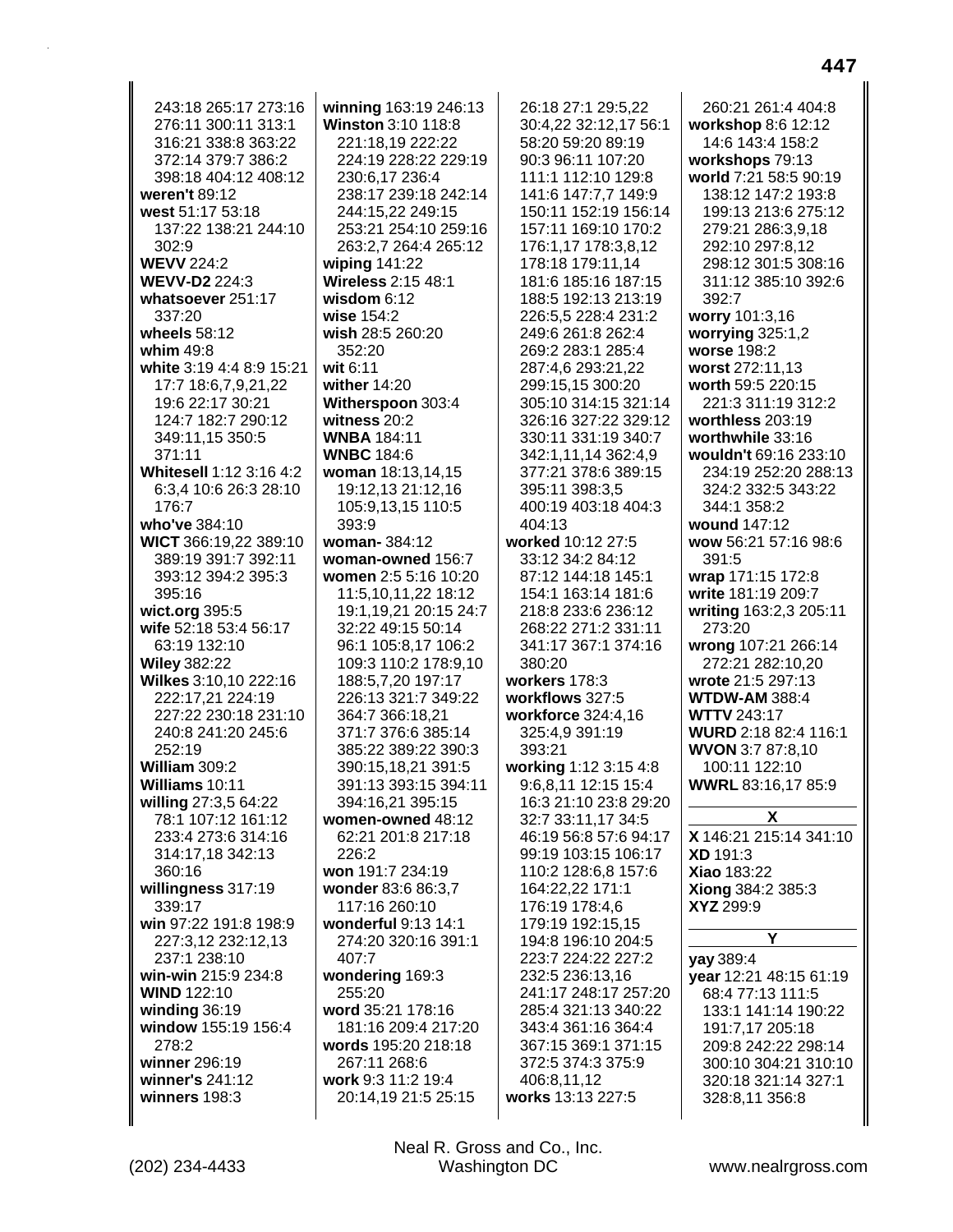375:11 377:15 384:3 12 225:21 247:19 248:17 257:20 268:16 398:2 314:10 328:9 349:9 268:20 282:9 301:2 yellow 36:22 12,500 56:16 319:22 360:7 375:11 yesterday 40:16 47:4 12:08 180:11 20,000 178:6 122:10 242:20 380:9 120 71:16 200 402:14 yin-yang 192:21 125.000 56:19 2000 240:10 250:5 2003 116:1 York 41:13 69:12,15,16 1274:14 83:11,17 85:14 94:9 12th 1:9 2004 256:3 13 36:18 185:9 244:1 2007 103:16 243:20 96:22 97:2,11,18 116:20 121:14,17 130.000 289:17  $272.10$ 134:4 184:6 185:5,13 1310-AM 387:13 2011 17:8 384:4 368:1 400:8 133 21:3 2014 228:14 384:19 14 108:15 349:9 363:13 young 11:22 18:15 24:6 385:18 388:3 24:7.8 43:21 44:20 140 266:8 2016 228:17 15 48:6 71:20 107:17,21 2017 7:19 14:13 228:17 191:4 323:10 younger 24:1 293:22 116:2 228:12 230:4 240:19 302:3 308:16 248:17 257:20 301:2 2018 86:8 402:13 youngsters 57:5 367:14 391:22 2019 1:7 70:6 117:12 YouTube 124:19 150 71:19 72:9 390:10 398:2 2020 133:1 **Yvette 242:18** 150,000 73:17 16 4:5 223:7 328:9 **20s** 323:22 Z 1600 15:10 21 83:10 158:18 244:13 Zamora 3:11,11 84:1,2 17-289 315:4 221 4:22 17,000 376:9 23 158:18 347:13 84:2 87:22 88:1 90:10 24 392:13 92:4.5 110:15.21 1764:15 120:7 125:15 127:11 18 53:21 56:20 58:9.11 24/7 124:21 387:13 388:3.4  $247:20$ 25 62:9 80:11 86:17 zero 57:14 288:2 18.3 241:17 269:15,19 350:9,22 **181** 4:18 393:12 0 19 374:15 25.000 394:9 07 137:15.19 138:8 190 196:19 250.000 114:16 139:1 244:5 190-channel 247:11 26 4:6 103:20 267 5:7 08 138:9.17 139:2 1933 309:19 09 322:22 1963 87:11.13 27 85:10 347:15 1974 89:9 28 4:7 224:13  $\overline{\mathbf{1}}$ 1979 43:17 29-year-old 185:1 1,000 294:3 393:15 1981 49:4 29,000 178:3 1.300 401:6 1982 97:17 3 1.5 58:19.21 1983 40:14 63:11 223:4 1:13 180:12 1986 381:8 34:138:1463:10 1:15 35:17 36:3 179:21 1987 52:20 138:20 240:20 332:14 1989 243:15 367:9 3,037,500 244:11 180:6.9 10 189:19.20 225:20 1990s 256:11 3.0 165:18 361:14 230:20 236:7 282:8 1996 316:18 383:3 400:16 1997 53:6 383:4 3.5 237:6 284:3 285:18 306:18 1999 108:7 3:02 265:18 349:10 1999-2000 241:13 10,500 366:19 392:12 3:49 313:1 1st 378:14 100 98:5 201:4 202:18 3:51 313:2 203:3 205:20 288:6 30 48:5 49:1 62:9 72:20  $\mathbf{2}$ 88:4 108:2,5 139:19 290:5 296:17,20 141:14 186:2 189:18 24:11 189:18 306:17 100,000 168:10 277:18 333:11 197:4,11 269:6 289:12,15,17 2:49 265:17 296:20,21 297:8 1000th 393:13 20 71:14 97:20 132:3 398:9 403:1 101 227:10 274:21 103 229:15 30-year 398:1 185:20 189:19,20 11 225:21 240:20 193:12 202:17 222:20 300 359:11 382:9 304:22 222:21 225:21 228:12 300,000 266:11 110 125:22 230:4 236:7 243:1  $314:7$ 

316 5:12 32 53:8 323:16 320 387:2 325 378:19 33 4:8 296:17.18 381:8 34 167:22 34th 133:15 35 64:4 36 108:15 364 5:16 374:10 38 53:20 334:4 38.5 332:19 334:12 380,000 289:1 4 44:16 290:11 360:6 4:35 363:22 4:39 364:1 40 72:20 139:18 142:19 214:13 266:10 277:20 290:12 366:20 390:9 390:12 393:13 400 165:11 400.000 73:16 403 5:19 405 5:20 408 5:22 **40s** 324:2 40th 11:6 445 1:9 449 77:5 45 89:10 240:18 290:4 45-plus 290:4 450 240:18 453 235:1 241:15 46 140:1 290:11 5 54:19 103:18.21 202:17 207:9 306:17 360:8 5,000 133:10 162:21 310:10 321:18 5.8 85:15 5:22 408:12 50 58:8 80:20,21 98:11 103:20 133:1 359:12 360:6 50,000 59:2 **501(c)(3)** 368:14 50s 324:2 51 379:10 52 326:8 55 87:15 5G 360:21,22 361:3,9 6 64:3,35:4103:18,20

Neal R. Gross and Co., Inc. **Washington DC**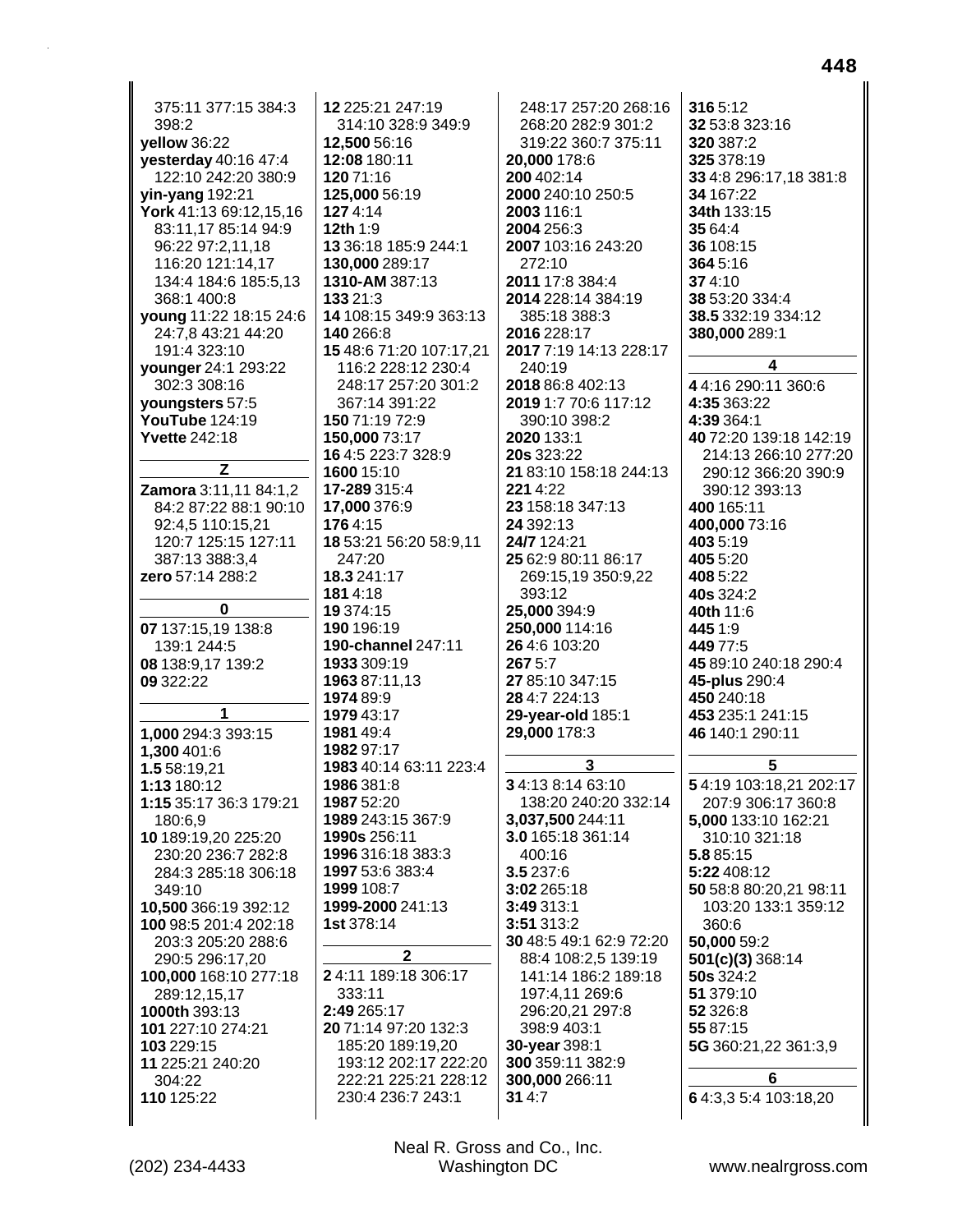| 196:21 237:7 247:19<br>290:13<br>6:00 405:7 408:7<br>60 52:5 71:15 77:5<br>295:21 323:20 328:2<br>60-whatever 349:11<br>600 286:19,21<br>60s 96:18<br>64 115:5 230:3<br>68 391:18 |  |
|-----------------------------------------------------------------------------------------------------------------------------------------------------------------------------------|--|
| 7                                                                                                                                                                                 |  |
| 71:75:983:20165:12<br>237:7                                                                                                                                                       |  |
| <b>70</b> 400:3<br>70s 40:17 89:15 96:22<br>75 229:14 350:10                                                                                                                      |  |
| 8                                                                                                                                                                                 |  |
| 85:14 240:18<br>80 174:12 204:9 276:10<br>382:4                                                                                                                                   |  |
| 80s 40:18 89:15,17<br>81 4:12<br>85 162:10<br>86 382:3                                                                                                                            |  |
| 9                                                                                                                                                                                 |  |
| 9 379:11<br>9:00 1:10 373:3<br>9:026:2<br>90 71:16 196:20 201:3<br>337:14<br><b>900</b> 401:8<br>90s 135:18 269:22<br>291:13                                                      |  |